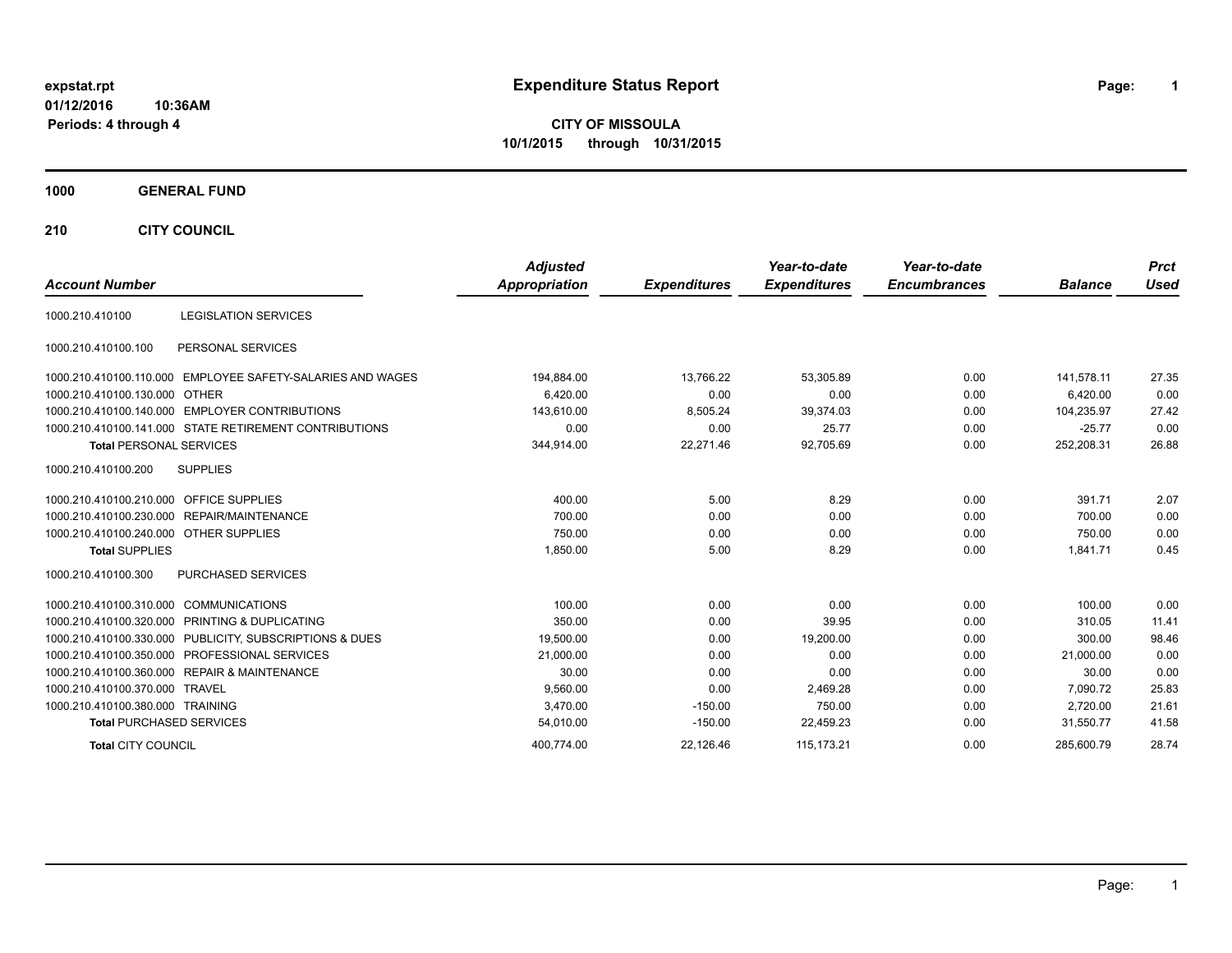**CITY OF MISSOULA 10/1/2015 through 10/31/2015**

**1000 GENERAL FUND**

**220 MAYOR**

| <b>Account Number</b>                   |                                                         | <b>Adjusted</b><br><b>Appropriation</b> | <b>Expenditures</b> | Year-to-date<br><b>Expenditures</b> | Year-to-date<br><b>Encumbrances</b> | <b>Balance</b> | <b>Prct</b><br><b>Used</b> |
|-----------------------------------------|---------------------------------------------------------|-----------------------------------------|---------------------|-------------------------------------|-------------------------------------|----------------|----------------------------|
| 1000.220.410210                         | <b>ADMINISTRATION</b>                                   |                                         |                     |                                     |                                     |                |                            |
| 1000.220.410210.100                     | PERSONAL SERVICES                                       |                                         |                     |                                     |                                     |                |                            |
|                                         | 1000.220.410210.110.000 SALARIES AND WAGES              | 302,628.00                              | 23,790.21           | 92,761.90                           | 0.00                                | 209.866.10     | 30.65                      |
| 1000.220.410210.120.000                 | OVERTIME/TERMINATION                                    | 500.00                                  | 0.00                | 0.00                                | 0.00                                | 500.00         | 0.00                       |
| 1000.220.410210.130.000 OTHER           |                                                         | 6,600.00                                | 0.00                | 0.00                                | 0.00                                | 6,600.00       | 0.00                       |
|                                         | 1000.220.410210.140.000 EMPLOYER CONTRIBUTIONS          | 88,020.00                               | 7,249.86            | 31,482.30                           | 0.00                                | 56,537.70      | 35.77                      |
|                                         | 1000.220.410210.141.000 STATE RETIREMENT CONTRIBUTIONS  | 0.00                                    | 0.00                | 56.49                               | 0.00                                | $-56.49$       | 0.00                       |
| <b>Total PERSONAL SERVICES</b>          |                                                         | 397,748.00                              | 31,040.07           | 124,300.69                          | 0.00                                | 273,447.31     | 31.25                      |
| 1000.220.410210.200                     | <b>SUPPLIES</b>                                         |                                         |                     |                                     |                                     |                |                            |
| 1000.220.410210.210.000 OFFICE SUPPLIES |                                                         | 1,004.00                                | 12.50               | 165.43                              | 0.00                                | 838.57         | 16.48                      |
| 1000.220.410210.220.000                 | OPERATING SUPPLIES                                      | 1,120.00                                | 0.00                | 79.90                               | 0.00                                | 1,040.10       | 7.13                       |
| 1000.220.410210.230.000                 | REPAIR/MAINTENANCE                                      | 100.00                                  | 0.00                | 0.00                                | 0.00                                | 100.00         | 0.00                       |
| 1000.220.410210.231.000 GASOLINE        |                                                         | 108.00                                  | 0.00                | 50.49                               | 0.00                                | 57.51          | 46.75                      |
| <b>Total SUPPLIES</b>                   |                                                         | 2,332.00                                | 12.50               | 295.82                              | 0.00                                | 2,036.18       | 12.69                      |
| 1000.220.410210.300                     | PURCHASED SERVICES                                      |                                         |                     |                                     |                                     |                |                            |
| 1000.220.410210.310.000 COMMUNICATIONS  |                                                         | 890.00                                  | 362.35              | 393.09                              | 0.00                                | 496.91         | 44.17                      |
|                                         | 1000.220.410210.320.000 PRINTING & DUPLICATING          | 956.00                                  | 0.00                | 0.00                                | 0.00                                | 956.00         | 0.00                       |
|                                         | 1000.220.410210.330.000 PUBLICITY, SUBSCRIPTIONS & DUES | 8,214.00                                | 1,249.00            | 6,668.00                            | 0.00                                | 1,546.00       | 81.18                      |
| 1000.220.410210.344.000                 | <b>TELEPHONE SERVICE</b>                                | 4,124.00                                | 202.24              | 378.36                              | 0.00                                | 3,745.64       | 9.17                       |
|                                         | 1000.220.410210.350.000 PROFESSIONAL SERVICES           | 2,072.00                                | 271.08              | 271.08                              | 0.00                                | 1,800.92       | 13.08                      |
|                                         | 1000.220.410210.360.000 REPAIR & MAINTENANCE            | 1,405.00                                | 11.87               | 149.47                              | 0.00                                | 1,255.53       | 10.64                      |
| 1000.220.410210.370.000 TRAVEL          |                                                         | 2.008.00                                | 333.26              | 333.26                              | 0.00                                | 1.674.74       | 16.60                      |
| 1000.220.410210.380.000 TRAINING        |                                                         | 1,600.00                                | 100.00              | 400.00                              | 0.00                                | 1,200.00       | 25.00                      |
|                                         | 1000.220.410210.390.000 OTHER PURCHASED SERVICES        | 1,050.00                                | 0.00                | 21.90                               | 0.00                                | 1,028.10       | 2.09                       |
| <b>Total PURCHASED SERVICES</b>         |                                                         | 22,319.00                               | 2,529.80            | 8,615.16                            | 0.00                                | 13,703.84      | 38.60                      |
| <b>Total ADMINISTRATION</b>             |                                                         | 422,399.00                              | 33,582.37           | 133,211.67                          | 0.00                                | 289,187.33     | 31.54                      |
| 1000000110000                           | $P(1,0)$ $Q(0,0)$ $Q(1,0)$                              |                                         |                     |                                     |                                     |                |                            |

1000.220.410225 PUBLIC RELATIONS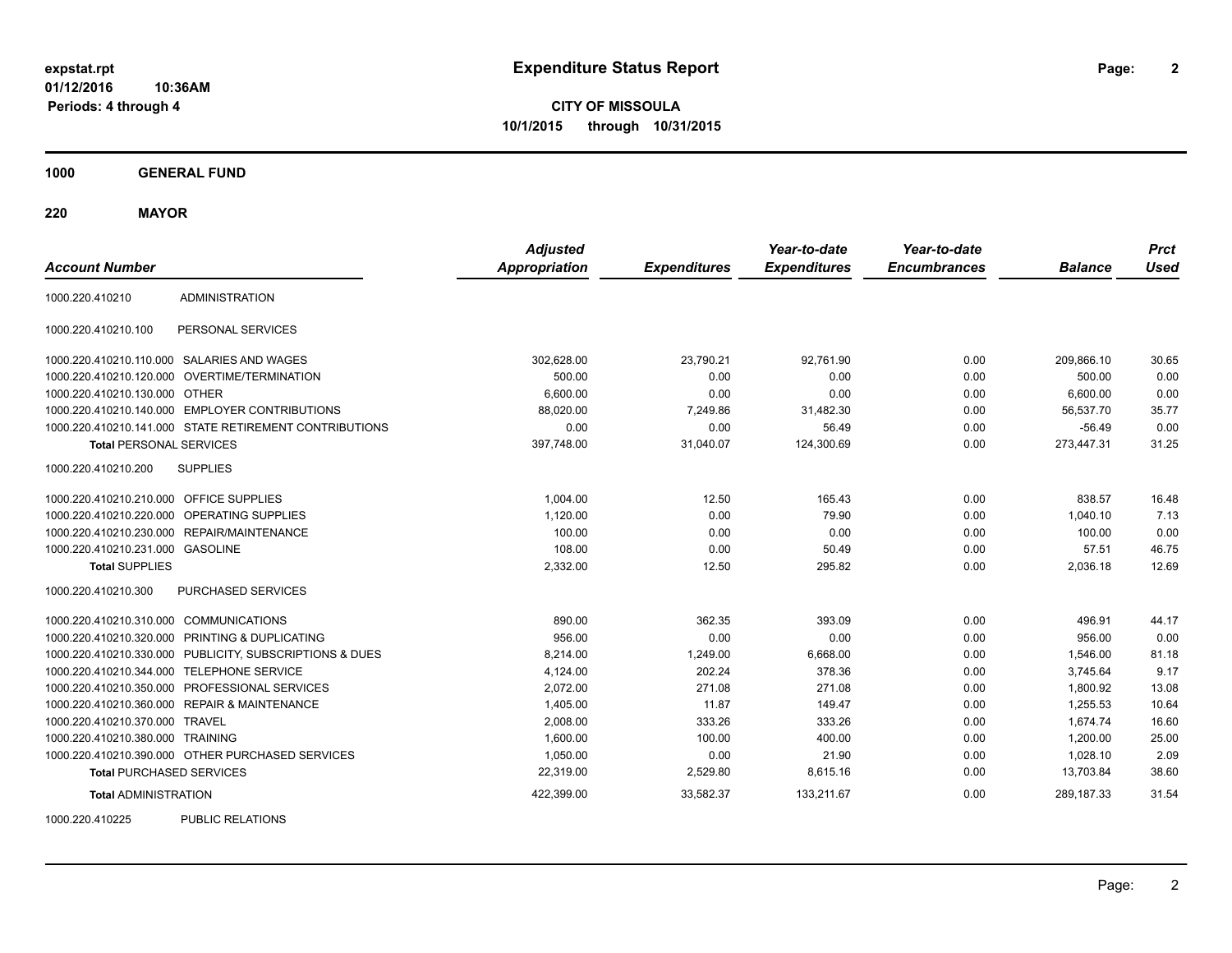**CITY OF MISSOULA 10/1/2015 through 10/31/2015**

**1000 GENERAL FUND**

**220 MAYOR**

| <b>Account Number</b>                                   | <b>Adjusted</b><br><b>Appropriation</b> | <b>Expenditures</b> | Year-to-date<br><b>Expenditures</b> | Year-to-date<br><b>Encumbrances</b> | <b>Balance</b> | <b>Prct</b><br><b>Used</b> |
|---------------------------------------------------------|-----------------------------------------|---------------------|-------------------------------------|-------------------------------------|----------------|----------------------------|
| PERSONAL SERVICES<br>1000.220.410225.100                |                                         |                     |                                     |                                     |                |                            |
| 1000.220.410225.110.000 SALARIES AND WAGES              | 6.176.00                                | 485.54              | 1,893.19                            | 0.00                                | 4,282.81       | 30.65                      |
| 1000.220.410225.140.000 EMPLOYER CONTRIBUTIONS          | 1,794.00                                | 147.98              | 642.67                              | 0.00                                | 1,151.33       | 35.82                      |
| <b>Total PERSONAL SERVICES</b>                          | 7.970.00                                | 633.52              | 2,535.86                            | 0.00                                | 5,434.14       | 31.82                      |
| 1000.220.410225.200<br><b>SUPPLIES</b>                  |                                         |                     |                                     |                                     |                |                            |
| 1000.220.410225.240.000 OTHER SUPPLIES                  | 400.00                                  | 0.00                | 0.00                                | 0.00                                | 400.00         | 0.00                       |
| <b>Total SUPPLIES</b>                                   | 400.00                                  | 0.00                | 0.00                                | 0.00                                | 400.00         | 0.00                       |
| 1000.220.410225.300<br><b>PURCHASED SERVICES</b>        |                                         |                     |                                     |                                     |                |                            |
| 1000.220.410225.330.000 PUBLICITY, SUBSCRIPTIONS & DUES | 1,982.00                                | 16.00               | 338.00                              | 0.00                                | 1,644.00       | 17.05                      |
| 1000.220.410225.390.000 OTHER PURCHASED SERVICES        | 200.00                                  | 0.00                | 0.00                                | 0.00                                | 200.00         | 0.00                       |
| <b>Total PURCHASED SERVICES</b>                         | 2,182.00                                | 16.00               | 338.00                              | 0.00                                | 1,844.00       | 15.49                      |
| <b>Total PUBLIC RELATIONS</b>                           | 10,552.00                               | 649.52              | 2,873.86                            | 0.00                                | 7,678.14       | 27.24                      |
| <b>ADMINISTRATION</b><br>1000.220.410250                |                                         |                     |                                     |                                     |                |                            |
| 1000.220.410250.100<br>PERSONAL SERVICES                |                                         |                     |                                     |                                     |                |                            |
| 1000.220.410250.110.000 SALARIES AND WAGES              | 71,663.00                               | 5,467.72            | 21,318.21                           | 0.00                                | 50,344.79      | 29.75                      |
| 1000.220.410250.140.000 EMPLOYER CONTRIBUTIONS          | 21,190.00                               | 1,669.08            | 7,199.85                            | 0.00                                | 13,990.15      | 33.98                      |
| <b>Total PERSONAL SERVICES</b>                          | 92,853.00                               | 7,136.80            | 28,518.06                           | 0.00                                | 64,334.94      | 30.71                      |
| 1000.220.410250.300<br>PURCHASED SERVICES               |                                         |                     |                                     |                                     |                |                            |
| 1000.220.410250.320.000 PRINTING & DUPLICATING          | 2,100.00                                | 0.00                | 0.00                                | 0.00                                | 2,100.00       | 0.00                       |
| 1000.220.410250.344.000 TELEPHONE SERVICE               | 1,952.00                                | 121.34              | 236.51                              | 0.00                                | 1,715.49       | 12.12                      |
| 1000.220.410250.350.000 PROFESSIONAL SERVICES           | 1,235.00                                | 0.00                | 0.00                                | 0.00                                | 1,235.00       | 0.00                       |
| 1000.220.410250.380.000 TRAINING                        | 420.00                                  | 0.00                | 150.00                              | 0.00                                | 270.00         | 35.71                      |
| <b>Total PURCHASED SERVICES</b>                         | 5,707.00                                | 121.34              | 386.51                              | 0.00                                | 5,320.49       | 6.77                       |
| <b>Total ADMINISTRATION</b>                             | 98,560.00                               | 7,258.14            | 28,904.57                           | 0.00                                | 69.655.43      | 29.33                      |
| <b>Total MAYOR</b>                                      | 531,511.00                              | 41,490.03           | 164,990.10                          | 0.00                                | 366.520.90     | 31.04                      |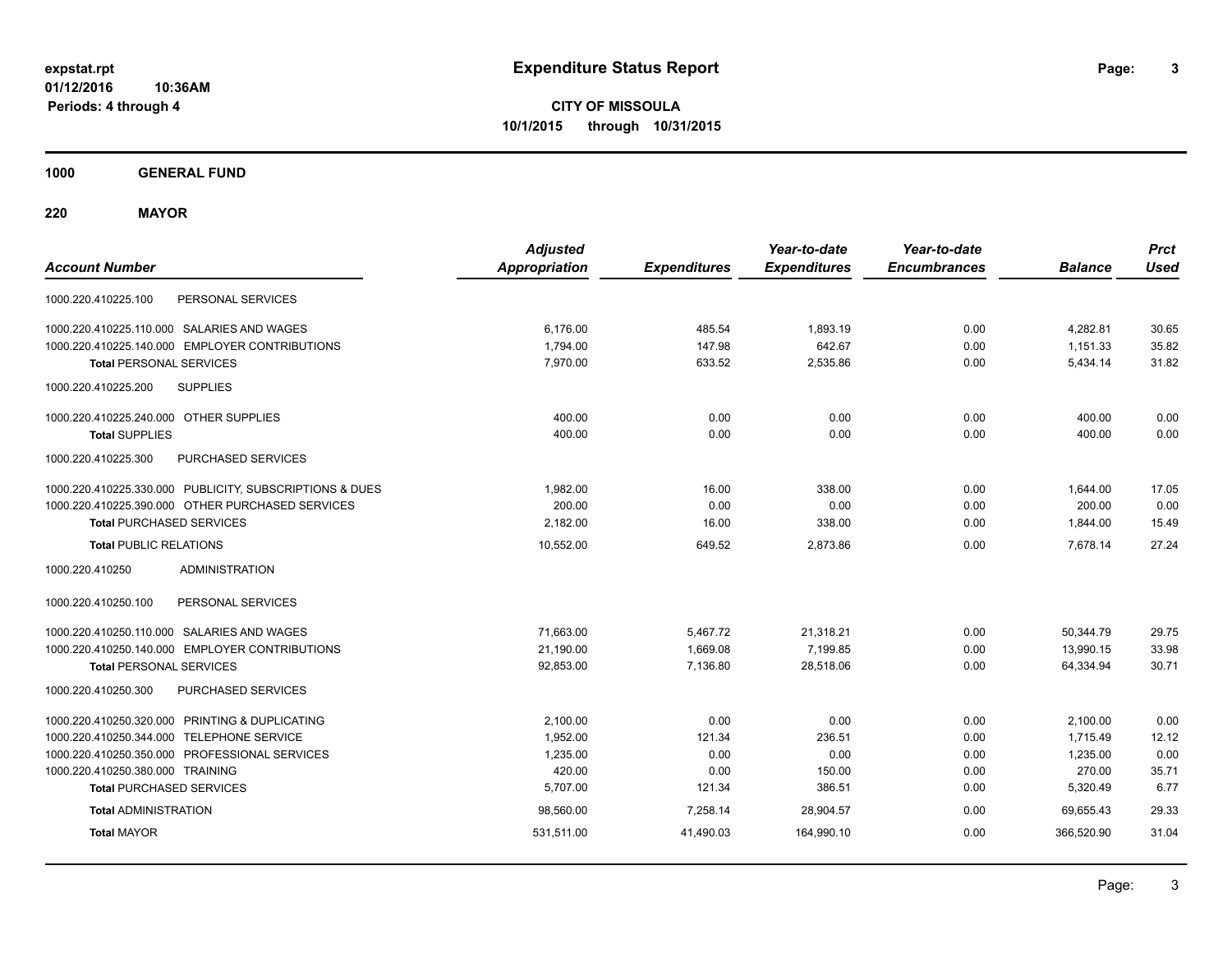**4**

**CITY OF MISSOULA 10/1/2015 through 10/31/2015**

**1000 GENERAL FUND**

| <b>Account Number</b>                                   | <b>Adjusted</b><br>Appropriation | <b>Expenditures</b> | Year-to-date<br><b>Expenditures</b> | Year-to-date<br><b>Encumbrances</b> | <b>Balance</b> | <b>Prct</b><br><b>Used</b> |
|---------------------------------------------------------|----------------------------------|---------------------|-------------------------------------|-------------------------------------|----------------|----------------------------|
| <b>ADMINISTRATION</b><br>1000.221.410810                |                                  |                     |                                     |                                     |                |                            |
| PERSONAL SERVICES<br>1000.221.410810.100                |                                  |                     |                                     |                                     |                |                            |
| 1000.221.410810.110.000 SALARIES AND WAGES              | 89,211.00                        | 6,436.27            | 25,091.21                           | 0.00                                | 64,119.79      | 28.13                      |
| 1000.221.410810.140.000 EMPLOYER CONTRIBUTIONS          | 30.750.00                        | 2,282.30            | 9.625.66                            | 0.00                                | 21,124.34      | 31.30                      |
| 1000.221.410810.141.000 STATE RETIREMENT CONTRIBUTIONS  | 0.00                             | 0.00                | 28.47                               | 0.00                                | $-28.47$       | 0.00                       |
| <b>Total PERSONAL SERVICES</b>                          | 119,961.00                       | 8,718.57            | 34,745.34                           | 0.00                                | 85,215.66      | 28.96                      |
| 1000.221.410810.200<br><b>SUPPLIES</b>                  |                                  |                     |                                     |                                     |                |                            |
| 1000.221.410810.210.000 OFFICE SUPPLIES                 | 1.000.00                         | 37.87               | 213.27                              | 0.00                                | 786.73         | 21.33                      |
| <b>Total SUPPLIES</b>                                   | 1,000.00                         | 37.87               | 213.27                              | 0.00                                | 786.73         | 21.33                      |
| 1000.221.410810.300<br>PURCHASED SERVICES               |                                  |                     |                                     |                                     |                |                            |
| 1000.221.410810.310.000 COMMUNICATIONS                  | 450.00                           | 28.85               | 112.71                              | 0.00                                | 337.29         | 25.05                      |
| 1000.221.410810.320.000 PRINTING & DUPLICATING          | 417.00                           | 55.00               | 55.00                               | 0.00                                | 362.00         | 13.19                      |
| 1000.221.410810.330.000 PUBLICITY, SUBSCRIPTIONS & DUES | 750.00                           | 0.00                | 1,000.00                            | 0.00                                | $-250.00$      | 133.33                     |
| 1000.221.410810.344.000 TELEPHONE SERVICE               | 45.00                            | 23.44               | 23.44                               | 0.00                                | 21.56          | 52.09                      |
| 1000.221.410810.360.000 REPAIR & MAINTENANCE            | 1,260.00                         | 0.00                | 0.00                                | 0.00                                | 1,260.00       | 0.00                       |
| 1000.221.410810.370.000 TRAVEL                          | 995.00                           | 0.00                | 0.00                                | 0.00                                | 995.00         | 0.00                       |
| 1000.221.410810.380.000 TRAINING                        | 1,225.00                         | 262.00              | 262.00                              | 0.00                                | 963.00         | 21.39                      |
| <b>Total PURCHASED SERVICES</b>                         | 5,142.00                         | 369.29              | 1,453.15                            | 0.00                                | 3,688.85       | 28.26                      |
| <b>Total ADMINISTRATION</b>                             | 126,103.00                       | 9,125.73            | 36,411.76                           | 0.00                                | 89,691.24      | 28.87                      |
| <b>TRAINING</b><br>1000.221.410820                      |                                  |                     |                                     |                                     |                |                            |
| PERSONAL SERVICES<br>1000.221.410820.100                |                                  |                     |                                     |                                     |                |                            |
| 1000.221.410820.110.000 SALARIES AND WAGES              | 4,723.00                         | 180.86              | 705.02                              | 0.00                                | 4,017.98       | 14.93                      |
| 1000.221.410820.140.000 EMPLOYER CONTRIBUTIONS          | 1,710.00                         | 67.75               | 298.74                              | 0.00                                | 1,411.26       | 17.47                      |
| <b>Total PERSONAL SERVICES</b>                          | 6,433.00                         | 248.61              | 1,003.76                            | 0.00                                | 5,429.24       | 15.60                      |
| <b>SUPPLIES</b><br>1000.221.410820.200                  |                                  |                     |                                     |                                     |                |                            |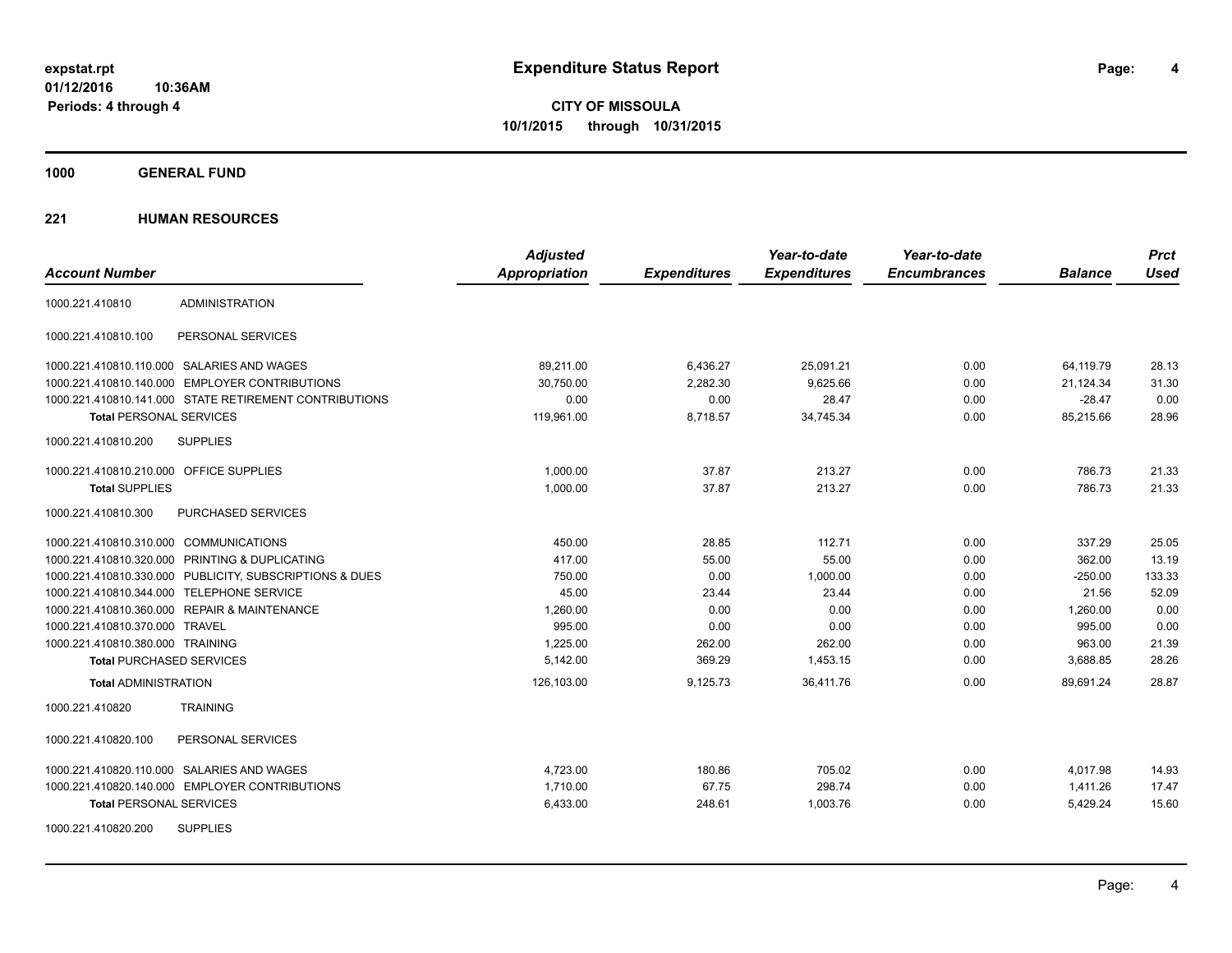**CITY OF MISSOULA 10/1/2015 through 10/31/2015**

## **1000 GENERAL FUND**

|                                                         | <b>Adjusted</b> |                     | Year-to-date        | Year-to-date        |                | <b>Prct</b> |
|---------------------------------------------------------|-----------------|---------------------|---------------------|---------------------|----------------|-------------|
| <b>Account Number</b>                                   | Appropriation   | <b>Expenditures</b> | <b>Expenditures</b> | <b>Encumbrances</b> | <b>Balance</b> | <b>Used</b> |
| 1000.221.410820.210.000 OFFICE SUPPLIES                 | 405.00          | 0.00                | 0.00                | 0.00                | 405.00         | 0.00        |
| <b>Total SUPPLIES</b>                                   | 405.00          | 0.00                | 0.00                | 0.00                | 405.00         | 0.00        |
| 1000.221.410820.300<br>PURCHASED SERVICES               |                 |                     |                     |                     |                |             |
| 1000.221.410820.320.000 PRINTING & DUPLICATING          | 500.00          | 0.00                | 55.00               | 0.00                | 445.00         | 11.00       |
| 1000.221.410820.330.000 PUBLICITY, SUBSCRIPTIONS & DUES | 26.00           | 0.00                | 0.00                | 0.00                | 26.00          | 0.00        |
| 1000.221.410820.344.000 TELEPHONE SERVICE               | 34.00           | 0.00                | 0.00                | 0.00                | 34.00          | 0.00        |
| 1000.221.410820.350.000 PROFESSIONAL SERVICES           | 2,000.00        | 0.00                | 0.00                | 0.00                | 2,000.00       | 0.00        |
| 1000.221.410820.360.000 REPAIR & MAINTENANCE            | 1,556.00        | 0.00                | 0.00                | 0.00                | 1,556.00       | 0.00        |
| 1000.221.410820.370.000 TRAVEL                          | 600.00          | 0.00                | 0.00                | 0.00                | 600.00         | 0.00        |
| 1000.221.410820.380.000 TRAINING                        | 1,250.00        | 0.00                | 0.00                | 0.00                | 1,250.00       | 0.00        |
| <b>Total PURCHASED SERVICES</b>                         | 5,966.00        | 0.00                | 55.00               | 0.00                | 5,911.00       | 0.92        |
| <b>Total TRAINING</b>                                   | 12,804.00       | 248.61              | 1,058.76            | 0.00                | 11,745.24      | 8.27        |
| <b>LABOR RELATIONS</b><br>1000.221.410840               |                 |                     |                     |                     |                |             |
| PERSONAL SERVICES<br>1000.221.410840.100                |                 |                     |                     |                     |                |             |
| 1000.221.410840.110.000 SALARIES AND WAGES              | 42,990.00       | 3,102.98            | 12,088.62           | 0.00                | 30,901.38      | 28.12       |
| 1000.221.410840.140.000 EMPLOYER CONTRIBUTIONS          | 17,653.00       | 1,320.25            | 5,882.68            | 0.00                | 11,770.32      | 33.32       |
| <b>Total PERSONAL SERVICES</b>                          | 60,643.00       | 4,423.23            | 17,971.30           | 0.00                | 42,671.70      | 29.63       |
| <b>SUPPLIES</b><br>1000.221.410840.200                  |                 |                     |                     |                     |                |             |
| 1000.221.410840.210.000 OFFICE SUPPLIES                 | 950.00          | 0.00                | 0.00                | 0.00                | 950.00         | 0.00        |
| <b>Total SUPPLIES</b>                                   | 950.00          | 0.00                | 0.00                | 0.00                | 950.00         | 0.00        |
| 1000.221.410840.300<br>PURCHASED SERVICES               |                 |                     |                     |                     |                |             |
| 1000.221.410840.320.000 PRINTING & DUPLICATING          | 350.00          | 0.00                | 0.00                | 0.00                | 350.00         | 0.00        |
| 1000.221.410840.330.000 PUBLICITY, SUBSCRIPTIONS & DUES | 450.00          | 0.00                | 0.00                | 0.00                | 450.00         | 0.00        |
| 1000.221.410840.344.000 TELEPHONE SERVICE               | 24.00           | 0.00                | 0.00                | 0.00                | 24.00          | 0.00        |
| 1000.221.410840.360.000 REPAIR & MAINTENANCE            | 526.00          | 0.00                | 0.00                | 0.00                | 526.00         | 0.00        |
|                                                         |                 |                     |                     |                     |                |             |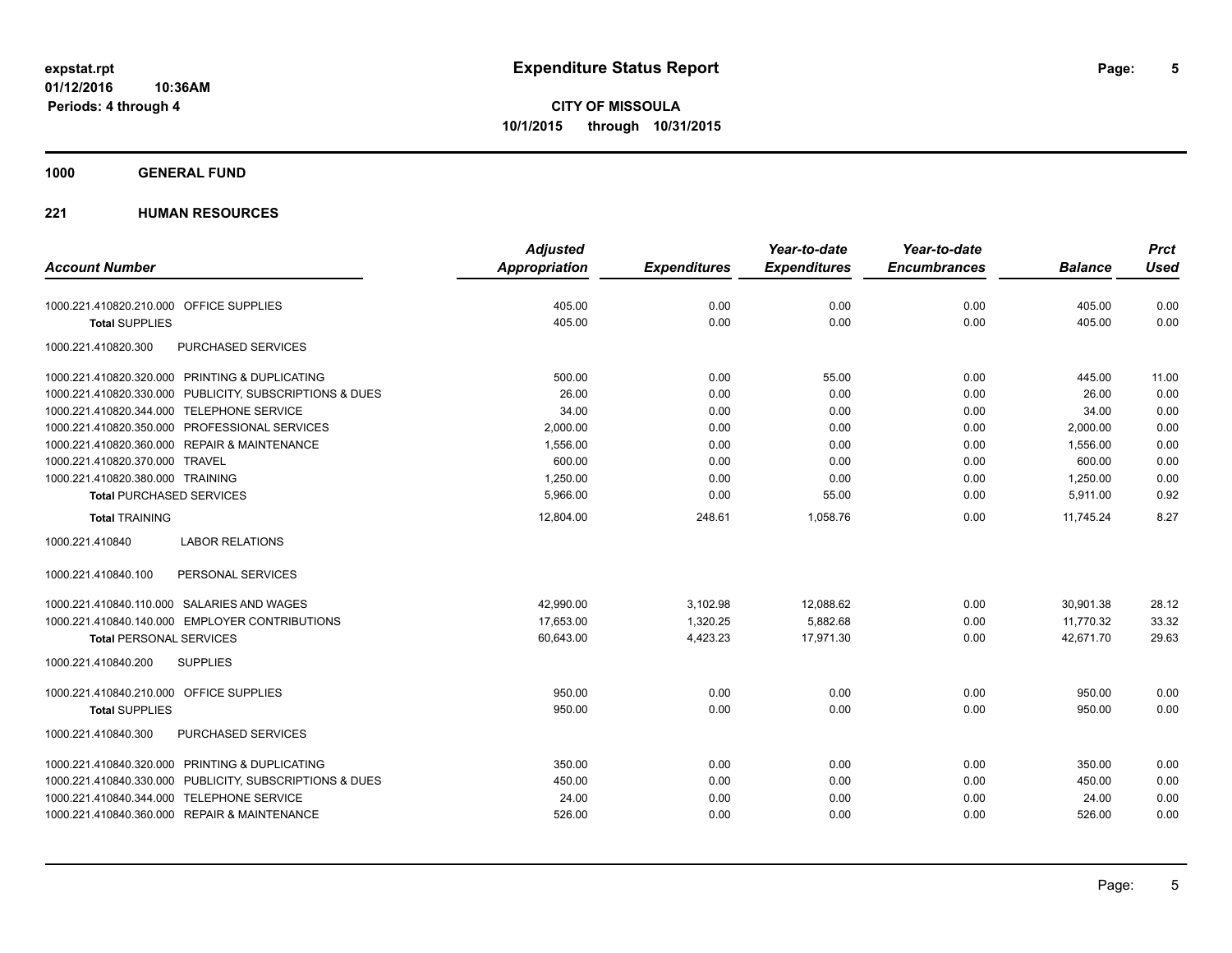**1000 GENERAL FUND**

| <b>Account Number</b>                          | <b>Adjusted</b><br><b>Appropriation</b> | <b>Expenditures</b> | Year-to-date<br><b>Expenditures</b> | Year-to-date<br><b>Encumbrances</b> | <b>Balance</b> | <b>Prct</b><br><b>Used</b> |
|------------------------------------------------|-----------------------------------------|---------------------|-------------------------------------|-------------------------------------|----------------|----------------------------|
| 1000.221.410840.370.000 TRAVEL                 | 815.00                                  | 504.08              | 504.08                              | 0.00                                | 310.92         | 61.85                      |
| 1000.221.410840.380.000 TRAINING               | 300.00                                  | 0.00                | 275.00                              | 0.00                                | 25.00          | 91.67                      |
| <b>Total PURCHASED SERVICES</b>                | 2,465.00                                | 504.08              | 779.08                              | 0.00                                | 1,685.92       | 31.61                      |
| <b>Total LABOR RELATIONS</b>                   | 64,058.00                               | 4,927.31            | 18,750.38                           | 0.00                                | 45,307.62      | 29.27                      |
| 1000.221.410850<br><b>EEO COMPLIANCE</b>       |                                         |                     |                                     |                                     |                |                            |
| 1000.221.410850.100<br>PERSONAL SERVICES       |                                         |                     |                                     |                                     |                |                            |
| 1000.221.410850.110.000 SALARIES AND WAGES     | 35,631.00                               | 2,874.48            | 11,205.89                           | 0.00                                | 24,425.11      | 31.45                      |
| 1000.221.410850.140.000 EMPLOYER CONTRIBUTIONS | 12,125.00                               | 1,012.44            | 4,250.72                            | 0.00                                | 7,874.28       | 35.06                      |
| <b>Total PERSONAL SERVICES</b>                 | 47,756.00                               | 3,886.92            | 15,456.61                           | 0.00                                | 32,299.39      | 32.37                      |
| 1000.221.410850.200<br><b>SUPPLIES</b>         |                                         |                     |                                     |                                     |                |                            |
| <b>Total SUPPLIES</b>                          | 0.00                                    | 0.00                | 0.00                                | 0.00                                | 0.00           | 0.00                       |
| 1000.221.410850.300<br>PURCHASED SERVICES      |                                         |                     |                                     |                                     |                |                            |
| 1000.221.410850.350.000 PROFESSIONAL SERVICES  | 9,000.00                                | 334.50              | 714.50                              | 0.00                                | 8,285.50       | 7.94                       |
| <b>Total PURCHASED SERVICES</b>                | 9,000.00                                | 334.50              | 714.50                              | 0.00                                | 8,285.50       | 7.94                       |
| 1000.221.410850.900<br><b>CAPITAL OUTLAY</b>   |                                         |                     |                                     |                                     |                |                            |
| <b>Total CAPITAL OUTLAY</b>                    | 0.00                                    | 0.00                | 0.00                                | 0.00                                | 0.00           | 0.00                       |
| <b>Total EEO COMPLIANCE</b>                    | 56,756.00                               | 4,221.42            | 16,171.11                           | 0.00                                | 40,584.89      | 28.49                      |
| <b>EMPLOYEE BENEFITS</b><br>1000.221.410860    |                                         |                     |                                     |                                     |                |                            |
| 1000.221.410860.100<br>PERSONAL SERVICES       |                                         |                     |                                     |                                     |                |                            |
| 1000.221.410860.110.000 SALARIES AND WAGES     | 23,350.00                               | 2,404.22            | 9,372.75                            | 0.00                                | 13,977.25      | 40.14                      |
| 1000.221.410860.140.000 EMPLOYER CONTRIBUTIONS | 7,679.00                                | 836.23              | 3,473.85                            | 0.00                                | 4,205.15       | 45.24                      |
| <b>Total PERSONAL SERVICES</b>                 | 31,029.00                               | 3,240.45            | 12,846.60                           | 0.00                                | 18,182.40      | 41.40                      |
| <b>SUPPLIES</b><br>1000.221.410860.200         |                                         |                     |                                     |                                     |                |                            |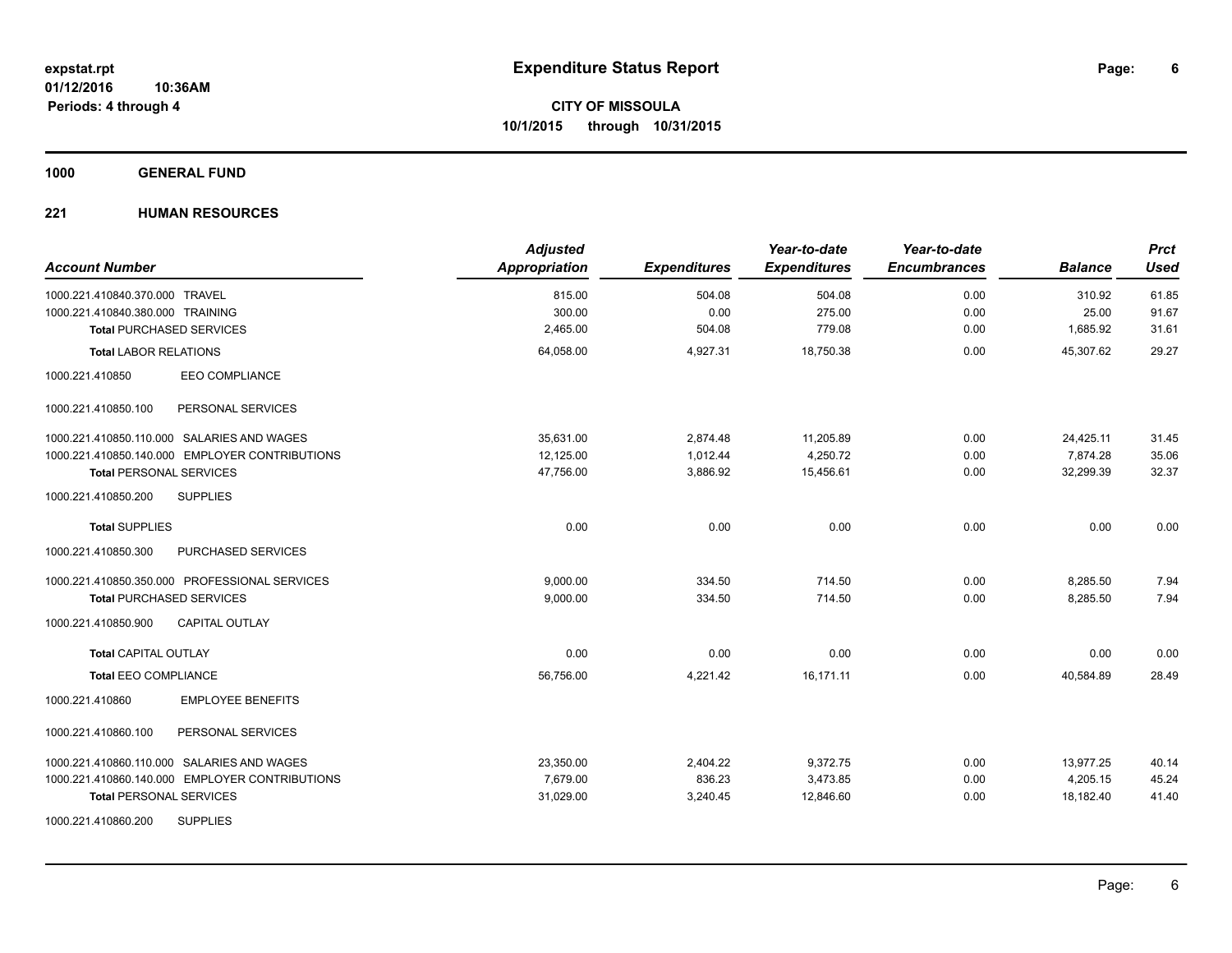**1000 GENERAL FUND**

|                                                         | <b>Adjusted</b>      |                     | Year-to-date        | Year-to-date        |                | <b>Prct</b> |
|---------------------------------------------------------|----------------------|---------------------|---------------------|---------------------|----------------|-------------|
| <b>Account Number</b>                                   | <b>Appropriation</b> | <b>Expenditures</b> | <b>Expenditures</b> | <b>Encumbrances</b> | <b>Balance</b> | Used        |
| <b>OFFICE SUPPLIES</b><br>1000.221.410860.210.000       | 760.00               | 0.00                | 0.00                | 0.00                | 760.00         | 0.00        |
| <b>Total SUPPLIES</b>                                   | 760.00               | 0.00                | 0.00                | 0.00                | 760.00         | 0.00        |
| PURCHASED SERVICES<br>1000.221.410860.300               |                      |                     |                     |                     |                |             |
| 1000.221.410860.320.000 PRINTING & DUPLICATING          | 365.00               | 312.23              | 312.23              | 0.00                | 52.77          | 85.54       |
| 1000.221.410860.330.000 PUBLICITY, SUBSCRIPTIONS & DUES | 865.00               | 0.00                | 109.69              | 0.00                | 755.31         | 12.68       |
| 1000.221.410860.344.000 TELEPHONE SERVICE               | 87.00                | 0.00                | 0.00                | 0.00                | 87.00          | 0.00        |
| 1000.221.410860.360.000 REPAIR & MAINTENANCE            | 650.00               | 0.00                | 0.00                | 0.00                | 650.00         | 0.00        |
| 1000.221.410860.370.000 TRAVEL                          | 678.00               | 0.00                | 0.00                | 0.00                | 678.00         | 0.00        |
| 1000.221.410860.380.000 TRAINING                        | 275.00               | 0.00                | 0.00                | 0.00                | 275.00         | 0.00        |
| 1000.221.410860.390.000 OTHER PURCHASED SERVICES        | 17,490.00            | 47.80               | 584.99              | 0.00                | 16,905.01      | 3.34        |
| <b>Total PURCHASED SERVICES</b>                         | 20,410.00            | 360.03              | 1,006.91            | 0.00                | 19,403.09      | 4.93        |
| <b>Total EMPLOYEE BENEFITS</b>                          | 52,199.00            | 3,600.48            | 13,853.51           | 0.00                | 38,345.49      | 26.54       |
| <b>Total HUMAN RESOURCES</b>                            | 311,920.00           | 22,123.55           | 86,245.52           | 0.00                | 225.674.48     | 27.65       |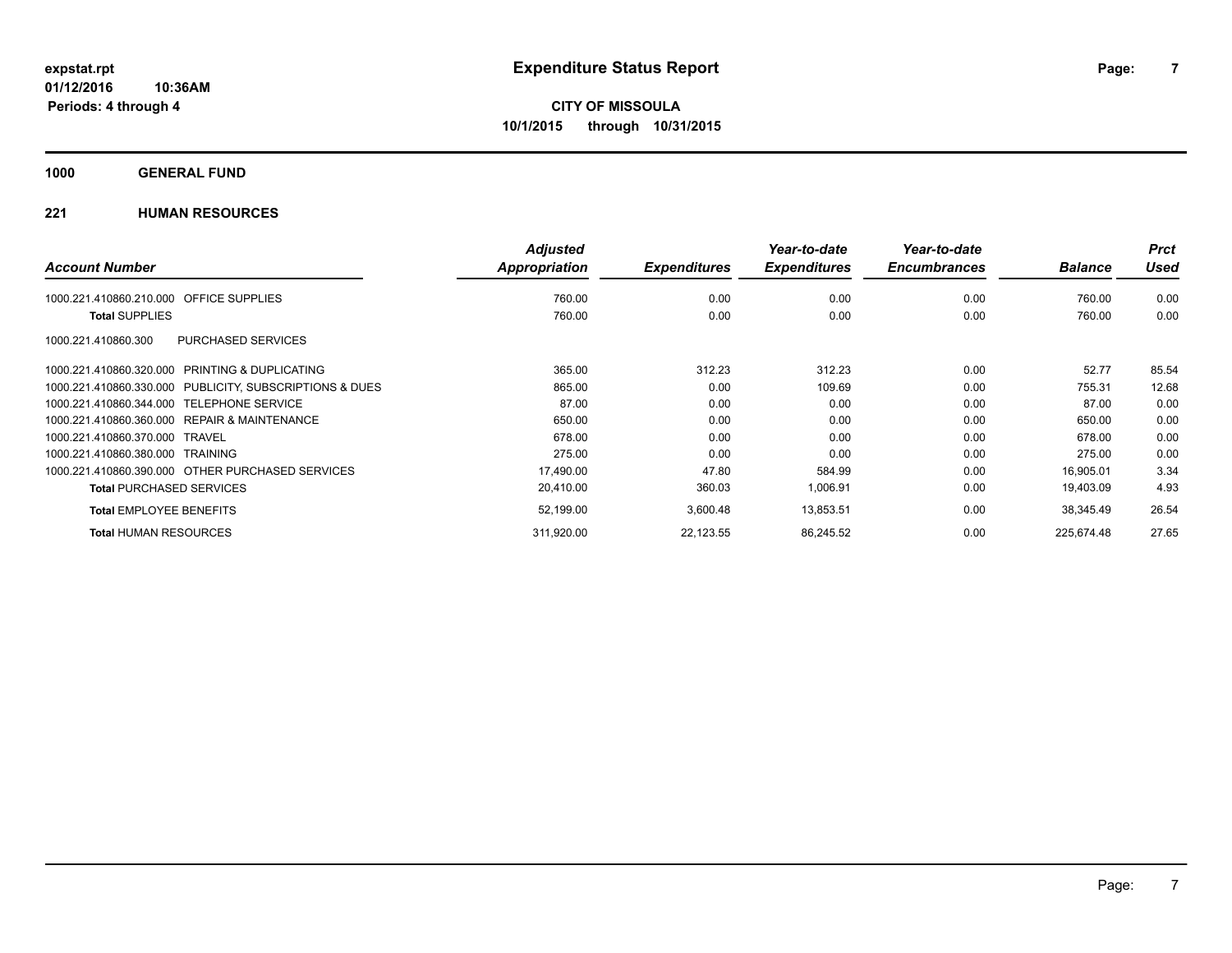**CITY OF MISSOULA 10/1/2015 through 10/31/2015**

**1000 GENERAL FUND**

| <b>Account Number</b>                                                                       | <b>Adjusted</b><br><b>Appropriation</b> | <b>Expenditures</b> | Year-to-date<br><b>Expenditures</b> | Year-to-date<br><b>Encumbrances</b> | <b>Balance</b>       | <b>Prct</b><br><b>Used</b> |
|---------------------------------------------------------------------------------------------|-----------------------------------------|---------------------|-------------------------------------|-------------------------------------|----------------------|----------------------------|
| 1000.223.410101<br><b>NC-GRANT CREEK</b>                                                    |                                         |                     |                                     |                                     |                      |                            |
| 1000.223.410101.300<br>PURCHASED SERVICES                                                   |                                         |                     |                                     |                                     |                      |                            |
| 1000.223.410101.310.000 GRANT CREEK NC/COMMUNICATIONS<br><b>Total PURCHASED SERVICES</b>    | 324.00<br>324.00                        | 0.00<br>0.00        | 0.00<br>0.00                        | 0.00<br>0.00                        | 324.00<br>324.00     | 0.00<br>0.00               |
| 1000.223.410101.700<br><b>GRANTS &amp; CONTRIBUTIONS</b>                                    |                                         |                     |                                     |                                     |                      |                            |
| 1000.223.410101.700.000 GRANTS & CONTRIBUTIONS<br><b>Total GRANTS &amp; CONTRIBUTIONS</b>   | 800.00<br>800.00                        | 28.41<br>28.41      | 315.33<br>315.33                    | 0.00<br>0.00                        | 484.67<br>484.67     | 39.42<br>39.42             |
| <b>Total NC-GRANT CREEK</b>                                                                 | 1,124.00                                | 28.41               | 315.33                              | 0.00                                | 808.67               | 28.05                      |
| 1000.223.410102<br>NC-UPPER RATTLESNAKE                                                     |                                         |                     |                                     |                                     |                      |                            |
| 1000.223.410102.300<br>PURCHASED SERVICES                                                   |                                         |                     |                                     |                                     |                      |                            |
| 1000.223.410102.310.000 UPPER RATTLESNAKE/COMMUNICATIONS<br><b>Total PURCHASED SERVICES</b> | 742.00<br>742.00                        | 0.00<br>0.00        | 0.00<br>0.00                        | 0.00<br>0.00                        | 742.00<br>742.00     | 0.00<br>0.00               |
| 1000.223.410102.700<br><b>GRANTS &amp; CONTRIBUTIONS</b>                                    |                                         |                     |                                     |                                     |                      |                            |
| 1000.223.410102.700.000 GRANTS & CONTRIBUTIONS<br><b>Total GRANTS &amp; CONTRIBUTIONS</b>   | 800.00<br>800.00                        | 0.00<br>0.00        | 59.00<br>59.00                      | 0.00<br>0.00                        | 741.00<br>741.00     | 7.38<br>7.38               |
| Total NC-UPPER RATTLESNAKE                                                                  | 1,542.00                                | 0.00                | 59.00                               | 0.00                                | 1,483.00             | 3.83                       |
| NC-LOWER RATTLESNAKE<br>1000.223.410103                                                     |                                         |                     |                                     |                                     |                      |                            |
| PURCHASED SERVICES<br>1000.223.410103.300                                                   |                                         |                     |                                     |                                     |                      |                            |
| 1000.223.410103.310.000 COMMUNICATIONS<br><b>Total PURCHASED SERVICES</b>                   | 407.00<br>407.00                        | 0.00<br>0.00        | 420.80<br>420.80                    | 0.00<br>0.00                        | $-13.80$<br>$-13.80$ | 103.39<br>103.39           |
| 1000.223.410103.700<br><b>GRANTS &amp; CONTRIBUTIONS</b>                                    |                                         |                     |                                     |                                     |                      |                            |
| 1000.223.410103.700.000 GRANTS & CONTRIBUTIONS                                              | 800.00                                  | 0.00                | 59.00                               | 0.00                                | 741.00               | 7.38                       |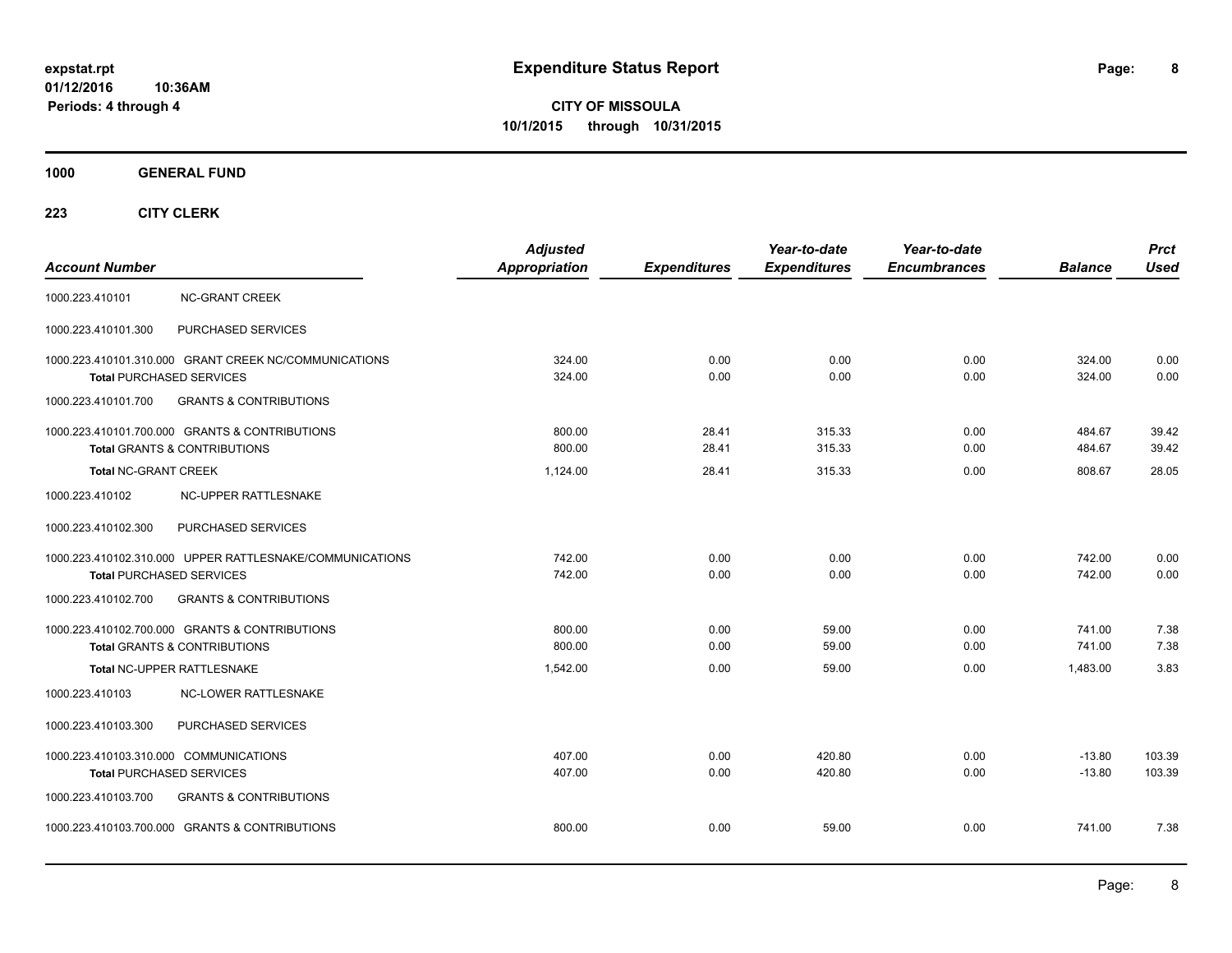**1000 GENERAL FUND**

| <b>Account Number</b>                   |                                                | <b>Adjusted</b><br>Appropriation | <b>Expenditures</b> | Year-to-date<br><b>Expenditures</b> | Year-to-date<br><b>Encumbrances</b> | <b>Balance</b> | <b>Prct</b><br>Used |
|-----------------------------------------|------------------------------------------------|----------------------------------|---------------------|-------------------------------------|-------------------------------------|----------------|---------------------|
| <b>Total GRANTS &amp; CONTRIBUTIONS</b> |                                                | 800.00                           | 0.00                | 59.00                               | 0.00                                | 741.00         | 7.38                |
| Total NC-LOWER RATTLESNAKE              |                                                | 1,207.00                         | 0.00                | 479.80                              | 0.00                                | 727.20         | 39.75               |
| 1000.223.410104                         | NC-NORTHSIDE                                   |                                  |                     |                                     |                                     |                |                     |
| 1000.223.410104.300                     | PURCHASED SERVICES                             |                                  |                     |                                     |                                     |                |                     |
| 1000.223.410104.310.000 COMMUNICATIONS  |                                                | 618.00                           | 0.00                | 0.00                                | 0.00                                | 618.00         | 0.00                |
| <b>Total PURCHASED SERVICES</b>         |                                                | 618.00                           | 0.00                | 0.00                                | 0.00                                | 618.00         | 0.00                |
| 1000.223.410104.700                     | <b>GRANTS &amp; CONTRIBUTIONS</b>              |                                  |                     |                                     |                                     |                |                     |
|                                         | 1000.223.410104.700.000 GRANTS & CONTRIBUTIONS | 800.00                           | 0.00                | 100.85                              | 0.00                                | 699.15         | 12.61               |
| <b>Total GRANTS &amp; CONTRIBUTIONS</b> |                                                | 800.00                           | 0.00                | 100.85                              | 0.00                                | 699.15         | 12.61               |
| <b>Total NC-NORTHSIDE</b>               |                                                | 1.418.00                         | 0.00                | 100.85                              | 0.00                                | 1.317.15       | 7.11                |
| 1000.223.410105                         | NC-WESTSIDE                                    |                                  |                     |                                     |                                     |                |                     |
| 1000.223.410105.300                     | PURCHASED SERVICES                             |                                  |                     |                                     |                                     |                |                     |
| 1000.223.410105.310.000 COMMUNICATIONS  |                                                | 1.166.00                         | 0.00                | 0.00                                | 0.00                                | 1,166.00       | 0.00                |
| <b>Total PURCHASED SERVICES</b>         |                                                | 1,166.00                         | 0.00                | 0.00                                | 0.00                                | 1,166.00       | 0.00                |
| 1000.223.410105.700                     | <b>GRANTS &amp; CONTRIBUTIONS</b>              |                                  |                     |                                     |                                     |                |                     |
|                                         | 1000.223.410105.700.000 GRANTS & CONTRIBUTIONS | 800.00                           | 28.42               | 70.28                               | 0.00                                | 729.72         | 8.79                |
| <b>Total GRANTS &amp; CONTRIBUTIONS</b> |                                                | 800.00                           | 28.42               | 70.28                               | 0.00                                | 729.72         | 8.79                |
| <b>Total NC-WESTSIDE</b>                |                                                | 1,966.00                         | 28.42               | 70.28                               | 0.00                                | 1,895.72       | 3.57                |
| 1000.223.410106                         | NC-HEART OF MISSOULA                           |                                  |                     |                                     |                                     |                |                     |
| 1000.223.410106.300                     | PURCHASED SERVICES                             |                                  |                     |                                     |                                     |                |                     |
| 1000.223.410106.310.000 COMMUNICATIONS  |                                                | 628.00                           | 0.00                | 0.00                                | 0.00                                | 628.00         | 0.00                |
| <b>Total PURCHASED SERVICES</b>         |                                                | 628.00                           | 0.00                | 0.00                                | 0.00                                | 628.00         | 0.00                |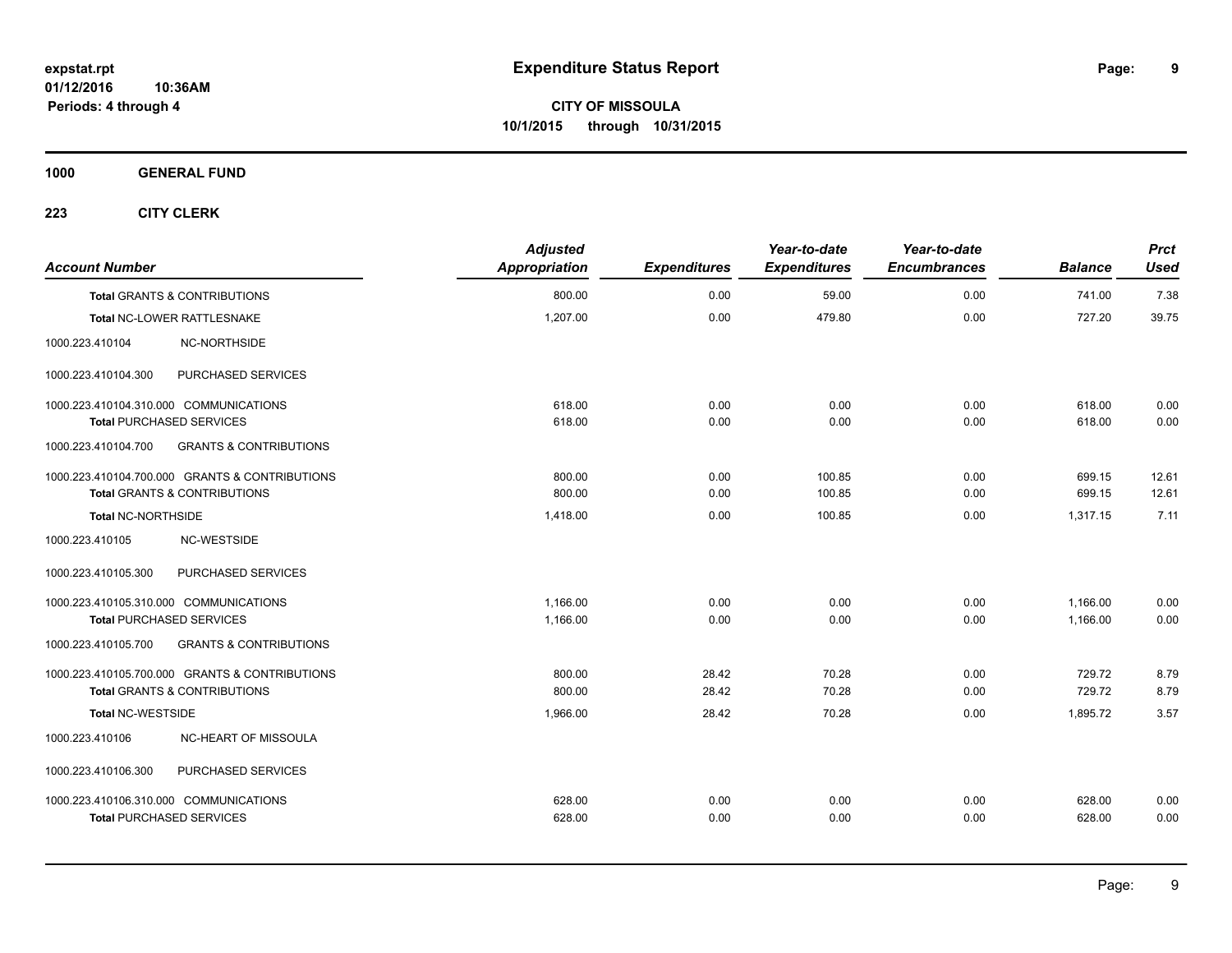**CITY OF MISSOULA 10/1/2015 through 10/31/2015**

**1000 GENERAL FUND**

**223 CITY CLERK**

| <b>Account Number</b>                                                                     | <b>Adjusted</b><br>Appropriation | <b>Expenditures</b> | Year-to-date<br><b>Expenditures</b> | Year-to-date<br><b>Encumbrances</b> | <b>Balance</b>       | <b>Prct</b><br><b>Used</b> |
|-------------------------------------------------------------------------------------------|----------------------------------|---------------------|-------------------------------------|-------------------------------------|----------------------|----------------------------|
| 1000.223.410106.700<br><b>GRANTS &amp; CONTRIBUTIONS</b>                                  |                                  |                     |                                     |                                     |                      |                            |
| 1000.223.410106.700.000 GRANTS & CONTRIBUTIONS<br><b>Total GRANTS &amp; CONTRIBUTIONS</b> | 800.00<br>800.00                 | 0.00<br>0.00        | 59.00<br>59.00                      | 0.00<br>0.00                        | 741.00<br>741.00     | 7.38<br>7.38               |
| Total NC-HEART OF MISSOULA                                                                | 1,428.00                         | 0.00                | 59.00                               | 0.00                                | 1,369.00             | 4.13                       |
| NC-UNIVERSITY DISTRICT<br>1000.223.410107                                                 |                                  |                     |                                     |                                     |                      |                            |
| PURCHASED SERVICES<br>1000.223.410107.300                                                 |                                  |                     |                                     |                                     |                      |                            |
| 1000.223.410107.310.000 COMMUNICATIONS<br><b>Total PURCHASED SERVICES</b>                 | 1.658.00<br>1,658.00             | 0.00<br>0.00        | 0.00<br>0.00                        | 0.00<br>0.00                        | 1.658.00<br>1,658.00 | 0.00<br>0.00               |
| <b>GRANTS &amp; CONTRIBUTIONS</b><br>1000.223.410107.700                                  |                                  |                     |                                     |                                     |                      |                            |
| 1000.223.410107.700.000 GRANTS & CONTRIBUTIONS<br><b>Total GRANTS &amp; CONTRIBUTIONS</b> | 800.00<br>800.00                 | 34.75<br>34.75      | 344.37<br>344.37                    | 0.00<br>0.00                        | 455.63<br>455.63     | 43.05<br>43.05             |
| <b>Total NC-UNIVERSITY DISTRICT</b>                                                       | 2,458.00                         | 34.75               | 344.37                              | 0.00                                | 2,113.63             | 14.01                      |
| NC-RIVERFRONT<br>1000.223.410108                                                          |                                  |                     |                                     |                                     |                      |                            |
| PURCHASED SERVICES<br>1000.223.410108.300                                                 |                                  |                     |                                     |                                     |                      |                            |
| 1000.223.410108.310.000 COMMUNICATIONS<br><b>Total PURCHASED SERVICES</b>                 | 578.00<br>578.00                 | 0.00<br>0.00        | 51.49<br>51.49                      | 0.00<br>0.00                        | 526.51<br>526.51     | 8.91<br>8.91               |
| <b>GRANTS &amp; CONTRIBUTIONS</b><br>1000.223.410108.700                                  |                                  |                     |                                     |                                     |                      |                            |
| 1000.223.410108.700.000 GRANTS & CONTRIBUTIONS<br><b>Total GRANTS &amp; CONTRIBUTIONS</b> | 800.00<br>800.00                 | 27.75<br>27.75      | 27.75<br>27.75                      | 0.00<br>0.00                        | 772.25<br>772.25     | 3.47<br>3.47               |
| Total NC-RIVERFRONT                                                                       | 1.378.00                         | 27.75               | 79.24                               | 0.00                                | 1,298.76             | 5.75                       |
| NC-EMMA DICKENSON & ORCHARD HOMES<br>1000.223.410109                                      |                                  |                     |                                     |                                     |                      |                            |

1000.223.410109.300 PURCHASED SERVICES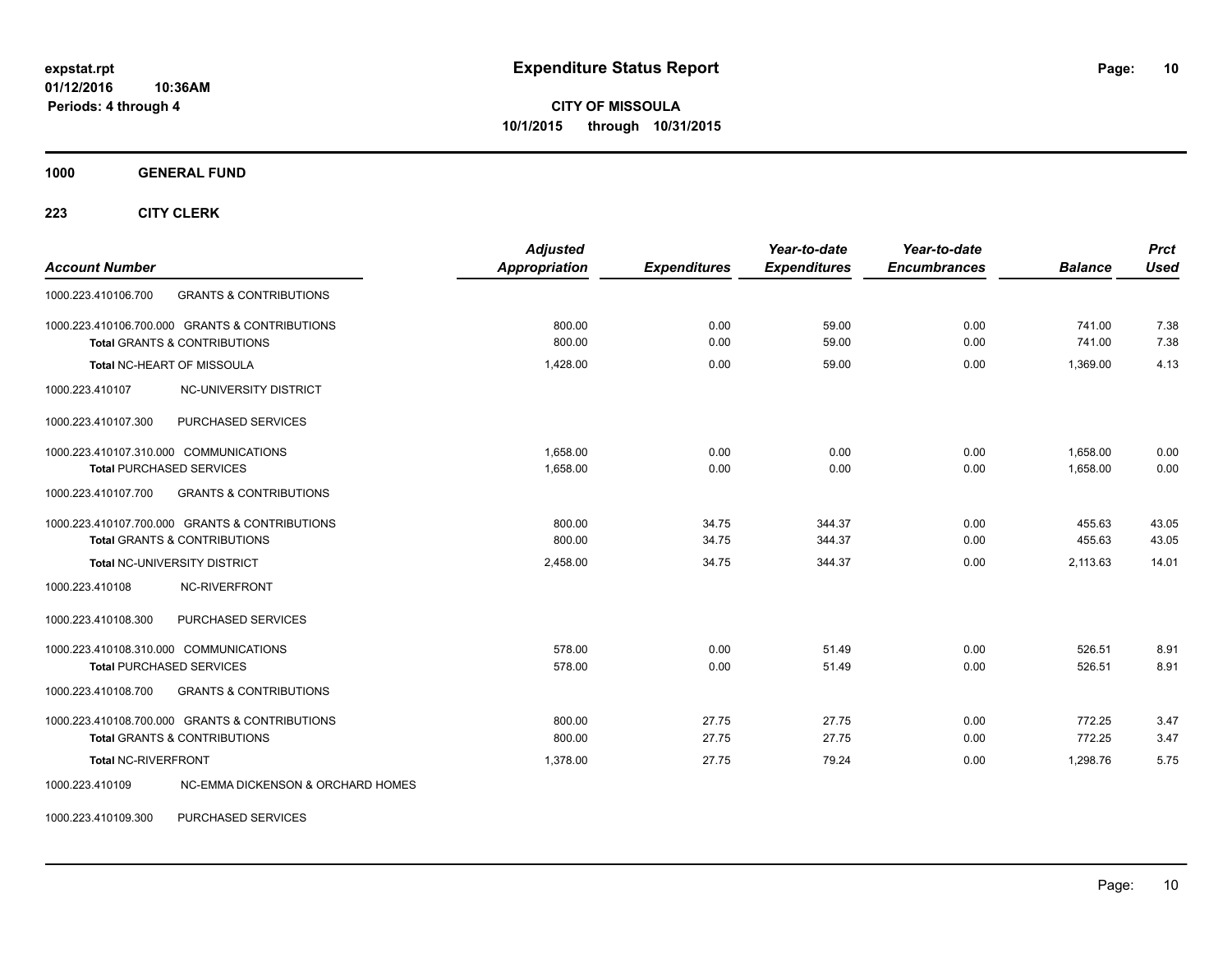**1000 GENERAL FUND**

| <b>Account Number</b>                  |                                                    | <b>Adjusted</b><br>Appropriation | <b>Expenditures</b> | Year-to-date<br><b>Expenditures</b> | Year-to-date<br><b>Encumbrances</b> | <b>Balance</b> | <b>Prct</b><br><b>Used</b> |
|----------------------------------------|----------------------------------------------------|----------------------------------|---------------------|-------------------------------------|-------------------------------------|----------------|----------------------------|
|                                        | 1000.223.410109.310.000 COMMUNICATIONS             | 713.00                           | 713.00              | 713.00                              | 0.00                                | 0.00           | 100.00                     |
|                                        | <b>Total PURCHASED SERVICES</b>                    | 713.00                           | 713.00              | 713.00                              | 0.00                                | 0.00           | 100.00                     |
| 1000.223.410109.700                    | <b>GRANTS &amp; CONTRIBUTIONS</b>                  |                                  |                     |                                     |                                     |                |                            |
|                                        | 1000.223.410109.700.000 GRANTS & CONTRIBUTIONS     | 800.00                           | 192.48              | 192.48                              | 0.00                                | 607.52         | 24.06                      |
|                                        | <b>Total GRANTS &amp; CONTRIBUTIONS</b>            | 800.00                           | 192.48              | 192.48                              | 0.00                                | 607.52         | 24.06                      |
|                                        | <b>Total NC-EMMA DICKENSON &amp; ORCHARD HOMES</b> | 1.513.00                         | 905.48              | 905.48                              | 0.00                                | 607.52         | 59.85                      |
| 1000.223.410110                        | <b>NC-FRANKLIN TO FORT</b>                         |                                  |                     |                                     |                                     |                |                            |
| 1000.223.410110.300                    | PURCHASED SERVICES                                 |                                  |                     |                                     |                                     |                |                            |
| 1000.223.410110.310.000 COMMUNICATIONS |                                                    | 1.710.00                         | 0.00                | 1.591.77                            | 0.00                                | 118.23         | 93.09                      |
|                                        | <b>Total PURCHASED SERVICES</b>                    | 1,710.00                         | 0.00                | 1,591.77                            | 0.00                                | 118.23         | 93.09                      |
| 1000.223.410110.700                    | <b>GRANTS &amp; CONTRIBUTIONS</b>                  |                                  |                     |                                     |                                     |                |                            |
|                                        | 1000.223.410110.700.000 GRANTS & CONTRIBUTIONS     | 800.00                           | 11.90               | 82.62                               | 0.00                                | 717.38         | 10.33                      |
|                                        | Total GRANTS & CONTRIBUTIONS                       | 800.00                           | 11.90               | 82.62                               | 0.00                                | 717.38         | 10.33                      |
|                                        | Total NC-FRANKLIN TO FORT                          | 2,510.00                         | 11.90               | 1,674.39                            | 0.00                                | 835.61         | 66.71                      |
| 1000.223.410111                        | <b>NC-ROSE PARK</b>                                |                                  |                     |                                     |                                     |                |                            |
| 1000.223.410111.300                    | PURCHASED SERVICES                                 |                                  |                     |                                     |                                     |                |                            |
| 1000.223.410111.310.000 COMMUNICATIONS |                                                    | 1,066.00                         | 0.00                | 899.65                              | 0.00                                | 166.35         | 84.39                      |
|                                        | <b>Total PURCHASED SERVICES</b>                    | 1,066.00                         | 0.00                | 899.65                              | 0.00                                | 166.35         | 84.39                      |
| 1000.223.410111.700                    | <b>GRANTS &amp; CONTRIBUTIONS</b>                  |                                  |                     |                                     |                                     |                |                            |
|                                        | 1000.223.410111.700.000 GRANTS & CONTRIBUTIONS     | 800.00                           | 27.75               | 27.75                               | 0.00                                | 772.25         | 3.47                       |
|                                        | <b>Total GRANTS &amp; CONTRIBUTIONS</b>            | 800.00                           | 27.75               | 27.75                               | 0.00                                | 772.25         | 3.47                       |
| <b>Total NC-ROSE PARK</b>              |                                                    | 1,866.00                         | 27.75               | 927.40                              | 0.00                                | 938.60         | 49.70                      |
| 1000.223.410112                        | NC-FARVIEWS & PATTEE CANYON                        |                                  |                     |                                     |                                     |                |                            |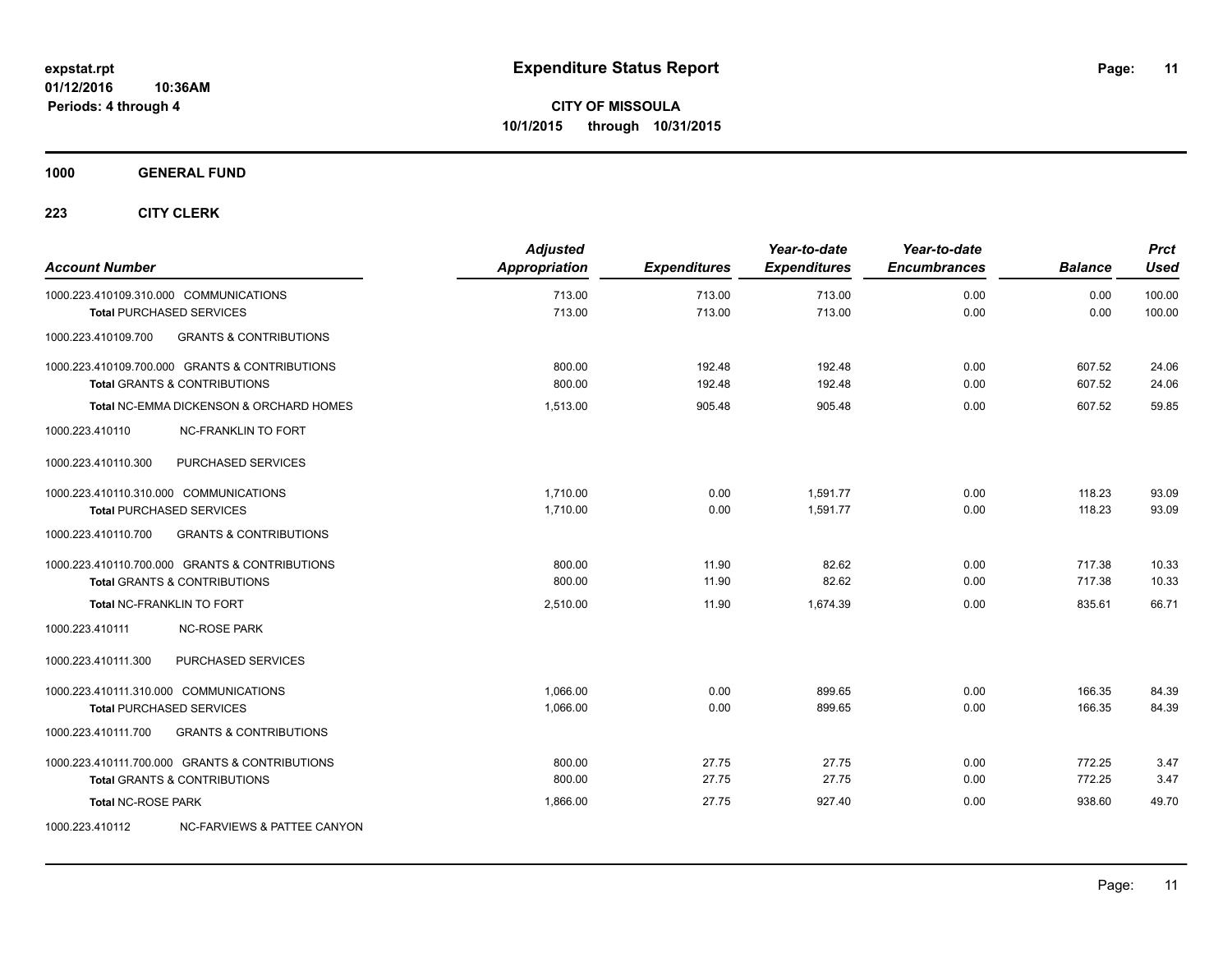**CITY OF MISSOULA 10/1/2015 through 10/31/2015**

## **1000 GENERAL FUND**

|                                                          | <b>Adjusted</b> |                     | Year-to-date        | Year-to-date        |                | <b>Prct</b> |
|----------------------------------------------------------|-----------------|---------------------|---------------------|---------------------|----------------|-------------|
| <b>Account Number</b>                                    | Appropriation   | <b>Expenditures</b> | <b>Expenditures</b> | <b>Encumbrances</b> | <b>Balance</b> | <b>Used</b> |
| PURCHASED SERVICES<br>1000.223.410112.300                |                 |                     |                     |                     |                |             |
| 1000.223.410112.310.000 COMMUNICATIONS                   | 705.00          | 0.00                | 0.00                | 0.00                | 705.00         | 0.00        |
| <b>Total PURCHASED SERVICES</b>                          | 705.00          | 0.00                | 0.00                | 0.00                | 705.00         | 0.00        |
| 1000.223.410112.700<br><b>GRANTS &amp; CONTRIBUTIONS</b> |                 |                     |                     |                     |                |             |
| 1000.223.410112.700.000 GRANTS & CONTRIBUTIONS           | 800.00          | 26.46               | 26.46               | 0.00                | 773.54         | 3.31        |
| <b>Total GRANTS &amp; CONTRIBUTIONS</b>                  | 800.00          | 26.46               | 26.46               | 0.00                | 773.54         | 3.31        |
| Total NC-FARVIEWS & PATTEE CANYON                        | 1,505.00        | 26.46               | 26.46               | 0.00                | 1.478.54       | 1.76        |
| 1000.223.410113<br><b>NC-SOUTHGATE &amp; TRIANGLE</b>    |                 |                     |                     |                     |                |             |
| 1000.223.410113.300<br>PURCHASED SERVICES                |                 |                     |                     |                     |                |             |
| 1000.223.410113.310.000 COMMUNICATIONS                   | 616.00          | 445.73              | 564.51              | 0.00                | 51.49          | 91.64       |
| <b>Total PURCHASED SERVICES</b>                          | 616.00          | 445.73              | 564.51              | 0.00                | 51.49          | 91.64       |
| 1000.223.410113.700<br><b>GRANTS &amp; CONTRIBUTIONS</b> |                 |                     |                     |                     |                |             |
| 1000.223.410113.700.000 GRANTS & CONTRIBUTIONS           | 800.00          | 273.08              | 273.08              | 0.00                | 526.92         | 34.14       |
| <b>Total GRANTS &amp; CONTRIBUTIONS</b>                  | 800.00          | 273.08              | 273.08              | 0.00                | 526.92         | 34.14       |
| Total NC-SOUTHGATE & TRIANGLE                            | 1.416.00        | 718.81              | 837.59              | 0.00                | 578.41         | 59.15       |
| 1000.223.410114<br><b>NC-LEWIS &amp; CLARK</b>           |                 |                     |                     |                     |                |             |
| PURCHASED SERVICES<br>1000.223.410114.300                |                 |                     |                     |                     |                |             |
| 1000.223.410114.310.000 COMMUNICATIONS                   | 660.00          | 0.00                | 402.73              | 0.00                | 257.27         | 61.02       |
| <b>Total PURCHASED SERVICES</b>                          | 660.00          | 0.00                | 402.73              | 0.00                | 257.27         | 61.02       |
| <b>GRANTS &amp; CONTRIBUTIONS</b><br>1000.223.410114.700 |                 |                     |                     |                     |                |             |
| 1000.223.410114.700.000 GRANTS & CONTRIBUTIONS           | 800.00          | 27.76               | 409.84              | 0.00                | 390.16         | 51.23       |
| <b>Total GRANTS &amp; CONTRIBUTIONS</b>                  | 800.00          | 27.76               | 409.84              | 0.00                | 390.16         | 51.23       |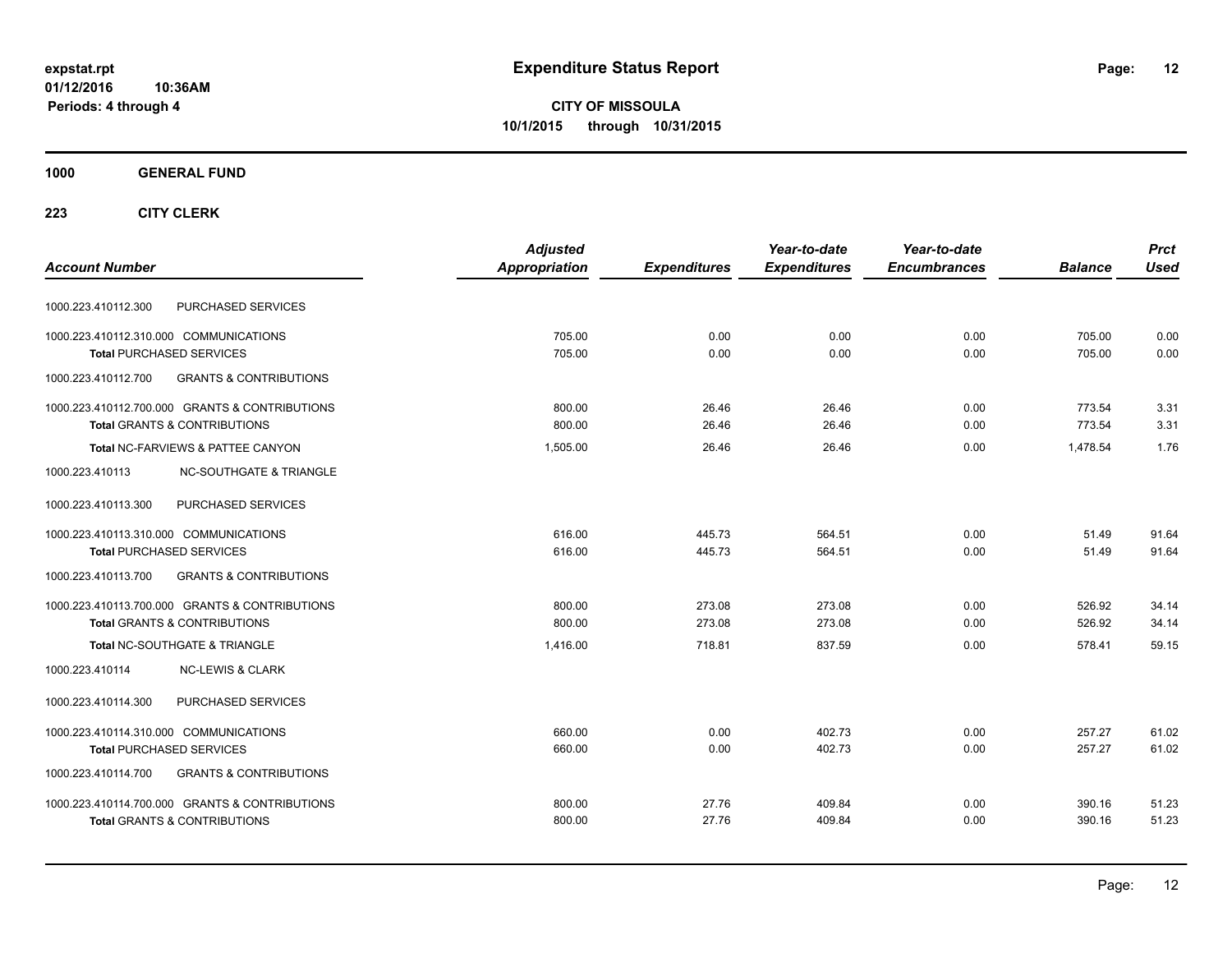**CITY OF MISSOULA 10/1/2015 through 10/31/2015**

**1000 GENERAL FUND**

| <b>Account Number</b>  |                                                                                                                | <b>Adjusted</b><br><b>Appropriation</b> | <b>Expenditures</b> | Year-to-date<br><b>Expenditures</b> | Year-to-date<br><b>Encumbrances</b> | <b>Balance</b>   | <b>Prct</b><br>Used |
|------------------------|----------------------------------------------------------------------------------------------------------------|-----------------------------------------|---------------------|-------------------------------------|-------------------------------------|------------------|---------------------|
| Total NC-LEWIS & CLARK |                                                                                                                | 1,460.00                                | 27.76               | 812.57                              | 0.00                                | 647.43           | 55.66               |
| 1000.223.410115        | NC-S 39TH                                                                                                      |                                         |                     |                                     |                                     |                  |                     |
| 1000.223.410115.300    | PURCHASED SERVICES                                                                                             |                                         |                     |                                     |                                     |                  |                     |
|                        | 1000.223.410115.310.000 COMMUNICATIONS<br><b>Total PURCHASED SERVICES</b>                                      | 541.00<br>541.00                        | 0.00<br>0.00        | 0.00<br>0.00                        | 0.00<br>0.00                        | 541.00<br>541.00 | 0.00<br>0.00        |
| 1000.223.410115.700    | <b>GRANTS &amp; CONTRIBUTIONS</b>                                                                              |                                         |                     |                                     |                                     |                  |                     |
|                        | 1000.223.410115.700.000 GRANTS & CONTRIBUTIONS<br><b>Total GRANTS &amp; CONTRIBUTIONS</b>                      | 800.00<br>800.00                        | 11.90<br>11.90      | 11.90<br>11.90                      | 0.00<br>0.00                        | 788.10<br>788.10 | 1.49<br>1.49        |
| Total NC-S 39TH        |                                                                                                                | 1,341.00                                | 11.90               | 11.90                               | 0.00                                | 1,329.10         | 0.89                |
| 1000.223.410116        | NC-MOOSE CAN GULLY                                                                                             |                                         |                     |                                     |                                     |                  |                     |
| 1000.223.410116.300    | PURCHASED SERVICES                                                                                             |                                         |                     |                                     |                                     |                  |                     |
|                        | 1000.223.410116.310.000 COMMUNICATIONS<br><b>Total PURCHASED SERVICES</b>                                      | 969.00<br>969.00                        | 671.58<br>671.58    | 671.58<br>671.58                    | 0.00<br>0.00                        | 297.42<br>297.42 | 69.31<br>69.31      |
| 1000.223.410116.700    | <b>GRANTS &amp; CONTRIBUTIONS</b>                                                                              |                                         |                     |                                     |                                     |                  |                     |
|                        | 1000.223.410116.700.000 GRANTS & CONTRIBUTIONS<br>Total GRANTS & CONTRIBUTIONS                                 | 800.00<br>800.00                        | 39.65<br>39.65      | 39.65<br>39.65                      | 0.00<br>0.00                        | 760.35<br>760.35 | 4.96<br>4.96        |
|                        | Total NC-MOOSE CAN GULLY                                                                                       | 1,769.00                                | 711.23              | 711.23                              | 0.00                                | 1.057.77         | 40.21               |
| 1000.223.410117        | <b>NC-MILLER CREEK</b>                                                                                         |                                         |                     |                                     |                                     |                  |                     |
| 1000.223.410117.300    | PURCHASED SERVICES                                                                                             |                                         |                     |                                     |                                     |                  |                     |
| 1000.223.410117.700    | 1000.223.410117.310.000 COMMUNICATIONS<br><b>Total PURCHASED SERVICES</b><br><b>GRANTS &amp; CONTRIBUTIONS</b> | 694.00<br>694.00                        | 0.00<br>0.00        | 454.40<br>454.40                    | 0.00<br>0.00                        | 239.60<br>239.60 | 65.48<br>65.48      |
|                        |                                                                                                                |                                         |                     |                                     |                                     |                  |                     |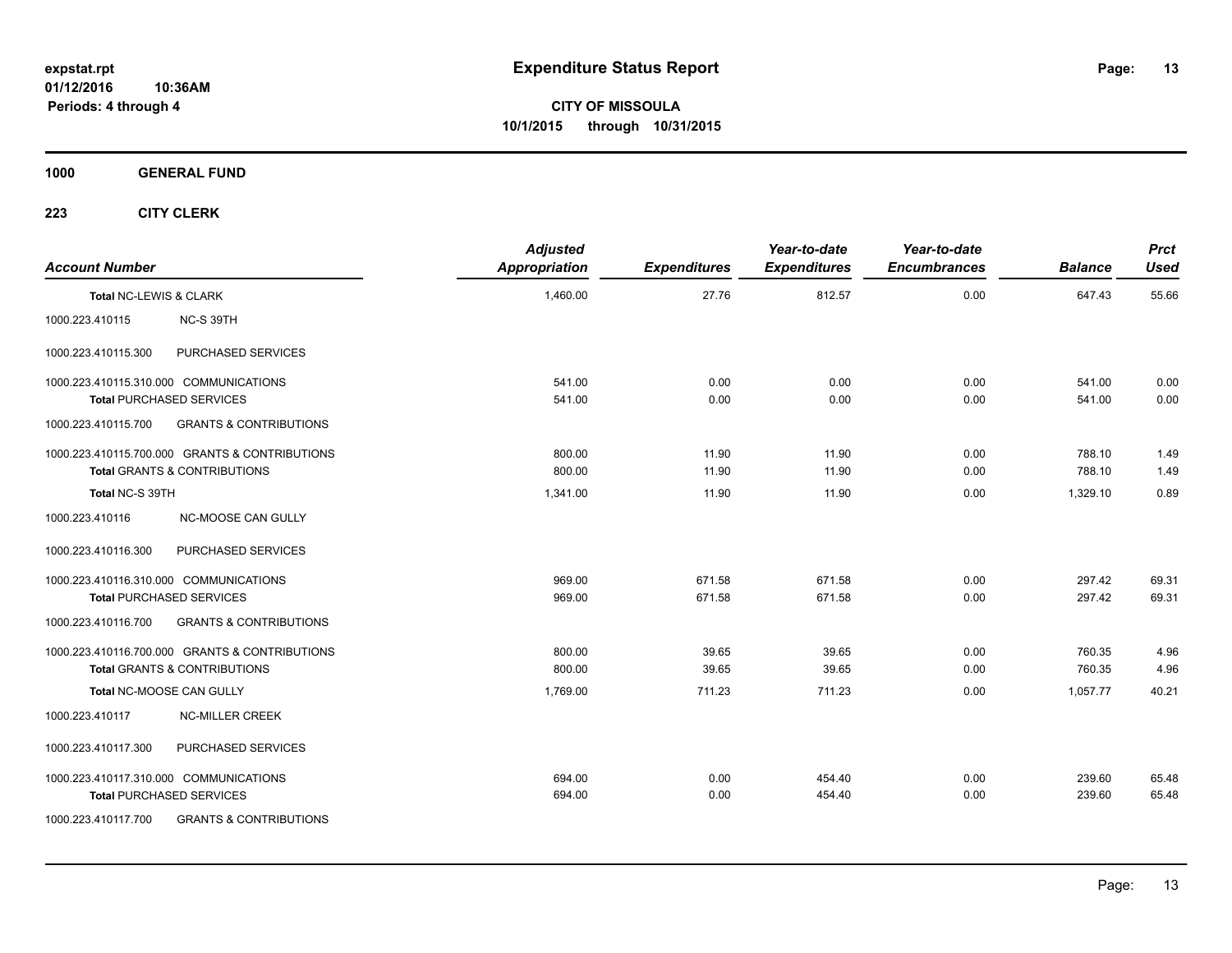**1000 GENERAL FUND**

| <b>Account Number</b>                                                                     | <b>Adjusted</b><br><b>Appropriation</b> | <b>Expenditures</b> | Year-to-date<br><b>Expenditures</b> | Year-to-date<br><b>Encumbrances</b> | <b>Balance</b>   | <b>Prct</b><br><b>Used</b> |
|-------------------------------------------------------------------------------------------|-----------------------------------------|---------------------|-------------------------------------|-------------------------------------|------------------|----------------------------|
| 1000.223.410117.700.000 GRANTS & CONTRIBUTIONS<br><b>Total GRANTS &amp; CONTRIBUTIONS</b> | 800.00<br>800.00                        | 11.88<br>11.88      | 285.09<br>285.09                    | 0.00<br>0.00                        | 514.91<br>514.91 | 35.64<br>35.64             |
| <b>Total NC-MILLER CREEK</b>                                                              | 1,494.00                                | 11.88               | 739.49                              | 0.00                                | 754.51           | 49.50                      |
| 1000.223.410118<br>MULLAN ROAD NC                                                         |                                         |                     |                                     |                                     |                  |                            |
| 1000.223.410118.300<br>PURCHASED SERVICES                                                 |                                         |                     |                                     |                                     |                  |                            |
| 1000.223.410118.310.000 COMMUNICATIONS                                                    | 714.00                                  | 0.00                | 714.00                              | 0.00                                | 0.00             | 100.00                     |
| <b>Total PURCHASED SERVICES</b>                                                           | 714.00                                  | 0.00                | 714.00                              | 0.00                                | 0.00             | 100.00                     |
| <b>GRANTS &amp; CONTRIBUTIONS</b><br>1000.223.410118.700                                  |                                         |                     |                                     |                                     |                  |                            |
| 1000.223.410118.700.000 GRANTS & CONTRIBUTIONS                                            | 800.00                                  | 28.41               | 470.67                              | 0.00                                | 329.33           | 58.83                      |
| <b>Total GRANTS &amp; CONTRIBUTIONS</b>                                                   | 800.00                                  | 28.41               | 470.67                              | 0.00                                | 329.33           | 58.83                      |
| <b>Total MULLAN ROAD NC</b>                                                               | 1,514.00                                | 28.41               | 1,184.67                            | 0.00                                | 329.33           | 78.25                      |
| <b>EAST MISSOULA NC</b><br>1000.223.410119                                                |                                         |                     |                                     |                                     |                  |                            |
| PURCHASED SERVICES<br>1000.223.410119.300                                                 |                                         |                     |                                     |                                     |                  |                            |
| 1000.223.410119.310.000 COMMUNICATIONS                                                    | 12.00                                   | 0.00                | 0.00                                | 0.00                                | 12.00            | 0.00                       |
| <b>Total PURCHASED SERVICES</b>                                                           | 12.00                                   | 0.00                | 0.00                                | 0.00                                | 12.00            | 0.00                       |
| <b>GRANTS &amp; CONTRIBUTIONS</b><br>1000.223.410119.700                                  |                                         |                     |                                     |                                     |                  |                            |
| 1000.223.410119.700.000 EAST MISSOULA NEIGHBORHOOD COUNCIL                                | 800.00                                  | 0.00                | 0.00                                | 0.00                                | 800.00           | 0.00                       |
| <b>Total GRANTS &amp; CONTRIBUTIONS</b>                                                   | 800.00                                  | 0.00                | 0.00                                | 0.00                                | 800.00           | 0.00                       |
| Total EAST MISSOULA NC                                                                    | 812.00                                  | 0.00                | 0.00                                | 0.00                                | 812.00           | 0.00                       |
| 1000.223.410120<br><b>COMMUNITY FORUM/NC LIAISON</b>                                      |                                         |                     |                                     |                                     |                  |                            |
| 1000.223.410120.300<br>PURCHASED SERVICES                                                 |                                         |                     |                                     |                                     |                  |                            |
| 1000.223.410120.320.000 PRINTING & DUPLICATING                                            | 500.00                                  | 0.00                | 0.00                                | 0.00                                | 500.00           | 0.00                       |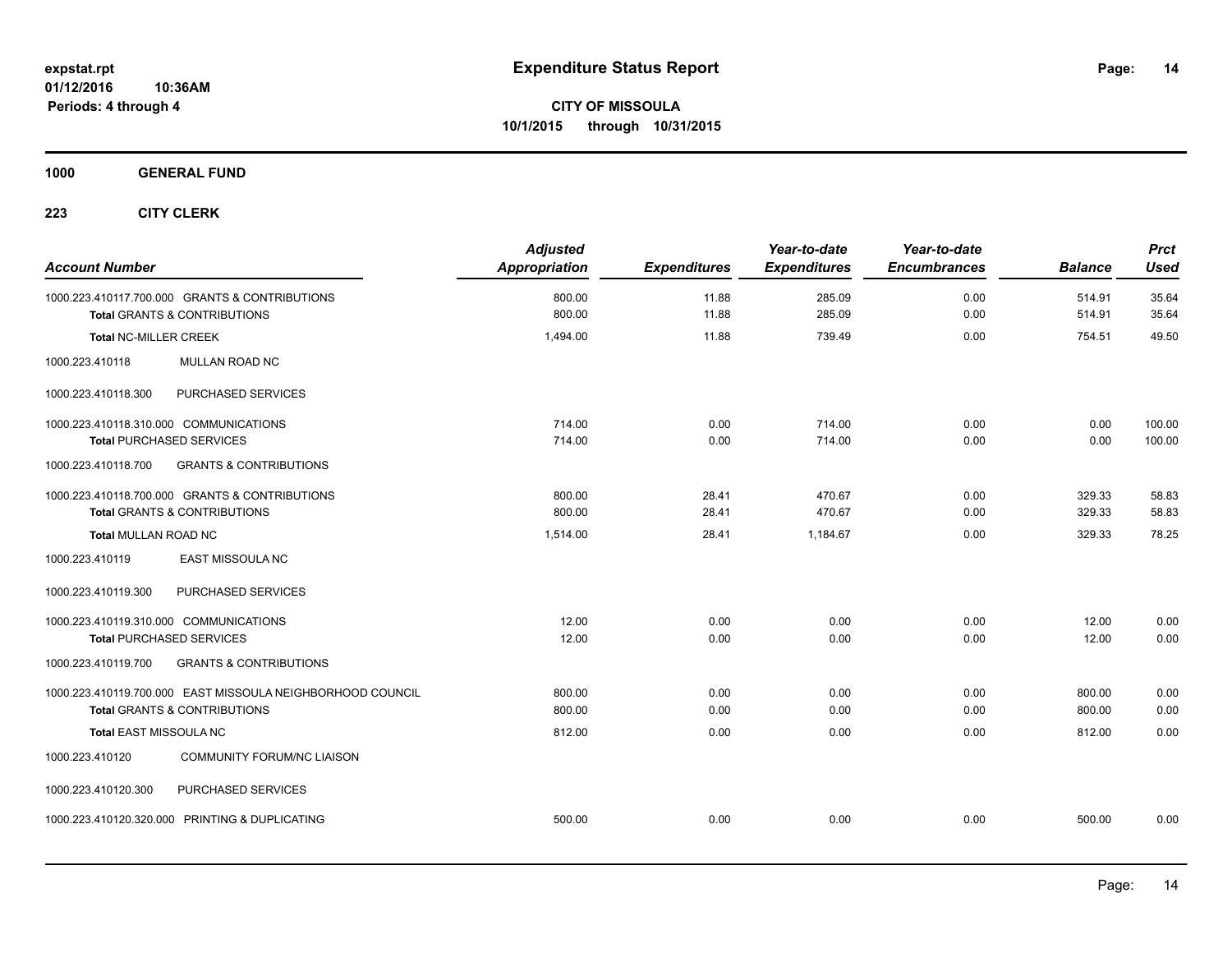**Periods: 4 through 4**

**CITY OF MISSOULA 10/1/2015 through 10/31/2015**

**1000 GENERAL FUND**

| <b>Account Number</b>                                        | <b>Adjusted</b><br>Appropriation | <b>Expenditures</b> | Year-to-date<br><b>Expenditures</b> | Year-to-date<br><b>Encumbrances</b> | <b>Balance</b> | <b>Prct</b><br><b>Used</b> |
|--------------------------------------------------------------|----------------------------------|---------------------|-------------------------------------|-------------------------------------|----------------|----------------------------|
| 1000.223.410120.380.000 TRAINING                             | 1,700.00                         | 0.00                | 0.00                                | 0.00                                | 1,700.00       | 0.00                       |
| <b>Total PURCHASED SERVICES</b>                              | 2,200.00                         | 0.00                | 0.00                                | 0.00                                | 2,200.00       | 0.00                       |
| 1000.223.410120.700<br><b>GRANTS &amp; CONTRIBUTIONS</b>     |                                  |                     |                                     |                                     |                |                            |
| 1000.223.410120.700.000 GRANTS & CONTRIBUTIONS               | 0.00                             | 0.00                | 909.00                              | 0.00                                | $-909.00$      | 0.00                       |
| 1000.223.410120.700.799 GRANTS & CONTRIBUTIONS               | 0.00                             | 67.09               | 266.79                              | 0.00                                | $-266.79$      | 0.00                       |
| <b>Total GRANTS &amp; CONTRIBUTIONS</b>                      | 0.00                             | 67.09               | 1,175.79                            | 0.00                                | $-1,175.79$    | 0.00                       |
| <b>Total COMMUNITY FORUM/NC LIAISON</b>                      | 2,200.00                         | 67.09               | 1,175.79                            | 0.00                                | 1,024.21       | 53.45                      |
| 1000.223.410121<br>NEIGHBORHOOD PROJECT                      |                                  |                     |                                     |                                     |                |                            |
| <b>GRANTS &amp; CONTRIBUTIONS</b><br>1000.223.410121.700     |                                  |                     |                                     |                                     |                |                            |
| 1000.223.410121.700.000 NEIGHBORHOOD PROJECT                 | 21,000.00                        | 0.00                | 0.00                                | 0.00                                | 21,000.00      | 0.00                       |
| 1000.223.410121.700.840 FY15 RIVERFRONT NC MURAL             | 0.00                             | 0.00                | 1,975.00                            | 0.00                                | $-1,975.00$    | 0.00                       |
| 1000.223.410121.700.843 TRAFFIC SIGNAL BOX 39TH AND HILLVIEW | 0.00                             | 500.00              | 500.00                              | 0.00                                | $-500.00$      | 0.00                       |
| 1000.223.410121.700.844 TRAIL SIGNS SOUTH HILLS              | 0.00                             | 0.00                | 489.02                              | 0.00                                | $-489.02$      | 0.00                       |
| Total NEIGHBORHOOD PROJECT                                   | 21,000.00                        | 500.00              | 2,964.02                            | 0.00                                | 18,035.98      | 14.11                      |
| ORCHARD HOMES NEIGHBORHOOD COUNCIL<br>1000.223.410122        |                                  |                     |                                     |                                     |                |                            |
| PURCHASED SERVICES<br>1000.223.410122.300                    |                                  |                     |                                     |                                     |                |                            |
| 1000.223.410122.310.000 COMMUNICATIONS                       | 238.00                           | 0.00                | 0.00                                | 0.00                                | 238.00         | 0.00                       |
| <b>Total PURCHASED SERVICES</b>                              | 238.00                           | 0.00                | 0.00                                | 0.00                                | 238.00         | 0.00                       |
| 1000.223.410122.700<br><b>GRANTS &amp; CONTRIBUTIONS</b>     |                                  |                     |                                     |                                     |                |                            |
| 1000.223.410122.700.000 ORCHARD HOMES NEIGHBORHOOD COUNCIL   | 800.00                           | 0.00                | 0.00                                | 0.00                                | 800.00         | 0.00                       |
| <b>Total GRANTS &amp; CONTRIBUTIONS</b>                      | 800.00                           | 0.00                | 0.00                                | 0.00                                | 800.00         | 0.00                       |
| Total ORCHARD HOMES NEIGHBORHOOD COUNCIL                     | 1.038.00                         | 0.00                | 0.00                                | 0.00                                | 1.038.00       | 0.00                       |
| 1000.223.410125<br>NEIGHBORHOOD OFFICE                       |                                  |                     |                                     |                                     |                |                            |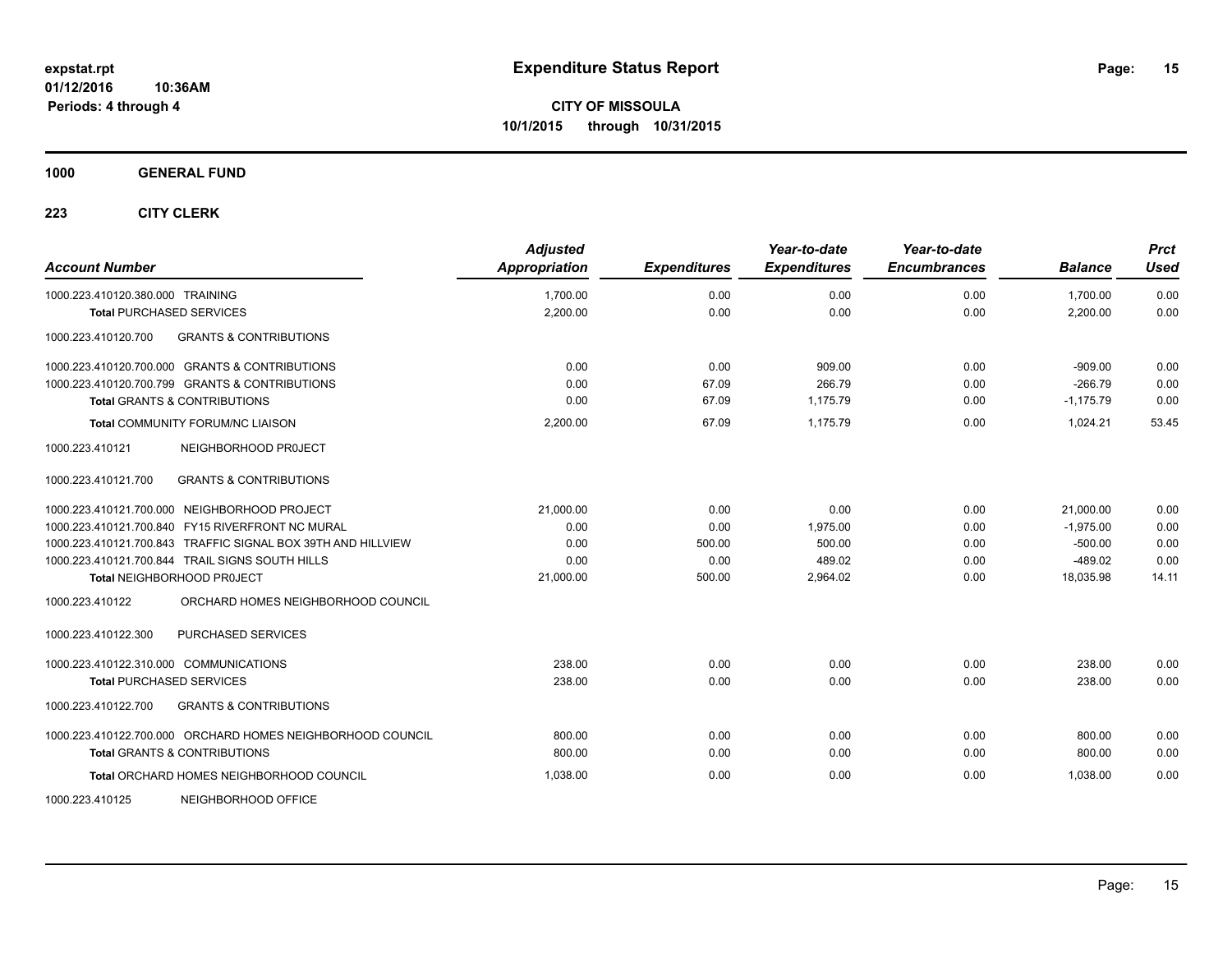**CITY OF MISSOULA 10/1/2015 through 10/31/2015**

**1000 GENERAL FUND**

| <b>Account Number</b>                                   | <b>Adjusted</b><br><b>Appropriation</b> | <b>Expenditures</b> | Year-to-date<br><b>Expenditures</b> | Year-to-date<br><b>Encumbrances</b> | <b>Balance</b> | <b>Prct</b><br><b>Used</b> |
|---------------------------------------------------------|-----------------------------------------|---------------------|-------------------------------------|-------------------------------------|----------------|----------------------------|
| PERSONAL SERVICES<br>1000.223.410125.100                |                                         |                     |                                     |                                     |                |                            |
| 1000.223.410125.110.000 SALARIES AND WAGES              | 75,093.00                               | 5,727.65            | 22,322.77                           | 0.00                                | 52,770.23      | 29.73                      |
| 1000.223.410125.140.000 EMPLOYER CONTRIBUTIONS          | 31,632.00                               | 2,512.85            | 11,196.90                           | 0.00                                | 20,435.10      | 35.40                      |
| <b>Total PERSONAL SERVICES</b>                          | 106,725.00                              | 8,240.50            | 33,519.67                           | 0.00                                | 73,205.33      | 31.41                      |
| <b>SUPPLIES</b><br>1000.223.410125.200                  |                                         |                     |                                     |                                     |                |                            |
| 1000.223.410125.210.000 OFFICE SUPPLIES                 | 200.00                                  | 49.07               | 49.07                               | 0.00                                | 150.93         | 24.54                      |
| 1000.223.410125.220.000 OPERATING SUPPLIES              | 150.00                                  | 16.25               | 16.25                               | 0.00                                | 133.75         | 10.83                      |
| 1000.223.410125.231.000 GASOLINE                        | 100.00                                  | 44.55               | 44.55                               | 0.00                                | 55.45          | 44.55                      |
| 1000.223.410125.240.000 OTHER SUPPLIES                  | 65.00                                   | 0.00                | 0.00                                | 0.00                                | 65.00          | 0.00                       |
| <b>Total SUPPLIES</b>                                   | 515.00                                  | 109.87              | 109.87                              | 0.00                                | 405.13         | 21.33                      |
| 1000.223.410125.300<br>PURCHASED SERVICES               |                                         |                     |                                     |                                     |                |                            |
| 1000.223.410125.310.000 COMMUNICATIONS                  | 134.00                                  | 7.13                | 7.13                                | 0.00                                | 126.87         | 5.32                       |
| 1000.223.410125.320.000 PRINTING & DUPLICATING          | 100.00                                  | 0.00                | 39.95                               | 0.00                                | 60.05          | 39.95                      |
| 1000.223.410125.330.000 PUBLICITY, SUBSCRIPTIONS & DUES | 200.00                                  | 0.00                | 0.00                                | 0.00                                | 200.00         | 0.00                       |
| 1000.223.410125.344.000 TELEPHONE SERVICE               | 100.00                                  | 0.00                | 0.00                                | 0.00                                | 100.00         | 0.00                       |
| 1000.223.410125.350.000 PROFESSIONAL SERVICES           | 3,000.00                                | 0.00                | 0.00                                | 0.00                                | 3,000.00       | 0.00                       |
| 1000.223.410125.370.000 TRAVEL                          | 1,460.00                                | 0.00                | 0.00                                | 0.00                                | 1,460.00       | 0.00                       |
| 1000.223.410125.380.000 TRAINING                        | 1,550.00                                | 0.00                | 199.00                              | 0.00                                | 1,351.00       | 12.84                      |
| <b>Total PURCHASED SERVICES</b>                         | 6,544.00                                | 7.13                | 246.08                              | 0.00                                | 6,297.92       | 3.76                       |
| 1000.223.410125.900<br><b>CAPITAL OUTLAY</b>            |                                         |                     |                                     |                                     |                |                            |
| <b>Total CAPITAL OUTLAY</b>                             | 0.00                                    | 0.00                | 0.00                                | 0.00                                | 0.00           | 0.00                       |
| Total NEIGHBORHOOD OFFICE                               | 113,784.00                              | 8,357.50            | 33,875.62                           | 0.00                                | 79.908.38      | 29.77                      |
| <b>ELECTIONS</b><br>1000.223.410600                     |                                         |                     |                                     |                                     |                |                            |
| PURCHASED SERVICES<br>1000.223.410600.300               |                                         |                     |                                     |                                     |                |                            |
| 1000.223.410600.350.000 PROFESSIONAL SERVICES           | 42,000.00                               | 0.00                | 0.00                                | 0.00                                | 42.000.00      | 0.00                       |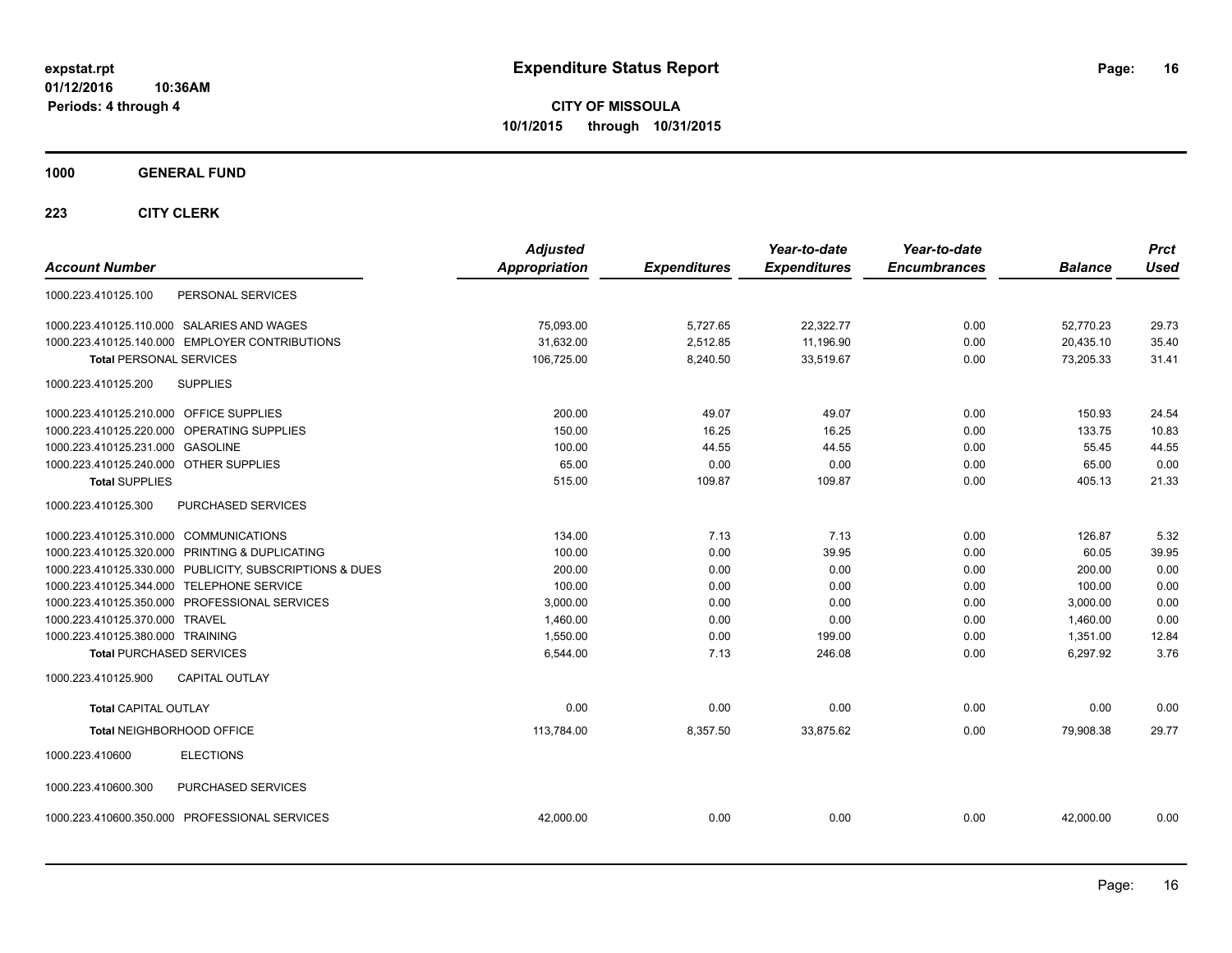**CITY OF MISSOULA 10/1/2015 through 10/31/2015**

**1000 GENERAL FUND**

| <b>Account Number</b>                                   | <b>Adjusted</b><br>Appropriation | <b>Expenditures</b> | Year-to-date<br><b>Expenditures</b> | Year-to-date<br><b>Encumbrances</b> | <b>Balance</b> | <b>Prct</b><br>Used |
|---------------------------------------------------------|----------------------------------|---------------------|-------------------------------------|-------------------------------------|----------------|---------------------|
| <b>Total ELECTIONS</b>                                  | 42,000.00                        | 0.00                | 0.00                                | 0.00                                | 42,000.00      | 0.00                |
| 1000.223.410900<br><b>RECORDS ADMINISTRATION</b>        |                                  |                     |                                     |                                     |                |                     |
| 1000.223.410900.100<br>PERSONAL SERVICES                |                                  |                     |                                     |                                     |                |                     |
| 1000.223.410900.141.000 STATE RETIREMENT CONTRIBUTIONS  | 0.00                             | 0.00                | 31.38                               | 0.00                                | $-31.38$       | 0.00                |
| <b>Total RECORDS ADMINISTRATION</b>                     | 0.00                             | 0.00                | 31.38                               | 0.00                                | $-31.38$       | 0.00                |
| 1000.223.410910<br><b>ADMINISTRATION</b>                |                                  |                     |                                     |                                     |                |                     |
| 1000.223.410910.100<br>PERSONAL SERVICES                |                                  |                     |                                     |                                     |                |                     |
| 1000.223.410910.110.000 SALARIES AND WAGES              | 141,646.00                       | 10,810.72           | 42,132.35                           | 0.00                                | 99,513.65      | 29.74               |
| 1000.223.410910.140.000 EMPLOYER CONTRIBUTIONS          | 51.934.00                        | 4.137.37            | 18.194.70                           | 0.00                                | 33.739.30      | 35.03               |
| <b>Total PERSONAL SERVICES</b>                          | 193,580.00                       | 14,948.09           | 60,327.05                           | 0.00                                | 133,252.95     | 31.16               |
| 1000.223.410910.200<br><b>SUPPLIES</b>                  |                                  |                     |                                     |                                     |                |                     |
| 1000.223.410910.210.000 OFFICE SUPPLIES                 | 2,500.00                         | 54.95               | 209.41                              | 0.00                                | 2.290.59       | 8.38                |
| 1000.223.410910.220.000 OPERATING SUPPLIES              | 100.00                           | 0.00                | 0.00                                | 0.00                                | 100.00         | 0.00                |
| 1000.223.410910.231.000 GASOLINE                        | 150.00                           | 0.00                | 0.00                                | 0.00                                | 150.00         | 0.00                |
| 1000.223.410910.240.000 OTHER SUPPLIES                  | 160.00                           | 0.00                | 0.00                                | 0.00                                | 160.00         | 0.00                |
| <b>Total SUPPLIES</b>                                   | 2,910.00                         | 54.95               | 209.41                              | 0.00                                | 2,700.59       | 7.20                |
| PURCHASED SERVICES<br>1000.223.410910.300               |                                  |                     |                                     |                                     |                |                     |
| 1000.223.410910.310.000 COMMUNICATIONS                  | 4,445.00                         | $-2,449.03$         | 726.54                              | 0.00                                | 3,718.46       | 16.35               |
| 1000.223.410910.320.000 PRINTING & DUPLICATING          | 100.00                           | 0.00                | 0.00                                | 0.00                                | 100.00         | 0.00                |
| 1000.223.410910.330.000 PUBLICITY, SUBSCRIPTIONS & DUES | 1,725.00                         | 45.00               | 344.00                              | 0.00                                | 1,381.00       | 19.94               |
| 1000.223.410910.344.000 TELEPHONE SERVICE               | 100.00                           | 10.07               | 10.07                               | 0.00                                | 89.93          | 10.07               |
| 1000.223.410910.350.000 PROFESSIONAL SERVICES           | 17,300.00                        | 465.50              | 1,858.25                            | 0.00                                | 15,441.75      | 10.74               |
| 1000.223.410910.360.000 REPAIR & MAINTENANCE            | 1,100.00                         | 0.00                | 183.10                              | 0.00                                | 916.90         | 16.65               |
| 1000.223.410910.370.000 TRAVEL                          | 3,690.00                         | 0.00                | 443.32                              | 0.00                                | 3,246.68       | 12.01               |
| 1000.223.410910.380.000 TRAINING                        | 3,070.00                         | 299.00              | 449.00                              | 0.00                                | 2,621.00       | 14.63               |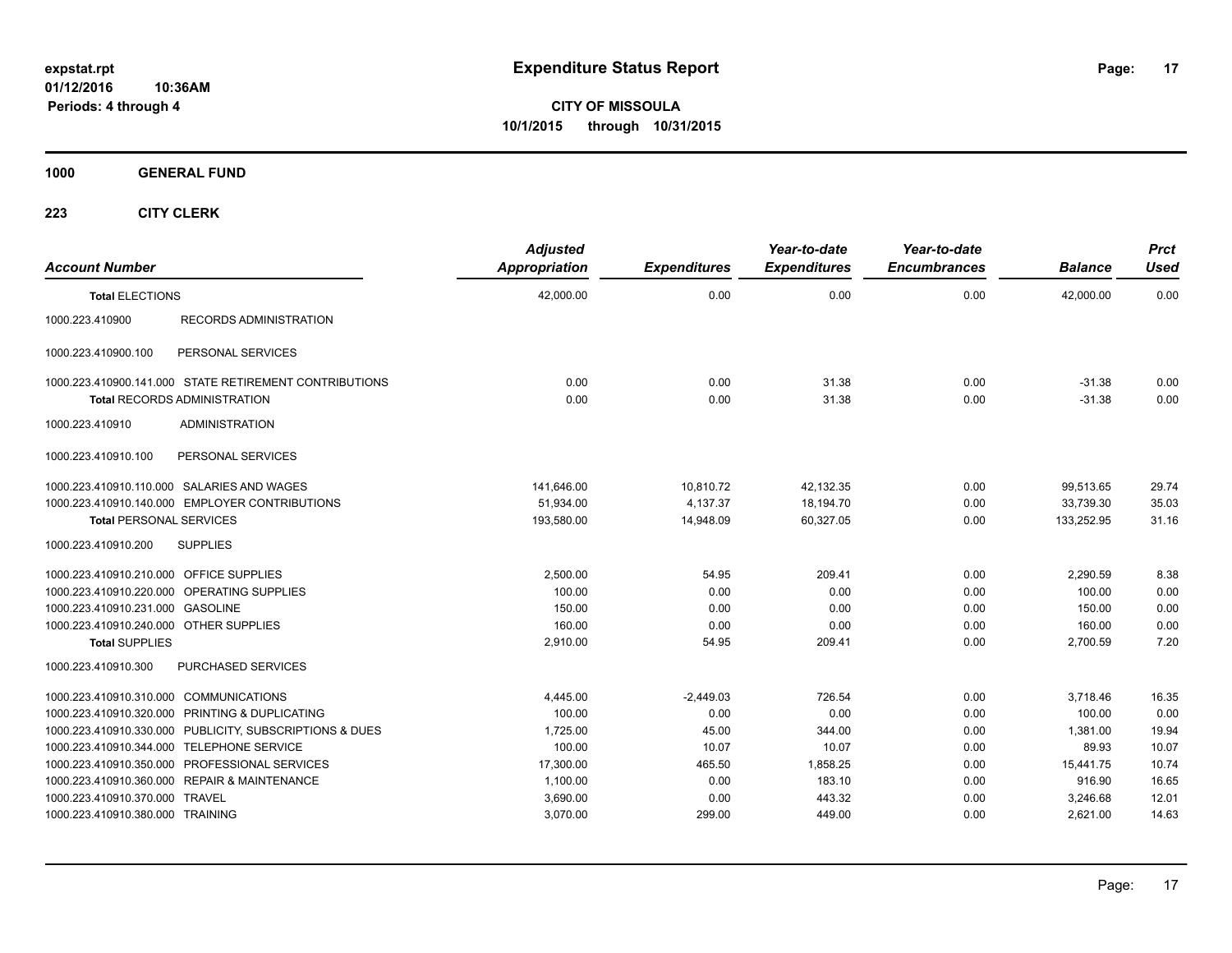## **1000 GENERAL FUND**

| <b>Account Number</b>                            | <b>Adjusted</b><br>Appropriation | <b>Expenditures</b> | Year-to-date<br><b>Expenditures</b> | Year-to-date<br><b>Encumbrances</b> | <b>Balance</b> | <b>Prct</b><br><b>Used</b> |
|--------------------------------------------------|----------------------------------|---------------------|-------------------------------------|-------------------------------------|----------------|----------------------------|
| 1000.223.410910.390.000 OTHER PURCHASED SERVICES | 3,500.00                         | 0.00                | 119.00                              | 0.00                                | 3,381.00       | 3.40                       |
| <b>Total PURCHASED SERVICES</b>                  | 35,030.00                        | $-1,629.46$         | 4,133.28                            | 0.00                                | 30,896.72      | 11.80                      |
| <b>FIXED CHARGES</b><br>1000.223.410910.500      |                                  |                     |                                     |                                     |                |                            |
| <b>Total FIXED CHARGES</b>                       | 0.00                             | 0.00                | 0.00                                | 0.00                                | 0.00           | 0.00                       |
| OTHER OBJECTS<br>1000.223.410910.800             |                                  |                     |                                     |                                     |                |                            |
| <b>Total OTHER OBJECTS</b>                       | 0.00                             | 0.00                | 0.00                                | 0.00                                | 0.00           | 0.00                       |
| <b>CAPITAL OUTLAY</b><br>1000.223.410910.900     |                                  |                     |                                     |                                     |                |                            |
| 1000.223.410910.940.000 MACHINERY & EQUIPMENT    | 0.00                             | 17.931.00           | 17.931.00                           | 0.00                                | $-17.931.00$   | 0.00                       |
| <b>Total CAPITAL OUTLAY</b>                      | 0.00                             | 17,931.00           | 17,931.00                           | 0.00                                | $-17,931.00$   | 0.00                       |
| <b>Total ADMINISTRATION</b>                      | 231,520.00                       | 31,304.58           | 82,600.74                           | 0.00                                | 148,919.26     | 35.68                      |
| <b>Total CITY CLERK</b>                          | 441,263.00                       | 42,830.08           | 129,986.60                          | 0.00                                | 311.276.40     | 29.46                      |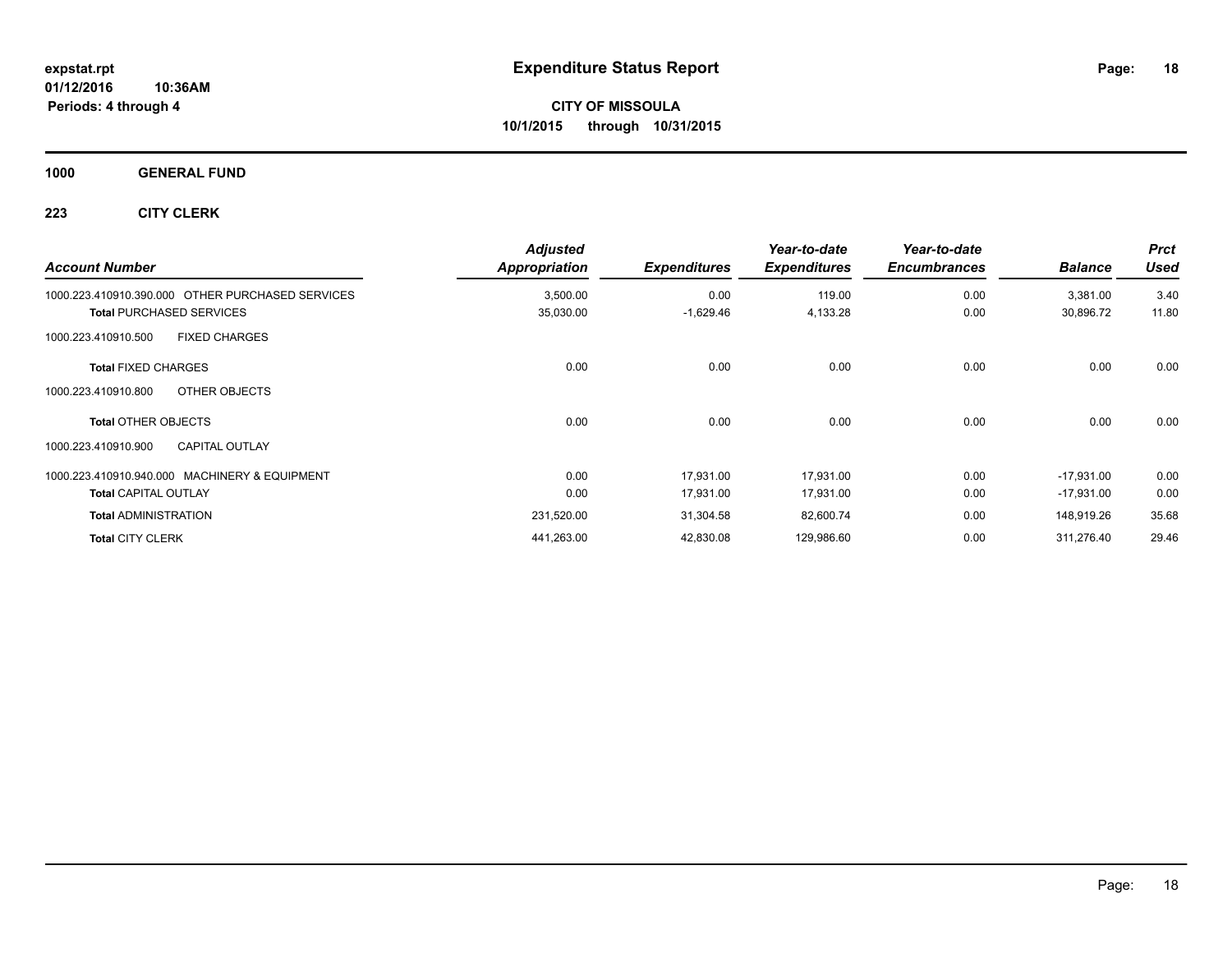**CITY OF MISSOULA 10/1/2015 through 10/31/2015**

**1000 GENERAL FUND**

## **224 INFORMATION SERVICES**

| <b>Account Number</b>                   |                                                        | <b>Adjusted</b><br><b>Appropriation</b> | <b>Expenditures</b> | Year-to-date<br><b>Expenditures</b> | Year-to-date<br><b>Encumbrances</b> | <b>Balance</b> | <b>Prct</b><br><b>Used</b> |
|-----------------------------------------|--------------------------------------------------------|-----------------------------------------|---------------------|-------------------------------------|-------------------------------------|----------------|----------------------------|
| 1000.224.410580                         | <b>INFORMATION TECHNOLOGIES</b>                        |                                         |                     |                                     |                                     |                |                            |
| 1000.224.410580.100                     | PERSONAL SERVICES                                      |                                         |                     |                                     |                                     |                |                            |
|                                         | 1000.224.410580.110.000 SALARIES AND WAGES             | 335,042.00                              | 25,568.00           | 101,541.59                          | 0.00                                | 233,500.41     | 30.31                      |
| 1000.224.410580.130.000 OTHER           |                                                        | 5.400.00                                | 0.00                | 0.00                                | 0.00                                | 5.400.00       | 0.00                       |
|                                         | 1000.224.410580.140.000 EMPLOYER CONTRIBUTIONS         | 112,513.00                              | 9,008.54            | 39,592.30                           | 0.00                                | 72,920.70      | 35.19                      |
|                                         | 1000.224.410580.141.000 STATE RETIREMENT CONTRIBUTIONS | 0.00                                    | 0.00                | 49.46                               | 0.00                                | $-49.46$       | 0.00                       |
| <b>Total PERSONAL SERVICES</b>          |                                                        | 452,955.00                              | 34,576.54           | 141,183.35                          | 0.00                                | 311,771.65     | 31.17                      |
| 1000.224.410580.200                     | <b>SUPPLIES</b>                                        |                                         |                     |                                     |                                     |                |                            |
| 1000.224.410580.210.000 OFFICE SUPPLIES |                                                        | 1.200.00                                | 0.00                | 498.04                              | 0.00                                | 701.96         | 41.50                      |
| 1000.224.410580.220.000                 | OPERATING SUPPLIES                                     | 10,025.00                               | 841.99              | 2,101.76                            | 0.00                                | 7,923.24       | 20.97                      |
|                                         | 1000.224.410580.230.000 REPAIR/MAINTENANCE             | 2,000.00                                | 0.00                | 0.00                                | 0.00                                | 2,000.00       | 0.00                       |
| 1000.224.410580.231.000                 | <b>GASOLINE</b>                                        | 250.00                                  | 0.00                | 33.38                               | 0.00                                | 216.62         | 13.35                      |
| 1000.224.410580.240.000 OTHER SUPPLIES  |                                                        | 1,900.00                                | 0.00                | 0.00                                | 0.00                                | 1,900.00       | 0.00                       |
| <b>Total SUPPLIES</b>                   |                                                        | 15,375.00                               | 841.99              | 2,633.18                            | 0.00                                | 12.741.82      | 17.13                      |
| 1000.224.410580.300                     | PURCHASED SERVICES                                     |                                         |                     |                                     |                                     |                |                            |
| 1000.224.410580.310.000 COMMUNICATIONS  |                                                        | 100.00                                  | 0.00                | 7.84                                | 0.00                                | 92.16          | 7.84                       |
| 1000.224.410580.320.000                 | PRINTING & DUPLICATING                                 | 350.00                                  | 0.00                | 0.00                                | 0.00                                | 350.00         | 0.00                       |
| 1000.224.410580.344.000                 | <b>TELEPHONE SERVICE</b>                               | 136,330.00                              | 14,811.21           | 35,040.85                           | 0.00                                | 101,289.15     | 25.70                      |
| 1000.224.410580.350.000                 | PROFESSIONAL SERVICES                                  | 4,000.00                                | 0.00                | 46.80                               | 0.00                                | 3,953.20       | 1.17                       |
|                                         | 1000.224.410580.360.000 REPAIR & MAINTENANCE           | 241,649.00                              | 150,628.45          | 217,047.14                          | 0.00                                | 24,601.86      | 89.82                      |
| 1000.224.410580.370.000 TRAVEL          |                                                        | 6,055.00                                | 0.00                | 3,032.58                            | 0.00                                | 3,022.42       | 50.08                      |
| 1000.224.410580.380.000 TRAINING        |                                                        | 11,981.00                               | 0.00                | 3.579.18                            | 0.00                                | 8,401.82       | 29.87                      |
|                                         | 1000.224.410580.390.000 OTHER PURCHASED SERVICES       | 2,150.00                                | 0.00                | 0.00                                | 0.00                                | 2,150.00       | 0.00                       |
| <b>Total PURCHASED SERVICES</b>         |                                                        | 402,615.00                              | 165,439.66          | 258,754.39                          | 0.00                                | 143,860.61     | 64.27                      |
| 1000.224.410580.500                     | <b>FIXED CHARGES</b>                                   |                                         |                     |                                     |                                     |                |                            |
| <b>Total FIXED CHARGES</b>              |                                                        | 0.00                                    | 0.00                | 0.00                                | 0.00                                | 0.00           | 0.00                       |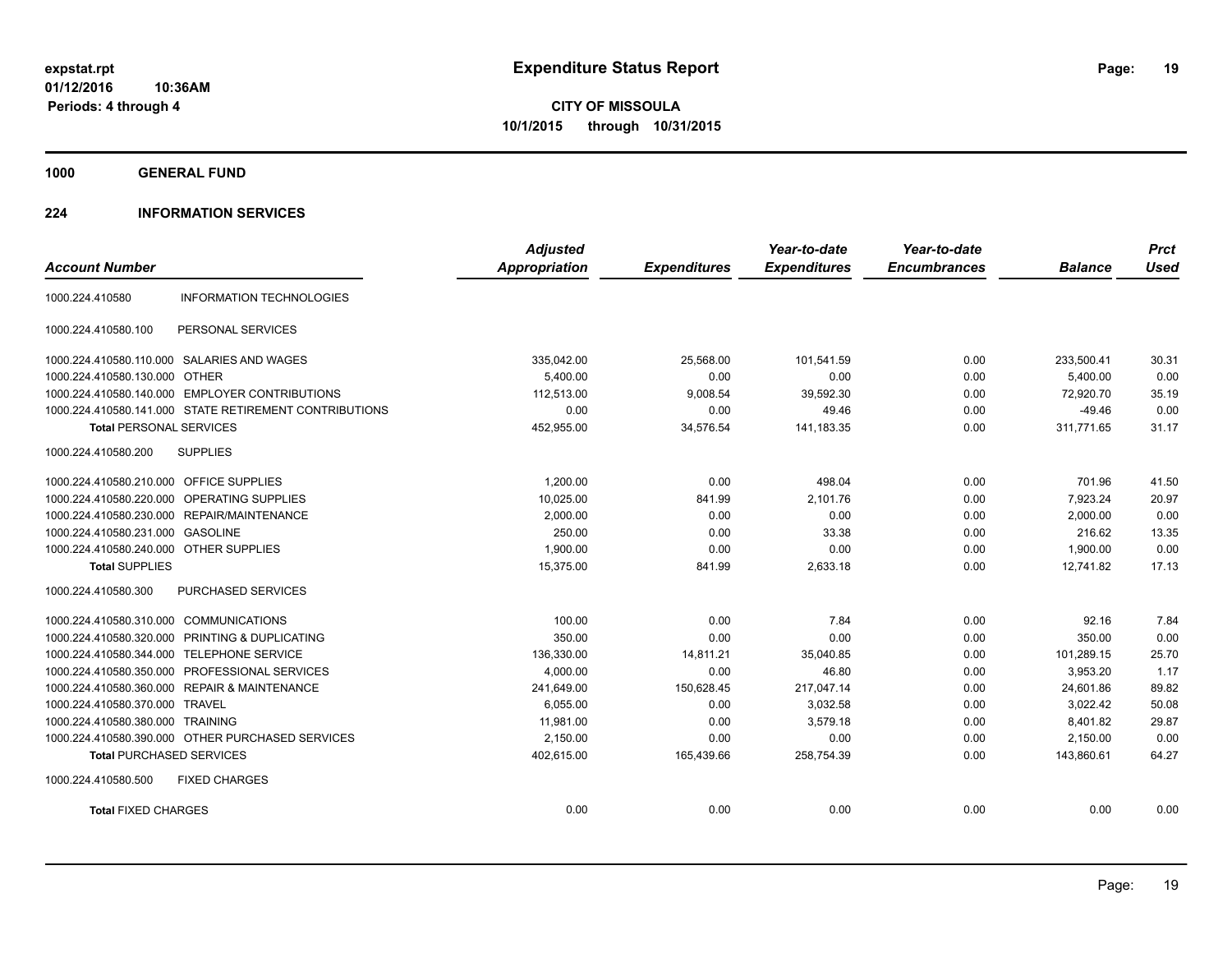**1000 GENERAL FUND**

## **224 INFORMATION SERVICES**

| <b>Account Number</b>                   |                                                        | <b>Adjusted</b><br>Appropriation | <b>Expenditures</b> | Year-to-date<br><b>Expenditures</b> | Year-to-date<br><b>Encumbrances</b> | <b>Balance</b> | <b>Prct</b><br><b>Used</b> |
|-----------------------------------------|--------------------------------------------------------|----------------------------------|---------------------|-------------------------------------|-------------------------------------|----------------|----------------------------|
|                                         |                                                        |                                  |                     |                                     |                                     |                |                            |
| 1000.224.410580.900                     | <b>CAPITAL OUTLAY</b>                                  |                                  |                     |                                     |                                     |                |                            |
| <b>Total CAPITAL OUTLAY</b>             |                                                        | 0.00                             | 0.00                | 0.00                                | 0.00                                | 0.00           | 0.00                       |
|                                         | <b>Total INFORMATION TECHNOLOGIES</b>                  | 870.945.00                       | 200.858.19          | 402.570.92                          | 0.00                                | 468,374.08     | 46.22                      |
| 1000.224.411060                         | GIS                                                    |                                  |                     |                                     |                                     |                |                            |
| 1000.224.411060.100                     | PERSONAL SERVICES                                      |                                  |                     |                                     |                                     |                |                            |
|                                         | 1000.224.411060.110.000 SALARIES AND WAGES             | 101,580.00                       | 7,748.71            | 30,206.01                           | 0.00                                | 71,373.99      | 29.74                      |
|                                         | 1000.224.411060.140.000 GIS-EMPLOYER CONTRIBUTIONS     | 38,073.00                        | 3,019.32            | 13, 155. 24                         | 0.00                                | 24,917.76      | 34.55                      |
|                                         | 1000.224.411060.141.000 STATE RETIREMENT CONTRIBUTIONS | 0.00                             | 0.00                | 14.62                               | 0.00                                | $-14.62$       | 0.00                       |
| <b>Total PERSONAL SERVICES</b>          |                                                        | 139,653.00                       | 10,768.03           | 43,375.87                           | 0.00                                | 96,277.13      | 31.06                      |
| 1000.224.411060.200                     | <b>SUPPLIES</b>                                        |                                  |                     |                                     |                                     |                |                            |
| 1000.224.411060.210.000 OFFICE SUPPLIES |                                                        | 3,000.00                         | 74.06               | 79.05                               | 0.00                                | 2,920.95       | 2.64                       |
|                                         | 1000.224.411060.220.000 OPERATING SUPPLIES             | 684.00                           | 0.00                | 0.00                                | 0.00                                | 684.00         | 0.00                       |
|                                         | 1000.224.411060.230.000 REPAIR/MAINTENANCE             | 2,140.00                         | 0.00                | 0.00                                | 0.00                                | 2,140.00       | 0.00                       |
| 1000.224.411060.231.000 GASOLINE        |                                                        | 500.00                           | 0.00                | 0.00                                | 0.00                                | 500.00         | 0.00                       |
| 1000.224.411060.240.000 OTHER SUPPLIES  |                                                        | 1,000.00                         | 0.00                | 77.92                               | 0.00                                | 922.08         | 7.79                       |
| <b>Total SUPPLIES</b>                   |                                                        | 7.324.00                         | 74.06               | 156.97                              | 0.00                                | 7,167.03       | 2.14                       |
| 1000.224.411060.300                     | <b>PURCHASED SERVICES</b>                              |                                  |                     |                                     |                                     |                |                            |
| 1000.224.411060.310.000 COMMUNICATIONS  |                                                        | 500.00                           | 0.00                | 0.00                                | 0.00                                | 500.00         | 0.00                       |
| 1000.224.411060.344.000                 | <b>TELEPHONE SERVICE</b>                               | 1,370.00                         | 1.27                | 1.27                                | 0.00                                | 1,368.73       | 0.09                       |
|                                         | 1000.224.411060.350.000 PROFESSIONAL SERVICES          | 380.00                           | 0.00                | 0.00                                | 0.00                                | 380.00         | 0.00                       |
|                                         | 1000.224.411060.360.000 REPAIR & MAINTENANCE           | 172,800.00                       | 74,222.55           | 81,204.70                           | 0.00                                | 91,595.30      | 46.99                      |
| 1000.224.411060.370.000 TRAVEL          |                                                        | 1,025.00                         | 0.00                | 0.00                                | 0.00                                | 1,025.00       | 0.00                       |
| 1000.224.411060.380.000 TRAINING        |                                                        | 2,425.00                         | 0.00                | 0.00                                | 0.00                                | 2.425.00       | 0.00                       |
|                                         | 1000.224.411060.390.000 OTHER PURCHASED SERVICES       | 1,550.00                         | 0.00                | 0.00                                | 0.00                                | 1,550.00       | 0.00                       |
|                                         | <b>Total PURCHASED SERVICES</b>                        | 180,050.00                       | 74,223.82           | 81,205.97                           | 0.00                                | 98,844.03      | 45.10                      |
| <b>Total GIS</b>                        |                                                        | 327,027.00                       | 85,065.91           | 124,738.81                          | 0.00                                | 202,288.19     | 38.14                      |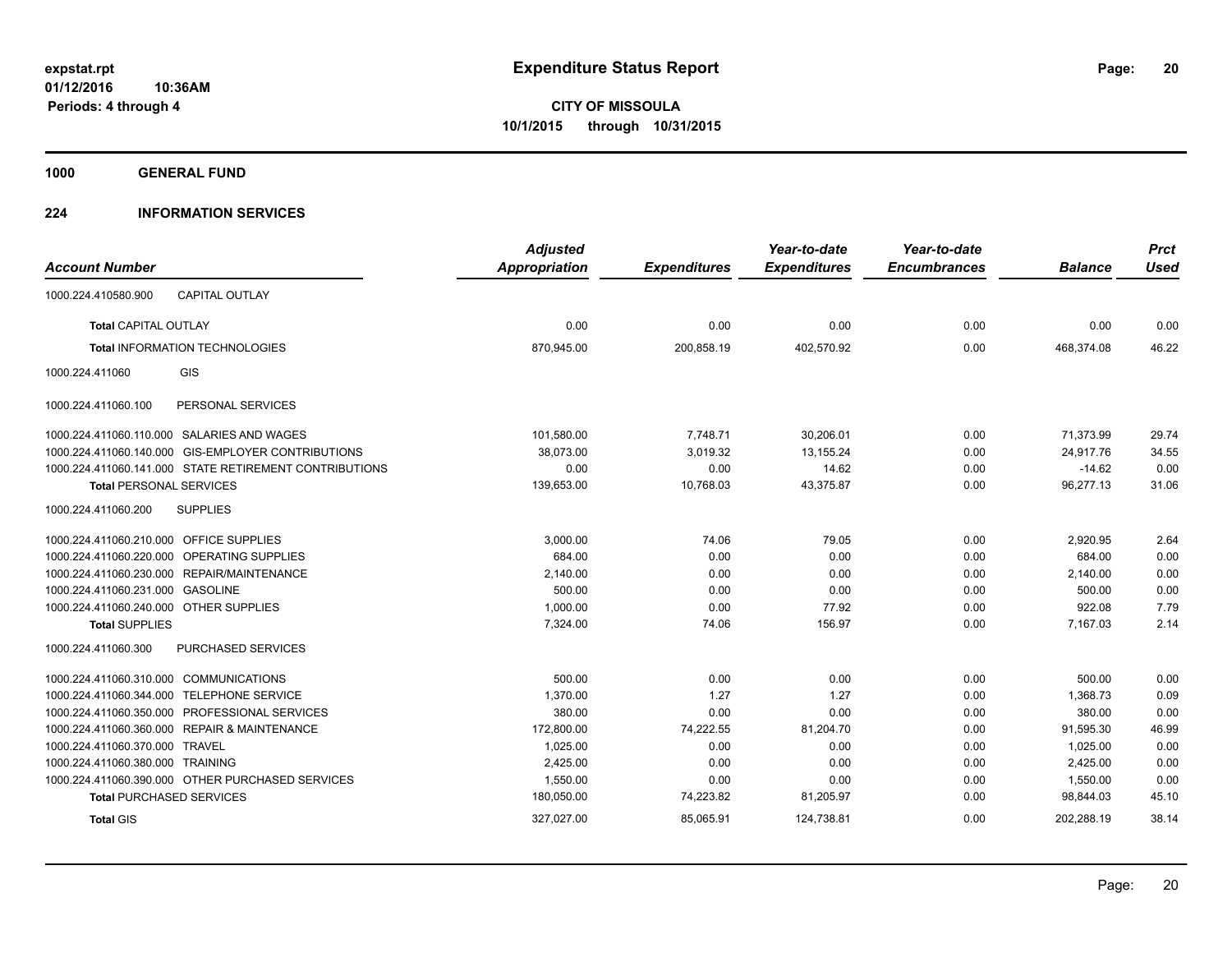**21**

**CITY OF MISSOULA 10/1/2015 through 10/31/2015**

| 1000 | <b>GENERAL FUND</b>               |                                         |                     |                                     |                                     |                |                            |
|------|-----------------------------------|-----------------------------------------|---------------------|-------------------------------------|-------------------------------------|----------------|----------------------------|
|      | <b>Total INFORMATION SERVICES</b> | 1,197,972.00                            | 285,924.10          | 527,309.73                          | 0.00                                | 670,662.27     | 44.02                      |
| 230  | <b>MUNICIPAL COURT</b>            |                                         |                     |                                     |                                     |                |                            |
|      | <b>Account Number</b>             | <b>Adjusted</b><br><b>Appropriation</b> | <b>Expenditures</b> | Year-to-date<br><b>Expenditures</b> | Year-to-date<br><b>Encumbrances</b> | <b>Balance</b> | <b>Prct</b><br><b>Used</b> |

| 1000.230.410360                         | CITY/MUNICIPAL COURT                                   |              |           |            |      |             |       |
|-----------------------------------------|--------------------------------------------------------|--------------|-----------|------------|------|-------------|-------|
| 1000.230.410360.100                     | PERSONAL SERVICES                                      |              |           |            |      |             |       |
| 1000.230.410360.110.000                 | SALARIES AND WAGES                                     | 787,986.00   | 53,848.80 | 210,876.96 | 0.00 | 577,109.04  | 26.76 |
|                                         | 1000.230.410360.120.000 OVERTIME/TERMINATION           | 5,000.00     | 904.34    | 2,058.00   | 0.00 | 2,942.00    | 41.16 |
|                                         | 1000.230.410360.140.000 EMPLOYER CONTRIBUTIONS         | 306,300.00   | 21,513.45 | 97,023.21  | 0.00 | 209,276.79  | 31.68 |
|                                         | 1000.230.410360.141.000 STATE RETIREMENT CONTRIBUTIONS | 0.00         | 0.00      | 103.23     | 0.00 | $-103.23$   | 0.00  |
| <b>Total PERSONAL SERVICES</b>          |                                                        | 1,099,286.00 | 76,266.59 | 310,061.40 | 0.00 | 789.224.60  | 28.21 |
| 1000.230.410360.200                     | <b>SUPPLIES</b>                                        |              |           |            |      |             |       |
| 1000.230.410360.210.000 OFFICE SUPPLIES |                                                        | 4,756.00     | 145.74    | 1.407.59   | 0.00 | 3,348.41    | 29.60 |
| 1000.230.410360.220.000                 | <b>OPERATING SUPPLIES</b>                              | 4,973.00     | 59.90     | 582.39     | 0.00 | 4,390.61    | 11.71 |
| 1000.230.410360.240.000 OTHER SUPPLIES  |                                                        | 3,540.00     | 180.00    | 180.00     | 0.00 | 3,360.00    | 5.08  |
| <b>Total SUPPLIES</b>                   |                                                        | 13,269.00    | 385.64    | 2,169.98   | 0.00 | 11.099.02   | 16.35 |
| 1000.230.410360.300                     | <b>PURCHASED SERVICES</b>                              |              |           |            |      |             |       |
| 1000.230.410360.310.000 COMMUNICATIONS  |                                                        | 11,500.00    | 721.48    | 5,167.84   | 0.00 | 6,332.16    | 44.94 |
| 1000.230.410360.320.000                 | PRINTING & DUPLICATING                                 | 1,187.00     | 0.00      | 0.00       | 0.00 | 1,187.00    | 0.00  |
| 1000.230.410360.330.000                 | PUBLICITY, SUBSCRIPTIONS & DUES                        | 10,196.00    | 1,152.00  | 2,546.00   | 0.00 | 7.650.00    | 24.97 |
| 1000.230.410360.344.000                 | <b>TELEPHONE SERVICE</b>                               | 1,584.00     | 189.19    | 285.57     | 0.00 | 1.298.43    | 18.03 |
| 1000.230.410360.350.000                 | PROFESSIONAL SERVICES                                  | 217,662.00   | 0.00      | 72.00      | 0.00 | 217,590.00  | 0.03  |
| 1000.230.410360.350.004                 | PROFESSIONAL SERVICES                                  | 0.00         | 863.80    | 4,532.84   | 0.00 | $-4,532.84$ | 0.00  |
| 1000.230.410360.350.005                 | <b>PROFESSIONAL SERVICES</b>                           | 0.00         | 2,959.19  | 4,344.69   | 0.00 | $-4,344.69$ | 0.00  |
| 1000.230.410360.350.006                 | PROFESSIONAL SERVICES                                  | 0.00         | 0.00      | 414.00     | 0.00 | $-414.00$   | 0.00  |
| 1000.230.410360.360.000                 | <b>REPAIR &amp; MAINTENANCE</b>                        | 3,790.00     | 0.00      | 0.00       | 0.00 | 3,790.00    | 0.00  |
| 1000.230.410360.370.000                 | <b>TRAVEL</b>                                          | 5.174.00     | 2,932.64  | 3,588.24   | 0.00 | 1.585.76    | 69.35 |
| 1000.230.410360.380.000                 | <b>TRAINING</b>                                        | 9,000.00     | 0.00      | 3,725.00   | 0.00 | 5,275.00    | 41.39 |
|                                         | 1000.230.410360.390.000 OTHER PURCHASED SERVICES       | 6,262.00     | 335.15    | 629.46     | 0.00 | 5,632.54    | 10.05 |
| <b>Total PURCHASED SERVICES</b>         |                                                        | 266,355.00   | 9,153.45  | 25,305.64  | 0.00 | 241,049.36  | 9.50  |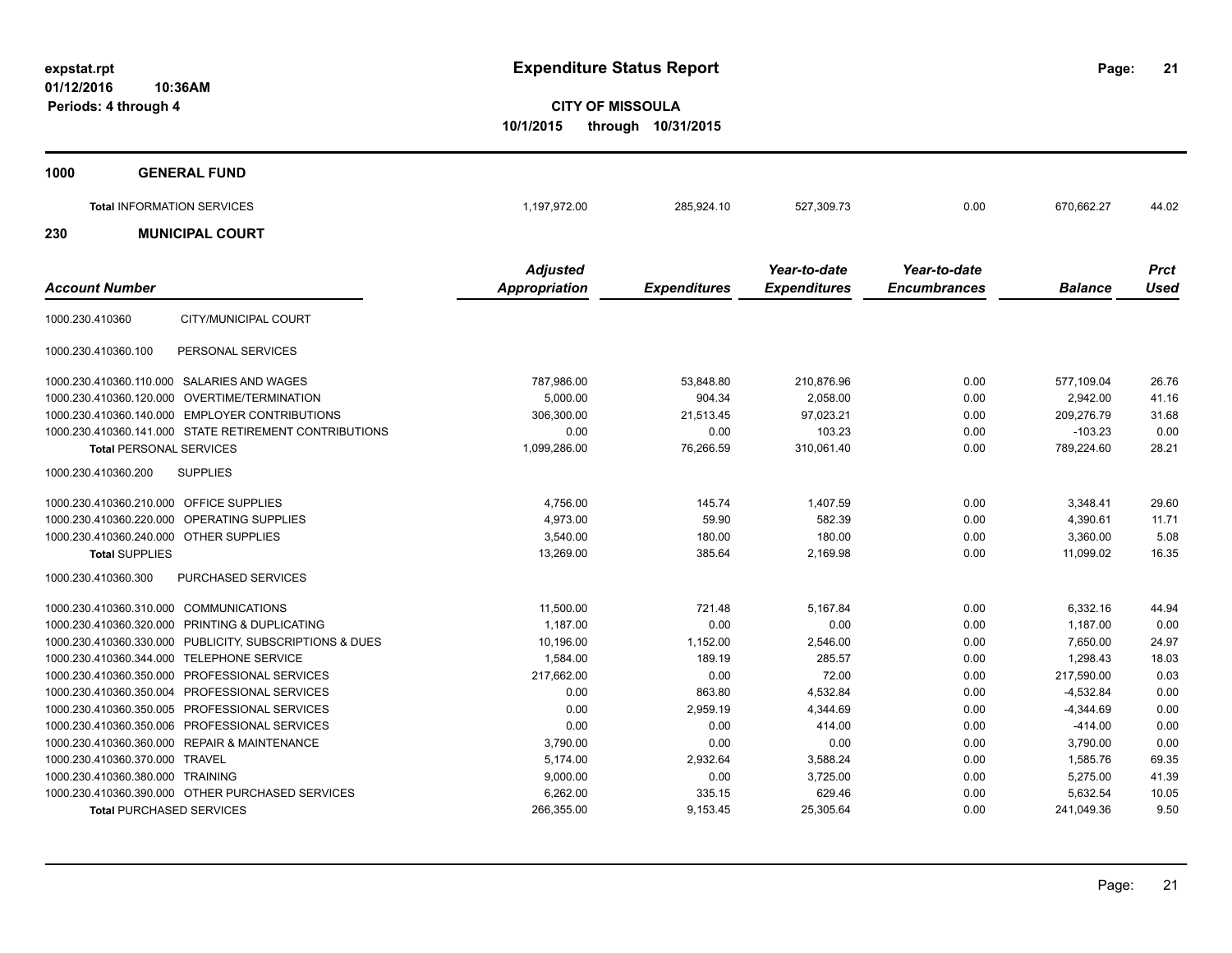**CITY OF MISSOULA 10/1/2015 through 10/31/2015**

**1000 GENERAL FUND**

**230 MUNICIPAL COURT**

| <b>Account Number</b>                        |                              | <b>Adjusted</b><br><b>Appropriation</b> | <b>Expenditures</b> | Year-to-date<br><b>Expenditures</b> | Year-to-date<br><b>Encumbrances</b> | <b>Balance</b> | <b>Prct</b><br><b>Used</b> |
|----------------------------------------------|------------------------------|-----------------------------------------|---------------------|-------------------------------------|-------------------------------------|----------------|----------------------------|
| <b>FIXED CHARGES</b><br>1000.230.410360.500  |                              |                                         |                     |                                     |                                     |                |                            |
| <b>Total FIXED CHARGES</b>                   |                              | 0.00                                    | 0.00                | 0.00                                | 0.00                                | 0.00           | 0.00                       |
| 1000.230.410360.900<br><b>CAPITAL OUTLAY</b> |                              |                                         |                     |                                     |                                     |                |                            |
| <b>Total CAPITAL OUTLAY</b>                  |                              | 0.00                                    | 0.00                | 0.00                                | 0.00                                | 0.00           | 0.00                       |
| <b>Total CITY/MUNICIPAL COURT</b>            |                              | 1,378,910.00                            | 85,805.68           | 337,537.02                          | 0.00                                | 1,041,372.98   | 24.48                      |
| <b>MCS</b><br>1000.230.411853                |                              |                                         |                     |                                     |                                     |                |                            |
| 1000.230.411853.300                          | PURCHASED SERVICES           |                                         |                     |                                     |                                     |                |                            |
| 1000.230.411853.390.000                      | MCS-OTHER PURCHASED SERVICES | 68,401.00                               | 0.00                | 0.00                                | 0.00                                | 68,401.00      | 0.00                       |
| <b>Total MCS</b>                             |                              | 68,401.00                               | 0.00                | 0.00                                | 0.00                                | 68,401.00      | 0.00                       |
| <b>Total MUNICIPAL COURT</b>                 |                              | 1,447,311.00                            | 85,805.68           | 337,537.02                          | 0.00                                | 1,109,773.98   | 23.32                      |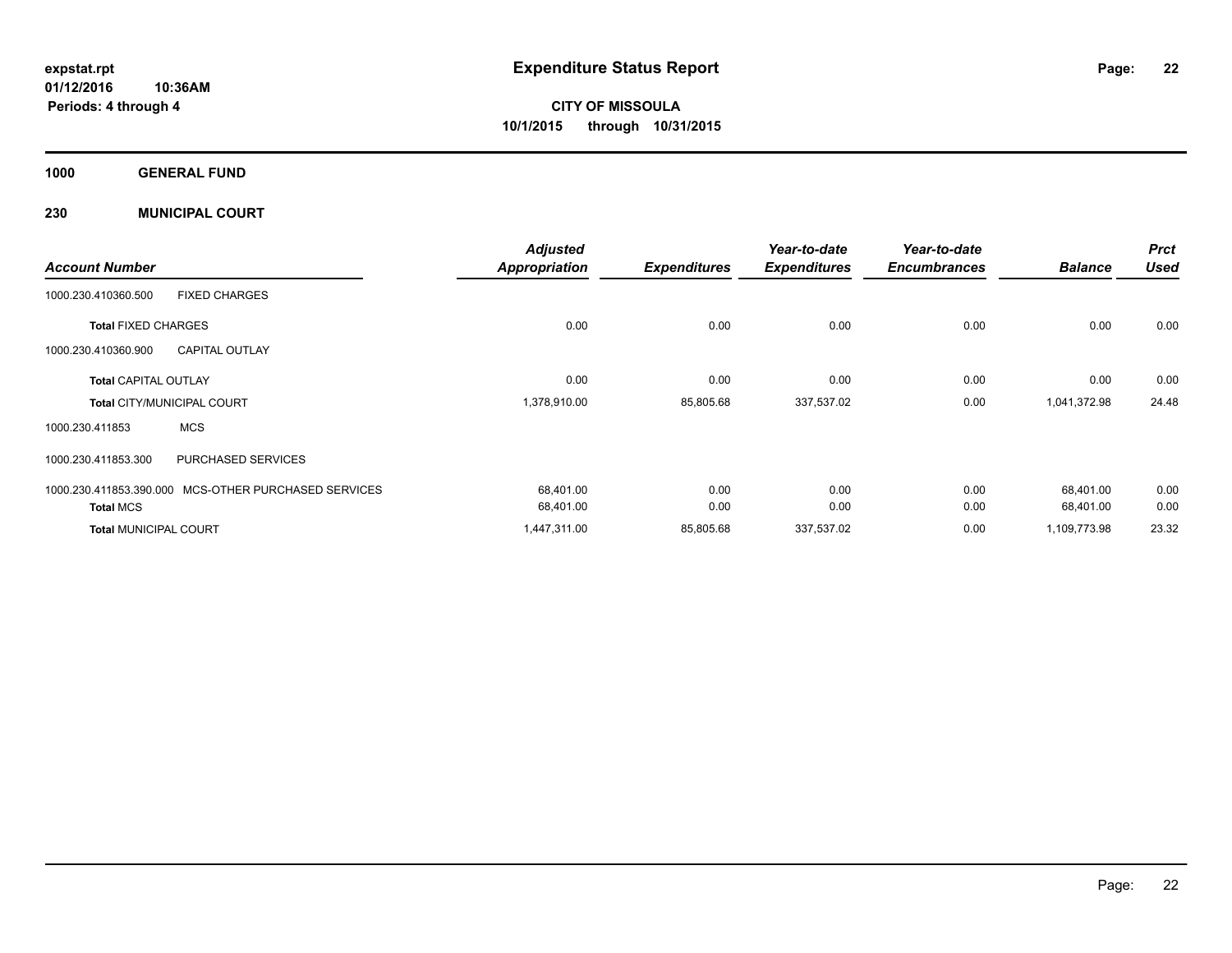**CITY OF MISSOULA 10/1/2015 through 10/31/2015**

**1000 GENERAL FUND**

| <b>Account Number</b>                          | <b>Adjusted</b><br><b>Appropriation</b> | <b>Expenditures</b> | Year-to-date<br><b>Expenditures</b> | Year-to-date<br><b>Encumbrances</b> | <b>Balance</b> | <b>Prct</b><br><b>Used</b> |
|------------------------------------------------|-----------------------------------------|---------------------|-------------------------------------|-------------------------------------|----------------|----------------------------|
| <b>BUDGETING</b><br>1000.240.410520            |                                         |                     |                                     |                                     |                |                            |
| PERSONAL SERVICES<br>1000.240.410520.100       |                                         |                     |                                     |                                     |                |                            |
| 1000.240.410520.110.000 SALARIES AND WAGES     | 80,804.00                               | 3,697.43            | 14,631.60                           | 0.00                                | 66,172.40      | 18.11                      |
| 1000.240.410520.140.000 EMPLOYER CONTRIBUTIONS | 26.628.00                               | 1.369.89            | 5,733.96                            | 0.00                                | 20,894.04      | 21.53                      |
| <b>Total PERSONAL SERVICES</b>                 | 107,432.00                              | 5,067.32            | 20,365.56                           | 0.00                                | 87,066.44      | 18.96                      |
| 1000.240.410520.200<br><b>SUPPLIES</b>         |                                         |                     |                                     |                                     |                |                            |
| 1000.240.410520.210.000 OFFICE SUPPLIES        | 160.00                                  | 0.00                | 0.00                                | 0.00                                | 160.00         | 0.00                       |
| 1000.240.410520.220.000 OPERATING SUPPLIES     | 285.00                                  | 0.00                | 0.00                                | 0.00                                | 285.00         | 0.00                       |
| <b>Total SUPPLIES</b>                          | 445.00                                  | 0.00                | 0.00                                | 0.00                                | 445.00         | 0.00                       |
| 1000.240.410520.300<br>PURCHASED SERVICES      |                                         |                     |                                     |                                     |                |                            |
| 1000.240.410520.320.000 PRINTING & DUPLICATING | 823.00                                  | 0.00                | 54.30                               | 0.00                                | 768.70         | 6.60                       |
| 1000.240.410520.350.000 PROFESSIONAL SERVICES  | 9.289.00                                | 0.00                | 0.00                                | 0.00                                | 9,289.00       | 0.00                       |
| <b>Total PURCHASED SERVICES</b>                | 10.112.00                               | 0.00                | 54.30                               | 0.00                                | 10,057.70      | 0.54                       |
| <b>Total BUDGETING</b>                         | 117,989.00                              | 5,067.32            | 20,419.86                           | 0.00                                | 97,569.14      | 17.31                      |
| 1000.240.410540<br><b>TREASURY</b>             |                                         |                     |                                     |                                     |                |                            |
| PERSONAL SERVICES<br>1000.240.410540.100       |                                         |                     |                                     |                                     |                |                            |
| 1000.240.410540.110.000 SALARIES AND WAGES     | 203,954.00                              | 11,449.31           | 41,801.02                           | 0.00                                | 162,152.98     | 20.50                      |
| 1000.240.410540.140.000 EMPLOYER CONTRIBUTIONS | 77,829.00                               | 4,650.74            | 19,390.33                           | 0.00                                | 58,438.67      | 24.91                      |
| <b>Total PERSONAL SERVICES</b>                 | 281,783.00                              | 16,100.05           | 61,191.35                           | 0.00                                | 220,591.65     | 21.72                      |
| <b>SUPPLIES</b><br>1000.240.410540.200         |                                         |                     |                                     |                                     |                |                            |
| 1000.240.410540.210.000 OFFICE SUPPLIES        | 1,402.00                                | 453.31              | 1,195.97                            | 0.00                                | 206.03         | 85.30                      |
| 1000.240.410540.220.000 OPERATING SUPPLIES     | 303.00                                  | 3.87                | 20.67                               | 0.00                                | 282.33         | 6.82                       |
| <b>Total SUPPLIES</b>                          | 1,705.00                                | 457.18              | 1,216.64                            | 0.00                                | 488.36         | 71.36                      |
| PURCHASED SERVICES<br>1000.240.410540.300      |                                         |                     |                                     |                                     |                |                            |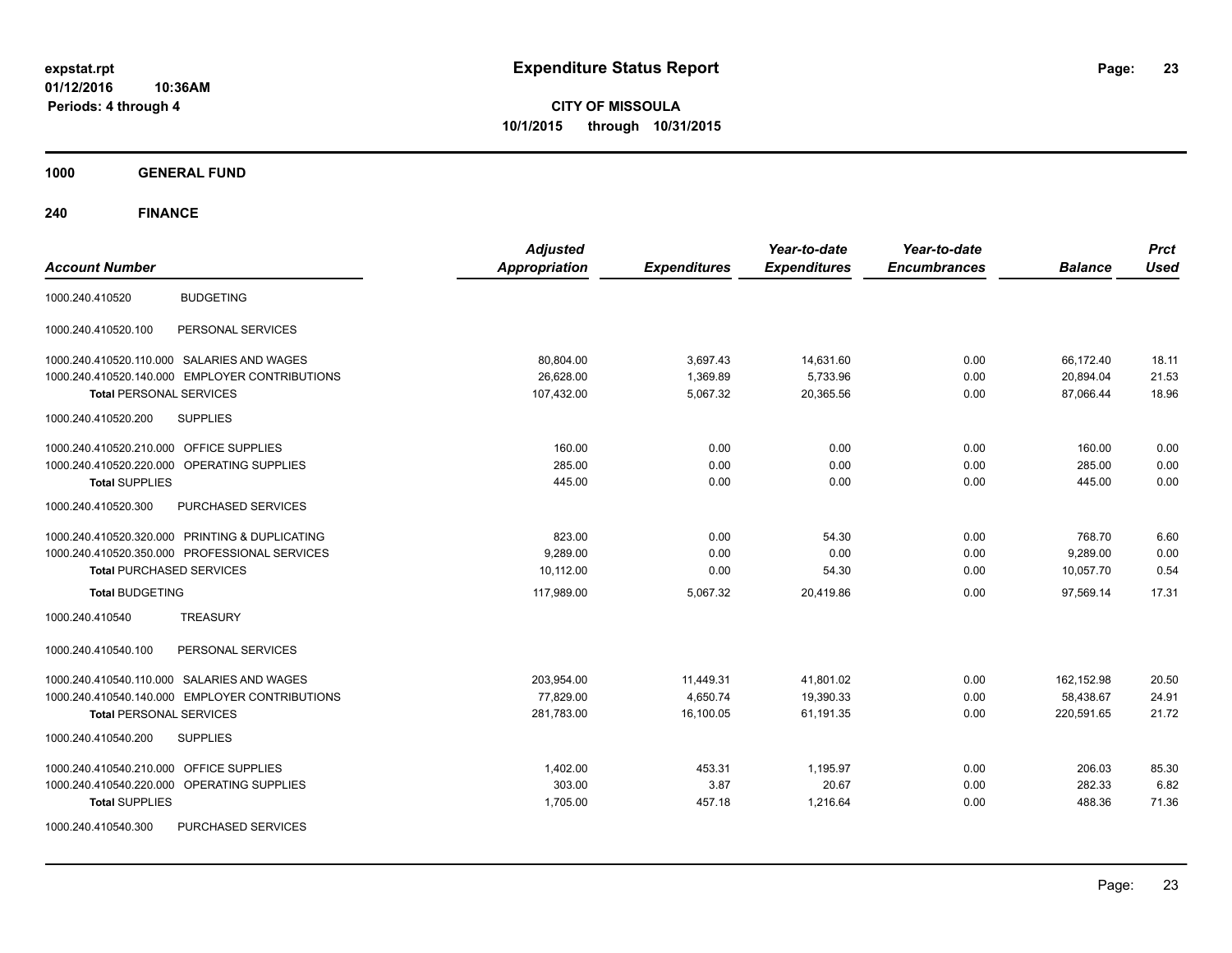**CITY OF MISSOULA 10/1/2015 through 10/31/2015**

**1000 GENERAL FUND**

| <b>Account Number</b>                                   | <b>Adjusted</b><br><b>Appropriation</b> | <b>Expenditures</b> | Year-to-date<br><b>Expenditures</b> | Year-to-date<br><b>Encumbrances</b> | <b>Balance</b> | <b>Prct</b><br><b>Used</b> |
|---------------------------------------------------------|-----------------------------------------|---------------------|-------------------------------------|-------------------------------------|----------------|----------------------------|
|                                                         |                                         |                     |                                     |                                     |                |                            |
| 1000.240.410540.310.000 COMMUNICATIONS                  | 5,518.00                                | 511.85              | 1,722.70                            | 0.00                                | 3,795.30       | 31.22                      |
| 1000.240.410540.320.000 PRINTING & DUPLICATING          | 448.00                                  | 59.20               | 1,139.59                            | 0.00                                | $-691.59$      | 254.37                     |
| 1000.240.410540.330.000 PUBLICITY, SUBSCRIPTIONS & DUES | 10.00                                   | 0.00                | 0.00                                | 0.00                                | 10.00          | 0.00                       |
| 1000.240.410540.344.000 TELEPHONE SERVICE               | 25.00                                   | 0.00                | 0.00                                | 0.00                                | 25.00          | 0.00                       |
| 1000.240.410540.350.000 PROFESSIONAL SERVICES           | 11,911.00                               | 375.00              | 1,539.40                            | 0.00                                | 10,371.60      | 12.92                      |
| 1000.240.410540.360.000 REPAIR & MAINTENANCE            | 26.00                                   | 0.00                | 0.00                                | 0.00                                | 26.00          | 0.00                       |
| 1000.240.410540.370.000 TRAVEL                          | 4,125.00                                | 0.00                | 0.00                                | 0.00                                | 4,125.00       | 0.00                       |
| 1000.240.410540.380.000 TRAINING                        | 2,000.00                                | 0.00                | 0.00                                | 0.00                                | 2,000.00       | 0.00                       |
| <b>Total PURCHASED SERVICES</b>                         | 24,063.00                               | 946.05              | 4,401.69                            | 0.00                                | 19,661.31      | 18.29                      |
| 1000.240.410540.500<br><b>FIXED CHARGES</b>             |                                         |                     |                                     |                                     |                |                            |
| 1000.240.410540.500.000 FIXED CHARGES                   | 500.00                                  | 0.00                | 0.00                                | 0.00                                | 500.00         | 0.00                       |
| <b>Total FIXED CHARGES</b>                              | 500.00                                  | 0.00                | 0.00                                | 0.00                                | 500.00         | 0.00                       |
| 1000.240.410540.900<br><b>CAPITAL OUTLAY</b>            |                                         |                     |                                     |                                     |                |                            |
| <b>Total CAPITAL OUTLAY</b>                             | 0.00                                    | 0.00                | 0.00                                | 0.00                                | 0.00           | 0.00                       |
| <b>Total TREASURY</b>                                   | 308,051.00                              | 17,503.28           | 66,809.68                           | 0.00                                | 241,241.32     | 21.69                      |
| <b>ACCOUNTING</b><br>1000.240.410550                    |                                         |                     |                                     |                                     |                |                            |
| PERSONAL SERVICES<br>1000.240.410550.100                |                                         |                     |                                     |                                     |                |                            |
| 1000.240.410550.110.000 SALARIES AND WAGES              | 331,668.00                              | 28,835.63           | 105,284.24                          | 0.00                                | 226,383.76     | 31.74                      |
| 1000.240.410550.120.000 OVERTIME/TERMINATION            | 1,000.00                                | 0.00                | 1,338.66                            | 0.00                                | $-338.66$      | 133.87                     |
| 1000.240.410550.140.000 EMPLOYER CONTRIBUTIONS          | 123,069.00                              | 10,769.23           | 44,674.17                           | 0.00                                | 78,394.83      | 36.30                      |
| 1000.240.410550.141.000 STATE RETIREMENT CONTRIBUTIONS  | 0.00                                    | 0.00                | 83.05                               | 0.00                                | $-83.05$       | 0.00                       |
| <b>Total PERSONAL SERVICES</b>                          | 455,737.00                              | 39,604.86           | 151,380.12                          | 0.00                                | 304,356.88     | 33.22                      |
| 1000.240.410550.200<br><b>SUPPLIES</b>                  |                                         |                     |                                     |                                     |                |                            |
| 1000.240.410550.210.000 OFFICE SUPPLIES                 | 2,274.00                                | 902.61              | 1,783.91                            | 0.00                                | 490.09         | 78.45                      |
| 1000.240.410550.220.000 OPERATING SUPPLIES              | 926.00                                  | 5.81                | 352.40                              | 0.00                                | 573.60         | 38.06                      |
| 1000.240.410550.230.000 REPAIR/MAINTENANCE              | 300.00                                  | 0.00                | 0.00                                | 0.00                                | 300.00         | 0.00                       |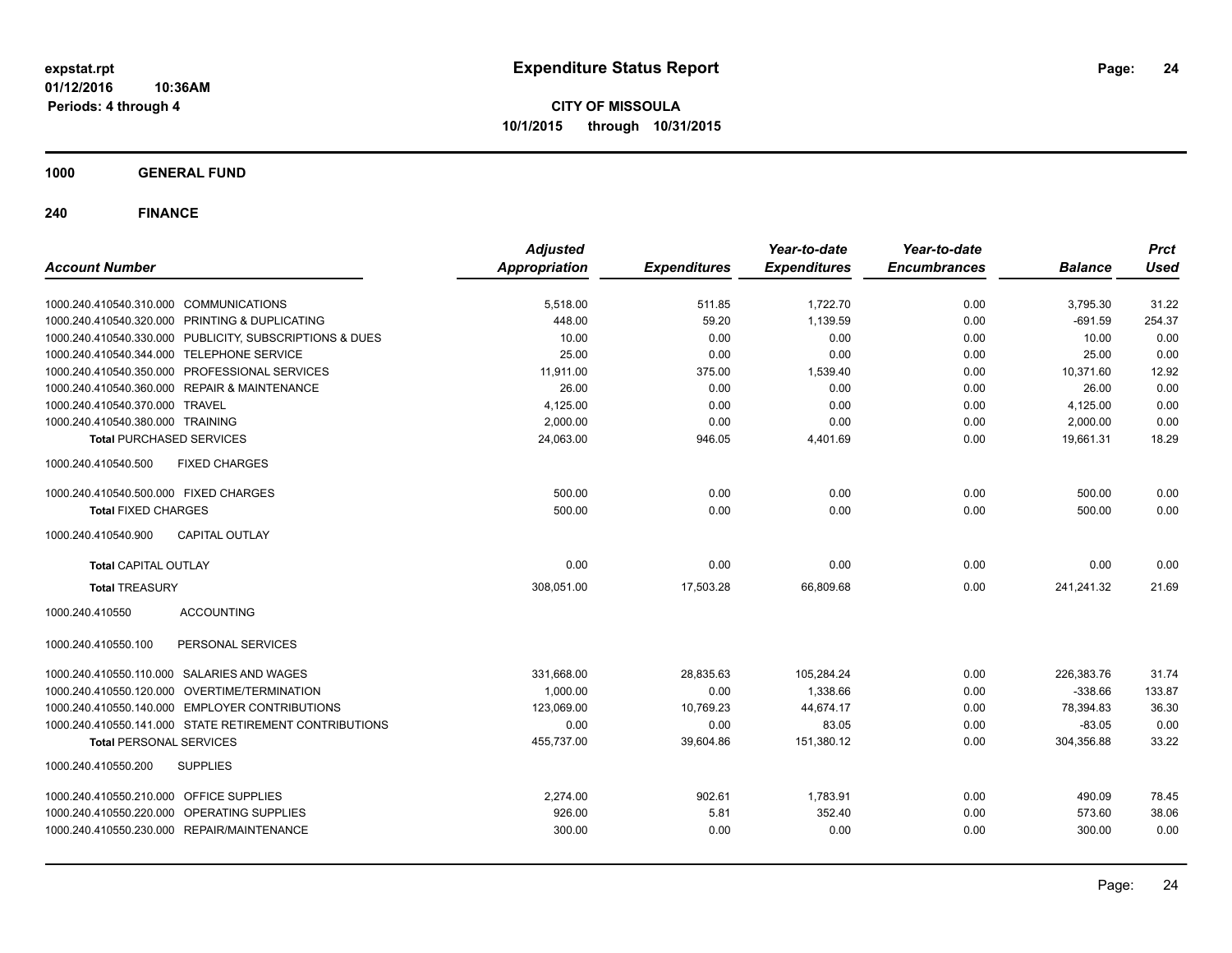**CITY OF MISSOULA 10/1/2015 through 10/31/2015**

**1000 GENERAL FUND**

| <b>Account Number</b>                   |                                                         | <b>Adjusted</b><br><b>Appropriation</b> | <b>Expenditures</b> | Year-to-date<br><b>Expenditures</b> | Year-to-date<br><b>Encumbrances</b> | <b>Balance</b> | <b>Prct</b><br><b>Used</b> |
|-----------------------------------------|---------------------------------------------------------|-----------------------------------------|---------------------|-------------------------------------|-------------------------------------|----------------|----------------------------|
| 1000.240.410550.231.000 GASOLINE        |                                                         | 91.00                                   | 0.00                | 0.00                                | 0.00                                | 91.00          | 0.00                       |
| 1000.240.410550.240.000 OTHER SUPPLIES  |                                                         | 500.00                                  | 0.00                | 0.00                                | 0.00                                | 500.00         | 0.00                       |
| <b>Total SUPPLIES</b>                   |                                                         | 4,091.00                                | 908.42              | 2,136.31                            | 0.00                                | 1,954.69       | 52.22                      |
| 1000.240.410550.300                     | PURCHASED SERVICES                                      |                                         |                     |                                     |                                     |                |                            |
| 1000.240.410550.310.000 COMMUNICATIONS  |                                                         | 36,270.00                               | 24.63               | 17,123.03                           | 0.00                                | 19,146.97      | 47.21                      |
|                                         | 1000.240.410550.320.000 PRINTING & DUPLICATING          | 2,014.00                                | 88.79               | 246.29                              | 0.00                                | 1.767.71       | 12.23                      |
|                                         | 1000.240.410550.330.000 PUBLICITY, SUBSCRIPTIONS & DUES | 3,400.00                                | 0.00                | 253.56                              | 0.00                                | 3,146.44       | 7.46                       |
|                                         | 1000.240.410550.344.000 TELEPHONE SERVICE               | 1,200.00                                | 27.05               | 86.09                               | 0.00                                | 1,113.91       | 7.17                       |
|                                         | 1000.240.410550.350.000 PROFESSIONAL SERVICES           | 126,624.00                              | 585.00              | 6,315.00                            | 0.00                                | 120,309.00     | 4.99                       |
|                                         | 1000.240.410550.360.000 REPAIR & MAINTENANCE            | 174.00                                  | 0.00                | 0.00                                | 0.00                                | 174.00         | 0.00                       |
| 1000.240.410550.370.000 TRAVEL          |                                                         | 3,520.00                                | 0.00                | 381.74                              | 0.00                                | 3,138.26       | 10.84                      |
| 1000.240.410550.380.000 TRAINING        |                                                         | 3,805.00                                | 100.00              | 490.00                              | 0.00                                | 3,315.00       | 12.88                      |
| <b>Total PURCHASED SERVICES</b>         |                                                         | 177,007.00                              | 825.47              | 24,895.71                           | 0.00                                | 152,111.29     | 14.06                      |
| 1000.240.410550.500                     | <b>FIXED CHARGES</b>                                    |                                         |                     |                                     |                                     |                |                            |
| <b>Total FIXED CHARGES</b>              |                                                         | 0.00                                    | 0.00                | 0.00                                | 0.00                                | 0.00           | 0.00                       |
| 1000.240.410550.900                     | <b>CAPITAL OUTLAY</b>                                   |                                         |                     |                                     |                                     |                |                            |
| <b>Total CAPITAL OUTLAY</b>             |                                                         | 0.00                                    | 0.00                | 0.00                                | 0.00                                | 0.00           | 0.00                       |
| <b>Total ACCOUNTING</b>                 |                                                         | 636,835.00                              | 41,338.75           | 178,412.14                          | 0.00                                | 458,422.86     | 28.02                      |
| 1000.240.410552                         | <b>FINANCIAL REPORTING</b>                              |                                         |                     |                                     |                                     |                |                            |
| 1000.240.410552.100                     | PERSONAL SERVICES                                       |                                         |                     |                                     |                                     |                |                            |
|                                         | 1000.240.410552.110.000 SALARIES AND WAGES              | 51,834.00                               | 3,323.38            | 13,045.01                           | 0.00                                | 38,788.99      | 25.17                      |
|                                         | 1000.240.410552.140.000 EMPLOYER CONTRIBUTIONS          | 17,082.00                               | 1,155.25            | 4,812.61                            | 0.00                                | 12,269.39      | 28.17                      |
| <b>Total PERSONAL SERVICES</b>          |                                                         | 68,916.00                               | 4,478.63            | 17,857.62                           | 0.00                                | 51,058.38      | 25.91                      |
| 1000.240.410552.200                     | <b>SUPPLIES</b>                                         |                                         |                     |                                     |                                     |                |                            |
| 1000.240.410552.210.000 OFFICE SUPPLIES |                                                         | 129.00                                  | 160.43              | 160.43                              | 0.00                                | $-31.43$       | 124.36                     |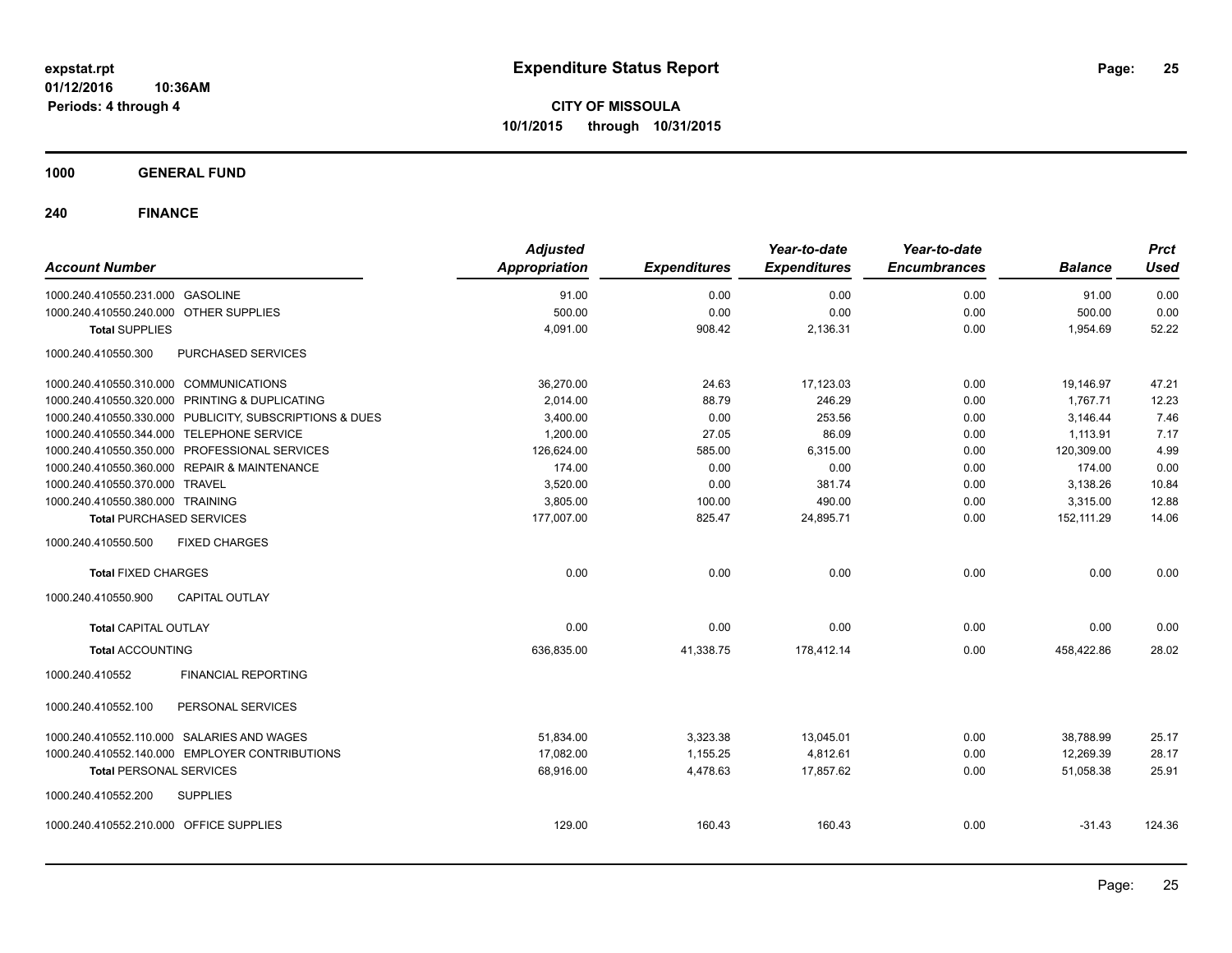**CITY OF MISSOULA 10/1/2015 through 10/31/2015**

**1000 GENERAL FUND**

| <b>Account Number</b>                  |                                               | <b>Adjusted</b><br><b>Appropriation</b> | <b>Expenditures</b> | Year-to-date<br><b>Expenditures</b> | Year-to-date<br><b>Encumbrances</b> | <b>Balance</b> | <b>Prct</b><br><b>Used</b> |
|----------------------------------------|-----------------------------------------------|-----------------------------------------|---------------------|-------------------------------------|-------------------------------------|----------------|----------------------------|
| 1000.240.410552.220.000                | OPERATING SUPPLIES                            | 390.00                                  | 0.00                | 0.00                                | 0.00                                | 390.00         | 0.00                       |
| <b>Total SUPPLIES</b>                  |                                               | 519.00                                  | 160.43              | 160.43                              | 0.00                                | 358.57         | 30.91                      |
| 1000.240.410552.300                    | PURCHASED SERVICES                            |                                         |                     |                                     |                                     |                |                            |
| 1000.240.410552.310.000 COMMUNICATIONS |                                               | 321.00                                  | 0.00                | 0.00                                | 0.00                                | 321.00         | 0.00                       |
| 1000.240.410552.320.000                | <b>PRINTING &amp; DUPLICATING</b>             | 2,195.00                                | 0.00                | 0.00                                | 0.00                                | 2,195.00       | 0.00                       |
|                                        | 1000.240.410552.350.000 PROFESSIONAL SERVICES | 10,530.00                               | 0.00                | 0.00                                | 0.00                                | 10,530.00      | 0.00                       |
| 1000.240.410552.370.000 TRAVEL         |                                               | 600.00                                  | 0.00                | 0.00                                | 0.00                                | 600.00         | 0.00                       |
| 1000.240.410552.380.000 TRAINING       |                                               | 1,525.00                                | 0.00                | 0.00                                | 0.00                                | 1,525.00       | 0.00                       |
| <b>Total PURCHASED SERVICES</b>        |                                               | 15.171.00                               | 0.00                | 0.00                                | 0.00                                | 15.171.00      | 0.00                       |
| 1000.240.410552.900                    | <b>CAPITAL OUTLAY</b>                         |                                         |                     |                                     |                                     |                |                            |
| <b>Total CAPITAL OUTLAY</b>            |                                               | 0.00                                    | 0.00                | 0.00                                | 0.00                                | 0.00           | 0.00                       |
| <b>Total FINANCIAL REPORTING</b>       |                                               | 84,606.00                               | 4,639.06            | 18,018.05                           | 0.00                                | 66,587.95      | 21.30                      |
| 1000.240.410553                        | <b>FINANCIAL SOFTWARE</b>                     |                                         |                     |                                     |                                     |                |                            |
| 1000.240.410553.100                    | PERSONAL SERVICES                             |                                         |                     |                                     |                                     |                |                            |
| <b>Total FINANCIAL SOFTWARE</b>        |                                               | 0.00                                    | 0.00                | 0.00                                | 0.00                                | 0.00           | 0.00                       |
| <b>Total FINANCE</b>                   |                                               | 1,147,481.00                            | 68,548.41           | 283,659.73                          | 0.00                                | 863,821.27     | 24.72                      |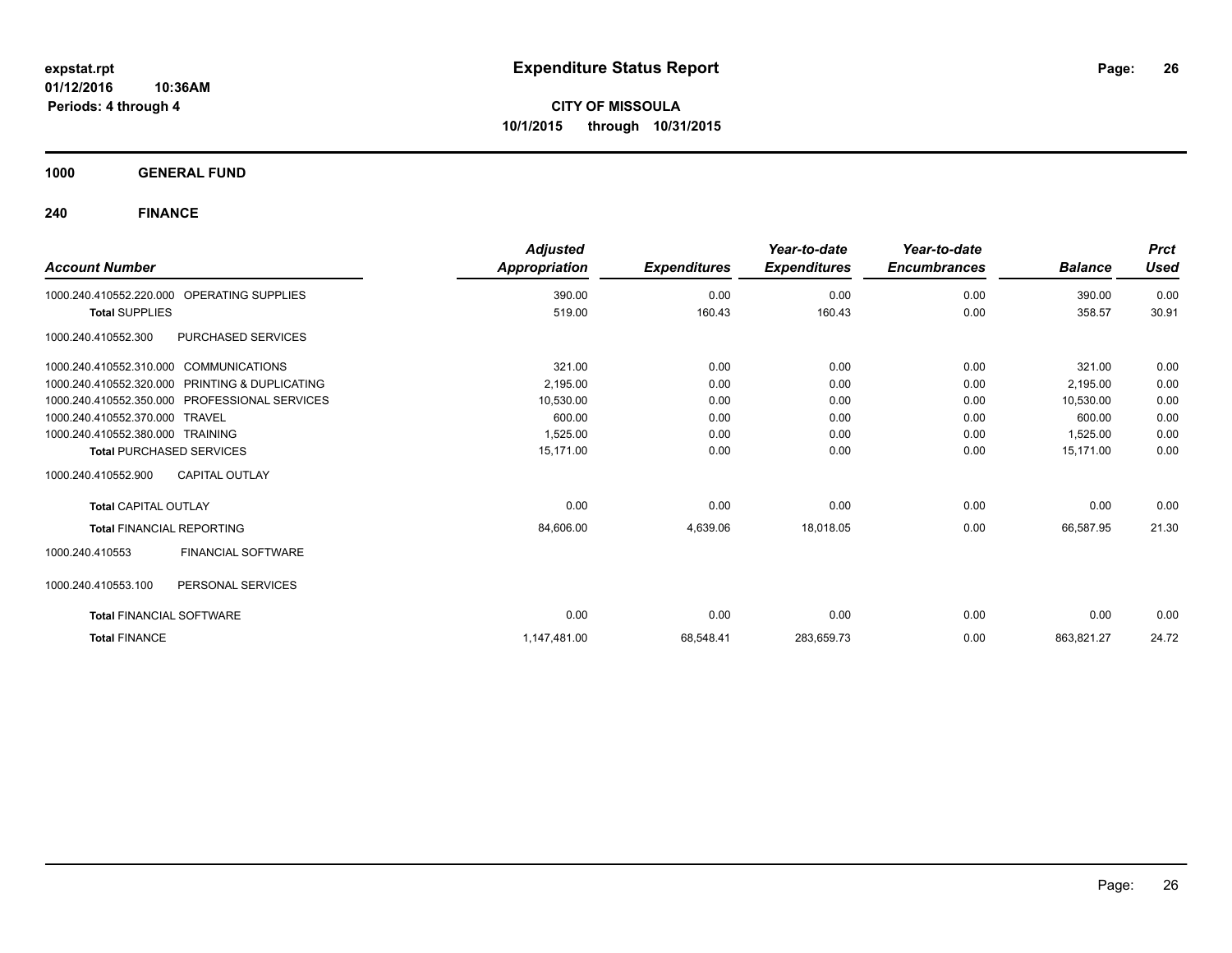**CITY OF MISSOULA 10/1/2015 through 10/31/2015**

**1000 GENERAL FUND**

## **245 CENTRALIZED SERVICES**

| <b>Account Number</b>                   |                                                         | <b>Adjusted</b><br><b>Appropriation</b> | <b>Expenditures</b> | Year-to-date<br><b>Expenditures</b> | Year-to-date<br><b>Encumbrances</b> | <b>Balance</b> | <b>Prct</b><br><b>Used</b> |
|-----------------------------------------|---------------------------------------------------------|-----------------------------------------|---------------------|-------------------------------------|-------------------------------------|----------------|----------------------------|
| 1000.245.410810                         | <b>ADMINISTRATION</b>                                   |                                         |                     |                                     |                                     |                |                            |
| 1000.245.410810.100                     | PERSONAL SERVICES                                       |                                         |                     |                                     |                                     |                |                            |
| 1000.245.410810.110.000                 | CENTRALIZED SERVICES/SALARIES AND WAGES                 | 121,797.00                              | 9,293.78            | 36,245.73                           | 0.00                                | 85,551.27      | 29.76                      |
|                                         | 1000.245.410810.140.000 EMPLOYER CONTRIBUTIONS          | 32,477.00                               | 2,279.76            | 9,590.10                            | 0.00                                | 22,886.90      | 29.53                      |
|                                         | 1000.245.410810.141.000 STATE RETIREMENT CONTRIBUTIONS  | 0.00                                    | 0.00                | 37.57                               | 0.00                                | $-37.57$       | 0.00                       |
| <b>Total PERSONAL SERVICES</b>          |                                                         | 154,274.00                              | 11,573.54           | 45,873.40                           | 0.00                                | 108,400.60     | 29.74                      |
| 1000.245.410810.200                     | <b>SUPPLIES</b>                                         |                                         |                     |                                     |                                     |                |                            |
| 1000.245.410810.210.000 OFFICE SUPPLIES |                                                         | 500.00                                  | 0.00                | 110.10                              | 0.00                                | 389.90         | 22.02                      |
|                                         | 1000.245.410810.220.000 OPERATING SUPPLIES              | 350.00                                  | 0.00                | 0.00                                | 0.00                                | 350.00         | 0.00                       |
| 1000.245.410810.231.000 GASOLINE        |                                                         | 175.00                                  | 0.00                | 0.00                                | 0.00                                | 175.00         | 0.00                       |
| <b>Total SUPPLIES</b>                   |                                                         | 1,025.00                                | 0.00                | 110.10                              | 0.00                                | 914.90         | 10.74                      |
| 1000.245.410810.300                     | <b>PURCHASED SERVICES</b>                               |                                         |                     |                                     |                                     |                |                            |
| 1000.245.410810.310.000 COMMUNICATIONS  |                                                         | 100.00                                  | 0.00                | 0.00                                | 0.00                                | 100.00         | 0.00                       |
|                                         | 1000.245.410810.320.000 PRINTING & DUPLICATING          | 200.00                                  | 0.00                | 0.00                                | 0.00                                | 200.00         | 0.00                       |
|                                         | 1000.245.410810.330.000 PUBLICITY, SUBSCRIPTIONS & DUES | 200.00                                  | 0.00                | 0.00                                | 0.00                                | 200.00         | 0.00                       |
|                                         | 1000.245.410810.344.000 TELEPHONE SERVICE               | 500.00                                  | 31.08               | 31.08                               | 0.00                                | 468.92         | 6.22                       |
| 1000.245.410810.370.000 TRAVEL          |                                                         | 1,000.00                                | 0.00                | 0.00                                | 0.00                                | 1.000.00       | 0.00                       |
| 1000.245.410810.380.000 TRAINING        |                                                         | 1,500.00                                | 0.00                | 0.00                                | 0.00                                | 1,500.00       | 0.00                       |
| <b>Total PURCHASED SERVICES</b>         |                                                         | 3,500.00                                | 31.08               | 31.08                               | 0.00                                | 3,468.92       | 0.89                       |
| 1000.245.410810.700                     | <b>GRANTS &amp; CONTRIBUTIONS</b>                       |                                         |                     |                                     |                                     |                |                            |
|                                         | 1000.245.410810.700.000 GRANTS & CONTRIBUTIONS          | 5.000.00                                | 0.00                | 0.00                                | 0.00                                | 5.000.00       | 0.00                       |
|                                         | <b>Total GRANTS &amp; CONTRIBUTIONS</b>                 | 5,000.00                                | 0.00                | 0.00                                | 0.00                                | 5,000.00       | 0.00                       |
| <b>Total ADMINISTRATION</b>             |                                                         | 163,799.00                              | 11,604.62           | 46,014.58                           | 0.00                                | 117.784.42     | 28.09                      |
| 1000.245.410835                         | *** Title Not Found ***                                 |                                         |                     |                                     |                                     |                |                            |

1000.245.410835.100 PERSONAL SERVICES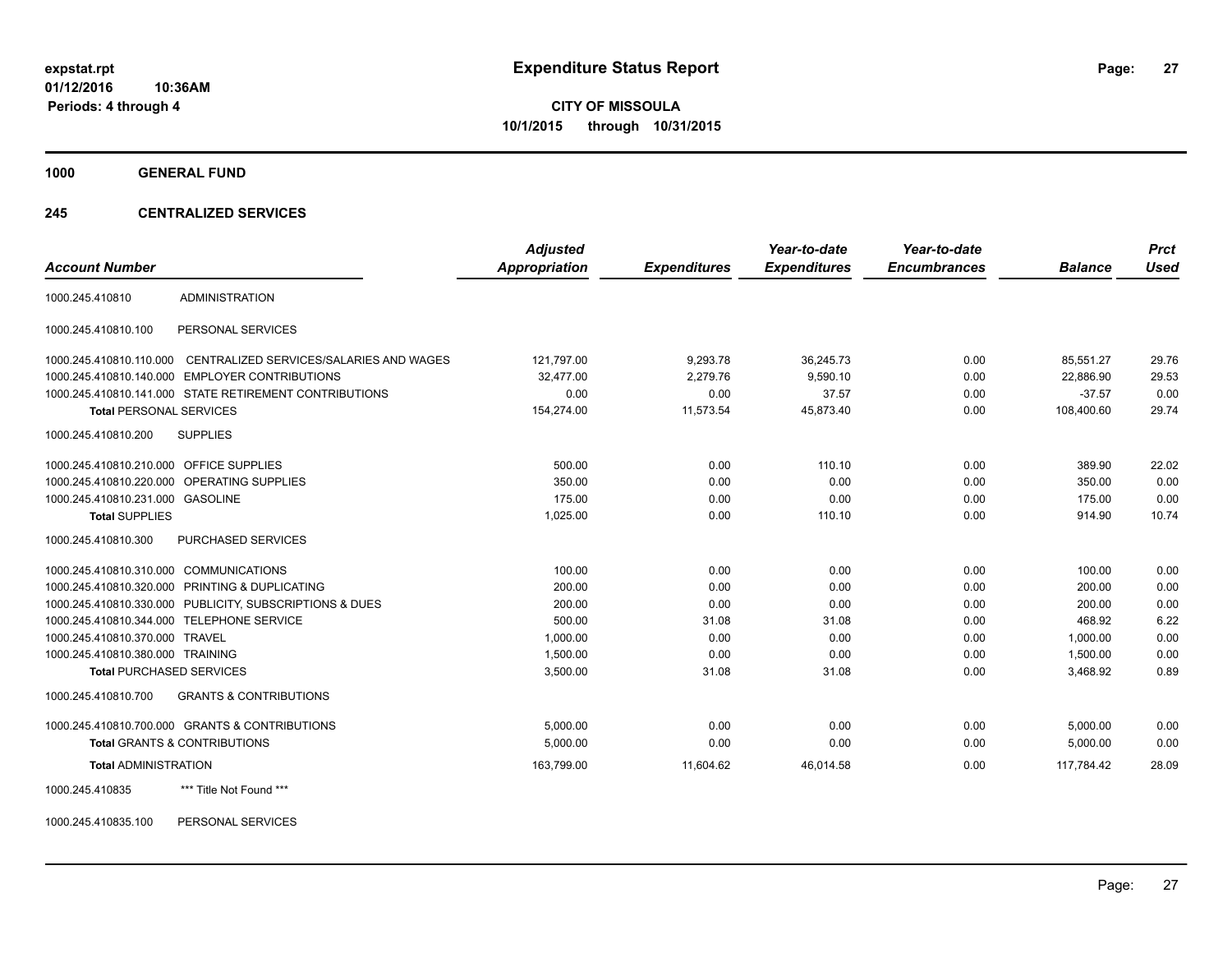**1000 GENERAL FUND**

## **245 CENTRALIZED SERVICES**

| <b>Account Number</b>                                            | <b>Adjusted</b><br>Appropriation | <b>Expenditures</b> | Year-to-date<br><b>Expenditures</b> | Year-to-date<br><b>Encumbrances</b> | <b>Balance</b> | <b>Prct</b><br>Used |
|------------------------------------------------------------------|----------------------------------|---------------------|-------------------------------------|-------------------------------------|----------------|---------------------|
| 1000.245.410835.110.000 SALARIES AND WAGES                       | 85,866.00                        | 6,551.87            | 25,526.28                           | 0.00                                | 60,339.72      | 29.73               |
| 1000.245.410835.140.000 EMPLOYER CONTRIBUTIONS                   | 23,564.00                        | 2,080.42            | 9,006.67                            | 0.00                                | 14,557.33      | 38.22               |
| <b>Total PERSONAL SERVICES</b>                                   | 109,430.00                       | 8,632.29            | 34,532.95                           | 0.00                                | 74,897.05      | 31.56               |
| <b>SUPPLIES</b><br>1000.245.410835.200                           |                                  |                     |                                     |                                     |                |                     |
| 1000.245.410835.210.000 OFFICE SUPPLIES                          | 200.00                           | 0.00                | 0.00                                | 0.00                                | 200.00         | 0.00                |
| 1000.245.410835.220.000 OPERATING SUPPLIES                       | 300.00                           | 0.00                | 0.00                                | 0.00                                | 300.00         | 0.00                |
| 1000.245.410835.231.000 GASOLINE                                 | 172.00                           | 0.00                | 0.00                                | 0.00                                | 172.00         | 0.00                |
| <b>Total SUPPLIES</b>                                            | 672.00                           | 0.00                | 0.00                                | 0.00                                | 672.00         | 0.00                |
| 1000.245.410835.300<br>PURCHASED SERVICES                        |                                  |                     |                                     |                                     |                |                     |
| 1000.245.410835.310.000 COMMUNICATIONS                           | 100.00                           | 0.00                | 0.00                                | 0.00                                | 100.00         | 0.00                |
| 1000.245.410835.320.000 PRINTING & DUPLICATING                   | 100.00                           | 0.00                | 0.00                                | 0.00                                | 100.00         | 0.00                |
| 1000.245.410835.330.000 PUBLICITY, SUBSCRIPTIONS & DUES          | 150.00                           | 0.00                | 0.00                                | 0.00                                | 150.00         | 0.00                |
| 1000.245.410835.344.000 TELEPHONE SERVICE                        | 145.00                           | 62.07               | 124.11                              | 0.00                                | 20.89          | 85.59               |
| <b>Total PURCHASED SERVICES</b>                                  | 495.00                           | 62.07               | 124.11                              | 0.00                                | 370.89         | 25.07               |
| Total *** Title Not Found ***                                    | 110,597.00                       | 8,694.36            | 34,657.06                           | 0.00                                | 75,939.94      | 31.34               |
| *** Title Not Found ***<br>1000.245.411010                       |                                  |                     |                                     |                                     |                |                     |
| 1000.245.411010.100<br>PERSONAL SERVICES                         |                                  |                     |                                     |                                     |                |                     |
| Total *** Title Not Found ***                                    | 0.00                             | 0.00                | 0.00                                | 0.00                                | 0.00           | 0.00                |
| 1000.245.411231<br><b>ENERGY CONSERVATION</b>                    |                                  |                     |                                     |                                     |                |                     |
| 1000.245.411231.100<br>PERSONAL SERVICES                         |                                  |                     |                                     |                                     |                |                     |
| ENERGY COORDINATOR/SALARIES AND WAGES<br>1000.245.411231.110.000 | 51,690.00                        | 3,933.15            | 15,354.09                           | 0.00                                | 36,335.91      | 29.70               |
| 1000.245.411231.140.000 EMPLOYER CONTRIBUTIONS                   | 20,757.00                        | 1,582.41            | 10,413.03                           | 0.00                                | 10,343.97      | 50.17               |
| <b>Total PERSONAL SERVICES</b>                                   | 72,447.00                        | 5,515.56            | 25,767.12                           | 0.00                                | 46,679.88      | 35.57               |
| <b>SUPPLIES</b><br>1000.245.411231.200                           |                                  |                     |                                     |                                     |                |                     |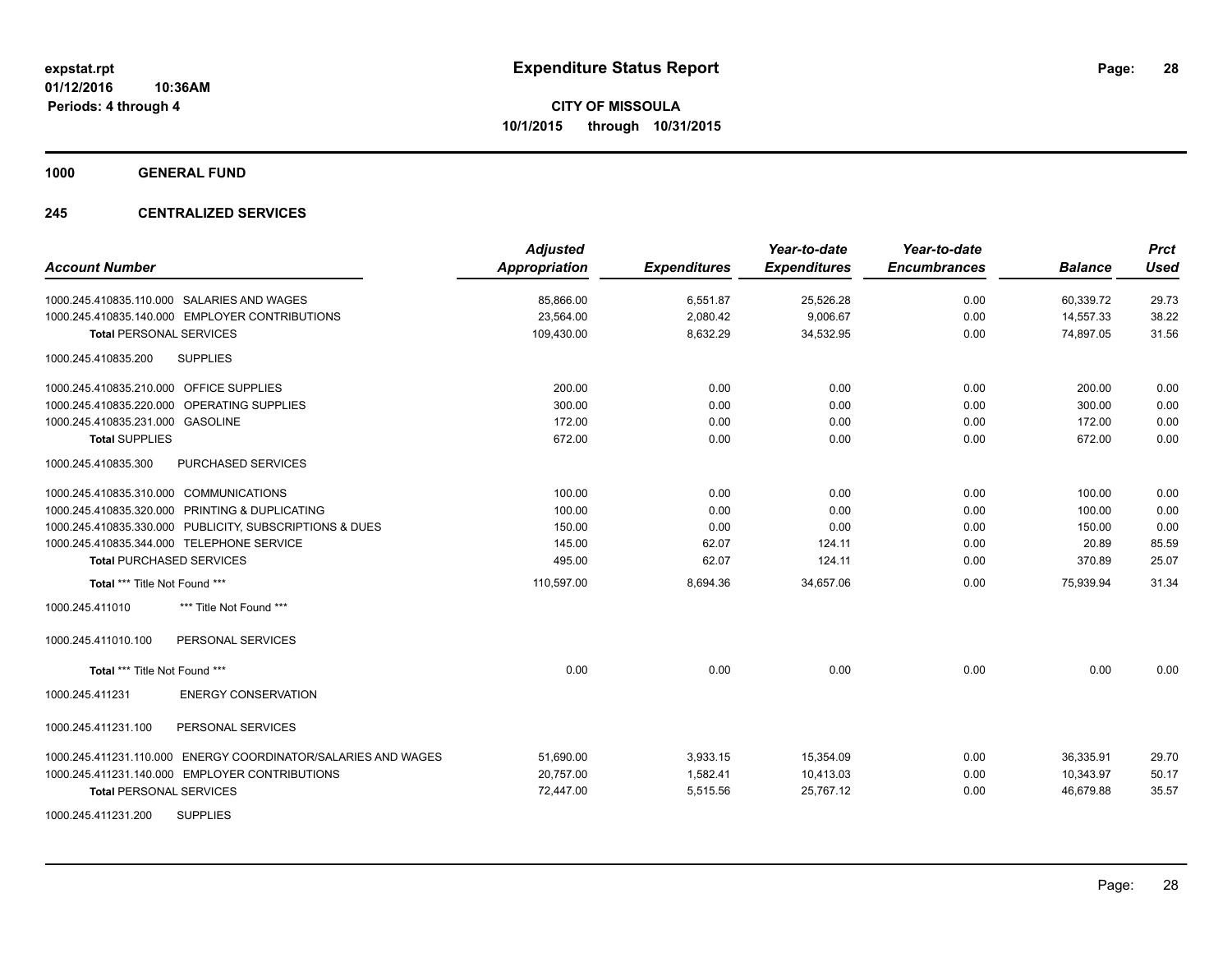**1000 GENERAL FUND**

## **245 CENTRALIZED SERVICES**

|                                                            | <b>Adjusted</b> |                     | Year-to-date        | Year-to-date        |                | <b>Prct</b> |
|------------------------------------------------------------|-----------------|---------------------|---------------------|---------------------|----------------|-------------|
| <b>Account Number</b>                                      | Appropriation   | <b>Expenditures</b> | <b>Expenditures</b> | <b>Encumbrances</b> | <b>Balance</b> | Used        |
| 1000.245.411231.210.000<br><b>OFFICE SUPPLIES</b>          | 500.00          | 0.00                | 0.00                | 0.00                | 500.00         | 0.00        |
| 1000.245.411231.220.000 OPERATING SUPPLIES                 | 350.00          | 0.00                | 0.00                | 0.00                | 350.00         | 0.00        |
| 1000.245.411231.231.000 GASOLINE                           | 175.00          | 0.00                | 0.00                | 0.00                | 175.00         | 0.00        |
| <b>Total SUPPLIES</b>                                      | 1,025.00        | 0.00                | 0.00                | 0.00                | 1,025.00       | 0.00        |
| <b>PURCHASED SERVICES</b><br>1000.245.411231.300           |                 |                     |                     |                     |                |             |
| 1000.245.411231.310.000 COMMUNICATIONS                     | 200.00          | 0.00                | 0.00                | 0.00                | 200.00         | 0.00        |
| PRINTING & DUPLICATING<br>1000.245.411231.320.000          | 250.00          | 0.00                | 3.42                | 0.00                | 246.58         | 1.37        |
| PUBLICITY, SUBSCRIPTIONS & DUES<br>1000.245.411231.330.000 | 200.00          | 0.00                | 850.00              | 0.00                | $-650.00$      | 425.00      |
| <b>TELEPHONE SERVICE</b><br>1000.245.411231.344.000        | 200.00          | 0.00                | 0.00                | 0.00                | 200.00         | 0.00        |
| 1000.245.411231.370.000<br><b>TRAVEL</b>                   | 1,000.00        | 0.00                | 0.00                | 0.00                | 1,000.00       | 0.00        |
| 1000.245.411231.380.000<br>TRAINING                        | 1,500.00        | 0.00                | 0.00                | 0.00                | 1,500.00       | 0.00        |
| <b>Total PURCHASED SERVICES</b>                            | 3,350.00        | 0.00                | 853.42              | 0.00                | 2,496.58       | 25.48       |
| <b>Total ENERGY CONSERVATION</b>                           | 76,822.00       | 5,515.56            | 26,620.54           | 0.00                | 50,201.46      | 34.65       |
| <b>Total CENTRALIZED SERVICES</b>                          | 351,218.00      | 25,814.54           | 107,292.18          | 0.00                | 243,925.82     | 30.55       |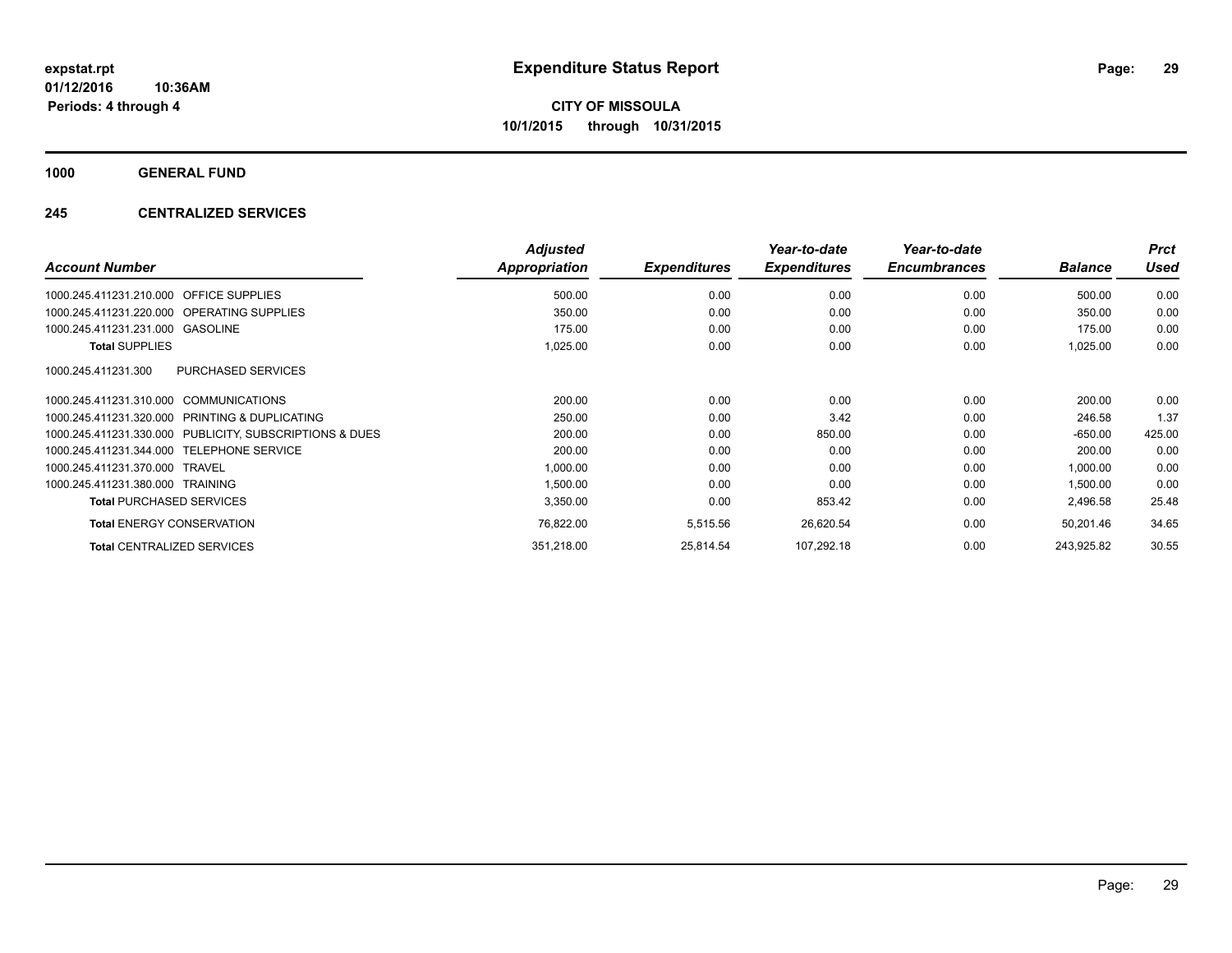**1000 GENERAL FUND**

|                                         |                                                              | <b>Adjusted</b>      |                     | Year-to-date        | Year-to-date        |                | <b>Prct</b> |
|-----------------------------------------|--------------------------------------------------------------|----------------------|---------------------|---------------------|---------------------|----------------|-------------|
| <b>Account Number</b>                   |                                                              | <b>Appropriation</b> | <b>Expenditures</b> | <b>Expenditures</b> | <b>Encumbrances</b> | <b>Balance</b> | <b>Used</b> |
| 1000.250.411000                         | *** Title Not Found ***                                      |                      |                     |                     |                     |                |             |
| 1000.250.411000.700                     | <b>GRANTS &amp; CONTRIBUTIONS</b>                            |                      |                     |                     |                     |                |             |
|                                         | 1000.250.411000.700.000 MISSOULA RAVALI TMA                  | 10,780.00            | 0.00                | 0.00                | 0.00                | 10,780.00      | 0.00        |
| Total *** Title Not Found ***           |                                                              | 10,780.00            | 0.00                | 0.00                | 0.00                | 10,780.00      | 0.00        |
| 1000.250.411010                         | <b>ADMINISTRATION</b>                                        |                      |                     |                     |                     |                |             |
| 1000.250.411010.100                     | PERSONAL SERVICES                                            |                      |                     |                     |                     |                |             |
|                                         | 1000.250.411010.110.000 ADMIN/SALARIES AND WAGES             | 127,657.00           | 12,912.26           | 57,898.23           | 0.00                | 69,758.77      | 45.35       |
|                                         | 1000.250.411010.120.000 ADMIN-OVERTIME/TERMINATION           | 1,155.00             | 0.00                | 0.00                | 0.00                | 1,155.00       | 0.00        |
|                                         | 1000.250.411010.140.000 ADMIN/EMPLOYER CONTRIBUTIONS         | 46,417.00            | 4,360.02            | 22,574.05           | 0.00                | 23,842.95      | 48.63       |
|                                         | 1000.250.411010.141.000 ADMIN-STATE RETIREMENT CONTRIBUTIONS | 0.00                 | 0.00                | 203.60              | 0.00                | $-203.60$      | 0.00        |
| <b>Total PERSONAL SERVICES</b>          |                                                              | 175,229.00           | 17,272.28           | 80,675.88           | 0.00                | 94,553.12      | 46.04       |
| 1000.250.411010.200                     | <b>SUPPLIES</b>                                              |                      |                     |                     |                     |                |             |
| 1000.250.411010.210.000 OFFICE SUPPLIES |                                                              | 7,100.00             | 1,048.04            | 1,568.62            | 0.00                | 5,531.38       | 22.09       |
| 1000.250.411010.210.301 OFFICE SUPPLIES |                                                              | 0.00                 | 142.47              | 358.13              | 0.00                | $-358.13$      | 0.00        |
|                                         | 1000.250.411010.220.000 ADMIN-OPERATING SUPPLIES             | 181.00               | 49.99               | 116.25              | 0.00                | 64.75          | 64.23       |
|                                         | 1000.250.411010.230.000 REPAIR/MAINTENANCE                   | 50.00                | 0.00                | 0.00                | 0.00                | 50.00          | 0.00        |
| 1000.250.411010.231.000 GASOLINE        |                                                              | 500.00               | 0.00                | 0.00                | 0.00                | 500.00         | 0.00        |
| 1000.250.411010.240.000 OTHER SUPPLIES  |                                                              | 100.00               | 0.00                | 0.00                | 0.00                | 100.00         | 0.00        |
| <b>Total SUPPLIES</b>                   |                                                              | 7,931.00             | 1,240.50            | 2,043.00            | 0.00                | 5,888.00       | 25.76       |
| 1000.250.411010.300                     | <b>PURCHASED SERVICES</b>                                    |                      |                     |                     |                     |                |             |
| 1000.250.411010.310.000 COMMUNICATIONS  |                                                              | 2.000.00             | 0.00                | 4.25                | 0.00                | 1.995.75       | 0.21        |
| 1000.250.411010.310.351                 | <b>COMMUNICATIONS</b>                                        | 0.00                 | 22.45               | 48.43               | 0.00                | $-48.43$       | 0.00        |
|                                         | 1000.250.411010.320.000 PRINTING & DUPLICATING               | 1,365.00             | 0.00                | 0.00                | 0.00                | 1,365.00       | 0.00        |
|                                         | 1000.250.411010.330.000 PUBLICITY, SUBSCRIPTIONS & DUES      | 1,370.00             | 248.74              | 248.74              | 0.00                | 1,121.26       | 18.16       |
|                                         | 1000.250.411010.344.000 TELEPHONE SERVICE                    | 655.00               | 56.36               | 108.41              | 0.00                | 546.59         | 16.55       |
|                                         | 1000.250.411010.350.000 PROFESSIONAL SERVICES                | 500.00               | 413.23              | 413.23              | 0.00                | 86.77          | 82.65       |
|                                         |                                                              |                      |                     |                     |                     |                |             |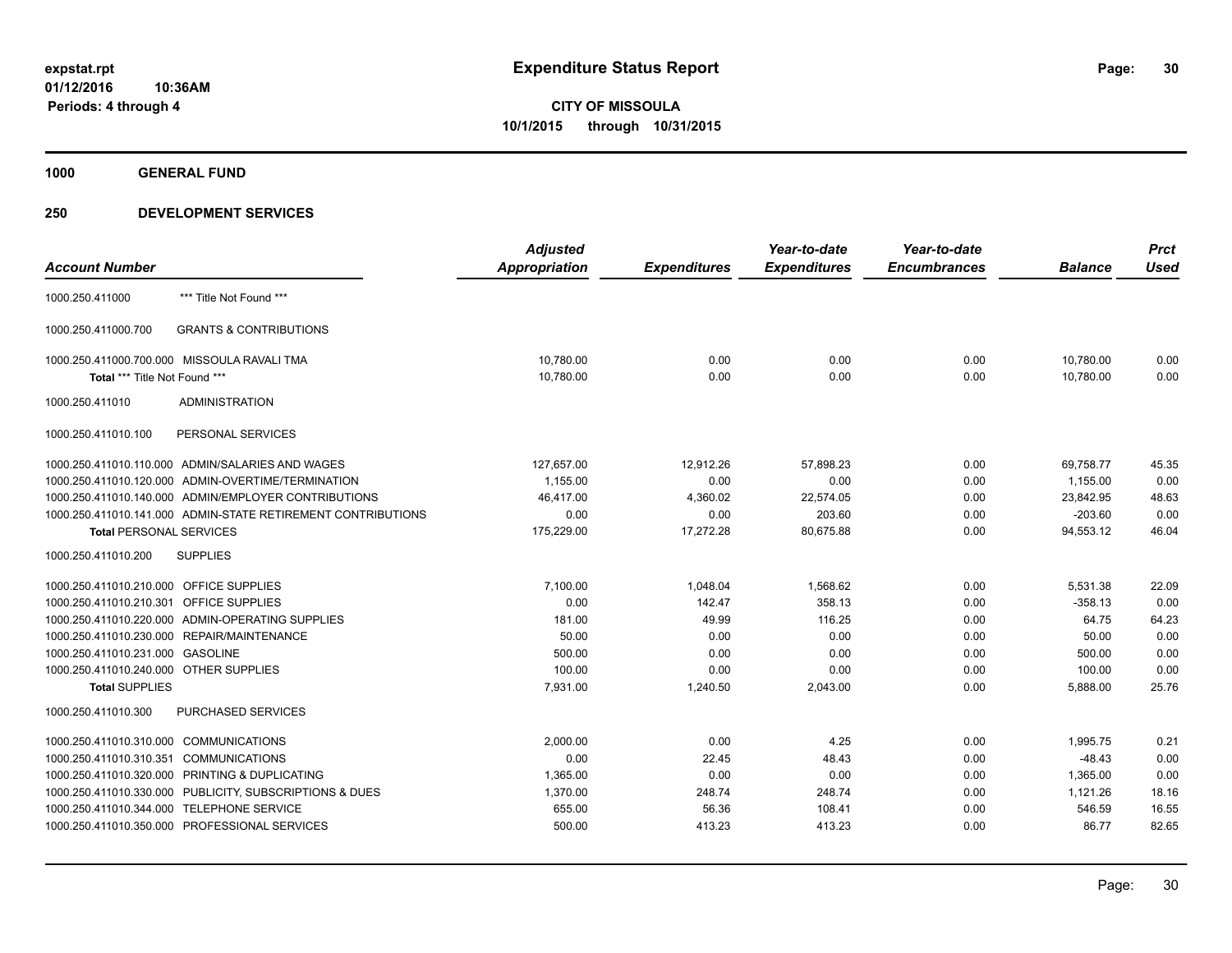**1000 GENERAL FUND**

| <b>Account Number</b>                                              |                                                                                 | <b>Adjusted</b><br><b>Appropriation</b>    | <b>Expenditures</b>            | Year-to-date<br><b>Expenditures</b> | Year-to-date<br><b>Encumbrances</b> | <b>Balance</b>                             | <b>Prct</b><br><b>Used</b>   |
|--------------------------------------------------------------------|---------------------------------------------------------------------------------|--------------------------------------------|--------------------------------|-------------------------------------|-------------------------------------|--------------------------------------------|------------------------------|
| 1000.250.411010.370.000 TRAVEL<br>1000.250.411010.380.000 TRAINING | 1000.250.411010.360.000 REPAIR & MAINTENANCE<br><b>Total PURCHASED SERVICES</b> | 650.00<br>1,500.00<br>1,300.00<br>9,340.00 | 0.00<br>0.00<br>0.00<br>740.78 | 0.00<br>0.00<br>0.00<br>823.06      | 0.00<br>0.00<br>0.00<br>0.00        | 650.00<br>1,500.00<br>1,300.00<br>8,516.94 | 0.00<br>0.00<br>0.00<br>8.81 |
| <b>Total ADMINISTRATION</b>                                        |                                                                                 | 192,500.00                                 | 19,253.56                      | 83,541.94                           | 0.00                                | 108,958.06                                 | 43.40                        |
| 1000.250.411030                                                    | <b>GRANTS &amp; COMMUNITY PROGRAM CONTRIBUTIONS</b>                             |                                            |                                |                                     |                                     |                                            |                              |
| 1000.250.411030.100                                                | PERSONAL SERVICES                                                               |                                            |                                |                                     |                                     |                                            |                              |
| <b>Total PERSONAL SERVICES</b>                                     |                                                                                 | 0.00                                       | 0.00                           | 0.00                                | 0.00                                | 0.00                                       | 0.00                         |
| 1000.250.411030.200                                                | <b>SUPPLIES</b>                                                                 |                                            |                                |                                     |                                     |                                            |                              |
| <b>Total SUPPLIES</b>                                              |                                                                                 | 0.00                                       | 0.00                           | 0.00                                | 0.00                                | 0.00                                       | 0.00                         |
| 1000.250.411030.300                                                | PURCHASED SERVICES                                                              |                                            |                                |                                     |                                     |                                            |                              |
|                                                                    | 1000.250.411030.390.000 GCP CONTRIBUTION<br><b>Total PURCHASED SERVICES</b>     | 165,204.00<br>165,204.00                   | 0.00<br>0.00                   | 0.00<br>0.00                        | 0.00<br>0.00                        | 165,204.00<br>165,204.00                   | 0.00<br>0.00                 |
| 1000.250.411030.800                                                | OTHER OBJECTS                                                                   |                                            |                                |                                     |                                     |                                            |                              |
| <b>Total OTHER OBJECTS</b>                                         |                                                                                 | 0.00                                       | 0.00                           | 0.00                                | 0.00                                | 0.00                                       | 0.00                         |
| 1000.250.411030.900                                                | <b>CAPITAL OUTLAY</b>                                                           |                                            |                                |                                     |                                     |                                            |                              |
| <b>Total CAPITAL OUTLAY</b>                                        |                                                                                 | 0.00                                       | 0.00                           | 0.00                                | 0.00                                | 0.00                                       | 0.00                         |
|                                                                    | Total GRANTS & COMMUNITY PROGRAM CONTRIBUTIONS                                  | 165,204.00                                 | 0.00                           | 0.00                                | 0.00                                | 165,204.00                                 | 0.00                         |
| 1000.250.411031                                                    | PLANNING SUBSIDY                                                                |                                            |                                |                                     |                                     |                                            |                              |
| 1000.250.411031.800                                                | OTHER OBJECTS                                                                   |                                            |                                |                                     |                                     |                                            |                              |
| <b>Total PLANNING SUBSIDY</b>                                      | 1000.250.411031.820.000 PLANNING SUBSIDY                                        | 18,900.00<br>18,900.00                     | 0.00<br>0.00                   | 0.00<br>0.00                        | 0.00<br>0.00                        | 18,900.00<br>18,900.00                     | 0.00<br>0.00                 |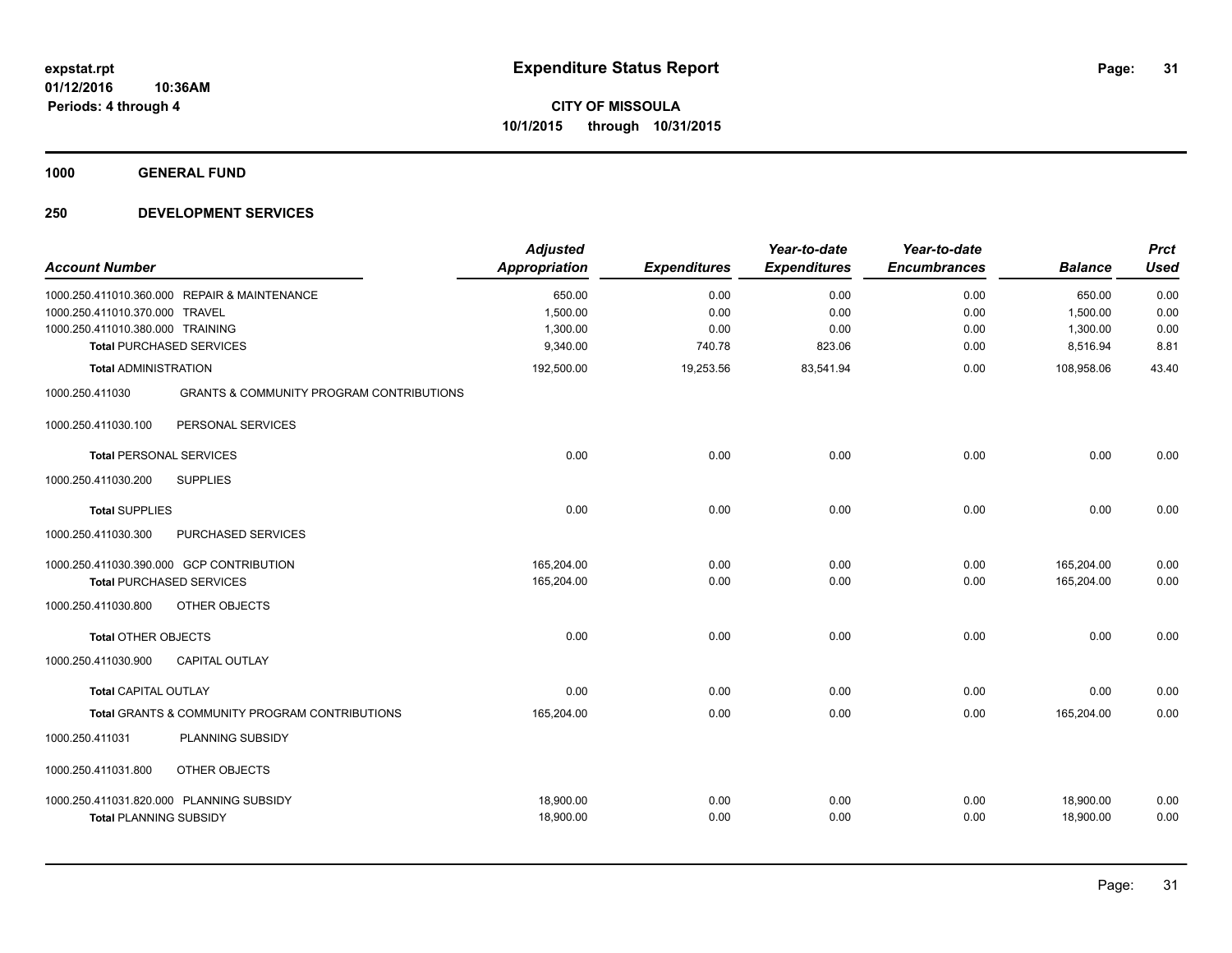**1000 GENERAL FUND**

| <b>Account Number</b>                   |                                                                | <b>Adjusted</b><br><b>Appropriation</b> | <b>Expenditures</b> | Year-to-date<br><b>Expenditures</b> | Year-to-date<br><b>Encumbrances</b> | <b>Balance</b> | <b>Prct</b><br><b>Used</b> |
|-----------------------------------------|----------------------------------------------------------------|-----------------------------------------|---------------------|-------------------------------------|-------------------------------------|----------------|----------------------------|
| 1000.250.411050                         | <b>DEVELOPMENT &amp; PERMIT REVIEWS</b>                        |                                         |                     |                                     |                                     |                |                            |
| 1000.250.411050.100                     | PERSONAL SERVICES                                              |                                         |                     |                                     |                                     |                |                            |
|                                         | 1000.250.411050.110.000 DEV & PERMIT REVIEW/SALARIES AND WAGES | 479,466.00                              | 48,379.23           | 187,797.87                          | 0.00                                | 291,668.13     | 39.17                      |
|                                         | 1000.250.411050.120.000 OVERTIME/TERMINATION                   | 684.00                                  | 0.00                | 0.00                                | 0.00                                | 684.00         | 0.00                       |
|                                         | 1000.250.411050.140.000 EMPLOYER CONTRIBUTIONS                 | 154,396.00                              | 17,608.01           | 75,815.42                           | 0.00                                | 78,580.58      | 49.10                      |
| <b>Total PERSONAL SERVICES</b>          |                                                                | 634,546.00                              | 65,987.24           | 263,613.29                          | 0.00                                | 370,932.71     | 41.54                      |
| 1000.250.411050.200                     | <b>SUPPLIES</b>                                                |                                         |                     |                                     |                                     |                |                            |
|                                         | 1000.250.411050.210.000 DEV & PERMIT REVIEW-OFFICE SUPPLIES    | 4,550.00                                | 623.52              | 1.207.47                            | 0.00                                | 3,342.53       | 26.54                      |
| 1000.250.411050.210.301 OFFICE SUPPLIES |                                                                | 0.00                                    | 53.85               | 153.10                              | 0.00                                | $-153.10$      | 0.00                       |
|                                         | 1000.250.411050.220.000 OPERATING SUPPLIES                     | 600.00                                  | 0.00                | 210.72                              | 0.00                                | 389.28         | 35.12                      |
|                                         | 1000.250.411050.230.000 REPAIR/MAINTENANCE                     | 700.00                                  | 5.50                | 5.50                                | 0.00                                | 694.50         | 0.79                       |
|                                         | 1000.250.411050.231.000 DEV & PERMIT REVIEW-GASOLINE           | 1,800.00                                | 304.11              | 391.58                              | 0.00                                | 1,408.42       | 21.75                      |
| 1000.250.411050.240.000 OTHER SUPPLIES  |                                                                | 255.00                                  | 6.99                | 170.10                              | 0.00                                | 84.90          | 66.71                      |
| <b>Total SUPPLIES</b>                   |                                                                | 7,905.00                                | 993.97              | 2,138.47                            | 0.00                                | 5,766.53       | 27.05                      |
| 1000.250.411050.300                     | <b>PURCHASED SERVICES</b>                                      |                                         |                     |                                     |                                     |                |                            |
| 1000.250.411050.310.000 COMMUNICATIONS  |                                                                | 5,000.00                                | 0.00                | 506.62                              | 0.00                                | 4,493.38       | 10.13                      |
| 1000.250.411050.310.351 COMMUNICATIONS  |                                                                | 0.00                                    | 452.43              | 1,152.72                            | 0.00                                | $-1,152.72$    | 0.00                       |
|                                         | 1000.250.411050.320.000 PRINTING & DUPLICATING                 | 5,019.00                                | 178.00              | 229.61                              | 0.00                                | 4,789.39       | 4.57                       |
|                                         | 1000.250.411050.330.000 PUBLICITY, SUBSCRIPTIONS & DUES        | 3,680.00                                | 84.00               | 336.50                              | 0.00                                | 3,343.50       | 9.14                       |
|                                         | 1000.250.411050.344.000 TELEPHONE SERVICE                      | 3,015.00                                | 361.42              | 667.82                              | 0.00                                | 2,347.18       | 22.15                      |
|                                         | 1000.250.411050.350.000 PROFESSIONAL SERVICES                  | 24.606.00                               | 151.50              | 881.67                              | 0.00                                | 23.724.33      | 3.58                       |
|                                         | 1000.250.411050.360.000 REPAIR & MAINTENANCE                   | 945.00                                  | 0.00                | 0.00                                | 0.00                                | 945.00         | 0.00                       |
|                                         | 1000.250.411050.370.000 DEV & PERMIT REVIEW-TRAVEL             | 8.373.00                                | 0.00                | 2,225.45                            | 0.00                                | 6.147.55       | 26.58                      |
| 1000.250.411050.380.000 TRAINING        |                                                                | 6,589.00                                | 0.00                | 195.00                              | 0.00                                | 6,394.00       | 2.96                       |
| <b>Total PURCHASED SERVICES</b>         |                                                                | 57,227.00                               | 1,227.35            | 6,195.39                            | 0.00                                | 51,031.61      | 10.83                      |
| 1000.250.411050.900                     | <b>CAPITAL OUTLAY</b>                                          |                                         |                     |                                     |                                     |                |                            |
| <b>Total CAPITAL OUTLAY</b>             |                                                                | 0.00                                    | 0.00                | 0.00                                | 0.00                                | 0.00           | 0.00                       |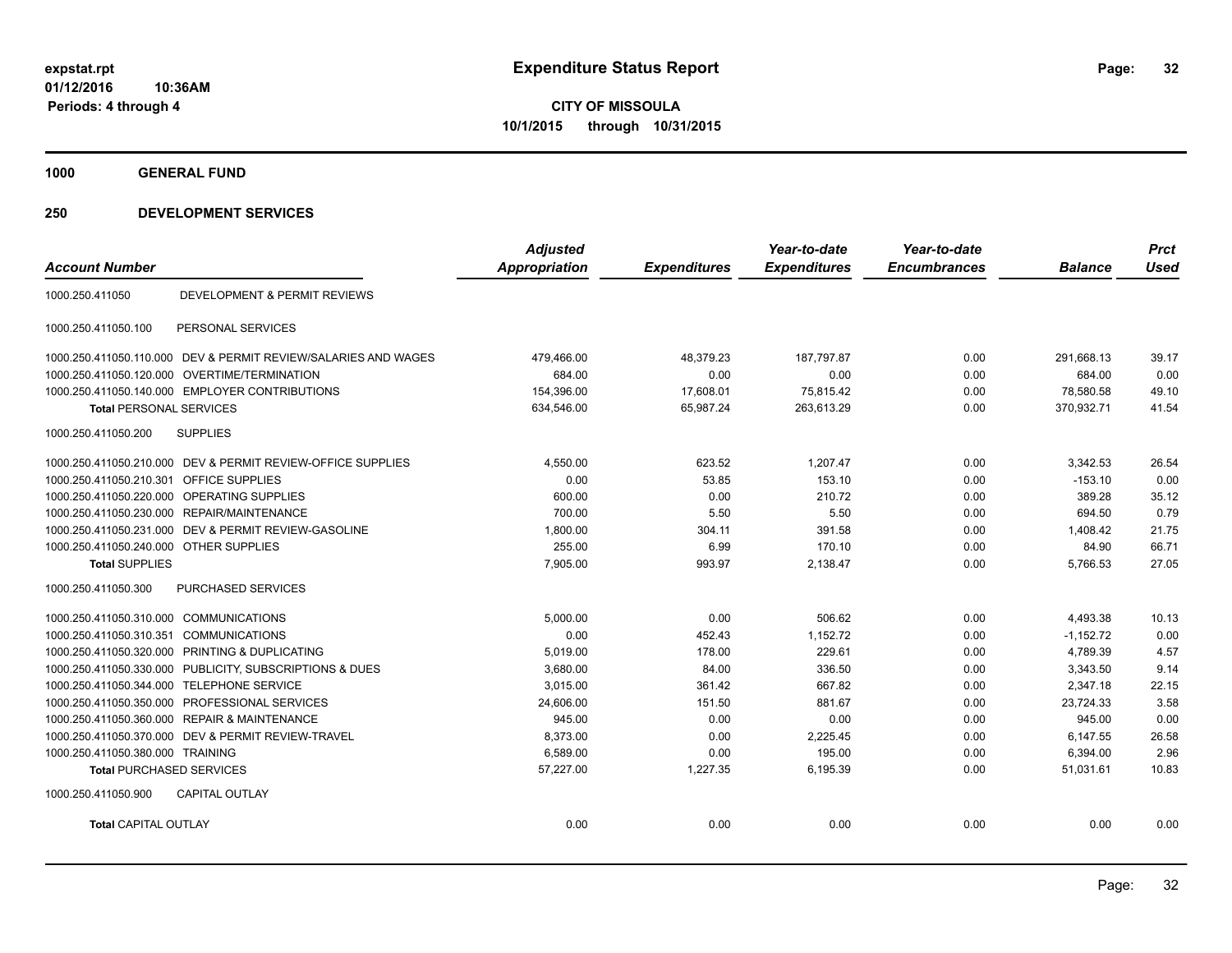**1000 GENERAL FUND**

| <b>Account Number</b>                   |                                                         | <b>Adjusted</b><br>Appropriation | <b>Expenditures</b> | Year-to-date<br><b>Expenditures</b> | Year-to-date<br><b>Encumbrances</b> | <b>Balance</b> | <b>Prct</b><br><b>Used</b> |
|-----------------------------------------|---------------------------------------------------------|----------------------------------|---------------------|-------------------------------------|-------------------------------------|----------------|----------------------------|
|                                         | Total DEVELOPMENT & PERMIT REVIEWS                      | 699,678.00                       | 68,208.56           | 271,947.15                          | 0.00                                | 427,730.85     | 38.87                      |
| 1000.250.411055                         | CODE COMPLIANCE                                         |                                  |                     |                                     |                                     |                |                            |
| 1000.250.411055.100                     | PERSONAL SERVICES                                       |                                  |                     |                                     |                                     |                |                            |
|                                         | 1000.250.411055.110.000 SALARIES AND WAGES              | 297,580.00                       | 18,396.88           | 71,110.12                           | 0.00                                | 226,469.88     | 23.90                      |
|                                         | 1000.250.411055.140.000 EMPLOYER CONTRIBUTIONS          | 113,997.00                       | 7,428.26            | 32,449.17                           | 0.00                                | 81,547.83      | 28.46                      |
| <b>Total PERSONAL SERVICES</b>          |                                                         | 411,577.00                       | 25,825.14           | 103,559.29                          | 0.00                                | 308,017.71     | 25.16                      |
| 1000.250.411055.200                     | <b>SUPPLIES</b>                                         |                                  |                     |                                     |                                     |                |                            |
| 1000.250.411055.210.000 OFFICE SUPPLIES |                                                         | 1,096.00                         | 546.78              | 546.78                              | 0.00                                | 549.22         | 49.89                      |
|                                         | 1000.250.411055.220.000 OPERATING SUPPLIES              | 200.00                           | 0.00                | 190.37                              | 0.00                                | 9.63           | 95.19                      |
|                                         | 1000.250.411055.230.000 REPAIR/MAINTENANCE              | 1,200.00                         | 0.00                | 0.00                                | 0.00                                | 1,200.00       | 0.00                       |
| 1000.250.411055.231.000 GASOLINE        |                                                         | 6,600.00                         | 862.78              | 1,354.06                            | 0.00                                | 5,245.94       | 20.52                      |
| 1000.250.411055.240.000 OTHER SUPPLIES  |                                                         | 500.00                           | 6.99                | 170.09                              | 0.00                                | 329.91         | 34.02                      |
| <b>Total SUPPLIES</b>                   |                                                         | 9,596.00                         | 1,416.55            | 2,261.30                            | 0.00                                | 7,334.70       | 23.57                      |
| 1000.250.411055.300                     | PURCHASED SERVICES                                      |                                  |                     |                                     |                                     |                |                            |
| 1000.250.411055.310.000 COMMUNICATIONS  |                                                         | 800.00                           | 0.00                | 16.12                               | 0.00                                | 783.88         | 2.02                       |
| 1000.250.411055.310.351 COMMUNICATIONS  |                                                         | 0.00                             | 24.68               | 62.18                               | 0.00                                | $-62.18$       | 0.00                       |
|                                         | 1000.250.411055.320.000 PRINTING & DUPLICATING          | 1,000.00                         | 0.00                | 0.00                                | 0.00                                | 1,000.00       | 0.00                       |
|                                         | 1000.250.411055.330.000 PUBLICITY, SUBSCRIPTIONS & DUES | 600.00                           | 0.00                | 466.80                              | 0.00                                | 133.20         | 77.80                      |
|                                         | 1000.250.411055.344.000 TELEPHONE SERVICE               | 3,400.00                         | 370.36              | 915.81                              | 0.00                                | 2.484.19       | 26.94                      |
|                                         | 1000.250.411055.350.000 PROFESSIONAL SERVICES           | 500.00                           | 151.50              | 580.67                              | 0.00                                | $-80.67$       | 116.13                     |
|                                         | 1000.250.411055.360.000 REPAIR & MAINTENANCE            | 660.00                           | 0.00                | 84.11                               | 0.00                                | 575.89         | 12.74                      |
| 1000.250.411055.370.000 TRAVEL          |                                                         | 2,000.00                         | 0.00                | 0.00                                | 0.00                                | 2,000.00       | 0.00                       |
| 1000.250.411055.380.000 TRAINING        |                                                         | 2,500.00                         | 0.00                | 0.00                                | 0.00                                | 2,500.00       | 0.00                       |
|                                         | 1000.250.411055.390.000 OTHER PURCHASED SERVICES        | 1,200.00                         | 0.00                | 0.00                                | 0.00                                | 1,200.00       | 0.00                       |
| <b>Total PURCHASED SERVICES</b>         |                                                         | 12,660.00                        | 546.54              | 2,125.69                            | 0.00                                | 10,534.31      | 16.79                      |
| <b>Total CODE COMPLIANCE</b>            |                                                         | 433,833.00                       | 27,788.23           | 107,946.28                          | 0.00                                | 325,886.72     | 24.88                      |
| 1000.250.411070                         | <b>TRANSPORTATION</b>                                   |                                  |                     |                                     |                                     |                |                            |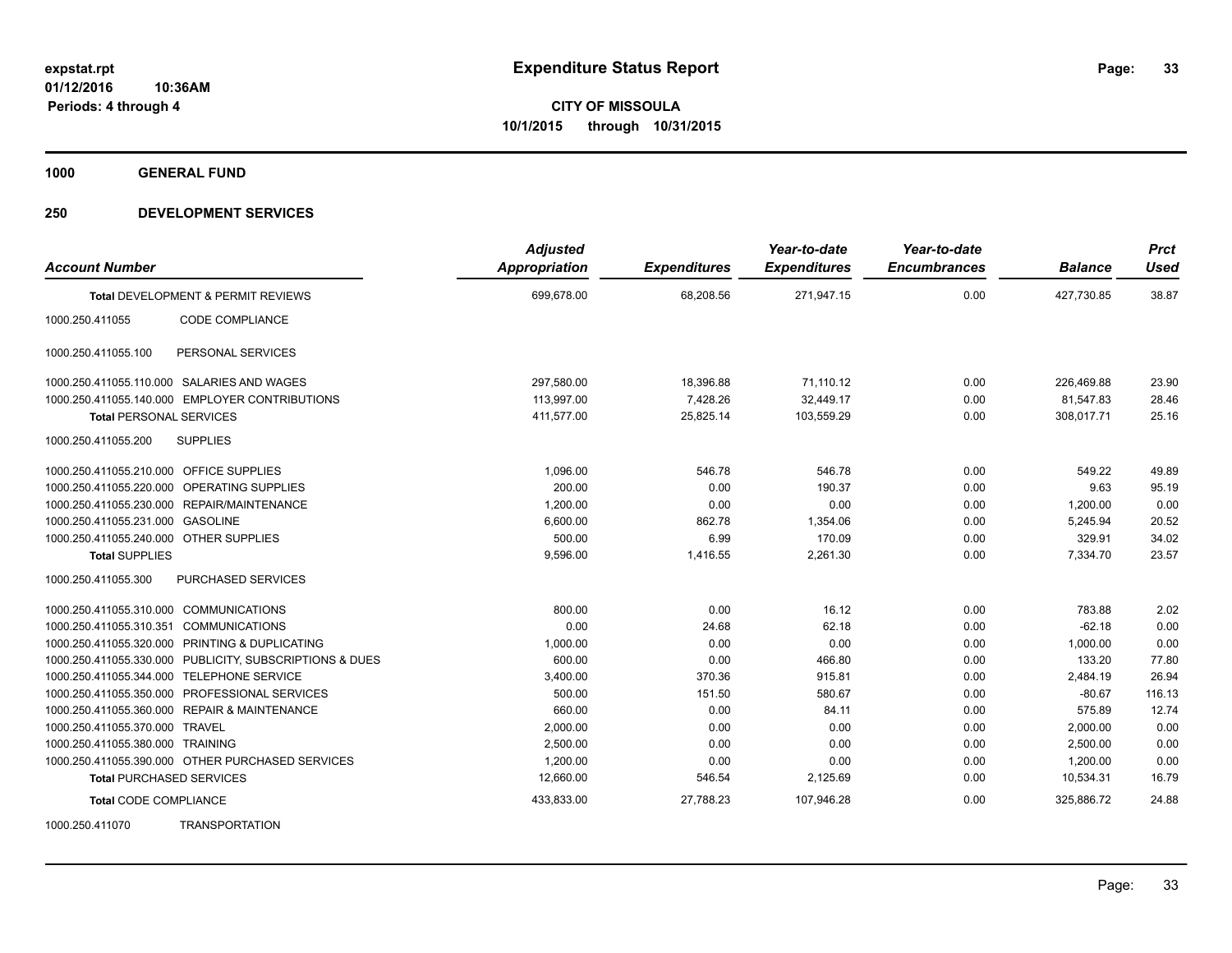**1000 GENERAL FUND**

|                                |                                         | <b>Adjusted</b> |                     | Year-to-date        | Year-to-date        |                | <b>Prct</b> |
|--------------------------------|-----------------------------------------|-----------------|---------------------|---------------------|---------------------|----------------|-------------|
| <b>Account Number</b>          |                                         | Appropriation   | <b>Expenditures</b> | <b>Expenditures</b> | <b>Encumbrances</b> | <b>Balance</b> | <b>Used</b> |
| 1000.250.411070.100            | PERSONAL SERVICES                       |                 |                     |                     |                     |                |             |
| <b>Total PERSONAL SERVICES</b> |                                         | 0.00            | 0.00                | 0.00                | 0.00                | 0.00           | 0.00        |
| 1000.250.411070.200            | <b>SUPPLIES</b>                         |                 |                     |                     |                     |                |             |
| <b>Total SUPPLIES</b>          |                                         | 0.00            | 0.00                | 0.00                | 0.00                | 0.00           | 0.00        |
| 1000.250.411070.300            | PURCHASED SERVICES                      |                 |                     |                     |                     |                |             |
|                                | <b>Total PURCHASED SERVICES</b>         | 0.00            | 0.00                | 0.00                | 0.00                | 0.00           | 0.00        |
| 1000.250.411070.500            | <b>FIXED CHARGES</b>                    |                 |                     |                     |                     |                |             |
| <b>Total FIXED CHARGES</b>     |                                         | 0.00            | 0.00                | 0.00                | 0.00                | 0.00           | 0.00        |
| 1000.250.411070.700            | <b>GRANTS &amp; CONTRIBUTIONS</b>       |                 |                     |                     |                     |                |             |
|                                | <b>Total GRANTS &amp; CONTRIBUTIONS</b> | 0.00            | 0.00                | 0.00                | 0.00                | 0.00           | 0.00        |
| 1000.250.411070.800            | OTHER OBJECTS                           |                 |                     |                     |                     |                |             |
| <b>Total TRANSPORTATION</b>    |                                         | 0.00            | 0.00                | 0.00                | 0.00                | 0.00           | 0.00        |
| 1000.250.411080                | <b>MIM MDT</b>                          |                 |                     |                     |                     |                |             |
| 1000.250.411080.100            | PERSONAL SERVICES                       |                 |                     |                     |                     |                |             |
| <b>Total PERSONAL SERVICES</b> |                                         | 0.00            | 0.00                | 0.00                | 0.00                | 0.00           | 0.00        |
| 1000.250.411080.200            | <b>SUPPLIES</b>                         |                 |                     |                     |                     |                |             |
| <b>Total SUPPLIES</b>          |                                         | 0.00            | 0.00                | 0.00                | 0.00                | 0.00           | 0.00        |
| 1000.250.411080.300            | PURCHASED SERVICES                      |                 |                     |                     |                     |                |             |
|                                | <b>Total PURCHASED SERVICES</b>         | 0.00            | 0.00                | 0.00                | 0.00                | 0.00           | 0.00        |
| 1000.250.411080.500            | <b>FIXED CHARGES</b>                    |                 |                     |                     |                     |                |             |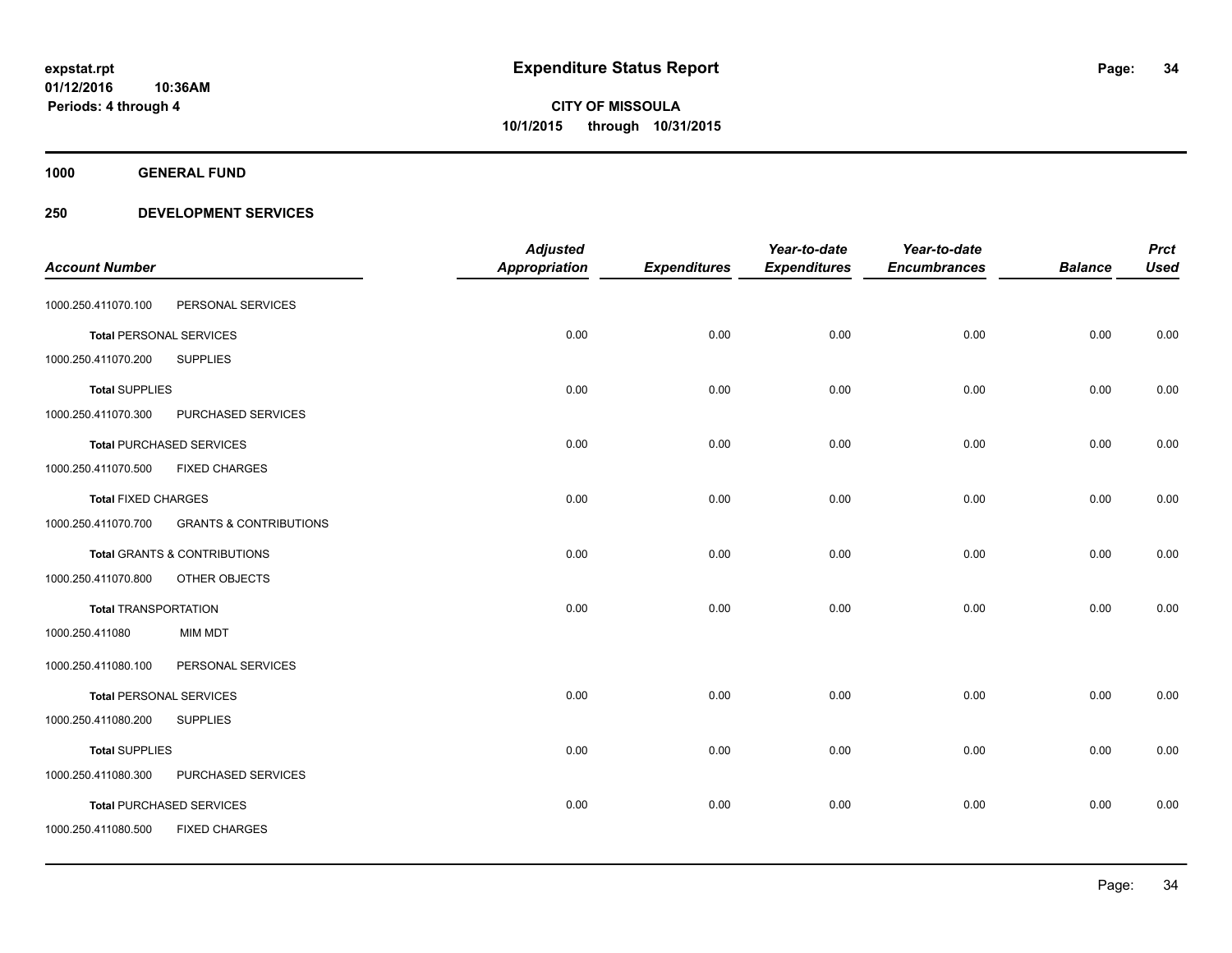**1000 GENERAL FUND**

|                                |                                                  | <b>Adjusted</b>      |                     | Year-to-date        | Year-to-date        |                | <b>Prct</b> |
|--------------------------------|--------------------------------------------------|----------------------|---------------------|---------------------|---------------------|----------------|-------------|
| <b>Account Number</b>          |                                                  | <b>Appropriation</b> | <b>Expenditures</b> | <b>Expenditures</b> | <b>Encumbrances</b> | <b>Balance</b> | <b>Used</b> |
| <b>Total FIXED CHARGES</b>     |                                                  | 0.00                 | 0.00                | 0.00                | 0.00                | 0.00           | 0.00        |
| 1000.250.411080.700            | <b>GRANTS &amp; CONTRIBUTIONS</b>                |                      |                     |                     |                     |                |             |
|                                | 1000.250.411080.700.000 MIM AND BIKE PED SUBSIDY | 9,900.00             | 0.00                | 0.00                | 0.00                | 9,900.00       | 0.00        |
|                                | <b>Total GRANTS &amp; CONTRIBUTIONS</b>          | 9,900.00             | 0.00                | 0.00                | 0.00                | 9,900.00       | 0.00        |
| 1000.250.411080.800            | OTHER OBJECTS                                    |                      |                     |                     |                     |                |             |
|                                | 1000.250.411080.820.000 MIM & BIKE PED SUBSIDY   | 82,086.00            | 9,900.00            | 9,900.00            | 0.00                | 72,186.00      | 12.06       |
| <b>Total OTHER OBJECTS</b>     |                                                  | 82,086.00            | 9,900.00            | 9,900.00            | 0.00                | 72,186.00      | 12.06       |
| <b>Total MIM MDT</b>           |                                                  | 91,986.00            | 9,900.00            | 9,900.00            | 0.00                | 82,086.00      | 10.76       |
| 1000.250.411081                | <b>MIM-TRANSIT</b>                               |                      |                     |                     |                     |                |             |
| 1000.250.411081.100            | PERSONAL SERVICES                                |                      |                     |                     |                     |                |             |
| <b>Total PERSONAL SERVICES</b> |                                                  | 0.00                 | 0.00                | 0.00                | 0.00                | 0.00           | 0.00        |
| 1000.250.411081.200            | <b>SUPPLIES</b>                                  |                      |                     |                     |                     |                |             |
| <b>Total SUPPLIES</b>          |                                                  | 0.00                 | 0.00                | 0.00                | 0.00                | 0.00           | 0.00        |
| 1000.250.411081.300            | PURCHASED SERVICES                               |                      |                     |                     |                     |                |             |
|                                | <b>Total PURCHASED SERVICES</b>                  | 0.00                 | 0.00                | 0.00                | 0.00                | 0.00           | 0.00        |
| 1000.250.411081.500            | <b>FIXED CHARGES</b>                             |                      |                     |                     |                     |                |             |
| <b>Total FIXED CHARGES</b>     |                                                  | 0.00                 | 0.00                | 0.00                | 0.00                | 0.00           | 0.00        |
| 1000.250.411081.700            | <b>GRANTS &amp; CONTRIBUTIONS</b>                |                      |                     |                     |                     |                |             |
|                                | <b>Total GRANTS &amp; CONTRIBUTIONS</b>          | 0.00                 | 0.00                | 0.00                | 0.00                | 0.00           | 0.00        |
| 1000.250.411081.900            | <b>CAPITAL OUTLAY</b>                            |                      |                     |                     |                     |                |             |
| <b>Total MIM-TRANSIT</b>       |                                                  | 0.00                 | 0.00                | 0.00                | 0.00                | 0.00           | 0.00        |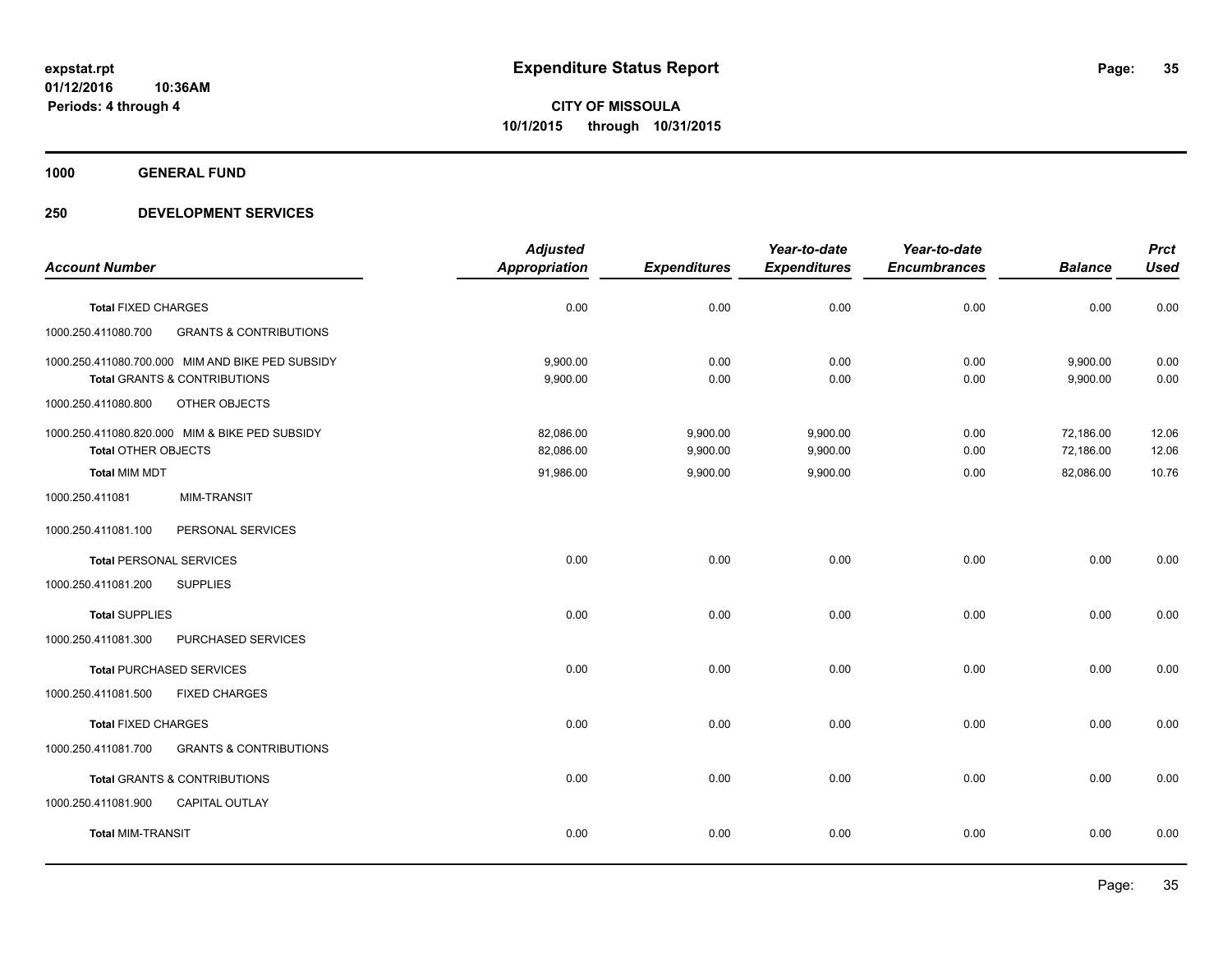**Periods: 4 through 4**

**36**

**CITY OF MISSOULA 10/1/2015 through 10/31/2015**

**1000 GENERAL FUND**

|                                |                         | <b>Adjusted</b>      |                     | Year-to-date        | Year-to-date        |                | <b>Prct</b> |
|--------------------------------|-------------------------|----------------------|---------------------|---------------------|---------------------|----------------|-------------|
| <b>Account Number</b>          |                         | <b>Appropriation</b> | <b>Expenditures</b> | <b>Expenditures</b> | <b>Encumbrances</b> | <b>Balance</b> | <b>Used</b> |
| 1000.250.430255                | <b>BIKE-PED PROGRAM</b> |                      |                     |                     |                     |                |             |
| 1000.250.430255.100            | PERSONAL SERVICES       |                      |                     |                     |                     |                |             |
| <b>Total PERSONAL SERVICES</b> |                         | 0.00                 | 0.00                | 0.00                | 0.00                | 0.00           | 0.00        |
| 1000.250.430255.200            | <b>SUPPLIES</b>         |                      |                     |                     |                     |                |             |
| Total BIKE-PED PROGRAM         |                         | 0.00                 | 0.00                | 0.00                | 0.00                | 0.00           | 0.00        |
| 1000.250.430256                | SAFE ROUTES TO SCHOOLS  |                      |                     |                     |                     |                |             |
| 1000.250.430256.100            | PERSONAL SERVICES       |                      |                     |                     |                     |                |             |
| <b>Total PERSONAL SERVICES</b> |                         | 0.00                 | 0.00                | 0.00                | 0.00                | 0.00           | 0.00        |
| 1000.250.430256.300            | PURCHASED SERVICES      |                      |                     |                     |                     |                |             |
| Total SAFE ROUTES TO SCHOOLS   |                         | 0.00                 | 0.00                | 0.00                | 0.00                | 0.00           | 0.00        |
| 1000.250.430262                | <b>SIDEWALKS</b>        |                      |                     |                     |                     |                |             |
| 1000.250.430262.300            | PURCHASED SERVICES      |                      |                     |                     |                     |                |             |
| <b>Total SIDEWALKS</b>         |                         | 0.00                 | 0.00                | 0.00                | 0.00                | 0.00           | 0.00        |
| 1000.250.430267                | <b>CMAQ GRANT</b>       |                      |                     |                     |                     |                |             |
| 1000.250.430267.100            | PERSONAL SERVICES       |                      |                     |                     |                     |                |             |
| <b>Total PERSONAL SERVICES</b> |                         | 0.00                 | 0.00                | 0.00                | 0.00                | 0.00           | 0.00        |
| 1000.250.430267.200            | <b>SUPPLIES</b>         |                      |                     |                     |                     |                |             |
| <b>Total SUPPLIES</b>          |                         | 0.00                 | 0.00                | 0.00                | 0.00                | 0.00           | 0.00        |
| 1000.250.430267.300            | PURCHASED SERVICES      |                      |                     |                     |                     |                |             |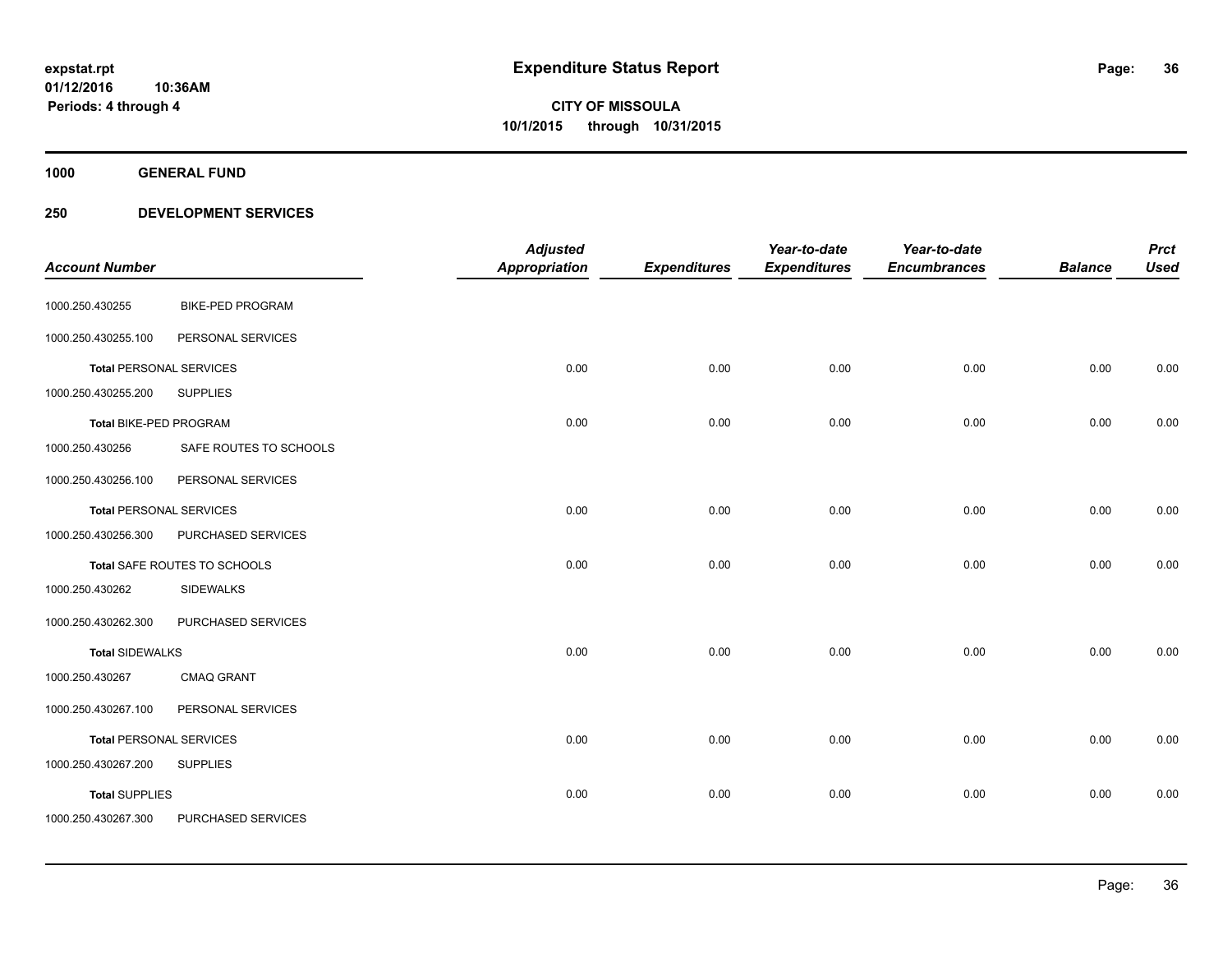**1000 GENERAL FUND**

# **250 DEVELOPMENT SERVICES**

| <b>Account Number</b>                                    | <b>Adjusted</b><br><b>Appropriation</b> | <b>Expenditures</b> | Year-to-date<br><b>Expenditures</b> | Year-to-date<br><b>Encumbrances</b> | <b>Balance</b> | <b>Prct</b><br><b>Used</b> |
|----------------------------------------------------------|-----------------------------------------|---------------------|-------------------------------------|-------------------------------------|----------------|----------------------------|
| <b>Total PURCHASED SERVICES</b>                          | 0.00                                    | 0.00                | 0.00                                | 0.00                                | 0.00           | 0.00                       |
| 1000.250.430267.500<br><b>FIXED CHARGES</b>              |                                         |                     |                                     |                                     |                |                            |
| <b>Total CMAQ GRANT</b>                                  | 0.00                                    | 0.00                | 0.00                                | 0.00                                | 0.00           | 0.00                       |
| <b>ENGINEERING</b><br>1000.250.431400                    |                                         |                     |                                     |                                     |                |                            |
| 1000.250.431400.100<br>PERSONAL SERVICES                 |                                         |                     |                                     |                                     |                |                            |
| 1000.250.431400.110.000 ENGINEERING/SALARIES AND WAGES   | 347,931.00                              | 25,618.18           | 99,874.04                           | 0.00                                | 248,056.96     | 28.71                      |
| 1000.250.431400.120.000 OVERTIME/TERMINATION             | 2,437.00                                | 0.00                | 0.00                                | 0.00                                | 2,437.00       | 0.00                       |
| 1000.250.431400.140.000 EMPLOYER CONTRIBUTIONS           | 109,699.00                              | 8,322.87            | 36,192.58                           | 0.00                                | 73,506.42      | 32.99                      |
| <b>Total PERSONAL SERVICES</b>                           | 460,067.00                              | 33.941.05           | 136.066.62                          | 0.00                                | 324.000.38     | 29.58                      |
| 1000.250.431400.200<br><b>SUPPLIES</b>                   |                                         |                     |                                     |                                     |                |                            |
| 1000.250.431400.210.000 ENGINEERING-OFFICE SUPPLIES      | 875.00                                  | 984.41              | 1,131.41                            | 0.00                                | $-256.41$      | 129.30                     |
| 1000.250.431400.210.301<br><b>OFFICE SUPPLIES</b>        | 0.00                                    | 103.47              | 228.26                              | 0.00                                | $-228.26$      | 0.00                       |
| 1000.250.431400.220.000 OPERATING SUPPLIES               | 425.00                                  | 89.99               | 280.36                              | 0.00                                | 144.64         | 65.97                      |
| 1000.250.431400.230.000 REPAIR/MAINTENANCE               | 1,050.00                                | 210.00              | 828.88                              | 0.00                                | 221.12         | 78.94                      |
| 1000.250.431400.231.000 ENGINEERING-GASOLINE             | 2,000.00                                | 494.71              | 731.60                              | 0.00                                | 1,268.40       | 36.58                      |
| 1000.250.431400.240.000 OTHER SUPPLIES                   | 400.00                                  | 6.99                | 170.11                              | 0.00                                | 229.89         | 42.53                      |
| <b>Total SUPPLIES</b>                                    | 4,750.00                                | 1,889.57            | 3,370.62                            | 0.00                                | 1.379.38       | 70.96                      |
| PURCHASED SERVICES<br>1000.250.431400.300                |                                         |                     |                                     |                                     |                |                            |
| 1000.250.431400.310.000 COMMUNICATIONS                   | 2.000.00                                | 0.00                | 72.13                               | 0.00                                | 1.927.87       | 3.61                       |
| 1000.250.431400.310.351<br><b>COMMUNICATIONS</b>         | 0.00                                    | 12.44               | 93.57                               | 0.00                                | $-93.57$       | 0.00                       |
| 1000.250.431400.320.000 PRINTING & DUPLICATING           | 520.00                                  | 0.00                | 34.95                               | 0.00                                | 485.05         | 6.72                       |
| 1000.250.431400.330.000 PUBLICITY, SUBSCRIPTIONS & DUES  | 5,367.00                                | 0.00                | 0.00                                | 0.00                                | 5,367.00       | 0.00                       |
| 1000.250.431400.344.000 TELEPHONE SERVICE                | 1,975.00                                | 475.23              | 960.41                              | 0.00                                | 1,014.59       | 48.63                      |
| 1000.250.431400.350.000 PROFESSIONAL SERVICES            | 63,330.00                               | 12,900.13           | 19,575.78                           | 0.00                                | 43,754.22      | 30.91                      |
| 1000.250.431400.360.000 ENGINEERING-REPAIR & MAINTENANCE | 400.00                                  | 0.00                | 0.00                                | 0.00                                | 400.00         | 0.00                       |
| 1000.250.431400.370.000 ENGINEERING-TRAVEL               | 1,850.00                                | 0.00                | 1,048.78                            | 0.00                                | 801.22         | 56.69                      |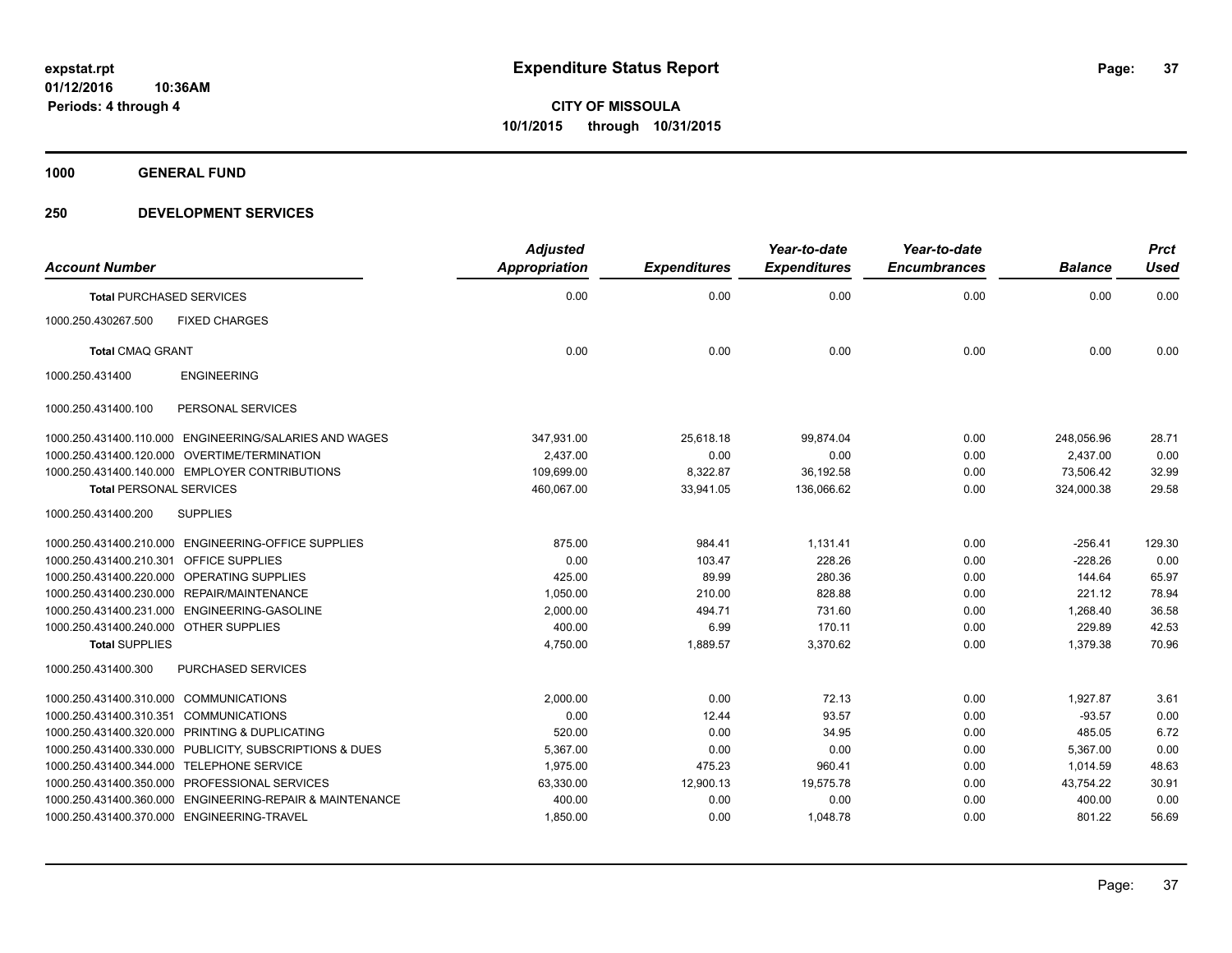**1000 GENERAL FUND**

# **250 DEVELOPMENT SERVICES**

| <b>Account Number</b>                                 | <b>Adjusted</b><br>Appropriation | <b>Expenditures</b> | Year-to-date<br><b>Expenditures</b> | Year-to-date<br><b>Encumbrances</b> | <b>Balance</b> | <b>Prct</b><br><b>Used</b> |
|-------------------------------------------------------|----------------------------------|---------------------|-------------------------------------|-------------------------------------|----------------|----------------------------|
| 1000.250.431400.380.000 TRAINING                      | 1,850.00                         | 0.00                | 785.00                              | 0.00                                | 1,065.00       | 42.43                      |
| 1000.250.431400.390.000 OTHER PURCHASED SERVICES      | 100.00                           | 0.00                | 0.00                                | 0.00                                | 100.00         | 0.00                       |
| <b>Total PURCHASED SERVICES</b>                       | 77,392.00                        | 13,387.80           | 22,570.62                           | 0.00                                | 54,821.38      | 29.16                      |
| 1000.250.431400.900<br><b>CAPITAL OUTLAY</b>          |                                  |                     |                                     |                                     |                |                            |
| <b>Total CAPITAL OUTLAY</b>                           | 0.00                             | 0.00                | 0.00                                | 0.00                                | 0.00           | 0.00                       |
| <b>Total ENGINEERING</b>                              | 542,209.00                       | 49,218.42           | 162,007.86                          | 0.00                                | 380,201.14     | 29.88                      |
| <b>HISTORIC PRESERVATION</b><br>1000.250.460460       |                                  |                     |                                     |                                     |                |                            |
| OTHER OBJECTS<br>1000.250.460460.800                  |                                  |                     |                                     |                                     |                |                            |
| 1000.250.460460.820.000 HISTORIC PRESERVATION SUBSIDY | 64,834.00                        | 0.00                | 0.00                                | 0.00                                | 64,834.00      | 0.00                       |
| <b>Total HISTORIC PRESERVATION</b>                    | 64,834.00                        | 0.00                | 0.00                                | 0.00                                | 64,834.00      | 0.00                       |
| <b>MERCHANT SERVICES</b><br>1000.250.510110           |                                  |                     |                                     |                                     |                |                            |
| <b>FIXED CHARGES</b><br>1000.250.510110.500           |                                  |                     |                                     |                                     |                |                            |
| 1000.250.510110.550.000 MERCHANT SERVICE FEES         | 0.00                             | 616.87              | 2,262.96                            | 0.00                                | $-2.262.96$    | 0.00                       |
| <b>Total MERCHANT SERVICES</b>                        | 0.00                             | 616.87              | 2,262.96                            | 0.00                                | $-2,262.96$    | 0.00                       |
| <b>Total DEVELOPMENT SERVICES</b>                     | 2,219,924.00                     | 174,985.64          | 637,606.19                          | 0.00                                | 1,582,317.81   | 28.72                      |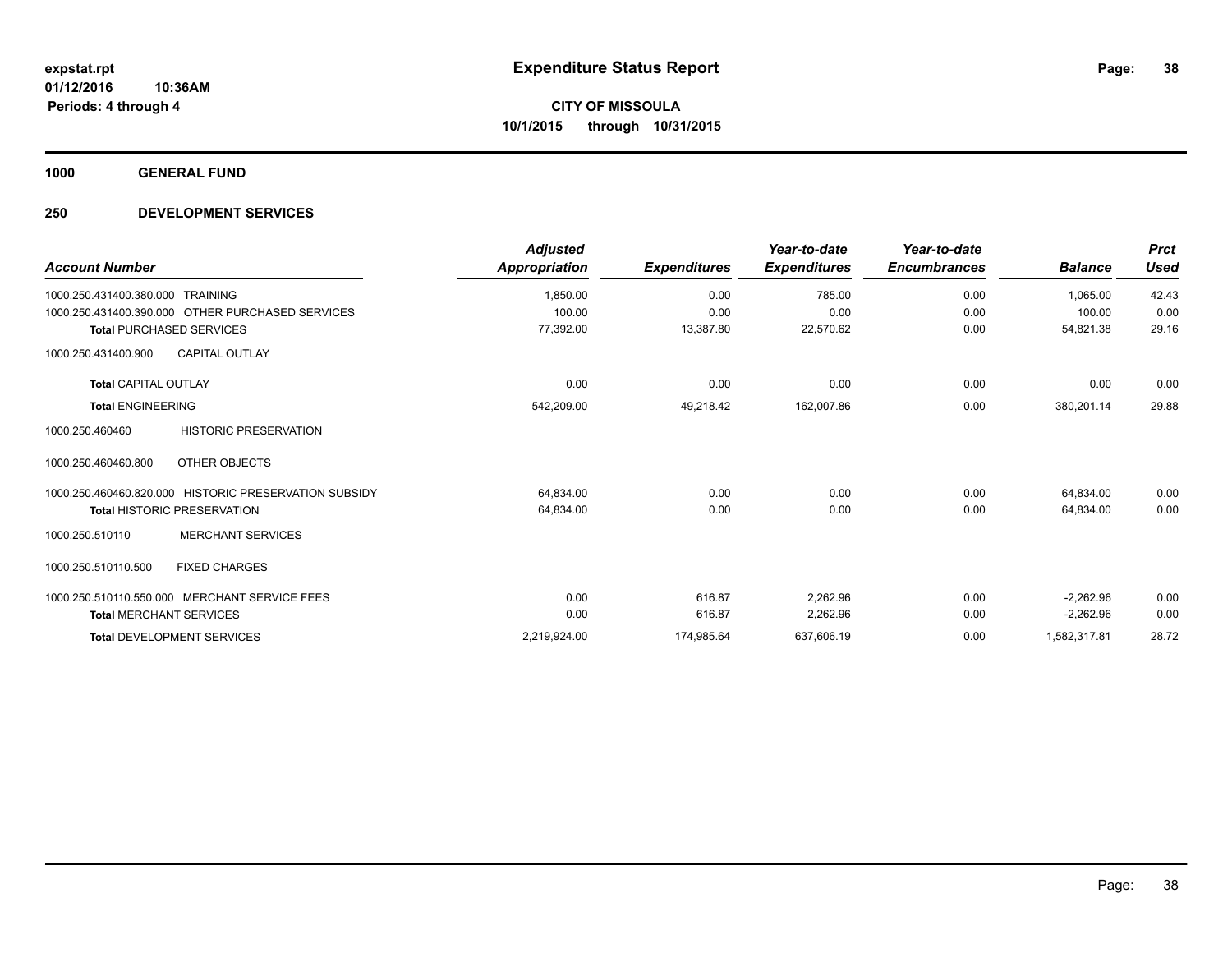**CITY OF MISSOULA 10/1/2015 through 10/31/2015**

**1000 GENERAL FUND**

**260 GIS SERVICES**

| <b>Account Number</b>     |                                | <b>Adjusted</b><br><b>Appropriation</b> | <b>Expenditures</b> | Year-to-date<br><b>Expenditures</b> | Year-to-date<br><b>Encumbrances</b> | <b>Balance</b> | <b>Prct</b><br><b>Used</b> |
|---------------------------|--------------------------------|-----------------------------------------|---------------------|-------------------------------------|-------------------------------------|----------------|----------------------------|
| 1000.260.411060           | GIS                            |                                         |                     |                                     |                                     |                |                            |
| 1000.260.411060.100       | PERSONAL SERVICES              |                                         |                     |                                     |                                     |                |                            |
|                           | <b>Total PERSONAL SERVICES</b> | 0.00                                    | 0.00                | 0.00                                | 0.00                                | 0.00           | 0.00                       |
| 1000.260.411060.200       | <b>SUPPLIES</b>                |                                         |                     |                                     |                                     |                |                            |
| <b>Total SUPPLIES</b>     |                                | 0.00                                    | 0.00                | 0.00                                | 0.00                                | 0.00           | 0.00                       |
| 1000.260.411060.300       | PURCHASED SERVICES             |                                         |                     |                                     |                                     |                |                            |
| <b>Total GIS SERVICES</b> |                                | 0.00                                    | 0.00                | 0.00                                | 0.00                                | 0.00           | 0.00                       |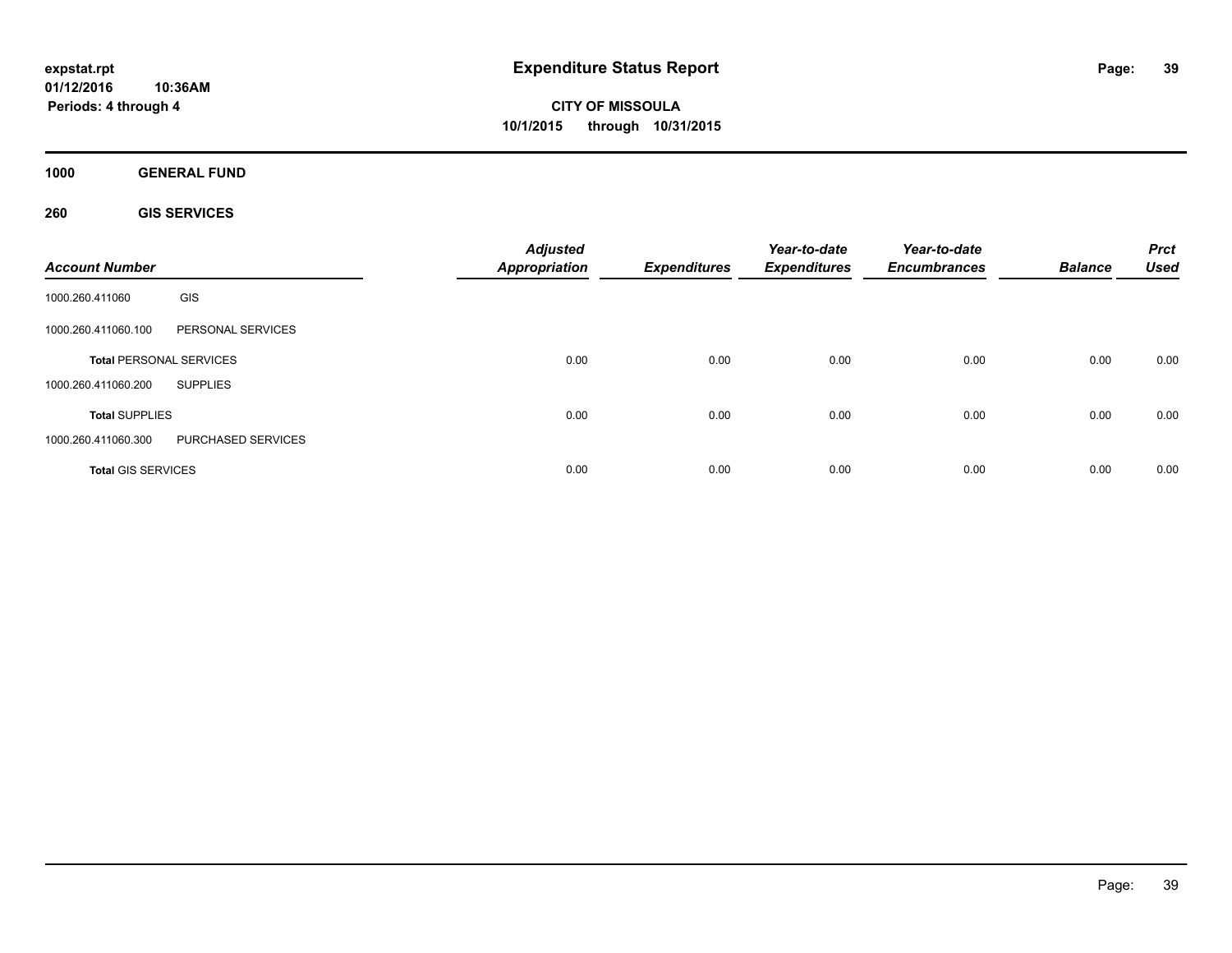# **CITY OF MISSOULA 10/1/2015 through 10/31/2015**

**1000 GENERAL FUND**

**270 CITY ATTORNEY**

| <b>Account Number</b>          |                                                           | <b>Adjusted</b><br><b>Appropriation</b> | <b>Expenditures</b> | Year-to-date<br><b>Expenditures</b> | Year-to-date<br><b>Encumbrances</b> | <b>Balance</b> | <b>Prct</b><br>Used |
|--------------------------------|-----------------------------------------------------------|-----------------------------------------|---------------------|-------------------------------------|-------------------------------------|----------------|---------------------|
|                                |                                                           |                                         |                     |                                     |                                     |                |                     |
| 1000.270.410360                | ALTERNATIVE DISPUTE RESOLUTION                            |                                         |                     |                                     |                                     |                |                     |
| 1000.270.410360.700            | <b>GRANTS &amp; CONTRIBUTIONS</b>                         |                                         |                     |                                     |                                     |                |                     |
|                                | 1000.270.410360.700.000 ALTERNATIVE DISPUTE RESOLUTION    | 7,200.00                                | 7,200.00            | 7,200.00                            | 0.00                                | 0.00           | 100.00              |
|                                | Total ALTERNATIVE DISPUTE RESOLUTION                      | 7,200.00                                | 7,200.00            | 7,200.00                            | 0.00                                | 0.00           | 100.00              |
| 1000.270.410371                | SEXUAL ASSUALT PREVENTION CAMPAIGN                        |                                         |                     |                                     |                                     |                |                     |
| 1000.270.410371.700            | <b>GRANTS &amp; CONTRIBUTIONS</b>                         |                                         |                     |                                     |                                     |                |                     |
|                                | 1000.270.410371.700.000 SEXUAL ASSUAL PREVENTION CAMPAIGN | 56,675.00                               | 0.00                | 0.00                                | 0.00                                | 56,675.00      | 0.00                |
|                                | Total SEXUAL ASSUALT PREVENTION CAMPAIGN                  | 56.675.00                               | 0.00                | 0.00                                | 0.00                                | 56.675.00      | 0.00                |
| 1000.270.411115                | <b>VICTIM SERVICES</b>                                    |                                         |                     |                                     |                                     |                |                     |
| 1000.270.411115.100            | PERSONAL SERVICES                                         |                                         |                     |                                     |                                     |                |                     |
|                                | 1000.270.411115.110.000 SALARIES AND WAGES                | 17,470.00                               | 0.00                | 0.00                                | 0.00                                | 17,470.00      | 0.00                |
|                                | 1000.270.411115.140.000 EMPLOYER CONTRIBUTIONS            | 5,743.00                                | 0.00                | 0.00                                | 0.00                                | 5,743.00       | 0.00                |
|                                | 1000.270.411115.141.000 STATE RETIREMENT CONTRIBUTIONS    | 0.00                                    | 0.00                | 134.14                              | 0.00                                | $-134.14$      | 0.00                |
| <b>Total PERSONAL SERVICES</b> |                                                           | 23,213.00                               | 0.00                | 134.14                              | 0.00                                | 23,078.86      | 0.58                |
| 1000.270.411115.300            | <b>PURCHASED SERVICES</b>                                 |                                         |                     |                                     |                                     |                |                     |
|                                | 1000.270.411115.350.000 PROFESSIONAL SERVICES             | 9.665.00                                | 0.00                | 0.00                                | 0.00                                | 9,665.00       | 0.00                |
|                                | <b>Total PURCHASED SERVICES</b>                           | 9,665.00                                | 0.00                | 0.00                                | 0.00                                | 9,665.00       | 0.00                |
| 1000.270.411115.900            | <b>CAPITAL OUTLAY</b>                                     |                                         |                     |                                     |                                     |                |                     |
| <b>Total CAPITAL OUTLAY</b>    |                                                           | 0.00                                    | 0.00                | 0.00                                | 0.00                                | 0.00           | 0.00                |
| <b>Total VICTIM SERVICES</b>   |                                                           | 32,878.00                               | 0.00                | 134.14                              | 0.00                                | 32,743.86      | 0.41                |
| 1000.270.411120                | ADMINISTRATION & CIVIL LAW                                |                                         |                     |                                     |                                     |                |                     |

1000.270.411120.100 PERSONAL SERVICES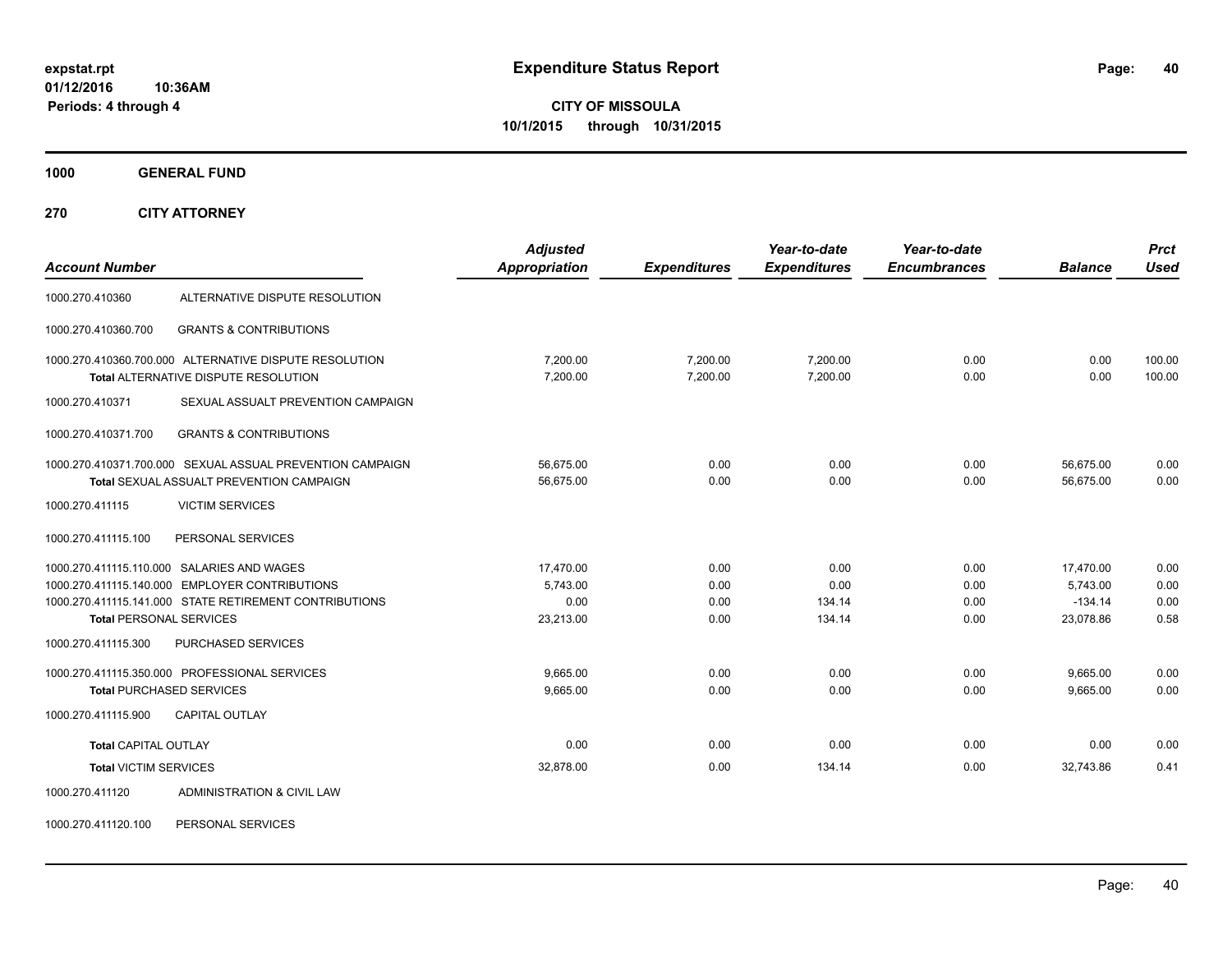**CITY OF MISSOULA 10/1/2015 through 10/31/2015**

**1000 GENERAL FUND**

**270 CITY ATTORNEY**

| <b>Account Number</b>                          |                                                         | <b>Adjusted</b><br><b>Appropriation</b> | <b>Expenditures</b> | Year-to-date<br><b>Expenditures</b> | Year-to-date<br><b>Encumbrances</b> | <b>Balance</b> | <b>Prct</b><br><b>Used</b> |
|------------------------------------------------|---------------------------------------------------------|-----------------------------------------|---------------------|-------------------------------------|-------------------------------------|----------------|----------------------------|
| 1000.270.411120.110.000 SALARIES AND WAGES     |                                                         | 328,783.00                              | 38,283.65           | 149,226.27                          | 0.00                                | 179,556.73     | 45.39                      |
| 1000.270.411120.120.000 OVERTIME/TERMINATION   |                                                         | 2.270.00                                | 961.29              | 1.707.24                            | 0.00                                | 562.76         | 75.21                      |
|                                                | 1000.270.411120.140.000 EMPLOYER CONTRIBUTIONS          | 97,921.00                               | 11,969.58           | 51,243.22                           | 0.00                                | 46,677.78      | 52.33                      |
| <b>Total PERSONAL SERVICES</b>                 |                                                         | 428,974.00                              | 51,214.52           | 202,176.73                          | 0.00                                | 226,797.27     | 47.13                      |
| 1000.270.411120.200                            | <b>SUPPLIES</b>                                         |                                         |                     |                                     |                                     |                |                            |
| 1000.270.411120.210.000 OFFICE SUPPLIES        |                                                         | 2,709.00                                | 62.46               | 105.37                              | 0.00                                | 2,603.63       | 3.89                       |
| 1000.270.411120.220.000 OPERATING SUPPLIES     |                                                         | 550.00                                  | 700.00              | 700.00                              | 0.00                                | $-150.00$      | 127.27                     |
| 1000.270.411120.231.000 GASOLINE               |                                                         | 163.00                                  | 0.00                | 19.45                               | 0.00                                | 143.55         | 11.93                      |
| <b>Total SUPPLIES</b>                          |                                                         | 3,422.00                                | 762.46              | 824.82                              | 0.00                                | 2,597.18       | 24.10                      |
| 1000.270.411120.300                            | PURCHASED SERVICES                                      |                                         |                     |                                     |                                     |                |                            |
| 1000.270.411120.310.000 COMMUNICATIONS         |                                                         | 500.00                                  | 0.00                | 0.00                                | 0.00                                | 500.00         | 0.00                       |
| 1000.270.411120.320.000 PRINTING & DUPLICATING |                                                         | 275.00                                  | 0.00                | 0.00                                | 0.00                                | 275.00         | 0.00                       |
|                                                | 1000.270.411120.330.000 PUBLICITY, SUBSCRIPTIONS & DUES | 9,355.00                                | 491.78              | 1,848.56                            | 0.00                                | 7,506.44       | 19.76                      |
| 1000.270.411120.344.000                        | <b>TELEPHONE SERVICE</b>                                | 132.00                                  | 27.75               | 27.75                               | 0.00                                | 104.25         | 21.02                      |
| 1000.270.411120.350.000                        | PROFESSIONAL SERVICES                                   | 900.00                                  | 0.00                | 0.00                                | 0.00                                | 900.00         | 0.00                       |
| 1000.270.411120.360.000                        | <b>REPAIR &amp; MAINTENANCE</b>                         | 1,258.00                                | 49.12               | 1,806.62                            | 0.00                                | $-548.62$      | 143.61                     |
| 1000.270.411120.370.000 TRAVEL                 |                                                         | 1,700.00                                | 1,003.04            | 1,003.04                            | 0.00                                | 696.96         | 59.00                      |
| 1000.270.411120.380.000 TRAINING               |                                                         | 3,511.00                                | 1,110.00            | 2,304.00                            | 0.00                                | 1,207.00       | 65.62                      |
| <b>Total PURCHASED SERVICES</b>                |                                                         | 17,631.00                               | 2,681.69            | 6,989.97                            | 0.00                                | 10,641.03      | 39.65                      |
| 1000.270.411120.800                            | OTHER OBJECTS                                           |                                         |                     |                                     |                                     |                |                            |
| <b>Total OTHER OBJECTS</b>                     |                                                         | 0.00                                    | 0.00                | 0.00                                | 0.00                                | 0.00           | 0.00                       |
| 1000.270.411120.900                            | <b>CAPITAL OUTLAY</b>                                   |                                         |                     |                                     |                                     |                |                            |
| <b>Total CAPITAL OUTLAY</b>                    |                                                         | 0.00                                    | 0.00                | 0.00                                | 0.00                                | 0.00           | 0.00                       |
| <b>Total ADMINISTRATION &amp; CIVIL LAW</b>    |                                                         | 450,027.00                              | 54,658.67           | 209,991.52                          | 0.00                                | 240.035.48     | 46.66                      |
| 1000.270.411125                                | <b>CRIMINAL LAW</b>                                     |                                         |                     |                                     |                                     |                |                            |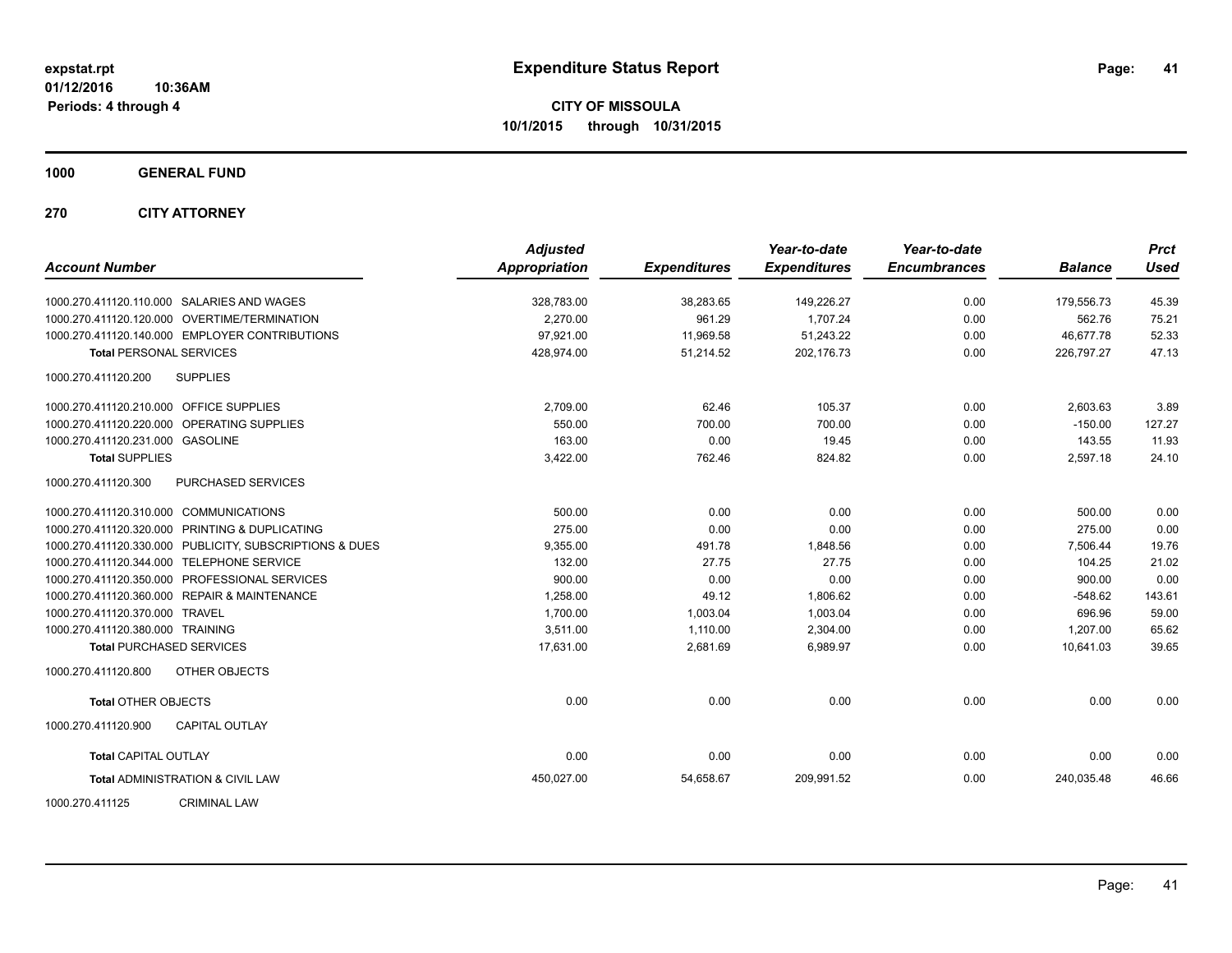**CITY OF MISSOULA 10/1/2015 through 10/31/2015**

**1000 GENERAL FUND**

**270 CITY ATTORNEY**

| <b>Adjusted</b> |                      | Year-to-date        | Year-to-date<br><b>Encumbrances</b> | <b>Balance</b> | <b>Prct</b><br><b>Used</b> |
|-----------------|----------------------|---------------------|-------------------------------------|----------------|----------------------------|
|                 |                      |                     |                                     |                |                            |
| 609,790.00      | 32,386.94            | 126,242.75          | 0.00                                | 483,547.25     | 20.70                      |
| 0.00            | 260.65               | 343.53              | 0.00                                | $-343.53$      | 0.00                       |
| 210.622.00      | 12,208.93            | 53,568.97           | 0.00                                | 157,053.03     | 25.43                      |
| 820,412.00      | 44,856.52            | 180, 155.25         | 0.00                                | 640,256.75     | 21.96                      |
|                 |                      |                     |                                     |                |                            |
| 2,909.00        | 683.01               | 944.80              | 0.00                                | 1,964.20       | 32.48                      |
| 700.00          | 0.00                 | 1,359.98            | 0.00                                | $-659.98$      | 194.28                     |
| 100.00          | 0.00                 | 0.00                | 0.00                                | 100.00         | 0.00                       |
| 3,709.00        | 683.01               | 2,304.78            | 0.00                                | 1,404.22       | 62.14                      |
|                 |                      |                     |                                     |                |                            |
| 850.00          | 78.76                | 280.72              | 0.00                                | 569.28         | 33.03                      |
| 275.00          | 0.00                 | 0.00                | 0.00                                | 275.00         | 0.00                       |
| 6,645.00        | 0.00                 | 0.00                | 0.00                                | 6,645.00       | 0.00                       |
| 132.00          | 0.00                 | 0.00                | 0.00                                | 132.00         | 0.00                       |
| 2,350.00        | 58.00                | 283.50              | 0.00                                | 2,066.50       | 12.06                      |
| 18.189.00       | 0.00                 | 8.041.18            | 0.00                                | 10.147.82      | 44.21                      |
| 2,800.00        | 0.00                 | 806.96              | 0.00                                | 1,993.04       | 28.82                      |
| 4,489.00        | 130.00               | 880.00              | 0.00                                | 3,609.00       | 19.60                      |
| 35,730.00       | 266.76               | 10,292.36           | 0.00                                | 25,437.64      | 28.81                      |
|                 |                      |                     |                                     |                |                            |
| 0.00            | 0.00                 | 0.00                | 0.00                                | 0.00           | 0.00                       |
|                 |                      |                     |                                     |                |                            |
| 0.00            | 0.00                 | 0.00                | 0.00                                | 0.00           | 0.00                       |
| 859,851.00      | 45,806.29            | 192,752.39          | 0.00                                | 667,098.61     | 22.42                      |
| 1,406,631.00    | 107,664.96           | 410,078.05          | 0.00                                | 996,552.95     | 29.15                      |
|                 | <b>Appropriation</b> | <b>Expenditures</b> | <b>Expenditures</b>                 |                |                            |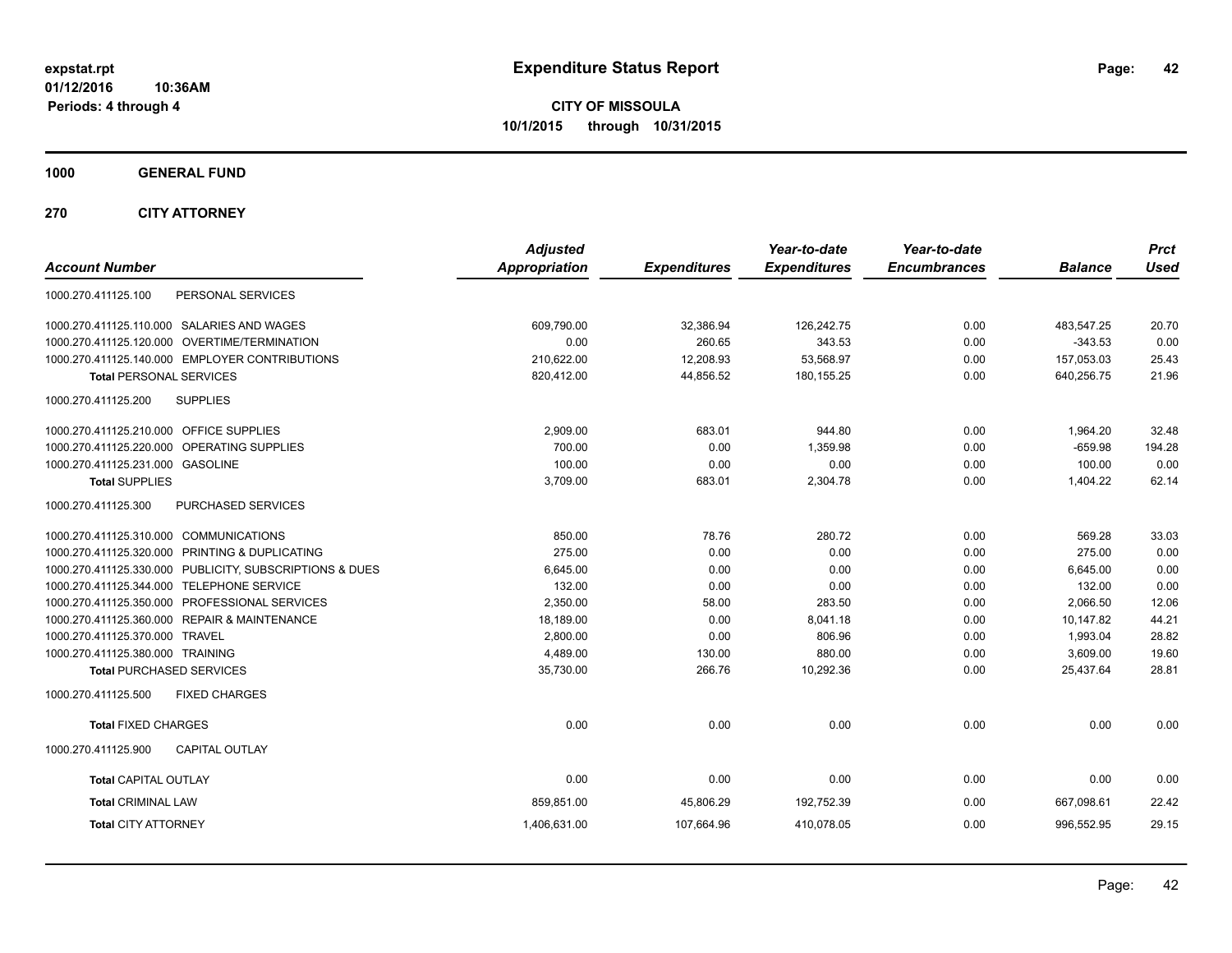**1000 GENERAL FUND**

| <b>Account Number</b>                   |                                                         | <b>Adjusted</b><br>Appropriation | <b>Expenditures</b> | Year-to-date<br><b>Expenditures</b> | Year-to-date<br><b>Encumbrances</b> | <b>Balance</b> | <b>Prct</b><br><b>Used</b> |
|-----------------------------------------|---------------------------------------------------------|----------------------------------|---------------------|-------------------------------------|-------------------------------------|----------------|----------------------------|
|                                         |                                                         |                                  |                     |                                     |                                     |                |                            |
| 1000.280.430100                         | PUBLIC WORKS ADMINISTRATION                             |                                  |                     |                                     |                                     |                |                            |
| 1000.280.430100.100                     | PERSONAL SERVICES                                       |                                  |                     |                                     |                                     |                |                            |
|                                         | 1000.280.430100.110.000 SALARIES AND WAGES              | 125,111.00                       | 12,086.99           | 46,823.04                           | 0.00                                | 78,287.96      | 37.43                      |
|                                         | 1000.280.430100.120.000 OVERTIME/TERMINATION            | 291.00                           | 0.00                | 0.00                                | 0.00                                | 291.00         | 0.00                       |
|                                         | 1000.280.430100.140.000 EMPLOYER CONTRIBUTIONS          | 32.497.00                        | 2,758.13            | 11,405.37                           | 0.00                                | 21.091.63      | 35.10                      |
|                                         | 1000.280.430100.141.000 STATE RETIREMENT CONTRIBUTIONS  | 0.00                             | 0.00                | 77.18                               | 0.00                                | $-77.18$       | 0.00                       |
| <b>Total PERSONAL SERVICES</b>          |                                                         | 157,899.00                       | 14,845.12           | 58,305.59                           | 0.00                                | 99,593.41      | 36.93                      |
| 1000.280.430100.200                     | <b>SUPPLIES</b>                                         |                                  |                     |                                     |                                     |                |                            |
| 1000.280.430100.210.000 OFFICE SUPPLIES |                                                         | 250.00                           | 0.00                | 221.27                              | 0.00                                | 28.73          | 88.51                      |
|                                         | 1000.280.430100.230.000 REPAIR/MAINTENANCE              | 50.00                            | 0.00                | 0.00                                | 0.00                                | 50.00          | 0.00                       |
| 1000.280.430100.231.000 GASOLINE        |                                                         | 249.00                           | 0.00                | 82.75                               | 0.00                                | 166.25         | 33.23                      |
| <b>Total SUPPLIES</b>                   |                                                         | 549.00                           | 0.00                | 304.02                              | 0.00                                | 244.98         | 55.38                      |
| 1000.280.430100.300                     | PURCHASED SERVICES                                      |                                  |                     |                                     |                                     |                |                            |
| 1000.280.430100.310.000 COMMUNICATIONS  |                                                         | 500.00                           | 0.00                | 0.00                                | 0.00                                | 500.00         | 0.00                       |
| 1000.280.430100.310.351                 | COMMUNICATIONS~POSTAGE                                  | 0.00                             | 0.00                | 5.38                                | 0.00                                | $-5.38$        | 0.00                       |
|                                         | 1000.280.430100.320.000 PRINTING & DUPLICATING          | 200.00                           | 0.00                | 0.00                                | 0.00                                | 200.00         | 0.00                       |
|                                         | 1000.280.430100.330.000 PUBLICITY, SUBSCRIPTIONS & DUES | 920.00                           | 474.92              | 474.92                              | 0.00                                | 445.08         | 51.62                      |
|                                         | 1000.280.430100.344.000 TELEPHONE SERVICE               | 733.00                           | 115.59              | 304.30                              | 0.00                                | 428.70         | 41.51                      |
|                                         | 1000.280.430100.344.391 TELEPHONE SERVICE               | 0.00                             | 4.58                | 4.58                                | 0.00                                | $-4.58$        | 0.00                       |
|                                         | 1000.280.430100.360.000 REPAIR & MAINTENANCE            | 100.00                           | 0.00                | 0.00                                | 0.00                                | 100.00         | 0.00                       |
| 1000.280.430100.370.000 TRAVEL          |                                                         | 700.00                           | 0.00                | 0.00                                | 0.00                                | 700.00         | 0.00                       |
| 1000.280.430100.380.000 TRAINING        |                                                         | 800.00                           | 0.00                | 0.00                                | 0.00                                | 800.00         | 0.00                       |
| <b>Total PURCHASED SERVICES</b>         |                                                         | 3,953.00                         | 595.09              | 789.18                              | 0.00                                | 3,163.82       | 19.96                      |
| 1000.280.430100.500                     | <b>FIXED CHARGES</b>                                    |                                  |                     |                                     |                                     |                |                            |
| <b>Total FIXED CHARGES</b>              |                                                         | 0.00                             | 0.00                | 0.00                                | 0.00                                | 0.00           | 0.00                       |
| 1000.280.430100.800                     | OTHER OBJECTS                                           |                                  |                     |                                     |                                     |                |                            |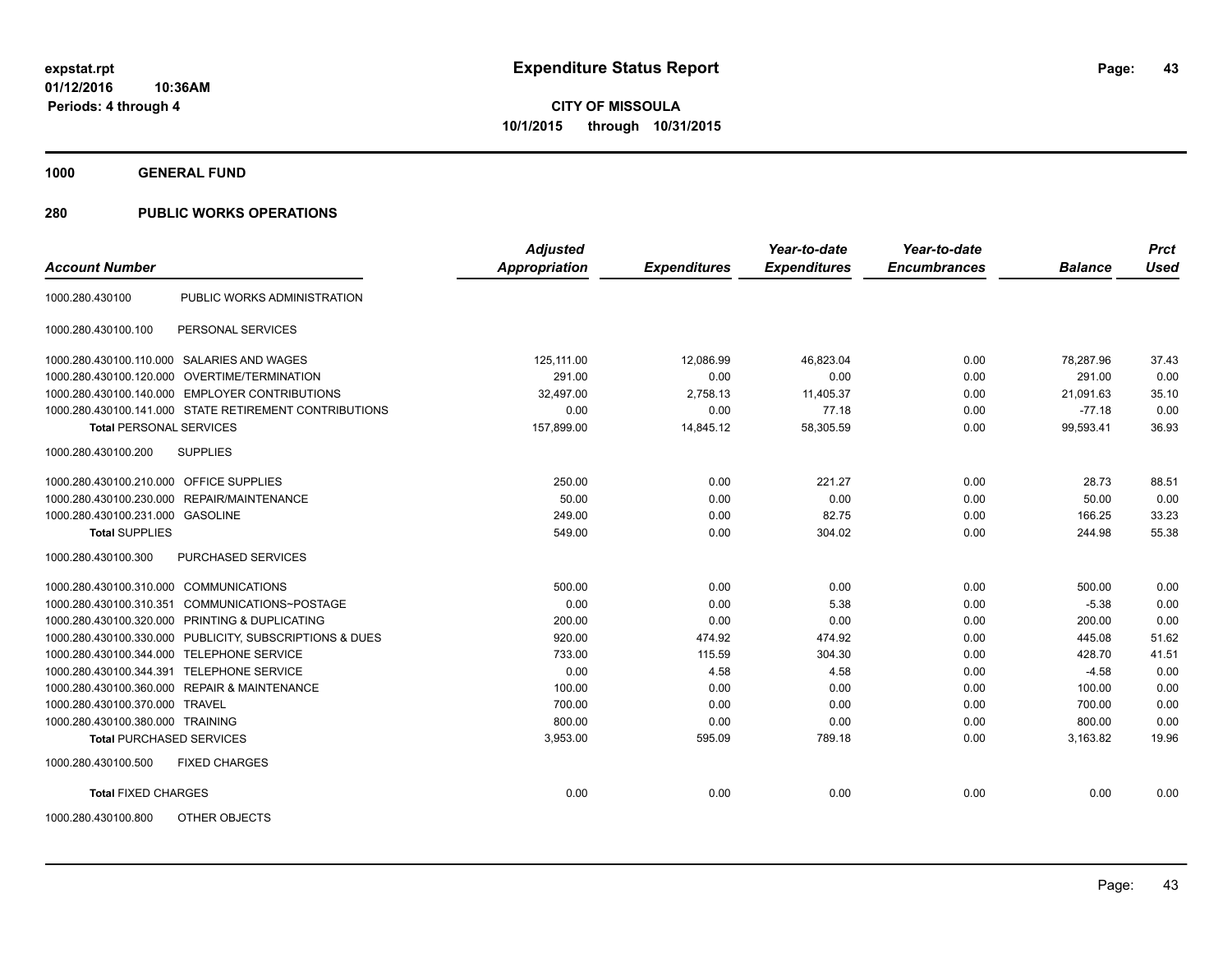**1000 GENERAL FUND**

| <b>Account Number</b>                                                | <b>Adjusted</b><br><b>Appropriation</b> | <b>Expenditures</b> | Year-to-date<br><b>Expenditures</b> | Year-to-date<br><b>Encumbrances</b> | <b>Balance</b>             | <b>Prct</b><br><b>Used</b> |
|----------------------------------------------------------------------|-----------------------------------------|---------------------|-------------------------------------|-------------------------------------|----------------------------|----------------------------|
| 1000.280.430100.850.000 SALARY SAVINGS<br><b>Total OTHER OBJECTS</b> | $-5,411.00$<br>$-5,411.00$              | 0.00<br>0.00        | 0.00<br>0.00                        | 0.00<br>0.00                        | $-5,411.00$<br>$-5,411.00$ | 0.00<br>0.00               |
| <b>Total PUBLIC WORKS ADMINISTRATION</b>                             | 156,990.00                              | 15,440.21           | 59,398.79                           | 0.00                                | 97.591.21                  | 37.84                      |
| <b>REIMBURSABLE SERVICES</b><br>1000.280.430250                      |                                         |                     |                                     |                                     |                            |                            |
| 1000.280.430250.200<br><b>SUPPLIES</b>                               |                                         |                     |                                     |                                     |                            |                            |
| 1000.280.430250.230.000 REPAIR/MAINTENANCE                           | 10.000.00                               | 615.00              | 615.00                              | 0.00                                | 9,385.00                   | 6.15                       |
| <b>Total SUPPLIES</b>                                                | 10,000.00                               | 615.00              | 615.00                              | 0.00                                | 9,385.00                   | 6.15                       |
| PURCHASED SERVICES<br>1000.280.430250.300                            |                                         |                     |                                     |                                     |                            |                            |
| 1000.280.430250.360.000 REPAIR & MAINTENANCE                         | 10,000.00                               | 0.00                | 0.00                                | 0.00                                | 10.000.00                  | 0.00                       |
| 1000.280.430250.360.300 REPAIR & MAINTENANCE                         | 0.00                                    | 7,974.98            | 15,250.12                           | 0.00                                | $-15,250.12$               | 0.00                       |
| <b>Total PURCHASED SERVICES</b>                                      | 10,000.00                               | 7,974.98            | 15,250.12                           | 0.00                                | $-5,250.12$                | 152.50                     |
| <b>Total REIMBURSABLE SERVICES</b>                                   | 20,000.00                               | 8,589.98            | 15,865.12                           | 0.00                                | 4,134.88                   | 79.33                      |
| <b>STREET LIGHTING</b><br>1000.280.430263                            |                                         |                     |                                     |                                     |                            |                            |
| 1000.280.430263.100<br>PERSONAL SERVICES                             |                                         |                     |                                     |                                     |                            |                            |
| 1000.280.430263.110.000 SALARIES AND WAGES                           | 3,653.00                                | 251.94              | 982.22                              | 0.00                                | 2,670.78                   | 26.89                      |
| 1000.280.430263.120.000 OVERTIME/TERMINATION                         | 380.00                                  | 0.00                | 0.00                                | 0.00                                | 380.00                     | 0.00                       |
| 1000.280.430263.130.000 OTHER                                        | 320.00                                  | 0.00                | 0.00                                | 0.00                                | 320.00                     | 0.00                       |
| 1000.280.430263.140.000 EMPLOYER CONTRIBUTIONS                       | 1,982.00                                | 98.62               | 425.45                              | 0.00                                | 1,556.55                   | 21.47                      |
| <b>Total PERSONAL SERVICES</b>                                       | 6,335.00                                | 350.56              | 1,407.67                            | 0.00                                | 4,927.33                   | 22.22                      |
| 1000.280.430263.300<br>PURCHASED SERVICES                            |                                         |                     |                                     |                                     |                            |                            |
| 1000.280.430263.341.000 ELECTRICITY & NATURAL GAS                    | 118.654.00                              | 389.69              | 29,054.65                           | 0.00                                | 89,599.35                  | 24.49                      |
| <b>Total PURCHASED SERVICES</b>                                      | 118.654.00                              | 389.69              | 29,054.65                           | 0.00                                | 89,599.35                  | 24.49                      |
| <b>Total STREET LIGHTING</b>                                         | 124,989.00                              | 740.25              | 30,462.32                           | 0.00                                | 94,526.68                  | 24.37                      |
| TRAFFIC SIGNAL MAINTENANCE<br>1000.280.430264                        |                                         |                     |                                     |                                     |                            |                            |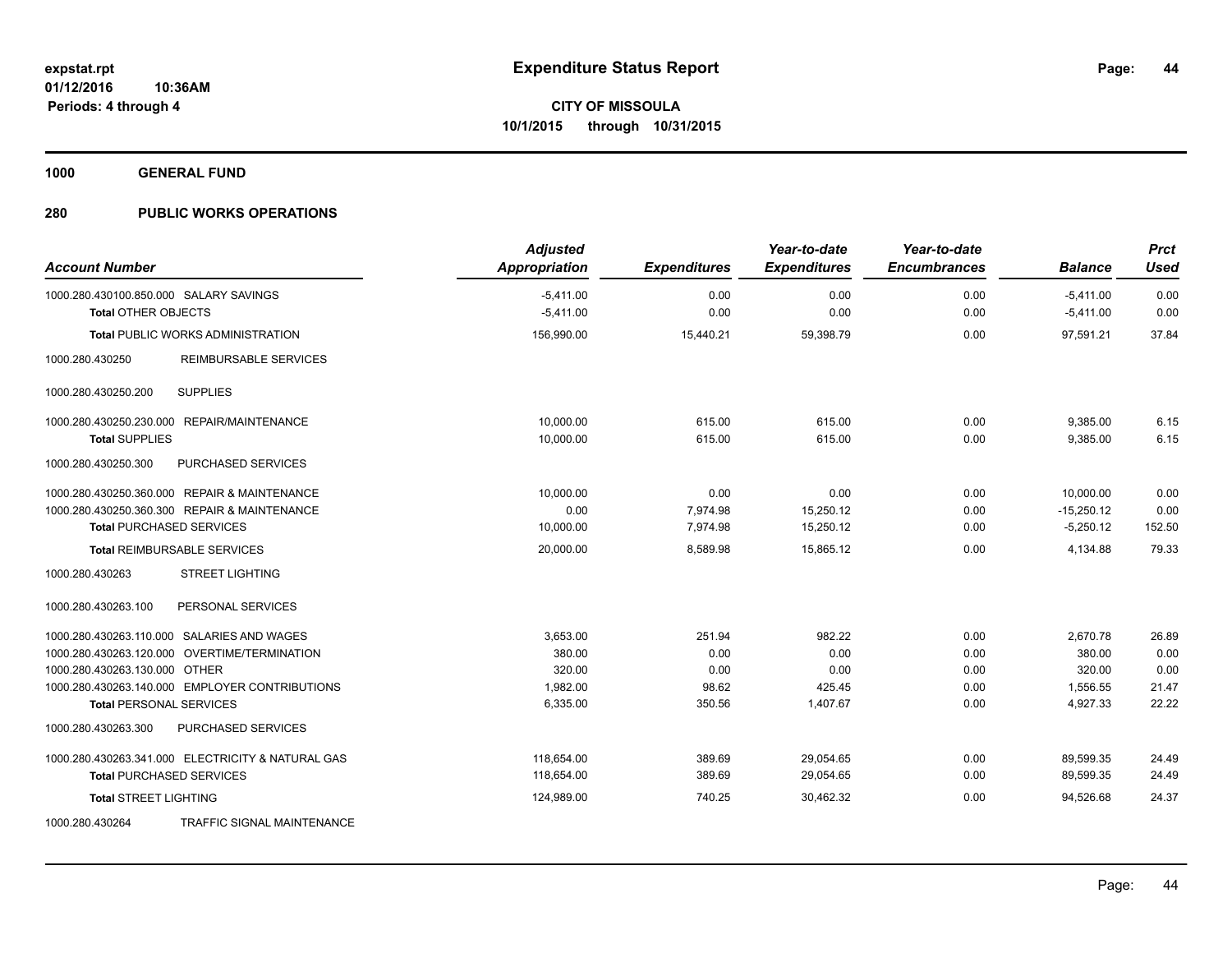**1000 GENERAL FUND**

|                                                        | <b>Adjusted</b> |                     | Year-to-date        | Year-to-date        |                | <b>Prct</b> |
|--------------------------------------------------------|-----------------|---------------------|---------------------|---------------------|----------------|-------------|
| <b>Account Number</b>                                  | Appropriation   | <b>Expenditures</b> | <b>Expenditures</b> | <b>Encumbrances</b> | <b>Balance</b> | <b>Used</b> |
| PERSONAL SERVICES<br>1000.280.430264.100               |                 |                     |                     |                     |                |             |
| 1000.280.430264.110.000 SALARIES AND WAGES             | 82,198.00       | 5,668.27            | 22,099.48           | 0.00                | 60,098.52      | 26.89       |
| 1000.280.430264.120.000<br><b>OVERTIME/TERMINATION</b> | 1.229.00        | 0.00                | 0.00                | 0.00                | 1.229.00       | 0.00        |
| 1000.280.430264.130.000 OTHER                          | 7,200.00        | 0.00                | 0.00                | 0.00                | 7,200.00       | 0.00        |
| 1000.280.430264.140.000 EMPLOYER CONTRIBUTIONS         | 41,939.00       | 2,217.71            | 9,569.13            | 0.00                | 32,369.87      | 22.82       |
| <b>Total PERSONAL SERVICES</b>                         | 132,566.00      | 7,885.98            | 31,668.61           | 0.00                | 100,897.39     | 23.89       |
| 1000.280.430264.200<br><b>SUPPLIES</b>                 |                 |                     |                     |                     |                |             |
| 1000.280.430264.210.000 OFFICE SUPPLIES                | 350.00          | 0.00                | 109.23              | 0.00                | 240.77         | 31.21       |
| OPERATING SUPPLIES<br>1000.280.430264.220.000          | 235.00          | 0.00                | 0.00                | 0.00                | 235.00         | 0.00        |
| 1000.280.430264.230.000 REPAIR/MAINTENANCE             | 1,060.00        | 0.00                | 0.00                | 0.00                | 1,060.00       | 0.00        |
| 1000.280.430264.231.000 GASOLINE                       | 2,799.00        | 0.00                | 0.00                | 0.00                | 2,799.00       | 0.00        |
| 1000.280.430264.240.000 OTHER SUPPLIES                 | 9.880.00        | 407.52              | 5,958.67            | 0.00                | 3,921.33       | 60.31       |
| 1000.280.430264.240.336 OTHER SUPPLIES~LIGHT PARTS     | 0.00            | 1,749.64            | 1,749.64            | 0.00                | $-1,749.64$    | 0.00        |
| <b>Total SUPPLIES</b>                                  | 14,324.00       | 2,157.16            | 7,817.54            | 0.00                | 6,506.46       | 54.58       |
| 1000.280.430264.300<br><b>PURCHASED SERVICES</b>       |                 |                     |                     |                     |                |             |
| 1000.280.430264.341.000 ELECTRICITY & NATURAL GAS      | 14,650.00       | 484.95              | 2,264.04            | 0.00                | 12,385.96      | 15.45       |
| 1000.280.430264.350.000 PROFESSIONAL SERVICES          | 200.00          | 0.00                | 0.00                | 0.00                | 200.00         | 0.00        |
| 1000.280.430264.360.000 REPAIR & MAINTENANCE           | 1,100.00        | 0.00                | 0.00                | 0.00                | 1,100.00       | 0.00        |
| 1000.280.430264.370.000 TRAVEL                         | 150.00          | 0.00                | 0.00                | 0.00                | 150.00         | 0.00        |
| 1000.280.430264.380.000 TRAINING                       | 450.00          | 0.00                | 0.00                | 0.00                | 450.00         | 0.00        |
| <b>Total PURCHASED SERVICES</b>                        | 16,550.00       | 484.95              | 2,264.04            | 0.00                | 14,285.96      | 13.68       |
| <b>Total TRAFFIC SIGNAL MAINTENANCE</b>                | 163,440.00      | 10,528.09           | 41,750.19           | 0.00                | 121,689.81     | 25.54       |
| <b>SIGNING &amp; STRIPING</b><br>1000.280.430265       |                 |                     |                     |                     |                |             |
| 1000.280.430265.100<br>PERSONAL SERVICES               |                 |                     |                     |                     |                |             |
| 1000.280.430265.110.000 SALARIES AND WAGES             | 178,839.00      | 13,908.20           | 58,568.73           | 0.00                | 120,270.27     | 32.75       |
| 1000.280.430265.120.000 OVERTIME/TERMINATION           | 67.00           | 0.00                | 0.00                | 0.00                | 67.00          | 0.00        |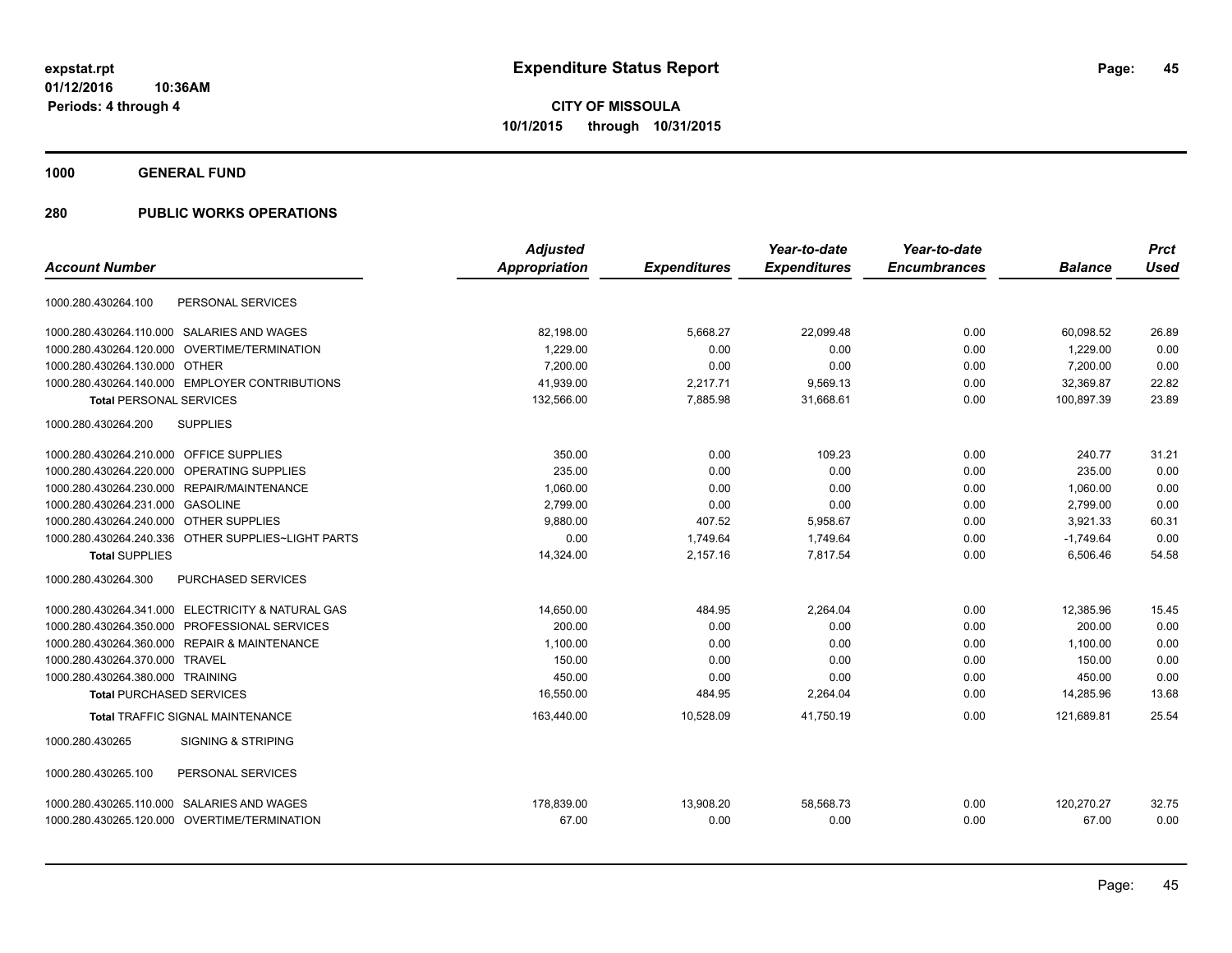**1000 GENERAL FUND**

# **280 PUBLIC WORKS OPERATIONS**

| <b>Account Number</b>                   |                                                           | <b>Adjusted</b><br><b>Appropriation</b> | <b>Expenditures</b> | Year-to-date<br><b>Expenditures</b> | Year-to-date<br><b>Encumbrances</b> | <b>Balance</b> | <b>Prct</b><br><b>Used</b> |
|-----------------------------------------|-----------------------------------------------------------|-----------------------------------------|---------------------|-------------------------------------|-------------------------------------|----------------|----------------------------|
|                                         |                                                           |                                         |                     |                                     |                                     |                |                            |
| 1000.280.430265.130.000 OTHER           |                                                           | 1,900.00                                | 0.00                | 0.00                                | 0.00                                | 1,900.00       | 0.00                       |
|                                         | 1000.280.430265.140.000 EMPLOYER CONTRIBUTIONS            | 93.550.00                               | 8,253.08            | 37,449.32                           | 0.00                                | 56.100.68      | 40.03                      |
| <b>Total PERSONAL SERVICES</b>          |                                                           | 274.356.00                              | 22,161.28           | 96,018.05                           | 0.00                                | 178.337.95     | 35.00                      |
| 1000.280.430265.200                     | <b>SUPPLIES</b>                                           |                                         |                     |                                     |                                     |                |                            |
| 1000.280.430265.210.000 OFFICE SUPPLIES |                                                           | 350.00                                  | 0.00                | 0.00                                | 0.00                                | 350.00         | 0.00                       |
|                                         | 1000.280.430265.220.000 OPERATING SUPPLIES                | 1,700.00                                | 0.00                | 268.68                              | 0.00                                | 1,431.32       | 15.80                      |
|                                         | 1000.280.430265.220.311 OPERATING SUPPLIES~CLOTHING ALLOW | 0.00                                    | 319.83              | 424.81                              | 0.00                                | $-424.81$      | 0.00                       |
|                                         | 1000.280.430265.230.000 REPAIR/MAINTENANCE                | 40,700.00                               | 96.00               | 167.72                              | 0.00                                | 40,532.28      | 0.41                       |
| 1000.280.430265.230.321                 | REPAIR/MAINTENANCE~VEHICLE PARTS                          | 0.00                                    | 520.19              | 760.68                              | 0.00                                | $-760.68$      | 0.00                       |
| 1000.280.430265.231.000 GASOLINE        |                                                           | 3,739.00                                | 1,023.40            | 1,488.93                            | 0.00                                | 2,250.07       | 39.82                      |
| 1000.280.430265.240.000 OTHER SUPPLIES  |                                                           | 21,210.00                               | 466.35              | 2,377.50                            | 0.00                                | 18,832.50      | 11.21                      |
| 1000.280.430265.240.300 OTHER SUPPLIES  |                                                           | 0.00                                    | 0.00                | 17.59                               | 0.00                                | $-17.59$       | 0.00                       |
| <b>Total SUPPLIES</b>                   |                                                           | 67,699.00                               | 2,425.77            | 5,505.91                            | 0.00                                | 62,193.09      | 8.13                       |
| 1000.280.430265.300                     | <b>PURCHASED SERVICES</b>                                 |                                         |                     |                                     |                                     |                |                            |
|                                         | 1000.280.430265.344.000 TELEPHONE SERVICE                 | 558.00                                  | 2.56                | 2.56                                | 0.00                                | 555.44         | 0.46                       |
|                                         | 1000.280.430265.344.399 TELEPHONE SERVICE                 | 0.00                                    | 69.84               | 209.42                              | 0.00                                | $-209.42$      | 0.00                       |
| 1000.280.430265.345.000 GARBAGE         |                                                           | 457.00                                  | 15.60               | 62.40                               | 0.00                                | 394.60         | 13.65                      |
|                                         | 1000.280.430265.350.000 PROFESSIONAL SERVICES             | 570.00                                  | 2,650.50            | 3,003.90                            | 0.00                                | $-2,433.90$    | 527.00                     |
|                                         | 1000.280.430265.360.000 REPAIR & MAINTENANCE              | 1,700.00                                | 0.00                | 0.00                                | 0.00                                | 1,700.00       | 0.00                       |
| 1000.280.430265.370.000 TRAVEL          |                                                           | 700.00                                  | 0.00                | 0.00                                | 0.00                                | 700.00         | 0.00                       |
| 1000.280.430265.380.000 TRAINING        |                                                           | 950.00                                  | 0.00                | 0.00                                | 0.00                                | 950.00         | 0.00                       |
| <b>Total PURCHASED SERVICES</b>         |                                                           | 4,935.00                                | 2,738.50            | 3,278.28                            | 0.00                                | 1,656.72       | 66.43                      |
| 1000.280.430265.900                     | <b>CAPITAL OUTLAY</b>                                     |                                         |                     |                                     |                                     |                |                            |
| <b>Total CAPITAL OUTLAY</b>             |                                                           | 0.00                                    | 0.00                | 0.00                                | 0.00                                | 0.00           | 0.00                       |
| <b>Total SIGNING &amp; STRIPING</b>     |                                                           | 346,990.00                              | 27,325.55           | 104,802.24                          | 0.00                                | 242,187.76     | 30.20                      |
| 1000.280.430267                         | <b>CMAQ GRANT</b>                                         |                                         |                     |                                     |                                     |                |                            |

1000.280.430267.100 PERSONAL SERVICES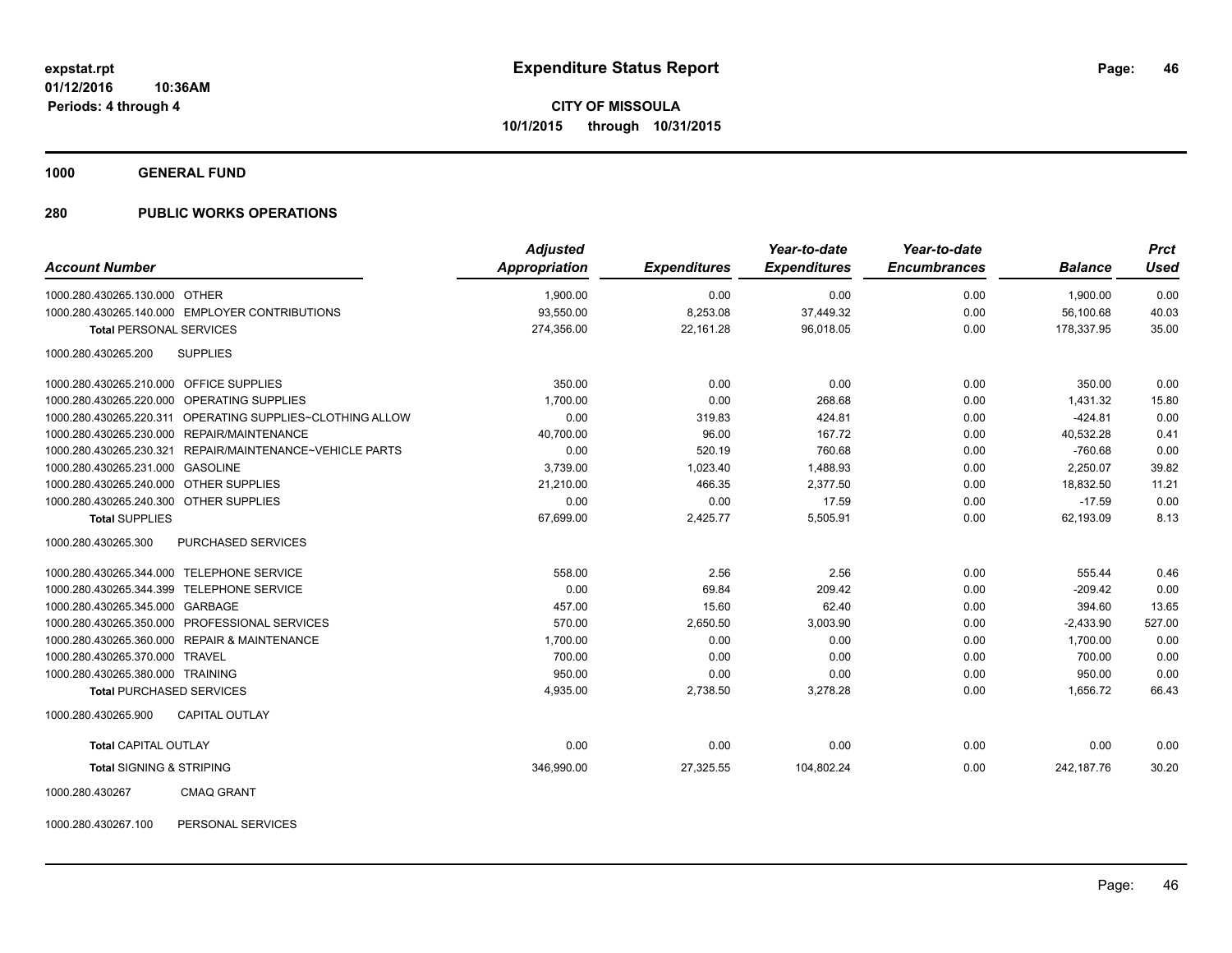**1000 GENERAL FUND**

|                                                         | <b>Adjusted</b>      |                     | Year-to-date        | Year-to-date        |                | <b>Prct</b> |
|---------------------------------------------------------|----------------------|---------------------|---------------------|---------------------|----------------|-------------|
| <b>Account Number</b>                                   | <b>Appropriation</b> | <b>Expenditures</b> | <b>Expenditures</b> | <b>Encumbrances</b> | <b>Balance</b> | <b>Used</b> |
| <b>Total CMAQ GRANT</b>                                 | 0.00                 | 0.00                | 0.00                | 0.00                | 0.00           | 0.00        |
| 1000.280.430270<br><b>COMMUNICATIONS</b>                |                      |                     |                     |                     |                |             |
| PERSONAL SERVICES<br>1000.280.430270.100                |                      |                     |                     |                     |                |             |
| 1000.280.430270.110.000 SALARIES AND WAGES              | 96,811.00            | 6,675.94            | 26,028.12           | 0.00                | 70,782.88      | 26.89       |
| 1000.280.430270.120.000 OVERTIME/TERMINATION            | 268.00               | 0.00                | 0.00                | 0.00                | 268.00         | 0.00        |
| 1000.280.430270.130.000 OTHER                           | 8,480.00             | 0.00                | 0.00                | 0.00                | 8,480.00       | 0.00        |
| 1000.280.430270.140.000 EMPLOYER CONTRIBUTIONS          | 48,967.00            | 2,612.11            | 11,270.84           | 0.00                | 37,696.16      | 23.02       |
| <b>Total PERSONAL SERVICES</b>                          | 154,526.00           | 9,288.05            | 37,298.96           | 0.00                | 117,227.04     | 24.14       |
| 1000.280.430270.200<br><b>SUPPLIES</b>                  |                      |                     |                     |                     |                |             |
| 1000.280.430270.230.000 REPAIR/MAINTENANCE              | 8,050.00             | 0.00                | 1,319.12            | 0.00                | 6,730.88       | 16.39       |
| 1000.280.430270.230.324 REPAIR/MAINTENANCE~COMM PARTS   | 0.00                 | 135.92              | 135.92              | 0.00                | $-135.92$      | 0.00        |
| 1000.280.430270.231.000 GASOLINE                        | 2,493.00             | 295.63              | 467.91              | 0.00                | 2,025.09       | 18.77       |
| <b>Total SUPPLIES</b>                                   | 10,543.00            | 431.55              | 1,922.95            | 0.00                | 8,620.05       | 18.24       |
| 1000.280.430270.300<br>PURCHASED SERVICES               |                      |                     |                     |                     |                |             |
| 1000.280.430270.330.000 PUBLICITY, SUBSCRIPTIONS & DUES | 180.00               | 0.00                | 0.00                | 0.00                | 180.00         | 0.00        |
| 1000.280.430270.341.000 ELECTRICITY & NATURAL GAS       | 2,474.00             | 138.19              | 916.30              | 0.00                | 1,557.70       | 37.04       |
| 1000.280.430270.344.000 TELEPHONE SERVICE               | 513.00               | 12.57               | 12.57               | 0.00                | 500.43         | 2.45        |
| 1000.280.430270.344.400 TELEPHONE SERVICE               | 0.00                 | 60.11               | 180.21              | 0.00                | $-180.21$      | 0.00        |
| 1000.280.430270.350.000 PROFESSIONAL SERVICES           | 100.00               | 0.00                | 0.00                | 0.00                | 100.00         | 0.00        |
| 1000.280.430270.360.000 REPAIR & MAINTENANCE            | 3,000.00             | 0.00                | 0.00                | 0.00                | 3,000.00       | 0.00        |
| <b>Total PURCHASED SERVICES</b>                         | 6,267.00             | 210.87              | 1,109.08            | 0.00                | 5,157.92       | 17.70       |
| <b>Total COMMUNICATIONS</b>                             | 171,336.00           | 9,930.47            | 40,330.99           | 0.00                | 131,005.01     | 23.54       |
| <b>WEED PROGRAM</b><br>1000.280.431120                  |                      |                     |                     |                     |                |             |
| 1000.280.431120.100<br>PERSONAL SERVICES                |                      |                     |                     |                     |                |             |
| <b>Total WEED PROGRAM</b>                               | 0.00                 | 0.00                | 0.00                | 0.00                | 0.00           | 0.00        |
|                                                         |                      |                     |                     |                     |                |             |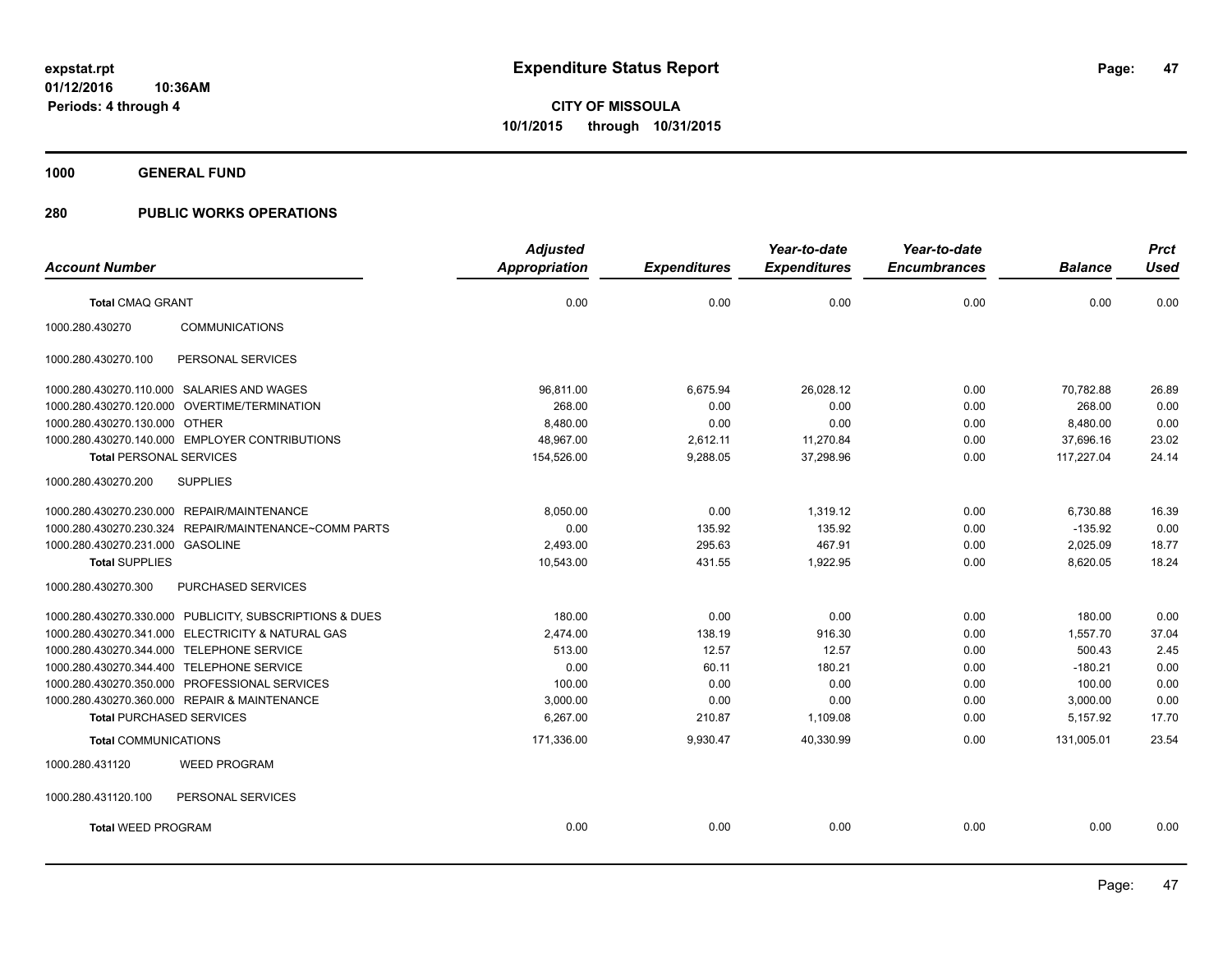**1000 GENERAL FUND**

|                                |                                           | <b>Adjusted</b>      |                     | Year-to-date        | Year-to-date        |                | <b>Prct</b> |
|--------------------------------|-------------------------------------------|----------------------|---------------------|---------------------|---------------------|----------------|-------------|
| <b>Account Number</b>          |                                           | <b>Appropriation</b> | <b>Expenditures</b> | <b>Expenditures</b> | <b>Encumbrances</b> | <b>Balance</b> | <b>Used</b> |
| 1000.280.431400                | <b>ENGINEERING</b>                        |                      |                     |                     |                     |                |             |
| 1000.280.431400.100            | PERSONAL SERVICES                         |                      |                     |                     |                     |                |             |
| <b>Total PERSONAL SERVICES</b> |                                           | 0.00                 | 0.00                | 0.00                | 0.00                | 0.00           | 0.00        |
| 1000.280.431400.300            | PURCHASED SERVICES                        |                      |                     |                     |                     |                |             |
|                                | 1000.280.431400.310.000 COMMUNICATIONS    | 0.00                 | 12.82               | 12.82               | 0.00                | $-12.82$       | 0.00        |
|                                | 1000.280.431400.344.000 TELEPHONE SERVICE | 0.00                 | 13.29               | 13.29               | 0.00                | $-13.29$       | 0.00        |
| <b>Total ENGINEERING</b>       |                                           | 0.00                 | 26.11               | 26.11               | 0.00                | $-26.11$       | 0.00        |
|                                | <b>Total PUBLIC WORKS OPERATIONS</b>      | 983.745.00           | 72.580.66           | 292.635.76          | 0.00                | 691.109.24     | 29.75       |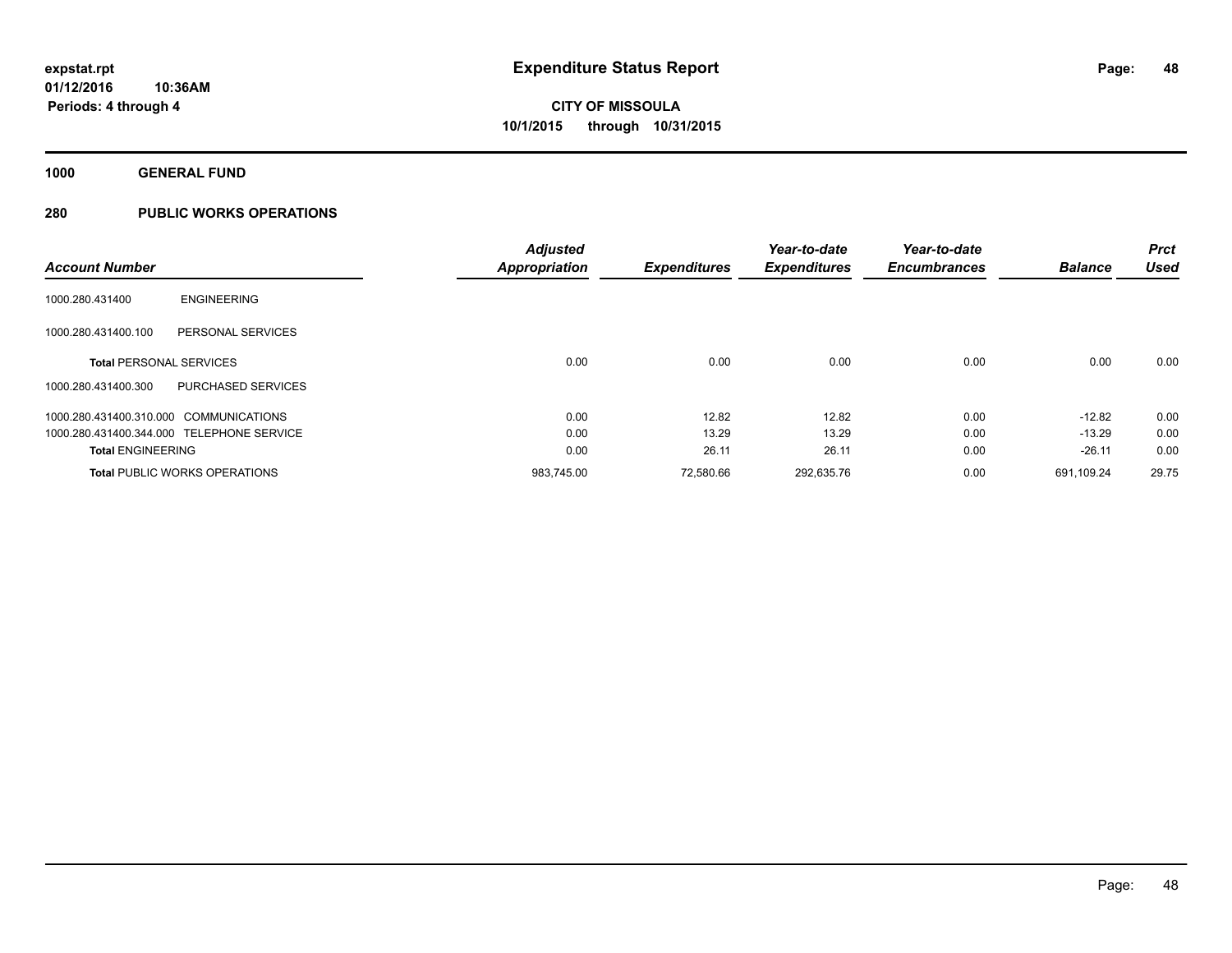**CITY OF MISSOULA 10/1/2015 through 10/31/2015**

**1000 GENERAL FUND**

| <b>Account Number</b>                                  |                                   | <b>Adjusted</b><br><b>Appropriation</b> | <b>Expenditures</b> | Year-to-date<br><b>Expenditures</b> | Year-to-date<br><b>Encumbrances</b> | <b>Balance</b> | <b>Prct</b><br><b>Used</b> |
|--------------------------------------------------------|-----------------------------------|-----------------------------------------|---------------------|-------------------------------------|-------------------------------------|----------------|----------------------------|
| <b>ADMINISTRATION</b><br>1000.290.420110               |                                   |                                         |                     |                                     |                                     |                |                            |
| 1000.290.420110.100                                    | PERSONAL SERVICES                 |                                         |                     |                                     |                                     |                |                            |
| 1000.290.420110.110.000 SALARIES AND WAGES             |                                   | 704.074.00                              | 50,590.34           | 197.083.75                          | 0.00                                | 506.990.25     | 27.99                      |
| 1000.290.420110.115.000                                | SALARIES/HEALTH INSURANCE BENEFIT | 0.00                                    | 2,850.00            | 9,690.00                            | 0.00                                | $-9,690.00$    | 0.00                       |
| 1000.290.420110.120.000                                | <b>OVERTIME/TERMINATION</b>       | 8.471.00                                | 0.00                | 558.32                              | 0.00                                | 7.912.68       | 6.59                       |
| 1000.290.420110.121.000 OUTSIDE HIRE OVERTIME          |                                   | 0.00                                    | 7.953.15            | 69,058.96                           | 0.00                                | $-69,058.96$   | 0.00                       |
| 1000.290.420110.130.000 OTHER                          |                                   | 3.365.00                                | 0.00                | 3.365.45                            | 0.00                                | $-0.45$        | 100.01                     |
| 1000.290.420110.140.000                                | <b>EMPLOYER CONTRIBUTIONS</b>     | 376,292.00                              | 16.337.22           | 69,214.07                           | 0.00                                | 307,077.93     | 18.39                      |
| 1000.290.420110.141.000 STATE RETIREMENT CONTRIBUTIONS |                                   | 0.00                                    | 0.00                | 18,988.32                           | 0.00                                | $-18,988.32$   | 0.00                       |
| <b>Total PERSONAL SERVICES</b>                         |                                   | 1,092,202.00                            | 77,730.71           | 367.958.87                          | 0.00                                | 724,243.13     | 33.69                      |
| 1000.290.420110.200<br><b>SUPPLIES</b>                 |                                   |                                         |                     |                                     |                                     |                |                            |
| 1000.290.420110.210.000<br><b>OFFICE SUPPLIES</b>      |                                   | 11,650.00                               | 474.32              | 1,795.92                            | 0.00                                | 9,854.08       | 15.42                      |
| 1000.290.420110.220.000                                | <b>OPERATING SUPPLIES</b>         | 19,550.00                               | 7,780.02            | 10,573.12                           | 0.00                                | 8,976.88       | 54.08                      |
| 1000.290.420110.230.000                                | REPAIR/MAINTENANCE                | 900.00                                  | 0.00                | 326.45                              | 0.00                                | 573.55         | 36.27                      |
| 1000.290.420110.231.000 GASOLINE                       |                                   | 3.515.00                                | 0.00                | 901.83                              | 0.00                                | 2.613.17       | 25.66                      |
| <b>Total SUPPLIES</b>                                  |                                   | 35,615.00                               | 8,254.34            | 13,597.32                           | 0.00                                | 22,017.68      | 38.18                      |
| 1000.290.420110.300                                    | <b>PURCHASED SERVICES</b>         |                                         |                     |                                     |                                     |                |                            |
| 1000.290.420110.310.000                                | <b>COMMUNICATIONS</b>             | 4,712.00                                | 449.72              | 2.007.58                            | 0.00                                | 2,704.42       | 42.61                      |
| 1000.290.420110.320.000                                | PRINTING & DUPLICATING            | 500.00                                  | 0.00                | 19.61                               | 0.00                                | 480.39         | 3.92                       |
| 1000.290.420110.330.000                                | PUBLICITY, SUBSCRIPTIONS & DUES   | 12,538.00                               | 2,010.82            | 9,868.05                            | 0.00                                | 2,669.95       | 78.71                      |
| 1000.290.420110.344.000                                | <b>TELEPHONE SERVICE</b>          | 47,693.00                               | 4,277.88            | 11,372.05                           | 0.00                                | 36,320.95      | 23.84                      |
| 1000.290.420110.350.000                                | PROFESSIONAL SERVICES             | 7,920.00                                | 1,402.11            | 2,850.11                            | 0.00                                | 5.069.89       | 35.99                      |
| 1000.290.420110.360.000                                | <b>REPAIR &amp; MAINTENANCE</b>   | 10,600.00                               | 0.00                | 19,792.39                           | 0.00                                | $-9,192.39$    | 186.72                     |
| <b>Total PURCHASED SERVICES</b>                        |                                   | 83,963.00                               | 8,140.53            | 45,909.79                           | 0.00                                | 38,053.21      | 54.68                      |
| <b>FIXED CHARGES</b><br>1000.290.420110.500            |                                   |                                         |                     |                                     |                                     |                |                            |
| 1000.290.420110.500.000 FIXED CHARGES                  |                                   | 90,812.00                               | 5,732.98            | 29,238.20                           | 0.00                                | 61,573.80      | 32.20                      |
| <b>Total FIXED CHARGES</b>                             |                                   | 90,812.00                               | 5,732.98            | 29,238.20                           | 0.00                                | 61,573.80      | 32.20                      |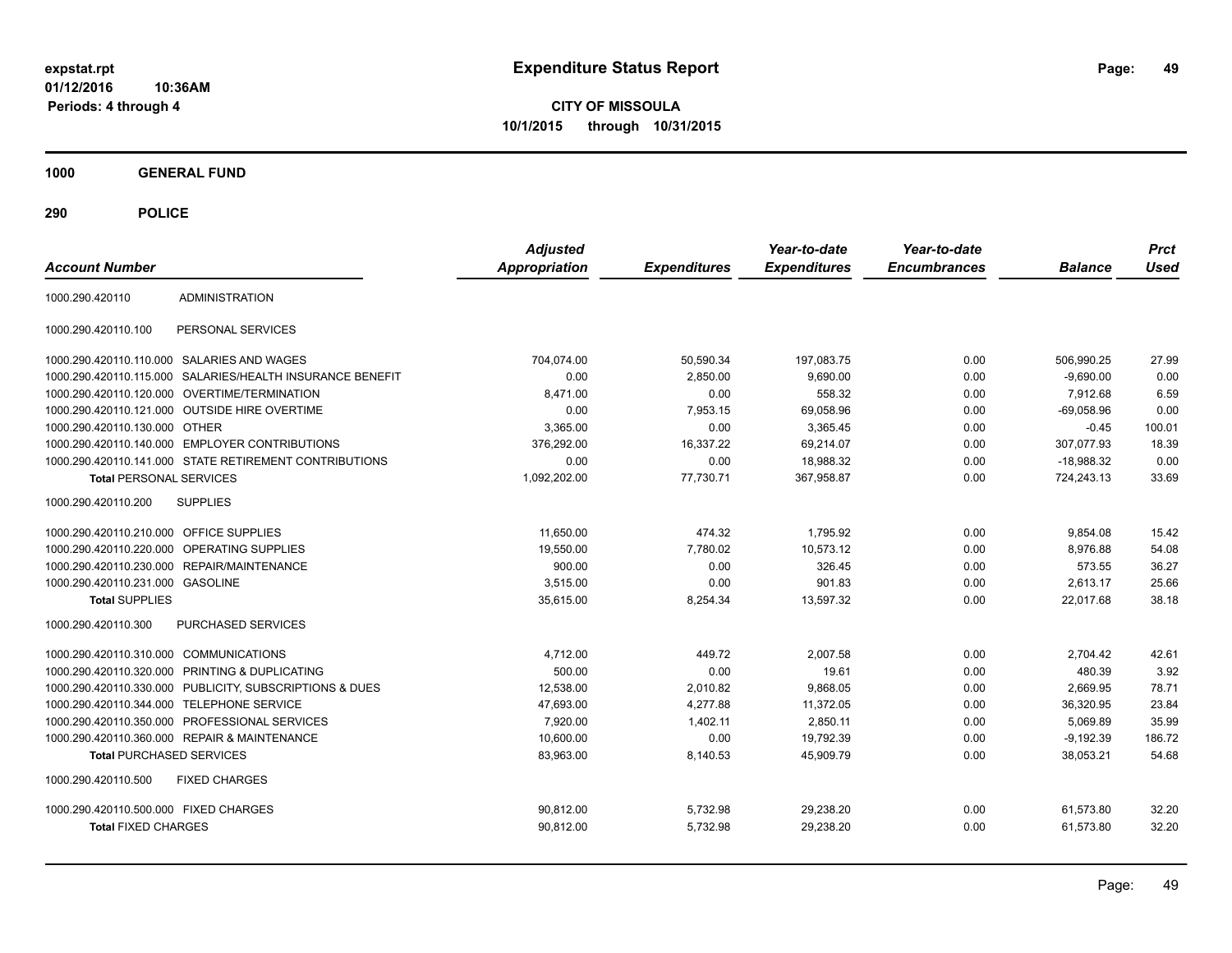**CITY OF MISSOULA 10/1/2015 through 10/31/2015**

**1000 GENERAL FUND**

| <b>Account Number</b>                                     | <b>Adjusted</b><br>Appropriation | <b>Expenditures</b> | Year-to-date<br><b>Expenditures</b> | Year-to-date<br><b>Encumbrances</b> | <b>Balance</b> | <b>Prct</b><br><b>Used</b> |
|-----------------------------------------------------------|----------------------------------|---------------------|-------------------------------------|-------------------------------------|----------------|----------------------------|
| <b>GRANTS &amp; CONTRIBUTIONS</b><br>1000.290.420110.700  |                                  |                     |                                     |                                     |                |                            |
| 1000.290.420110.700.000 GRANTS & CONTRIBUTIONS            | 4,000.00                         | 0.00                | 0.00                                | 0.00                                | 4,000.00       | 0.00                       |
| <b>Total GRANTS &amp; CONTRIBUTIONS</b>                   | 4,000.00                         | 0.00                | 0.00                                | 0.00                                | 4,000.00       | 0.00                       |
| OTHER OBJECTS<br>1000.290.420110.800                      |                                  |                     |                                     |                                     |                |                            |
| 1000.290.420110.850.000 SALARY SAVINGS                    | $-79,245.00$                     | 0.00                | 0.00                                | 0.00                                | $-79,245.00$   | 0.00                       |
| <b>Total OTHER OBJECTS</b>                                | $-79,245.00$                     | 0.00                | 0.00                                | 0.00                                | $-79,245.00$   | 0.00                       |
| <b>CAPITAL OUTLAY</b><br>1000.290.420110.900              |                                  |                     |                                     |                                     |                |                            |
| <b>Total CAPITAL OUTLAY</b>                               | 0.00                             | 0.00                | 0.00                                | 0.00                                | 0.00           | 0.00                       |
| <b>Total ADMINISTRATION</b>                               | 1,227,347.00                     | 99,858.56           | 456,704.18                          | 0.00                                | 770,642.82     | 37.21                      |
| 1000.290.420130<br>PERSONNEL TRAINING                     |                                  |                     |                                     |                                     |                |                            |
| 1000.290.420130.100<br>PERSONAL SERVICES                  |                                  |                     |                                     |                                     |                |                            |
| 1000.290.420130.110.000 SALARIES AND WAGES                | 61,810.00                        | 5,037.62            | 19,636.45                           | 0.00                                | 42,173.55      | 31.77                      |
| 1000.290.420130.115.000 SALARIES/HEALTH INSURANCE BENEFIT | 0.00                             | 570.00              | 1.938.00                            | 0.00                                | $-1,938.00$    | 0.00                       |
| 1000.290.420130.120.000 OVERTIME/TERMINATION              | 1,070.00                         | 0.00                | 421.52                              | 0.00                                | 648.48         | 39.39                      |
| 1000.290.420130.130.000 OTHER                             | 673.00                           | 0.00                | 673.09                              | 0.00                                | $-0.09$        | 100.01                     |
| 1000.290.420130.140.000 EMPLOYER CONTRIBUTIONS            | 34,098.00                        | 1,379.22            | 5,534.81                            | 0.00                                | 28,563.19      | 16.23                      |
| 1000.290.420130.141.000 STATE RETIREMENT CONTRIBUTIONS    | 0.00                             | 0.00                | 3,036.37                            | 0.00                                | $-3,036.37$    | 0.00                       |
| <b>Total PERSONAL SERVICES</b>                            | 97,651.00                        | 6,986.84            | 31,240.24                           | 0.00                                | 66,410.76      | 31.99                      |
| 1000.290.420130.200<br><b>SUPPLIES</b>                    |                                  |                     |                                     |                                     |                |                            |
| 1000.290.420130.210.000 OFFICE SUPPLIES                   | 200.00                           | 0.00                | 36.94                               | 0.00                                | 163.06         | 18.47                      |
| 1000.290.420130.220.000<br>OPERATING SUPPLIES             | 25,020.00                        | 4,929.57            | 7,593.94                            | 0.00                                | 17,426.06      | 30.35                      |
| <b>Total SUPPLIES</b>                                     | 25,220.00                        | 4,929.57            | 7,630.88                            | 0.00                                | 17,589.12      | 30.26                      |
| 1000.290.420130.300<br>PURCHASED SERVICES                 |                                  |                     |                                     |                                     |                |                            |
| 1000.290.420130.320.000 PRINTING & DUPLICATING            | 350.00                           | 0.00                | 0.00                                | 0.00                                | 350.00         | 0.00                       |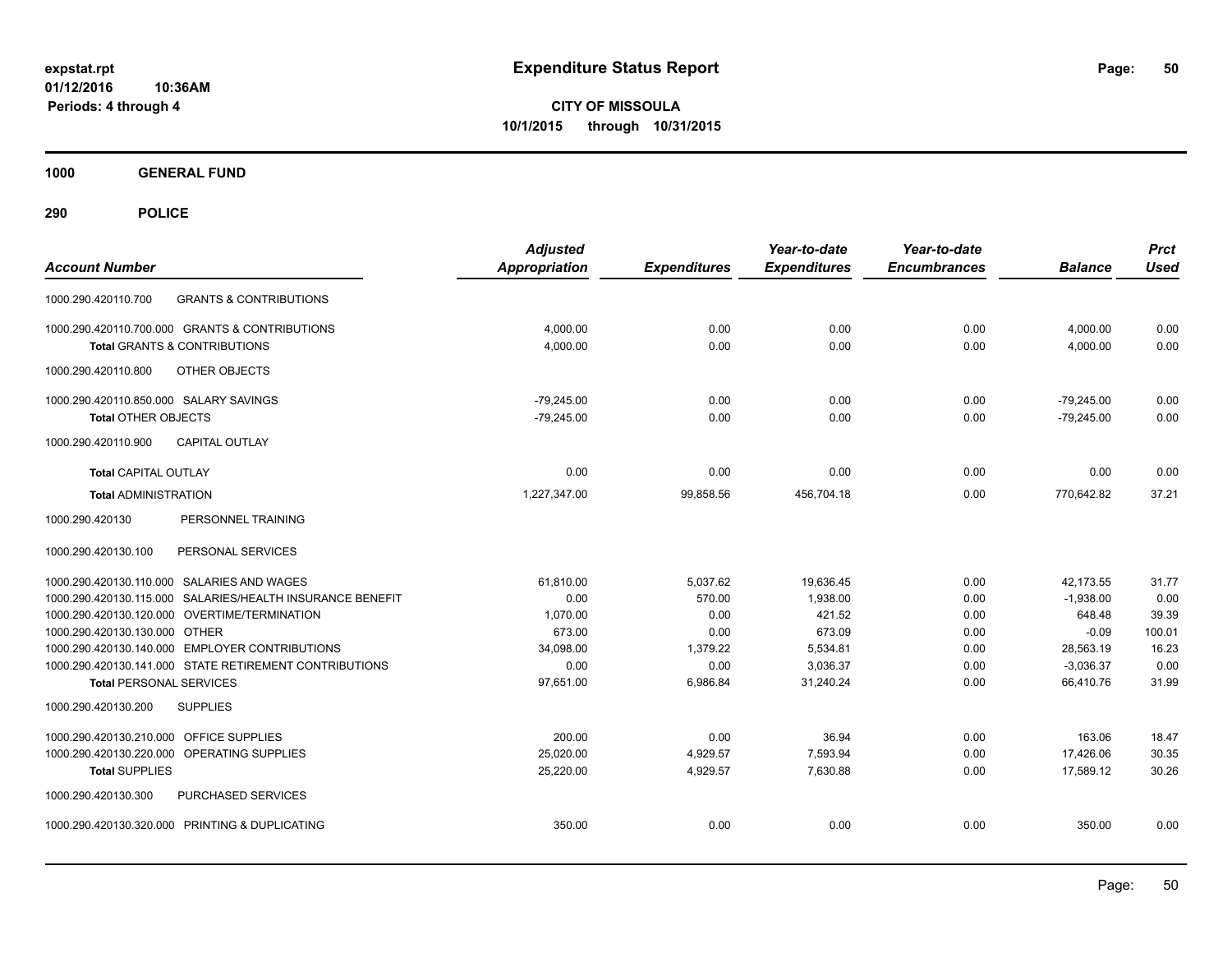**CITY OF MISSOULA 10/1/2015 through 10/31/2015**

**1000 GENERAL FUND**

| <b>Account Number</b>                                     | <b>Adjusted</b><br><b>Appropriation</b> | <b>Expenditures</b> | Year-to-date<br><b>Expenditures</b> | Year-to-date<br><b>Encumbrances</b> | <b>Balance</b> | <b>Prct</b><br><b>Used</b> |
|-----------------------------------------------------------|-----------------------------------------|---------------------|-------------------------------------|-------------------------------------|----------------|----------------------------|
| 1000.290.420130.360.000 REPAIR & MAINTENANCE              | 100.00                                  | 0.00                | 0.00                                | 0.00                                | 100.00         | 0.00                       |
| 1000.290.420130.370.000 TRAVEL                            | 26,000.00                               | 10,328.51           | 17,154.91                           | 0.00                                | 8,845.09       | 65.98                      |
| 1000.290.420130.380.000 TRAINING                          | 31,300.00                               | 1,569.00            | 16,214.00                           | 0.00                                | 15,086.00      | 51.80                      |
| 1000.290.420130.390.000 OTHER PURCHASED SERVICES          | 25,000.00                               | 0.00                | 0.00                                | 0.00                                | 25,000.00      | 0.00                       |
| 1000.290.420130.390.021 PD TRAINING 1                     | 0.00                                    | 285.24              | 382.22                              | 0.00                                | $-382.22$      | 0.00                       |
| 1000.290.420130.390.022 PD TRAINING 2                     | 0.00                                    | 8,275.97            | 8,475.01                            | 0.00                                | $-8,475.01$    | 0.00                       |
| 1000.290.420130.390.031 MISC TRAINING/TRAVEL EXPENSES     | 0.00                                    | 297.41              | 1,744.22                            | 0.00                                | $-1,744.22$    | 0.00                       |
| <b>Total PURCHASED SERVICES</b>                           | 82,750.00                               | 20,756.13           | 43,970.36                           | 0.00                                | 38,779.64      | 53.14                      |
| <b>Total PERSONNEL TRAINING</b>                           | 205,621.00                              | 32,672.54           | 82,841.48                           | 0.00                                | 122,779.52     | 40.29                      |
| <b>CRIMINAL INVESTIGATION</b><br>1000.290.420141          |                                         |                     |                                     |                                     |                |                            |
| 1000.290.420141.100<br>PERSONAL SERVICES                  |                                         |                     |                                     |                                     |                |                            |
| 1000.290.420141.110.000 SALARIES AND WAGES                | 1,460,892.00                            | 91,996.30           | 358,041.31                          | 0.00                                | 1,102,850.69   | 24.51                      |
| 1000.290.420141.115.000 SALARIES/HEALTH INSURANCE BENEFIT | 0.00                                    | 9,120.00            | 31,008.00                           | 0.00                                | $-31.008.00$   | 0.00                       |
| 1000.290.420141.120.000 OVERTIME/TERMINATION              | 46,370.00                               | 2,412.20            | 13,602.68                           | 0.00                                | 32,767.32      | 29.34                      |
| 1000.290.420141.130.000 OTHER                             | 10,096.00                               | 0.00                | 10,769.44                           | 0.00                                | $-673.44$      | 106.67                     |
| 1000.290.420141.140.000 EMPLOYER CONTRIBUTIONS            | 797,295.00                              | 25,818.40           | 105,074.22                          | 0.00                                | 692,220.78     | 13.18                      |
| 1000.290.420141.141.000 STATE RETIREMENT CONTRIBUTIONS    | 0.00                                    | 0.00                | 50,387.41                           | 0.00                                | $-50,387.41$   | 0.00                       |
| <b>Total PERSONAL SERVICES</b>                            | 2,314,653.00                            | 129,346.90          | 568,883.06                          | 0.00                                | 1,745,769.94   | 24.58                      |
| <b>SUPPLIES</b><br>1000.290.420141.200                    |                                         |                     |                                     |                                     |                |                            |
| 1000.290.420141.210.000 OFFICE SUPPLIES                   | 2.500.00                                | 60.18               | 1.000.22                            | 0.00                                | 1.499.78       | 40.01                      |
| 1000.290.420141.220.000 OPERATING SUPPLIES                | 3.500.00                                | 21.95               | 380.32                              | 0.00                                | 3.119.68       | 10.87                      |
| 1000.290.420141.230.000 REPAIR/MAINTENANCE                | 3.900.00                                | 84.79               | 997.87                              | 0.00                                | 2.902.13       | 25.59                      |
| 1000.290.420141.231.000 GASOLINE                          | 7.744.00                                | 0.00                | 2.169.02                            | 0.00                                | 5,574.98       | 28.01                      |
| <b>Total SUPPLIES</b>                                     | 17,644.00                               | 166.92              | 4,547.43                            | 0.00                                | 13,096.57      | 25.77                      |
| 1000.290.420141.300<br><b>PURCHASED SERVICES</b>          |                                         |                     |                                     |                                     |                |                            |
| 1000.290.420141.310.000 COMMUNICATIONS                    | 200.00                                  | 0.00                | 0.00                                | 0.00                                | 200.00         | 0.00                       |
| 1000.290.420141.320.000 PRINTING & DUPLICATING            | 1,300.00                                | 0.00                | 395.64                              | 0.00                                | 904.36         | 30.43                      |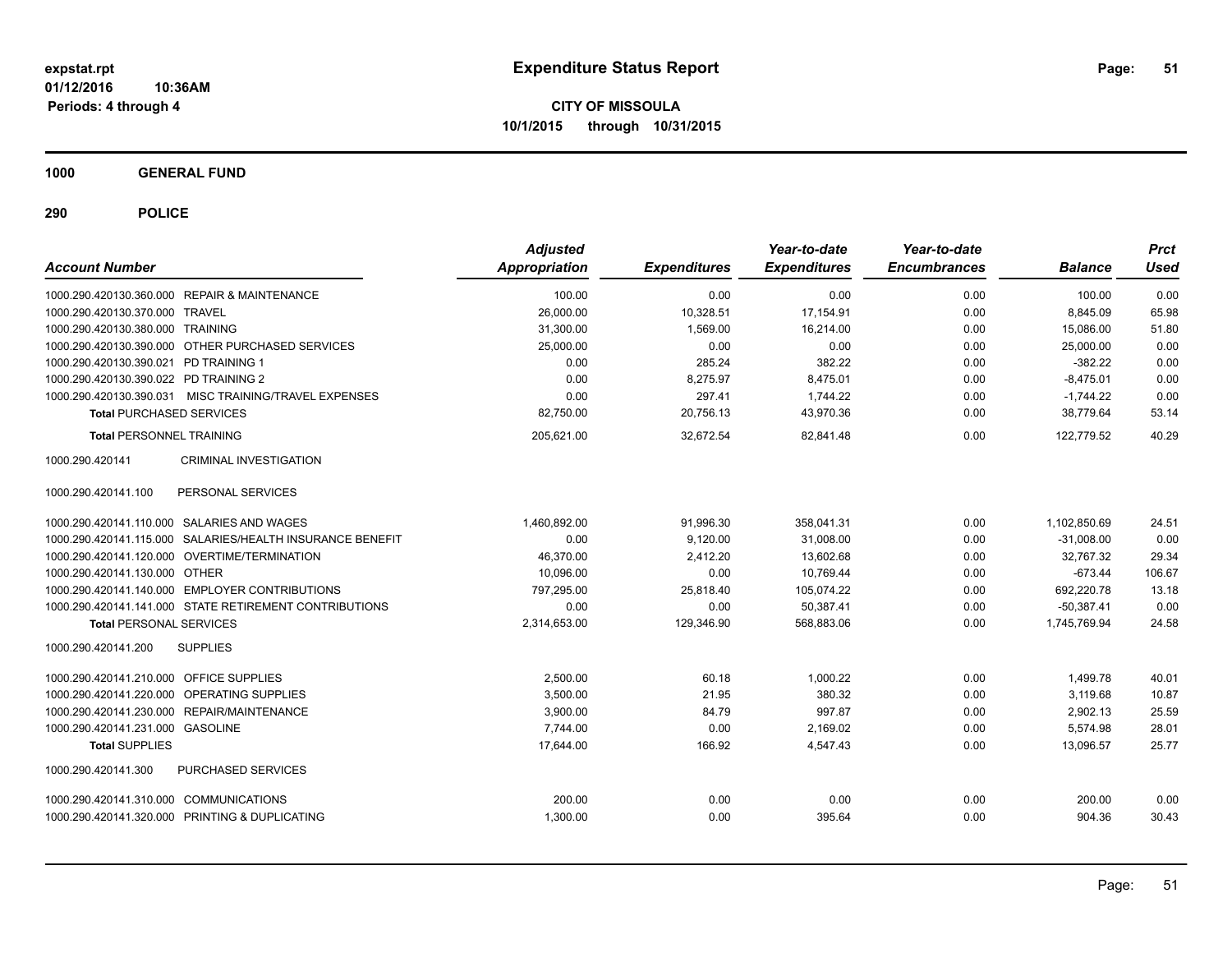**CITY OF MISSOULA 10/1/2015 through 10/31/2015**

**1000 GENERAL FUND**

| <b>Account Number</b>                                                                         | <b>Adjusted</b><br><b>Appropriation</b> | <b>Expenditures</b> | Year-to-date<br><b>Expenditures</b> | Year-to-date<br><b>Encumbrances</b> | <b>Balance</b>       | <b>Prct</b><br><b>Used</b> |
|-----------------------------------------------------------------------------------------------|-----------------------------------------|---------------------|-------------------------------------|-------------------------------------|----------------------|----------------------------|
| 1000.290.420141.350.000 PROFESSIONAL SERVICES<br>1000.290.420141.360.000 REPAIR & MAINTENANCE | 2,500.00<br>1,500.00                    | 115.00<br>0.00      | 215.00<br>189.00                    | 0.00<br>0.00                        | 2,285.00<br>1,311.00 | 8.60<br>12.60              |
| <b>Total PURCHASED SERVICES</b>                                                               | 5,500.00                                | 115.00              | 799.64                              | 0.00                                | 4,700.36             | 14.54                      |
| 1000.290.420141.900<br><b>CAPITAL OUTLAY</b>                                                  |                                         |                     |                                     |                                     |                      |                            |
| <b>Total CAPITAL OUTLAY</b>                                                                   | 0.00                                    | 0.00                | 0.00                                | 0.00                                | 0.00                 | 0.00                       |
| <b>Total CRIMINAL INVESTIGATION</b>                                                           | 2,337,797.00                            | 129,628.82          | 574,230.13                          | 0.00                                | 1,763,566.87         | 24.56                      |
| <b>NARCOTICS</b><br>1000.290.420142                                                           |                                         |                     |                                     |                                     |                      |                            |
| PERSONAL SERVICES<br>1000.290.420142.100                                                      |                                         |                     |                                     |                                     |                      |                            |
| 1000.290.420142.110.000 SALARIES AND WAGES                                                    | 151,411.00                              | 15.502.98           | 60.710.58                           | 0.00                                | 90.700.42            | 40.10                      |
| 1000.290.420142.115.000 SALARIES/HEALTH INSURANCE BENEFIT                                     | 0.00                                    | 1,710.00            | 5.814.00                            | 0.00                                | $-5.814.00$          | 0.00                       |
| 1000.290.420142.120.000 OVERTIME/TERMINATION                                                  | 4,637.00                                | 309.64              | 1,846.57                            | 0.00                                | 2,790.43             | 39.82                      |
| 1000.290.420142.130.000 OTHER                                                                 | 2,019.00                                | 0.00                | 2,019.27                            | 0.00                                | $-0.27$              | 100.01                     |
| 1000.290.420142.140.000 EMPLOYER CONTRIBUTIONS                                                | 82,607.00                               | 4,200.11            | 16,962.16                           | 0.00                                | 65,644.84            | 20.53                      |
| 1000.290.420142.141.000 STATE RETIREMENT CONTRIBUTIONS                                        | 0.00                                    | 0.00                | 9,402.69                            | 0.00                                | $-9,402.69$          | 0.00                       |
| <b>Total PERSONAL SERVICES</b>                                                                | 240,674.00                              | 21,722.73           | 96,755.27                           | 0.00                                | 143,918.73           | 40.20                      |
| 1000.290.420142.200<br><b>SUPPLIES</b>                                                        |                                         |                     |                                     |                                     |                      |                            |
| 1000.290.420142.210.000 OFFICE SUPPLIES                                                       | 100.00                                  | 0.00                | 0.00                                | 0.00                                | 100.00               | 0.00                       |
| 1000.290.420142.220.000 OPERATING SUPPLIES                                                    | 200.00                                  | 70.47               | 80.47                               | 0.00                                | 119.53               | 40.24                      |
| 1000.290.420142.230.000 REPAIR/MAINTENANCE                                                    | 700.00                                  | 7.68                | 310.72                              | 0.00                                | 389.28               | 44.39                      |
| 1000.290.420142.231.000 GASOLINE                                                              | 2,675.00                                | 0.00                | 172.77                              | 0.00                                | 2,502.23             | 6.46                       |
| <b>Total SUPPLIES</b>                                                                         | 3,675.00                                | 78.15               | 563.96                              | 0.00                                | 3,111.04             | 15.35                      |
| 1000.290.420142.300<br>PURCHASED SERVICES                                                     |                                         |                     |                                     |                                     |                      |                            |
| 1000.290.420142.320.000 PRINTING & DUPLICATING                                                | 100.00                                  | 0.00                | 0.00                                | 0.00                                | 100.00               | 0.00                       |
| 1000.290.420142.350.000 PROFESSIONAL SERVICES                                                 | 300.00                                  | 0.00                | 15.00                               | 0.00                                | 285.00               | 5.00                       |
| 1000.290.420142.360.000 REPAIR & MAINTENANCE                                                  | 300.00                                  | 0.00                | 67.99                               | 0.00                                | 232.01               | 22.66                      |
| <b>Total PURCHASED SERVICES</b>                                                               | 700.00                                  | 0.00                | 82.99                               | 0.00                                | 617.01               | 11.86                      |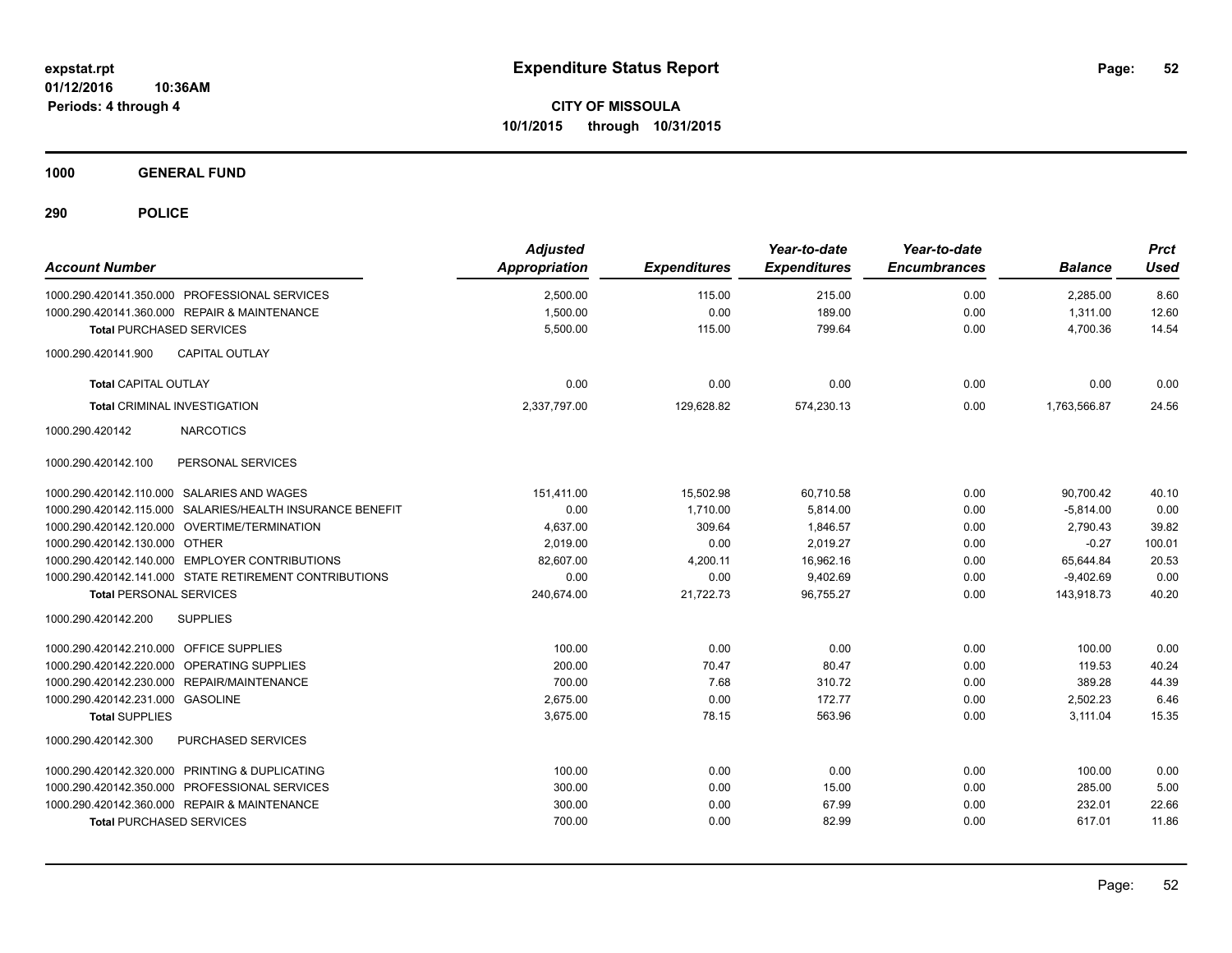**CITY OF MISSOULA 10/1/2015 through 10/31/2015**

**1000 GENERAL FUND**

| <b>Account Number</b>                   |                                                           | <b>Adjusted</b><br><b>Appropriation</b> | <b>Expenditures</b> | Year-to-date<br><b>Expenditures</b> | Year-to-date<br><b>Encumbrances</b> | <b>Balance</b> | <b>Prct</b><br><b>Used</b> |
|-----------------------------------------|-----------------------------------------------------------|-----------------------------------------|---------------------|-------------------------------------|-------------------------------------|----------------|----------------------------|
| <b>Total NARCOTICS</b>                  |                                                           | 245,049.00                              | 21,800.88           | 97,402.22                           | 0.00                                | 147,646.78     | 39.75                      |
| 1000.290.420150                         | <b>TRAFFIC POLICING-UNIFORM</b>                           |                                         |                     |                                     |                                     |                |                            |
| 1000.290.420150.100                     | PERSONAL SERVICES                                         |                                         |                     |                                     |                                     |                |                            |
|                                         | 1000.290.420150.110.000 SALARIES AND WAGES                | 4,527,204.00                            | 293,852.25          | 1,110,449.45                        | 0.00                                | 3,416,754.55   | 24.53                      |
|                                         | 1000.290.420150.115.000 SALARIES/HEALTH INSURANCE BENEFIT | 0.00                                    | 36,195.00           | 114,171.00                          | 0.00                                | $-114, 171.00$ | 0.00                       |
|                                         | 1000.290.420150.120.000 OVERTIME/TERMINATION              | 154,166.00                              | 14,364.94           | 51,852.12                           | 0.00                                | 102,313.88     | 33.63                      |
| 1000.290.420150.122.000 COURT OVERTIME  |                                                           | 0.00                                    | 239.71              | 3,857.09                            | 0.00                                | $-3,857.09$    | 0.00                       |
| 1000.290.420150.130.000 OTHER           |                                                           | 44,424.00                               | 0.00                | 37,812.92                           | 0.00                                | 6,611.08       | 85.12                      |
|                                         | 1000.290.420150.140.000 EMPLOYER CONTRIBUTIONS            | 2,481,639.00                            | 82,707.58           | 319.950.02                          | 0.00                                | 2,161,688.98   | 12.89                      |
|                                         | 1000.290.420150.141.000 STATE RETIREMENT CONTRIBUTIONS    | 0.00                                    | 0.00                | 167,933.06                          | 0.00                                | $-167,933.06$  | 0.00                       |
| <b>Total PERSONAL SERVICES</b>          |                                                           | 7,207,433.00                            | 427,359.48          | 1,806,025.66                        | 0.00                                | 5,401,407.34   | 25.06                      |
| 1000.290.420150.200                     | <b>SUPPLIES</b>                                           |                                         |                     |                                     |                                     |                |                            |
| 1000.290.420150.210.000 OFFICE SUPPLIES |                                                           | 1,444.00                                | 0.00                | 211.63                              | 0.00                                | 1,232.37       | 14.66                      |
| 1000.290.420150.220.000                 | <b>OPERATING SUPPLIES</b>                                 | 9,384.00                                | 1,852.79            | 4,393.60                            | 0.00                                | 4,990.40       | 46.82                      |
| 1000.290.420150.230.000                 | <b>REPAIR/MAINTENANCE</b>                                 | 34,284.00                               | 1,620.69            | 11,760.35                           | 0.00                                | 22,523.65      | 34.30                      |
| 1000.290.420150.231.000 GASOLINE        |                                                           | 141.236.00                              | 0.00                | 21.808.82                           | 0.00                                | 119.427.18     | 15.44                      |
| <b>Total SUPPLIES</b>                   |                                                           | 186,348.00                              | 3,473.48            | 38,174.40                           | 0.00                                | 148.173.60     | 20.49                      |
| 1000.290.420150.300                     | PURCHASED SERVICES                                        |                                         |                     |                                     |                                     |                |                            |
|                                         | 1000.290.420150.320.000 PRINTING & DUPLICATING            | 5,669.00                                | 1,097.78            | 1,225.70                            | 0.00                                | 4,443.30       | 21.62                      |
| 1000.290.420150.350.000                 | PROFESSIONAL SERVICES                                     | 4,425.00                                | 305.00              | 877.50                              | 0.00                                | 3,547.50       | 19.83                      |
|                                         | 1000.290.420150.360.000 REPAIR & MAINTENANCE              | 13,630.00                               | 2,389.97            | 6,115.76                            | 0.00                                | 7,514.24       | 44.87                      |
|                                         | <b>Total PURCHASED SERVICES</b>                           | 23,724.00                               | 3,792.75            | 8,218.96                            | 0.00                                | 15,505.04      | 34.64                      |
| 1000.290.420150.900                     | <b>CAPITAL OUTLAY</b>                                     |                                         |                     |                                     |                                     |                |                            |
| <b>Total CAPITAL OUTLAY</b>             |                                                           | 0.00                                    | 0.00                | 0.00                                | 0.00                                | 0.00           | 0.00                       |
|                                         | Total TRAFFIC POLICING-UNIFORM                            | 7,417,505.00                            | 434,625.71          | 1,852,419.02                        | 0.00                                | 5,565,085.98   | 24.97                      |
| 1000.290.420151                         | <b>ACCIDENT INVESTIGATION</b>                             |                                         |                     |                                     |                                     |                |                            |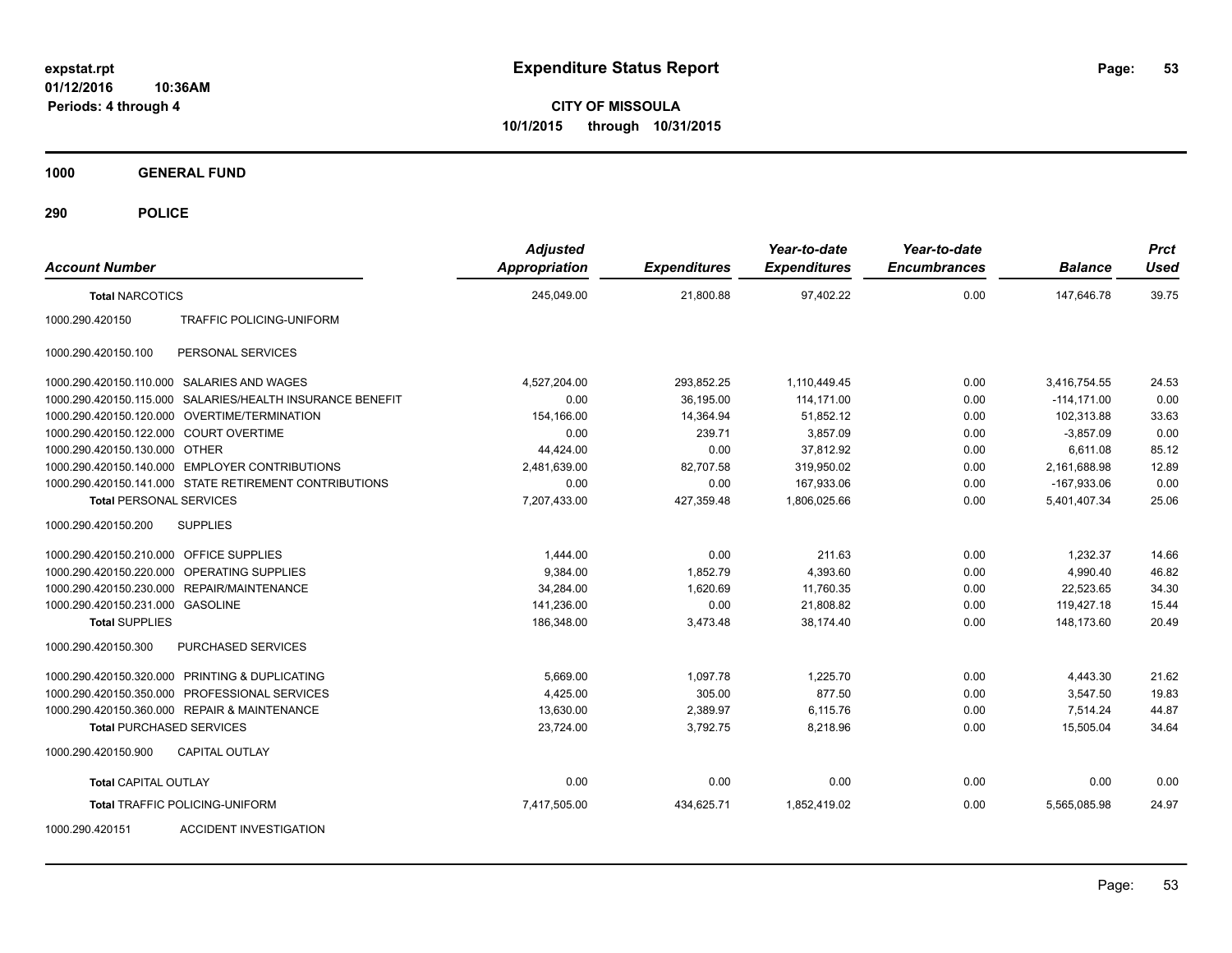**CITY OF MISSOULA 10/1/2015 through 10/31/2015**

**1000 GENERAL FUND**

**290 POLICE**

| <b>Account Number</b>                          |                                                           | <b>Adjusted</b><br><b>Appropriation</b> | <b>Expenditures</b> | Year-to-date<br><b>Expenditures</b> | Year-to-date<br><b>Encumbrances</b> | <b>Balance</b> | <b>Prct</b><br><b>Used</b> |
|------------------------------------------------|-----------------------------------------------------------|-----------------------------------------|---------------------|-------------------------------------|-------------------------------------|----------------|----------------------------|
|                                                |                                                           |                                         |                     |                                     |                                     |                |                            |
| 1000.290.420151.100                            | PERSONAL SERVICES                                         |                                         |                     |                                     |                                     |                |                            |
| 1000.290.420151.110.000 SALARIES AND WAGES     |                                                           | 458,017.00                              | 39,868.14           | 157.214.18                          | 0.00                                | 300.802.82     | 34.32                      |
|                                                | 1000.290.420151.115.000 SALARIES/HEALTH INSURANCE BENEFIT | 0.00                                    | 3,420.00            | 11,628.00                           | 0.00                                | $-11,628.00$   | 0.00                       |
| 1000.290.420151.120.000 OVERTIME/TERMINATION   |                                                           | 13,376.00                               | 248.61              | 3,020.48                            | 0.00                                | 10,355.52      | 22.58                      |
| 1000.290.420151.130.000 OTHER                  |                                                           | 3.365.00                                | 0.00                | 4.038.54                            | 0.00                                | $-673.54$      | 120.02                     |
| 1000.290.420151.140.000 EMPLOYER CONTRIBUTIONS |                                                           | 242,922.00                              | 12,642.09           | 52,096.63                           | 0.00                                | 190,825.37     | 21.45                      |
|                                                | 1000.290.420151.141.000 STATE RETIREMENT CONTRIBUTIONS    | 0.00                                    | 0.00                | 23,952.14                           | 0.00                                | $-23,952.14$   | 0.00                       |
| <b>Total PERSONAL SERVICES</b>                 |                                                           | 717,680.00                              | 56,178.84           | 251,949.97                          | 0.00                                | 465,730.03     | 35.11                      |
| <b>SUPPLIES</b><br>1000.290.420151.200         |                                                           |                                         |                     |                                     |                                     |                |                            |
| 1000.290.420151.210.000 OFFICE SUPPLIES        |                                                           | 200.00                                  | 0.00                | 115.78                              | 0.00                                | 84.22          | 57.89                      |
| 1000.290.420151.220.000 OPERATING SUPPLIES     |                                                           | 2,967.00                                | 119.60              | 925.38                              | 0.00                                | 2.041.62       | 31.19                      |
| 1000.290.420151.230.000 REPAIR/MAINTENANCE     |                                                           | 4,151.00                                | 80.91               | 293.31                              | 0.00                                | 3.857.69       | 7.07                       |
| 1000.290.420151.231.000 GASOLINE               |                                                           | 13,423.00                               | 0.00                | 2,380.42                            | 0.00                                | 11,042.58      | 17.73                      |
| <b>Total SUPPLIES</b>                          |                                                           | 20,741.00                               | 200.51              | 3,714.89                            | 0.00                                | 17,026.11      | 17.91                      |
| 1000.290.420151.300                            | <b>PURCHASED SERVICES</b>                                 |                                         |                     |                                     |                                     |                |                            |
| 1000.290.420151.320.000 PRINTING & DUPLICATING |                                                           | 207.00                                  | 0.00                | 103.34                              | 0.00                                | 103.66         | 49.92                      |
| 1000.290.420151.350.000 PROFESSIONAL SERVICES  |                                                           | 300.00                                  | 0.00                | 0.00                                | 0.00                                | 300.00         | 0.00                       |
| 1000.290.420151.360.000 REPAIR & MAINTENANCE   |                                                           | 5.615.00                                | 0.00                | 3,891.20                            | 0.00                                | 1,723.80       | 69.30                      |
| <b>Total PURCHASED SERVICES</b>                |                                                           | 6,122.00                                | 0.00                | 3,994.54                            | 0.00                                | 2,127.46       | 65.25                      |
| 1000.290.420151.900                            | <b>CAPITAL OUTLAY</b>                                     |                                         |                     |                                     |                                     |                |                            |
| <b>Total CAPITAL OUTLAY</b>                    |                                                           | 0.00                                    | 0.00                | 0.00                                | 0.00                                | 0.00           | 0.00                       |
| <b>Total ACCIDENT INVESTIGATION</b>            |                                                           | 744,543.00                              | 56,379.35           | 259,659.40                          | 0.00                                | 484,883.60     | 34.88                      |
| 1000.290.420152                                | <b>PLANS UNIT</b>                                         |                                         |                     |                                     |                                     |                |                            |

1000.290.420152.100 PERSONAL SERVICES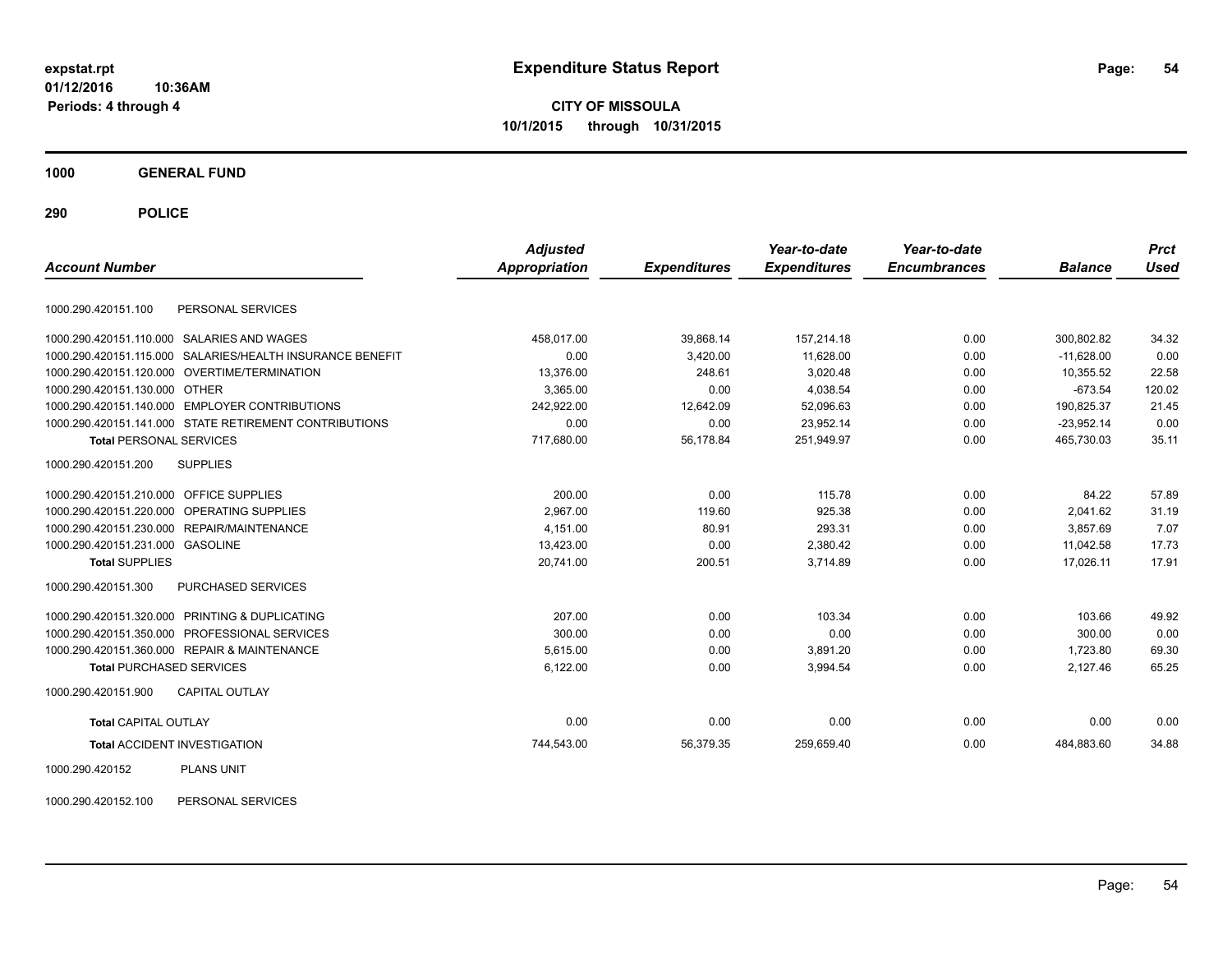**CITY OF MISSOULA 10/1/2015 through 10/31/2015**

**1000 GENERAL FUND**

| <b>Account Number</b>                   |                                                           | <b>Adjusted</b><br><b>Appropriation</b> | <b>Expenditures</b> | Year-to-date<br><b>Expenditures</b> | Year-to-date<br><b>Encumbrances</b> | <b>Balance</b> | <b>Prct</b><br><b>Used</b> |
|-----------------------------------------|-----------------------------------------------------------|-----------------------------------------|---------------------|-------------------------------------|-------------------------------------|----------------|----------------------------|
|                                         | 1000.290.420152.110.000 SALARIES AND WAGES                | 157,302.00                              | 17,061.22           | 66,383.68                           | 0.00                                | 90,918.32      | 42.20                      |
|                                         | 1000.290.420152.115.000 SALARIES/HEALTH INSURANCE BENEFIT | 0.00                                    | 1,710.00            | 5,814.00                            | 0.00                                | $-5,814.00$    | 0.00                       |
|                                         | 1000.290.420152.120.000 OVERTIME/TERMINATION              | 0.00                                    | 0.00                | 173.40                              | 0.00                                | $-173.40$      | 0.00                       |
| 1000.290.420152.122.000 COURT OVERTIME  |                                                           | 2,675.00                                | 0.00                | 0.00                                | 0.00                                | 2,675.00       | 0.00                       |
| 1000.290.420152.130.000 OTHER           |                                                           | 0.00                                    | 0.00                | 2,019.27                            | 0.00                                | $-2.019.27$    | 0.00                       |
|                                         | 1000.290.420152.140.000 EMPLOYER CONTRIBUTIONS            | 2,019.00                                | 4,478.98            | 17,899.71                           | 0.00                                | $-15,880.71$   | 886.56                     |
|                                         | 1000.290.420152.141.000 STATE RETIREMENT CONTRIBUTIONS    | 85,477.00                               | 0.00                | 10,182.41                           | 0.00                                | 75,294.59      | 11.91                      |
| <b>Total PERSONAL SERVICES</b>          |                                                           | 247,473.00                              | 23,250.20           | 102,472.47                          | 0.00                                | 145,000.53     | 41.41                      |
| 1000.290.420152.200                     | <b>SUPPLIES</b>                                           |                                         |                     |                                     |                                     |                |                            |
| 1000.290.420152.210.000 OFFICE SUPPLIES |                                                           | 200.00                                  | 0.00                | 0.00                                | 0.00                                | 200.00         | 0.00                       |
|                                         | 1000.290.420152.220.000 OPERATING SUPPLIES                | 2,000.00                                | 0.00                | 0.00                                | 0.00                                | 2,000.00       | 0.00                       |
| <b>Total SUPPLIES</b>                   |                                                           | 2,200.00                                | 0.00                | 0.00                                | 0.00                                | 2,200.00       | 0.00                       |
| 1000.290.420152.300                     | <b>PURCHASED SERVICES</b>                                 |                                         |                     |                                     |                                     |                |                            |
|                                         | 1000.290.420152.320.000 PRINTING & DUPLICATING            | 200.00                                  | 0.00                | 0.00                                | 0.00                                | 200.00         | 0.00                       |
|                                         | 1000.290.420152.350.000 PROFESSIONAL SERVICES             | 150.00                                  | 0.00                | 0.00                                | 0.00                                | 150.00         | 0.00                       |
|                                         | 1000.290.420152.360.000 REPAIR & MAINTENANCE              | 500.00                                  | 0.00                | 0.00                                | 0.00                                | 500.00         | 0.00                       |
| <b>Total PURCHASED SERVICES</b>         |                                                           | 850.00                                  | 0.00                | 0.00                                | 0.00                                | 850.00         | 0.00                       |
| <b>Total PLANS UNIT</b>                 |                                                           | 250,523.00                              | 23,250.20           | 102,472.47                          | 0.00                                | 148,050.53     | 40.90                      |
| 1000.290.420153                         | <b>COMMUNITY RESOURCE</b>                                 |                                         |                     |                                     |                                     |                |                            |
| 1000.290.420153.100                     | PERSONAL SERVICES                                         |                                         |                     |                                     |                                     |                |                            |
|                                         | 1000.290.420153.110.000 CRO/SALARIES AND WAGES            | 681,961.00                              | 39,709.90           | 152,060.25                          | 0.00                                | 529,900.75     | 22.30                      |
| 1000.290.420153.115.000                 | SALARIES/HEALTH INSURANCE BENEFIT                         | 0.00                                    | 3,990.00            | 13,053.00                           | 0.00                                | $-13,053.00$   | 0.00                       |
|                                         | 1000.290.420153.120.000 OVERTIME/TERMINATION              | 3,567.00                                | 148.85              | 1,477.26                            | 0.00                                | 2,089.74       | 41.41                      |
| 1000.290.420153.130.000 OTHER           |                                                           | 3,365.00                                | 0.00                | 4,711.63                            | 0.00                                | $-1,346.63$    | 140.02                     |
|                                         | 1000.290.420153.140.000 EMPLOYER CONTRIBUTIONS            | 365,997.00                              | 11,375.15           | 47,397.40                           | 0.00                                | 318,599.60     | 12.95                      |
|                                         | 1000.290.420153.141.000 STATE RETIREMENT CONTRIBUTIONS    | 0.00                                    | 0.00                | 22,839.19                           | 0.00                                | $-22,839.19$   | 0.00                       |
| <b>Total PERSONAL SERVICES</b>          |                                                           | 1,054,890.00                            | 55,223.90           | 241,538.73                          | 0.00                                | 813,351.27     | 22.90                      |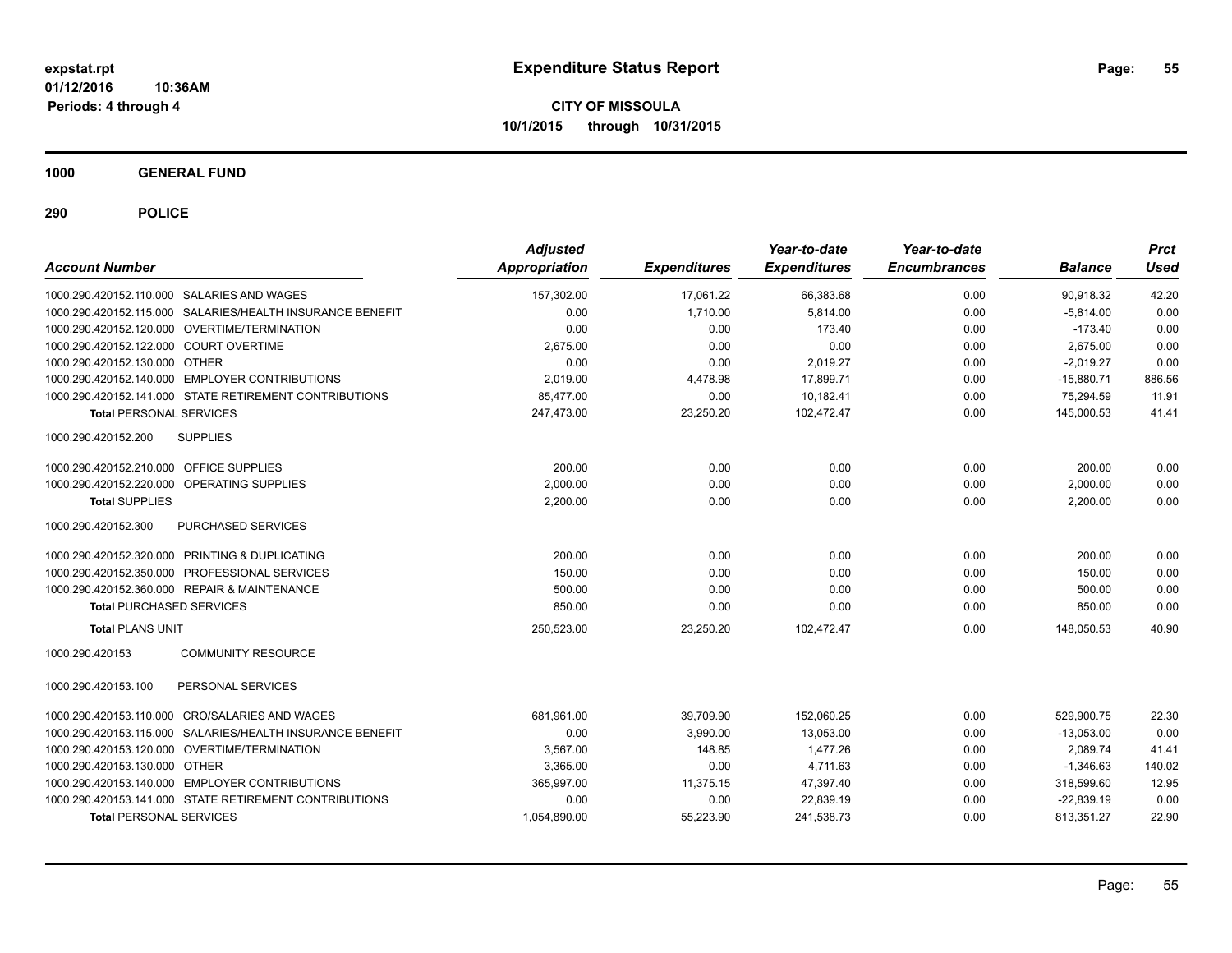**CITY OF MISSOULA 10/1/2015 through 10/31/2015**

**1000 GENERAL FUND**

| <b>Account Number</b>                          | <b>Adjusted</b><br><b>Appropriation</b> | <b>Expenditures</b> | Year-to-date<br><b>Expenditures</b> | Year-to-date<br><b>Encumbrances</b> | <b>Balance</b> | <b>Prct</b><br><b>Used</b> |
|------------------------------------------------|-----------------------------------------|---------------------|-------------------------------------|-------------------------------------|----------------|----------------------------|
| <b>SUPPLIES</b><br>1000.290.420153.200         |                                         |                     |                                     |                                     |                |                            |
| 1000.290.420153.210.000 OFFICE SUPPLIES        | 1.340.00                                | 0.00                | 0.00                                | 0.00                                | 1,340.00       | 0.00                       |
| 1000.290.420153.220.000 OPERATING SUPPLIES     | 3,500.00                                | 241.20              | 317.15                              | 0.00                                | 3,182.85       | 9.06                       |
| 1000.290.420153.230.000 REPAIR/MAINTENANCE     | 1,100.00                                | 0.00                | 0.00                                | 0.00                                | 1,100.00       | 0.00                       |
| 1000.290.420153.231.000 GASOLINE               | 3,561.00                                | 0.00                | 0.00                                | 0.00                                | 3,561.00       | 0.00                       |
| <b>Total SUPPLIES</b>                          | 9,501.00                                | 241.20              | 317.15                              | 0.00                                | 9,183.85       | 3.34                       |
| 1000.290.420153.300<br>PURCHASED SERVICES      |                                         |                     |                                     |                                     |                |                            |
| 1000.290.420153.320.000 PRINTING & DUPLICATING | 580.00                                  | 0.00                | 0.00                                | 0.00                                | 580.00         | 0.00                       |
| 1000.290.420153.360.000 REPAIR & MAINTENANCE   | 500.00                                  | 0.00                | 0.00                                | 0.00                                | 500.00         | 0.00                       |
| <b>Total PURCHASED SERVICES</b>                | 1,080.00                                | 0.00                | 0.00                                | 0.00                                | 1,080.00       | 0.00                       |
| 1000.290.420153.900<br><b>CAPITAL OUTLAY</b>   |                                         |                     |                                     |                                     |                |                            |
| <b>Total CAPITAL OUTLAY</b>                    | 0.00                                    | 0.00                | 0.00                                | 0.00                                | 0.00           | 0.00                       |
| <b>Total COMMUNITY RESOURCE</b>                | 1,065,471.00                            | 55,465.10           | 241,855.88                          | 0.00                                | 823,615.12     | 22.70                      |
| ABANDONED VEHICLE PROGRAM<br>1000.290.420154   |                                         |                     |                                     |                                     |                |                            |
| 1000.290.420154.100<br>PERSONAL SERVICES       |                                         |                     |                                     |                                     |                |                            |
| 1000.290.420154.110.000 SALARIES AND WAGES     | 37,276.00                               | 2,881.65            | 11,171.30                           | 0.00                                | 26,104.70      | 29.97                      |
| 1000.290.420154.120.000 OVERTIME/TERMINATION   | 892.00                                  | 0.00                | 0.00                                | 0.00                                | 892.00         | 0.00                       |
| 1000.290.420154.140.000 EMPLOYER CONTRIBUTIONS | 15,830.00                               | 1.269.90            | 5,636.08                            | 0.00                                | 10,193.92      | 35.60                      |
| <b>Total PERSONAL SERVICES</b>                 | 53,998.00                               | 4,151.55            | 16,807.38                           | 0.00                                | 37.190.62      | 31.13                      |
| 1000.290.420154.200<br><b>SUPPLIES</b>         |                                         |                     |                                     |                                     |                |                            |
| 1000.290.420154.210.000 OFFICE SUPPLIES        | 240.00                                  | 0.00                | 9.29                                | 0.00                                | 230.71         | 3.87                       |
| 1000.290.420154.220.000 OPERATING SUPPLIES     | 400.00                                  | 105.65              | 105.65                              | 0.00                                | 294.35         | 26.41                      |
| <b>Total SUPPLIES</b>                          | 640.00                                  | 105.65              | 114.94                              | 0.00                                | 525.06         | 17.96                      |
| 1000.290.420154.300<br>PURCHASED SERVICES      |                                         |                     |                                     |                                     |                |                            |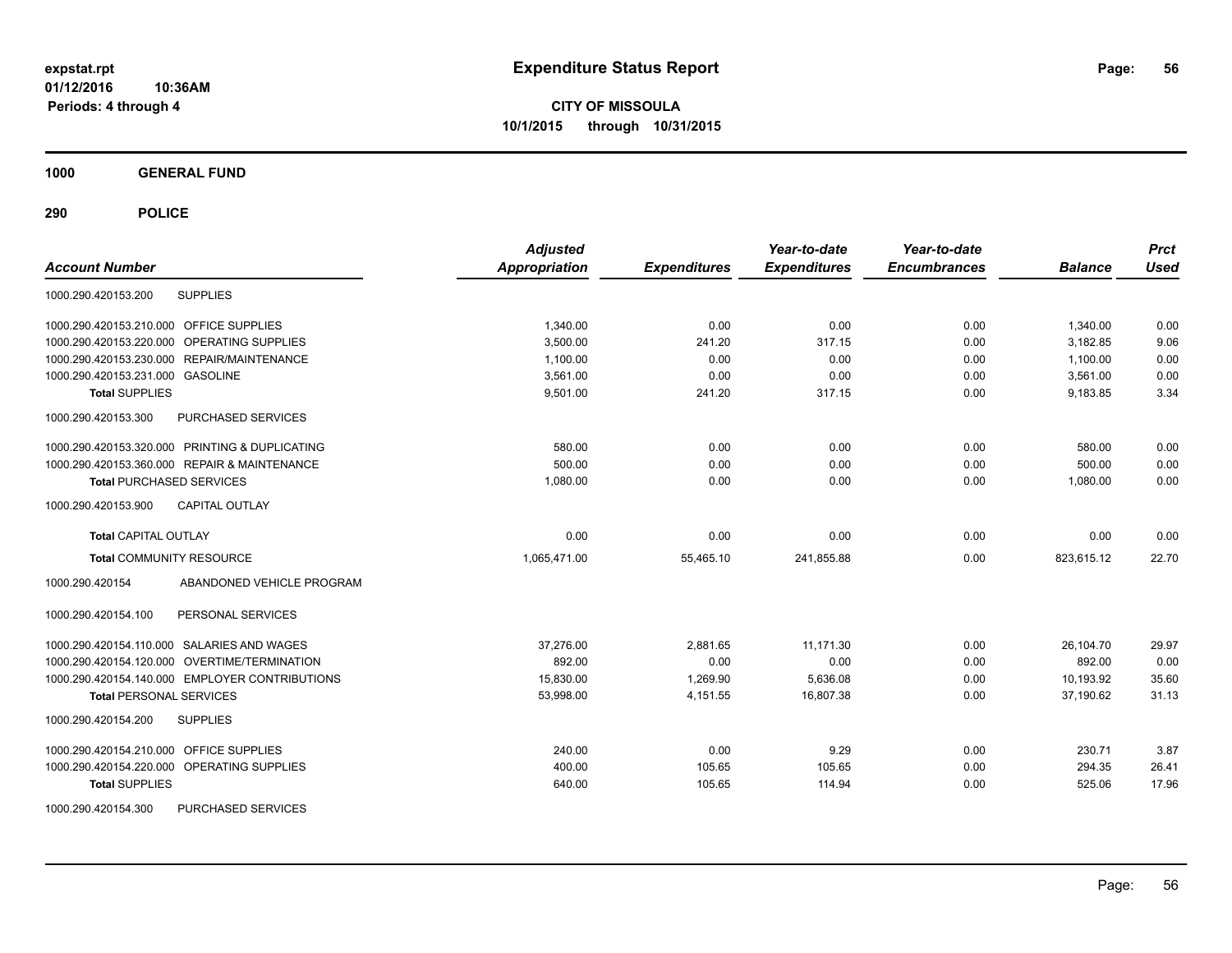**CITY OF MISSOULA 10/1/2015 through 10/31/2015**

**1000 GENERAL FUND**

**290 POLICE**

| <b>Account Number</b>                                   | <b>Adjusted</b><br>Appropriation | <b>Expenditures</b> | Year-to-date<br><b>Expenditures</b> | Year-to-date<br><b>Encumbrances</b> | <b>Balance</b> | <b>Prct</b><br><b>Used</b> |
|---------------------------------------------------------|----------------------------------|---------------------|-------------------------------------|-------------------------------------|----------------|----------------------------|
| 1000.290.420154.310.000 COMMUNICATIONS                  | 2,484.00                         | 71.28               | 168.48                              | 0.00                                | 2,315.52       | 6.78                       |
| 1000.290.420154.320.000 PRINTING & DUPLICATING          | 768.00                           | 0.00                | 213.58                              | 0.00                                | 554.42         | 27.81                      |
| 1000.290.420154.330.000 PUBLICITY, SUBSCRIPTIONS & DUES | 2,400.00                         | 0.00                | 0.00                                | 0.00                                | 2,400.00       | 0.00                       |
| 1000.290.420154.350.000 PROFESSIONAL SERVICES           | 12,429.00                        | 0.00                | 27.00                               | 0.00                                | 12,402.00      | 0.22                       |
| 1000.290.420154.350.011 PROFESSIONAL SERVICES           | 0.00                             | 0.00                | 710.00                              | 0.00                                | $-710.00$      | 0.00                       |
| 1000.290.420154.350.012 PROFESSIONAL SERVICES           | 0.00                             | 0.00                | 1,500.00                            | 0.00                                | $-1,500.00$    | 0.00                       |
| <b>Total PURCHASED SERVICES</b>                         | 18,081.00                        | 71.28               | 2,619.06                            | 0.00                                | 15,461.94      | 14.49                      |
| <b>Total ABANDONED VEHICLE PROGRAM</b>                  | 72,719.00                        | 4,328.48            | 19,541.38                           | 0.00                                | 53.177.62      | 26.87                      |
| <b>COMMUNICATIONS</b><br>1000.290.420160                |                                  |                     |                                     |                                     |                |                            |
| PERSONAL SERVICES<br>1000.290.420160.100                |                                  |                     |                                     |                                     |                |                            |
| 1000.290.420160.110.000 SALARIES AND WAGES              | 306,001.00                       | 16.715.17           | 74,958.90                           | 0.00                                | 231.042.10     | 24.50                      |
| 1000.290.420160.120.000 OVERTIME/TERMINATION            | 8,917.00                         | 946.29              | 2,029.52                            | 0.00                                | 6.887.48       | 22.76                      |
| 1000.290.420160.140.000 EMPLOYER CONTRIBUTIONS          | 118,937.00                       | 6,897.62            | 31,815.02                           | 0.00                                | 87,121.98      | 26.75                      |
| <b>Total PERSONAL SERVICES</b>                          | 433,855.00                       | 24,559.08           | 108,803.44                          | 0.00                                | 325,051.56     | 25.08                      |
| <b>SUPPLIES</b><br>1000.290.420160.200                  |                                  |                     |                                     |                                     |                |                            |
| 1000.290.420160.210.000 OFFICE SUPPLIES                 | 400.00                           | 39.89               | 39.89                               | 0.00                                | 360.11         | 9.97                       |
| 1000.290.420160.220.000 OPERATING SUPPLIES              | 800.00                           | 0.00                | 136.99                              | 0.00                                | 663.01         | 17.12                      |
| <b>Total SUPPLIES</b>                                   | 1,200.00                         | 39.89               | 176.88                              | 0.00                                | 1,023.12       | 14.74                      |
| PURCHASED SERVICES<br>1000.290.420160.300               |                                  |                     |                                     |                                     |                |                            |
| 1000.290.420160.310.000 COMMUNICATIONS                  | 6.700.00                         | 0.00                | 11.942.75                           | 0.00                                | $-5.242.75$    | 178.25                     |
| 1000.290.420160.320.000 PRINTING & DUPLICATING          | 150.00                           | 0.00                | 39.71                               | 0.00                                | 110.29         | 26.47                      |
| <b>Total PURCHASED SERVICES</b>                         | 6,850.00                         | 0.00                | 11,982.46                           | 0.00                                | $-5,132.46$    | 174.93                     |
| <b>Total COMMUNICATIONS</b>                             | 441,905.00                       | 24,598.97           | 120,962.78                          | 0.00                                | 320,942.22     | 27.37                      |
| 1000.290.420170<br><b>RECORDS</b>                       |                                  |                     |                                     |                                     |                |                            |

1000.290.420170.100 PERSONAL SERVICES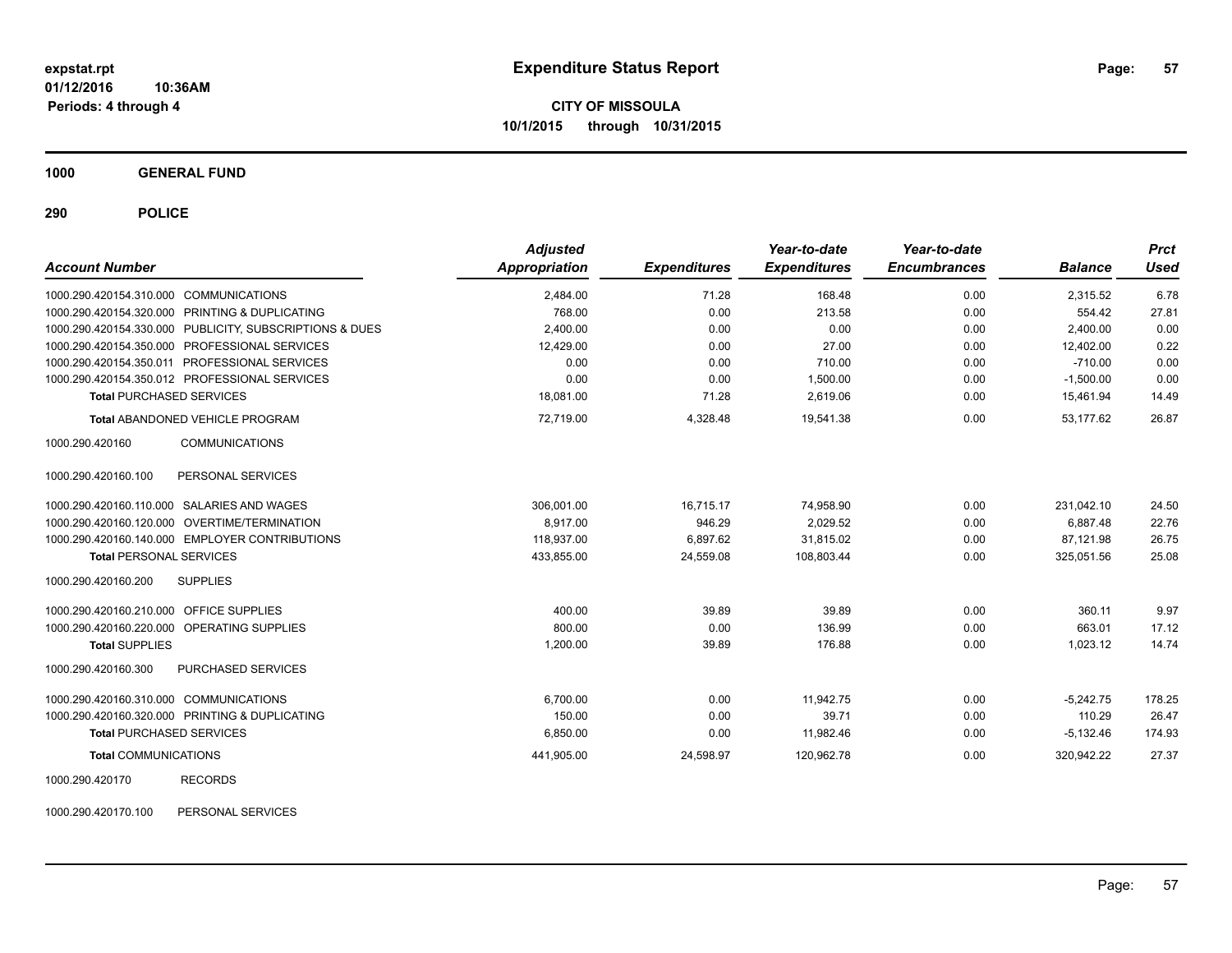**CITY OF MISSOULA 10/1/2015 through 10/31/2015**

**1000 GENERAL FUND**

| <b>Account Number</b>                            | <b>Adjusted</b><br>Appropriation | <b>Expenditures</b> | Year-to-date<br><b>Expenditures</b> | Year-to-date<br><b>Encumbrances</b> | <b>Balance</b> | <b>Prct</b><br><b>Used</b> |
|--------------------------------------------------|----------------------------------|---------------------|-------------------------------------|-------------------------------------|----------------|----------------------------|
| 1000.290.420170.110.000 SALARIES AND WAGES       | 158,592.00                       | 7,635.42            | 29,755.77                           | 0.00                                | 128,836.23     | 18.76                      |
| 1000.290.420170.120.000 OVERTIME/TERMINATION     | 713.00                           | 459.12              | 1,325.96                            | 0.00                                | $-612.96$      | 185.97                     |
| 1000.290.420170.140.000 EMPLOYER CONTRIBUTIONS   | 64,315.00                        | 3,698.42            | 16,431.75                           | 0.00                                | 47,883.25      | 25.55                      |
| <b>Total PERSONAL SERVICES</b>                   | 223,620.00                       | 11,792.96           | 47,513.48                           | 0.00                                | 176,106.52     | 21.25                      |
| <b>SUPPLIES</b><br>1000.290.420170.200           |                                  |                     |                                     |                                     |                |                            |
| 1000.290.420170.210.000 OFFICE SUPPLIES          | 800.00                           | 6.95                | 124.74                              | 0.00                                | 675.26         | 15.59                      |
| 1000.290.420170.220.000 OPERATING SUPPLIES       | 850.00                           | 0.00                | 99.75                               | 0.00                                | 750.25         | 11.74                      |
| <b>Total SUPPLIES</b>                            | 1,650.00                         | 6.95                | 224.49                              | 0.00                                | 1,425.51       | 13.61                      |
| 1000.290.420170.300<br><b>PURCHASED SERVICES</b> |                                  |                     |                                     |                                     |                |                            |
| <b>Total PURCHASED SERVICES</b>                  | 0.00                             | 0.00                | 0.00                                | 0.00                                | 0.00           | 0.00                       |
| <b>FIXED CHARGES</b><br>1000.290.420170.500      |                                  |                     |                                     |                                     |                |                            |
| <b>Total FIXED CHARGES</b>                       | 0.00                             | 0.00                | 0.00                                | 0.00                                | 0.00           | 0.00                       |
| 1000.290.420170.900<br>CAPITAL OUTLAY            |                                  |                     |                                     |                                     |                |                            |
| <b>Total CAPITAL OUTLAY</b>                      | 0.00                             | 0.00                | 0.00                                | 0.00                                | 0.00           | 0.00                       |
| <b>Total RECORDS</b>                             | 225,270.00                       | 11,799.91           | 47,737.97                           | 0.00                                | 177,532.03     | 21.19                      |
| <b>EVIDENCE</b><br>1000.290.420182               |                                  |                     |                                     |                                     |                |                            |
| PERSONAL SERVICES<br>1000.290.420182.100         |                                  |                     |                                     |                                     |                |                            |
| 1000.290.420182.110.000 SALARIES AND WAGES       | 72,905.00                        | 8,712.57            | 33,924.56                           | 0.00                                | 38,980.44      | 46.53                      |
| 1000.290.420182.120.000 OVERTIME/TERMINATION     | 2.229.00                         | 142.17              | 740.43                              | 0.00                                | 1,488.57       | 33.22                      |
| 1000.290.420182.140.000 EMPLOYER CONTRIBUTIONS   | 31,402.00                        | 3,831.29            | 16,290.62                           | 0.00                                | 15,111.38      | 51.88                      |
| <b>Total PERSONAL SERVICES</b>                   | 106,536.00                       | 12,686.03           | 50,955.61                           | 0.00                                | 55,580.39      | 47.83                      |
| <b>SUPPLIES</b><br>1000.290.420182.200           |                                  |                     |                                     |                                     |                |                            |
| 1000.290.420182.210.000 OFFICE SUPPLIES          | 800.00                           | 0.00                | 0.00                                | 0.00                                | 800.00         | 0.00                       |
| 1000.290.420182.220.000 OPERATING SUPPLIES       | 5,800.00                         | 1,521.58            | 5,322.44                            | 0.00                                | 477.56         | 91.77                      |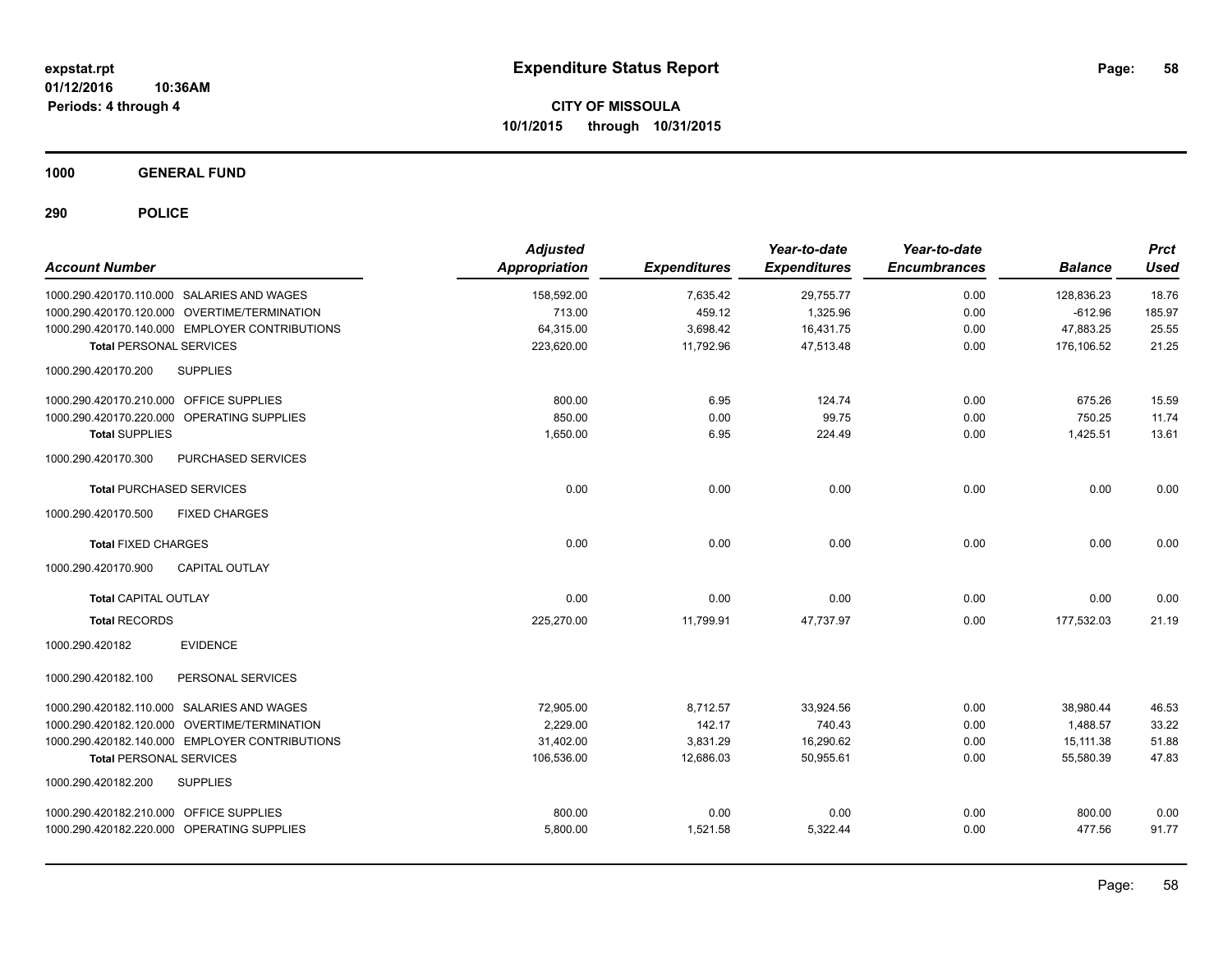**CITY OF MISSOULA 10/1/2015 through 10/31/2015**

**1000 GENERAL FUND**

| <b>Account Number</b>                          | <b>Adjusted</b><br><b>Appropriation</b> | <b>Expenditures</b> | Year-to-date<br><b>Expenditures</b> | Year-to-date<br><b>Encumbrances</b> | <b>Balance</b> | <b>Prct</b><br><b>Used</b> |
|------------------------------------------------|-----------------------------------------|---------------------|-------------------------------------|-------------------------------------|----------------|----------------------------|
| 1000.290.420182.230.000 REPAIR/MAINTENANCE     | 500.00                                  | 0.00                | 51.64                               | 0.00                                | 448.36         | 10.33                      |
| 1000.290.420182.231.000 GASOLINE               | 479.00                                  | 0.00                | 172.71                              | 0.00                                | 306.29         | 36.06                      |
| <b>Total SUPPLIES</b>                          | 7,579.00                                | 1,521.58            | 5,546.79                            | 0.00                                | 2,032.21       | 73.19                      |
| 1000.290.420182.300<br>PURCHASED SERVICES      |                                         |                     |                                     |                                     |                |                            |
| 1000.290.420182.310.000 COMMUNICATIONS         | 300.00                                  | 0.00                | 0.00                                | 0.00                                | 300.00         | 0.00                       |
| 1000.290.420182.320.000 PRINTING & DUPLICATING | 1,000.00                                | 0.00                | 0.00                                | 0.00                                | 1.000.00       | 0.00                       |
| 1000.290.420182.350.000 PROFESSIONAL SERVICES  | 34,700.00                               | 4,199.49            | 9,328.81                            | 0.00                                | 25,371.19      | 26.88                      |
| 1000.290.420182.360.000 REPAIR & MAINTENANCE   | 150.00                                  | 0.00                | 0.00                                | 0.00                                | 150.00         | 0.00                       |
| <b>Total PURCHASED SERVICES</b>                | 36,150.00                               | 4,199.49            | 9,328.81                            | 0.00                                | 26,821.19      | 25.81                      |
| 1000.290.420182.500<br><b>FIXED CHARGES</b>    |                                         |                     |                                     |                                     |                |                            |
| 1000.290.420182.500.000 FIXED CHARGES          | 650.00                                  | 0.00                | 0.00                                | 0.00                                | 650.00         | 0.00                       |
| <b>Total FIXED CHARGES</b>                     | 650.00                                  | 0.00                | 0.00                                | 0.00                                | 650.00         | 0.00                       |
| <b>Total EVIDENCE</b>                          | 150,915.00                              | 18,407.10           | 65,831.21                           | 0.00                                | 85.083.79      | 43.62                      |
| 1000.290.420185<br><b>SPECIAL TEAMS</b>        |                                         |                     |                                     |                                     |                |                            |
| PERSONAL SERVICES<br>1000.290.420185.100       |                                         |                     |                                     |                                     |                |                            |
| <b>Total PERSONAL SERVICES</b>                 | 0.00                                    | 0.00                | 0.00                                | 0.00                                | 0.00           | 0.00                       |
| 1000.290.420185.200<br><b>SUPPLIES</b>         |                                         |                     |                                     |                                     |                |                            |
| 1000.290.420185.220.000 OPERATING SUPPLIES     | 6,325.00                                | 0.00                | 1,092.25                            | 0.00                                | 5,232.75       | 17.27                      |
| 1000.290.420185.230.000 REPAIR/MAINTENANCE     | 200.00                                  | 0.00                | 22.18                               | 0.00                                | 177.82         | 11.09                      |
| 1000.290.420185.231.000 GASOLINE               | 239.00                                  | 0.00                | 30.72                               | 0.00                                | 208.28         | 12.85                      |
| <b>Total SUPPLIES</b>                          | 6,764.00                                | 0.00                | 1,145.15                            | 0.00                                | 5,618.85       | 16.93                      |
| 1000.290.420185.300<br>PURCHASED SERVICES      |                                         |                     |                                     |                                     |                |                            |
| 1000.290.420185.350.000 PROFESSIONAL SERVICES  | 175.00                                  | 0.00                | 0.00                                | 0.00                                | 175.00         | 0.00                       |
| 1000.290.420185.360.000 REPAIR & MAINTENANCE   | 350.00                                  | 0.00                | 0.00                                | 0.00                                | 350.00         | 0.00                       |
| <b>Total PURCHASED SERVICES</b>                | 525.00                                  | 0.00                | 0.00                                | 0.00                                | 525.00         | 0.00                       |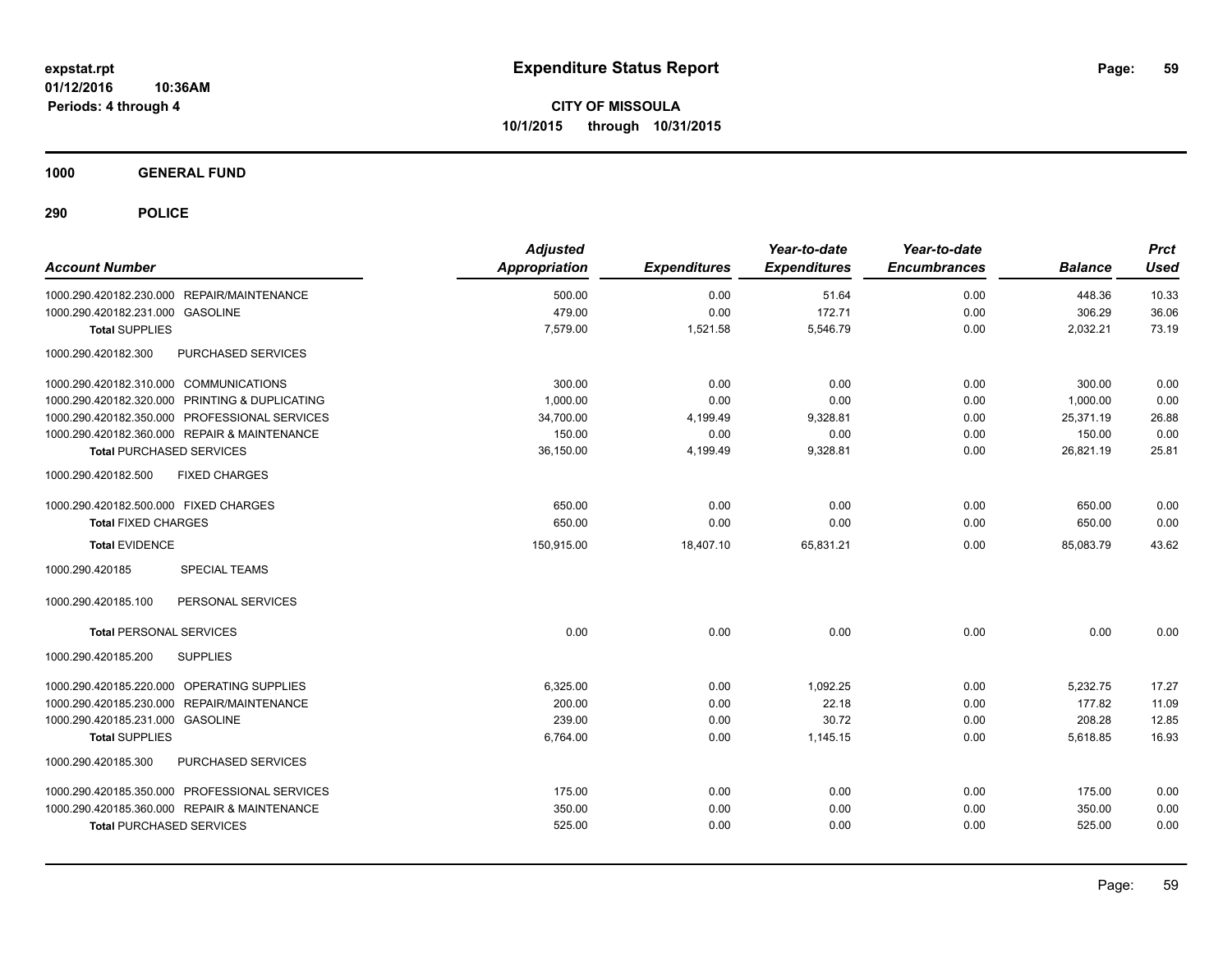**CITY OF MISSOULA 10/1/2015 through 10/31/2015**

**1000 GENERAL FUND**

| <b>Account Number</b>          |                                     | <b>Adjusted</b><br><b>Appropriation</b> | <b>Expenditures</b> | Year-to-date<br><b>Expenditures</b> | Year-to-date<br><b>Encumbrances</b> | <b>Balance</b> | <b>Prct</b><br><b>Used</b> |
|--------------------------------|-------------------------------------|-----------------------------------------|---------------------|-------------------------------------|-------------------------------------|----------------|----------------------------|
| <b>Total SPECIAL TEAMS</b>     |                                     | 7,289.00                                | 0.00                | 1,145.15                            | 0.00                                | 6,143.85       | 15.71                      |
| 1000.290.420199                | CONTINGENCY-NEW AWARD FUNDING       |                                         |                     |                                     |                                     |                |                            |
| 1000.290.420199.100            | PERSONAL SERVICES                   |                                         |                     |                                     |                                     |                |                            |
| <b>Total PERSONAL SERVICES</b> |                                     | 0.00                                    | 0.00                | 0.00                                | 0.00                                | 0.00           | 0.00                       |
| 1000.290.420199.200            | <b>SUPPLIES</b>                     |                                         |                     |                                     |                                     |                |                            |
| <b>Total SUPPLIES</b>          |                                     | 0.00                                    | 0.00                | 0.00                                | 0.00                                | 0.00           | 0.00                       |
| 1000.290.420199.300            | PURCHASED SERVICES                  |                                         |                     |                                     |                                     |                |                            |
|                                | <b>Total PURCHASED SERVICES</b>     | 0.00                                    | 0.00                | 0.00                                | 0.00                                | 0.00           | 0.00                       |
| 1000.290.420199.900            | <b>CAPITAL OUTLAY</b>               |                                         |                     |                                     |                                     |                |                            |
|                                | Total CONTINGENCY-NEW AWARD FUNDING | 0.00                                    | 0.00                | 0.00                                | 0.00                                | 0.00           | 0.00                       |
| 1000.290.420256                | *** Title Not Found ***             |                                         |                     |                                     |                                     |                |                            |
| 1000.290.420256.100            | PERSONAL SERVICES                   |                                         |                     |                                     |                                     |                |                            |
| Total *** Title Not Found ***  |                                     | 0.00                                    | 0.00                | 0.00                                | 0.00                                | 0.00           | 0.00                       |
| <b>Total POLICE</b>            |                                     | 14,391,954.00                           | 912,815.62          | 3,922,803.27                        | 0.00                                | 10,469,150.73  | 27.26                      |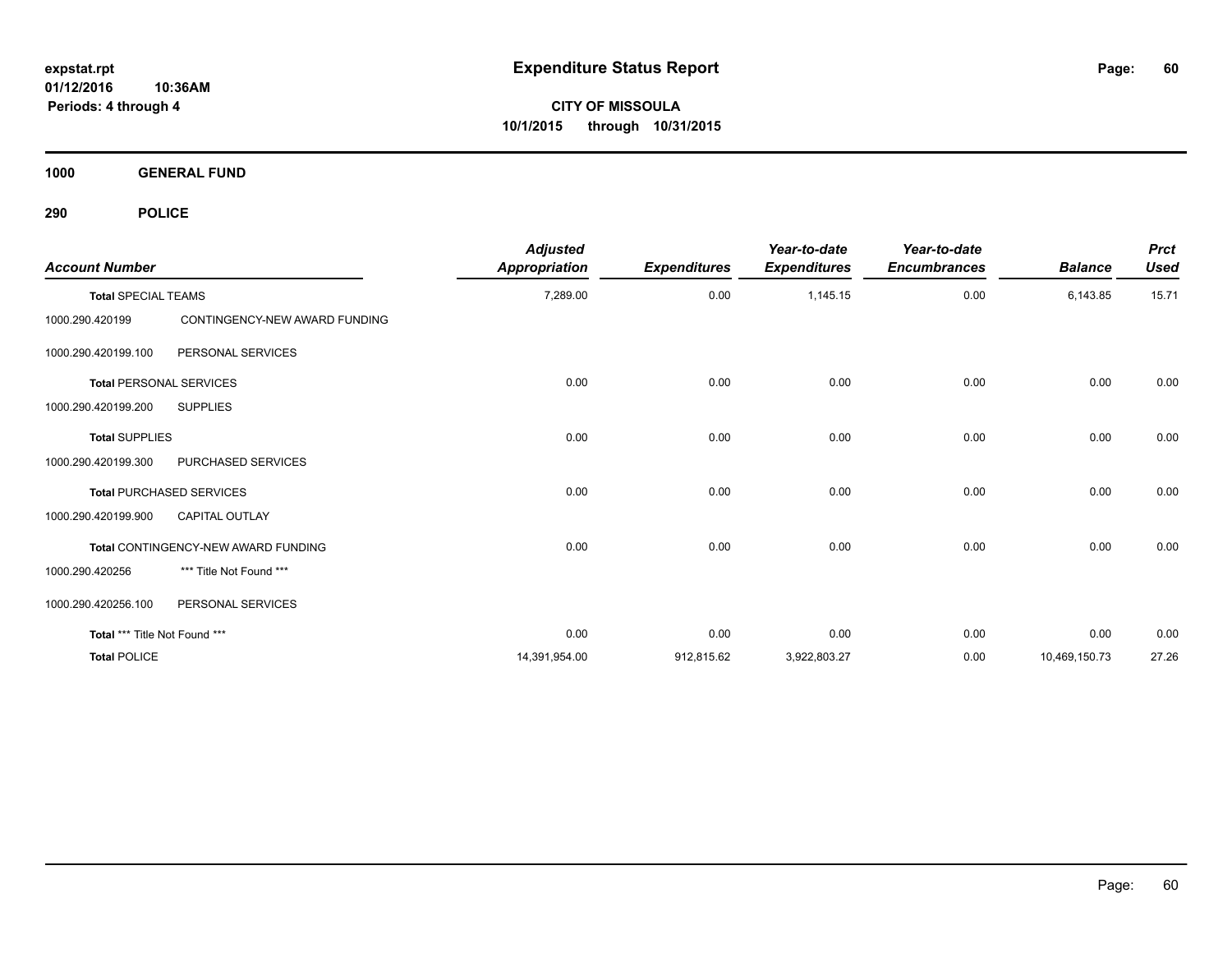**CITY OF MISSOULA 10/1/2015 through 10/31/2015**

**1000 GENERAL FUND**

| <b>Account Number</b>                   |                                                           | <b>Adjusted</b><br>Appropriation | <b>Expenditures</b> | Year-to-date<br><b>Expenditures</b> | Year-to-date<br><b>Encumbrances</b> | <b>Balance</b> | <b>Prct</b><br><b>Used</b> |
|-----------------------------------------|-----------------------------------------------------------|----------------------------------|---------------------|-------------------------------------|-------------------------------------|----------------|----------------------------|
| 1000.300.420410                         | <b>ADMINISTRATION</b>                                     |                                  |                     |                                     |                                     |                |                            |
| 1000.300.420410.100                     | PERSONAL SERVICES                                         |                                  |                     |                                     |                                     |                |                            |
|                                         | 1000.300.420410.110.000 SALARIES AND WAGES                | 441,354.00                       | 32,106.46           | 125,276.12                          | 0.00                                | 316,077.88     | 28.38                      |
|                                         | 1000.300.420410.115.000 SALARIES/HEALTH INSURANCE BENEFIT | 0.00                             | 1,710.00            | 5,814.00                            | 0.00                                | $-5,814.00$    | 0.00                       |
|                                         | 1000.300.420410.140.000 EMPLOYER CONTRIBUTIONS            | 105,401.00                       | 9,363.20            | 38,663.60                           | 0.00                                | 66.737.40      | 36.68                      |
|                                         | 1000.300.420410.141.000 STATE RETIREMENT CONTRIBUTIONS    | 120,013.00                       | 0.00                | 13,358.15                           | 0.00                                | 106,654.85     | 11.13                      |
| <b>Total PERSONAL SERVICES</b>          |                                                           | 666,768.00                       | 43,179.66           | 183,111.87                          | 0.00                                | 483,656.13     | 27.46                      |
| 1000.300.420410.200                     | <b>SUPPLIES</b>                                           |                                  |                     |                                     |                                     |                |                            |
| 1000.300.420410.210.000 OFFICE SUPPLIES |                                                           | 8.471.00                         | 545.78              | 2,075.82                            | 0.00                                | 6.395.18       | 24.51                      |
|                                         | 1000.300.420410.220.000 OPERATING SUPPLIES                | 2,822.00                         | 0.00                | 237.48                              | 0.00                                | 2,584.52       | 8.42                       |
|                                         | 1000.300.420410.230.000 REPAIR/MAINTENANCE                | 300.00                           | 0.00                | 0.00                                | 0.00                                | 300.00         | 0.00                       |
| 1000.300.420410.240.000 OTHER SUPPLIES  |                                                           | 2.848.00                         | 0.00                | 0.00                                | 0.00                                | 2.848.00       | 0.00                       |
| <b>Total SUPPLIES</b>                   |                                                           | 14,441.00                        | 545.78              | 2,313.30                            | 0.00                                | 12,127.70      | 16.02                      |
| 1000.300.420410.300                     | PURCHASED SERVICES                                        |                                  |                     |                                     |                                     |                |                            |
| 1000.300.420410.310.000                 | <b>COMMUNICATIONS</b>                                     | 577.00                           | 17.79               | 48.79                               | 0.00                                | 528.21         | 8.46                       |
|                                         | 1000.300.420410.320.000 PRINTING & DUPLICATING            | 240.00                           | 0.00                | 0.00                                | 0.00                                | 240.00         | 0.00                       |
|                                         | 1000.300.420410.330.000 PUBLICITY, SUBSCRIPTIONS & DUES   | 1,238.00                         | 0.00                | 0.00                                | 0.00                                | 1,238.00       | 0.00                       |
|                                         | 1000.300.420410.350.000 PROFESSIONAL SERVICES             | 192.00                           | 0.00                | 192.00                              | 0.00                                | 0.00           | 100.00                     |
| 1000.300.420410.370.000                 | <b>TRAVEL</b>                                             | 4,240.00                         | 0.00                | 0.00                                | 0.00                                | 4,240.00       | 0.00                       |
| 1000.300.420410.380.000 TRAINING        |                                                           | 1,054.00                         | 0.00                | 0.00                                | 0.00                                | 1,054.00       | 0.00                       |
| <b>Total PURCHASED SERVICES</b>         |                                                           | 7,541.00                         | 17.79               | 240.79                              | 0.00                                | 7,300.21       | 3.19                       |
| 1000.300.420410.700                     | <b>GRANTS &amp; CONTRIBUTIONS</b>                         |                                  |                     |                                     |                                     |                |                            |
|                                         | 1000.300.420410.700.000 GRANTS & CONTRIBUTIONS            | 2,700.00                         | 0.00                | 0.00                                | 0.00                                | 2,700.00       | 0.00                       |
|                                         | <b>Total GRANTS &amp; CONTRIBUTIONS</b>                   | 2,700.00                         | 0.00                | 0.00                                | 0.00                                | 2,700.00       | 0.00                       |
| 1000.300.420410.800                     | OTHER OBJECTS                                             |                                  |                     |                                     |                                     |                |                            |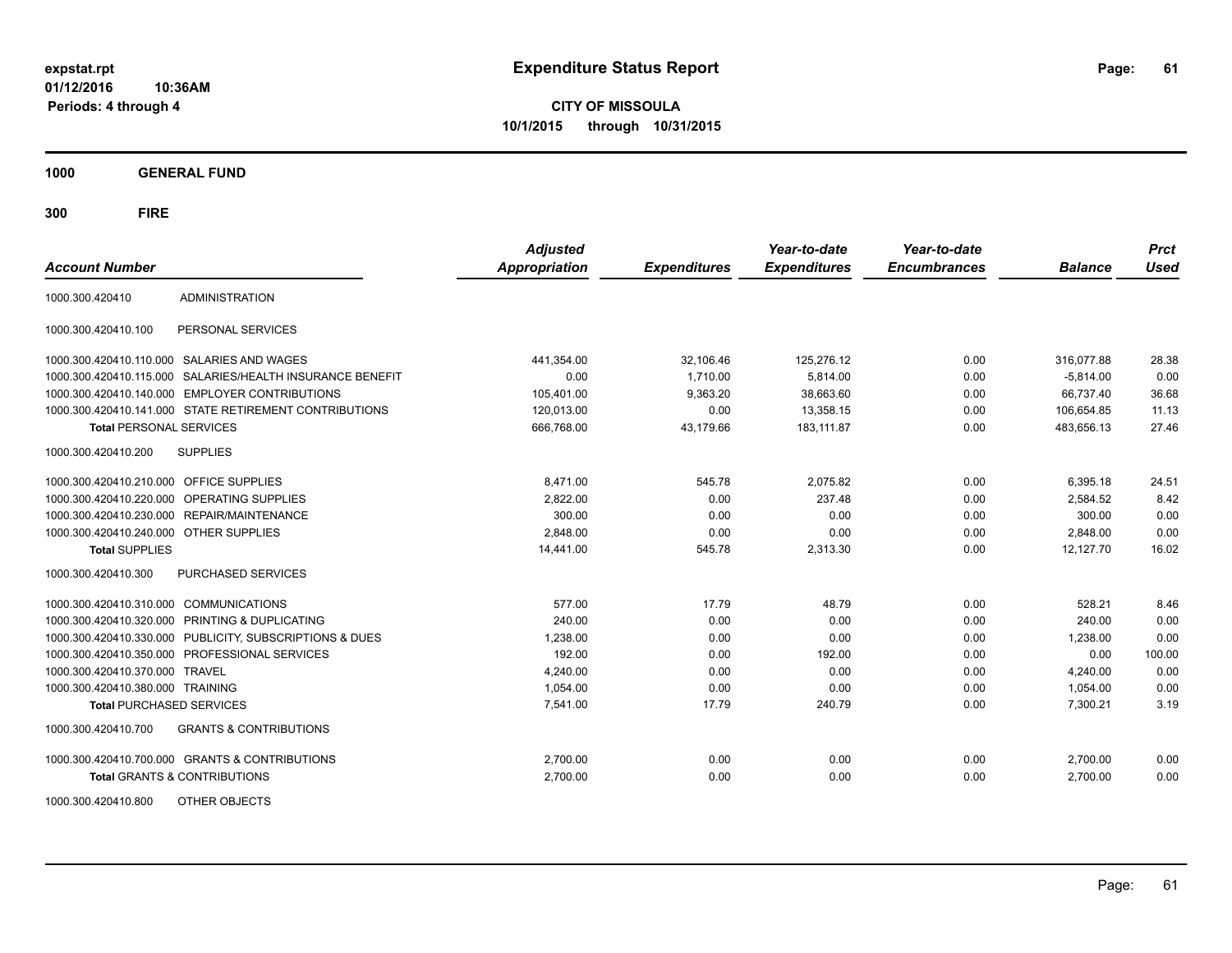**CITY OF MISSOULA 10/1/2015 through 10/31/2015**

**1000 GENERAL FUND**

| <b>Account Number</b>                             | <b>Adjusted</b><br><b>Appropriation</b> | <b>Expenditures</b> | Year-to-date<br><b>Expenditures</b> | Year-to-date<br><b>Encumbrances</b> | <b>Balance</b> | <b>Prct</b><br><b>Used</b> |
|---------------------------------------------------|-----------------------------------------|---------------------|-------------------------------------|-------------------------------------|----------------|----------------------------|
| 1000.300.420410.850.000 SALARY SAVINGS            | $-65,888.00$                            | 0.00                | 0.00                                | 0.00                                | $-65,888.00$   | 0.00                       |
| <b>Total OTHER OBJECTS</b>                        | $-65,888.00$                            | 0.00                | 0.00                                | 0.00                                | $-65,888.00$   | 0.00                       |
| <b>Total ADMINISTRATION</b>                       | 625,562.00                              | 43,743.23           | 185,665.96                          | 0.00                                | 439,896.04     | 29.68                      |
| <b>FACILITY</b><br>1000.300.420420                |                                         |                     |                                     |                                     |                |                            |
| PERSONAL SERVICES<br>1000.300.420420.100          |                                         |                     |                                     |                                     |                |                            |
| <b>Total PERSONAL SERVICES</b>                    | 0.00                                    | 0.00                | 0.00                                | 0.00                                | 0.00           | 0.00                       |
| <b>SUPPLIES</b><br>1000.300.420420.200            |                                         |                     |                                     |                                     |                |                            |
| 1000.300.420420.210.000 OFFICE SUPPLIES           | 7,245.00                                | 0.00                | 419.95                              | 0.00                                | 6,825.05       | 5.80                       |
| 1000.300.420420.220.000 OPERATING SUPPLIES        | 6.448.00                                | 1,239.43            | 2,855.44                            | 0.00                                | 3.592.56       | 44.28                      |
| 1000.300.420420.230.000 REPAIR/MAINTENANCE        | 14,000.00                               | 1,119.06            | 1,870.13                            | 0.00                                | 12,129.87      | 13.36                      |
| <b>Total SUPPLIES</b>                             | 27,693.00                               | 2,358.49            | 5,145.52                            | 0.00                                | 22,547.48      | 18.58                      |
| 1000.300.420420.300<br>PURCHASED SERVICES         |                                         |                     |                                     |                                     |                |                            |
| 1000.300.420420.340.000 SEWER                     | 1,394.00                                | 0.00                | 551.58                              | 0.00                                | 842.42         | 39.57                      |
| 1000.300.420420.341.000 ELECTRICITY & NATURAL GAS | 66,891.00                               | 4,785.70            | 14,857.68                           | 0.00                                | 52,033.32      | 22.21                      |
| 1000.300.420420.343.000 WATER CHARGES             | 14,677.00                               | 1,451.27            | 4,899.62                            | 0.00                                | 9,777.38       | 33.38                      |
| 1000.300.420420.344.000 TELEPHONE SERVICE         | 20,484.00                               | 1.604.15            | 4,156.86                            | 0.00                                | 16,327.14      | 20.29                      |
| 1000.300.420420.345.000 GARBAGE                   | 5,462.00                                | 441.35              | 1,765.40                            | 0.00                                | 3,696.60       | 32.32                      |
| 1000.300.420420.360.000 REPAIR & MAINTENANCE      | 25,258.00                               | 1,512.14            | 5,755.22                            | 0.00                                | 19,502.78      | 22.79                      |
| <b>Total PURCHASED SERVICES</b>                   | 134,166.00                              | 9,794.61            | 31,986.36                           | 0.00                                | 102,179.64     | 23.84                      |
| <b>FIXED CHARGES</b><br>1000.300.420420.500       |                                         |                     |                                     |                                     |                |                            |
| 1000.300.420420.530.000 PROPANE TANK RENTAL       | 226.00                                  | 0.00                | 0.00                                | 0.00                                | 226.00         | 0.00                       |
| <b>Total FIXED CHARGES</b>                        | 226.00                                  | 0.00                | 0.00                                | 0.00                                | 226.00         | 0.00                       |
| <b>Total FACILITY</b>                             | 162,085.00                              | 12,153.10           | 37,131.88                           | 0.00                                | 124,953.12     | 22.91                      |
| 1000.300.420430<br>PERSONNEL TRAINING             |                                         |                     |                                     |                                     |                |                            |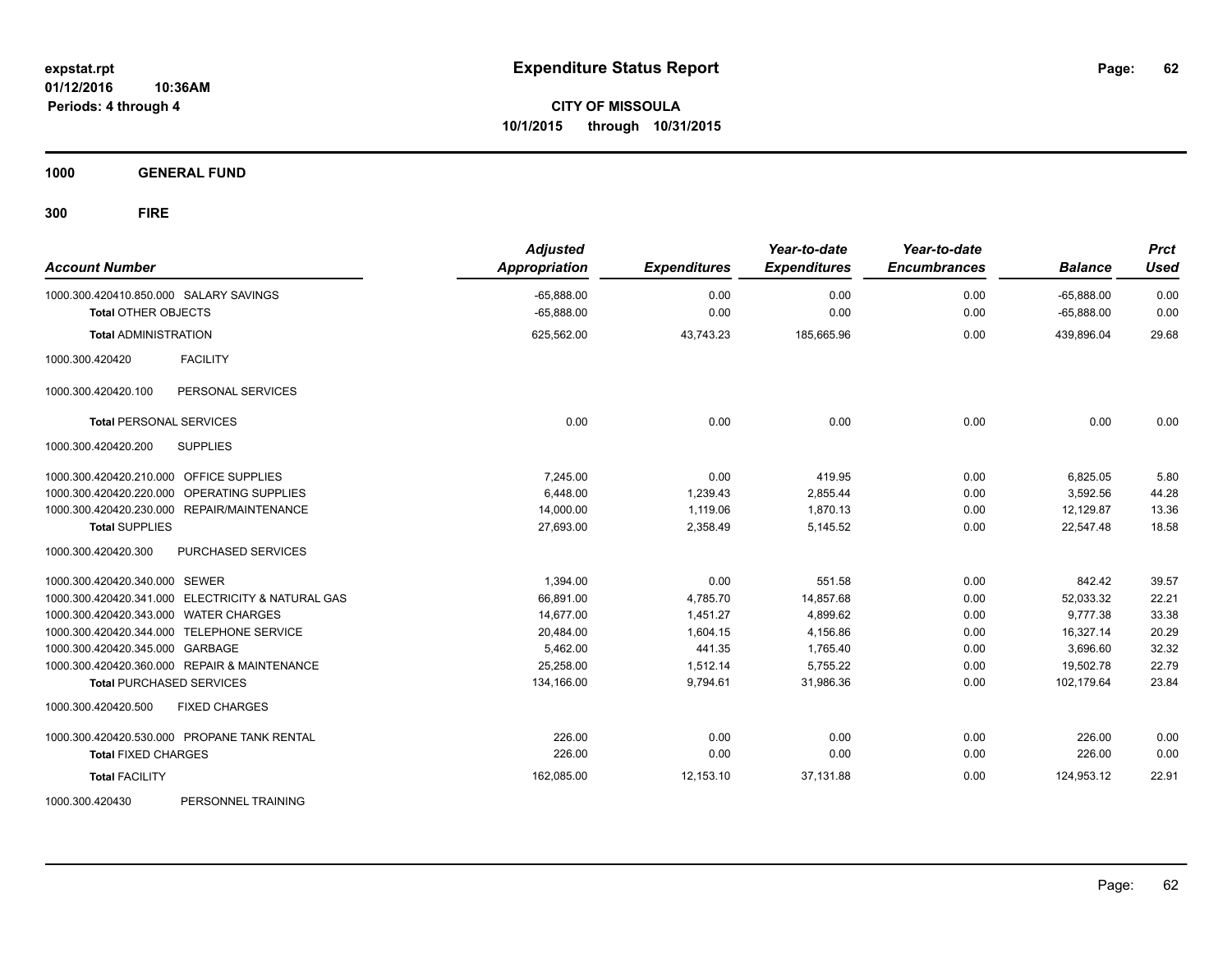**CITY OF MISSOULA 10/1/2015 through 10/31/2015**

**1000 GENERAL FUND**

| PERSONAL SERVICES<br>1000.300.420430.100<br>1000.300.420430.110.000 SALARIES AND WAGES<br>85,034.00<br>6,508.00<br>25,334.71<br>0.00<br>59,699.29<br>29.79<br>29.17<br>SALARIES/HEALTH INSURANCE BENEFIT<br>6.840.00<br>570.00<br>1.995.00<br>0.00<br>4.845.00<br>1000.300.420430.115.000<br>0.00<br>1000.300.420430.120.000 OVERTIME/TERMINATION<br>2,223.00<br>0.00<br>0.00<br>2,223.00<br>0.00<br>1000.300.420430.140.000 EMPLOYER CONTRIBUTIONS<br>29,960.00<br>1,446.27<br>5,914.15<br>0.00<br>19.74<br>24,045.85<br>1000.300.420430.141.000 STATE RETIREMENT CONTRIBUTIONS<br>20,870.00<br>0.00<br>4,292.52<br>16,577.48<br>20.57<br>0.00<br>25.90<br>144,927.00<br>8,524.27<br>37,536.38<br>0.00<br>107,390.62<br><b>Total PERSONAL SERVICES</b><br>1000.300.420430.200<br><b>SUPPLIES</b><br>96.00<br>0.00<br>0.00<br>0.00<br>96.00<br>0.00<br>27.04<br>3,701.00<br>122.53<br>1,000.86<br>0.00<br>2,700.14<br>320.00<br>0.00<br>239.92<br>80.08<br>74.98<br>1000.300.420430.230.000 REPAIR/MAINTENANCE<br>0.00<br>30.14<br>4.117.00<br>122.53<br>1,240.78<br>0.00<br>2,876.22<br><b>Total SUPPLIES</b><br><b>PURCHASED SERVICES</b><br>0.00<br>0.00<br>0.00<br>1000.300.420430.320.000 PRINTING & DUPLICATING<br>192.00<br>192.00<br>0.00<br>322.00<br>6.52<br>1000.300.420430.330.000 PUBLICITY, SUBSCRIPTIONS & DUES<br>0.00<br>21.00<br>0.00<br>301.00<br>0.00<br>1.148.00<br>0.00<br>0.00<br>1,148.00<br>0.00<br>480.00<br>0.00<br>480.00<br>0.00<br>1000.300.420430.380.000 TRAINING<br>0.00<br>0.00<br>0.98<br>2,142.00<br>0.00<br>21.00<br>0.00<br>2,121.00<br><b>Total PURCHASED SERVICES</b><br>0.00<br>112,387.84<br>25.66<br><b>Total PERSONNEL TRAINING</b><br>151,186.00<br>8,646.80<br>38,798.16<br><b>FIRE PREVENTION</b><br>1000.300.420440.100<br>PERSONAL SERVICES<br>1000.300.420440.110.000 SALARIES AND WAGES<br>393.104.00<br>29,984.41<br>116,725.02<br>0.00<br>276.378.98<br>29.69<br>SALARIES/HEALTH INSURANCE BENEFIT<br>2,850.00<br>9,975.00<br>0.00<br>24,225.00<br>29.17<br>1000.300.420440.115.000<br>34,200.00<br>9,590.00<br>1.677.14<br>4,200.90<br>0.00<br>5,389.10<br>43.81<br>139,344.00<br>7,484.88<br>28,888.06<br>0.00<br>110,455.94<br>20.73<br>1000.300.420440.141.000 STATE RETIREMENT CONTRIBUTIONS<br>97,889.00<br>0.00<br>19,872.66<br>0.00<br>78,016.34<br>20.30<br><b>Total PERSONAL SERVICES</b><br>674,127.00<br>179.661.64<br>0.00<br>494,465.36<br>26.65<br>41.996.43 | <b>Account Number</b>                          | <b>Adjusted</b><br><b>Appropriation</b> | <b>Expenditures</b> | Year-to-date<br><b>Expenditures</b> | Year-to-date<br><b>Encumbrances</b> | <b>Balance</b> | <b>Prct</b><br><b>Used</b> |
|----------------------------------------------------------------------------------------------------------------------------------------------------------------------------------------------------------------------------------------------------------------------------------------------------------------------------------------------------------------------------------------------------------------------------------------------------------------------------------------------------------------------------------------------------------------------------------------------------------------------------------------------------------------------------------------------------------------------------------------------------------------------------------------------------------------------------------------------------------------------------------------------------------------------------------------------------------------------------------------------------------------------------------------------------------------------------------------------------------------------------------------------------------------------------------------------------------------------------------------------------------------------------------------------------------------------------------------------------------------------------------------------------------------------------------------------------------------------------------------------------------------------------------------------------------------------------------------------------------------------------------------------------------------------------------------------------------------------------------------------------------------------------------------------------------------------------------------------------------------------------------------------------------------------------------------------------------------------------------------------------------------------------------------------------------------------------------------------------------------------------------------------------------------------------------------------------------------------------------------------------------------------------------------------------------------------------------------------------------------------------------------------------------------------------------|------------------------------------------------|-----------------------------------------|---------------------|-------------------------------------|-------------------------------------|----------------|----------------------------|
|                                                                                                                                                                                                                                                                                                                                                                                                                                                                                                                                                                                                                                                                                                                                                                                                                                                                                                                                                                                                                                                                                                                                                                                                                                                                                                                                                                                                                                                                                                                                                                                                                                                                                                                                                                                                                                                                                                                                                                                                                                                                                                                                                                                                                                                                                                                                                                                                                                  |                                                |                                         |                     |                                     |                                     |                |                            |
|                                                                                                                                                                                                                                                                                                                                                                                                                                                                                                                                                                                                                                                                                                                                                                                                                                                                                                                                                                                                                                                                                                                                                                                                                                                                                                                                                                                                                                                                                                                                                                                                                                                                                                                                                                                                                                                                                                                                                                                                                                                                                                                                                                                                                                                                                                                                                                                                                                  |                                                |                                         |                     |                                     |                                     |                |                            |
|                                                                                                                                                                                                                                                                                                                                                                                                                                                                                                                                                                                                                                                                                                                                                                                                                                                                                                                                                                                                                                                                                                                                                                                                                                                                                                                                                                                                                                                                                                                                                                                                                                                                                                                                                                                                                                                                                                                                                                                                                                                                                                                                                                                                                                                                                                                                                                                                                                  |                                                |                                         |                     |                                     |                                     |                |                            |
|                                                                                                                                                                                                                                                                                                                                                                                                                                                                                                                                                                                                                                                                                                                                                                                                                                                                                                                                                                                                                                                                                                                                                                                                                                                                                                                                                                                                                                                                                                                                                                                                                                                                                                                                                                                                                                                                                                                                                                                                                                                                                                                                                                                                                                                                                                                                                                                                                                  |                                                |                                         |                     |                                     |                                     |                |                            |
|                                                                                                                                                                                                                                                                                                                                                                                                                                                                                                                                                                                                                                                                                                                                                                                                                                                                                                                                                                                                                                                                                                                                                                                                                                                                                                                                                                                                                                                                                                                                                                                                                                                                                                                                                                                                                                                                                                                                                                                                                                                                                                                                                                                                                                                                                                                                                                                                                                  |                                                |                                         |                     |                                     |                                     |                |                            |
|                                                                                                                                                                                                                                                                                                                                                                                                                                                                                                                                                                                                                                                                                                                                                                                                                                                                                                                                                                                                                                                                                                                                                                                                                                                                                                                                                                                                                                                                                                                                                                                                                                                                                                                                                                                                                                                                                                                                                                                                                                                                                                                                                                                                                                                                                                                                                                                                                                  |                                                |                                         |                     |                                     |                                     |                |                            |
|                                                                                                                                                                                                                                                                                                                                                                                                                                                                                                                                                                                                                                                                                                                                                                                                                                                                                                                                                                                                                                                                                                                                                                                                                                                                                                                                                                                                                                                                                                                                                                                                                                                                                                                                                                                                                                                                                                                                                                                                                                                                                                                                                                                                                                                                                                                                                                                                                                  |                                                |                                         |                     |                                     |                                     |                |                            |
|                                                                                                                                                                                                                                                                                                                                                                                                                                                                                                                                                                                                                                                                                                                                                                                                                                                                                                                                                                                                                                                                                                                                                                                                                                                                                                                                                                                                                                                                                                                                                                                                                                                                                                                                                                                                                                                                                                                                                                                                                                                                                                                                                                                                                                                                                                                                                                                                                                  |                                                |                                         |                     |                                     |                                     |                |                            |
|                                                                                                                                                                                                                                                                                                                                                                                                                                                                                                                                                                                                                                                                                                                                                                                                                                                                                                                                                                                                                                                                                                                                                                                                                                                                                                                                                                                                                                                                                                                                                                                                                                                                                                                                                                                                                                                                                                                                                                                                                                                                                                                                                                                                                                                                                                                                                                                                                                  | 1000.300.420430.210.000 OFFICE SUPPLIES        |                                         |                     |                                     |                                     |                |                            |
|                                                                                                                                                                                                                                                                                                                                                                                                                                                                                                                                                                                                                                                                                                                                                                                                                                                                                                                                                                                                                                                                                                                                                                                                                                                                                                                                                                                                                                                                                                                                                                                                                                                                                                                                                                                                                                                                                                                                                                                                                                                                                                                                                                                                                                                                                                                                                                                                                                  | 1000.300.420430.220.000 OPERATING SUPPLIES     |                                         |                     |                                     |                                     |                |                            |
|                                                                                                                                                                                                                                                                                                                                                                                                                                                                                                                                                                                                                                                                                                                                                                                                                                                                                                                                                                                                                                                                                                                                                                                                                                                                                                                                                                                                                                                                                                                                                                                                                                                                                                                                                                                                                                                                                                                                                                                                                                                                                                                                                                                                                                                                                                                                                                                                                                  |                                                |                                         |                     |                                     |                                     |                |                            |
|                                                                                                                                                                                                                                                                                                                                                                                                                                                                                                                                                                                                                                                                                                                                                                                                                                                                                                                                                                                                                                                                                                                                                                                                                                                                                                                                                                                                                                                                                                                                                                                                                                                                                                                                                                                                                                                                                                                                                                                                                                                                                                                                                                                                                                                                                                                                                                                                                                  |                                                |                                         |                     |                                     |                                     |                |                            |
|                                                                                                                                                                                                                                                                                                                                                                                                                                                                                                                                                                                                                                                                                                                                                                                                                                                                                                                                                                                                                                                                                                                                                                                                                                                                                                                                                                                                                                                                                                                                                                                                                                                                                                                                                                                                                                                                                                                                                                                                                                                                                                                                                                                                                                                                                                                                                                                                                                  | 1000.300.420430.300                            |                                         |                     |                                     |                                     |                |                            |
|                                                                                                                                                                                                                                                                                                                                                                                                                                                                                                                                                                                                                                                                                                                                                                                                                                                                                                                                                                                                                                                                                                                                                                                                                                                                                                                                                                                                                                                                                                                                                                                                                                                                                                                                                                                                                                                                                                                                                                                                                                                                                                                                                                                                                                                                                                                                                                                                                                  |                                                |                                         |                     |                                     |                                     |                |                            |
|                                                                                                                                                                                                                                                                                                                                                                                                                                                                                                                                                                                                                                                                                                                                                                                                                                                                                                                                                                                                                                                                                                                                                                                                                                                                                                                                                                                                                                                                                                                                                                                                                                                                                                                                                                                                                                                                                                                                                                                                                                                                                                                                                                                                                                                                                                                                                                                                                                  |                                                |                                         |                     |                                     |                                     |                |                            |
|                                                                                                                                                                                                                                                                                                                                                                                                                                                                                                                                                                                                                                                                                                                                                                                                                                                                                                                                                                                                                                                                                                                                                                                                                                                                                                                                                                                                                                                                                                                                                                                                                                                                                                                                                                                                                                                                                                                                                                                                                                                                                                                                                                                                                                                                                                                                                                                                                                  | 1000.300.420430.370.000 TRAVEL                 |                                         |                     |                                     |                                     |                |                            |
|                                                                                                                                                                                                                                                                                                                                                                                                                                                                                                                                                                                                                                                                                                                                                                                                                                                                                                                                                                                                                                                                                                                                                                                                                                                                                                                                                                                                                                                                                                                                                                                                                                                                                                                                                                                                                                                                                                                                                                                                                                                                                                                                                                                                                                                                                                                                                                                                                                  |                                                |                                         |                     |                                     |                                     |                |                            |
|                                                                                                                                                                                                                                                                                                                                                                                                                                                                                                                                                                                                                                                                                                                                                                                                                                                                                                                                                                                                                                                                                                                                                                                                                                                                                                                                                                                                                                                                                                                                                                                                                                                                                                                                                                                                                                                                                                                                                                                                                                                                                                                                                                                                                                                                                                                                                                                                                                  |                                                |                                         |                     |                                     |                                     |                |                            |
|                                                                                                                                                                                                                                                                                                                                                                                                                                                                                                                                                                                                                                                                                                                                                                                                                                                                                                                                                                                                                                                                                                                                                                                                                                                                                                                                                                                                                                                                                                                                                                                                                                                                                                                                                                                                                                                                                                                                                                                                                                                                                                                                                                                                                                                                                                                                                                                                                                  |                                                |                                         |                     |                                     |                                     |                |                            |
|                                                                                                                                                                                                                                                                                                                                                                                                                                                                                                                                                                                                                                                                                                                                                                                                                                                                                                                                                                                                                                                                                                                                                                                                                                                                                                                                                                                                                                                                                                                                                                                                                                                                                                                                                                                                                                                                                                                                                                                                                                                                                                                                                                                                                                                                                                                                                                                                                                  | 1000.300.420440                                |                                         |                     |                                     |                                     |                |                            |
|                                                                                                                                                                                                                                                                                                                                                                                                                                                                                                                                                                                                                                                                                                                                                                                                                                                                                                                                                                                                                                                                                                                                                                                                                                                                                                                                                                                                                                                                                                                                                                                                                                                                                                                                                                                                                                                                                                                                                                                                                                                                                                                                                                                                                                                                                                                                                                                                                                  |                                                |                                         |                     |                                     |                                     |                |                            |
|                                                                                                                                                                                                                                                                                                                                                                                                                                                                                                                                                                                                                                                                                                                                                                                                                                                                                                                                                                                                                                                                                                                                                                                                                                                                                                                                                                                                                                                                                                                                                                                                                                                                                                                                                                                                                                                                                                                                                                                                                                                                                                                                                                                                                                                                                                                                                                                                                                  |                                                |                                         |                     |                                     |                                     |                |                            |
|                                                                                                                                                                                                                                                                                                                                                                                                                                                                                                                                                                                                                                                                                                                                                                                                                                                                                                                                                                                                                                                                                                                                                                                                                                                                                                                                                                                                                                                                                                                                                                                                                                                                                                                                                                                                                                                                                                                                                                                                                                                                                                                                                                                                                                                                                                                                                                                                                                  |                                                |                                         |                     |                                     |                                     |                |                            |
|                                                                                                                                                                                                                                                                                                                                                                                                                                                                                                                                                                                                                                                                                                                                                                                                                                                                                                                                                                                                                                                                                                                                                                                                                                                                                                                                                                                                                                                                                                                                                                                                                                                                                                                                                                                                                                                                                                                                                                                                                                                                                                                                                                                                                                                                                                                                                                                                                                  | 1000.300.420440.120.000 OVERTIME/TERMINATION   |                                         |                     |                                     |                                     |                |                            |
|                                                                                                                                                                                                                                                                                                                                                                                                                                                                                                                                                                                                                                                                                                                                                                                                                                                                                                                                                                                                                                                                                                                                                                                                                                                                                                                                                                                                                                                                                                                                                                                                                                                                                                                                                                                                                                                                                                                                                                                                                                                                                                                                                                                                                                                                                                                                                                                                                                  | 1000.300.420440.140.000 EMPLOYER CONTRIBUTIONS |                                         |                     |                                     |                                     |                |                            |
|                                                                                                                                                                                                                                                                                                                                                                                                                                                                                                                                                                                                                                                                                                                                                                                                                                                                                                                                                                                                                                                                                                                                                                                                                                                                                                                                                                                                                                                                                                                                                                                                                                                                                                                                                                                                                                                                                                                                                                                                                                                                                                                                                                                                                                                                                                                                                                                                                                  |                                                |                                         |                     |                                     |                                     |                |                            |
|                                                                                                                                                                                                                                                                                                                                                                                                                                                                                                                                                                                                                                                                                                                                                                                                                                                                                                                                                                                                                                                                                                                                                                                                                                                                                                                                                                                                                                                                                                                                                                                                                                                                                                                                                                                                                                                                                                                                                                                                                                                                                                                                                                                                                                                                                                                                                                                                                                  |                                                |                                         |                     |                                     |                                     |                |                            |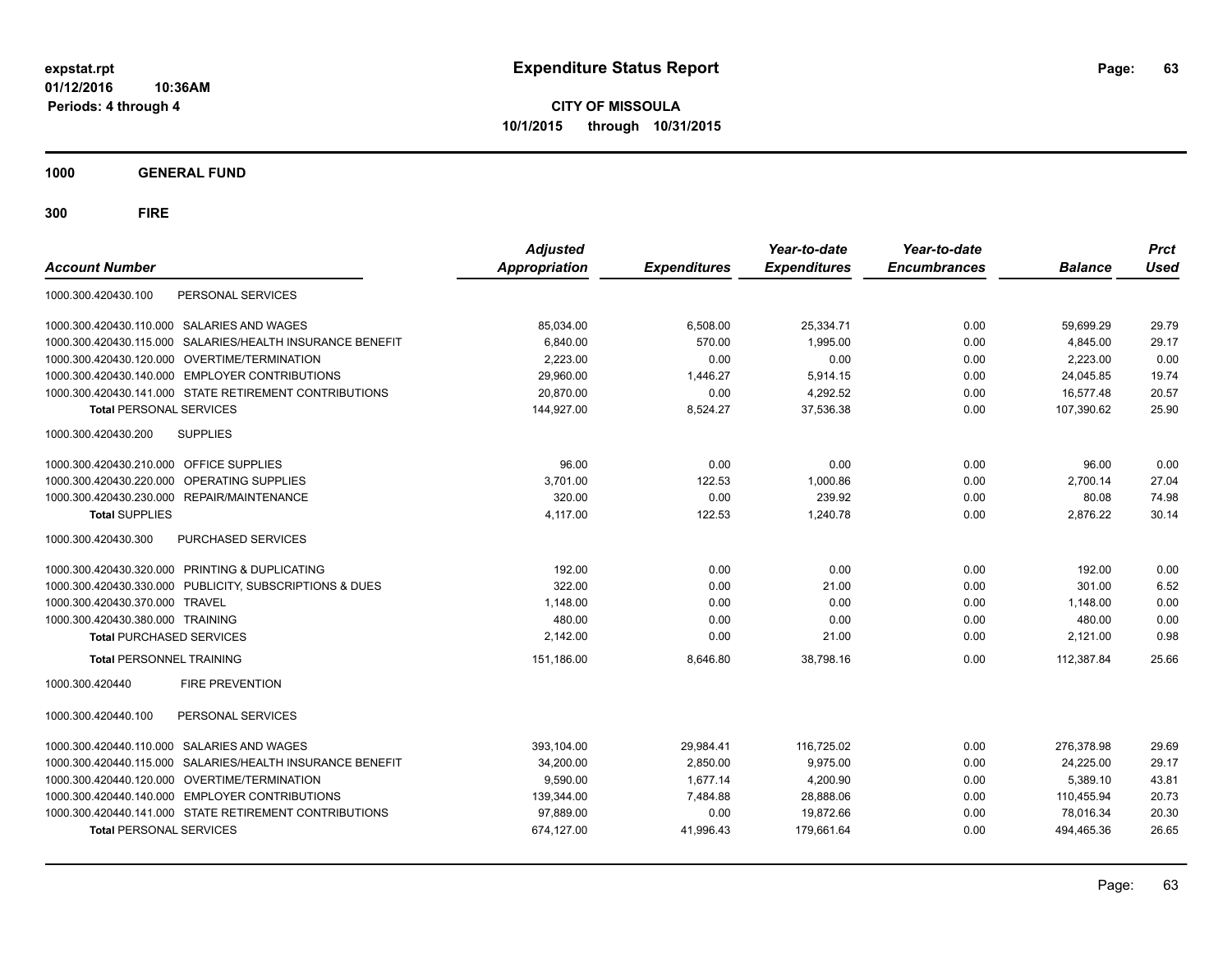**CITY OF MISSOULA 10/1/2015 through 10/31/2015**

**1000 GENERAL FUND**

| <b>Account Number</b>            |                                                         | <b>Adjusted</b><br><b>Appropriation</b> | <b>Expenditures</b> | Year-to-date<br><b>Expenditures</b> | Year-to-date<br><b>Encumbrances</b> | <b>Balance</b> | <b>Prct</b><br><b>Used</b> |
|----------------------------------|---------------------------------------------------------|-----------------------------------------|---------------------|-------------------------------------|-------------------------------------|----------------|----------------------------|
| 1000.300.420440.200              | <b>SUPPLIES</b>                                         |                                         |                     |                                     |                                     |                |                            |
| 1000.300.420440.210.000          | OFFICE SUPPLIES                                         | 144.00                                  | 0.00                | 0.00                                | 0.00                                | 144.00         | 0.00                       |
| 1000.300.420440.220.000          | OPERATING SUPPLIES                                      | 4,956.00                                | 0.00                | 898.51                              | 0.00                                | 4,057.49       | 18.13                      |
| 1000.300.420440.230.000          | REPAIR/MAINTENANCE                                      | 1,540.00                                | 477.60              | 505.75                              | 0.00                                | 1,034.25       | 32.84                      |
| <b>Total SUPPLIES</b>            |                                                         | 6,640.00                                | 477.60              | 1,404.26                            | 0.00                                | 5,235.74       | 21.15                      |
| 1000.300.420440.300              | PURCHASED SERVICES                                      |                                         |                     |                                     |                                     |                |                            |
|                                  | 1000.300.420440.320.000 PRINTING & DUPLICATING          | 192.00                                  | 0.00                | 56.25                               | 0.00                                | 135.75         | 29.30                      |
|                                  | 1000.300.420440.330.000 PUBLICITY, SUBSCRIPTIONS & DUES | 3,916.00                                | 0.00                | 3,035.50                            | 0.00                                | 880.50         | 77.52                      |
| 1000.300.420440.370.000 TRAVEL   |                                                         | 5,448.00                                | 0.00                | 0.00                                | 0.00                                | 5,448.00       | 0.00                       |
| 1000.300.420440.380.000 TRAINING |                                                         | 2,506.00                                | 0.00                | 0.00                                | 0.00                                | 2,506.00       | 0.00                       |
| <b>Total PURCHASED SERVICES</b>  |                                                         | 12,062.00                               | 0.00                | 3,091.75                            | 0.00                                | 8,970.25       | 25.63                      |
| <b>Total FIRE PREVENTION</b>     |                                                         | 692,829.00                              | 42,474.03           | 184, 157.65                         | 0.00                                | 508.671.35     | 26.58                      |
| 1000.300.420450                  | <b>FIRE GRANTS</b>                                      |                                         |                     |                                     |                                     |                |                            |
| 1000.300.420450.300              | <b>PURCHASED SERVICES</b>                               |                                         |                     |                                     |                                     |                |                            |
| <b>Total FIRE GRANTS</b>         |                                                         | 0.00                                    | 0.00                | 0.00                                | 0.00                                | 0.00           | 0.00                       |
| 1000.300.420455                  | <b>EMS</b>                                              |                                         |                     |                                     |                                     |                |                            |
| 1000.300.420455.100              | PERSONAL SERVICES                                       |                                         |                     |                                     |                                     |                |                            |
| 1000.300.420455.110.000          | <b>SALARIES AND WAGES</b>                               | 55,243.00                               | 6,284.40            | 24,464.28                           | 0.00                                | 30,778.72      | 44.28                      |
| 1000.300.420455.115.000          | SALARIES/HEALTH INSURANCE BENEFIT                       | 6,840.00                                | 570.00              | 1,995.00                            | 0.00                                | 4,845.00       | 29.17                      |
|                                  | 1000.300.420455.120.000 OVERTIME/TERMINATION            | 2,158.00                                | 0.00                | 0.00                                | 0.00                                | 2,158.00       | 0.00                       |
|                                  | 1000.300.420455.140.000 EMPLOYER CONTRIBUTIONS          | 20,245.00                               | 1,411.54            | 5,557.25                            | 0.00                                | 14,687.75      | 27.45                      |
|                                  | 1000.300.420455.141.000 STATE RETIREMENT CONTRIBUTIONS  | 14,869.00                               | 0.00                | 4,153.98                            | 0.00                                | 10,715.02      | 27.94                      |
| <b>Total PERSONAL SERVICES</b>   |                                                         | 99,355.00                               | 8,265.94            | 36,170.51                           | 0.00                                | 63,184.49      | 36.41                      |
| 1000.300.420455.200              | <b>SUPPLIES</b>                                         |                                         |                     |                                     |                                     |                |                            |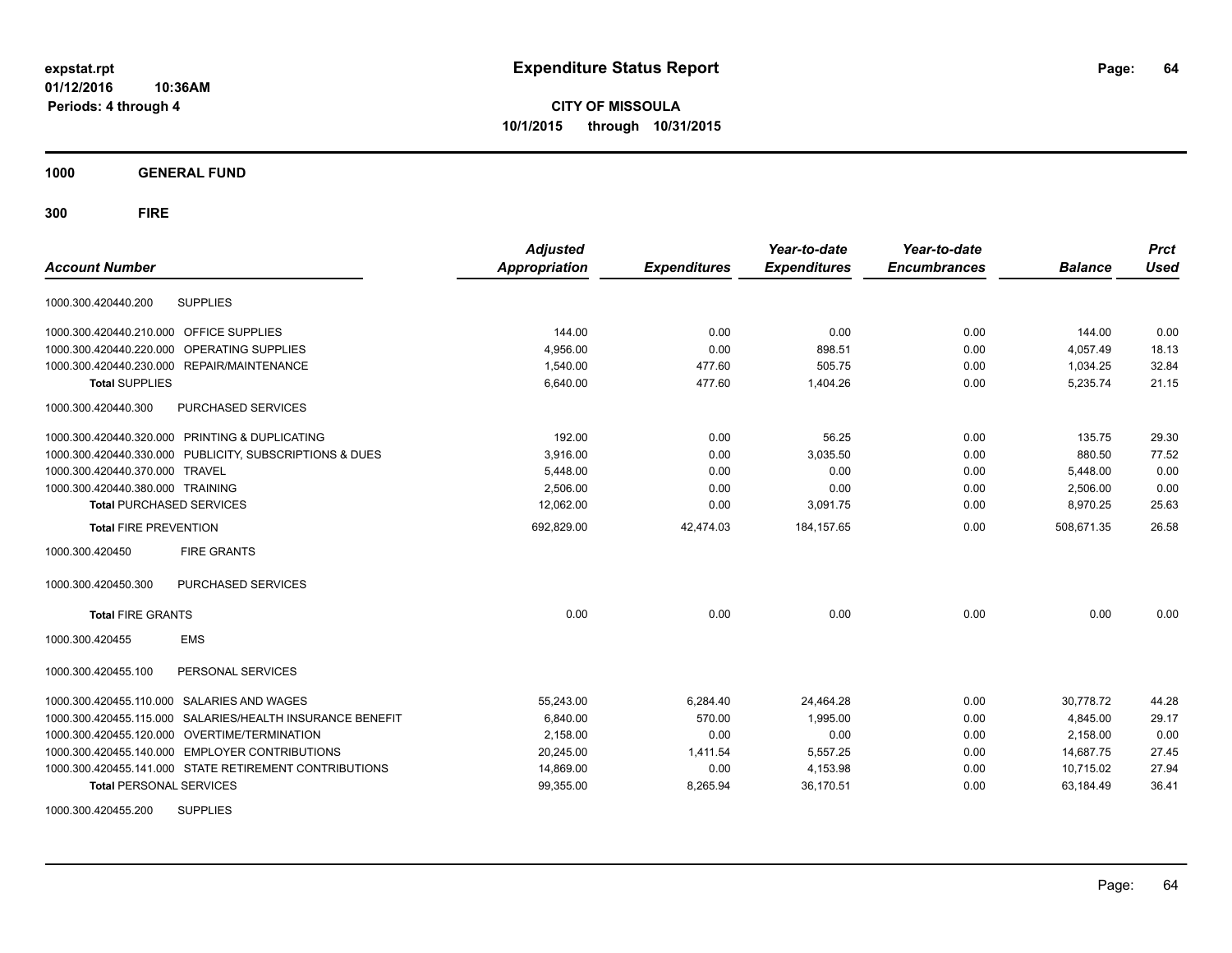**CITY OF MISSOULA 10/1/2015 through 10/31/2015**

**1000 GENERAL FUND**

| <b>Account Number</b>                                     | <b>Adjusted</b><br><b>Appropriation</b> | <b>Expenditures</b> | Year-to-date<br><b>Expenditures</b> | Year-to-date<br><b>Encumbrances</b> | <b>Balance</b> | <b>Prct</b><br><b>Used</b> |
|-----------------------------------------------------------|-----------------------------------------|---------------------|-------------------------------------|-------------------------------------|----------------|----------------------------|
| 1000.300.420455.220.000 OPERATING SUPPLIES                | 18.581.00                               | 1,137.35            | 7.605.43                            | 0.00                                | 10.975.57      | 40.93                      |
| 1000.300.420455.230.000 REPAIR/MAINTENANCE                | 320.00                                  | 0.00                | 19.56                               | 0.00                                | 300.44         | 6.11                       |
| <b>Total SUPPLIES</b>                                     | 18.901.00                               | 1,137.35            | 7.624.99                            | 0.00                                | 11.276.01      | 40.34                      |
| 1000.300.420455.300<br>PURCHASED SERVICES                 |                                         |                     |                                     |                                     |                |                            |
| 1000.300.420455.330.000 PUBLICITY, SUBSCRIPTIONS & DUES   | 3,984.00                                | 225.00              | 225.00                              | 0.00                                | 3,759.00       | 5.65                       |
| 1000.300.420455.350.000<br>PROFESSIONAL SERVICES          | 5,000.00                                | 0.00                | 0.00                                | 0.00                                | 5,000.00       | 0.00                       |
| 1000.300.420455.360.000 REPAIR & MAINTENANCE              | 4,500.00                                | 0.00                | 0.00                                | 0.00                                | 4,500.00       | 0.00                       |
| 1000.300.420455.370.000 TRAVEL                            | 1.023.00                                | 166.14              | 166.14                              | 0.00                                | 856.86         | 16.24                      |
| 1000.300.420455.380.000 TRAINING                          | 1,920.00                                | 0.00                | 100.50                              | 0.00                                | 1,819.50       | 5.23                       |
| 1000.300.420455.390.000 OTHER PURCHASED SERVICES          | 10,080.00                               | 501.60              | 1,347.56                            | 0.00                                | 8,732.44       | 13.37                      |
| <b>Total PURCHASED SERVICES</b>                           | 26,507.00                               | 892.74              | 1,839.20                            | 0.00                                | 24,667.80      | 6.94                       |
| <b>Total EMS</b>                                          | 144,763.00                              | 10.296.03           | 45.634.70                           | 0.00                                | 99.128.30      | 31.52                      |
| <b>OPERATIONS</b><br>1000.300.420460                      |                                         |                     |                                     |                                     |                |                            |
| 1000.300.420460.100<br>PERSONAL SERVICES                  |                                         |                     |                                     |                                     |                |                            |
| 1000.300.420460.110.000 SALARIES AND WAGES                | 5,463,100.00                            | 398,187.20          | 1,609,418.40                        | 0.00                                | 3,853,681.60   | 29.46                      |
| 1000.300.420460.115.000 SALARIES/HEALTH INSURANCE BENEFIT | 547,200.00                              | 45,030.00           | 153,330.00                          | 0.00                                | 393,870.00     | 28.02                      |
| 1000.300.420460.120.000 OVERTIME/TERMINATION              | 302,147.00                              | 113,586.72          | 543,772.81                          | 0.00                                | $-241,625.81$  | 179.97                     |
| 1000.300.420460.130.000 OTHER                             | 81,324.00                               | 0.00                | 53,361.10                           | 0.00                                | 27,962.90      | 65.62                      |
| 1000.300.420460.140.000 EMPLOYER CONTRIBUTIONS            | 1,920,696.00                            | 109,355.48          | 461,474.28                          | 0.00                                | 1,459,221.72   | 24.03                      |
| 1000.300.420460.141.000 STATE RETIREMENT CONTRIBUTIONS    | 1,398,725.00                            | 0.00                | 286,679.50                          | 0.00                                | 1,112,045.50   | 20.50                      |
| <b>Total PERSONAL SERVICES</b>                            | 9,713,192.00                            | 666,159.40          | 3,108,036.09                        | 0.00                                | 6,605,155.91   | 32.00                      |
| 1000.300.420460.200<br><b>SUPPLIES</b>                    |                                         |                     |                                     |                                     |                |                            |
| 1000.300.420460.220.000 OPERATING SUPPLIES                | 76.236.00                               | 19,745.35           | 37.733.59                           | 0.00                                | 38,502.41      | 49.50                      |
| 1000.300.420460.230.000<br><b>REPAIR/MAINTENANCE</b>      | 41,420.00                               | 4,123.61            | 15,099.96                           | 0.00                                | 26,320.04      | 36.46                      |
| 1000.300.420460.231.000 GASOLINE                          | 61,827.00                               | 2,919.07            | 12,804.08                           | 0.00                                | 49,022.92      | 20.71                      |
| <b>Total SUPPLIES</b>                                     | 179,483.00                              | 26,788.03           | 65,637.63                           | 0.00                                | 113,845.37     | 36.57                      |
| PURCHASED SERVICES<br>1000.300.420460.300                 |                                         |                     |                                     |                                     |                |                            |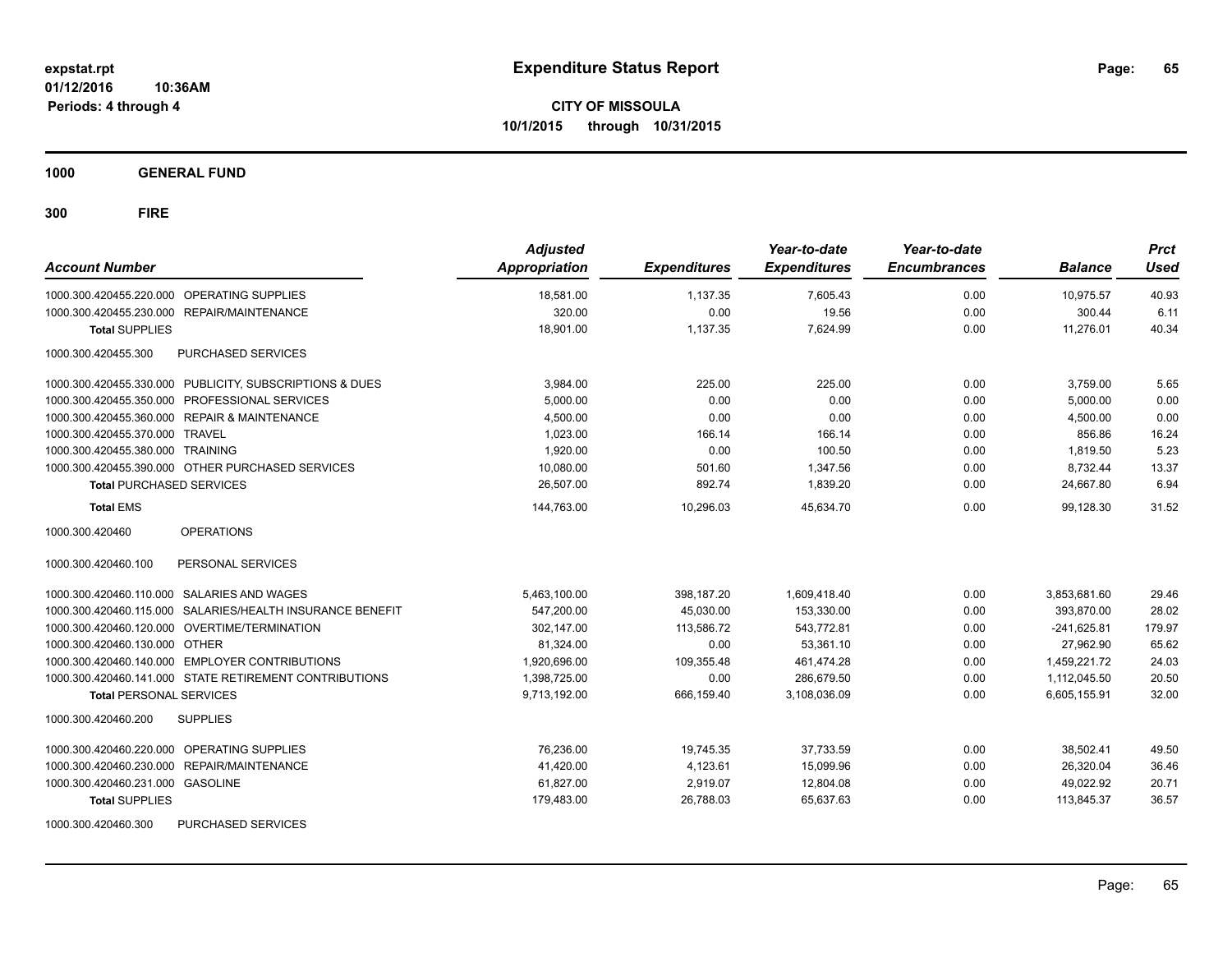**CITY OF MISSOULA 10/1/2015 through 10/31/2015**

**1000 GENERAL FUND**

| <b>Account Number</b>                            |                                                           | <b>Adjusted</b><br>Appropriation | <b>Expenditures</b> | Year-to-date<br><b>Expenditures</b> | Year-to-date<br><b>Encumbrances</b> | <b>Balance</b> | <b>Prct</b><br><b>Used</b> |
|--------------------------------------------------|-----------------------------------------------------------|----------------------------------|---------------------|-------------------------------------|-------------------------------------|----------------|----------------------------|
| 1000.300.420460.320.000 PRINTING & DUPLICATING   |                                                           | 864.00                           | 264.76              | 277.44                              | 0.00                                | 586.56         | 32.11                      |
|                                                  | 1000.300.420460.330.000 PUBLICITY, SUBSCRIPTIONS & DUES   | 312.00                           | 0.00                | 0.00                                | 0.00                                | 312.00         | 0.00                       |
| 1000.300.420460.350.000 PROFESSIONAL SERVICES    |                                                           | 19,080.00                        | 0.00                | 1,300.00                            | 0.00                                | 17,780.00      | 6.81                       |
| 1000.300.420460.360.000 REPAIR & MAINTENANCE     |                                                           | 22,225.00                        | 3,709.96            | 9,402.24                            | 0.00                                | 12,822.76      | 42.30                      |
| 1000.300.420460.370.000 TRAVEL                   |                                                           | 6.158.00                         | 0.00                | 654.80                              | 0.00                                | 5.503.20       | 10.63                      |
| 1000.300.420460.380.000 TRAINING                 |                                                           | 5.956.00                         | 0.00                | 25.00                               | 0.00                                | 5,931.00       | 0.42                       |
| 1000.300.420460.390.000 OTHER PURCHASED SERVICES |                                                           | 1.500.00                         | 0.00                | 0.00                                | 0.00                                | 1,500.00       | 0.00                       |
| <b>Total PURCHASED SERVICES</b>                  |                                                           | 56,095.00                        | 3,974.72            | 11,659.48                           | 0.00                                | 44,435.52      | 20.79                      |
| 1000.300.420460.900                              | <b>CAPITAL OUTLAY</b>                                     |                                  |                     |                                     |                                     |                |                            |
| <b>Total CAPITAL OUTLAY</b>                      |                                                           | 0.00                             | 0.00                | 0.00                                | 0.00                                | 0.00           | 0.00                       |
| <b>Total OPERATIONS</b>                          |                                                           | 9,948,770.00                     | 696,922.15          | 3,185,333.20                        | 0.00                                | 6,763,436.80   | 32.02                      |
| 1000.300.420490                                  | <b>MAINTENANCE</b>                                        |                                  |                     |                                     |                                     |                |                            |
| 1000.300.420490.100                              | PERSONAL SERVICES                                         |                                  |                     |                                     |                                     |                |                            |
| 1000.300.420490.110.000 SALARIES AND WAGES       |                                                           | 143.974.00                       | 11.993.07           | 46.687.32                           | 0.00                                | 97.286.68      | 32.43                      |
|                                                  | 1000.300.420490.115.000 SALARIES/HEALTH INSURANCE BENEFIT | 13,680.00                        | 1.140.00            | 3,990.00                            | 0.00                                | 9,690.00       | 29.17                      |
| 1000.300.420490.120.000 OVERTIME/TERMINATION     |                                                           | 4,426.00                         | 533.54              | 1,952.22                            | 0.00                                | 2,473.78       | 44.11                      |
| 1000.300.420490.140.000 EMPLOYER CONTRIBUTIONS   |                                                           | 51,411.00                        | 2,975.69            | 11,938.66                           | 0.00                                | 39,472.34      | 23.22                      |
|                                                  | 1000.300.420490.141.000 STATE RETIREMENT CONTRIBUTIONS    | 36,483.00                        | 0.00                | 7,802.54                            | 0.00                                | 28,680.46      | 21.39                      |
| <b>Total PERSONAL SERVICES</b>                   |                                                           | 249,974.00                       | 16,642.30           | 72,370.74                           | 0.00                                | 177,603.26     | 28.95                      |
| <b>SUPPLIES</b><br>1000.300.420490.200           |                                                           |                                  |                     |                                     |                                     |                |                            |
| 1000.300.420490.210.000 OFFICE SUPPLIES          |                                                           | 48.00                            | 0.00                | 0.00                                | 0.00                                | 48.00          | 0.00                       |
| 1000.300.420490.230.000 REPAIR/MAINTENANCE       |                                                           | 3,600.00                         | 146.35              | 2,225.03                            | 0.00                                | 1.374.97       | 61.81                      |
| <b>Total SUPPLIES</b>                            |                                                           | 3,648.00                         | 146.35              | 2,225.03                            | 0.00                                | 1,422.97       | 60.99                      |
| 1000.300.420490.300                              | PURCHASED SERVICES                                        |                                  |                     |                                     |                                     |                |                            |
|                                                  | 1000.300.420490.330.000 PUBLICITY, SUBSCRIPTIONS & DUES   | 91.00                            | 0.00                | 0.00                                | 0.00                                | 91.00          | 0.00                       |
| 1000.300.420490.370.000 TRAVEL                   |                                                           | 2,000.00                         | 0.00                | 0.00                                | 0.00                                | 2,000.00       | 0.00                       |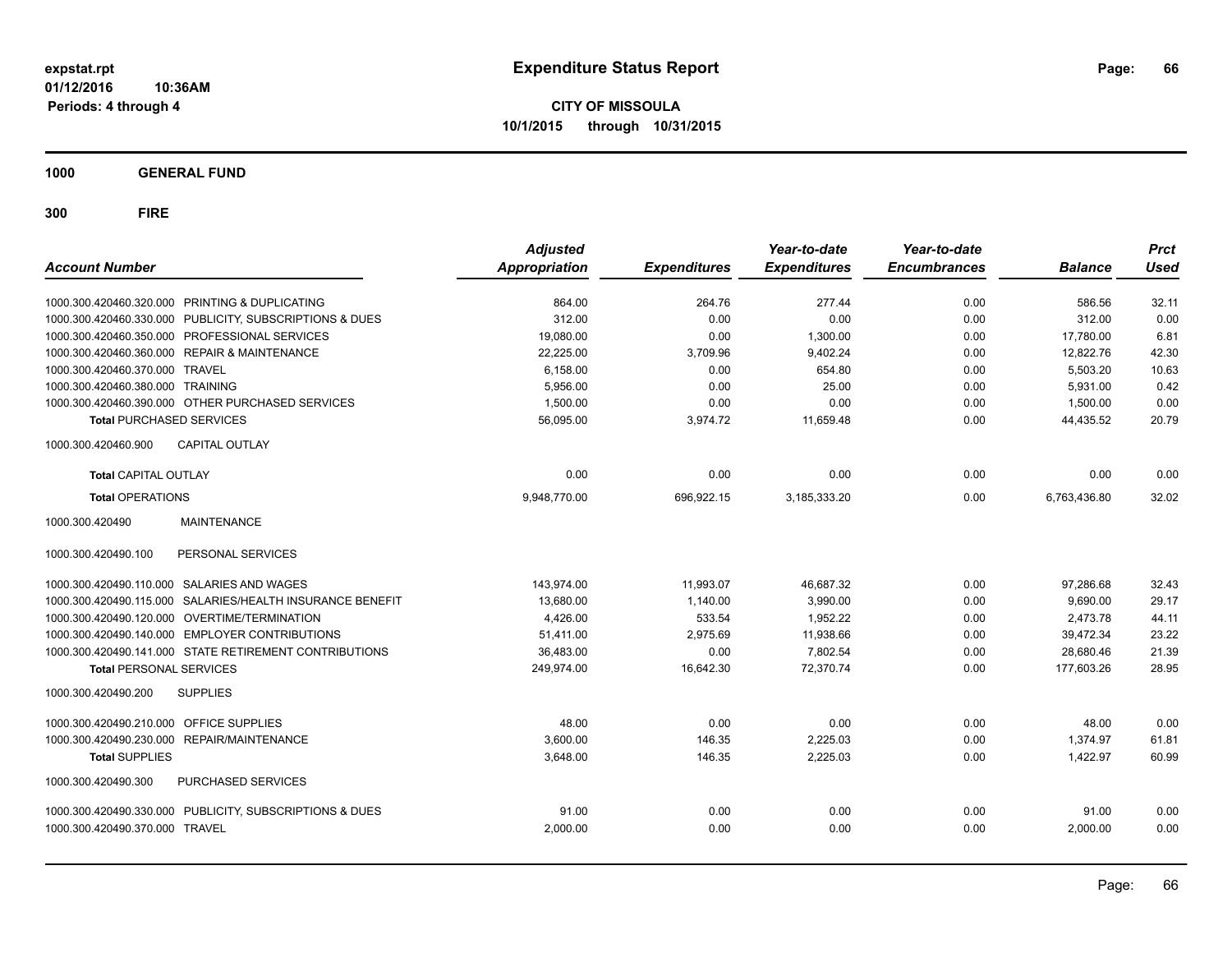**CITY OF MISSOULA 10/1/2015 through 10/31/2015**

**1000 GENERAL FUND**

| <b>Account Number</b>                                               | <b>Adjusted</b><br>Appropriation | <b>Expenditures</b> | Year-to-date<br><b>Expenditures</b> | Year-to-date<br><b>Encumbrances</b> | <b>Balance</b>       | <b>Prct</b><br>Used |
|---------------------------------------------------------------------|----------------------------------|---------------------|-------------------------------------|-------------------------------------|----------------------|---------------------|
| 1000.300.420490.380.000 TRAINING<br><b>Total PURCHASED SERVICES</b> | 1,500.00<br>3,591.00             | 0.00<br>0.00        | 0.00<br>0.00                        | 0.00<br>0.00                        | 1.500.00<br>3.591.00 | 0.00<br>0.00        |
| <b>Total MAINTENANCE</b>                                            | 257,213.00                       | 16,788.65           | 74.595.77                           | 0.00                                | 182.617.23           | 29.00               |
| <b>Total FIRE</b>                                                   | 11,982,408.00                    | 831,023.99          | 3,751,317.32                        | 0.00                                | 8,231,090.68         | 31.31               |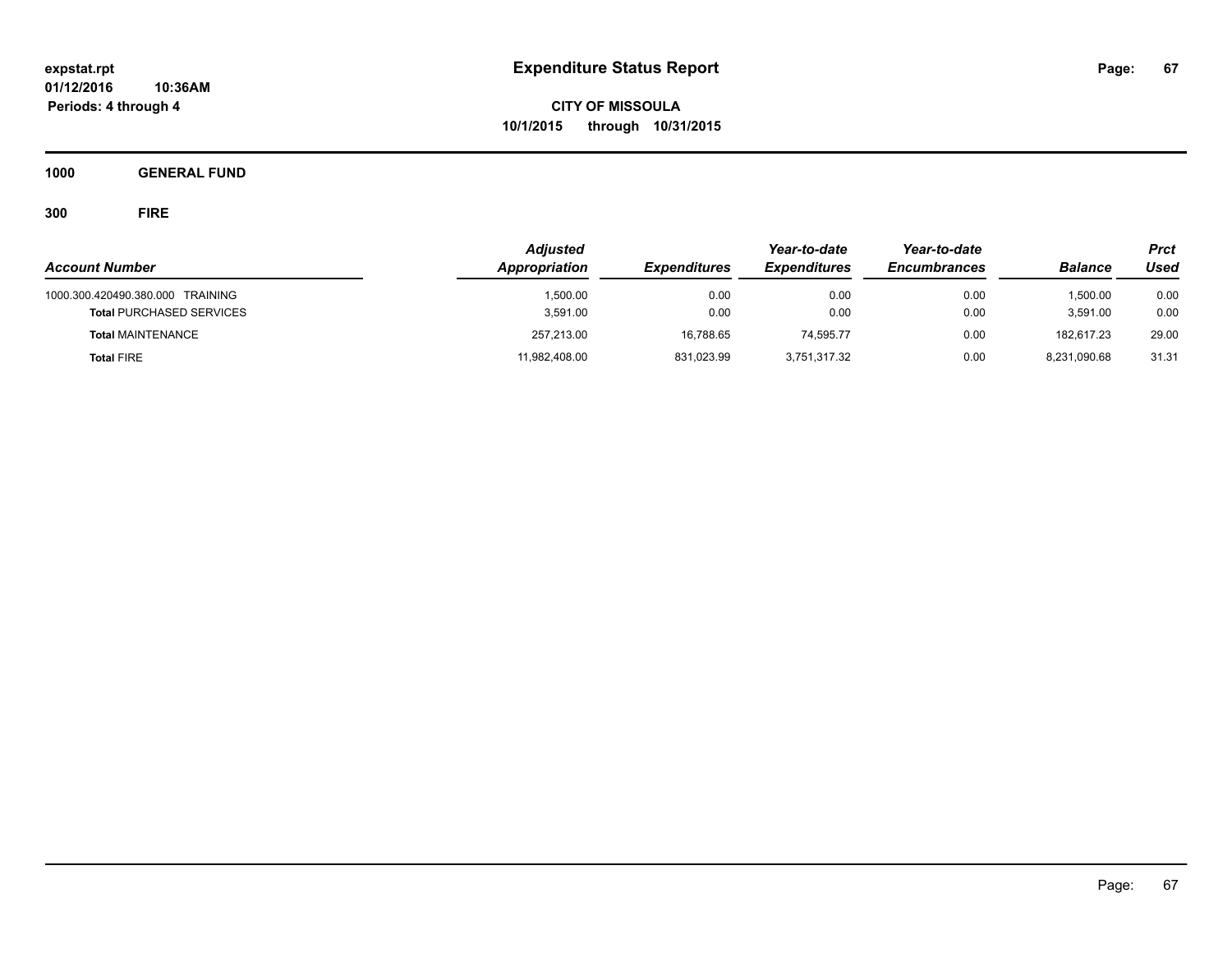**1000 GENERAL FUND**

|                                         |                                                         | <b>Adjusted</b>      |                     | Year-to-date        | Year-to-date        |                | <b>Prct</b> |
|-----------------------------------------|---------------------------------------------------------|----------------------|---------------------|---------------------|---------------------|----------------|-------------|
| <b>Account Number</b>                   |                                                         | <b>Appropriation</b> | <b>Expenditures</b> | <b>Expenditures</b> | <b>Encumbrances</b> | <b>Balance</b> | <b>Used</b> |
| 1000.320.430210                         | <b>ADMINISTRATION</b>                                   |                      |                     |                     |                     |                |             |
| 1000.320.430210.100                     | PERSONAL SERVICES                                       |                      |                     |                     |                     |                |             |
|                                         | 1000.320.430210.110.000 SALARIES AND WAGES              | 101,300.00           | 8,322.02            | 30.412.02           | 0.00                | 70,887.98      | 30.02       |
| 1000.320.430210.120.000                 | <b>OVERTIME/TERMINATION</b>                             | 0.00                 | 29.80               | 467.99              | 0.00                | $-467.99$      | 0.00        |
|                                         | 1000.320.430210.140.000 EMPLOYER CONTRIBUTIONS          | 54,286.00            | 4,498.64            | 18,443.65           | 0.00                | 35,842.35      | 33.97       |
|                                         | 1000.320.430210.141.000 STATE RETIREMENT CONTRIBUTIONS  | 0.00                 | 0.00                | 197.95              | 0.00                | $-197.95$      | 0.00        |
| <b>Total PERSONAL SERVICES</b>          |                                                         | 155,586.00           | 12,850.46           | 49.521.61           | 0.00                | 106.064.39     | 31.83       |
| 1000.320.430210.200                     | <b>SUPPLIES</b>                                         |                      |                     |                     |                     |                |             |
| 1000.320.430210.210.000 OFFICE SUPPLIES |                                                         | 1,600.00             | 0.00                | 0.00                | 0.00                | 1,600.00       | 0.00        |
|                                         | 1000.320.430210.220.000 OPERATING SUPPLIES              | 8,440.00             | 569.37              | 1,881.24            | 0.00                | 6,558.76       | 22.29       |
| <b>Total SUPPLIES</b>                   |                                                         | 10,040.00            | 569.37              | 1,881.24            | 0.00                | 8,158.76       | 18.74       |
| 1000.320.430210.300                     | PURCHASED SERVICES                                      |                      |                     |                     |                     |                |             |
|                                         | 1000.320.430210.320.000 PRINTING & DUPLICATING          | 7,000.00             | 0.00                | 0.00                | 0.00                | 7,000.00       | 0.00        |
|                                         | 1000.320.430210.330.000 PUBLICITY, SUBSCRIPTIONS & DUES | 3,000.00             | 0.00                | 600.92              | 0.00                | 2,399.08       | 20.03       |
| 1000.320.430210.370.000 TRAVEL          |                                                         | 2,300.00             | 603.16              | 800.41              | 0.00                | 1,499.59       | 34.80       |
| 1000.320.430210.380.000 TRAINING        |                                                         | 1,500.00             | 200.00              | 500.00              | 0.00                | 1,000.00       | 33.33       |
| <b>Total PURCHASED SERVICES</b>         |                                                         | 13,800.00            | 803.16              | 1,901.33            | 0.00                | 11,898.67      | 13.78       |
| 1000.320.430210.900                     | <b>CAPITAL OUTLAY</b>                                   |                      |                     |                     |                     |                |             |
| <b>Total CAPITAL OUTLAY</b>             |                                                         | 0.00                 | 0.00                | 0.00                | 0.00                | 0.00           | 0.00        |
| <b>Total ADMINISTRATION</b>             |                                                         | 179,426.00           | 14,222.99           | 53,304.18           | 0.00                | 126,121.82     | 29.71       |
| 1000.320.430220                         | <b>FACILITY</b>                                         |                      |                     |                     |                     |                |             |
| 1000.320.430220.100                     | PERSONAL SERVICES                                       |                      |                     |                     |                     |                |             |
| 1000.320.430220.110.000                 | SALARIES AND WAGES                                      | 46.647.00            | 3,829.90            | 13,995.98           | 0.00                | 32,651.02      | 30.00       |
|                                         | 1000.320.430220.120.000 OVERTIME/TERMINATION            | 0.00                 | 13.73               | 215.43              | 0.00                | $-215.43$      | 0.00        |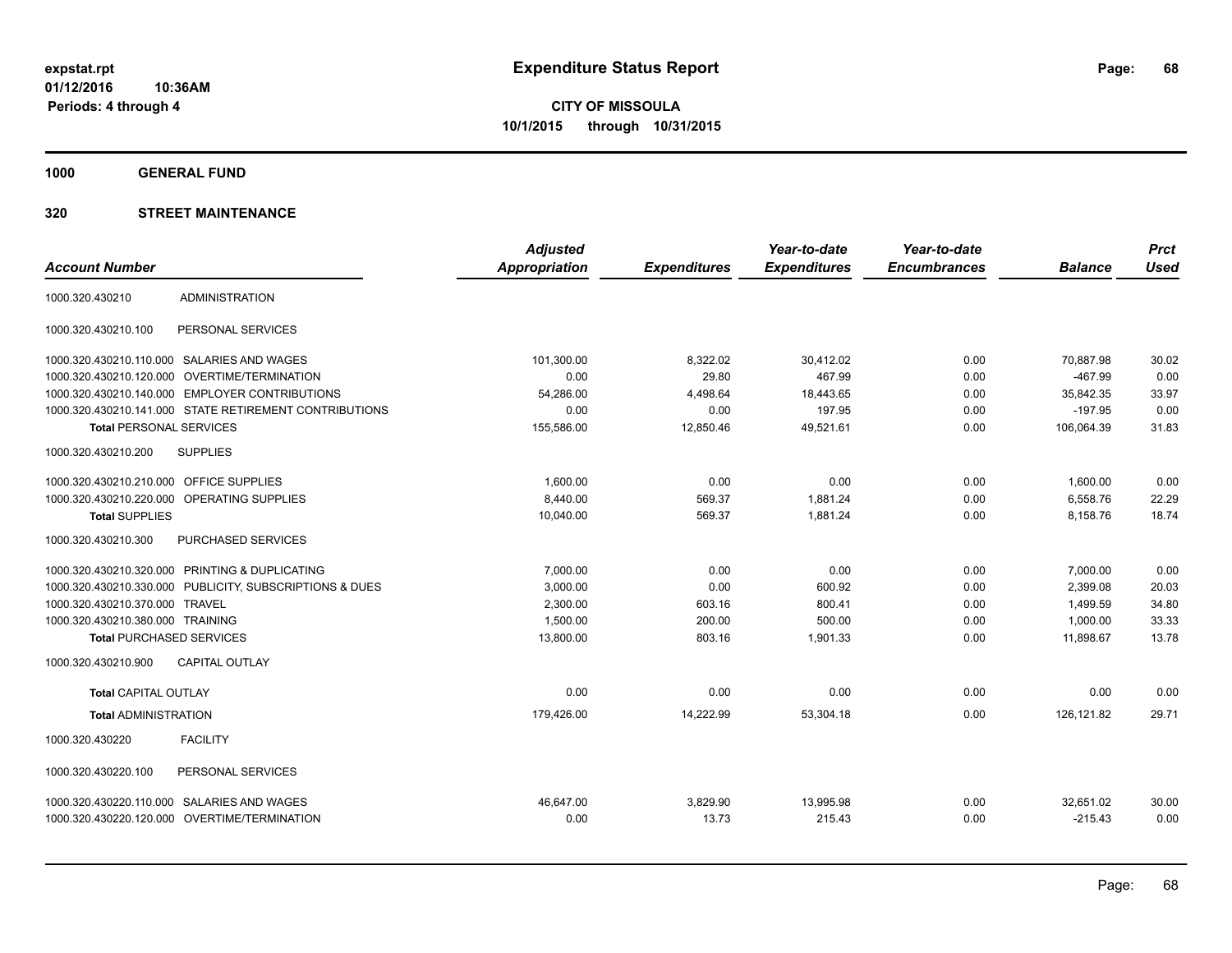**1000 GENERAL FUND**

| <b>Account Number</b>                                                            | <b>Adjusted</b><br>Appropriation | <b>Expenditures</b>  | Year-to-date<br><b>Expenditures</b> | Year-to-date<br><b>Encumbrances</b> | <b>Balance</b>         | <b>Prct</b><br><b>Used</b> |
|----------------------------------------------------------------------------------|----------------------------------|----------------------|-------------------------------------|-------------------------------------|------------------------|----------------------------|
| 1000.320.430220.140.000 EMPLOYER CONTRIBUTIONS<br><b>Total PERSONAL SERVICES</b> | 24,998.00<br>71,645.00           | 2,070.89<br>5,914.52 | 8,489.09<br>22,700.50               | 0.00<br>0.00                        | 16,508.91<br>48,944.50 | 33.96<br>31.68             |
| <b>SUPPLIES</b><br>1000.320.430220.200                                           |                                  |                      |                                     |                                     |                        |                            |
| 1000.320.430220.220.000 OPERATING SUPPLIES                                       | 8,000.00                         | 199.60               | 382.47                              | 0.00                                | 7,617.53               | 4.78                       |
| <b>Total SUPPLIES</b><br>1000.320.430220.300<br><b>PURCHASED SERVICES</b>        | 8.000.00                         | 199.60               | 382.47                              | 0.00                                | 7.617.53               | 4.78                       |
| 1000.320.430220.343.000 WATER CHARGES                                            | 7,000.00                         | 523.44               | 4,396.55                            | 0.00                                | 2,603.45               | 62.81                      |
| 1000.320.430220.344.000 TELEPHONE SERVICE                                        | 1,822.00                         | 320.08               | 656.34                              | 0.00                                | 1,165.66               | 36.02                      |
| 1000.320.430220.345.000 GARBAGE<br>1000.320.430220.350.000 PROFESSIONAL SERVICES | 0.00<br>1,650.00                 | 20.25<br>31.75       | 111.75<br>961.75                    | 0.00<br>0.00                        | $-111.75$<br>688.25    | 0.00<br>58.29              |
| <b>Total PURCHASED SERVICES</b>                                                  | 10,472.00                        | 895.52               | 6,126.39                            | 0.00                                | 4,345.61               | 58.50                      |
| 1000.320.430220.500<br><b>FIXED CHARGES</b>                                      |                                  |                      |                                     |                                     |                        |                            |
| 1000.320.430220.500.000 FIXED CHARGES                                            | 9.000.00                         | 200.00               | 200.00                              | 0.00                                | 8,800.00               | 2.22                       |
| <b>Total FIXED CHARGES</b>                                                       | 9,000.00                         | 200.00               | 200.00                              | 0.00                                | 8,800.00               | 2.22                       |
| <b>Total FACILITY</b>                                                            | 99,117.00                        | 7,209.64             | 29,409.36                           | 0.00                                | 69.707.64              | 29.67                      |
| <b>STREET RESTORATION</b><br>1000.320.430230                                     |                                  |                      |                                     |                                     |                        |                            |
| PERSONAL SERVICES<br>1000.320.430230.100                                         |                                  |                      |                                     |                                     |                        |                            |
| 1000.320.430230.110.000 SALARIES AND WAGES                                       | 303,251.00                       | 25,168.98            | 91,977.85                           | 0.00                                | 211,273.15             | 30.33                      |
| 1000.320.430230.120.000 OVERTIME/TERMINATION                                     | 3.000.00                         | 90.13                | 1.415.42                            | 0.00                                | 1,584.58               | 47.18                      |
| 1000.320.430230.140.000 EMPLOYER CONTRIBUTIONS                                   | 164,119.00                       | 13,604.73            | 55,776.05                           | 0.00                                | 108,342.95             | 33.99                      |
| <b>Total PERSONAL SERVICES</b>                                                   | 470,370.00                       | 38,863.84            | 149,169.32                          | 0.00                                | 321,200.68             | 31.71                      |
| <b>SUPPLIES</b><br>1000.320.430230.200                                           |                                  |                      |                                     |                                     |                        |                            |
| 1000.320.430230.220.000 OPERATING SUPPLIES                                       | 1,599.00                         | 0.00                 | 0.00                                | 0.00                                | 1,599.00               | 0.00                       |
| 1000.320.430230.230.000 REPAIR/MAINTENANCE                                       | 25,009.00                        | 0.00                 | 22.00                               | 0.00                                | 24,987.00              | 0.09                       |
| 1000.320.430230.231.000 GASOLINE                                                 | 74,487.00                        | 24,707.62            | 38,901.46                           | 0.00                                | 35,585.54              | 52.23                      |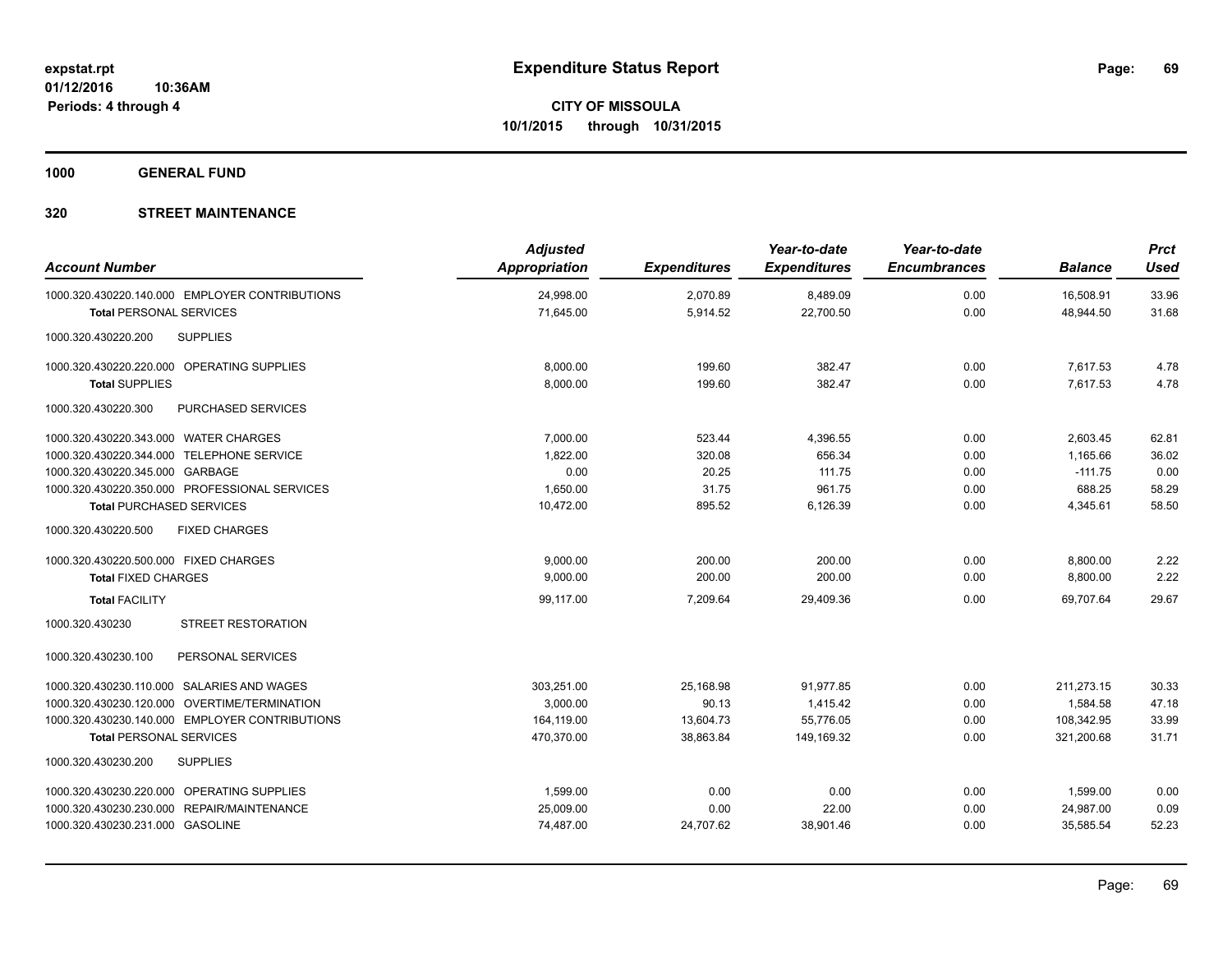**1000 GENERAL FUND**

| <b>Account Number</b>                            | <b>Adjusted</b><br><b>Appropriation</b> | <b>Expenditures</b> | Year-to-date<br><b>Expenditures</b> | Year-to-date<br><b>Encumbrances</b> | <b>Balance</b> | <b>Prct</b><br><b>Used</b> |
|--------------------------------------------------|-----------------------------------------|---------------------|-------------------------------------|-------------------------------------|----------------|----------------------------|
| <b>Total SUPPLIES</b>                            | 101,095.00                              | 24,707.62           | 38,923.46                           | 0.00                                | 62,171.54      | 38.50                      |
| 1000.320.430230.300<br>PURCHASED SERVICES        |                                         |                     |                                     |                                     |                |                            |
| 1000.320.430230.345.000 GARBAGE                  | 5,200.00                                | 0.00                | 442.15                              | 0.00                                | 4,757.85       | 8.50                       |
| 1000.320.430230.350.000 PROFESSIONAL SERVICES    | 1,000.00                                | 0.00                | 0.00                                | 0.00                                | 1,000.00       | 0.00                       |
| 1000.320.430230.360.000 REPAIR & MAINTENANCE     | 2,000.00                                | 0.00                | 608.80                              | 0.00                                | 1,391.20       | 30.44                      |
| <b>Total PURCHASED SERVICES</b>                  | 8,200.00                                | 0.00                | 1,050.95                            | 0.00                                | 7,149.05       | 12.82                      |
| <b>BUILDING MATERIALS</b><br>1000.320.430230.400 |                                         |                     |                                     |                                     |                |                            |
| 1000.320.430230.400.000 BUILDING MATERIALS       | 17,598.00                               | 0.00                | 0.00                                | 0.00                                | 17,598.00      | 0.00                       |
| <b>Total BUILDING MATERIALS</b>                  | 17.598.00                               | 0.00                | 0.00                                | 0.00                                | 17.598.00      | 0.00                       |
| 1000.320.430230.500<br><b>FIXED CHARGES</b>      |                                         |                     |                                     |                                     |                |                            |
| 1000.320.430230.500.000 FIXED CHARGES            | 5,500.00                                | 1,828.50            | 1,883.50                            | 0.00                                | 3,616.50       | 34.25                      |
| <b>Total FIXED CHARGES</b>                       | 5,500.00                                | 1,828.50            | 1,883.50                            | 0.00                                | 3,616.50       | 34.25                      |
| 1000.320.430230.900<br><b>CAPITAL OUTLAY</b>     |                                         |                     |                                     |                                     |                |                            |
| <b>Total CAPITAL OUTLAY</b>                      | 0.00                                    | 0.00                | 0.00                                | 0.00                                | 0.00           | 0.00                       |
| <b>Total STREET RESTORATION</b>                  | 602,763.00                              | 65,399.96           | 191,027.23                          | 0.00                                | 411,735.77     | 31.69                      |
| <b>STREET MAINTENANCE</b><br>1000.320.430240     |                                         |                     |                                     |                                     |                |                            |
| 1000.320.430240.100<br>PERSONAL SERVICES         |                                         |                     |                                     |                                     |                |                            |
| 1000.320.430240.110.000 SALARIES AND WAGES       | 410,458.00                              | 34, 165. 16         | 124,853.88                          | 0.00                                | 285,604.12     | 30.42                      |
| 1000.320.430240.120.000 OVERTIME/TERMINATION     | 2,100.00                                | 122.34              | 1,921.34                            | 0.00                                | 178.66         | 91.49                      |
| 1000.320.430240.130.000 OTHER                    | 3,000.00                                | 0.00                | 0.00                                | 0.00                                | 3,000.00       | 0.00                       |
| 1000.320.430240.140.000 EMPLOYER CONTRIBUTIONS   | 222,697.00                              | 18,467.21           | 75,665.60                           | 0.00                                | 147,031.40     | 33.98                      |
| <b>Total PERSONAL SERVICES</b>                   | 638,255.00                              | 52,754.71           | 202,440.82                          | 0.00                                | 435,814.18     | 31.72                      |
| 1000.320.430240.200<br><b>SUPPLIES</b>           |                                         |                     |                                     |                                     |                |                            |
| 1000.320.430240.220.000 OPERATING SUPPLIES       | 1,599.00                                | 0.00                | 0.00                                | 0.00                                | 1,599.00       | 0.00                       |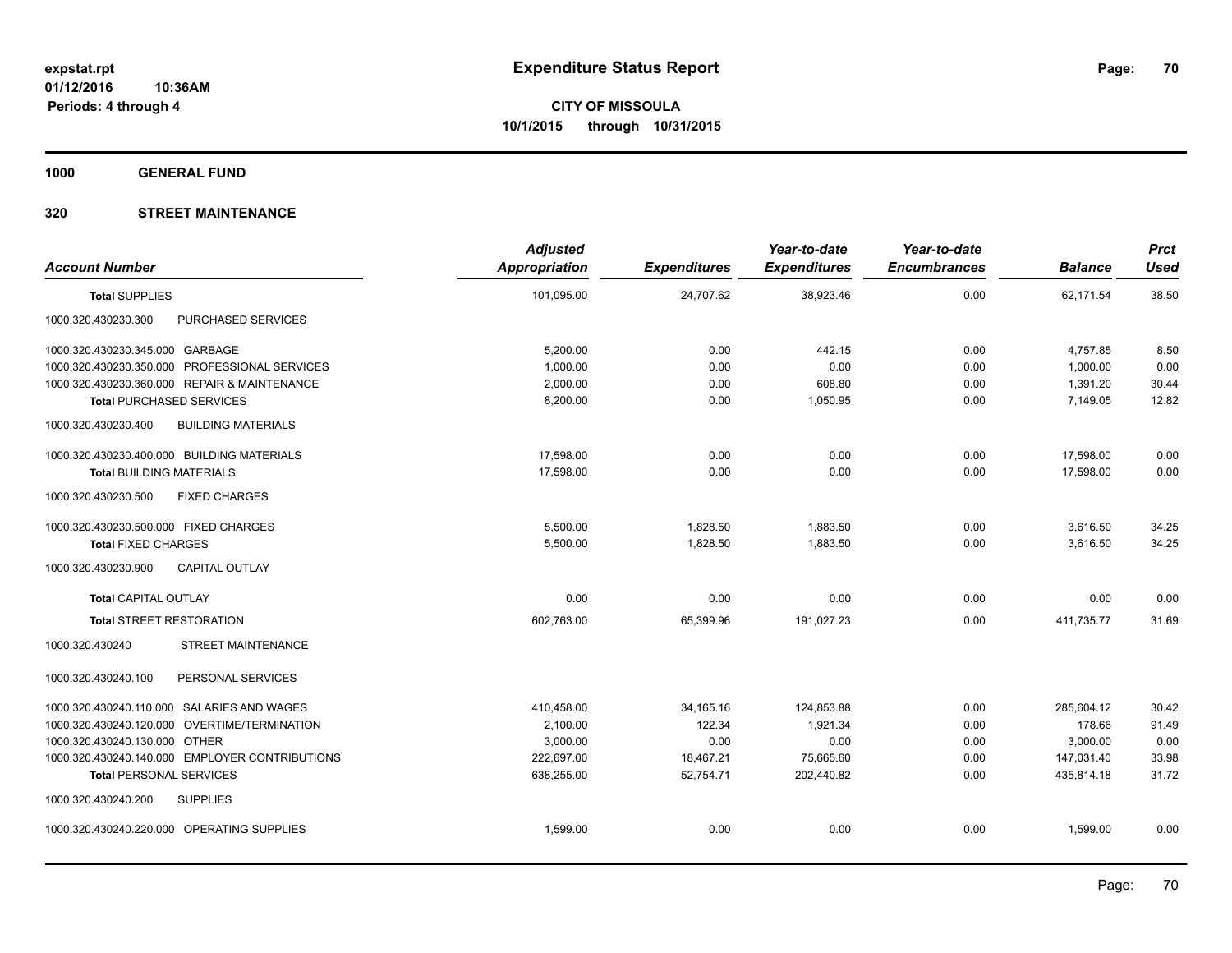**1000 GENERAL FUND**

| <b>Account Number</b>                 |                                                | <b>Adjusted</b><br>Appropriation | <b>Expenditures</b> | Year-to-date<br><b>Expenditures</b> | Year-to-date<br><b>Encumbrances</b> | <b>Balance</b> | <b>Prct</b><br><b>Used</b> |
|---------------------------------------|------------------------------------------------|----------------------------------|---------------------|-------------------------------------|-------------------------------------|----------------|----------------------------|
|                                       | 1000.320.430240.230.000 REPAIR/MAINTENANCE     | 19,455.00                        | $-25.24$            | $-25.24$                            | 0.00                                | 19,480.24      | 0.13                       |
| 1000.320.430240.231.000 GASOLINE      |                                                | 14,133.00                        | 39.89               | 367.69                              | 0.00                                | 13,765.31      | 2.60                       |
| <b>Total SUPPLIES</b>                 |                                                | 35,187.00                        | 14.65               | 342.45                              | 0.00                                | 34,844.55      | 0.97                       |
| 1000.320.430240.300                   | PURCHASED SERVICES                             |                                  |                     |                                     |                                     |                |                            |
| 1000.320.430240.345.000 GARBAGE       |                                                | 2,080.00                         | 0.00                | 0.00                                | 0.00                                | 2,080.00       | 0.00                       |
|                                       | 1000.320.430240.350.000 PROFESSIONAL SERVICES  | 2,000.00                         | 0.00                | 0.00                                | 0.00                                | 2,000.00       | 0.00                       |
| <b>Total PURCHASED SERVICES</b>       |                                                | 4,080.00                         | 0.00                | 0.00                                | 0.00                                | 4,080.00       | 0.00                       |
| 1000.320.430240.400                   | <b>BUILDING MATERIALS</b>                      |                                  |                     |                                     |                                     |                |                            |
|                                       | 1000.320.430240.400.000 BUILDING MATERIALS     | 28.687.00                        | 0.00                | 0.00                                | 0.00                                | 28.687.00      | 0.00                       |
| <b>Total BUILDING MATERIALS</b>       |                                                | 28.687.00                        | 0.00                | 0.00                                | 0.00                                | 28.687.00      | 0.00                       |
| 1000.320.430240.500                   | <b>FIXED CHARGES</b>                           |                                  |                     |                                     |                                     |                |                            |
| 1000.320.430240.500.000 FIXED CHARGES |                                                | 5,000.00                         | 0.00                | 315.00                              | 0.00                                | 4,685.00       | 6.30                       |
| <b>Total FIXED CHARGES</b>            |                                                | 5,000.00                         | 0.00                | 315.00                              | 0.00                                | 4,685.00       | 6.30                       |
| 1000.320.430240.900                   | <b>CAPITAL OUTLAY</b>                          |                                  |                     |                                     |                                     |                |                            |
| <b>Total CAPITAL OUTLAY</b>           |                                                | 0.00                             | 0.00                | 0.00                                | 0.00                                | 0.00           | 0.00                       |
| <b>Total STREET MAINTENANCE</b>       |                                                | 711,209.00                       | 52.769.36           | 203,098.27                          | 0.00                                | 508.110.73     | 28.56                      |
| 1000.320.430251                       | ICE & SNOW REMOVAL                             |                                  |                     |                                     |                                     |                |                            |
| 1000.320.430251.100                   | PERSONAL SERVICES                              |                                  |                     |                                     |                                     |                |                            |
|                                       | 1000.320.430251.110.000 SALARIES AND WAGES     | 137,340.00                       | 11,702.72           | 42,766.96                           | 0.00                                | 94,573.04      | 31.14                      |
|                                       | 1000.320.430251.120.000 OVERTIME/TERMINATION   | 4,950.00                         | 41.91               | 658.06                              | 0.00                                | 4,291.94       | 13.29                      |
|                                       | 1000.320.430251.140.000 EMPLOYER CONTRIBUTIONS | 76,253.00                        | 6,323.80            | 25,928.07                           | 0.00                                | 50,324.93      | 34.00                      |
| <b>Total PERSONAL SERVICES</b>        |                                                | 218,543.00                       | 18,068.43           | 69,353.09                           | 0.00                                | 149,189.91     | 31.73                      |
| 1000.320.430251.200                   | <b>SUPPLIES</b>                                |                                  |                     |                                     |                                     |                |                            |
|                                       | 1000.320.430251.220.000 OPERATING SUPPLIES     | 148,548.00                       | 0.00                | 0.00                                | 0.00                                | 148,548.00     | 0.00                       |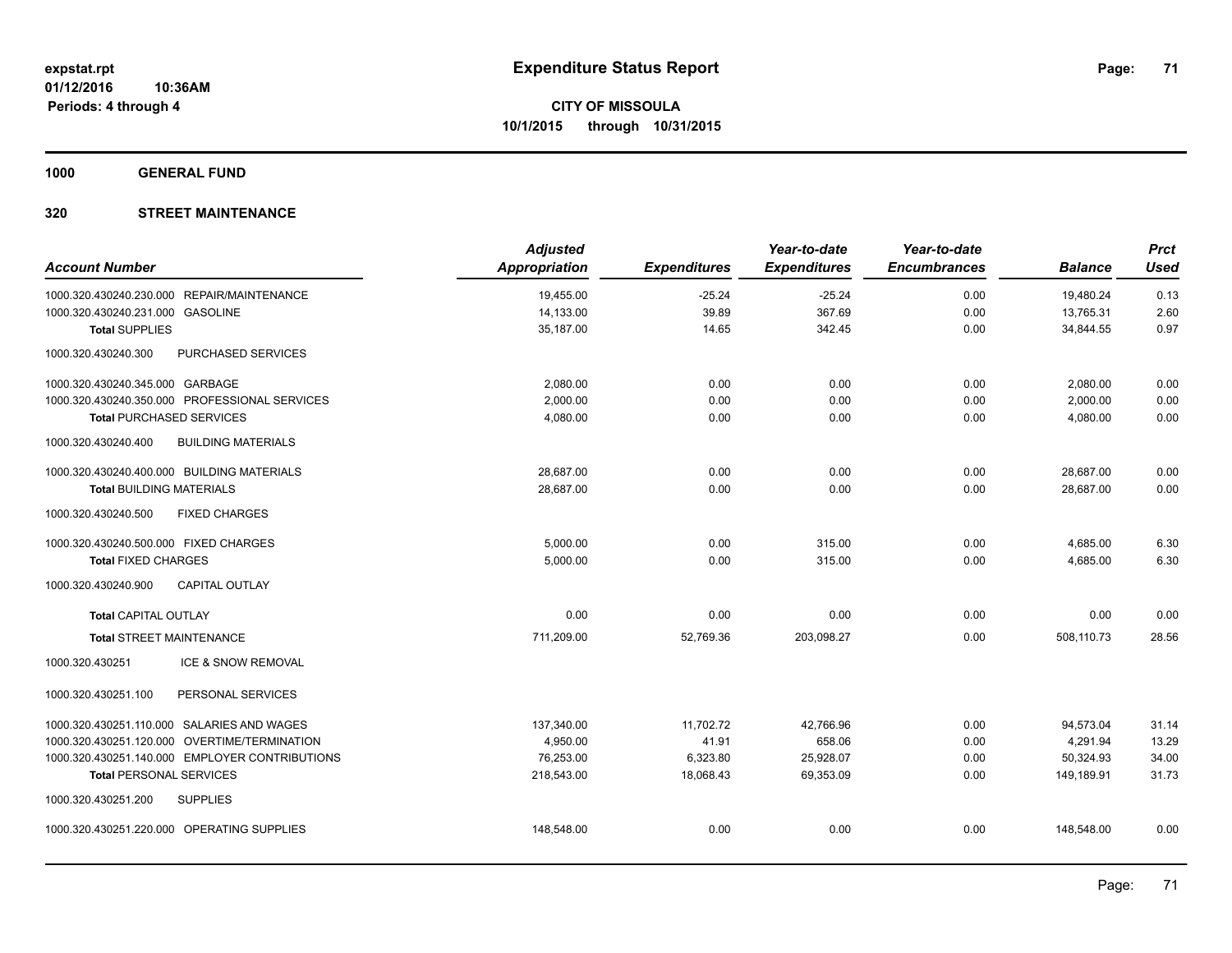**1000 GENERAL FUND**

| <b>Account Number</b>                          | <b>Adjusted</b><br><b>Appropriation</b> | <b>Expenditures</b> | Year-to-date<br><b>Expenditures</b> | Year-to-date<br><b>Encumbrances</b> | <b>Balance</b> | <b>Prct</b><br><b>Used</b> |
|------------------------------------------------|-----------------------------------------|---------------------|-------------------------------------|-------------------------------------|----------------|----------------------------|
| 1000.320.430251.230.000 REPAIR/MAINTENANCE     | 14,316.00                               | 0.00                | 0.00                                | 0.00                                | 14,316.00      | 0.00                       |
| 1000.320.430251.231.000 GASOLINE               | 86,170.00                               | 0.00                | 0.00                                | 0.00                                | 86,170.00      | 0.00                       |
| <b>Total SUPPLIES</b>                          | 249,034.00                              | 0.00                | 0.00                                | 0.00                                | 249,034.00     | 0.00                       |
| PURCHASED SERVICES<br>1000.320.430251.300      |                                         |                     |                                     |                                     |                |                            |
| 1000.320.430251.360.000 REPAIR & MAINTENANCE   | 5,000.00                                | 0.00                | 0.00                                | 0.00                                | 5,000.00       | 0.00                       |
| <b>Total PURCHASED SERVICES</b>                | 5.000.00                                | 0.00                | 0.00                                | 0.00                                | 5,000.00       | 0.00                       |
| 1000.320.430251.500<br><b>FIXED CHARGES</b>    |                                         |                     |                                     |                                     |                |                            |
| 1000.320.430251.500.000 FIXED CHARGES          | 2,000.00                                | 0.00                | 0.00                                | 0.00                                | 2,000.00       | 0.00                       |
| <b>Total FIXED CHARGES</b>                     | 2,000.00                                | 0.00                | 0.00                                | 0.00                                | 2,000.00       | 0.00                       |
| <b>CAPITAL OUTLAY</b><br>1000.320.430251.900   |                                         |                     |                                     |                                     |                |                            |
| <b>Total CAPITAL OUTLAY</b>                    | 0.00                                    | 0.00                | 0.00                                | 0.00                                | 0.00           | 0.00                       |
| Total ICE & SNOW REMOVAL                       | 474,577.00                              | 18,068.43           | 69,353.09                           | 0.00                                | 405,223.91     | 14.61                      |
| <b>STREET CLEANING</b><br>1000.320.430252      |                                         |                     |                                     |                                     |                |                            |
| PERSONAL SERVICES<br>1000.320.430252.100       |                                         |                     |                                     |                                     |                |                            |
| 1000.320.430252.110.000 SALARIES AND WAGES     | 346,341.00                              | 29,121.98           | 106,423.72                          | 0.00                                | 239,917.28     | 30.73                      |
| 1000.320.430252.120.000 OVERTIME/TERMINATION   | 4,950.00                                | 104.29              | 1,637.72                            | 0.00                                | 3,312.28       | 33.09                      |
| 1000.320.430252.130.000 OTHER                  | 3,000.00                                | 0.00                | 0.00                                | 0.00                                | 3,000.00       | 0.00                       |
| 1000.320.430252.140.000 EMPLOYER CONTRIBUTIONS | 189,864.00                              | 15,739.34           | 63,761.58                           | 0.00                                | 126,102.42     | 33.58                      |
| <b>Total PERSONAL SERVICES</b>                 | 544,155.00                              | 44,965.61           | 171,823.02                          | 0.00                                | 372,331.98     | 31.58                      |
| 1000.320.430252.200<br><b>SUPPLIES</b>         |                                         |                     |                                     |                                     |                |                            |
| 1000.320.430252.220.000 OPERATING SUPPLIES     | 2,132.00                                | 0.00                | 0.00                                | 0.00                                | 2,132.00       | 0.00                       |
| 1000.320.430252.230.000 REPAIR/MAINTENANCE     | 25,435.00                               | 0.00                | 0.00                                | 0.00                                | 25,435.00      | 0.00                       |
| 1000.320.430252.231.000 GASOLINE               | 43,814.00                               | 0.00                | 0.00                                | 0.00                                | 43,814.00      | 0.00                       |
| <b>Total SUPPLIES</b>                          | 71,381.00                               | 0.00                | 0.00                                | 0.00                                | 71,381.00      | 0.00                       |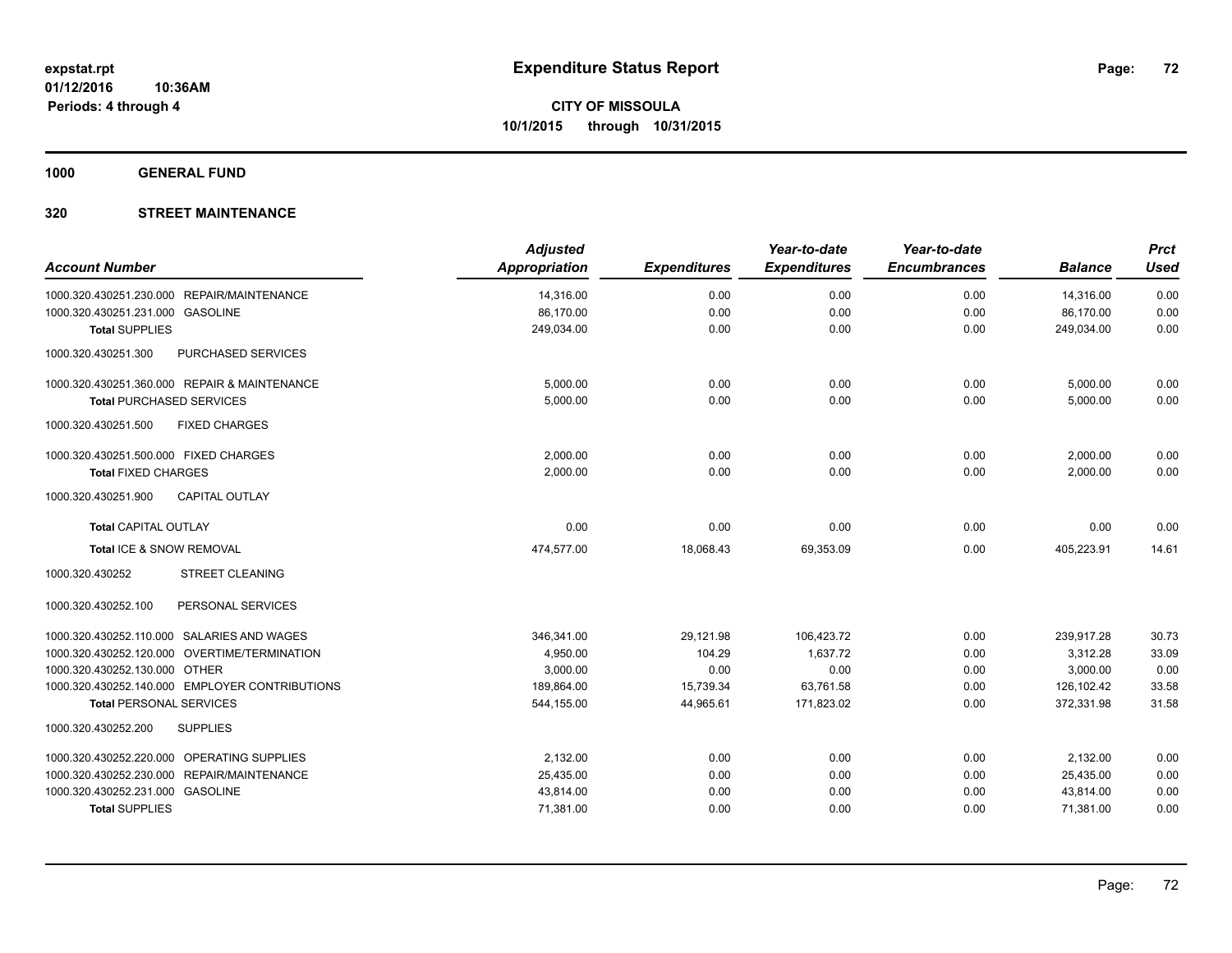**1000 GENERAL FUND**

## **320 STREET MAINTENANCE**

|                                                      | <b>Adjusted</b> |                     | Year-to-date        | Year-to-date        |                | <b>Prct</b> |
|------------------------------------------------------|-----------------|---------------------|---------------------|---------------------|----------------|-------------|
| <b>Account Number</b>                                | Appropriation   | <b>Expenditures</b> | <b>Expenditures</b> | <b>Encumbrances</b> | <b>Balance</b> | <b>Used</b> |
| PURCHASED SERVICES<br>1000.320.430252.300            |                 |                     |                     |                     |                |             |
| 1000.320.430252.350.000 PROFESSIONAL SERVICES        | 500.00          | 0.00                | 0.00                | 0.00                | 500.00         | 0.00        |
| 1000.320.430252.360.000 REPAIR & MAINTENANCE         | 14,000.00       | 0.00                | 0.00                | 0.00                | 14,000.00      | 0.00        |
| <b>Total PURCHASED SERVICES</b>                      | 14,500.00       | 0.00                | 0.00                | 0.00                | 14,500.00      | 0.00        |
| 1000.320.430252.400<br><b>BUILDING MATERIALS</b>     |                 |                     |                     |                     |                |             |
| <b>Total BUILDING MATERIALS</b>                      | 0.00            | 0.00                | 0.00                | 0.00                | 0.00           | 0.00        |
| 1000.320.430252.500<br><b>FIXED CHARGES</b>          |                 |                     |                     |                     |                |             |
| 1000.320.430252.500.000 FIXED CHARGES                | 9,000.00        | 0.00                | 0.00                | 0.00                | 9,000.00       | 0.00        |
| <b>Total FIXED CHARGES</b>                           | 9,000.00        | 0.00                | 0.00                | 0.00                | 9,000.00       | 0.00        |
| <b>Total STREET CLEANING</b>                         | 639,036.00      | 44,965.61           | 171,823.02          | 0.00                | 467,212.98     | 26.89       |
| 1000.320.430270<br><b>COMMUNICATIONS MAINTENANCE</b> |                 |                     |                     |                     |                |             |
| PERSONAL SERVICES<br>1000.320.430270.100             |                 |                     |                     |                     |                |             |
| <b>Total PERSONAL SERVICES</b>                       | 0.00            | 0.00                | 0.00                | 0.00                | 0.00           | 0.00        |
| 1000.320.430270.200<br><b>SUPPLIES</b>               |                 |                     |                     |                     |                |             |
| <b>Total SUPPLIES</b>                                | 0.00            | 0.00                | 0.00                | 0.00                | 0.00           | 0.00        |
| 1000.320.430270.900<br><b>CAPITAL OUTLAY</b>         |                 |                     |                     |                     |                |             |
| 1000.320.430270.930.000 IMPROVEMENTS                 | 197,705.00      | 2,265.55            | 34,949.43           | 0.00                | 162,755.57     | 17.68       |
| <b>Total COMMUNICATIONS MAINTENANCE</b>              | 197,705.00      | 2,265.55            | 34,949.43           | 0.00                | 162,755.57     | 17.68       |
| <b>DEBT SERVICE</b><br>1000.320.490504               |                 |                     |                     |                     |                |             |
| 1000.320.490504.600<br><b>DEBT SERVICE</b>           |                 |                     |                     |                     |                |             |
| <b>Total DEBT SERVICE</b>                            | 0.00            | 0.00                | 0.00                | 0.00                | 0.00           | 0.00        |
| <b>Total STREET MAINTENANCE</b>                      | 2,903,833.00    | 204,901.54          | 752,964.58          | 0.00                | 2,150,868.42   | 25.93       |
|                                                      |                 |                     |                     |                     |                |             |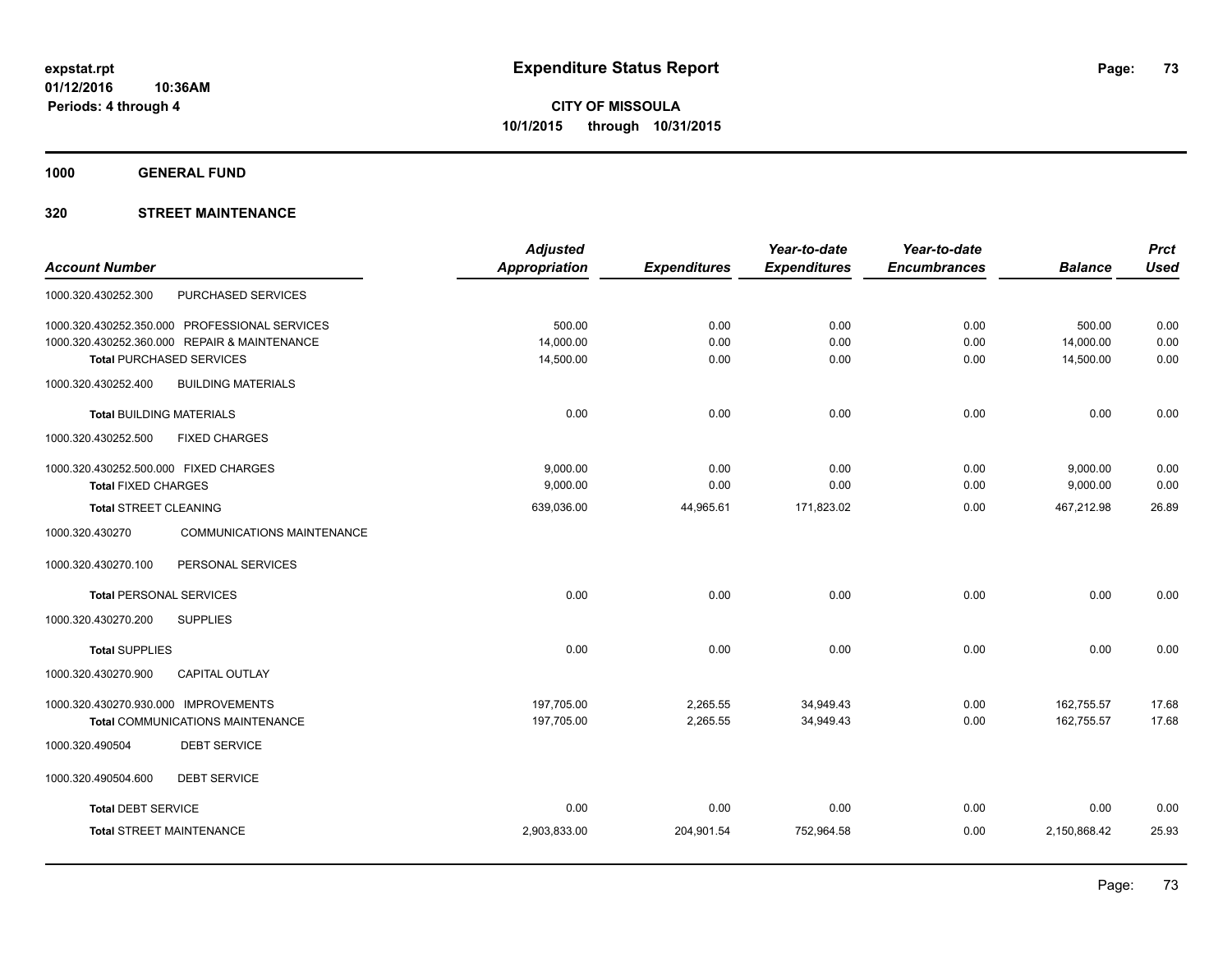**1000 GENERAL FUND**

|                                        |                                                   | <b>Adjusted</b>      |                     | Year-to-date        | Year-to-date        |                | <b>Prct</b> |
|----------------------------------------|---------------------------------------------------|----------------------|---------------------|---------------------|---------------------|----------------|-------------|
| <b>Account Number</b>                  |                                                   | <b>Appropriation</b> | <b>Expenditures</b> | <b>Expenditures</b> | <b>Encumbrances</b> | <b>Balance</b> | <b>Used</b> |
| 1000.321.411231                        | <b>ENERGY CONSERVATION</b>                        |                      |                     |                     |                     |                |             |
| 1000.321.411231.100                    | PERSONAL SERVICES                                 |                      |                     |                     |                     |                |             |
| <b>Total PERSONAL SERVICES</b>         |                                                   | 0.00                 | 0.00                | 0.00                | 0.00                | 0.00           | 0.00        |
| 1000.321.411231.200                    | <b>SUPPLIES</b>                                   |                      |                     |                     |                     |                |             |
| <b>Total SUPPLIES</b>                  |                                                   | 0.00                 | 0.00                | 0.00                | 0.00                | 0.00           | 0.00        |
| 1000.321.411231.300                    | PURCHASED SERVICES                                |                      |                     |                     |                     |                |             |
|                                        | <b>Total ENERGY CONSERVATION</b>                  | 0.00                 | 0.00                | 0.00                | 0.00                | 0.00           | 0.00        |
| 1000.321.411810                        | <b>FACILITY MAINTENANCE</b>                       |                      |                     |                     |                     |                |             |
| 1000.321.411810.100                    | PERSONAL SERVICES                                 |                      |                     |                     |                     |                |             |
|                                        | 1000.321.411810.110.000 SALARIES AND WAGES        | 47,882.00            | 3,047.37            | 12,089.68           | 0.00                | 35,792.32      | 25.25       |
|                                        | 1000.321.411810.120.000 OVERTIME/TERMINATION      | 0.00                 | 0.25                | 0.25                | 0.00                | $-0.25$        | 0.00        |
|                                        | 1000.321.411810.140.000 EMPLOYER CONTRIBUTIONS    | 19,906.00            | 1,286.51            | 5,612.83            | 0.00                | 14,293.17      | 28.20       |
| <b>Total PERSONAL SERVICES</b>         |                                                   | 67,788.00            | 4,334.13            | 17,702.76           | 0.00                | 50,085.24      | 26.11       |
| 1000.321.411810.200                    | <b>SUPPLIES</b>                                   |                      |                     |                     |                     |                |             |
|                                        | 1000.321.411810.220.000 OPERATING SUPPLIES        | 450.00               | 0.00                | 0.00                | 0.00                | 450.00         | 0.00        |
| 1000.321.411810.231.000 GASOLINE       |                                                   | 198.00               | 0.00                | 0.00                | 0.00                | 198.00         | 0.00        |
| 1000.321.411810.240.000 OTHER SUPPLIES |                                                   | 6,070.00             | 0.00                | 0.00                | 0.00                | 6,070.00       | 0.00        |
| <b>Total SUPPLIES</b>                  |                                                   | 6,718.00             | 0.00                | 0.00                | 0.00                | 6,718.00       | 0.00        |
| 1000.321.411810.300                    | PURCHASED SERVICES                                |                      |                     |                     |                     |                |             |
| 1000.321.411810.340.000 SEWER          |                                                   | 748.00               | 0.00                | 0.00                | 0.00                | 748.00         | 0.00        |
|                                        | 1000.321.411810.341.000 ELECTRICITY & NATURAL GAS | 25,420.00            | 568.49              | 1,002.87            | 0.00                | 24,417.13      | 3.95        |
| 1000.321.411810.343.000 WATER CHARGES  |                                                   | 957.00               | 0.00                | 0.00                | 0.00                | 957.00         | 0.00        |
|                                        | 1000.321.411810.360.000 REPAIR & MAINTENANCE      | 10,020.00            | 0.00                | 0.00                | 0.00                | 10,020.00      | 0.00        |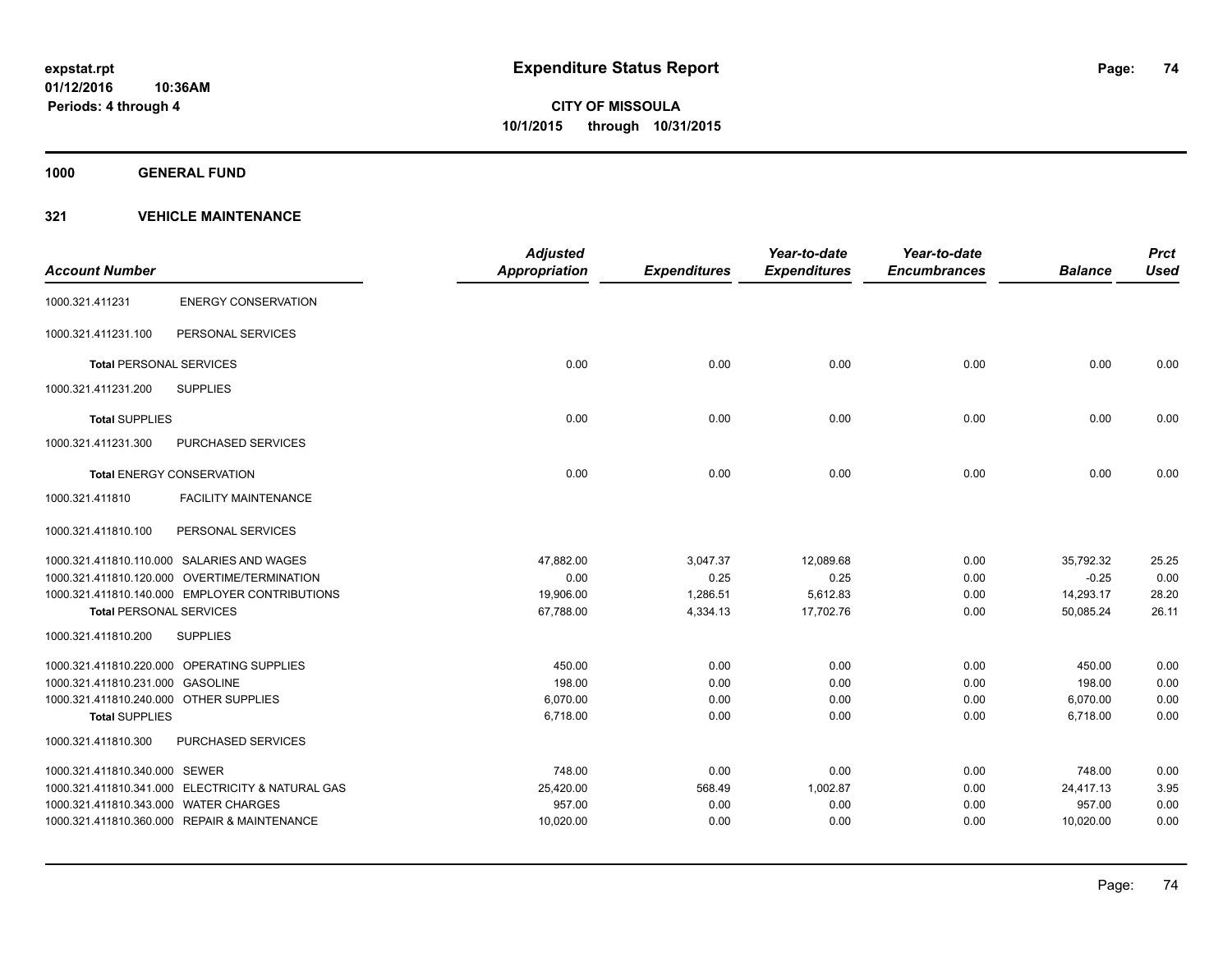**1000 GENERAL FUND**

| <b>Account Number</b>                   |                                                            | <b>Adjusted</b><br>Appropriation | <b>Expenditures</b> | Year-to-date<br><b>Expenditures</b> | Year-to-date<br><b>Encumbrances</b> | <b>Balance</b>      | <b>Prct</b><br><b>Used</b> |
|-----------------------------------------|------------------------------------------------------------|----------------------------------|---------------------|-------------------------------------|-------------------------------------|---------------------|----------------------------|
| 1000.321.411810.370.000 TRAVEL          |                                                            | 150.00<br>37,295.00              | 0.00<br>568.49      | 0.00<br>1,002.87                    | 0.00<br>0.00                        | 150.00<br>36,292.13 | 0.00<br>2.69               |
| <b>Total PURCHASED SERVICES</b>         |                                                            |                                  |                     |                                     |                                     |                     |                            |
| 1000.321.411810.900                     | <b>CAPITAL OUTLAY</b>                                      |                                  |                     |                                     |                                     |                     |                            |
| <b>Total CAPITAL OUTLAY</b>             |                                                            | 0.00                             | 0.00                | 0.00                                | 0.00                                | 0.00                | 0.00                       |
| <b>Total FACILITY MAINTENANCE</b>       |                                                            | 111,801.00                       | 4,902.62            | 18,705.63                           | 0.00                                | 93,095.37           | 16.73                      |
| 1000.321.430220                         | <b>CITY HALL UTILITIES</b>                                 |                                  |                     |                                     |                                     |                     |                            |
| 1000.321.430220.200                     | <b>SUPPLIES</b>                                            |                                  |                     |                                     |                                     |                     |                            |
|                                         | 1000.321.430220.240.000 CITY HALL UTILITIES/OTHER SUPPLIES | 2,340.00                         | 0.00                | 324.19                              | 0.00                                | 2,015.81            | 13.85                      |
| <b>Total SUPPLIES</b>                   |                                                            | 2,340.00                         | 0.00                | 324.19                              | 0.00                                | 2,015.81            | 13.85                      |
| 1000.321.430220.300                     | PURCHASED SERVICES                                         |                                  |                     |                                     |                                     |                     |                            |
| 1000.321.430220.340.000 CITY HALL/SEWER |                                                            | 1,233.00                         | 0.00                | 519.71                              | 0.00                                | 713.29              | 42.15                      |
|                                         | 1000.321.430220.341.000 CITYHALL/ELECTRICITY & NATURAL GAS | 78,950.00                        | 10,208.60           | 34,210.60                           | 0.00                                | 44,739.40           | 43.33                      |
|                                         | 1000.321.430220.343.000 CITYHALL/WATER CHARGES             | 7,677.00                         | 14.02               | 1,314.02                            | 0.00                                | 6,362.98            | 17.12                      |
|                                         | 1000.321.430220.344.000 CITYHALL/TELEPHONE SERVICE         | 637.00                           | 0.00                | 0.00                                | 0.00                                | 637.00              | 0.00                       |
|                                         | 1000.321.430220.345.000 CITY HALL/GARBAGE                  | 6,375.00                         | 439.45              | 1,809.09                            | 0.00                                | 4,565.91            | 28.38                      |
|                                         | 1000.321.430220.350.000 PROFESSIONAL SERVICES              | 1,720.00                         | 1,488.00            | 1,488.00                            | 0.00                                | 232.00              | 86.51                      |
|                                         | 1000.321.430220.360.000 CITY HALL/REPAIR & MAINTENANCE     | 170,086.00                       | 19,943.15           | 49,150.38                           | 0.00                                | 120,935.62          | 28.90                      |
| <b>Total PURCHASED SERVICES</b>         |                                                            | 266,678.00                       | 32,093.22           | 88,491.80                           | 0.00                                | 178,186.20          | 33.18                      |
| 1000.321.430220.900                     | <b>CAPITAL OUTLAY</b>                                      |                                  |                     |                                     |                                     |                     |                            |
| <b>Total CAPITAL OUTLAY</b>             |                                                            | 0.00                             | 0.00                | 0.00                                | 0.00                                | 0.00                | 0.00                       |
| <b>Total CITY HALL UTILITIES</b>        |                                                            | 269,018.00                       | 32,093.22           | 88,815.99                           | 0.00                                | 180,202.01          | 33.01                      |
| 1000.321.431310                         | <b>ADMINISTRATION</b>                                      |                                  |                     |                                     |                                     |                     |                            |
| 1000.321.431310.100                     | PERSONAL SERVICES                                          |                                  |                     |                                     |                                     |                     |                            |
|                                         | 1000.321.431310.110.000 SALARIES AND WAGES                 | 87,284.00                        | 6,965.50            | 27,633.66                           | 0.00                                | 59,650.34           | 31.66                      |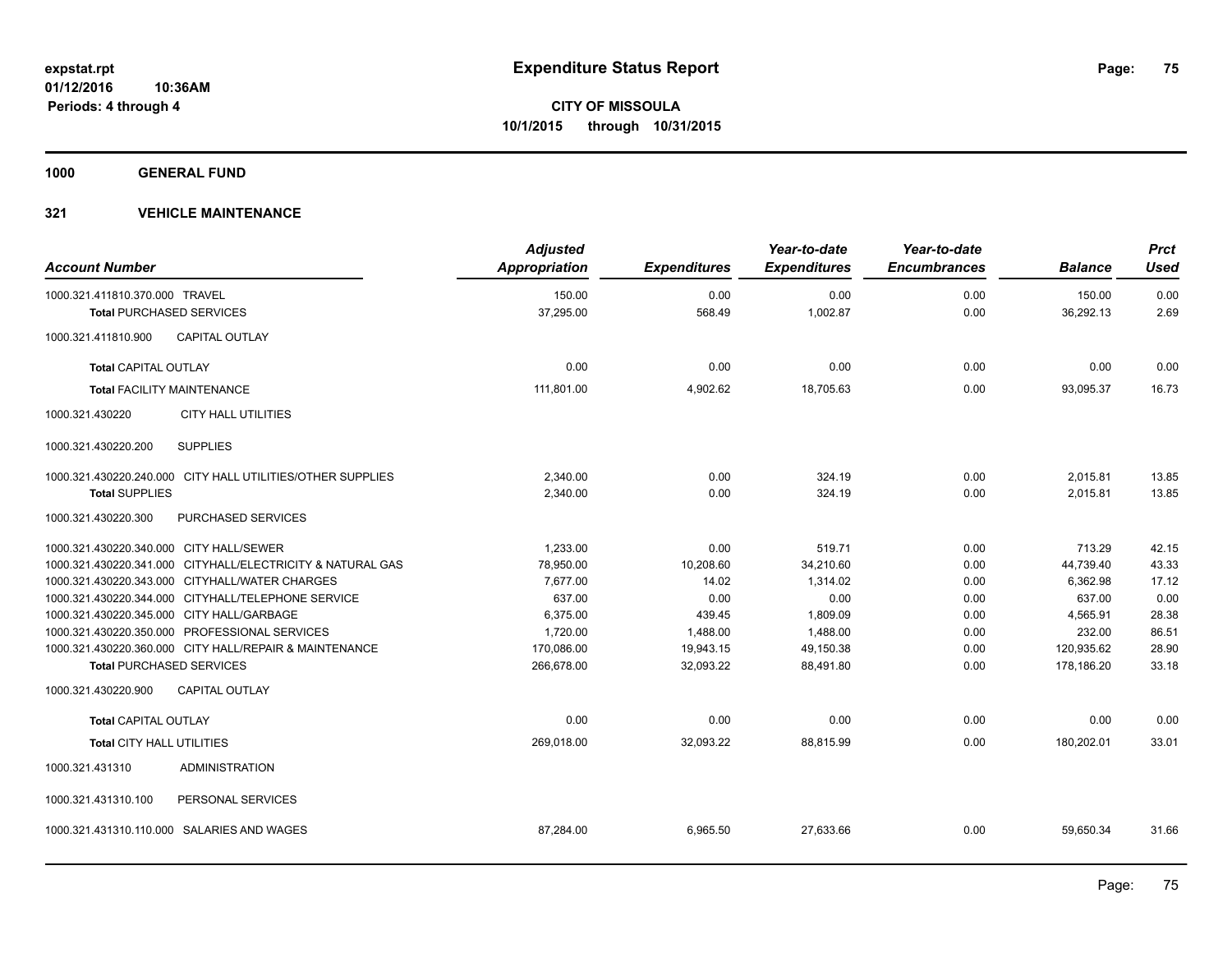**1000 GENERAL FUND**

| <b>Account Number</b>                   |                                                         | <b>Adjusted</b><br><b>Appropriation</b> | <b>Expenditures</b> | Year-to-date<br><b>Expenditures</b> | Year-to-date<br><b>Encumbrances</b> | <b>Balance</b> | <b>Prct</b><br><b>Used</b> |
|-----------------------------------------|---------------------------------------------------------|-----------------------------------------|---------------------|-------------------------------------|-------------------------------------|----------------|----------------------------|
|                                         |                                                         |                                         |                     |                                     |                                     |                |                            |
|                                         | 1000.321.431310.120.000 OVERTIME/TERMINATION            | 0.00                                    | 0.58                | 0.58                                | 0.00                                | $-0.58$        | 0.00                       |
|                                         | 1000.321.431310.140.000 EMPLOYER CONTRIBUTIONS          | 33,881.00                               | 2,941.72            | 12,838.37                           | 0.00                                | 21,042.63      | 37.89                      |
| <b>Total PERSONAL SERVICES</b>          |                                                         | 121,165.00                              | 9,907.80            | 40,472.61                           | 0.00                                | 80,692.39      | 33.40                      |
| 1000.321.431310.200                     | <b>SUPPLIES</b>                                         |                                         |                     |                                     |                                     |                |                            |
| 1000.321.431310.210.000 OFFICE SUPPLIES |                                                         | 1.000.00                                | 0.00                | 0.00                                | 0.00                                | 1,000.00       | 0.00                       |
|                                         | 1000.321.431310.220.000 OPERATING SUPPLIES              | 150.00                                  | 0.00                | 0.00                                | 0.00                                | 150.00         | 0.00                       |
| <b>Total SUPPLIES</b>                   |                                                         | 1,150.00                                | 0.00                | 0.00                                | 0.00                                | 1,150.00       | 0.00                       |
| 1000.321.431310.300                     | <b>PURCHASED SERVICES</b>                               |                                         |                     |                                     |                                     |                |                            |
| 1000.321.431310.310.000 COMMUNICATIONS  |                                                         | 150.00                                  | 0.00                | 0.00                                | 0.00                                | 150.00         | 0.00                       |
|                                         | 1000.321.431310.320.000 PRINTING & DUPLICATING          | 100.00                                  | 0.00                | 0.00                                | 0.00                                | 100.00         | 0.00                       |
|                                         | 1000.321.431310.330.000 PUBLICITY, SUBSCRIPTIONS & DUES | 230.00                                  | 0.00                | 0.00                                | 0.00                                | 230.00         | 0.00                       |
| <b>Total PURCHASED SERVICES</b>         |                                                         | 480.00                                  | 0.00                | 0.00                                | 0.00                                | 480.00         | 0.00                       |
| 1000.321.431310.800                     | OTHER OBJECTS                                           |                                         |                     |                                     |                                     |                |                            |
| <b>Total OTHER OBJECTS</b>              |                                                         | 0.00                                    | 0.00                | 0.00                                | 0.00                                | 0.00           | 0.00                       |
| <b>Total ADMINISTRATION</b>             |                                                         | 122.795.00                              | 9,907.80            | 40,472.61                           | 0.00                                | 82.322.39      | 32.96                      |
| 1000.321.431330                         | <b>EQUIPMENT MAINTENANCE</b>                            |                                         |                     |                                     |                                     |                |                            |
| 1000.321.431330.100                     | PERSONAL SERVICES                                       |                                         |                     |                                     |                                     |                |                            |
|                                         | 1000.321.431330.110.000 SALARIES AND WAGES              | 399,968.00                              | 33,521.18           | 132.986.20                          | 0.00                                | 266.981.80     | 33.25                      |
|                                         | 1000.321.431330.120.000 OVERTIME/TERMINATION            | 2,000.00                                | 2.80                | 2.80                                | 0.00                                | 1,997.20       | 0.14                       |
| 1000.321.431330.130.000 OTHER           |                                                         | 81.744.00                               | 0.00                | 0.00                                | 0.00                                | 81,744.00      | 0.00                       |
|                                         | 1000.321.431330.140.000 EMPLOYER CONTRIBUTIONS          | 191,565.00                              | 12,622.32           | 60,247.79                           | 0.00                                | 131,317.21     | 31.45                      |
|                                         | 1000.321.431330.141.000 STATE RETIREMENT CONTRIBUTIONS  | 0.00                                    | 0.00                | 87.51                               | 0.00                                | $-87.51$       | 0.00                       |
| <b>Total PERSONAL SERVICES</b>          |                                                         | 675,277.00                              | 46.146.30           | 193,324.30                          | 0.00                                | 481,952.70     | 28.63                      |
| 1000.321.431330.200                     | <b>SUPPLIES</b>                                         |                                         |                     |                                     |                                     |                |                            |
|                                         | 1000.321.431330.220.000 OPERATING SUPPLIES              | 17,600.00                               | 933.36              | 2.575.48                            | 0.00                                | 15.024.52      | 14.63                      |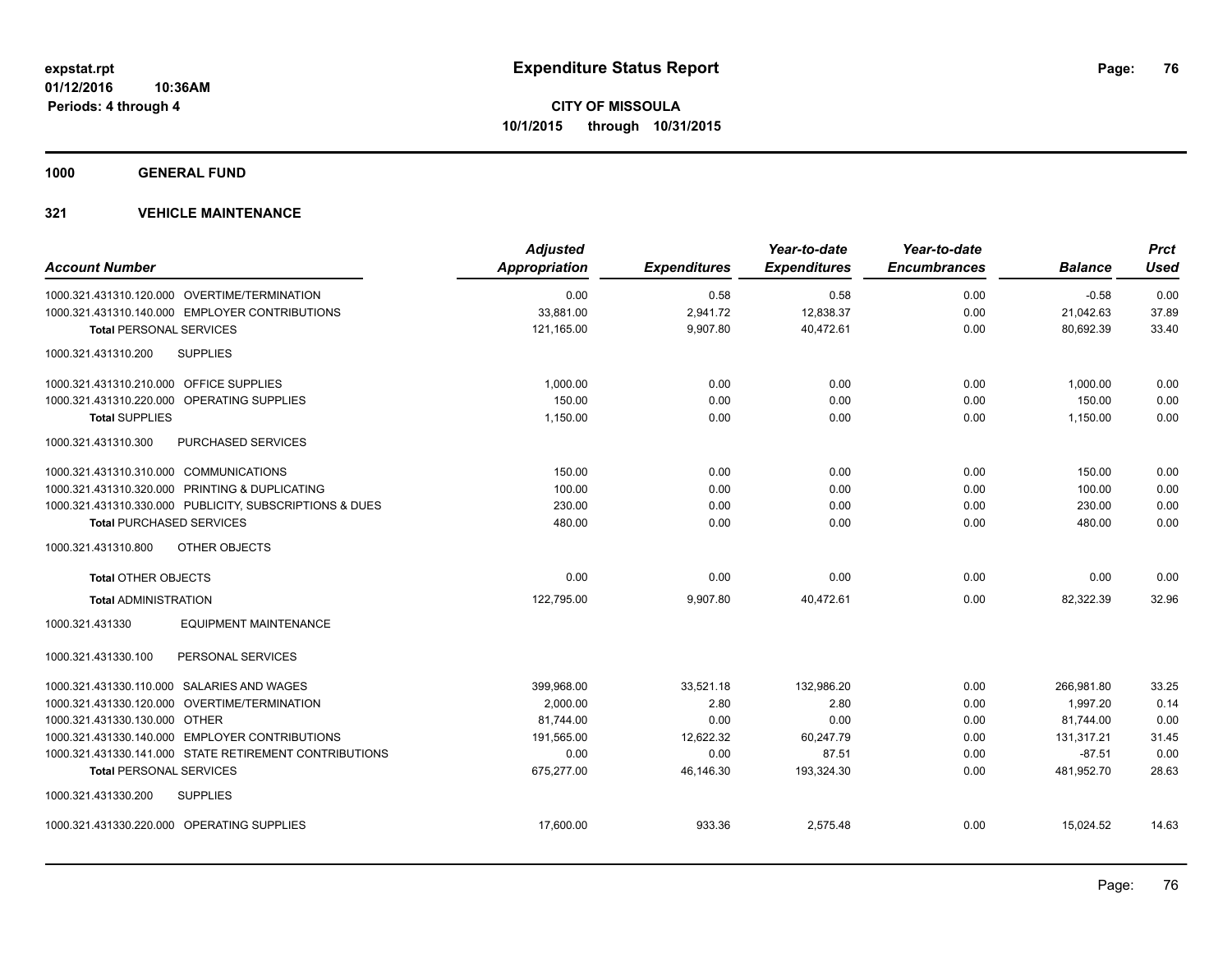**1000 GENERAL FUND**

|                                                      | <b>Adjusted</b>      |                     | Year-to-date        | Year-to-date        |                | <b>Prct</b> |
|------------------------------------------------------|----------------------|---------------------|---------------------|---------------------|----------------|-------------|
| <b>Account Number</b>                                | <b>Appropriation</b> | <b>Expenditures</b> | <b>Expenditures</b> | <b>Encumbrances</b> | <b>Balance</b> | <b>Used</b> |
| 1000.321.431330.230.000 REPAIR/MAINTENANCE           | 37,355.00            | 1,581.14            | 13,166.25           | 0.00                | 24,188.75      | 35.25       |
| 1000.321.431330.231.000 GASOLINE                     | 4,615.00             | 273.02              | 518.67              | 0.00                | 4,096.33       | 11.24       |
| 1000.321.431330.240.000 OTHER SUPPLIES               | 2,600.00             | 70.39               | 149.63              | 0.00                | 2,450.37       | 5.76        |
| <b>Total SUPPLIES</b>                                | 62,170.00            | 2,857.91            | 16,410.03           | 0.00                | 45,759.97      | 26.40       |
| 1000.321.431330.300<br>PURCHASED SERVICES            |                      |                     |                     |                     |                |             |
| 1000.321.431330.320.000 PRINTING & DUPLICATING       | 250.00               | 0.00                | 0.00                | 0.00                | 250.00         | 0.00        |
| 1000.321.431330.350.000 PROFESSIONAL SERVICES        | 7,480.00             | 0.00                | 1,500.00            | 0.00                | 5,980.00       | 20.05       |
| 1000.321.431330.360.000 REPAIR & MAINTENANCE         | 15,735.00            | 476.64              | 1,830.03            | 0.00                | 13,904.97      | 11.63       |
| 1000.321.431330.370.000 TRAVEL                       | 900.00               | 0.00                | 0.00                | 0.00                | 900.00         | 0.00        |
| 1000.321.431330.380.000 TRAINING                     | 850.00               | 0.00                | 0.00                | 0.00                | 850.00         | 0.00        |
| <b>Total PURCHASED SERVICES</b>                      | 25,215.00            | 476.64              | 3,330.03            | 0.00                | 21,884.97      | 13.21       |
| <b>CAPITAL OUTLAY</b><br>1000.321.431330.900         |                      |                     |                     |                     |                |             |
| <b>Total CAPITAL OUTLAY</b>                          | 0.00                 | 0.00                | 0.00                | 0.00                | 0.00           | 0.00        |
| <b>Total EQUIPMENT MAINTENANCE</b>                   | 762,662.00           | 49,480.85           | 213,064.36          | 0.00                | 549,597.64     | 27.94       |
| <b>VEHICLE FACILITY</b><br>1000.321.431350           |                      |                     |                     |                     |                |             |
| <b>SUPPLIES</b><br>1000.321.431350.200               |                      |                     |                     |                     |                |             |
| 1000.321.431350.210.000 OFFICE SUPPLIES              | 0.00                 | 17.73               | 46.25               | 0.00                | $-46.25$       | 0.00        |
| 1000.321.431350.220.000<br><b>OPERATING SUPPLIES</b> | 10,151.00            | 0.00                | 0.00                | 0.00                | 10,151.00      | 0.00        |
| 1000.321.431350.230.000 REPAIR/MAINTENANCE           | 0.00                 | 21.48               | 279.48              | 0.00                | $-279.48$      | 0.00        |
| <b>Total SUPPLIES</b>                                | 10,151.00            | 39.21               | 325.73              | 0.00                | 9,825.27       | 3.21        |
| 1000.321.431350.300<br>PURCHASED SERVICES            |                      |                     |                     |                     |                |             |
| 1000.321.431350.340.000 SEWER                        | 748.00               | 0.00                | 154.50              | 0.00                | 593.50         | 20.66       |
| 1000.321.431350.341.000 ELECTRICITY & NATURAL GAS    | 96,573.00            | 1,746.37            | 3,654.49            | 0.00                | 92,918.51      | 3.78        |
| 1000.321.431350.343.000 WATER CHARGES                | 3,722.00             | 225.40              | 450.79              | 0.00                | 3,271.21       | 12.11       |
| 1000.321.431350.344.000 TELEPHONE SERVICE            | 1,952.00             | 299.19              | 496.83              | 0.00                | 1,455.17       | 25.45       |
| 1000.321.431350.345.000 GARBAGE                      | 4,068.00             | 384.20              | 747.80              | 0.00                | 3,320.20       | 18.38       |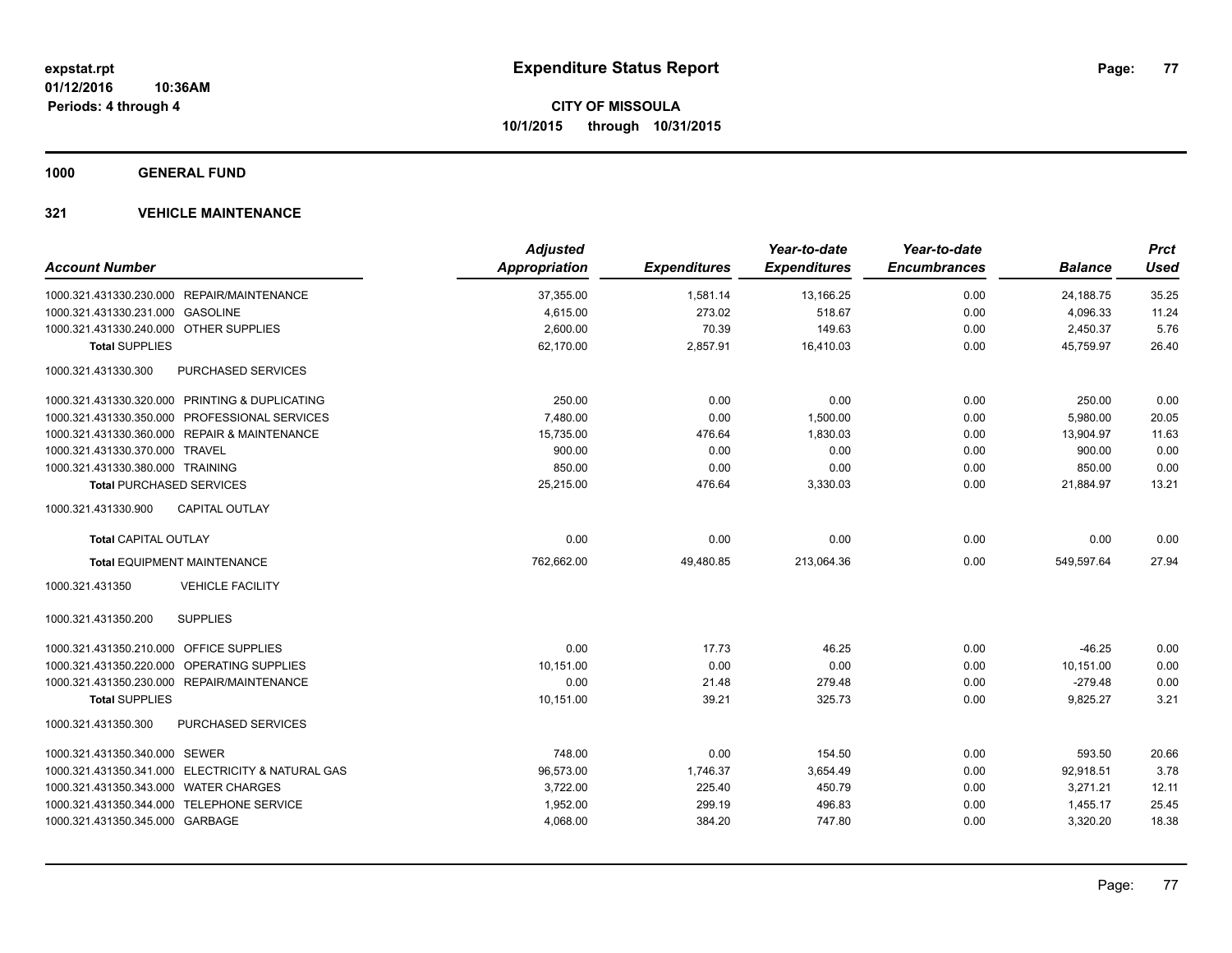**1000 GENERAL FUND**

| <b>Account Number</b>                                   | <b>Adjusted</b><br>Appropriation | <b>Expenditures</b> | Year-to-date<br><b>Expenditures</b> | Year-to-date<br><b>Encumbrances</b> | <b>Balance</b> | <b>Prct</b><br><b>Used</b> |
|---------------------------------------------------------|----------------------------------|---------------------|-------------------------------------|-------------------------------------|----------------|----------------------------|
| 1000.321.431350.350.000<br><b>PROFESSIONAL SERVICES</b> | 5,195.00                         | 881.25              | 881.25                              | 0.00                                | 4,313.75       | 16.96                      |
| 1000.321.431350.360.000 REPAIR & MAINTENANCE            | 36,160.00                        | 3,747.34            | 7,738.60                            | 0.00                                | 28,421.40      | 21.40                      |
| <b>Total PURCHASED SERVICES</b>                         | 148,418.00                       | 7,283.75            | 14,124.26                           | 0.00                                | 134,293.74     | 9.52                       |
| <b>CAPITAL OUTLAY</b><br>1000.321.431350.900            |                                  |                     |                                     |                                     |                |                            |
| <b>Total CAPITAL OUTLAY</b>                             | 0.00                             | 0.00                | 0.00                                | 0.00                                | 0.00           | 0.00                       |
| <b>Total VEHICLE FACILITY</b>                           | 158,569.00                       | 7,322.96            | 14,449.99                           | 0.00                                | 144,119.01     | 9.11                       |
| <b>ART MUSEUM</b><br>1000.321.460452                    |                                  |                     |                                     |                                     |                |                            |
| 1000.321.460452.200<br><b>SUPPLIES</b>                  |                                  |                     |                                     |                                     |                |                            |
| <b>Total SUPPLIES</b>                                   | 0.00                             | 0.00                | 0.00                                | 0.00                                | 0.00           | 0.00                       |
| PURCHASED SERVICES<br>1000.321.460452.300               |                                  |                     |                                     |                                     |                |                            |
| 1000.321.460452.360.000 ART MUSEUM-REPAIR & MAINTENANCE | 44,526.00                        | 282.00              | 282.00                              | 0.00                                | 44,244.00      | 0.63                       |
| <b>Total ART MUSEUM</b>                                 | 44,526.00                        | 282.00              | 282.00                              | 0.00                                | 44,244.00      | 0.63                       |
| <b>Total VEHICLE MAINTENANCE</b>                        | 1,469,371.00                     | 103,989.45          | 375,790.58                          | 0.00                                | 1,093,580.42   | 25.57                      |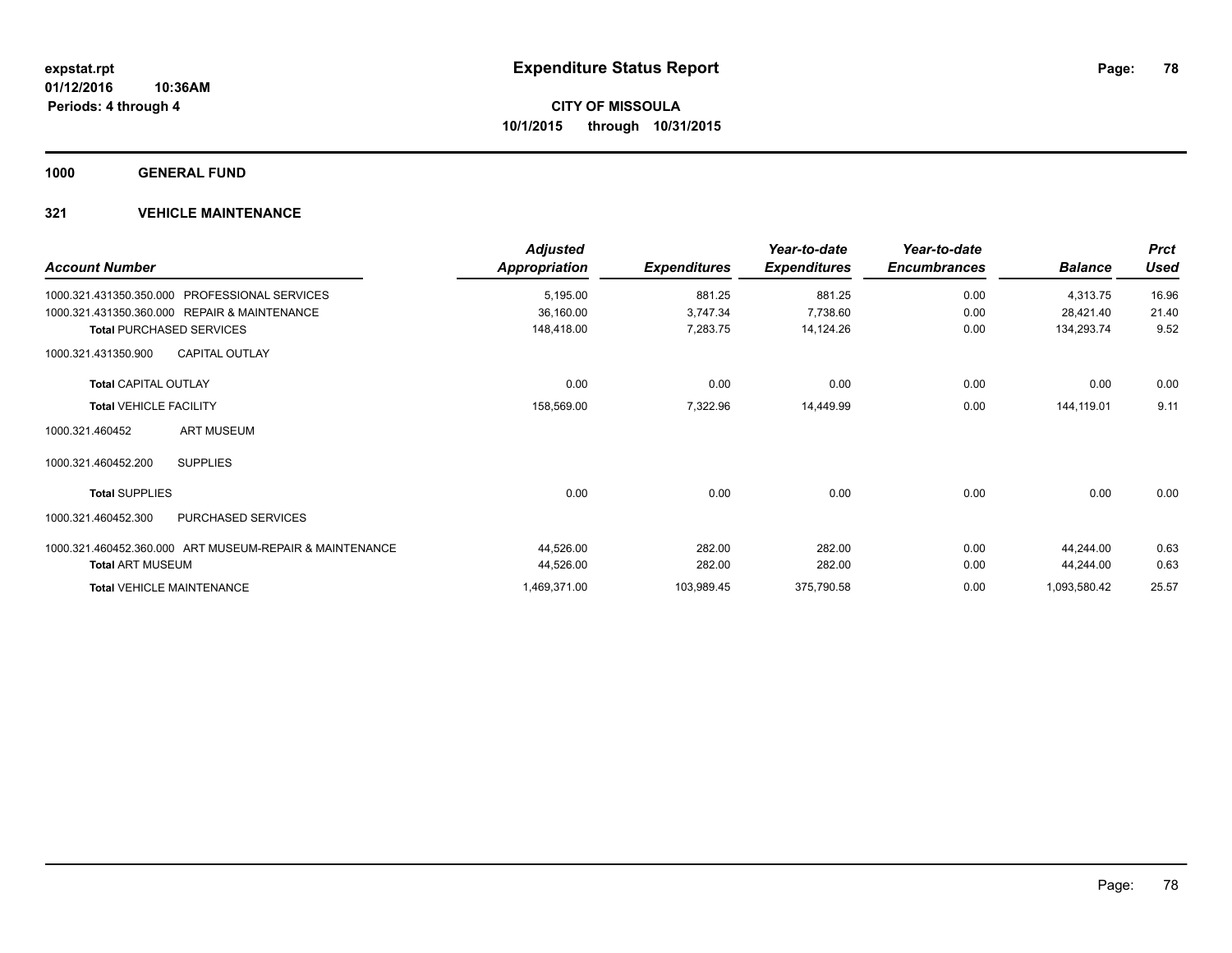**CITY OF MISSOULA 10/1/2015 through 10/31/2015**

**1000 GENERAL FUND**

| <b>Account Number</b>                   |                                                         | <b>Adjusted</b><br><b>Appropriation</b> | <b>Expenditures</b> | Year-to-date<br><b>Expenditures</b> | Year-to-date<br><b>Encumbrances</b> | <b>Balance</b> | <b>Prct</b><br><b>Used</b> |
|-----------------------------------------|---------------------------------------------------------|-----------------------------------------|---------------------|-------------------------------------|-------------------------------------|----------------|----------------------------|
| 1000.340.430910                         | <b>ADMINISTRATION</b>                                   |                                         |                     |                                     |                                     |                |                            |
| 1000.340.430910.100                     | PERSONAL SERVICES                                       |                                         |                     |                                     |                                     |                |                            |
|                                         | 1000.340.430910.110.000 SALARIES AND WAGES              | 88,025.00                               | 5,943.61            | 23.166.09                           | 0.00                                | 64,858.91      | 26.32                      |
| 1000.340.430910.120.000                 | OVERTIME/TERMINATION                                    | 5.000.00                                | 0.00                | 42.14                               | 0.00                                | 4.957.86       | 0.84                       |
| 1000.340.430910.140.000                 | <b>EMPLOYER CONTRIBUTIONS</b>                           | 35,158.00                               | 2,317.11            | 10,051.68                           | 0.00                                | 25,106.32      | 28.59                      |
|                                         | 1000.340.430910.141.000 STATE RETIREMENT CONTRIBUTIONS  | 0.00                                    | 0.00                | 55.82                               | 0.00                                | $-55.82$       | 0.00                       |
| <b>Total PERSONAL SERVICES</b>          |                                                         | 128,183.00                              | 8,260.72            | 33,315.73                           | 0.00                                | 94,867.27      | 25.99                      |
| 1000.340.430910.200                     | <b>SUPPLIES</b>                                         |                                         |                     |                                     |                                     |                |                            |
| 1000.340.430910.210.000 OFFICE SUPPLIES |                                                         | 2,770.00                                | 328.68              | 402.08                              | 0.00                                | 2,367.92       | 14.52                      |
| <b>Total SUPPLIES</b>                   |                                                         | 2.770.00                                | 328.68              | 402.08                              | 0.00                                | 2,367.92       | 14.52                      |
| 1000.340.430910.300                     | PURCHASED SERVICES                                      |                                         |                     |                                     |                                     |                |                            |
| 1000.340.430910.310.000 COMMUNICATIONS  |                                                         | 1,933.00                                | 68.07               | 324.02                              | 0.00                                | 1,608.98       | 16.76                      |
|                                         | 1000.340.430910.320.000 PRINTING & DUPLICATING          | 775.00                                  | 0.00                | 0.00                                | 0.00                                | 775.00         | 0.00                       |
|                                         | 1000.340.430910.330.000 PUBLICITY, SUBSCRIPTIONS & DUES | 813.00                                  | 0.00                | 248.74                              | 0.00                                | 564.26         | 30.60                      |
|                                         | 1000.340.430910.344.000 TELEPHONE SERVICE               | 2,100.00                                | 98.80               | 291.82                              | 0.00                                | 1,808.18       | 13.90                      |
|                                         | 1000.340.430910.350.000 PROFESSIONAL SERVICES           | 600.00                                  | 0.00                | 0.00                                | 0.00                                | 600.00         | 0.00                       |
|                                         | 1000.340.430910.360.000 REPAIR & MAINTENANCE            | 600.00                                  | 613.64              | 659.37                              | 0.00                                | $-59.37$       | 109.90                     |
| 1000.340.430910.370.000 TRAVEL          |                                                         | 500.00                                  | 0.00                | 0.00                                | 0.00                                | 500.00         | 0.00                       |
| 1000.340.430910.380.000 TRAINING        |                                                         | 1.006.00                                | 0.00                | 117.33                              | 0.00                                | 888.67         | 11.66                      |
| <b>Total PURCHASED SERVICES</b>         |                                                         | 8,327.00                                | 780.51              | 1,641.28                            | 0.00                                | 6,685.72       | 19.71                      |
| 1000.340.430910.800                     | OTHER OBJECTS                                           |                                         |                     |                                     |                                     |                |                            |
| 1000.340.430910.850.000 SALARY SAVINGS  |                                                         | $-3.479.00$                             | 0.00                | 0.00                                | 0.00                                | $-3.479.00$    | 0.00                       |
| <b>Total OTHER OBJECTS</b>              |                                                         | $-3,479.00$                             | 0.00                | 0.00                                | 0.00                                | $-3,479.00$    | 0.00                       |
| 1000.340.430910.900                     | <b>CAPITAL OUTLAY</b>                                   |                                         |                     |                                     |                                     |                |                            |
| <b>Total CAPITAL OUTLAY</b>             |                                                         | 0.00                                    | 0.00                | 0.00                                | 0.00                                | 0.00           | 0.00                       |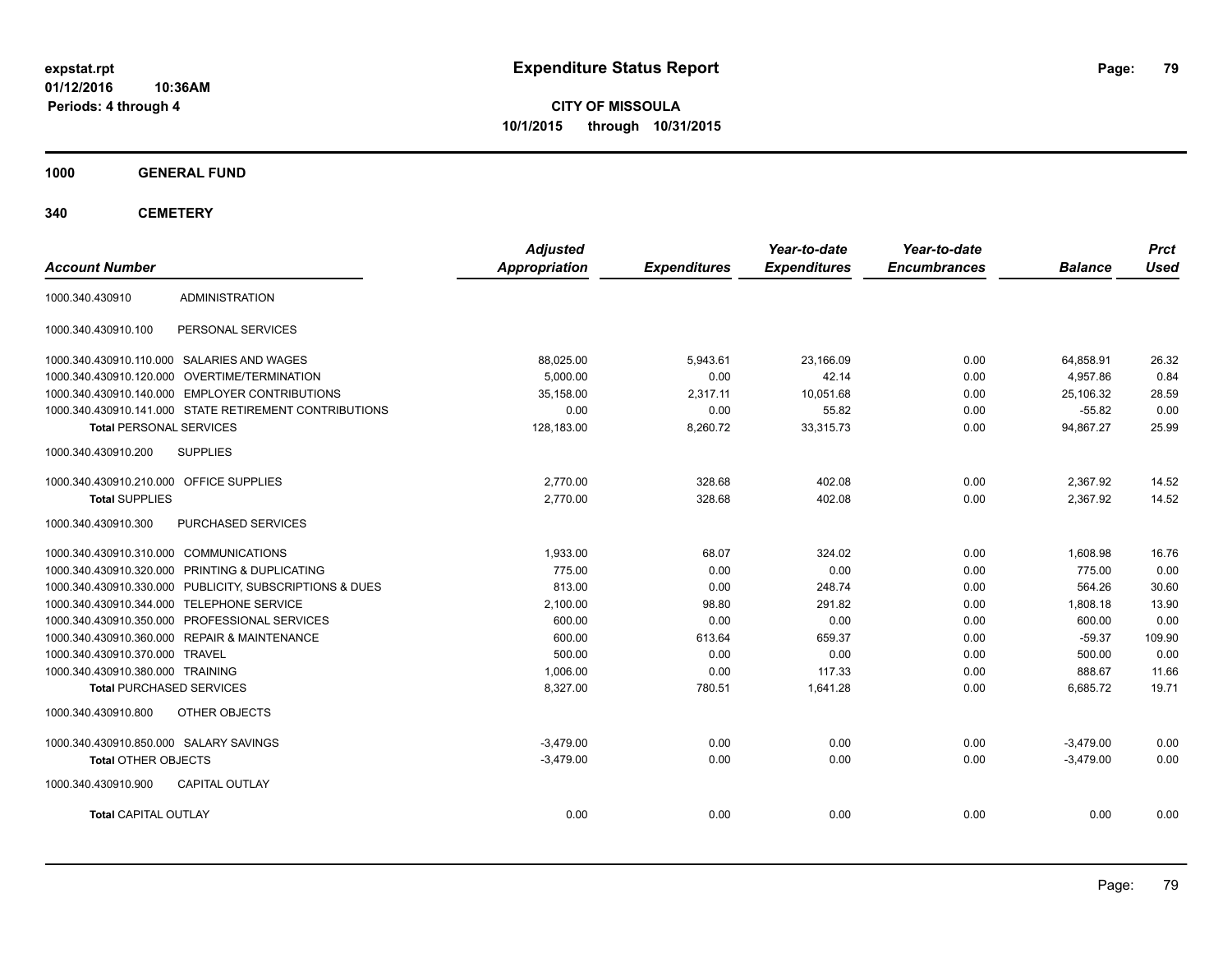**CITY OF MISSOULA 10/1/2015 through 10/31/2015**

**1000 GENERAL FUND**

| <b>Account Number</b>                             | <b>Adjusted</b><br><b>Appropriation</b> | <b>Expenditures</b> | Year-to-date<br><b>Expenditures</b> | Year-to-date<br><b>Encumbrances</b> | <b>Balance</b> | <b>Prct</b><br><b>Used</b> |
|---------------------------------------------------|-----------------------------------------|---------------------|-------------------------------------|-------------------------------------|----------------|----------------------------|
| <b>Total ADMINISTRATION</b>                       | 135,801.00                              | 9,369.91            | 35,359.09                           | 0.00                                | 100,441.91     | 26.04                      |
| <b>FACILITIES</b><br>1000.340.430920              |                                         |                     |                                     |                                     |                |                            |
| 1000.340.430920.100<br>PERSONAL SERVICES          |                                         |                     |                                     |                                     |                |                            |
| 1000.340.430920.110.000 SALARIES AND WAGES        | 6,501.00                                | 797.80              | 3,091.19                            | 0.00                                | 3,409.81       | 47.55                      |
| OVERTIME/TERMINATION<br>1000.340.430920.120.000   | 0.00                                    | 0.00                | 55.20                               | 0.00                                | $-55.20$       | 0.00                       |
| 1000.340.430920.140.000 EMPLOYER CONTRIBUTIONS    | 2,928.00                                | 345.75              | 1.507.72                            | 0.00                                | 1,420.28       | 51.49                      |
| <b>Total PERSONAL SERVICES</b>                    | 9,429.00                                | 1,143.55            | 4,654.11                            | 0.00                                | 4,774.89       | 49.36                      |
| <b>SUPPLIES</b><br>1000.340.430920.200            |                                         |                     |                                     |                                     |                |                            |
| 1000.340.430920.220.000 OPERATING SUPPLIES        | 2,050.00                                | 86.50               | 258.46                              | 0.00                                | 1,791.54       | 12.61                      |
| 1000.340.430920.230.000<br>REPAIR/MAINTENANCE     | 500.00                                  | 131.22              | 131.22                              | 0.00                                | 368.78         | 26.24                      |
| <b>Total SUPPLIES</b>                             | 2,550.00                                | 217.72              | 389.68                              | 0.00                                | 2,160.32       | 15.28                      |
| 1000.340.430920.300<br>PURCHASED SERVICES         |                                         |                     |                                     |                                     |                |                            |
| 1000.340.430920.341.000 ELECTRICITY & NATURAL GAS | 10,208.00                               | $-450.36$           | 388.38                              | 0.00                                | 9,819.62       | 3.80                       |
| 1000.340.430920.343.000 WATER CHARGES             | 1,082.00                                | 73.38               | 244.16                              | 0.00                                | 837.84         | 22.57                      |
| 1000.340.430920.345.000 GARBAGE                   | 780.00                                  | 78.80               | 315.20                              | 0.00                                | 464.80         | 40.41                      |
| 1000.340.430920.350.000 PROFESSIONAL SERVICES     | 400.00                                  | 0.00                | 0.00                                | 0.00                                | 400.00         | 0.00                       |
| 1000.340.430920.360.000 REPAIR & MAINTENANCE      | 2,145.00                                | 240.00              | 240.00                              | 0.00                                | 1,905.00       | 11.19                      |
| <b>Total PURCHASED SERVICES</b>                   | 14,615.00                               | $-58.18$            | 1,187.74                            | 0.00                                | 13,427.26      | 8.13                       |
| <b>BUILDING MATERIALS</b><br>1000.340.430920.400  |                                         |                     |                                     |                                     |                |                            |
| <b>Total BUILDING MATERIALS</b>                   | 0.00                                    | 0.00                | 0.00                                | 0.00                                | 0.00           | 0.00                       |
| 1000.340.430920.900<br><b>CAPITAL OUTLAY</b>      |                                         |                     |                                     |                                     |                |                            |
| <b>Total CAPITAL OUTLAY</b>                       | 0.00                                    | 0.00                | 0.00                                | 0.00                                | 0.00           | 0.00                       |
| <b>Total FACILITIES</b>                           | 26,594.00                               | 1,303.09            | 6,231.53                            | 0.00                                | 20,362.47      | 23.43                      |
| 1000.340.430930<br><b>GROUNDS MAINTENANCE</b>     |                                         |                     |                                     |                                     |                |                            |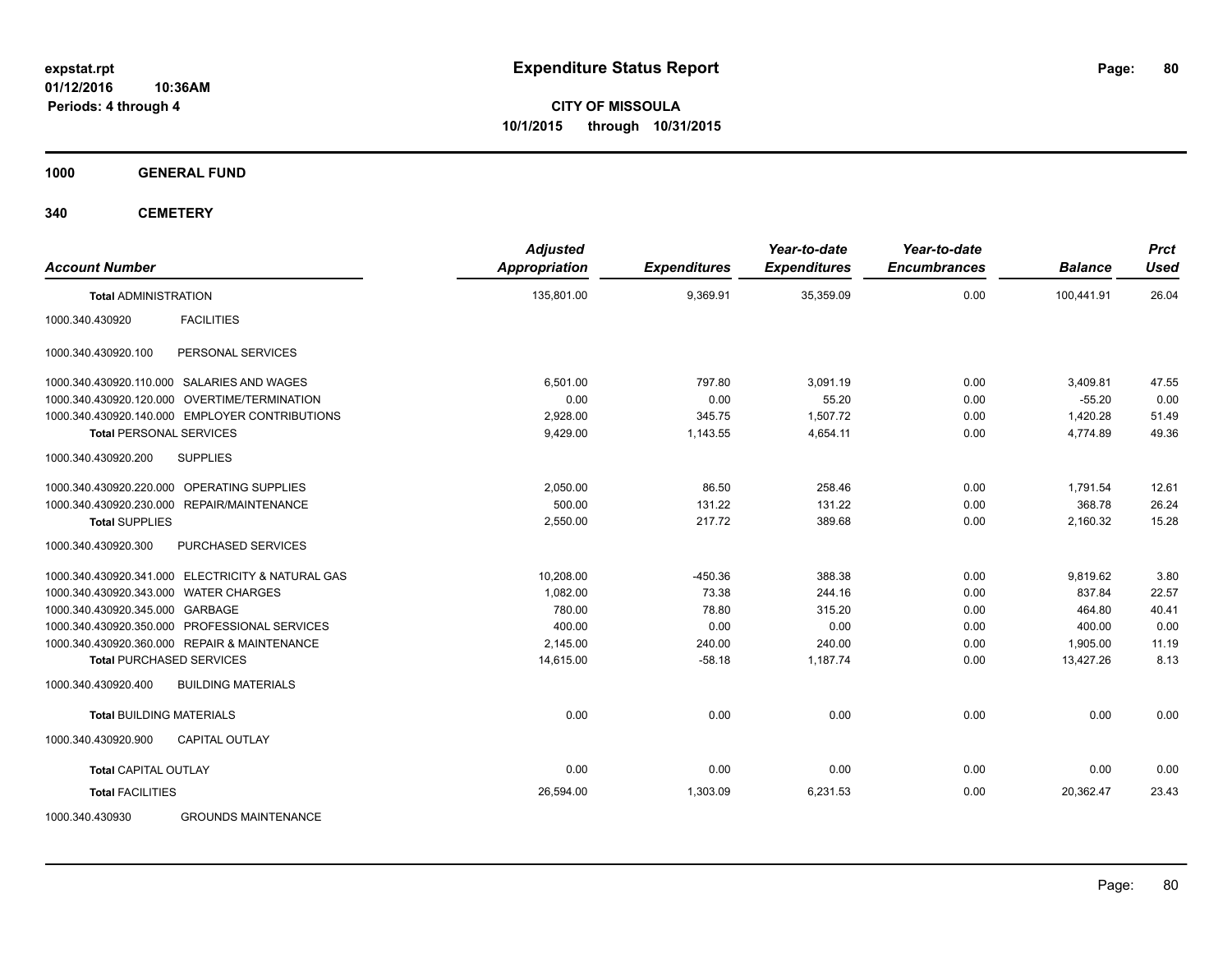**CITY OF MISSOULA 10/1/2015 through 10/31/2015**

**1000 GENERAL FUND**

| <b>Account Number</b>                             | <b>Adjusted</b><br>Appropriation | <b>Expenditures</b> | Year-to-date<br><b>Expenditures</b> | Year-to-date<br><b>Encumbrances</b> | <b>Balance</b> | <b>Prct</b><br><b>Used</b> |
|---------------------------------------------------|----------------------------------|---------------------|-------------------------------------|-------------------------------------|----------------|----------------------------|
| 1000.340.430930.100<br>PERSONAL SERVICES          |                                  |                     |                                     |                                     |                |                            |
| 1000.340.430930.110.000 SALARIES AND WAGES        | 190,438.00                       | 16,299.47           | 62,816.80                           | 0.00                                | 127,621.20     | 32.99                      |
| 1000.340.430930.120.000 OVERTIME/TERMINATION      | 0.00                             | 0.00                | 658.86                              | 0.00                                | $-658.86$      | 0.00                       |
| 1000.340.430930.140.000 EMPLOYER CONTRIBUTIONS    | 88,887.00                        | 7,448.73            | 32,478.27                           | 0.00                                | 56,408.73      | 36.54                      |
| <b>Total PERSONAL SERVICES</b>                    | 279,325.00                       | 23,748.20           | 95,953.93                           | 0.00                                | 183,371.07     | 34.35                      |
| <b>SUPPLIES</b><br>1000.340.430930.200            |                                  |                     |                                     |                                     |                |                            |
| 1000.340.430930.220.000 OPERATING SUPPLIES        | 32,252.00                        | 270.49              | 3,515.76                            | 0.00                                | 28,736.24      | 10.90                      |
| 1000.340.430930.230.000 REPAIR/MAINTENANCE        | 19.620.00                        | 886.24              | 10,001.73                           | 0.00                                | 9.618.27       | 50.98                      |
| 1000.340.430930.231.000 GASOLINE                  | 14,398.00                        | 1,284.25            | 3,160.55                            | 0.00                                | 11,237.45      | 21.95                      |
| <b>Total SUPPLIES</b>                             | 66,270.00                        | 2,440.98            | 16,678.04                           | 0.00                                | 49.591.96      | 25.17                      |
| PURCHASED SERVICES<br>1000.340.430930.300         |                                  |                     |                                     |                                     |                |                            |
| 1000.340.430930.341.000 ELECTRICITY & NATURAL GAS | 7,657.00                         | 1,233.88            | 4,635.86                            | 0.00                                | 3,021.14       | 60.54                      |
| 1000.340.430930.344.000 TELEPHONE SERVICE         | 300.00                           | 52.95               | 158.96                              | 0.00                                | 141.04         | 52.99                      |
| 1000.340.430930.345.000 GARBAGE                   | 290.00                           | 0.00                | 0.00                                | 0.00                                | 290.00         | 0.00                       |
| 1000.340.430930.360.000 REPAIR & MAINTENANCE      | 955.00                           | 40.79               | 653.78                              | 0.00                                | 301.22         | 68.46                      |
| 1000.340.430930.390.000 OTHER PURCHASED SERVICES  | 3,342.00                         | 262.76              | 926.96                              | 0.00                                | 2,415.04       | 27.74                      |
| <b>Total PURCHASED SERVICES</b>                   | 12,544.00                        | 1,590.38            | 6,375.56                            | 0.00                                | 6,168.44       | 50.83                      |
| 1000.340.430930.400<br><b>BUILDING MATERIALS</b>  |                                  |                     |                                     |                                     |                |                            |
| <b>Total BUILDING MATERIALS</b>                   | 0.00                             | 0.00                | 0.00                                | 0.00                                | 0.00           | 0.00                       |
| <b>FIXED CHARGES</b><br>1000.340.430930.500       |                                  |                     |                                     |                                     |                |                            |
| 1000.340.430930.530.000 EQUIPMENT RENTAL          | 500.00                           | 140.50              | 161.50                              | 0.00                                | 338.50         | 32.30                      |
| <b>Total FIXED CHARGES</b>                        | 500.00                           | 140.50              | 161.50                              | 0.00                                | 338.50         | 32.30                      |
| 1000.340.430930.900<br><b>CAPITAL OUTLAY</b>      |                                  |                     |                                     |                                     |                |                            |
| <b>Total CAPITAL OUTLAY</b>                       | 0.00                             | 0.00                | 0.00                                | 0.00                                | 0.00           | 0.00                       |
| <b>Total GROUNDS MAINTENANCE</b>                  | 358,639.00                       | 27,920.06           | 119,169.03                          | 0.00                                | 239,469.97     | 33.23                      |
|                                                   |                                  |                     |                                     |                                     |                |                            |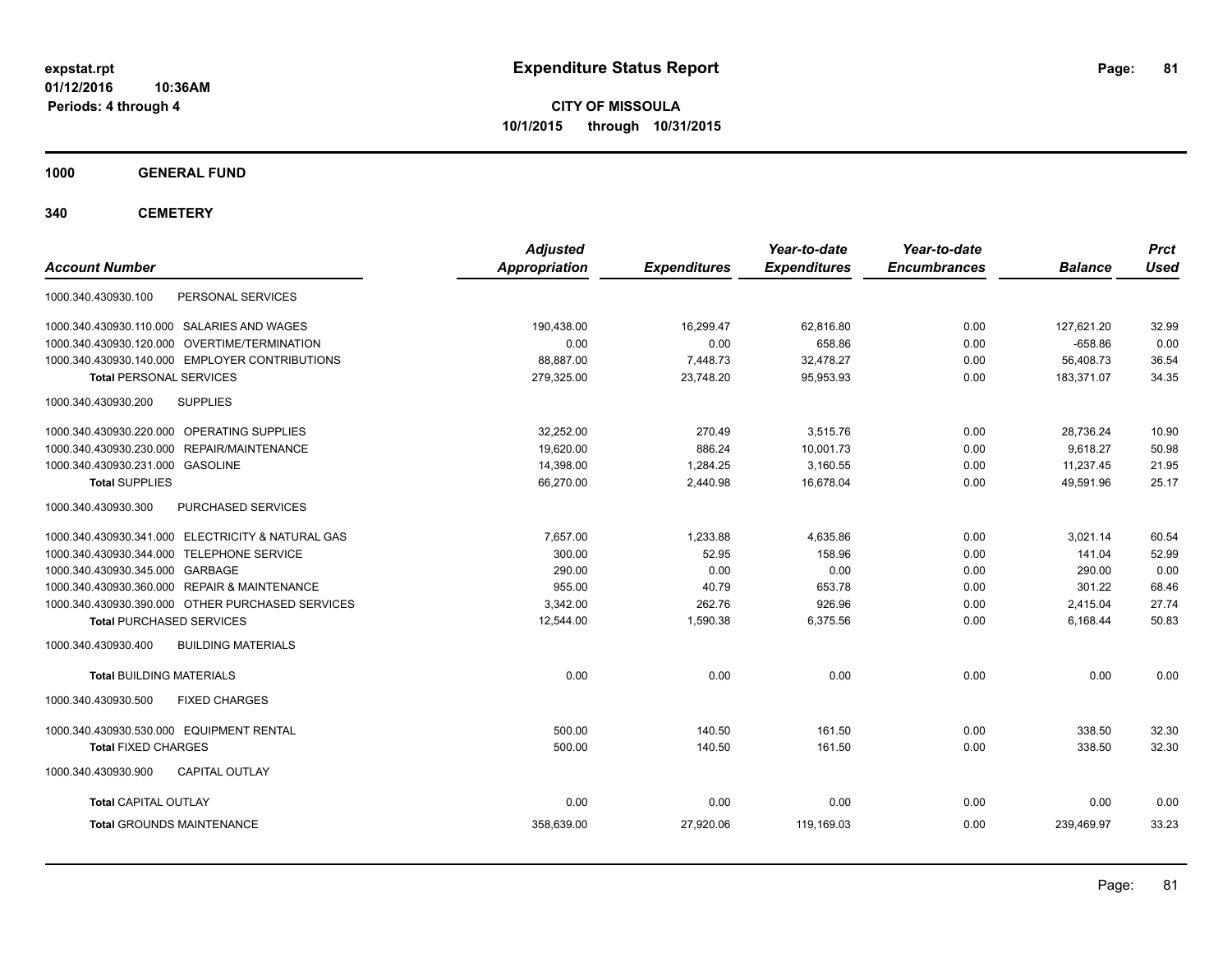**CITY OF MISSOULA 10/1/2015 through 10/31/2015**

**1000 GENERAL FUND**

| <b>Account Number</b>               |                                                | <b>Adjusted</b><br><b>Appropriation</b> | <b>Expenditures</b> | Year-to-date<br><b>Expenditures</b> | Year-to-date<br><b>Encumbrances</b> | <b>Balance</b> | <b>Prct</b><br><b>Used</b> |
|-------------------------------------|------------------------------------------------|-----------------------------------------|---------------------|-------------------------------------|-------------------------------------|----------------|----------------------------|
| 1000.340.430940                     | <b>BURIALS</b>                                 |                                         |                     |                                     |                                     |                |                            |
| 1000.340.430940.100                 | PERSONAL SERVICES                              |                                         |                     |                                     |                                     |                |                            |
|                                     | 1000.340.430940.110.000 SALARIES AND WAGES     | 71,067.00                               | 6,487.69            | 25,069.69                           | 0.00                                | 45,997.31      | 35.28                      |
|                                     | 1000.340.430940.120.000 OVERTIME/TERMINATION   | 0.00                                    | 0.00                | 318.92                              | 0.00                                | $-318.92$      | 0.00                       |
|                                     | 1000.340.430940.140.000 EMPLOYER CONTRIBUTIONS | 31,825.00                               | 2,836.31            | 12,349.22                           | 0.00                                | 19,475.78      | 38.80                      |
| <b>Total PERSONAL SERVICES</b>      |                                                | 102,892.00                              | 9,324.00            | 37,737.83                           | 0.00                                | 65,154.17      | 36.68                      |
| 1000.340.430940.200                 | <b>SUPPLIES</b>                                |                                         |                     |                                     |                                     |                |                            |
|                                     | 1000.340.430940.220.000 OPERATING SUPPLIES     | 1,500.00                                | 0.00                | 0.00                                | 0.00                                | 1,500.00       | 0.00                       |
| <b>Total SUPPLIES</b>               |                                                | 1,500.00                                | 0.00                | 0.00                                | 0.00                                | 1,500.00       | 0.00                       |
| 1000.340.430940.300                 | PURCHASED SERVICES                             |                                         |                     |                                     |                                     |                |                            |
|                                     | <b>Total PURCHASED SERVICES</b>                | 0.00                                    | 0.00                | 0.00                                | 0.00                                | 0.00           | 0.00                       |
| 1000.340.430940.400                 | <b>BUILDING MATERIALS</b>                      |                                         |                     |                                     |                                     |                |                            |
| <b>Total BUILDING MATERIALS</b>     |                                                | 0.00                                    | 0.00                | 0.00                                | 0.00                                | 0.00           | 0.00                       |
| 1000.340.430940.800                 | OTHER OBJECTS                                  |                                         |                     |                                     |                                     |                |                            |
| 1000.340.430940.845.000 CONTINGENCY |                                                | 8,185.00                                | 0.00                | 1,448.00                            | 0.00                                | 6,737.00       | 17.69                      |
| <b>Total OTHER OBJECTS</b>          |                                                | 8,185.00                                | 0.00                | 1,448.00                            | 0.00                                | 6,737.00       | 17.69                      |
| 1000.340.430940.900                 | <b>CAPITAL OUTLAY</b>                          |                                         |                     |                                     |                                     |                |                            |
| <b>Total CAPITAL OUTLAY</b>         |                                                | 0.00                                    | 0.00                | 0.00                                | 0.00                                | 0.00           | 0.00                       |
| <b>Total BURIALS</b>                |                                                | 112,577.00                              | 9,324.00            | 39,185.83                           | 0.00                                | 73,391.17      | 34.81                      |
| <b>Total CEMETERY</b>               |                                                | 633,611.00                              | 47,917.06           | 199,945.48                          | 0.00                                | 433,665.52     | 31.56                      |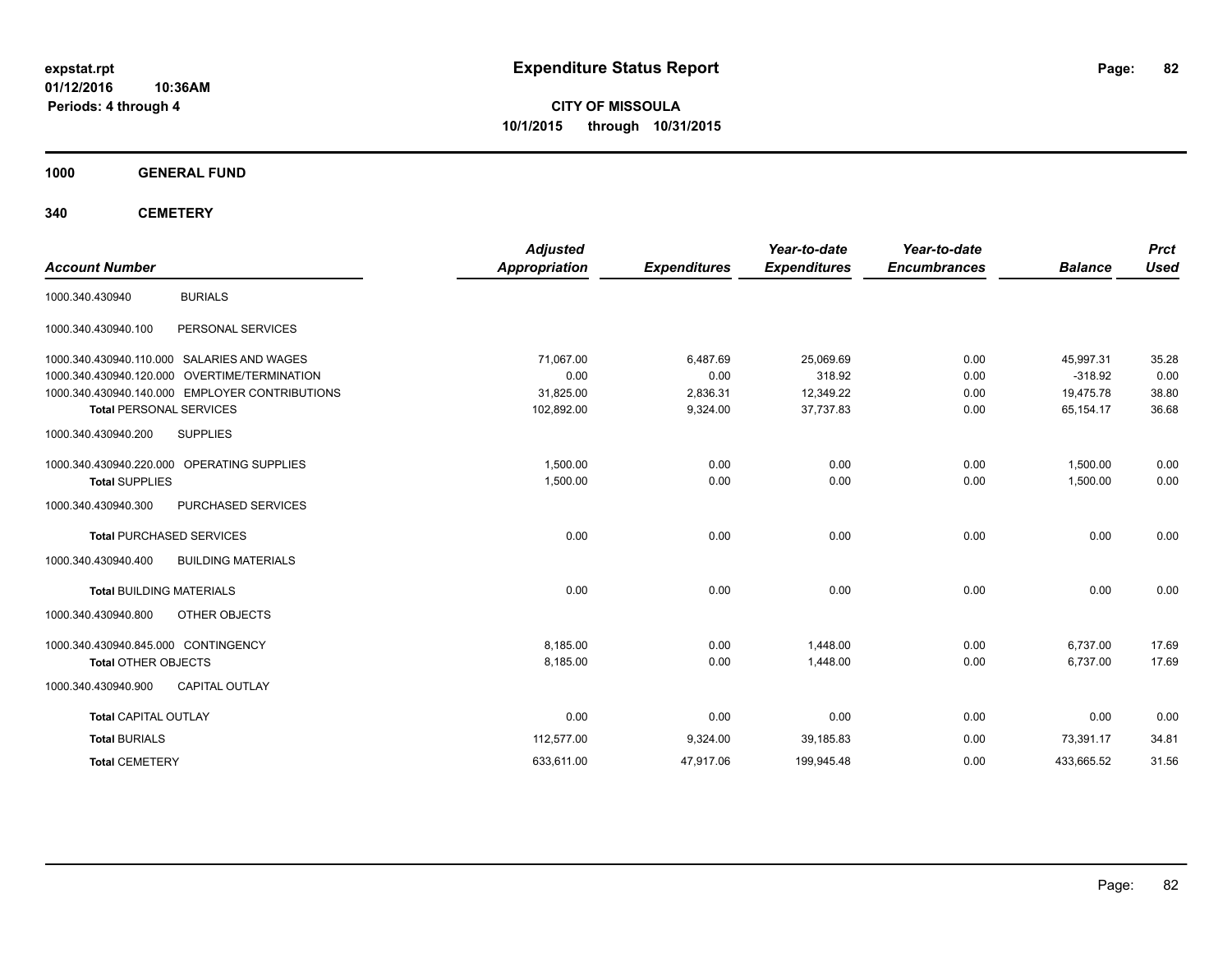**CITY OF MISSOULA 10/1/2015 through 10/31/2015**

**1000 GENERAL FUND**

#### **370 PARKS & RECREATION**

| <b>Account Number</b>            |                                                        | <b>Adjusted</b><br>Appropriation | <b>Expenditures</b> | Year-to-date<br><b>Expenditures</b> | Year-to-date<br><b>Encumbrances</b> | <b>Balance</b> | <b>Prct</b><br><b>Used</b> |
|----------------------------------|--------------------------------------------------------|----------------------------------|---------------------|-------------------------------------|-------------------------------------|----------------|----------------------------|
| 1000.370.460410                  | PARKS & RECREATION ADMINISTRATION                      |                                  |                     |                                     |                                     |                |                            |
| 1000.370.460410.100              | PERSONAL SERVICES                                      |                                  |                     |                                     |                                     |                |                            |
| 1000.370.460410.110.000          | SALARIES AND WAGES                                     | 263,389.00                       | 20,162.83           | 77.937.16                           | 0.00                                | 185.451.84     | 29.59                      |
| 1000.370.460410.120.000          | OVERTIME/TERMINATION                                   | 700.00                           | 0.00                | 0.00                                | 0.00                                | 700.00         | 0.00                       |
| 1000.370.460410.140.000          | <b>EMPLOYER CONTRIBUTIONS</b>                          | 85,672.00                        | 6,689.88            | 28,980.73                           | 0.00                                | 56.691.27      | 33.83                      |
|                                  | 1000.370.460410.141.000 STATE RETIREMENT CONTRIBUTIONS | 0.00                             | 0.00                | 384.93                              | 0.00                                | $-384.93$      | 0.00                       |
| <b>Total PERSONAL SERVICES</b>   |                                                        | 349,761.00                       | 26,852.71           | 107,302.82                          | 0.00                                | 242,458.18     | 30.68                      |
| 1000.370.460410.200              | <b>SUPPLIES</b>                                        |                                  |                     |                                     |                                     |                |                            |
| 1000.370.460410.210.000          | <b>OFFICE SUPPLIES</b>                                 | 2,095.00                         | 80.61               | 330.99                              | 0.00                                | 1,764.01       | 15.80                      |
| 1000.370.460410.220.000          | OPERATING SUPPLIES                                     | 1,500.00                         | 40.00               | 116.33                              | 0.00                                | 1,383.67       | 7.76                       |
| <b>Total SUPPLIES</b>            |                                                        | 3,595.00                         | 120.61              | 447.32                              | 0.00                                | 3,147.68       | 12.44                      |
| 1000.370.460410.300              | PURCHASED SERVICES                                     |                                  |                     |                                     |                                     |                |                            |
| 1000.370.460410.310.000          | <b>COMMUNICATIONS</b>                                  | 3,463.00                         | 188.52              | 909.08                              | 0.00                                | 2,553.92       | 26.25                      |
|                                  | 1000.370.460410.320.000 PRINTING & DUPLICATING         | 900.00                           | 0.00                | 0.00                                | 0.00                                | 900.00         | 0.00                       |
| 1000.370.460410.330.000          | PUBLICITY, SUBSCRIPTIONS & DUES                        | 550.00                           | 0.00                | 168.03                              | 0.00                                | 381.97         | 30.55                      |
| 1000.370.460410.341.000          | ELECTRICITY & NATURAL GAS                              | 15,225.00                        | 0.00                | 0.00                                | 0.00                                | 15,225.00      | 0.00                       |
| 1000.370.460410.343.000          | <b>WATER CHARGES</b>                                   | 3,396.00                         | 1,036.11            | 1,036.11                            | 0.00                                | 2,359.89       | 30.51                      |
| 1000.370.460410.344.000          | <b>TELEPHONE SERVICE</b>                               | 1,319.00                         | 199.28              | 245.00                              | 0.00                                | 1,074.00       | 18.57                      |
| 1000.370.460410.350.000          | PROFESSIONAL SERVICES                                  | 15,980.00                        | 110.00              | 181.33                              | 0.00                                | 15,798.67      | 1.13                       |
| 1000.370.460410.360.000          | <b>REPAIR &amp; MAINTENANCE</b>                        | 4,867.00                         | 250.00              | 1,008.16                            | 0.00                                | 3.858.84       | 20.71                      |
| 1000.370.460410.370.000          | <b>TRAVEL</b>                                          | 350.00                           | 53.50               | 53.50                               | 0.00                                | 296.50         | 15.29                      |
| 1000.370.460410.380.000 TRAINING |                                                        | 800.00                           | 48.45               | 708.45                              | 0.00                                | 91.55          | 88.56                      |
| <b>Total PURCHASED SERVICES</b>  |                                                        | 46,850.00                        | 1,885.86            | 4,309.66                            | 0.00                                | 42,540.34      | 9.20                       |
|                                  | <b>Total PARKS &amp; RECREATION ADMINISTRATION</b>     | 400,206.00                       | 28.859.18           | 112,059.80                          | 0.00                                | 288.146.20     | 28.00                      |

1000.370.460411 NMT ADMIN

1000.370.460411.100 PERSONAL SERVICES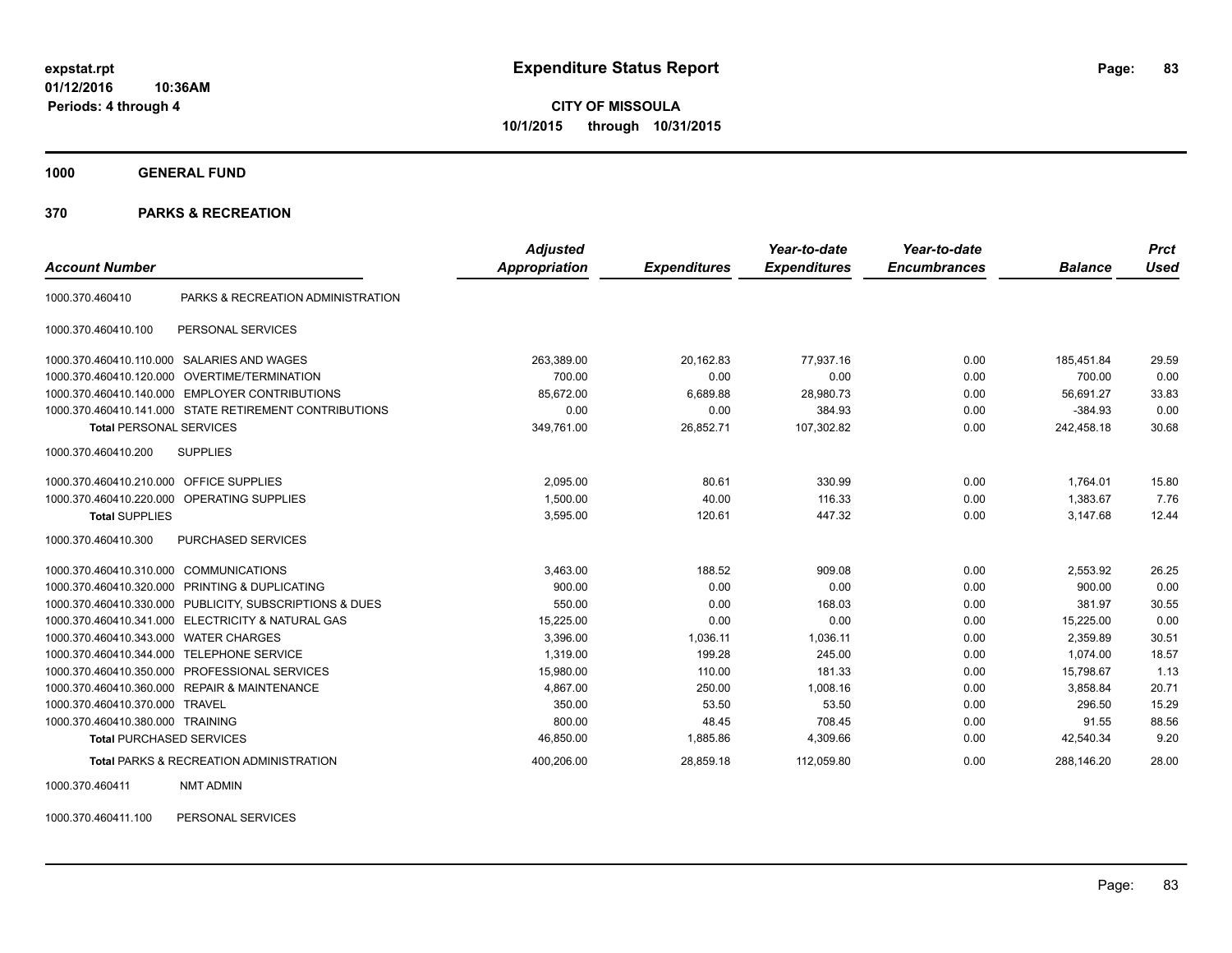**1000 GENERAL FUND**

| <b>Account Number</b>                     |                                                         | <b>Adjusted</b><br><b>Appropriation</b> | <b>Expenditures</b> | Year-to-date<br><b>Expenditures</b> | Year-to-date<br><b>Encumbrances</b> | <b>Balance</b> | <b>Prct</b><br><b>Used</b> |
|-------------------------------------------|---------------------------------------------------------|-----------------------------------------|---------------------|-------------------------------------|-------------------------------------|----------------|----------------------------|
|                                           |                                                         |                                         |                     |                                     |                                     |                |                            |
|                                           | 1000.370.460411.110.000 SALARIES AND WAGES              | 50,368.00                               | 3,841.16            | 15,155.06                           | 0.00                                | 35,212.94      | 30.09                      |
|                                           | 1000.370.460411.140.000 EMPLOYER CONTRIBUTIONS          | 17,627.00                               | 1,392.16            | 6,149.31                            | 0.00                                | 11,477.69      | 34.89                      |
| <b>Total PERSONAL SERVICES</b>            |                                                         | 67,995.00                               | 5,233.32            | 21,304.37                           | 0.00                                | 46,690.63      | 31.33                      |
| 1000.370.460411.200                       | <b>SUPPLIES</b>                                         |                                         |                     |                                     |                                     |                |                            |
| 1000.370.460411.210.000 OFFICE SUPPLIES   |                                                         | 300.00                                  | 7.94                | 20.78                               | 0.00                                | 279.22         | 6.93                       |
|                                           | 1000.370.460411.220.000 OPERATING SUPPLIES              | 400.00                                  | 0.00                | 0.00                                | 0.00                                | 400.00         | 0.00                       |
| <b>Total SUPPLIES</b>                     |                                                         | 700.00                                  | 7.94                | 20.78                               | 0.00                                | 679.22         | 2.97                       |
| 1000.370.460411.300                       | PURCHASED SERVICES                                      |                                         |                     |                                     |                                     |                |                            |
| 1000.370.460411.310.000 COMMUNICATIONS    |                                                         | 150.00                                  | 0.00                | 0.00                                | 0.00                                | 150.00         | 0.00                       |
|                                           | 1000.370.460411.320.000 PRINTING & DUPLICATING          | 350.00                                  | 111.30              | 111.30                              | 0.00                                | 238.70         | 31.80                      |
|                                           | 1000.370.460411.330.000 PUBLICITY, SUBSCRIPTIONS & DUES | 1,150.00                                | 0.00                | 0.00                                | 0.00                                | 1,150.00       | 0.00                       |
| 1000.370.460411.344.000 TELEPHONE SERVICE |                                                         | 795.00                                  | 85.26               | 127.86                              | 0.00                                | 667.14         | 16.08                      |
|                                           | 1000.370.460411.350.000 PROFESSIONAL SERVICES           | 1,436.00                                | 0.00                | 0.00                                | 0.00                                | 1,436.00       | 0.00                       |
|                                           | 1000.370.460411.360.000 REPAIR & MAINTENANCE            | 1,346.00                                | 0.00                | 0.00                                | 0.00                                | 1.346.00       | 0.00                       |
| 1000.370.460411.370.000 TRAVEL            |                                                         | 300.00                                  | 0.00                | 0.00                                | 0.00                                | 300.00         | 0.00                       |
| 1000.370.460411.380.000 TRAINING          |                                                         | 200.00                                  | 0.00                | 175.00                              | 0.00                                | 25.00          | 87.50                      |
|                                           | 1000.370.460411.390.000 OTHER PURCHASED SERVICES        | 7,497.00                                | 0.00                | 675.00                              | 0.00                                | 6,822.00       | 9.00                       |
| <b>Total PURCHASED SERVICES</b>           |                                                         | 13,224.00                               | 196.56              | 1,089.16                            | 0.00                                | 12,134.84      | 8.24                       |
| <b>Total NMT ADMIN</b>                    |                                                         | 81,919.00                               | 5,437.82            | 22.414.31                           | 0.00                                | 59.504.69      | 27.36                      |
| 1000.370.460413                           | <b>PARKS PROJECTS</b>                                   |                                         |                     |                                     |                                     |                |                            |
| 1000.370.460413.100                       | PERSONAL SERVICES                                       |                                         |                     |                                     |                                     |                |                            |
|                                           | 1000.370.460413.110.000 SALARIES AND WAGES              | 56,680.00                               | 4,324.00            | 16,858.09                           | 0.00                                | 39,821.91      | 29.74                      |
|                                           | 1000.370.460413.140.000 EMPLOYER CONTRIBUTIONS          | 18,683.00                               | 1,469.16            | 6,419.93                            | 0.00                                | 12.263.07      | 34.36                      |
| <b>Total PERSONAL SERVICES</b>            |                                                         | 75,363.00                               | 5,793.16            | 23,278.02                           | 0.00                                | 52.084.98      | 30.89                      |
| 1000.370.460413.200                       | <b>SUPPLIES</b>                                         |                                         |                     |                                     |                                     |                |                            |
| 1000.370.460413.210.000 OFFICE SUPPLIES   |                                                         | 100.00                                  | 0.00                | 0.00                                | 0.00                                | 100.00         | 0.00                       |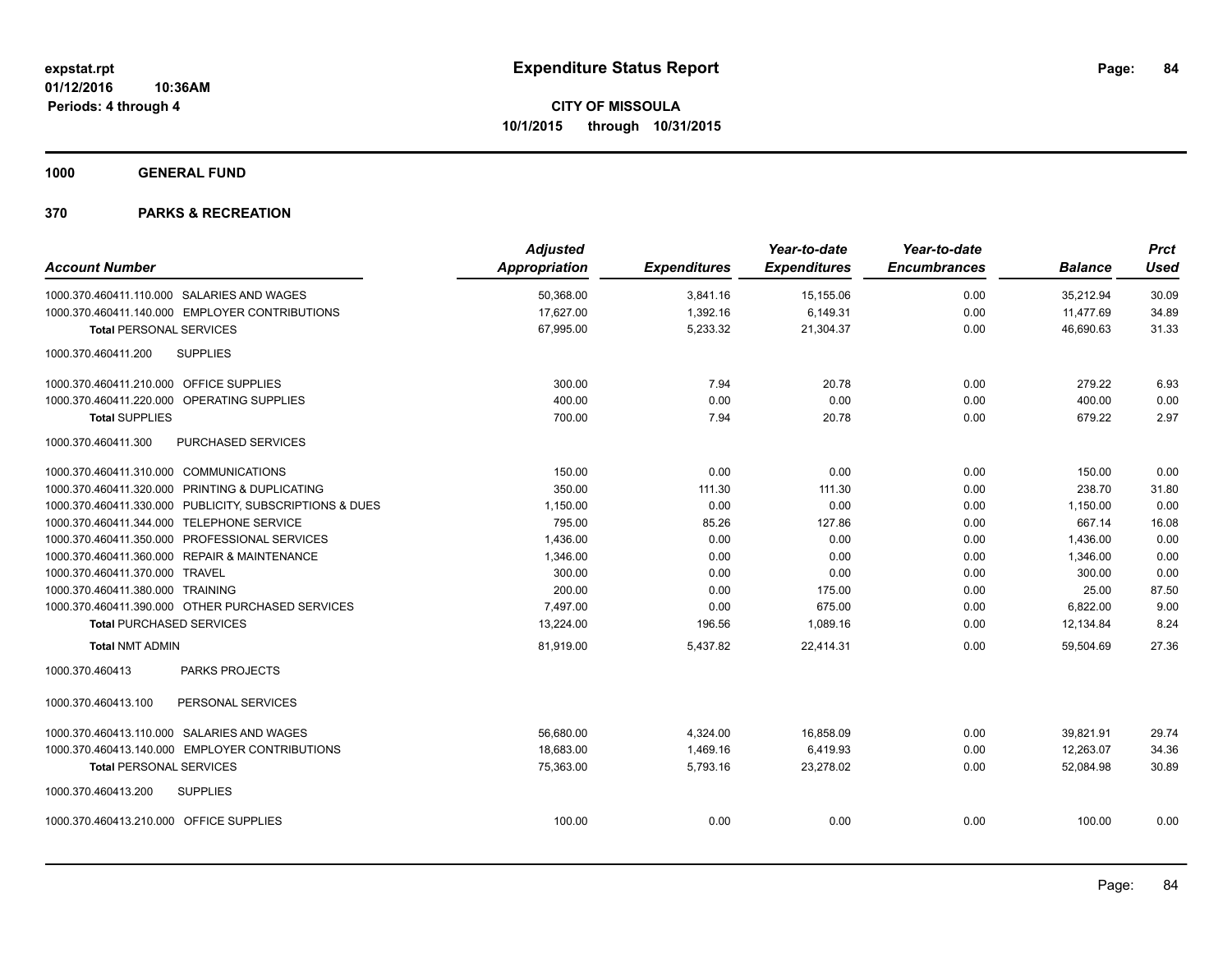**1000 GENERAL FUND**

|                                                         | <b>Adjusted</b>      |                     | Year-to-date        | Year-to-date        |                | <b>Prct</b> |
|---------------------------------------------------------|----------------------|---------------------|---------------------|---------------------|----------------|-------------|
| <b>Account Number</b>                                   | <b>Appropriation</b> | <b>Expenditures</b> | <b>Expenditures</b> | <b>Encumbrances</b> | <b>Balance</b> | <b>Used</b> |
| 1000.370.460413.220.000 OPERATING SUPPLIES              | 550.00               | 0.00                | 0.00                | 0.00                | 550.00         | 0.00        |
| <b>Total SUPPLIES</b>                                   | 650.00               | 0.00                | 0.00                | 0.00                | 650.00         | 0.00        |
| 1000.370.460413.300<br>PURCHASED SERVICES               |                      |                     |                     |                     |                |             |
| 1000.370.460413.320.000 PRINTING & DUPLICATING          | 150.00               | 0.00                | 0.00                | 0.00                | 150.00         | 0.00        |
| 1000.370.460413.344.000 TELEPHONE SERVICE               | 700.00               | 117.18              | 175.76              | 0.00                | 524.24         | 25.11       |
| 1000.370.460413.350.000 PROFESSIONAL SERVICES           | 150.00               | 0.00                | 368.75              | 0.00                | $-218.75$      | 245.83      |
| 1000.370.460413.360.000 REPAIR & MAINTENANCE            | 1,000.00             | 0.00                | 0.00                | 0.00                | 1,000.00       | 0.00        |
| 1000.370.460413.370.000 TRAVEL                          | 300.00               | 0.00                | 0.00                | 0.00                | 300.00         | 0.00        |
| 1000.370.460413.380.000 TRAINING                        | 200.00               | 0.00                | 0.00                | 0.00                | 200.00         | 0.00        |
| 1000.370.460413.390.000 OTHER PURCHASED SERVICES        | 137.00               | 0.00                | 0.00                | 0.00                | 137.00         | 0.00        |
| <b>Total PURCHASED SERVICES</b>                         | 2,637.00             | 117.18              | 544.51              | 0.00                | 2,092.49       | 20.65       |
| <b>Total PARKS PROJECTS</b>                             | 78,650.00            | 5,910.34            | 23,822.53           | 0.00                | 54,827.47      | 30.29       |
| OPEN SPACE<br>1000.370.460431                           |                      |                     |                     |                     |                |             |
| PERSONAL SERVICES<br>1000.370.460431.100                |                      |                     |                     |                     |                |             |
| 1000.370.460431.110.000 SALARIES AND WAGES              | 57.280.00            | 4,368.78            | 17.079.21           | 0.00                | 40.200.79      | 29.82       |
| 1000.370.460431.140.000 EMPLOYER CONTRIBUTIONS          | 18,783.00            | 1,459.22            | 6,388.92            | 0.00                | 12,394.08      | 34.01       |
| <b>Total PERSONAL SERVICES</b>                          | 76,063.00            | 5,828.00            | 23,468.13           | 0.00                | 52,594.87      | 30.85       |
| <b>SUPPLIES</b><br>1000.370.460431.200                  |                      |                     |                     |                     |                |             |
| 1000.370.460431.210.000 OFFICE SUPPLIES                 | 200.00               | 0.00                | 9.10                | 0.00                | 190.90         | 4.55        |
| 1000.370.460431.220.000 OPERATING SUPPLIES              | 300.00               | 0.00                | 419.95              | 0.00                | $-119.95$      | 139.98      |
| <b>Total SUPPLIES</b>                                   | 500.00               | 0.00                | 429.05              | 0.00                | 70.95          | 85.81       |
| PURCHASED SERVICES<br>1000.370.460431.300               |                      |                     |                     |                     |                |             |
| 1000.370.460431.320.000 PRINTING & DUPLICATING          | 300.00               | 0.00                | 0.00                | 0.00                | 300.00         | 0.00        |
| 1000.370.460431.330.000 PUBLICITY, SUBSCRIPTIONS & DUES | 400.00               | 0.00                | 0.00                | 0.00                | 400.00         | 0.00        |
| 1000.370.460431.344.000 TELEPHONE SERVICE               | 425.00               | 74.90               | 112.32              | 0.00                | 312.68         | 26.43       |
| 1000.370.460431.350.000 PROFESSIONAL SERVICES           | 200.00               | 0.00                | 0.00                | 0.00                | 200.00         | 0.00        |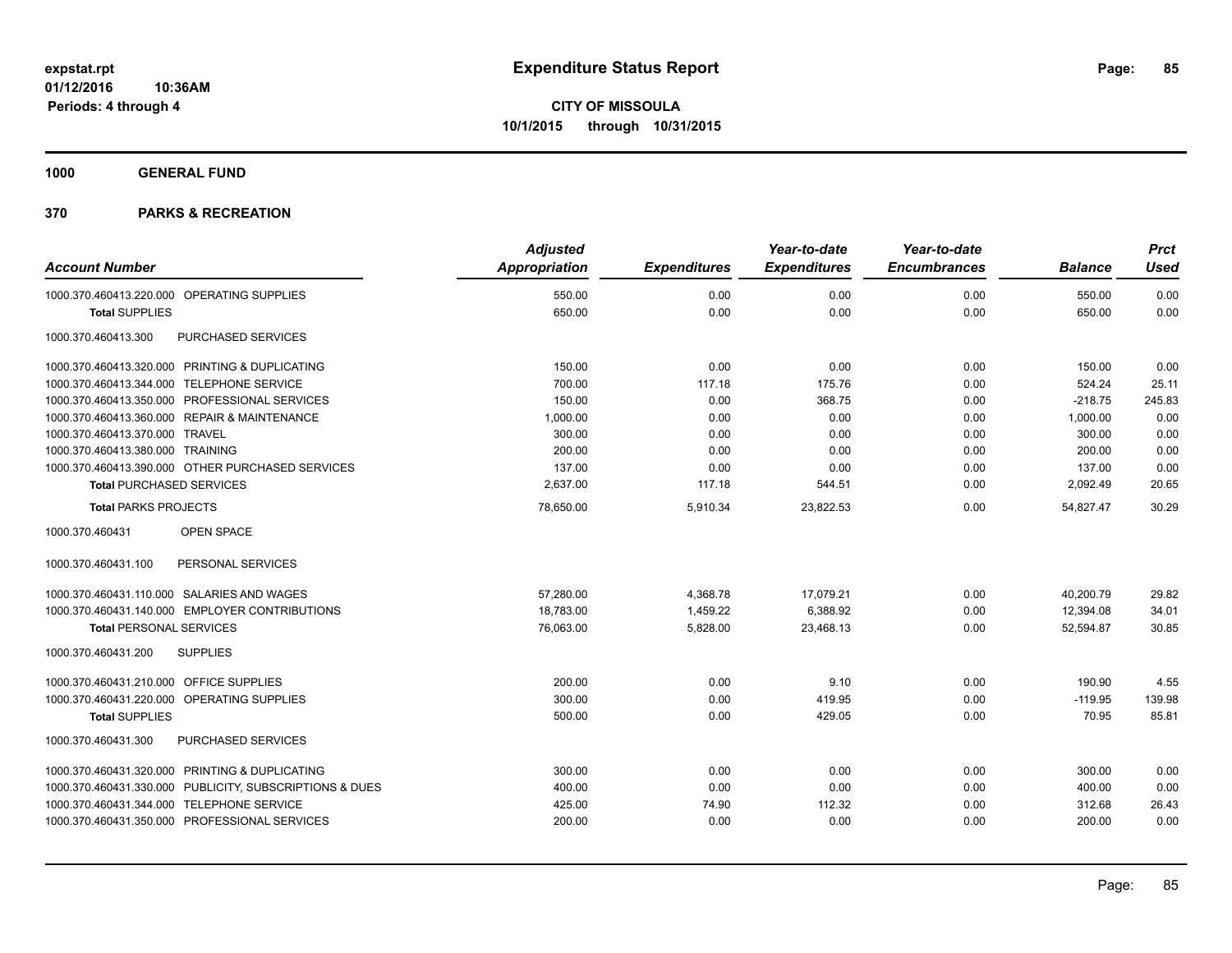**1000 GENERAL FUND**

|                                                  |                                                         | <b>Adjusted</b>      |                     | Year-to-date        | Year-to-date        |                | <b>Prct</b> |
|--------------------------------------------------|---------------------------------------------------------|----------------------|---------------------|---------------------|---------------------|----------------|-------------|
| <b>Account Number</b>                            |                                                         | <b>Appropriation</b> | <b>Expenditures</b> | <b>Expenditures</b> | <b>Encumbrances</b> | <b>Balance</b> | <b>Used</b> |
| 1000.370.460431.370.000 TRAVEL                   |                                                         | 300.00               | 0.00                | 0.00                | 0.00                | 300.00         | 0.00        |
| 1000.370.460431.380.000 TRAINING                 |                                                         | 200.00               | 0.00                | 525.00              | 0.00                | $-325.00$      | 262.50      |
| <b>Total PURCHASED SERVICES</b>                  |                                                         | 1,825.00             | 74.90               | 637.32              | 0.00                | 1,187.68       | 34.92       |
| <b>Total OPEN SPACE</b>                          |                                                         | 78,388.00            | 5,902.90            | 24,534.50           | 0.00                | 53,853.50      | 31.30       |
| 1000.370.460432                                  | PARK ADMIN                                              |                      |                     |                     |                     |                |             |
| 1000.370.460432.100                              | PERSONAL SERVICES                                       |                      |                     |                     |                     |                |             |
| 1000.370.460432.110.000 SALARIES AND WAGES       |                                                         | 95,064.00            | 4,177.71            | 19,200.55           | 0.00                | 75,863.45      | 20.20       |
| 1000.370.460432.130.000 OTHER                    |                                                         | 7.880.00             | 0.00                | 0.00                | 0.00                | 7,880.00       | 0.00        |
| 1000.370.460432.140.000 EMPLOYER CONTRIBUTIONS   |                                                         | 46.113.00            | 1.451.64            | 10,505.19           | 0.00                | 35.607.81      | 22.78       |
| <b>Total PERSONAL SERVICES</b>                   |                                                         | 149,057.00           | 5,629.35            | 29,705.74           | 0.00                | 119,351.26     | 19.93       |
| <b>SUPPLIES</b><br>1000.370.460432.200           |                                                         |                      |                     |                     |                     |                |             |
| 1000.370.460432.210.000 OFFICE SUPPLIES          |                                                         | 1,520.00             | 10.95               | 180.78              | 0.00                | 1,339.22       | 11.89       |
| 1000.370.460432.220.000 OPERATING SUPPLIES       |                                                         | 6.650.00             | 1,139.28            | 2,715.52            | 0.00                | 3,934.48       | 40.83       |
| <b>Total SUPPLIES</b>                            |                                                         | 8.170.00             | 1,150.23            | 2,896.30            | 0.00                | 5,273.70       | 35.45       |
| 1000.370.460432.300                              | PURCHASED SERVICES                                      |                      |                     |                     |                     |                |             |
| 1000.370.460432.310.000 COMMUNICATIONS           |                                                         | 100.00               | 0.00                | 84.90               | 0.00                | 15.10          | 84.90       |
| 1000.370.460432.320.000 PRINTING & DUPLICATING   |                                                         | 150.00               | 0.00                | 0.00                | 0.00                | 150.00         | 0.00        |
|                                                  | 1000.370.460432.330.000 PUBLICITY, SUBSCRIPTIONS & DUES | 500.00               | 0.00                | 0.00                | 0.00                | 500.00         | 0.00        |
| 1000.370.460432.340.000 SEWER                    |                                                         | 2,154.00             | 0.00                | 983.50              | 0.00                | 1,170.50       | 45.66       |
| 1000.370.460432.344.000 TELEPHONE SERVICE        |                                                         | 14,429.00            | 1,207.23            | 3,645.03            | 0.00                | 10,783.97      | 25.26       |
| 1000.370.460432.350.000 PROFESSIONAL SERVICES    |                                                         | 20,112.00            | 0.00                | 0.00                | 0.00                | 20,112.00      | 0.00        |
| 1000.370.460432.390.000 OTHER PURCHASED SERVICES |                                                         | 2,345.00             | 0.00                | 0.00                | 0.00                | 2,345.00       | 0.00        |
| <b>Total PURCHASED SERVICES</b>                  |                                                         | 39,790.00            | 1,207.23            | 4,713.43            | 0.00                | 35,076.57      | 11.85       |
| 1000.370.460432.900                              | <b>CAPITAL OUTLAY</b>                                   |                      |                     |                     |                     |                |             |
| <b>Total CAPITAL OUTLAY</b>                      |                                                         | 0.00                 | 0.00                | 0.00                | 0.00                | 0.00           | 0.00        |
| <b>Total PARK ADMIN</b>                          |                                                         | 197,017.00           | 7,986.81            | 37,315.47           | 0.00                | 159,701.53     | 18.94       |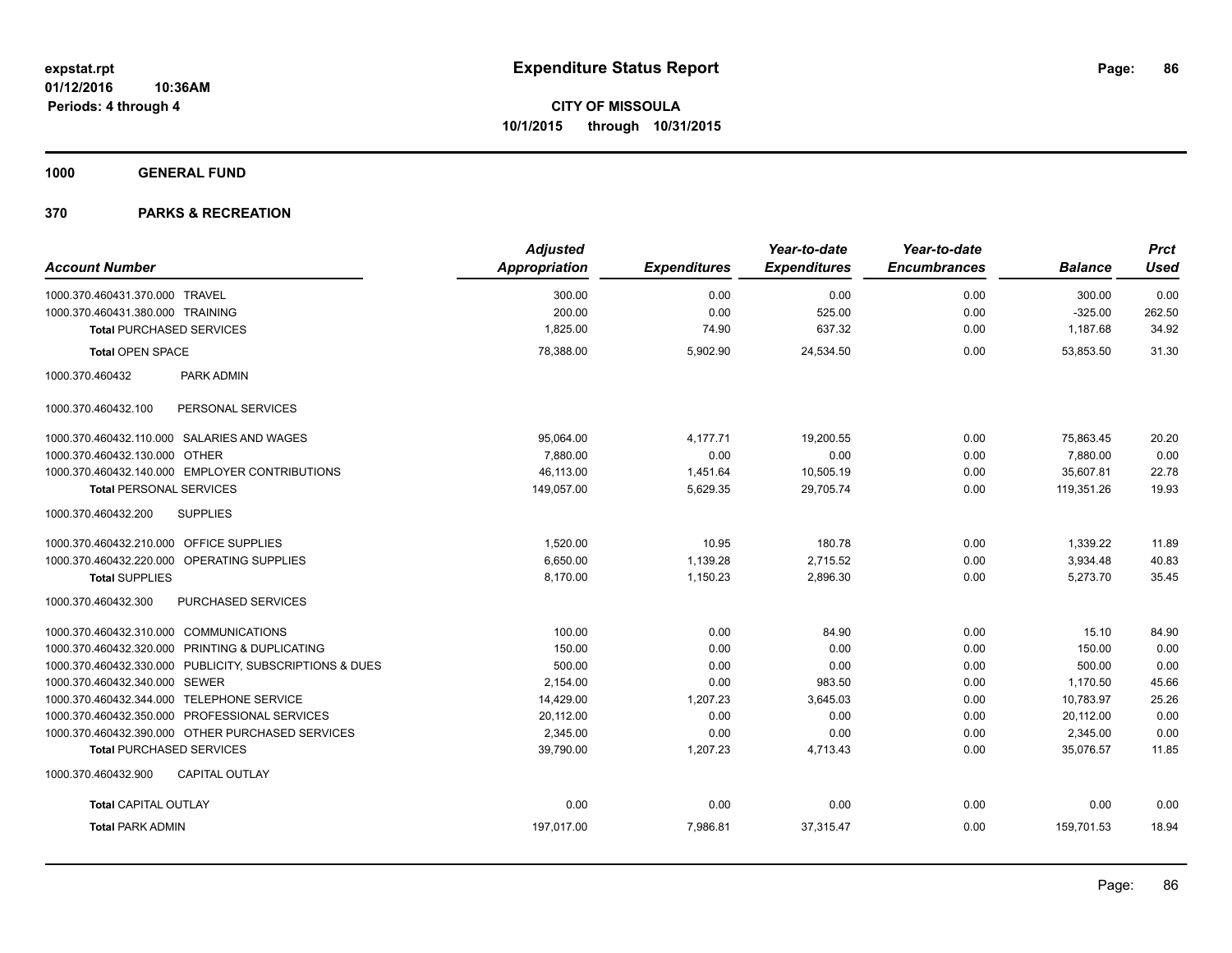**CITY OF MISSOULA 10/1/2015 through 10/31/2015**

**1000 GENERAL FUND**

| <b>Account Number</b>                                   | <b>Adjusted</b><br><b>Appropriation</b> | <b>Expenditures</b> | Year-to-date<br><b>Expenditures</b> | Year-to-date<br><b>Encumbrances</b> | <b>Balance</b> | <b>Prct</b><br><b>Used</b> |
|---------------------------------------------------------|-----------------------------------------|---------------------|-------------------------------------|-------------------------------------|----------------|----------------------------|
| <b>GREENWAYS &amp; HORTICULTURE</b><br>1000.370.460434  |                                         |                     |                                     |                                     |                |                            |
| PERSONAL SERVICES<br>1000.370.460434.100                |                                         |                     |                                     |                                     |                |                            |
| 1000.370.460434.110.000 SALARIES AND WAGES              | 113.604.00                              | 9,638.61            | 39,895.68                           | 0.00                                | 73,708.32      | 35.12                      |
| OVERTIME/TERMINATION<br>1000.370.460434.120.000         | 0.00                                    | 0.00                | 420.60                              | 0.00                                | $-420.60$      | 0.00                       |
| 1000.370.460434.140.000 EMPLOYER CONTRIBUTIONS          | 43,055.00                               | 3,671.12            | 16,041.67                           | 0.00                                | 27.013.33      | 37.26                      |
| Total GREENWAYS & HORTICULTURE                          | 156,659.00                              | 13,309.73           | 56,357.95                           | 0.00                                | 100,301.05     | 35.97                      |
| 1000.370.460439<br><b>URBAN FORESTRY</b>                |                                         |                     |                                     |                                     |                |                            |
| PERSONAL SERVICES<br>1000.370.460439.100                |                                         |                     |                                     |                                     |                |                            |
| 1000.370.460439.110.000 SALARIES AND WAGES              | 168,497.00                              | 12,482.79           | 48,956.64                           | 0.00                                | 119,540.36     | 29.05                      |
| OVERTIME/TERMINATION<br>1000.370.460439.120.000         | 1,750.00                                | 3,292.93            | 9,013.23                            | 0.00                                | $-7,263.23$    | 515.04                     |
| 1000.370.460439.140.000 EMPLOYER CONTRIBUTIONS          | 74,123.00                               | 6,260.43            | 24,525.06                           | 0.00                                | 49,597.94      | 33.09                      |
| <b>Total PERSONAL SERVICES</b>                          | 244,370.00                              | 22,036.15           | 82,494.93                           | 0.00                                | 161,875.07     | 33.76                      |
| 1000.370.460439.200<br><b>SUPPLIES</b>                  |                                         |                     |                                     |                                     |                |                            |
| OPERATING SUPPLIES<br>1000.370.460439.220.000           | 2,132.00                                | 0.00                | 0.00                                | 0.00                                | 2,132.00       | 0.00                       |
| 1000.370.460439.230.000 REPAIR/MAINTENANCE              | 581.00                                  | 0.00                | 0.00                                | 0.00                                | 581.00         | 0.00                       |
| <b>Total SUPPLIES</b>                                   | 2,713.00                                | 0.00                | 0.00                                | 0.00                                | 2,713.00       | 0.00                       |
| 1000.370.460439.300<br><b>PURCHASED SERVICES</b>        |                                         |                     |                                     |                                     |                |                            |
| 1000.370.460439.310.000 COMMUNICATIONS                  | 145.00                                  | 0.00                | 0.00                                | 0.00                                | 145.00         | 0.00                       |
| 1000.370.460439.320.000<br>PRINTING & DUPLICATING       | 100.00                                  | 0.00                | 0.00                                | 0.00                                | 100.00         | 0.00                       |
| 1000.370.460439.330.000 PUBLICITY, SUBSCRIPTIONS & DUES | 700.00                                  | 0.00                | 0.00                                | 0.00                                | 700.00         | 0.00                       |
| 1000.370.460439.350.000 PROFESSIONAL SERVICES           | 525.00                                  | 0.00                | 0.00                                | 0.00                                | 525.00         | 0.00                       |
| 1000.370.460439.360.000 REPAIR & MAINTENANCE            | 18,642.00                               | 0.00                | 0.00                                | 0.00                                | 18,642.00      | 0.00                       |
| <b>Total PURCHASED SERVICES</b>                         | 20,112.00                               | 0.00                | 0.00                                | 0.00                                | 20,112.00      | 0.00                       |
| <b>Total URBAN FORESTRY</b>                             | 267,195.00                              | 22,036.15           | 82,494.93                           | 0.00                                | 184,700.07     | 30.87                      |
| CITY LIFE GYM LEASE<br>1000.370.460440                  |                                         |                     |                                     |                                     |                |                            |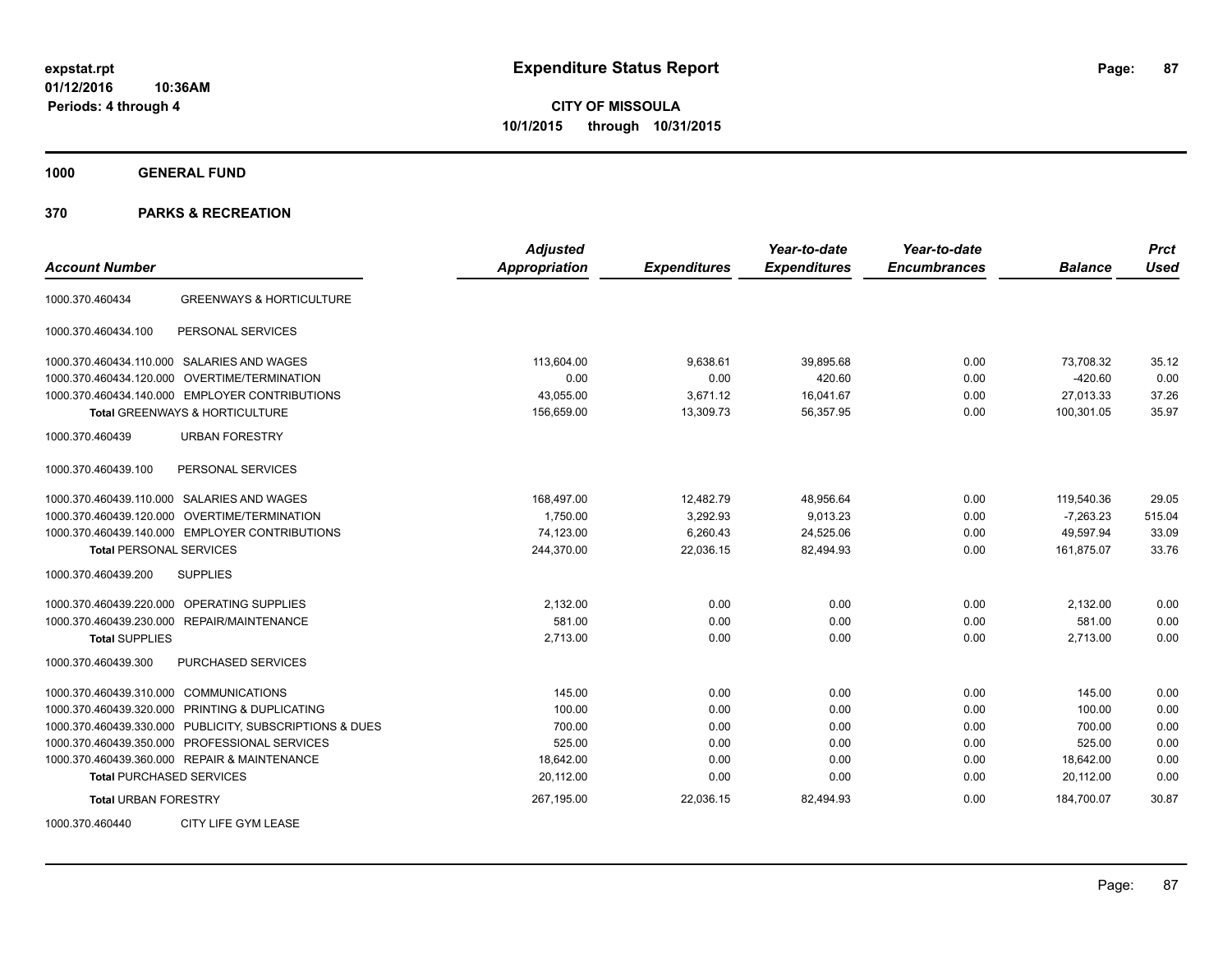**CITY OF MISSOULA 10/1/2015 through 10/31/2015**

# **1000 GENERAL FUND**

| <b>Account Number</b>                                   | <b>Adjusted</b>      |                     | Year-to-date        | Year-to-date<br><b>Encumbrances</b> | <b>Balance</b> | <b>Prct</b><br><b>Used</b> |
|---------------------------------------------------------|----------------------|---------------------|---------------------|-------------------------------------|----------------|----------------------------|
|                                                         | <b>Appropriation</b> | <b>Expenditures</b> | <b>Expenditures</b> |                                     |                |                            |
| <b>SUPPLIES</b><br>1000.370.460440.200                  |                      |                     |                     |                                     |                |                            |
| Total CITY LIFE GYM LEASE                               | 0.00                 | 0.00                | 0.00                | 0.00                                | 0.00           | 0.00                       |
| 1000.370.460441<br><b>RECREATION</b>                    |                      |                     |                     |                                     |                |                            |
| 1000.370.460441.100<br>PERSONAL SERVICES                |                      |                     |                     |                                     |                |                            |
| 1000.370.460441.110.000 SALARIES AND WAGES              | 133,865.00           | 11,610.73           | 44,755.36           | 0.00                                | 89,109.64      | 33.43                      |
| 1000.370.460441.120.000 OVERTIME/TERMINATION            | 700.00               | 0.00                | 0.00                | 0.00                                | 700.00         | 0.00                       |
| 1000.370.460441.130.000 OTHER                           | 4,880.00             | 0.00                | 0.00                | 0.00                                | 4,880.00       | 0.00                       |
| 1000.370.460441.140.000 EMPLOYER CONTRIBUTIONS          | 55,602.00            | 4,612.80            | 19,966.26           | 0.00                                | 35,635.74      | 35.91                      |
| <b>Total PERSONAL SERVICES</b>                          | 195,047.00           | 16,223.53           | 64,721.62           | 0.00                                | 130,325.38     | 33.18                      |
| 1000.370.460441.200<br><b>SUPPLIES</b>                  |                      |                     |                     |                                     |                |                            |
| 1000.370.460441.210.000 OFFICE SUPPLIES                 | 300.00               | 0.00                | 99.95               | 0.00                                | 200.05         | 33.32                      |
| <b>Total SUPPLIES</b>                                   | 300.00               | 0.00                | 99.95               | 0.00                                | 200.05         | 33.32                      |
| PURCHASED SERVICES<br>1000.370.460441.300               |                      |                     |                     |                                     |                |                            |
| 1000.370.460441.320.000 PRINTING & DUPLICATING          | 2,150.00             | 0.00                | 0.00                | 0.00                                | 2,150.00       | 0.00                       |
| 1000.370.460441.330.000 PUBLICITY, SUBSCRIPTIONS & DUES | 1,490.00             | 0.00                | 0.00                | 0.00                                | 1,490.00       | 0.00                       |
| 1000.370.460441.344.000 TELEPHONE SERVICE               | 696.00               | 82.05               | 122.58              | 0.00                                | 573.42         | 17.61                      |
| 1000.370.460441.350.000 PROFESSIONAL SERVICES           | 1,360.00             | 0.00                | 0.00                | 0.00                                | 1,360.00       | 0.00                       |
| 1000.370.460441.360.000 REPAIR & MAINTENANCE            | 1,200.00             | 0.00                | 80.00               | 0.00                                | 1,120.00       | 6.67                       |
| 1000.370.460441.370.000 TRAVEL                          | 1,200.00             | 350.62              | 361.62              | 0.00                                | 838.38         | 30.14                      |
| 1000.370.460441.380.000 TRAINING                        | 900.00               | 0.00                | 870.00              | 0.00                                | 30.00          | 96.67                      |
| <b>Total PURCHASED SERVICES</b>                         | 8,996.00             | 432.67              | 1,434.20            | 0.00                                | 7,561.80       | 15.94                      |
| OTHER OBJECTS<br>1000.370.460441.800                    |                      |                     |                     |                                     |                |                            |
| 1000.370.460441.820.000 TRANSFERS TO OTHER FUNDS        | 10,000.00            | 0.00                | 0.00                | 0.00                                | 10,000.00      | 0.00                       |
| <b>Total OTHER OBJECTS</b>                              | 10,000.00            | 0.00                | 0.00                | 0.00                                | 10,000.00      | 0.00                       |
| <b>Total RECREATION</b>                                 | 214,343.00           | 16,656.20           | 66,255.77           | 0.00                                | 148,087.23     | 30.91                      |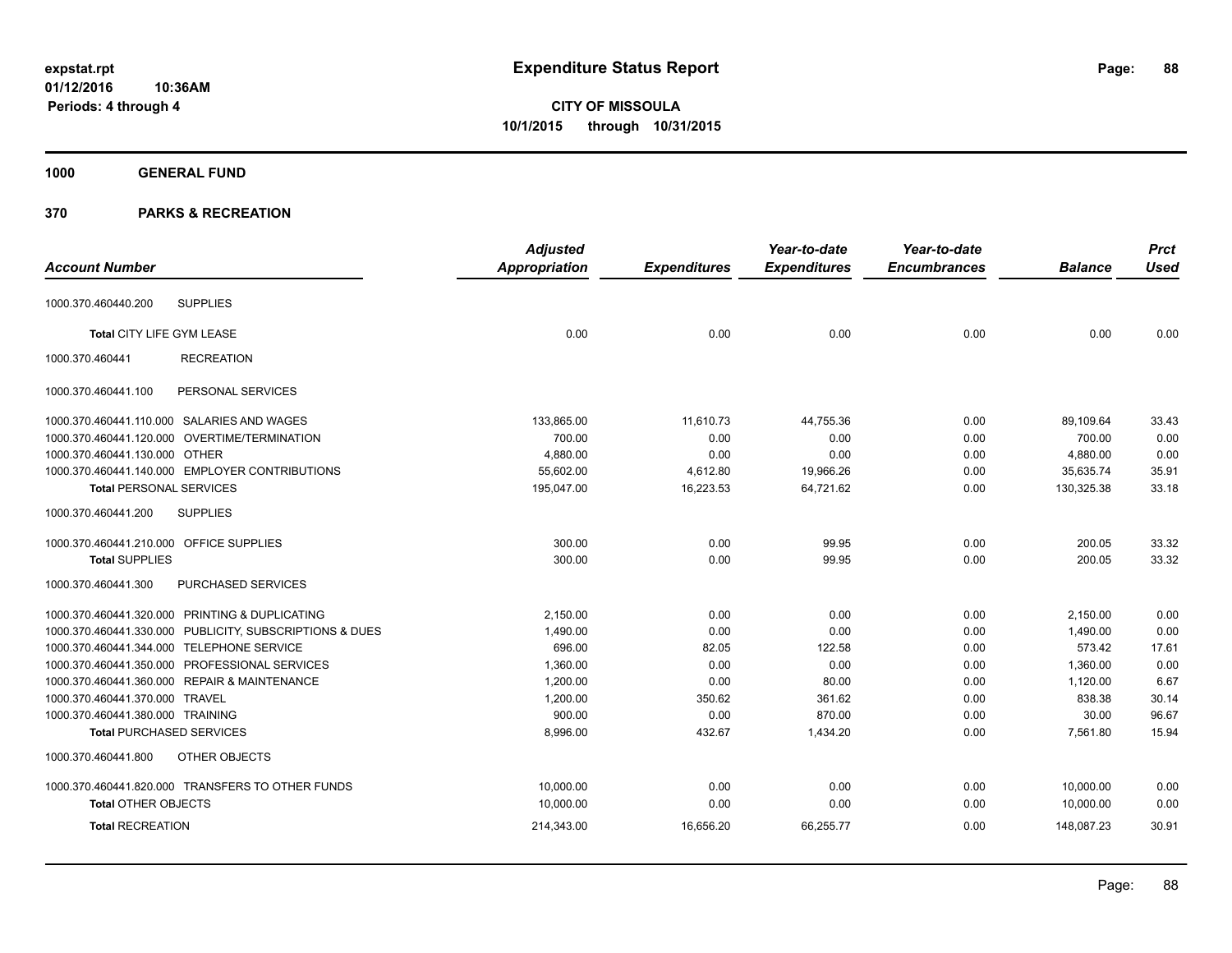**1000 GENERAL FUND**

| <b>Account Number</b>                                   | <b>Adjusted</b><br>Appropriation | <b>Expenditures</b> | Year-to-date<br><b>Expenditures</b> | Year-to-date<br><b>Encumbrances</b> | <b>Balance</b> | <b>Prct</b><br><b>Used</b> |
|---------------------------------------------------------|----------------------------------|---------------------|-------------------------------------|-------------------------------------|----------------|----------------------------|
| <b>RECREATION MORE</b><br>1000.370.460470               |                                  |                     |                                     |                                     |                |                            |
| 1000.370.460470.100<br>PERSONAL SERVICES                |                                  |                     |                                     |                                     |                |                            |
| 1000.370.460470.110.000 SALARIES AND WAGES              | 104.482.00                       | 9,418.58            | 56.316.11                           | 0.00                                | 48.165.89      | 53.90                      |
| 1000.370.460470.120.000 OVERTIME/TERMINATION            | 0.00                             | 0.00                | 417.94                              | 0.00                                | $-417.94$      | 0.00                       |
| 1000.370.460470.140.000 EMPLOYER CONTRIBUTIONS          | 38,290.00                        | 3,435.59            | 17,565.72                           | 0.00                                | 20,724.28      | 45.88                      |
| <b>Total PERSONAL SERVICES</b>                          | 142,772.00                       | 12,854.17           | 74,299.77                           | 0.00                                | 68,472.23      | 52.04                      |
| 1000.370.460470.200<br><b>SUPPLIES</b>                  |                                  |                     |                                     |                                     |                |                            |
| 1000.370.460470.210.000 OFFICE SUPPLIES                 | 100.00                           | 0.00                | 4.89                                | 0.00                                | 95.11          | 4.89                       |
| 1000.370.460470.220.000 OPERATING SUPPLIES              | 1,512.00                         | 795.09              | 5,794.74                            | 0.00                                | $-4,282.74$    | 383.25                     |
| <b>Total SUPPLIES</b>                                   | 1,612.00                         | 795.09              | 5,799.63                            | 0.00                                | $-4,187.63$    | 359.78                     |
| PURCHASED SERVICES<br>1000.370.460470.300               |                                  |                     |                                     |                                     |                |                            |
| 1000.370.460470.320.000 PRINTING & DUPLICATING          | 1.200.00                         | 56.02               | 56.02                               | 0.00                                | 1,143.98       | 4.67                       |
| 1000.370.460470.330.000 PUBLICITY, SUBSCRIPTIONS & DUES | 780.00                           | 100.00              | 326.00                              | 0.00                                | 454.00         | 41.79                      |
| 1000.370.460470.344.000 TELEPHONE SERVICE               | 428.00                           | 128.09              | 193.79                              | 0.00                                | 234.21         | 45.28                      |
| 1000.370.460470.390.000 OTHER PURCHASED SERVICES        | 2.500.00                         | 7.201.00            | 8,953.64                            | 0.00                                | $-6,453.64$    | 358.15                     |
| <b>Total PURCHASED SERVICES</b>                         | 4,908.00                         | 7,485.11            | 9,529.45                            | 0.00                                | $-4,621.45$    | 194.16                     |
| <b>Total RECREATION MORE</b>                            | 149,292.00                       | 21,134.37           | 89,628.85                           | 0.00                                | 59,663.15      | 60.04                      |
| <b>RECREATION ADULTS</b><br>1000.370.460471             |                                  |                     |                                     |                                     |                |                            |
| 1000.370.460471.100<br>PERSONAL SERVICES                |                                  |                     |                                     |                                     |                |                            |
| 1000.370.460471.110.000 SALARIES AND WAGES              | 111,162.00                       | 7,291.68            | 30,518.81                           | 0.00                                | 80,643.19      | 27.45                      |
| 1000.370.460471.140.000 EMPLOYER CONTRIBUTIONS          | 29.479.00                        | 2,166.67            | 9,444.22                            | 0.00                                | 20.034.78      | 32.04                      |
| <b>Total PERSONAL SERVICES</b>                          | 140,641.00                       | 9,458.35            | 39.963.03                           | 0.00                                | 100.677.97     | 28.41                      |
| <b>SUPPLIES</b><br>1000.370.460471.200                  |                                  |                     |                                     |                                     |                |                            |
| 1000.370.460471.210.000 OFFICE SUPPLIES                 | 600.00                           | 0.00                | 153.36                              | 0.00                                | 446.64         | 25.56                      |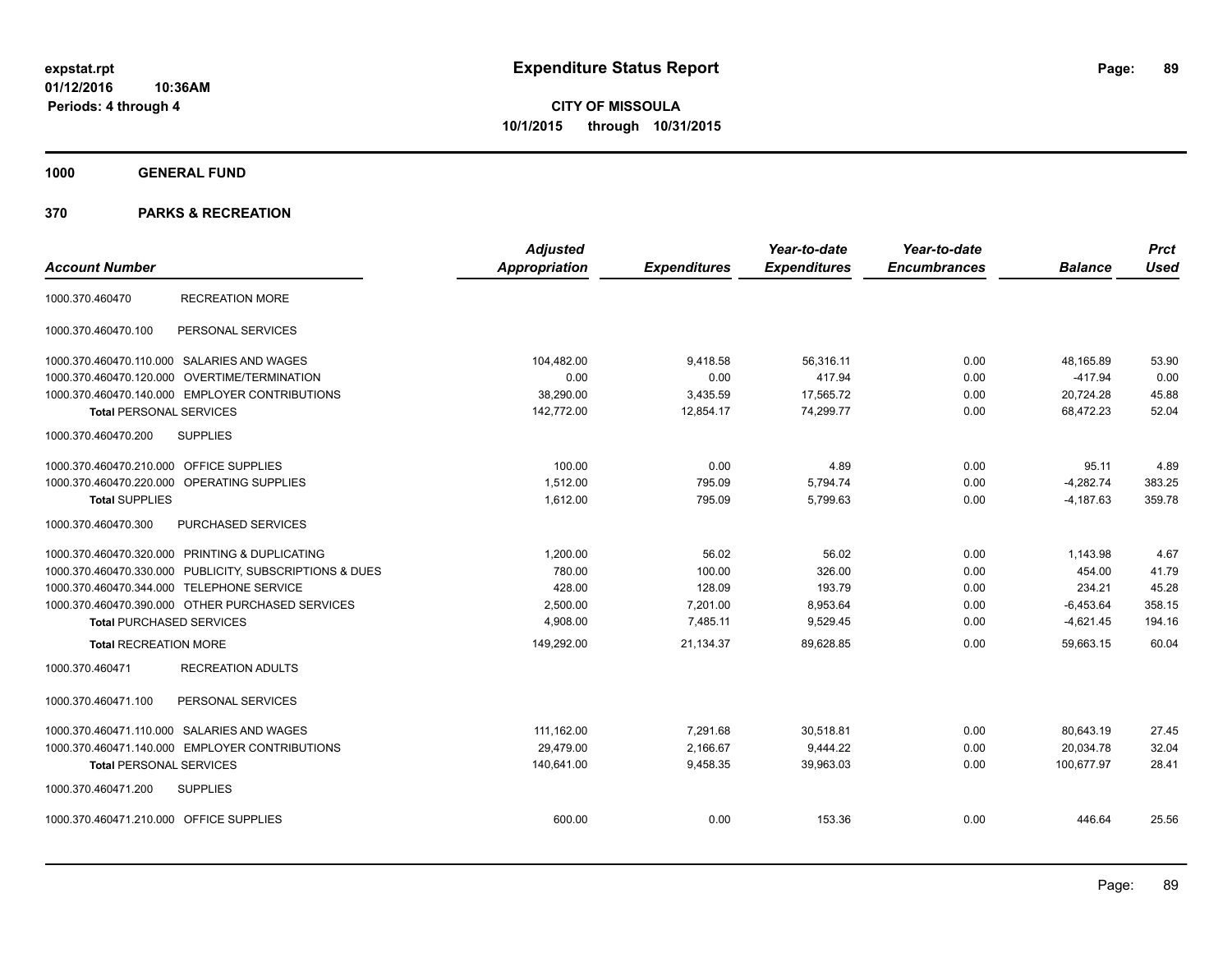**1000 GENERAL FUND**

|                                                         | <b>Adjusted</b> |                     | Year-to-date        | Year-to-date        |                | <b>Prct</b> |
|---------------------------------------------------------|-----------------|---------------------|---------------------|---------------------|----------------|-------------|
| <b>Account Number</b>                                   | Appropriation   | <b>Expenditures</b> | <b>Expenditures</b> | <b>Encumbrances</b> | <b>Balance</b> | <b>Used</b> |
| 1000.370.460471.210.147 OFFICE SUPPLIES                 | 0.00            | 0.00                | 218.31              | 0.00                | $-218.31$      | 0.00        |
| 1000.370.460471.220.000 OPERATING SUPPLIES              | 6,892.00        | 0.00                | 471.40              | 0.00                | 6,420.60       | 6.84        |
| 1000.370.460471.220.144 OPERATING SUPPLIES              | 0.00            | 0.00                | 603.72              | 0.00                | $-603.72$      | 0.00        |
| 1000.370.460471.220.147 OPERATING SUPPLIES              | 0.00            | 0.00                | 3,376.39            | 0.00                | $-3,376.39$    | 0.00        |
| <b>Total SUPPLIES</b>                                   | 7,492.00        | 0.00                | 4,823.18            | 0.00                | 2,668.82       | 64.38       |
| 1000.370.460471.300<br>PURCHASED SERVICES               |                 |                     |                     |                     |                |             |
| 1000.370.460471.310.000 COMMUNICATIONS                  | 460.00          | 0.00                | 0.00                | 0.00                | 460.00         | 0.00        |
| 1000.370.460471.320.000 PRINTING & DUPLICATING          | 1,800.00        | 0.00                | 0.00                | 0.00                | 1,800.00       | 0.00        |
| 1000.370.460471.320.147 PRINTING & DUPLICATING          | 0.00            | 0.00                | 174.00              | 0.00                | $-174.00$      | 0.00        |
| 1000.370.460471.330.000 PUBLICITY, SUBSCRIPTIONS & DUES | 1,220.00        | 0.00                | 0.00                | 0.00                | 1,220.00       | 0.00        |
| 1000.370.460471.344.000 TELEPHONE SERVICE               | 567.00          | 90.65               | 161.63              | 0.00                | 405.37         | 28.51       |
| 1000.370.460471.390.000 OTHER PURCHASED SERVICES        | 10,000.00       | 0.00                | 0.00                | 0.00                | 10,000.00      | 0.00        |
| 1000.370.460471.390.147 OTHER PURCHASED SERVICES        | 0.00            | 30.00               | 280.00              | 0.00                | $-280.00$      | 0.00        |
| <b>Total PURCHASED SERVICES</b>                         | 14,047.00       | 120.65              | 615.63              | 0.00                | 13,431.37      | 4.38        |
| <b>Total RECREATION ADULTS</b>                          | 162,180.00      | 9,579.00            | 45,401.84           | 0.00                | 116.778.16     | 27.99       |
| <b>RECREATION YOUTH</b><br>1000.370.460472              |                 |                     |                     |                     |                |             |
| 1000.370.460472.100<br>PERSONAL SERVICES                |                 |                     |                     |                     |                |             |
| 1000.370.460472.110.000 SALARIES AND WAGES              | 100,766.00      | 4,550.63            | 41,097.96           | 0.00                | 59,668.04      | 40.79       |
| 1000.370.460472.120.000 OVERTIME/TERMINATION            | 0.00            | 0.00                | 4.21                | 0.00                | $-4.21$        | 0.00        |
| 1000.370.460472.140.000 EMPLOYER CONTRIBUTIONS          | 24,139.00       | 1,542.57            | 9,973.79            | 0.00                | 14,165.21      | 41.32       |
| <b>Total PERSONAL SERVICES</b>                          | 124,905.00      | 6,093.20            | 51,075.96           | 0.00                | 73,829.04      | 40.89       |
| 1000.370.460472.200<br><b>SUPPLIES</b>                  |                 |                     |                     |                     |                |             |
| 1000.370.460472.210.000 OFFICE SUPPLIES                 | 100.00          | 0.00                | 40.70               | 0.00                | 59.30          | 40.70       |
| 1000.370.460472.220.000 OPERATING SUPPLIES              | 16,006.00       | 372.00              | 1,023.23            | 0.00                | 14,982.77      | 6.39        |
| 1000.370.460472.220.147 OPERATING SUPPLIES              | 0.00            | 0.00                | 10.21               | 0.00                | $-10.21$       | 0.00        |
| 1000.370.460472.220.190 OPERATING SUPPLIES              | 0.00            | 122.50              | 1,062.50            | 0.00                | $-1,062.50$    | 0.00        |
| 1000.370.460472.220.191 OPERATING SUPPLIES              | 0.00            | 4,678.41            | 3,677.53            | 0.00                | $-3,677.53$    | 0.00        |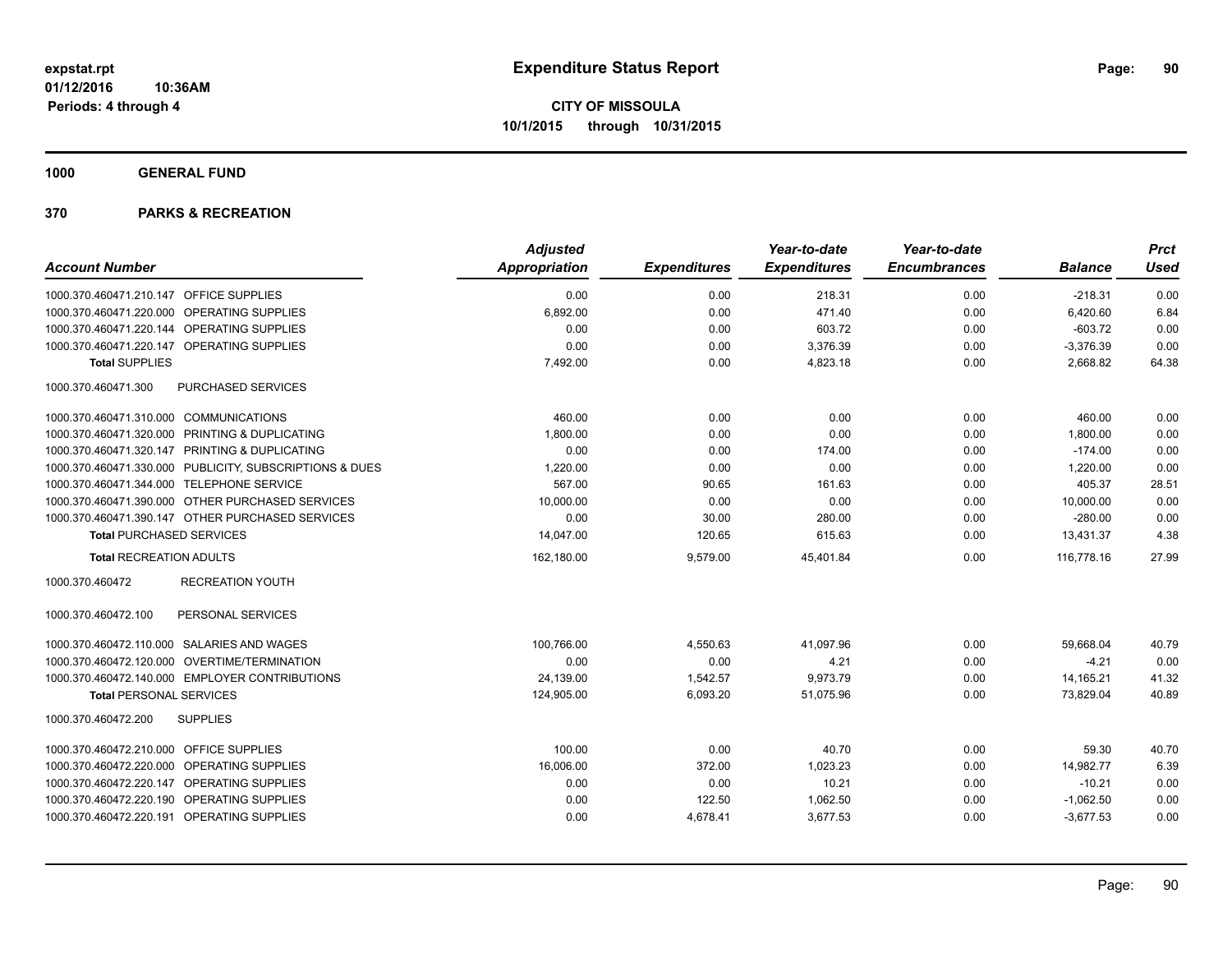**1000 GENERAL FUND**

|                                                         | <b>Adjusted</b> |                     | Year-to-date        | Year-to-date        |                | <b>Prct</b> |
|---------------------------------------------------------|-----------------|---------------------|---------------------|---------------------|----------------|-------------|
| <b>Account Number</b>                                   | Appropriation   | <b>Expenditures</b> | <b>Expenditures</b> | <b>Encumbrances</b> | <b>Balance</b> | <b>Used</b> |
| 1000.370.460472.220.192 OPERATING SUPPLIES              | 0.00            | 0.00                | 330.41              | 0.00                | $-330.41$      | 0.00        |
| 1000.370.460472.220.193 OPERATING SUPPLIES              | 0.00            | 55.36               | 859.13              | 0.00                | $-859.13$      | 0.00        |
| <b>Total SUPPLIES</b>                                   | 16,106.00       | 5,228.27            | 7,003.71            | 0.00                | 9,102.29       | 43.49       |
| 1000.370.460472.300<br><b>PURCHASED SERVICES</b>        |                 |                     |                     |                     |                |             |
| 1000.370.460472.320.000 PRINTING & DUPLICATING          | 1.300.00        | 56.02               | 56.02               | 0.00                | 1,243.98       | 4.31        |
| 1000.370.460472.320.193 PRINTING & DUPLICATING          | 0.00            | 0.00                | 449.00              | 0.00                | $-449.00$      | 0.00        |
| 1000.370.460472.330.000 PUBLICITY, SUBSCRIPTIONS & DUES | 1,500.00        | 100.00              | 100.00              | 0.00                | 1,400.00       | 6.67        |
| 1000.370.460472.341.000 ELECTRICITY & NATURAL GAS       | 1,225.00        | 0.00                | 0.00                | 0.00                | 1,225.00       | 0.00        |
| 1000.370.460472.343.000 WATER CHARGES                   | 601.00          | 0.00                | 0.00                | 0.00                | 601.00         | 0.00        |
| 1000.370.460472.344.000 TELEPHONE SERVICE               | 662.00          | 41.04               | 61.57               | 0.00                | 600.43         | 9.30        |
| 1000.370.460472.345.000 GARBAGE                         | 450.00          | 92.03               | 272.01              | 0.00                | 177.99         | 60.45       |
| 1000.370.460472.350.000 PROFESSIONAL SERVICES           | 2,487.00        | 0.00                | 0.00                | 0.00                | 2,487.00       | 0.00        |
| 1000.370.460472.350.190 PROFESSIONAL SERVICES           | 0.00            | 0.00                | 1,261.73            | 0.00                | $-1,261.73$    | 0.00        |
| 1000.370.460472.390.000 OTHER PURCHASED SERVICES        | 500.00          | 0.00                | 0.00                | 0.00                | 500.00         | 0.00        |
| <b>Total PURCHASED SERVICES</b>                         | 8,725.00        | 289.09              | 2,200.33            | 0.00                | 6,524.67       | 25.22       |
| <b>Total RECREATION YOUTH</b>                           | 149,736.00      | 11,610.56           | 60,280.00           | 0.00                | 89.456.00      | 40.26       |
| 1000.370.460473<br><b>RECREATION SPECIAL EVENTS</b>     |                 |                     |                     |                     |                |             |
| 1000.370.460473.200<br><b>SUPPLIES</b>                  |                 |                     |                     |                     |                |             |
| 1000.370.460473.220.000 OPERATING SUPPLIES              | 2,328.00        | 663.01              | 780.91              | 0.00                | 1,547.09       | 33.54       |
| 1000.370.460473.220.193 OPERATING SUPPLIES              | 0.00            | 0.00                | 155.03              | 0.00                | $-155.03$      | 0.00        |
| <b>Total SUPPLIES</b>                                   | 2,328.00        | 663.01              | 935.94              | 0.00                | 1,392.06       | 40.20       |
| 1000.370.460473.300<br>PURCHASED SERVICES               |                 |                     |                     |                     |                |             |
| <b>Total PURCHASED SERVICES</b>                         | 0.00            | 0.00                | 0.00                | 0.00                | 0.00           | 0.00        |
| Total RECREATION SPECIAL EVENTS                         | 2,328.00        | 663.01              | 935.94              | 0.00                | 1,392.06       | 40.20       |
| 1000.370.460474<br><b>SPRAY DECKS</b>                   |                 |                     |                     |                     |                |             |
| PERSONAL SERVICES<br>1000.370.460474.100                |                 |                     |                     |                     |                |             |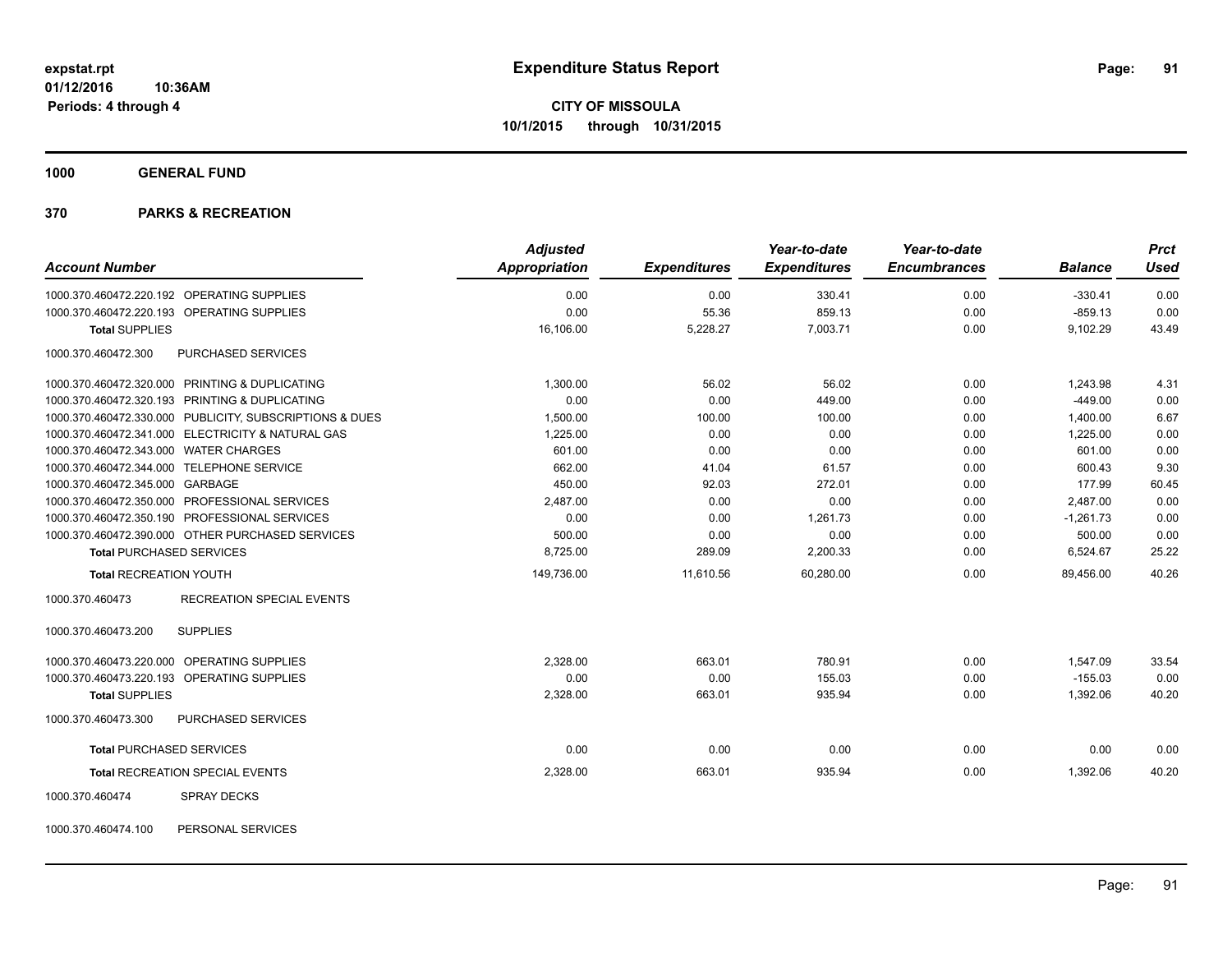**1000 GENERAL FUND**

|                                                         | <b>Adjusted</b> |                     | Year-to-date        | Year-to-date        |                | <b>Prct</b> |
|---------------------------------------------------------|-----------------|---------------------|---------------------|---------------------|----------------|-------------|
| <b>Account Number</b>                                   | Appropriation   | <b>Expenditures</b> | <b>Expenditures</b> | <b>Encumbrances</b> | <b>Balance</b> | <b>Used</b> |
|                                                         |                 |                     |                     |                     |                |             |
| 1000.370.460474.110.000 SALARIES AND WAGES              | 8,216.00        | 0.00                | 0.00                | 0.00                | 8,216.00       | 0.00        |
| 1000.370.460474.140.000 EMPLOYER CONTRIBUTIONS          | 1,149.00        | 0.00                | 0.00                | 0.00                | 1,149.00       | 0.00        |
| <b>Total PERSONAL SERVICES</b>                          | 9,365.00        | 0.00                | 0.00                | 0.00                | 9,365.00       | 0.00        |
| 1000.370.460474.200<br><b>SUPPLIES</b>                  |                 |                     |                     |                     |                |             |
| 1000.370.460474.220.000 OPERATING SUPPLIES              | 1,535.00        | 0.00                | 0.00                | 0.00                | 1,535.00       | 0.00        |
| 1000.370.460474.230.000 REPAIR/MAINTENANCE              | 5,424.00        | 56.91               | 1,088.65            | 0.00                | 4,335.35       | 20.07       |
| <b>Total SUPPLIES</b>                                   | 6.959.00        | 56.91               | 1.088.65            | 0.00                | 5.870.35       | 15.64       |
| PURCHASED SERVICES<br>1000.370.460474.300               |                 |                     |                     |                     |                |             |
| 1000.370.460474.330.000 PUBLICITY, SUBSCRIPTIONS & DUES | 750.00          | 0.00                | 0.00                | 0.00                | 750.00         | 0.00        |
| 1000.370.460474.360.000 REPAIR & MAINTENANCE            | 2.050.00        | 0.00                | 0.00                | 0.00                | 2,050.00       | 0.00        |
| <b>Total PURCHASED SERVICES</b>                         | 2,800.00        | 0.00                | 0.00                | 0.00                | 2,800.00       | 0.00        |
| <b>CAPITAL OUTLAY</b><br>1000.370.460474.900            |                 |                     |                     |                     |                |             |
| <b>Total CAPITAL OUTLAY</b>                             | 0.00            | 0.00                | 0.00                | 0.00                | 0.00           | 0.00        |
| <b>Total SPRAY DECKS</b>                                | 19,124.00       | 56.91               | 1,088.65            | 0.00                | 18,035.35      | 5.69        |
| YOUTH DRUG<br>1000.370.460476                           |                 |                     |                     |                     |                |             |
| 1000.370.460476.100<br>PERSONAL SERVICES                |                 |                     |                     |                     |                |             |
| 1000.370.460476.110.000 SALARIES AND WAGES              | 9,145.00        | 0.00                | 0.00                | 0.00                | 9,145.00       | 0.00        |
| 1000.370.460476.140.000 EMPLOYER CONTRIBUTIONS          | 1.279.00        | 0.00                | 0.00                | 0.00                | 1,279.00       | 0.00        |
| <b>Total PERSONAL SERVICES</b>                          | 10,424.00       | 0.00                | 0.00                | 0.00                | 10,424.00      | 0.00        |
| 1000.370.460476.200<br><b>SUPPLIES</b>                  |                 |                     |                     |                     |                |             |
| 1000.370.460476.210.000 OFFICE SUPPLIES                 | 150.00          | 0.00                | 0.00                | 0.00                | 150.00         | 0.00        |
| 1000.370.460476.220.000 OPERATING SUPPLIES              | 2,200.00        | 14.95               | 14.95               | 0.00                | 2,185.05       | 0.68        |
| <b>Total SUPPLIES</b>                                   | 2,350.00        | 14.95               | 14.95               | 0.00                | 2,335.05       | 0.64        |
| 1000.370.460476.300<br>PURCHASED SERVICES               |                 |                     |                     |                     |                |             |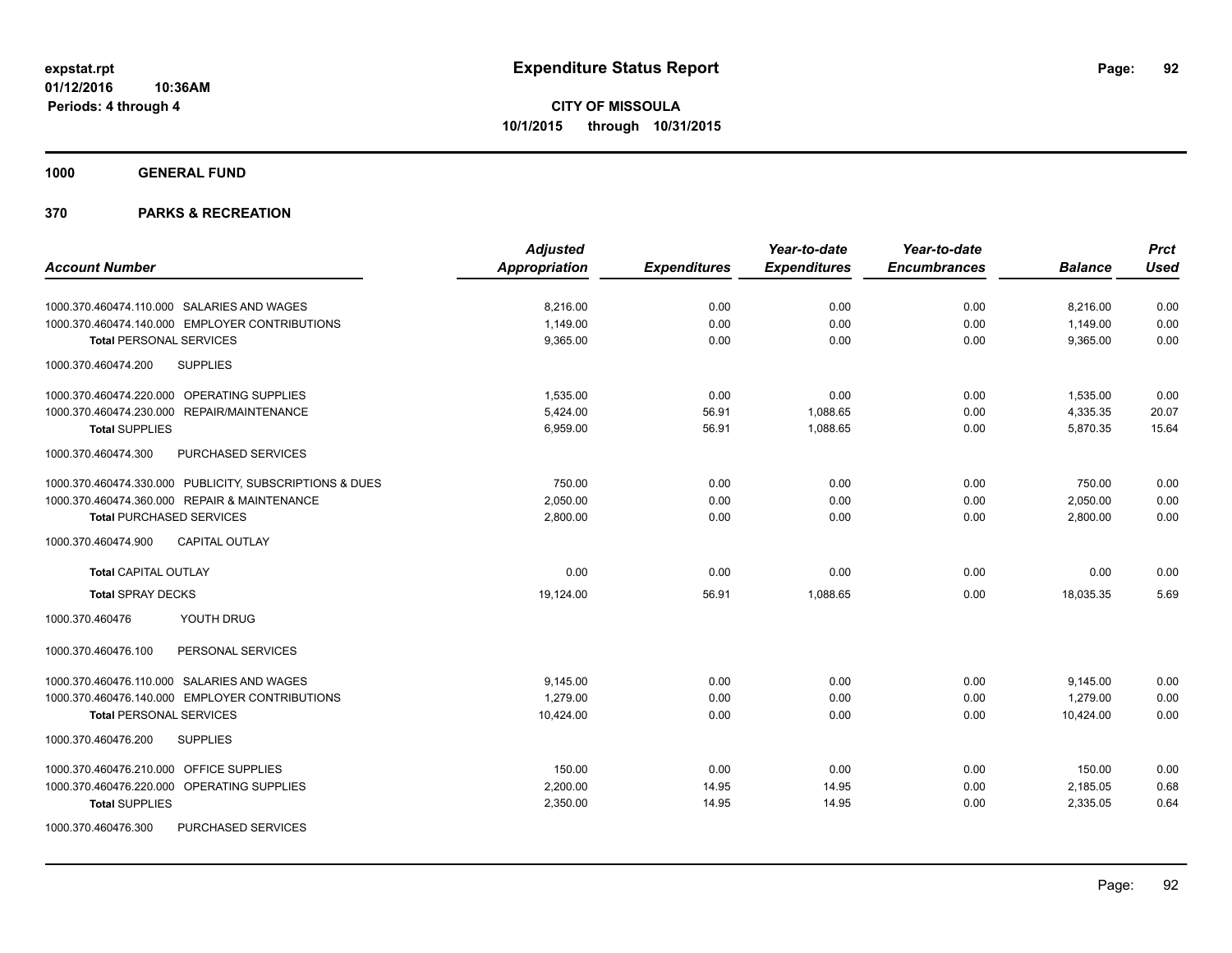**1000 GENERAL FUND**

|                                                         | <b>Adjusted</b>      |                     | Year-to-date        | Year-to-date        |                | <b>Prct</b> |
|---------------------------------------------------------|----------------------|---------------------|---------------------|---------------------|----------------|-------------|
| <b>Account Number</b>                                   | <b>Appropriation</b> | <b>Expenditures</b> | <b>Expenditures</b> | <b>Encumbrances</b> | <b>Balance</b> | <b>Used</b> |
| 1000.370.460476.320.000 PRINTING & DUPLICATING          | 250.00               | 0.00                | 0.00                | 0.00                | 250.00         | 0.00        |
| 1000.370.460476.330.000 PUBLICITY, SUBSCRIPTIONS & DUES | 100.00               | 0.00                | 0.00                | 0.00                | 100.00         | 0.00        |
| 1000.370.460476.350.000 PROFESSIONAL SERVICES           | 1,200.00             | 0.00                | 0.00                | 0.00                | 1,200.00       | 0.00        |
| <b>Total PURCHASED SERVICES</b>                         | 1,550.00             | 0.00                | 0.00                | 0.00                | 1,550.00       | 0.00        |
| <b>Total YOUTH DRUG</b>                                 | 14,324.00            | 14.95               | 14.95               | 0.00                | 14,309.05      | 0.10        |
| 1000.370.460477<br><b>GRILL VAN</b>                     |                      |                     |                     |                     |                |             |
| <b>SUPPLIES</b><br>1000.370.460477.200                  |                      |                     |                     |                     |                |             |
| 1000.370.460477.220.000 OPERATING SUPPLIES              | 12,754.00            | 1,318.04            | 3,419.44            | 0.00                | 9,334.56       | 26.81       |
| 1000.370.460477.230.000 REPAIR/MAINTENANCE              | 29.102.00            | 5.444.26            | 14,938.19           | 0.00                | 14,163.81      | 51.33       |
| <b>Total SUPPLIES</b>                                   | 41,856.00            | 6,762.30            | 18,357.63           | 0.00                | 23,498.37      | 43.86       |
| 1000.370.460477.300<br>PURCHASED SERVICES               |                      |                     |                     |                     |                |             |
| 1000.370.460477.350.000 PROFESSIONAL SERVICES           | 900.00               | 0.00                | 0.00                | 0.00                | 900.00         | 0.00        |
| 1000.370.460477.360.000 REPAIR & MAINTENANCE            | 5,228.00             | 2,153.53            | 3,885.83            | 0.00                | 1,342.17       | 74.33       |
| <b>Total PURCHASED SERVICES</b>                         | 6,128.00             | 2,153.53            | 3,885.83            | 0.00                | 2,242.17       | 63.41       |
| <b>Total GRILL VAN</b>                                  | 47,984.00            | 8,915.83            | 22,243.46           | 0.00                | 25,740.54      | 46.36       |
| 1000.370.460484<br><b>CONSERVATION LANDS MGMT</b>       |                      |                     |                     |                     |                |             |
| PERSONAL SERVICES<br>1000.370.460484.100                |                      |                     |                     |                     |                |             |
| 1000.370.460484.110.000 SALARIES AND WAGES              | 172,491.00           | 14,123.36           | 59,998.05           | 0.00                | 112.492.95     | 34.78       |
| 1000.370.460484.120.000<br>OVERTIME/TERMINATION         | 1,750.00             | 105.53              | 1,339.67            | 0.00                | 410.33         | 76.55       |
| 1000.370.460484.140.000 EMPLOYER CONTRIBUTIONS          | 65,462.00            | 5,873.11            | 26,819.52           | 0.00                | 38,642.48      | 40.97       |
| <b>Total PERSONAL SERVICES</b>                          | 239,703.00           | 20,102.00           | 88,157.24           | 0.00                | 151,545.76     | 36.78       |
| 1000.370.460484.200<br><b>SUPPLIES</b>                  |                      |                     |                     |                     |                |             |
| 1000.370.460484.220.000 OPERATING SUPPLIES              | 4,837.00             | 91.17               | 91.17               | 0.00                | 4,745.83       | 1.88        |
| 1000.370.460484.230.000 REPAIR/MAINTENANCE              | 10,364.00            | 1,332.65            | 1,332.65            | 0.00                | 9,031.35       | 12.86       |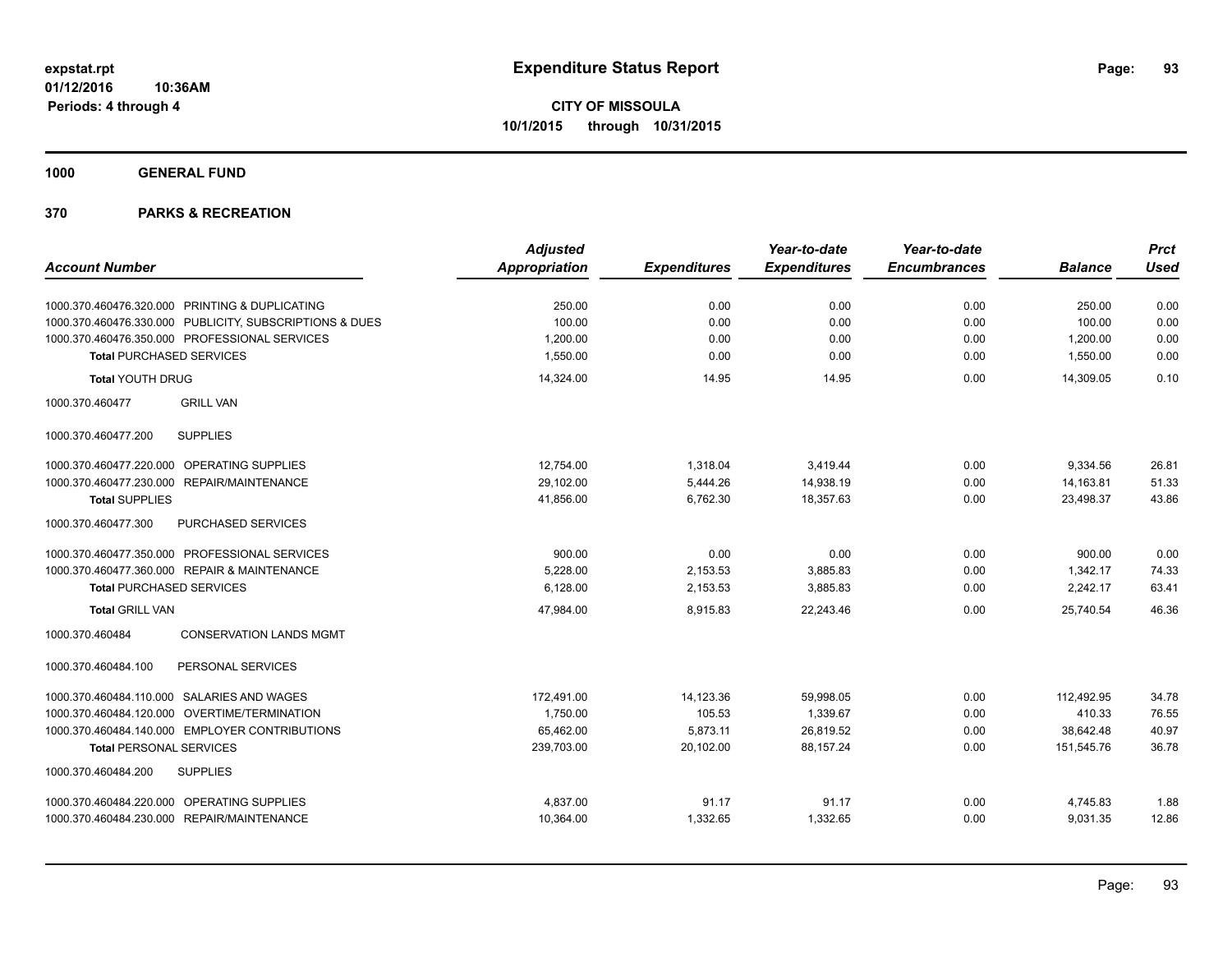**1000 GENERAL FUND**

| <b>Account Number</b>                      |                                                  | <b>Adjusted</b><br><b>Appropriation</b> | <b>Expenditures</b> | Year-to-date<br><b>Expenditures</b> | Year-to-date<br><b>Encumbrances</b> | <b>Balance</b> | <b>Prct</b><br><b>Used</b> |
|--------------------------------------------|--------------------------------------------------|-----------------------------------------|---------------------|-------------------------------------|-------------------------------------|----------------|----------------------------|
| <b>Total SUPPLIES</b>                      |                                                  | 15,201.00                               | 1,423.82            | 1,423.82                            | 0.00                                | 13,777.18      | 9.37                       |
| 1000.370.460484.300                        | PURCHASED SERVICES                               |                                         |                     |                                     |                                     |                |                            |
|                                            | 1000.370.460484.350.000 PROFESSIONAL SERVICES    | 3,984.00                                | 0.00                | 0.00                                | 0.00                                | 3,984.00       | 0.00                       |
|                                            | 1000.370.460484.390.000 OTHER PURCHASED SERVICES | 520.00                                  | 0.00                | 0.00                                | 0.00                                | 520.00         | 0.00                       |
| <b>Total PURCHASED SERVICES</b>            |                                                  | 4,504.00                                | 0.00                | 0.00                                | 0.00                                | 4,504.00       | 0.00                       |
|                                            | <b>Total CONSERVATION LANDS MGMT</b>             | 259,408.00                              | 21,525.82           | 89,581.06                           | 0.00                                | 169,826.94     | 34.53                      |
| 1000.370.460485                            | <b>SAFETY &amp; TRAINING</b>                     |                                         |                     |                                     |                                     |                |                            |
| 1000.370.460485.200                        | <b>SUPPLIES</b>                                  |                                         |                     |                                     |                                     |                |                            |
| 1000.370.460485.220.000 OPERATING SUPPLIES |                                                  | 5,980.00                                | 263.70              | 563.14                              | 0.00                                | 5,416.86       | 9.42                       |
| <b>Total SUPPLIES</b>                      |                                                  | 5,980.00                                | 263.70              | 563.14                              | 0.00                                | 5,416.86       | 9.42                       |
| 1000.370.460485.300                        | PURCHASED SERVICES                               |                                         |                     |                                     |                                     |                |                            |
| 1000.370.460485.310.000 COMMUNICATIONS     |                                                  | 50.00                                   | 0.00                | 0.00                                | 0.00                                | 50.00          | 0.00                       |
|                                            | 1000.370.460485.320.000 PRINTING & DUPLICATING   | 50.00                                   | 0.00                | 0.00                                | 0.00                                | 50.00          | 0.00                       |
| 1000.370.460485.370.000 TRAVEL             |                                                  | 3,744.00                                | 124.50              | 124.50                              | 0.00                                | 3,619.50       | 3.33                       |
| 1000.370.460485.380.000 TRAINING           |                                                  | 2,936.00                                | 450.00              | 450.00                              | 0.00                                | 2,486.00       | 15.33                      |
| <b>Total PURCHASED SERVICES</b>            |                                                  | 6,780.00                                | 574.50              | 574.50                              | 0.00                                | 6,205.50       | 8.47                       |
| <b>Total SAFETY &amp; TRAINING</b>         |                                                  | 12,760.00                               | 838.20              | 1.137.64                            | 0.00                                | 11.622.36      | 8.92                       |
| 1000.370.460490                            | <b>CURRENTS POOL EXPENSES</b>                    |                                         |                     |                                     |                                     |                |                            |
| 1000.370.460490.200                        | <b>SUPPLIES</b>                                  |                                         |                     |                                     |                                     |                |                            |
| Total CURRENTS POOL EXPENSES               |                                                  | 0.00                                    | 0.00                | 0.00                                | 0.00                                | 0.00           | 0.00                       |
| 1000.370.460500                            | PARK MAINTENANCE CONTRACTS                       |                                         |                     |                                     |                                     |                |                            |
| 1000.370.460500.200                        | <b>SUPPLIES</b>                                  |                                         |                     |                                     |                                     |                |                            |
| 1000.370.460500.220.000 OPERATING SUPPLIES |                                                  | 6,540.00                                | 0.00                | 0.00                                | 0.00                                | 6,540.00       | 0.00                       |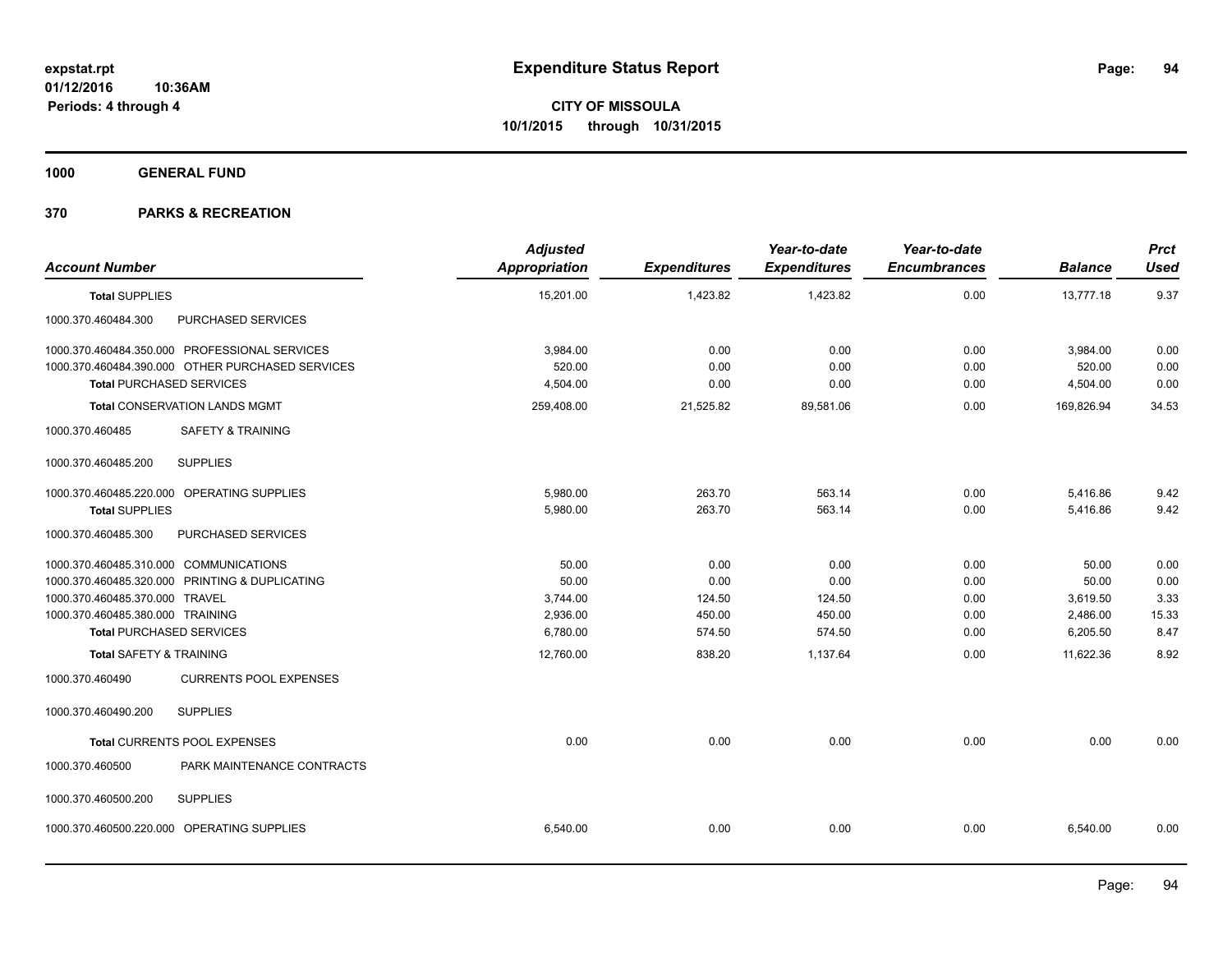**1000 GENERAL FUND**

| <b>Account Number</b>                             | <b>Adjusted</b><br><b>Appropriation</b> | <b>Expenditures</b> | Year-to-date<br><b>Expenditures</b> | Year-to-date<br><b>Encumbrances</b> | <b>Balance</b> | <b>Prct</b><br><b>Used</b> |
|---------------------------------------------------|-----------------------------------------|---------------------|-------------------------------------|-------------------------------------|----------------|----------------------------|
| 1000.370.460500.230.000 REPAIR/MAINTENANCE        | 3,939.00                                | 0.00                | 1,010.80                            | 0.00                                | 2,928.20       | 25.66                      |
| <b>Total SUPPLIES</b>                             | 10,479.00                               | 0.00                | 1,010.80                            | 0.00                                | 9,468.20       | 9.65                       |
| 1000.370.460500.300<br>PURCHASED SERVICES         |                                         |                     |                                     |                                     |                |                            |
| <b>Total PURCHASED SERVICES</b>                   | 0.00                                    | 0.00                | 0.00                                | 0.00                                | 0.00           | 0.00                       |
| <b>Total PARK MAINTENANCE CONTRACTS</b>           | 10,479.00                               | 0.00                | 1,010.80                            | 0.00                                | 9,468.20       | 9.65                       |
| 1000.370.460501<br>PARK MAINTENANCE ROUTINE       |                                         |                     |                                     |                                     |                |                            |
| 1000.370.460501.100<br>PERSONAL SERVICES          |                                         |                     |                                     |                                     |                |                            |
| 1000.370.460501.110.000 SALARIES AND WAGES        | 639,476.00                              | 49,864.18           | 226,918.23                          | 0.00                                | 412,557.77     | 35.49                      |
| 1000.370.460501.120.000 OVERTIME/TERMINATION      | 2,100.00                                | 63.32               | 2,063.48                            | 0.00                                | 36.52          | 98.26                      |
| 1000.370.460501.140.000 EMPLOYER CONTRIBUTIONS    | 236,261.00                              | 19,961.77           | 89,827.97                           | 0.00                                | 146,433.03     | 38.02                      |
| <b>Total PERSONAL SERVICES</b>                    | 877,837.00                              | 69,889.27           | 318,809.68                          | 0.00                                | 559,027.32     | 36.32                      |
| 1000.370.460501.200<br><b>SUPPLIES</b>            |                                         |                     |                                     |                                     |                |                            |
| 1000.370.460501.220.000 OPERATING SUPPLIES        | 1,579.00                                | 0.00                | 0.00                                | 0.00                                | 1,579.00       | 0.00                       |
| 1000.370.460501.230.000 REPAIR/MAINTENANCE        | 5.275.00                                | 0.00                | 0.00                                | 0.00                                | 5,275.00       | 0.00                       |
| 1000.370.460501.231.000 GASOLINE                  | 79,836.00                               | 7,028.30            | 17,553.92                           | 0.00                                | 62,282.08      | 21.99                      |
| <b>Total SUPPLIES</b>                             | 86,690.00                               | 7,028.30            | 17,553.92                           | 0.00                                | 69,136.08      | 20.25                      |
| 1000.370.460501.300<br>PURCHASED SERVICES         |                                         |                     |                                     |                                     |                |                            |
| 1000.370.460501.341.000 ELECTRICITY & NATURAL GAS | 89,012.00                               | 1,797.66            | 7,736.93                            | 0.00                                | 81,275.07      | 8.69                       |
| 1000.370.460501.343.000 WATER CHARGES             | 152,803.00                              | 38,288.94           | 127,983.38                          | 0.00                                | 24,819.62      | 83.76                      |
| 1000.370.460501.345.000 GARBAGE                   | 27,833.00                               | 8.866.57            | 18,919.01                           | 0.00                                | 8.913.99       | 67.97                      |
| 1000.370.460501.350.000 PROFESSIONAL SERVICES     | 2,347.00                                | 1,369.00            | 2,065.00                            | 0.00                                | 282.00         | 87.98                      |
| 1000.370.460501.360.000 REPAIR & MAINTENANCE      | 3,183.00                                | 0.00                | 817.00                              | 0.00                                | 2,366.00       | 25.67                      |
| <b>Total PURCHASED SERVICES</b>                   | 275,178.00                              | 50,322.17           | 157,521.32                          | 0.00                                | 117,656.68     | 57.24                      |
| OTHER OBJECTS<br>1000.370.460501.800              |                                         |                     |                                     |                                     |                |                            |
| <b>Total OTHER OBJECTS</b>                        | 0.00                                    | 0.00                | 0.00                                | 0.00                                | 0.00           | 0.00                       |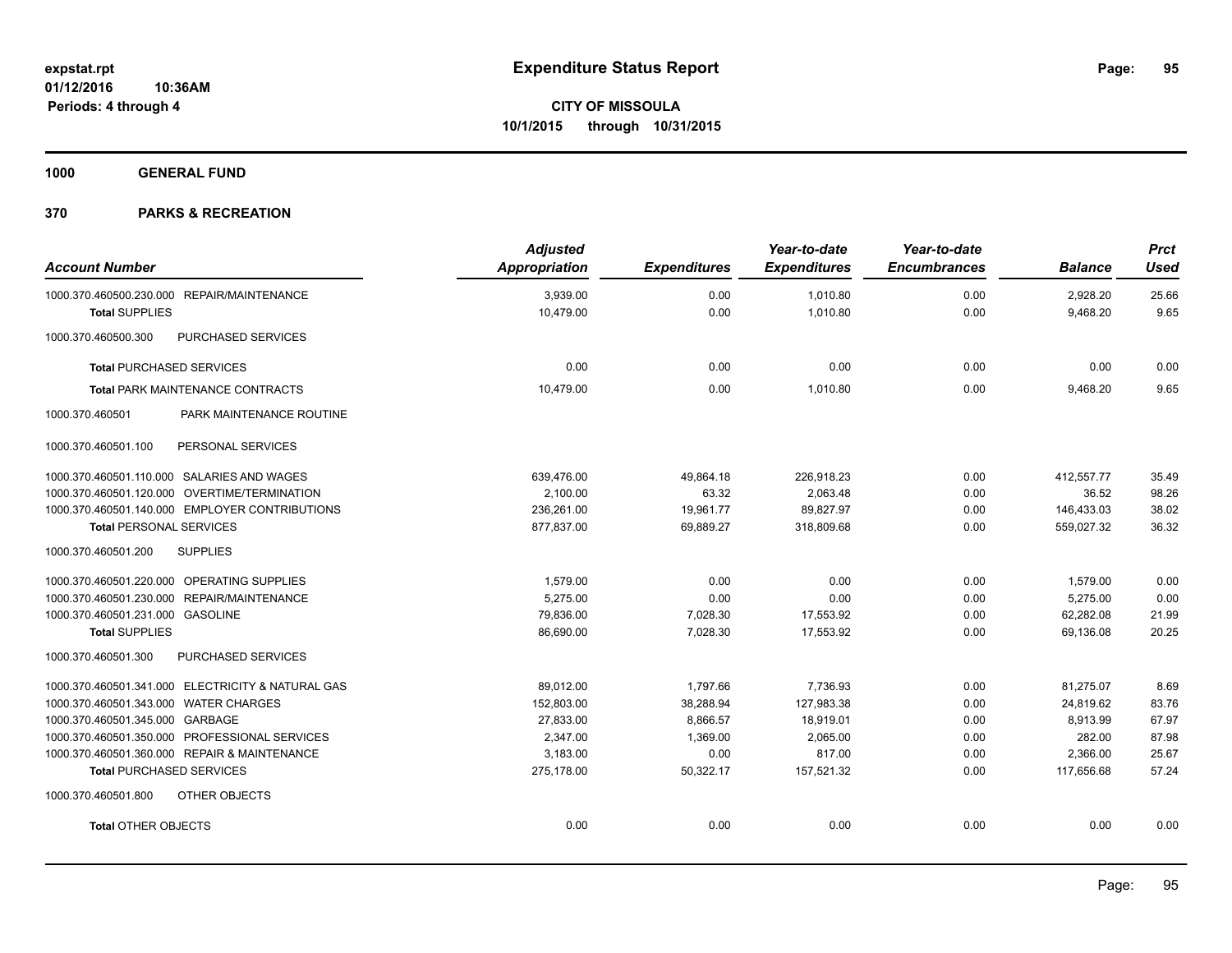**1000 GENERAL FUND**

| <b>Account Number</b>           |                                                | <b>Adjusted</b><br><b>Appropriation</b> | <b>Expenditures</b> | Year-to-date<br><b>Expenditures</b> | Year-to-date<br><b>Encumbrances</b> | <b>Balance</b> | <b>Prct</b><br><b>Used</b> |
|---------------------------------|------------------------------------------------|-----------------------------------------|---------------------|-------------------------------------|-------------------------------------|----------------|----------------------------|
|                                 | <b>Total PARK MAINTENANCE ROUTINE</b>          | 1,239,705.00                            | 127,239.74          | 493,884.92                          | 0.00                                | 745,820.08     | 39.84                      |
| 1000.370.460502                 | <b>HICKORY FACILITY MAINTENANCE</b>            |                                         |                     |                                     |                                     |                |                            |
| 1000.370.460502.100             | PERSONAL SERVICES                              |                                         |                     |                                     |                                     |                |                            |
| <b>Total PERSONAL SERVICES</b>  |                                                | 0.00                                    | 0.00                | 0.00                                | 0.00                                | 0.00           | 0.00                       |
| 1000.370.460502.200             | <b>SUPPLIES</b>                                |                                         |                     |                                     |                                     |                |                            |
|                                 | 1000.370.460502.220.000 OPERATING SUPPLIES     | 3,200.00                                | 0.00                | 0.00                                | 0.00                                | 3,200.00       | 0.00                       |
|                                 | 1000.370.460502.230.000 REPAIR/MAINTENANCE     | 1.500.00                                | 0.00                | 0.00                                | 0.00                                | 1,500.00       | 0.00                       |
| <b>Total SUPPLIES</b>           |                                                | 4,700.00                                | 0.00                | 0.00                                | 0.00                                | 4.700.00       | 0.00                       |
| 1000.370.460502.300             | PURCHASED SERVICES                             |                                         |                     |                                     |                                     |                |                            |
|                                 | 1000.370.460502.350.000 PROFESSIONAL SERVICES  | 2,080.00                                | 2,482.00            | 2,482.00                            | 0.00                                | $-402.00$      | 119.33                     |
|                                 | 1000.370.460502.360.000 REPAIR & MAINTENANCE   | 6,000.00                                | 1,032.00            | 1,325.46                            | 0.00                                | 4,674.54       | 22.09                      |
| <b>Total PURCHASED SERVICES</b> |                                                | 8,080.00                                | 3,514.00            | 3,807.46                            | 0.00                                | 4,272.54       | 47.12                      |
|                                 | Total HICKORY FACILITY MAINTENANCE             | 12,780.00                               | 3,514.00            | 3,807.46                            | 0.00                                | 8,972.54       | 29.79                      |
| 1000.370.460503                 | SPORTS FACILITIES MAINTENANCE                  |                                         |                     |                                     |                                     |                |                            |
| 1000.370.460503.100             | PERSONAL SERVICES                              |                                         |                     |                                     |                                     |                |                            |
|                                 | 1000.370.460503.110.000 SALARIES AND WAGES     | 66,067.00                               | 8,096.10            | 28,131.82                           | 0.00                                | 37,935.18      | 42.58                      |
|                                 | 1000.370.460503.120.000 OVERTIME/TERMINATION   | 0.00                                    | 0.00                | 194.17                              | 0.00                                | $-194.17$      | 0.00                       |
|                                 | 1000.370.460503.140.000 EMPLOYER CONTRIBUTIONS | 23,970.00                               | 2,566.77            | 9,974.79                            | 0.00                                | 13,995.21      | 41.61                      |
| <b>Total PERSONAL SERVICES</b>  |                                                | 90,037.00                               | 10,662.87           | 38,300.78                           | 0.00                                | 51.736.22      | 42.54                      |
| 1000.370.460503.200             | <b>SUPPLIES</b>                                |                                         |                     |                                     |                                     |                |                            |
|                                 | 1000.370.460503.220.000 OPERATING SUPPLIES     | 10,211.00                               | 660.00              | 11,665.81                           | 0.00                                | $-1,454.81$    | 114.25                     |
|                                 | 1000.370.460503.230.000 REPAIR/MAINTENANCE     | 12,464.00                               | 0.00                | 492.00                              | 0.00                                | 11,972.00      | 3.95                       |
| <b>Total SUPPLIES</b>           |                                                | 22,675.00                               | 660.00              | 12,157.81                           | 0.00                                | 10,517.19      | 53.62                      |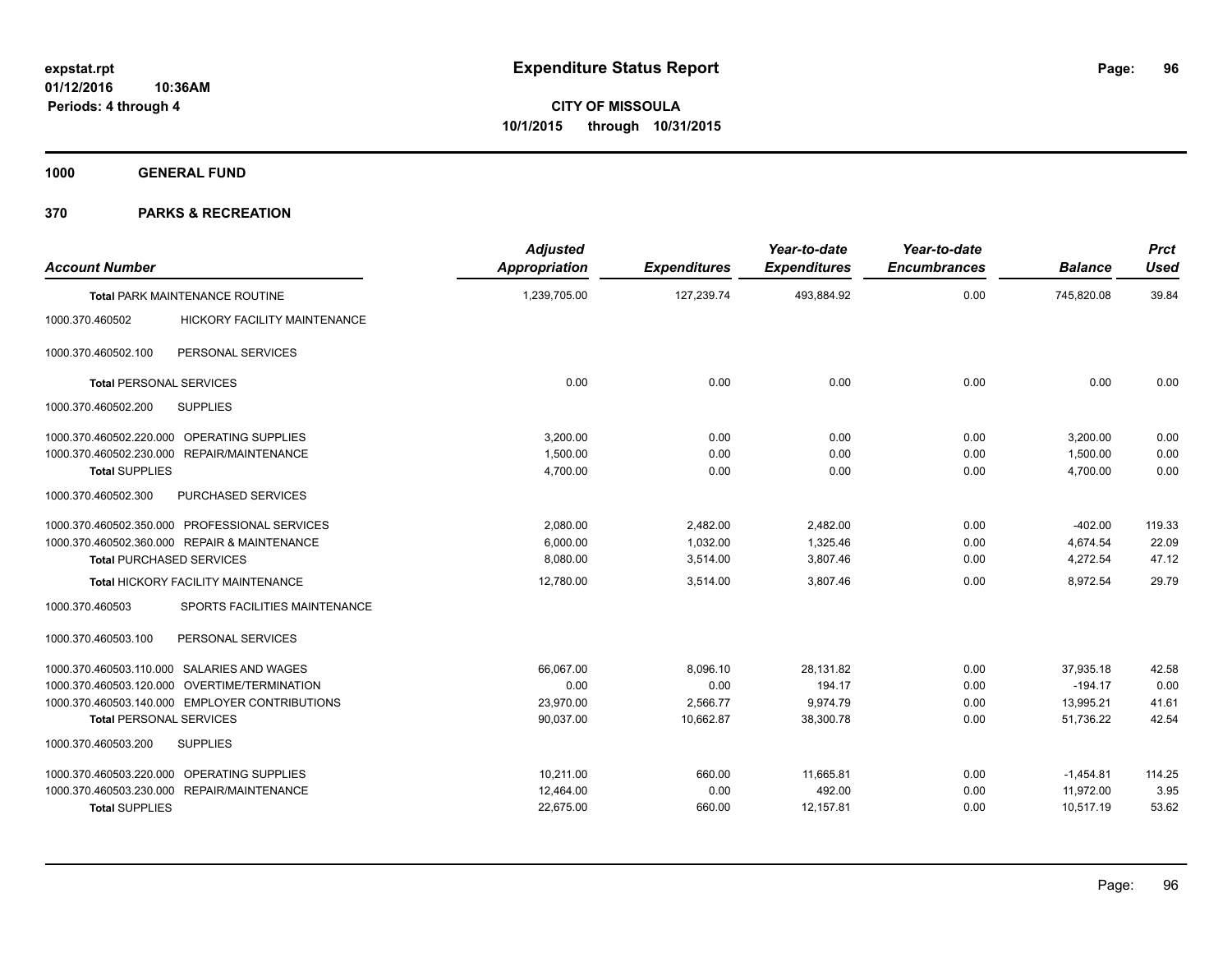**1000 GENERAL FUND**

| <b>Account Number</b>          |                                            | <b>Adjusted</b><br><b>Appropriation</b> | <b>Expenditures</b> | Year-to-date<br><b>Expenditures</b> | Year-to-date<br><b>Encumbrances</b> | <b>Balance</b> | <b>Prct</b><br><b>Used</b> |
|--------------------------------|--------------------------------------------|-----------------------------------------|---------------------|-------------------------------------|-------------------------------------|----------------|----------------------------|
| 1000.370.460503.300            | PURCHASED SERVICES                         |                                         |                     |                                     |                                     |                |                            |
|                                | <b>Total PURCHASED SERVICES</b>            | 0.00                                    | 0.00                | 0.00                                | 0.00                                | 0.00           | 0.00                       |
|                                | <b>Total SPORTS FACILITIES MAINTENANCE</b> | 112,712.00                              | 11,322.87           | 50,458.59                           | 0.00                                | 62,253.41      | 44.77                      |
| 1000.370.460504                | PARK SPECIAL DISTRICTS                     |                                         |                     |                                     |                                     |                |                            |
| 1000.370.460504.100            | PERSONAL SERVICES                          |                                         |                     |                                     |                                     |                |                            |
| <b>Total PERSONAL SERVICES</b> |                                            | 0.00                                    | 0.00                | 0.00                                | 0.00                                | 0.00           | 0.00                       |
| 1000.370.460504.200            | <b>SUPPLIES</b>                            |                                         |                     |                                     |                                     |                |                            |
| <b>Total SUPPLIES</b>          |                                            | 0.00                                    | 0.00                | 0.00                                | 0.00                                | 0.00           | 0.00                       |
| 1000.370.460504.300            | PURCHASED SERVICES                         |                                         |                     |                                     |                                     |                |                            |
|                                | <b>Total PARK SPECIAL DISTRICTS</b>        | 0.00                                    | 0.00                | 0.00                                | 0.00                                | 0.00           | 0.00                       |
|                                | <b>Total PARKS &amp; RECREATION</b>        | 3,667,189.00                            | 322,514.39          | 1,284,729.42                        | 0.00                                | 2,382,459.58   | 35.03                      |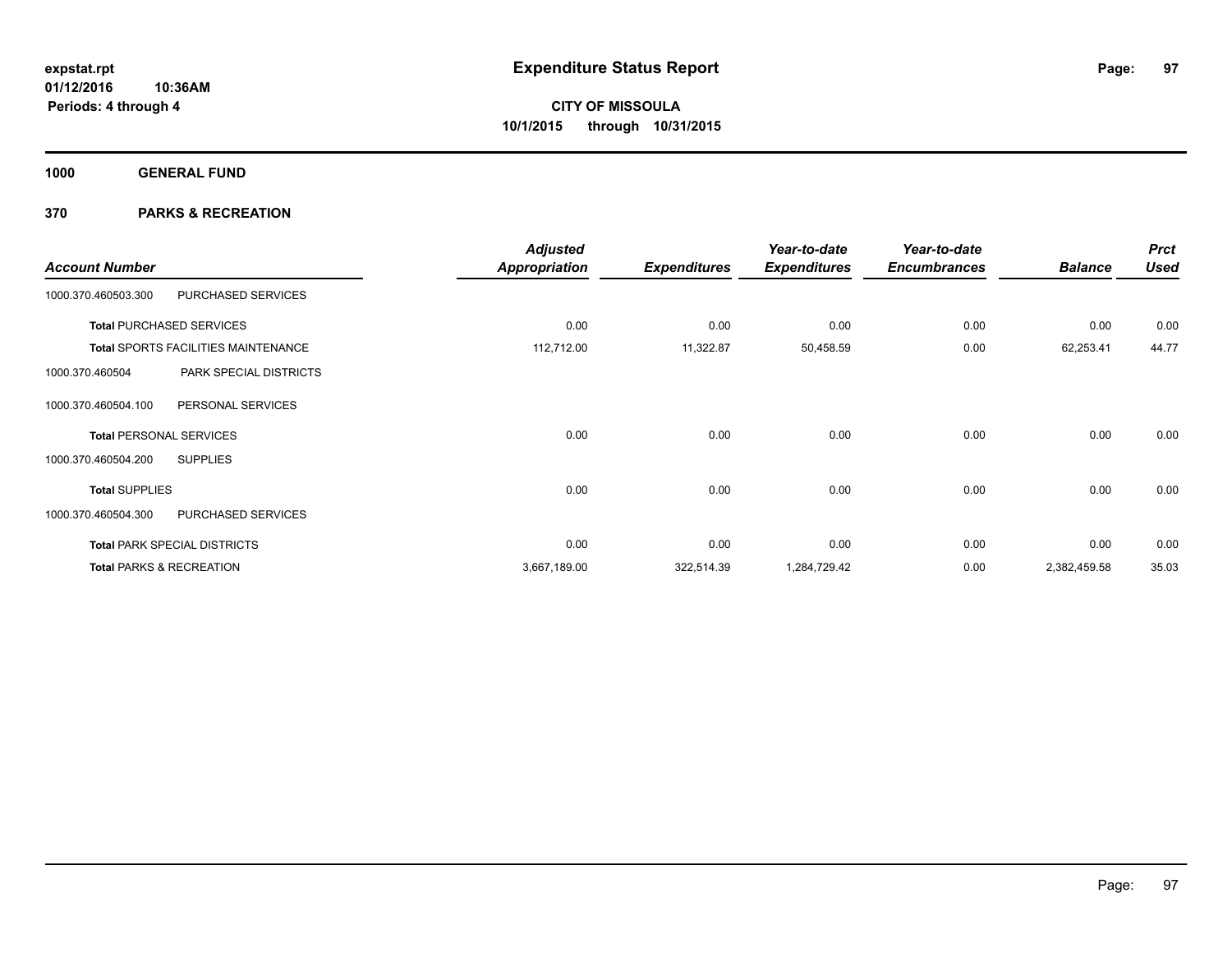**1000 GENERAL FUND**

| <b>Account Number</b> |                                          | <b>Adjusted</b><br><b>Appropriation</b> | <b>Expenditures</b> | Year-to-date<br><b>Expenditures</b> | Year-to-date<br><b>Encumbrances</b> | <b>Balance</b> | <b>Prct</b><br><b>Used</b> |
|-----------------------|------------------------------------------|-----------------------------------------|---------------------|-------------------------------------|-------------------------------------|----------------|----------------------------|
| 1000.390.410000       | <b>GENERAL GOVERNMENT</b>                |                                         |                     |                                     |                                     |                |                            |
| 1000.390.410000.200   | <b>SUPPLIES</b>                          |                                         |                     |                                     |                                     |                |                            |
|                       | <b>Total GENERAL GOVERNMENT</b>          | 0.00                                    | 0.00                | 0.00                                | 0.00                                | 0.00           | 0.00                       |
| 1000.390.410123       | <b>LEGISLATIVE PROGRAM</b>               |                                         |                     |                                     |                                     |                |                            |
| 1000.390.410123.300   | PURCHASED SERVICES                       |                                         |                     |                                     |                                     |                |                            |
|                       | <b>Total LEGISLATIVE PROGRAM</b>         | 0.00                                    | 0.00                | 0.00                                | 0.00                                | 0.00           | 0.00                       |
| 1000.390.410230       | WORK COMP CONSULTANT                     |                                         |                     |                                     |                                     |                |                            |
| 1000.390.410230.100   | PERSONAL SERVICES                        |                                         |                     |                                     |                                     |                |                            |
|                       | <b>Total PERSONAL SERVICES</b>           | 0.00                                    | 0.00                | 0.00                                | 0.00                                | 0.00           | 0.00                       |
| 1000.390.410230.300   | PURCHASED SERVICES                       |                                         |                     |                                     |                                     |                |                            |
|                       | <b>Total WORK COMP CONSULTANT</b>        | 0.00                                    | 0.00                | 0.00                                | 0.00                                | 0.00           | 0.00                       |
| 1000.390.410360       | COMMUNITY DISPUTE RESOLUTION             |                                         |                     |                                     |                                     |                |                            |
| 1000.390.410360.700   | <b>GRANTS &amp; CONTRIBUTIONS</b>        |                                         |                     |                                     |                                     |                |                            |
|                       | Total COMMUNITY DISPUTE RESOLUTION       | 0.00                                    | 0.00                | 0.00                                | 0.00                                | 0.00           | 0.00                       |
| 1000.390.410371       | SEXUAL ASSUALT PREVENTION CAMPAIGN       |                                         |                     |                                     |                                     |                |                            |
| 1000.390.410371.300   | PURCHASED SERVICES                       |                                         |                     |                                     |                                     |                |                            |
|                       | Total SEXUAL ASSUALT PREVENTION CAMPAIGN | 0.00                                    | 0.00                | 0.00                                | 0.00                                | 0.00           | 0.00                       |
| 1000.390.410550       | <b>ACCOUNTING</b>                        |                                         |                     |                                     |                                     |                |                            |
| 1000.390.410550.500   | <b>FIXED CHARGES</b>                     |                                         |                     |                                     |                                     |                |                            |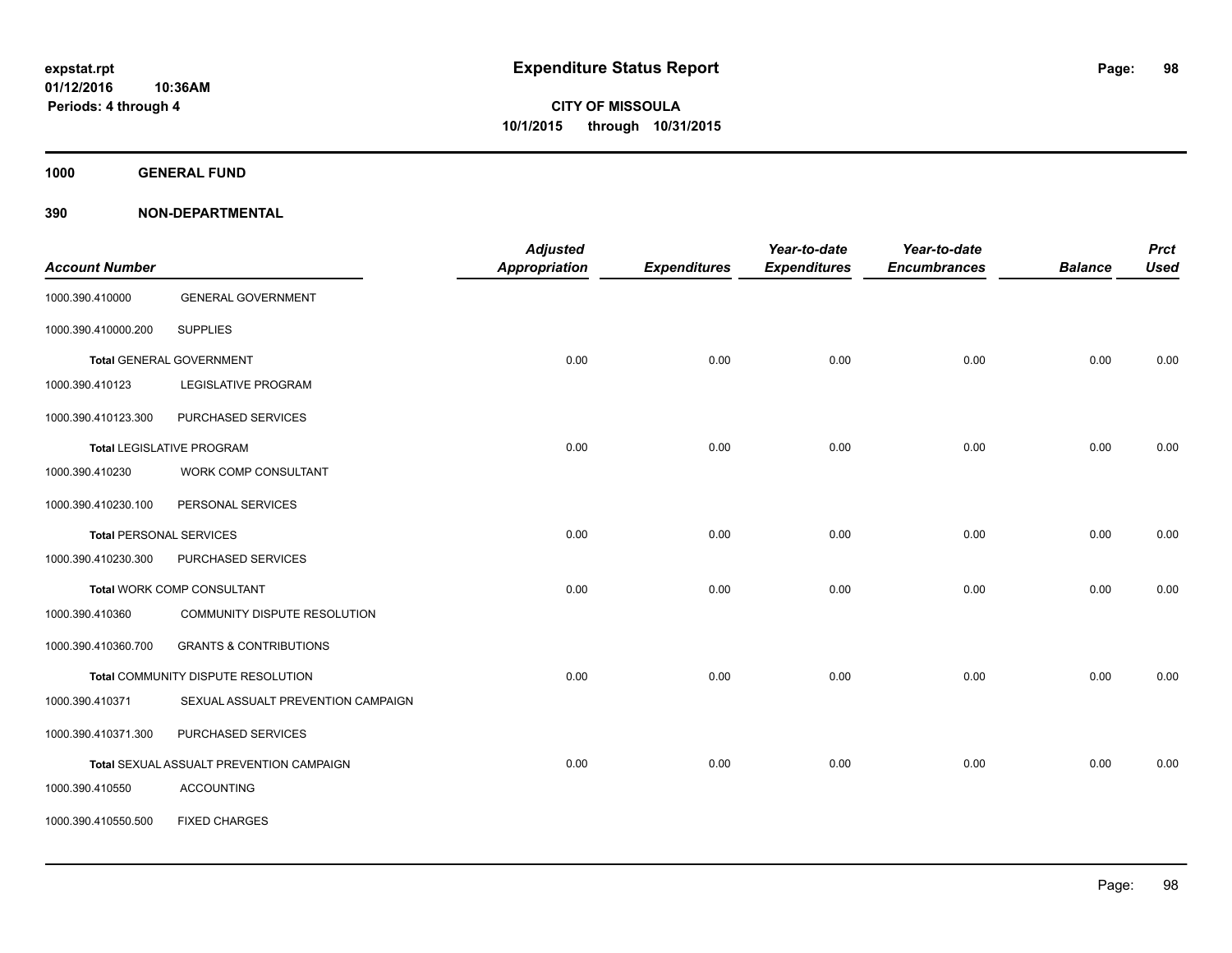**1000 GENERAL FUND**

| <b>Account Number</b>                                                   |                                                                                      | <b>Adjusted</b><br><b>Appropriation</b>                | <b>Expenditures</b>                | Year-to-date<br><b>Expenditures</b> | Year-to-date<br><b>Encumbrances</b> | <b>Balance</b>                                         | <b>Prct</b><br><b>Used</b>   |
|-------------------------------------------------------------------------|--------------------------------------------------------------------------------------|--------------------------------------------------------|------------------------------------|-------------------------------------|-------------------------------------|--------------------------------------------------------|------------------------------|
| <b>Total ACCOUNTING</b>                                                 | 1000.390.410550.500.000 FIXED CHARGES-MISC                                           | 0.00<br>0.00                                           | 0.00<br>0.00                       | $-16,049.36$<br>$-16,049.36$        | 0.00<br>0.00                        | 16,049.36<br>16,049.36                                 | 0.00<br>0.00                 |
| 1000.390.410551                                                         | RESERVE FOR SALARY INCREASES                                                         |                                                        |                                    |                                     |                                     |                                                        |                              |
| 1000.390.410551.100                                                     | PERSONAL SERVICES                                                                    |                                                        |                                    |                                     |                                     |                                                        |                              |
| 1000.390.410551.110.000 SALARY RESERVE<br>1000.390.410551.130.000 OTHER | 1000.390.410551.140.000 EMPLOYER CONTRIBUTIONS<br>Total RESERVE FOR SALARY INCREASES | 337,171.00<br>12,000.00<br>$-104,213.00$<br>244,958.00 | 0.00<br>0.00<br>$-2.45$<br>$-2.45$ | 0.00<br>0.00<br>$-9.90$<br>$-9.90$  | 0.00<br>0.00<br>0.00<br>0.00        | 337,171.00<br>12,000.00<br>$-104,203.10$<br>244,967.90 | 0.00<br>0.00<br>0.01<br>0.00 |
| 1000.390.411000<br>1000.390.411000.700                                  | <b>MRTMA</b><br><b>GRANTS &amp; CONTRIBUTIONS</b>                                    |                                                        |                                    |                                     |                                     |                                                        |                              |
| <b>Total MRTMA</b>                                                      |                                                                                      | 0.00                                                   | 0.00                               | 0.00                                | 0.00                                | 0.00                                                   | 0.00                         |
| 1000.390.411030                                                         | <b>PLANNING</b>                                                                      |                                                        |                                    |                                     |                                     |                                                        |                              |
| 1000.390.411030.300                                                     | PURCHASED SERVICES                                                                   |                                                        |                                    |                                     |                                     |                                                        |                              |
| <b>Total PLANNING</b>                                                   | 1000.390.411030.390.000 OTHER PURCHASED SERVICES                                     | 0.00<br>0.00                                           | 432.35<br>432.35                   | 432.35<br>432.35                    | 0.00<br>0.00                        | $-432.35$<br>$-432.35$                                 | 0.00<br>0.00                 |
| 1000.390.411031                                                         | PLANNING SUBSIDY                                                                     |                                                        |                                    |                                     |                                     |                                                        |                              |
| 1000.390.411031.800                                                     | OTHER OBJECTS                                                                        |                                                        |                                    |                                     |                                     |                                                        |                              |
| <b>Total PLANNING SUBSIDY</b>                                           |                                                                                      | 0.00                                                   | 0.00                               | 0.00                                | 0.00                                | 0.00                                                   | 0.00                         |
| 1000.390.411071                                                         | MOUNTAIN LINE SUBSIDY                                                                |                                                        |                                    |                                     |                                     |                                                        |                              |
| 1000.390.411071.700                                                     | <b>GRANTS &amp; CONTRIBUTIONS</b>                                                    |                                                        |                                    |                                     |                                     |                                                        |                              |
|                                                                         | 1000.390.411071.700.000 MOUNTAIN LINE FARE SUBSIDY                                   | 100,000.00                                             | 0.00                               | 0.00                                | 0.00                                | 100,000.00                                             | 0.00                         |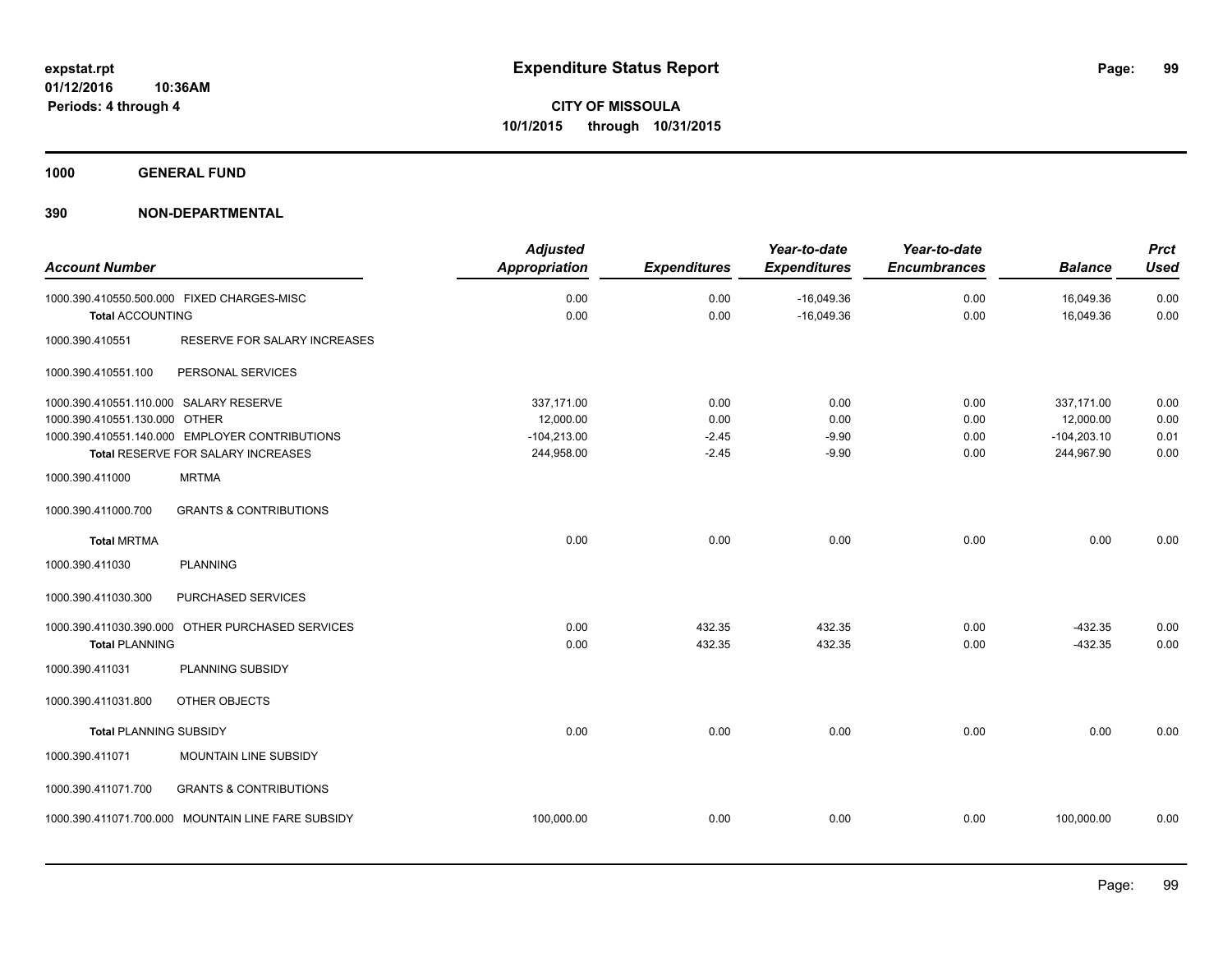**1000 GENERAL FUND**

| <b>Account Number</b>          |                                              | <b>Adjusted</b><br>Appropriation | <b>Expenditures</b> | Year-to-date<br><b>Expenditures</b> | Year-to-date<br><b>Encumbrances</b> | <b>Balance</b> | <b>Prct</b><br>Used |
|--------------------------------|----------------------------------------------|----------------------------------|---------------------|-------------------------------------|-------------------------------------|----------------|---------------------|
|                                | Total MOUNTAIN LINE SUBSIDY                  | 100,000.00                       | 0.00                | 0.00                                | 0.00                                | 100,000.00     | 0.00                |
| 1000.390.411080                | <b>MIM MDT</b>                               |                                  |                     |                                     |                                     |                |                     |
| 1000.390.411080.700            | <b>GRANTS &amp; CONTRIBUTIONS</b>            |                                  |                     |                                     |                                     |                |                     |
|                                | <b>Total GRANTS &amp; CONTRIBUTIONS</b>      | 0.00                             | 0.00                | 0.00                                | 0.00                                | 0.00           | 0.00                |
| 1000.390.411080.800            | OTHER OBJECTS                                |                                  |                     |                                     |                                     |                |                     |
| <b>Total MIM MDT</b>           |                                              | 0.00                             | 0.00                | 0.00                                | 0.00                                | 0.00           | 0.00                |
| 1000.390.411240                | CITY HALL POLICE RESTROOMS                   |                                  |                     |                                     |                                     |                |                     |
| 1000.390.411240.400            | <b>BUILDING MATERIALS</b>                    |                                  |                     |                                     |                                     |                |                     |
|                                | Total CITY HALL POLICE RESTROOMS             | 0.00                             | 0.00                | 0.00                                | 0.00                                | 0.00           | 0.00                |
| 1000.390.411802                | <b>VOLUNTEER MISSOULA</b>                    |                                  |                     |                                     |                                     |                |                     |
| 1000.390.411802.700            | <b>GRANTS &amp; CONTRIBUTIONS</b>            |                                  |                     |                                     |                                     |                |                     |
|                                | 1000.390.411802.700.000 VOLUNTEER MISSOULA   | 10.000.00                        | 0.00                | 0.00                                | 0.00                                | 10,000.00      | 0.00                |
|                                | Total VOLUNTEER MISSOULA                     | 10,000.00                        | 0.00                | 0.00                                | 0.00                                | 10,000.00      | 0.00                |
| 1000.390.411810                | <b>TERMINATION PAY</b>                       |                                  |                     |                                     |                                     |                |                     |
| 1000.390.411810.100            | PERSONAL SERVICES                            |                                  |                     |                                     |                                     |                |                     |
|                                | 1000.390.411810.120.000 OVERTIME/TERMINATION | 25,000.00                        | 0.00                | 0.00                                | 0.00                                | 25,000.00      | 0.00                |
| <b>Total PERSONAL SERVICES</b> |                                              | 25,000.00                        | 0.00                | 0.00                                | 0.00                                | 25,000.00      | 0.00                |
| 1000.390.411810.300            | PURCHASED SERVICES                           |                                  |                     |                                     |                                     |                |                     |
|                                | <b>Total PURCHASED SERVICES</b>              | 0.00                             | 0.00                | 0.00                                | 0.00                                | 0.00           | 0.00                |
| <b>Total TERMINATION PAY</b>   |                                              | 25,000.00                        | 0.00                | 0.00                                | 0.00                                | 25,000.00      | 0.00                |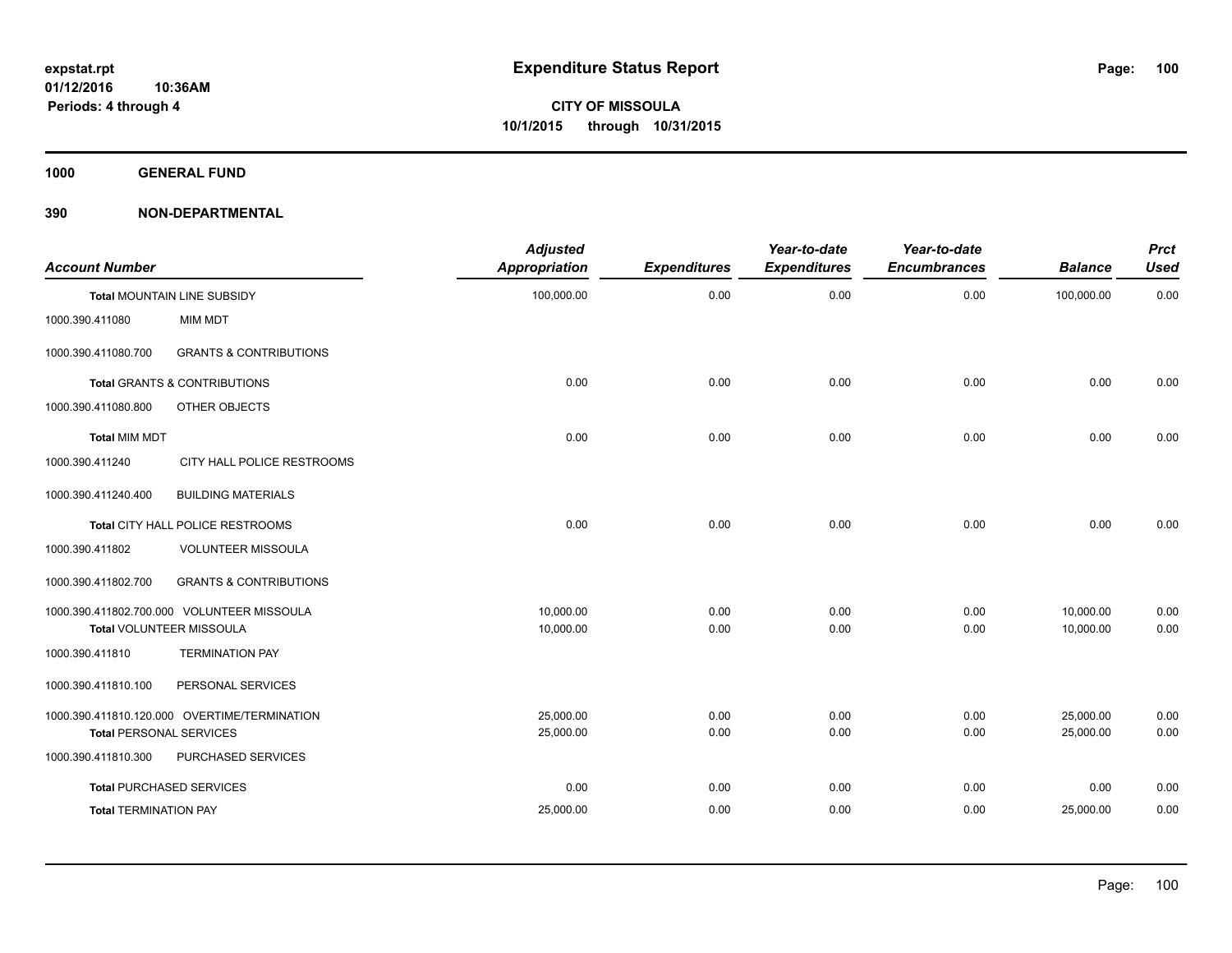**1000 GENERAL FUND**

|                                        |                                                       | <b>Adjusted</b>      |                     | Year-to-date        | Year-to-date        |                | <b>Prct</b> |
|----------------------------------------|-------------------------------------------------------|----------------------|---------------------|---------------------|---------------------|----------------|-------------|
| <b>Account Number</b>                  |                                                       | <b>Appropriation</b> | <b>Expenditures</b> | <b>Expenditures</b> | <b>Encumbrances</b> | <b>Balance</b> | <b>Used</b> |
| 1000.390.411850                        | <b>ECONOMIC DEVELOPMENT</b>                           |                      |                     |                     |                     |                |             |
| 1000.390.411850.300                    | PURCHASED SERVICES                                    |                      |                     |                     |                     |                |             |
|                                        | <b>Total PURCHASED SERVICES</b>                       | 0.00                 | 0.00                | 0.00                | 0.00                | 0.00           | 0.00        |
| 1000.390.411850.700                    | <b>GRANTS &amp; CONTRIBUTIONS</b>                     |                      |                     |                     |                     |                |             |
|                                        | 1000.390.411850.700.000 ECONOMIC PARTNERSHIP          | 100,000.00           | 0.00                | 100,000.00          | 0.00                | 0.00           | 100.00      |
|                                        | Total ECONOMIC DEVELOPMENT                            | 100,000.00           | 0.00                | 100,000.00          | 0.00                | 0.00           | 100.00      |
| 1000.390.411853                        | <b>MCS</b>                                            |                      |                     |                     |                     |                |             |
| 1000.390.411853.300                    | PURCHASED SERVICES                                    |                      |                     |                     |                     |                |             |
| <b>Total MCS</b>                       |                                                       | 0.00                 | 0.00                | 0.00                | 0.00                | 0.00           | 0.00        |
| 1000.390.411854                        | NEIGHBORHOOD AMBASSADOR                               |                      |                     |                     |                     |                |             |
| 1000.390.411854.700                    | <b>GRANTS &amp; CONTRIBUTIONS</b>                     |                      |                     |                     |                     |                |             |
|                                        | 1000.390.411854.700.000 NEIGHBORHOOD AMBASSADOR       | 10.000.00            | 0.00                | 0.00                | 0.00                | 10,000.00      | 0.00        |
|                                        | Total NEIGHBORHOOD AMBASSADOR                         | 10,000.00            | 0.00                | 0.00                | 0.00                | 10,000.00      | 0.00        |
| 1000.390.411860                        | SPECIAL IMPROVEMENT ASSESSMENTS                       |                      |                     |                     |                     |                |             |
| 1000.390.411860.500                    | <b>FIXED CHARGES</b>                                  |                      |                     |                     |                     |                |             |
|                                        | 1000.390.411860.500.000 SID ASSESSMENTS-FIXED CHARGES | 116,000.00           | $-1,473.17$         | $-1,473.17$         | 0.00                | 117,473.17     | 1.27        |
|                                        | <b>Total SPECIAL IMPROVEMENT ASSESSMENTS</b>          | 116,000.00           | $-1,473.17$         | $-1,473.17$         | 0.00                | 117,473.17     | 0.00        |
| 1000.390.420183                        | CELL PHONE EDUCATION CAMPAIGN                         |                      |                     |                     |                     |                |             |
| 1000.390.420183.200                    | <b>SUPPLIES</b>                                       |                      |                     |                     |                     |                |             |
| 1000.390.420183.240.000 OTHER SUPPLIES |                                                       | 37,625.00            | 0.00                | 5,600.75            | 0.00                | 32,024.25      | 14.89       |
|                                        | Total CELL PHONE EDUCATION CAMPAIGN                   | 37,625.00            | 0.00                | 5,600.75            | 0.00                | 32,024.25      | 14.89       |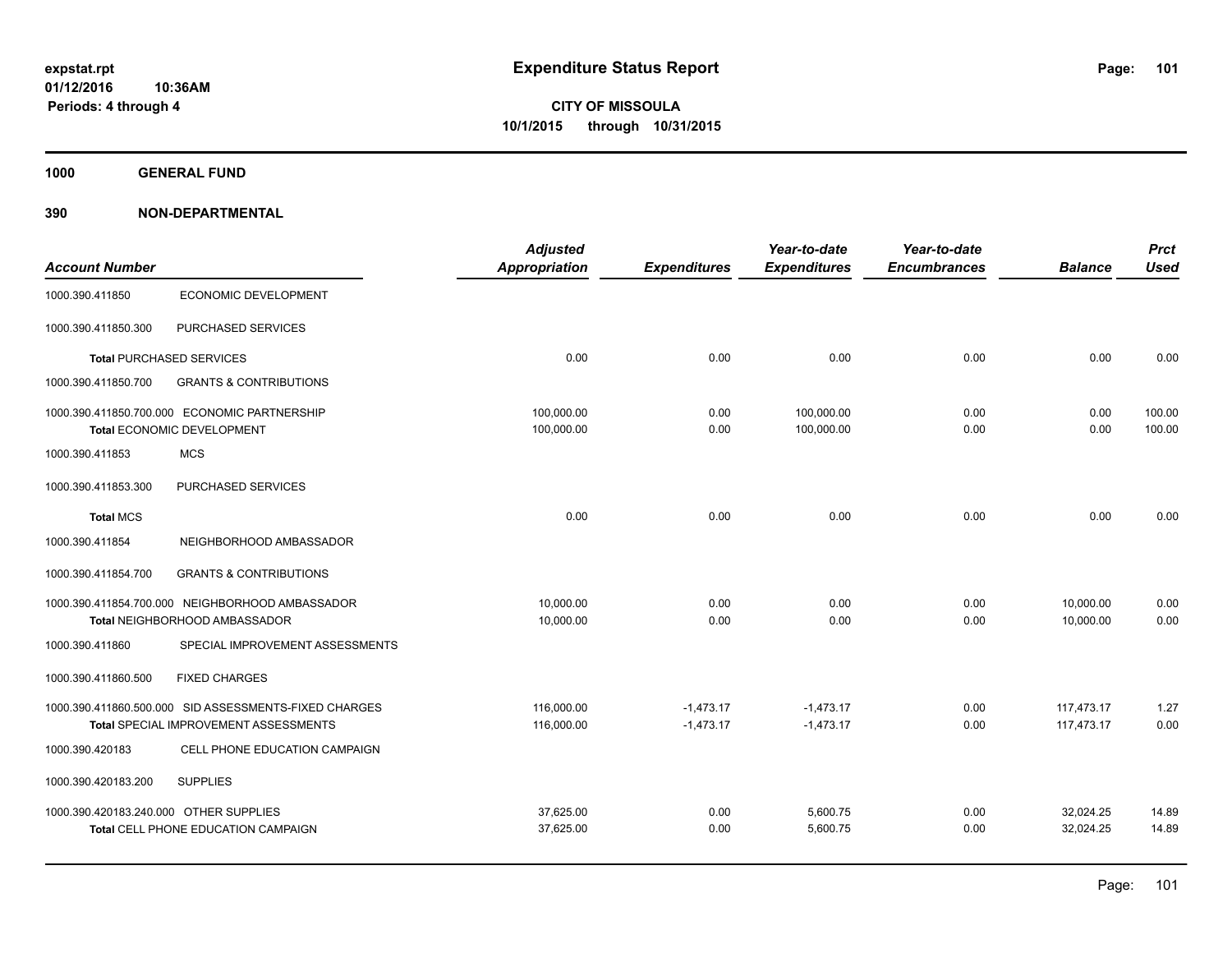**1000 GENERAL FUND**

| <b>Account Number</b>  |                                                                                               | <b>Adjusted</b><br><b>Appropriation</b> | <b>Expenditures</b> | Year-to-date<br><b>Expenditures</b> | Year-to-date<br><b>Encumbrances</b> | <b>Balance</b>               | <b>Prct</b><br><b>Used</b> |
|------------------------|-----------------------------------------------------------------------------------------------|-----------------------------------------|---------------------|-------------------------------------|-------------------------------------|------------------------------|----------------------------|
| 1000.390.420500        | PROTECTIVE INSPECTIONS                                                                        |                                         |                     |                                     |                                     |                              |                            |
| 1000.390.420500.500    | <b>FIXED CHARGES</b>                                                                          |                                         |                     |                                     |                                     |                              |                            |
|                        | 1000.390.420500.500.000 BLDG DEPT REIMB FOR GENERAL FUND TIME<br>Total PROTECTIVE INSPECTIONS | 5,000.00<br>5,000.00                    | 0.00<br>0.00        | 0.00<br>0.00                        | 0.00<br>0.00                        | 5,000.00<br>5,000.00         | 0.00<br>0.00               |
| 1000.390.430255        | <b>BIKE-PED PROGRAM</b>                                                                       |                                         |                     |                                     |                                     |                              |                            |
| 1000.390.430255.800    | OTHER OBJECTS                                                                                 |                                         |                     |                                     |                                     |                              |                            |
| Total BIKE-PED PROGRAM |                                                                                               | 0.00                                    | 0.00                | 0.00                                | 0.00                                | 0.00                         | 0.00                       |
| 1000.390.440190        | HEALTH DEPT CONTRIBUTIONS                                                                     |                                         |                     |                                     |                                     |                              |                            |
| 1000.390.440190.700    | <b>GRANTS &amp; CONTRIBUTIONS</b>                                                             |                                         |                     |                                     |                                     |                              |                            |
|                        | 1000.390.440190.700.000 HEALTH DEPT CONTRIBUTIONS<br>Total HEALTH DEPT CONTRIBUTIONS          | 1,355,693.00<br>1,355,693.00            | 0.00<br>0.00        | 0.00<br>0.00                        | 0.00<br>0.00                        | 1,355,693.00<br>1,355,693.00 | 0.00<br>0.00               |
| 1000.390.440191        | PARTNERSHIP HEALTH                                                                            |                                         |                     |                                     |                                     |                              |                            |
| 1000.390.440191.700    | <b>GRANTS &amp; CONTRIBUTIONS</b>                                                             |                                         |                     |                                     |                                     |                              |                            |
|                        | 1000.390.440191.700.000 PARTNERSHIP HEALTH - CONTRIBUTIONS<br><b>Total PARTNERSHIP HEALTH</b> | 42.532.00<br>42,532.00                  | 0.00<br>0.00        | 42,532.00<br>42,532.00              | 0.00<br>0.00                        | 0.00<br>0.00                 | 100.00<br>100.00           |
| 1000.390.440600        | ANIMAL CONTROL SERVICES                                                                       |                                         |                     |                                     |                                     |                              |                            |
| 1000.390.440600.700    | <b>GRANTS &amp; CONTRIBUTIONS</b>                                                             |                                         |                     |                                     |                                     |                              |                            |
|                        | 1000.390.440600.700.000 ANIMAL CONTROL TRANSFER<br><b>Total ANIMAL CONTROL SERVICES</b>       | 308,720.00<br>308,720.00                | 0.00<br>0.00        | 0.00<br>0.00                        | 0.00<br>0.00                        | 308,720.00<br>308,720.00     | 0.00<br>0.00               |
| 1000.390.440700        | PEST MANAGEMENT CONTROL                                                                       |                                         |                     |                                     |                                     |                              |                            |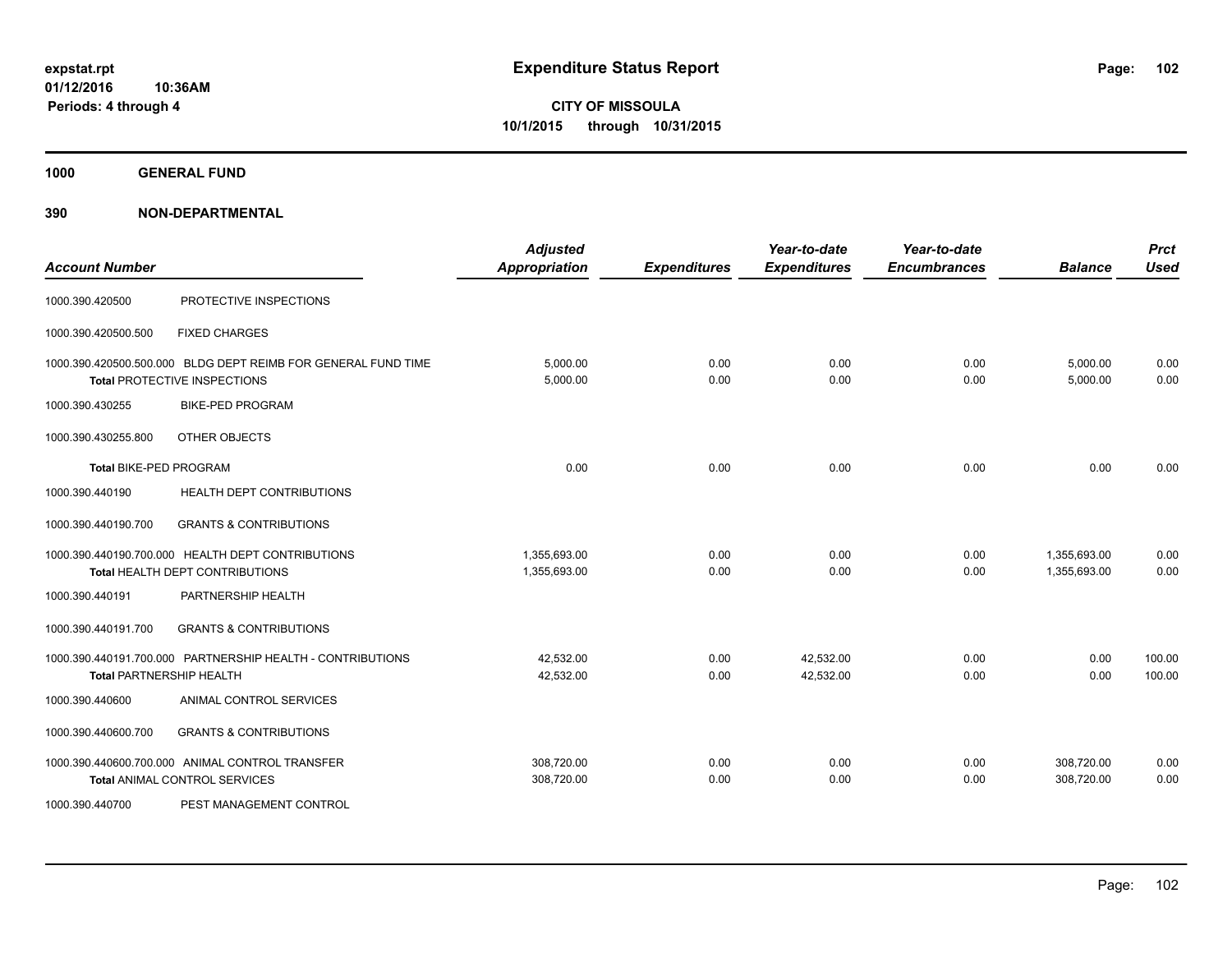**1000 GENERAL FUND**

| <b>Account Number</b>           |                                                                                                        | <b>Adjusted</b><br>Appropriation | <b>Expenditures</b> | Year-to-date<br><b>Expenditures</b> | Year-to-date<br><b>Encumbrances</b> | <b>Balance</b>           | <b>Prct</b><br><b>Used</b> |
|---------------------------------|--------------------------------------------------------------------------------------------------------|----------------------------------|---------------------|-------------------------------------|-------------------------------------|--------------------------|----------------------------|
| 1000.390.440700.700             | <b>GRANTS &amp; CONTRIBUTIONS</b>                                                                      |                                  |                     |                                     |                                     |                          |                            |
|                                 | Total PEST MANAGEMENT CONTROL                                                                          | 0.00                             | 0.00                | 0.00                                | 0.00                                | 0.00                     | 0.00                       |
| 1000.390.450000                 | <b>AGING SERVICES</b>                                                                                  |                                  |                     |                                     |                                     |                          |                            |
| 1000.390.450000.700             | <b>GRANTS &amp; CONTRIBUTIONS</b>                                                                      |                                  |                     |                                     |                                     |                          |                            |
| <b>Total AGING SERVICES</b>     | 1000.390.450000.700.000 AGING SERVICES - GRANTS & CONTRIBUTIONS                                        | 175,000.00<br>175,000.00         | 0.00<br>0.00        | 0.00<br>0.00                        | 0.00<br>0.00                        | 175,000.00<br>175,000.00 | 0.00<br>0.00               |
| 1000.390.450131                 | <b>GENERAL ASSISTANCE</b>                                                                              |                                  |                     |                                     |                                     |                          |                            |
| 1000.390.450131.700             | <b>GRANTS &amp; CONTRIBUTIONS</b>                                                                      |                                  |                     |                                     |                                     |                          |                            |
| <b>Total GENERAL ASSISTANCE</b> | 1000.390.450131.700.000 10 YR PLAN TO END HOMELESSNESS                                                 | 35,000.00<br>35,000.00           | 0.00<br>0.00        | 0.00<br>0.00                        | 0.00<br>0.00                        | 35,000.00<br>35,000.00   | 0.00<br>0.00               |
| 1000.390.460300                 | OTHER COMMUNITY EVENTS                                                                                 |                                  |                     |                                     |                                     |                          |                            |
| 1000.390.460300.700             | <b>GRANTS &amp; CONTRIBUTIONS</b>                                                                      |                                  |                     |                                     |                                     |                          |                            |
|                                 | 1000.390.460300.700.000 CULTURAL COUNCIL-GRANTS & CONTRIBUTIONS<br><b>Total OTHER COMMUNITY EVENTS</b> | 72.500.00<br>72,500.00           | 0.00<br>0.00        | 36,250.00<br>36,250.00              | 0.00<br>0.00                        | 36,250.00<br>36,250.00   | 50.00<br>50.00             |
| 1000.390.460433                 | <b>AQUATICS SUBSIDY</b>                                                                                |                                  |                     |                                     |                                     |                          |                            |
| 1000.390.460433.800             | OTHER OBJECTS                                                                                          |                                  |                     |                                     |                                     |                          |                            |
| <b>Total AQUATICS SUBSIDY</b>   | 1000.390.460433.820.000 AQUATICS SUBSIDY/TRANS TO OTHER FUNDS                                          | 203,000.00<br>203,000.00         | 0.00<br>0.00        | 0.00<br>0.00                        | 0.00<br>0.00                        | 203,000.00<br>203,000.00 | 0.00<br>0.00               |
| 1000.390.460451                 | <b>CITY BAND</b>                                                                                       |                                  |                     |                                     |                                     |                          |                            |
| 1000.390.460451.700             | <b>GRANTS &amp; CONTRIBUTIONS</b>                                                                      |                                  |                     |                                     |                                     |                          |                            |
|                                 | 1000.390.460451.700.000 CITY BAND-GRANTS & CONTRIBUTIONS                                               | 5,880.00                         | 0.00                | 5,880.00                            | 0.00                                | 0.00                     | 100.00                     |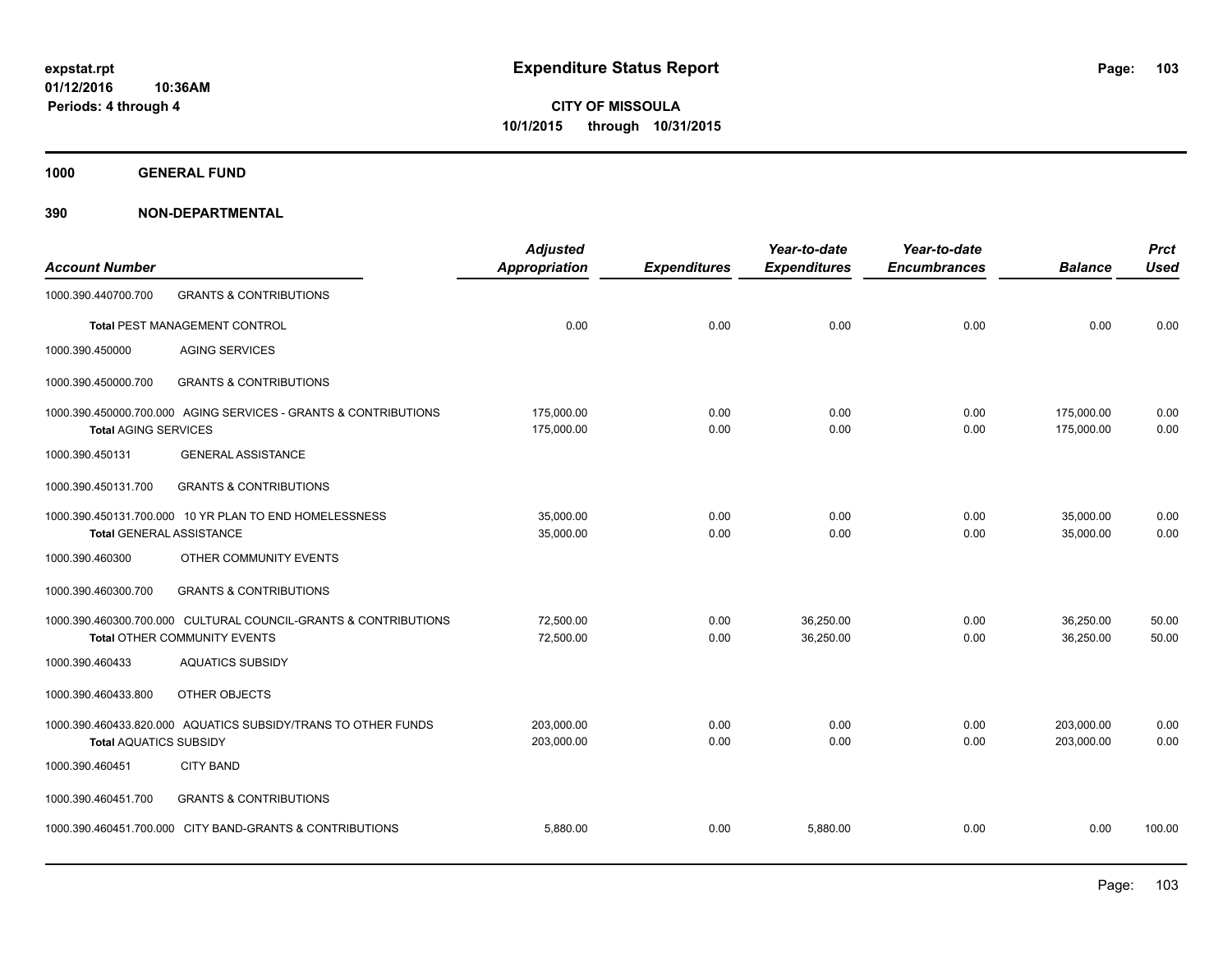**1000 GENERAL FUND**

| <b>Account Number</b>                                                     |                                                                                        | <b>Adjusted</b><br>Appropriation | <b>Expenditures</b>  | Year-to-date<br><b>Expenditures</b> | Year-to-date<br><b>Encumbrances</b> | <b>Balance</b>               | <b>Prct</b><br><b>Used</b> |
|---------------------------------------------------------------------------|----------------------------------------------------------------------------------------|----------------------------------|----------------------|-------------------------------------|-------------------------------------|------------------------------|----------------------------|
| <b>Total CITY BAND</b>                                                    |                                                                                        | 5,880.00                         | 0.00                 | 5,880.00                            | 0.00                                | 0.00                         | 100.00                     |
| 1000.390.460452                                                           | <b>ART MUSEUM</b>                                                                      |                                  |                      |                                     |                                     |                              |                            |
| 1000.390.460452.700                                                       | <b>GRANTS &amp; CONTRIBUTIONS</b>                                                      |                                  |                      |                                     |                                     |                              |                            |
| 1000.390.460452.700.000 GRANTS & CONTRIBUTIONS<br><b>Total ART MUSEUM</b> |                                                                                        | 0.00<br>0.00                     | 6,223.77<br>6,223.77 | 16,622.70<br>16,622.70              | 0.00<br>0.00                        | $-16,622.70$<br>$-16,622.70$ | 0.00<br>0.00               |
| 1000.390.460453                                                           | <b>INTL CHORAL FESTIVAL</b>                                                            |                                  |                      |                                     |                                     |                              |                            |
| 1000.390.460453.700                                                       | <b>GRANTS &amp; CONTRIBUTIONS</b>                                                      |                                  |                      |                                     |                                     |                              |                            |
|                                                                           | 1000.390.460453.700.000 INT'L CHORAL FESTIVAL<br>Total INTL CHORAL FESTIVAL            | 12,000.00<br>12,000.00           | 0.00<br>0.00         | 0.00<br>0.00                        | 0.00<br>0.00                        | 12,000.00<br>12,000.00       | 0.00<br>0.00               |
| 1000.390.460455                                                           | <b>MUSIC RIGHTS</b>                                                                    |                                  |                      |                                     |                                     |                              |                            |
| 1000.390.460455.500                                                       | <b>FIXED CHARGES</b>                                                                   |                                  |                      |                                     |                                     |                              |                            |
| <b>Total MUSIC RIGHTS</b>                                                 | 1000.390.460455.500.000 MUSIC RIGHTS/MUSICAL VENUES                                    | 1,300.00<br>1,300.00             | 0.00<br>0.00         | 673.50<br>673.50                    | 0.00<br>0.00                        | 626.50<br>626.50             | 51.81<br>51.81             |
| 1000.390.460460                                                           | <b>HISTORIC PRESERVATION</b>                                                           |                                  |                      |                                     |                                     |                              |                            |
| 1000.390.460460.800                                                       | OTHER OBJECTS                                                                          |                                  |                      |                                     |                                     |                              |                            |
|                                                                           | <b>Total HISTORIC PRESERVATION</b>                                                     | 0.00                             | 0.00                 | 0.00                                | 0.00                                | 0.00                         | 0.00                       |
| 1000.390.470324                                                           | BIG SKY TRUST FUND SUPPORT                                                             |                                  |                      |                                     |                                     |                              |                            |
| 1000.390.470324.700                                                       | <b>GRANTS &amp; CONTRIBUTIONS</b>                                                      |                                  |                      |                                     |                                     |                              |                            |
|                                                                           | 1000.390.470324.700.000 BIG SKY TRUST FUND SUPPORT<br>Total BIG SKY TRUST FUND SUPPORT | 30,000.00<br>30,000.00           | 0.00<br>0.00         | 0.00<br>0.00                        | 0.00<br>0.00                        | 30,000.00<br>30,000.00       | 0.00<br>0.00               |
| 1000.390.480400                                                           | <b>REC/GREEN TAG PROGRAM</b>                                                           |                                  |                      |                                     |                                     |                              |                            |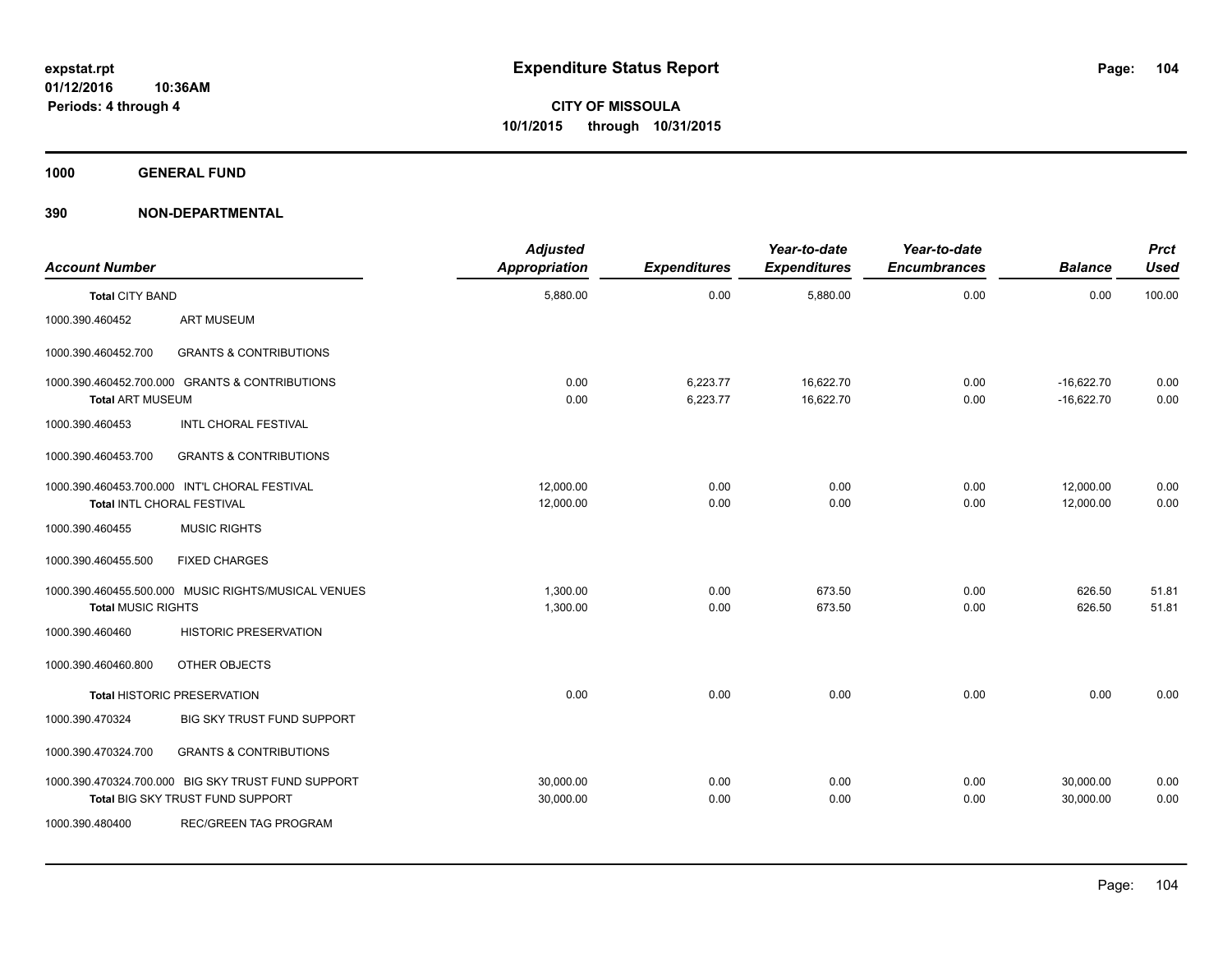**1000 GENERAL FUND**

| <b>Account Number</b>                    |                                                            | <b>Adjusted</b><br><b>Appropriation</b> | <b>Expenditures</b> | Year-to-date<br><b>Expenditures</b> | Year-to-date<br><b>Encumbrances</b> | <b>Balance</b> | <b>Prct</b><br><b>Used</b> |
|------------------------------------------|------------------------------------------------------------|-----------------------------------------|---------------------|-------------------------------------|-------------------------------------|----------------|----------------------------|
| 1000.390.480400.300                      | PURCHASED SERVICES                                         |                                         |                     |                                     |                                     |                |                            |
|                                          | <b>Total REC/GREEN TAG PROGRAM</b>                         | 0.00                                    | 0.00                | 0.00                                | 0.00                                | 0.00           | 0.00                       |
| 1000.390.490504                          | OPERATING EQUIPMENT DEBT SERVICE                           |                                         |                     |                                     |                                     |                |                            |
| 1000.390.490504.600                      | <b>DEBT SERVICE</b>                                        |                                         |                     |                                     |                                     |                |                            |
|                                          | 1000.390.490504.610.000 OPERATING EQUIP DEBT SVS-PRINCIPAL | 425,005.00                              | 0.00                | 205,926.54                          | 0.00                                | 219,078.46     | 48.45                      |
|                                          | 1000.390.490504.620.000 OPERATING EQUIP DEBT SVS-INTEREST  | 9,143.00                                | 0.00                | 2,792.11                            | 0.00                                | 6,350.89       | 30.54                      |
|                                          | Total OPERATING EQUIPMENT DEBT SERVICE                     | 434,148.00                              | 0.00                | 208,718.65                          | 0.00                                | 225,429.35     | 48.08                      |
| 1000.390.490505                          | <b>ACCELA LOAN DEBT SERVICE</b>                            |                                         |                     |                                     |                                     |                |                            |
| 1000.390.490505.600                      | <b>DEBT SERVICE</b>                                        |                                         |                     |                                     |                                     |                |                            |
| 1000.390.490505.610.000 ACCELA/PRINCIPAL |                                                            | 91,322.00                               | 0.00                | 45,443.02                           | 0.00                                | 45,878.98      | 49.76                      |
|                                          | 1000.390.490505.620.000 INTEREST / SERVICE FEES            | 9,104.00                                | 0.00                | 4,769.99                            | 0.00                                | 4,334.01       | 52.39                      |
|                                          | <b>Total ACCELA LOAN DEBT SERVICE</b>                      | 100,426.00                              | 0.00                | 50,213.01                           | 0.00                                | 50,212.99      | 50.00                      |
| 1000.390.510000                          | <b>MISCELLANEOUS</b>                                       |                                         |                     |                                     |                                     |                |                            |
| 1000.390.510000.800                      | OTHER OBJECTS                                              |                                         |                     |                                     |                                     |                |                            |
| <b>Total MISCELLANEOUS</b>               |                                                            | 0.00                                    | 0.00                | 0.00                                | 0.00                                | 0.00           | 0.00                       |
| 1000.390.510110                          | <b>MERCHANT SERVICES</b>                                   |                                         |                     |                                     |                                     |                |                            |
| 1000.390.510110.500                      | <b>FIXED CHARGES</b>                                       |                                         |                     |                                     |                                     |                |                            |
|                                          | 1000.390.510110.550.000 MERCHANT SERVICE FEES              | 29,700.00                               | 0.00                | 0.00                                | 0.00                                | 29,700.00      | 0.00                       |
| <b>Total MERCHANT SERVICES</b>           |                                                            | 29,700.00                               | 0.00                | 0.00                                | 0.00                                | 29,700.00      | 0.00                       |
| 1000.390.510250                          | <b>REIMBURSABLE LOSSES</b>                                 |                                         |                     |                                     |                                     |                |                            |
| 1000.390.510250.200                      | <b>SUPPLIES</b>                                            |                                         |                     |                                     |                                     |                |                            |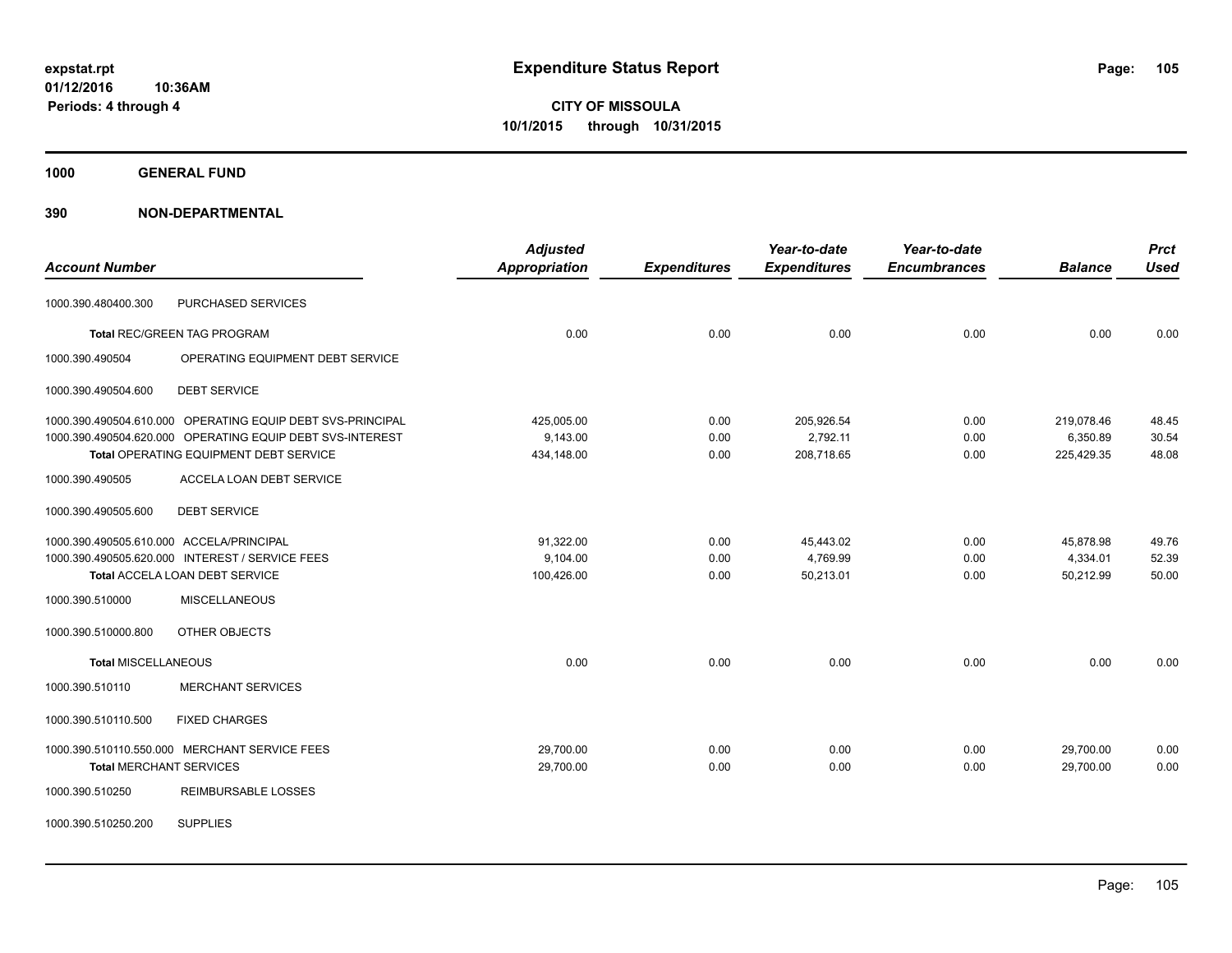**1000 GENERAL FUND**

| <b>Account Number</b>               |                                                                 | <b>Adjusted</b><br><b>Appropriation</b> | <b>Expenditures</b> | Year-to-date<br><b>Expenditures</b> | Year-to-date<br><b>Encumbrances</b> | <b>Balance</b>         | <b>Prct</b><br><b>Used</b> |
|-------------------------------------|-----------------------------------------------------------------|-----------------------------------------|---------------------|-------------------------------------|-------------------------------------|------------------------|----------------------------|
| <b>Total SUPPLIES</b>               | 1000.390.510250.230.000 REIMBURSEABLE LOSSES-REPAIR/MAINTENANCE | 50,000.00<br>50,000.00                  | 0.00<br>0.00        | 0.00<br>0.00                        | 0.00<br>0.00                        | 50,000.00<br>50,000.00 | 0.00<br>0.00               |
| 1000.390.510250.300                 | PURCHASED SERVICES                                              |                                         |                     |                                     |                                     |                        |                            |
|                                     | <b>Total PURCHASED SERVICES</b>                                 | 0.00                                    | 0.00                | 0.00                                | 0.00                                | 0.00                   | 0.00                       |
|                                     | <b>Total REIMBURSABLE LOSSES</b>                                | 50,000.00                               | 0.00                | 0.00                                | 0.00                                | 50,000.00              | 0.00                       |
| 1000.390.510300                     | <b>CONTINGENCY</b>                                              |                                         |                     |                                     |                                     |                        |                            |
| 1000.390.510300.800                 | OTHER OBJECTS                                                   |                                         |                     |                                     |                                     |                        |                            |
| 1000.390.510300.845.000 CONTINGENCY |                                                                 | 79.363.00                               | 0.00                | 0.00                                | 0.00                                | 79,363.00              | 0.00                       |
| <b>Total CONTINGENCY</b>            |                                                                 | 79,363.00                               | 0.00                | 0.00                                | 0.00                                | 79,363.00              | 0.00                       |
| 1000.390.510301                     | <b>EMERGENCY RESPONSE OVERTIME</b>                              |                                         |                     |                                     |                                     |                        |                            |
| 1000.390.510301.800                 | OTHER OBJECTS                                                   |                                         |                     |                                     |                                     |                        |                            |
|                                     | 1000.390.510301.845.000 EMERGENCY RESPONSE                      | 50,000.00                               | 0.00                | 0.00                                | 0.00                                | 50,000.00              | 0.00                       |
|                                     | Total EMERGENCY RESPONSE OVERTIME                               | 50,000.00                               | 0.00                | 0.00                                | 0.00                                | 50,000.00              | 0.00                       |
| 1000.390.510303                     | <b>VEHICLE TRANSFERS</b>                                        |                                         |                     |                                     |                                     |                        |                            |
| 1000.390.510303.900                 | <b>CAPITAL OUTLAY</b>                                           |                                         |                     |                                     |                                     |                        |                            |
| <b>Total VEHICLE TRANSFERS</b>      |                                                                 | 0.00                                    | 0.00                | 0.00                                | 0.00                                | 0.00                   | 0.00                       |
| 1000.390.510304                     | RESERVE-INSURANCE PREMIUM SAVINGS                               |                                         |                     |                                     |                                     |                        |                            |
| 1000.390.510304.500                 | <b>FIXED CHARGES</b>                                            |                                         |                     |                                     |                                     |                        |                            |
|                                     | Total RESERVE-INSURANCE PREMIUM SAVINGS                         | 0.00                                    | 0.00                | 0.00                                | 0.00                                | 0.00                   | 0.00                       |
| 1000.390.510305                     | <b>BASELINE CUTS/CONTINGENCY</b>                                |                                         |                     |                                     |                                     |                        |                            |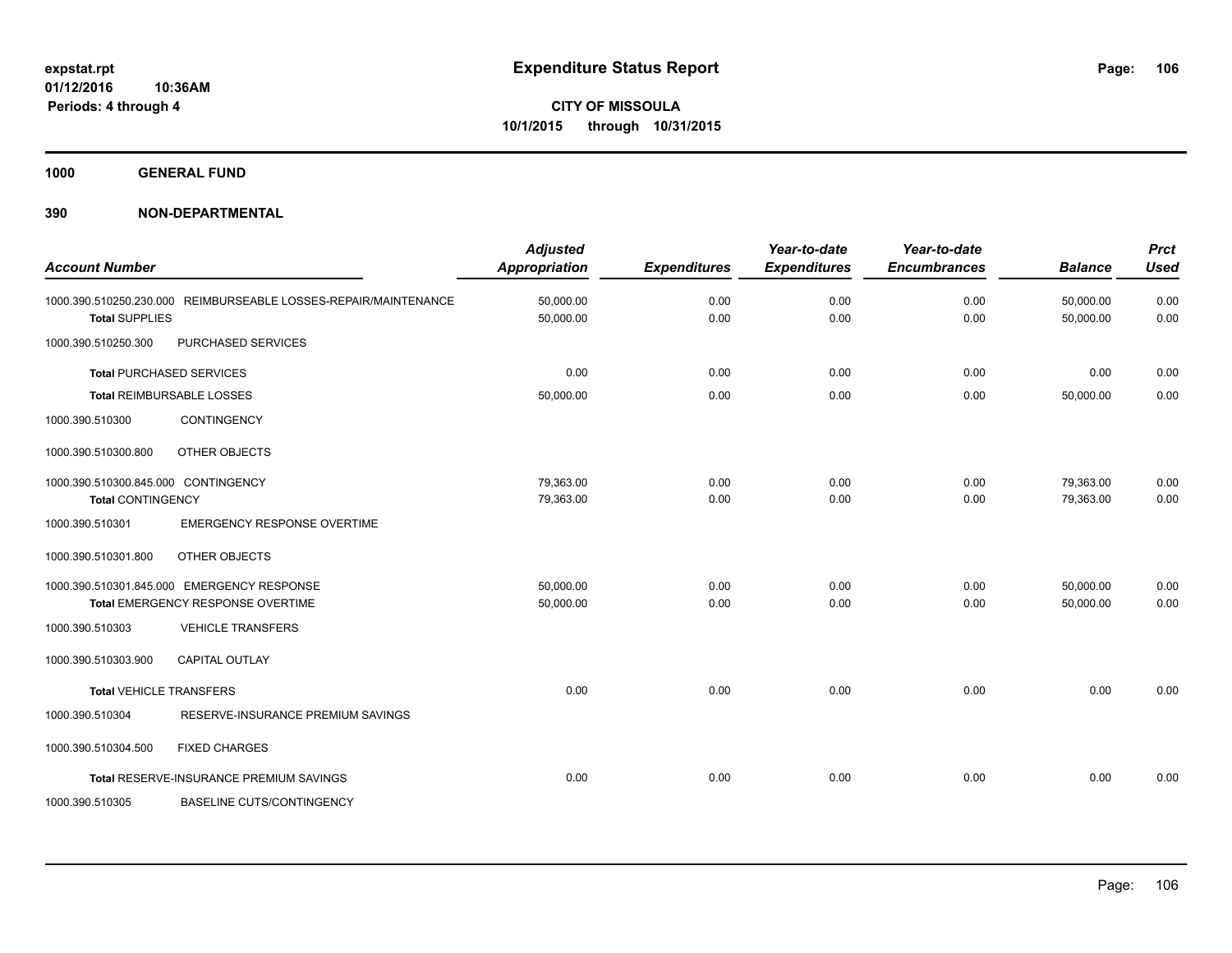**1000 GENERAL FUND**

| <b>Account Number</b>                                                                            | <b>Adjusted</b><br><b>Appropriation</b> | <b>Expenditures</b>  | Year-to-date<br><b>Expenditures</b> | Year-to-date<br><b>Encumbrances</b> | <b>Balance</b>               | <b>Prct</b><br><b>Used</b> |
|--------------------------------------------------------------------------------------------------|-----------------------------------------|----------------------|-------------------------------------|-------------------------------------|------------------------------|----------------------------|
| <b>SUPPLIES</b><br>1000.390.510305.200                                                           |                                         |                      |                                     |                                     |                              |                            |
| <b>Total SUPPLIES</b>                                                                            | 0.00                                    | 0.00                 | 0.00                                | 0.00                                | 0.00                         | 0.00                       |
| 1000.390.510305.300<br>PURCHASED SERVICES                                                        |                                         |                      |                                     |                                     |                              |                            |
| <b>Total PURCHASED SERVICES</b>                                                                  | 0.00                                    | 0.00                 | 0.00                                | 0.00                                | 0.00                         | 0.00                       |
| 1000.390.510305.800<br>OTHER OBJECTS                                                             |                                         |                      |                                     |                                     |                              |                            |
| Total BASELINE CUTS/CONTINGENCY                                                                  | 0.00                                    | 0.00                 | 0.00                                | 0.00                                | 0.00                         | 0.00                       |
| 1000.390.510330<br><b>COMPREHENSIVE LIABILITY INSURANCE</b>                                      |                                         |                      |                                     |                                     |                              |                            |
| 1000.390.510330.500<br><b>FIXED CHARGES</b>                                                      |                                         |                      |                                     |                                     |                              |                            |
| 1000.390.510330.500.000 COMPREHENSIVE INSURANCE-FIXED<br>Total COMPREHENSIVE LIABILITY INSURANCE | 907,563.00<br>907,563.00                | 7,465.61<br>7,465.61 | 672,031.54<br>672,031.54            | 0.00<br>0.00                        | 235,531.46<br>235,531.46     | 74.05<br>74.05             |
| 1000.390.521000<br>INTERFUND OPERATING TRANSFERS                                                 |                                         |                      |                                     |                                     |                              |                            |
| 1000.390.521000.800<br>OTHER OBJECTS                                                             |                                         |                      |                                     |                                     |                              |                            |
| 1000.390.521000.820.000 TRANSFERS TO OTHER FUNDS<br>Total INTERFUND OPERATING TRANSFERS          | 6,000.00<br>6,000.00                    | 0.00<br>0.00         | 0.00<br>0.00                        | 0.00<br>0.00                        | 6,000.00<br>6,000.00         | 0.00<br>0.00               |
| <b>TRANSFER TO CIP</b><br>1000.390.521001                                                        |                                         |                      |                                     |                                     |                              |                            |
| 1000.390.521001.800<br>OTHER OBJECTS                                                             |                                         |                      |                                     |                                     |                              |                            |
| 1000.390.521001.820.000 TRANSFERS TO CIP<br><b>Total TRANSFER TO CIP</b>                         | 1,084,565.00<br>1,084,565.00            | 0.00<br>0.00         | 0.00<br>0.00                        | 0.00<br>0.00                        | 1,084,565.00<br>1,084,565.00 | 0.00<br>0.00               |
| 1000.390.521006<br>HEALTH INSURANCE TRANSFER                                                     |                                         |                      |                                     |                                     |                              |                            |
| OTHER OBJECTS<br>1000.390.521006.800                                                             |                                         |                      |                                     |                                     |                              |                            |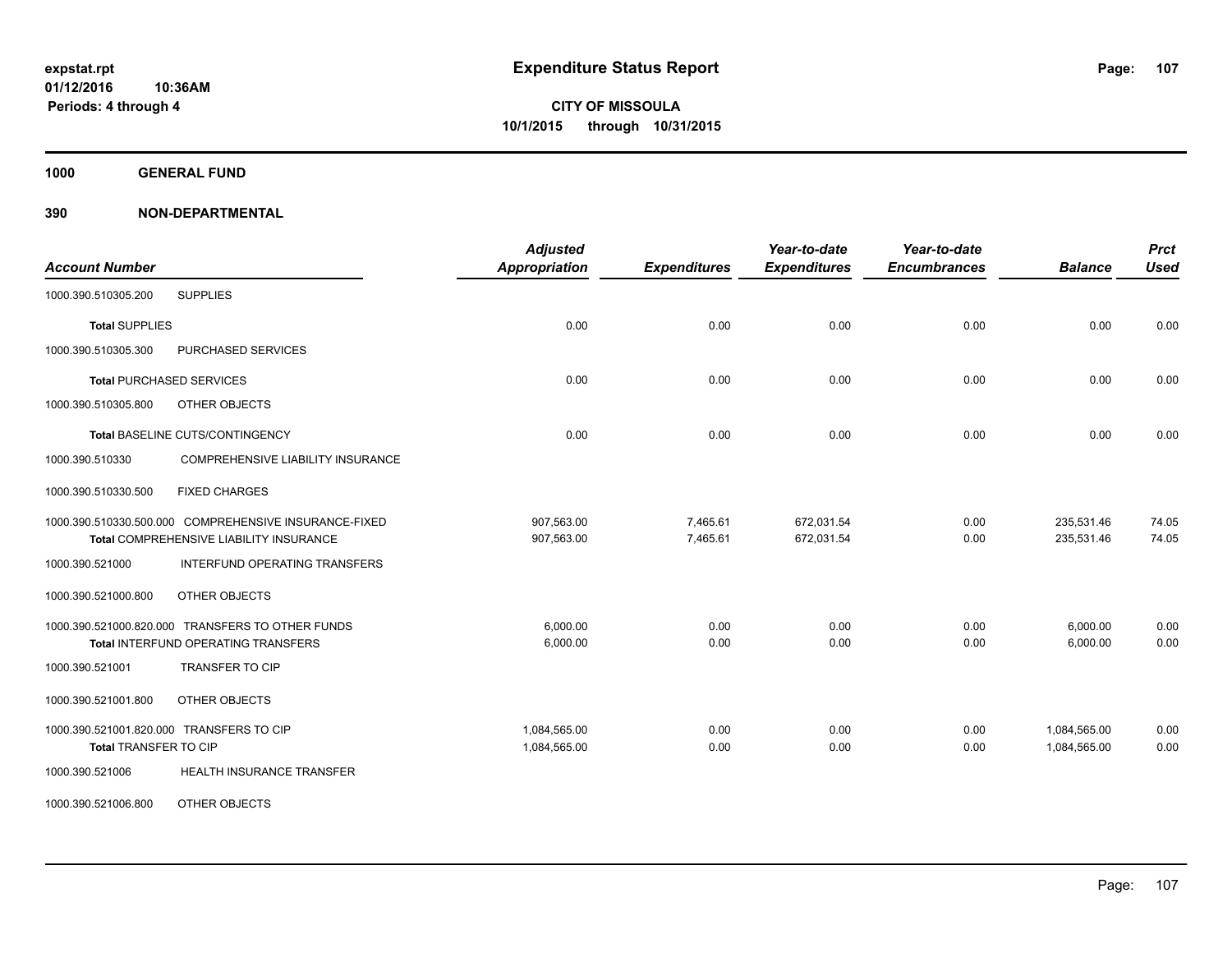**1000 GENERAL FUND**

|                                                   | <b>Adjusted</b> |                     | Year-to-date        | Year-to-date        |                | <b>Prct</b> |
|---------------------------------------------------|-----------------|---------------------|---------------------|---------------------|----------------|-------------|
| <b>Account Number</b>                             | Appropriation   | <b>Expenditures</b> | <b>Expenditures</b> | <b>Encumbrances</b> | <b>Balance</b> | Used        |
| 1000.390.521006.820.000 HEALTH INSURANCE TRANSFER | 442,000.00      | 43.288.30           | 179.061.89          | 0.00                | 262.938.11     | 40.51       |
| <b>Total HEALTH INSURANCE TRANSFER</b>            | 442,000.00      | 43.288.30           | 179.061.89          | 0.00                | 262.938.11     | 40.51       |
| <b>Total NON-DEPARTMENTAL</b>                     | 6,073,973.00    | 55.934.41           | 1.300.483.96        | 0.00                | 4.773.489.04   | 21.41       |
| <b>Total GENERAL FUND</b>                         | 51,562,089.00   | 3,428,990.57        | 14.680.548.70       | 0.00                | 36.881.540.30  | 28.47       |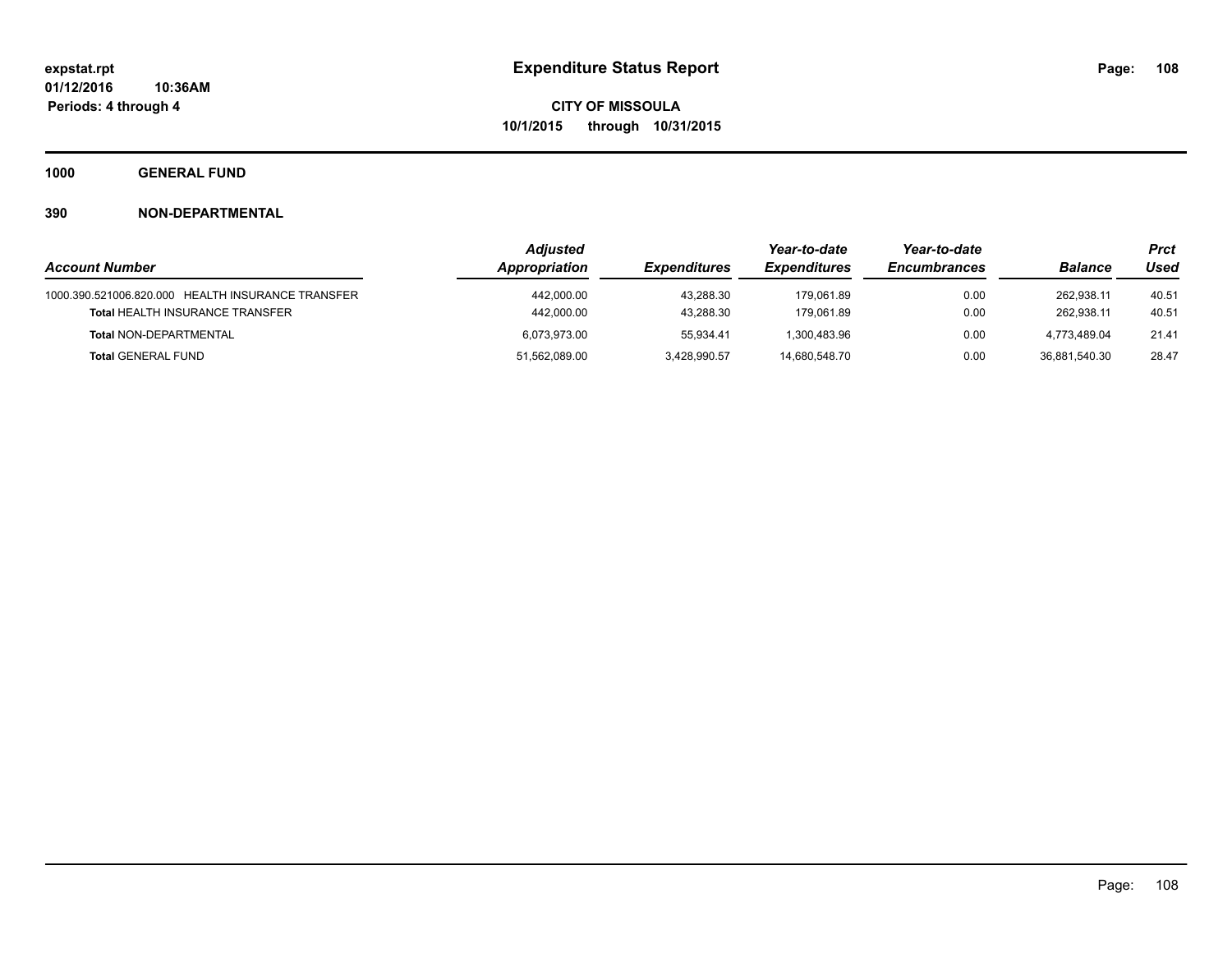## **1211 PARK ACQUISITION & DEVELOPMENT**

|                                                  | <b>Adjusted</b>      |                     | Year-to-date        | Year-to-date        |                | <b>Prct</b> |
|--------------------------------------------------|----------------------|---------------------|---------------------|---------------------|----------------|-------------|
| <b>Account Number</b>                            | <b>Appropriation</b> | <b>Expenditures</b> | <b>Expenditures</b> | <b>Encumbrances</b> | <b>Balance</b> | <b>Used</b> |
| *** Title Not Found ***<br>1211.370.460433       |                      |                     |                     |                     |                |             |
| <b>SUPPLIES</b><br>1211.370.460433.200           |                      |                     |                     |                     |                |             |
| <b>Total SUPPLIES</b>                            | 0.00                 | 0.00                | 0.00                | 0.00                | 0.00           | 0.00        |
| 1211.370.460433.300<br>PURCHASED SERVICES        |                      |                     |                     |                     |                |             |
| Total *** Title Not Found ***                    | 0.00                 | 0.00                | 0.00                | 0.00                | 0.00           | 0.00        |
| 1211.370.460510<br>PARK ACQUISITION & DEV        |                      |                     |                     |                     |                |             |
| <b>SUPPLIES</b><br>1211.370.460510.200           |                      |                     |                     |                     |                |             |
| 1211.370.460510.220.000 OPERATING SUPPLIES       | 10,000.00            | 0.00                | 0.00                | 0.00                | 10,000.00      | 0.00        |
| <b>Total SUPPLIES</b>                            | 10,000.00            | 0.00                | 0.00                | 0.00                | 10,000.00      | 0.00        |
| PURCHASED SERVICES<br>1211.370.460510.300        |                      |                     |                     |                     |                |             |
| 1211.370.460510.350.000 PROFESSIONAL SERVICES    | 25,000.00            | 0.00                | 0.00                | 0.00                | 25,000.00      | 0.00        |
| 1211.370.460510.390.000 OTHER PURCHASED SERVICES | 10,000.00            | 0.00                | 0.00                | 0.00                | 10,000.00      | 0.00        |
| <b>Total PURCHASED SERVICES</b>                  | 35,000.00            | 0.00                | 0.00                | 0.00                | 35,000.00      | 0.00        |
| 1211.370.460510.800<br>OTHER OBJECTS             |                      |                     |                     |                     |                |             |
| <b>Total OTHER OBJECTS</b>                       | 0.00                 | 0.00                | 0.00                | 0.00                | 0.00           | 0.00        |
| <b>CAPITAL OUTLAY</b><br>1211.370.460510.900     |                      |                     |                     |                     |                |             |
| 1211.370.460510.930.000 IMPROVEMENTS             | 168,578.00           | 0.00                | 0.00                | 0.00                | 168,578.00     | 0.00        |
| <b>Total CAPITAL OUTLAY</b>                      | 168,578.00           | 0.00                | 0.00                | 0.00                | 168,578.00     | 0.00        |
| Total PARK ACQUISITION & DEV                     | 213,578.00           | 0.00                | 0.00                | 0.00                | 213,578.00     | 0.00        |
| 1211.370.460511<br><b>PARK ENTERPRISE</b>        |                      |                     |                     |                     |                |             |
| <b>CAPITAL OUTLAY</b><br>1211.370.460511.900     |                      |                     |                     |                     |                |             |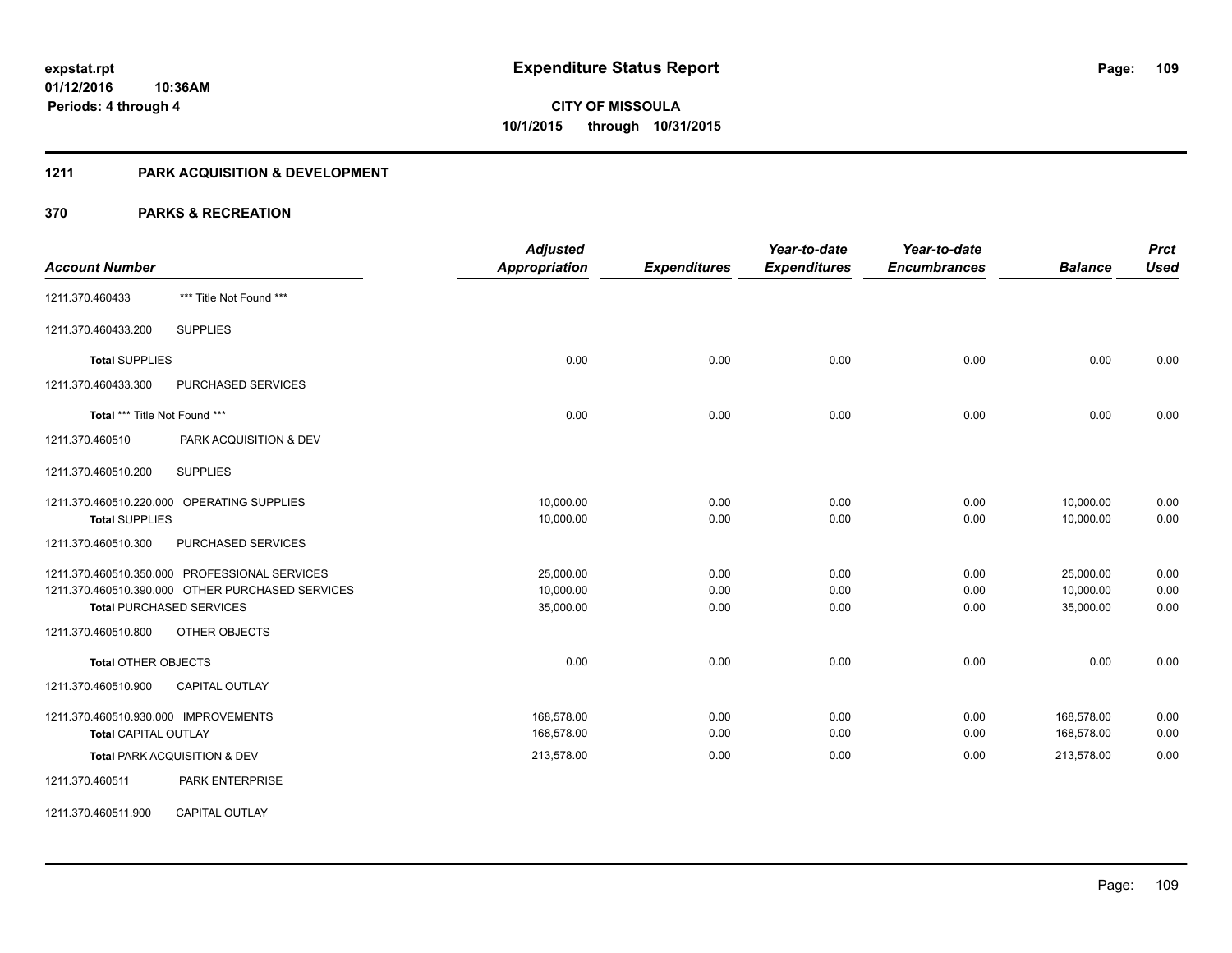## **1211 PARK ACQUISITION & DEVELOPMENT**

| <b>Account Number</b>        |                                                 | <b>Adjusted</b><br>Appropriation | <b>Expenditures</b> | Year-to-date<br><b>Expenditures</b> | Year-to-date<br><b>Encumbrances</b> | <b>Balance</b> | <b>Prct</b><br>Used |
|------------------------------|-------------------------------------------------|----------------------------------|---------------------|-------------------------------------|-------------------------------------|----------------|---------------------|
| <b>Total PARK ENTERPRISE</b> |                                                 | 0.00                             | 0.00                | 0.00                                | 0.00                                | 0.00           | 0.00                |
| 1211.370.510110              | <b>MERCHANT SERVICES</b>                        |                                  |                     |                                     |                                     |                |                     |
| 1211.370.510110.500          | <b>FIXED CHARGES</b>                            |                                  |                     |                                     |                                     |                |                     |
|                              | <b>Total MERCHANT SERVICES</b>                  | 0.00                             | 0.00                | 0.00                                | 0.00                                | 0.00           | 0.00                |
|                              | <b>Total PARK ACQUISITION &amp; DEVELOPMENT</b> | 213.578.00                       | 0.00                | 0.00                                | 0.00                                | 213.578.00     | 0.00                |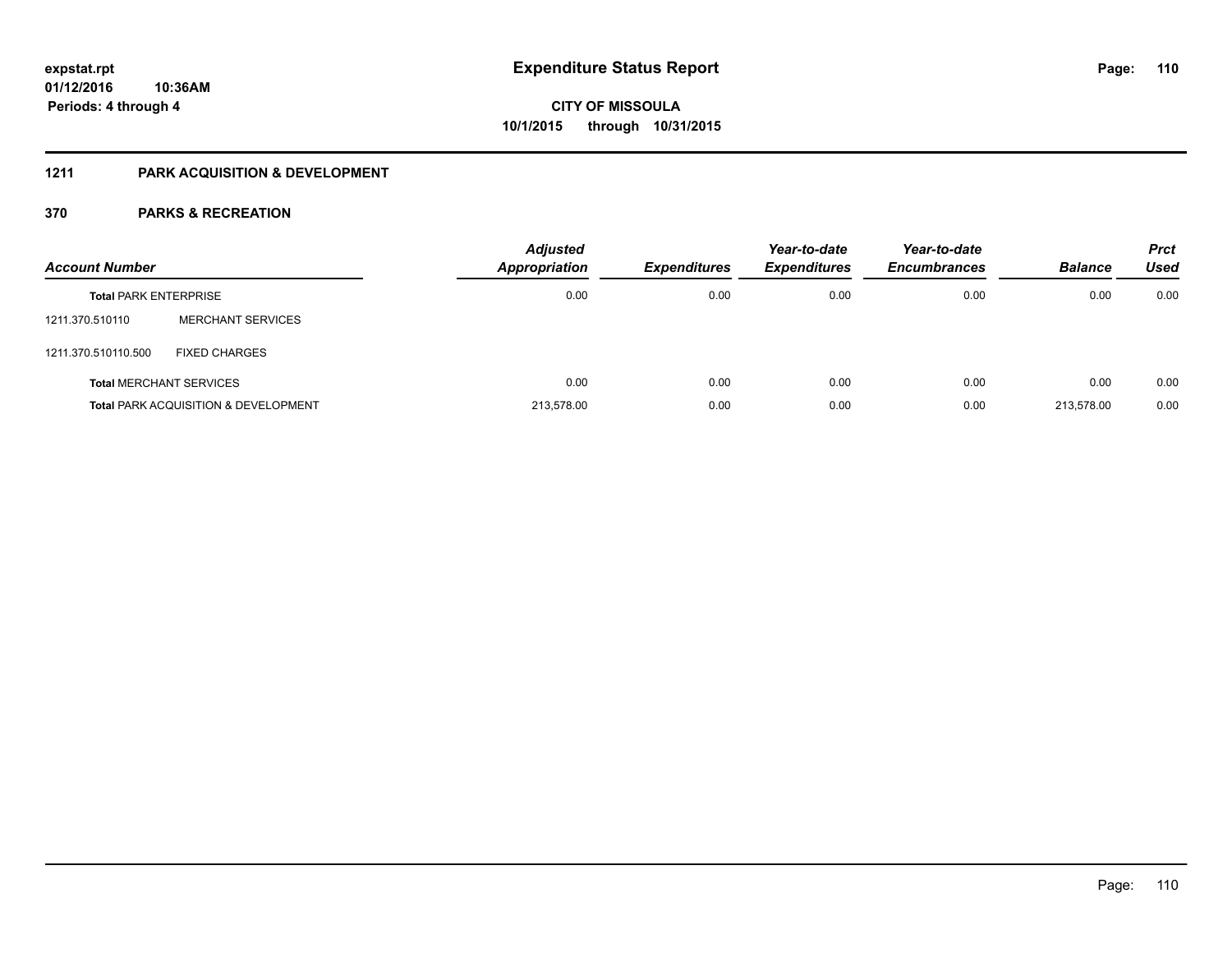#### **1212 PARK ENTERPRISE FUND**

|                         |                                            | <b>Adjusted</b>        |                     | Year-to-date        | Year-to-date        |                        | <b>Prct</b>  |
|-------------------------|--------------------------------------------|------------------------|---------------------|---------------------|---------------------|------------------------|--------------|
| <b>Account Number</b>   |                                            | <b>Appropriation</b>   | <b>Expenditures</b> | <b>Expenditures</b> | <b>Encumbrances</b> | <b>Balance</b>         | <b>Used</b>  |
| 1212.370.460433         | SILVER SUMMIT PICNIC AREA                  |                        |                     |                     |                     |                        |              |
| 1212.370.460433.200     | <b>SUPPLIES</b>                            |                        |                     |                     |                     |                        |              |
| <b>Total SUPPLIES</b>   |                                            | 0.00                   | 0.00                | 0.00                | 0.00                | 0.00                   | 0.00         |
| 1212.370.460433.300     | PURCHASED SERVICES                         |                        |                     |                     |                     |                        |              |
|                         | Total SILVER SUMMIT PICNIC AREA            | 0.00                   | 0.00                | 0.00                | 0.00                | 0.00                   | 0.00         |
| 1212.370.460443         | <b>TRAINING</b>                            |                        |                     |                     |                     |                        |              |
| 1212.370.460443.200     | <b>SUPPLIES</b>                            |                        |                     |                     |                     |                        |              |
| <b>Total TRAINING</b>   |                                            | 0.00                   | 0.00                | 0.00                | 0.00                | 0.00                   | 0.00         |
| 1212.370.460510         | PARK ACQUISITION & DEV                     |                        |                     |                     |                     |                        |              |
| 1212.370.460510.200     | <b>SUPPLIES</b>                            |                        |                     |                     |                     |                        |              |
| <b>Total SUPPLIES</b>   |                                            | 0.00                   | 0.00                | 0.00                | 0.00                | 0.00                   | 0.00         |
| 1212.370.460510.300     | PURCHASED SERVICES                         |                        |                     |                     |                     |                        |              |
|                         | Total PARK ACQUISITION & DEV               | 0.00                   | 0.00                | 0.00                | 0.00                | 0.00                   | 0.00         |
| 1212.370.460511         | PARK ENTERPRISE                            |                        |                     |                     |                     |                        |              |
| 1212.370.460511.200     | <b>SUPPLIES</b>                            |                        |                     |                     |                     |                        |              |
|                         | 1212.370.460511.220.000 OPERATING SUPPLIES | 20,000.00              | 0.00                | 0.00                | 0.00                | 20,000.00              | 0.00         |
| <b>Total SUPPLIES</b>   | 1212.370.460511.220.300 OPERATING SUPPLIES | 15,000.00<br>35,000.00 | 0.00<br>0.00        | 0.00<br>0.00        | 0.00<br>0.00        | 15,000.00<br>35,000.00 | 0.00<br>0.00 |
| 1212.370.460511.300     | PURCHASED SERVICES                         |                        |                     |                     |                     |                        |              |
| 1212.370.460511.350.000 | PROFESSIONAL SERVICES                      | 10,000.00              | 0.00                | 0.00                | 0.00                | 10,000.00              | 0.00         |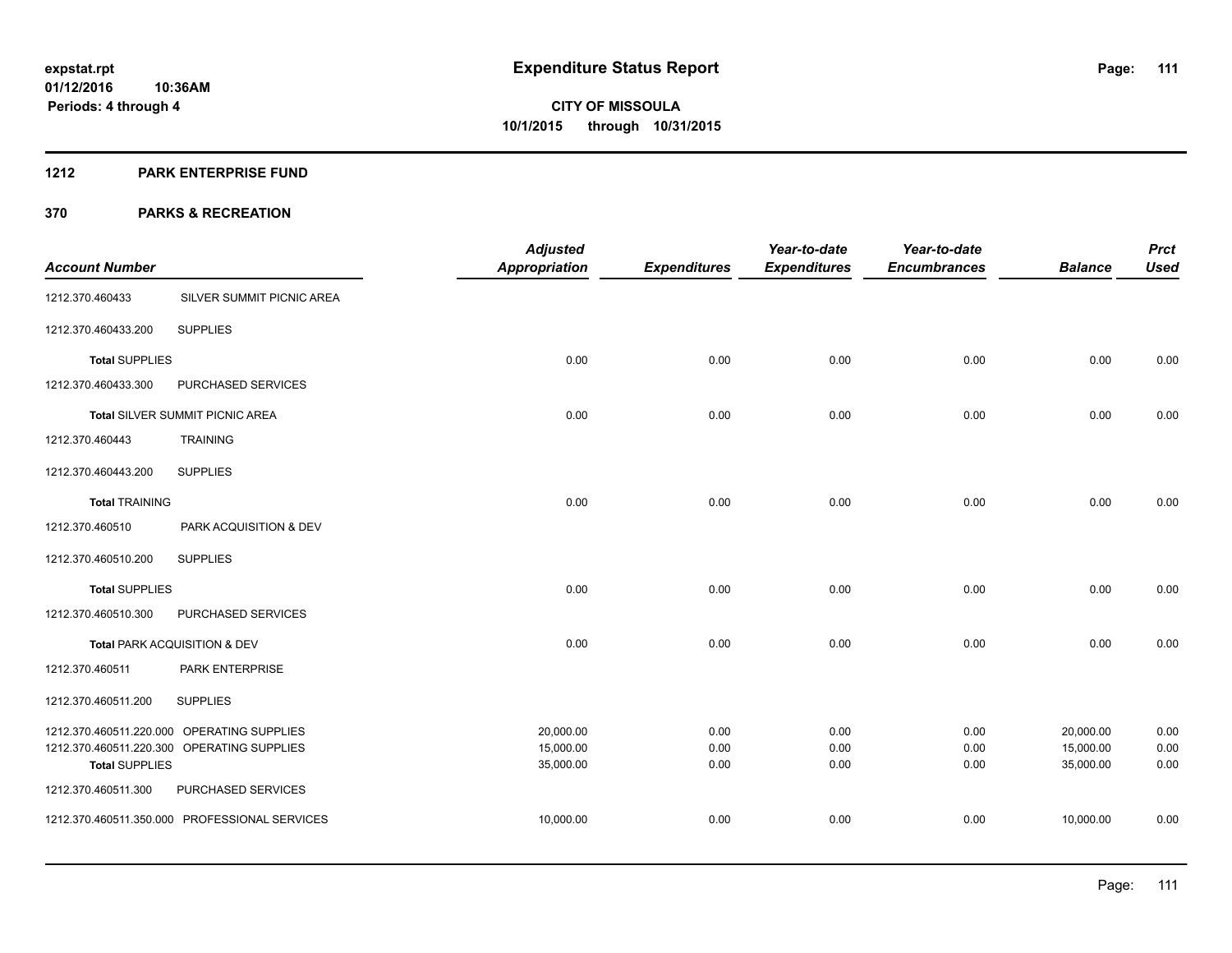## **1212 PARK ENTERPRISE FUND**

| <b>Account Number</b>                            | <b>Adjusted</b><br>Appropriation | <b>Expenditures</b> | Year-to-date<br><b>Expenditures</b> | Year-to-date<br><b>Encumbrances</b> | <b>Balance</b> | <b>Prct</b><br><b>Used</b> |
|--------------------------------------------------|----------------------------------|---------------------|-------------------------------------|-------------------------------------|----------------|----------------------------|
| 1212.370.460511.390.000 OTHER PURCHASED SERVICES | 20,000.00                        | 0.00                | 1,900.00                            | 0.00                                | 18,100.00      | 9.50                       |
| <b>Total PURCHASED SERVICES</b>                  | 30,000.00                        | 0.00                | 1,900.00                            | 0.00                                | 28,100.00      | 6.33                       |
| OTHER OBJECTS<br>1212.370.460511.800             |                                  |                     |                                     |                                     |                |                            |
| <b>Total OTHER OBJECTS</b>                       | 0.00                             | 0.00                | 0.00                                | 0.00                                | 0.00           | 0.00                       |
| <b>CAPITAL OUTLAY</b><br>1212.370.460511.900     |                                  |                     |                                     |                                     |                |                            |
| 1212.370.460511.930.000 IMPROVEMENTS             | 180,150.00                       | 0.00                | 0.00                                | 0.00                                | 180,150.00     | 0.00                       |
| 1212.370.460511.940.000 MACHINERY & EQUIPMENT    | 30,000.00                        | 0.00                | 0.00                                | 0.00                                | 30,000.00      | 0.00                       |
| <b>Total CAPITAL OUTLAY</b>                      | 210,150.00                       | 0.00                | 0.00                                | 0.00                                | 210,150.00     | 0.00                       |
| <b>Total PARK ENTERPRISE</b>                     | 275,150.00                       | 0.00                | 1,900.00                            | 0.00                                | 273,250.00     | 0.69                       |
| <b>MERCHANT SERVICES</b><br>1212.370.510110      |                                  |                     |                                     |                                     |                |                            |
| 1212.370.510110.500<br><b>FIXED CHARGES</b>      |                                  |                     |                                     |                                     |                |                            |
| <b>Total MERCHANT SERVICES</b>                   | 0.00                             | 0.00                | 0.00                                | 0.00                                | 0.00           | 0.00                       |
| <b>Total PARK ENTERPRISE FUND</b>                | 275,150.00                       | 0.00                | 1,900.00                            | 0.00                                | 273,250.00     | 0.69                       |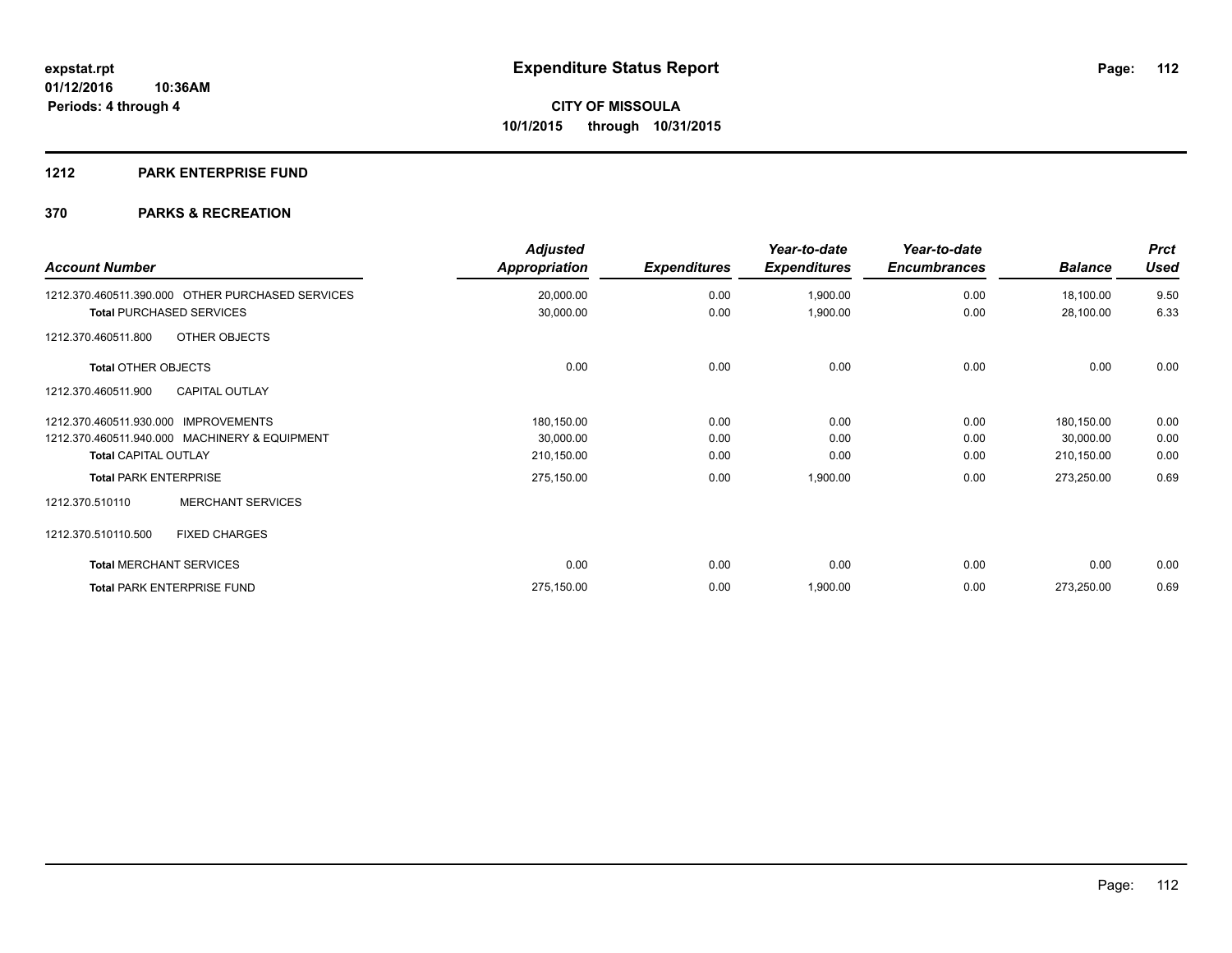## **1216 PARKS & REC TRAILS, DEV**

| <b>Account Number</b>          |                                                        | <b>Adjusted</b><br><b>Appropriation</b> | <b>Expenditures</b> | Year-to-date<br><b>Expenditures</b> | Year-to-date<br><b>Encumbrances</b> | <b>Balance</b> | <b>Prct</b><br><b>Used</b> |
|--------------------------------|--------------------------------------------------------|-----------------------------------------|---------------------|-------------------------------------|-------------------------------------|----------------|----------------------------|
| 1216.370.460403                | PARK DEVELOPMENT & EXPANSION                           |                                         |                     |                                     |                                     |                |                            |
| 1216.370.460403.900            | <b>CAPITAL OUTLAY</b>                                  |                                         |                     |                                     |                                     |                |                            |
|                                | Total PARK DEVELOPMENT & EXPANSION                     | 0.00                                    | 0.00                | 0.00                                | 0.00                                | 0.00           | 0.00                       |
| 1216.370.460433                | TRAILHEAD MAPS FOR WAYFINDING                          |                                         |                     |                                     |                                     |                |                            |
| 1216.370.460433.100            | PERSONAL SERVICES                                      |                                         |                     |                                     |                                     |                |                            |
| <b>Total PERSONAL SERVICES</b> |                                                        | 0.00                                    | 0.00                | 0.00                                | 0.00                                | 0.00           | 0.00                       |
| 1216.370.460433.200            | <b>SUPPLIES</b>                                        |                                         |                     |                                     |                                     |                |                            |
| <b>Total SUPPLIES</b>          |                                                        | 0.00                                    | 0.00                | 0.00                                | 0.00                                | 0.00           | 0.00                       |
| 1216.370.460433.300            | PURCHASED SERVICES                                     |                                         |                     |                                     |                                     |                |                            |
|                                | Total TRAILHEAD MAPS FOR WAYFINDING                    | 0.00                                    | 0.00                | 0.00                                | 0.00                                | 0.00           | 0.00                       |
| 1216.370.460434                | <b>GREENWAYS &amp; HORTICULTURE</b>                    |                                         |                     |                                     |                                     |                |                            |
| 1216.370.460434.200            | <b>SUPPLIES</b>                                        |                                         |                     |                                     |                                     |                |                            |
|                                | 1216.370.460434.220.000 OPERATING SUPPLIES             | 7,000.00                                | 0.00                | 0.00                                | 0.00                                | 7,000.00       | 0.00                       |
| <b>Total SUPPLIES</b>          |                                                        | 7,000.00                                | 0.00                | 0.00                                | 0.00                                | 7,000.00       | 0.00                       |
| 1216.370.460434.300            | PURCHASED SERVICES                                     |                                         |                     |                                     |                                     |                |                            |
|                                | 1216.370.460434.350.000 RECREATION TRAIL PROGRAM GRANT | 18,000.00                               | 0.00                | 0.00                                | 0.00                                | 18,000.00      | 0.00                       |
|                                | <b>Total PURCHASED SERVICES</b>                        | 18,000.00                               | 0.00                | 0.00                                | 0.00                                | 18,000.00      | 0.00                       |
| 1216.370.460434.800            | OTHER OBJECTS                                          |                                         |                     |                                     |                                     |                |                            |
| Total OTHER OBJECTS            |                                                        | 0.00                                    | 0.00                | 0.00                                | 0.00                                | 0.00           | 0.00                       |
| 1216.370.460434.900            | <b>CAPITAL OUTLAY</b>                                  |                                         |                     |                                     |                                     |                |                            |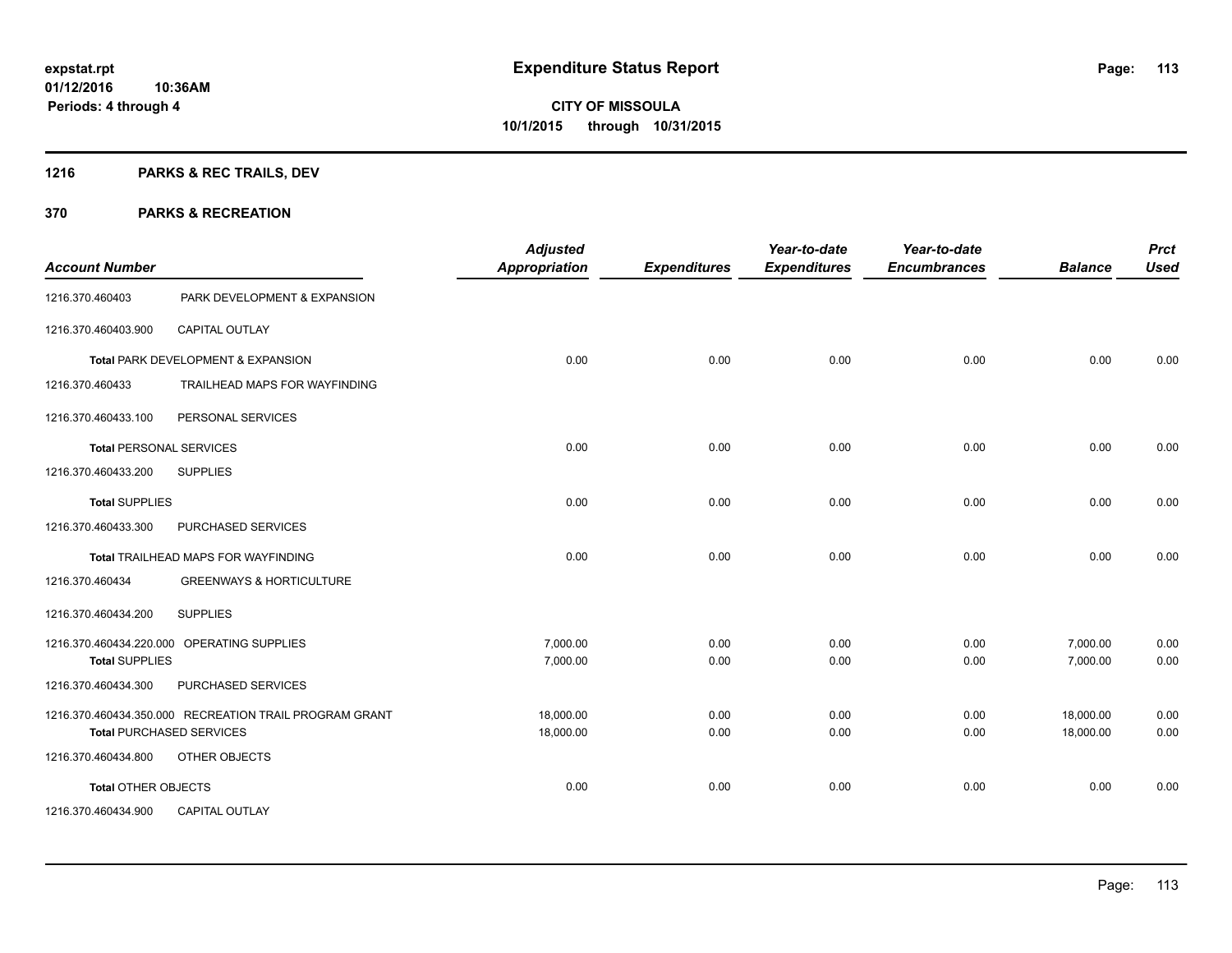## **1216 PARKS & REC TRAILS, DEV**

| <b>Account Number</b>           |                                                           | <b>Adjusted</b><br><b>Appropriation</b> | <b>Expenditures</b> | Year-to-date<br><b>Expenditures</b> | Year-to-date<br><b>Encumbrances</b> | <b>Balance</b>         | <b>Prct</b><br><b>Used</b> |
|---------------------------------|-----------------------------------------------------------|-----------------------------------------|---------------------|-------------------------------------|-------------------------------------|------------------------|----------------------------|
| <b>Total CAPITAL OUTLAY</b>     | 1216.370.460434.930.000 RECREATION TRAILS PROGRAM GRANT   | 65,000.00<br>65,000.00                  | 0.00<br>0.00        | 0.00<br>0.00                        | 0.00<br>0.00                        | 65,000.00<br>65,000.00 | 0.00<br>0.00               |
|                                 |                                                           |                                         |                     |                                     |                                     |                        |                            |
|                                 | <b>Total GREENWAYS &amp; HORTICULTURE</b>                 | 90,000.00                               | 0.00                | 0.00                                | 0.00                                | 90,000.00              | 0.00                       |
| 1216.370.460437                 | TREE INVENTORY DNRC GRANT                                 |                                         |                     |                                     |                                     |                        |                            |
| 1216.370.460437.100             | PERSONAL SERVICES                                         |                                         |                     |                                     |                                     |                        |                            |
| <b>Total PERSONAL SERVICES</b>  |                                                           | 0.00                                    | 0.00                | 0.00                                | 0.00                                | 0.00                   | 0.00                       |
| 1216.370.460437.200             | <b>SUPPLIES</b>                                           |                                         |                     |                                     |                                     |                        |                            |
|                                 | Total TREE INVENTORY DNRC GRANT                           | 0.00                                    | 0.00                | 0.00                                | 0.00                                | 0.00                   | 0.00                       |
| 1216.370.460438                 | MCCORMICK PARK SITE PLAN                                  |                                         |                     |                                     |                                     |                        |                            |
| 1216.370.460438.200             | <b>SUPPLIES</b>                                           |                                         |                     |                                     |                                     |                        |                            |
| <b>Total SUPPLIES</b>           |                                                           | 0.00                                    | 0.00                | 0.00                                | 0.00                                | 0.00                   | 0.00                       |
| 1216.370.460438.300             | PURCHASED SERVICES                                        |                                         |                     |                                     |                                     |                        |                            |
|                                 | 1216.370.460438.350.000 AGO PROJECT/FT MSLA REGIONAL PARK | 0.00                                    | 4,125.00            | 4,125.00                            | 0.00                                | $-4,125.00$            | 0.00                       |
|                                 | Total MCCORMICK PARK SITE PLAN                            | 0.00                                    | 4,125.00            | 4,125.00                            | 0.00                                | $-4,125.00$            | 0.00                       |
| 1216.370.460443                 | <b>TRAINING</b>                                           |                                         |                     |                                     |                                     |                        |                            |
| 1216.370.460443.200             | <b>SUPPLIES</b>                                           |                                         |                     |                                     |                                     |                        |                            |
|                                 | 1216.370.460443.220.000 OPERATING SUPPLIES                | 0.00                                    | 95.00               | 95.00                               | 0.00                                | $-95.00$               | 0.00                       |
| <b>Total SUPPLIES</b>           |                                                           | 0.00                                    | 95.00               | 95.00                               | 0.00                                | $-95.00$               | 0.00                       |
| 1216.370.460443.300             | PURCHASED SERVICES                                        |                                         |                     |                                     |                                     |                        |                            |
|                                 | 1216.370.460443.350.000 PLAYGROUND SAFETY TRAINING        | 0.00                                    | 30.96               | 552.95                              | 0.00                                | $-552.95$              | 0.00                       |
| <b>Total PURCHASED SERVICES</b> |                                                           | 0.00                                    | 30.96               | 552.95                              | 0.00                                | $-552.95$              | 0.00                       |
| <b>Total TRAINING</b>           |                                                           | 0.00                                    | 125.96              | 647.95                              | 0.00                                | $-647.95$              | 0.00                       |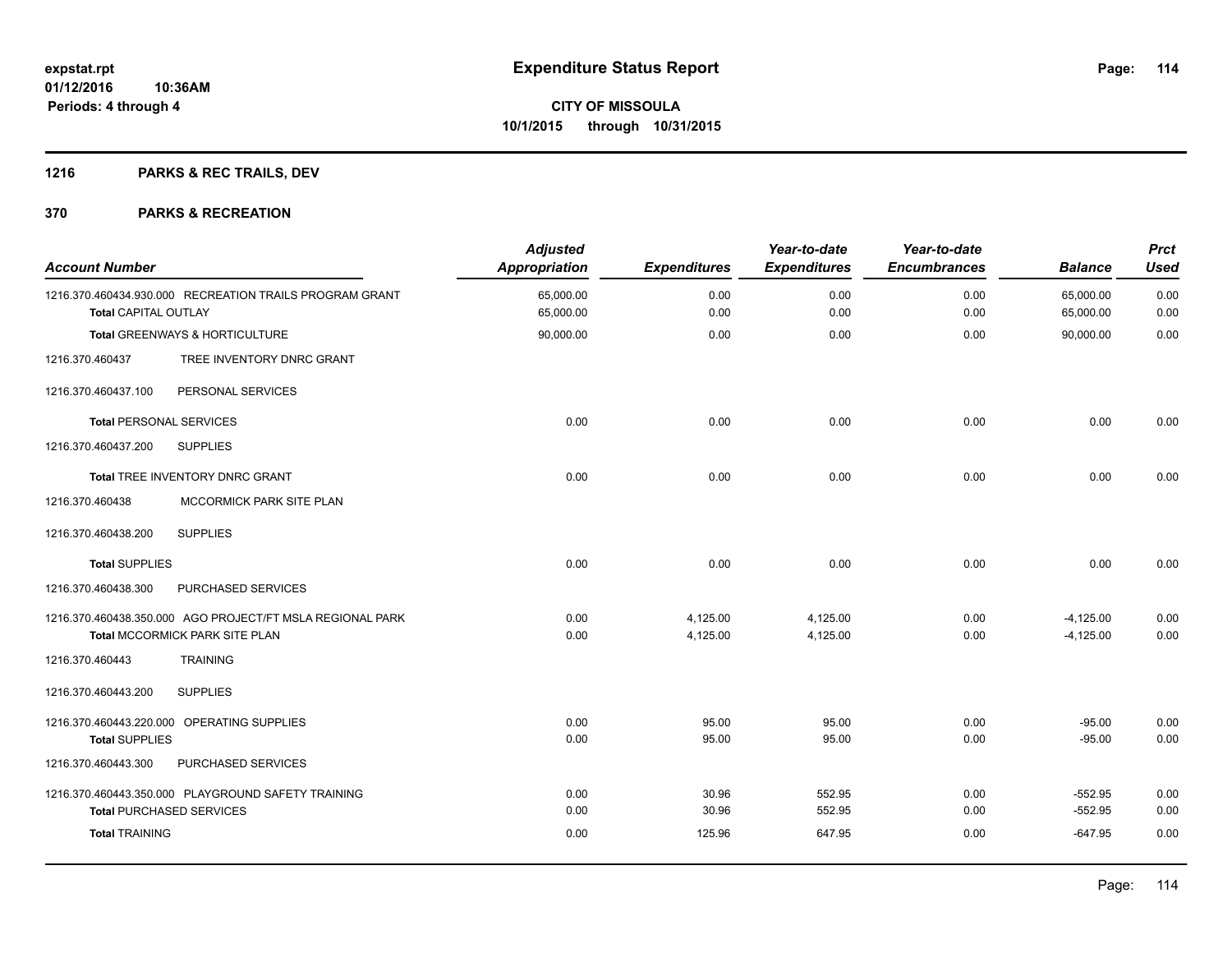## **1216 PARKS & REC TRAILS, DEV**

#### **370 PARKS & RECREATION**

| <b>Account Number</b>        |                                                                                                                                           | <b>Adjusted</b><br><b>Appropriation</b> | <b>Expenditures</b>    | Year-to-date<br><b>Expenditures</b> | Year-to-date<br><b>Encumbrances</b> | <b>Balance</b>                      | <b>Prct</b><br><b>Used</b> |
|------------------------------|-------------------------------------------------------------------------------------------------------------------------------------------|-----------------------------------------|------------------------|-------------------------------------|-------------------------------------|-------------------------------------|----------------------------|
|                              |                                                                                                                                           |                                         |                        |                                     |                                     |                                     |                            |
| 1216.370.460444              | <b>PLAYGROUNDS</b>                                                                                                                        |                                         |                        |                                     |                                     |                                     |                            |
| 1216.370.460444.300          | PURCHASED SERVICES                                                                                                                        |                                         |                        |                                     |                                     |                                     |                            |
|                              | 1216.370.460444.350.000 PROFESSIONAL SERVICES<br><b>Total PURCHASED SERVICES</b>                                                          | 0.00<br>0.00                            | 0.00<br>0.00           | 280.00<br>280.00                    | 0.00<br>0.00                        | $-280.00$<br>$-280.00$              | 0.00<br>0.00               |
| 1216.370.460444.900          | CAPITAL OUTLAY                                                                                                                            |                                         |                        |                                     |                                     |                                     |                            |
| <b>Total CAPITAL OUTLAY</b>  | 1216.370.460444.930.000 LITTLE MCCORMICK PLAYGROUND/MPROVEMENTS                                                                           | 0.00<br>0.00                            | 0.00<br>0.00           | 2,592.74<br>2,592.74                | 0.00<br>0.00                        | $-2,592.74$<br>$-2,592.74$          | 0.00<br>0.00               |
| <b>Total PLAYGROUNDS</b>     |                                                                                                                                           | 0.00                                    | 0.00                   | 2,872.74                            | 0.00                                | $-2,872.74$                         | 0.00                       |
| 1216.370.460470              | <b>RECREATION MORE</b>                                                                                                                    |                                         |                        |                                     |                                     |                                     |                            |
| 1216.370.460470.200          | <b>SUPPLIES</b>                                                                                                                           |                                         |                        |                                     |                                     |                                     |                            |
| <b>Total SUPPLIES</b>        | 1216.370.460470.220.000 MORE/OPERATING SUPPLIES<br>1216.370.460470.230.000 MORE/REPAI & MAINTENANCE                                       | 5,000.00<br>5,000.00<br>10,000.00       | 82.72<br>0.00<br>82.72 | 9,407.12<br>0.00<br>9,407.12        | 0.00<br>0.00<br>0.00                | $-4,407.12$<br>5,000.00<br>592.88   | 188.14<br>0.00<br>94.07    |
| 1216.370.460470.300          | <b>PURCHASED SERVICES</b>                                                                                                                 |                                         |                        |                                     |                                     |                                     |                            |
|                              | 1216.370.460470.350.000 MORE/PROFESSIONAL SERVICES<br>1216.370.460470.390.000 OTHER PURCHASED SERVICES<br><b>Total PURCHASED SERVICES</b> | 10.000.00<br>10,000.00<br>20,000.00     | 0.00<br>0.00<br>0.00   | 0.00<br>0.00<br>0.00                | 0.00<br>0.00<br>0.00                | 10,000.00<br>10,000.00<br>20,000.00 | 0.00<br>0.00<br>0.00       |
| 1216.370.460470.900          | <b>CAPITAL OUTLAY</b>                                                                                                                     |                                         |                        |                                     |                                     |                                     |                            |
| <b>Total CAPITAL OUTLAY</b>  |                                                                                                                                           | 0.00                                    | 0.00                   | 0.00                                | 0.00                                | 0.00                                | 0.00                       |
| <b>Total RECREATION MORE</b> |                                                                                                                                           | 30,000.00                               | 82.72                  | 9,407.12                            | 0.00                                | 20,592.88                           | 31.36                      |
| 1216.370.460471              | <b>RECREATION ADULTS</b>                                                                                                                  |                                         |                        |                                     |                                     |                                     |                            |

1216.370.460471.200 SUPPLIES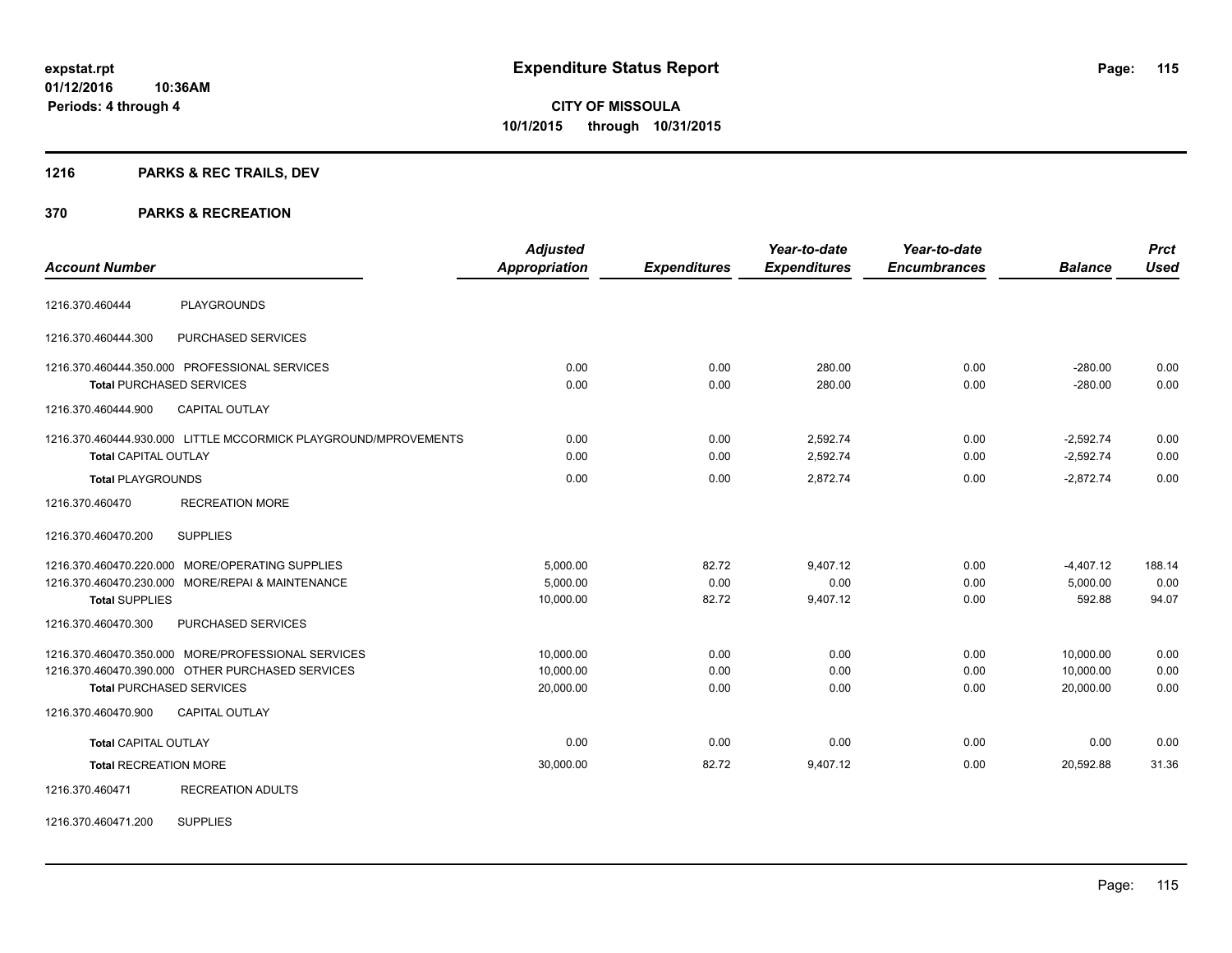## **1216 PARKS & REC TRAILS, DEV**

| <b>Account Number</b>                                                                                                   | <b>Adjusted</b><br>Appropriation | <b>Expenditures</b> | Year-to-date<br><b>Expenditures</b> | Year-to-date<br><b>Encumbrances</b> | <b>Balance</b>         | <b>Prct</b><br><b>Used</b> |
|-------------------------------------------------------------------------------------------------------------------------|----------------------------------|---------------------|-------------------------------------|-------------------------------------|------------------------|----------------------------|
| 1216.370.460471.220.000 REC ADULT/OPERATING SUPPLIES<br><b>Total SUPPLIES</b>                                           | 5,000.00<br>5,000.00             | 0.00<br>0.00        | 0.00<br>0.00                        | 0.00<br>0.00                        | 5,000.00<br>5,000.00   | 0.00<br>0.00               |
| 1216.370.460471.300<br>PURCHASED SERVICES                                                                               |                                  |                     |                                     |                                     |                        |                            |
| <b>Total PURCHASED SERVICES</b>                                                                                         | 0.00                             | 0.00                | 0.00                                | 0.00                                | 0.00                   | 0.00                       |
| 1216.370.460471.800<br>OTHER OBJECTS                                                                                    |                                  |                     |                                     |                                     |                        |                            |
| 1216.370.460471.820.000 TRANSFERS TO OTHER FUNDS<br><b>Total OTHER OBJECTS</b>                                          | 20.000.00<br>20,000.00           | 0.00<br>0.00        | 0.00<br>0.00                        | 0.00<br>0.00                        | 20,000.00<br>20,000.00 | 0.00<br>0.00               |
| 1216.370.460471.900<br><b>CAPITAL OUTLAY</b>                                                                            |                                  |                     |                                     |                                     |                        |                            |
| <b>Total CAPITAL OUTLAY</b>                                                                                             | 0.00                             | 0.00                | 0.00                                | 0.00                                | 0.00                   | 0.00                       |
| <b>Total RECREATION ADULTS</b>                                                                                          | 25,000.00                        | 0.00                | 0.00                                | 0.00                                | 25,000.00              | 0.00                       |
| <b>RECREATION YOUTH</b><br>1216.370.460472                                                                              |                                  |                     |                                     |                                     |                        |                            |
| 1216.370.460472.200<br><b>SUPPLIES</b>                                                                                  |                                  |                     |                                     |                                     |                        |                            |
| 1216.370.460472.220.000 REC YOUTH/OPERATING SUPPLIES<br><b>Total SUPPLIES</b>                                           | 5,000.00<br>5,000.00             | 0.00<br>0.00        | 0.00<br>0.00                        | 0.00<br>0.00                        | 5,000.00<br>5,000.00   | 0.00<br>0.00               |
| PURCHASED SERVICES<br>1216.370.460472.300                                                                               |                                  |                     |                                     |                                     |                        |                            |
| <b>Total PURCHASED SERVICES</b>                                                                                         | 0.00                             | 0.00                | 0.00                                | 0.00                                | 0.00                   | 0.00                       |
| <b>GRANTS &amp; CONTRIBUTIONS</b><br>1216.370.460472.700                                                                |                                  |                     |                                     |                                     |                        |                            |
| <b>Total GRANTS &amp; CONTRIBUTIONS</b>                                                                                 | 0.00                             | 0.00                | 0.00                                | 0.00                                | 0.00                   | 0.00                       |
| 1216.370.460472.800<br>OTHER OBJECTS                                                                                    |                                  |                     |                                     |                                     |                        |                            |
| 1216.370.460472.820.000 TRANSFERS TO OTHER FUNDS<br>Total OTHER OBJECTS<br>1216.370.460472.900<br><b>CAPITAL OUTLAY</b> | 30,000.00<br>30,000.00           | 0.00<br>0.00        | 0.00<br>0.00                        | 0.00<br>0.00                        | 30,000.00<br>30,000.00 | 0.00<br>0.00               |
|                                                                                                                         |                                  |                     |                                     |                                     |                        |                            |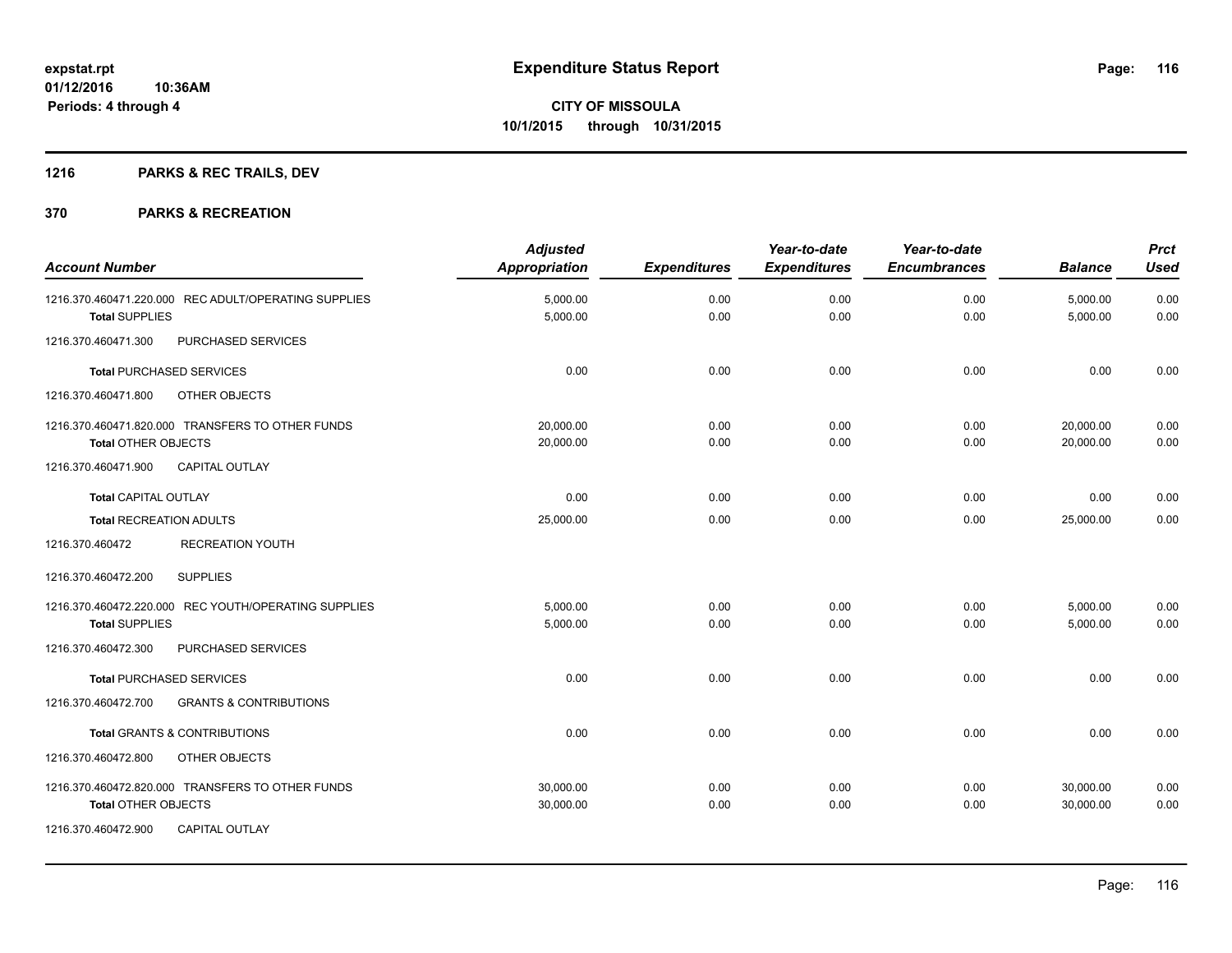## **1216 PARKS & REC TRAILS, DEV**

|                                        |                                                              | <b>Adjusted</b>      |                     | Year-to-date        | Year-to-date        |                | <b>Prct</b> |
|----------------------------------------|--------------------------------------------------------------|----------------------|---------------------|---------------------|---------------------|----------------|-------------|
| <b>Account Number</b>                  |                                                              | <b>Appropriation</b> | <b>Expenditures</b> | <b>Expenditures</b> | <b>Encumbrances</b> | <b>Balance</b> | <b>Used</b> |
| <b>Total CAPITAL OUTLAY</b>            |                                                              | 0.00                 | 0.00                | 0.00                | 0.00                | 0.00           | 0.00        |
| <b>Total RECREATION YOUTH</b>          |                                                              | 35,000.00            | 0.00                | 0.00                | 0.00                | 35,000.00      | 0.00        |
| 1216.370.460506                        | <b>CARAS PARK</b>                                            |                      |                     |                     |                     |                |             |
| 1216.370.460506.200                    | <b>SUPPLIES</b>                                              |                      |                     |                     |                     |                |             |
| <b>Total SUPPLIES</b>                  |                                                              | 0.00                 | 0.00                | 0.00                | 0.00                | 0.00           | 0.00        |
| 1216.370.460506.300                    | PURCHASED SERVICES                                           |                      |                     |                     |                     |                |             |
|                                        | <b>Total PURCHASED SERVICES</b>                              | 0.00                 | 0.00                | 0.00                | 0.00                | 0.00           | 0.00        |
| 1216.370.460506.900                    | <b>CAPITAL OUTLAY</b>                                        |                      |                     |                     |                     |                |             |
| <b>Total CARAS PARK</b>                |                                                              | 0.00                 | 0.00                | 0.00                | 0.00                | 0.00           | 0.00        |
| 1216.370.460507                        | <b>COMMUNITY TRAILS</b>                                      |                      |                     |                     |                     |                |             |
| 1216.370.460507.200                    | <b>SUPPLIES</b>                                              |                      |                     |                     |                     |                |             |
|                                        | 1216.370.460507.220.000 COMM TRAILS/OPERATING SUPPLIES       | 5.000.00             | 0.00                | 0.00                | 0.00                | 5,000.00       | 0.00        |
|                                        | 1216.370.460507.230.000 COMM TRAILS/REPAIR/MAINTENANCE       | 5,000.00             | 0.00                | 0.00                | 0.00                | 5,000.00       | 0.00        |
| 1216.370.460507.240.000 OTHER SUPPLIES |                                                              | 1,100.00             | 0.00                | 0.00                | 0.00                | 1,100.00       | 0.00        |
| <b>Total SUPPLIES</b>                  |                                                              | 11,100.00            | 0.00                | 0.00                | 0.00                | 11,100.00      | 0.00        |
| 1216.370.460507.300                    | PURCHASED SERVICES                                           |                      |                     |                     |                     |                |             |
|                                        | 1216.370.460507.350.000 COMM TRAILS/PROFESSIONAL SERVICES    | 10,000.00            | 0.00                | 0.00                | 0.00                | 10,000.00      | 0.00        |
|                                        | 1216.370.460507.360.000 COMM TRAILS/REPAIR & MAINTENANCE     | 10,000.00            | 0.00                | 0.00                | 0.00                | 10,000.00      | 0.00        |
|                                        | 1216.370.460507.390.000 COMM TRAILS/OTHER PURCHASED SERVICES | 40,000.00            | 0.00                | 0.00                | 0.00                | 40,000.00      | 0.00        |
|                                        | <b>Total PURCHASED SERVICES</b>                              | 60,000.00            | 0.00                | 0.00                | 0.00                | 60,000.00      | 0.00        |
| 1216.370.460507.900                    | <b>CAPITAL OUTLAY</b>                                        |                      |                     |                     |                     |                |             |
|                                        | 1216.370.460507.930.000 COMM TRAILS/IMPROVEMENTS             | 50,000.00            | 0.00                | 0.00                | 0.00                | 50.000.00      | 0.00        |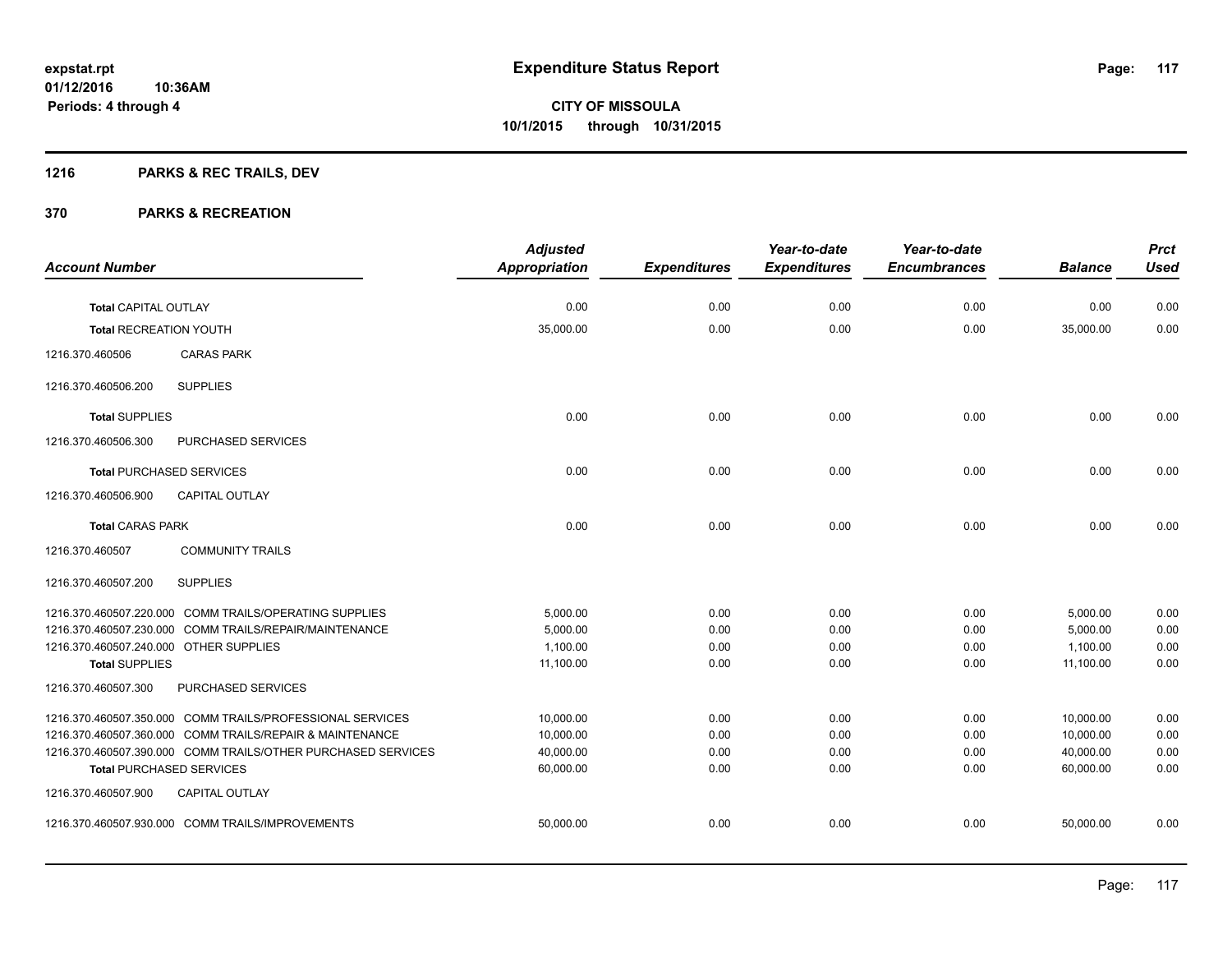## **1216 PARKS & REC TRAILS, DEV**

| <b>Account Number</b>                                      | <b>Adjusted</b><br><b>Appropriation</b> | <b>Expenditures</b> | Year-to-date<br><b>Expenditures</b> | Year-to-date<br><b>Encumbrances</b> | <b>Balance</b> | <b>Prct</b><br><b>Used</b> |
|------------------------------------------------------------|-----------------------------------------|---------------------|-------------------------------------|-------------------------------------|----------------|----------------------------|
| <b>Total CAPITAL OUTLAY</b>                                | 50,000.00                               | 0.00                | 0.00                                | 0.00                                | 50,000.00      | 0.00                       |
| <b>Total COMMUNITY TRAILS</b>                              | 121,100.00                              | 0.00                | 0.00                                | 0.00                                | 121,100.00     | 0.00                       |
| 1216.370.460508<br><b>KIWANIS PARK</b>                     |                                         |                     |                                     |                                     |                |                            |
| <b>CAPITAL OUTLAY</b><br>1216.370.460508.900               |                                         |                     |                                     |                                     |                |                            |
| 1216.370.460508.930.000 KIWANIS PARK IMPROVEMENTS          | 158,650.00                              | 0.00                | 0.00                                | 0.00                                | 158,650.00     | 0.00                       |
| <b>Total KIWANIS PARK</b>                                  | 158,650.00                              | 0.00                | 0.00                                | 0.00                                | 158,650.00     | 0.00                       |
| 1216.370.460509<br><b>KIM WILLIAMS TRAIL</b>               |                                         |                     |                                     |                                     |                |                            |
| 1216.370.460509.900<br><b>CAPITAL OUTLAY</b>               |                                         |                     |                                     |                                     |                |                            |
| 1216.370.460509.930.000 KIM WILLIAMS/IMPROVEMENTS          | 36.170.00                               | 0.00                | 0.00                                | 0.00                                | 36,170.00      | 0.00                       |
| Total KIM WILLIAMS TRAIL                                   | 36,170.00                               | 0.00                | 0.00                                | 0.00                                | 36.170.00      | 0.00                       |
| PARK ENTERPRISE<br>1216.370.460511                         |                                         |                     |                                     |                                     |                |                            |
| 1216.370.460511.200<br><b>SUPPLIES</b>                     |                                         |                     |                                     |                                     |                |                            |
| <b>Total SUPPLIES</b>                                      | 0.00                                    | 0.00                | 0.00                                | 0.00                                | 0.00           | 0.00                       |
| 1216.370.460511.300<br>PURCHASED SERVICES                  |                                         |                     |                                     |                                     |                |                            |
| <b>Total PARK ENTERPRISE</b>                               | 0.00                                    | 0.00                | 0.00                                | 0.00                                | 0.00           | 0.00                       |
| <b>PARK MEMORIALS</b><br>1216.370.460512                   |                                         |                     |                                     |                                     |                |                            |
| 1216.370.460512.200<br><b>SUPPLIES</b>                     |                                         |                     |                                     |                                     |                |                            |
| 1216.370.460512.220.094 RESTITUTION/DAMAGED TREES/SUPPLIES | 0.00                                    | 725.00              | 725.00                              | 0.00                                | $-725.00$      | 0.00                       |
| 1216.370.460512.220.155 OPERATING SUPPLIES                 | 0.00                                    | 0.00                | 43.90                               | 0.00                                | $-43.90$       | 0.00                       |
| <b>Total SUPPLIES</b>                                      | 0.00                                    | 725.00              | 768.90                              | 0.00                                | $-768.90$      | 0.00                       |
| 1216.370.460512.300<br>PURCHASED SERVICES                  |                                         |                     |                                     |                                     |                |                            |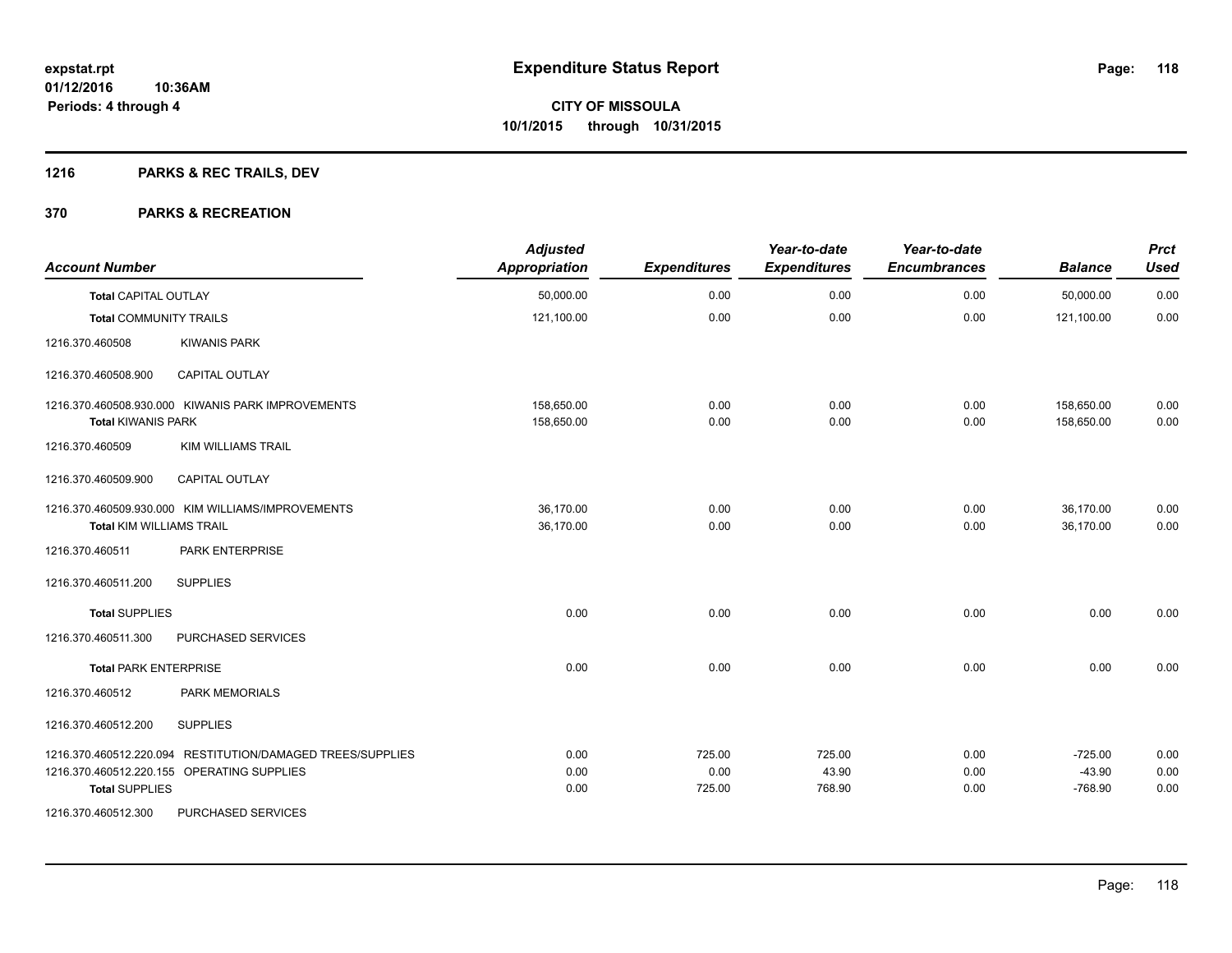## **1216 PARKS & REC TRAILS, DEV**

| <b>Account Number</b>                                                                                                                                                                                                                                 | <b>Adjusted</b><br>Appropriation                    | <b>Expenditures</b>            | Year-to-date<br><b>Expenditures</b> | Year-to-date<br><b>Encumbrances</b> | <b>Balance</b>                                      | <b>Prct</b><br><b>Used</b>   |
|-------------------------------------------------------------------------------------------------------------------------------------------------------------------------------------------------------------------------------------------------------|-----------------------------------------------------|--------------------------------|-------------------------------------|-------------------------------------|-----------------------------------------------------|------------------------------|
| <b>Total PURCHASED SERVICES</b>                                                                                                                                                                                                                       | 0.00                                                | 0.00                           | 0.00                                | 0.00                                | 0.00                                                | 0.00                         |
| OTHER OBJECTS<br>1216.370.460512.800                                                                                                                                                                                                                  |                                                     |                                |                                     |                                     |                                                     |                              |
| <b>Total OTHER OBJECTS</b>                                                                                                                                                                                                                            | 0.00                                                | 0.00                           | 0.00                                | 0.00                                | 0.00                                                | 0.00                         |
| <b>CAPITAL OUTLAY</b><br>1216.370.460512.900                                                                                                                                                                                                          |                                                     |                                |                                     |                                     |                                                     |                              |
| 1216.370.460512.920.000 PARK MEMORIALS/BUILDINGS<br>1216.370.460512.940.000 PARK MEMORIALS-MACHINERY & EQUIPMENT<br><b>Total CAPITAL OUTLAY</b><br><b>Total PARK MEMORIALS</b><br>RECREATIONAL DONATIONS SPEC EVENTS<br>1216.370.460513               | 100,000.00<br>50,000.00<br>150,000.00<br>150,000.00 | 0.00<br>0.00<br>0.00<br>725.00 | 0.00<br>0.00<br>0.00<br>768.90      | 0.00<br>0.00<br>0.00<br>0.00        | 100,000.00<br>50,000.00<br>150,000.00<br>149,231.10 | 0.00<br>0.00<br>0.00<br>0.51 |
| <b>SUPPLIES</b><br>1216.370.460513.200                                                                                                                                                                                                                |                                                     |                                |                                     |                                     |                                                     |                              |
| 1216.370.460513.220.000 REC DONATIONS/OPERATING SUPPLIES<br>1216.370.460513.230.000 REC DONATIONS-REPAIR/MAINTENANCE<br><b>Total SUPPLIES</b>                                                                                                         | 20,000.00<br>5,000.00<br>25,000.00                  | 0.00<br>0.00<br>0.00           | 400.00<br>0.00<br>400.00            | 0.00<br>0.00<br>0.00                | 19,600.00<br>5,000.00<br>24,600.00                  | 2.00<br>0.00<br>1.60         |
| 1216.370.460513.300<br>PURCHASED SERVICES<br>1216.370.460513.350.000 REC DONATIONS/PROFESSIONAL SERVICES<br>1216.370.460513.390.000 REC DONATIONS/OTHER PURCHASED SERVICES<br><b>Total PURCHASED SERVICES</b><br>1216.370.460513.800<br>OTHER OBJECTS | 5,000.00<br>40,000.00<br>45,000.00                  | 0.00<br>0.00<br>0.00           | 0.00<br>0.00<br>0.00                | 0.00<br>0.00<br>0.00                | 5,000.00<br>40,000.00<br>45,000.00                  | 0.00<br>0.00<br>0.00         |
| <b>Total OTHER OBJECTS</b>                                                                                                                                                                                                                            | 0.00                                                | 0.00                           | 0.00                                | 0.00                                | 0.00                                                | 0.00                         |
| 1216.370.460513.900<br><b>CAPITAL OUTLAY</b>                                                                                                                                                                                                          |                                                     |                                |                                     |                                     |                                                     |                              |
| <b>Total CAPITAL OUTLAY</b>                                                                                                                                                                                                                           | 0.00                                                | 0.00                           | 0.00                                | 0.00                                | 0.00                                                | 0.00                         |
| Total RECREATIONAL DONATIONS SPEC EVENTS                                                                                                                                                                                                              | 70,000.00                                           | 0.00                           | 400.00                              | 0.00                                | 69,600.00                                           | 0.57                         |
| <b>URBAN FORESTRY</b><br>1216.370.460514                                                                                                                                                                                                              |                                                     |                                |                                     |                                     |                                                     |                              |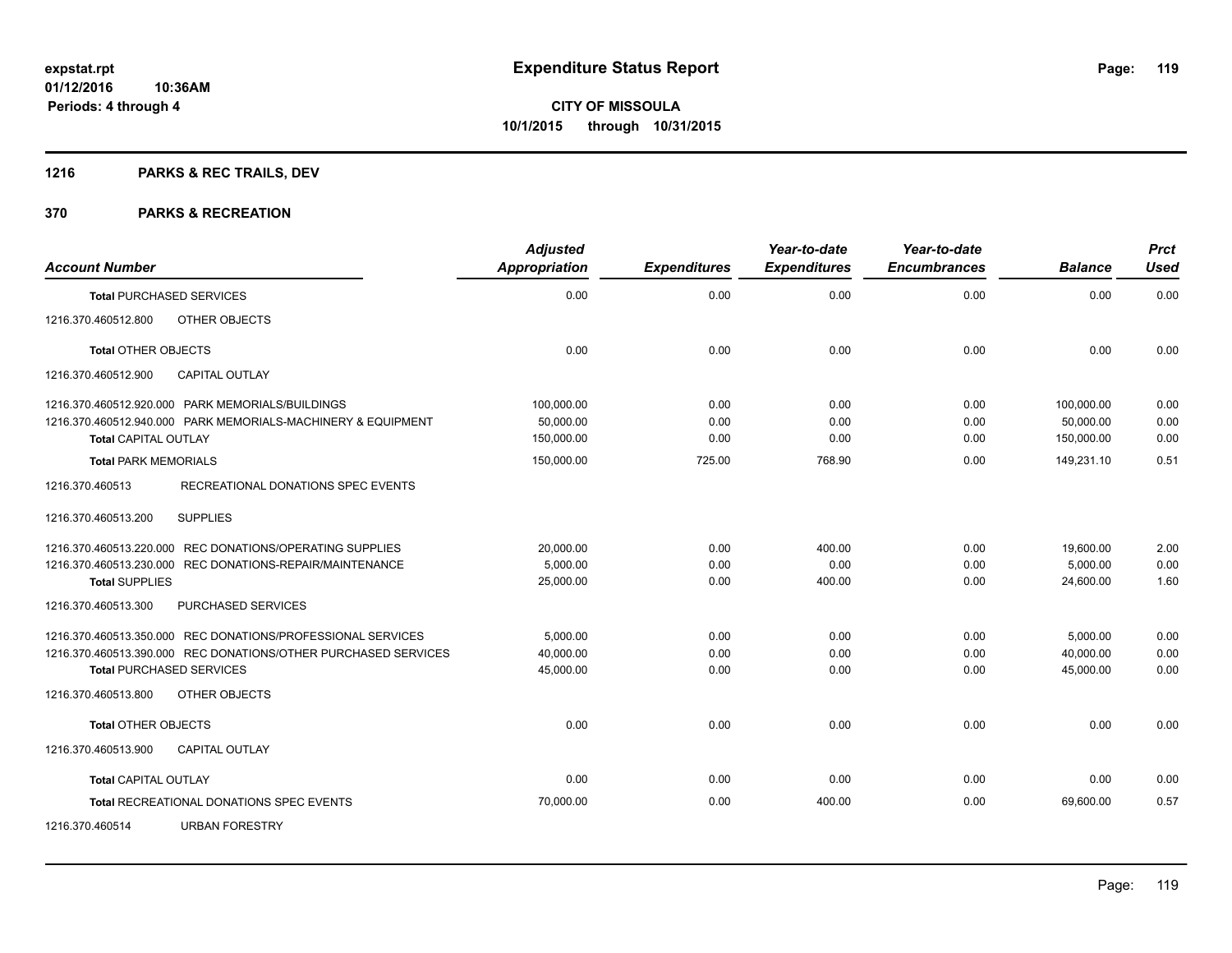**Periods: 4 through 4**

**CITY OF MISSOULA 10/1/2015 through 10/31/2015**

## **1216 PARKS & REC TRAILS, DEV**

|                                                              | <b>Adjusted</b>      |                     | Year-to-date        | Year-to-date        |                | <b>Prct</b> |
|--------------------------------------------------------------|----------------------|---------------------|---------------------|---------------------|----------------|-------------|
| <b>Account Number</b>                                        | <b>Appropriation</b> | <b>Expenditures</b> | <b>Expenditures</b> | <b>Encumbrances</b> | <b>Balance</b> | <b>Used</b> |
| PERSONAL SERVICES<br>1216.370.460514.100                     |                      |                     |                     |                     |                |             |
|                                                              |                      |                     |                     |                     |                |             |
| <b>Total PERSONAL SERVICES</b>                               | 0.00                 | 0.00                | 0.00                | 0.00                | 0.00           | 0.00        |
| <b>SUPPLIES</b><br>1216.370.460514.200                       |                      |                     |                     |                     |                |             |
| 1216.370.460514.220.000 URBAN FORESTRY/OPERATING SUPPLIES    | 10,000.00            | 0.00                | 0.00                | 0.00                | 10,000.00      | 0.00        |
| 1216.370.460514.220.192 OPERATING SUPPLIES                   | 0.00                 | 20.00               | 60.00               | 0.00                | $-60.00$       | 0.00        |
| 1216.370.460514.230.000 URBAN FORESTRY-REPAIR/MAINTENANCE    | 5,000.00             | 0.00                | 0.00                | 0.00                | 5,000.00       | 0.00        |
| <b>Total SUPPLIES</b>                                        | 15,000.00            | 20.00               | 60.00               | 0.00                | 14,940.00      | 0.40        |
| 1216.370.460514.300<br>PURCHASED SERVICES                    |                      |                     |                     |                     |                |             |
| 1216.370.460514.350.000 URBAN FORESTRY/PROFESSIONAL SERVICES | 20,000.00            | 0.00                | 0.00                | 0.00                | 20,000.00      | 0.00        |
| 1216.370.460514.350.085 FOREST HEALTH GRANT                  | 59,000.00            | 0.00                | 0.00                | 0.00                | 59,000.00      | 0.00        |
| <b>Total PURCHASED SERVICES</b>                              | 79,000.00            | 0.00                | 0.00                | 0.00                | 79,000.00      | 0.00        |
| <b>CAPITAL OUTLAY</b><br>1216.370.460514.900                 |                      |                     |                     |                     |                |             |
| 1216.370.460514.930.000 IMPROVEMENTS                         | 20,000.00            | 0.00                | 0.00                | 0.00                | 20,000.00      | 0.00        |
| 1216.370.460514.940.000 MACHINERY & EQUIPMENT                | 0.00                 | 0.00                | 9,450.00            | 0.00                | $-9,450.00$    | 0.00        |
| <b>Total CAPITAL OUTLAY</b>                                  | 20,000.00            | 0.00                | 9,450.00            | 0.00                | 10,550.00      | 47.25       |
| <b>Total URBAN FORESTRY</b>                                  | 114,000.00           | 20.00               | 9,510.00            | 0.00                | 104,490.00     | 8.34        |
| PARK REVOLVING<br>1216.370.460516                            |                      |                     |                     |                     |                |             |
| OTHER OBJECTS<br>1216.370.460516.800                         |                      |                     |                     |                     |                |             |
| 1216.370.460516.845.000 CONTINGENCY                          | 25,000.00            | 0.00                | 0.00                | 0.00                | 25,000.00      | 0.00        |
| <b>Total PARK REVOLVING</b>                                  | 25,000.00            | 0.00                | 0.00                | 0.00                | 25,000.00      | 0.00        |
| OPEN SPACE PURCHASE & DONATIONS<br>1216.370.460517           |                      |                     |                     |                     |                |             |
| 1216.370.460517.200<br><b>SUPPLIES</b>                       |                      |                     |                     |                     |                |             |
| <b>Total SUPPLIES</b>                                        | 0.00                 | 0.00                | 0.00                | 0.00                | 0.00           | 0.00        |
|                                                              |                      |                     |                     |                     |                |             |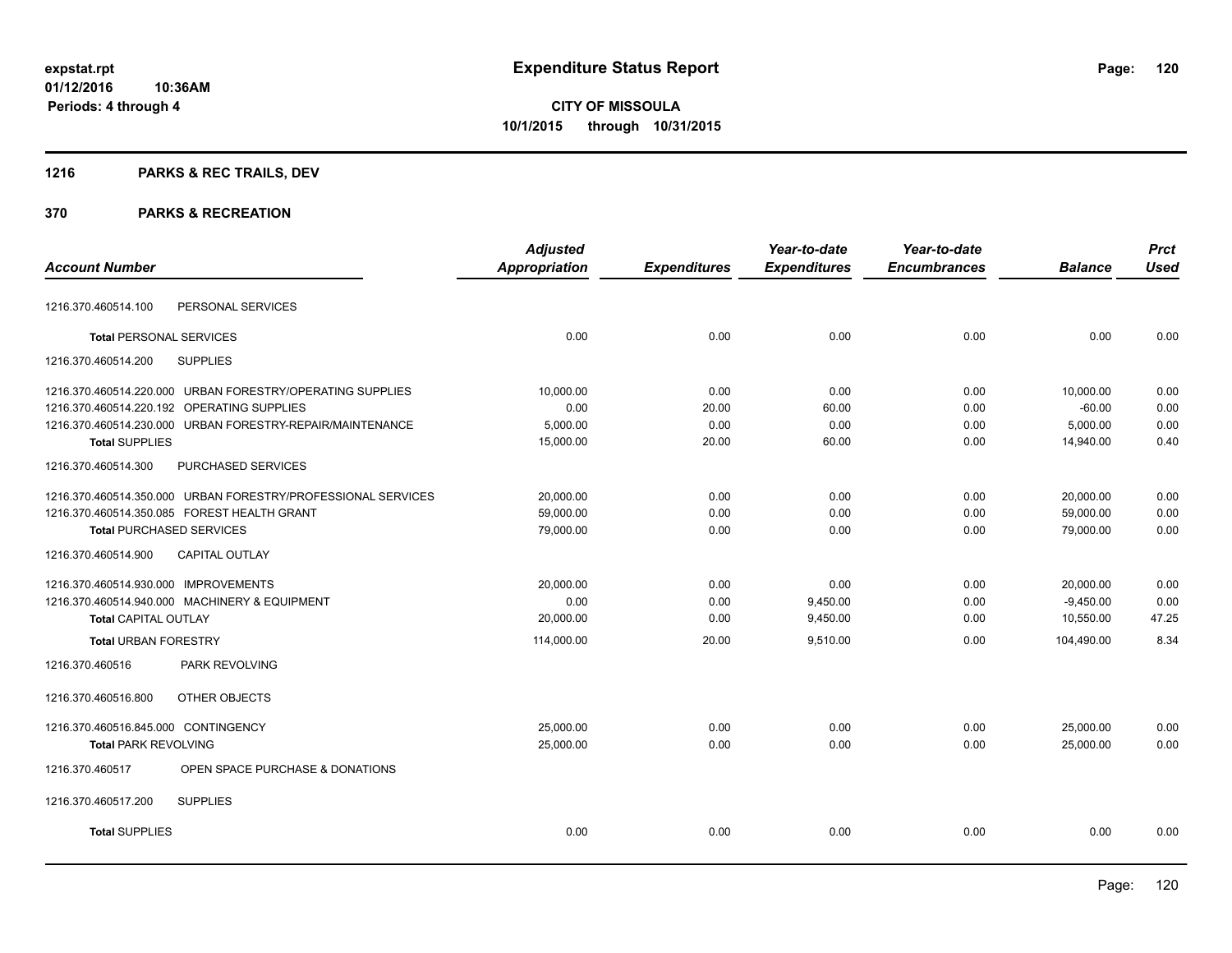## **1216 PARKS & REC TRAILS, DEV**

|                               |                                                  | <b>Adjusted</b> |                     | Year-to-date        | Year-to-date        |                | <b>Prct</b> |
|-------------------------------|--------------------------------------------------|-----------------|---------------------|---------------------|---------------------|----------------|-------------|
| <b>Account Number</b>         |                                                  | Appropriation   | <b>Expenditures</b> | <b>Expenditures</b> | <b>Encumbrances</b> | <b>Balance</b> | <b>Used</b> |
| 1216.370.460517.300           | PURCHASED SERVICES                               |                 |                     |                     |                     |                |             |
|                               | 1216.370.460517.390.000 OTHER PURCHASED SERVICES | 10,000.00       | 0.00                | 0.00                | 0.00                | 10,000.00      | 0.00        |
|                               | <b>Total PURCHASED SERVICES</b>                  | 10,000.00       | 0.00                | 0.00                | 0.00                | 10,000.00      | 0.00        |
| 1216.370.460517.900           | <b>CAPITAL OUTLAY</b>                            |                 |                     |                     |                     |                |             |
| <b>Total CAPITAL OUTLAY</b>   |                                                  | 0.00            | 0.00                | 0.00                | 0.00                | 0.00           | 0.00        |
|                               | Total OPEN SPACE PURCHASE & DONATIONS            | 10,000.00       | 0.00                | 0.00                | 0.00                | 10,000.00      | 0.00        |
| 1216.370.460518               | <b>SILVERS LAGOON</b>                            |                 |                     |                     |                     |                |             |
| 1216.370.460518.900           | CAPITAL OUTLAY                                   |                 |                     |                     |                     |                |             |
| <b>Total SILVERS LAGOON</b>   |                                                  | 0.00            | 0.00                | 0.00                | 0.00                | 0.00           | 0.00        |
| 1216.370.460519               | <b>AQUATICS CAPITAL</b>                          |                 |                     |                     |                     |                |             |
| 1216.370.460519.200           | <b>SUPPLIES</b>                                  |                 |                     |                     |                     |                |             |
| <b>Total SUPPLIES</b>         |                                                  | 0.00            | 0.00                | 0.00                | 0.00                | 0.00           | 0.00        |
| 1216.370.460519.300           | PURCHASED SERVICES                               |                 |                     |                     |                     |                |             |
|                               | <b>Total PURCHASED SERVICES</b>                  | 0.00            | 0.00                | 0.00                | 0.00                | 0.00           | 0.00        |
| 1216.370.460519.900           | <b>CAPITAL OUTLAY</b>                            |                 |                     |                     |                     |                |             |
| <b>Total AQUATICS CAPITAL</b> |                                                  | 0.00            | 0.00                | 0.00                | 0.00                | 0.00           | 0.00        |
| 1216.370.460520               | *** Title Not Found ***                          |                 |                     |                     |                     |                |             |
| 1216.370.460520.200           | <b>SUPPLIES</b>                                  |                 |                     |                     |                     |                |             |
| <b>Total SUPPLIES</b>         |                                                  | 0.00            | 0.00                | 0.00                | 0.00                | 0.00           | 0.00        |
| 1216.370.460520.300           | PURCHASED SERVICES                               |                 |                     |                     |                     |                |             |
|                               |                                                  |                 |                     |                     |                     |                |             |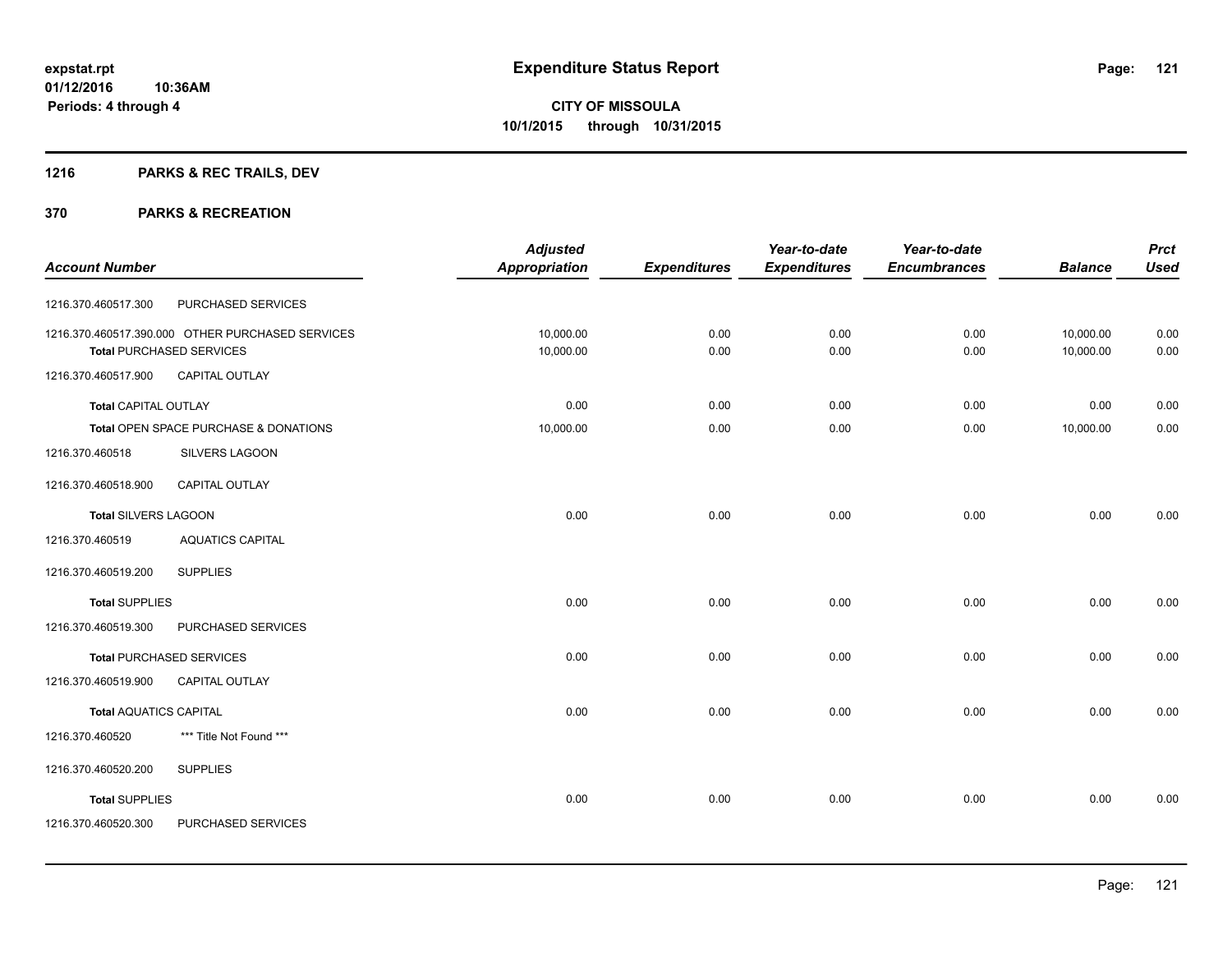## **1216 PARKS & REC TRAILS, DEV**

|                                                                 | <b>Adjusted</b> |                     | Year-to-date        | Year-to-date        |                | <b>Prct</b> |
|-----------------------------------------------------------------|-----------------|---------------------|---------------------|---------------------|----------------|-------------|
| <b>Account Number</b>                                           | Appropriation   | <b>Expenditures</b> | <b>Expenditures</b> | <b>Encumbrances</b> | <b>Balance</b> | <b>Used</b> |
| <b>Total PURCHASED SERVICES</b>                                 | 0.00            | 0.00                | 0.00                | 0.00                | 0.00           | 0.00        |
| CAPITAL OUTLAY<br>1216.370.460520.900                           |                 |                     |                     |                     |                |             |
| Total *** Title Not Found ***                                   | 0.00            | 0.00                | 0.00                | 0.00                | 0.00           | 0.00        |
| 1216.370.460521<br>CONSERVATION LANDS DONATIONS                 |                 |                     |                     |                     |                |             |
| PERSONAL SERVICES<br>1216.370.460521.100                        |                 |                     |                     |                     |                |             |
| 1216.370.460521.110.000 CONSV LANDS MGMT GRANTS                 | 11,291.00       | 16.22               | 16.22               | 0.00                | 11,274.78      | 0.14        |
| 1216.370.460521.110.106 SALARIES AND WAGES                      | 0.00            | 279.79              | 4.800.87            | 0.00                | $-4,800.87$    | 0.00        |
| 1216.370.460521.140.000 CONSERVATION LAND MGMT GRANT/EMP CONTRI | 1,909.00        | 65.58               | 946.46              | 0.00                | 962.54         | 49.58       |
| 1216.370.460521.141.000 STATE RETIREMENT CONTRIBUTIONS          | 0.00            | 0.00                | 3.79                | 0.00                | $-3.79$        | 0.00        |
| <b>Total PERSONAL SERVICES</b>                                  | 13,200.00       | 361.59              | 5,767.34            | 0.00                | 7,432.66       | 43.69       |
| 1216.370.460521.200<br><b>SUPPLIES</b>                          |                 |                     |                     |                     |                |             |
| 1216.370.460521.220.000 CONSVERVATION LANDS GRANT/OPER SUPPLIES | 10,000.00       | 0.00                | 0.00                | 0.00                | 10,000.00      | 0.00        |
| 1216.370.460521.220.086 OPERATING SUPPLIES~WEED PROGRAM         | 0.00            | 0.00                | 710.17              | 0.00                | $-710.17$      | 0.00        |
| 1216.370.460521.230.000 CONSERVATION LANDS MGMT GRANT           | 5,000.00        | 0.00                | 0.00                | 0.00                | 5,000.00       | 0.00        |
| <b>Total SUPPLIES</b>                                           | 15,000.00       | 0.00                | 710.17              | 0.00                | 14,289.83      | 4.73        |
| 1216.370.460521.300<br>PURCHASED SERVICES                       |                 |                     |                     |                     |                |             |
| 1216.370.460521.350.000 CONSERVATION LANDS                      | 9.700.00        | 0.00                | 0.00                | 0.00                | 9,700.00       | 0.00        |
| 1216.370.460521.350.086 PROFESSIONAL SERVICES~WEED PROGRAM      | 15,000.00       | 0.00                | 0.00                | 0.00                | 15,000.00      | 0.00        |
| 1216.370.460521.370.000 TRAVEL                                  | 150.00          | 0.00                | 0.00                | 0.00                | 150.00         | 0.00        |
| 1216.370.460521.380.000 TRAINING                                | 150.00          | 0.00                | 0.00                | 0.00                | 150.00         | 0.00        |
| <b>Total PURCHASED SERVICES</b>                                 | 25,000.00       | 0.00                | 0.00                | 0.00                | 25,000.00      | 0.00        |
| <b>CAPITAL OUTLAY</b><br>1216.370.460521.900                    |                 |                     |                     |                     |                |             |
| 1216.370.460521.930.000 IMPROVEMENTS                            | 6.800.00        | 0.00                | 0.00                | 0.00                | 6,800.00       | 0.00        |
| <b>Total CAPITAL OUTLAY</b>                                     | 6,800.00        | 0.00                | 0.00                | 0.00                | 6,800.00       | 0.00        |
| <b>Total CONSERVATION LANDS DONATIONS</b>                       | 60,000.00       | 361.59              | 6,477.51            | 0.00                | 53,522.49      | 10.80       |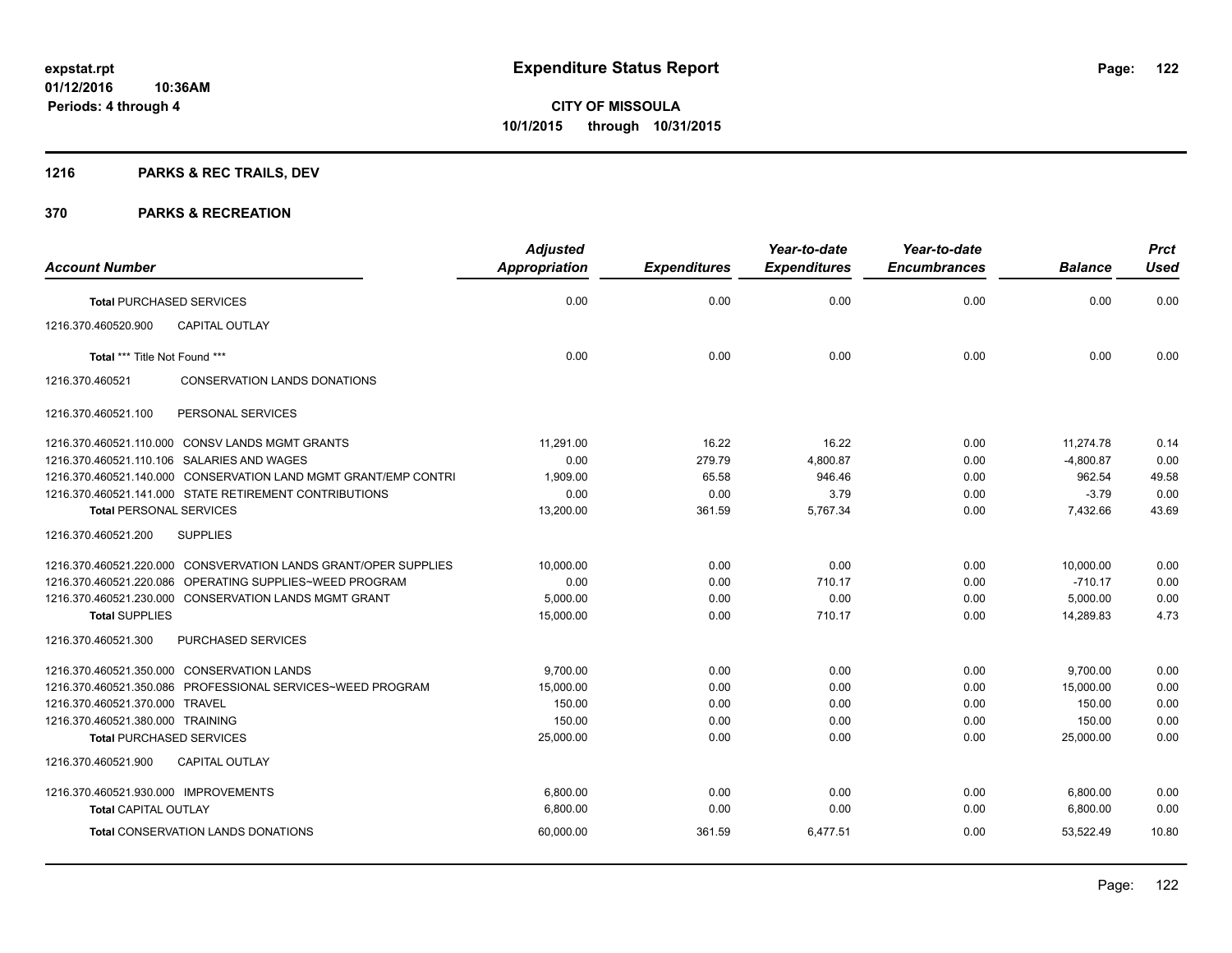## **1216 PARKS & REC TRAILS, DEV**

| <b>Account Number</b>                                        |                                                              | <b>Adjusted</b><br><b>Appropriation</b> | <b>Expenditures</b> | Year-to-date<br><b>Expenditures</b> | Year-to-date<br><b>Encumbrances</b> | <b>Balance</b>         | <b>Prct</b><br><b>Used</b> |
|--------------------------------------------------------------|--------------------------------------------------------------|-----------------------------------------|---------------------|-------------------------------------|-------------------------------------|------------------------|----------------------------|
| 1216.370.460522                                              | CONVERSATION LAND DONATIONS                                  |                                         |                     |                                     |                                     |                        |                            |
| 1216.370.460522.200                                          | <b>SUPPLIES</b>                                              |                                         |                     |                                     |                                     |                        |                            |
| <b>Total SUPPLIES</b>                                        | 1216.370.460522.230.000 REPAIR/MAINTENANCE                   | 10,000.00<br>10,000.00                  | 0.00<br>0.00        | 0.00<br>0.00                        | 0.00<br>0.00                        | 10,000.00<br>10,000.00 | 0.00<br>0.00               |
| 1216.370.460522.900                                          | CAPITAL OUTLAY                                               |                                         |                     |                                     |                                     |                        |                            |
| 1216.370.460522.930.000 IMPROVEMENTS<br>Total CAPITAL OUTLAY |                                                              | 10,000.00<br>10,000.00                  | 0.00<br>0.00        | 0.00<br>0.00                        | 0.00<br>0.00                        | 10,000.00<br>10,000.00 | 0.00<br>0.00               |
| 1216.370.460523                                              | Total CONVERSATION LAND DONATIONS<br>*** Title Not Found *** | 20,000.00                               | 0.00                | 0.00                                | 0.00                                | 20,000.00              | 0.00                       |
| 1216.370.460523.100                                          | PERSONAL SERVICES                                            |                                         |                     |                                     |                                     |                        |                            |
| <b>Total PERSONAL SERVICES</b>                               |                                                              | 0.00                                    | 0.00                | 0.00                                | 0.00                                | 0.00                   | 0.00                       |
| 1216.370.460523.300                                          | PURCHASED SERVICES                                           |                                         |                     |                                     |                                     |                        |                            |
|                                                              | <b>Total PURCHASED SERVICES</b>                              | 0.00                                    | 0.00                | 0.00                                | 0.00                                | 0.00                   | 0.00                       |
| 1216.370.460523.900                                          | CAPITAL OUTLAY                                               |                                         |                     |                                     |                                     |                        |                            |
| Total *** Title Not Found ***                                |                                                              | 0.00                                    | 0.00                | 0.00                                | 0.00                                | 0.00                   | 0.00                       |
| 1216.370.460524                                              | *** Title Not Found ***                                      |                                         |                     |                                     |                                     |                        |                            |
| 1216.370.460524.100                                          | PERSONAL SERVICES                                            |                                         |                     |                                     |                                     |                        |                            |
| <b>Total PERSONAL SERVICES</b>                               |                                                              | 0.00                                    | 0.00                | 0.00                                | 0.00                                | 0.00                   | 0.00                       |
| 1216.370.460524.200                                          | <b>SUPPLIES</b>                                              |                                         |                     |                                     |                                     |                        |                            |
| <b>Total SUPPLIES</b>                                        |                                                              | 0.00                                    | 0.00                | 0.00                                | 0.00                                | 0.00                   | 0.00                       |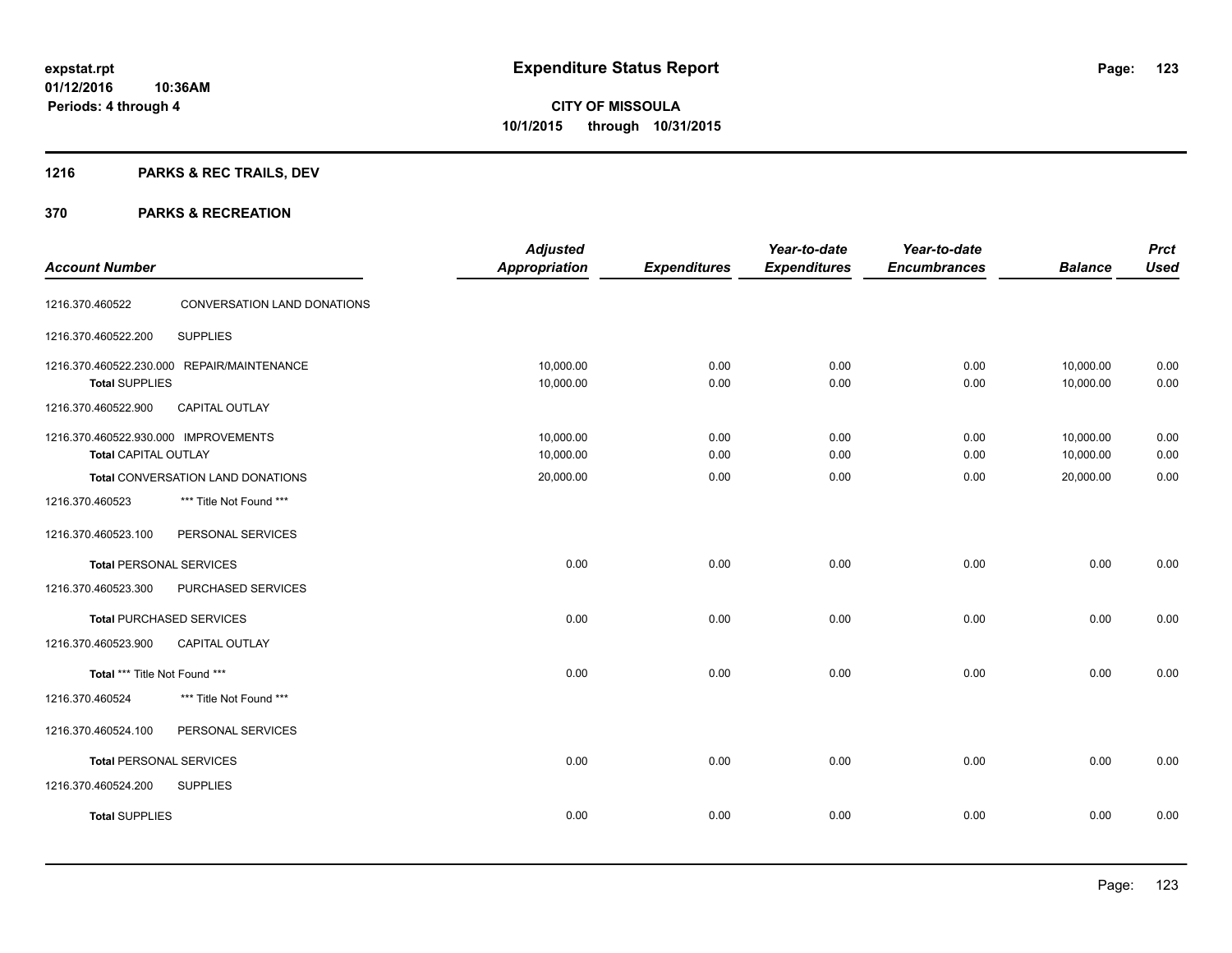## **1216 PARKS & REC TRAILS, DEV**

| <b>Account Number</b>                |                                          | <b>Adjusted</b><br><b>Appropriation</b> | <b>Expenditures</b> | Year-to-date<br><b>Expenditures</b> | Year-to-date<br><b>Encumbrances</b> | <b>Balance</b> | <b>Prct</b><br><b>Used</b> |
|--------------------------------------|------------------------------------------|-----------------------------------------|---------------------|-------------------------------------|-------------------------------------|----------------|----------------------------|
| 1216.370.460524.300                  | PURCHASED SERVICES                       |                                         |                     |                                     |                                     |                |                            |
| <b>Total *** Title Not Found ***</b> |                                          | 0.00                                    | 0.00                | 0.00                                | 0.00                                | 0.00           | 0.00                       |
| 1216.370.510110                      | <b>MERCHANT SERVICES</b>                 |                                         |                     |                                     |                                     |                |                            |
| 1216.370.510110.500                  | <b>FIXED CHARGES</b>                     |                                         |                     |                                     |                                     |                |                            |
|                                      | <b>Total MERCHANT SERVICES</b>           | 0.00                                    | 0.00                | 0.00                                | 0.00                                | 0.00           | 0.00                       |
|                                      | <b>Total PARKS &amp; REC TRAILS, DEV</b> | 944,920.00                              | 5.440.27            | 34,209.22                           | 0.00                                | 910.710.78     | 3.62                       |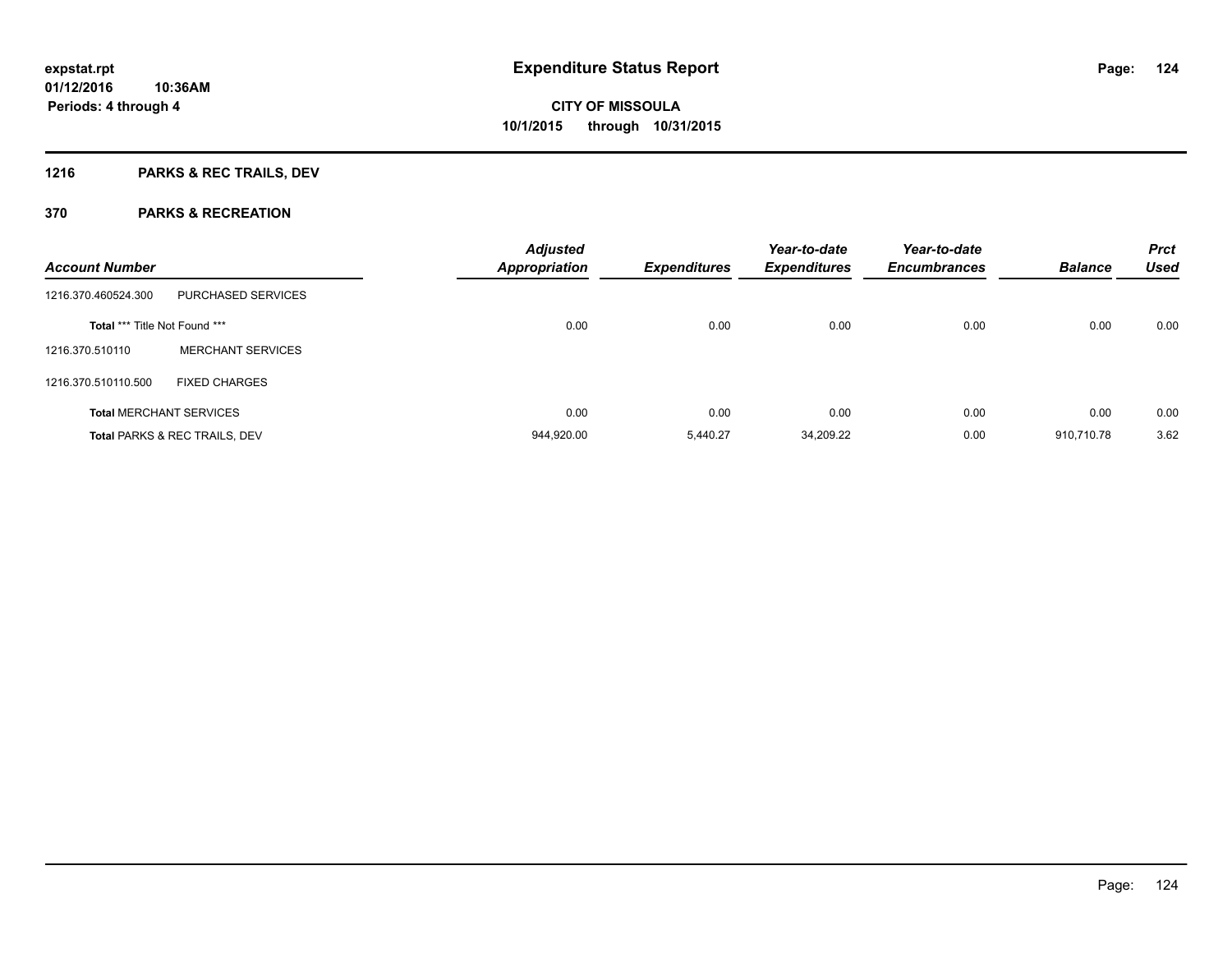## **1217 PARKS CITY LIFE GYM LEASE**

|                                                         | <b>Adjusted</b>      |                     | Year-to-date        | Year-to-date        |                | <b>Prct</b> |
|---------------------------------------------------------|----------------------|---------------------|---------------------|---------------------|----------------|-------------|
| <b>Account Number</b>                                   | <b>Appropriation</b> | <b>Expenditures</b> | <b>Expenditures</b> | <b>Encumbrances</b> | <b>Balance</b> | <b>Used</b> |
| CITY LIFE GYM LEASE<br>1217.370.460440                  |                      |                     |                     |                     |                |             |
| PERSONAL SERVICES<br>1217.370.460440.100                |                      |                     |                     |                     |                |             |
| 1217.370.460440.110.000 SALARIES AND WAGES              | 12,000.00            | 0.00                | 0.00                | 0.00                | 12,000.00      | 0.00        |
| <b>Total PERSONAL SERVICES</b>                          | 12,000.00            | 0.00                | 0.00                | 0.00                | 12,000.00      | 0.00        |
| 1217.370.460440.200<br><b>SUPPLIES</b>                  |                      |                     |                     |                     |                |             |
| 1217.370.460440.220.000 OPERATING SUPPLIES              | 2,500.00             | 0.00                | 0.00                | 0.00                | 2,500.00       | 0.00        |
| 1217.370.460440.220.147 OPERATING SUPPLIES              | 0.00                 | 25.16               | 25.16               | 0.00                | $-25.16$       | 0.00        |
| 1217.370.460440.230.000 REPAIR/MAINTENANCE              | 2,500.00             | 1,936.00            | 1,936.00            | 0.00                | 564.00         | 77.44       |
| <b>Total SUPPLIES</b>                                   | 5,000.00             | 1,961.16            | 1,961.16            | 0.00                | 3,038.84       | 39.22       |
| 1217.370.460440.300<br>PURCHASED SERVICES               |                      |                     |                     |                     |                |             |
| 1217.370.460440.320.000 PRINTING & DUPLICATING          | 1,000.00             | 0.00                | 0.00                | 0.00                | 1,000.00       | 0.00        |
| 1217.370.460440.330.000 PUBLICITY, SUBSCRIPTIONS & DUES | 1,000.00             | 0.00                | 0.00                | 0.00                | 1,000.00       | 0.00        |
| <b>Total PURCHASED SERVICES</b>                         | 2,000.00             | 0.00                | 0.00                | 0.00                | 2,000.00       | 0.00        |
| 1217.370.460440.500<br><b>FIXED CHARGES</b>             |                      |                     |                     |                     |                |             |
| 1217.370.460440.500.000 LEASE/FIXED CHARGES             | 24,000.00            | 2,000.00            | 8,000.00            | 0.00                | 16,000.00      | 33.33       |
| <b>Total FIXED CHARGES</b>                              | 24,000.00            | 2,000.00            | 8,000.00            | 0.00                | 16,000.00      | 33.33       |
| Total CITY LIFE GYM LEASE                               | 43,000.00            | 3,961.16            | 9,961.16            | 0.00                | 33.038.84      | 23.17       |
| <b>RECREATION ADULTS</b><br>1217.370.460471             |                      |                     |                     |                     |                |             |
| 1217.370.460471.200<br><b>SUPPLIES</b>                  |                      |                     |                     |                     |                |             |
| <b>Total RECREATION ADULTS</b>                          | 0.00                 | 0.00                | 0.00                | 0.00                | 0.00           | 0.00        |
| <b>MERCHANT SERVICES</b><br>1217.370.510110             |                      |                     |                     |                     |                |             |
| <b>FIXED CHARGES</b><br>1217.370.510110.500             |                      |                     |                     |                     |                |             |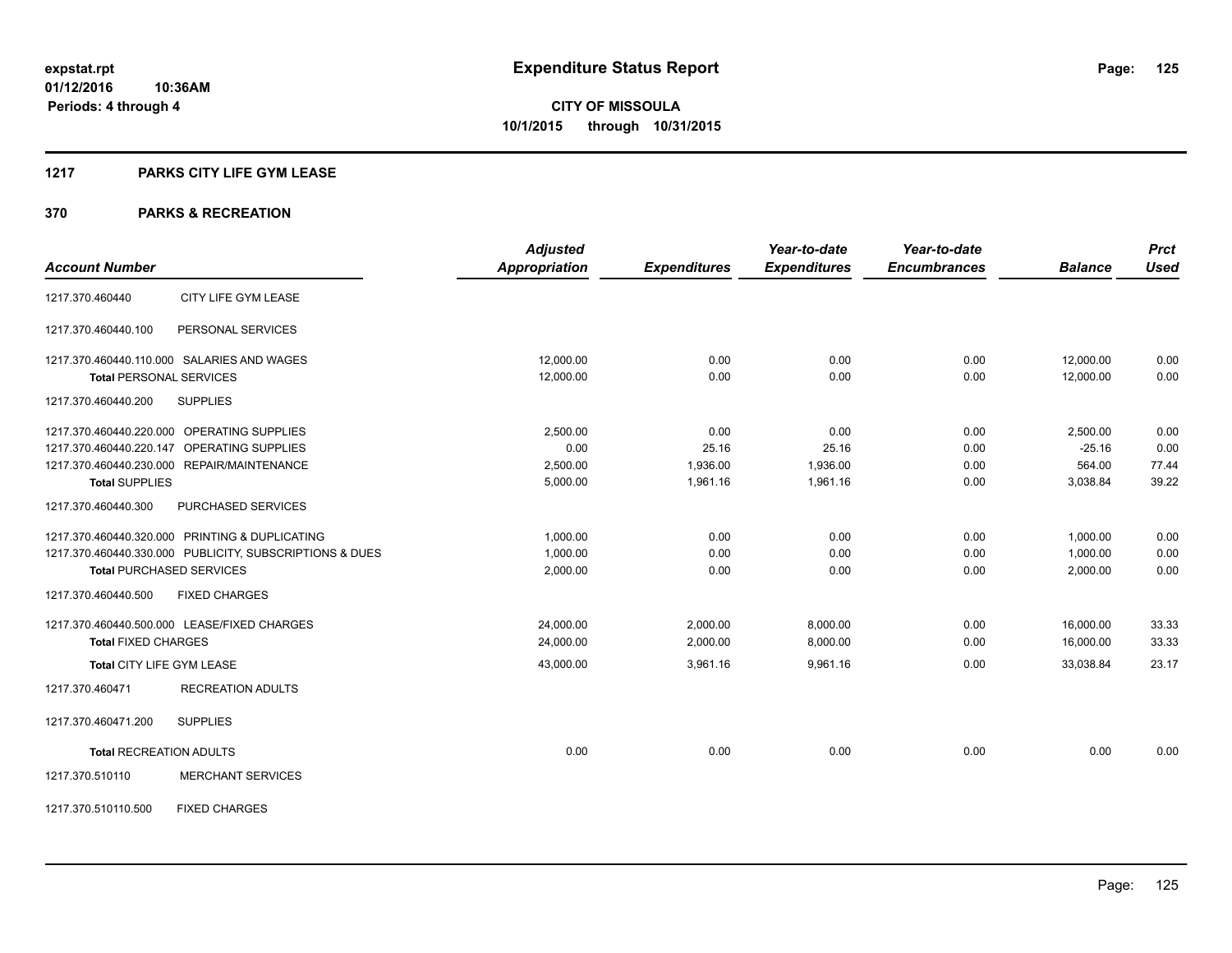## **1217 PARKS CITY LIFE GYM LEASE**

| <b>Account Number</b>                  | <b>Adiusted</b><br>Appropriation | <b>Expenditures</b> | Year-to-date<br><i><b>Expenditures</b></i> | Year-to-date<br><b>Encumbrances</b> | <b>Balance</b> | <b>Prct</b><br>Used |
|----------------------------------------|----------------------------------|---------------------|--------------------------------------------|-------------------------------------|----------------|---------------------|
| <b>Total MERCHANT SERVICES</b>         | 0.00                             | 0.00                | 0.00                                       | 0.00                                | 0.00           | 0.00                |
| <b>Total PARKS CITY LIFE GYM LEASE</b> | 43,000.00                        | 3,961.16            | 9,961.16                                   | 0.00                                | 33,038.84      | 23.17               |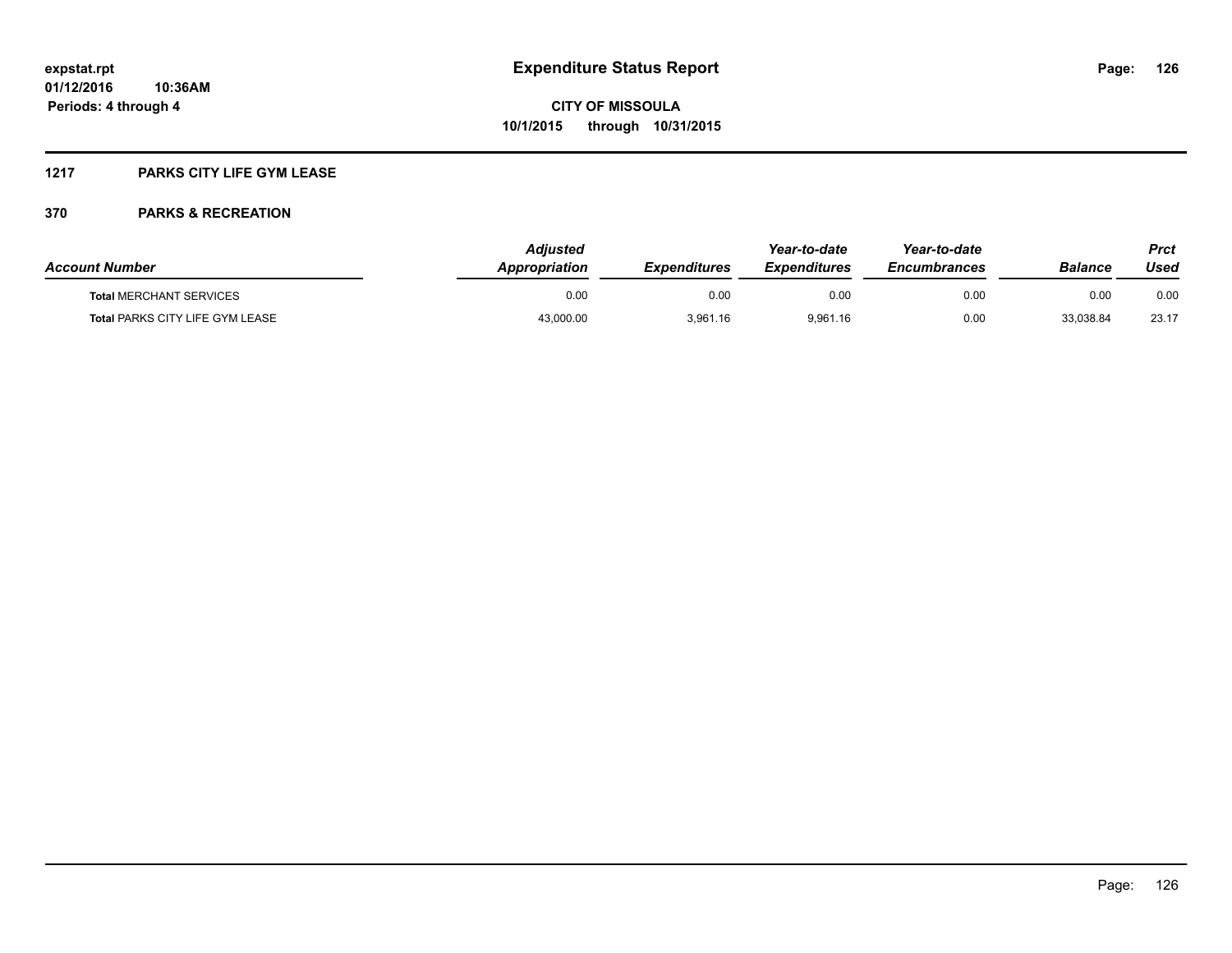## **1218 ALL ABILITIES PLAYGROUND**

|                                      |                                               | <b>Adjusted</b>      |                     | Year-to-date        | Year-to-date        |                | <b>Prct</b> |
|--------------------------------------|-----------------------------------------------|----------------------|---------------------|---------------------|---------------------|----------------|-------------|
| <b>Account Number</b>                |                                               | <b>Appropriation</b> | <b>Expenditures</b> | <b>Expenditures</b> | <b>Encumbrances</b> | <b>Balance</b> | <b>Used</b> |
| 1218.370.460444                      | <b>PLAYGROUNDS</b>                            |                      |                     |                     |                     |                |             |
| 1218.370.460444.300                  | PURCHASED SERVICES                            |                      |                     |                     |                     |                |             |
|                                      | 1218.370.460444.350.000 PROFESSIONAL SERVICES | 50,000.00            | 0.00                | 438.10              | 0.00                | 49,561.90      | 0.88        |
|                                      | <b>Total PURCHASED SERVICES</b>               | 50,000.00            | 0.00                | 438.10              | 0.00                | 49,561.90      | 0.88        |
| 1218.370.460444.900                  | <b>CAPITAL OUTLAY</b>                         |                      |                     |                     |                     |                |             |
| 1218.370.460444.930.000 IMPROVEMENTS |                                               | 478,000.00           | 0.00                | 0.00                | 0.00                | 478,000.00     | 0.00        |
| <b>Total CAPITAL OUTLAY</b>          |                                               | 478,000.00           | 0.00                | 0.00                | 0.00                | 478,000.00     | 0.00        |
| <b>Total PLAYGROUNDS</b>             |                                               | 528,000.00           | 0.00                | 438.10              | 0.00                | 527,561.90     | 0.08        |
| 1218.370.510110                      | <b>MERCHANT SERVICES</b>                      |                      |                     |                     |                     |                |             |
| 1218.370.510110.500                  | <b>FIXED CHARGES</b>                          |                      |                     |                     |                     |                |             |
|                                      | <b>Total MERCHANT SERVICES</b>                | 0.00                 | 0.00                | 0.00                | 0.00                | 0.00           | 0.00        |
|                                      | Total ALL ABILITIES PLAYGROUND                | 528,000.00           | 0.00                | 438.10              | 0.00                | 527,561.90     | 0.08        |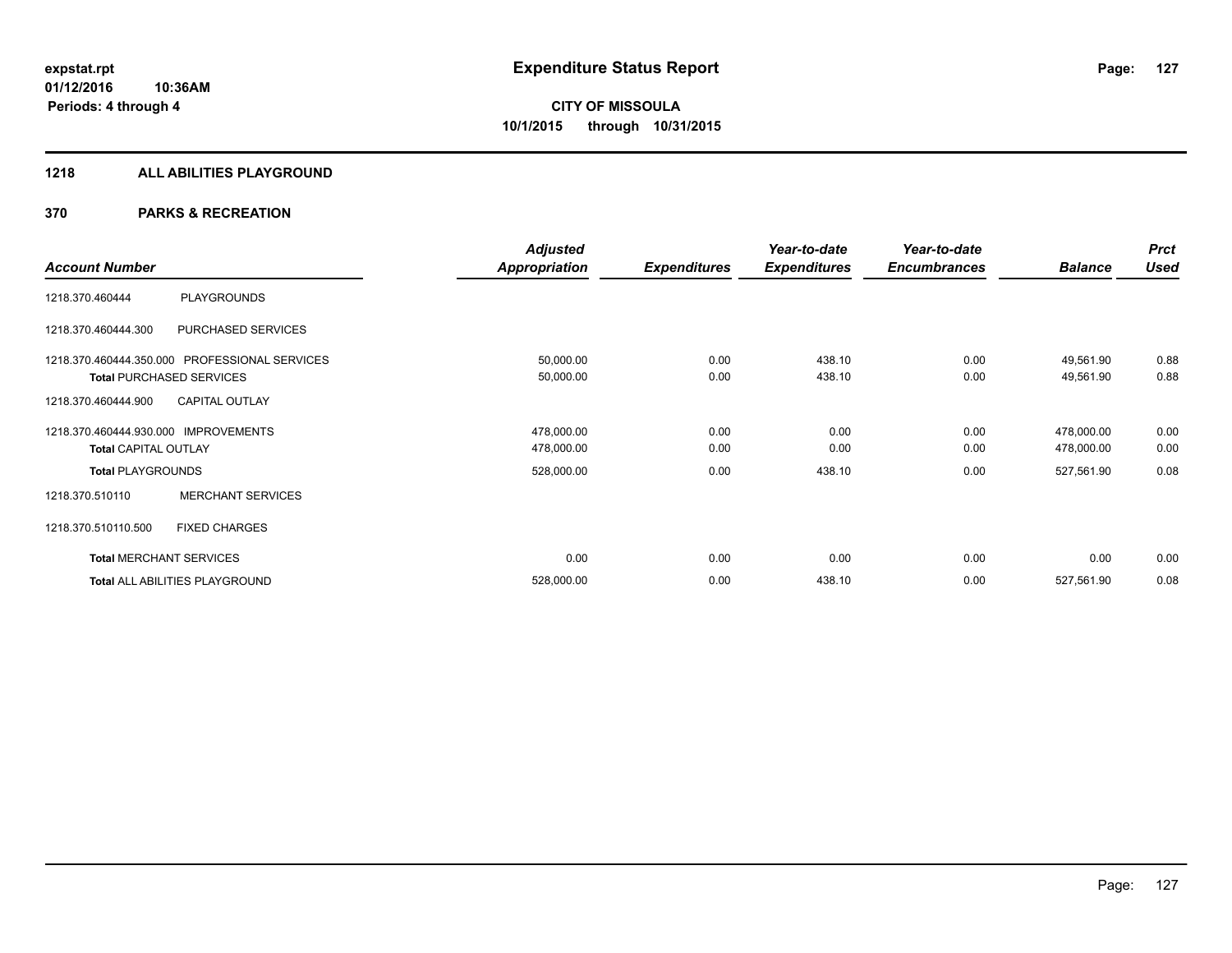## **1219 FY14 PARK & TRAIL BOND**

|                                |                                               | <b>Adjusted</b>      |                     | Year-to-date        | Year-to-date        |                | <b>Prct</b> |
|--------------------------------|-----------------------------------------------|----------------------|---------------------|---------------------|---------------------|----------------|-------------|
| <b>Account Number</b>          |                                               | <b>Appropriation</b> | <b>Expenditures</b> | <b>Expenditures</b> | <b>Encumbrances</b> | <b>Balance</b> | <b>Used</b> |
| 1219.370.460401                | FORT MSLA REGIONAL PARK                       |                      |                     |                     |                     |                |             |
| 1219.370.460401.200            | <b>SUPPLIES</b>                               |                      |                     |                     |                     |                |             |
| <b>Total SUPPLIES</b>          |                                               | 0.00                 | 0.00                | 0.00                | 0.00                | 0.00           | 0.00        |
| 1219.370.460401.300            | PURCHASED SERVICES                            |                      |                     |                     |                     |                |             |
|                                | <b>Total PURCHASED SERVICES</b>               | 0.00                 | 0.00                | 0.00                | 0.00                | 0.00           | 0.00        |
| 1219.370.460401.900            | <b>CAPITAL OUTLAY</b>                         |                      |                     |                     |                     |                |             |
|                                | Total FORT MSLA REGIONAL PARK                 | 0.00                 | 0.00                | 0.00                | 0.00                | 0.00           | 0.00        |
| 1219.370.460444                | <b>PLAYGROUNDS</b>                            |                      |                     |                     |                     |                |             |
| 1219.370.460444.300            | PURCHASED SERVICES                            |                      |                     |                     |                     |                |             |
|                                | 1219.370.460444.350.000 PROFESSIONAL SERVICES | 0.00                 | 0.00                | 4,458.76            | 0.00                | $-4,458.76$    | 0.00        |
|                                | <b>Total PURCHASED SERVICES</b>               | 0.00                 | 0.00                | 4,458.76            | 0.00                | $-4,458.76$    | 0.00        |
| 1219.370.460444.900            | <b>CAPITAL OUTLAY</b>                         |                      |                     |                     |                     |                |             |
|                                | 1219.370.460444.940.000 MACHINERY & EQUIPMENT | 0.00                 | 0.00                | 30.676.10           | 0.00                | $-30.676.10$   | 0.00        |
| <b>Total CAPITAL OUTLAY</b>    |                                               | 0.00                 | 0.00                | 30,676.10           | 0.00                | $-30,676.10$   | 0.00        |
| <b>Total PLAYGROUNDS</b>       |                                               | 0.00                 | 0.00                | 35,134.86           | 0.00                | $-35,134.86$   | 0.00        |
| 1219.370.510110                | <b>MERCHANT SERVICES</b>                      |                      |                     |                     |                     |                |             |
| 1219.370.510110.500            | <b>FIXED CHARGES</b>                          |                      |                     |                     |                     |                |             |
| <b>Total MERCHANT SERVICES</b> |                                               | 0.00                 | 0.00                | 0.00                | 0.00                | 0.00           | 0.00        |
|                                | <b>Total FY14 PARK &amp; TRAIL BOND</b>       | 0.00                 | 0.00                | 35,134.86           | 0.00                | $-35,134.86$   | 0.00        |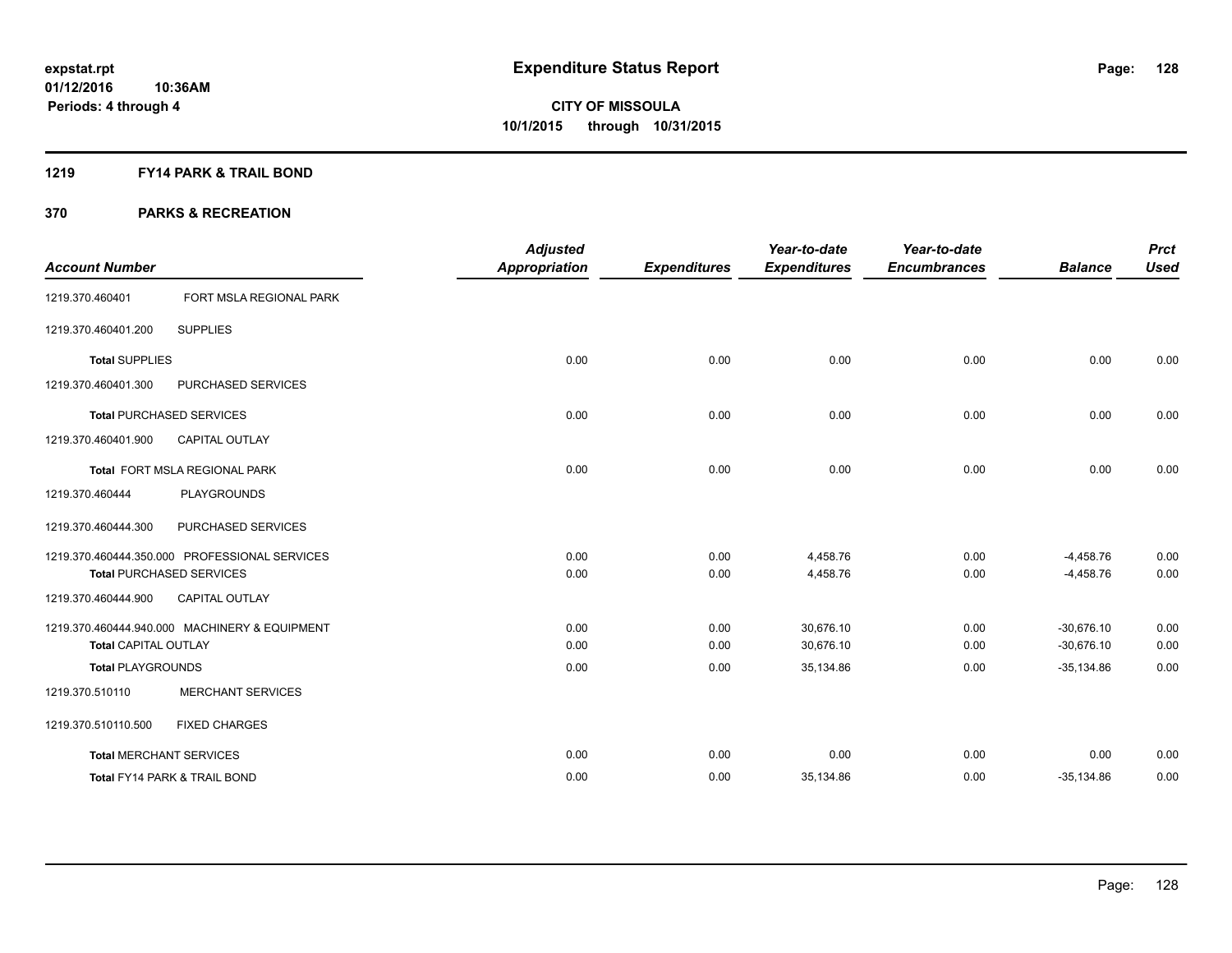**expstat.rpt Expenditure Status Report** 

**01/12/2016 10:36AM Periods: 4 through 4**

**CITY OF MISSOULA 10/1/2015 through 10/31/2015**

## **1241 CREMAIN WALL & CEMETERY DONATIONS FUND**

**340 CEMETERY**

| <b>Account Number</b>                                           |                                              | <b>Adjusted</b><br><b>Appropriation</b> | <b>Expenditures</b> | Year-to-date<br><b>Expenditures</b> | Year-to-date<br><b>Encumbrances</b> | <b>Balance</b>       | <b>Prct</b><br><b>Used</b> |
|-----------------------------------------------------------------|----------------------------------------------|-----------------------------------------|---------------------|-------------------------------------|-------------------------------------|----------------------|----------------------------|
| 1241.340.430920                                                 | <b>FACILITIES</b>                            |                                         |                     |                                     |                                     |                      |                            |
| 1241.340.430920.900                                             | <b>CAPITAL OUTLAY</b>                        |                                         |                     |                                     |                                     |                      |                            |
| 1241.340.430920.930.000 IMPROVEMENTS<br><b>Total FACILITIES</b> |                                              | 2,500.00<br>2,500.00                    | 0.00<br>0.00        | 0.00<br>0.00                        | 0.00<br>0.00                        | 2,500.00<br>2,500.00 | 0.00<br>0.00               |
| 1241.340.430921                                                 | <b>CEMETERY MEMORIAL</b>                     |                                         |                     |                                     |                                     |                      |                            |
| 1241.340.430921.900                                             | <b>CAPITAL OUTLAY</b>                        |                                         |                     |                                     |                                     |                      |                            |
| <b>Total CEMETERY MEMORIAL</b>                                  |                                              | 0.00                                    | 0.00                | 0.00                                | 0.00                                | 0.00                 | 0.00                       |
| 1241.340.430930                                                 | <b>GROUNDS MAINTENANCE</b>                   |                                         |                     |                                     |                                     |                      |                            |
| 1241.340.430930.900                                             | <b>CAPITAL OUTLAY</b>                        |                                         |                     |                                     |                                     |                      |                            |
| 1241.340.430930.930.000 IMPROVEMENTS                            |                                              | 0.00                                    | 273.00              | 473.00                              | 0.00                                | $-473.00$            | 0.00                       |
|                                                                 | <b>Total GROUNDS MAINTENANCE</b>             | 0.00                                    | 273.00              | 473.00                              | 0.00                                | $-473.00$            | 0.00                       |
| 1241.340.510110                                                 | <b>MERCHANT SERVICES</b>                     |                                         |                     |                                     |                                     |                      |                            |
| 1241.340.510110.500                                             | <b>FIXED CHARGES</b>                         |                                         |                     |                                     |                                     |                      |                            |
| <b>Total MERCHANT SERVICES</b>                                  |                                              | 0.00                                    | 0.00                | 0.00                                | 0.00                                | 0.00                 | 0.00                       |
|                                                                 | Total CREMAIN WALL & CEMETERY DONATIONS FUND | 2,500.00                                | 273.00              | 473.00                              | 0.00                                | 2,027.00             | 18.92                      |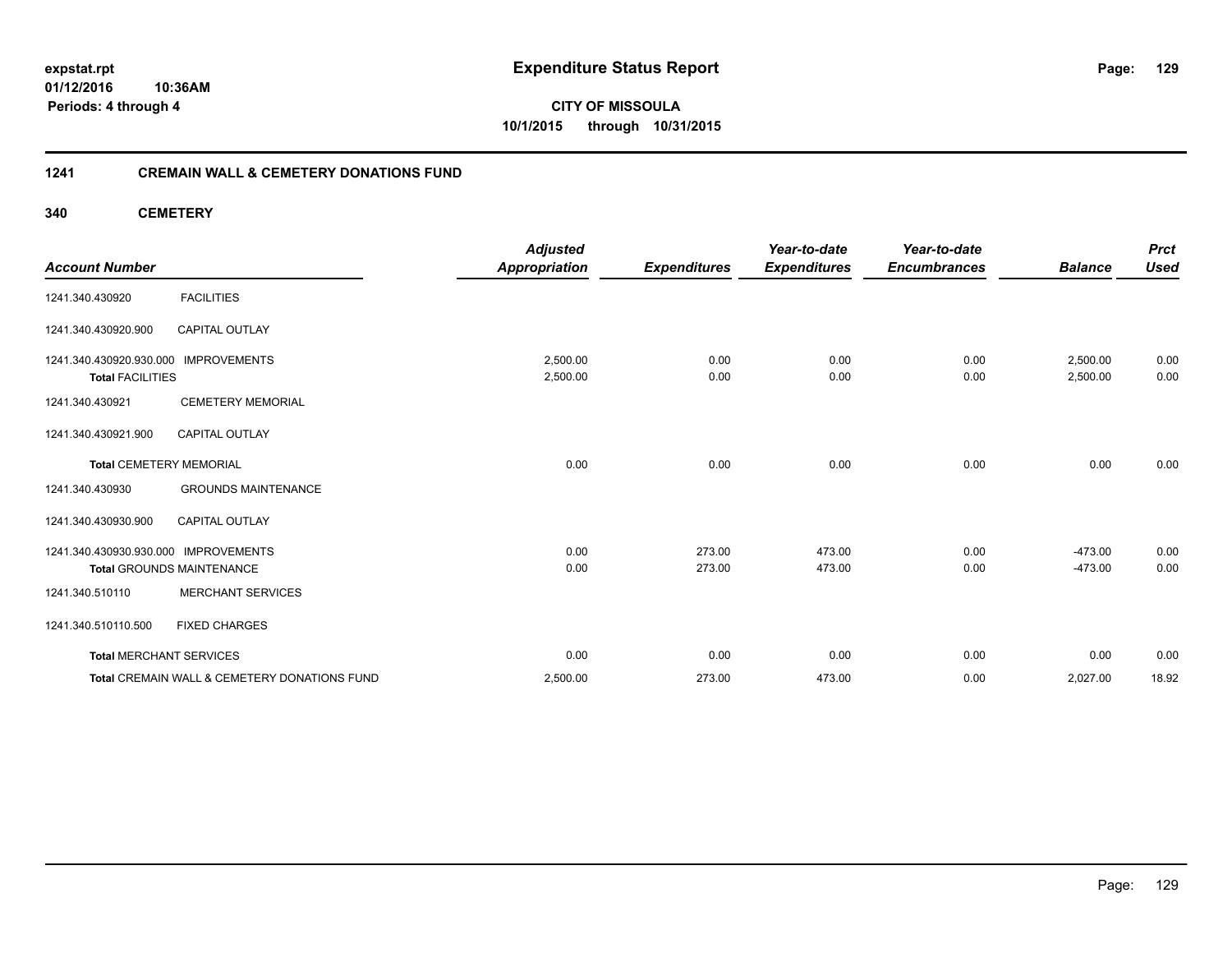## **1242 CEMETERY CARE FUND**

## **340 CEMETERY**

|                                                  | <b>Adjusted</b>      |                     | Year-to-date        | Year-to-date        |                | <b>Prct</b> |
|--------------------------------------------------|----------------------|---------------------|---------------------|---------------------|----------------|-------------|
| <b>Account Number</b>                            | <b>Appropriation</b> | <b>Expenditures</b> | <b>Expenditures</b> | <b>Encumbrances</b> | <b>Balance</b> | <b>Used</b> |
| <b>FACILITIES</b><br>1242.340.430920             |                      |                     |                     |                     |                |             |
| OTHER OBJECTS<br>1242.340.430920.800             |                      |                     |                     |                     |                |             |
| 1242.340.430920.820.000 TRANSFERS TO OTHER FUNDS | 9.545.00             | 0.00                | 0.00                | 0.00                | 9,545.00       | 0.00        |
| 1242.340.430920.845.000 CONTINGENCY              | 10,000.00            | 0.00                | 0.00                | 0.00                | 10.000.00      | 0.00        |
| <b>Total OTHER OBJECTS</b>                       | 19,545.00            | 0.00                | 0.00                | 0.00                | 19,545.00      | 0.00        |
| <b>CAPITAL OUTLAY</b><br>1242.340.430920.900     |                      |                     |                     |                     |                |             |
| 1242.340.430920.940.000 MACHINERY & EQUIPMENT    | 153,500.00           | 0.00                | 0.00                | 0.00                | 153,500.00     | 0.00        |
| <b>Total CAPITAL OUTLAY</b>                      | 153,500.00           | 0.00                | 0.00                | 0.00                | 153,500.00     | 0.00        |
| <b>Total FACILITIES</b>                          | 173,045.00           | 0.00                | 0.00                | 0.00                | 173,045.00     | 0.00        |
| <b>GROUNDS MAINTENANCE</b><br>1242.340.430930    |                      |                     |                     |                     |                |             |
| <b>CAPITAL OUTLAY</b><br>1242.340.430930.900     |                      |                     |                     |                     |                |             |
| 1242.340.430930.930.000 IMPROVEMENTS             | 0.00                 | 5,895.00            | 5,895.00            | 0.00                | $-5,895.00$    | 0.00        |
| <b>Total GROUNDS MAINTENANCE</b>                 | 0.00                 | 5,895.00            | 5,895.00            | 0.00                | $-5,895.00$    | 0.00        |
| <b>MERCHANT SERVICES</b><br>1242.340.510110      |                      |                     |                     |                     |                |             |
| 1242.340.510110.500<br><b>FIXED CHARGES</b>      |                      |                     |                     |                     |                |             |
| <b>Total MERCHANT SERVICES</b>                   | 0.00                 | 0.00                | 0.00                | 0.00                | 0.00           | 0.00        |
| <b>Total CEMETERY CARE FUND</b>                  | 173,045.00           | 5,895.00            | 5,895.00            | 0.00                | 167,150.00     | 3.41        |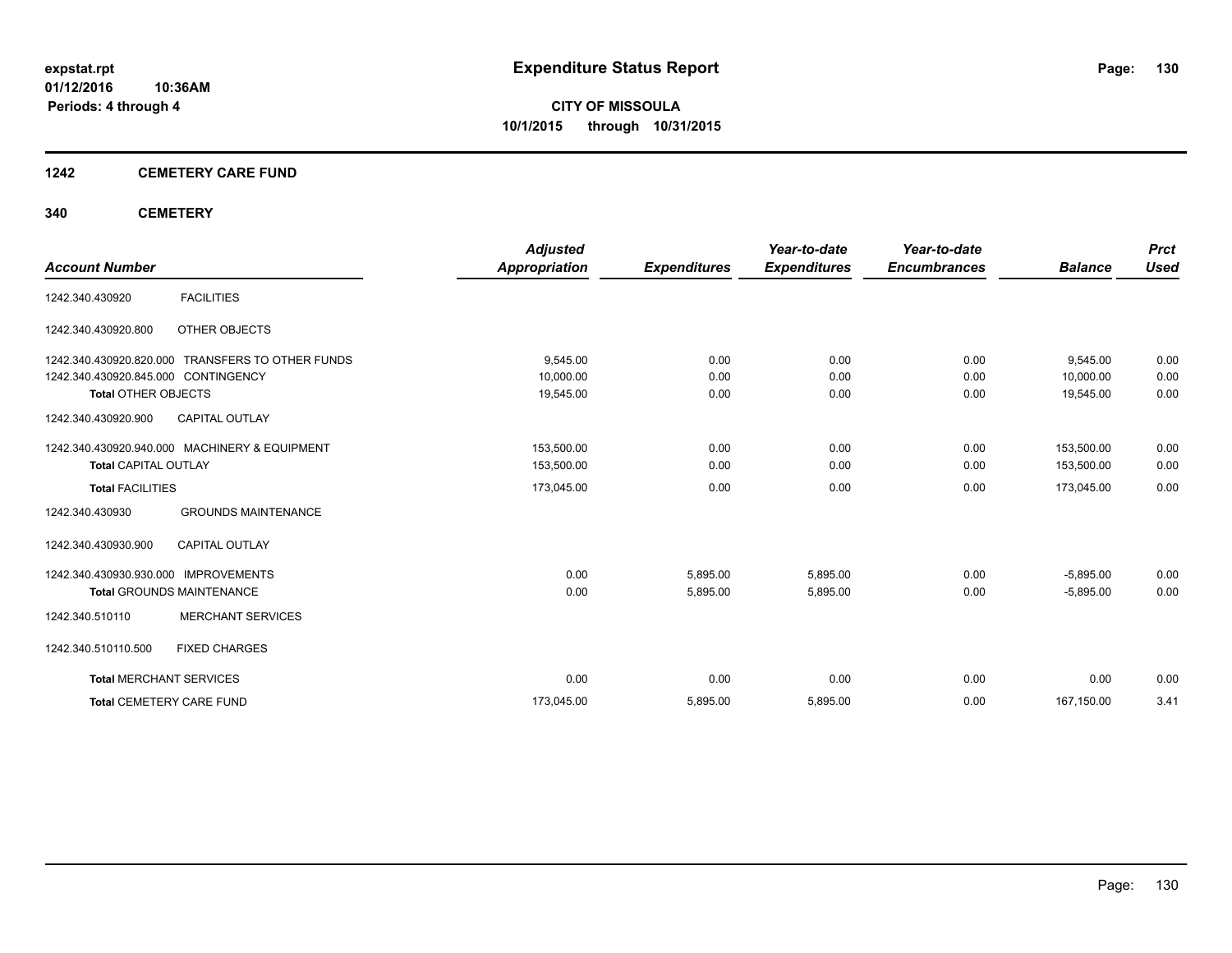## **1243 CEMETERY MEMORIAL FUND**

## **340 CEMETERY**

|                                      |                                  | <b>Adjusted</b>      |                     | Year-to-date        | Year-to-date        |                | <b>Prct</b> |
|--------------------------------------|----------------------------------|----------------------|---------------------|---------------------|---------------------|----------------|-------------|
| <b>Account Number</b>                |                                  | <b>Appropriation</b> | <b>Expenditures</b> | <b>Expenditures</b> | <b>Encumbrances</b> | <b>Balance</b> | <b>Used</b> |
| 1243.340.430921                      | <b>CEMETERY MEMORIAL</b>         |                      |                     |                     |                     |                |             |
| 1243.340.430921.900                  | <b>CAPITAL OUTLAY</b>            |                      |                     |                     |                     |                |             |
| <b>Total CEMETERY MEMORIAL</b>       |                                  | 0.00                 | 0.00                | 0.00                | 0.00                | 0.00           | 0.00        |
| 1243.340.430930                      | <b>GROUNDS MAINTENANCE</b>       |                      |                     |                     |                     |                |             |
| 1243.340.430930.900                  | <b>CAPITAL OUTLAY</b>            |                      |                     |                     |                     |                |             |
| 1243.340.430930.930.000 IMPROVEMENTS |                                  | 500.00               | 120.71              | 2,998.11            | 0.00                | $-2,498.11$    | 599.62      |
|                                      | <b>Total GROUNDS MAINTENANCE</b> | 500.00               | 120.71              | 2,998.11            | 0.00                | $-2,498.11$    | 599.62      |
| 1243.340.510110                      | <b>MERCHANT SERVICES</b>         |                      |                     |                     |                     |                |             |
| 1243.340.510110.500                  | <b>FIXED CHARGES</b>             |                      |                     |                     |                     |                |             |
| <b>Total MERCHANT SERVICES</b>       |                                  | 0.00                 | 0.00                | 0.00                | 0.00                | 0.00           | 0.00        |
|                                      | Total CEMETERY MEMORIAL FUND     | 500.00               | 120.71              | 2,998.11            | 0.00                | $-2,498.11$    | 599.62      |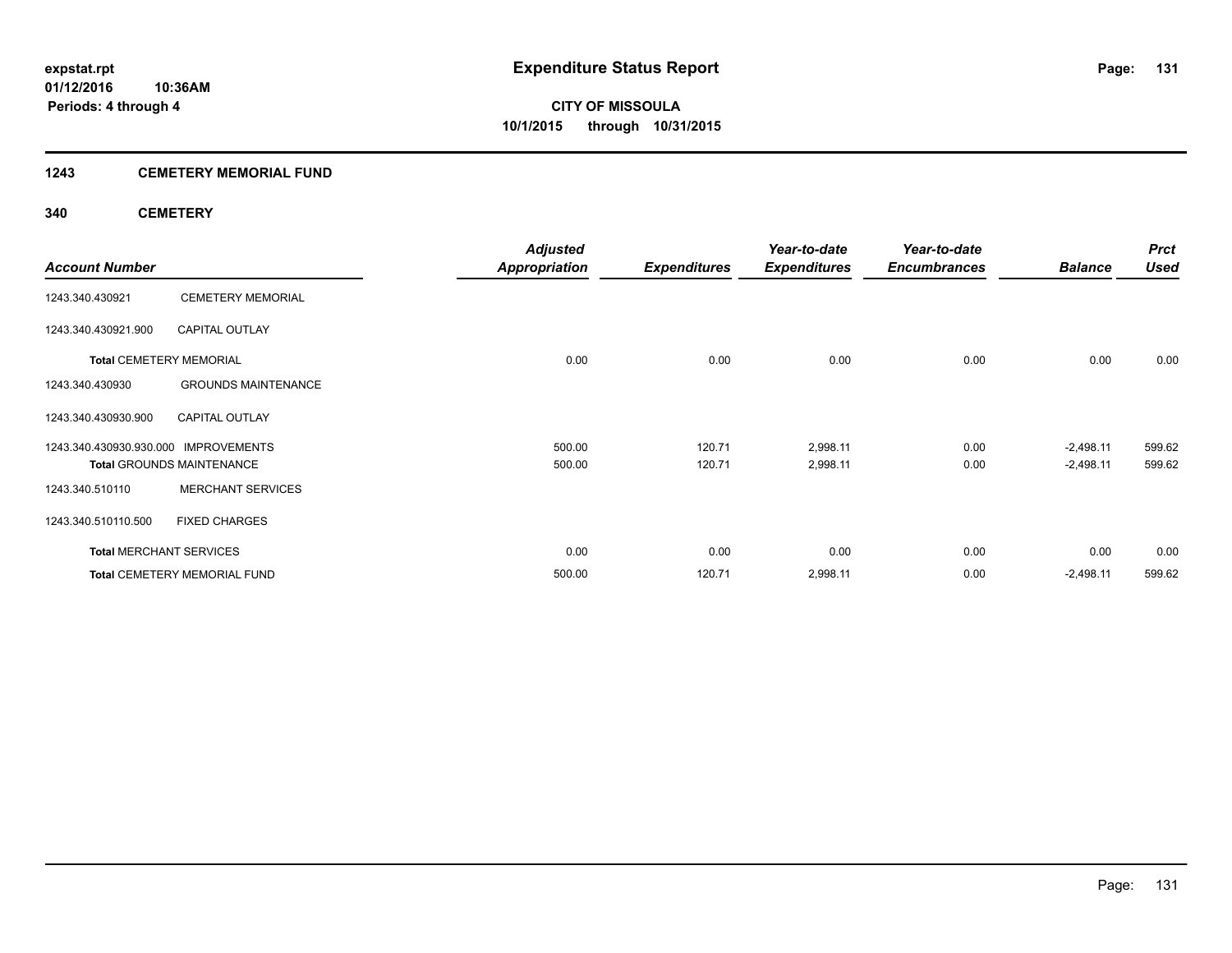## **1265 TITLE 1 PROJECTS FUND**

## **240 FINANCE**

| <b>Account Number</b>         |                                                | <b>Adjusted</b><br><b>Appropriation</b> | <b>Expenditures</b> | Year-to-date<br><b>Expenditures</b> | Year-to-date<br><b>Encumbrances</b> | <b>Balance</b> | <b>Prct</b><br><b>Used</b> |
|-------------------------------|------------------------------------------------|-----------------------------------------|---------------------|-------------------------------------|-------------------------------------|----------------|----------------------------|
|                               |                                                |                                         |                     |                                     |                                     |                |                            |
| 1265.240.411850               | ECONOMIC DEVELOPMENT                           |                                         |                     |                                     |                                     |                |                            |
| 1265.240.411850.500           | <b>FIXED CHARGES</b>                           |                                         |                     |                                     |                                     |                |                            |
| <b>Total FIXED CHARGES</b>    |                                                | 0.00                                    | 0.00                | 0.00                                | 0.00                                | 0.00           | 0.00                       |
| 1265.240.411850.700           | <b>GRANTS &amp; CONTRIBUTIONS</b>              |                                         |                     |                                     |                                     |                |                            |
|                               | 1265.240.411850.700.000 GRANTS & CONTRIBUTIONS | 136,000.00                              | 0.00                | 0.00                                | 0.00                                | 136,000.00     | 0.00                       |
|                               | <b>Total GRANTS &amp; CONTRIBUTIONS</b>        | 136,000.00                              | 0.00                | 0.00                                | 0.00                                | 136,000.00     | 0.00                       |
| 1265.240.411850.800           | OTHER OBJECTS                                  |                                         |                     |                                     |                                     |                |                            |
| <b>Total OTHER OBJECTS</b>    |                                                | 0.00                                    | 0.00                | 0.00                                | 0.00                                | 0.00           | 0.00                       |
|                               | Total ECONOMIC DEVELOPMENT                     | 136,000.00                              | 0.00                | 0.00                                | 0.00                                | 136,000.00     | 0.00                       |
| 1265.240.440150               | *** Title Not Found ***                        |                                         |                     |                                     |                                     |                |                            |
| 1265.240.440150.800           | OTHER OBJECTS                                  |                                         |                     |                                     |                                     |                |                            |
| Total *** Title Not Found *** |                                                | 0.00                                    | 0.00                | 0.00                                | 0.00                                | 0.00           | 0.00                       |
| 1265.240.470343               | MISSOULA HOUSING CORPORATION                   |                                         |                     |                                     |                                     |                |                            |
| 1265.240.470343.700           | <b>GRANTS &amp; CONTRIBUTIONS</b>              |                                         |                     |                                     |                                     |                |                            |
|                               | Total MISSOULA HOUSING CORPORATION             | 0.00                                    | 0.00                | 0.00                                | 0.00                                | 0.00           | 0.00                       |
| 1265.240.510110               | <b>MERCHANT SERVICES</b>                       |                                         |                     |                                     |                                     |                |                            |
| 1265.240.510110.500           | <b>FIXED CHARGES</b>                           |                                         |                     |                                     |                                     |                |                            |
|                               | <b>Total MERCHANT SERVICES</b>                 | 0.00                                    | 0.00                | 0.00                                | 0.00                                | 0.00           | 0.00                       |
|                               | Total TITLE 1 PROJECTS FUND                    | 136,000.00                              | 0.00                | 0.00                                | 0.00                                | 136,000.00     | 0.00                       |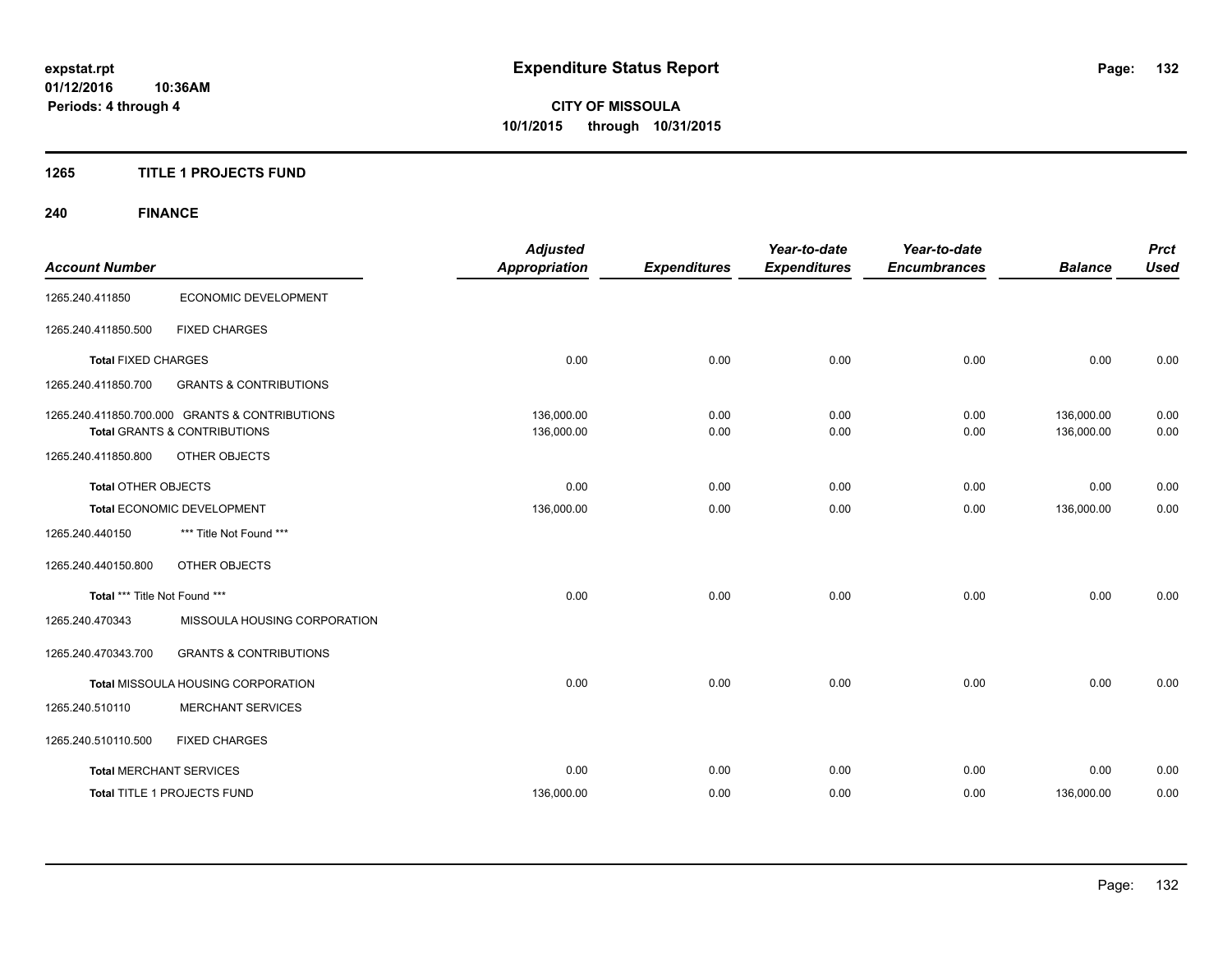**133**

**01/12/2016 10:36AM Periods: 4 through 4**

**CITY OF MISSOULA 10/1/2015 through 10/31/2015**

## **1396 PROGRAM INCOME REVOLVING LOAN PROGRAM**

|                            |                                                    | <b>Adjusted</b>      |                                                                                                                                                                                                                                                                                                                           | Year-to-date | Year-to-date |  | <b>Prct</b> |
|----------------------------|----------------------------------------------------|----------------------|---------------------------------------------------------------------------------------------------------------------------------------------------------------------------------------------------------------------------------------------------------------------------------------------------------------------------|--------------|--------------|--|-------------|
| <b>Account Number</b>      |                                                    | <b>Appropriation</b> | <b>Expenditures</b><br><b>Expenditures</b><br><b>Encumbrances</b><br><b>Balance</b><br>38,472.00<br>0.00<br>0.00<br>0.00<br>38,472.00<br>38,472.00<br>0.00<br>0.00<br>0.00<br>38,472.00<br>0.00<br>0.00<br>0.00<br>0.00<br>0.00<br>0.00<br>0.00<br>0.00<br>0.00<br>0.00<br>0.00<br>38,472.00<br>0.00<br>0.00<br>38,472.00 | <b>Used</b>  |              |  |             |
| 1396.390.470200            | <b>HOUSING REHAB</b>                               |                      |                                                                                                                                                                                                                                                                                                                           |              |              |  |             |
| 1396.390.470200.700        | <b>GRANTS &amp; CONTRIBUTIONS</b>                  |                      |                                                                                                                                                                                                                                                                                                                           |              |              |  |             |
|                            | 1396.390.470200.700.000 RENTAL REHAB GRANTS        |                      |                                                                                                                                                                                                                                                                                                                           |              |              |  | 0.00        |
| <b>Total HOUSING REHAB</b> |                                                    |                      |                                                                                                                                                                                                                                                                                                                           |              |              |  | 0.00        |
| 1396.390.470401            | <b>WORD GRANT</b>                                  |                      |                                                                                                                                                                                                                                                                                                                           |              |              |  |             |
| 1396.390.470401.300        | PURCHASED SERVICES                                 |                      |                                                                                                                                                                                                                                                                                                                           |              |              |  |             |
| <b>Total WORD GRANT</b>    |                                                    |                      |                                                                                                                                                                                                                                                                                                                           |              |              |  | 0.00        |
| 1396.390.510110            | <b>MERCHANT SERVICES</b>                           |                      |                                                                                                                                                                                                                                                                                                                           |              |              |  |             |
| 1396.390.510110.500        | <b>FIXED CHARGES</b>                               |                      |                                                                                                                                                                                                                                                                                                                           |              |              |  |             |
|                            | <b>Total MERCHANT SERVICES</b>                     |                      |                                                                                                                                                                                                                                                                                                                           |              |              |  | 0.00        |
|                            | <b>Total PROGRAM INCOME REVOLVING LOAN PROGRAM</b> |                      |                                                                                                                                                                                                                                                                                                                           |              |              |  | 0.00        |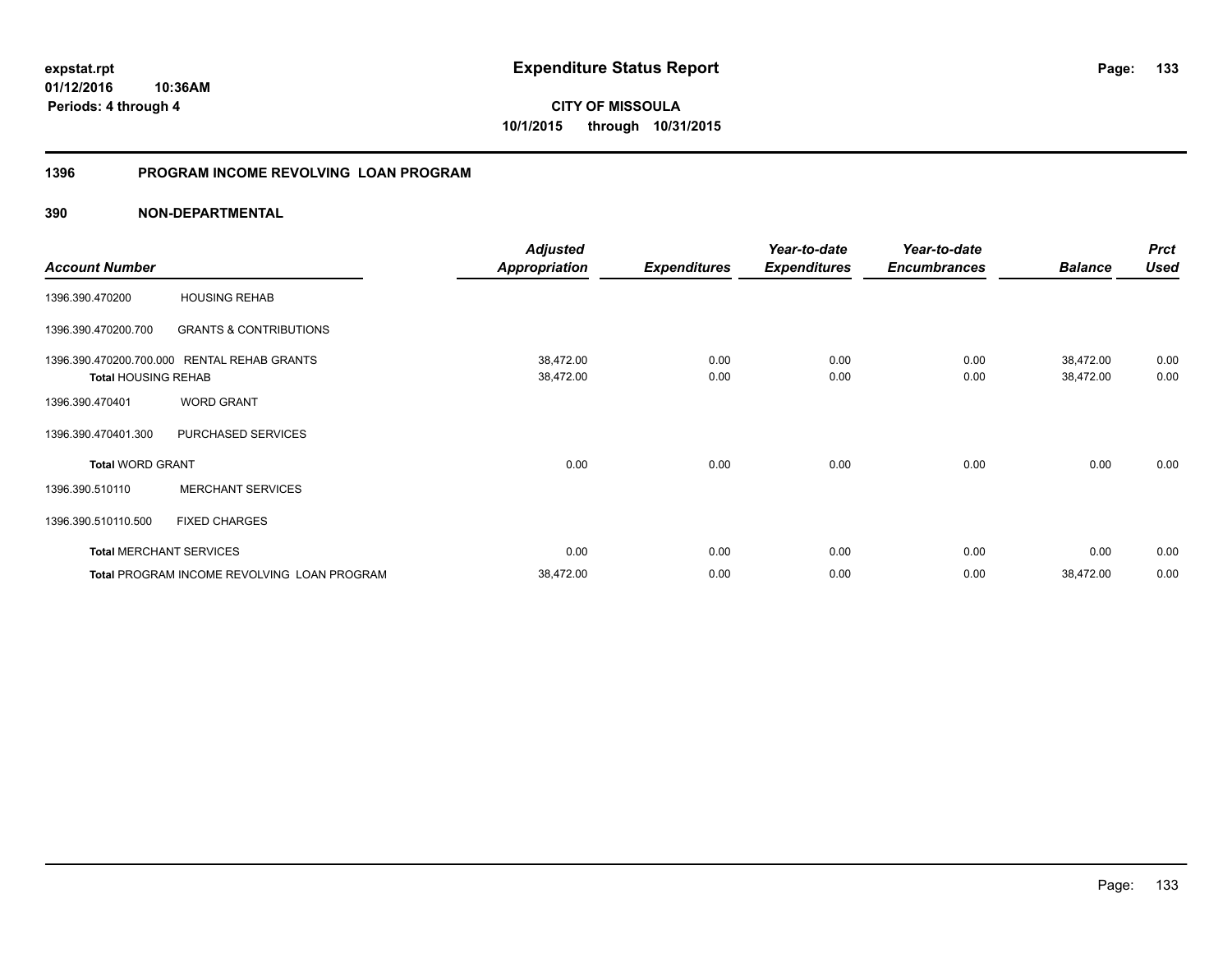## **1397 STATE HOME PROGRAM INCOME**

| <b>Account Number</b>          |                                                                | <b>Adjusted</b><br><b>Appropriation</b> | <b>Expenditures</b> | Year-to-date<br><b>Expenditures</b> | Year-to-date<br><b>Encumbrances</b> | <b>Balance</b>           | <b>Prct</b><br><b>Used</b> |
|--------------------------------|----------------------------------------------------------------|-----------------------------------------|---------------------|-------------------------------------|-------------------------------------|--------------------------|----------------------------|
| 1397.390.470200                | <b>HOUSING REHAB</b>                                           |                                         |                     |                                     |                                     |                          |                            |
| 1397.390.470200.300            | <b>PURCHASED SERVICES</b>                                      |                                         |                     |                                     |                                     |                          |                            |
| <b>Total HOUSING REHAB</b>     | 1397.390.470200.350.000 STATE HOME PROGRAM INCOME/CONTRACT SVS | 600,000.00<br>600,000.00                | 0.00<br>0.00        | 0.00<br>0.00                        | 0.00<br>0.00                        | 600,000.00<br>600,000.00 | 0.00<br>0.00               |
| 1397.390.510110                | <b>MERCHANT SERVICES</b>                                       |                                         |                     |                                     |                                     |                          |                            |
| 1397.390.510110.500            | <b>FIXED CHARGES</b>                                           |                                         |                     |                                     |                                     |                          |                            |
| <b>Total MERCHANT SERVICES</b> |                                                                | 0.00                                    | 0.00                | 0.00                                | 0.00                                | 0.00                     | 0.00                       |
|                                | <b>Total STATE HOME PROGRAM INCOME</b>                         | 600,000.00                              | 0.00                | 0.00                                | 0.00                                | 600.000.00               | 0.00                       |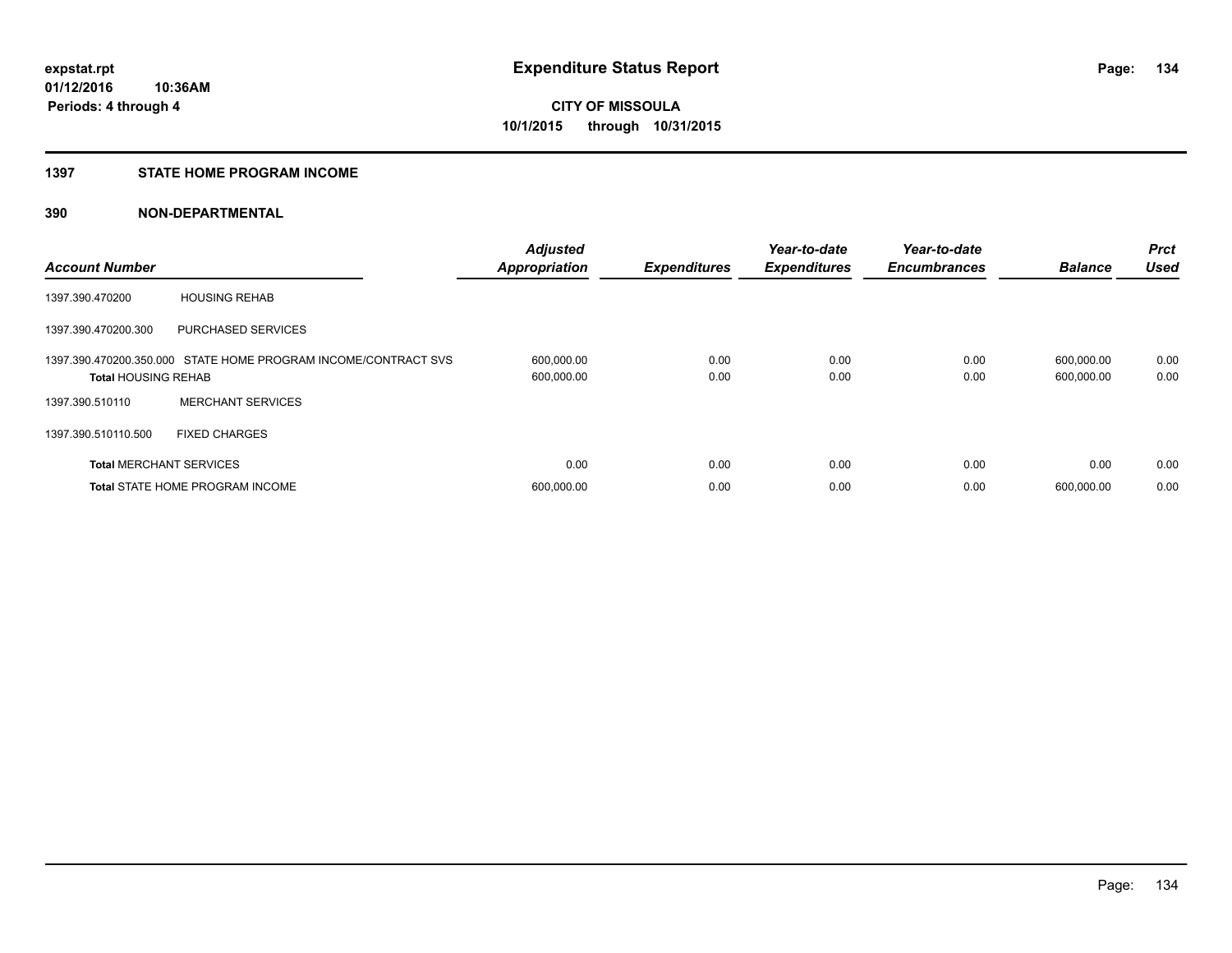**2250 PLANNING FUND**

## **250 DEVELOPMENT SERVICES**

| <b>Account Number</b>                  |                                                         | <b>Adjusted</b><br><b>Appropriation</b> | <b>Expenditures</b> | Year-to-date<br><b>Expenditures</b> | Year-to-date<br><b>Encumbrances</b> | <b>Balance</b> | <b>Prct</b><br><b>Used</b> |
|----------------------------------------|---------------------------------------------------------|-----------------------------------------|---------------------|-------------------------------------|-------------------------------------|----------------|----------------------------|
| 2250.250.411030                        | <b>PLANNING</b>                                         |                                         |                     |                                     |                                     |                |                            |
| 2250.250.411030.100                    | PERSONAL SERVICES                                       |                                         |                     |                                     |                                     |                |                            |
|                                        | 2250.250.411030.110.000 SALARIES AND WAGES              | 262,841.00                              | 20,104.98           | 73,968.90                           | 0.00                                | 188,872.10     | 28.14                      |
| 2250.250.411030.140.000                | <b>EMPLOYER CONTRIBUTIONS</b>                           | 83.643.00                               | 7,310.14            | 28,981.09                           | 0.00                                | 54,661.91      | 34.65                      |
|                                        | 2250.250.411030.141.000 STATE RETIREMENT CONTRIBUTIONS  | 0.00                                    | 0.00                | 33.86                               | 0.00                                | $-33.86$       | 0.00                       |
| <b>Total PERSONAL SERVICES</b>         |                                                         | 346.484.00                              | 27.415.12           | 102,983.85                          | 0.00                                | 243,500.15     | 29.72                      |
| 2250.250.411030.200                    | <b>SUPPLIES</b>                                         |                                         |                     |                                     |                                     |                |                            |
| 2250.250.411030.210.000                | <b>OFFICE SUPPLIES</b>                                  | 2,550.00                                | 177.26              | 260.30                              | 0.00                                | 2,289.70       | 10.21                      |
| 2250.250.411030.210.301                | <b>OFFICE SUPPLIES</b>                                  | 0.00                                    | 174.46              | 315.50                              | 0.00                                | $-315.50$      | 0.00                       |
| 2250.250.411030.220.000                | OPERATING SUPPLIES                                      | 900.00                                  | 0.00                | 0.00                                | 0.00                                | 900.00         | 0.00                       |
| 2250.250.411030.231.000                | <b>GASOLINE</b>                                         | 0.00                                    | 28.10               | 28.10                               | 0.00                                | $-28.10$       | 0.00                       |
| 2250.250.411030.240.000 OTHER SUPPLIES |                                                         | 400.00                                  | 0.00                | 48.96                               | 0.00                                | 351.04         | 12.24                      |
| <b>Total SUPPLIES</b>                  |                                                         | 3,850.00                                | 379.82              | 652.86                              | 0.00                                | 3,197.14       | 16.96                      |
| 2250.250.411030.300                    | PURCHASED SERVICES                                      |                                         |                     |                                     |                                     |                |                            |
| 2250.250.411030.310.000 COMMUNICATIONS |                                                         | 1,100.00                                | 0.00                | 11.03                               | 0.00                                | 1,088.97       | 1.00                       |
| 2250.250.411030.310.351                | <b>COMMUNICATIONS</b>                                   | 0.00                                    | 0.00                | 1.62                                | 0.00                                | $-1.62$        | 0.00                       |
|                                        | 2250.250.411030.320.000 PRINTING & DUPLICATING          | 8,000.00                                | 0.00                | 1,396.98                            | 0.00                                | 6,603.02       | 17.46                      |
|                                        | 2250.250.411030.330.000 PUBLICITY, SUBSCRIPTIONS & DUES | 4,005.00                                | 1,038.05            | 1,118.05                            | 0.00                                | 2,886.95       | 27.92                      |
|                                        | 2250.250.411030.344.000 TELEPHONE SERVICE               | 125.00                                  | 2.43                | 2.43                                | 0.00                                | 122.57         | 1.94                       |
| 2250.250.411030.350.000                | <b>PROFESSIONAL SERVICES</b>                            | 50,000.00                               | 197.00              | 319.00                              | 0.00                                | 49,681.00      | 0.64                       |
| 2250.250.411030.360.000                | <b>REPAIR &amp; MAINTENANCE</b>                         | 1,540.00                                | 0.00                | 0.00                                | 0.00                                | 1,540.00       | 0.00                       |
| 2250.250.411030.370.000                | <b>TRAVEL</b>                                           | 5,185.00                                | 218.95              | 218.95                              | 0.00                                | 4,966.05       | 4.22                       |
| 2250.250.411030.380.000 TRAINING       |                                                         | 4,595.00                                | 294.00              | 2,024.00                            | 0.00                                | 2.571.00       | 44.05                      |
|                                        | 2250.250.411030.390.000 OTHER PURCHASED SERVICES        | 3,750.00                                | 0.00                | 0.00                                | 0.00                                | 3,750.00       | 0.00                       |
| <b>Total PURCHASED SERVICES</b>        |                                                         | 78,300.00                               | 1,750.43            | 5,092.06                            | 0.00                                | 73,207.94      | 6.50                       |
| 2250.250.411030.500                    | <b>FIXED CHARGES</b>                                    |                                         |                     |                                     |                                     |                |                            |
| 2250.250.411030.500.000 FIXED CHARGES  |                                                         | 24,000.00                               | 0.00                | 0.00                                | 0.00                                | 24,000.00      | 0.00                       |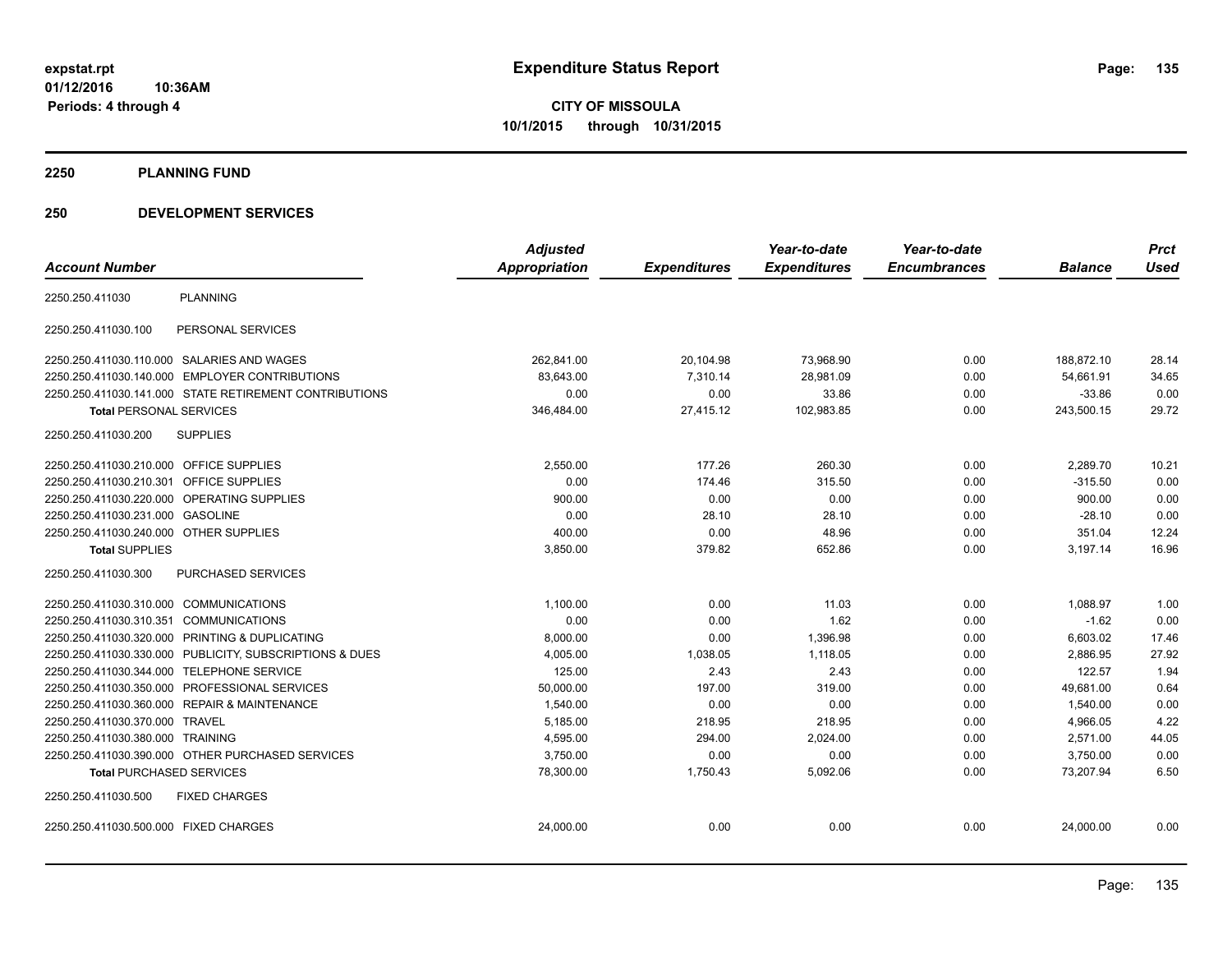**2250 PLANNING FUND**

## **250 DEVELOPMENT SERVICES**

| <b>Account Number</b>          |                                     | <b>Adjusted</b><br><b>Appropriation</b> | <b>Expenditures</b> | Year-to-date<br><b>Expenditures</b> | Year-to-date<br><b>Encumbrances</b> | <b>Balance</b> | <b>Prct</b><br><b>Used</b> |
|--------------------------------|-------------------------------------|-----------------------------------------|---------------------|-------------------------------------|-------------------------------------|----------------|----------------------------|
| <b>Total FIXED CHARGES</b>     |                                     | 24,000.00                               | 0.00                | 0.00                                | 0.00                                | 24,000.00      | 0.00                       |
| 2250.250.411030.800            | OTHER OBJECTS                       |                                         |                     |                                     |                                     |                |                            |
| <b>Total OTHER OBJECTS</b>     |                                     | 0.00                                    | 0.00                | 0.00                                | 0.00                                | 0.00           | 0.00                       |
| <b>Total PLANNING</b>          |                                     | 452,634.00                              | 29,545.37           | 108,728.77                          | 0.00                                | 343,905.23     | 24.02                      |
| 2250.250.411050                | DEVELOPMENT & PERMIT REVIEWS        |                                         |                     |                                     |                                     |                |                            |
| 2250.250.411050.200            | <b>SUPPLIES</b>                     |                                         |                     |                                     |                                     |                |                            |
|                                | Total DEVELOPMENT & PERMIT REVIEWS  | 0.00                                    | 0.00                | 0.00                                | 0.00                                | 0.00           | 0.00                       |
| 2250.250.411070                | <b>TRANSPORTATION</b>               |                                         |                     |                                     |                                     |                |                            |
| 2250.250.411070.100            | PERSONAL SERVICES                   |                                         |                     |                                     |                                     |                |                            |
| <b>Total TRANSPORTATION</b>    |                                     | 0.00                                    | 0.00                | 0.00                                | 0.00                                | 0.00           | 0.00                       |
| 2250.250.430255                | <b>BIKE-PED PROGRAM</b>             |                                         |                     |                                     |                                     |                |                            |
| 2250.250.430255.300            | PURCHASED SERVICES                  |                                         |                     |                                     |                                     |                |                            |
| Total BIKE-PED PROGRAM         |                                     | 0.00                                    | 0.00                | 0.00                                | 0.00                                | 0.00           | 0.00                       |
| 2250.250.510110                | <b>MERCHANT SERVICES</b>            |                                         |                     |                                     |                                     |                |                            |
| 2250.250.510110.500            | <b>FIXED CHARGES</b>                |                                         |                     |                                     |                                     |                |                            |
| <b>Total MERCHANT SERVICES</b> |                                     | 0.00                                    | 0.00                | 0.00                                | 0.00                                | 0.00           | 0.00                       |
| 2250.250.521000                | INTERFUND OPERATING TRANSFERS       |                                         |                     |                                     |                                     |                |                            |
| 2250.250.521000.800            | OTHER OBJECTS                       |                                         |                     |                                     |                                     |                |                            |
|                                | Total INTERFUND OPERATING TRANSFERS | 0.00                                    | 0.00                | 0.00                                | 0.00                                | 0.00           | 0.00                       |
| <b>Total PLANNING FUND</b>     |                                     | 452,634.00                              | 29,545.37           | 108,728.77                          | 0.00                                | 343,905.23     | 24.02                      |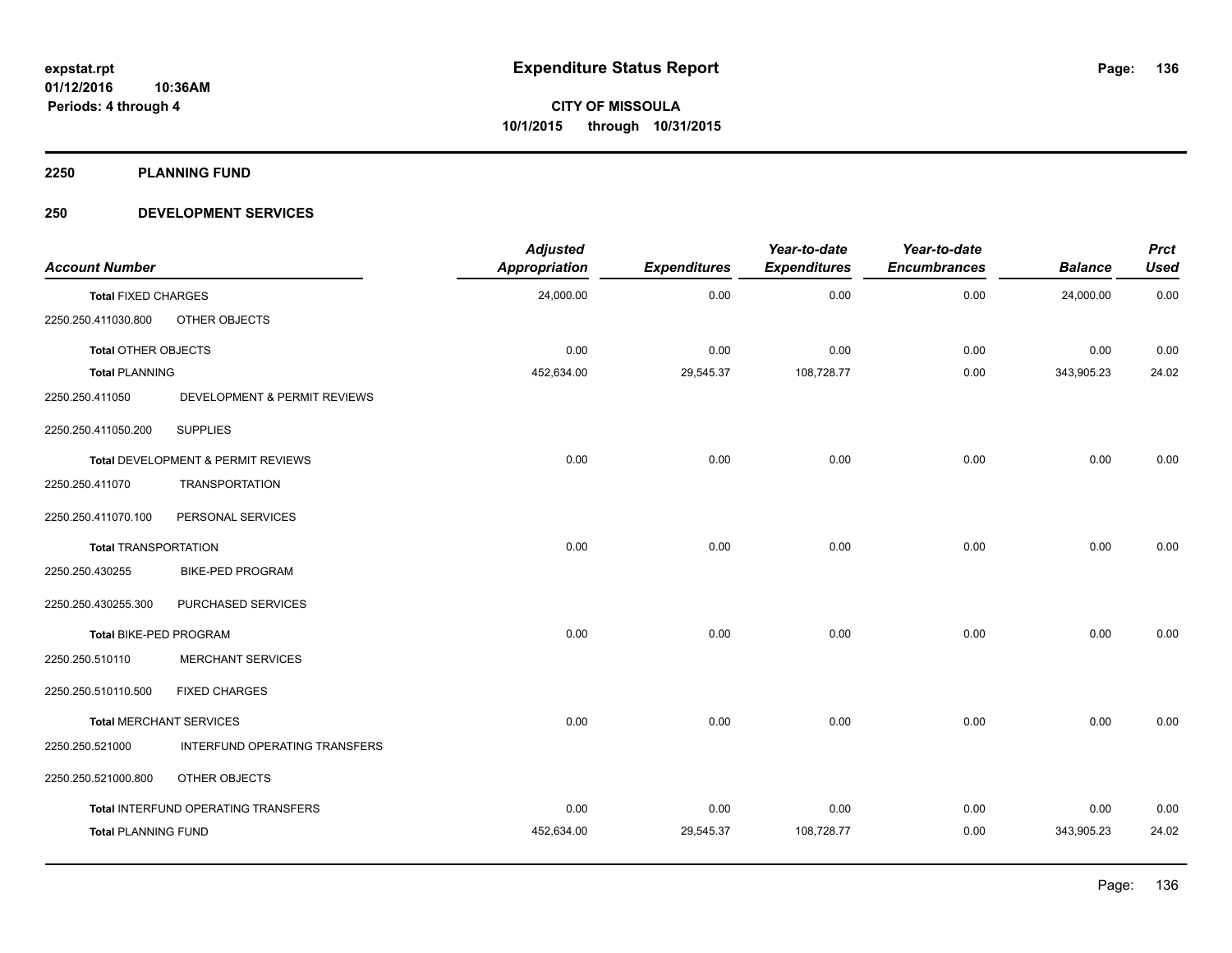## **2310 PUBLIC SAFETY INFORMATION SYSTEMS**

## **310 BUILDING INSPECTION**

| <b>Account Number</b>       |                                                | <b>Adjusted</b><br><b>Appropriation</b> | <b>Expenditures</b> | Year-to-date<br><b>Expenditures</b> | Year-to-date<br><b>Encumbrances</b> | <b>Balance</b> | <b>Prct</b><br><b>Used</b> |
|-----------------------------|------------------------------------------------|-----------------------------------------|---------------------|-------------------------------------|-------------------------------------|----------------|----------------------------|
| 2310.310.420510             | ADMINISTRATION                                 |                                         |                     |                                     |                                     |                |                            |
| 2310.310.420510.800         | OTHER OBJECTS                                  |                                         |                     |                                     |                                     |                |                            |
| <b>Total ADMINISTRATION</b> |                                                | 0.00                                    | 0.00                | 0.00                                | 0.00                                | 0.00           | 0.00                       |
| 2310.310.510110             | <b>MERCHANT SERVICES</b>                       |                                         |                     |                                     |                                     |                |                            |
| 2310.310.510110.500         | <b>FIXED CHARGES</b>                           |                                         |                     |                                     |                                     |                |                            |
|                             | <b>Total PUBLIC SAFETY INFORMATION SYSTEMS</b> | 0.00                                    | 0.00                | 0.00                                | 0.00                                | 0.00           | 0.00                       |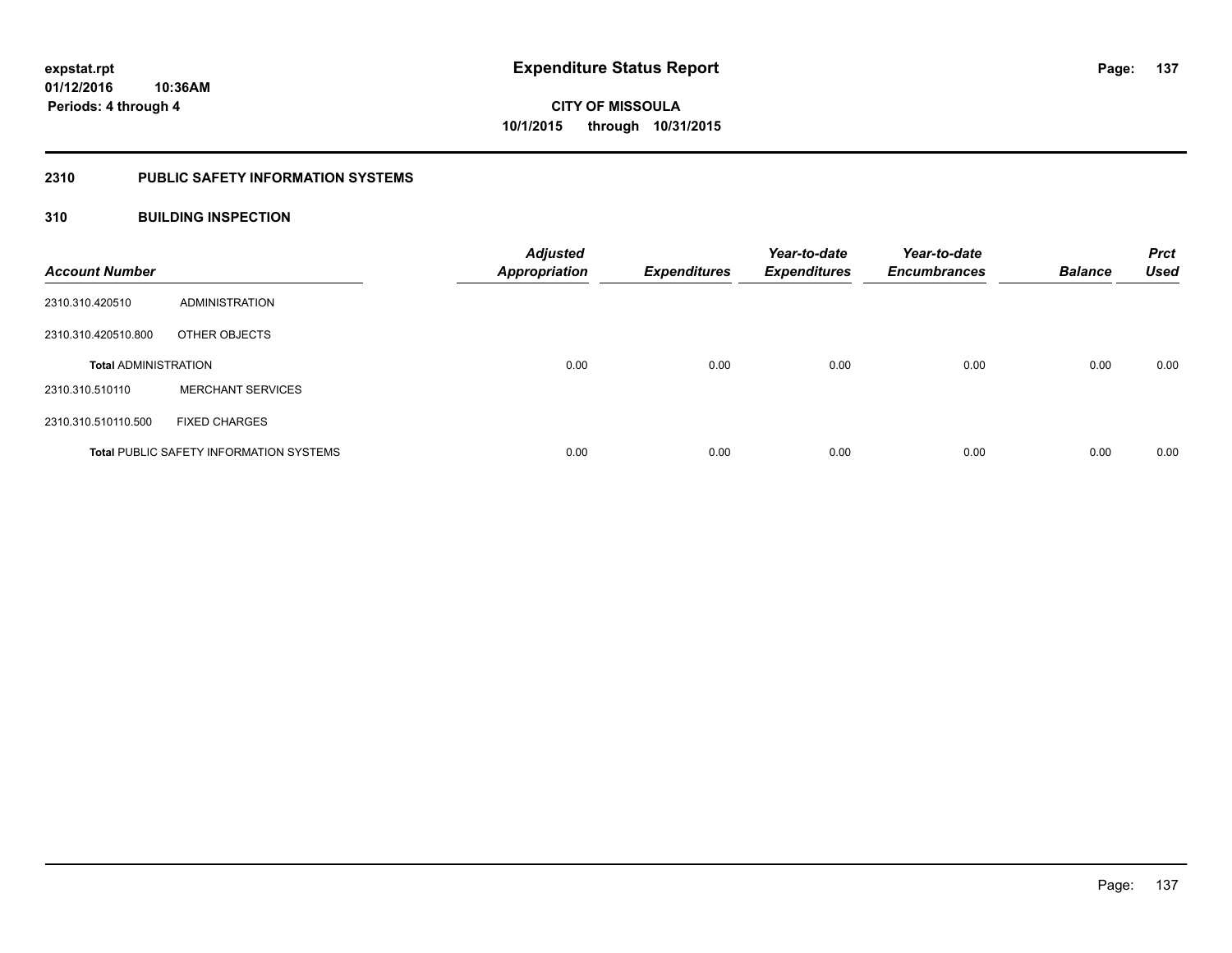## **2321 IMPACT FEE FUND**

| <b>Account Number</b> |                                                                                                    | <b>Adjusted</b><br><b>Appropriation</b> | <b>Expenditures</b> | Year-to-date<br><b>Expenditures</b> | Year-to-date<br><b>Encumbrances</b> | <b>Balance</b>               | <b>Prct</b><br><b>Used</b> |
|-----------------------|----------------------------------------------------------------------------------------------------|-----------------------------------------|---------------------|-------------------------------------|-------------------------------------|------------------------------|----------------------------|
| 2321.390.411240       | CITY HALL POLICE RESTROOMS                                                                         |                                         |                     |                                     |                                     |                              |                            |
| 2321.390.411240.900   | <b>CAPITAL OUTLAY</b>                                                                              |                                         |                     |                                     |                                     |                              |                            |
|                       | 2321.390.411240.930.000 CITY HALL POLICE RESTROOMS<br>Total CITY HALL POLICE RESTROOMS             | 74,500.00<br>74,500.00                  | 0.00<br>0.00        | 0.00<br>0.00                        | 0.00<br>0.00                        | 74,500.00<br>74,500.00       | 0.00<br>0.00               |
| 2321.390.430230       | LOWER MILLER CREEK ROW ACQ                                                                         |                                         |                     |                                     |                                     |                              |                            |
| 2321.390.430230.900   | <b>CAPITAL OUTLAY</b>                                                                              |                                         |                     |                                     |                                     |                              |                            |
|                       | 2321.390.430230.930.000 GRANT CREEK I-90 MPROVEMENTS<br>Total LOWER MILLER CREEK ROW ACQ           | 200,000.00<br>200,000.00                | 0.00<br>0.00        | 0.00<br>0.00                        | 0.00<br>0.00                        | 200,000.00<br>200.000.00     | 0.00<br>0.00               |
| 2321.390.430247       | HILLVIEW WAY STREET IMPROVEMENTS                                                                   |                                         |                     |                                     |                                     |                              |                            |
| 2321.390.430247.900   | <b>CAPITAL OUTLAY</b>                                                                              |                                         |                     |                                     |                                     |                              |                            |
|                       | 2321.390.430247.930.000 HILLVIEW WAY STREET IMPROVEMENTS<br>Total HILLVIEW WAY STREET IMPROVEMENTS | 1,069,122.00<br>1,069,122.00            | 0.00<br>0.00        | 0.00<br>0.00                        | 0.00<br>0.00                        | 1,069,122.00<br>1,069,122.00 | 0.00<br>0.00               |
| 2321.390.430248       | <b>CREGG LN IMPROVEMENTS</b>                                                                       |                                         |                     |                                     |                                     |                              |                            |
| 2321.390.430248.900   | <b>CAPITAL OUTLAY</b>                                                                              |                                         |                     |                                     |                                     |                              |                            |
|                       | 2321.390.430248.930.000 CREGG LN IMPROVEMENTS<br>Total CREGG LN IMPROVEMENTS                       | 0.00<br>0.00                            | 0.00<br>0.00        | 1,249.00<br>1,249.00                | 0.00<br>0.00                        | $-1,249.00$<br>$-1,249.00$   | 0.00<br>0.00               |
| 2321.390.430249       | OLD US HWY 93 IMPROVEMENTS                                                                         |                                         |                     |                                     |                                     |                              |                            |
| 2321.390.430249.900   | <b>CAPITAL OUTLAY</b>                                                                              |                                         |                     |                                     |                                     |                              |                            |
|                       | Total OLD US HWY 93 IMPROVEMENTS                                                                   | 0.00                                    | 0.00                | 0.00                                | 0.00                                | 0.00                         | 0.00                       |
| 2321.390.430255       | <b>GRANT CREEK CABLE RAIL</b>                                                                      |                                         |                     |                                     |                                     |                              |                            |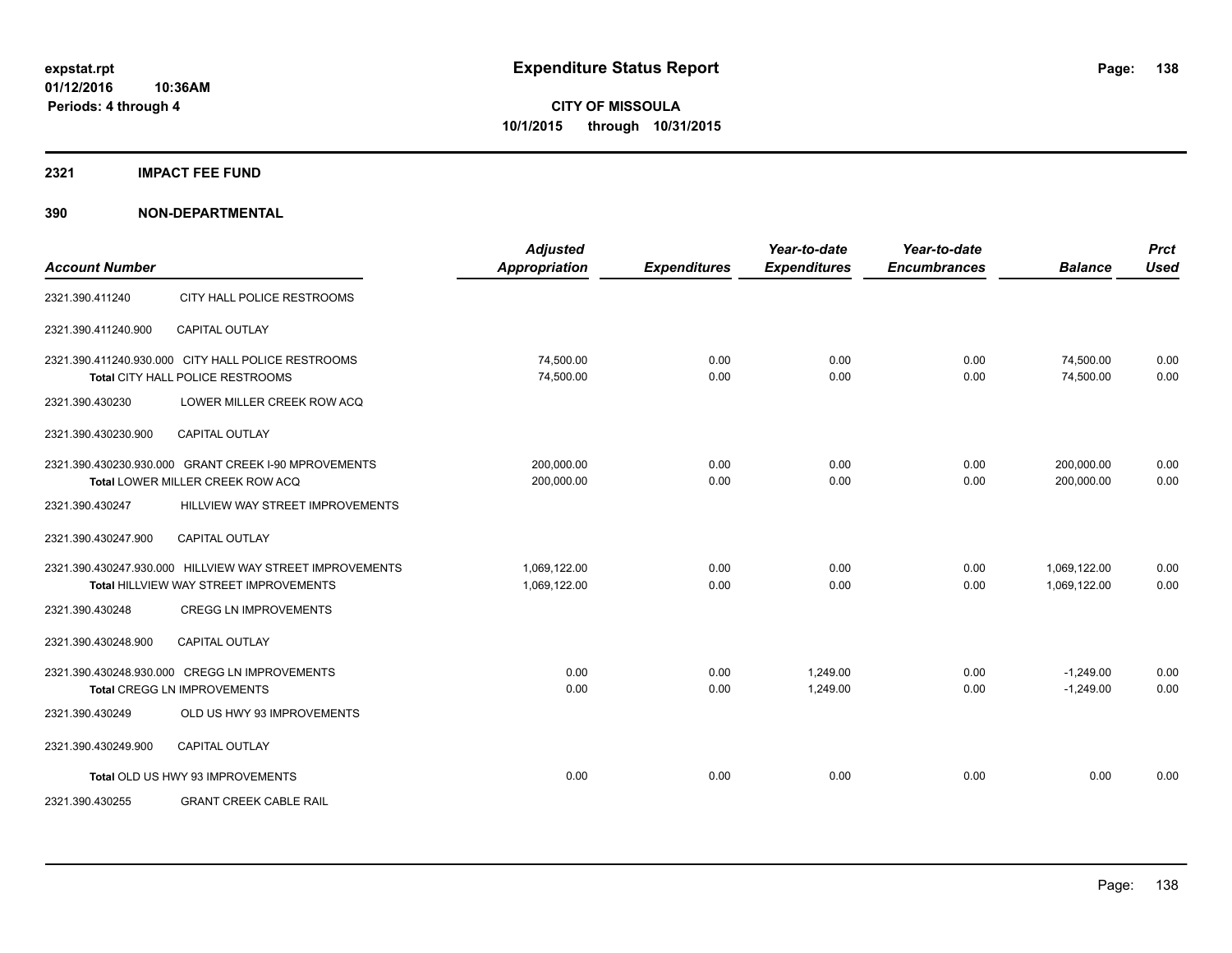#### **2321 IMPACT FEE FUND**

|                               |                                                | <b>Adjusted</b>      |                     | Year-to-date        | Year-to-date        |                | <b>Prct</b> |
|-------------------------------|------------------------------------------------|----------------------|---------------------|---------------------|---------------------|----------------|-------------|
| <b>Account Number</b>         |                                                | <b>Appropriation</b> | <b>Expenditures</b> | <b>Expenditures</b> | <b>Encumbrances</b> | <b>Balance</b> | <b>Used</b> |
| 2321.390.430255.900           | CAPITAL OUTLAY                                 |                      |                     |                     |                     |                |             |
|                               | 2321.390.430255.930.000 GRANT CREEK CABLE RAIL | 45,000.00            | 0.00                | 0.00                | 0.00                | 45,000.00      | 0.00        |
|                               | Total GRANT CREEK CABLE RAIL                   | 45,000.00            | 0.00                | 0.00                | 0.00                | 45,000.00      | 0.00        |
| 2321.390.430260               | TRAFFIC & PEDESTRIAN SERVICES                  |                      |                     |                     |                     |                |             |
| 2321.390.430260.300           | PURCHASED SERVICES                             |                      |                     |                     |                     |                |             |
|                               | <b>Total PURCHASED SERVICES</b>                | 0.00                 | 0.00                | 0.00                | 0.00                | 0.00           | 0.00        |
| 2321.390.430260.900           | CAPITAL OUTLAY                                 |                      |                     |                     |                     |                |             |
|                               | Total TRAFFIC & PEDESTRIAN SERVICES            | 0.00                 | 0.00                | 0.00                | 0.00                | 0.00           | 0.00        |
| 2321.390.430261               | *** Title Not Found ***                        |                      |                     |                     |                     |                |             |
| 2321.390.430261.300           | PURCHASED SERVICES                             |                      |                     |                     |                     |                |             |
|                               | <b>Total PURCHASED SERVICES</b>                | 0.00                 | 0.00                | 0.00                | 0.00                | 0.00           | 0.00        |
| 2321.390.430261.800           | OTHER OBJECTS                                  |                      |                     |                     |                     |                |             |
| <b>Total OTHER OBJECTS</b>    |                                                | 0.00                 | 0.00                | 0.00                | 0.00                | 0.00           | 0.00        |
| 2321.390.430261.900           | CAPITAL OUTLAY                                 |                      |                     |                     |                     |                |             |
| Total *** Title Not Found *** |                                                | 0.00                 | 0.00                | 0.00                | 0.00                | 0.00           | 0.00        |
| 2321.390.430280               | MILLER CR: BRIGGS TO MOCKINGBIRD               |                      |                     |                     |                     |                |             |
| 2321.390.430280.900           | CAPITAL OUTLAY                                 |                      |                     |                     |                     |                |             |
|                               | Total MILLER CR: BRIGGS TO MOCKINGBIRD         | 0.00                 | 0.00                | 0.00                | 0.00                | 0.00           | 0.00        |
| 2321.390.430281               | SOUTH 3RD STREET PROJECT                       |                      |                     |                     |                     |                |             |
| 2321.390.430281.300           | PURCHASED SERVICES                             |                      |                     |                     |                     |                |             |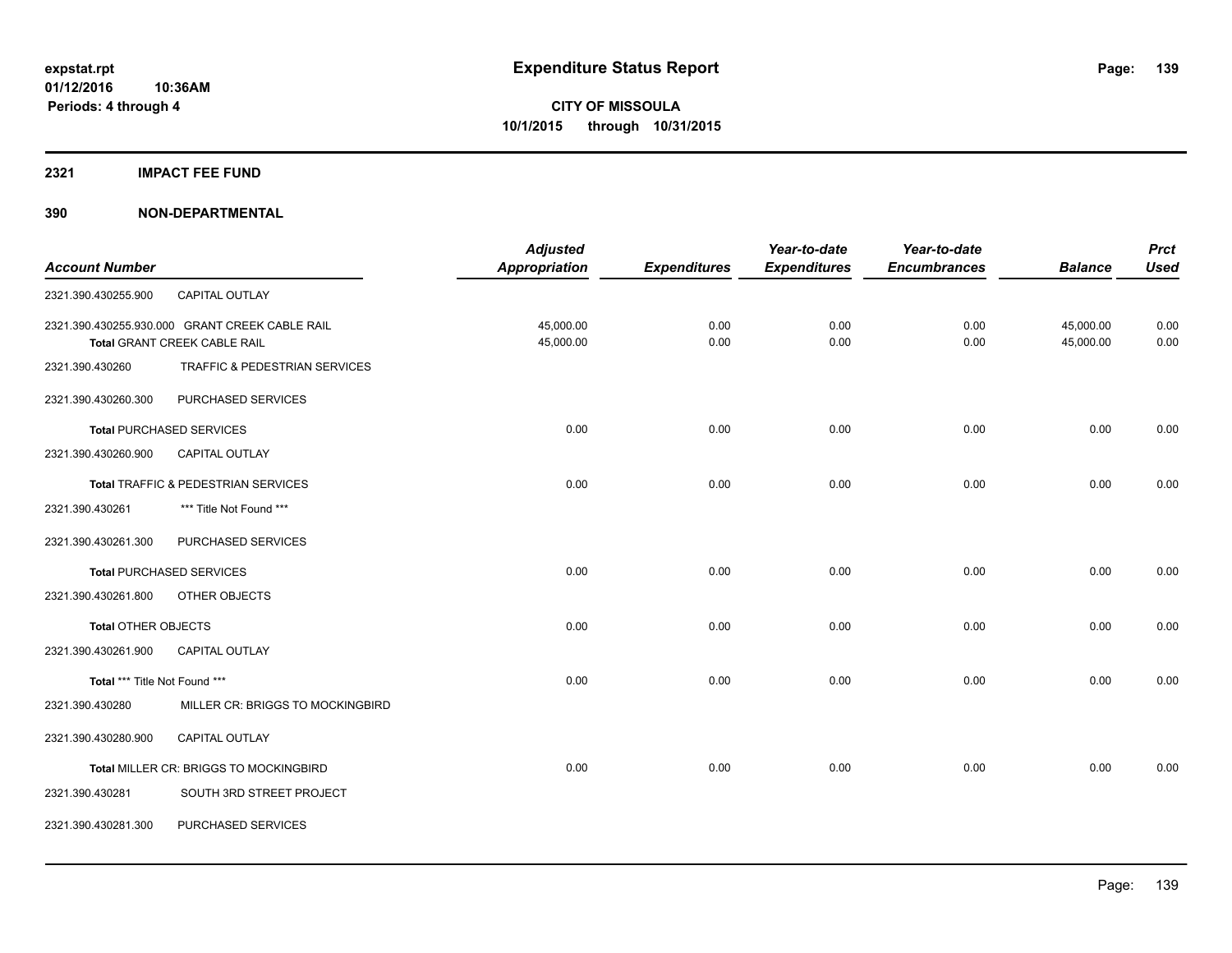#### **2321 IMPACT FEE FUND**

|                                       |                                                                                  | <b>Adjusted</b>          |                          | Year-to-date             | Year-to-date        |                            | <b>Prct</b>    |
|---------------------------------------|----------------------------------------------------------------------------------|--------------------------|--------------------------|--------------------------|---------------------|----------------------------|----------------|
| <b>Account Number</b>                 |                                                                                  | <b>Appropriation</b>     | <b>Expenditures</b>      | <b>Expenditures</b>      | <b>Encumbrances</b> | <b>Balance</b>             | <b>Used</b>    |
|                                       | <b>Total PURCHASED SERVICES</b>                                                  | 0.00                     | 0.00                     | 0.00                     | 0.00                | 0.00                       | 0.00           |
| 2321.390.430281.900                   | CAPITAL OUTLAY                                                                   |                          |                          |                          |                     |                            |                |
|                                       | 2321.390.430281.930.000 SO 3RD ST/IMPROVEMENTS<br>Total SOUTH 3RD STREET PROJECT | 572,000.00<br>572,000.00 | 159,895.78<br>159,895.78 | 220,661.61<br>220,661.61 | 0.00<br>0.00        | 351,338.39<br>351,338.39   | 38.58<br>38.58 |
| 2321.390.460401                       | FORT MSLA REGIONAL PARK                                                          |                          |                          |                          |                     |                            |                |
| 2321.390.460401.900                   | <b>CAPITAL OUTLAY</b>                                                            |                          |                          |                          |                     |                            |                |
| 2321.390.460401.930.000 FORT MISSOULA | Total FORT MSLA REGIONAL PARK                                                    | 0.00<br>0.00             | 0.00<br>0.00             | 4,528.52<br>4,528.52     | 0.00<br>0.00        | $-4,528.52$<br>$-4,528.52$ | 0.00<br>0.00   |
| 2321.390.460404                       | <b>EATON TRAIL</b>                                                               |                          |                          |                          |                     |                            |                |
| 2321.390.460404.100                   | PERSONAL SERVICES                                                                |                          |                          |                          |                     |                            |                |
| <b>Total PERSONAL SERVICES</b>        |                                                                                  | 0.00                     | 0.00                     | 0.00                     | 0.00                | 0.00                       | 0.00           |
| 2321.390.460404.300                   | PURCHASED SERVICES                                                               |                          |                          |                          |                     |                            |                |
|                                       | <b>Total PURCHASED SERVICES</b>                                                  | 0.00                     | 0.00                     | 0.00                     | 0.00                | 0.00                       | 0.00           |
| 2321.390.460404.900                   | CAPITAL OUTLAY                                                                   |                          |                          |                          |                     |                            |                |
| <b>Total EATON TRAIL</b>              |                                                                                  | 0.00                     | 0.00                     | 0.00                     | 0.00                | 0.00                       | 0.00           |
| 2321.390.460406                       | WHITE PINE PARK                                                                  |                          |                          |                          |                     |                            |                |
| 2321.390.460406.100                   | PERSONAL SERVICES                                                                |                          |                          |                          |                     |                            |                |
| <b>Total PERSONAL SERVICES</b>        |                                                                                  | 0.00                     | 0.00                     | 0.00                     | 0.00                | 0.00                       | 0.00           |
| 2321.390.460406.300                   | PURCHASED SERVICES                                                               |                          |                          |                          |                     |                            |                |
| <b>Total WHITE PINE PARK</b>          |                                                                                  | 0.00                     | 0.00                     | 0.00                     | 0.00                | 0.00                       | 0.00           |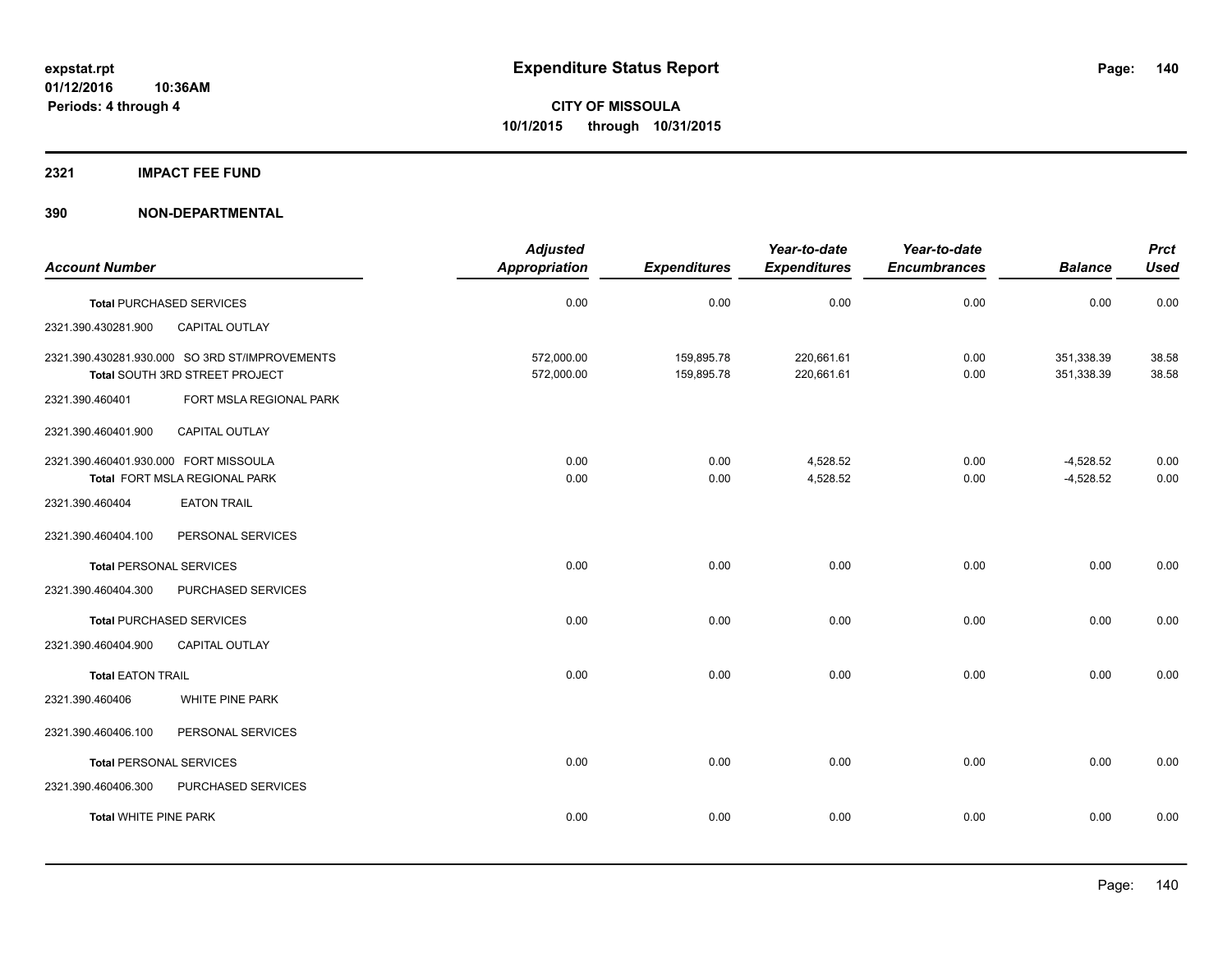**2321 IMPACT FEE FUND**

| <b>Account Number</b>           |                                                                                | <b>Adjusted</b><br><b>Appropriation</b> | <b>Expenditures</b> | Year-to-date<br><b>Expenditures</b> | Year-to-date<br><b>Encumbrances</b> | <b>Balance</b>           | <b>Prct</b><br><b>Used</b> |
|---------------------------------|--------------------------------------------------------------------------------|-----------------------------------------|---------------------|-------------------------------------|-------------------------------------|--------------------------|----------------------------|
| 2321.390.460408                 | <b>CONSERVATION LAND MANAGEMENT PLAN</b>                                       |                                         |                     |                                     |                                     |                          |                            |
| 2321.390.460408.900             | <b>CAPITAL OUTLAY</b>                                                          |                                         |                     |                                     |                                     |                          |                            |
|                                 | Total CONSERVATION LAND MANAGEMENT PLAN                                        | 0.00                                    | 0.00                | 0.00                                | 0.00                                | 0.00                     | 0.00                       |
| 2321.390.460409                 | MISSOULA TO LOLO TRAIL                                                         |                                         |                     |                                     |                                     |                          |                            |
| 2321.390.460409.800             | OTHER OBJECTS                                                                  |                                         |                     |                                     |                                     |                          |                            |
| <b>Total OTHER OBJECTS</b>      |                                                                                | 0.00                                    | 0.00                | 0.00                                | 0.00                                | 0.00                     | 0.00                       |
| 2321.390.460409.900             | <b>CAPITAL OUTLAY</b>                                                          |                                         |                     |                                     |                                     |                          |                            |
|                                 | 2321.390.460409.930.000 MISSOULA TO LOLO TRAIL<br>Total MISSOULA TO LOLO TRAIL | 156,000.00<br>156,000.00                | 0.00<br>0.00        | 0.00<br>0.00                        | 0.00<br>0.00                        | 156,000.00<br>156,000.00 | 0.00<br>0.00               |
| 2321.390.460411                 | MISSOULA TO LOLO TRAIL                                                         |                                         |                     |                                     |                                     |                          |                            |
| 2321.390.460411.900             | <b>CAPITAL OUTLAY</b>                                                          |                                         |                     |                                     |                                     |                          |                            |
|                                 | Total MISSOULA TO LOLO TRAIL                                                   | 0.00                                    | 0.00                | 0.00                                | 0.00                                | 0.00                     | 0.00                       |
| 2321.390.460412                 | PLEASANT VIEW PARK                                                             |                                         |                     |                                     |                                     |                          |                            |
| 2321.390.460412.900             | CAPITAL OUTLAY                                                                 |                                         |                     |                                     |                                     |                          |                            |
| <b>Total PLEASANT VIEW PARK</b> |                                                                                | 0.00                                    | 0.00                | 0.00                                | 0.00                                | 0.00                     | 0.00                       |
| 2321.390.460444                 | PLAYGROUNDS                                                                    |                                         |                     |                                     |                                     |                          |                            |
| 2321.390.460444.900             | CAPITAL OUTLAY                                                                 |                                         |                     |                                     |                                     |                          |                            |
| <b>Total PLAYGROUNDS</b>        | 2321.390.460444.930.000 PARK TRAIL BOND PLAYGROUNDS                            | 30,000.00<br>30,000.00                  | 0.00<br>0.00        | 0.00<br>0.00                        | 0.00<br>0.00                        | 30,000.00<br>30,000.00   | 0.00<br>0.00               |
| 2321.390.510000                 | <b>UNALLOCATED IMPACT FEES</b>                                                 |                                         |                     |                                     |                                     |                          |                            |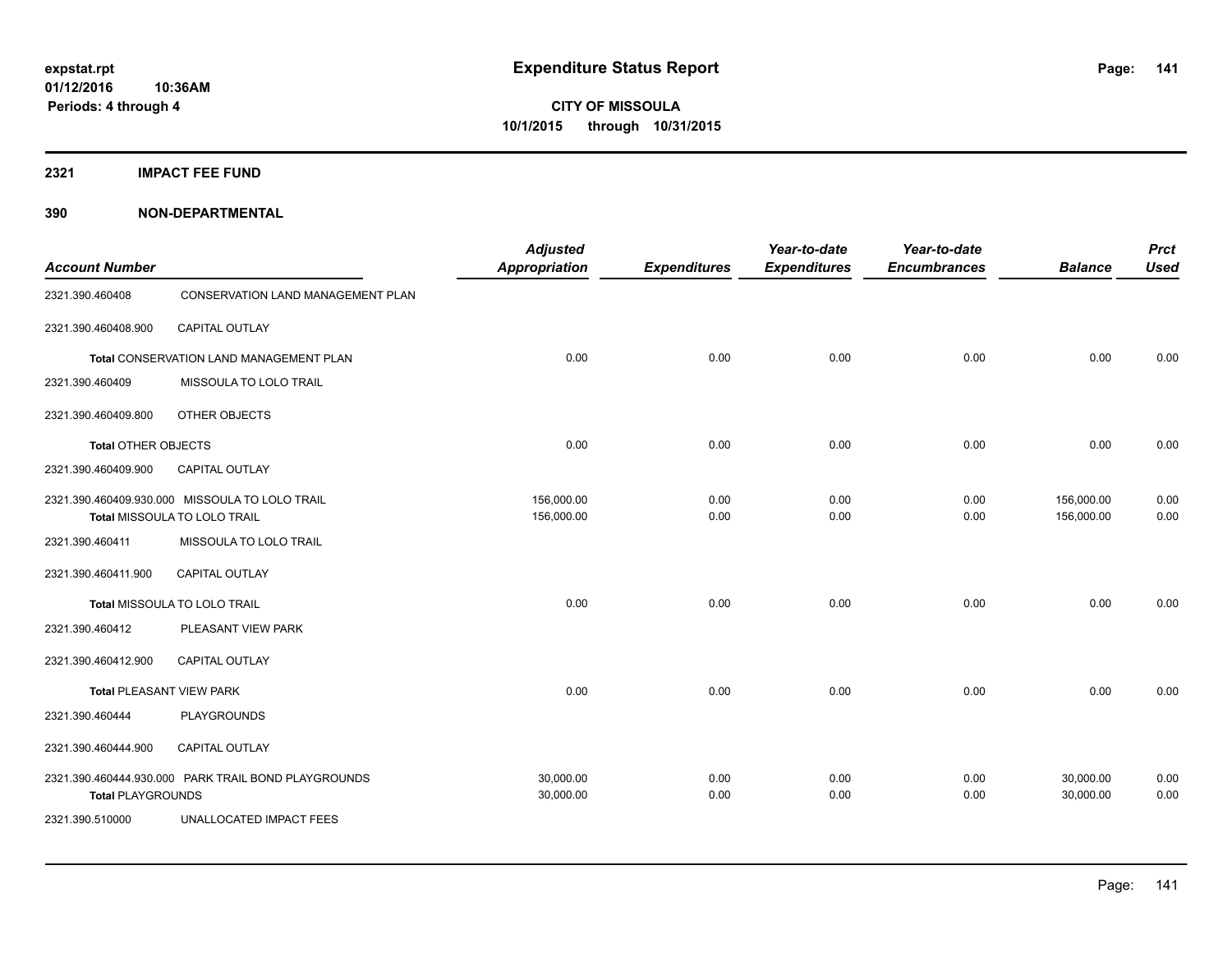## **2321 IMPACT FEE FUND**

| <b>Account Number</b>                                                                  | <b>Adjusted</b><br><b>Appropriation</b> | <b>Expenditures</b> | Year-to-date<br><b>Expenditures</b> | Year-to-date<br><b>Encumbrances</b> | <b>Balance</b>           | <b>Prct</b><br><b>Used</b> |
|----------------------------------------------------------------------------------------|-----------------------------------------|---------------------|-------------------------------------|-------------------------------------|--------------------------|----------------------------|
| OTHER OBJECTS<br>2321.390.510000.800                                                   |                                         |                     |                                     |                                     |                          |                            |
| <b>Total OTHER OBJECTS</b>                                                             | 0.00                                    | 0.00                | 0.00                                | 0.00                                | 0.00                     | 0.00                       |
| <b>CAPITAL OUTLAY</b><br>2321.390.510000.900                                           |                                         |                     |                                     |                                     |                          |                            |
| 2321.390.510000.930.000<br><b>IMPROVEMENTS</b><br><b>Total UNALLOCATED IMPACT FEES</b> | 253,378.00<br>253,378.00                | 0.00<br>0.00        | 0.00<br>0.00                        | 0.00<br>0.00                        | 253,378.00<br>253,378.00 | 0.00<br>0.00               |
| <b>MERCHANT SERVICES</b><br>2321.390.510110                                            |                                         |                     |                                     |                                     |                          |                            |
| 2321.390.510110.500<br><b>FIXED CHARGES</b>                                            |                                         |                     |                                     |                                     |                          |                            |
| <b>Total MERCHANT SERVICES</b>                                                         | 0.00                                    | 0.00                | 0.00                                | 0.00                                | 0.00                     | 0.00                       |
| <b>Total IMPACT FEE FUND</b>                                                           | 2,400,000.00                            | 159,895.78          | 226,439.13                          | 0.00                                | 2,173,560.87             | 9.43                       |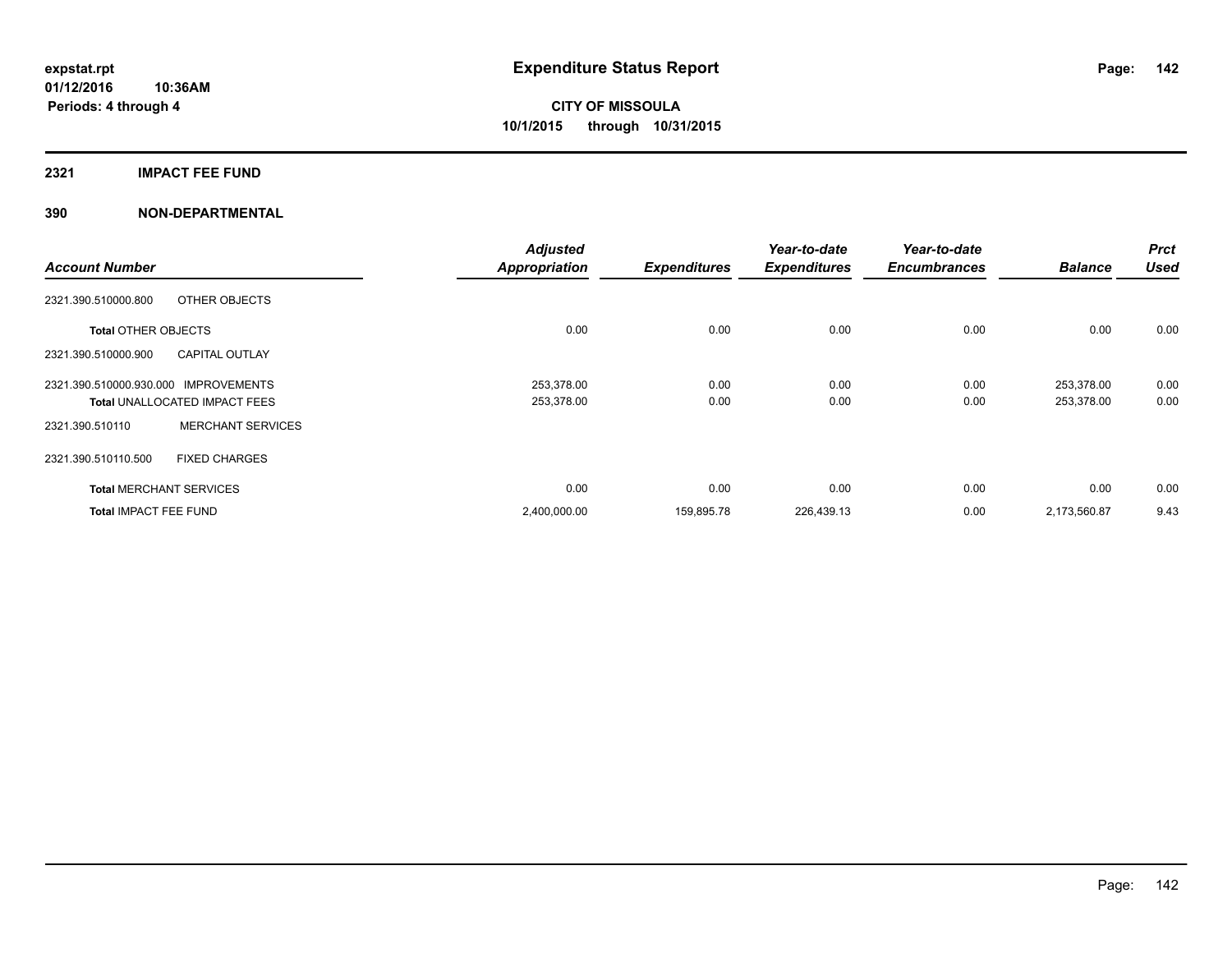**143**

**01/12/2016 10:36AM Periods: 4 through 4**

**CITY OF MISSOULA 10/1/2015 through 10/31/2015**

## **2322 GEORGE ELMER/CATTLE DR INTERSECTION**

|                             |                                               | <b>Adjusted</b>      |                     | Year-to-date        | Year-to-date        |                | <b>Prct</b> |
|-----------------------------|-----------------------------------------------|----------------------|---------------------|---------------------|---------------------|----------------|-------------|
| <b>Account Number</b>       |                                               | <b>Appropriation</b> | <b>Expenditures</b> | <b>Expenditures</b> | <b>Encumbrances</b> | <b>Balance</b> | <b>Used</b> |
| 2322.390.510100             | SPECIAL ASSESSMENTS                           |                      |                     |                     |                     |                |             |
| 2322.390.510100.300         | PURCHASED SERVICES                            |                      |                     |                     |                     |                |             |
|                             | 2322.390.510100.350.000 PROFESSIONAL SERVICES | 15,000.00            | 0.00                | 0.00                | 0.00                | 15,000.00      | 0.00        |
|                             | <b>Total PURCHASED SERVICES</b>               | 15,000.00            | 0.00                | 0.00                | 0.00                | 15,000.00      | 0.00        |
| 2322.390.510100.800         | OTHER OBJECTS                                 |                      |                     |                     |                     |                |             |
| <b>Total OTHER OBJECTS</b>  |                                               | 0.00                 | 0.00                | 0.00                | 0.00                | 0.00           | 0.00        |
| 2322.390.510100.900         | <b>CAPITAL OUTLAY</b>                         |                      |                     |                     |                     |                |             |
| <b>Total CAPITAL OUTLAY</b> |                                               | 0.00                 | 0.00                | 0.00                | 0.00                | 0.00           | 0.00        |
|                             | <b>Total SPECIAL ASSESSMENTS</b>              | 15,000.00            | 0.00                | 0.00                | 0.00                | 15,000.00      | 0.00        |
| 2322.390.510110             | <b>MERCHANT SERVICES</b>                      |                      |                     |                     |                     |                |             |
| 2322.390.510110.500         | <b>FIXED CHARGES</b>                          |                      |                     |                     |                     |                |             |
|                             | <b>Total MERCHANT SERVICES</b>                | 0.00                 | 0.00                | 0.00                | 0.00                | 0.00           | 0.00        |
|                             | Total GEORGE ELMER/CATTLE DR INTERSECTION     | 15,000.00            | 0.00                | 0.00                | 0.00                | 15,000.00      | 0.00        |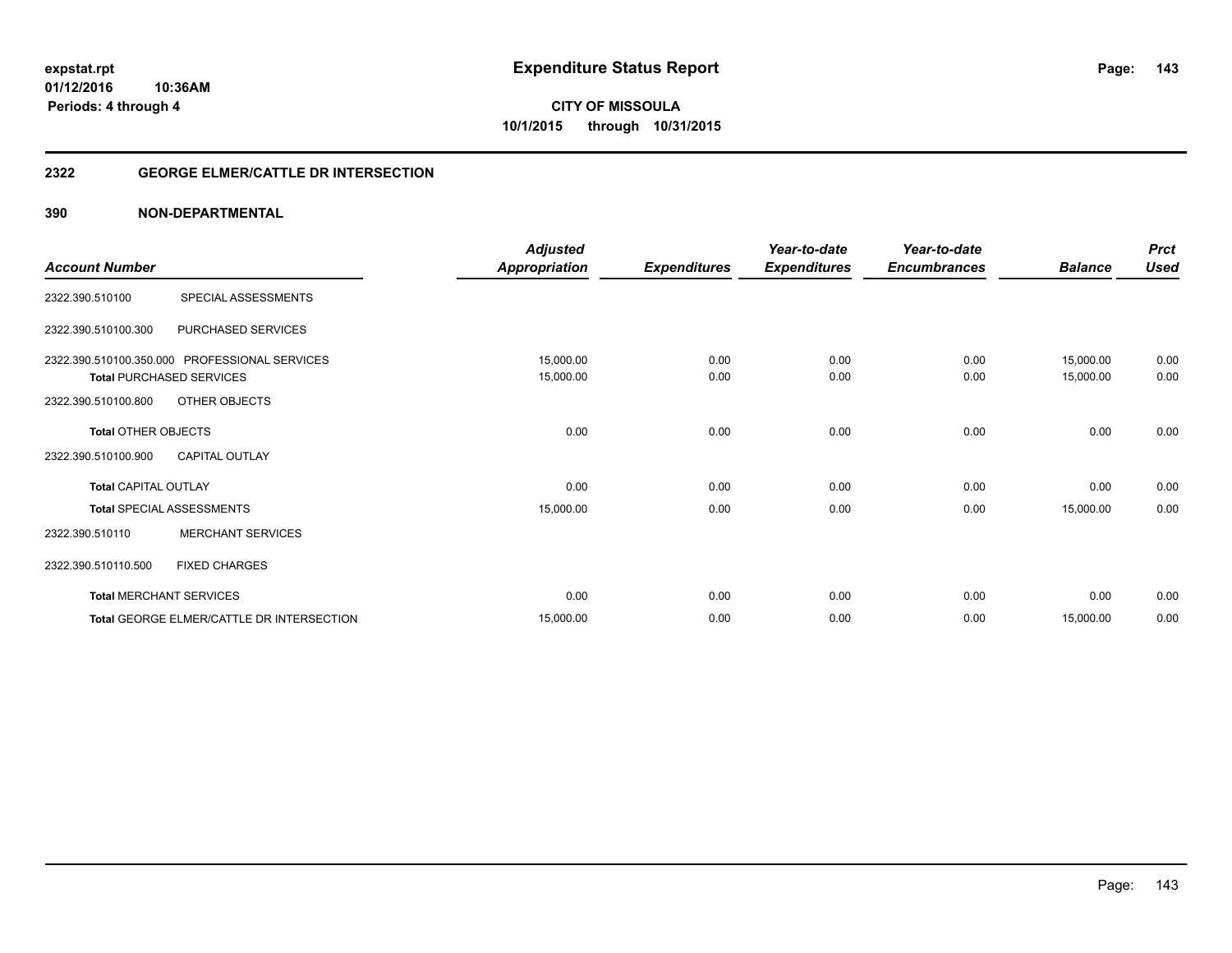**01/12/2016 10:36AM Periods: 4 through 4**

**CITY OF MISSOULA 10/1/2015 through 10/31/2015**

## **2365 PUBLIC ART FUND**

## **220 MAYOR**

| <b>Account Number</b>                                                            | <b>Adjusted</b><br>Appropriation | <b>Expenditures</b> | Year-to-date<br><b>Expenditures</b> | Year-to-date<br><b>Encumbrances</b> | <b>Balance</b>               | <b>Prct</b><br><b>Used</b> |
|----------------------------------------------------------------------------------|----------------------------------|---------------------|-------------------------------------|-------------------------------------|------------------------------|----------------------------|
| <b>PUBLIC ART PROJECTS</b><br>2365.220.460518                                    |                                  |                     |                                     |                                     |                              |                            |
| PURCHASED SERVICES<br>2365.220.460518.300                                        |                                  |                     |                                     |                                     |                              |                            |
| 2365.220.460518.350.000 PROFESSIONAL SERVICES<br><b>Total PURCHASED SERVICES</b> | 7,350.00<br>7,350.00             | 500.00<br>500.00    | 6,535.00<br>6,535.00                | 0.00<br>0.00                        | 815.00<br>815.00             | 88.91<br>88.91             |
| 2365.220.460518.800<br>OTHER OBJECTS<br><b>Total OTHER OBJECTS</b>               | 0.00                             | 0.00                | 0.00                                | 0.00                                | 0.00                         | 0.00                       |
| <b>CAPITAL OUTLAY</b><br>2365.220.460518.900                                     |                                  |                     |                                     |                                     |                              |                            |
| 2365.220.460518.930.000 IMPROVEMENTS<br><b>Total CAPITAL OUTLAY</b>              | 5.615.00<br>5,615.00             | 400.00<br>400.00    | 20,400.00<br>20,400.00              | 0.00<br>0.00                        | $-14,785.00$<br>$-14,785.00$ | 363.31<br>363.31           |
| <b>Total PUBLIC ART PROJECTS</b>                                                 | 12,965.00                        | 900.00              | 26,935.00                           | 0.00                                | $-13,970.00$                 | 207.75                     |
| <b>MERCHANT SERVICES</b><br>2365.220.510110                                      |                                  |                     |                                     |                                     |                              |                            |
| 2365.220.510110.500<br><b>FIXED CHARGES</b>                                      |                                  |                     |                                     |                                     |                              |                            |
| <b>Total FIXED CHARGES</b>                                                       | 0.00                             | 0.00                | 0.00                                | 0.00                                | 0.00                         | 0.00                       |
| <b>Total MERCHANT SERVICES</b>                                                   | 0.00                             | 0.00                | 0.00                                | 0.00                                | 0.00                         | 0.00                       |
| <b>Total PUBLIC ART FUND</b>                                                     | 12,965.00                        | 900.00              | 26,935.00                           | 0.00                                | $-13,970.00$                 | 207.75                     |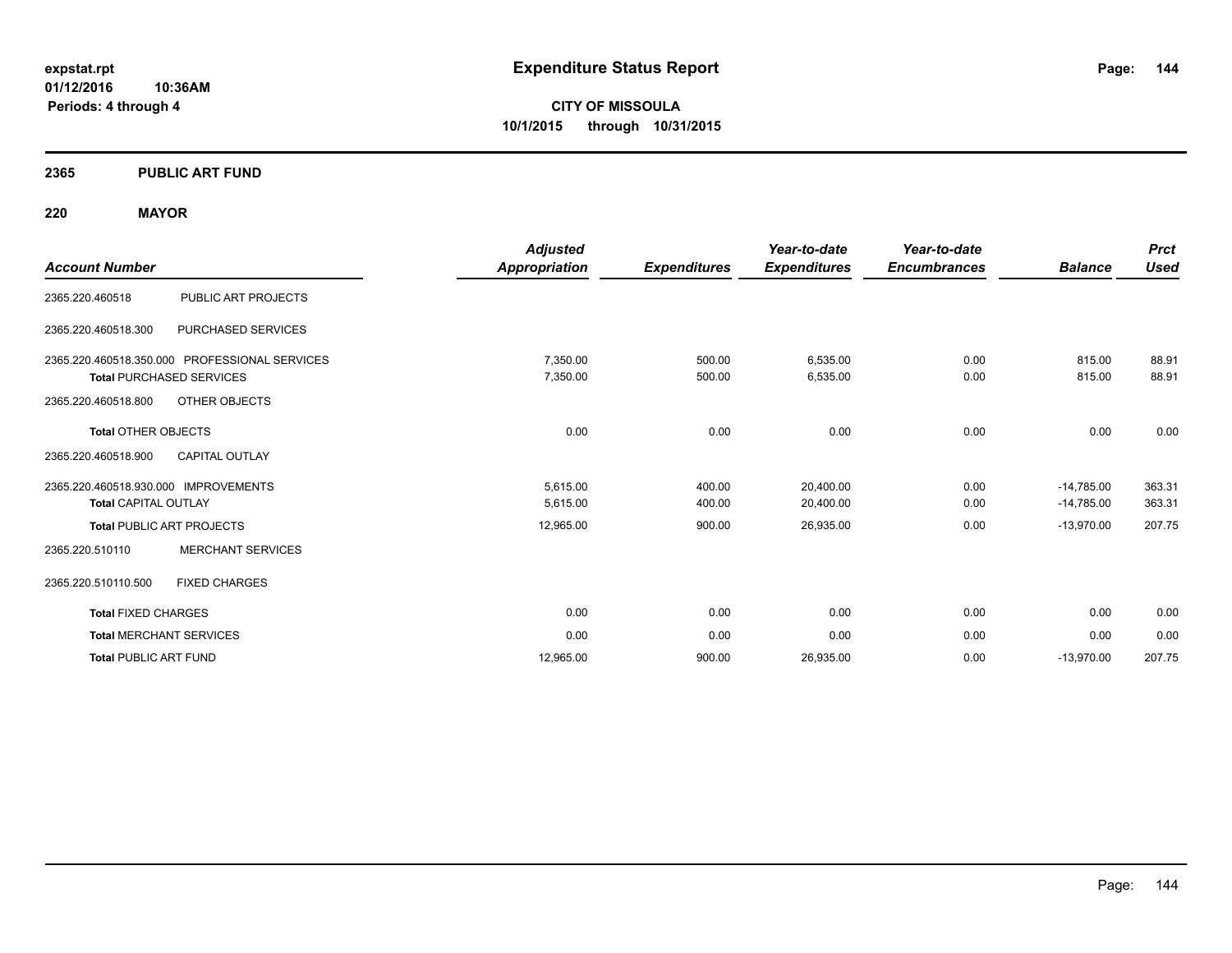### **2371 EMPLOYEE HEALTH INSURANCE LEVY FUND**

| <b>Account Number</b>          |                                                  | <b>Adjusted</b><br><b>Appropriation</b> | <b>Expenditures</b> | Year-to-date<br><b>Expenditures</b> | Year-to-date<br><b>Encumbrances</b> | <b>Balance</b> | <b>Prct</b><br><b>Used</b> |
|--------------------------------|--------------------------------------------------|-----------------------------------------|---------------------|-------------------------------------|-------------------------------------|----------------|----------------------------|
| 2371.390.510110                | <b>MERCHANT SERVICES</b>                         |                                         |                     |                                     |                                     |                |                            |
| 2371.390.510110.500            | <b>FIXED CHARGES</b>                             |                                         |                     |                                     |                                     |                |                            |
| <b>Total MERCHANT SERVICES</b> |                                                  | 0.00                                    | 0.00                | 0.00                                | 0.00                                | 0.00           | 0.00                       |
| 2371.390.521000                | INTERFUND OPERATING TRANSFERS                    |                                         |                     |                                     |                                     |                |                            |
| 2371.390.521000.800            | OTHER OBJECTS                                    |                                         |                     |                                     |                                     |                |                            |
|                                | 2371.390.521000.820.000 TRANSFERS TO OTHER FUNDS | 4,462.00                                | 0.00                | 0.00                                | 0.00                                | 4,462.00       | 0.00                       |
|                                | <b>Total INTERFUND OPERATING TRANSFERS</b>       | 4,462.00                                | 0.00                | 0.00                                | 0.00                                | 4,462.00       | 0.00                       |
|                                | Total EMPLOYEE HEALTH INSURANCE LEVY FUND        | 4,462.00                                | 0.00                | 0.00                                | 0.00                                | 4,462.00       | 0.00                       |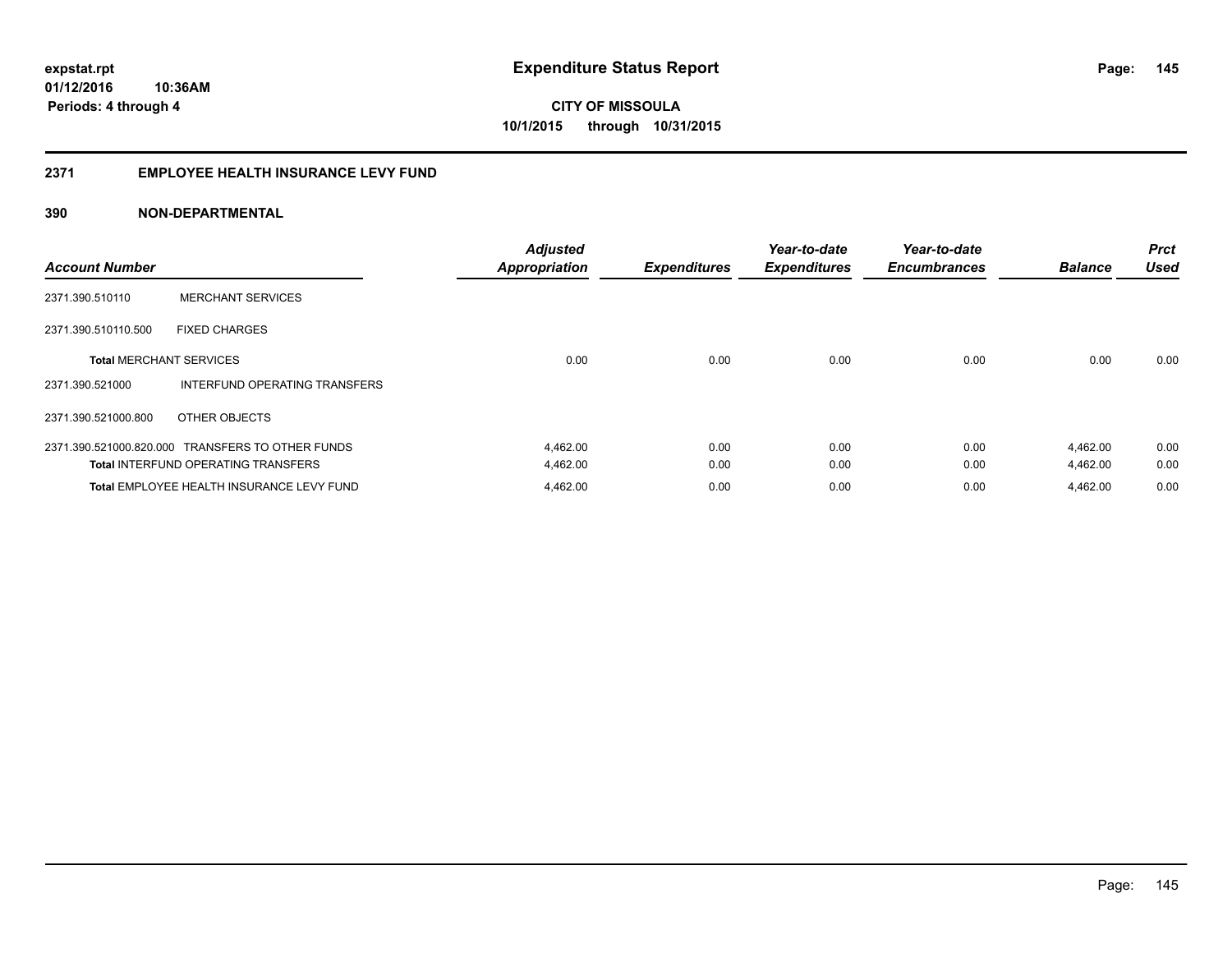#### **2372 PERMISSIVE MEDICAL LEVY**

| <b>Account Number</b>          |                                                  | <b>Adjusted</b><br><b>Appropriation</b> | <b>Expenditures</b> | Year-to-date<br><b>Expenditures</b> | Year-to-date<br><b>Encumbrances</b> | <b>Balance</b> | <b>Prct</b><br><b>Used</b> |
|--------------------------------|--------------------------------------------------|-----------------------------------------|---------------------|-------------------------------------|-------------------------------------|----------------|----------------------------|
| 2372.390.510110                | <b>MERCHANT SERVICES</b>                         |                                         |                     |                                     |                                     |                |                            |
| 2372.390.510110.500            | <b>FIXED CHARGES</b>                             |                                         |                     |                                     |                                     |                |                            |
| <b>Total MERCHANT SERVICES</b> |                                                  | 0.00                                    | 0.00                | 0.00                                | 0.00                                | 0.00           | 0.00                       |
| 2372.390.521000                | INTERFUND OPERATING TRANSFERS                    |                                         |                     |                                     |                                     |                |                            |
| 2372.390.521000.800            | OTHER OBJECTS                                    |                                         |                     |                                     |                                     |                |                            |
|                                | 2372.390.521000.820.000 TRANSFERS TO OTHER FUNDS | 4,405,445.00                            | 0.00                | 0.00                                | 0.00                                | 4,405,445.00   | 0.00                       |
|                                | <b>Total INTERFUND OPERATING TRANSFERS</b>       | 4,405,445.00                            | 0.00                | 0.00                                | 0.00                                | 4,405,445.00   | 0.00                       |
|                                | <b>Total PERMISSIVE MEDICAL LEVY</b>             | 4,405,445.00                            | 0.00                | 0.00                                | 0.00                                | 4.405.445.00   | 0.00                       |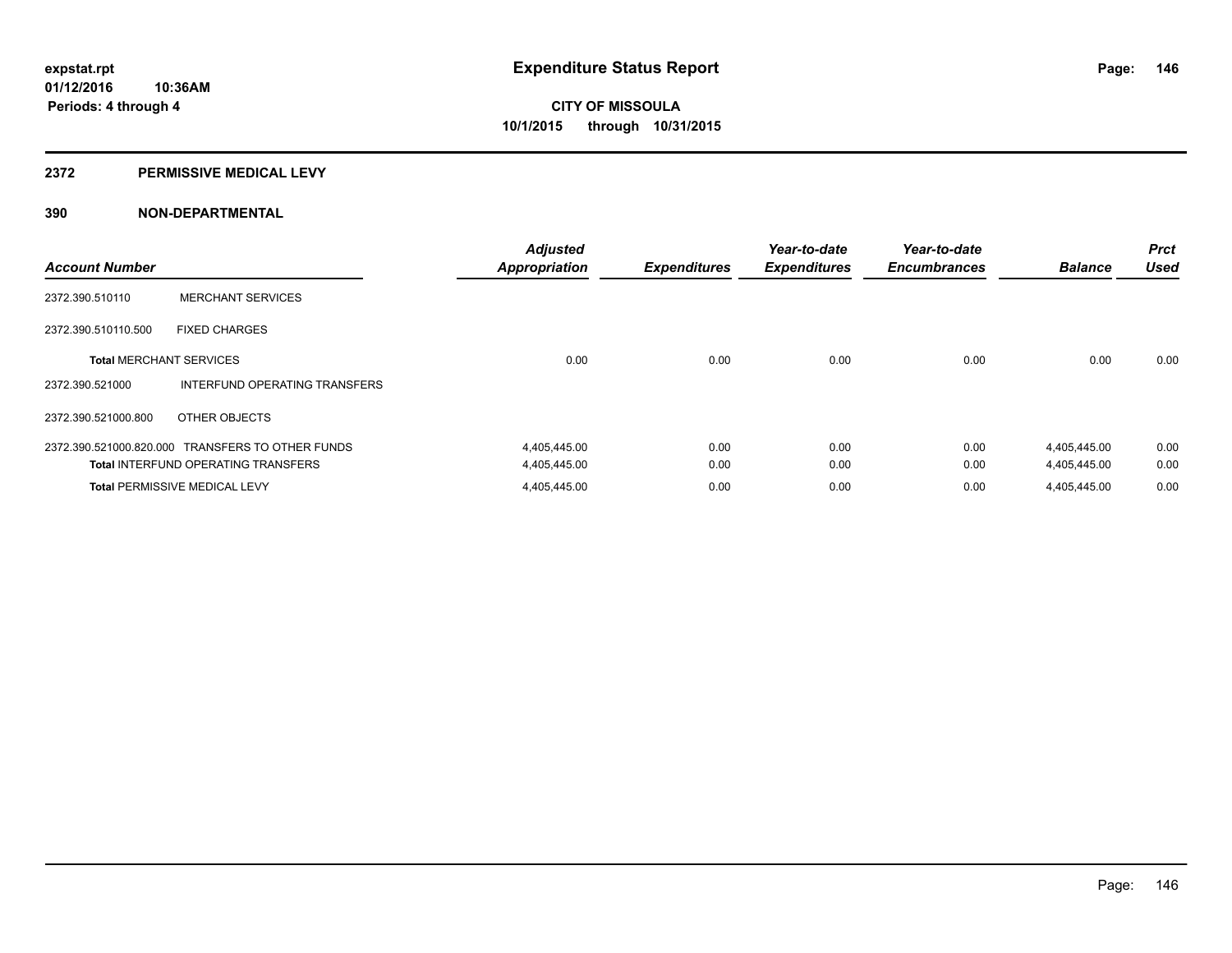**CITY OF MISSOULA 10/1/2015 through 10/31/2015**

## **2389 CABLE TELEVISION FRANCHISE FUND**

| <b>Account Number</b>            |                                                  | Adjusted<br><b>Appropriation</b> | <b>Expenditures</b> | Year-to-date<br><b>Expenditures</b> | Year-to-date<br><b>Encumbrances</b> | <b>Balance</b> | <b>Prct</b><br><b>Used</b> |
|----------------------------------|--------------------------------------------------|----------------------------------|---------------------|-------------------------------------|-------------------------------------|----------------|----------------------------|
| 2389.390.411810                  | <b>CABLE TV FRANCHISE</b>                        |                                  |                     |                                     |                                     |                |                            |
| 2389.390.411810.300              | PURCHASED SERVICES                               |                                  |                     |                                     |                                     |                |                            |
|                                  | 2389.390.411810.350.000 PROFESSIONAL SERVICES    | 5,000.00                         | 0.00                | 0.00                                | 0.00                                | 5,000.00       | 0.00                       |
| 2389.390.411810.370.000 TRAVEL   |                                                  | 1,000.00                         | 0.00                | 0.00                                | 0.00                                | 1,000.00       | 0.00                       |
| 2389.390.411810.380.000 TRAINING |                                                  | 1,000.00                         | 0.00                | 0.00                                | 0.00                                | 1,000.00       | 0.00                       |
|                                  | <b>Total PURCHASED SERVICES</b>                  | 7,000.00                         | 0.00                | 0.00                                | 0.00                                | 7,000.00       | 0.00                       |
| 2389.390.411810.700              | <b>GRANTS &amp; CONTRIBUTIONS</b>                |                                  |                     |                                     |                                     |                |                            |
|                                  | 2389.390.411810.700.000 GRANTS & CONTRIBUTIONS   | 440,000.00                       | 0.00                | 0.00                                | 0.00                                | 440,000.00     | 0.00                       |
|                                  | <b>Total GRANTS &amp; CONTRIBUTIONS</b>          | 440,000.00                       | 0.00                | 0.00                                | 0.00                                | 440,000.00     | 0.00                       |
| 2389.390.411810.800              | OTHER OBJECTS                                    |                                  |                     |                                     |                                     |                |                            |
|                                  | 2389.390.411810.820.000 TRANSFERS TO OTHER FUNDS | 251,433.00                       | 0.00                | 0.00                                | 0.00                                | 251,433.00     | 0.00                       |
| <b>Total OTHER OBJECTS</b>       |                                                  | 251,433.00                       | 0.00                | 0.00                                | 0.00                                | 251.433.00     | 0.00                       |
| 2389.390.411810.900              | <b>CAPITAL OUTLAY</b>                            |                                  |                     |                                     |                                     |                |                            |
|                                  | 2389.390.411810.940.000 MACHINERY & EQUIPMENT    | 37,567.00                        | 0.00                | 9,847.82                            | 0.00                                | 27,719.18      | 26.21                      |
| <b>Total CAPITAL OUTLAY</b>      |                                                  | 37.567.00                        | 0.00                | 9,847.82                            | 0.00                                | 27.719.18      | 26.21                      |
| <b>Total CABLE TV FRANCHISE</b>  |                                                  | 736,000.00                       | 0.00                | 9,847.82                            | 0.00                                | 726,152.18     | 1.34                       |
| 2389.390.510110                  | <b>MERCHANT SERVICES</b>                         |                                  |                     |                                     |                                     |                |                            |
| 2389.390.510110.500              | <b>FIXED CHARGES</b>                             |                                  |                     |                                     |                                     |                |                            |
| <b>Total MERCHANT SERVICES</b>   |                                                  | 0.00                             | 0.00                | 0.00                                | 0.00                                | 0.00           | 0.00                       |
|                                  | Total CABLE TELEVISION FRANCHISE FUND            | 736,000.00                       | 0.00                | 9,847.82                            | 0.00                                | 726,152.18     | 1.34                       |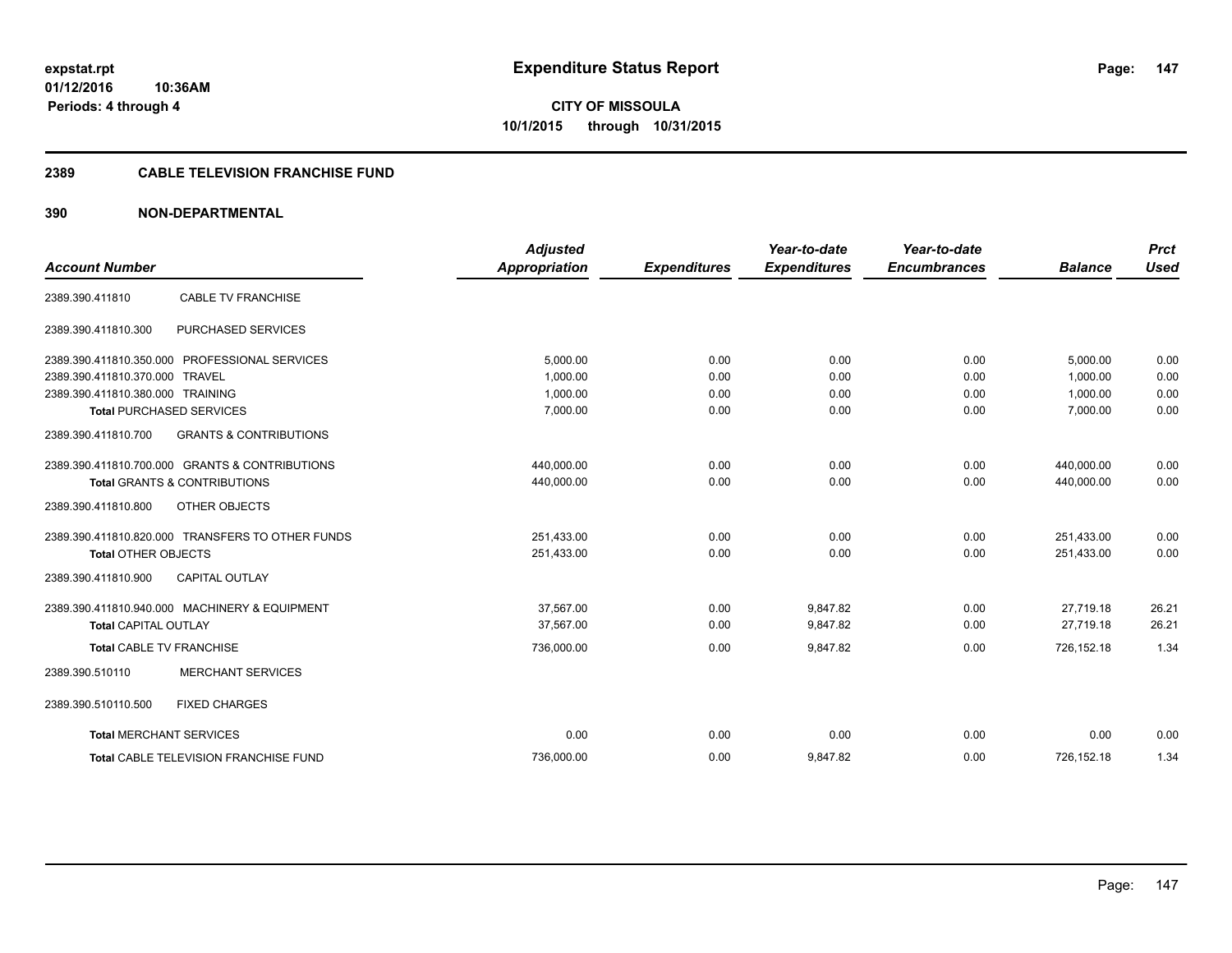**CITY OF MISSOULA 10/1/2015 through 10/31/2015**

# **2390 DRUG FORFEITURE FUND**

|                                                          | <b>Adjusted</b> |                     | Year-to-date        | Year-to-date        |                | <b>Prct</b> |
|----------------------------------------------------------|-----------------|---------------------|---------------------|---------------------|----------------|-------------|
| <b>Account Number</b>                                    | Appropriation   | <b>Expenditures</b> | <b>Expenditures</b> | <b>Encumbrances</b> | <b>Balance</b> | <b>Used</b> |
| <b>NARCOTICS</b><br>2390.290.420142                      |                 |                     |                     |                     |                |             |
| PERSONAL SERVICES<br>2390.290.420142.100                 |                 |                     |                     |                     |                |             |
| <b>Total PERSONAL SERVICES</b>                           | 0.00            | 0.00                | 0.00                | 0.00                | 0.00           | 0.00        |
| <b>SUPPLIES</b><br>2390.290.420142.200                   |                 |                     |                     |                     |                |             |
| 2390.290.420142.220.000 OPERATING SUPPLIES               | 3,000.00        | 527.55              | 2,343.82            | 0.00                | 656.18         | 78.13       |
| 2390.290.420142.230.000 REPAIR/MAINTENANCE               | 3,000.00        | 0.00                | 0.00                | 0.00                | 3,000.00       | 0.00        |
| 2390.290.420142.231.000 GASOLINE                         | 500.00          | 0.00                | 0.00                | 0.00                | 500.00         | 0.00        |
| <b>Total SUPPLIES</b>                                    | 6,500.00        | 527.55              | 2,343.82            | 0.00                | 4,156.18       | 36.06       |
| 2390.290.420142.300<br>PURCHASED SERVICES                |                 |                     |                     |                     |                |             |
| 2390.290.420142.310.000 COMMUNICATIONS                   | 500.00          | 0.00                | 0.00                | 0.00                | 500.00         | 0.00        |
| 2390.290.420142.320.000 PRINTING & DUPLICATING           | 300.00          | 0.00                | 0.00                | 0.00                | 300.00         | 0.00        |
| 2390.290.420142.360.000 REPAIR & MAINTENANCE             | 1,000.00        | 0.00                | 0.00                | 0.00                | 1,000.00       | 0.00        |
| 2390.290.420142.370.000 TRAVEL                           | 4,000.00        | 0.00                | 0.00                | 0.00                | 4,000.00       | 0.00        |
| 2390.290.420142.380.000 TRAINING                         | 2,000.00        | 0.00                | 0.00                | 0.00                | 2,000.00       | 0.00        |
| 2390.290.420142.390.000 OTHER PURCHASED SERVICES         | 500.00          | 0.00                | 0.00                | 0.00                | 500.00         | 0.00        |
| <b>Total PURCHASED SERVICES</b>                          | 8,300.00        | 0.00                | 0.00                | 0.00                | 8,300.00       | 0.00        |
| 2390.290.420142.500<br><b>FIXED CHARGES</b>              |                 |                     |                     |                     |                |             |
| 2390.290.420142.500.000 FIXED CHARGES                    | 1,000.00        | 0.00                | 0.00                | 0.00                | 1,000.00       | 0.00        |
| <b>Total FIXED CHARGES</b>                               | 1,000.00        | 0.00                | 0.00                | 0.00                | 1,000.00       | 0.00        |
| <b>GRANTS &amp; CONTRIBUTIONS</b><br>2390.290.420142.700 |                 |                     |                     |                     |                |             |
| <b>Total GRANTS &amp; CONTRIBUTIONS</b>                  | 0.00            | 0.00                | 0.00                | 0.00                | 0.00           | 0.00        |
| 2390.290.420142.800<br>OTHER OBJECTS                     |                 |                     |                     |                     |                |             |
| <b>Total OTHER OBJECTS</b>                               | 0.00            | 0.00                | 0.00                | 0.00                | 0.00           | 0.00        |
| <b>CAPITAL OUTLAY</b><br>2390.290.420142.900             |                 |                     |                     |                     |                |             |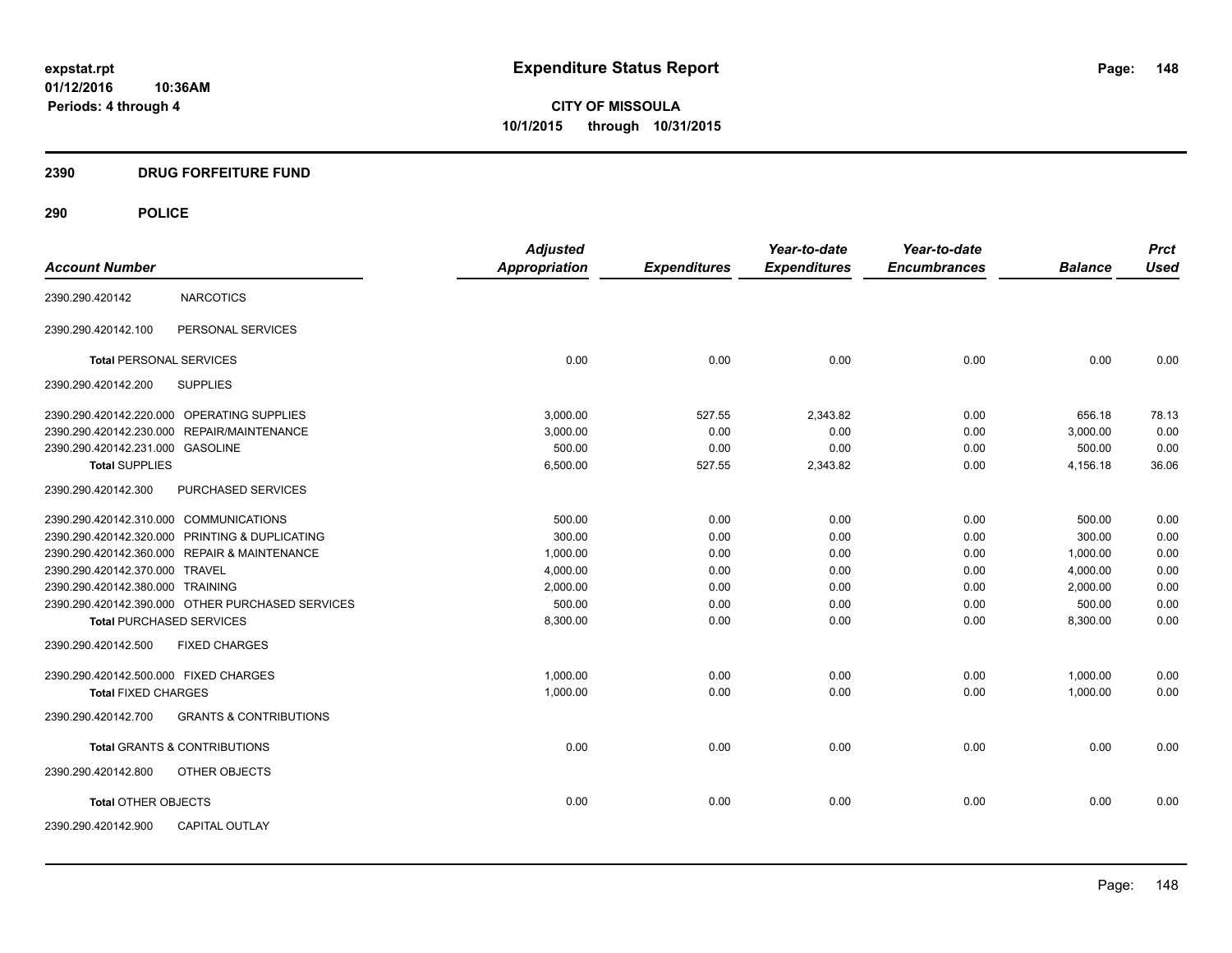# **2390 DRUG FORFEITURE FUND**

|                                               | <b>Adjusted</b>      |                     | Year-to-date        | Year-to-date        |                | <b>Prct</b> |
|-----------------------------------------------|----------------------|---------------------|---------------------|---------------------|----------------|-------------|
| <b>Account Number</b>                         | <b>Appropriation</b> | <b>Expenditures</b> | <b>Expenditures</b> | <b>Encumbrances</b> | <b>Balance</b> | <b>Used</b> |
| 2390.290.420142.940.000 MACHINERY & EQUIPMENT | 12,000.00            | 0.00                | 0.00                | 0.00                | 12.000.00      | 0.00        |
| <b>Total CAPITAL OUTLAY</b>                   | 12.000.00            | 0.00                | 0.00                | 0.00                | 12.000.00      | 0.00        |
| <b>Total NARCOTICS</b>                        | 27,800.00            | 527.55              | 2,343.82            | 0.00                | 25,456.18      | 8.43        |
| <b>MERCHANT SERVICES</b><br>2390.290.510110   |                      |                     |                     |                     |                |             |
| 2390.290.510110.500<br><b>FIXED CHARGES</b>   |                      |                     |                     |                     |                |             |
| <b>Total MERCHANT SERVICES</b>                | 0.00                 | 0.00                | 0.00                | 0.00                | 0.00           | 0.00        |
| <b>Total DRUG FORFEITURE FUND</b>             | 27,800.00            | 527.55              | 2.343.82            | 0.00                | 25.456.18      | 8.43        |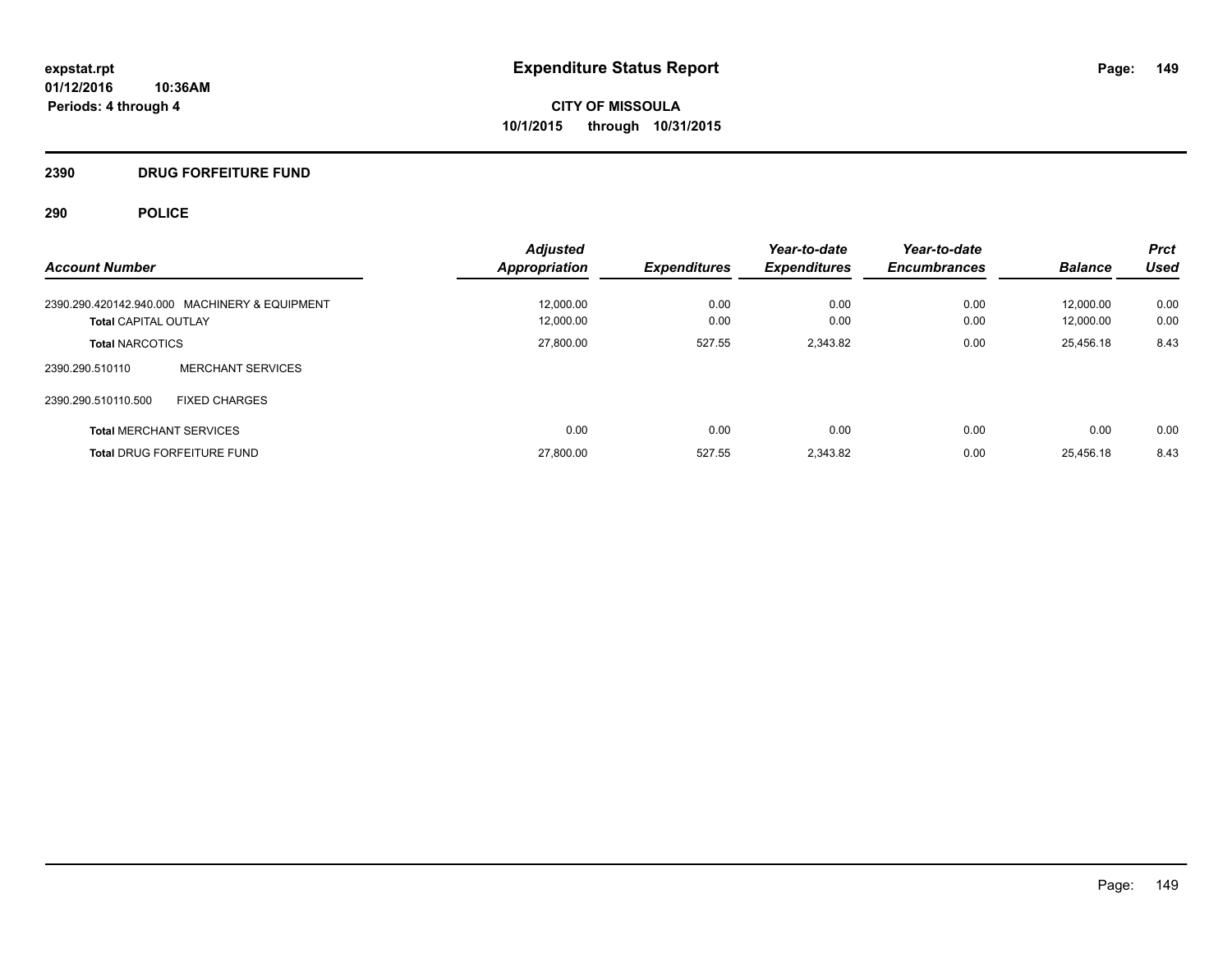#### **2394 BUILDING INSPECTION FUND**

## **310 BUILDING INSPECTION**

| <b>Account Number</b>                                   | <b>Adjusted</b><br><b>Appropriation</b> | <b>Expenditures</b> | Year-to-date<br><b>Expenditures</b> | Year-to-date<br><b>Encumbrances</b> | <b>Balance</b> | <b>Prct</b><br><b>Used</b> |
|---------------------------------------------------------|-----------------------------------------|---------------------|-------------------------------------|-------------------------------------|----------------|----------------------------|
| PROTECTIVE INSPECTIONS<br>2394.310.420500               |                                         |                     |                                     |                                     |                |                            |
| PERSONAL SERVICES<br>2394.310.420500.100                |                                         |                     |                                     |                                     |                |                            |
| 2394.310.420500.110.000 SALARIES AND WAGES              | 628,525.00                              | 37,634.15           | 145,964.82                          | 0.00                                | 482,560.18     | 23.22                      |
| OVERTIME/TERMINATION<br>2394.310.420500.120.000         | 500.00                                  | 0.00                | 0.00                                | 0.00                                | 500.00         | 0.00                       |
| 2394.310.420500.130.000 OTHER                           | 19,912.00                               | 0.00                | 0.00                                | 0.00                                | 19,912.00      | 0.00                       |
| 2394.310.420500.140.000 EMPLOYER CONTRIBUTIONS          | 214,330.00                              | 13,487.04           | 60,148.19                           | 0.00                                | 154.181.81     | 28.06                      |
| 2394.310.420500.141.000 STATE RETIREMENT CONTRIBUTIONS  | 0.00                                    | 0.00                | 71.46                               | 0.00                                | $-71.46$       | 0.00                       |
| <b>Total PERSONAL SERVICES</b>                          | 863,267.00                              | 51,121.19           | 206, 184. 47                        | 0.00                                | 657,082.53     | 23.88                      |
| 2394.310.420500.200<br><b>SUPPLIES</b>                  |                                         |                     |                                     |                                     |                |                            |
| <b>OFFICE SUPPLIES</b><br>2394.310.420500.210.000       | 2,200.00                                | 546.59              | 11,599.21                           | 0.00                                | $-9,399.21$    | 527.24                     |
| 2394.310.420500.220.000 OPERATING SUPPLIES              | 5,500.00                                | 970.78              | 1,628.03                            | 0.00                                | 3,871.97       | 29.60                      |
| 2394.310.420500.230.000 REPAIR/MAINTENANCE              | 3,000.00                                | 61.92               | 83.92                               | 0.00                                | 2,916.08       | 2.80                       |
| 2394.310.420500.231.000<br>GASOLINE                     | 11.475.00                               | 1.126.42            | 1.828.32                            | 0.00                                | 9.646.68       | 15.93                      |
| 2394.310.420500.250.000 SUPPLIES FOR RESALE             | 500.00                                  | 0.00                | 0.00                                | 0.00                                | 500.00         | 0.00                       |
| <b>Total SUPPLIES</b>                                   | 22,675.00                               | 2,705.71            | 15,139.48                           | 0.00                                | 7,535.52       | 66.77                      |
| 2394.310.420500.300<br><b>PURCHASED SERVICES</b>        |                                         |                     |                                     |                                     |                |                            |
| 2394.310.420500.310.000 COMMUNICATIONS                  | 1,000.00                                | 11.51               | 23.12                               | 0.00                                | 976.88         | 2.31                       |
| 2394.310.420500.320.000 PRINTING & DUPLICATING          | 7,600.00                                | 697.16              | 757.11                              | 0.00                                | 6,842.89       | 9.96                       |
| 2394.310.420500.330.000 PUBLICITY, SUBSCRIPTIONS & DUES | 2,100.00                                | 0.00                | 22,464.95                           | 0.00                                | $-20,364.95$   | 1,069.76                   |
| 2394.310.420500.344.000 TELEPHONE SERVICE               | 13.549.00                               | 1.492.68            | 2.984.39                            | 0.00                                | 10.564.61      | 22.03                      |
| 2394.310.420500.350.000 PROFESSIONAL SERVICES           | 14,600.00                               | 12,228.09           | 13,332.23                           | 0.00                                | 1.267.77       | 91.32                      |
| 2394.310.420500.360.000 REPAIR & MAINTENANCE            | 33,378.00                               | 0.00                | 0.00                                | 0.00                                | 33,378.00      | 0.00                       |
| 2394.310.420500.370.000 TRAVEL                          | 5,025.00                                | 1,535.16            | 4,194.61                            | 0.00                                | 830.39         | 83.47                      |
| 2394.310.420500.380.000 TRAINING                        | 6,500.00                                | 717.50              | 3,565.00                            | 0.00                                | 2,935.00       | 54.85                      |
| <b>Total PURCHASED SERVICES</b>                         | 83,752.00                               | 16,682.10           | 47,321.41                           | 0.00                                | 36,430.59      | 56.50                      |
| 2394.310.420500.500<br><b>FIXED CHARGES</b>             |                                         |                     |                                     |                                     |                |                            |
| 2394.310.420500.500.000 FIXED CHARGES                   | 310,310.00                              | 0.00                | 3,198.79                            | 0.00                                | 307,111.21     | 1.03                       |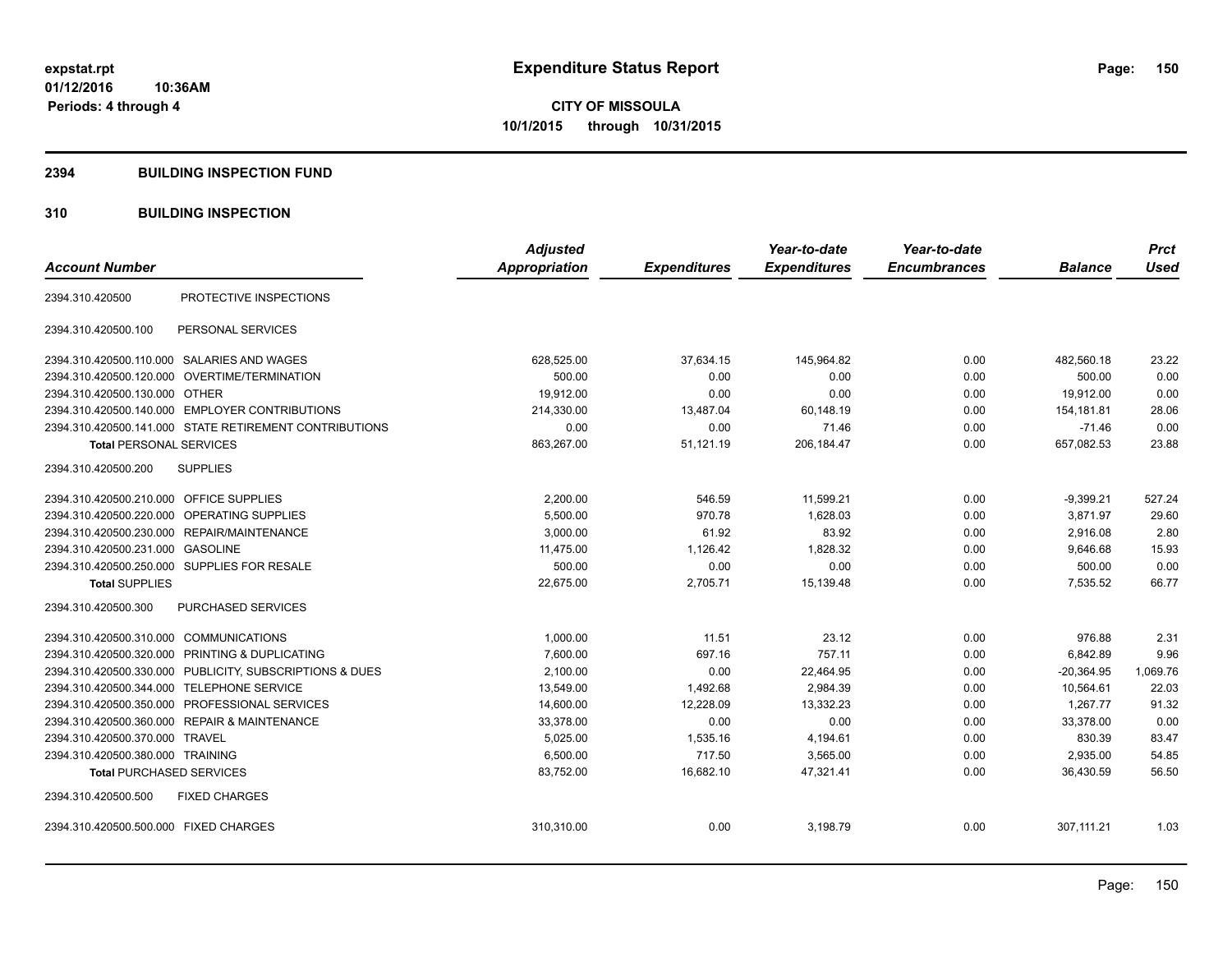### **2394 BUILDING INSPECTION FUND**

## **310 BUILDING INSPECTION**

| <b>Account Number</b>                         | <b>Adjusted</b><br><b>Appropriation</b> | <b>Expenditures</b> | Year-to-date<br><b>Expenditures</b> | Year-to-date<br><b>Encumbrances</b> | <b>Balance</b> | <b>Prct</b><br><b>Used</b> |
|-----------------------------------------------|-----------------------------------------|---------------------|-------------------------------------|-------------------------------------|----------------|----------------------------|
| <b>Total FIXED CHARGES</b>                    | 310,310.00                              | 0.00                | 3,198.79                            | 0.00                                | 307,111.21     | 1.03                       |
| <b>DEBT SERVICE</b><br>2394.310.420500.600    |                                         |                     |                                     |                                     |                |                            |
| <b>Total DEBT SERVICE</b>                     | 0.00                                    | 0.00                | 0.00                                | 0.00                                | 0.00           | 0.00                       |
| 2394.310.420500.900<br><b>CAPITAL OUTLAY</b>  |                                         |                     |                                     |                                     |                |                            |
| <b>Total CAPITAL OUTLAY</b>                   | 0.00                                    | 0.00                | 0.00                                | 0.00                                | 0.00           | 0.00                       |
| <b>Total PROTECTIVE INSPECTIONS</b>           | 1,280,004.00                            | 70,509.00           | 271,844.15                          | 0.00                                | 1,008,159.85   | 21.24                      |
| <b>MERCHANT SERVICES</b><br>2394.310.510110   |                                         |                     |                                     |                                     |                |                            |
| 2394.310.510110.500<br><b>FIXED CHARGES</b>   |                                         |                     |                                     |                                     |                |                            |
| 2394.310.510110.550.000 MERCHANT SERVICE FEES | 15,400.00                               | 1,473.29            | 3,395.09                            | 0.00                                | 12,004.91      | 22.05                      |
| <b>Total MERCHANT SERVICES</b>                | 15,400.00                               | 1,473.29            | 3,395.09                            | 0.00                                | 12,004.91      | 22.05                      |
| Total BUILDING INSPECTION FUND                | 1,295,404.00                            | 71,982.29           | 275,239.24                          | 0.00                                | 1,020,164.76   | 21.25                      |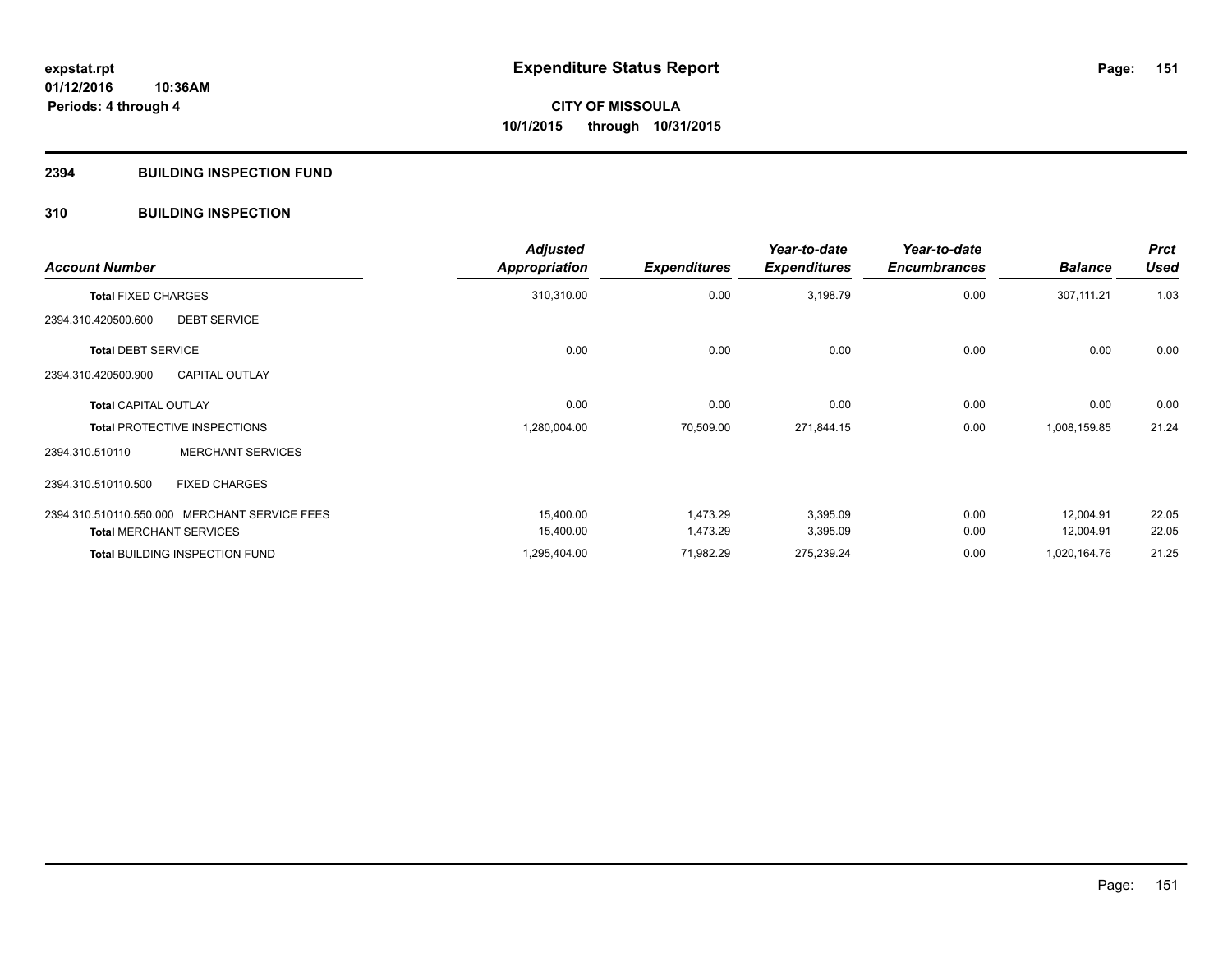**CITY OF MISSOULA 10/1/2015 through 10/31/2015**

## **2395 CITY GRANTS & PROGRAM INCOME FUND**

|                             |                                               | <b>Adjusted</b>      |                     | Year-to-date        | Year-to-date        |                | <b>Prct</b> |
|-----------------------------|-----------------------------------------------|----------------------|---------------------|---------------------|---------------------|----------------|-------------|
| <b>Account Number</b>       |                                               | <b>Appropriation</b> | <b>Expenditures</b> | <b>Expenditures</b> | <b>Encumbrances</b> | <b>Balance</b> | <b>Used</b> |
| 2395.390.470200             | <b>HOUSING REHAB</b>                          |                      |                     |                     |                     |                |             |
| 2395.390.470200.700         | <b>GRANTS &amp; CONTRIBUTIONS</b>             |                      |                     |                     |                     |                |             |
|                             | Total GRANTS & CONTRIBUTIONS                  | 0.00                 | 0.00                | 0.00                | 0.00                | 0.00           | 0.00        |
| 2395.390.470200.800         | OTHER OBJECTS                                 |                      |                     |                     |                     |                |             |
| <b>Total HOUSING REHAB</b>  |                                               | 0.00                 | 0.00                | 0.00                | 0.00                | 0.00           | 0.00        |
| 2395.390.470210             | <b>ADMINISTRATION</b>                         |                      |                     |                     |                     |                |             |
| 2395.390.470210.300         | PURCHASED SERVICES                            |                      |                     |                     |                     |                |             |
|                             | 2395.390.470210.350.000 PROFESSIONAL SERVICES | 250.00               | 0.00                | 0.00                | 0.00                | 250.00         | 0.00        |
|                             | <b>Total PURCHASED SERVICES</b>               | 250.00               | 0.00                | 0.00                | 0.00                | 250.00         | 0.00        |
| 2395.390.470210.800         | OTHER OBJECTS                                 |                      |                     |                     |                     |                |             |
| <b>Total OTHER OBJECTS</b>  |                                               | 0.00                 | 0.00                | 0.00                | 0.00                | 0.00           | 0.00        |
| <b>Total ADMINISTRATION</b> |                                               | 250.00               | 0.00                | 0.00                | 0.00                | 250.00         | 0.00        |
| 2395.390.470220             | PROPERTY ACQUISITION                          |                      |                     |                     |                     |                |             |
| 2395.390.470220.300         | PURCHASED SERVICES                            |                      |                     |                     |                     |                |             |
|                             | <b>Total PROPERTY ACQUISITION</b>             | 0.00                 | 0.00                | 0.00                | 0.00                | 0.00           | 0.00        |
| 2395.390.470300             | ECONOMIC DEVELOPMENT                          |                      |                     |                     |                     |                |             |
| 2395.390.470300.700         | <b>GRANTS &amp; CONTRIBUTIONS</b>             |                      |                     |                     |                     |                |             |
|                             | <b>Total ECONOMIC DEVELOPMENT</b>             | 0.00                 | 0.00                | 0.00                | 0.00                | 0.00           | 0.00        |
| 2395.390.510110             | <b>MERCHANT SERVICES</b>                      |                      |                     |                     |                     |                |             |
| 2395.390.510110.500         | <b>FIXED CHARGES</b>                          |                      |                     |                     |                     |                |             |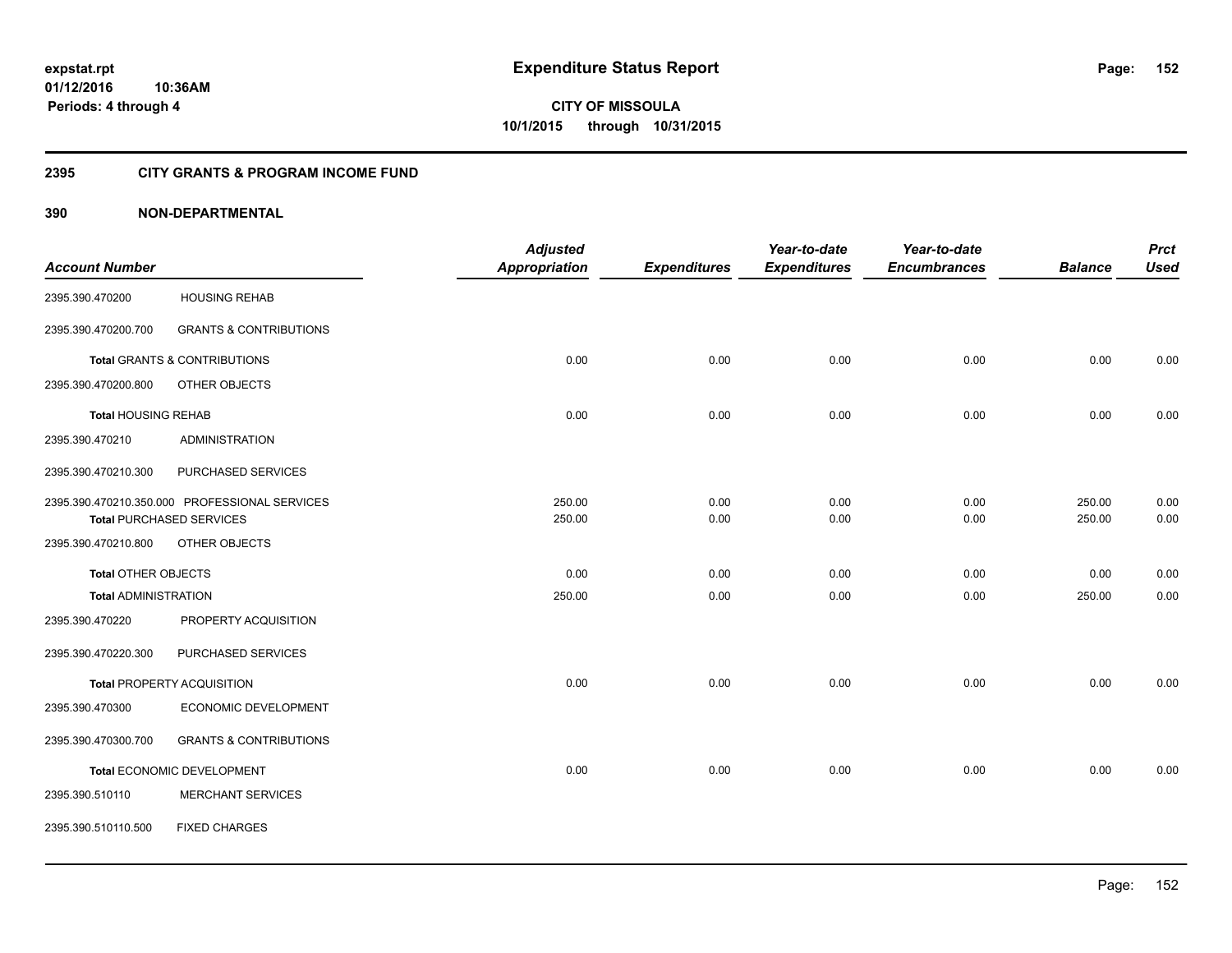**CITY OF MISSOULA 10/1/2015 through 10/31/2015**

# **2395 CITY GRANTS & PROGRAM INCOME FUND**

| <b>Account Number</b>                   | <b>Adjusted</b><br>Appropriation | <b>Expenditures</b> | Year-to-date<br><b>Expenditures</b> | Year-to-date<br><i><b>Encumbrances</b></i> | <b>Balance</b> | Prct<br>Used |
|-----------------------------------------|----------------------------------|---------------------|-------------------------------------|--------------------------------------------|----------------|--------------|
| <b>Total MERCHANT SERVICES</b>          | 0.00                             | 0.00                | 0.00                                | 0.00                                       | 0.00           | 0.00         |
| Total CITY GRANTS & PROGRAM INCOME FUND | 250.00                           | 0.00                | 0.00                                | 0.00                                       | 250.00         | 0.00         |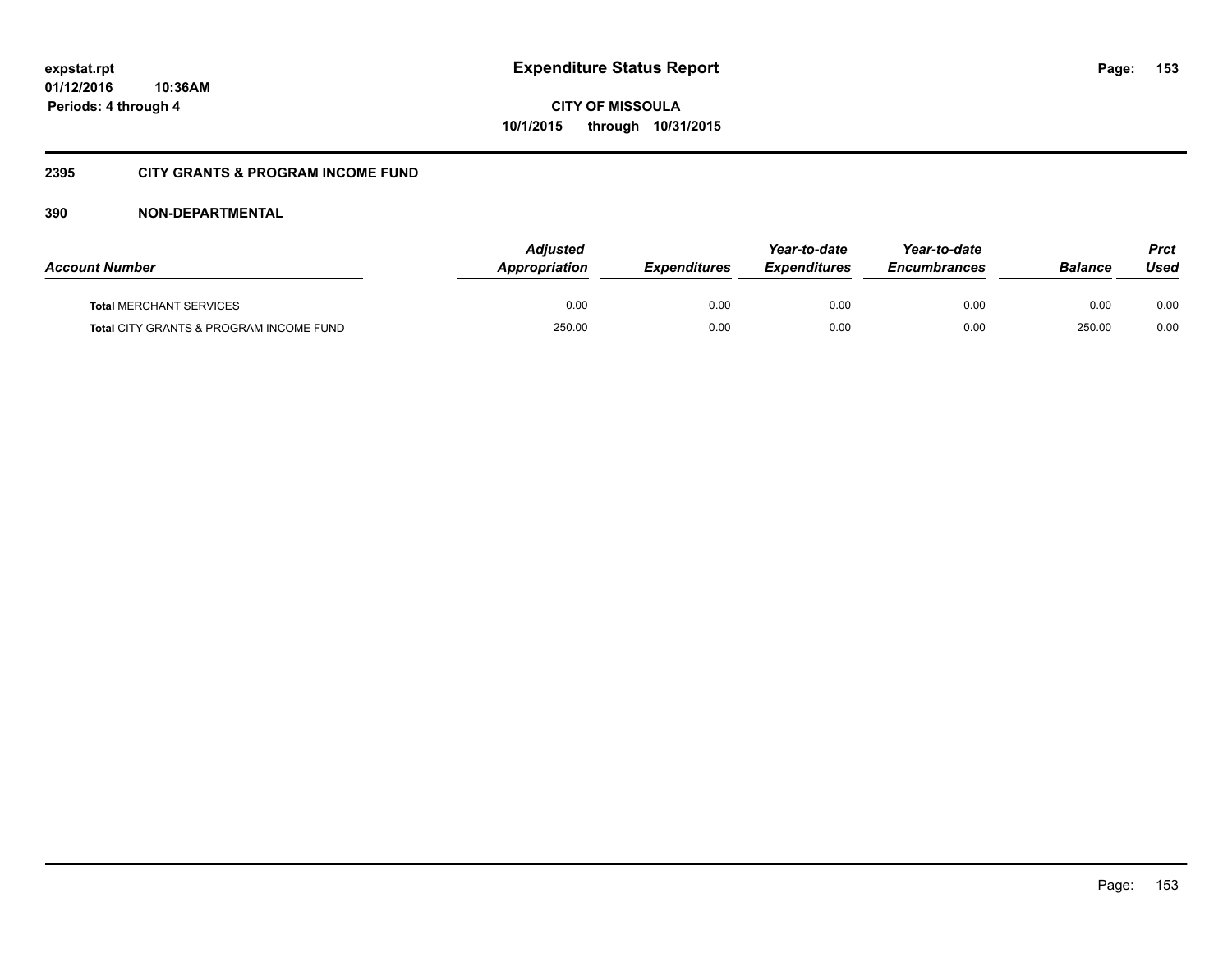**CITY OF MISSOULA 10/1/2015 through 10/31/2015**

## **2396 ENERGY EFFICIENCY REVOLVING LOAN FUND**

| <b>Account Number</b> |                                                    | <b>Adjusted</b><br>Appropriation | <b>Expenditures</b> | Year-to-date<br><i><b>Expenditures</b></i> | Year-to-date<br><b>Encumbrances</b> | <b>Balance</b> | <b>Prct</b><br>Used |
|-----------------------|----------------------------------------------------|----------------------------------|---------------------|--------------------------------------------|-------------------------------------|----------------|---------------------|
| 2396.390.510001       | EECBG REVOLVING LOAN FUND                          |                                  |                     |                                            |                                     |                |                     |
| 2396.390.510001.700   | <b>GRANTS &amp; CONTRIBUTIONS</b>                  |                                  |                     |                                            |                                     |                |                     |
|                       | <b>Total ENERGY EFFICIENCY REVOLVING LOAN FUND</b> | 0.00                             | 0.00                | 0.00                                       | 0.00                                | 0.00           | 0.00                |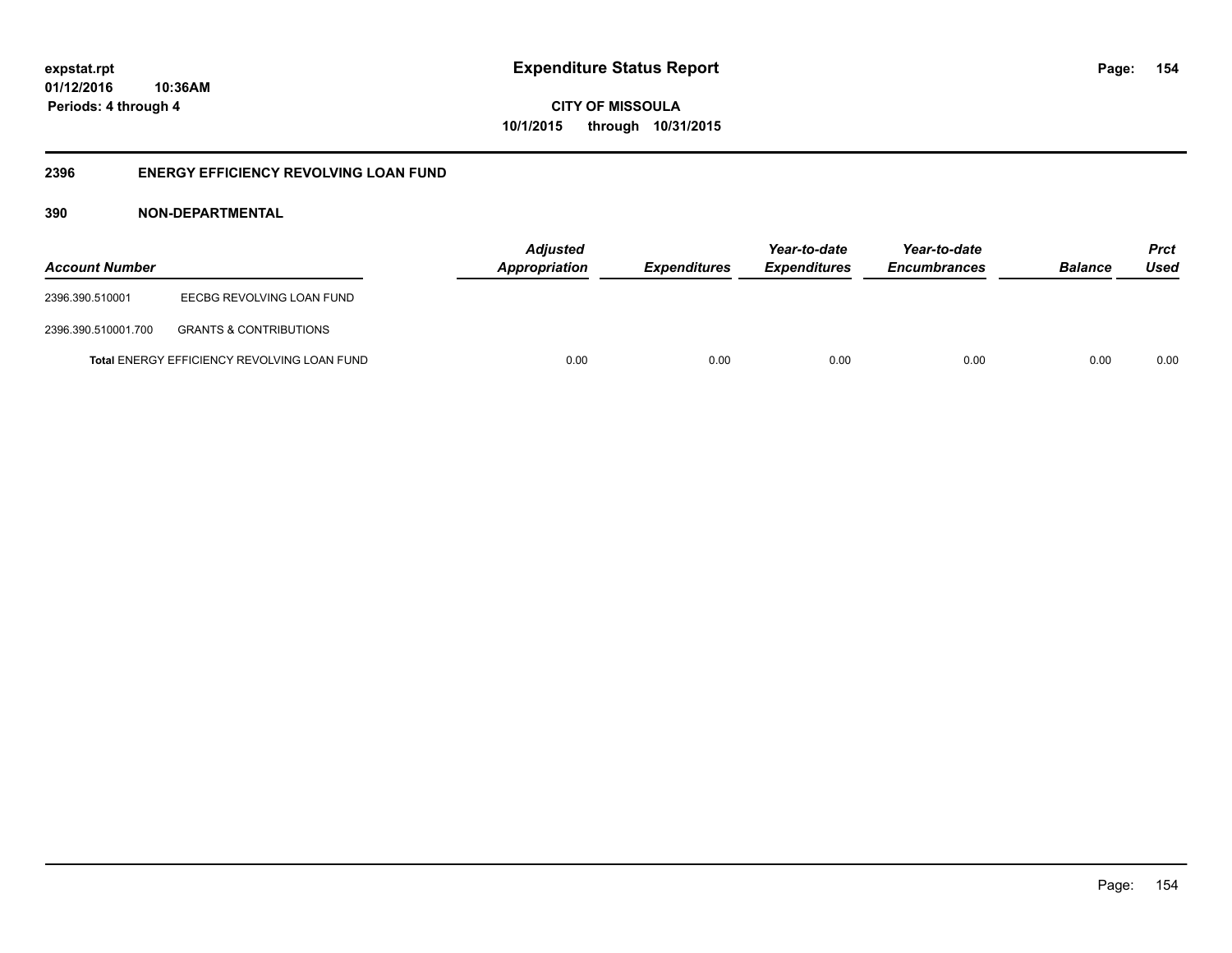**CITY OF MISSOULA 10/1/2015 through 10/31/2015**

## **2399 DANGEROUS BUILDING DEMOLITION & REPAIR F**

## **310 BUILDING INSPECTION**

| <b>Account Number</b>                                              |                                                           | <b>Adjusted</b><br><b>Appropriation</b> | <b>Expenditures</b> | Year-to-date<br><b>Expenditures</b> | Year-to-date<br><b>Encumbrances</b> | <b>Balance</b>         | <b>Prct</b><br><b>Used</b> |
|--------------------------------------------------------------------|-----------------------------------------------------------|-----------------------------------------|---------------------|-------------------------------------|-------------------------------------|------------------------|----------------------------|
| 2399.310.420510                                                    | ADMINISTRATION                                            |                                         |                     |                                     |                                     |                        |                            |
| 2399.310.420510.800                                                | OTHER OBJECTS                                             |                                         |                     |                                     |                                     |                        |                            |
| 2399.310.420510.845.000 CONTINGENCY<br><b>Total ADMINISTRATION</b> |                                                           | 15,000.00<br>15,000.00                  | 0.00<br>0.00        | 0.00<br>0.00                        | 0.00<br>0.00                        | 15,000.00<br>15,000.00 | 0.00<br>0.00               |
| 2399.310.510110                                                    | <b>MERCHANT SERVICES</b>                                  |                                         |                     |                                     |                                     |                        |                            |
| 2399.310.510110.500                                                | <b>FIXED CHARGES</b>                                      |                                         |                     |                                     |                                     |                        |                            |
| <b>Total MERCHANT SERVICES</b>                                     |                                                           | 0.00                                    | 0.00                | 0.00                                | 0.00                                | 0.00                   | 0.00                       |
|                                                                    | <b>Total DANGEROUS BUILDING DEMOLITION &amp; REPAIR F</b> | 15,000.00                               | 0.00                | 0.00                                | 0.00                                | 15,000.00              | 0.00                       |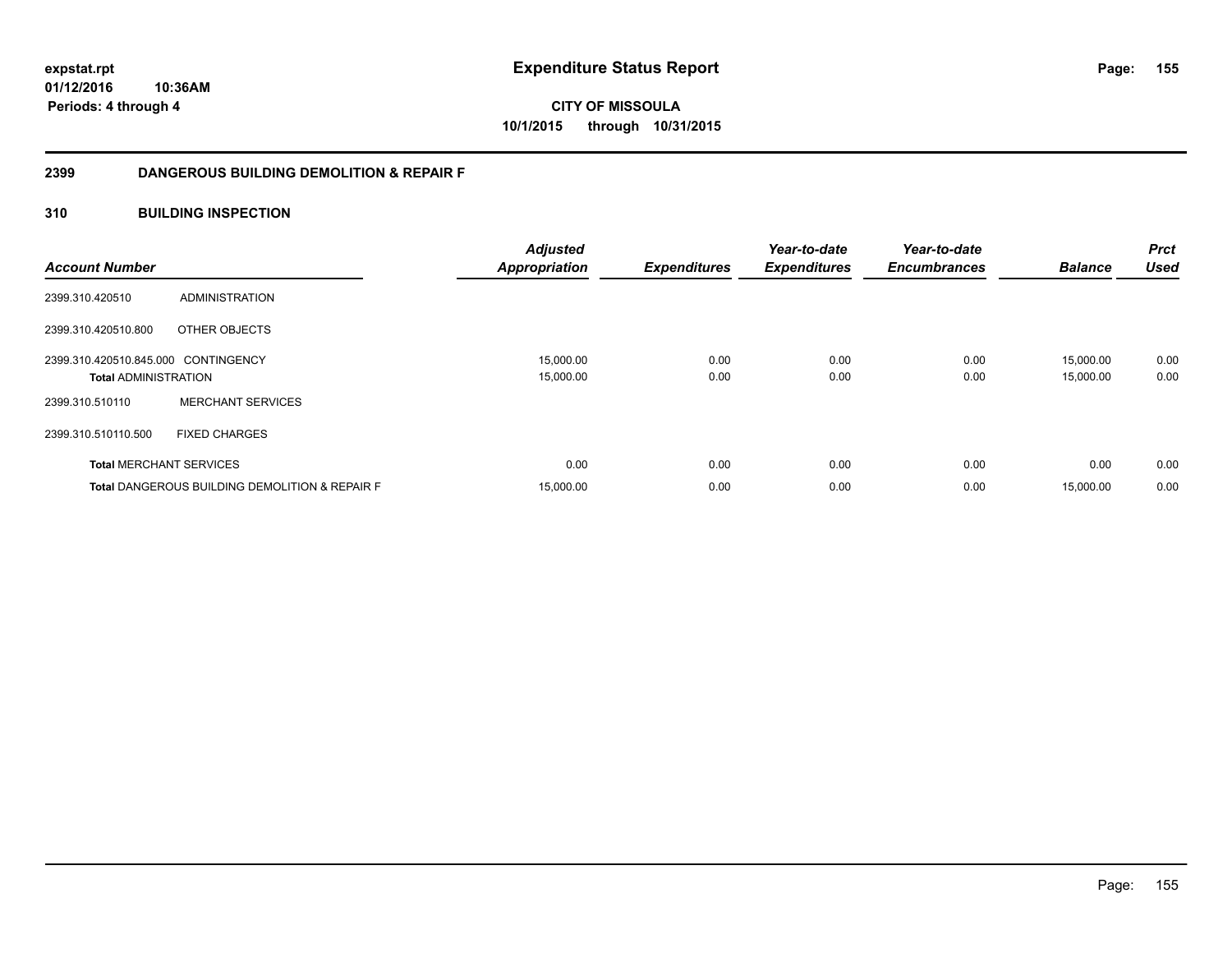# **CITY OF MISSOULA 10/1/2015 through 10/31/2015**

#### **2400 STREET LIGHTING ASSESSMENTS FUND**

## **280 PUBLIC WORKS OPERATIONS**

| <b>Account Number</b>          |                                                   | <b>Adjusted</b><br>Appropriation | <b>Expenditures</b> | Year-to-date<br><b>Expenditures</b> | Year-to-date<br><b>Encumbrances</b> | <b>Balance</b> | <b>Prct</b><br><b>Used</b> |
|--------------------------------|---------------------------------------------------|----------------------------------|---------------------|-------------------------------------|-------------------------------------|----------------|----------------------------|
| 2400.280.430263                | <b>STREET LIGHTING</b>                            |                                  |                     |                                     |                                     |                |                            |
| 2400.280.430263.300            | PURCHASED SERVICES                                |                                  |                     |                                     |                                     |                |                            |
|                                | 2400.280.430263.341.000 ELECTRICITY & NATURAL GAS | 327,174.00                       | 183.41              | 80,738.93                           | 0.00                                | 246,435.07     | 24.68                      |
|                                | 2400.280.430263.350.000 PROFESSIONAL SERVICES     | 22,902.00                        | 0.00                | 0.00                                | 0.00                                | 22,902.00      | 0.00                       |
| <b>Total STREET LIGHTING</b>   |                                                   | 350,076.00                       | 183.41              | 80,738.93                           | 0.00                                | 269,337.07     | 23.06                      |
| 2400.280.510110                | <b>MERCHANT SERVICES</b>                          |                                  |                     |                                     |                                     |                |                            |
| 2400.280.510110.500            | <b>FIXED CHARGES</b>                              |                                  |                     |                                     |                                     |                |                            |
| <b>Total FIXED CHARGES</b>     |                                                   | 0.00                             | 0.00                | 0.00                                | 0.00                                | 0.00           | 0.00                       |
| <b>Total MERCHANT SERVICES</b> |                                                   | 0.00                             | 0.00                | 0.00                                | 0.00                                | 0.00           | 0.00                       |
|                                | <b>Total STREET LIGHTING ASSESSMENTS FUND</b>     | 350.076.00                       | 183.41              | 80,738.93                           | 0.00                                | 269,337.07     | 23.06                      |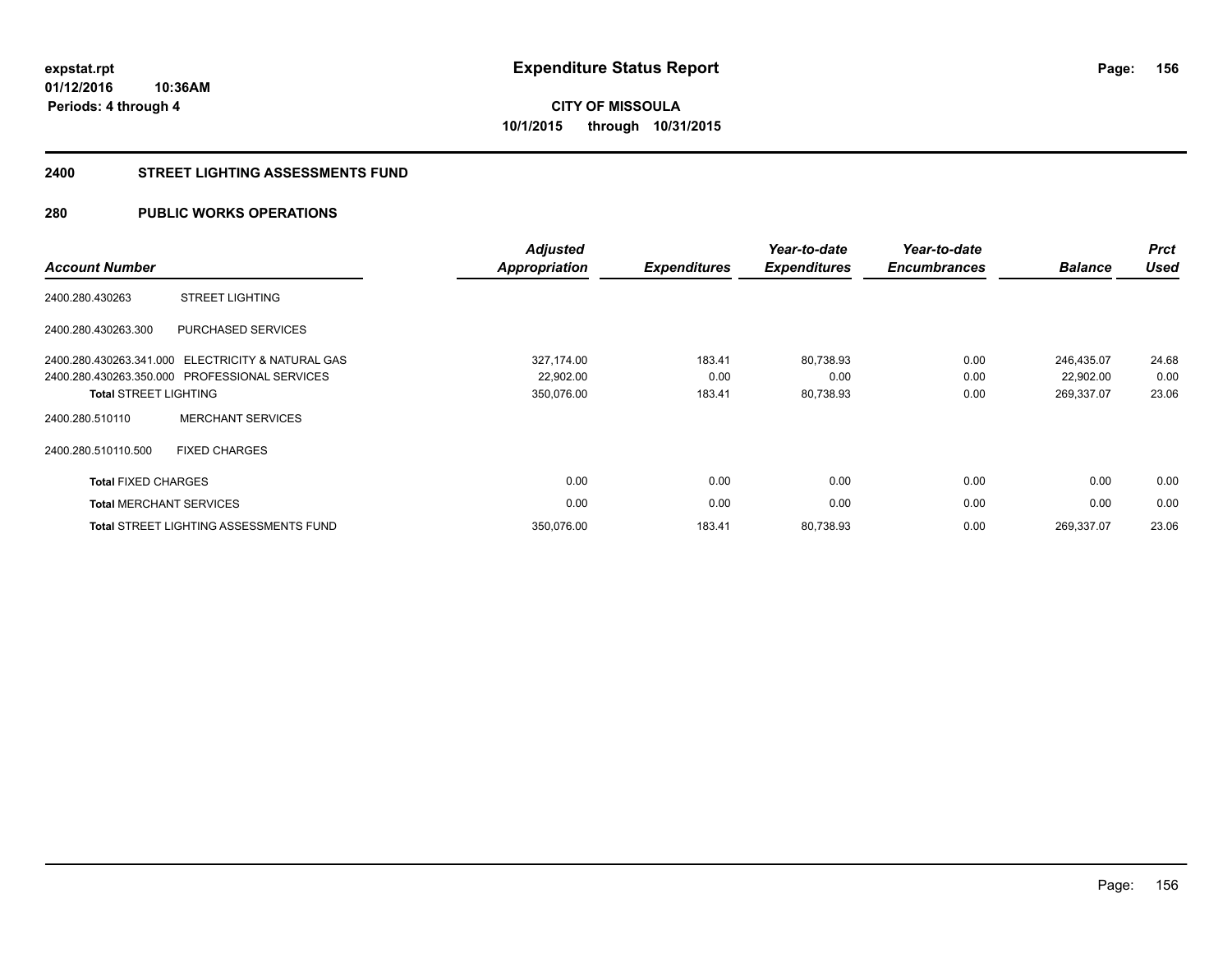**CITY OF MISSOULA 10/1/2015 through 10/31/2015**

### **2500 STREET MAINTENANCE ASSESSMENT FUND**

|                                 |                                                  | <b>Adjusted</b>      |                     | Year-to-date        | Year-to-date        |                | <b>Prct</b> |
|---------------------------------|--------------------------------------------------|----------------------|---------------------|---------------------|---------------------|----------------|-------------|
| <b>Account Number</b>           |                                                  | <b>Appropriation</b> | <b>Expenditures</b> | <b>Expenditures</b> | <b>Encumbrances</b> | <b>Balance</b> | <b>Used</b> |
| 2500.390.510110                 | <b>MERCHANT SERVICES</b>                         |                      |                     |                     |                     |                |             |
| 2500.390.510110.500             | <b>FIXED CHARGES</b>                             |                      |                     |                     |                     |                |             |
| <b>Total MERCHANT SERVICES</b>  |                                                  | 0.00                 | 0.00                | 0.00                | 0.00                | 0.00           | 0.00        |
| 2500.390.521000                 | INTERFUND OPERATING TRANSFERS                    |                      |                     |                     |                     |                |             |
| 2500.390.521000.300             | PURCHASED SERVICES                               |                      |                     |                     |                     |                |             |
| 2500.390.521000.345.000 GARBAGE |                                                  | 32,014.00            | 2,011.77            | 8,047.08            | 0.00                | 23,966.92      | 25.14       |
|                                 | <b>Total PURCHASED SERVICES</b>                  | 32,014.00            | 2,011.77            | 8,047.08            | 0.00                | 23,966.92      | 25.14       |
| 2500.390.521000.800             | OTHER OBJECTS                                    |                      |                     |                     |                     |                |             |
|                                 | 2500.390.521000.820.000 TRANSFERS TO OTHER FUNDS | 27,281.00            | 0.00                | 0.00                | 0.00                | 27,281.00      | 0.00        |
| <b>Total OTHER OBJECTS</b>      |                                                  | 27,281.00            | 0.00                | 0.00                | 0.00                | 27,281.00      | 0.00        |
|                                 | <b>Total STREET MAINTENANCE ASSESSMENT FUND</b>  | 59,295.00            | 2,011.77            | 8,047.08            | 0.00                | 51,247.92      | 13.57       |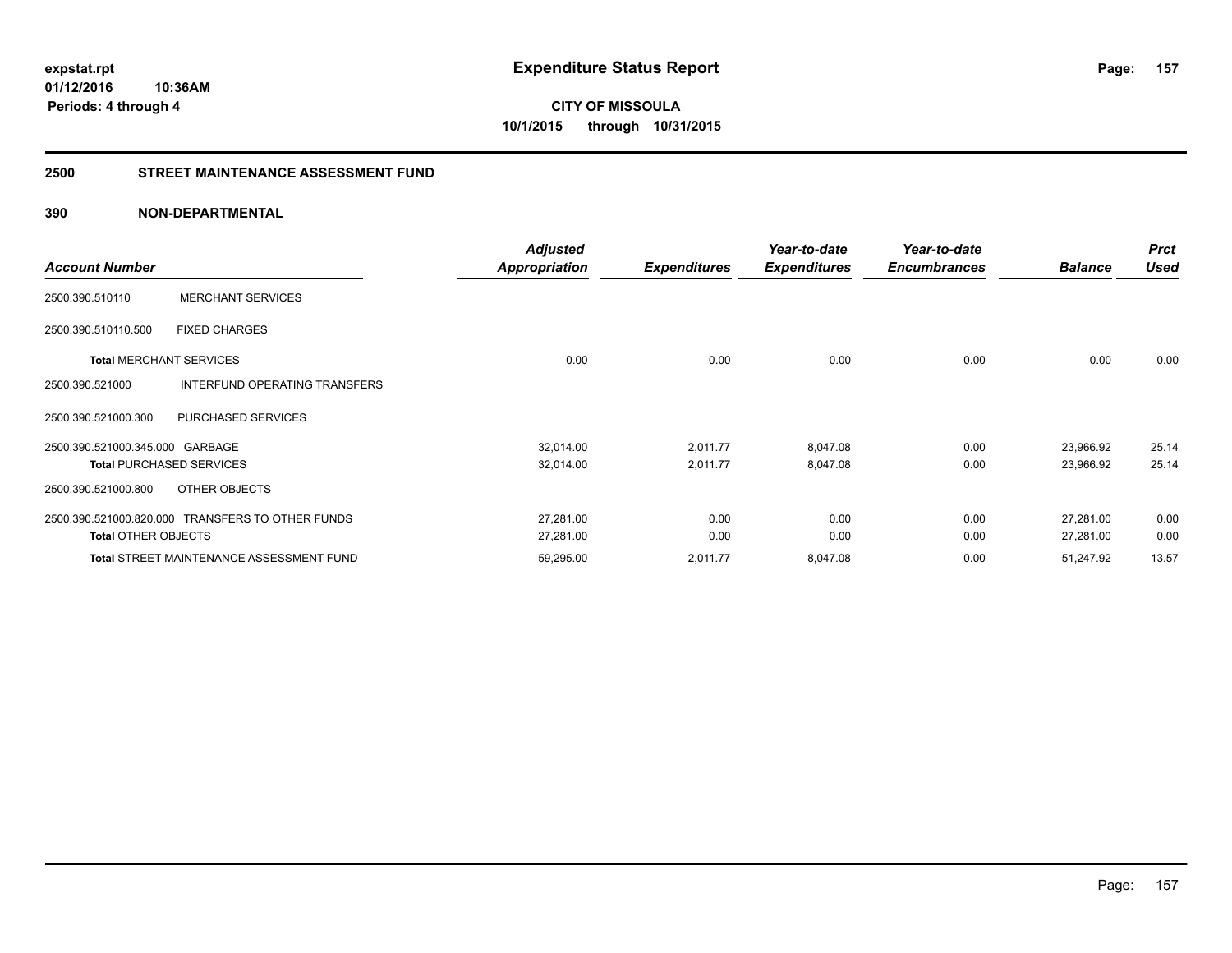**CITY OF MISSOULA 10/1/2015 through 10/31/2015**

## **2510 RUSSELL PARK MAINTENANCE ASSESSMENT FUND**

| <b>Account Number</b> |                                                       | <b>Adjusted</b><br><b>Appropriation</b> | <b>Expenditures</b> | Year-to-date<br><b>Expenditures</b> | Year-to-date<br><b>Encumbrances</b> | <b>Balance</b> | <b>Prct</b><br><b>Used</b> |
|-----------------------|-------------------------------------------------------|-----------------------------------------|---------------------|-------------------------------------|-------------------------------------|----------------|----------------------------|
| 2510.370.460430       | <b>PARKS</b>                                          |                                         |                     |                                     |                                     |                |                            |
| 2510.370.460430.800   | OTHER OBJECTS                                         |                                         |                     |                                     |                                     |                |                            |
| <b>Total PARKS</b>    |                                                       | 0.00                                    | 0.00                | 0.00                                | 0.00                                | 0.00           | 0.00                       |
| 2510.370.510110       | <b>MERCHANT SERVICES</b>                              |                                         |                     |                                     |                                     |                |                            |
| 2510.370.510110.500   | <b>FIXED CHARGES</b>                                  |                                         |                     |                                     |                                     |                |                            |
|                       | <b>Total MERCHANT SERVICES</b>                        | 0.00                                    | 0.00                | 0.00                                | 0.00                                | 0.00           | 0.00                       |
|                       | <b>Total RUSSELL PARK MAINTENANCE ASSESSMENT FUND</b> | 0.00                                    | 0.00                | 0.00                                | 0.00                                | 0.00           | 0.00                       |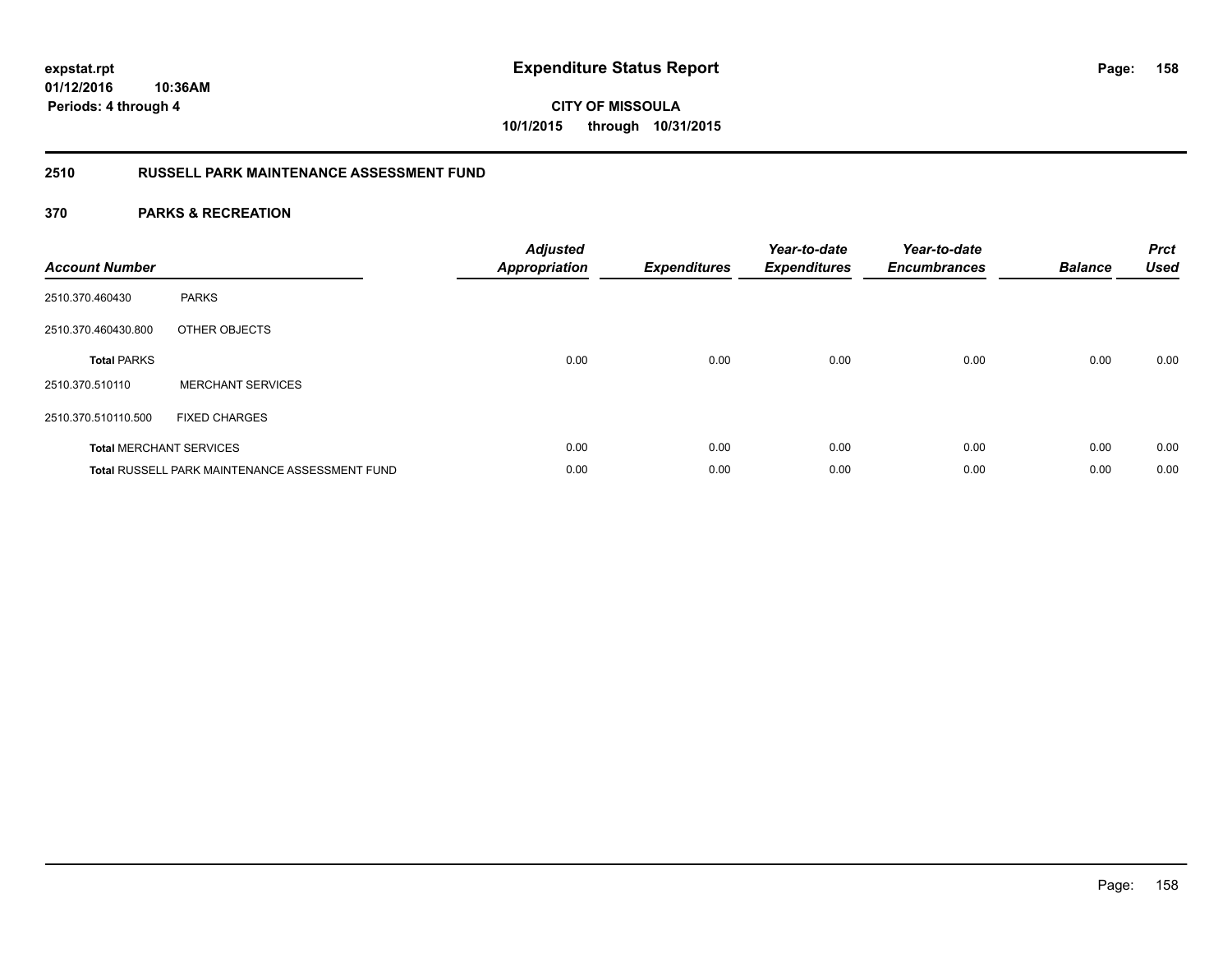**01/12/2016 10:36AM**

**Periods: 4 through 4**

**159**

**CITY OF MISSOULA 10/1/2015 through 10/31/2015**

## **2511 WILLOWWOOD PARK MAINTENANCE ASSESSMENT F**

| <b>Account Number</b>     |                                                       | <b>Adjusted</b><br><b>Appropriation</b> | <b>Expenditures</b> | Year-to-date<br><b>Expenditures</b> | Year-to-date<br><b>Encumbrances</b> | <b>Balance</b> | <b>Prct</b><br><b>Used</b> |
|---------------------------|-------------------------------------------------------|-----------------------------------------|---------------------|-------------------------------------|-------------------------------------|----------------|----------------------------|
| 2511.370.460430           | <b>PARKS</b>                                          |                                         |                     |                                     |                                     |                |                            |
| 2511.370.460430.600       | <b>DEBT SERVICE</b>                                   |                                         |                     |                                     |                                     |                |                            |
| <b>Total DEBT SERVICE</b> |                                                       | 0.00                                    | 0.00                | 0.00                                | 0.00                                | 0.00           | 0.00                       |
| 2511.370.460430.800       | OTHER OBJECTS                                         |                                         |                     |                                     |                                     |                |                            |
| <b>Total PARKS</b>        |                                                       | 0.00                                    | 0.00                | 0.00                                | 0.00                                | 0.00           | 0.00                       |
| 2511.370.510110           | <b>MERCHANT SERVICES</b>                              |                                         |                     |                                     |                                     |                |                            |
| 2511.370.510110.500       | <b>FIXED CHARGES</b>                                  |                                         |                     |                                     |                                     |                |                            |
|                           | <b>Total WILLOWWOOD PARK MAINTENANCE ASSESSMENT F</b> | 0.00                                    | 0.00                | 0.00                                | 0.00                                | 0.00           | 0.00                       |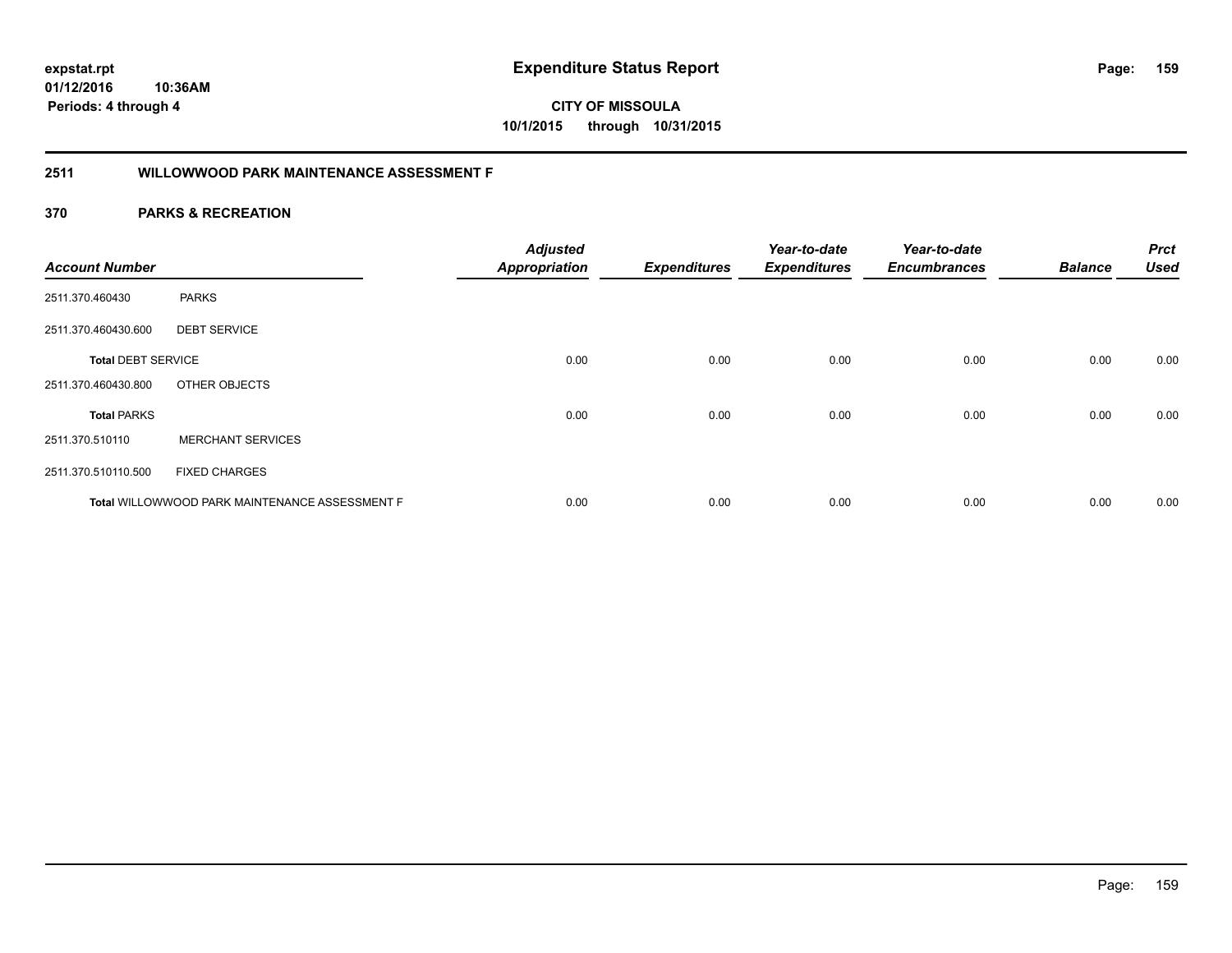#### **2512 ROAD DISTRICT #1**

|                                                | <b>Adjusted</b>      |                     | Year-to-date        | Year-to-date        |                | <b>Prct</b> |
|------------------------------------------------|----------------------|---------------------|---------------------|---------------------|----------------|-------------|
| <b>Account Number</b>                          | <b>Appropriation</b> | <b>Expenditures</b> | <b>Expenditures</b> | <b>Encumbrances</b> | <b>Balance</b> | <b>Used</b> |
| PUBLIC WORKS ADMINISTRATION<br>2512.320.430100 |                      |                     |                     |                     |                |             |
| PERSONAL SERVICES<br>2512.320.430100.100       |                      |                     |                     |                     |                |             |
| 2512.320.430100.110.000 SALARIES AND WAGES     | 31,353.00            | 0.00                | 0.00                | 0.00                | 31,353.00      | 0.00        |
| 2512.320.430100.140.000 EMPLOYER CONTRIBUTIONS | 9,855.00             | 0.00                | 0.00                | 0.00                | 9,855.00       | 0.00        |
| <b>Total PERSONAL SERVICES</b>                 | 41,208.00            | 0.00                | 0.00                | 0.00                | 41,208.00      | 0.00        |
| <b>SUPPLIES</b><br>2512.320.430100.200         |                      |                     |                     |                     |                |             |
| 2512.320.430100.210.000 OFFICE SUPPLIES        | 6,185.00             | 662.79              | 4,820.48            | 0.00                | 1,364.52       | 77.94       |
| <b>Total SUPPLIES</b>                          | 6,185.00             | 662.79              | 4,820.48            | 0.00                | 1,364.52       | 77.94       |
| 2512.320.430100.300<br>PURCHASED SERVICES      |                      |                     |                     |                     |                |             |
| 2512.320.430100.350.000 PROFESSIONAL SERVICES  | 19,500.00            | 0.00                | 0.00                | 0.00                | 19,500.00      | 0.00        |
| 2512.320.430100.370.000 TRAVEL                 | 1,450.00             | 96.23               | 96.23               | 0.00                | 1,353.77       | 6.64        |
| 2512.320.430100.380.000 TRAINING               | 350.00               | 0.00                | 0.00                | 0.00                | 350.00         | 0.00        |
| <b>Total PURCHASED SERVICES</b>                | 21,300.00            | 96.23               | 96.23               | 0.00                | 21,203.77      | 0.45        |
| OTHER OBJECTS<br>2512.320.430100.800           |                      |                     |                     |                     |                |             |
| 2512.320.430100.845.000 CONTINGENCY            | 37,295.00            | 0.00                | 24,856.33           | 0.00                | 12,438.67      | 66.65       |
| <b>Total OTHER OBJECTS</b>                     | 37,295.00            | 0.00                | 24,856.33           | 0.00                | 12,438.67      | 66.65       |
| <b>Total PUBLIC WORKS ADMINISTRATION</b>       | 105,988.00           | 759.02              | 29,773.04           | 0.00                | 76,214.96      | 28.09       |
| 2512.320.430220<br><b>FACILITY</b>             |                      |                     |                     |                     |                |             |
| 2512.320.430220.200<br><b>SUPPLIES</b>         |                      |                     |                     |                     |                |             |
| 2512.320.430220.230.000 REPAIR/MAINTENANCE     | 0.00                 | 0.00                | 179.99              | 0.00                | $-179.99$      | 0.00        |
| <b>Total SUPPLIES</b>                          | 0.00                 | 0.00                | 179.99              | 0.00                | $-179.99$      | 0.00        |
| PURCHASED SERVICES<br>2512.320.430220.300      |                      |                     |                     |                     |                |             |
| <b>Total PURCHASED SERVICES</b>                | 0.00                 | 0.00                | 0.00                | 0.00                | 0.00           | 0.00        |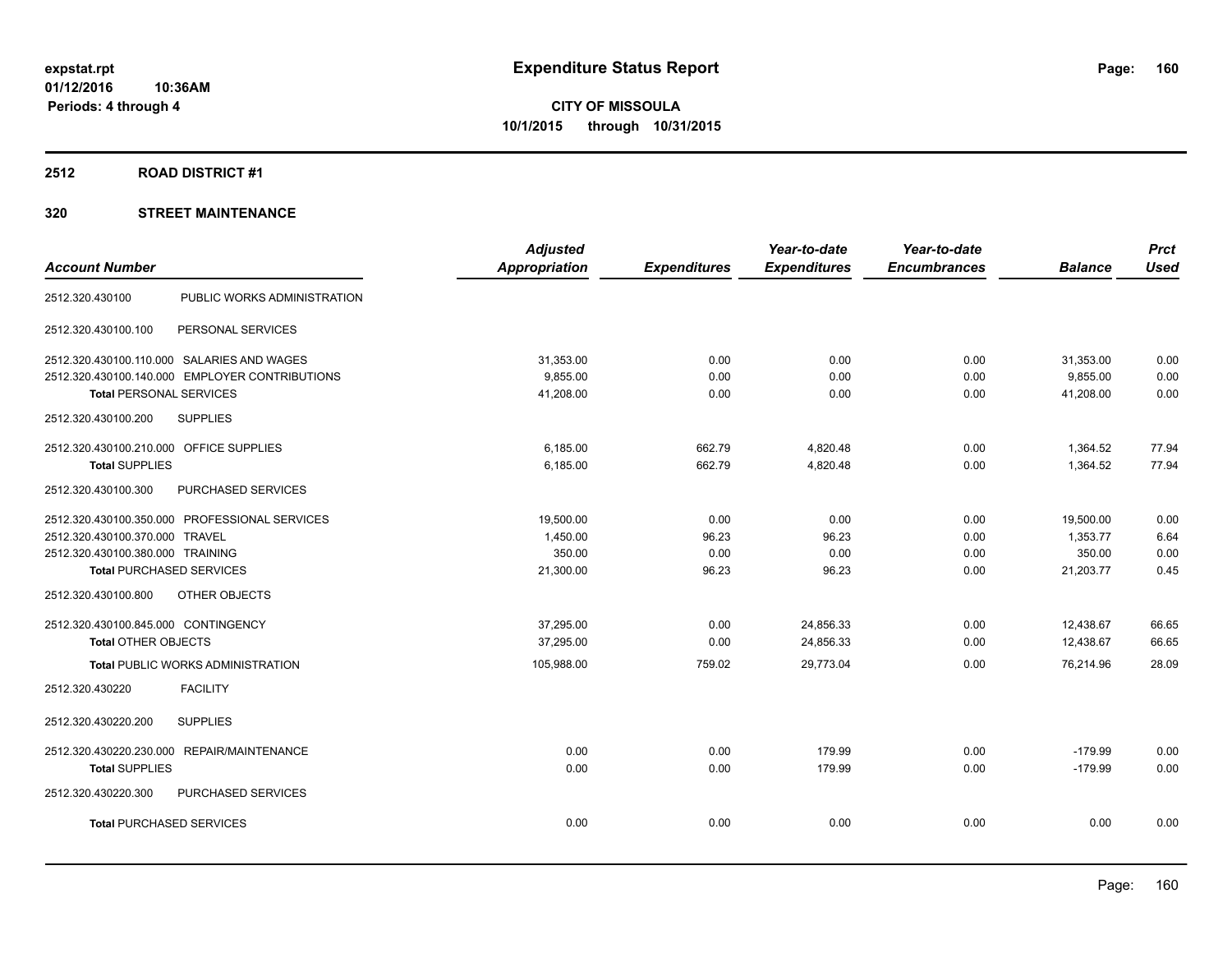#### **2512 ROAD DISTRICT #1**

| <b>Account Number</b>           |                                                           | <b>Adjusted</b><br><b>Appropriation</b> | <b>Expenditures</b> | Year-to-date<br><b>Expenditures</b> | Year-to-date<br><b>Encumbrances</b> | <b>Balance</b> | <b>Prct</b><br><b>Used</b> |
|---------------------------------|-----------------------------------------------------------|-----------------------------------------|---------------------|-------------------------------------|-------------------------------------|----------------|----------------------------|
| <b>Total FACILITY</b>           |                                                           | 0.00                                    | 0.00                | 179.99                              | 0.00                                | $-179.99$      | 0.00                       |
| 2512.320.430230                 | STREET RESTORATION                                        |                                         |                     |                                     |                                     |                |                            |
| 2512.320.430230.200             | <b>SUPPLIES</b>                                           |                                         |                     |                                     |                                     |                |                            |
|                                 | 2512.320.430230.220.000 STREET RESTORATION/OPERATING SUPP | 1,401.00                                | 775.48              | 5,552.68                            | 0.00                                | $-4,151.68$    | 396.34                     |
|                                 | 2512.320.430230.230.000 STREET RESTORATION/MAINT & REPAIR | 31.739.00                               | 6,270.35            | 18,250.80                           | 0.00                                | 13,488.20      | 57.50                      |
| <b>Total SUPPLIES</b>           |                                                           | 33,140.00                               | 7,045.83            | 23,803.48                           | 0.00                                | 9,336.52       | 71.83                      |
| 2512.320.430230.400             | <b>BUILDING MATERIALS</b>                                 |                                         |                     |                                     |                                     |                |                            |
|                                 | 2512.320.430230.400.000 BUILDING MATERIALS                | 215,418.00                              | 21,764.29           | 53,026.10                           | 0.00                                | 162,391.90     | 24.62                      |
| <b>Total BUILDING MATERIALS</b> |                                                           | 215,418.00                              | 21,764.29           | 53.026.10                           | 0.00                                | 162,391.90     | 24.62                      |
| 2512.320.430230.800             | OTHER OBJECTS                                             |                                         |                     |                                     |                                     |                |                            |
| <b>Total OTHER OBJECTS</b>      |                                                           | 0.00                                    | 0.00                | 0.00                                | 0.00                                | 0.00           | 0.00                       |
| 2512.320.430230.900             | <b>CAPITAL OUTLAY</b>                                     |                                         |                     |                                     |                                     |                |                            |
| <b>Total CAPITAL OUTLAY</b>     |                                                           | 0.00                                    | 0.00                | 0.00                                | 0.00                                | 0.00           | 0.00                       |
| <b>Total STREET RESTORATION</b> |                                                           | 248,558.00                              | 28,810.12           | 76,829.58                           | 0.00                                | 171.728.42     | 30.91                      |
| 2512.320.430234                 | <b>CURB &amp; GUTTERS</b>                                 |                                         |                     |                                     |                                     |                |                            |
| 2512.320.430234.900             | <b>CAPITAL OUTLAY</b>                                     |                                         |                     |                                     |                                     |                |                            |
|                                 | 2512.320.430234.930.000 ADA SIDEWALK ASSISTANCE           | 60,000.00                               | 18,542.00           | 20,142.00                           | 0.00                                | 39,858.00      | 33.57                      |
| <b>Total CURB &amp; GUTTERS</b> |                                                           | 60,000.00                               | 18,542.00           | 20,142.00                           | 0.00                                | 39,858.00      | 33.57                      |
| 2512.320.430240                 | <b>STREET MAINTENANCE</b>                                 |                                         |                     |                                     |                                     |                |                            |
| 2512.320.430240.100             | PERSONAL SERVICES                                         |                                         |                     |                                     |                                     |                |                            |
|                                 | 2512.320.430240.110.000 SALARIES AND WAGES                | 50,492.00                               | 0.00                | 0.00                                | 0.00                                | 50,492.00      | 0.00                       |
|                                 | 2512.320.430240.140.000 EMPLOYER CONTRIBUTIONS            | 12,556.00                               | 0.00                | 0.00                                | 0.00                                | 12,556.00      | 0.00                       |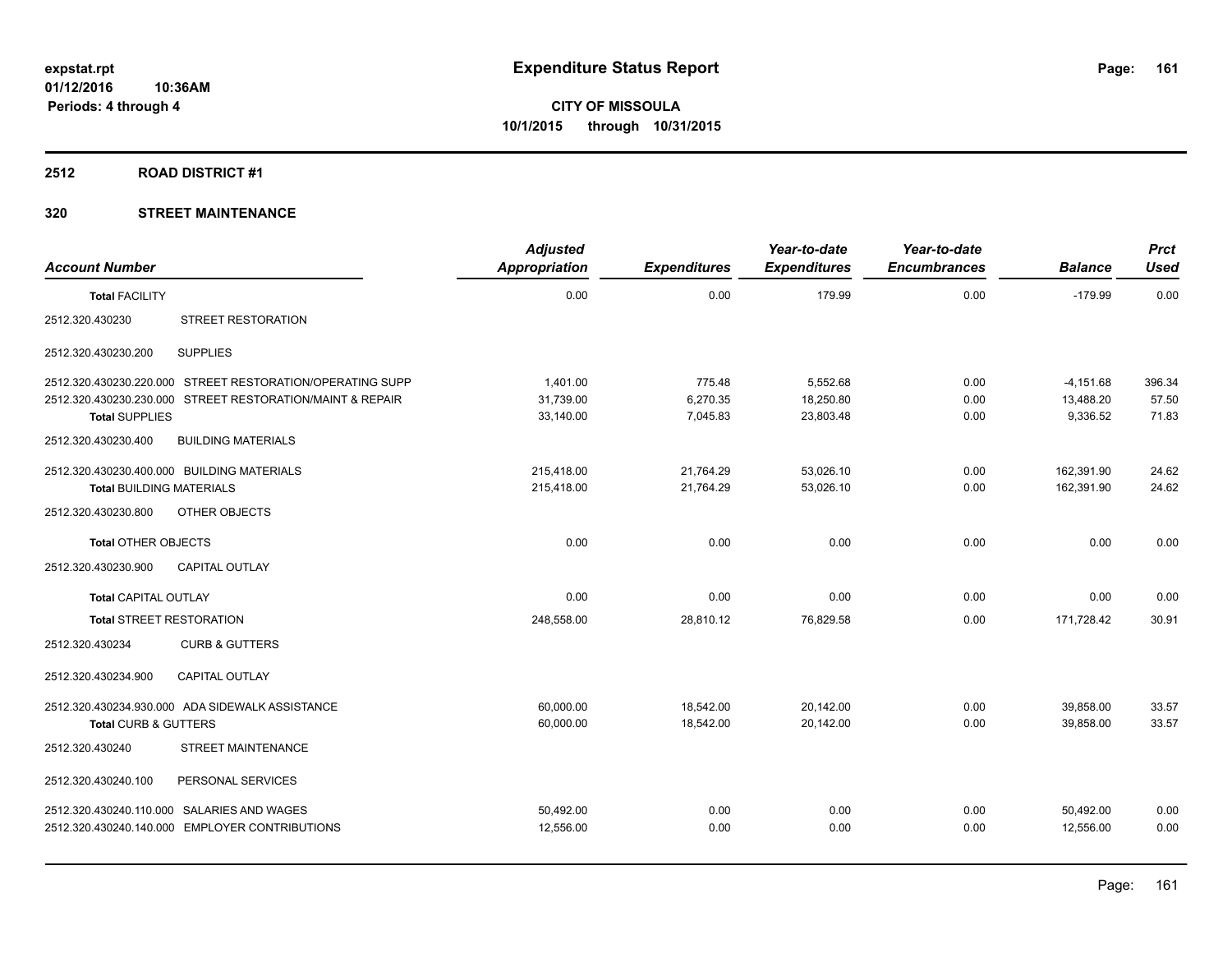#### **2512 ROAD DISTRICT #1**

| <b>Account Number</b>                                  | <b>Adjusted</b><br>Appropriation | <b>Expenditures</b> | Year-to-date<br><b>Expenditures</b> | Year-to-date<br><b>Encumbrances</b> | <b>Balance</b> | <b>Prct</b><br><b>Used</b> |
|--------------------------------------------------------|----------------------------------|---------------------|-------------------------------------|-------------------------------------|----------------|----------------------------|
| <b>Total PERSONAL SERVICES</b>                         | 63,048.00                        | 0.00                | 0.00                                | 0.00                                | 63,048.00      | 0.00                       |
| <b>SUPPLIES</b><br>2512.320.430240.200                 |                                  |                     |                                     |                                     |                |                            |
| 2512.320.430240.220.000 STREET MAINT/OPER SUPPLIES     | 1,401.00                         | 1,556.58            | 2,549.95                            | 0.00                                | $-1,148.95$    | 182.01                     |
| 2512.320.430240.230.000 STREET MAINT/REPAIR & MAINT    | 17,045.00                        | 3,863.54            | 22,509.39                           | 0.00                                | $-5,464.39$    | 132.06                     |
| 2512.320.430240.240.000 OTHER SUPPLIES                 | 400.00                           | 0.00                | 0.00                                | 0.00                                | 400.00         | 0.00                       |
| <b>Total SUPPLIES</b>                                  | 18,846.00                        | 5,420.12            | 25,059.34                           | 0.00                                | $-6,213.34$    | 132.97                     |
| 2512.320.430240.400<br><b>BUILDING MATERIALS</b>       |                                  |                     |                                     |                                     |                |                            |
| 2512.320.430240.400.000 BUILDING MATERIALS             | 59,783.00                        | 10,683.97           | 18,321.47                           | 0.00                                | 41,461.53      | 30.65                      |
| <b>Total BUILDING MATERIALS</b>                        | 59.783.00                        | 10.683.97           | 18.321.47                           | 0.00                                | 41.461.53      | 30.65                      |
| <b>Total STREET MAINTENANCE</b>                        | 141,677.00                       | 16,104.09           | 43,380.81                           | 0.00                                | 98,296.19      | 30.62                      |
| <b>TRANSFER CENTER IMPROVEMENTS</b><br>2512.320.430247 |                                  |                     |                                     |                                     |                |                            |
| 2512.320.430247.900<br><b>CAPITAL OUTLAY</b>           |                                  |                     |                                     |                                     |                |                            |
| <b>Total TRANSFER CENTER IMPROVEMENTS</b>              | 0.00                             | 0.00                | 0.00                                | 0.00                                | 0.00           | 0.00                       |
| <b>ICE &amp; SNOW REMOVAL</b><br>2512.320.430251       |                                  |                     |                                     |                                     |                |                            |
| PERSONAL SERVICES<br>2512.320.430251.100               |                                  |                     |                                     |                                     |                |                            |
| 2512.320.430251.110.000 SALARIES AND WAGES             | 10.721.00                        | 0.00                | 0.00                                | 0.00                                | 10.721.00      | 0.00                       |
| 2512.320.430251.140.000 EMPLOYER CONTRIBUTIONS         | 3,939.00                         | 0.00                | 767.00                              | 0.00                                | 3,172.00       | 19.47                      |
| <b>Total PERSONAL SERVICES</b>                         | 14,660.00                        | 0.00                | 767.00                              | 0.00                                | 13,893.00      | 5.23                       |
| 2512.320.430251.200<br><b>SUPPLIES</b>                 |                                  |                     |                                     |                                     |                |                            |
| 2512.320.430251.220.000 OPERATING SUPPLIES             | 86,343.00                        | 2,477.34            | 6,808.59                            | 0.00                                | 79,534.41      | 7.89                       |
| 2512.320.430251.230.000 SNOW/ICE CTRL REPAIR & MAINT   | 12,544.00                        | 3,829.38            | 5,539.55                            | 0.00                                | 7,004.45       | 44.16                      |
| <b>Total SUPPLIES</b>                                  | 98,887.00                        | 6,306.72            | 12,348.14                           | 0.00                                | 86,538.86      | 12.49                      |
| Total ICE & SNOW REMOVAL                               | 113,547.00                       | 6,306.72            | 13,115.14                           | 0.00                                | 100,431.86     | 11.55                      |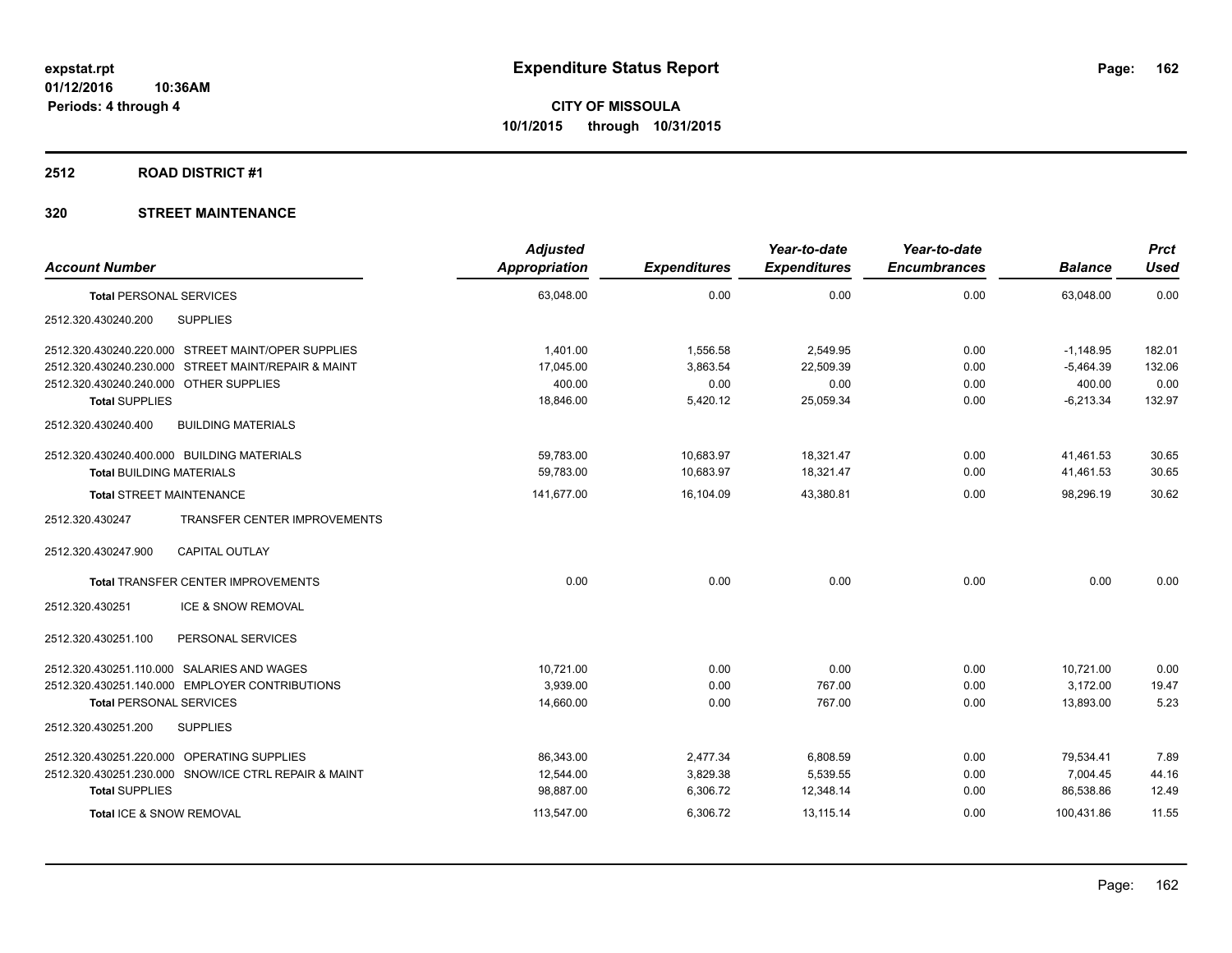#### **2512 ROAD DISTRICT #1**

|                                       |                                                               | <b>Adjusted</b>      |                     | Year-to-date        | Year-to-date        |                | <b>Prct</b> |
|---------------------------------------|---------------------------------------------------------------|----------------------|---------------------|---------------------|---------------------|----------------|-------------|
| <b>Account Number</b>                 |                                                               | <b>Appropriation</b> | <b>Expenditures</b> | <b>Expenditures</b> | <b>Encumbrances</b> | <b>Balance</b> | <b>Used</b> |
| 2512.320.430252                       | <b>STREET CLEANING</b>                                        |                      |                     |                     |                     |                |             |
| 2512.320.430252.200                   | <b>SUPPLIES</b>                                               |                      |                     |                     |                     |                |             |
|                                       | 2512.320.430252.220.000 STREET CLEANING/OPERATING SUPPLIES    | 1.869.00             | 0.00                | 307.00              | 0.00                | 1,562.00       | 16.43       |
|                                       | 2512.320.430252.230.000 STREET CLEANING/REPAIR & MAINT        | 22,285.00            | 2,242.63            | 11,507.69           | 0.00                | 10,777.31      | 51.64       |
| <b>Total SUPPLIES</b>                 |                                                               | 24,154.00            | 2,242.63            | 11,814.69           | 0.00                | 12,339.31      | 48.91       |
| 2512.320.430252.500                   | <b>FIXED CHARGES</b>                                          |                      |                     |                     |                     |                |             |
| 2512.320.430252.500.000 FIXED CHARGES |                                                               | 10,000.00            | 0.00                | 10,000.00           | 0.00                | 0.00           | 100.00      |
| <b>Total FIXED CHARGES</b>            |                                                               | 10,000.00            | 0.00                | 10,000.00           | 0.00                | 0.00           | 100.00      |
| <b>Total STREET CLEANING</b>          |                                                               | 34,154.00            | 2,242.63            | 21,814.69           | 0.00                | 12,339.31      | 63.87       |
| 2512.320.430262                       | <b>SIDEWALKS</b>                                              |                      |                     |                     |                     |                |             |
| 2512.320.430262.300                   | <b>PURCHASED SERVICES</b>                                     |                      |                     |                     |                     |                |             |
|                                       | 2512.320.430262.350.000 SIDEWALK & CURB-PROFESSIONAL SERVICES | 20,000.00            | 0.00                | 0.00                | 0.00                | 20,000.00      | 0.00        |
| <b>Total PURCHASED SERVICES</b>       |                                                               | 20,000.00            | 0.00                | 0.00                | 0.00                | 20.000.00      | 0.00        |
| 2512.320.430262.900                   | <b>CAPITAL OUTLAY</b>                                         |                      |                     |                     |                     |                |             |
|                                       | 2512.320.430262.930.000 SIDEWALK & CURB-MPROVEMENTS           | 408,000.00           | 0.00                | 0.00                | 0.00                | 408.000.00     | 0.00        |
| <b>Total CAPITAL OUTLAY</b>           |                                                               | 408,000.00           | 0.00                | 0.00                | 0.00                | 408,000.00     | 0.00        |
| <b>Total SIDEWALKS</b>                |                                                               | 428,000.00           | 0.00                | 0.00                | 0.00                | 428.000.00     | 0.00        |
| 2512.320.430265                       | <b>SIGNING &amp; STRIPING</b>                                 |                      |                     |                     |                     |                |             |
| 2512.320.430265.200                   | <b>SUPPLIES</b>                                               |                      |                     |                     |                     |                |             |
|                                       | 2512.320.430265.230.000 SIGNING & STRIPING-REPAIR/MAINTENANCE | 8,865.00             | 8,865.00            | 8,865.00            | 0.00                | 0.00           | 100.00      |
|                                       | 2512.320.430265.231.000 SIGNING & STRIPING/GASOLINE           | 1,135.00             | 1,135.00            | 1,135.00            | 0.00                | 0.00           | 100.00      |
| <b>Total SIGNING &amp; STRIPING</b>   |                                                               | 10,000.00            | 10,000.00           | 10,000.00           | 0.00                | 0.00           | 100.00      |
| 2512.320.430270                       | <b>COMMUNICATIONS MAINTENANCE</b>                             |                      |                     |                     |                     |                |             |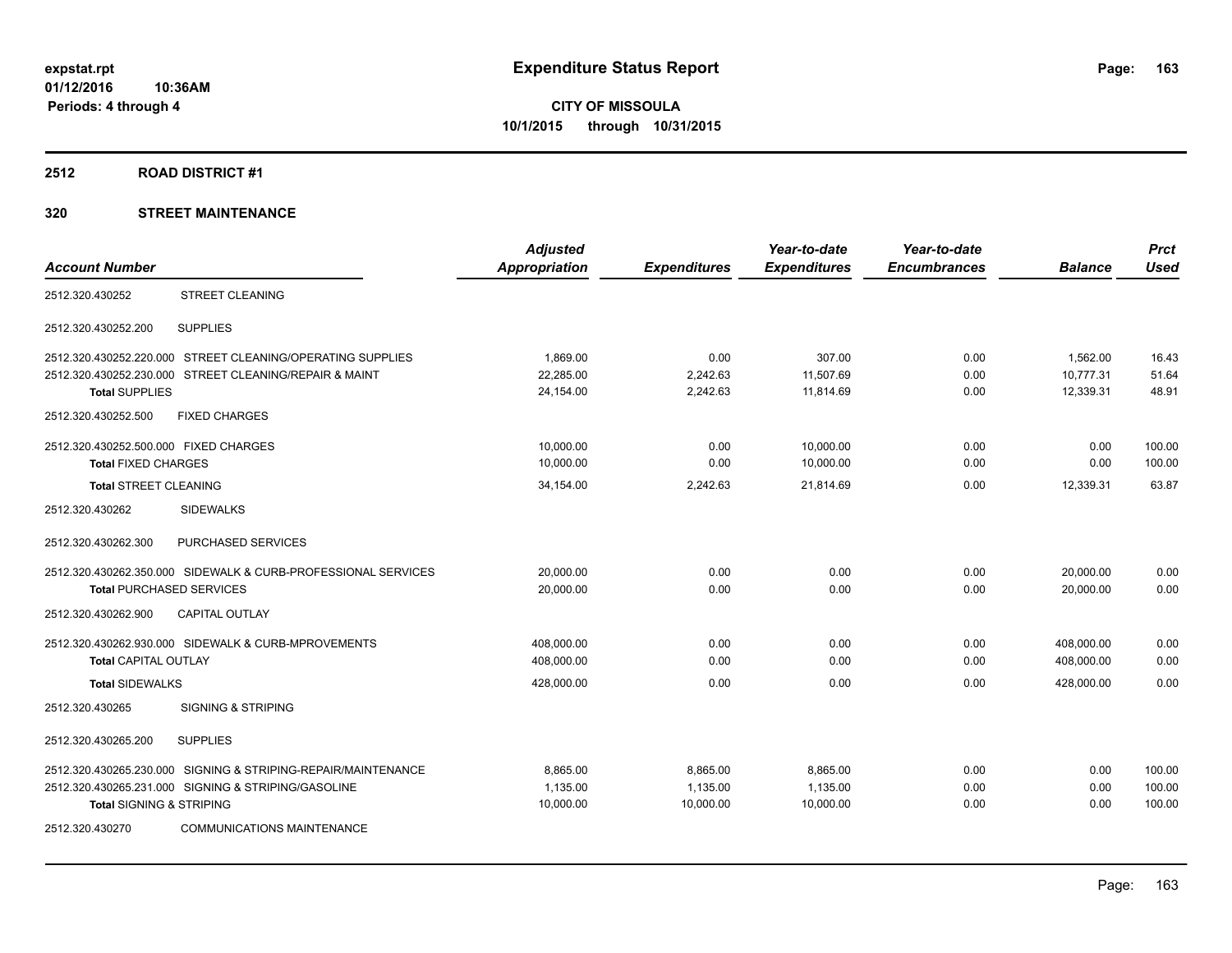### **2512 ROAD DISTRICT #1**

|                                         |                                                         | <b>Adjusted</b>      |                     | Year-to-date        | Year-to-date        |                | <b>Prct</b> |
|-----------------------------------------|---------------------------------------------------------|----------------------|---------------------|---------------------|---------------------|----------------|-------------|
| <b>Account Number</b>                   |                                                         | <b>Appropriation</b> | <b>Expenditures</b> | <b>Expenditures</b> | <b>Encumbrances</b> | <b>Balance</b> | <b>Used</b> |
| 2512.320.430270.100                     | PERSONAL SERVICES                                       |                      |                     |                     |                     |                |             |
| 2512.320.430270.130.000 OTHER           |                                                         | 4,176.00             | 0.00                | 0.00                | 0.00                | 4,176.00       | 0.00        |
| <b>Total PERSONAL SERVICES</b>          |                                                         | 4,176.00             | 0.00                | 0.00                | 0.00                | 4,176.00       | 0.00        |
| 2512.320.430270.900                     | <b>CAPITAL OUTLAY</b>                                   |                      |                     |                     |                     |                |             |
| <b>Total CAPITAL OUTLAY</b>             |                                                         | 0.00                 | 0.00                | 0.00                | 0.00                | 0.00           | 0.00        |
|                                         | <b>Total COMMUNICATIONS MAINTENANCE</b>                 | 4.176.00             | 0.00                | 0.00                | 0.00                | 4.176.00       | 0.00        |
| 2512.320.431200                         | FLOOD CONTROL                                           |                      |                     |                     |                     |                |             |
| 2512.320.431200.100                     | PERSONAL SERVICES                                       |                      |                     |                     |                     |                |             |
|                                         | 2512.320.431200.110.000 SALARIES AND WAGES              | 22,374.00            | 0.00                | 0.00                | 0.00                | 22,374.00      | 0.00        |
| 2512.320.431200.130.000 OTHER           |                                                         | 2,881.00             | 0.00                | 0.00                | 0.00                | 2,881.00       | 0.00        |
|                                         | 2512.320.431200.140.000 EMPLOYER CONTRIBUTIONS          | 11,440.00            | 0.00                | 0.00                | 0.00                | 11,440.00      | 0.00        |
| <b>Total PERSONAL SERVICES</b>          |                                                         | 36,695.00            | 0.00                | 0.00                | 0.00                | 36,695.00      | 0.00        |
| 2512.320.431200.200                     | <b>SUPPLIES</b>                                         |                      |                     |                     |                     |                |             |
| 2512.320.431200.210.000 OFFICE SUPPLIES |                                                         | 2,318.00             | 377.06              | 3,148.86            | 0.00                | $-830.86$      | 135.84      |
| <b>Total SUPPLIES</b>                   |                                                         | 2,318.00             | 377.06              | 3,148.86            | 0.00                | $-830.86$      | 135.84      |
| 2512.320.431200.300                     | <b>PURCHASED SERVICES</b>                               |                      |                     |                     |                     |                |             |
| 2512.320.431200.310.000 COMMUNICATIONS  |                                                         | 1,000.00             | 0.00                | 0.00                | 0.00                | 1,000.00       | 0.00        |
|                                         | 2512.320.431200.330.000 PUBLICITY, SUBSCRIPTIONS & DUES | 7,000.00             | 0.00                | 6,450.00            | 0.00                | 550.00         | 92.14       |
|                                         | 2512.320.431200.350.000 PROFESSIONAL SERVICES           | 50,000.00            | 0.00                | 0.00                | 0.00                | 50,000.00      | 0.00        |
| 2512.320.431200.370.000 TRAVEL          |                                                         | 0.00                 | 0.00                | 293.45              | 0.00                | $-293.45$      | 0.00        |
| <b>Total PURCHASED SERVICES</b>         |                                                         | 58,000.00            | 0.00                | 6,743.45            | 0.00                | 51,256.55      | 11.63       |
| 2512.320.431200.900                     | <b>CAPITAL OUTLAY</b>                                   |                      |                     |                     |                     |                |             |
|                                         | 2512.320.431200.930.000 FLOOD CONTROL MAINT/MPROVEMENTS | 10,000.00            | 0.00                | 0.00                | 0.00                | 10,000.00      | 0.00        |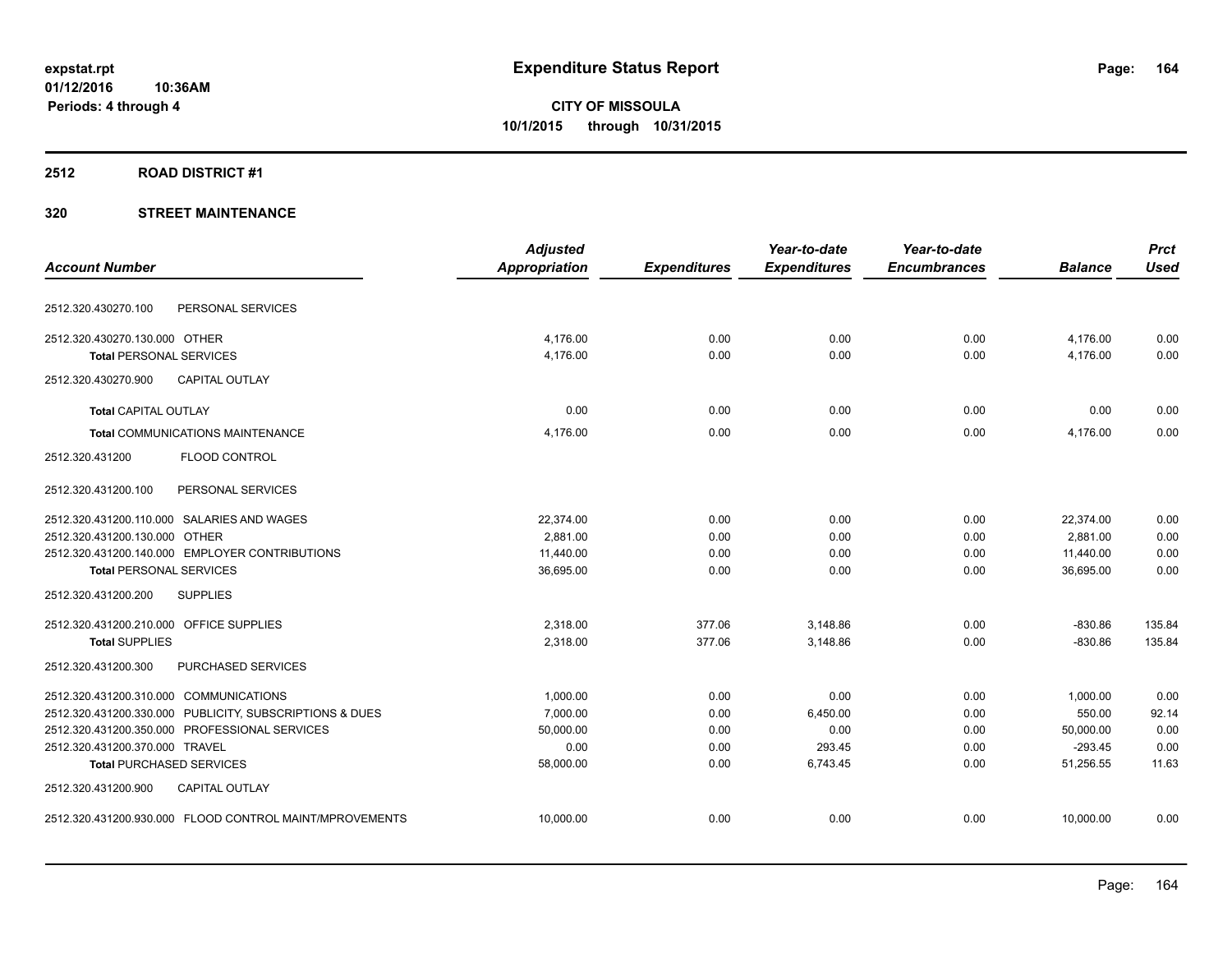#### **2512 ROAD DISTRICT #1**

| <b>Account Number</b>             |                                                 | <b>Adjusted</b><br><b>Appropriation</b> | <b>Expenditures</b> | Year-to-date<br><b>Expenditures</b> | Year-to-date<br><b>Encumbrances</b> | <b>Balance</b> | <b>Prct</b><br><b>Used</b> |
|-----------------------------------|-------------------------------------------------|-----------------------------------------|---------------------|-------------------------------------|-------------------------------------|----------------|----------------------------|
| <b>Total CAPITAL OUTLAY</b>       |                                                 | 10,000.00                               | 0.00                | 0.00                                | 0.00                                | 10,000.00      | 0.00                       |
| <b>Total FLOOD CONTROL</b>        |                                                 | 107,013.00                              | 377.06              | 9,892.31                            | 0.00                                | 97,120.69      | 9.24                       |
| 2512.320.460434                   | <b>GREENWAYS &amp; HORTICULTURE</b>             |                                         |                     |                                     |                                     |                |                            |
| 2512.320.460434.200               | <b>SUPPLIES</b>                                 |                                         |                     |                                     |                                     |                |                            |
|                                   | 2512.320.460434.230.000 ADOPT A TRAFFIC CIRCLE  | 2,500.00                                | 9.97                | 608.96                              | 0.00                                | 1,891.04       | 24.36                      |
|                                   | <b>Total GREENWAYS &amp; HORTICULTURE</b>       | 2,500.00                                | 9.97                | 608.96                              | 0.00                                | 1,891.04       | 24.36                      |
| 2512.320.490504                   | <b>DEBT SERVICE</b>                             |                                         |                     |                                     |                                     |                |                            |
| 2512.320.490504.600               | <b>DEBT SERVICE</b>                             |                                         |                     |                                     |                                     |                |                            |
| 2512.320.490504.610.000 PRINCIPAL |                                                 | 418,252.00                              | 8,716.35            | 151,130.64                          | 0.00                                | 267,121.36     | 36.13                      |
|                                   | 2512.320.490504.620.000 INTEREST / SERVICE FEES | 48,753.00                               | 2,943.55            | 35,079.59                           | 0.00                                | 13,673.41      | 71.95                      |
| <b>Total DEBT SERVICE</b>         |                                                 | 467,005.00                              | 11,659.90           | 186,210.23                          | 0.00                                | 280,794.77     | 39.87                      |
| 2512.320.510110                   | <b>MERCHANT SERVICES</b>                        |                                         |                     |                                     |                                     |                |                            |
| 2512.320.510110.500               | <b>FIXED CHARGES</b>                            |                                         |                     |                                     |                                     |                |                            |
| <b>Total MERCHANT SERVICES</b>    |                                                 | 0.00                                    | 0.00                | 0.00                                | 0.00                                | 0.00           | 0.00                       |
| Total ROAD DISTRICT #1            |                                                 | 1,722,618.00                            | 94,811.51           | 411,946.75                          | 0.00                                | 1,310,671.25   | 23.91                      |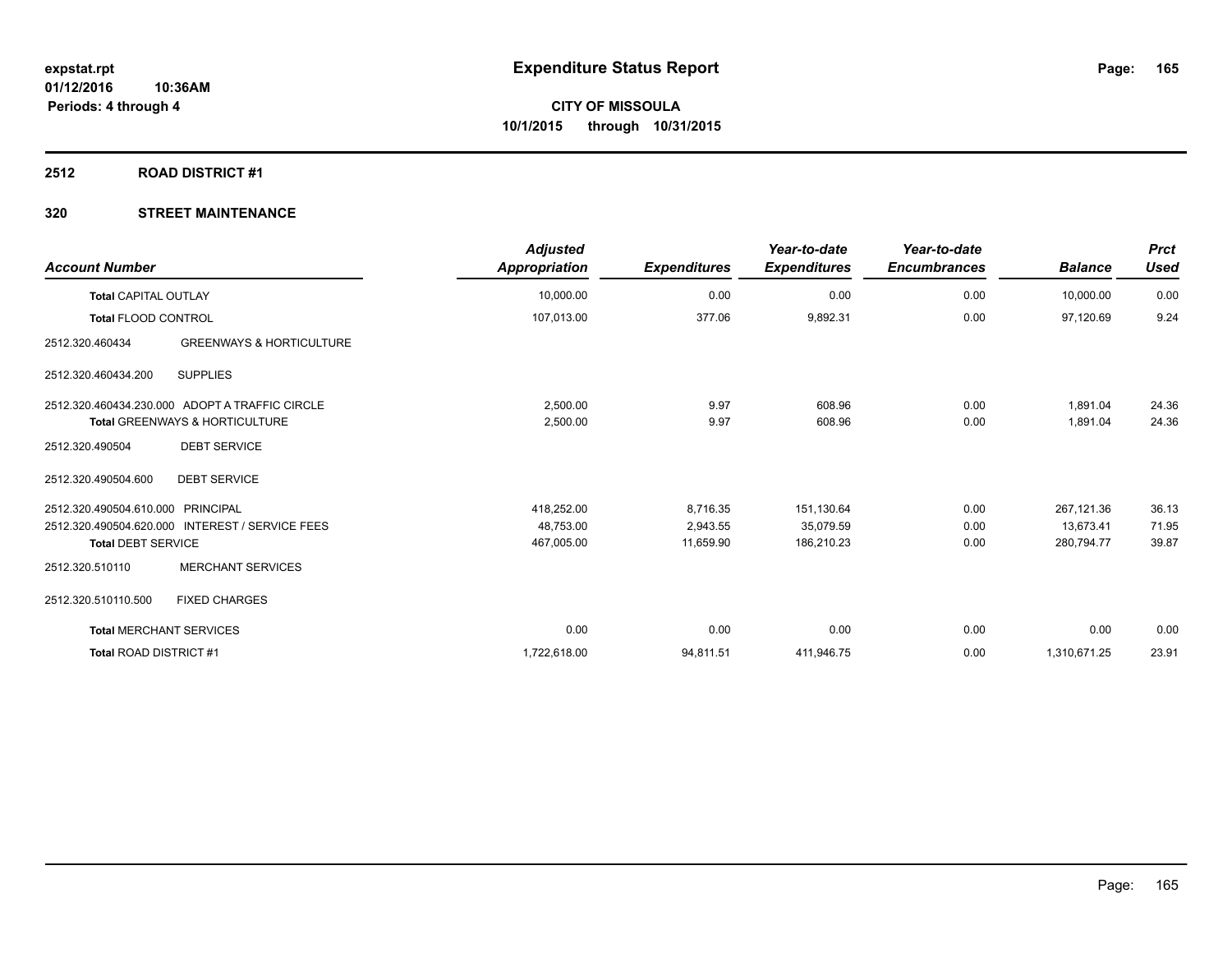# **2513 PARK DISTRICT #1**

| <b>Account Number</b>                                   | <b>Adjusted</b><br><b>Appropriation</b> | <b>Expenditures</b> | Year-to-date<br><b>Expenditures</b> | Year-to-date<br><b>Encumbrances</b> | <b>Balance</b> | <b>Prct</b><br><b>Used</b> |
|---------------------------------------------------------|-----------------------------------------|---------------------|-------------------------------------|-------------------------------------|----------------|----------------------------|
|                                                         |                                         |                     |                                     |                                     |                |                            |
| RENOVATE REPLACE IMPROV<br>2513.370.460400              |                                         |                     |                                     |                                     |                |                            |
| PURCHASED SERVICES<br>2513.370.460400.300               |                                         |                     |                                     |                                     |                |                            |
| 2513.370.460400.350.000 RENOVATE REPLACE IMPROVE        | 96,870.00                               | 0.00                | 0.00                                | 0.00                                | 96,870.00      | 0.00                       |
| <b>Total PURCHASED SERVICES</b>                         | 96.870.00                               | 0.00                | 0.00                                | 0.00                                | 96.870.00      | 0.00                       |
| <b>CAPITAL OUTLAY</b><br>2513.370.460400.900            |                                         |                     |                                     |                                     |                |                            |
| 2513.370.460400.930.000 RENOVATE REPLACE IMPROVE        | 62,720.00                               | 9,000.00            | 10,457.00                           | 0.00                                | 52,263.00      | 16.67                      |
| <b>Total CAPITAL OUTLAY</b>                             | 62,720.00                               | 9,000.00            | 10,457.00                           | 0.00                                | 52,263.00      | 16.67                      |
| Total RENOVATE REPLACE IMPROV                           | 159,590.00                              | 9,000.00            | 10,457.00                           | 0.00                                | 149,133.00     | 6.55                       |
| 2513.370.460432<br>PARK ADMIN                           |                                         |                     |                                     |                                     |                |                            |
| PERSONAL SERVICES<br>2513.370.460432.100                |                                         |                     |                                     |                                     |                |                            |
| 2513.370.460432.110.000 SALARIES AND WAGES              | 10,200.00                               | 0.00                | 0.00                                | 0.00                                | 10,200.00      | 0.00                       |
| 2513.370.460432.140.00 EMPLOYER CONTRIBUTIONS           | 1.909.00                                | 0.00                | 0.00                                | 0.00                                | 1.909.00       | 0.00                       |
| 2513.370.460432.141.000 STATE RETIREMENT CONTRIBUTIONS  | 0.00                                    | 0.00                | 12.41                               | 0.00                                | $-12.41$       | 0.00                       |
| <b>Total PERSONAL SERVICES</b>                          | 12,109.00                               | 0.00                | 12.41                               | 0.00                                | 12,096.59      | 0.10                       |
| <b>SUPPLIES</b><br>2513.370.460432.200                  |                                         |                     |                                     |                                     |                |                            |
| 2513.370.460432.220.000 OPERATING SUPPLIES              | 900.00                                  | 0.00                | 0.00                                | 0.00                                | 900.00         | 0.00                       |
| <b>Total SUPPLIES</b>                                   | 900.00                                  | 0.00                | 0.00                                | 0.00                                | 900.00         | 0.00                       |
| PURCHASED SERVICES<br>2513.370.460432.300               |                                         |                     |                                     |                                     |                |                            |
| 2513.370.460432.330.000 PUBLICITY, SUBSCRIPTIONS & DUES | 2,500.00                                | 0.00                | 0.00                                | 0.00                                | 2,500.00       | 0.00                       |
| 2513.370.460432.344.000 TELEPHONE SERVICE               | 360.00                                  | 0.00                | 0.00                                | 0.00                                | 360.00         | 0.00                       |
| 2513.370.460432.350.000 PROFESSIONAL SERVICES           | 14,000.00                               | 1,757.36            | 5,223.70                            | 0.00                                | 8,776.30       | 37.31                      |
| 2513.370.460432.360.000 REPAIR & MAINTENANCE            | 3,000.00                                | 0.00                | 0.00                                | 0.00                                | 3,000.00       | 0.00                       |
| 2513.370.460432.380.000 TRAINING                        | 200.00                                  | 0.00                | 0.00                                | 0.00                                | 200.00         | 0.00                       |
| <b>Total PURCHASED SERVICES</b>                         | 20,060.00                               | 1,757.36            | 5,223.70                            | 0.00                                | 14,836.30      | 26.04                      |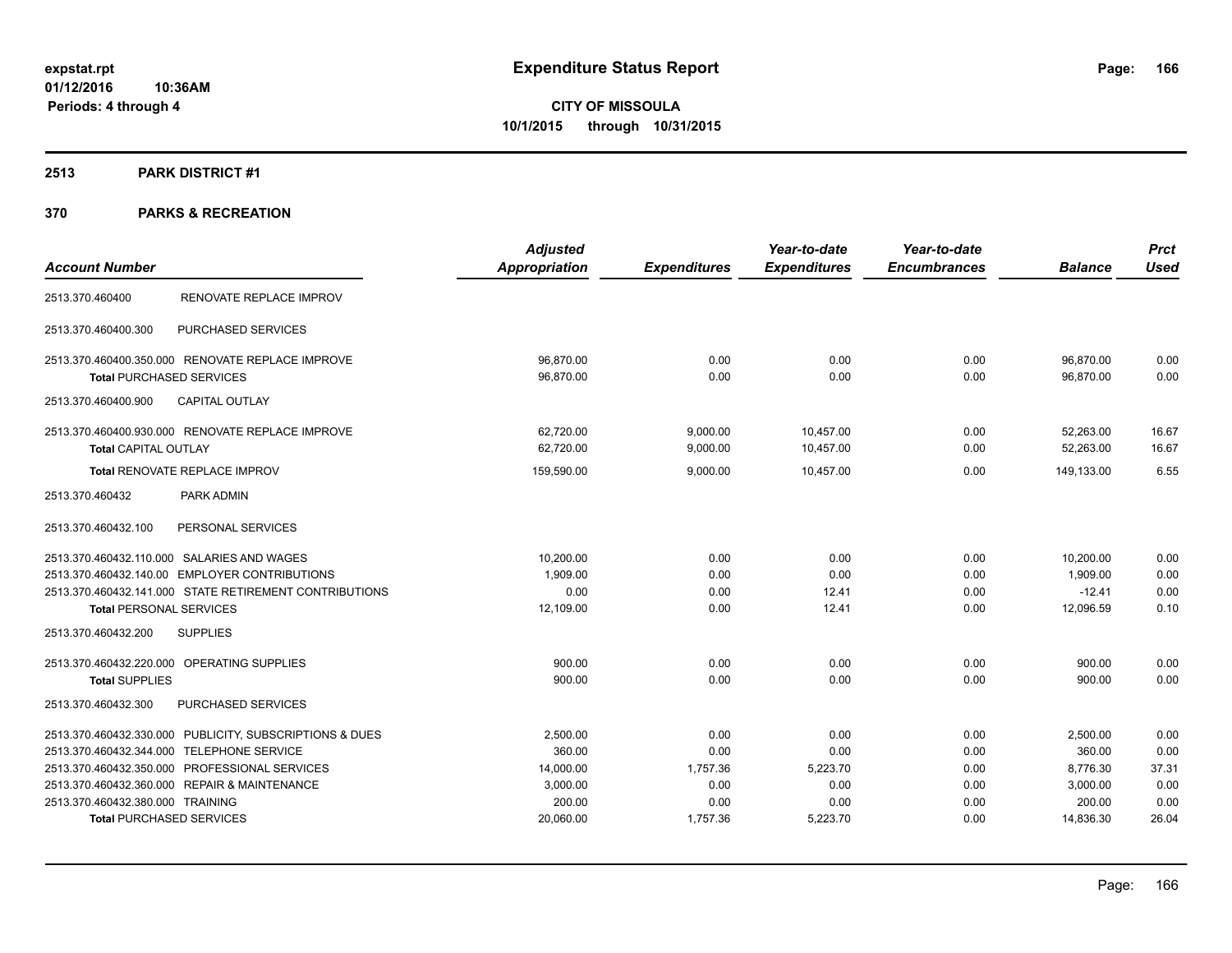#### **2513 PARK DISTRICT #1**

## **370 PARKS & RECREATION**

|                                                        | <b>Adjusted</b> |                     | Year-to-date        | Year-to-date        |                | <b>Prct</b> |
|--------------------------------------------------------|-----------------|---------------------|---------------------|---------------------|----------------|-------------|
| <b>Account Number</b>                                  | Appropriation   | <b>Expenditures</b> | <b>Expenditures</b> | <b>Encumbrances</b> | <b>Balance</b> | <b>Used</b> |
| <b>DEBT SERVICE</b><br>2513.370.460432.600             |                 |                     |                     |                     |                |             |
| <b>Total DEBT SERVICE</b>                              | 0.00            | 0.00                | 0.00                | 0.00                | 0.00           | 0.00        |
| <b>Total PARK ADMIN</b>                                | 33,069.00       | 1,757.36            | 5,236.11            | 0.00                | 27,832.89      | 15.83       |
| <b>GREENWAYS &amp; HORTICULTURE</b><br>2513.370.460434 |                 |                     |                     |                     |                |             |
| PERSONAL SERVICES<br>2513.370.460434.100               |                 |                     |                     |                     |                |             |
| 2513.370.460434.110.000 GREENWAYS & HORTCULTURE        | 25.069.00       | 1.640.89            | 6.111.44            | 0.00                | 18.957.56      | 24.38       |
| 2513.370.460434.120.000 OVERTIME/TERMINATION           | 0.00            | 0.00                | 165.17              | 0.00                | $-165.17$      | 0.00        |
| 2513.370.460434.140.000 GREENWAYS & HORTICLTURE        | 8,028.00        | 311.73              | 956.47              | 0.00                | 7.071.53       | 11.91       |
| <b>Total PERSONAL SERVICES</b>                         | 33,097.00       | 1,952.62            | 7,233.08            | 0.00                | 25,863.92      | 21.85       |
| <b>SUPPLIES</b><br>2513.370.460434.200                 |                 |                     |                     |                     |                |             |
| 2513.370.460434.220.000 OPERATING SUPPLIES             | 3.373.00        | 1.043.77            | 2.126.52            | 0.00                | 1.246.48       | 63.05       |
| 2513.370.460434.230.000 REPAIR/MAINTENANCE             | 7,135.00        | 34.00               | 61.75               | 0.00                | 7,073.25       | 0.87        |
| 2513.370.460434.231.000 GASOLINE                       | 2,000.00        | 0.00                | 2,000.00            | 0.00                | 0.00           | 100.00      |
| <b>Total SUPPLIES</b>                                  | 12,508.00       | 1.077.77            | 4.188.27            | 0.00                | 8,319.73       | 33.48       |
| PURCHASED SERVICES<br>2513.370.460434.300              |                 |                     |                     |                     |                |             |
| 2513.370.460434.341.000 ELECTRICITY & NATURAL GAS      | 310.00          | 167.20              | 303.59              | 0.00                | 6.41           | 97.93       |
| 2513.370.460434.343.000 WATER CHARGES                  | 310.00          | 0.00                | 130.28              | 0.00                | 179.72         | 42.03       |
| 2513.370.460434.345.000 GARBAGE                        | 136.00          | 0.00                | 96.75               | 0.00                | 39.25          | 71.14       |
| 2513.370.460434.350.000 PROFESSIONAL SERVICES          | 5,000.00        | 300.00              | 971.56              | 0.00                | 4,028.44       | 19.43       |
| 2513.370.460434.360.000 REPAIR & MAINTENANCE           | 2,589.00        | 0.00                | 0.00                | 0.00                | 2,589.00       | 0.00        |
| 2513.370.460434.380.000 TRAINING                       | 95.00           | 0.00                | 0.00                | 0.00                | 95.00          | 0.00        |
| <b>Total PURCHASED SERVICES</b>                        | 8,440.00        | 467.20              | 1,502.18            | 0.00                | 6,937.82       | 17.80       |
| Total GREENWAYS & HORTICULTURE                         | 54,045.00       | 3,497.59            | 12,923.53           | 0.00                | 41,121.47      | 23.91       |
| 2513.370.460439<br><b>URBAN FORESTRY</b>               |                 |                     |                     |                     |                |             |

2513.370.460439.100 PERSONAL SERVICES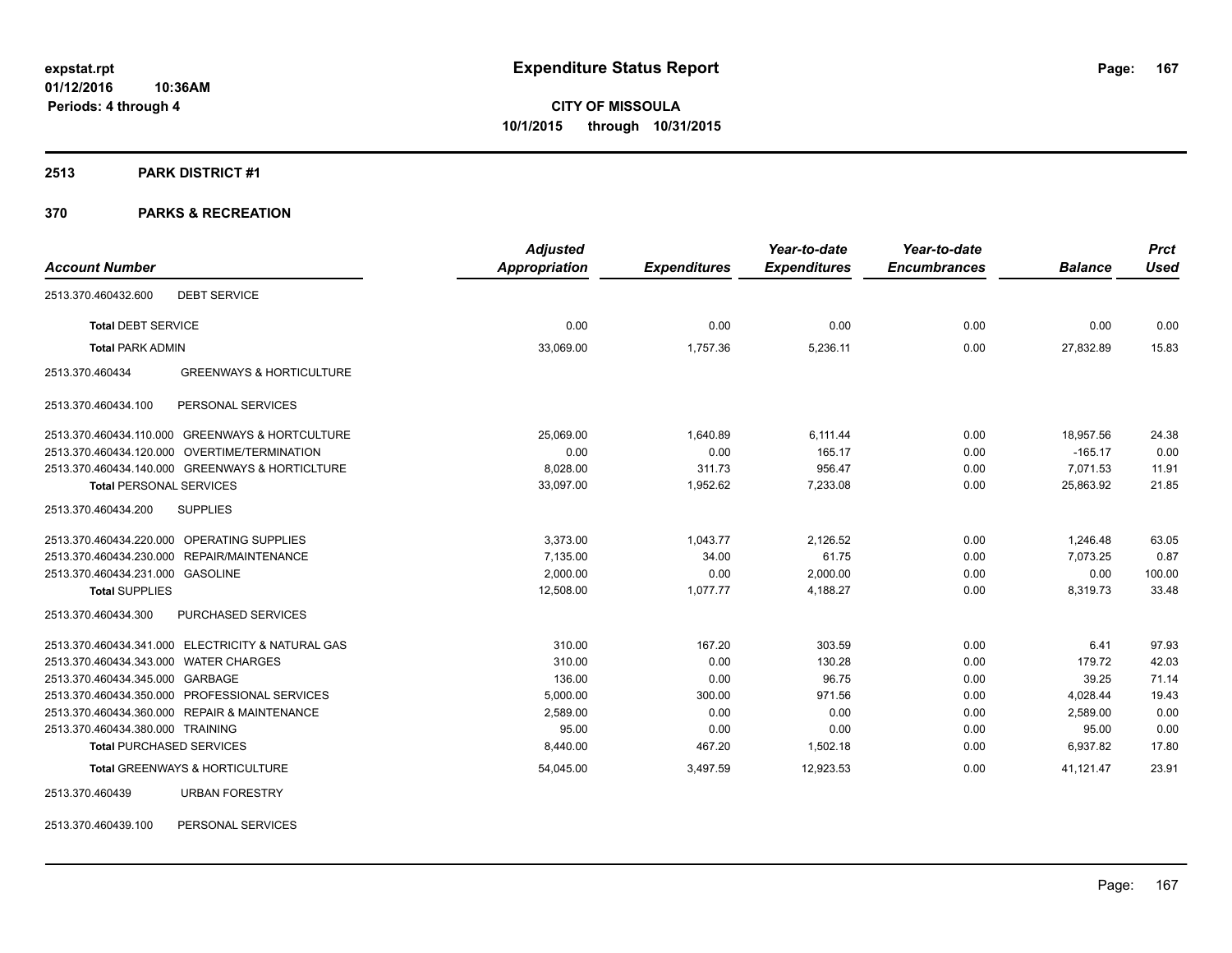#### **2513 PARK DISTRICT #1**

## **370 PARKS & RECREATION**

| <b>Account Number</b>                            | <b>Adjusted</b><br><b>Appropriation</b> | <b>Expenditures</b> | Year-to-date<br><b>Expenditures</b> | Year-to-date<br><b>Encumbrances</b> | <b>Balance</b> | <b>Prct</b><br><b>Used</b> |
|--------------------------------------------------|-----------------------------------------|---------------------|-------------------------------------|-------------------------------------|----------------|----------------------------|
|                                                  |                                         |                     |                                     |                                     |                |                            |
| 2513.370.460439.110.000 SALARIES AND WAGES       | 48.682.00                               | 4,262.91            | 4,262.91                            | 0.00                                | 44,419.09      | 8.76                       |
| 2513.370.460439.140.000 EMPLOYER CONTRIBUTIONS   | 22,061.00                               | 939.49              | 939.49                              | 0.00                                | 21,121.51      | 4.26                       |
| <b>Total PERSONAL SERVICES</b>                   | 70,743.00                               | 5,202.40            | 5,202.40                            | 0.00                                | 65,540.60      | 7.35                       |
| 2513.370.460439.200<br><b>SUPPLIES</b>           |                                         |                     |                                     |                                     |                |                            |
| 2513.370.460439.220.000 OPERATING SUPPLIES       | 24,352.00                               | 2,243.31            | 3,097.28                            | 0.00                                | 21,254.72      | 12.72                      |
| 2513.370.460439.230.000 REPAIR/MAINTENANCE       | 3,952.00                                | 49.20               | 134.19                              | 0.00                                | 3,817.81       | 3.40                       |
| <b>Total SUPPLIES</b>                            | 28,304.00                               | 2,292.51            | 3,231.47                            | 0.00                                | 25,072.53      | 11.42                      |
| 2513.370.460439.300<br><b>PURCHASED SERVICES</b> |                                         |                     |                                     |                                     |                |                            |
| 2513.370.460439.350.000 PROFESSIONAL SERVICES    | 2.660.00                                | 122.00              | 23,288.51                           | 0.00                                | $-20,628.51$   | 875.51                     |
| 2513.370.460439.360.000 REPAIR & MAINTENANCE     | 79,450.00                               | 19,825.00           | 40,475.00                           | 0.00                                | 38,975.00      | 50.94                      |
| <b>Total PURCHASED SERVICES</b>                  | 82,110.00                               | 19,947.00           | 63,763.51                           | 0.00                                | 18,346.49      | 77.66                      |
| <b>Total URBAN FORESTRY</b>                      | 181,157.00                              | 27,441.91           | 72,197.38                           | 0.00                                | 108,959.62     | 39.85                      |
| 2513.370.460470<br><b>RECREATION MORE</b>        |                                         |                     |                                     |                                     |                |                            |
| 2513.370.460470.100<br>PERSONAL SERVICES         |                                         |                     |                                     |                                     |                |                            |
| 2513.370.460470.110.000 SALARIES AND WAGES       | 4.124.00                                | 0.00                | 0.00                                | 0.00                                | 4,124.00       | 0.00                       |
| 2513.370.460470.140.000 EMPLOYER CONTRIBUTIONS   | 847.00                                  | 0.00                | 0.00                                | 0.00                                | 847.00         | 0.00                       |
| <b>Total PERSONAL SERVICES</b>                   | 4,971.00                                | 0.00                | 0.00                                | 0.00                                | 4,971.00       | 0.00                       |
| 2513.370.460470.300<br><b>PURCHASED SERVICES</b> |                                         |                     |                                     |                                     |                |                            |
| 2513.370.460470.360.000 REPAIR & MAINTENANCE     | 3,000.00                                | 0.00                | 0.00                                | 0.00                                | 3,000.00       | 0.00                       |
| <b>Total PURCHASED SERVICES</b>                  | 3,000.00                                | 0.00                | 0.00                                | 0.00                                | 3,000.00       | 0.00                       |
| <b>Total RECREATION MORE</b>                     | 7.971.00                                | 0.00                | 0.00                                | 0.00                                | 7.971.00       | 0.00                       |
| <b>SPRAY DECKS</b><br>2513.370.460474            |                                         |                     |                                     |                                     |                |                            |

2513.370.460474.200 SUPPLIES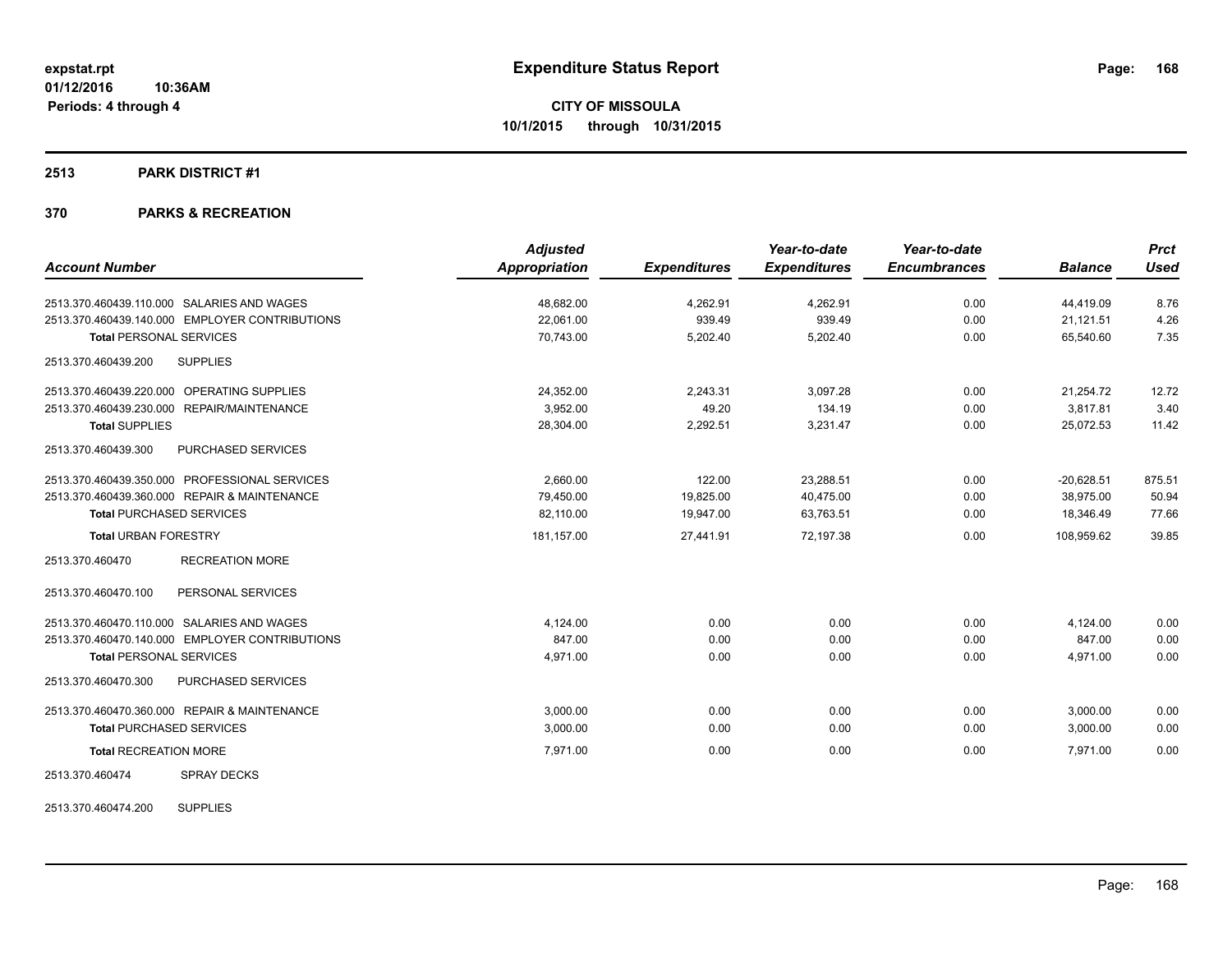## **2513 PARK DISTRICT #1**

|                                                              | <b>Adjusted</b>      |                     | Year-to-date        | Year-to-date        |                | <b>Prct</b> |
|--------------------------------------------------------------|----------------------|---------------------|---------------------|---------------------|----------------|-------------|
| <b>Account Number</b>                                        | <b>Appropriation</b> | <b>Expenditures</b> | <b>Expenditures</b> | <b>Encumbrances</b> | <b>Balance</b> | <b>Used</b> |
| 2513.370.460474.230.000 SPRAY DECKS/REPAIR/MAINTENANCE       | 1.600.00             | 0.00                | 0.00                | 0.00                | 1,600.00       | 0.00        |
| <b>Total SUPPLIES</b>                                        | 1,600.00             | 0.00                | 0.00                | 0.00                | 1,600.00       | 0.00        |
| PURCHASED SERVICES<br>2513.370.460474.300                    |                      |                     |                     |                     |                |             |
| 2513.370.460474.341.000 ELECTRICITY & NATURAL GAS            | 2.100.00             | 0.00                | 0.00                | 0.00                | 2,100.00       | 0.00        |
| 2513.370.460474.360.000 REPAIR & MAINTENANCE                 | 6,300.00             | 0.00                | 219.77              | 0.00                | 6,080.23       | 3.49        |
| <b>Total PURCHASED SERVICES</b>                              | 8,400.00             | 0.00                | 219.77              | 0.00                | 8,180.23       | 2.62        |
| <b>Total SPRAY DECKS</b>                                     | 10,000.00            | 0.00                | 219.77              | 0.00                | 9.780.23       | 2.20        |
| <b>GRILL VAN</b><br>2513.370.460477                          |                      |                     |                     |                     |                |             |
| <b>SUPPLIES</b><br>2513.370.460477.200                       |                      |                     |                     |                     |                |             |
| 2513.370.460477.230.000 REPAIR/MAINTENANCE                   | 0.00                 | 0.00                | 23.46               | 0.00                | $-23.46$       | 0.00        |
| <b>Total SUPPLIES</b>                                        | 0.00                 | 0.00                | 23.46               | 0.00                | $-23.46$       | 0.00        |
| <b>PURCHASED SERVICES</b><br>2513.370.460477.300             |                      |                     |                     |                     |                |             |
| <b>Total PURCHASED SERVICES</b>                              | 0.00                 | 0.00                | 0.00                | 0.00                | 0.00           | 0.00        |
| <b>Total GRILL VAN</b>                                       | 0.00                 | 0.00                | 23.46               | 0.00                | $-23.46$       | 0.00        |
| 2513.370.460484<br><b>CONSERVATION LANDS MGMT</b>            |                      |                     |                     |                     |                |             |
| PERSONAL SERVICES<br>2513.370.460484.100                     |                      |                     |                     |                     |                |             |
| 2513.370.460484.110.000 CONSRVTN LAND MGMT/WAGES             | 60.079.00            | 3,823.29            | 13,144.68           | 0.00                | 46,934.32      | 21.88       |
| 2513.370.460484.120.000 OVERTIME/TERMINATION                 | 0.00                 | 0.00                | 413.66              | 0.00                | $-413.66$      | 0.00        |
| 2513.370.460484.140.000 CONSRVTN LAND MGMT/EMP CONTRIBUTIONS | 31,781.00            | 1,614.74            | 5,868.65            | 0.00                | 25,912.35      | 18.47       |
| <b>Total PERSONAL SERVICES</b>                               | 91,860.00            | 5,438.03            | 19,426.99           | 0.00                | 72,433.01      | 21.15       |
| 2513.370.460484.200<br><b>SUPPLIES</b>                       |                      |                     |                     |                     |                |             |
| 2513.370.460484.220.000 OPERATING SUPPLIES                   | 1,000.00             | 220.43              | 1,987.66            | 0.00                | $-987.66$      | 198.77      |
| 2513.370.460484.230.000 REPAIR/MAINTENANCE                   | 3,000.00             | 28,524.76           | 28,772.12           | 0.00                | $-25,772.12$   | 959.07      |
| <b>Total SUPPLIES</b>                                        | 4,000.00             | 28,745.19           | 30,759.78           | 0.00                | $-26,759.78$   | 768.99      |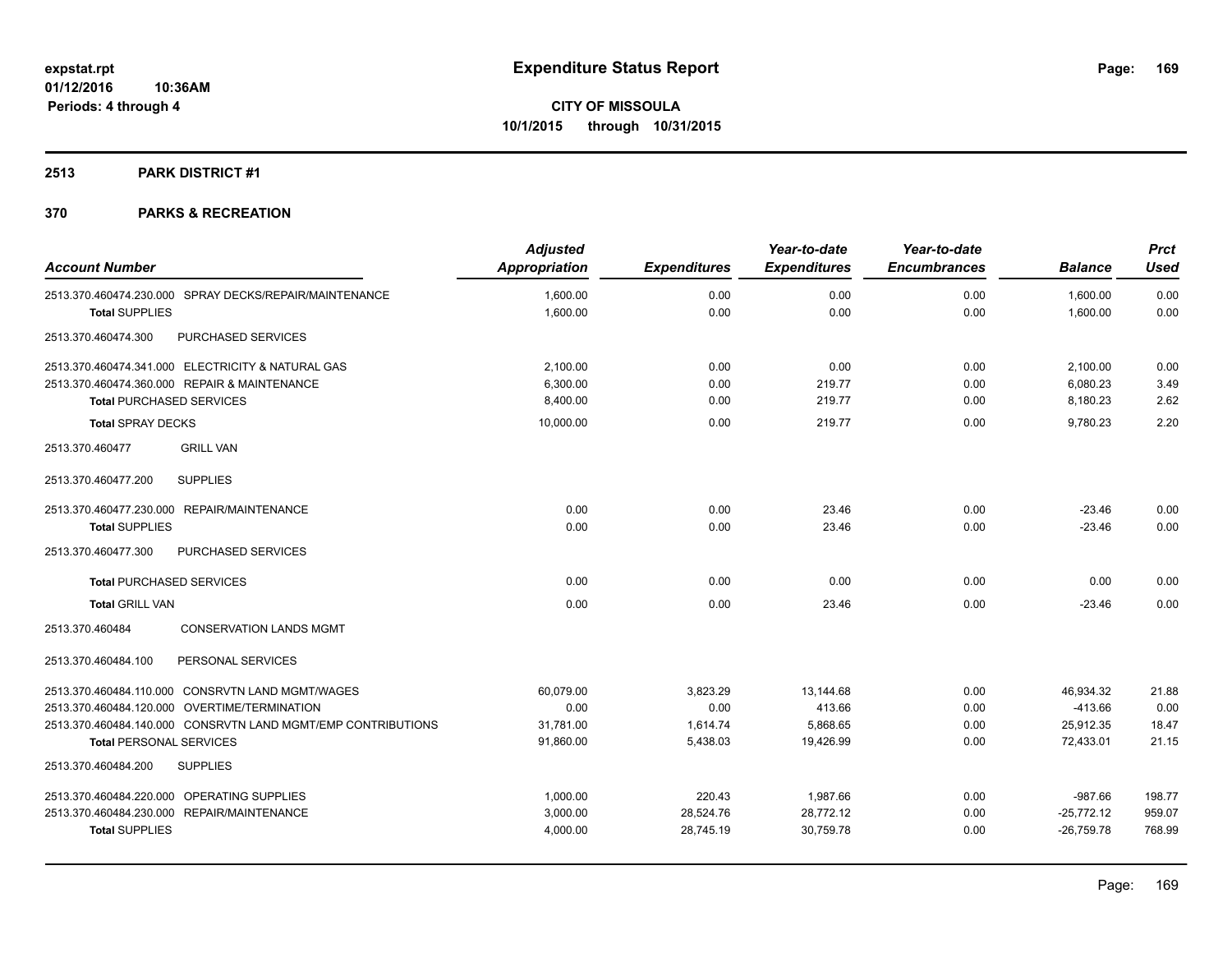#### **2513 PARK DISTRICT #1**

|                                       |                                                               | <b>Adjusted</b> |                     | Year-to-date        | Year-to-date        |                | <b>Prct</b> |
|---------------------------------------|---------------------------------------------------------------|-----------------|---------------------|---------------------|---------------------|----------------|-------------|
| <b>Account Number</b>                 |                                                               | Appropriation   | <b>Expenditures</b> | <b>Expenditures</b> | <b>Encumbrances</b> | <b>Balance</b> | <b>Used</b> |
| 2513.370.460484.300                   | PURCHASED SERVICES                                            |                 |                     |                     |                     |                |             |
|                                       | 2513.370.460484.350.000 PROFESSIONAL SERVICES                 | 39,127.00       | 0.00                | 7,597.66            | 0.00                | 31,529.34      | 19.42       |
| <b>Total PURCHASED SERVICES</b>       |                                                               | 39,127.00       | 0.00                | 7,597.66            | 0.00                | 31,529.34      | 19.42       |
|                                       | <b>Total CONSERVATION LANDS MGMT</b>                          | 134,987.00      | 34,183.22           | 57,784.43           | 0.00                | 77,202.57      | 42.81       |
| 2513.370.460485                       | <b>SAFETY &amp; TRAINING</b>                                  |                 |                     |                     |                     |                |             |
| 2513.370.460485.100                   | PERSONAL SERVICES                                             |                 |                     |                     |                     |                |             |
| <b>Total PERSONAL SERVICES</b>        |                                                               | 0.00            | 0.00                | 0.00                | 0.00                | 0.00           | 0.00        |
| 2513.370.460485.300                   | PURCHASED SERVICES                                            |                 |                     |                     |                     |                |             |
| <b>Total SAFETY &amp; TRAINING</b>    |                                                               | 0.00            | 0.00                | 0.00                | 0.00                | 0.00           | 0.00        |
| 2513.370.460501                       | PARK MAINTENANCE ROUTINE                                      |                 |                     |                     |                     |                |             |
| 2513.370.460501.100                   | PERSONAL SERVICES                                             |                 |                     |                     |                     |                |             |
|                                       | 2513.370.460501.110.000 PARK MAINT ROUTINE/SALARIES AND WAGES | 9,738.00        | 0.00                | 4,532.15            | 0.00                | 5,205.85       | 46.54       |
|                                       | 2513.370.460501.140.000 PARK MAINT ROUTINE/WAGES              | 2,167.00        | 0.00                | 912.02              | 0.00                | 1,254.98       | 42.09       |
| <b>Total PERSONAL SERVICES</b>        |                                                               | 11,905.00       | 0.00                | 5,444.17            | 0.00                | 6,460.83       | 45.73       |
| 2513.370.460501.200                   | <b>SUPPLIES</b>                                               |                 |                     |                     |                     |                |             |
|                                       | 2513.370.460501.220.000 OPERATING SUPPLIES                    | 41,491.00       | 11,891.59           | 22,635.29           | 0.00                | 18,855.71      | 54.55       |
|                                       | 2513.370.460501.230.000 REPAIR/MAINTENANCE                    | 77,580.00       | 2,524.35            | 17,567.21           | 0.00                | 60,012.79      | 22.64       |
| 2513.370.460501.231.000 GASOLINE      |                                                               | 8,144.00        | 0.00                | 8,144.00            | 0.00                | 0.00           | 100.00      |
| <b>Total SUPPLIES</b>                 |                                                               | 127,215.00      | 14,415.94           | 48,346.50           | 0.00                | 78,868.50      | 38.00       |
| 2513.370.460501.300                   | PURCHASED SERVICES                                            |                 |                     |                     |                     |                |             |
|                                       | 2513.370.460501.341.000 ELECTRICITY & NATURAL GAS             | 26,212.00       | 8,757.82            | 26,038.09           | 0.00                | 173.91         | 99.34       |
| 2513.370.460501.343.000 WATER CHARGES |                                                               | 7,375.00        | 0.00                | 7,188.79            | 0.00                | 186.21         | 97.48       |
| 2513.370.460501.345.000 GARBAGE       |                                                               | 2,954.00        | 0.00                | 1,366.60            | 0.00                | 1,587.40       | 46.26       |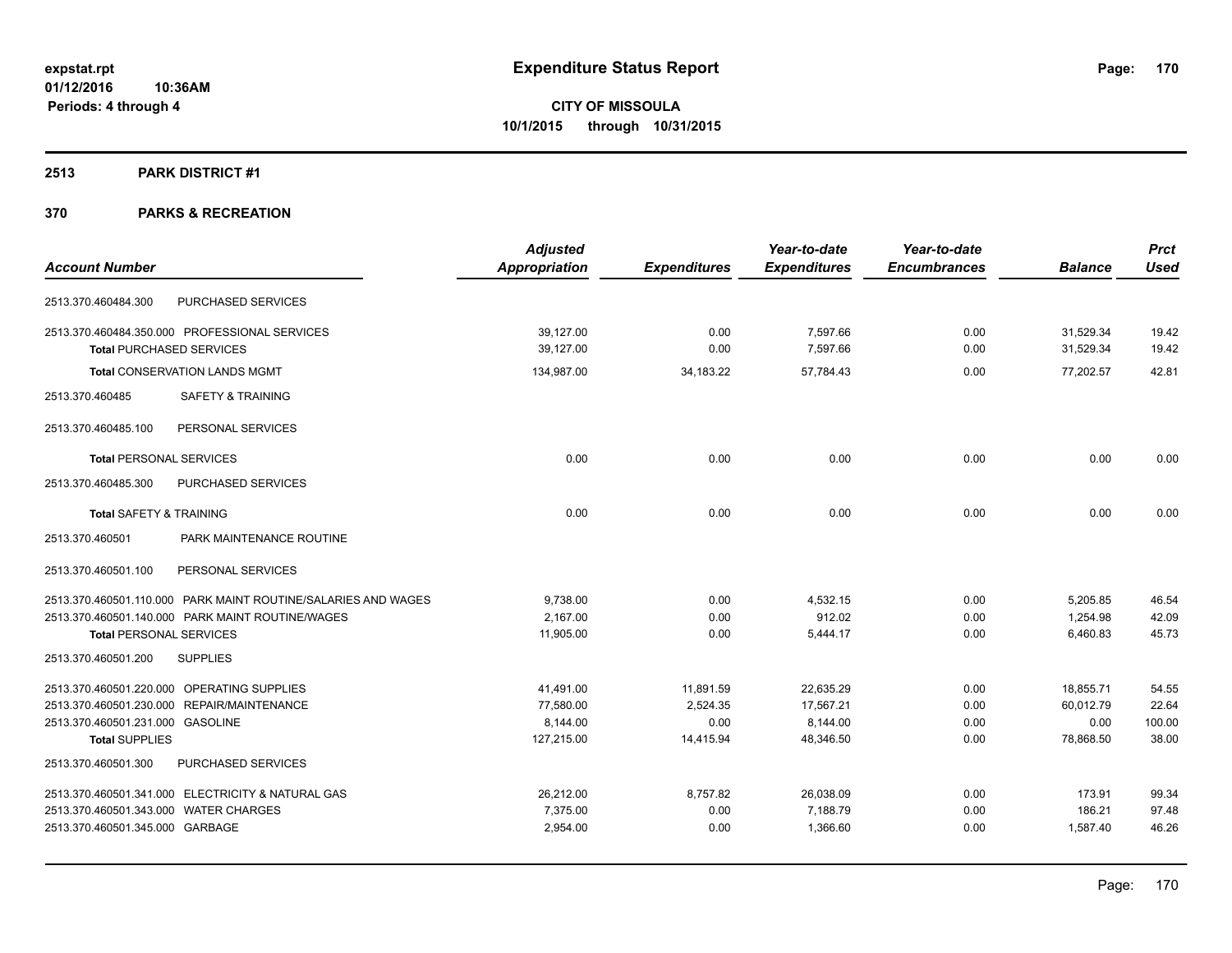## **2513 PARK DISTRICT #1**

| <b>Account Number</b>                                          |                                                                                                                                  | <b>Adjusted</b><br>Appropriation     | <b>Expenditures</b>             | Year-to-date<br><b>Expenditures</b>  | Year-to-date<br><b>Encumbrances</b> | <b>Balance</b>                        | Prct<br><b>Used</b>      |
|----------------------------------------------------------------|----------------------------------------------------------------------------------------------------------------------------------|--------------------------------------|---------------------------------|--------------------------------------|-------------------------------------|---------------------------------------|--------------------------|
|                                                                | 2513.370.460501.350.000 PROFESSIONAL SERVICES<br>2513.370.460501.360.000 REPAIR & MAINTENANCE<br><b>Total PURCHASED SERVICES</b> | 5,557.00<br>55,751.00<br>97,849.00   | 146.56<br>9,141.20<br>18,045.58 | 6,728.30<br>13,602.54<br>54,924.32   | 0.00<br>0.00<br>0.00                | $-1,171.30$<br>42,148.46<br>42,924.68 | 121.08<br>24.40<br>56.13 |
|                                                                | <b>Total PARK MAINTENANCE ROUTINE</b>                                                                                            | 236,969.00                           | 32,461.52                       | 108,714.99                           | 0.00                                | 128,254.01                            | 45.88                    |
| 2513.370.460503                                                | SPORTS FACILITIES MAINTENANCE                                                                                                    |                                      |                                 |                                      |                                     |                                       |                          |
| 2513.370.460503.200                                            | <b>SUPPLIES</b>                                                                                                                  |                                      |                                 |                                      |                                     |                                       |                          |
|                                                                | <b>Total SPORTS FACILITIES MAINTENANCE</b>                                                                                       | 0.00                                 | 0.00                            | 0.00                                 | 0.00                                | 0.00                                  | 0.00                     |
| 2513.370.460506                                                | <b>CARAS PARK IMPROVEMENTS</b>                                                                                                   |                                      |                                 |                                      |                                     |                                       |                          |
| 2513.370.460506.900                                            | <b>CAPITAL OUTLAY</b>                                                                                                            |                                      |                                 |                                      |                                     |                                       |                          |
|                                                                | 2513.370.460506.930.000 CARAS PARK MPROVEMENTS<br><b>Total CARAS PARK IMPROVEMENTS</b>                                           | 75.000.00<br>75,000.00               | 0.00<br>0.00                    | 0.00<br>0.00                         | 0.00<br>0.00                        | 75,000.00<br>75,000.00                | 0.00<br>0.00             |
| 2513.370.490504                                                | <b>DEBT SERVICE</b>                                                                                                              |                                      |                                 |                                      |                                     |                                       |                          |
| 2513.370.490504.600                                            | <b>DEBT SERVICE</b>                                                                                                              |                                      |                                 |                                      |                                     |                                       |                          |
| 2513.370.490504.610.000 PRINCIPAL<br><b>Total DEBT SERVICE</b> | 2513.370.490504.620.000 INTEREST / SERVICE FEES                                                                                  | 218.119.00<br>4,413.00<br>222,532.00 | 0.00<br>0.00<br>0.00            | 104,154.72<br>1,382.04<br>105,536.76 | 0.00<br>0.00<br>0.00                | 113,964.28<br>3,030.96<br>116,995.24  | 47.75<br>31.32<br>47.43  |
| 2513.370.510110                                                | <b>MERCHANT SERVICES</b>                                                                                                         |                                      |                                 |                                      |                                     |                                       |                          |
| 2513.370.510110.500                                            | <b>FIXED CHARGES</b>                                                                                                             |                                      |                                 |                                      |                                     |                                       |                          |
| <b>Total MERCHANT SERVICES</b>                                 |                                                                                                                                  | 0.00                                 | 0.00                            | 0.00                                 | 0.00                                | 0.00                                  | 0.00                     |
| <b>Total PARK DISTRICT #1</b>                                  |                                                                                                                                  | 1,115,320.00                         | 108,341.60                      | 373,093.43                           | 0.00                                | 742,226.57                            | 33.45                    |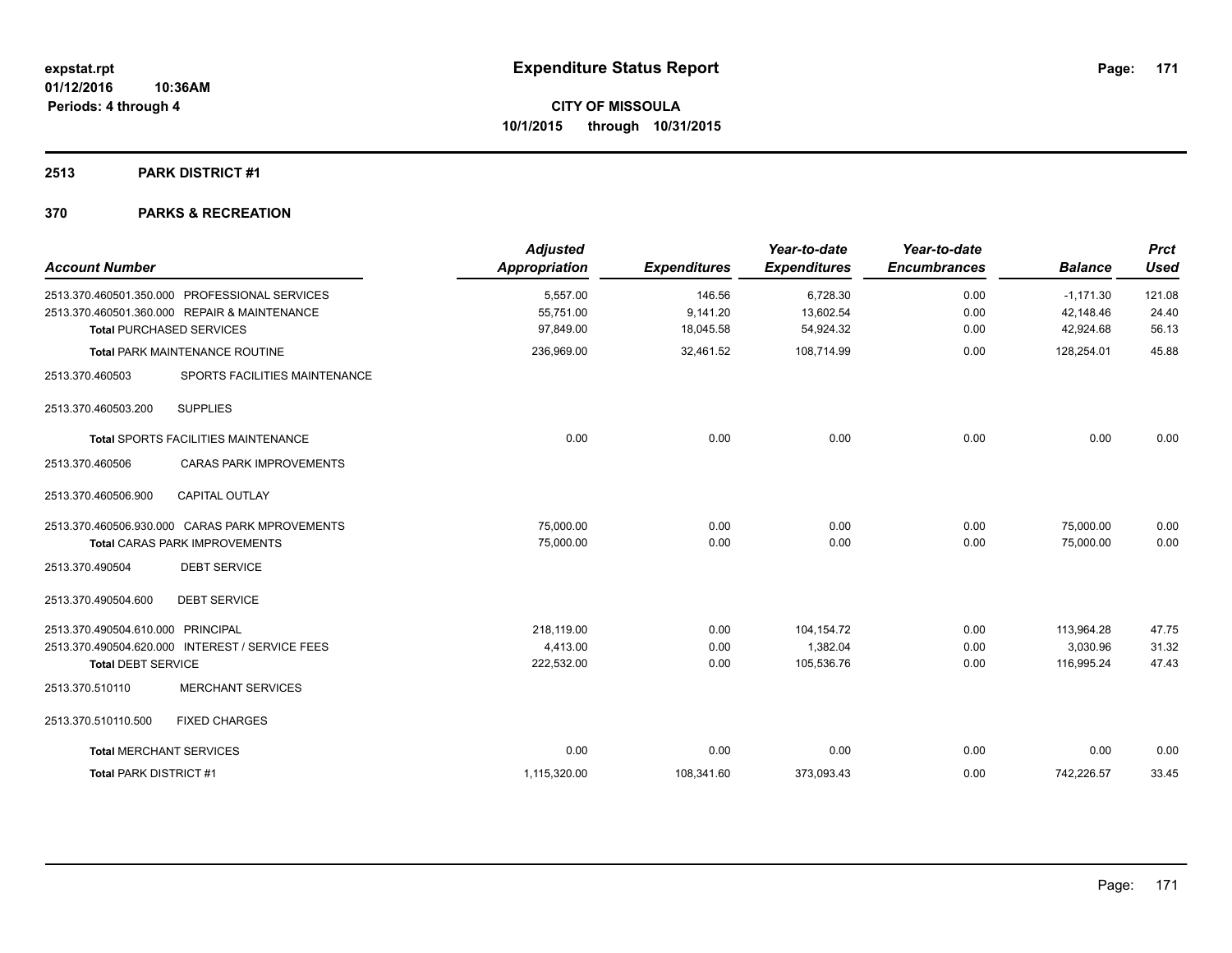# **2514 PUBLIC SAFETY & JUSTICE DISTRICT**

## **297 PUBLIC SAFETY/JUSTICE**

| <b>Account Number</b>      |                                                   | <b>Adjusted</b><br><b>Appropriation</b> | <b>Expenditures</b> | Year-to-date<br><b>Expenditures</b> | Year-to-date<br><b>Encumbrances</b> | <b>Balance</b> | <b>Prct</b><br><b>Used</b> |
|----------------------------|---------------------------------------------------|-----------------------------------------|---------------------|-------------------------------------|-------------------------------------|----------------|----------------------------|
| 2514.297.420000            | <b>PUBLIC SAFETY</b>                              |                                         |                     |                                     |                                     |                |                            |
| 2514.297.420000.300        | PURCHASED SERVICES                                |                                         |                     |                                     |                                     |                |                            |
| <b>Total PUBLIC SAFETY</b> |                                                   | 0.00                                    | 0.00                | 0.00                                | 0.00                                | 0.00           | 0.00                       |
| 2514.297.510110            | <b>MERCHANT SERVICES</b>                          |                                         |                     |                                     |                                     |                |                            |
| 2514.297.510110.500        | <b>FIXED CHARGES</b>                              |                                         |                     |                                     |                                     |                |                            |
|                            | <b>Total PUBLIC SAFETY &amp; JUSTICE DISTRICT</b> | 0.00                                    | 0.00                | 0.00                                | 0.00                                | 0.00           | 0.00                       |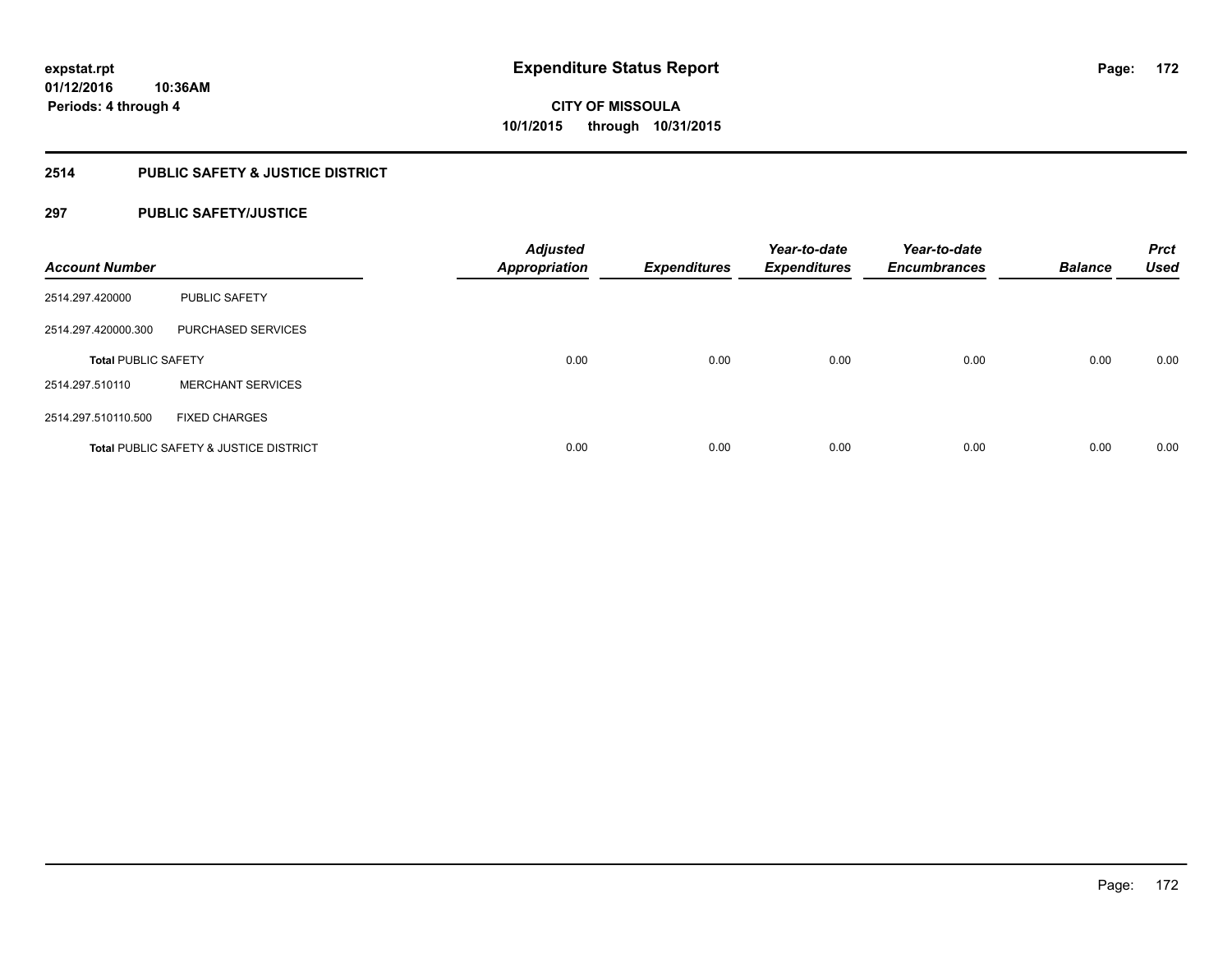## **2820 STATE GAS TAX FUND**

# **280 PUBLIC WORKS OPERATIONS**

| <b>Account Number</b>                                               |                                                  | <b>Adjusted</b><br><b>Appropriation</b> | <b>Expenditures</b>    | Year-to-date<br><b>Expenditures</b> | Year-to-date<br><b>Encumbrances</b> | <b>Balance</b>           | <b>Prct</b><br><b>Used</b> |
|---------------------------------------------------------------------|--------------------------------------------------|-----------------------------------------|------------------------|-------------------------------------|-------------------------------------|--------------------------|----------------------------|
| 2820.280.430230                                                     | <b>STREET RESTORATION</b>                        |                                         |                        |                                     |                                     |                          |                            |
| 2820.280.430230.300                                                 | <b>PURCHASED SERVICES</b>                        |                                         |                        |                                     |                                     |                          |                            |
| <b>Total PURCHASED SERVICES</b>                                     |                                                  | 0.00                                    | 0.00                   | 0.00                                | 0.00                                | 0.00                     | 0.00                       |
| 2820.280.430230.500                                                 | <b>FIXED CHARGES</b>                             |                                         |                        |                                     |                                     |                          |                            |
| <b>Total FIXED CHARGES</b>                                          |                                                  | 0.00                                    | 0.00                   | 0.00                                | 0.00                                | 0.00                     | 0.00                       |
| 2820.280.430230.800                                                 | OTHER OBJECTS                                    |                                         |                        |                                     |                                     |                          |                            |
| <b>Total OTHER OBJECTS</b>                                          | 2820.280.430230.820.000 TRANSFERS TO OTHER FUNDS | 564,000.00<br>564,000.00                | 0.00<br>0.00           | 0.00<br>0.00                        | 0.00<br>0.00                        | 564,000.00<br>564,000.00 | 0.00<br>0.00               |
| 2820.280.430230.900                                                 | <b>CAPITAL OUTLAY</b>                            |                                         |                        |                                     |                                     |                          |                            |
| 2820.280.430230.930.000 IMPROVEMENTS<br><b>Total CAPITAL OUTLAY</b> |                                                  | 373,100.00<br>373,100.00                | 12.346.86<br>12,346.86 | 212,013.45<br>212,013.45            | 0.00<br>0.00                        | 161.086.55<br>161,086.55 | 56.82<br>56.82             |
| <b>Total STREET RESTORATION</b>                                     |                                                  | 937,100.00                              | 12,346.86              | 212,013.45                          | 0.00                                | 725,086.55               | 22.62                      |
| 2820.280.510110                                                     | <b>MERCHANT SERVICES</b>                         |                                         |                        |                                     |                                     |                          |                            |
| 2820.280.510110.500                                                 | <b>FIXED CHARGES</b>                             |                                         |                        |                                     |                                     |                          |                            |
| <b>Total FIXED CHARGES</b>                                          |                                                  | 0.00                                    | 0.00                   | 0.00                                | 0.00                                | 0.00                     | 0.00                       |
| <b>Total MERCHANT SERVICES</b>                                      |                                                  | 0.00                                    | 0.00                   | 0.00                                | 0.00                                | 0.00                     | 0.00                       |
| <b>Total STATE GAS TAX FUND</b>                                     |                                                  | 937,100.00                              | 12,346.86              | 212,013.45                          | 0.00                                | 725,086.55               | 22.62                      |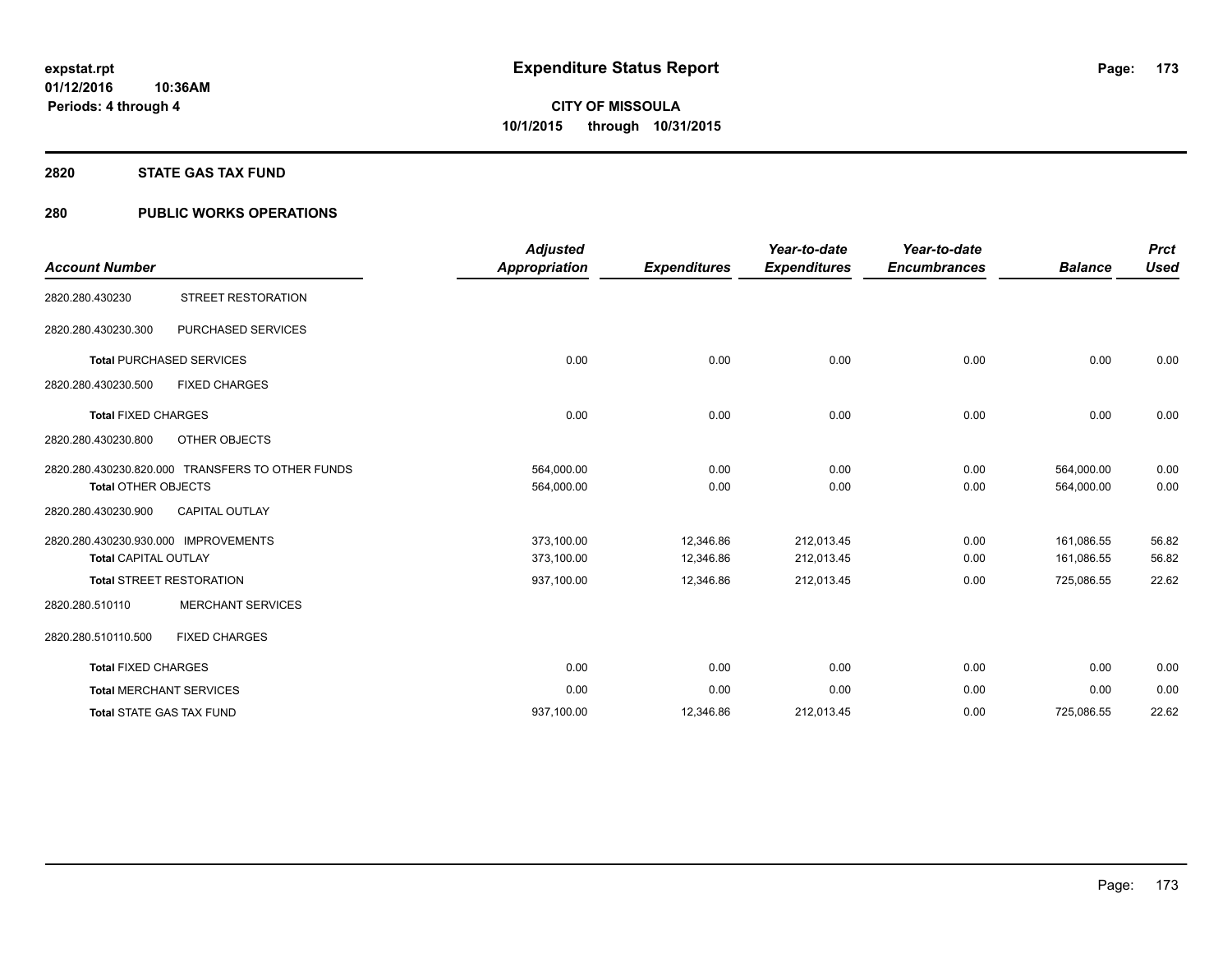## **2917 CRIME VICTIM SURCHARGE**

| <b>Account Number</b> |                                     | Adjusted<br>Appropriation | <b>Expenditures</b> | Year-to-date<br><b>Expenditures</b> | Year-to-date<br><b>Encumbrances</b> | <b>Balance</b> | <b>Prct</b><br><b>Used</b> |
|-----------------------|-------------------------------------|---------------------------|---------------------|-------------------------------------|-------------------------------------|----------------|----------------------------|
| 2917.390.510110       | <b>MERCHANT SERVICES</b>            |                           |                     |                                     |                                     |                |                            |
| 2917.390.510110.500   | <b>FIXED CHARGES</b>                |                           |                     |                                     |                                     |                |                            |
|                       | <b>Total CRIME VICTIM SURCHARGE</b> | 0.00                      | 0.00                | 0.00                                | 0.00                                | 0.00           | 0.00                       |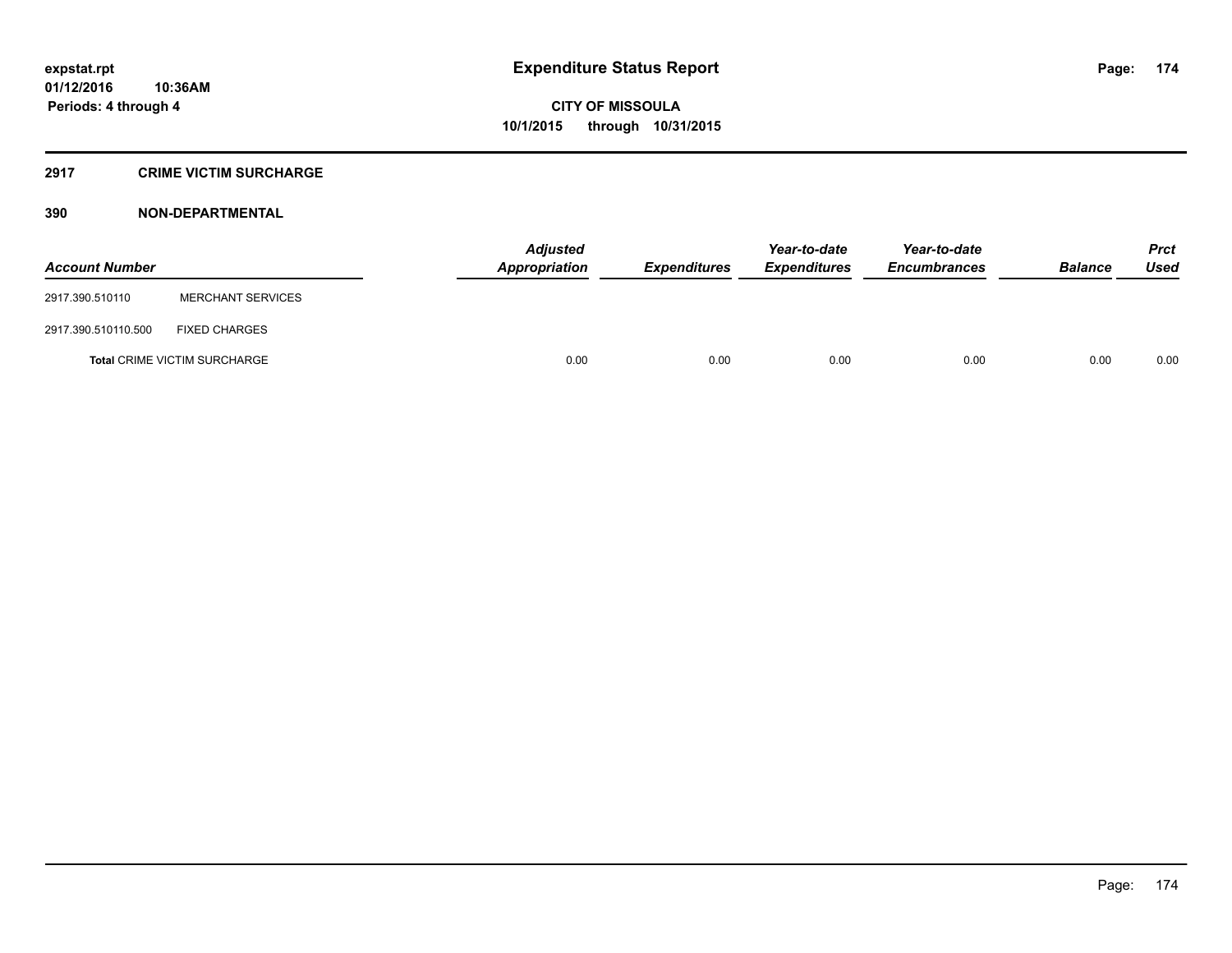**CITY OF MISSOULA 10/1/2015 through 10/31/2015**

## **2918 LAW ENFORCEMENT BLOCK GRANT FUND**

| <b>Account Number</b> |                                   | <b>Adjusted</b><br>Appropriation | <b>Expenditures</b> | Year-to-date<br><b>Expenditures</b> | Year-to-date<br><b>Encumbrances</b> | <b>Balance</b> | <b>Prct</b><br><b>Used</b> |
|-----------------------|-----------------------------------|----------------------------------|---------------------|-------------------------------------|-------------------------------------|----------------|----------------------------|
| 2918.290.420170       | <b>JAG VIII GRANT</b>             |                                  |                     |                                     |                                     |                |                            |
| 2918.290.420170.200   | <b>SUPPLIES</b>                   |                                  |                     |                                     |                                     |                |                            |
| <b>Total SUPPLIES</b> |                                   | 0.00                             | 0.00                | 0.00                                | 0.00                                | 0.00           | 0.00                       |
| 2918.290.420170.300   | PURCHASED SERVICES                |                                  |                     |                                     |                                     |                |                            |
|                       | <b>Total PURCHASED SERVICES</b>   | 0.00                             | 0.00                | 0.00                                | 0.00                                | 0.00           | 0.00                       |
| 2918.290.420170.900   | CAPITAL OUTLAY                    |                                  |                     |                                     |                                     |                |                            |
| Total JAG VIII GRANT  |                                   | 0.00                             | 0.00                | 0.00                                | 0.00                                | 0.00           | 0.00                       |
| 2918.290.420171       | <b>JAG IX GRANT</b>               |                                  |                     |                                     |                                     |                |                            |
| 2918.290.420171.200   | <b>SUPPLIES</b>                   |                                  |                     |                                     |                                     |                |                            |
| <b>Total SUPPLIES</b> |                                   | 0.00                             | 0.00                | 0.00                                | 0.00                                | 0.00           | 0.00                       |
| 2918.290.420171.300   | PURCHASED SERVICES                |                                  |                     |                                     |                                     |                |                            |
|                       | <b>Total PURCHASED SERVICES</b>   | 0.00                             | 0.00                | 0.00                                | 0.00                                | 0.00           | 0.00                       |
| 2918.290.420171.700   | <b>GRANTS &amp; CONTRIBUTIONS</b> |                                  |                     |                                     |                                     |                |                            |
| Total JAG IX GRANT    |                                   | 0.00                             | 0.00                | 0.00                                | 0.00                                | 0.00           | 0.00                       |
| 2918.290.420172       | <b>JAG XII</b>                    |                                  |                     |                                     |                                     |                |                            |
| 2918.290.420172.300   | PURCHASED SERVICES                |                                  |                     |                                     |                                     |                |                            |
|                       | Total PURCHASED SERVICES          | 0.00                             | 0.00                | 0.00                                | 0.00                                | 0.00           | 0.00                       |
| 2918.290.420172.900   | CAPITAL OUTLAY                    |                                  |                     |                                     |                                     |                |                            |
| <b>Total JAG XII</b>  |                                   | 0.00                             | 0.00                | 0.00                                | 0.00                                | 0.00           | 0.00                       |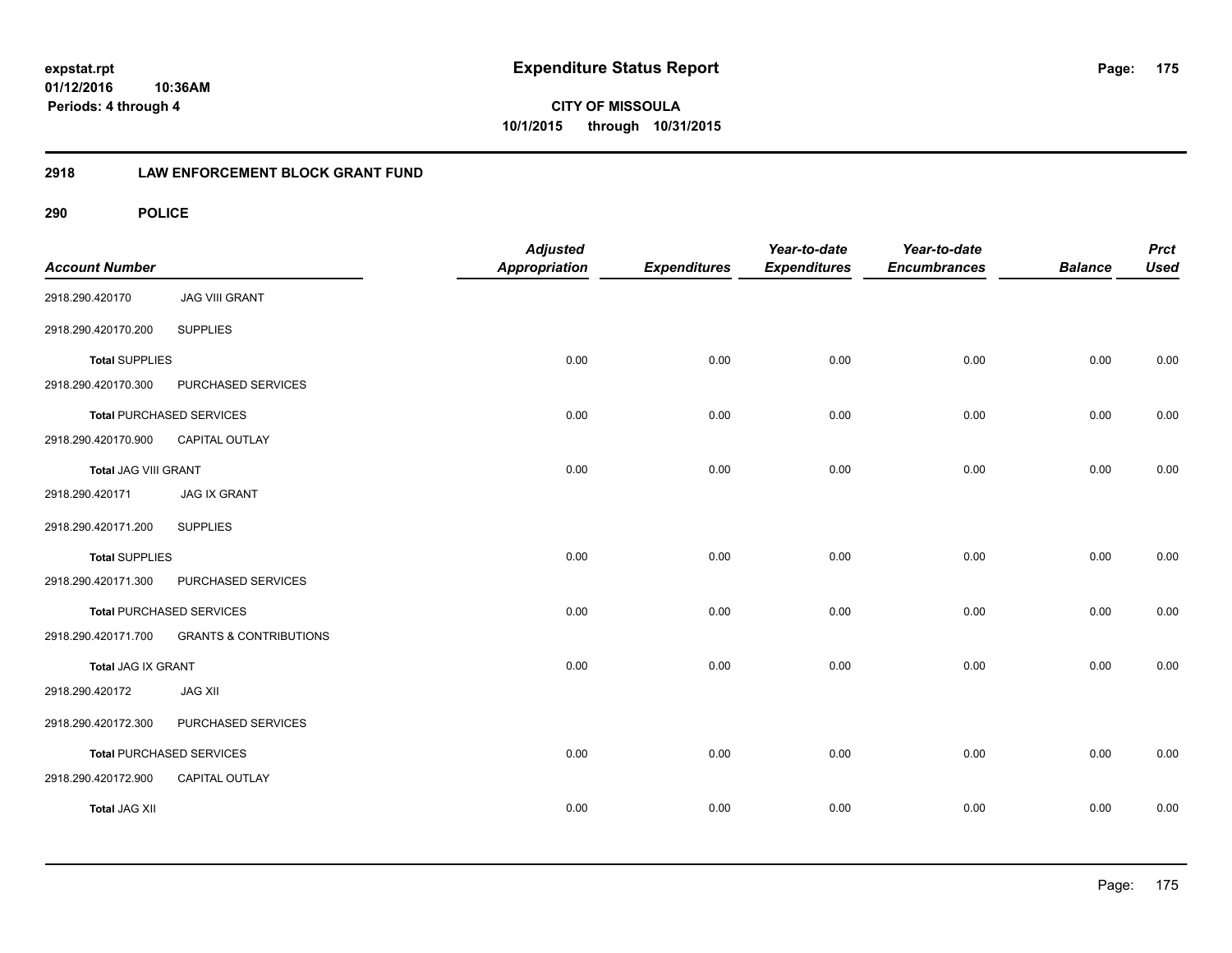**CITY OF MISSOULA 10/1/2015 through 10/31/2015**

## **2918 LAW ENFORCEMENT BLOCK GRANT FUND**

| <b>Account Number</b>       |                                                | <b>Adjusted</b><br>Appropriation | <b>Expenditures</b> | Year-to-date<br><b>Expenditures</b> | Year-to-date<br><b>Encumbrances</b> | <b>Balance</b> | <b>Prct</b><br><b>Used</b> |
|-----------------------------|------------------------------------------------|----------------------------------|---------------------|-------------------------------------|-------------------------------------|----------------|----------------------------|
| 2918.290.420173             | <b>JAG XI</b>                                  |                                  |                     |                                     |                                     |                |                            |
| 2918.290.420173.200         | <b>SUPPLIES</b>                                |                                  |                     |                                     |                                     |                |                            |
| <b>Total SUPPLIES</b>       |                                                | 0.00                             | 0.00                | 0.00                                | 0.00                                | 0.00           | 0.00                       |
| 2918.290.420173.300         | PURCHASED SERVICES                             |                                  |                     |                                     |                                     |                |                            |
|                             | <b>Total PURCHASED SERVICES</b>                | 0.00                             | 0.00                | 0.00                                | 0.00                                | 0.00           | 0.00                       |
| 2918.290.420173.700         | <b>GRANTS &amp; CONTRIBUTIONS</b>              |                                  |                     |                                     |                                     |                |                            |
|                             | 2918.290.420173.700.000 GRANTS & CONTRIBUTIONS | 24,590.00                        | 0.00                | 0.00                                | 0.00                                | 24,590.00      | 0.00                       |
|                             | Total GRANTS & CONTRIBUTIONS                   | 24,590.00                        | 0.00                | 0.00                                | 0.00                                | 24,590.00      | 0.00                       |
| 2918.290.420173.900         | <b>CAPITAL OUTLAY</b>                          |                                  |                     |                                     |                                     |                |                            |
| <b>Total CAPITAL OUTLAY</b> |                                                | 0.00                             | 0.00                | 0.00                                | 0.00                                | 0.00           | 0.00                       |
| <b>Total JAG XI</b>         |                                                | 24,590.00                        | 0.00                | 0.00                                | 0.00                                | 24,590.00      | 0.00                       |
| 2918.290.420174             | <b>JAG V GRANT</b>                             |                                  |                     |                                     |                                     |                |                            |
| 2918.290.420174.200         | <b>SUPPLIES</b>                                |                                  |                     |                                     |                                     |                |                            |
| <b>Total SUPPLIES</b>       |                                                | 0.00                             | 0.00                | 0.00                                | 0.00                                | 0.00           | 0.00                       |
| 2918.290.420174.300         | PURCHASED SERVICES                             |                                  |                     |                                     |                                     |                |                            |
|                             | <b>Total PURCHASED SERVICES</b>                | 0.00                             | 0.00                | 0.00                                | 0.00                                | 0.00           | 0.00                       |
| 2918.290.420174.700         | <b>GRANTS &amp; CONTRIBUTIONS</b>              |                                  |                     |                                     |                                     |                |                            |
|                             | Total GRANTS & CONTRIBUTIONS                   | 0.00                             | 0.00                | 0.00                                | 0.00                                | 0.00           | 0.00                       |
| 2918.290.420174.900         | <b>CAPITAL OUTLAY</b>                          |                                  |                     |                                     |                                     |                |                            |
| Total JAG V GRANT           |                                                | 0.00                             | 0.00                | 0.00                                | 0.00                                | 0.00           | 0.00                       |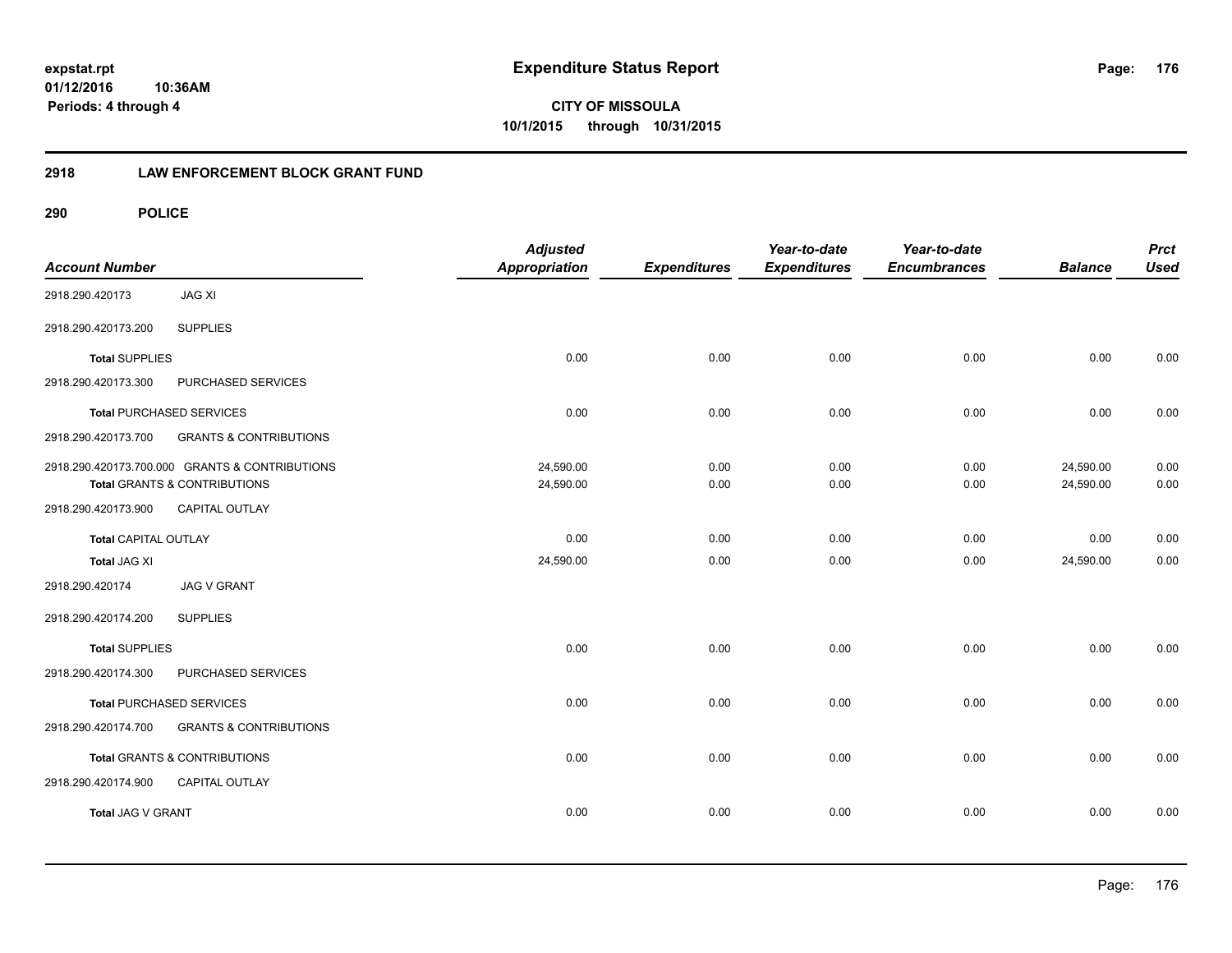**CITY OF MISSOULA 10/1/2015 through 10/31/2015**

## **2918 LAW ENFORCEMENT BLOCK GRANT FUND**

| <b>Account Number</b>          |                                         | <b>Adjusted</b><br><b>Appropriation</b> | <b>Expenditures</b> | Year-to-date<br><b>Expenditures</b> | Year-to-date<br><b>Encumbrances</b> | <b>Balance</b> | <b>Prct</b><br><b>Used</b> |
|--------------------------------|-----------------------------------------|-----------------------------------------|---------------------|-------------------------------------|-------------------------------------|----------------|----------------------------|
| 2918.290.420175                | <b>JAG X GRANT</b>                      |                                         |                     |                                     |                                     |                |                            |
| 2918.290.420175.200            | <b>SUPPLIES</b>                         |                                         |                     |                                     |                                     |                |                            |
| <b>Total SUPPLIES</b>          |                                         | 0.00                                    | 0.00                | 0.00                                | 0.00                                | 0.00           | 0.00                       |
| 2918.290.420175.300            | PURCHASED SERVICES                      |                                         |                     |                                     |                                     |                |                            |
| Total JAG X GRANT              |                                         | 0.00                                    | 0.00                | 0.00                                | 0.00                                | 0.00           | 0.00                       |
| 2918.290.420176                | <b>JAG VII GRANT</b>                    |                                         |                     |                                     |                                     |                |                            |
| 2918.290.420176.100            | PERSONAL SERVICES                       |                                         |                     |                                     |                                     |                |                            |
| <b>Total PERSONAL SERVICES</b> |                                         | 0.00                                    | 0.00                | 0.00                                | 0.00                                | 0.00           | 0.00                       |
| 2918.290.420176.200            | <b>SUPPLIES</b>                         |                                         |                     |                                     |                                     |                |                            |
| <b>Total SUPPLIES</b>          |                                         | 0.00                                    | 0.00                | 0.00                                | 0.00                                | 0.00           | 0.00                       |
| 2918.290.420176.300            | PURCHASED SERVICES                      |                                         |                     |                                     |                                     |                |                            |
|                                | <b>Total PURCHASED SERVICES</b>         | 0.00                                    | 0.00                | 0.00                                | 0.00                                | 0.00           | 0.00                       |
| 2918.290.420176.700            | <b>GRANTS &amp; CONTRIBUTIONS</b>       |                                         |                     |                                     |                                     |                |                            |
|                                | <b>Total GRANTS &amp; CONTRIBUTIONS</b> | 0.00                                    | 0.00                | 0.00                                | 0.00                                | 0.00           | 0.00                       |
| 2918.290.420176.900            | <b>CAPITAL OUTLAY</b>                   |                                         |                     |                                     |                                     |                |                            |
| Total JAG VII GRANT            |                                         | 0.00                                    | 0.00                | 0.00                                | 0.00                                | 0.00           | 0.00                       |
| 2918.290.420177                | SMART POLICING                          |                                         |                     |                                     |                                     |                |                            |
| 2918.290.420177.700            | <b>GRANTS &amp; CONTRIBUTIONS</b>       |                                         |                     |                                     |                                     |                |                            |
| <b>Total SMART POLICING</b>    |                                         | 0.00                                    | 0.00                | 0.00                                | 0.00                                | 0.00           | 0.00                       |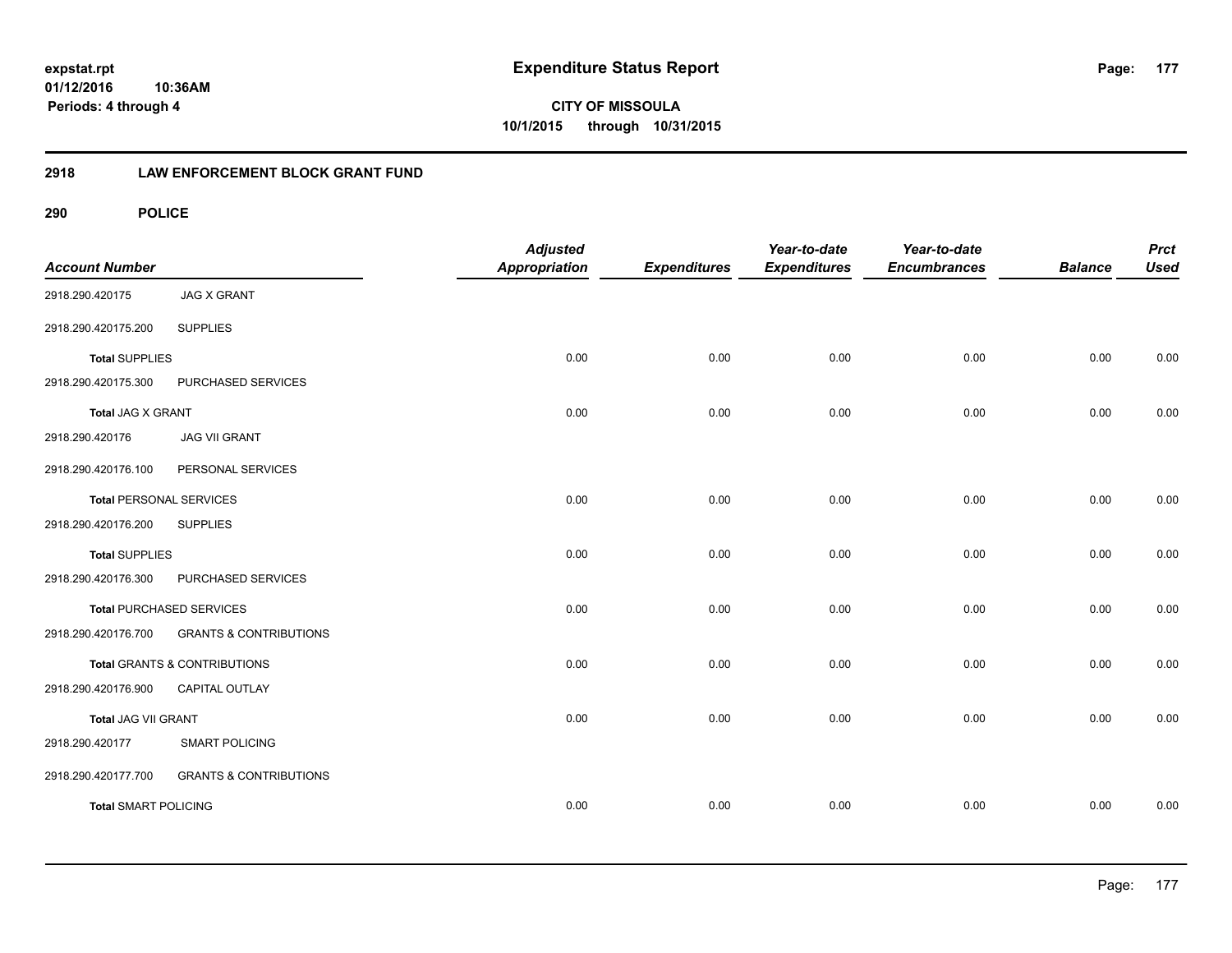**CITY OF MISSOULA 10/1/2015 through 10/31/2015**

## **2918 LAW ENFORCEMENT BLOCK GRANT FUND**

| <b>Account Number</b>           |                                                                  | <b>Adjusted</b><br><b>Appropriation</b> | <b>Expenditures</b> | Year-to-date<br><b>Expenditures</b> | Year-to-date<br><b>Encumbrances</b> | <b>Balance</b> | <b>Prct</b><br><b>Used</b> |
|---------------------------------|------------------------------------------------------------------|-----------------------------------------|---------------------|-------------------------------------|-------------------------------------|----------------|----------------------------|
| 2918.290.420178                 | COPS HIRING FY2011                                               |                                         |                     |                                     |                                     |                |                            |
| 2918.290.420178.100             | PERSONAL SERVICES                                                |                                         |                     |                                     |                                     |                |                            |
| <b>Total PERSONAL SERVICES</b>  |                                                                  | 0.00                                    | 0.00                | 0.00                                | 0.00                                | 0.00           | 0.00                       |
| 2918.290.420178.200             | <b>SUPPLIES</b>                                                  |                                         |                     |                                     |                                     |                |                            |
| <b>Total SUPPLIES</b>           |                                                                  | 0.00                                    | 0.00                | 0.00                                | 0.00                                | 0.00           | 0.00                       |
| 2918.290.420178.300             | PURCHASED SERVICES                                               |                                         |                     |                                     |                                     |                |                            |
| <b>Total PURCHASED SERVICES</b> |                                                                  | 0.00                                    | 0.00                | 0.00                                | 0.00                                | 0.00           | 0.00                       |
| 2918.290.420178.900             | <b>CAPITAL OUTLAY</b>                                            |                                         |                     |                                     |                                     |                |                            |
| Total COPS HIRING FY2011        |                                                                  | 0.00                                    | 0.00                | 0.00                                | 0.00                                | 0.00           | 0.00                       |
| 2918.290.420179                 | FY14 COPS HIRING GRANT                                           |                                         |                     |                                     |                                     |                |                            |
| 2918.290.420179.100             | PERSONAL SERVICES                                                |                                         |                     |                                     |                                     |                |                            |
|                                 | 2918.290.420179.110.000 FY14COPS HIRING GRANT SALARIES AND WAGES | 30,390.00                               | 0.00                | 0.00                                | 0.00                                | 30,390.00      | 0.00                       |
|                                 | 2918.290.420179.140.000 EMPLOYER CONTRIBUTIONS                   | 11,610.00                               | 0.00                | 0.00                                | 0.00                                | 11,610.00      | 0.00                       |
|                                 | Total FY14 COPS HIRING GRANT                                     | 42,000.00                               | 0.00                | 0.00                                | 0.00                                | 42,000.00      | 0.00                       |
| 2918.290.420190                 | LAW ENFORCEMENT BLOCK GRANT                                      |                                         |                     |                                     |                                     |                |                            |
| 2918.290.420190.900             | <b>CAPITAL OUTLAY</b>                                            |                                         |                     |                                     |                                     |                |                            |
|                                 | Total LAW ENFORCEMENT BLOCK GRANT                                | 0.00                                    | 0.00                | 0.00                                | 0.00                                | 0.00           | 0.00                       |
| 2918.290.510110                 | <b>MERCHANT SERVICES</b>                                         |                                         |                     |                                     |                                     |                |                            |
| 2918.290.510110.500             | <b>FIXED CHARGES</b>                                             |                                         |                     |                                     |                                     |                |                            |
| <b>Total MERCHANT SERVICES</b>  |                                                                  | 0.00                                    | 0.00                | 0.00                                | 0.00                                | 0.00           | 0.00                       |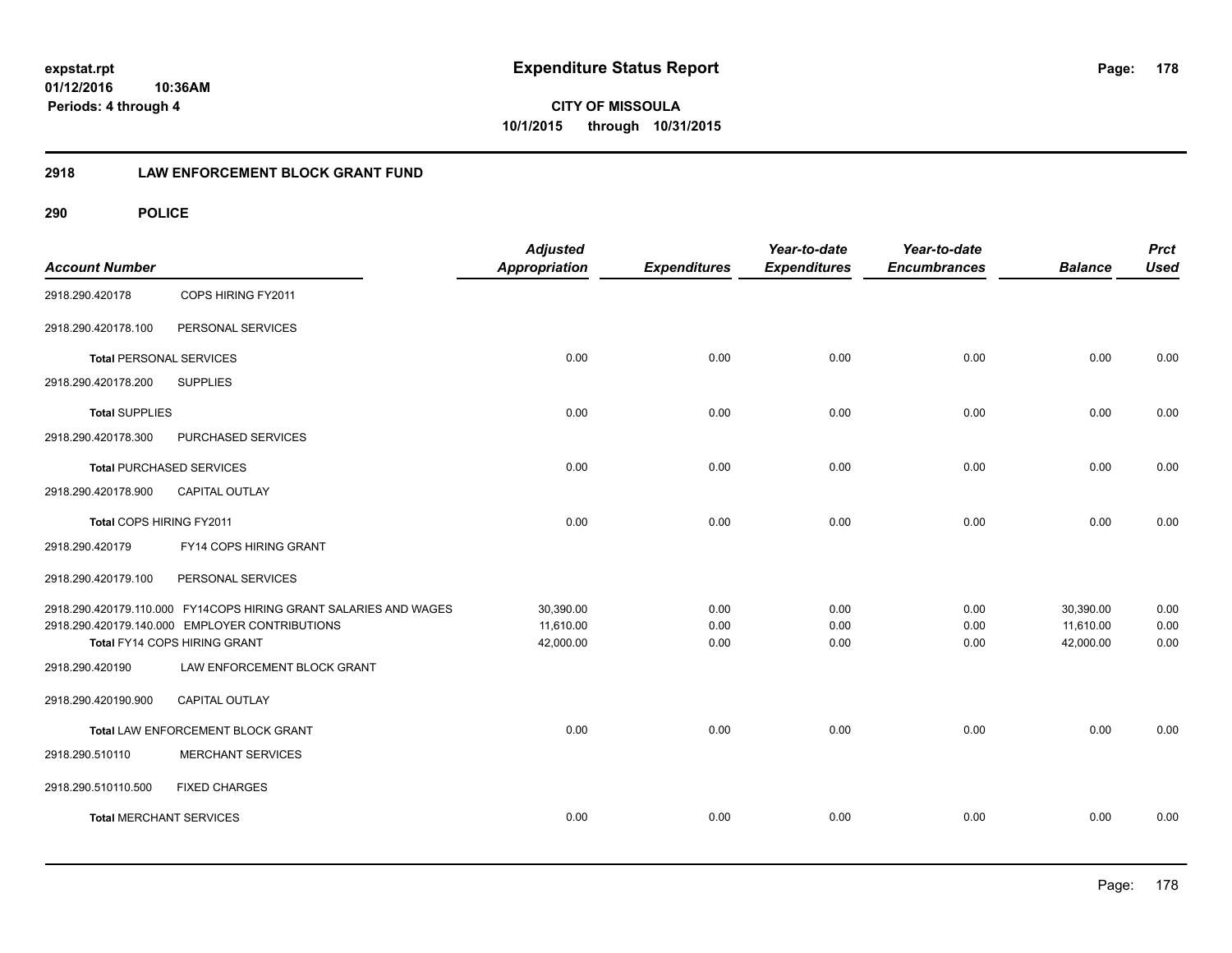**179**

**CITY OF MISSOULA 10/1/2015 through 10/31/2015**

| 2918                  | <b>LAW ENFORCEMENT BLOCK GRANT FUND</b> |                                         |                     |                                     |                                     |                |                            |
|-----------------------|-----------------------------------------|-----------------------------------------|---------------------|-------------------------------------|-------------------------------------|----------------|----------------------------|
| <b>Total POLICE</b>   |                                         | 66,590.00                               | 0.00                | 0.00                                | 0.00                                | 66,590.00      | 0.00                       |
| 390                   | <b>NON-DEPARTMENTAL</b>                 |                                         |                     |                                     |                                     |                |                            |
| <b>Account Number</b> |                                         | <b>Adjusted</b><br><b>Appropriation</b> | <b>Expenditures</b> | Year-to-date<br><b>Expenditures</b> | Year-to-date<br><b>Encumbrances</b> | <b>Balance</b> | <b>Prct</b><br><b>Used</b> |
| 2918.390.420172       | <b>JAG XII</b>                          |                                         |                     |                                     |                                     |                |                            |
| 2918.390.420172.300   | PURCHASED SERVICES                      |                                         |                     |                                     |                                     |                |                            |
| <b>Total JAG XII</b>  |                                         | 0.00                                    | 0.00                | 0.00                                | 0.00                                | 0.00           | 0.00                       |
| 2918.390.420191       | <b>COPS TECHNOLOGY</b>                  |                                         |                     |                                     |                                     |                |                            |
| 2918.390.420191.500   | <b>FIXED CHARGES</b>                    |                                         |                     |                                     |                                     |                |                            |
|                       | Total COPS TECHNOLOGY                   | 0.00                                    | 0.00                | 0.00                                | 0.00                                | 0.00           | 0.00                       |
| 2918.390.510110       | <b>MERCHANT SERVICES</b>                |                                         |                     |                                     |                                     |                |                            |
| 2918.390.510110.500   | <b>FIXED CHARGES</b>                    |                                         |                     |                                     |                                     |                |                            |
|                       | <b>Total NON-DEPARTMENTAL</b>           | 0.00                                    | 0.00                | 0.00                                | 0.00                                | 0.00           | 0.00                       |
|                       | Total LAW ENFORCEMENT BLOCK GRANT FUND  | 66,590.00                               | 0.00                | 0.00                                | 0.00                                | 66,590.00      | 0.00                       |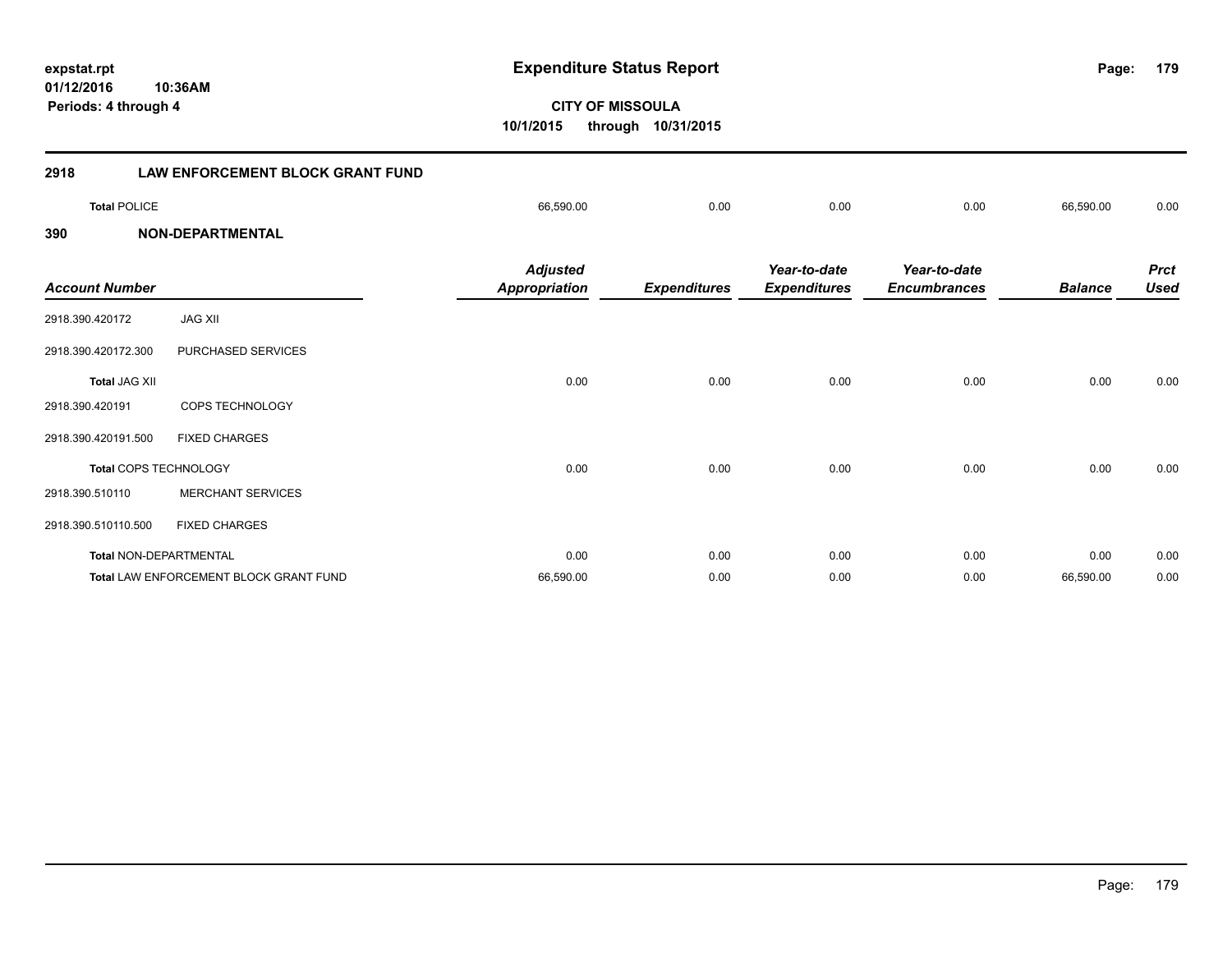**CITY OF MISSOULA 10/1/2015 through 10/31/2015**

**2919 HIDTA FUND**

| <b>Account Number</b>                                    | <b>Adjusted</b><br><b>Appropriation</b> | <b>Expenditures</b> | Year-to-date<br><b>Expenditures</b> | Year-to-date<br><b>Encumbrances</b> | <b>Balance</b> | <b>Prct</b><br><b>Used</b> |
|----------------------------------------------------------|-----------------------------------------|---------------------|-------------------------------------|-------------------------------------|----------------|----------------------------|
| HIDTA STATE FORFEITURES<br>2919.290.420142               |                                         |                     |                                     |                                     |                |                            |
| PERSONAL SERVICES<br>2919.290.420142.100                 |                                         |                     |                                     |                                     |                |                            |
| 2919.290.420142.120.000 OVERTIME/TERMINATION             | 15,000.00                               | 0.00                | 0.00                                | 0.00                                | 15,000.00      | 0.00                       |
| 2919.290.420142.140.000 EMPLOYER CONTRIBUTIONS           | 1,350.00                                | 0.00                | 0.00                                | 0.00                                | 1,350.00       | 0.00                       |
| <b>Total PERSONAL SERVICES</b>                           | 16,350.00                               | 0.00                | 0.00                                | 0.00                                | 16,350.00      | 0.00                       |
| 2919.290.420142.200<br><b>SUPPLIES</b>                   |                                         |                     |                                     |                                     |                |                            |
| 2919.290.420142.210.000 OFFICE SUPPLIES                  | 500.00                                  | 0.00                | 0.00                                | 0.00                                | 500.00         | 0.00                       |
| 2919.290.420142.220.000<br>OPERATING SUPPLIES            | 500.00                                  | 0.00                | 13.837.20                           | 0.00                                | $-13.337.20$   | 2,767.44                   |
| <b>Total SUPPLIES</b>                                    | 1,000.00                                | 0.00                | 13.837.20                           | 0.00                                | $-12.837.20$   | 1,383.72                   |
| PURCHASED SERVICES<br>2919.290.420142.300                |                                         |                     |                                     |                                     |                |                            |
| 2919.290.420142.341.000 ELECTRICITY & NATURAL GAS        | 4,600.00                                | 0.00                | 0.00                                | 0.00                                | 4,600.00       | 0.00                       |
| 2919.290.420142.344.000 TELEPHONE SERVICE                | 250.00                                  | 0.00                | 0.00                                | 0.00                                | 250.00         | 0.00                       |
| 2919.290.420142.350.000 PROFESSIONAL SERVICES            | 4.000.00                                | 0.00                | 67.50                               | 0.00                                | 3.932.50       | 1.69                       |
| 2919.290.420142.350.011 TOWING/PROFESSIONAL SERVICES     | 0.00                                    | 210.00              | 560.00                              | 0.00                                | $-560.00$      | 0.00                       |
| 2919.290.420142.360.000 REPAIR & MAINTENANCE             | 1.200.00                                | 0.00                | 0.00                                | 0.00                                | 1.200.00       | 0.00                       |
| 2919.290.420142.370.000 TRAVEL                           | 1,500.00                                | 0.00                | 0.00                                | 0.00                                | 1,500.00       | 0.00                       |
| 2919.290.420142.380.000 TRAINING                         | 1,500.00                                | 0.00                | 0.00                                | 0.00                                | 1,500.00       | 0.00                       |
| 2919.290.420142.390.000 OTHER PURCHASED SERVICES         | 200.00                                  | 0.00                | 0.00                                | 0.00                                | 200.00         | 0.00                       |
| <b>Total PURCHASED SERVICES</b>                          | 13,250.00                               | 210.00              | 627.50                              | 0.00                                | 12.622.50      | 4.74                       |
| <b>FIXED CHARGES</b><br>2919.290.420142.500              |                                         |                     |                                     |                                     |                |                            |
| 2919.290.420142.500.000 FIXED CHARGES                    | 11.700.00                               | 1.719.87            | 8,599.35                            | 0.00                                | 3,100.65       | 73.50                      |
| <b>Total FIXED CHARGES</b>                               | 11,700.00                               | 1.719.87            | 8,599.35                            | 0.00                                | 3.100.65       | 73.50                      |
| <b>GRANTS &amp; CONTRIBUTIONS</b><br>2919.290.420142.700 |                                         |                     |                                     |                                     |                |                            |
| 2919.290.420142.700.000 HIDTA STATE FORFEITURE           | 100,000.00                              | 213.80              | 791.79                              | 0.00                                | 99,208.21      | 0.79                       |
| 2919.290.420142.700.002 STATE/GRANTS & CONTRIBUTIONS     | 0.00                                    | 0.00                | 6,355.53                            | 0.00                                | $-6.355.53$    | 0.00                       |
| Total GRANTS & CONTRIBUTIONS                             | 100,000.00                              | 213.80              | 7.147.32                            | 0.00                                | 92.852.68      | 7.15                       |
|                                                          |                                         |                     |                                     |                                     |                |                            |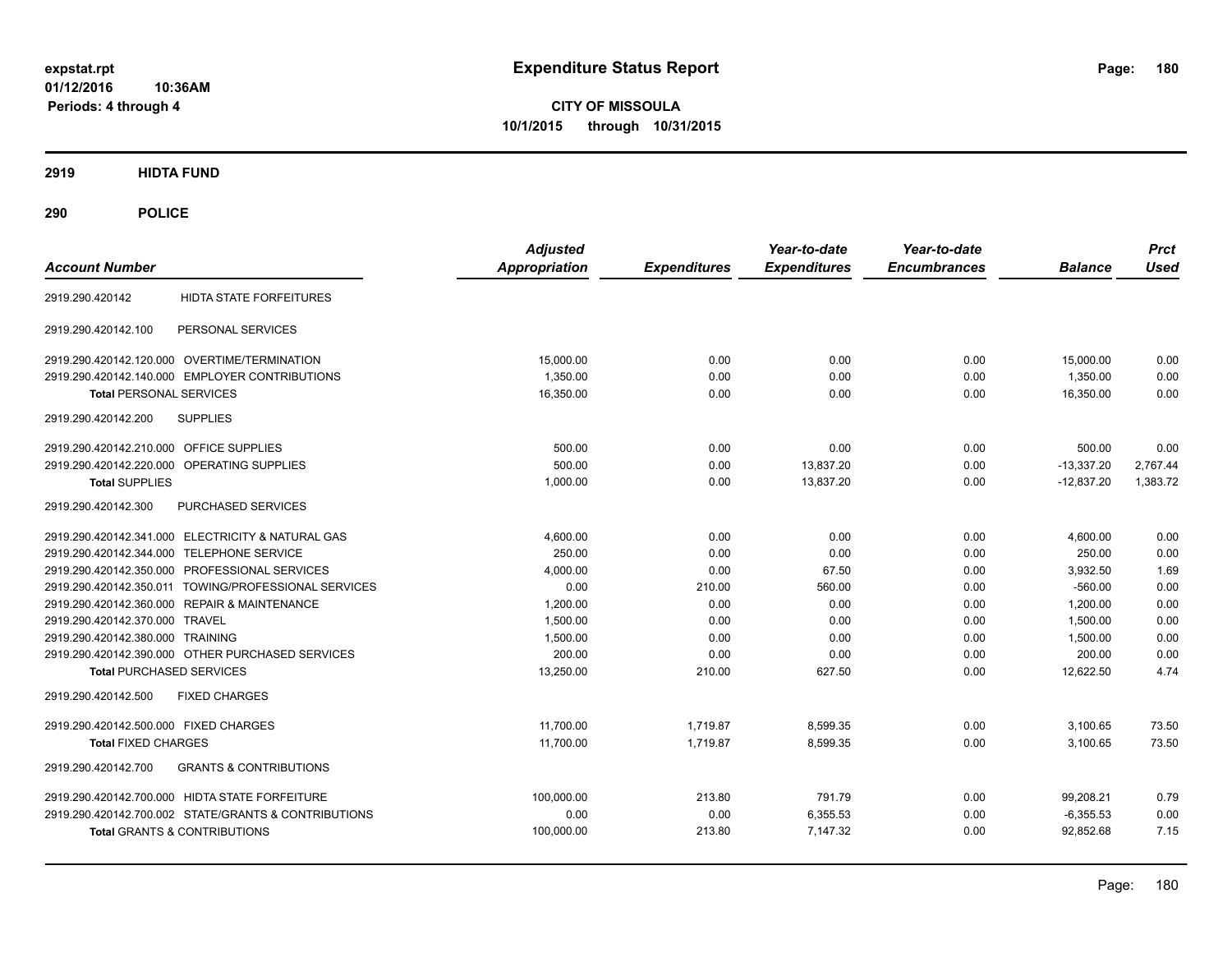**01/12/2016 10:36AM Periods: 4 through 4**

# **CITY OF MISSOULA 10/1/2015 through 10/31/2015**

# **2919 HIDTA FUND**

# **290 POLICE**

|                                   |                                               | <b>Adjusted</b>      |                     | Year-to-date        | Year-to-date        |                | <b>Prct</b> |
|-----------------------------------|-----------------------------------------------|----------------------|---------------------|---------------------|---------------------|----------------|-------------|
| <b>Account Number</b>             |                                               | <b>Appropriation</b> | <b>Expenditures</b> | <b>Expenditures</b> | <b>Encumbrances</b> | <b>Balance</b> | Used        |
| 2919.290.420142.900               | <b>CAPITAL OUTLAY</b>                         |                      |                     |                     |                     |                |             |
| 2919.290.420142.920.000 BUILDINGS |                                               | 50,000.00            | 0.00                | 0.00                | 0.00                | 50.000.00      | 0.00        |
|                                   | 2919.290.420142.940.000 MACHINERY & EQUIPMENT | 0.00                 | 0.00                | 8,918.00            | 0.00                | $-8,918.00$    | 0.00        |
| <b>Total CAPITAL OUTLAY</b>       |                                               | 50,000.00            | 0.00                | 8,918.00            | 0.00                | 41,082.00      | 17.84       |
|                                   | <b>Total HIDTA STATE FORFEITURES</b>          | 192,300.00           | 2,143.67            | 39,129.37           | 0.00                | 153,170.63     | 20.35       |
| 2919.290.510110                   | <b>MERCHANT SERVICES</b>                      |                      |                     |                     |                     |                |             |
| 2919.290.510110.500               | <b>FIXED CHARGES</b>                          |                      |                     |                     |                     |                |             |
| <b>Total MERCHANT SERVICES</b>    |                                               | 0.00                 | 0.00                | 0.00                | 0.00                | 0.00           | 0.00        |
| <b>Total HIDTA FUND</b>           |                                               | 192,300.00           | 2.143.67            | 39,129.37           | 0.00                | 153.170.63     | 20.35       |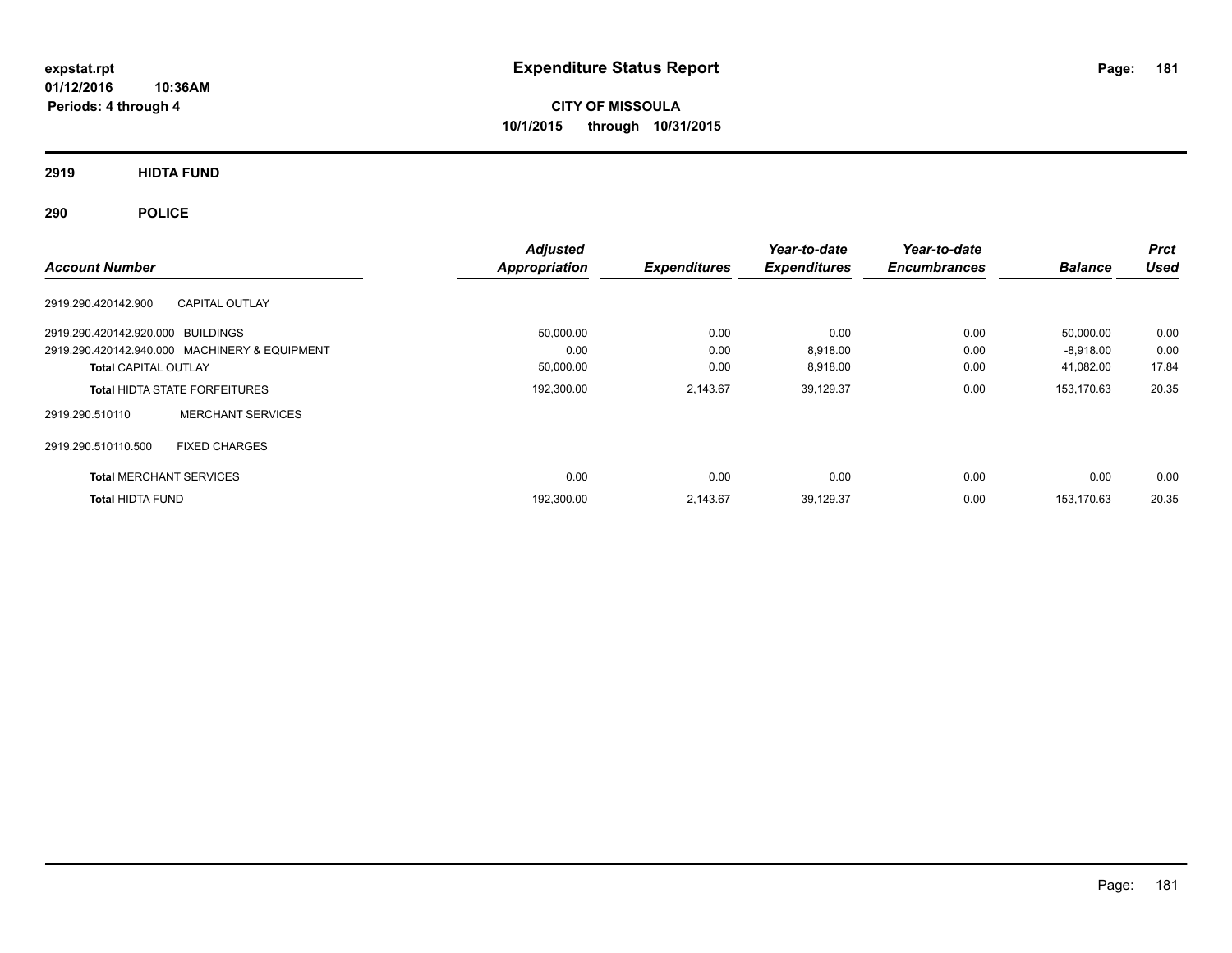**Periods: 4 through 4**

**CITY OF MISSOULA 10/1/2015 through 10/31/2015**

#### **2939 CDBG PROGRAM INCOME ACCOUNT**

# **400 ENTITLEMENT GRANTS**

**10:36AM**

| <b>Account Number</b>          |                                                  | <b>Adjusted</b><br><b>Appropriation</b> | <b>Expenditures</b> | Year-to-date<br><b>Expenditures</b> | Year-to-date<br><b>Encumbrances</b> | <b>Balance</b> | <b>Prct</b><br><b>Used</b> |
|--------------------------------|--------------------------------------------------|-----------------------------------------|---------------------|-------------------------------------|-------------------------------------|----------------|----------------------------|
|                                |                                                  |                                         |                     |                                     |                                     |                |                            |
| 2939.400.470000                | HOUSING & COMMUNITY DEVELOPMENT                  |                                         |                     |                                     |                                     |                |                            |
| 2939.400.470000.300            | PURCHASED SERVICES                               |                                         |                     |                                     |                                     |                |                            |
|                                | 2939.400.470000.350.000 PROFESSIONAL SERVICES    | 14,383.00                               | 0.00                | 0.00                                | 0.00                                | 14,383.00      | 0.00                       |
|                                | <b>Total PURCHASED SERVICES</b>                  | 14,383.00                               | 0.00                | 0.00                                | 0.00                                | 14,383.00      | 0.00                       |
| 2939.400.470000.800            | OTHER OBJECTS                                    |                                         |                     |                                     |                                     |                |                            |
| <b>Total OTHER OBJECTS</b>     |                                                  | 0.00                                    | 0.00                | 0.00                                | 0.00                                | 0.00           | 0.00                       |
|                                | <b>Total HOUSING &amp; COMMUNITY DEVELOPMENT</b> | 14,383.00                               | 0.00                | 0.00                                | 0.00                                | 14,383.00      | 0.00                       |
| 2939.400.510110                | <b>MERCHANT SERVICES</b>                         |                                         |                     |                                     |                                     |                |                            |
| 2939.400.510110.500            | <b>FIXED CHARGES</b>                             |                                         |                     |                                     |                                     |                |                            |
| <b>Total MERCHANT SERVICES</b> |                                                  | 0.00                                    | 0.00                | 0.00                                | 0.00                                | 0.00           | 0.00                       |
|                                | <b>Total CDBG PROGRAM INCOME ACCOUNT</b>         | 14,383.00                               | 0.00                | 0.00                                | 0.00                                | 14,383.00      | 0.00                       |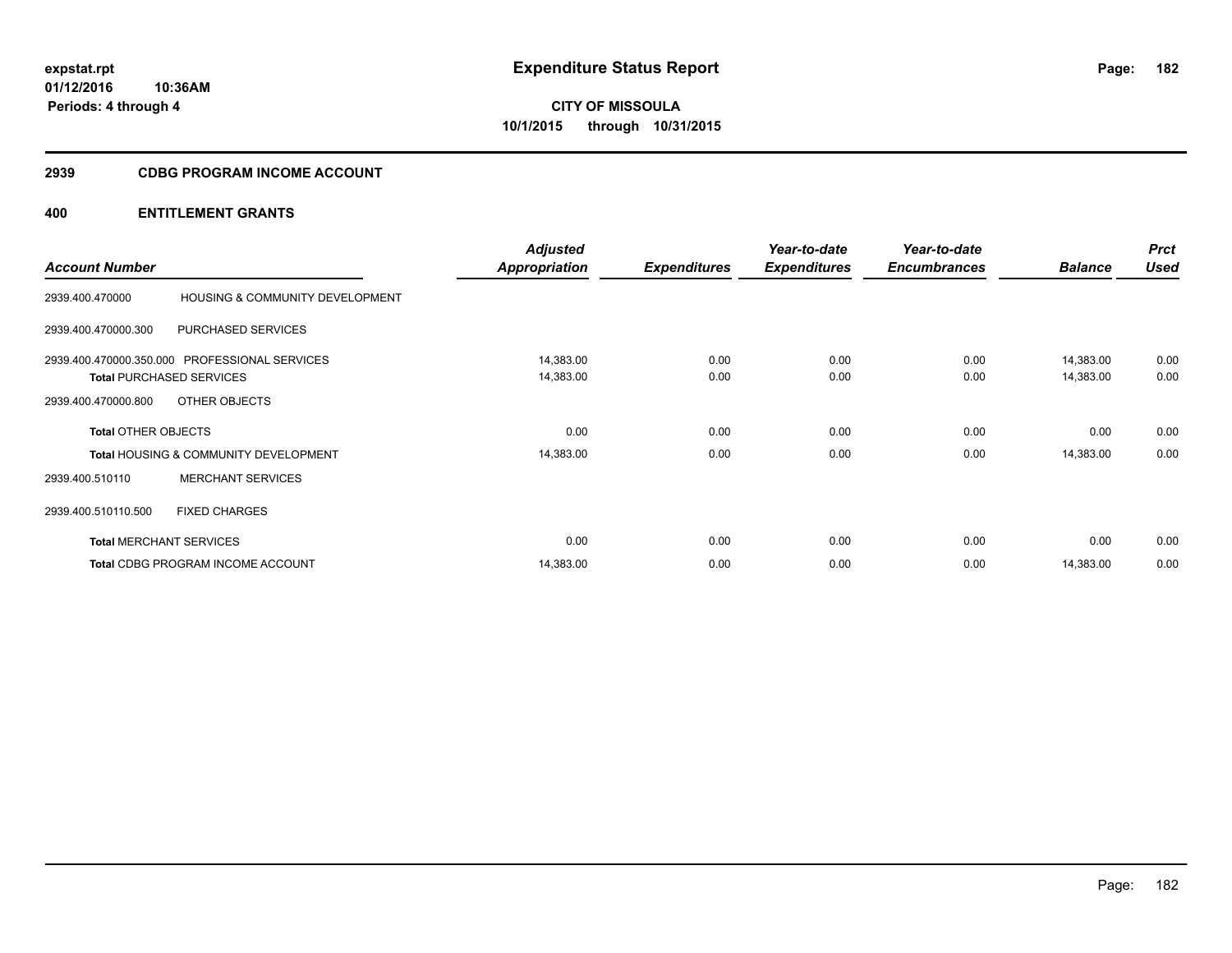**2940 CDBG FUND**

| <b>Account Number</b>                        |                                                                                             | <b>Adjusted</b><br><b>Appropriation</b> | <b>Expenditures</b>  | Year-to-date<br><b>Expenditures</b> | Year-to-date<br><b>Encumbrances</b> | <b>Balance</b>             | <b>Prct</b><br><b>Used</b> |
|----------------------------------------------|---------------------------------------------------------------------------------------------|-----------------------------------------|----------------------|-------------------------------------|-------------------------------------|----------------------------|----------------------------|
| 2940.400.470000                              | HOUSING & COMMUNITY DEVELOPMENT                                                             |                                         |                      |                                     |                                     |                            |                            |
| 2940.400.470000.700                          | <b>GRANTS &amp; CONTRIBUTIONS</b>                                                           |                                         |                      |                                     |                                     |                            |                            |
|                                              | 2940.400.470000.700.000 TBD/GRANTS & CONTRIBUTIONS<br>Total HOUSING & COMMUNITY DEVELOPMENT | 457,664.00<br>457,664.00                | 0.00<br>0.00         | 0.00<br>0.00                        | 0.00<br>0.00                        | 457,664.00<br>457,664.00   | 0.00<br>0.00               |
| 2940.400.470001                              | <b>FAIR HOUSING STUDY</b>                                                                   |                                         |                      |                                     |                                     |                            |                            |
| 2940.400.470001.700                          | <b>GRANTS &amp; CONTRIBUTIONS</b>                                                           |                                         |                      |                                     |                                     |                            |                            |
| <b>Total FAIR HOUSING STUDY</b>              |                                                                                             | 0.00                                    | 0.00                 | 0.00                                | 0.00                                | 0.00                       | 0.00                       |
| 2940.400.470291                              | <b>YWCA</b>                                                                                 |                                         |                      |                                     |                                     |                            |                            |
| 2940.400.470291.700                          | <b>GRANTS &amp; CONTRIBUTIONS</b>                                                           |                                         |                      |                                     |                                     |                            |                            |
| 2940.400.470291.700.000<br><b>Total YWCA</b> | FY13 YWCA                                                                                   | 0.00<br>0.00                            | 4,900.00<br>4,900.00 | 4,900.00<br>4,900.00                | 0.00<br>0.00                        | $-4,900.00$<br>$-4,900.00$ | 0.00<br>0.00               |
| 2940.400.470292                              | FY12 homeWORD                                                                               |                                         |                      |                                     |                                     |                            |                            |
| 2940.400.470292.700                          | <b>GRANTS &amp; CONTRIBUTIONS</b>                                                           |                                         |                      |                                     |                                     |                            |                            |
| Total FY12 homeWORD                          |                                                                                             | 0.00                                    | 0.00                 | 0.00                                | 0.00                                | 0.00                       | 0.00                       |
| 2940.400.470293                              | MISSOULA FOOD BANK                                                                          |                                         |                      |                                     |                                     |                            |                            |
| 2940.400.470293.700                          | <b>GRANTS &amp; CONTRIBUTIONS</b>                                                           |                                         |                      |                                     |                                     |                            |                            |
|                                              | Total MISSOULA FOOD BANK                                                                    | 0.00                                    | 0.00                 | 0.00                                | 0.00                                | 0.00                       | 0.00                       |
| 2940.400.470294                              | FY12 WORD                                                                                   |                                         |                      |                                     |                                     |                            |                            |
| 2940.400.470294.700                          | <b>GRANTS &amp; CONTRIBUTIONS</b>                                                           |                                         |                      |                                     |                                     |                            |                            |
| Total FY12 WORD                              |                                                                                             | 0.00                                    | 0.00                 | 0.00                                | 0.00                                | 0.00                       | 0.00                       |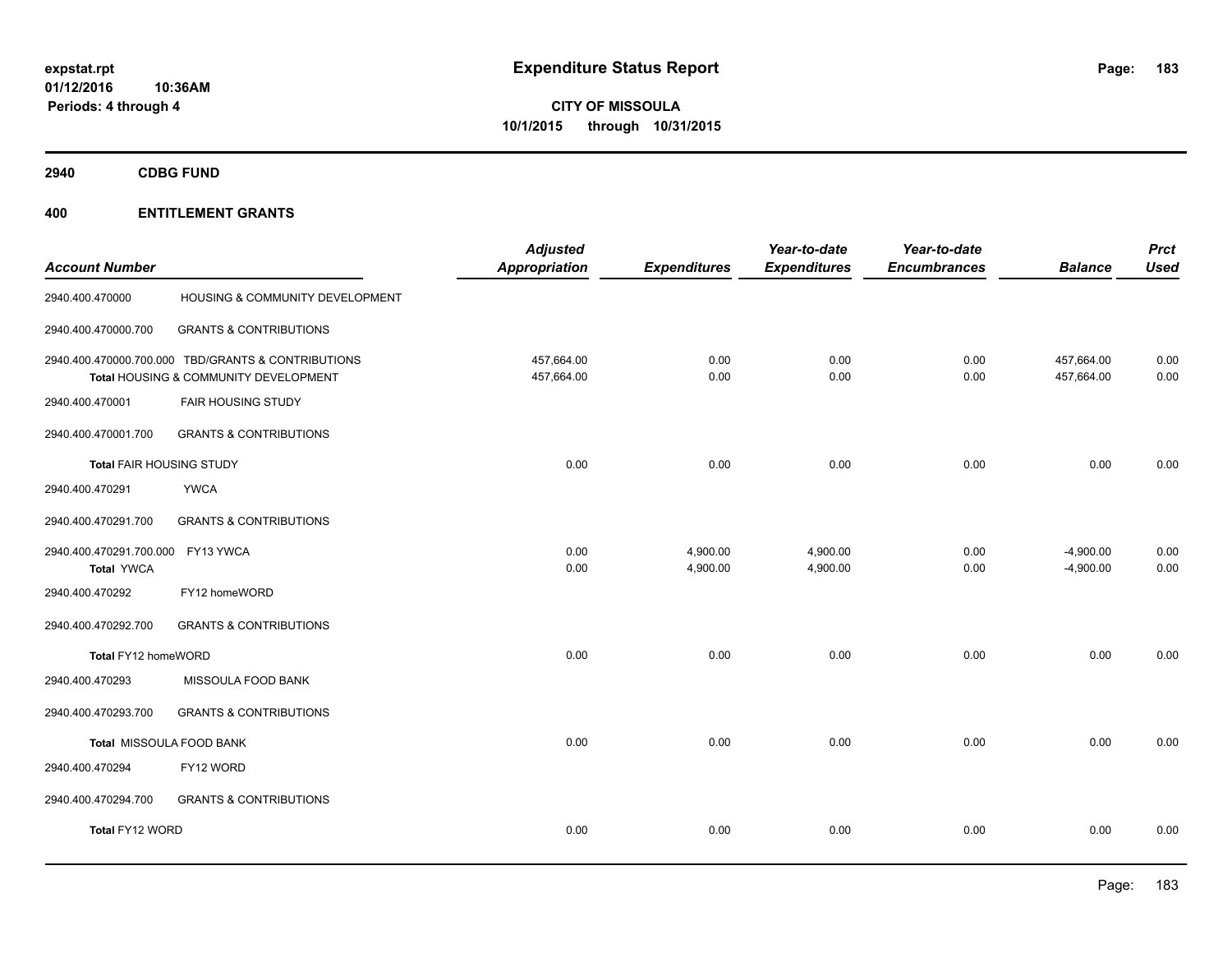**2940 CDBG FUND**

| <b>Account Number</b>                                |                                       | <b>Adjusted</b><br>Appropriation | <b>Expenditures</b>  | Year-to-date<br><b>Expenditures</b> | Year-to-date<br><b>Encumbrances</b> | <b>Balance</b>             | <b>Prct</b><br><b>Used</b> |
|------------------------------------------------------|---------------------------------------|----------------------------------|----------------------|-------------------------------------|-------------------------------------|----------------------------|----------------------------|
| 2940.400.470296                                      | MISSOULA AGING SERVICES               |                                  |                      |                                     |                                     |                            |                            |
| 2940.400.470296.700                                  | <b>GRANTS &amp; CONTRIBUTIONS</b>     |                                  |                      |                                     |                                     |                            |                            |
|                                                      | Total MISSOULA AGING SERVICES         | 0.00                             | 0.00                 | 0.00                                | 0.00                                | 0.00                       | 0.00                       |
| 2940.400.470298                                      | FY12 RAMP                             |                                  |                      |                                     |                                     |                            |                            |
| 2940.400.470298.700                                  | <b>GRANTS &amp; CONTRIBUTIONS</b>     |                                  |                      |                                     |                                     |                            |                            |
| 2940.400.470298.700.000 FY13 RAMP<br>Total FY12 RAMP |                                       | 0.00<br>0.00                     | 5,110.62<br>5,110.62 | 9,483.57<br>9,483.57                | 0.00<br>0.00                        | $-9,483.57$<br>$-9,483.57$ | 0.00<br>0.00               |
| 2940.400.470313                                      | MISSOULA SENIOR CENTER                |                                  |                      |                                     |                                     |                            |                            |
| 2940.400.470313.700                                  | <b>GRANTS &amp; CONTRIBUTIONS</b>     |                                  |                      |                                     |                                     |                            |                            |
|                                                      | <b>Total MISSOULA SENIOR CENTER</b>   | 0.00                             | 0.00                 | 0.00                                | 0.00                                | 0.00                       | 0.00                       |
| 2940.400.470315                                      | MISSOULA PARKS & REC                  |                                  |                      |                                     |                                     |                            |                            |
| 2940.400.470315.700                                  | <b>GRANTS &amp; CONTRIBUTIONS</b>     |                                  |                      |                                     |                                     |                            |                            |
|                                                      | Total MISSOULA PARKS & REC            | 0.00                             | 0.00                 | 0.00                                | 0.00                                | 0.00                       | 0.00                       |
| 2940.400.470318                                      | FY12 POVERELLO FACILITY REPAIRS       |                                  |                      |                                     |                                     |                            |                            |
| 2940.400.470318.700                                  | <b>GRANTS &amp; CONTRIBUTIONS</b>     |                                  |                      |                                     |                                     |                            |                            |
| 2940.400.470318.700.000 FY13 POVERELLO               |                                       | 0.00                             | 0.00                 | 3,086.25                            | 0.00                                | $-3,086.25$                | 0.00                       |
|                                                      | Total FY12 POVERELLO FACILITY REPAIRS | 0.00                             | 0.00                 | 3,086.25                            | 0.00                                | $-3,086.25$                | 0.00                       |
| 2940.400.470335                                      | <b>GRANT &amp; COMMUNITY PROGRAMS</b> |                                  |                      |                                     |                                     |                            |                            |
| 2940.400.470335.300                                  | PURCHASED SERVICES                    |                                  |                      |                                     |                                     |                            |                            |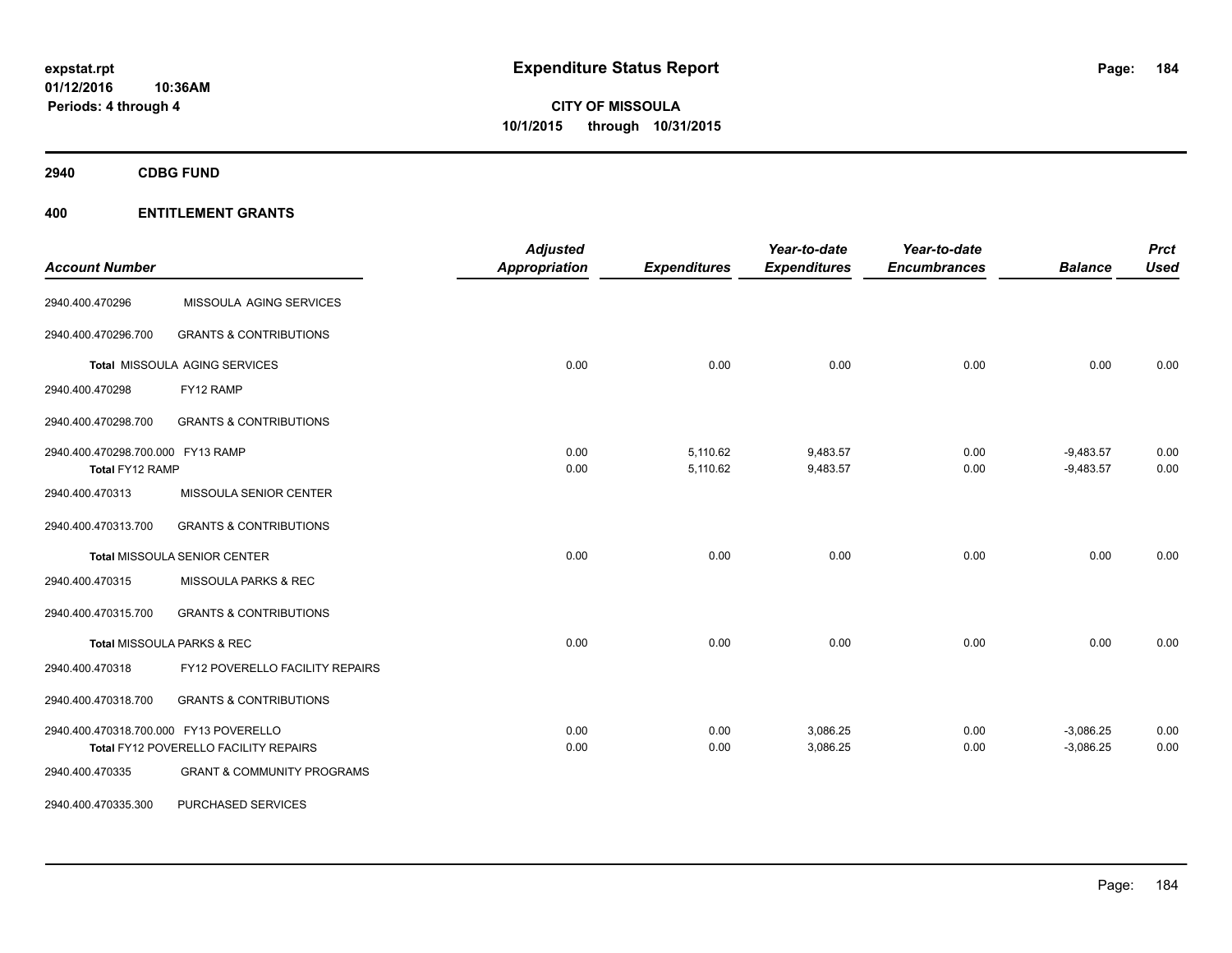**2940 CDBG FUND**

| <b>Account Number</b> |                                                                                   | <b>Adjusted</b><br><b>Appropriation</b> | <b>Expenditures</b> | Year-to-date<br><b>Expenditures</b> | Year-to-date<br><b>Encumbrances</b> | <b>Balance</b>           | <b>Prct</b><br><b>Used</b> |
|-----------------------|-----------------------------------------------------------------------------------|-----------------------------------------|---------------------|-------------------------------------|-------------------------------------|--------------------------|----------------------------|
|                       | 2940.400.470335.350.000 PROFESSIONAL SERVICES<br>Total GRANT & COMMUNITY PROGRAMS | 106,591.00<br>106,591.00                | 0.00<br>0.00        | 0.00<br>0.00                        | 0.00<br>0.00                        | 106,591.00<br>106,591.00 | 0.00<br>0.00               |
| 2940.400.470372       | WESTERN MT MENTAL HEALTH CENTER                                                   |                                         |                     |                                     |                                     |                          |                            |
| 2940.400.470372.700   | <b>GRANTS &amp; CONTRIBUTIONS</b>                                                 |                                         |                     |                                     |                                     |                          |                            |
|                       | Total WESTERN MT MENTAL HEALTH CENTER                                             | 0.00                                    | 0.00                | 0.00                                | 0.00                                | 0.00                     | 0.00                       |
| 2940.400.470397       | FY12 GARDEN CITY HARVEST                                                          |                                         |                     |                                     |                                     |                          |                            |
| 2940.400.470397.700   | <b>GRANTS &amp; CONTRIBUTIONS</b>                                                 |                                         |                     |                                     |                                     |                          |                            |
|                       | Total FY12 GARDEN CITY HARVEST                                                    | 0.00                                    | 0.00                | 0.00                                | 0.00                                | 0.00                     | 0.00                       |
| 2940.400.470403       | FY12 PARKS & RECREATION GRANTS                                                    |                                         |                     |                                     |                                     |                          |                            |
| 2940.400.470403.700   | <b>GRANTS &amp; CONTRIBUTIONS</b>                                                 |                                         |                     |                                     |                                     |                          |                            |
|                       | Total FY12 PARKS & RECREATION GRANTS                                              | 0.00                                    | 0.00                | 0.00                                | 0.00                                | 0.00                     | 0.00                       |
| 2940.400.470439       | FY16 HOMEWORD SWEETGRASS                                                          |                                         |                     |                                     |                                     |                          |                            |
| 2940.400.470439.700   | <b>GRANTS &amp; CONTRIBUTIONS</b>                                                 |                                         |                     |                                     |                                     |                          |                            |
|                       | Total FY16 HOMEWORD SWEETGRASS                                                    | 0.00                                    | 0.00                | 0.00                                | 0.00                                | 0.00                     | 0.00                       |
| 2940.400.470440       | FY10 DIST XI HRS/RESIDENCES REHAB                                                 |                                         |                     |                                     |                                     |                          |                            |
| 2940.400.470440.700   | <b>GRANTS &amp; CONTRIBUTIONS</b>                                                 |                                         |                     |                                     |                                     |                          |                            |
|                       | Total FY10 DIST XI HRS/RESIDENCES REHAB                                           | 0.00                                    | 0.00                | 0.00                                | 0.00                                | 0.00                     | 0.00                       |
| 2940.400.470520       | FY16 WORD TBRA                                                                    |                                         |                     |                                     |                                     |                          |                            |
| 2940.400.470520.700   | <b>GRANTS &amp; CONTRIBUTIONS</b>                                                 |                                         |                     |                                     |                                     |                          |                            |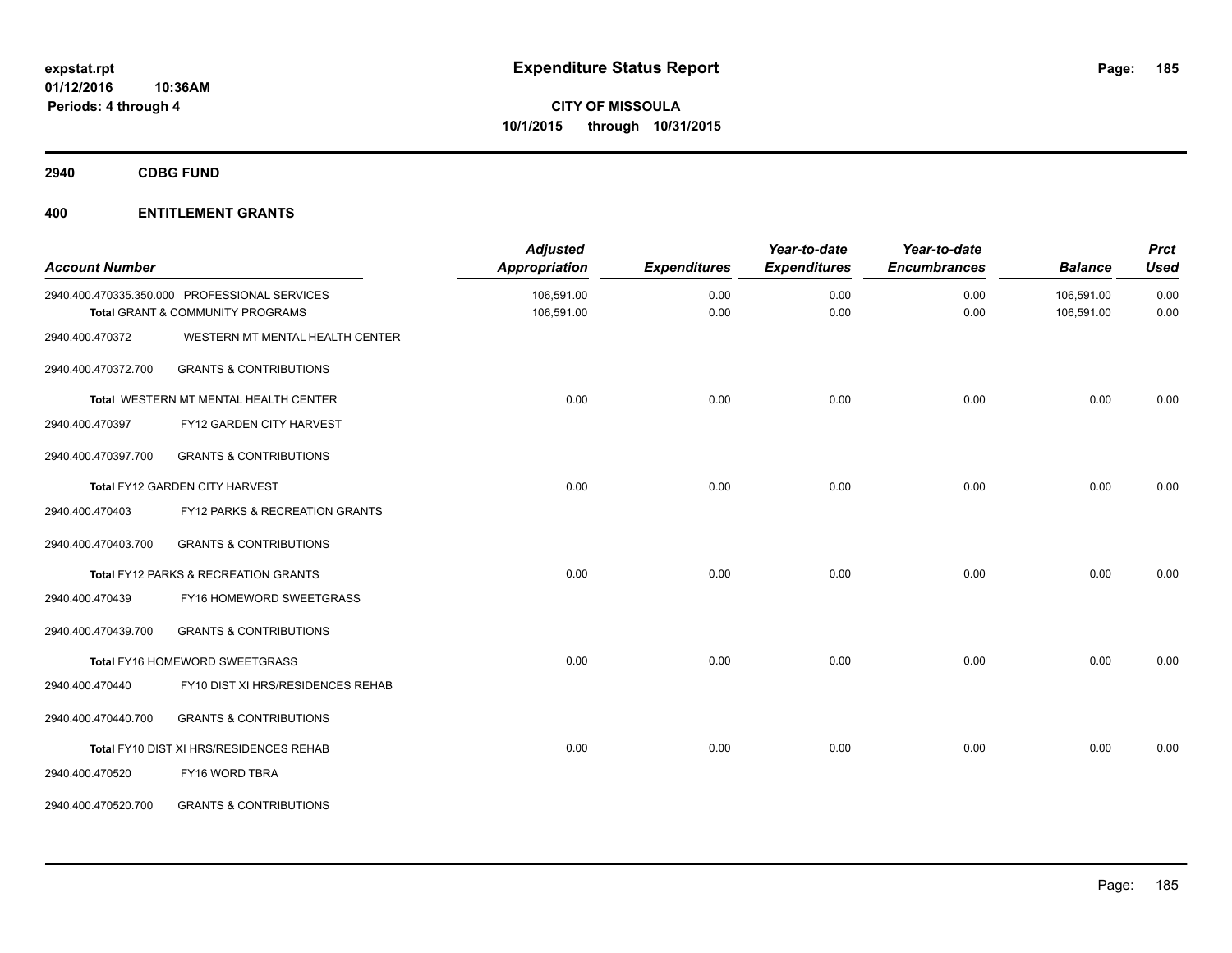**2940 CDBG FUND**

| <b>Account Number</b>       |                                            | <b>Adjusted</b><br><b>Appropriation</b> | <b>Expenditures</b> | Year-to-date<br><b>Expenditures</b> | Year-to-date<br><b>Encumbrances</b> | <b>Balance</b> | <b>Prct</b><br><b>Used</b> |
|-----------------------------|--------------------------------------------|-----------------------------------------|---------------------|-------------------------------------|-------------------------------------|----------------|----------------------------|
| <b>Total FY16 WORD TBRA</b> |                                            | 0.00                                    | 0.00                | 0.00                                | 0.00                                | 0.00           | 0.00                       |
| 2940.400.510110             | <b>MERCHANT SERVICES</b>                   |                                         |                     |                                     |                                     |                |                            |
| 2940.400.510110.500         | <b>FIXED CHARGES</b>                       |                                         |                     |                                     |                                     |                |                            |
|                             | <b>Total MERCHANT SERVICES</b>             | 0.00                                    | 0.00                | 0.00                                | 0.00                                | 0.00           | 0.00                       |
| 2940.400.521000             | <b>INTERFUND OPERATING TRANSFERS</b>       |                                         |                     |                                     |                                     |                |                            |
| 2940.400.521000.800         | OTHER OBJECTS                              |                                         |                     |                                     |                                     |                |                            |
|                             | <b>Total INTERFUND OPERATING TRANSFERS</b> | 0.00                                    | 0.00                | 0.00                                | 0.00                                | 0.00           | 0.00                       |
| <b>Total CDBG FUND</b>      |                                            | 564,255.00                              | 10.010.62           | 17,469.82                           | 0.00                                | 546.785.18     | 3.10                       |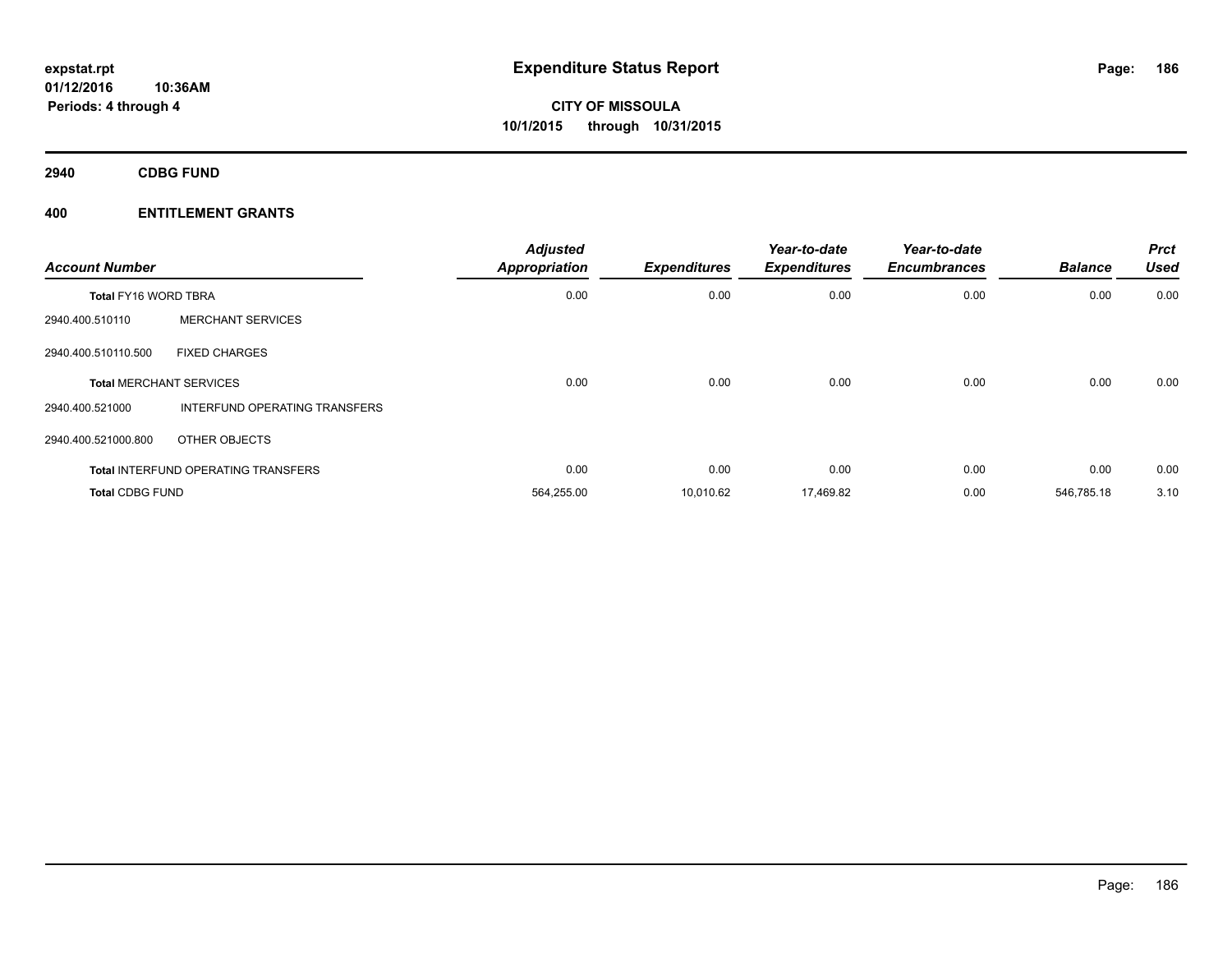**2941 HOME FUND**

| <b>Account Number</b>              |                                       | <b>Adjusted</b><br><b>Appropriation</b> | <b>Expenditures</b> | Year-to-date<br><b>Expenditures</b> | Year-to-date<br><b>Encumbrances</b> | <b>Balance</b> | <b>Prct</b><br><b>Used</b> |
|------------------------------------|---------------------------------------|-----------------------------------------|---------------------|-------------------------------------|-------------------------------------|----------------|----------------------------|
| 2941.400.470327                    | *** Title Not Found ***               |                                         |                     |                                     |                                     |                |                            |
| 2941.400.470327.700                | <b>GRANTS &amp; CONTRIBUTIONS</b>     |                                         |                     |                                     |                                     |                |                            |
| Total *** Title Not Found ***      |                                       | 0.00                                    | 0.00                | 0.00                                | 0.00                                | 0.00           | 0.00                       |
| 2941.400.470335                    | <b>GRANT &amp; COMMUNITY PROGRAMS</b> |                                         |                     |                                     |                                     |                |                            |
| 2941.400.470335.300                | PURCHASED SERVICES                    |                                         |                     |                                     |                                     |                |                            |
| 2941.400.470335.350.000 ADMIN FEES |                                       | 57,921.00                               | 0.00                | 0.00                                | 0.00                                | 57,921.00      | 0.00                       |
|                                    | <b>Total PURCHASED SERVICES</b>       | 57,921.00                               | 0.00                | 0.00                                | 0.00                                | 57,921.00      | 0.00                       |
| 2941.400.470335.800                | OTHER OBJECTS                         |                                         |                     |                                     |                                     |                |                            |
| <b>Total OTHER OBJECTS</b>         |                                       | 0.00                                    | 0.00                | 0.00                                | 0.00                                | 0.00           | 0.00                       |
|                                    | Total GRANT & COMMUNITY PROGRAMS      | 57,921.00                               | 0.00                | 0.00                                | 0.00                                | 57,921.00      | 0.00                       |
| 2941.400.470372                    | WESTERN MT MENTAL HEALTH CENTER       |                                         |                     |                                     |                                     |                |                            |
| 2941.400.470372.700                | <b>GRANTS &amp; CONTRIBUTIONS</b>     |                                         |                     |                                     |                                     |                |                            |
|                                    | Total WESTERN MT MENTAL HEALTH CENTER | 0.00                                    | 0.00                | 0.00                                | 0.00                                | 0.00           | 0.00                       |
| 2941.400.470385                    | FY15 DISTRICT XI HRC TBRA             |                                         |                     |                                     |                                     |                |                            |
| 2941.400.470385.700                | <b>GRANTS &amp; CONTRIBUTIONS</b>     |                                         |                     |                                     |                                     |                |                            |
|                                    | Total FY15 DISTRICT XI HRC TBRA       | 0.00                                    | 0.00                | 0.00                                | 0.00                                | 0.00           | 0.00                       |
| 2941.400.470405                    | HOME PROGRAM INCOME                   |                                         |                     |                                     |                                     |                |                            |
| 2941.400.470405.700                | <b>GRANTS &amp; CONTRIBUTIONS</b>     |                                         |                     |                                     |                                     |                |                            |
|                                    | Total HOME PROGRAM INCOME             | 0.00                                    | 0.00                | 0.00                                | 0.00                                | 0.00           | 0.00                       |
| 2941.400.470407                    | FY12 DIST XI HRC                      |                                         |                     |                                     |                                     |                |                            |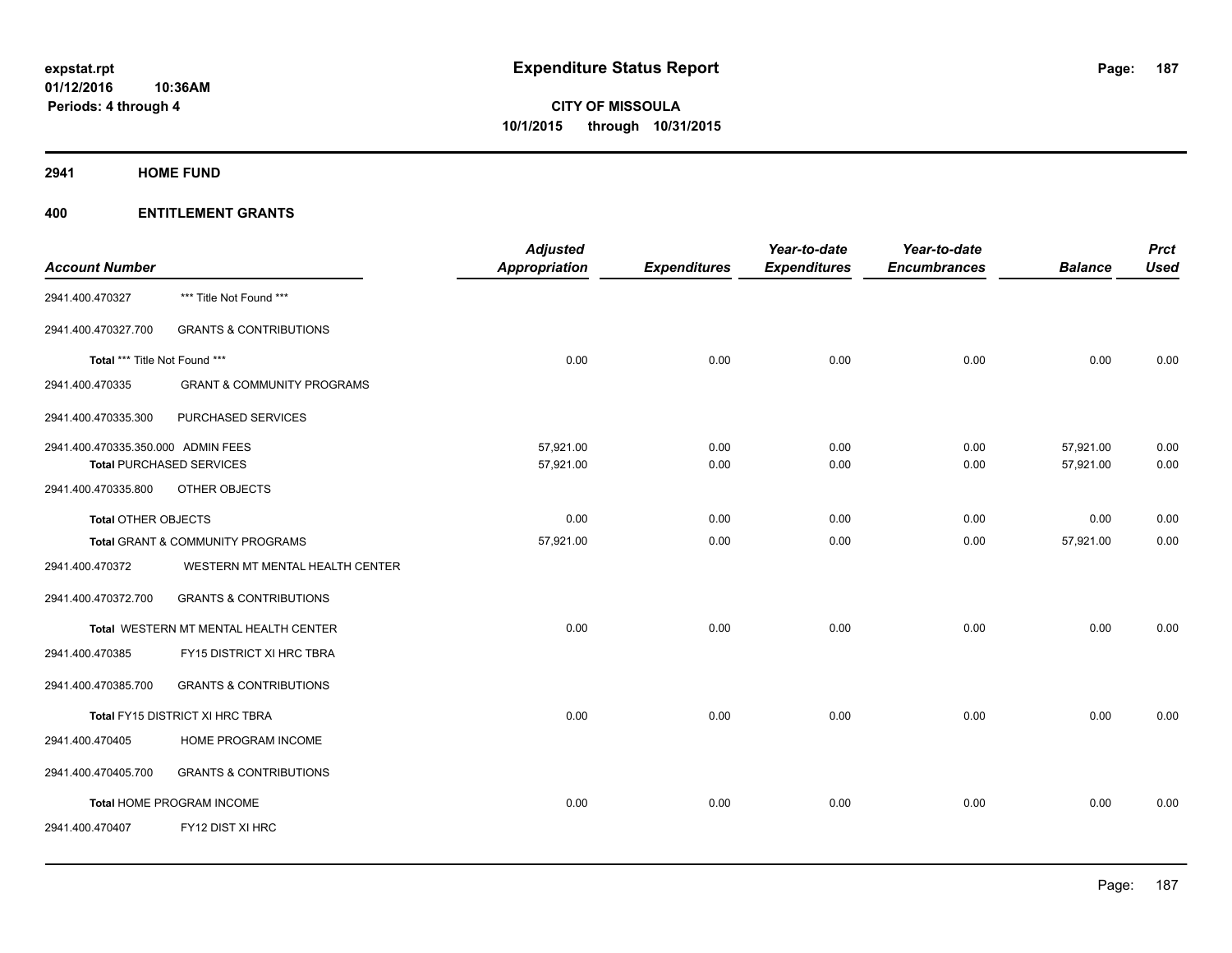# **2941 HOME FUND**

|                                   |                                                    | <b>Adjusted</b>      |                     | Year-to-date        | Year-to-date        |                | <b>Prct</b> |
|-----------------------------------|----------------------------------------------------|----------------------|---------------------|---------------------|---------------------|----------------|-------------|
| <b>Account Number</b>             |                                                    | <b>Appropriation</b> | <b>Expenditures</b> | <b>Expenditures</b> | <b>Encumbrances</b> | <b>Balance</b> | <b>Used</b> |
| 2941.400.470407.700               | <b>GRANTS &amp; CONTRIBUTIONS</b>                  |                      |                     |                     |                     |                |             |
| Total FY12 DIST XI HRC            |                                                    | 0.00                 | 0.00                | 0.00                | 0.00                | 0.00           | 0.00        |
| 2941.400.470408                   | FY12 homeWORD                                      |                      |                     |                     |                     |                |             |
| 2941.400.470408.700               | <b>GRANTS &amp; CONTRIBUTIONS</b>                  |                      |                     |                     |                     |                |             |
| Total FY12 homeWORD               |                                                    | 0.00                 | 0.00                | 0.00                | 0.00                | 0.00           | 0.00        |
| 2941.400.470410                   | FY10-12 DIST XI HRC/1ST TIME HOMEBUYER             |                      |                     |                     |                     |                |             |
| 2941.400.470410.700               | <b>GRANTS &amp; CONTRIBUTIONS</b>                  |                      |                     |                     |                     |                |             |
|                                   | Total FY10-12 DIST XI HRC/1ST TIME HOMEBUYER       | 0.00                 | 0.00                | 0.00                | 0.00                | 0.00           | 0.00        |
| 2941.400.470439                   | HOMEWORD SWEETGRASS                                |                      |                     |                     |                     |                |             |
| 2941.400.470439.700               | <b>GRANTS &amp; CONTRIBUTIONS</b>                  |                      |                     |                     |                     |                |             |
|                                   | <b>Total HOMEWORD SWEETGRASS</b>                   | 0.00                 | 0.00                | 0.00                | 0.00                | 0.00           | 0.00        |
| 2941.400.470500                   | <b>HOME GRANTS</b>                                 |                      |                     |                     |                     |                |             |
| 2941.400.470500.700               | <b>GRANTS &amp; CONTRIBUTIONS</b>                  |                      |                     |                     |                     |                |             |
|                                   | 2941.400.470500.700.000 TBD-GRANTS & CONTRIBUTIONS | 335,666.00           | 0.00                | 0.00                | 0.00                | 335,666.00     | 0.00        |
| <b>Total HOME GRANTS</b>          |                                                    | 335,666.00           | 0.00                | 0.00                | 0.00                | 335,666.00     | 0.00        |
| 2941.400.470520                   | FY16 WORD TBRA                                     |                      |                     |                     |                     |                |             |
| 2941.400.470520.700               | <b>GRANTS &amp; CONTRIBUTIONS</b>                  |                      |                     |                     |                     |                |             |
| 2941.400.470520.700.000 WORD TBRA |                                                    | 0.00                 | 590.00              | 1,355.00            | 0.00                | $-1,355.00$    | 0.00        |
| Total FY16 WORD TBRA              |                                                    | 0.00                 | 590.00              | 1,355.00            | 0.00                | $-1,355.00$    | 0.00        |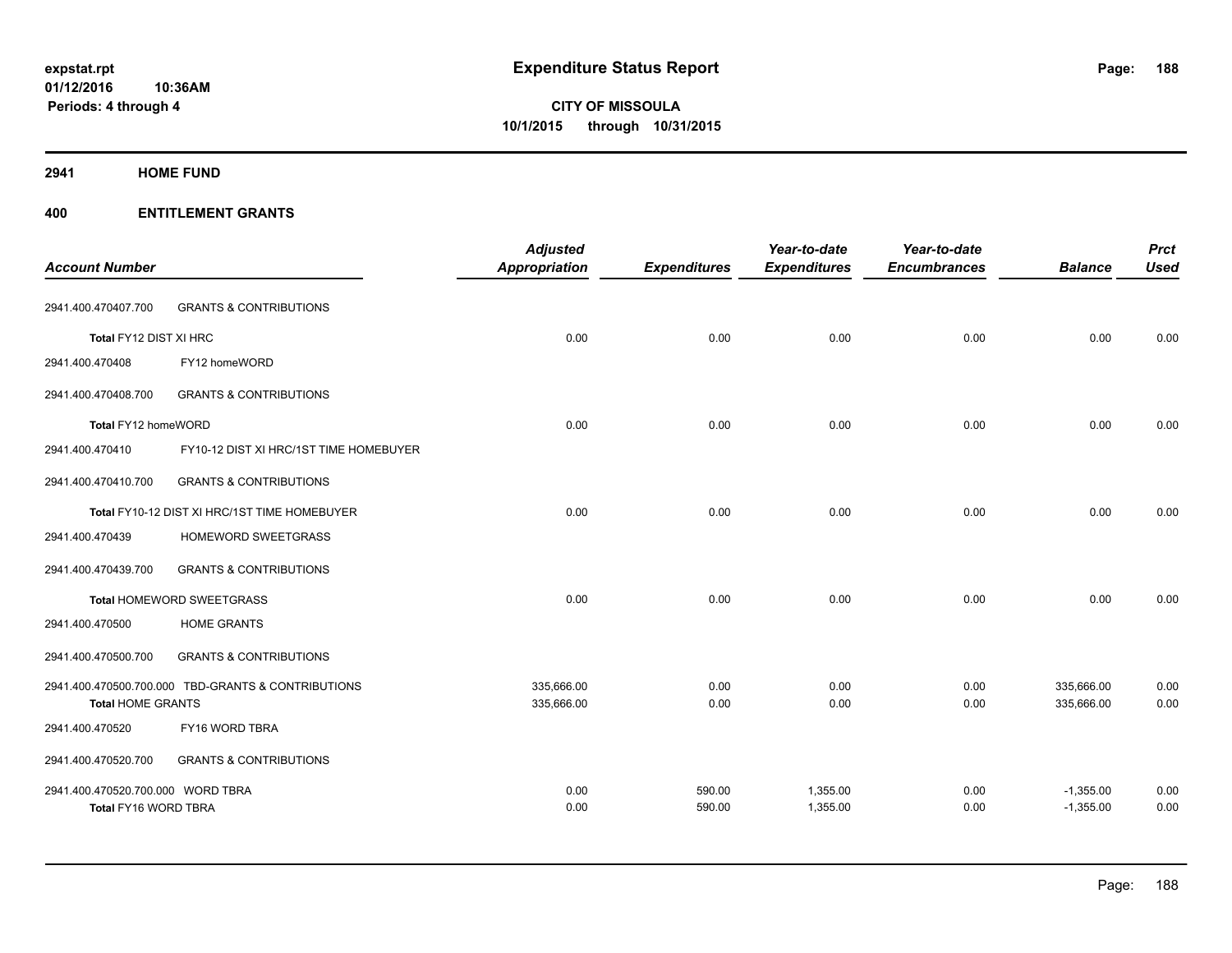**2941 HOME FUND**

| <b>Account Number</b>  |                                            | <b>Adjusted</b><br><b>Appropriation</b> | <b>Expenditures</b> | Year-to-date<br><b>Expenditures</b> | Year-to-date<br><b>Encumbrances</b> | <b>Balance</b> | <b>Prct</b><br><b>Used</b> |
|------------------------|--------------------------------------------|-----------------------------------------|---------------------|-------------------------------------|-------------------------------------|----------------|----------------------------|
| 2941.400.510110        | <b>MERCHANT SERVICES</b>                   |                                         |                     |                                     |                                     |                |                            |
| 2941.400.510110.500    | <b>FIXED CHARGES</b>                       |                                         |                     |                                     |                                     |                |                            |
|                        | <b>Total MERCHANT SERVICES</b>             | 0.00                                    | 0.00                | 0.00                                | 0.00                                | 0.00           | 0.00                       |
| 2941.400.521000        | <b>INTERFUND OPERATING TRANSFERS</b>       |                                         |                     |                                     |                                     |                |                            |
| 2941.400.521000.800    | OTHER OBJECTS                              |                                         |                     |                                     |                                     |                |                            |
|                        | <b>Total INTERFUND OPERATING TRANSFERS</b> | 0.00                                    | 0.00                | 0.00                                | 0.00                                | 0.00           | 0.00                       |
| <b>Total HOME FUND</b> |                                            | 393,587.00                              | 590.00              | 1,355.00                            | 0.00                                | 392,232.00     | 0.34                       |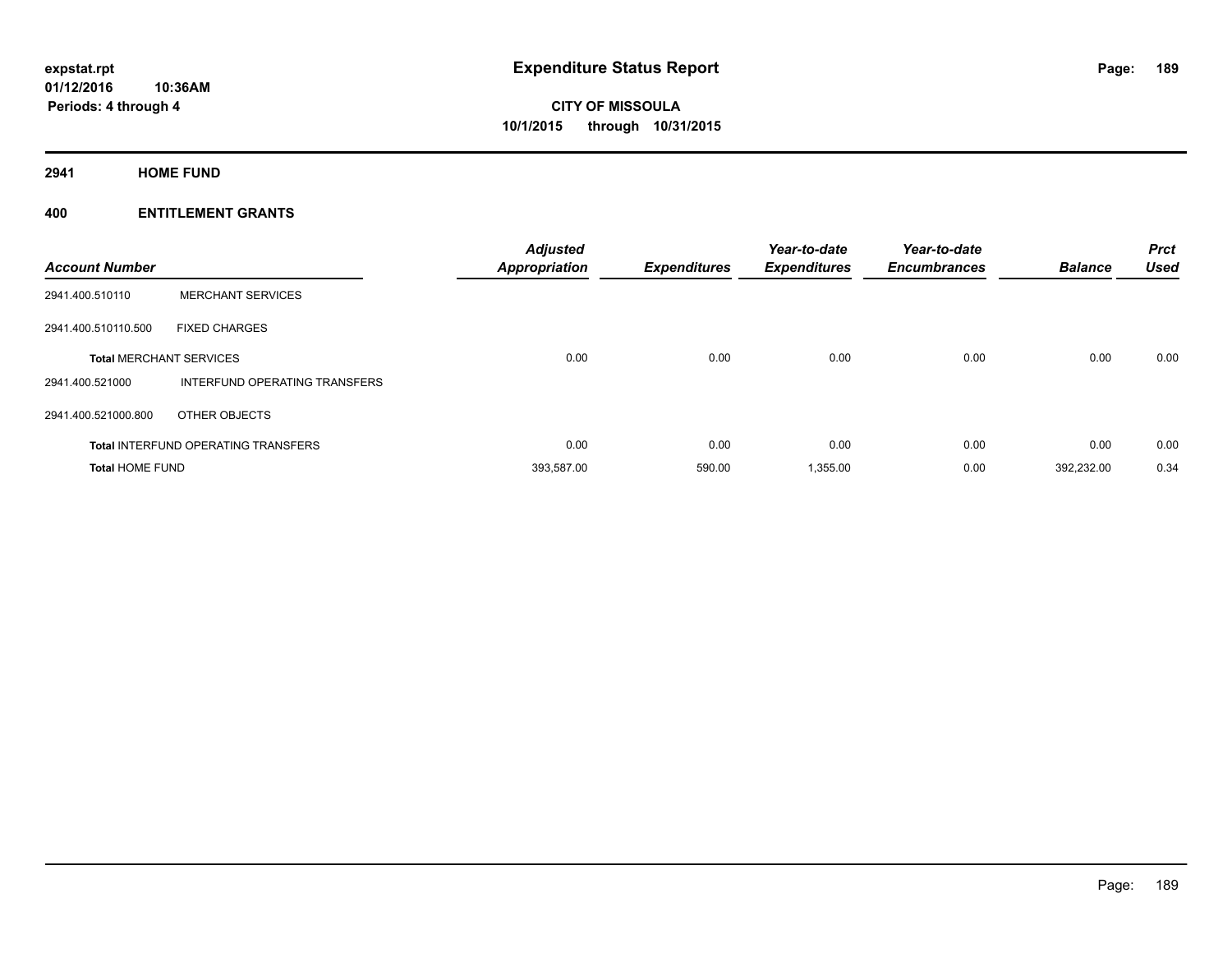**2942 ADDI PROGRAM**

|                                    |                                       | <b>Adjusted</b>      |                     | Year-to-date        | Year-to-date        |                | <b>Prct</b> |
|------------------------------------|---------------------------------------|----------------------|---------------------|---------------------|---------------------|----------------|-------------|
| <b>Account Number</b>              |                                       | <b>Appropriation</b> | <b>Expenditures</b> | <b>Expenditures</b> | <b>Encumbrances</b> | <b>Balance</b> | <b>Used</b> |
| 2942.400.470335                    | <b>GRANT &amp; COMMUNITY PROGRAMS</b> |                      |                     |                     |                     |                |             |
| 2942.400.470335.300                | PURCHASED SERVICES                    |                      |                     |                     |                     |                |             |
| 2942.400.470335.350.000 ADMIN FEES |                                       | 12,846.00            | 0.00                | 0.00                | 0.00                | 12,846.00      | 0.00        |
|                                    | Total GRANT & COMMUNITY PROGRAMS      | 12,846.00            | 0.00                | 0.00                | 0.00                | 12,846.00      | 0.00        |
| 2942.400.470370                    | PARENTING PLACE                       |                      |                     |                     |                     |                |             |
| 2942.400.470370.700                | <b>GRANTS &amp; CONTRIBUTIONS</b>     |                      |                     |                     |                     |                |             |
| <b>Total PARENTING PLACE</b>       |                                       | 0.00                 | 0.00                | 0.00                | 0.00                | 0.00           | 0.00        |
| 2942.400.510110                    | <b>MERCHANT SERVICES</b>              |                      |                     |                     |                     |                |             |
| 2942.400.510110.500                | <b>FIXED CHARGES</b>                  |                      |                     |                     |                     |                |             |
| <b>Total MERCHANT SERVICES</b>     |                                       | 0.00                 | 0.00                | 0.00                | 0.00                | 0.00           | 0.00        |
| <b>Total ADDI PROGRAM</b>          |                                       | 12,846.00            | 0.00                | 0.00                | 0.00                | 12,846.00      | 0.00        |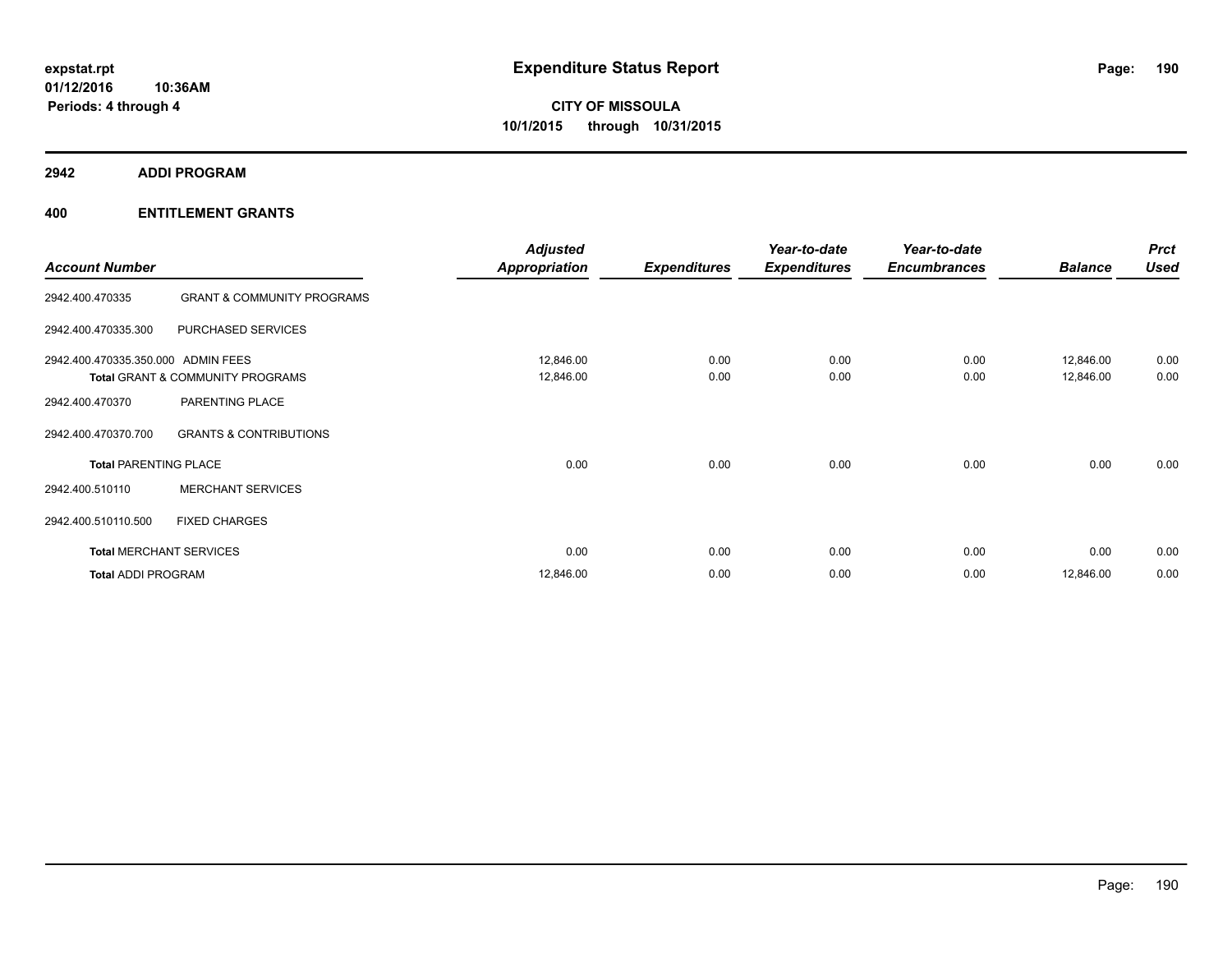# **2943 CITY HOME PROGRAM INCOME**

|                                                  |                                   | <b>Adjusted</b>      |                     | Year-to-date        | Year-to-date        |                | <b>Prct</b> |
|--------------------------------------------------|-----------------------------------|----------------------|---------------------|---------------------|---------------------|----------------|-------------|
| <b>Account Number</b>                            |                                   | <b>Appropriation</b> | <b>Expenditures</b> | <b>Expenditures</b> | <b>Encumbrances</b> | <b>Balance</b> | <b>Used</b> |
| 2943.400.470405                                  | *** Title Not Found ***           |                      |                     |                     |                     |                |             |
| 2943.400.470405.300                              | PURCHASED SERVICES                |                      |                     |                     |                     |                |             |
| 2943.400.470405.350.000 PROFESSIONAL SERVICES    |                                   | 31,000.00            | 0.00                | 0.00                | 0.00                | 31,000.00      | 0.00        |
| 2943.400.470405.390.000 OTHER PURCHASED SERVICES |                                   | 500.00               | 0.00                | 0.00                | 0.00                | 500.00         | 0.00        |
| <b>Total PURCHASED SERVICES</b>                  |                                   | 31,500.00            | 0.00                | 0.00                | 0.00                | 31,500.00      | 0.00        |
| 2943.400.470405.700                              | <b>GRANTS &amp; CONTRIBUTIONS</b> |                      |                     |                     |                     |                |             |
| <b>Total GRANTS &amp; CONTRIBUTIONS</b>          |                                   | 0.00                 | 0.00                | 0.00                | 0.00                | 0.00           | 0.00        |
| Total *** Title Not Found ***                    |                                   | 31,500.00            | 0.00                | 0.00                | 0.00                | 31,500.00      | 0.00        |
| 2943.400.510110                                  | <b>MERCHANT SERVICES</b>          |                      |                     |                     |                     |                |             |
| <b>FIXED CHARGES</b><br>2943.400.510110.500      |                                   |                      |                     |                     |                     |                |             |
| <b>Total MERCHANT SERVICES</b>                   |                                   | 0.00                 | 0.00                | 0.00                | 0.00                | 0.00           | 0.00        |
| Total CITY HOME PROGRAM INCOME                   |                                   | 31,500.00            | 0.00                | 0.00                | 0.00                | 31,500.00      | 0.00        |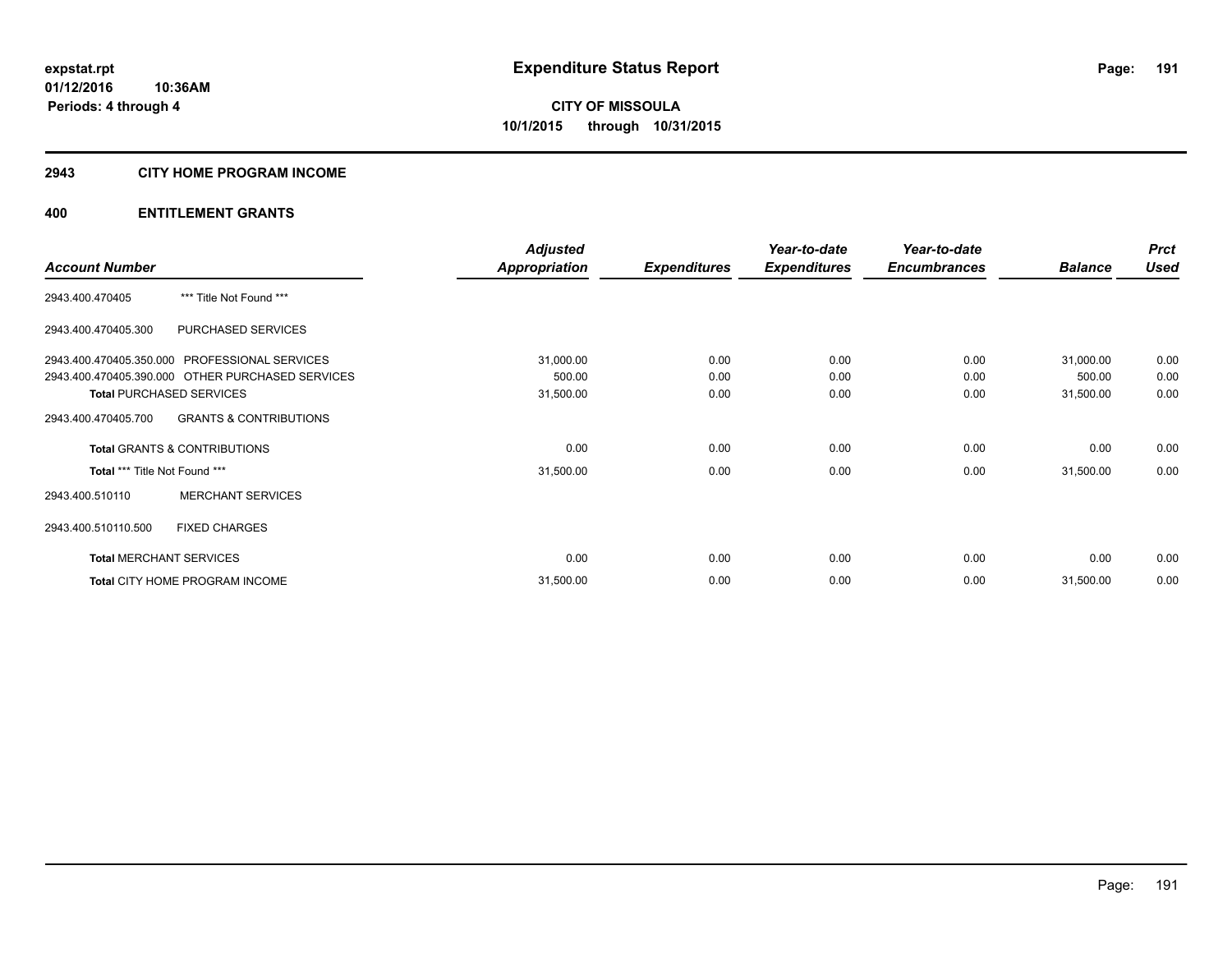**01/12/2016 10:36AM Periods: 4 through 4**

**CITY OF MISSOULA 10/1/2015 through 10/31/2015**

#### **2944 NEIGHBORHOOD STABILIZATION PROGRAM**

| <b>Account Number</b> |                                   | <b>Adjusted</b><br><b>Appropriation</b> | <b>Expenditures</b> | Year-to-date<br><b>Expenditures</b> | Year-to-date<br><b>Encumbrances</b> | <b>Balance</b> | <b>Prct</b><br><b>Used</b> |
|-----------------------|-----------------------------------|-----------------------------------------|---------------------|-------------------------------------|-------------------------------------|----------------|----------------------------|
| 2944.400.470425       | SILVERTIP APARTMENTS              |                                         |                     |                                     |                                     |                |                            |
| 2944.400.470425.300   | PURCHASED SERVICES                |                                         |                     |                                     |                                     |                |                            |
|                       | <b>Total SILVERTIP APARTMENTS</b> | 0.00                                    | 0.00                | 0.00                                | 0.00                                | 0.00           | 0.00                       |
| 2944.400.510110       | <b>MERCHANT SERVICES</b>          |                                         |                     |                                     |                                     |                |                            |
| 2944.400.510110.500   | <b>FIXED CHARGES</b>              |                                         |                     |                                     |                                     |                |                            |
|                       | <b>Total ENTITLEMENT GRANTS</b>   | 0.00                                    | 0.00                | 0.00                                | 0.00                                | 0.00           | 0.00                       |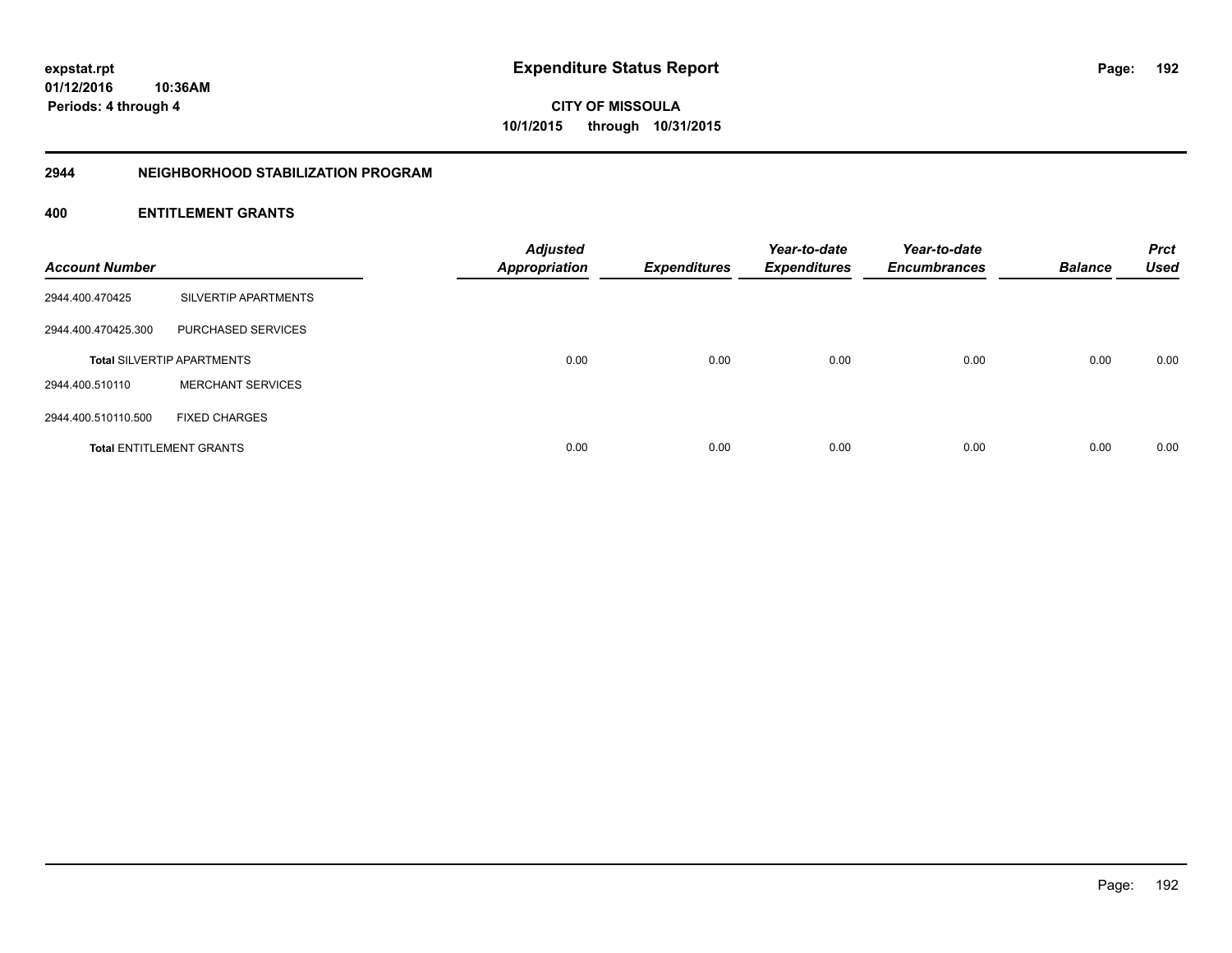**01/12/2016 10:36AM Periods: 4 through 4**

**CITY OF MISSOULA 10/1/2015 through 10/31/2015**

#### **2944 NEIGHBORHOOD STABILIZATION PROGRAM**

# **401 MHA/SILVERTIP**

| <b>Account Number</b>         |                          | <b>Adjusted</b><br><b>Appropriation</b> | <b>Expenditures</b> | Year-to-date<br><b>Expenditures</b> | Year-to-date<br><b>Encumbrances</b> | <b>Balance</b> | <b>Prct</b><br><b>Used</b> |
|-------------------------------|--------------------------|-----------------------------------------|---------------------|-------------------------------------|-------------------------------------|----------------|----------------------------|
| 2944.401.470425               | *** Title Not Found ***  |                                         |                     |                                     |                                     |                |                            |
| 2944.401.470425.300           | PURCHASED SERVICES       |                                         |                     |                                     |                                     |                |                            |
| Total *** Title Not Found *** |                          | 0.00                                    | 0.00                | 0.00                                | 0.00                                | 0.00           | 0.00                       |
| 2944.401.510110               | <b>MERCHANT SERVICES</b> |                                         |                     |                                     |                                     |                |                            |
| 2944.401.510110.500           | <b>FIXED CHARGES</b>     |                                         |                     |                                     |                                     |                |                            |
| <b>Total MHA/SILVERTIP</b>    |                          | 0.00                                    | 0.00                | 0.00                                | 0.00                                | 0.00           | 0.00                       |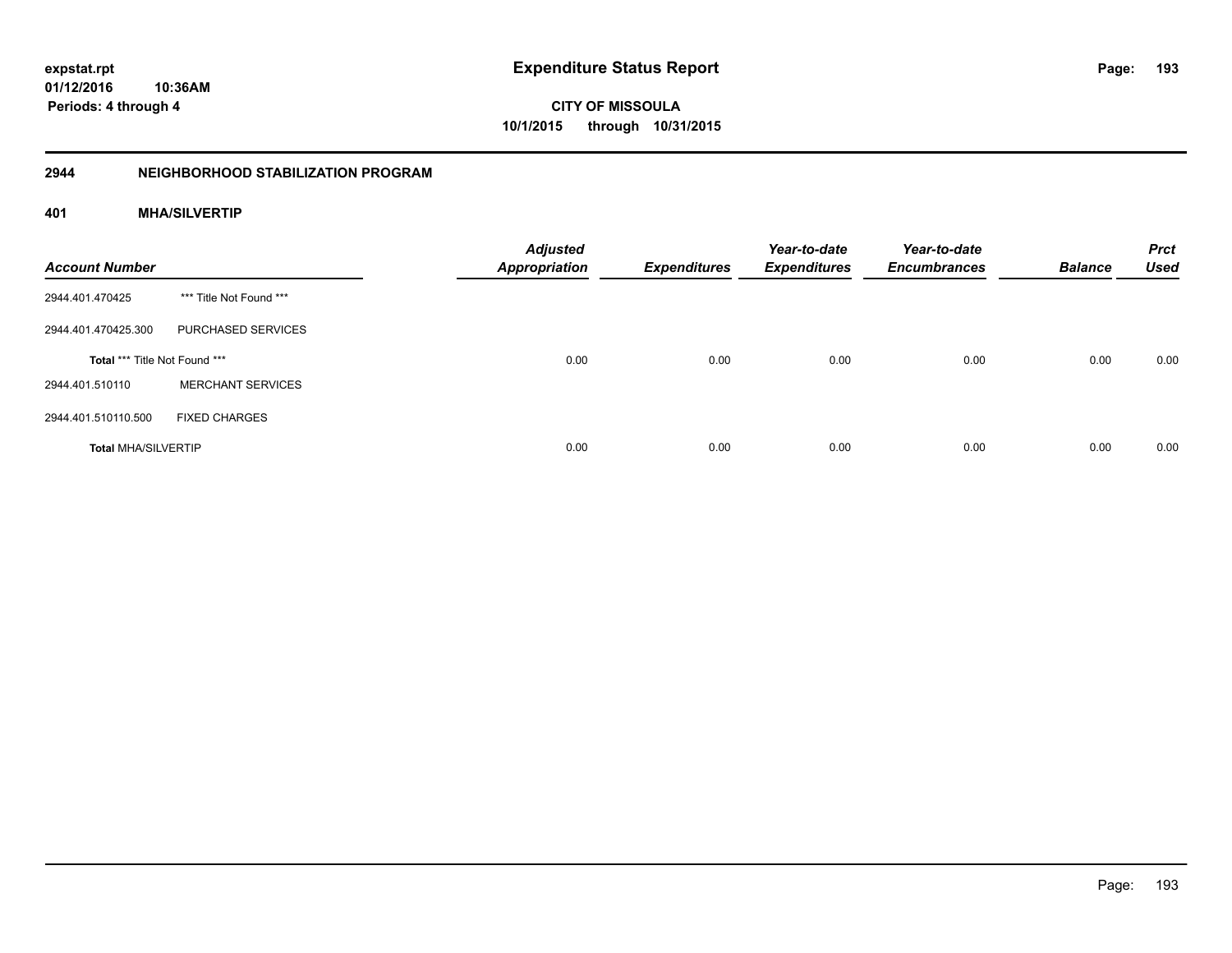**194**

**01/12/2016 10:36AM Periods: 4 through 4**

**CITY OF MISSOULA 10/1/2015 through 10/31/2015**

# **2944 NEIGHBORHOOD STABILIZATION PROGRAM**

# **402 HUD/SILVERTIP**

| <b>Account Number</b>                |                                                 | <b>Adjusted</b><br><b>Appropriation</b> | <b>Expenditures</b> | Year-to-date<br><b>Expenditures</b> | Year-to-date<br><b>Encumbrances</b> | <b>Balance</b> | <b>Prct</b><br><b>Used</b> |
|--------------------------------------|-------------------------------------------------|-----------------------------------------|---------------------|-------------------------------------|-------------------------------------|----------------|----------------------------|
| 2944.402.470425                      | *** Title Not Found ***                         |                                         |                     |                                     |                                     |                |                            |
| 2944.402.470425.300                  | PURCHASED SERVICES                              |                                         |                     |                                     |                                     |                |                            |
| <b>Total *** Title Not Found ***</b> |                                                 | 0.00                                    | 0.00                | 0.00                                | 0.00                                | 0.00           | 0.00                       |
| 2944.402.510110                      | <b>MERCHANT SERVICES</b>                        |                                         |                     |                                     |                                     |                |                            |
| 2944.402.510110.500                  | <b>FIXED CHARGES</b>                            |                                         |                     |                                     |                                     |                |                            |
|                                      | <b>Total NEIGHBORHOOD STABILIZATION PROGRAM</b> | 0.00                                    | 0.00                | 0.00                                | 0.00                                | 0.00           | 0.00                       |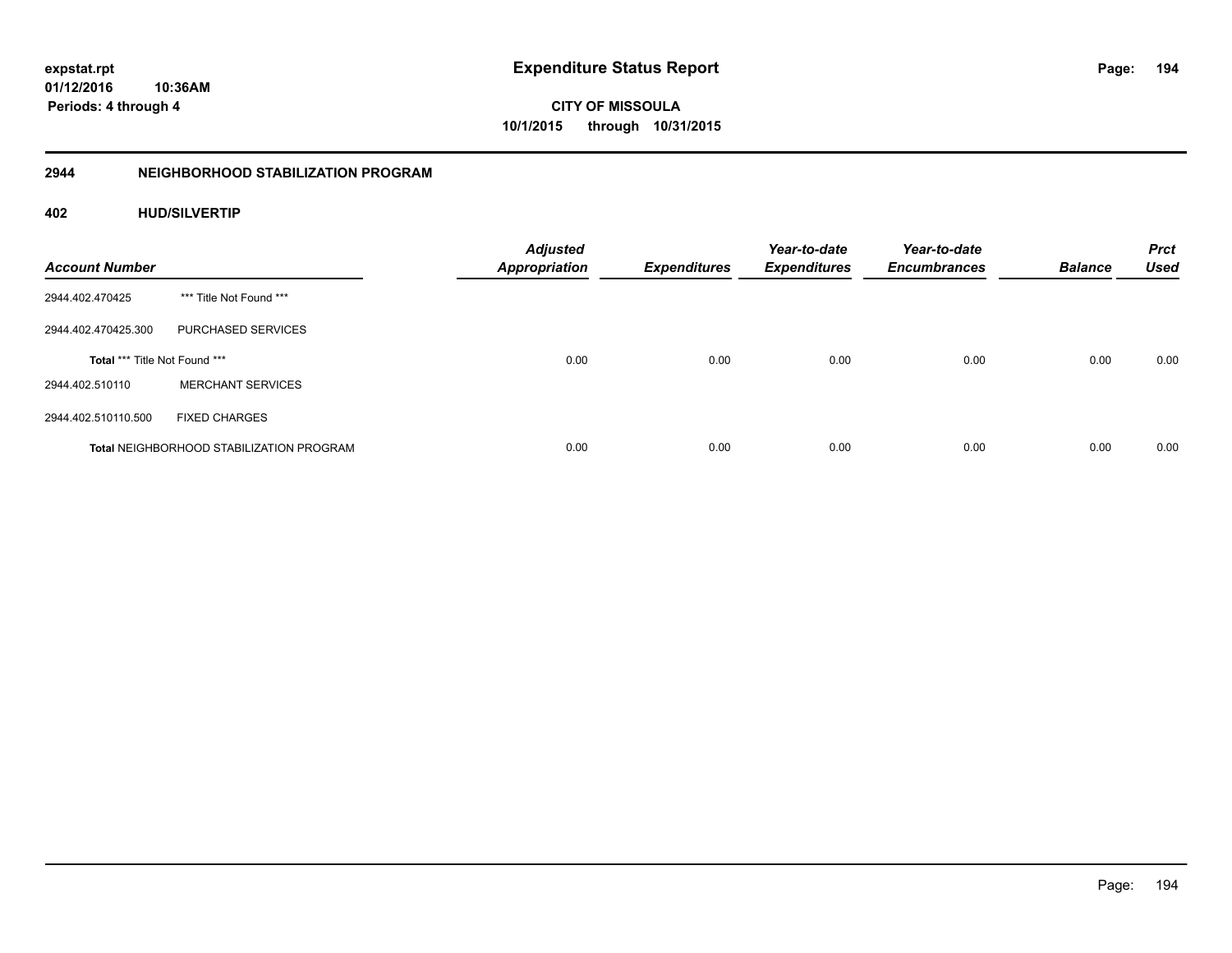#### **2955 TRANSPORTATION**

# **250 DEVELOPMENT SERVICES**

|                                                         | <b>Adjusted</b> |                     | Year-to-date        | Year-to-date        |                | <b>Prct</b> |
|---------------------------------------------------------|-----------------|---------------------|---------------------|---------------------|----------------|-------------|
| <b>Account Number</b>                                   | Appropriation   | <b>Expenditures</b> | <b>Expenditures</b> | <b>Encumbrances</b> | <b>Balance</b> | <b>Used</b> |
| <b>TRANSPORTATION</b><br>2955.250.411070                |                 |                     |                     |                     |                |             |
| PERSONAL SERVICES<br>2955.250.411070.100                |                 |                     |                     |                     |                |             |
| 2955.250.411070.110.000 SALARIES AND WAGES              | 248,182.00      | 18,923.49           | 73,947.59           | 0.00                | 174,234.41     | 29.80       |
| 2955.250.411070.140.000 EMPLOYER CONTRIBUTIONS          | 82,416.00       | 6,548.45            | 28,683.99           | 0.00                | 53,732.01      | 34.80       |
| 2955.250.411070.141.000 STATE RETIREMENT CONTRIBUTIONS  | 0.00            | 0.00                | 63.86               | 0.00                | $-63.86$       | 0.00        |
| <b>Total PERSONAL SERVICES</b>                          | 330,598.00      | 25,471.94           | 102,695.44          | 0.00                | 227,902.56     | 31.06       |
| 2955.250.411070.200<br><b>SUPPLIES</b>                  |                 |                     |                     |                     |                |             |
| 2955.250.411070.210.000 OFFICE SUPPLIES                 | 5,000.00        | 5.41                | 125.16              | 0.00                | 4,874.84       | 2.50        |
| 2955.250.411070.220.000 OPERATING SUPPLIES              | 1,300.00        | 151.55              | 151.55              | 0.00                | 1,148.45       | 11.66       |
| 2955.250.411070.240.000 OTHER SUPPLIES                  | 360.00          | 0.00                | 0.00                | 0.00                | 360.00         | 0.00        |
| <b>Total SUPPLIES</b>                                   | 6,660.00        | 156.96              | 276.71              | 0.00                | 6,383.29       | 4.15        |
| 2955.250.411070.300<br>PURCHASED SERVICES               |                 |                     |                     |                     |                |             |
| 2955.250.411070.310.000 COMMUNICATIONS                  | 500.00          | 0.00                | 2.41                | 0.00                | 497.59         | 0.48        |
| 2955.250.411070.320.000 PRINTING & DUPLICATING          | 3,500.00        | 0.00                | 0.00                | 0.00                | 3,500.00       | 0.00        |
| 2955.250.411070.330.000 PUBLICITY, SUBSCRIPTIONS & DUES | 3,000.00        | 0.00                | 574.85              | 0.00                | 2,425.15       | 19.16       |
| 2955.250.411070.344.000 TELEPHONE SERVICE               | 500.00          | 122.64              | 281.57              | 0.00                | 218.43         | 56.31       |
| 2955.250.411070.350.000 PROFESSIONAL SERVICES           | 150,000.00      | 0.00                | 6,464.89            | 0.00                | 143,535.11     | 4.31        |
| 2955.250.411070.360.000 REPAIR & MAINTENANCE            | 8,900.00        | 0.00                | 0.00                | 0.00                | 8,900.00       | 0.00        |
| 2955.250.411070.370.000 TRAVEL                          | 9,000.00        | 35.77               | 82.06               | 0.00                | 8,917.94       | 0.91        |
| 2955.250.411070.380.000 TRAINING                        | 5,500.00        | 0.00                | 258.80              | 0.00                | 5,241.20       | 4.71        |
| 2955.250.411070.390.000 OTHER PURCHASED SERVICES        | 0.00            | 25,383.82           | 25,383.82           | 0.00                | $-25,383.82$   | 0.00        |
| <b>Total PURCHASED SERVICES</b>                         | 180,900.00      | 25,542.23           | 33,048.40           | 0.00                | 147,851.60     | 18.27       |
| 2955.250.411070.500<br><b>FIXED CHARGES</b>             |                 |                     |                     |                     |                |             |
| 2955.250.411070.500.000 FIXED CHARGES                   | 24,000.00       | 0.00                | 0.00                | 0.00                | 24,000.00      | 0.00        |
| <b>Total FIXED CHARGES</b>                              | 24,000.00       | 0.00                | 0.00                | 0.00                | 24,000.00      | 0.00        |
|                                                         |                 |                     |                     |                     |                |             |

2955.250.411070.700 GRANTS & CONTRIBUTIONS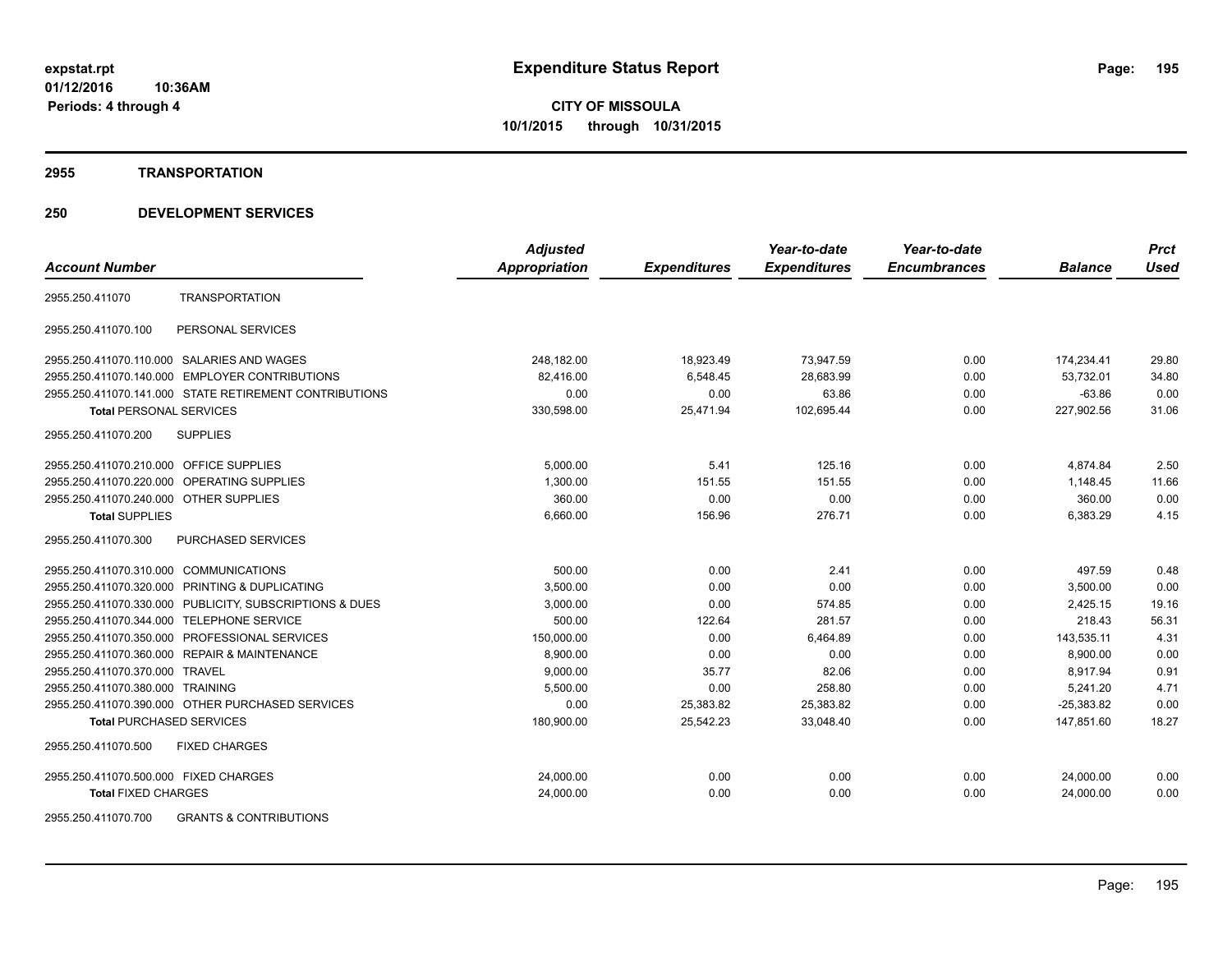# **2955 TRANSPORTATION**

| <b>Account Number</b>                                   | <b>Adjusted</b><br><b>Appropriation</b> | <b>Expenditures</b> | Year-to-date<br><b>Expenditures</b> | Year-to-date<br><b>Encumbrances</b> | <b>Balance</b> | <b>Prct</b><br><b>Used</b> |
|---------------------------------------------------------|-----------------------------------------|---------------------|-------------------------------------|-------------------------------------|----------------|----------------------------|
|                                                         |                                         |                     |                                     |                                     |                |                            |
| 2955.250.411070.700.000 GRANTS & CONTRIBUTIONS          | 142,802.00                              | 0.00                | 0.00                                | 0.00                                | 142,802.00     | 0.00                       |
| <b>Total GRANTS &amp; CONTRIBUTIONS</b>                 | 142,802.00                              | 0.00                | 0.00                                | 0.00                                | 142,802.00     | 0.00                       |
| OTHER OBJECTS<br>2955.250.411070.800                    |                                         |                     |                                     |                                     |                |                            |
| 2955.250.411070.845.000 CONTINGENCY                     | 127,295.00                              | 0.00                | 0.00                                | 0.00                                | 127,295.00     | 0.00                       |
| Total OTHER OBJECTS                                     | 127,295.00                              | 0.00                | 0.00                                | 0.00                                | 127,295.00     | 0.00                       |
| <b>Total TRANSPORTATION</b>                             | 812,255.00                              | 51,171.13           | 136,020.55                          | 0.00                                | 676,234.45     | 16.75                      |
| 2955.250.411080<br><b>MIM MDT</b>                       |                                         |                     |                                     |                                     |                |                            |
| PERSONAL SERVICES<br>2955.250.411080.100                |                                         |                     |                                     |                                     |                |                            |
| 2955.250.411080.110.000 CMAQ/MIM-SALARIES AND WAGES     | 148,499.00                              | 9,202.59            | 38,905.67                           | 0.00                                | 109,593.33     | 26.20                      |
| 2955.250.411080.120.000 OVERTIME/TERMINATION            | 0.00                                    | 0.00                | 12.30                               | 0.00                                | $-12.30$       | 0.00                       |
| 2955.250.411080.140.000 EMPLOYER CONTRIBUTIONS          | 60,292.00                               | 3,571.80            | 16,088.53                           | 0.00                                | 44,203.47      | 26.68                      |
| <b>Total PERSONAL SERVICES</b>                          | 208,791.00                              | 12,774.39           | 55.006.50                           | 0.00                                | 153,784.50     | 26.35                      |
| 2955.250.411080.200<br><b>SUPPLIES</b>                  |                                         |                     |                                     |                                     |                |                            |
| 2955.250.411080.210.000 OFFICE SUPPLIES                 | 770.00                                  | 443.66              | 548.18                              | 0.00                                | 221.82         | 71.19                      |
| 2955.250.411080.220.000 OPERATING SUPPLIES              | 34,157.00                               | 13,501.82           | 23,355.12                           | 0.00                                | 10,801.88      | 68.38                      |
| <b>Total SUPPLIES</b>                                   | 34.927.00                               | 13.945.48           | 23.903.30                           | 0.00                                | 11.023.70      | 68.44                      |
| <b>PURCHASED SERVICES</b><br>2955.250.411080.300        |                                         |                     |                                     |                                     |                |                            |
| 2955.250.411080.310.000 COMMUNICATIONS                  | 500.00                                  | 78.83               | 256.34                              | 0.00                                | 243.66         | 51.27                      |
| 2955.250.411080.320.000 PRINTING & DUPLICATING          | 5,130.00                                | 5,531.00            | 6,381.91                            | 0.00                                | $-1,251.91$    | 124.40                     |
| 2955.250.411080.330.000 PUBLICITY, SUBSCRIPTIONS & DUES | 29,100.00                               | 2,247.00            | 9.970.71                            | 0.00                                | 19,129.29      | 34.26                      |
| 2955.250.411080.344.000 TELEPHONE SERVICE               | 100.00                                  | 1.10                | 1.10                                | 0.00                                | 98.90          | 1.10                       |
| 2955.250.411080.350.000 PROFESSIONAL SERVICES           | 11,000.00                               | 100.00              | 550.00                              | 0.00                                | 10,450.00      | 5.00                       |
| 2955.250.411080.370.000 TRAVEL                          | 3,000.00                                | 59.00               | 59.00                               | 0.00                                | 2,941.00       | 1.97                       |
| 2955.250.411080.380.000 TRAINING                        | 9,000.00                                | 12.00               | 12.00                               | 0.00                                | 8,988.00       | 0.13                       |
| 2955.250.411080.390.000 OTHER PURCHASED SERVICES        | 19,200.00                               | 200.00              | 7,685.50                            | 0.00                                | 11,514.50      | 40.03                      |
| <b>Total PURCHASED SERVICES</b>                         | 77,030.00                               | 8,228.93            | 24,916.56                           | 0.00                                | 52.113.44      | 32.35                      |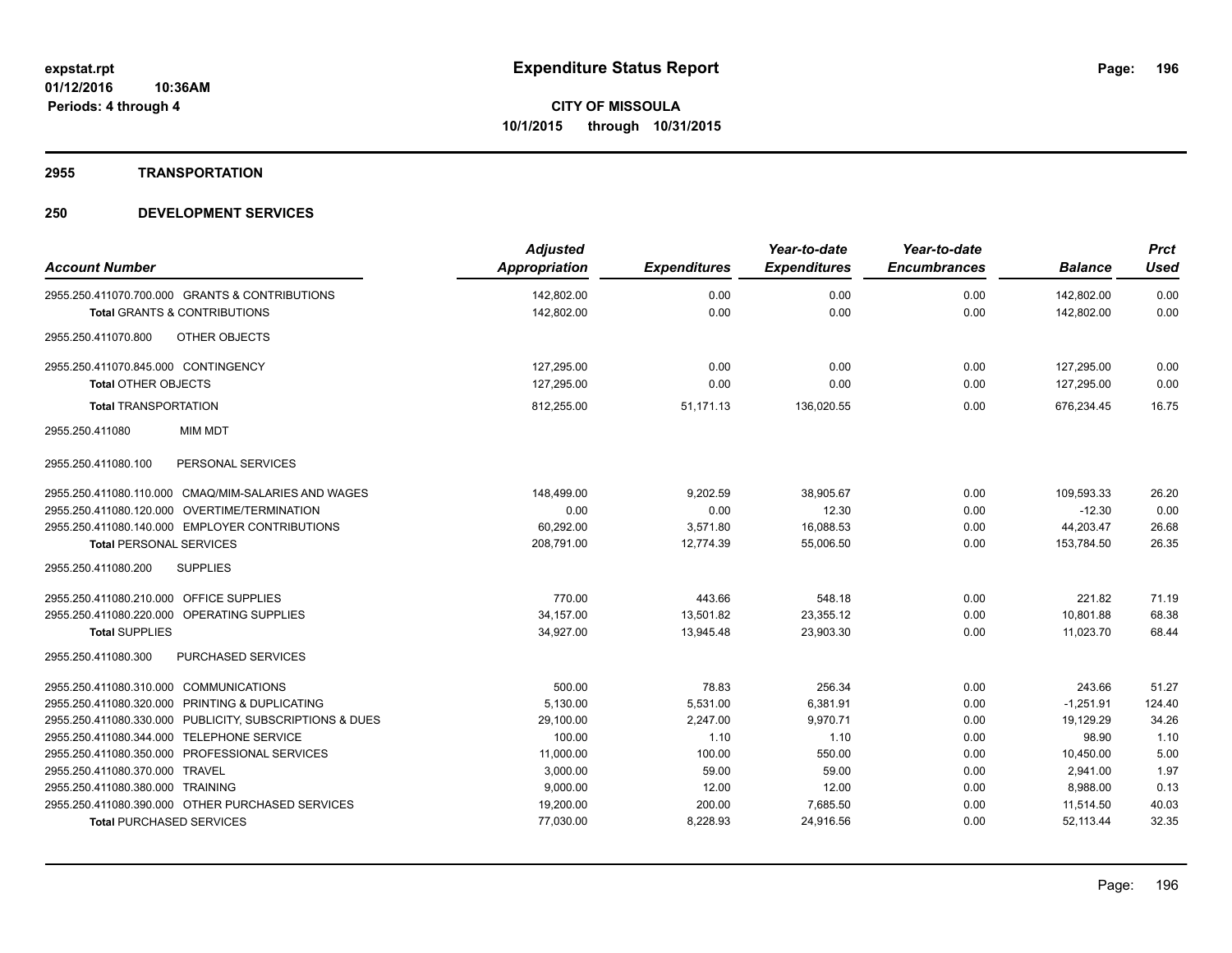#### **2955 TRANSPORTATION**

|                                                          | <b>Adjusted</b>      |                     | Year-to-date        | Year-to-date        |                | <b>Prct</b> |
|----------------------------------------------------------|----------------------|---------------------|---------------------|---------------------|----------------|-------------|
| <b>Account Number</b>                                    | <b>Appropriation</b> | <b>Expenditures</b> | <b>Expenditures</b> | <b>Encumbrances</b> | <b>Balance</b> | <b>Used</b> |
| <b>FIXED CHARGES</b><br>2955.250.411080.500              |                      |                     |                     |                     |                |             |
| 2955.250.411080.500.000 FIXED CHARGES                    | 10,000.00            | 0.00                | 0.00                | 0.00                | 10,000.00      | 0.00        |
| <b>Total FIXED CHARGES</b>                               | 10,000.00            | 0.00                | 0.00                | 0.00                | 10,000.00      | 0.00        |
| 2955.250.411080.700<br><b>GRANTS &amp; CONTRIBUTIONS</b> |                      |                     |                     |                     |                |             |
| <b>Total GRANTS &amp; CONTRIBUTIONS</b>                  | 0.00                 | 0.00                | 0.00                | 0.00                | 0.00           | 0.00        |
| OTHER OBJECTS<br>2955.250.411080.800                     |                      |                     |                     |                     |                |             |
| <b>Total OTHER OBJECTS</b>                               | 0.00                 | 0.00                | 0.00                | 0.00                | 0.00           | 0.00        |
| <b>Total MIM MDT</b>                                     | 330,748.00           | 34,948.80           | 103,826.36          | 0.00                | 226,921.64     | 31.39       |
| 2955.250.430255<br><b>BIKE-PED PROGRAM</b>               |                      |                     |                     |                     |                |             |
| 2955.250.430255.100<br>PERSONAL SERVICES                 |                      |                     |                     |                     |                |             |
| 2955.250.430255.110.000 SALARIES AND WAGES               | 48,012.00            | 3,754.21            | 14,634.40           | 0.00                | 33,377.60      | 30.48       |
| 2955.250.430255.140.000 EMPLOYER CONTRIBUTIONS           | 17,429.00            | 1,380.78            | 6,079.37            | 0.00                | 11,349.63      | 34.88       |
| <b>Total PERSONAL SERVICES</b>                           | 65,441.00            | 5,134.99            | 20,713.77           | 0.00                | 44,727.23      | 31.65       |
| 2955.250.430255.200<br><b>SUPPLIES</b>                   |                      |                     |                     |                     |                |             |
| 2955.250.430255.210.000 OFFICE SUPPLIES                  | 1,000.00             | 2.30                | 5.68                | 0.00                | 994.32         | 0.57        |
| 2955.250.430255.220.000 OPERATING SUPPLIES               | 0.00                 | 0.00                | 120.00              | 0.00                | $-120.00$      | 0.00        |
| <b>Total SUPPLIES</b>                                    | 1,000.00             | 2.30                | 125.68              | 0.00                | 874.32         | 12.57       |
| 2955.250.430255.300<br>PURCHASED SERVICES                |                      |                     |                     |                     |                |             |
| 2955.250.430255.310.000 COMMUNICATIONS                   | 0.00                 | 114.99              | 129.65              | 0.00                | $-129.65$      | 0.00        |
| 2955.250.430255.320.000 PRINTING & DUPLICATING           | 125.00               | 0.00                | 0.00                | 0.00                | 125.00         | 0.00        |
| 2955.250.430255.330.000 PUBLICITY, SUBSCRIPTIONS & DUES  | 395.00               | 0.00                | 0.00                | 0.00                | 395.00         | 0.00        |
| 2955.250.430255.344.000 TELEPHONE SERVICE                | 29.00                | 4.86                | 4.86                | 0.00                | 24.14          | 16.76       |
| 2955.250.430255.350.000 PROFESSIONAL SERVICES            | 4,005.00             | 0.00                | 0.00                | 0.00                | 4,005.00       | 0.00        |
| 2955.250.430255.370.000 TRAVEL                           | 1,200.00             | 0.00                | 0.00                | 0.00                | 1,200.00       | 0.00        |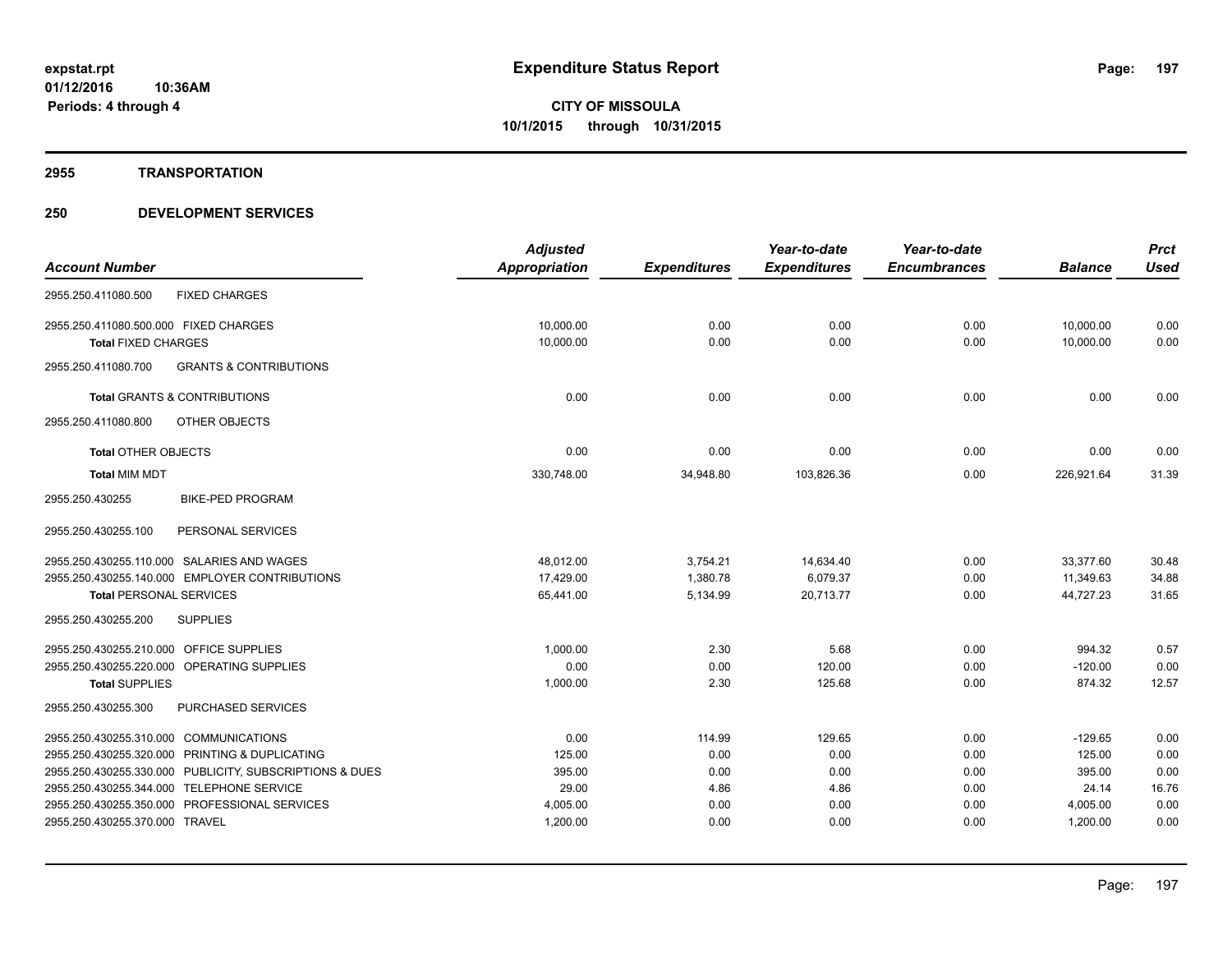#### **2955 TRANSPORTATION**

| <b>Account Number</b>                      |                                                  | <b>Adjusted</b><br><b>Appropriation</b> | <b>Expenditures</b> | Year-to-date<br><b>Expenditures</b> | Year-to-date<br><b>Encumbrances</b> | <b>Balance</b> | <b>Prct</b><br><b>Used</b> |
|--------------------------------------------|--------------------------------------------------|-----------------------------------------|---------------------|-------------------------------------|-------------------------------------|----------------|----------------------------|
| 2955.250.430255.380.000 TRAINING           |                                                  | 800.00                                  | 0.00                | 0.00                                | 0.00                                | 800.00         | 0.00                       |
|                                            | 2955.250.430255.390.000 OTHER PURCHASED SERVICES | 4,500.00                                | 0.00                | 0.00                                | 0.00                                | 4,500.00       | 0.00                       |
| <b>Total PURCHASED SERVICES</b>            |                                                  | 11,054.00                               | 119.85              | 134.51                              | 0.00                                | 10,919.49      | 1.22                       |
| 2955.250.430255.500                        | <b>FIXED CHARGES</b>                             |                                         |                     |                                     |                                     |                |                            |
| 2955.250.430255.500.000 FIXED CHARGES      |                                                  | 4,592.00                                | 0.00                | 0.00                                | 0.00                                | 4,592.00       | 0.00                       |
| <b>Total FIXED CHARGES</b>                 |                                                  | 4,592.00                                | 0.00                | 0.00                                | 0.00                                | 4,592.00       | 0.00                       |
| 2955.250.430255.900                        | <b>CAPITAL OUTLAY</b>                            |                                         |                     |                                     |                                     |                |                            |
| <b>Total CAPITAL OUTLAY</b>                |                                                  | 0.00                                    | 0.00                | 0.00                                | 0.00                                | 0.00           | 0.00                       |
| <b>Total BIKE-PED PROGRAM</b>              |                                                  | 82,087.00                               | 5,257.14            | 20,973.96                           | 0.00                                | 61,113.04      | 25.55                      |
| 2955.250.430257                            | <b>BICYCLE COMMUTER NETWORK</b>                  |                                         |                     |                                     |                                     |                |                            |
| 2955.250.430257.200                        | <b>SUPPLIES</b>                                  |                                         |                     |                                     |                                     |                |                            |
| 2955.250.430257.220.000 OPERATING SUPPLIES |                                                  | 0.00                                    | 0.00                | 11.88                               | 0.00                                | $-11.88$       | 0.00                       |
| <b>Total SUPPLIES</b>                      |                                                  | 0.00                                    | 0.00                | 11.88                               | 0.00                                | $-11.88$       | 0.00                       |
| 2955.250.430257.900                        | <b>CAPITAL OUTLAY</b>                            |                                         |                     |                                     |                                     |                |                            |
| <b>Total CAPITAL OUTLAY</b>                |                                                  | 0.00                                    | 0.00                | 0.00                                | 0.00                                | 0.00           | 0.00                       |
|                                            | Total BICYCLE COMMUTER NETWORK                   | 0.00                                    | 0.00                | 11.88                               | 0.00                                | $-11.88$       | 0.00                       |
| 2955.250.430267                            | <b>CMAQ GRANT</b>                                |                                         |                     |                                     |                                     |                |                            |
| 2955.250.430267.200                        | <b>SUPPLIES</b>                                  |                                         |                     |                                     |                                     |                |                            |
| 2955.250.430267.210.000 OFFICE SUPPLIES    |                                                  | 0.00                                    | 24.95               | 24.95                               | 0.00                                | $-24.95$       | 0.00                       |
| <b>Total CMAQ GRANT</b>                    |                                                  | 0.00                                    | 24.95               | 24.95                               | 0.00                                | $-24.95$       | 0.00                       |
| 2955.250.510110                            | <b>MERCHANT SERVICES</b>                         |                                         |                     |                                     |                                     |                |                            |
| 2955.250.510110.500                        | <b>FIXED CHARGES</b>                             |                                         |                     |                                     |                                     |                |                            |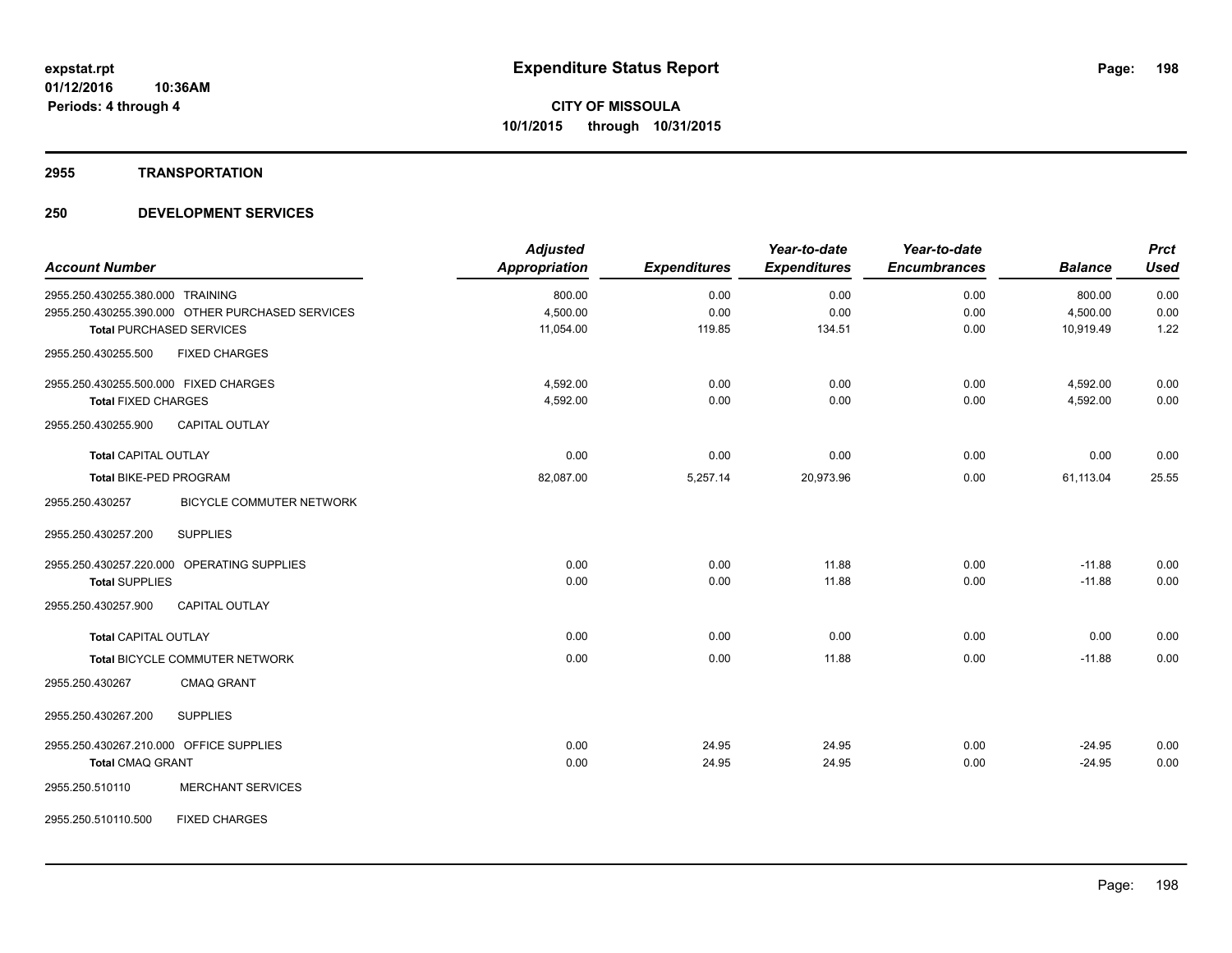**2955 TRANSPORTATION**

| <b>Account Number</b>          |                                            | <b>Adjusted</b><br><b>Appropriation</b> | <b>Expenditures</b> | Year-to-date<br><b>Expenditures</b> | Year-to-date<br><b>Encumbrances</b> | <b>Balance</b> | <b>Prct</b><br>Used |
|--------------------------------|--------------------------------------------|-----------------------------------------|---------------------|-------------------------------------|-------------------------------------|----------------|---------------------|
| <b>Total MERCHANT SERVICES</b> |                                            | 0.00                                    | 0.00                | 0.00                                | 0.00                                | 0.00           | 0.00                |
| 2955.250.521000                | INTERFUND OPERATING TRANSFERS              |                                         |                     |                                     |                                     |                |                     |
| 2955.250.521000.800            | OTHER OBJECTS                              |                                         |                     |                                     |                                     |                |                     |
|                                | <b>Total INTERFUND OPERATING TRANSFERS</b> | 0.00                                    | 0.00                | 0.00                                | 0.00                                | 0.00           | 0.00                |
| <b>Total TRANSPORTATION</b>    |                                            | 1.225.090.00                            | 91.402.02           | 260.857.70                          | 0.00                                | 964.232.30     | 21.29               |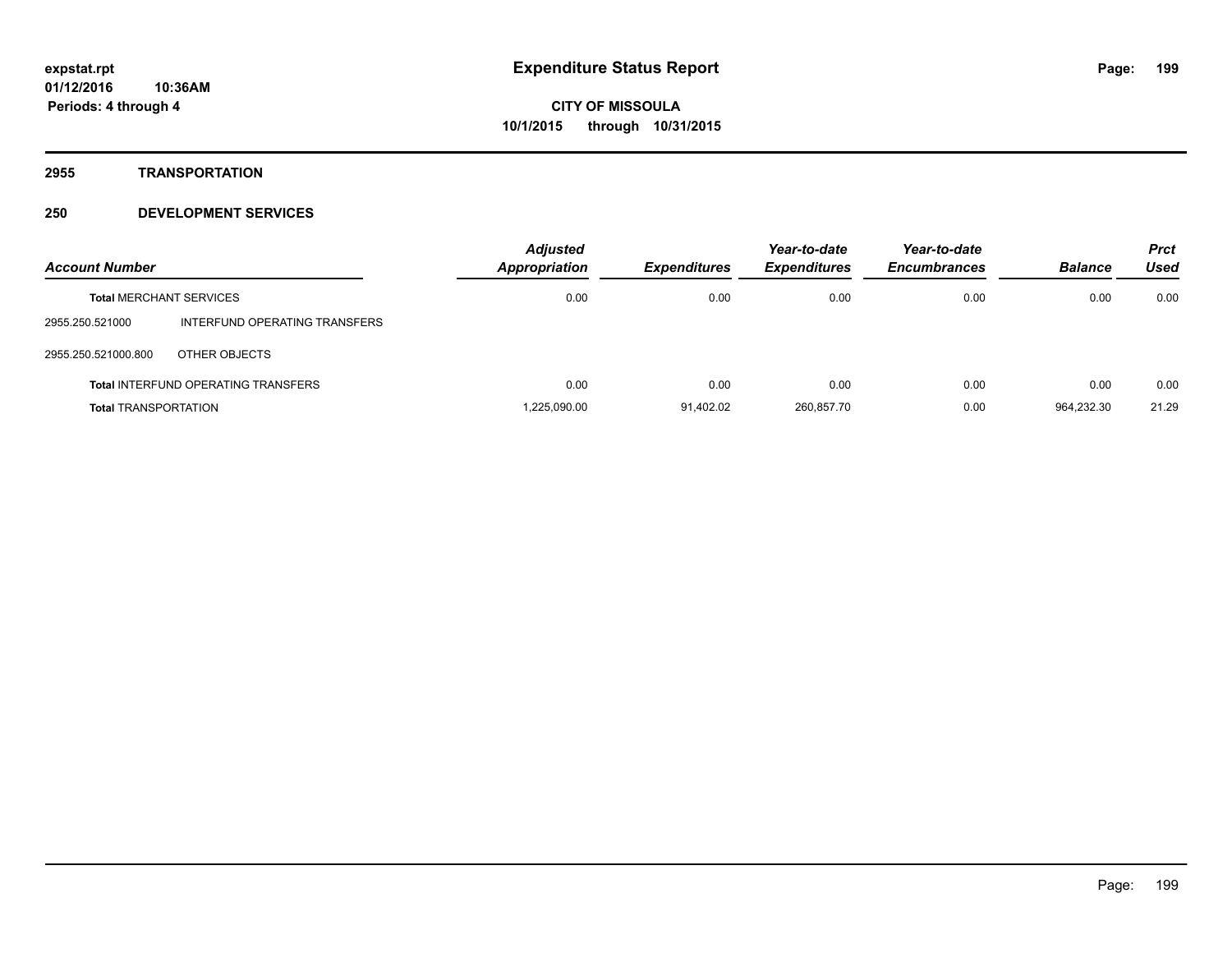# **2987 FEDERAL TRANSPORTATION FUND**

# **370 PARKS & RECREATION**

| <b>Account Number</b>                                                                                                         | <b>Adjusted</b><br>Appropriation | <b>Expenditures</b>  | Year-to-date<br><b>Expenditures</b> | Year-to-date<br><b>Encumbrances</b> | <b>Balance</b>                      | <b>Prct</b><br>Used  |
|-------------------------------------------------------------------------------------------------------------------------------|----------------------------------|----------------------|-------------------------------------|-------------------------------------|-------------------------------------|----------------------|
| DV ACCOUNTABILITY GRANT<br>2987.370.411121                                                                                    |                                  |                      |                                     |                                     |                                     |                      |
| 2987.370.411121.100<br>PERSONAL SERVICES                                                                                      |                                  |                      |                                     |                                     |                                     |                      |
| 2987.370.411121.141.000 STATE RETIREMENT CONTRIBUTIONS<br><b>Total DV ACCOUNTABILITY GRANT</b>                                | 0.00<br>0.00                     | 0.00<br>0.00         | 0.48<br>0.48                        | 0.00<br>0.00                        | $-0.48$<br>$-0.48$                  | 0.00<br>0.00         |
| *** Title Not Found ***<br>2987.370.430258                                                                                    |                                  |                      |                                     |                                     |                                     |                      |
| 2987.370.430258.100<br>PERSONAL SERVICES                                                                                      |                                  |                      |                                     |                                     |                                     |                      |
| 2987.370.430258.110.000 SALARIES AND WAGES<br>2987.370.430258.140.000 EMPLOYER CONTRIBUTIONS<br>Total *** Title Not Found *** | 0.00<br>0.00<br>0.00             | 0.00<br>0.00<br>0.00 | 530.84<br>118.12<br>648.96          | 0.00<br>0.00<br>0.00                | $-530.84$<br>$-118.12$<br>$-648.96$ | 0.00<br>0.00<br>0.00 |
| <b>MERCHANT SERVICES</b><br>2987.370.510110                                                                                   |                                  |                      |                                     |                                     |                                     |                      |
| 2987.370.510110.500<br><b>FIXED CHARGES</b>                                                                                   |                                  |                      |                                     |                                     |                                     |                      |
| <b>Total MERCHANT SERVICES</b>                                                                                                | 0.00                             | 0.00                 | 0.00                                | 0.00                                | 0.00                                | 0.00                 |
| <b>Total PARKS &amp; RECREATION</b>                                                                                           | 0.00                             | 0.00                 | 649.44                              | 0.00                                | $-649.44$                           | 0.00                 |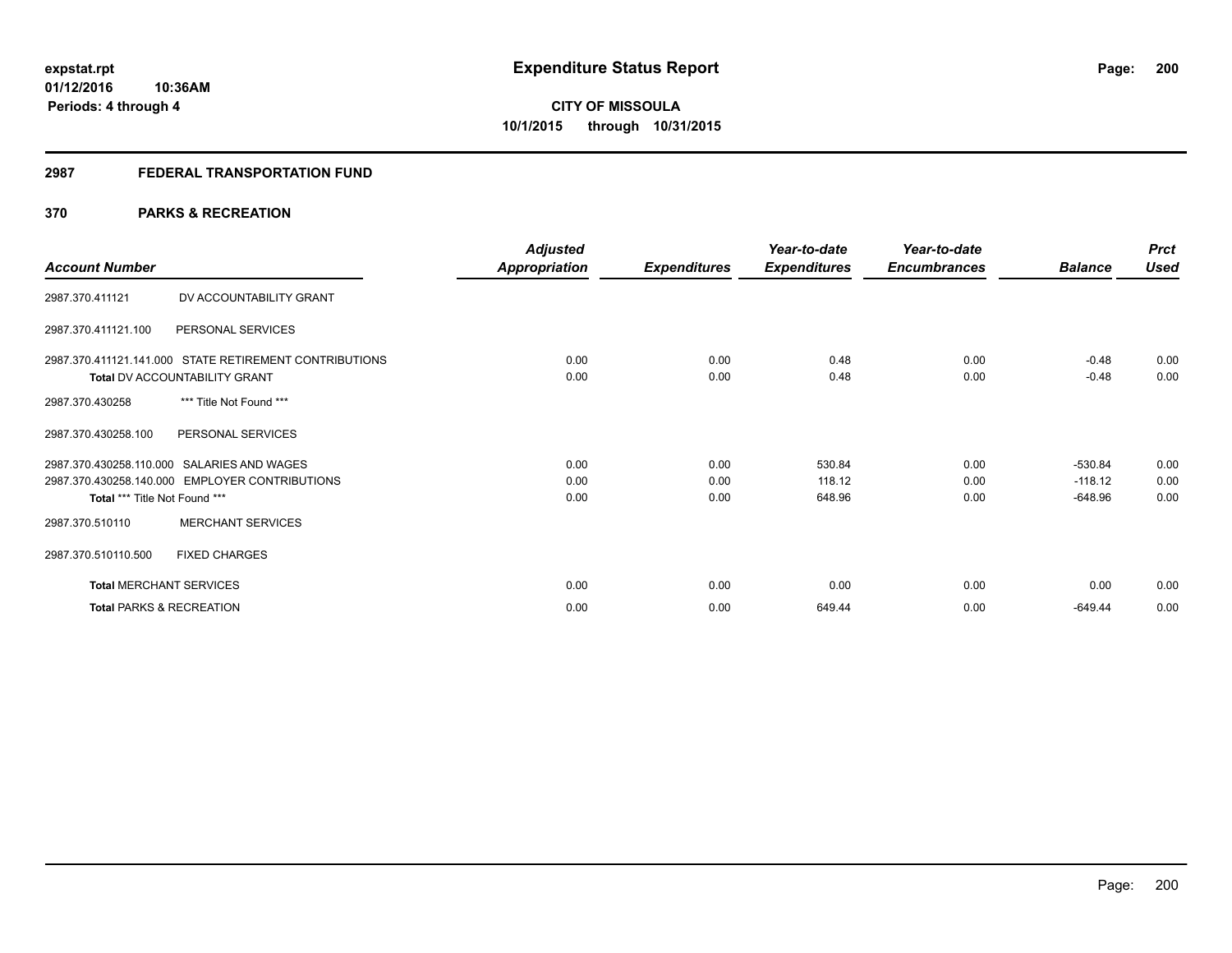# **2987 FEDERAL TRANSPORTATION FUND**

| <b>Account Number</b>          |                                                                                                 | <b>Adjusted</b><br>Appropriation | <b>Expenditures</b>  | Year-to-date<br><b>Expenditures</b> | Year-to-date<br><b>Encumbrances</b> | <b>Balance</b>               | <b>Prct</b><br><b>Used</b> |
|--------------------------------|-------------------------------------------------------------------------------------------------|----------------------------------|----------------------|-------------------------------------|-------------------------------------|------------------------------|----------------------------|
| 2987.390.430233                | *** Title Not Found ***                                                                         |                                  |                      |                                     |                                     |                              |                            |
| 2987.390.430233.900            | CAPITAL OUTLAY                                                                                  |                                  |                      |                                     |                                     |                              |                            |
| Total *** Title Not Found ***  |                                                                                                 | 0.00                             | 0.00                 | 0.00                                | 0.00                                | 0.00                         | 0.00                       |
| 2987.390.430256                | SAFE ROUTES TO SCHOOLS                                                                          |                                  |                      |                                     |                                     |                              |                            |
| 2987.390.430256.900            | <b>CAPITAL OUTLAY</b>                                                                           |                                  |                      |                                     |                                     |                              |                            |
|                                | Total SAFE ROUTES TO SCHOOLS                                                                    | 0.00                             | 0.00                 | 0.00                                | 0.00                                | 0.00                         | 0.00                       |
| 2987.390.430257                | <b>BICYCLE COMMUTER NETWORK</b>                                                                 |                                  |                      |                                     |                                     |                              |                            |
| 2987.390.430257.900            | <b>CAPITAL OUTLAY</b>                                                                           |                                  |                      |                                     |                                     |                              |                            |
|                                | 2987.390.430257.930.000 BICYCLE COMMUTER NETWORK/IMPROVEMENTS<br>Total BICYCLE COMMUTER NETWORK | 386,689.00<br>386,689.00         | 0.00<br>0.00         | 0.00<br>0.00                        | 0.00<br>0.00                        | 386,689.00<br>386,689.00     | 0.00<br>0.00               |
| 2987.390.430258                | <b>GRANT CREEK TRAIL BCN</b>                                                                    |                                  |                      |                                     |                                     |                              |                            |
| 2987.390.430258.100            | PERSONAL SERVICES                                                                               |                                  |                      |                                     |                                     |                              |                            |
| <b>Total PERSONAL SERVICES</b> |                                                                                                 | 0.00                             | 0.00                 | 0.00                                | 0.00                                | 0.00                         | 0.00                       |
| 2987.390.430258.900            | CAPITAL OUTLAY                                                                                  |                                  |                      |                                     |                                     |                              |                            |
|                                | 2987.390.430258.930.000 GRANT CREEK TRAIL BCN<br><b>Total GRANT CREEK TRAIL BCN</b>             | 0.00<br>0.00                     | 9,209.97<br>9,209.97 | 12,989.88<br>12,989.88              | 0.00<br>0.00                        | $-12,989.88$<br>$-12,989.88$ | 0.00<br>0.00               |
| 2987.390.430259                | RTLSNK CR/BRDWAY CROSSING                                                                       |                                  |                      |                                     |                                     |                              |                            |
| 2987.390.430259.900            | <b>CAPITAL OUTLAY</b>                                                                           |                                  |                      |                                     |                                     |                              |                            |
|                                | Total RTLSNK CR/BRDWAY CROSSING                                                                 | 0.00                             | 0.00                 | 0.00                                | 0.00                                | 0.00                         | 0.00                       |
| 2987.390.430262                | MASTER SIDEWALK PLAN                                                                            |                                  |                      |                                     |                                     |                              |                            |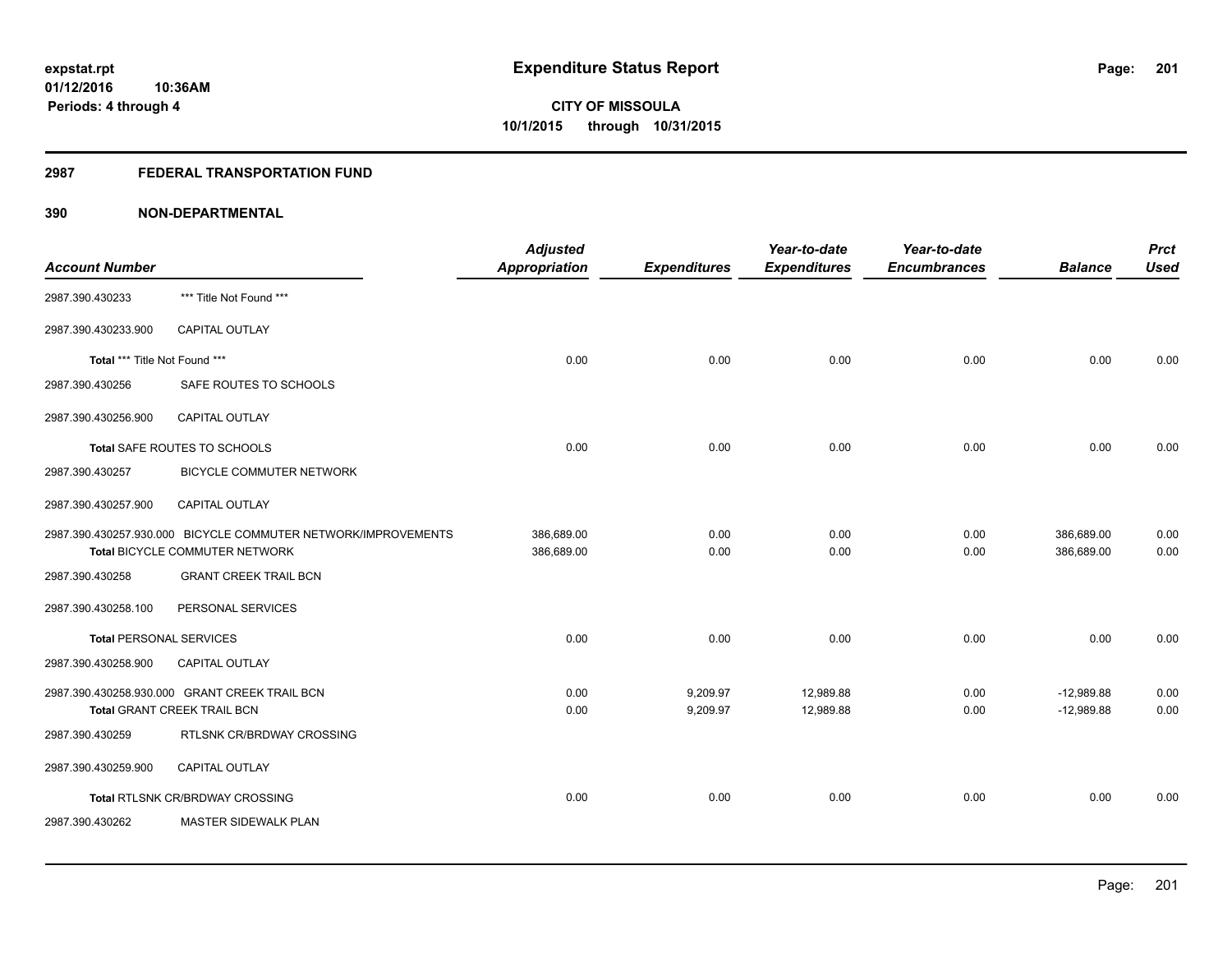#### **2987 FEDERAL TRANSPORTATION FUND**

| <b>Account Number</b>      |                                            | <b>Adjusted</b><br><b>Appropriation</b> | <b>Expenditures</b> | Year-to-date<br><b>Expenditures</b> | Year-to-date<br><b>Encumbrances</b> | <b>Balance</b> | <b>Prct</b><br><b>Used</b> |
|----------------------------|--------------------------------------------|-----------------------------------------|---------------------|-------------------------------------|-------------------------------------|----------------|----------------------------|
|                            |                                            |                                         |                     |                                     |                                     |                |                            |
| 2987.390.430262.900        | CAPITAL OUTLAY                             |                                         |                     |                                     |                                     |                |                            |
|                            | <b>Total MASTER SIDEWALK PLAN</b>          | 0.00                                    | 0.00                | 0.00                                | 0.00                                | 0.00           | 0.00                       |
| 2987.390.430271            | HIGGINS HILL/BECKWITH RECONSTRUCTION       |                                         |                     |                                     |                                     |                |                            |
| 2987.390.430271.900        | <b>CAPITAL OUTLAY</b>                      |                                         |                     |                                     |                                     |                |                            |
|                            | Total HIGGINS HILL/BECKWITH RECONSTRUCTION | 0.00                                    | 0.00                | 0.00                                | 0.00                                | 0.00           | 0.00                       |
| 2987.390.430272            | SIGNALIZATION                              |                                         |                     |                                     |                                     |                |                            |
| 2987.390.430272.900        | <b>CAPITAL OUTLAY</b>                      |                                         |                     |                                     |                                     |                |                            |
| <b>Total SIGNALIZATION</b> |                                            | 0.00                                    | 0.00                | 0.00                                | 0.00                                | 0.00           | 0.00                       |
| 2987.390.430276            | RUSSELL S 3RD IMPROVEMENTS                 |                                         |                     |                                     |                                     |                |                            |
| 2987.390.430276.900        | <b>CAPITAL OUTLAY</b>                      |                                         |                     |                                     |                                     |                |                            |
|                            | Total RUSSELL S 3RD IMPROVEMENTS           | 0.00                                    | 0.00                | 0.00                                | 0.00                                | 0.00           | 0.00                       |
| 2987.390.430278            | LOLO ST-BRIDGE TO DUNCAN S/C               |                                         |                     |                                     |                                     |                |                            |
| 2987.390.430278.900        | CAPITAL OUTLAY                             |                                         |                     |                                     |                                     |                |                            |
|                            | Total LOLO ST-BRIDGE TO DUNCAN S/C         | 0.00                                    | 0.00                | 0.00                                | 0.00                                | 0.00           | 0.00                       |
| 2987.390.430279            | U OF M CROSSWALK PROJECT                   |                                         |                     |                                     |                                     |                |                            |
| 2987.390.430279.900        | CAPITAL OUTLAY                             |                                         |                     |                                     |                                     |                |                            |
|                            | Total U OF M CROSSWALK PROJECT             | 0.00                                    | 0.00                | 0.00                                | 0.00                                | 0.00           | 0.00                       |
| 2987.390.460405            | PLAYFAIR PARK - MINOR IMPROVEMENTS         |                                         |                     |                                     |                                     |                |                            |
| 2987.390.460405.900        | CAPITAL OUTLAY                             |                                         |                     |                                     |                                     |                |                            |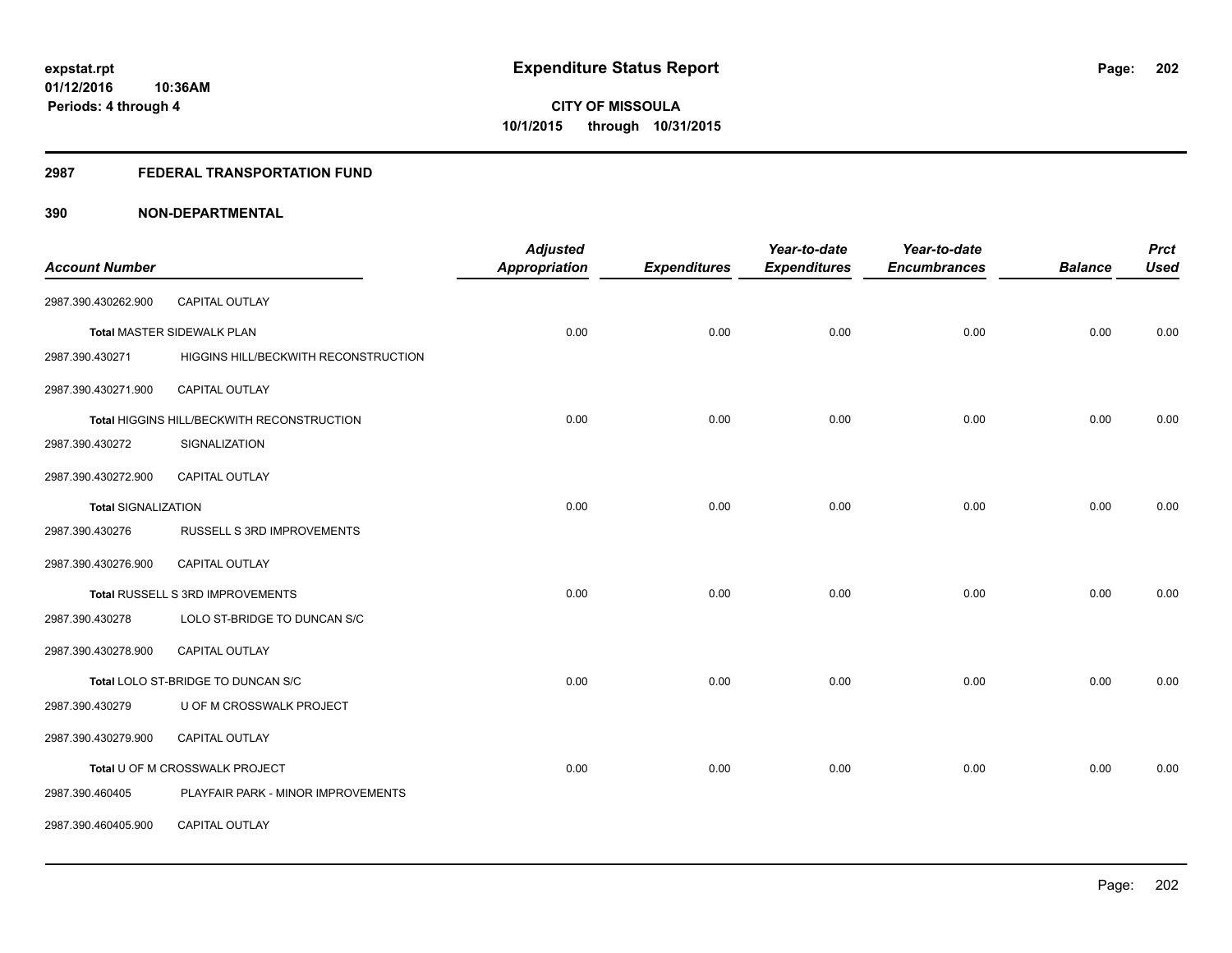# **2987 FEDERAL TRANSPORTATION FUND**

|                                 |                                           | <b>Adjusted</b>      |                     | Year-to-date        | Year-to-date        |                | <b>Prct</b> |
|---------------------------------|-------------------------------------------|----------------------|---------------------|---------------------|---------------------|----------------|-------------|
| <b>Account Number</b>           |                                           | <b>Appropriation</b> | <b>Expenditures</b> | <b>Expenditures</b> | <b>Encumbrances</b> | <b>Balance</b> | <b>Used</b> |
|                                 | Total PLAYFAIR PARK - MINOR IMPROVEMENTS  | 0.00                 | 0.00                | 0.00                | 0.00                | 0.00           | 0.00        |
| 2987.390.460415                 | SOUTH HILLS TRAIL SYSTEM                  |                      |                     |                     |                     |                |             |
| 2987.390.460415.900             | <b>CAPITAL OUTLAY</b>                     |                      |                     |                     |                     |                |             |
|                                 | <b>Total SOUTH HILLS TRAIL SYSTEM</b>     | 0.00                 | 0.00                | 0.00                | 0.00                | 0.00           | 0.00        |
| 2987.390.460435                 | SILVER PARK MILL SITE                     |                      |                     |                     |                     |                |             |
| 2987.390.460435.900             | CAPITAL OUTLAY                            |                      |                     |                     |                     |                |             |
|                                 | Total SILVER PARK MILL SITE               | 0.00                 | 0.00                | 0.00                | 0.00                | 0.00           | 0.00        |
| 2987.390.460509                 | KIM WILLIAMS TRAIL                        |                      |                     |                     |                     |                |             |
| 2987.390.460509.900             | CAPITAL OUTLAY                            |                      |                     |                     |                     |                |             |
|                                 | 2987.390.460509.930.000 KIM WILLIAMS EAST | 375,500.00           | 9,888.20            | 10,009.20           | 0.00                | 365,490.80     | 2.67        |
| <b>Total KIM WILLIAMS TRAIL</b> |                                           | 375,500.00           | 9,888.20            | 10,009.20           | 0.00                | 365,490.80     | 2.67        |
| 2987.390.510000                 | <b>MISCELLANEOUS</b>                      |                      |                     |                     |                     |                |             |
| 2987.390.510000.800             | OTHER OBJECTS                             |                      |                     |                     |                     |                |             |
| <b>Total MISCELLANEOUS</b>      |                                           | 0.00                 | 0.00                | 0.00                | 0.00                | 0.00           | 0.00        |
| 2987.390.510110                 | <b>MERCHANT SERVICES</b>                  |                      |                     |                     |                     |                |             |
| 2987.390.510110.500             | <b>FIXED CHARGES</b>                      |                      |                     |                     |                     |                |             |
| <b>Total MERCHANT SERVICES</b>  |                                           | 0.00                 | 0.00                | 0.00                | 0.00                | 0.00           | 0.00        |
| Total NON-DEPARTMENTAL          |                                           | 762,189.00           | 19,098.17           | 22,999.08           | 0.00                | 739,189.92     | 3.02        |
|                                 | <b>Total FEDERAL TRANSPORTATION FUND</b>  | 762,189.00           | 19,098.17           | 23,648.52           | 0.00                | 738,540.48     | 3.10        |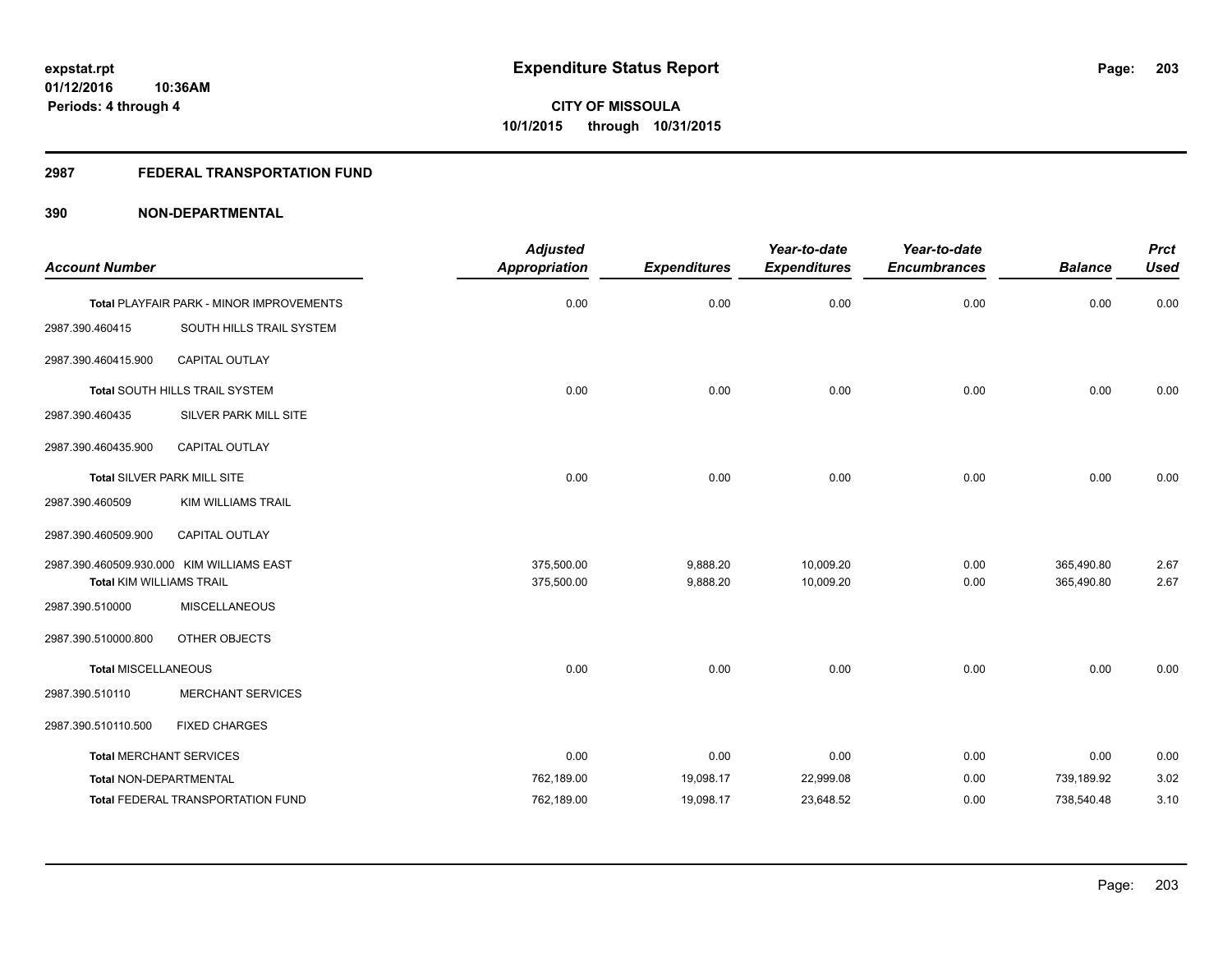# **2988 GRANTS & DONATIONS FUND**

# **223 CITY CLERK**

| <b>Account Number</b>      |                          | <b>Adjusted</b><br><b>Appropriation</b> | <b>Expenditures</b> | Year-to-date<br><b>Expenditures</b> | Year-to-date<br><b>Encumbrances</b> | <b>Balance</b> | <b>Prct</b><br><b>Used</b> |
|----------------------------|--------------------------|-----------------------------------------|---------------------|-------------------------------------|-------------------------------------|----------------|----------------------------|
| 2988.223.420000            | <b>PUBLIC SAFETY</b>     |                                         |                     |                                     |                                     |                |                            |
| 2988.223.420000.200        | <b>SUPPLIES</b>          |                                         |                     |                                     |                                     |                |                            |
| <b>Total PUBLIC SAFETY</b> |                          | 0.00                                    | 0.00                | 0.00                                | 0.00                                | 0.00           | 0.00                       |
| 2988.223.510110            | <b>MERCHANT SERVICES</b> |                                         |                     |                                     |                                     |                |                            |
| 2988.223.510110.500        | <b>FIXED CHARGES</b>     |                                         |                     |                                     |                                     |                |                            |
| <b>Total CITY CLERK</b>    |                          | 0.00                                    | 0.00                | 0.00                                | 0.00                                | 0.00           | 0.00                       |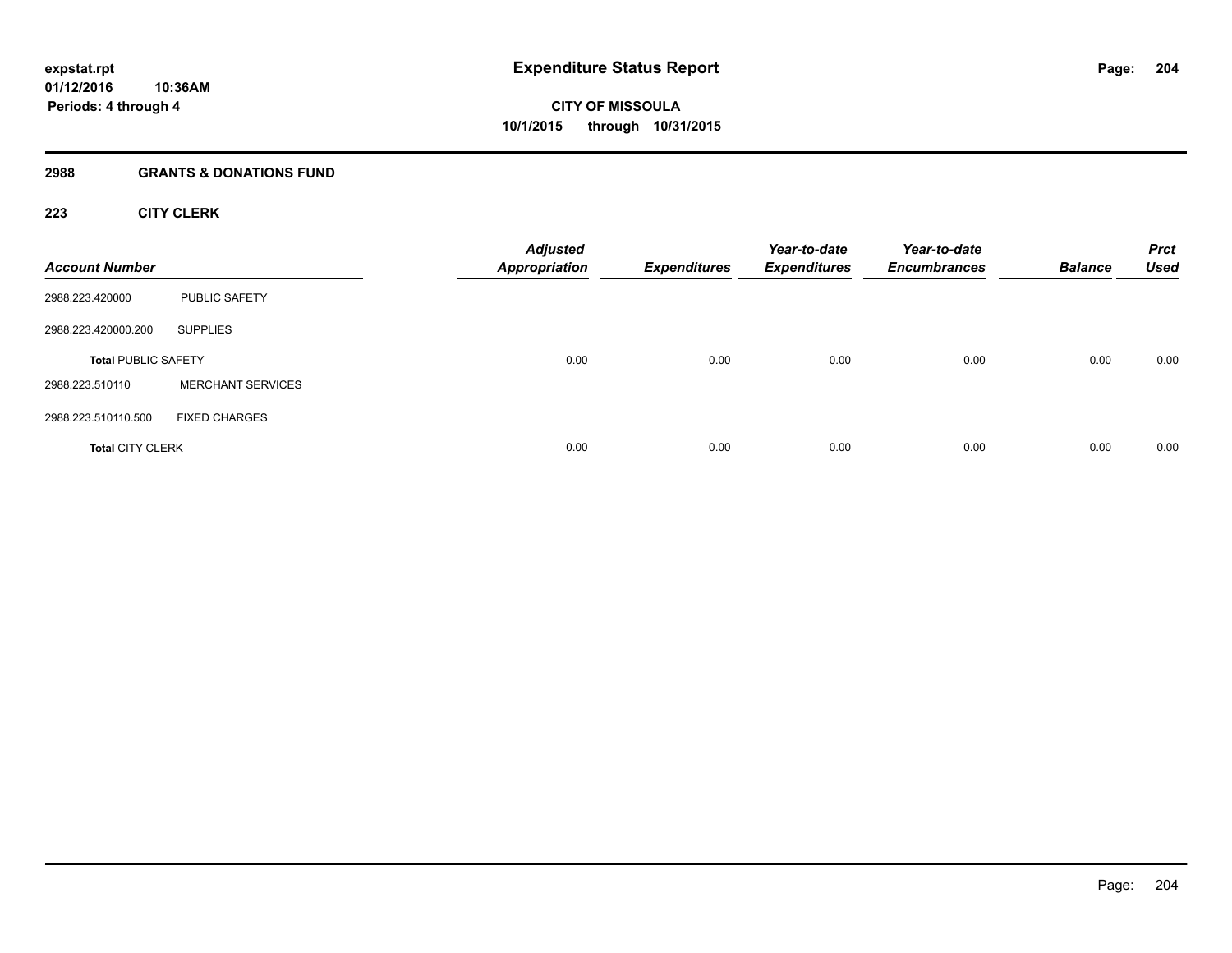#### **2988 GRANTS & DONATIONS FUND**

# **270 CITY ATTORNEY**

|                                                        | <b>Adjusted</b> |                     | Year-to-date        | Year-to-date        |                | <b>Prct</b> |
|--------------------------------------------------------|-----------------|---------------------|---------------------|---------------------|----------------|-------------|
| <b>Account Number</b>                                  | Appropriation   | <b>Expenditures</b> | <b>Expenditures</b> | <b>Encumbrances</b> | <b>Balance</b> | <b>Used</b> |
| 2988.270.411121<br>DV ACCOUNTABILITY GRANT             |                 |                     |                     |                     |                |             |
| 2988.270.411121.100<br>PERSONAL SERVICES               |                 |                     |                     |                     |                |             |
| 2988.270.411121.110.000 DV GRANT/SALARIES AND WAGES    | 0.00            | 2,301.00            | 8,967.10            | 0.00                | $-8,967.10$    | 0.00        |
| 2988.270.411121.140.000 EMPLOYER CONTRIBUTIONS         | 0.00            | 742.61              | 3,426.72            | 0.00                | $-3,426.72$    | 0.00        |
| 2988.270.411121.141.000 STATE RETIREMENT CONTRIBUTIONS | 0.00            | 0.00                | 4.37                | 0.00                | $-4.37$        | 0.00        |
| <b>Total PERSONAL SERVICES</b>                         | 0.00            | 3,043.61            | 12,398.19           | 0.00                | $-12,398.19$   | 0.00        |
| PURCHASED SERVICES<br>2988.270.411121.300              |                 |                     |                     |                     |                |             |
| <b>Total PURCHASED SERVICES</b>                        | 0.00            | 0.00                | 0.00                | 0.00                | 0.00           | 0.00        |
| <b>Total DV ACCOUNTABILITY GRANT</b>                   | 0.00            | 3,043.61            | 12,398.19           | 0.00                | $-12,398.19$   | 0.00        |
| <b>MERCHANT SERVICES</b><br>2988.270.510110            |                 |                     |                     |                     |                |             |
| <b>FIXED CHARGES</b><br>2988.270.510110.500            |                 |                     |                     |                     |                |             |
| <b>Total MERCHANT SERVICES</b>                         | 0.00            | 0.00                | 0.00                | 0.00                | 0.00           | 0.00        |
| <b>Total CITY ATTORNEY</b>                             | 0.00            | 3,043.61            | 12,398.19           | 0.00                | $-12,398.19$   | 0.00        |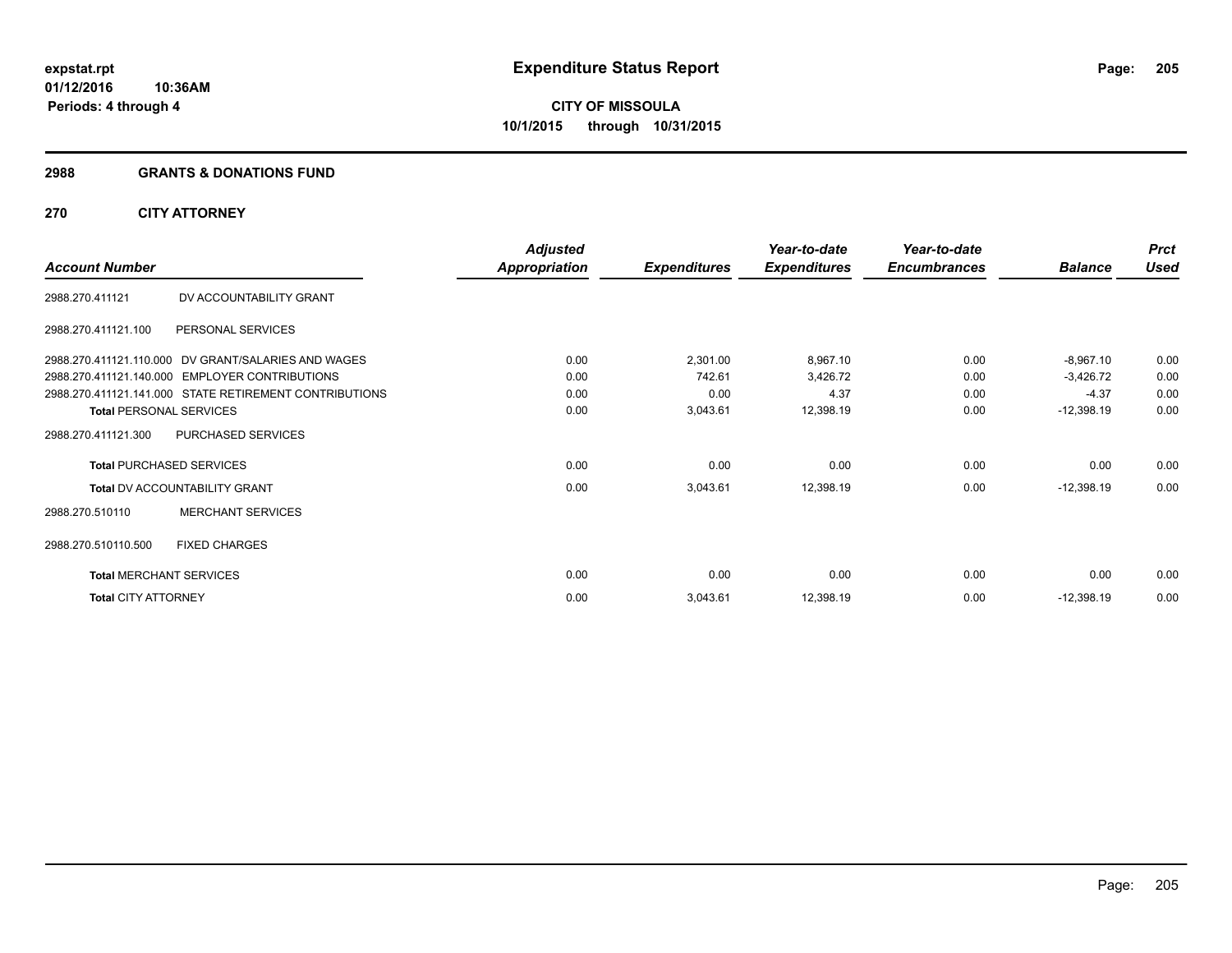# **2988 GRANTS & DONATIONS FUND**

# **290 POLICE**

| <b>Account Number</b> |                                | <b>Adjusted</b><br><b>Appropriation</b> | <b>Expenditures</b> | Year-to-date<br><b>Expenditures</b> | Year-to-date<br><b>Encumbrances</b> | <b>Balance</b> | <b>Prct</b><br><b>Used</b> |
|-----------------------|--------------------------------|-----------------------------------------|---------------------|-------------------------------------|-------------------------------------|----------------|----------------------------|
| 2988.290.420161       | <b>ICAC GOOGLE</b>             |                                         |                     |                                     |                                     |                |                            |
| 2988.290.420161.100   | PERSONAL SERVICES              |                                         |                     |                                     |                                     |                |                            |
|                       | <b>Total PERSONAL SERVICES</b> | 0.00                                    | 0.00                | 0.00                                | 0.00                                | 0.00           | 0.00                       |
| 2988.290.420161.900   | <b>CAPITAL OUTLAY</b>          |                                         |                     |                                     |                                     |                |                            |
| Total ICAC GOOGLE     |                                | 0.00                                    | 0.00                | 0.00                                | 0.00                                | 0.00           | 0.00                       |
| 2988.290.420186       | FY15 HITDA                     |                                         |                     |                                     |                                     |                |                            |
| 2988.290.420186.200   | <b>SUPPLIES</b>                |                                         |                     |                                     |                                     |                |                            |
| <b>Total SUPPLIES</b> |                                | 0.00                                    | 0.00                | 0.00                                | 0.00                                | 0.00           | 0.00                       |
| 2988.290.420186.300   | PURCHASED SERVICES             |                                         |                     |                                     |                                     |                |                            |
| <b>Total POLICE</b>   |                                | 0.00                                    | 0.00                | 0.00                                | 0.00                                | 0.00           | 0.00                       |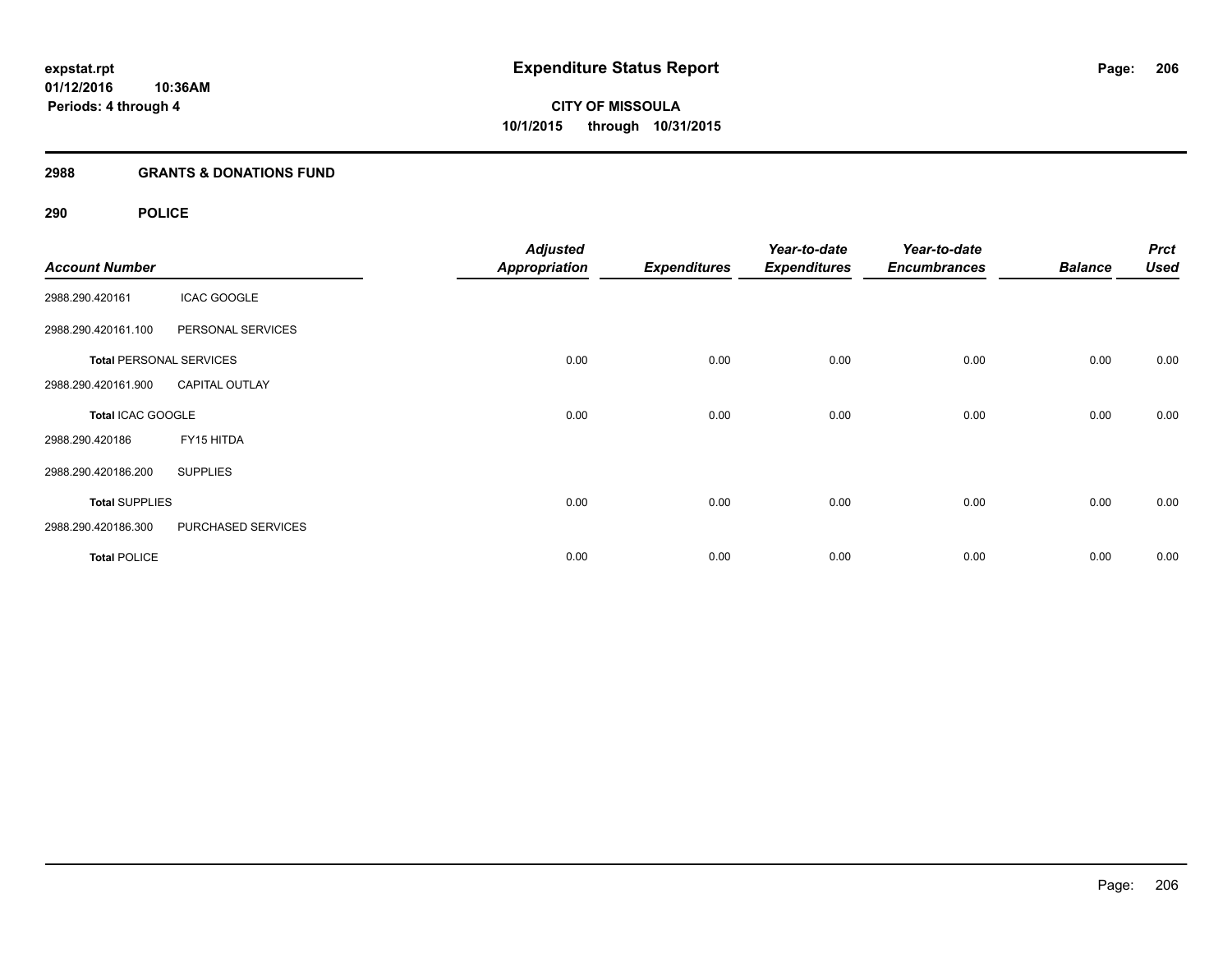# **2988 GRANTS & DONATIONS FUND**

# **300 FIRE**

| <b>Account Number</b>         |                                                 | <b>Adjusted</b><br><b>Appropriation</b> | <b>Expenditures</b>    | Year-to-date<br><b>Expenditures</b> | Year-to-date<br><b>Encumbrances</b> | <b>Balance</b>               | <b>Prct</b><br><b>Used</b> |
|-------------------------------|-------------------------------------------------|-----------------------------------------|------------------------|-------------------------------------|-------------------------------------|------------------------------|----------------------------|
| 2988.300.420731               | AFG GRANT                                       |                                         |                        |                                     |                                     |                              |                            |
| 2988.300.420731.900           | <b>CAPITAL OUTLAY</b>                           |                                         |                        |                                     |                                     |                              |                            |
| <b>Total AFG GRANT</b>        | 2988.300.420731.940.000 AFG GRANT-LARYNGOSCOPES | 0.00<br>0.00                            | 8,137.45<br>8,137.45   | 8,137.45<br>8,137.45                | 0.00<br>0.00                        | $-8,137.45$<br>$-8,137.45$   | 0.00<br>0.00               |
| 2988.300.720731               | *** Title Not Found ***                         |                                         |                        |                                     |                                     |                              |                            |
| 2988.300.720731.900           | <b>CAPITAL OUTLAY</b>                           |                                         |                        |                                     |                                     |                              |                            |
| Total *** Title Not Found *** | 2988.300.720731.940.000 MACHINERY & EQUIPMENT   | 0.00<br>0.00                            | 86.254.44<br>86,254.44 | 86,254.44<br>86,254.44              | 0.00<br>0.00                        | $-86.254.44$<br>$-86.254.44$ | 0.00<br>0.00               |
| <b>Total FIRE</b>             |                                                 | 0.00                                    | 94,391.89              | 94,391.89                           | 0.00                                | $-94,391.89$                 | 0.00                       |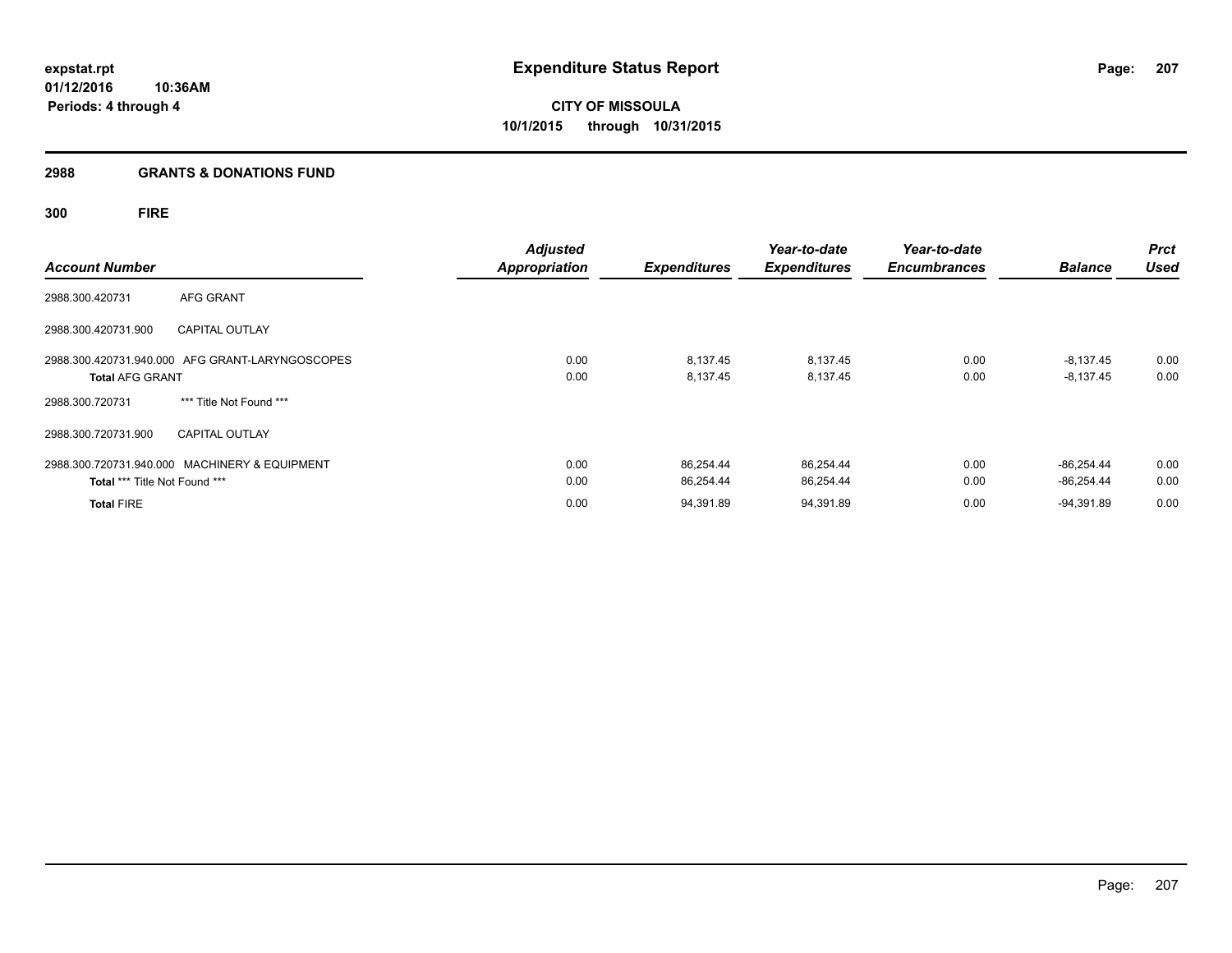#### **2988 GRANTS & DONATIONS FUND**

|                                 |                                                          | <b>Adjusted</b> |                     | Year-to-date        | Year-to-date        |                | <b>Prct</b> |
|---------------------------------|----------------------------------------------------------|-----------------|---------------------|---------------------|---------------------|----------------|-------------|
| <b>Account Number</b>           |                                                          | Appropriation   | <b>Expenditures</b> | <b>Expenditures</b> | <b>Encumbrances</b> | <b>Balance</b> | <b>Used</b> |
| 2988.390.402816                 | *** Title Not Found ***                                  |                 |                     |                     |                     |                |             |
| 2988.390.402816.300             | PURCHASED SERVICES                                       |                 |                     |                     |                     |                |             |
| Total *** Title Not Found ***   |                                                          | 0.00            | 0.00                | 0.00                | 0.00                | 0.00           | 0.00        |
| 2988.390.410105                 | WAPIKIYA HOMEOWNERS ASSN GRANT                           |                 |                     |                     |                     |                |             |
| 2988.390.410105.200             | <b>SUPPLIES</b>                                          |                 |                     |                     |                     |                |             |
|                                 | Total WAPIKIYA HOMEOWNERS ASSN GRANT                     | 0.00            | 0.00                | 0.00                | 0.00                | 0.00           | 0.00        |
| 2988.390.420000                 | <b>MISC GRANTS</b>                                       |                 |                     |                     |                     |                |             |
| 2988.390.420000.700             | <b>GRANTS &amp; CONTRIBUTIONS</b>                        |                 |                     |                     |                     |                |             |
|                                 | 2988.390.420000.700.000 GRANTS & CONTRIBUTIONS           | 46,000.00       | 0.00                | 0.00                | 0.00                | 46,000.00      | 0.00        |
|                                 | <b>Total GRANTS &amp; CONTRIBUTIONS</b>                  | 46,000.00       | 0.00                | 0.00                | 0.00                | 46,000.00      | 0.00        |
| 2988.390.420000.800             | OTHER OBJECTS                                            |                 |                     |                     |                     |                |             |
| <b>Total OTHER OBJECTS</b>      |                                                          | 0.00            | 0.00                | 0.00                | 0.00                | 0.00           | 0.00        |
| <b>Total MISC GRANTS</b>        |                                                          | 46,000.00       | 0.00                | 0.00                | 0.00                | 46,000.00      | 0.00        |
| 2988.390.420110                 | COPS TECHNOLOGY GRANT(D0J)                               |                 |                     |                     |                     |                |             |
| 2988.390.420110.900             | CAPITAL OUTLAY                                           |                 |                     |                     |                     |                |             |
|                                 | 2988.390.420110.940.000 COPS TECHNOLOGY GRANT/ EQUIPMENT | 293,592.00      | 0.00                | 0.00                | 0.00                | 293,592.00     | 0.00        |
|                                 | Total COPS TECHNOLOGY GRANT(D0J)                         | 293,592.00      | 0.00                | 0.00                | 0.00                | 293,592.00     | 0.00        |
| 2988.390.420112                 | COPS TECH GRANT X2 \$750,000                             |                 |                     |                     |                     |                |             |
| 2988.390.420112.300             | PURCHASED SERVICES                                       |                 |                     |                     |                     |                |             |
| <b>Total PURCHASED SERVICES</b> |                                                          | 0.00            | 0.00                | 0.00                | 0.00                | 0.00           | 0.00        |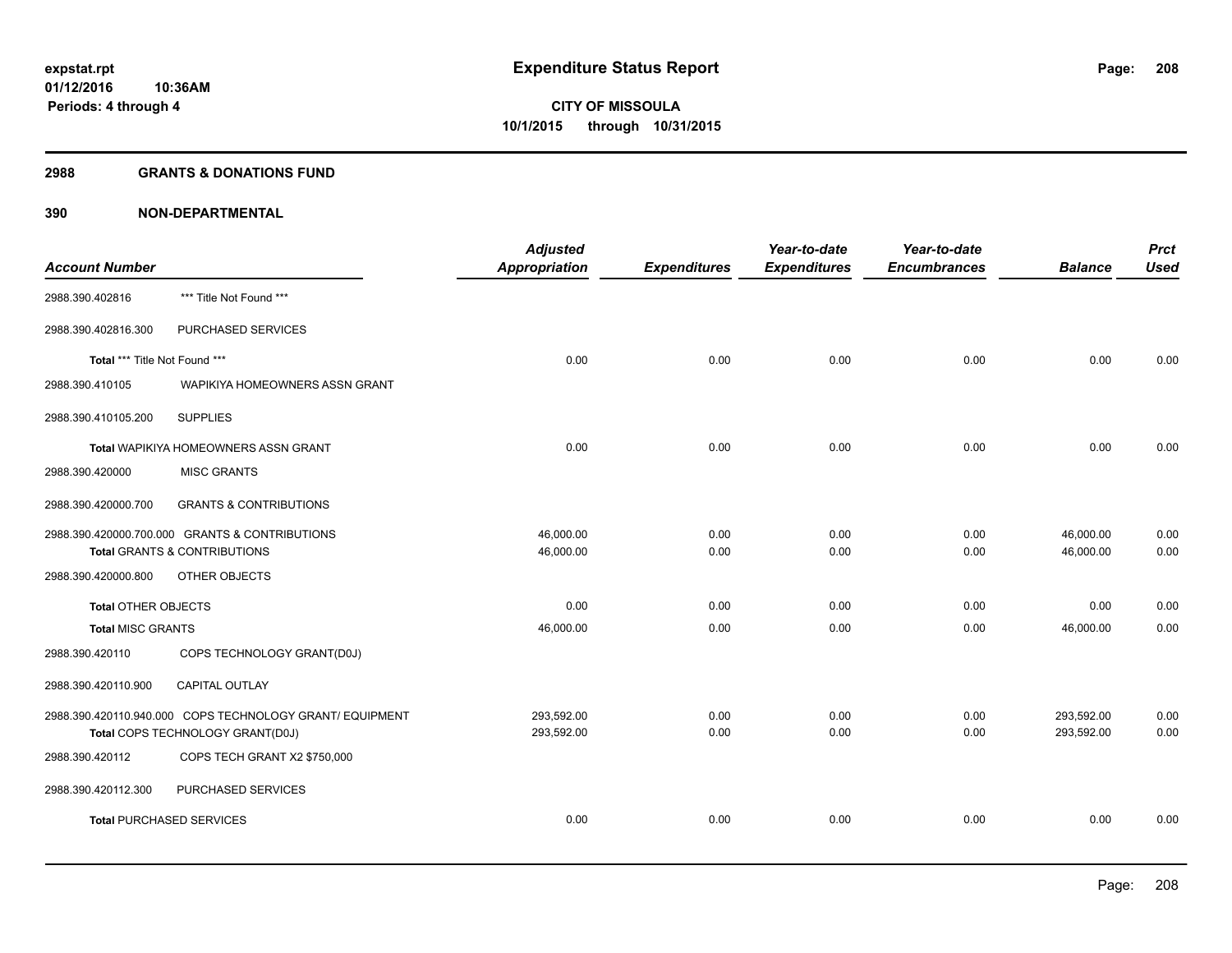#### **2988 GRANTS & DONATIONS FUND**

|                                |                                                                                                    | <b>Adjusted</b>          |                     | Year-to-date        | Year-to-date        |                          | <b>Prct</b>  |
|--------------------------------|----------------------------------------------------------------------------------------------------|--------------------------|---------------------|---------------------|---------------------|--------------------------|--------------|
| <b>Account Number</b>          |                                                                                                    | <b>Appropriation</b>     | <b>Expenditures</b> | <b>Expenditures</b> | <b>Encumbrances</b> | <b>Balance</b>           | <b>Used</b>  |
| 2988.390.420112.800            | OTHER OBJECTS                                                                                      |                          |                     |                     |                     |                          |              |
| <b>Total OTHER OBJECTS</b>     |                                                                                                    | 0.00                     | 0.00                | 0.00                | 0.00                | 0.00                     | 0.00         |
| 2988.390.420112.900            | CAPITAL OUTLAY                                                                                     |                          |                     |                     |                     |                          |              |
|                                | 2988.390.420112.940.000 MACHINERY & EQUIPMENT<br>Total COPS TECH GRANT X2 \$750,000                | 700,000.00<br>700,000.00 | 0.00<br>0.00        | 0.00<br>0.00        | 0.00<br>0.00        | 700,000.00<br>700,000.00 | 0.00<br>0.00 |
| 2988.390.420143                | ANTI-GRAFFITI PROJECT                                                                              |                          |                     |                     |                     |                          |              |
| 2988.390.420143.200            | <b>SUPPLIES</b>                                                                                    |                          |                     |                     |                     |                          |              |
|                                | 2988.390.420143.210.000 OFFICE SUPPLIES - ANTI-GRAFFITI PROJECT<br>Total ANTI-GRAFFITI PROJECT     | 5,000.00<br>5,000.00     | 0.00<br>0.00        | 0.00<br>0.00        | 0.00<br>0.00        | 5,000.00<br>5,000.00     | 0.00<br>0.00 |
| 2988.390.420144                | BIAS CRIME CONTROL CAMPAIGN                                                                        |                          |                     |                     |                     |                          |              |
| 2988.390.420144.300            | PURCHASED SERVICES                                                                                 |                          |                     |                     |                     |                          |              |
|                                | 2988.390.420144.350.000 BIAS CAMPAIGN - PROFESSIONAL SERVICES<br>Total BIAS CRIME CONTROL CAMPAIGN | 10,903.00<br>10,903.00   | 0.00<br>0.00        | 0.00<br>0.00        | 0.00<br>0.00        | 10,903.00<br>10.903.00   | 0.00<br>0.00 |
| 2988.390.420145                | FY10 UNDERAGE DRINKING                                                                             |                          |                     |                     |                     |                          |              |
| 2988.390.420145.100            | PERSONAL SERVICES                                                                                  |                          |                     |                     |                     |                          |              |
| <b>Total PERSONAL SERVICES</b> |                                                                                                    | 0.00                     | 0.00                | 0.00                | 0.00                | 0.00                     | 0.00         |
| 2988.390.420145.200            | <b>SUPPLIES</b>                                                                                    |                          |                     |                     |                     |                          |              |
| <b>Total SUPPLIES</b>          |                                                                                                    | 0.00                     | 0.00                | 0.00                | 0.00                | 0.00                     | 0.00         |
| 2988.390.420145.300            | PURCHASED SERVICES                                                                                 |                          |                     |                     |                     |                          |              |
|                                | Total FY10 UNDERAGE DRINKING                                                                       | 0.00                     | 0.00                | 0.00                | 0.00                | 0.00                     | 0.00         |
| 2988.390.420150                | TRAFFIC POLICING-UNIFORM                                                                           |                          |                     |                     |                     |                          |              |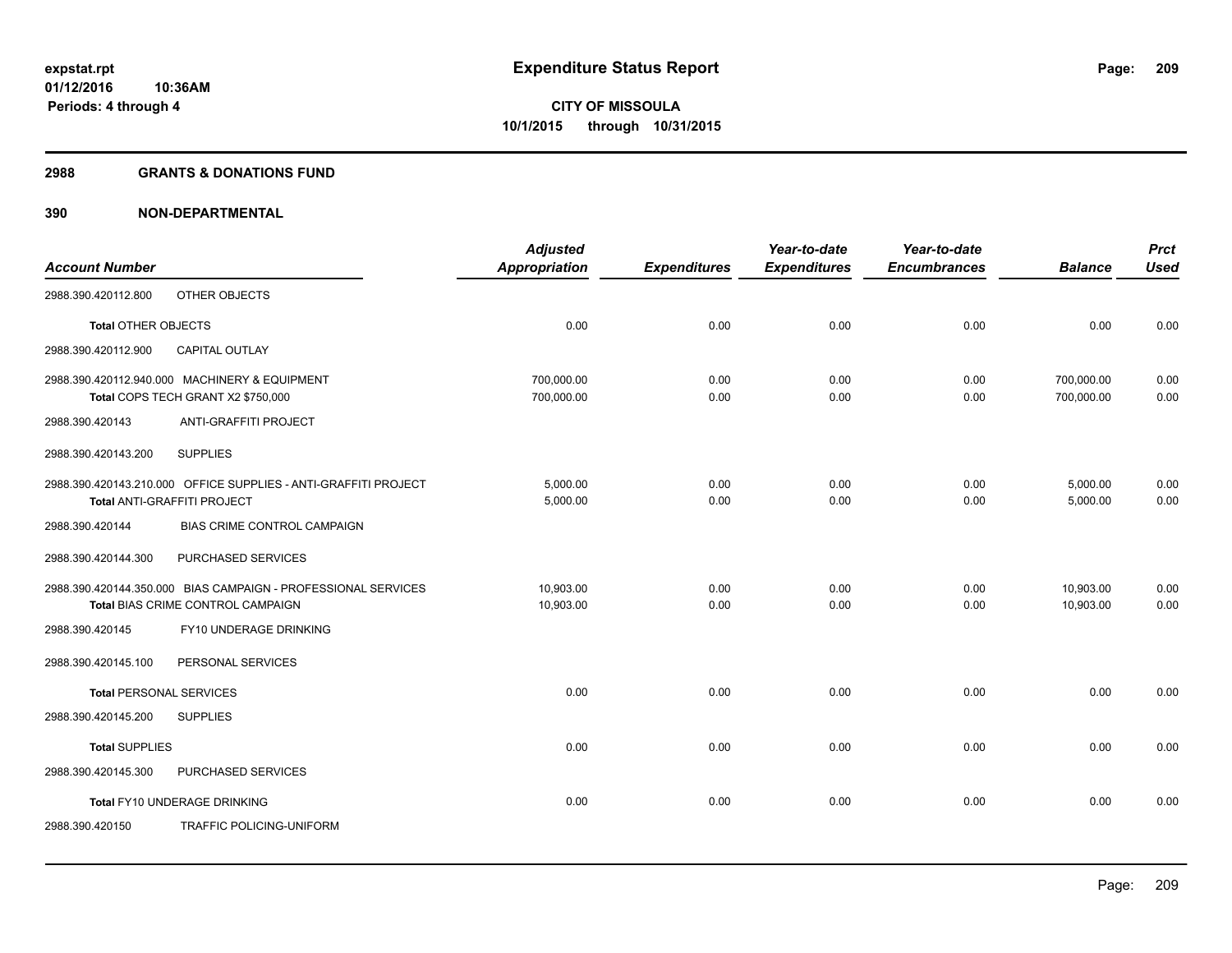#### **2988 GRANTS & DONATIONS FUND**

|                                                                  | <b>Adjusted</b>      |                     | Year-to-date        | Year-to-date        |                | <b>Prct</b> |
|------------------------------------------------------------------|----------------------|---------------------|---------------------|---------------------|----------------|-------------|
| <b>Account Number</b>                                            | <b>Appropriation</b> | <b>Expenditures</b> | <b>Expenditures</b> | <b>Encumbrances</b> | <b>Balance</b> | <b>Used</b> |
| <b>CAPITAL OUTLAY</b><br>2988.390.420150.900                     |                      |                     |                     |                     |                |             |
| 2988.390.420150.940.000 STATE EQUIPMENT GRANT-STEP               | 10,338.00            | 0.00                | 10,338.00           | 0.00                | 0.00           | 100.00      |
| <b>Total TRAFFIC POLICING-UNIFORM</b>                            | 10,338.00            | 0.00                | 10,338.00           | 0.00                | 0.00           | 100.00      |
| FY09 POLICE ICAC FEDERAL GRANT<br>2988.390.420160                |                      |                     |                     |                     |                |             |
| PERSONAL SERVICES<br>2988.390.420160.100                         |                      |                     |                     |                     |                |             |
| 2988.390.420160.120.000 FY09 POLICE ICAC GRANT/OT & /TERMINATION | 15,755.00            | 0.00                | 904.04              | 0.00                | 14,850.96      | 5.74        |
| 2988.390.420160.140.000 FY09 POLICE ICAC GRANT                   | 9,453.00             | 0.00                | 60.35               | 0.00                | 9,392.65       | 0.64        |
| 2988.390.420160.141.000 STATE RETIREMENT CONTRIBUTIONS           | 0.00                 | 0.00                | 2,669.86            | 0.00                | $-2,669.86$    | 0.00        |
| <b>Total PERSONAL SERVICES</b>                                   | 25,208.00            | 0.00                | 3,634.25            | 0.00                | 21,573.75      | 14.42       |
| <b>SUPPLIES</b><br>2988.390.420160.200                           |                      |                     |                     |                     |                |             |
| 2988.390.420160.220.000 OPERATING SUPPLIES                       | 0.00                 | 0.00                | 74.82               | 0.00                | $-74.82$       | 0.00        |
| <b>Total SUPPLIES</b>                                            | 0.00                 | 0.00                | 74.82               | 0.00                | $-74.82$       | 0.00        |
| PURCHASED SERVICES<br>2988.390.420160.300                        |                      |                     |                     |                     |                |             |
| 2988.390.420160.341.000 ELECTRICITY & NATURAL GAS                | 750.00               | 0.00                | 0.00                | 0.00                | 750.00         | 0.00        |
| 2988.390.420160.350.000 FY09 POLICE ICAC GRANT/PROF SVS          | 1,500.00             | 0.00                | 0.00                | 0.00                | 1,500.00       | 0.00        |
| 2988.390.420160.370.000 Fy09 POLICE ICAC GRANT/TRAVEL            | 0.00                 | 220.20              | 468.70              | 0.00                | $-468.70$      | 0.00        |
| <b>Total PURCHASED SERVICES</b>                                  | 2,250.00             | 220.20              | 468.70              | 0.00                | 1,781.30       | 20.83       |
| <b>BUILDING MATERIALS</b><br>2988.390.420160.400                 |                      |                     |                     |                     |                |             |
| <b>Total BUILDING MATERIALS</b>                                  | 0.00                 | 0.00                | 0.00                | 0.00                | 0.00           | 0.00        |
| <b>FIXED CHARGES</b><br>2988.390.420160.500                      |                      |                     |                     |                     |                |             |
| 2988.390.420160.500.000 FY09 POLICE ICAC GRANT/OTHER EXPENSES    | 2.980.00             | 0.00                | 0.00                | 0.00                | 2,980.00       | 0.00        |
| <b>Total FIXED CHARGES</b>                                       | 2,980.00             | 0.00                | 0.00                | 0.00                | 2,980.00       | 0.00        |
| 2988.390.420160.800<br>OTHER OBJECTS                             |                      |                     |                     |                     |                |             |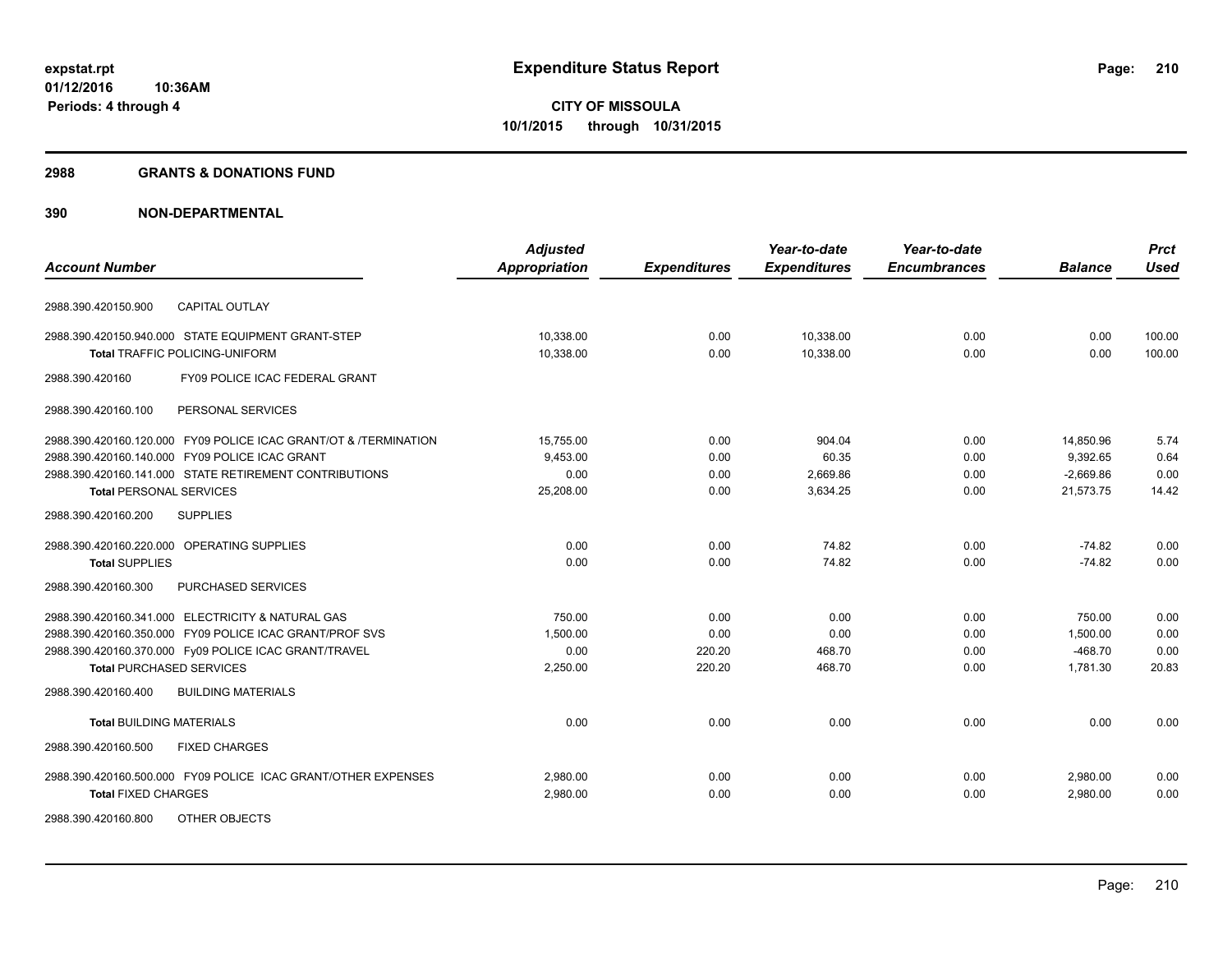#### **2988 GRANTS & DONATIONS FUND**

| <b>Account Number</b>          |                                                                                                   | <b>Adjusted</b><br><b>Appropriation</b> | <b>Expenditures</b>  | Year-to-date<br><b>Expenditures</b> | Year-to-date<br><b>Encumbrances</b> | <b>Balance</b>       | <b>Prct</b><br>Used |
|--------------------------------|---------------------------------------------------------------------------------------------------|-----------------------------------------|----------------------|-------------------------------------|-------------------------------------|----------------------|---------------------|
| <b>Total OTHER OBJECTS</b>     |                                                                                                   | 0.00                                    | 0.00                 | 0.00                                | 0.00                                | 0.00                 | 0.00                |
| 2988.390.420160.900            | <b>CAPITAL OUTLAY</b>                                                                             |                                         |                      |                                     |                                     |                      |                     |
| <b>Total CAPITAL OUTLAY</b>    |                                                                                                   | 0.00                                    | 0.00                 | 0.00                                | 0.00                                | 0.00                 | 0.00                |
|                                | Total FY09 POLICE ICAC FEDERAL GRANT                                                              | 30,438.00                               | 220.20               | 4,177.77                            | 0.00                                | 26,260.23            | 13.73               |
| 2988.390.420161                | FY09 POLICE TRAINING SIMULATOR GRANT                                                              |                                         |                      |                                     |                                     |                      |                     |
| 2988.390.420161.100            | PERSONAL SERVICES                                                                                 |                                         |                      |                                     |                                     |                      |                     |
|                                | 2988.390.420161.110.000 ICAC GOOGLE-SALARIES AND WAGES                                            | 0.00                                    | 5,176.78             | 19,908.82                           | 0.00                                | $-19,908.82$         | 0.00                |
|                                | 2988.390.420161.115.000 SALARIES/HEALTH INSURANCE BENEFIT                                         | 0.00                                    | 570.00               | 1,938.00                            | 0.00                                | $-1,938.00$          | 0.00                |
| 2988.390.420161.130.000 OTHER  |                                                                                                   | 0.00                                    | 0.00                 | 673.09                              | 0.00                                | $-673.09$            | 0.00                |
|                                | 2988.390.420161.140.000 EMPLOYER CONTRIBUTIONS                                                    | 0.00                                    | 1,399.78             | 5,400.00                            | 0.00                                | $-5,400.00$          | 0.00                |
| <b>Total PERSONAL SERVICES</b> |                                                                                                   | 0.00                                    | 7,146.56             | 27,919.91                           | 0.00                                | $-27,919.91$         | 0.00                |
| 2988.390.420161.200            | <b>SUPPLIES</b>                                                                                   |                                         |                      |                                     |                                     |                      |                     |
| <b>Total SUPPLIES</b>          |                                                                                                   | 0.00                                    | 0.00                 | 0.00                                | 0.00                                | 0.00                 | 0.00                |
|                                | Total FY09 POLICE TRAINING SIMULATOR GRANT                                                        | 0.00                                    | 7,146.56             | 27,919.91                           | 0.00                                | $-27,919.91$         | 0.00                |
| 2988.390.420180                | <b>BULLETPROOF VEST PROGRAM</b>                                                                   |                                         |                      |                                     |                                     |                      |                     |
| 2988.390.420180.200            | <b>SUPPLIES</b>                                                                                   |                                         |                      |                                     |                                     |                      |                     |
|                                | 2988.390.420180.220.000 OPERATING SUPPLIES-BULLETPROOF VEST GNT<br>Total BULLETPROOF VEST PROGRAM | 10.500.00<br>10,500.00                  | 1,539.39<br>1,539.39 | 1.999.39<br>1,999.39                | 0.00<br>0.00                        | 8,500.61<br>8,500.61 | 19.04<br>19.04      |
| 2988.390.420181                | FY16 HIDTA                                                                                        |                                         |                      |                                     |                                     |                      |                     |
| 2988.390.420181.100            | PERSONAL SERVICES                                                                                 |                                         |                      |                                     |                                     |                      |                     |
| <b>Total PERSONAL SERVICES</b> |                                                                                                   | 0.00                                    | 0.00                 | 0.00                                | 0.00                                | 0.00                 | 0.00                |
| 2988.390.420181.200            | <b>SUPPLIES</b>                                                                                   |                                         |                      |                                     |                                     |                      |                     |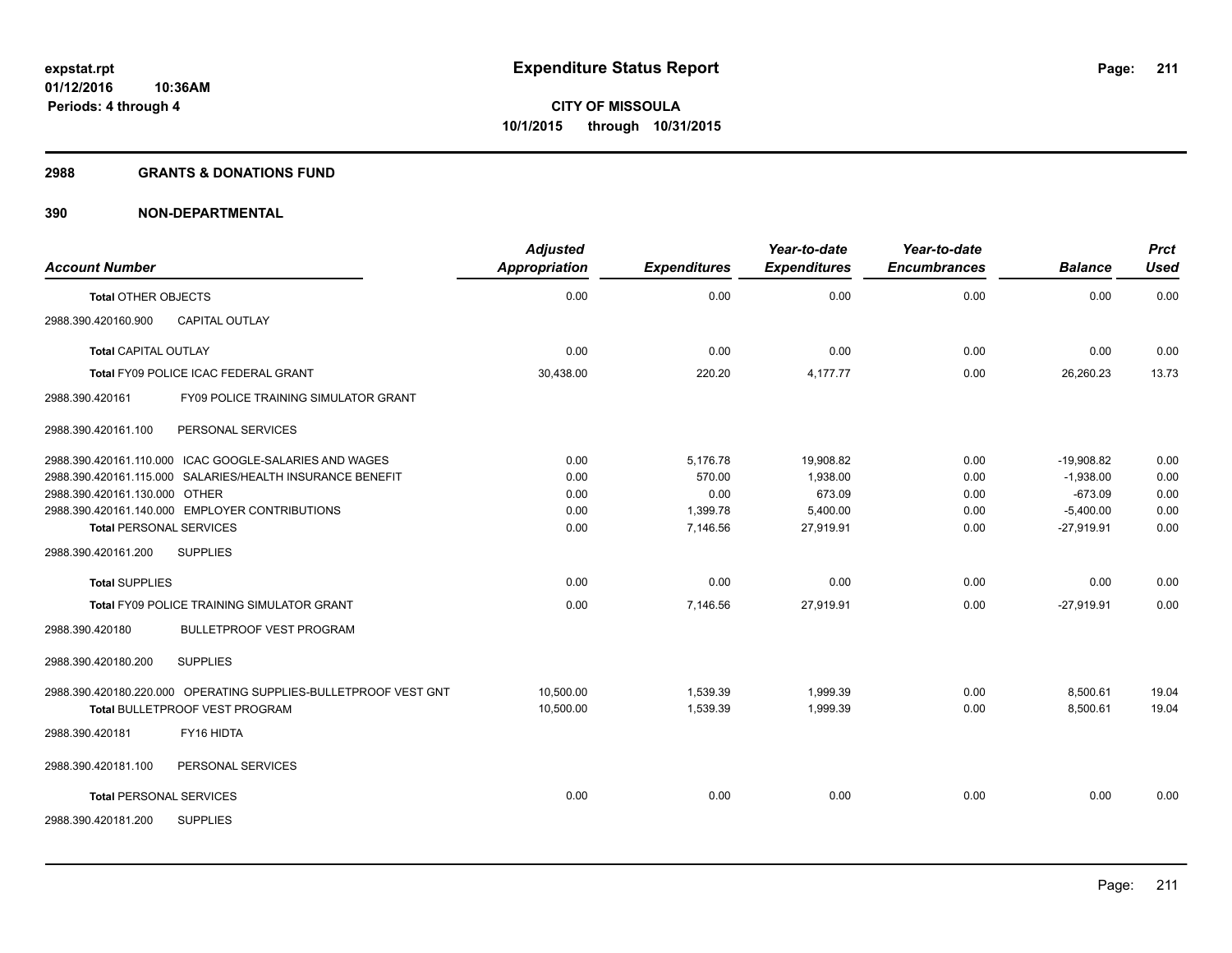#### **2988 GRANTS & DONATIONS FUND**

|                                                             | <b>Adjusted</b>      |                     | Year-to-date        | Year-to-date        |                | <b>Prct</b> |
|-------------------------------------------------------------|----------------------|---------------------|---------------------|---------------------|----------------|-------------|
| <b>Account Number</b>                                       | <b>Appropriation</b> | <b>Expenditures</b> | <b>Expenditures</b> | <b>Encumbrances</b> | <b>Balance</b> | <b>Used</b> |
| <b>Total SUPPLIES</b>                                       | 0.00                 | 0.00                | 0.00                | 0.00                | 0.00           | 0.00        |
| 2988.390.420181.300<br>PURCHASED SERVICES                   |                      |                     |                     |                     |                |             |
| <b>Total PURCHASED SERVICES</b>                             | 0.00                 | 0.00                | 0.00                | 0.00                | 0.00           | 0.00        |
| <b>FIXED CHARGES</b><br>2988.390.420181.500                 |                      |                     |                     |                     |                |             |
| <b>Total FIXED CHARGES</b>                                  | 0.00                 | 0.00                | 0.00                | 0.00                | 0.00           | 0.00        |
| <b>CAPITAL OUTLAY</b><br>2988.390.420181.900                |                      |                     |                     |                     |                |             |
| Total FY16 HIDTA                                            | 0.00                 | 0.00                | 0.00                | 0.00                | 0.00           | 0.00        |
| 2988.390.420184<br><b>DUI TASK FORCE GRANT</b>              |                      |                     |                     |                     |                |             |
| PERSONAL SERVICES<br>2988.390.420184.100                    |                      |                     |                     |                     |                |             |
| 2988.390.420184.120.000 DUI TASK FORCE OVERTIME/TERMINATION | 4,300.00             | 0.00                | 0.00                | 0.00                | 4,300.00       | 0.00        |
| 2988.390.420184.141.000 STATE RETIREMENT CONTRIBUTIONS      | 700.00               | 0.00                | 0.00                | 0.00                | 700.00         | 0.00        |
| <b>Total PERSONAL SERVICES</b>                              | 5,000.00             | 0.00                | 0.00                | 0.00                | 5,000.00       | 0.00        |
| 2988.390.420184.200<br><b>SUPPLIES</b>                      |                      |                     |                     |                     |                |             |
| <b>Total SUPPLIES</b>                                       | 0.00                 | 0.00                | 0.00                | 0.00                | 0.00           | 0.00        |
| Total DUI TASK FORCE GRANT                                  | 5,000.00             | 0.00                | 0.00                | 0.00                | 5,000.00       | 0.00        |
| DUI - COPS IN SHOPS<br>2988.390.420185                      |                      |                     |                     |                     |                |             |
| PERSONAL SERVICES<br>2988.390.420185.100                    |                      |                     |                     |                     |                |             |
| <b>Total PERSONAL SERVICES</b>                              | 0.00                 | 0.00                | 0.00                | 0.00                | 0.00           | 0.00        |
| 2988.390.420185.200<br><b>SUPPLIES</b>                      |                      |                     |                     |                     |                |             |
| Total DUI - COPS IN SHOPS                                   | 0.00                 | 0.00                | 0.00                | 0.00                | 0.00           | 0.00        |
| 2988.390.420186<br>FY15 HITDA                               |                      |                     |                     |                     |                |             |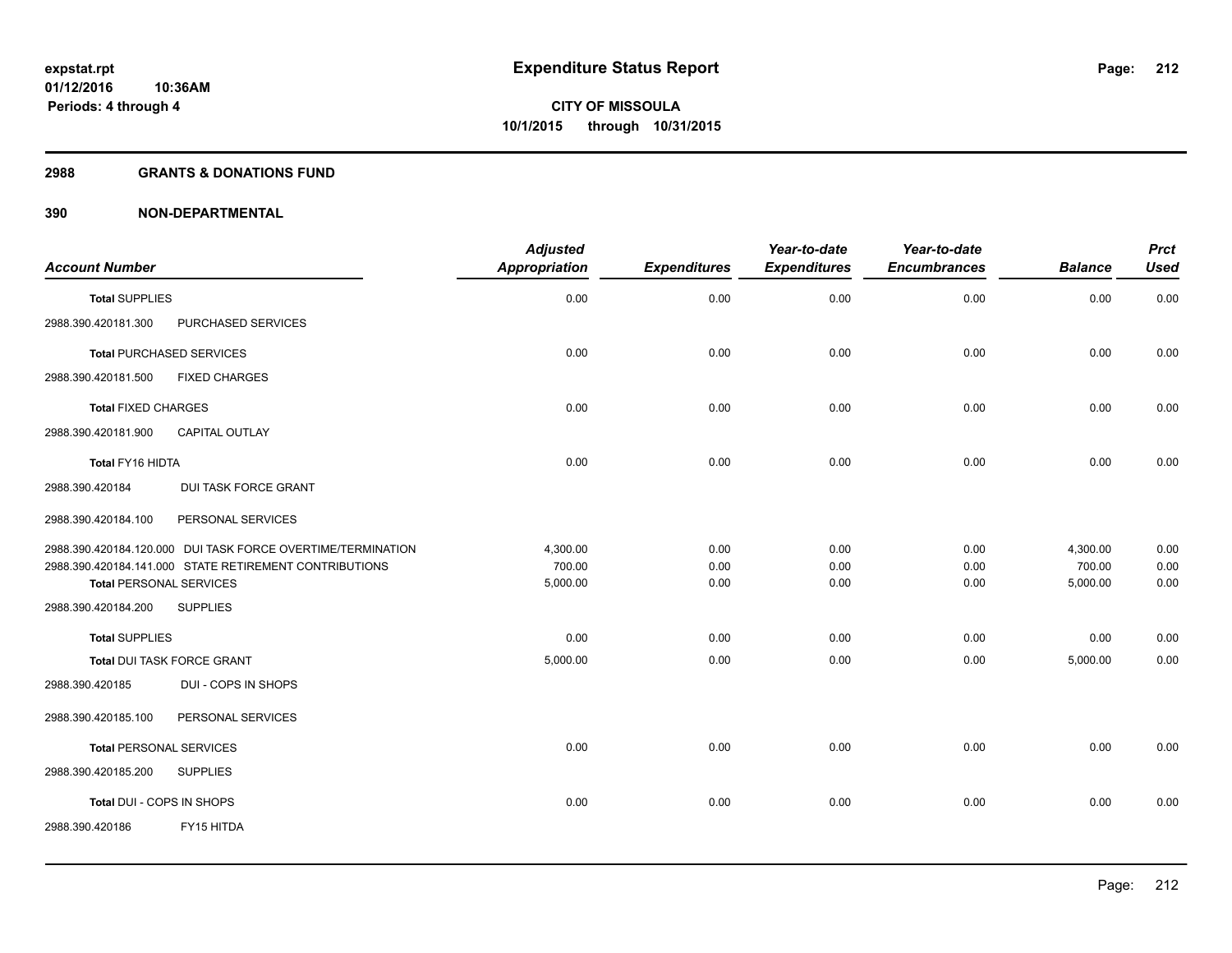#### **2988 GRANTS & DONATIONS FUND**

|                                                               | <b>Adjusted</b>      |                     | Year-to-date        | Year-to-date        |                | <b>Prct</b> |
|---------------------------------------------------------------|----------------------|---------------------|---------------------|---------------------|----------------|-------------|
| <b>Account Number</b>                                         | <b>Appropriation</b> | <b>Expenditures</b> | <b>Expenditures</b> | <b>Encumbrances</b> | <b>Balance</b> | <b>Used</b> |
| PERSONAL SERVICES<br>2988.390.420186.100                      |                      |                     |                     |                     |                |             |
| 2988.390.420186.120.000 FY15 HIDTA/OVERTIME/TERMINATION       | 0.00                 | 2,004.86            | 8,561.63            | 0.00                | $-8,561.63$    | 0.00        |
| 2988.390.420186.140.000 EMPLOYER CONTRIBUTIONS                | 0.00                 | 131.79              | 559.19              | 0.00                | $-559.19$      | 0.00        |
| <b>Total PERSONAL SERVICES</b>                                | 0.00                 | 2,136.65            | 9,120.82            | 0.00                | $-9.120.82$    | 0.00        |
| <b>SUPPLIES</b><br>2988.390.420186.200                        |                      |                     |                     |                     |                |             |
| 2988.390.420186.210.000 OFFICE SUPPLIES                       | 0.00                 | 0.00                | 236.18              | 0.00                | -236.18        | 0.00        |
| <b>Total SUPPLIES</b>                                         | 0.00                 | 0.00                | 236.18              | 0.00                | $-236.18$      | 0.00        |
| 2988.390.420186.300<br>PURCHASED SERVICES                     |                      |                     |                     |                     |                |             |
| 2988.390.420186.344.000 FY15 HIDTA/TELEPHONE SERVICE          | 0.00                 | 265.59              | 1,031.59            | 0.00                | $-1,031.59$    | 0.00        |
| 2988.390.420186.350.000 PROFESSIONAL SERVICES                 | 0.00                 | 451.00              | 1,404.00            | 0.00                | $-1,404.00$    | 0.00        |
| 2988.390.420186.350.040 PROFESSIONAL SERVICES                 | 0.00                 | 0.00                | 2,263.23            | 0.00                | $-2,263.23$    | 0.00        |
| <b>Total PURCHASED SERVICES</b>                               | 0.00                 | 716.59              | 4,698.82            | 0.00                | $-4,698.82$    | 0.00        |
| <b>FIXED CHARGES</b><br>2988.390.420186.500                   |                      |                     |                     |                     |                |             |
| 2988.390.420186.500.000 FIXED CHARGES                         | 0.00                 | 0.00                | 28,035.30           | 0.00                | $-28,035.30$   | 0.00        |
| <b>Total FIXED CHARGES</b>                                    | 0.00                 | 0.00                | 28,035.30           | 0.00                | $-28,035.30$   | 0.00        |
| Total FY15 HITDA                                              | 0.00                 | 2,853.24            | 42,091.12           | 0.00                | $-42.091.12$   | 0.00        |
| 2988.390.420190<br>STATE OT SEAT BELT GRANT                   |                      |                     |                     |                     |                |             |
| 2988.390.420190.100<br>PERSONAL SERVICES                      |                      |                     |                     |                     |                |             |
| 2988.390.420190.110.113 SALARIES AND WAGES                    | 0.00                 | 628.71              | 707.30              | 0.00                | $-707.30$      | 0.00        |
| 2988.390.420190.120.000 OVERTIME/TERMINATION - MDOT/SEATBELT  | 30,000.00            | 4,966.98            | 15,540.85           | 0.00                | 14.459.15      | 51.80       |
| 2988.390.420190.120.113 STEP GRANT COORD/OVERTIME/TERMINATION | 0.00                 | 0.00                | 58.94               | 0.00                | $-58.94$       | 0.00        |
| 2988.390.420190.140.000 EMPLOYER CONTRIBUTIONS-MDOT/SEATBELT  | 30,000.00            | 360.69              | 1,050.73            | 0.00                | 28,949.27      | 3.50        |
| <b>Total PERSONAL SERVICES</b>                                | 60,000.00            | 5,956.38            | 17,357.82           | 0.00                | 42,642.18      | 28.93       |
| <b>SUPPLIES</b><br>2988.390.420190.200                        |                      |                     |                     |                     |                |             |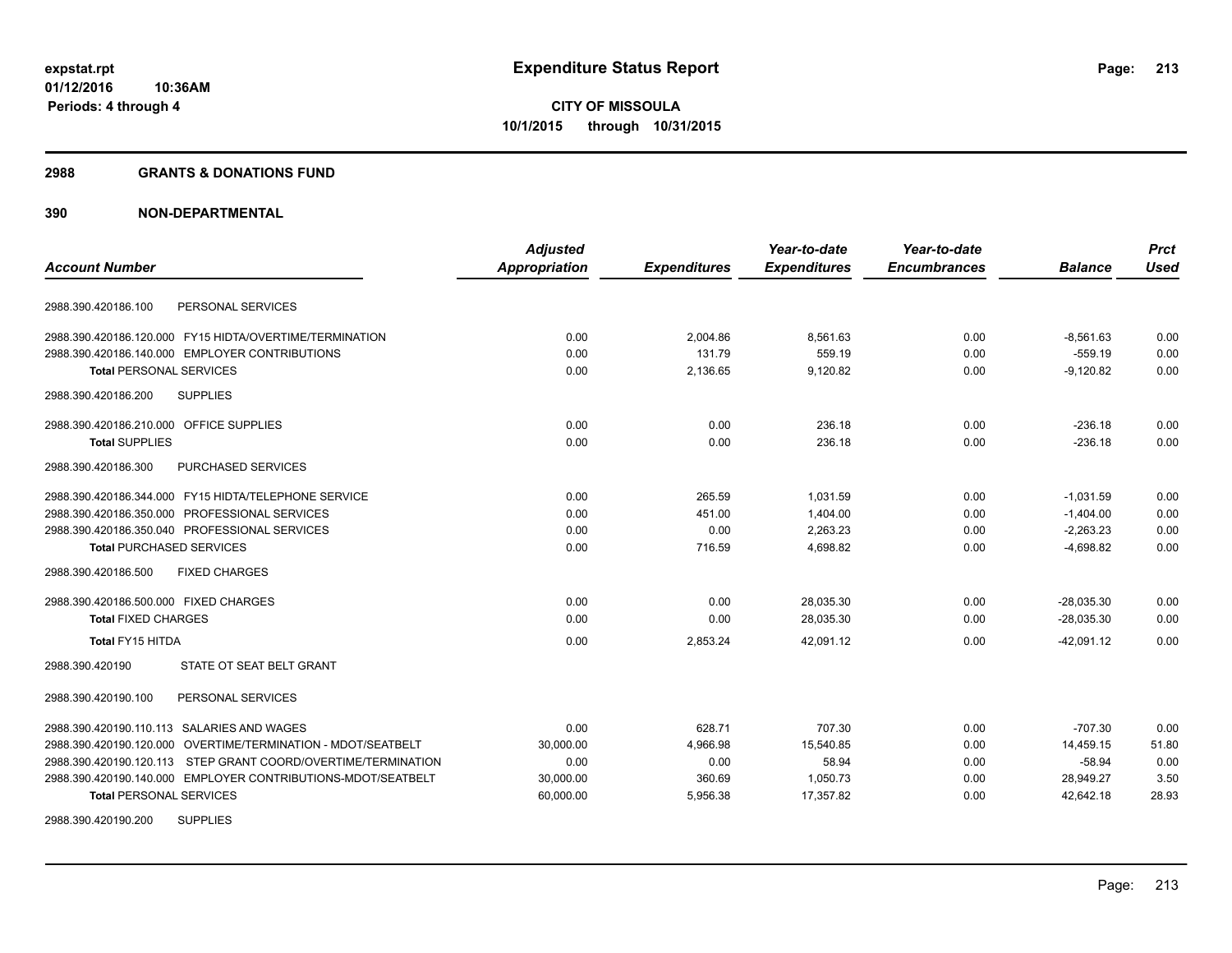#### **2988 GRANTS & DONATIONS FUND**

|                                         |                                                          | <b>Adjusted</b>      |                     | Year-to-date        | Year-to-date        |                | <b>Prct</b> |
|-----------------------------------------|----------------------------------------------------------|----------------------|---------------------|---------------------|---------------------|----------------|-------------|
| <b>Account Number</b>                   |                                                          | <b>Appropriation</b> | <b>Expenditures</b> | <b>Expenditures</b> | <b>Encumbrances</b> | <b>Balance</b> | <b>Used</b> |
| <b>Total SUPPLIES</b>                   |                                                          | 0.00                 | 0.00                | 0.00                | 0.00                | 0.00           | 0.00        |
| 2988.390.420190.300                     | PURCHASED SERVICES                                       |                      |                     |                     |                     |                |             |
| <b>Total PURCHASED SERVICES</b>         |                                                          | 0.00                 | 0.00                | 0.00                | 0.00                | 0.00           | 0.00        |
|                                         | Total STATE OT SEAT BELT GRANT                           | 60,000.00            | 5,956.38            | 17,357.82           | 0.00                | 42,642.18      | 28.93       |
| 2988.390.420191                         | <b>HIDTA INITIATIVE</b>                                  |                      |                     |                     |                     |                |             |
| 2988.390.420191.100                     | PERSONAL SERVICES                                        |                      |                     |                     |                     |                |             |
| Total HIDTA INITIATIVE                  |                                                          | 0.00                 | 0.00                | 0.00                | 0.00                | 0.00           | 0.00        |
| 2988.390.420192                         | UNDERAGE DRINKING GRANT                                  |                      |                     |                     |                     |                |             |
| 2988.390.420192.100                     | PERSONAL SERVICES                                        |                      |                     |                     |                     |                |             |
|                                         | Total UNDERAGE DRINKING GRANT                            | 0.00                 | 0.00                | 0.00                | 0.00                | 0.00           | 0.00        |
| 2988.390.420193                         | FY13 HIDTA                                               |                      |                     |                     |                     |                |             |
| 2988.390.420193.100                     | PERSONAL SERVICES                                        |                      |                     |                     |                     |                |             |
|                                         | 2988.390.420193.120.000 OVERTIME/TERMINATION-FY13 HIDTA  | 25,000.00            | 0.00                | 0.00                | 0.00                | 25,000.00      | 0.00        |
|                                         | 2988.390.420193.140.000 EMPLOYER CONTRIBUTIONS           | 2,250.00             | 0.00                | 0.00                | 0.00                | 2,250.00       | 0.00        |
| <b>Total PERSONAL SERVICES</b>          |                                                          | 27,250.00            | 0.00                | 0.00                | 0.00                | 27,250.00      | 0.00        |
| 2988.390.420193.200                     | <b>SUPPLIES</b>                                          |                      |                     |                     |                     |                |             |
| 2988.390.420193.210.000 OFFICE SUPPLIES |                                                          | 1,000.00             | 0.00                | 0.00                | 0.00                | 1,000.00       | 0.00        |
|                                         | 2988.390.420193.220.000 OPERATING SUPPLIES               | 29,743.00            | 0.00                | 0.00                | 0.00                | 29,743.00      | 0.00        |
| <b>Total SUPPLIES</b>                   |                                                          | 30,743.00            | 0.00                | 0.00                | 0.00                | 30,743.00      | 0.00        |
| 2988.390.420193.300                     | PURCHASED SERVICES                                       |                      |                     |                     |                     |                |             |
|                                         | 2988.390.420193.344.000 TELEPHONE SERVICE - FY13 HIDTA   | 1,200.00             | 0.00                | 0.00                | 0.00                | 1,200.00       | 0.00        |
|                                         | 2988.390.420193.350.000 PROFESSIONAL SERVICES-FY13 HIDTA | 47,156.00            | 0.00                | 0.00                | 0.00                | 47,156.00      | 0.00        |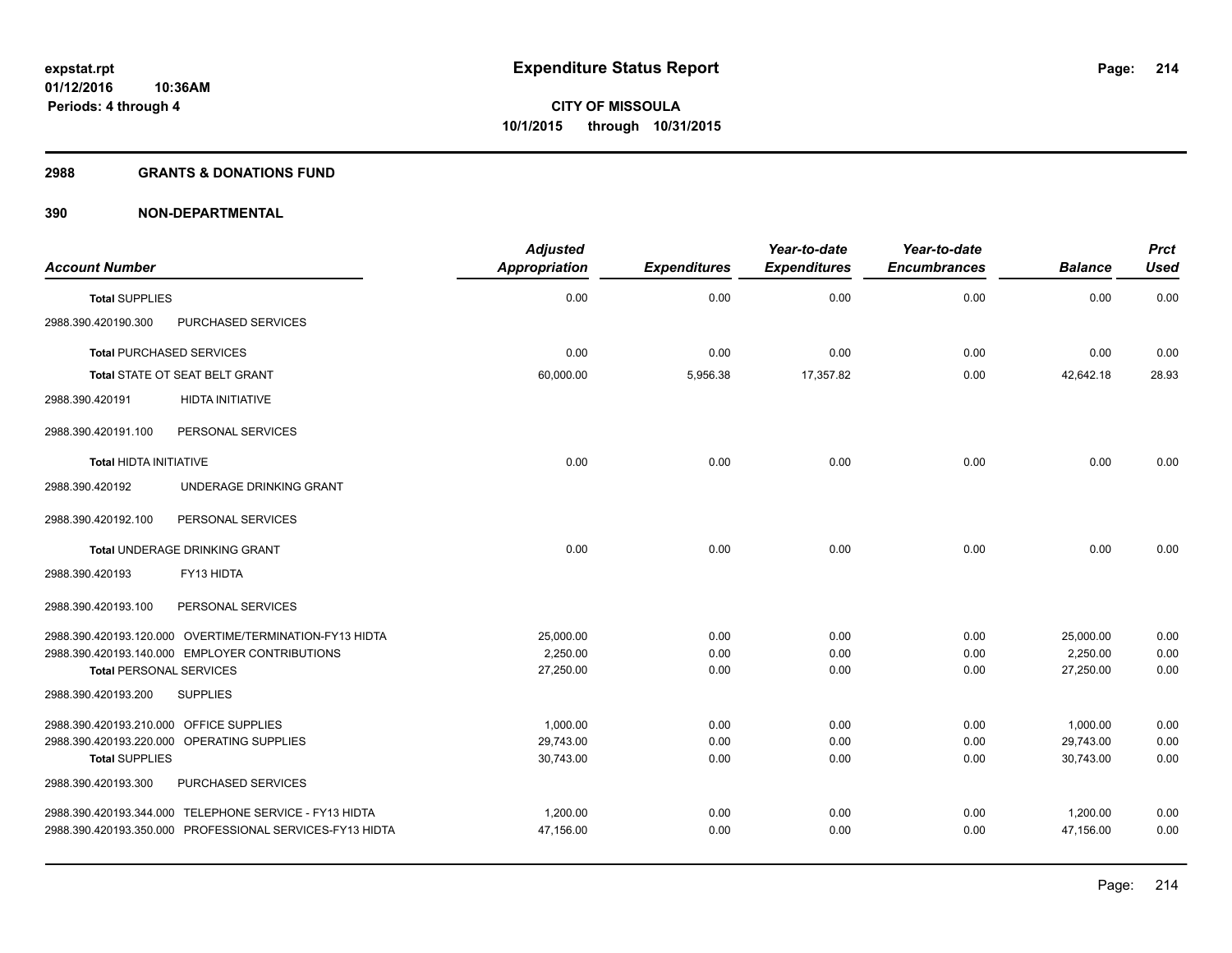#### **2988 GRANTS & DONATIONS FUND**

|                                |                                                  | <b>Adjusted</b>      |                     | Year-to-date        | Year-to-date        |                | <b>Prct</b> |
|--------------------------------|--------------------------------------------------|----------------------|---------------------|---------------------|---------------------|----------------|-------------|
| <b>Account Number</b>          |                                                  | <b>Appropriation</b> | <b>Expenditures</b> | <b>Expenditures</b> | <b>Encumbrances</b> | <b>Balance</b> | <b>Used</b> |
|                                | 2988.390.420193.360.000 REPAIR & MAINTENANCE     | 1,000.00             | 0.00                | 0.00                | 0.00                | 1,000.00       | 0.00        |
|                                | 2988.390.420193.370.000 TRAVEL-FY13 HIDTA        | 3,250.00             | 0.00                | 0.00                | 0.00                | 3,250.00       | 0.00        |
|                                | <b>Total PURCHASED SERVICES</b>                  | 52,606.00            | 0.00                | 0.00                | 0.00                | 52,606.00      | 0.00        |
| 2988.390.420193.500            | <b>FIXED CHARGES</b>                             |                      |                     |                     |                     |                |             |
|                                | 2988.390.420193.500.000 FIXED CHARGES-FY13 HIDTA | 39,150.00            | 0.00                | 0.00                | 0.00                | 39,150.00      | 0.00        |
| <b>Total FIXED CHARGES</b>     |                                                  | 39,150.00            | 0.00                | 0.00                | 0.00                | 39,150.00      | 0.00        |
| Total FY13 HIDTA               |                                                  | 149,749.00           | 0.00                | 0.00                | 0.00                | 149,749.00     | 0.00        |
| 2988.390.420194                | UNDERAGE DRINKING GRANT                          |                      |                     |                     |                     |                |             |
| 2988.390.420194.100            | PERSONAL SERVICES                                |                      |                     |                     |                     |                |             |
| <b>Total PERSONAL SERVICES</b> |                                                  | 0.00                 | 0.00                | 0.00                | 0.00                | 0.00           | 0.00        |
| 2988.390.420194.200            | <b>SUPPLIES</b>                                  |                      |                     |                     |                     |                |             |
| <b>Total SUPPLIES</b>          |                                                  | 0.00                 | 0.00                | 0.00                | 0.00                | 0.00           | 0.00        |
| 2988.390.420194.300            | PURCHASED SERVICES                               |                      |                     |                     |                     |                |             |
|                                | Total UNDERAGE DRINKING GRANT                    | 0.00                 | 0.00                | 0.00                | 0.00                | 0.00           | 0.00        |
| 2988.390.420195                | FY09 HIDTA                                       |                      |                     |                     |                     |                |             |
| 2988.390.420195.100            | PERSONAL SERVICES                                |                      |                     |                     |                     |                |             |
| <b>Total PERSONAL SERVICES</b> |                                                  | 0.00                 | 0.00                | 0.00                | 0.00                | 0.00           | 0.00        |
| 2988.390.420195.200            | <b>SUPPLIES</b>                                  |                      |                     |                     |                     |                |             |
|                                | 2988.390.420195.220.000 OPERATING SUPPLIES       | 0.00                 | 0.00                | 9,319.49            | 0.00                | $-9,319.49$    | 0.00        |
| <b>Total SUPPLIES</b>          |                                                  | 0.00                 | 0.00                | 9,319.49            | 0.00                | $-9,319.49$    | 0.00        |
| 2988.390.420195.300            | PURCHASED SERVICES                               |                      |                     |                     |                     |                |             |
|                                | <b>Total PURCHASED SERVICES</b>                  | 0.00                 | 0.00                | 0.00                | 0.00                | 0.00           | 0.00        |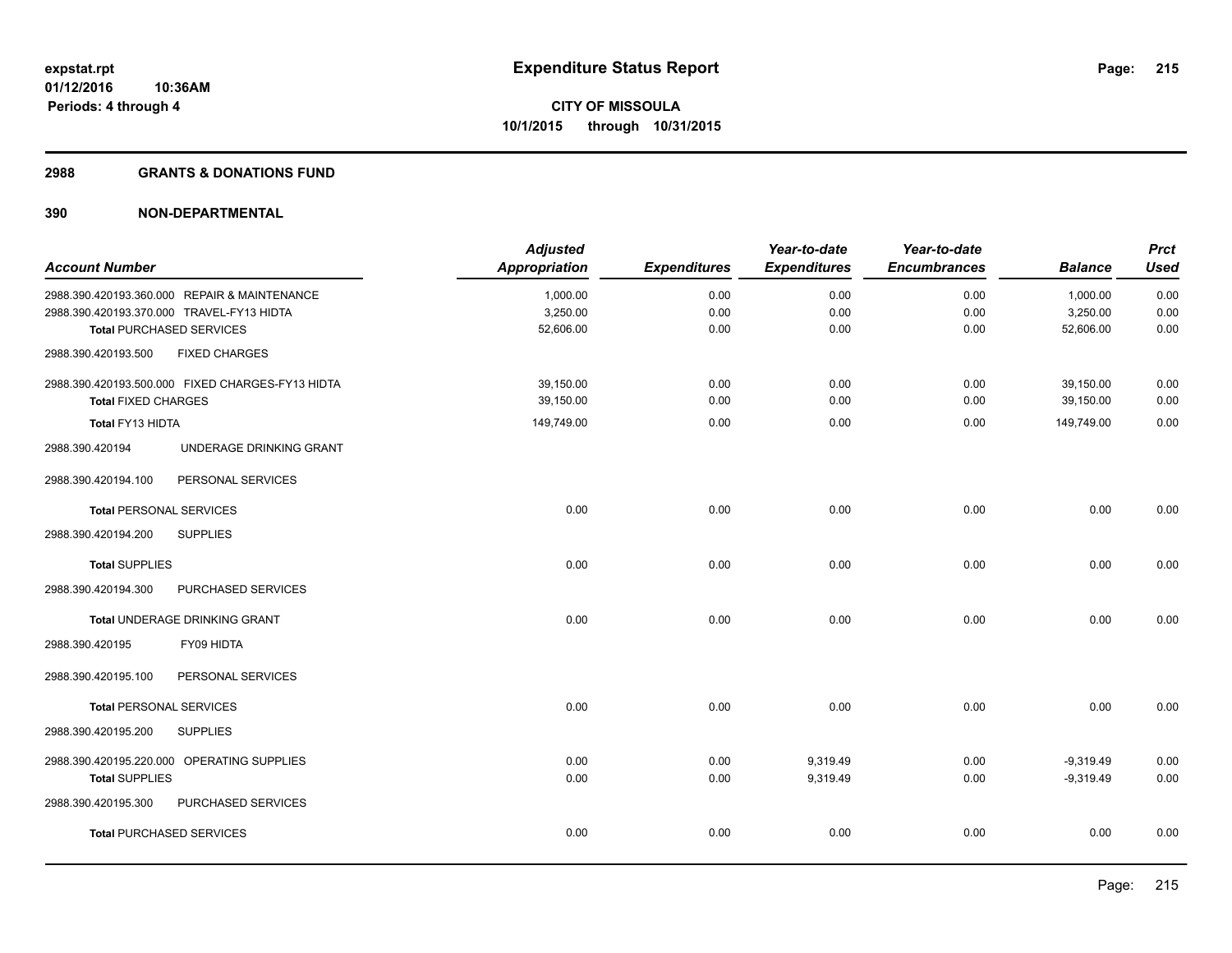#### **2988 GRANTS & DONATIONS FUND**

|                                                           | <b>Adjusted</b>      |                     | Year-to-date        | Year-to-date        |                | <b>Prct</b> |
|-----------------------------------------------------------|----------------------|---------------------|---------------------|---------------------|----------------|-------------|
| <b>Account Number</b>                                     | <b>Appropriation</b> | <b>Expenditures</b> | <b>Expenditures</b> | <b>Encumbrances</b> | <b>Balance</b> | <b>Used</b> |
| <b>FIXED CHARGES</b><br>2988.390.420195.500               |                      |                     |                     |                     |                |             |
| 2988.390.420195.500.000 FIXED CHARGES                     | 0.00                 | 5,607.06            | 0.00                | 0.00                | 0.00           | 0.00        |
| <b>Total FIXED CHARGES</b>                                | 0.00                 | 5,607.06            | 0.00                | 0.00                | 0.00           | 0.00        |
| Total FY09 HIDTA                                          | 0.00                 | 5,607.06            | 9,319.49            | 0.00                | $-9,319.49$    | 0.00        |
| <b>HIDTA 2010</b><br>2988.390.420196                      |                      |                     |                     |                     |                |             |
| 2988.390.420196.100<br>PERSONAL SERVICES                  |                      |                     |                     |                     |                |             |
| 2988.390.420196.120.000 HIDTA 2014-OVERTIME/TERMINATION   | 25,000.00            | 0.00                | 0.00                | 0.00                | 25,000.00      | 0.00        |
| 2988.390.420196.140.000 HIDTA 2014-EMPLOYER CONTRIBUTIONS | 2.250.00             | 0.00                | 0.00                | 0.00                | 2,250.00       | 0.00        |
| <b>Total PERSONAL SERVICES</b>                            | 27,250.00            | 0.00                | 0.00                | 0.00                | 27,250.00      | 0.00        |
| <b>SUPPLIES</b><br>2988.390.420196.200                    |                      |                     |                     |                     |                |             |
| 2988.390.420196.210.000 HIDTA 2014 - OFFICE SUPPLIES      | 1.000.00             | 0.00                | 0.00                | 0.00                | 1.000.00       | 0.00        |
| 2988.390.420196.220.000 HIDTA 2014-OPERATING SUPPLIES     | 29,743.00            | 0.00                | 0.00                | 0.00                | 29,743.00      | 0.00        |
| <b>Total SUPPLIES</b>                                     | 30,743.00            | 0.00                | 0.00                | 0.00                | 30,743.00      | 0.00        |
| PURCHASED SERVICES<br>2988.390.420196.300                 |                      |                     |                     |                     |                |             |
| 2988.390.420196.344.000 HIDTA 2014-TELEPHONE SERVICE      | 1,200.00             | 0.00                | 0.00                | 0.00                | 1,200.00       | 0.00        |
| 2988.390.420196.350.000 HIDTA 2014-PROFESSIONAL SERVICES  | 47.156.00            | 0.00                | 0.00                | 0.00                | 47,156.00      | 0.00        |
| 2988.390.420196.360.000 HIDTA2014-REPAIR & MAINTENANCE    | 1,000.00             | 0.00                | 0.00                | 0.00                | 1,000.00       | 0.00        |
| 2988.390.420196.370.000 TRAVEL                            | 3,250.00             | 0.00                | 0.00                | 0.00                | 3,250.00       | 0.00        |
| <b>Total PURCHASED SERVICES</b>                           | 52,606.00            | 0.00                | 0.00                | 0.00                | 52,606.00      | 0.00        |
| <b>FIXED CHARGES</b><br>2988.390.420196.500               |                      |                     |                     |                     |                |             |
| 2988.390.420196.500.000 HIDTA 2014-FIXED CHARGES          | 39,150.00            | 0.00                | 0.00                | 0.00                | 39,150.00      | 0.00        |
| <b>Total FIXED CHARGES</b>                                | 39,150.00            | 0.00                | 0.00                | 0.00                | 39,150.00      | 0.00        |
| CAPITAL OUTLAY<br>2988.390.420196.900                     |                      |                     |                     |                     |                |             |
| <b>Total CAPITAL OUTLAY</b>                               | 0.00                 | 0.00                | 0.00                | 0.00                | 0.00           | 0.00        |
|                                                           |                      |                     |                     |                     |                |             |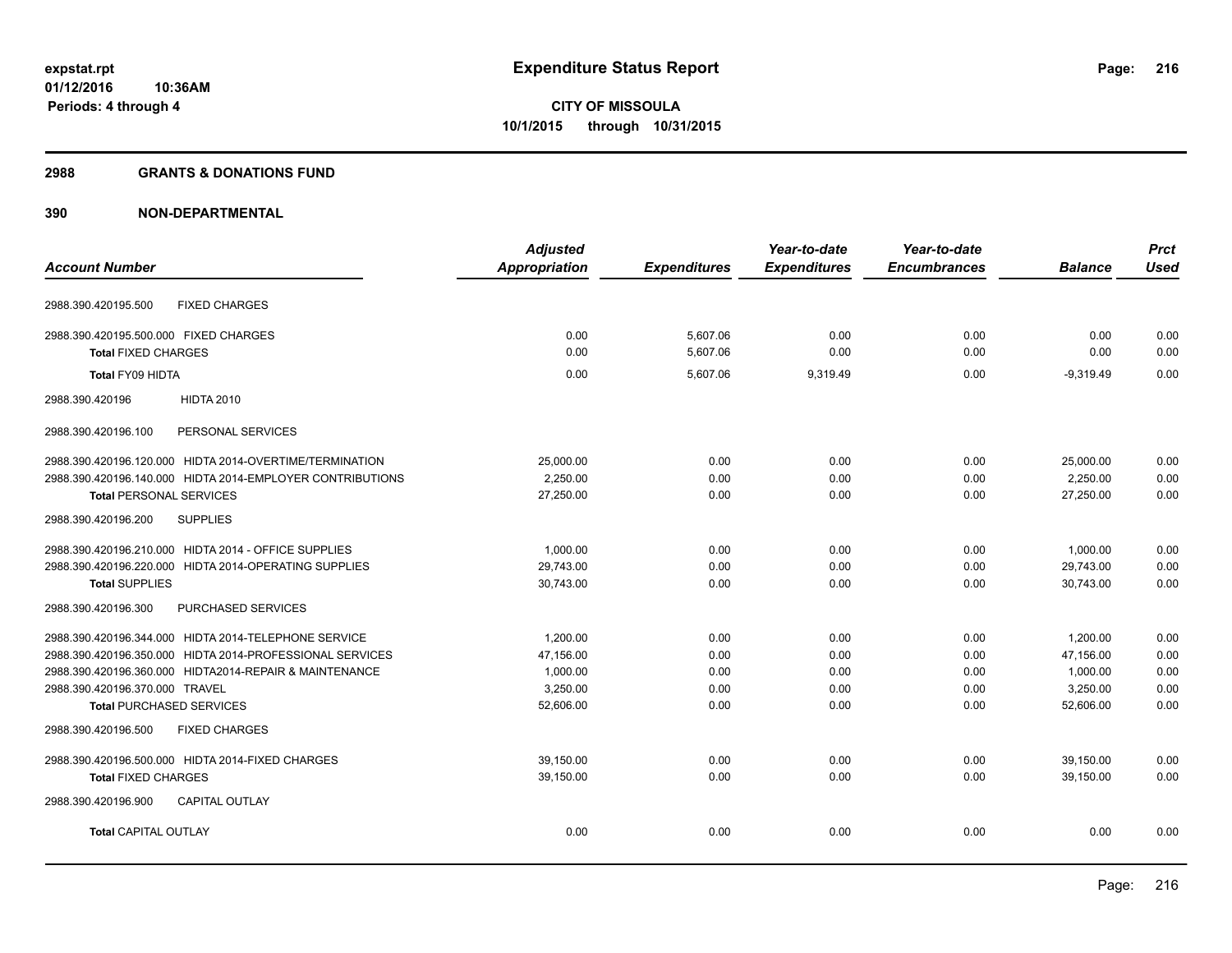#### **2988 GRANTS & DONATIONS FUND**

| <b>Account Number</b>          |                                 | <b>Adjusted</b><br><b>Appropriation</b> | <b>Expenditures</b> | Year-to-date<br><b>Expenditures</b> | Year-to-date<br><b>Encumbrances</b> | <b>Balance</b> | <b>Prct</b><br><b>Used</b> |
|--------------------------------|---------------------------------|-----------------------------------------|---------------------|-------------------------------------|-------------------------------------|----------------|----------------------------|
| Total HIDTA 2010               |                                 | 149,749.00                              | 0.00                | 0.00                                | 0.00                                | 149,749.00     | 0.00                       |
| 2988.390.420197                | *** Title Not Found ***         |                                         |                     |                                     |                                     |                |                            |
| 2988.390.420197.100            | PERSONAL SERVICES               |                                         |                     |                                     |                                     |                |                            |
| Total *** Title Not Found ***  |                                 | 0.00                                    | 0.00                | 0.00                                | 0.00                                | 0.00           | 0.00                       |
| 2988.390.420199                | FY11 UNDERAGE DRINKING          |                                         |                     |                                     |                                     |                |                            |
| 2988.390.420199.100            | PERSONAL SERVICES               |                                         |                     |                                     |                                     |                |                            |
| <b>Total PERSONAL SERVICES</b> |                                 | 0.00                                    | 0.00                | 0.00                                | 0.00                                | 0.00           | 0.00                       |
| 2988.390.420199.200            | <b>SUPPLIES</b>                 |                                         |                     |                                     |                                     |                |                            |
| <b>Total SUPPLIES</b>          |                                 | 0.00                                    | 0.00                | 0.00                                | 0.00                                | 0.00           | 0.00                       |
| 2988.390.420199.300            | PURCHASED SERVICES              |                                         |                     |                                     |                                     |                |                            |
|                                | Total FY11 UNDERAGE DRINKING    | 0.00                                    | 0.00                | 0.00                                | 0.00                                | 0.00           | 0.00                       |
| 2988.390.420200                | FY11 HIDTA                      |                                         |                     |                                     |                                     |                |                            |
| 2988.390.420200.100            | PERSONAL SERVICES               |                                         |                     |                                     |                                     |                |                            |
| <b>Total PERSONAL SERVICES</b> |                                 | 0.00                                    | 0.00                | 0.00                                | 0.00                                | 0.00           | 0.00                       |
| 2988.390.420200.200            | <b>SUPPLIES</b>                 |                                         |                     |                                     |                                     |                |                            |
| <b>Total SUPPLIES</b>          |                                 | 0.00                                    | 0.00                | 0.00                                | 0.00                                | 0.00           | 0.00                       |
| 2988.390.420200.300            | PURCHASED SERVICES              |                                         |                     |                                     |                                     |                |                            |
|                                | <b>Total PURCHASED SERVICES</b> | 0.00                                    | 0.00                | 0.00                                | 0.00                                | 0.00           | 0.00                       |
| 2988.390.420200.500            | <b>FIXED CHARGES</b>            |                                         |                     |                                     |                                     |                |                            |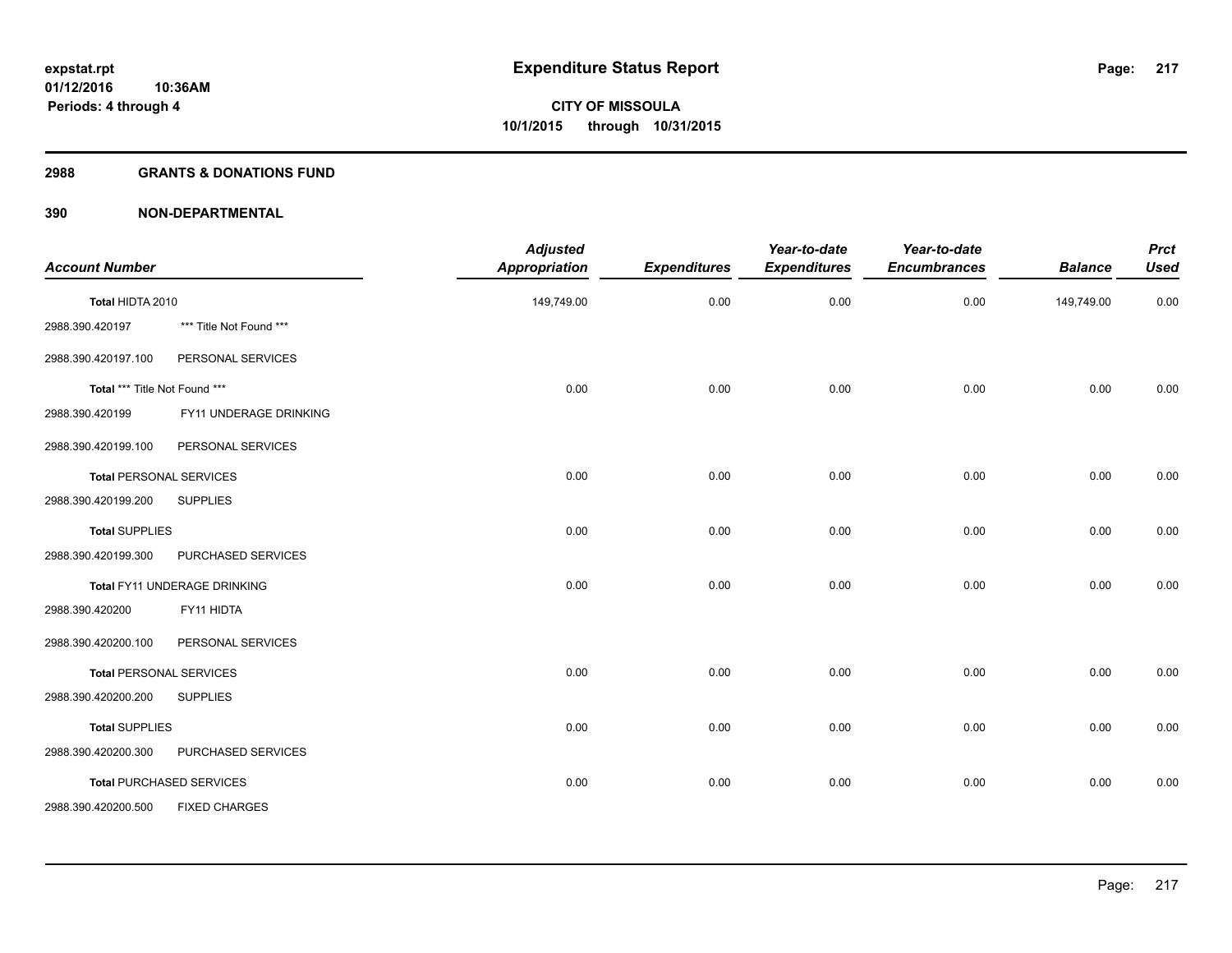#### **2988 GRANTS & DONATIONS FUND**

| <b>Account Number</b>                             |                                                               | <b>Adjusted</b><br><b>Appropriation</b> | <b>Expenditures</b> | Year-to-date<br><b>Expenditures</b> | Year-to-date<br><b>Encumbrances</b> | <b>Balance</b> | <b>Prct</b><br><b>Used</b> |
|---------------------------------------------------|---------------------------------------------------------------|-----------------------------------------|---------------------|-------------------------------------|-------------------------------------|----------------|----------------------------|
| Total FY11 HIDTA                                  |                                                               | 0.00                                    | 0.00                | 0.00                                | 0.00                                | 0.00           | 0.00                       |
| 2988.390.420260                                   | *** Title Not Found ***                                       |                                         |                     |                                     |                                     |                |                            |
| 2988.390.420260.300                               | PURCHASED SERVICES                                            |                                         |                     |                                     |                                     |                |                            |
| Total *** Title Not Found ***                     |                                                               | 0.00                                    | 0.00                | 0.00                                | 0.00                                | 0.00           | 0.00                       |
| 2988.390.420432                                   | <b>FIRE EXPLORERS</b>                                         |                                         |                     |                                     |                                     |                |                            |
| 2988.390.420432.700                               | <b>GRANTS &amp; CONTRIBUTIONS</b>                             |                                         |                     |                                     |                                     |                |                            |
|                                                   | 2988.390.420432.700.000 FIRE EXPLORERS/GRANTS & CONTRIBUTIONS | 1,650.00                                | 0.00                | 0.00                                | 0.00                                | 1,650.00       | 0.00                       |
| <b>Total FIRE EXPLORERS</b>                       |                                                               | 1,650.00                                | 0.00                | 0.00                                | 0.00                                | 1,650.00       | 0.00                       |
| 2988.390.420433                                   | <b>COMBAT CHALLENGE</b>                                       |                                         |                     |                                     |                                     |                |                            |
| 2988.390.420433.200<br><b>SUPPLIES</b>            |                                                               |                                         |                     |                                     |                                     |                |                            |
| 2988.390.420433.210.000 COMBAT CHALLENGE SUPPLIES |                                                               | 838.00                                  | 0.00                | 0.00                                | 0.00                                | 838.00         | 0.00                       |
| <b>Total SUPPLIES</b>                             |                                                               | 838.00                                  | 0.00                | 0.00                                | 0.00                                | 838.00         | 0.00                       |
| 2988.390.420433.300                               | PURCHASED SERVICES                                            |                                         |                     |                                     |                                     |                |                            |
| 2988.390.420433.370.000 COMBAT CHALLENGE TRAVEL   |                                                               | 2,696.00                                | 0.00                | 0.00                                | 0.00                                | 2,696.00       | 0.00                       |
| 2988.390.420433.380.000 COMBAT CHALLENGE TRAINING |                                                               | 558.00                                  | 0.00                | 0.00                                | 0.00                                | 558.00         | 0.00                       |
| <b>Total PURCHASED SERVICES</b>                   |                                                               | 3,254.00                                | 0.00                | 0.00                                | 0.00                                | 3,254.00       | 0.00                       |
| 2988.390.420433.700                               | <b>GRANTS &amp; CONTRIBUTIONS</b>                             |                                         |                     |                                     |                                     |                |                            |
| <b>Total GRANTS &amp; CONTRIBUTIONS</b>           |                                                               | 0.00                                    | 0.00                | 0.00                                | 0.00                                | 0.00           | 0.00                       |
| <b>Total COMBAT CHALLENGE</b>                     |                                                               | 4,092.00                                | 0.00                | 0.00                                | 0.00                                | 4,092.00       | 0.00                       |
| 2988.390.420434                                   | THERMAL IMAGERS                                               |                                         |                     |                                     |                                     |                |                            |
| 2988.390.420434.900                               | <b>CAPITAL OUTLAY</b>                                         |                                         |                     |                                     |                                     |                |                            |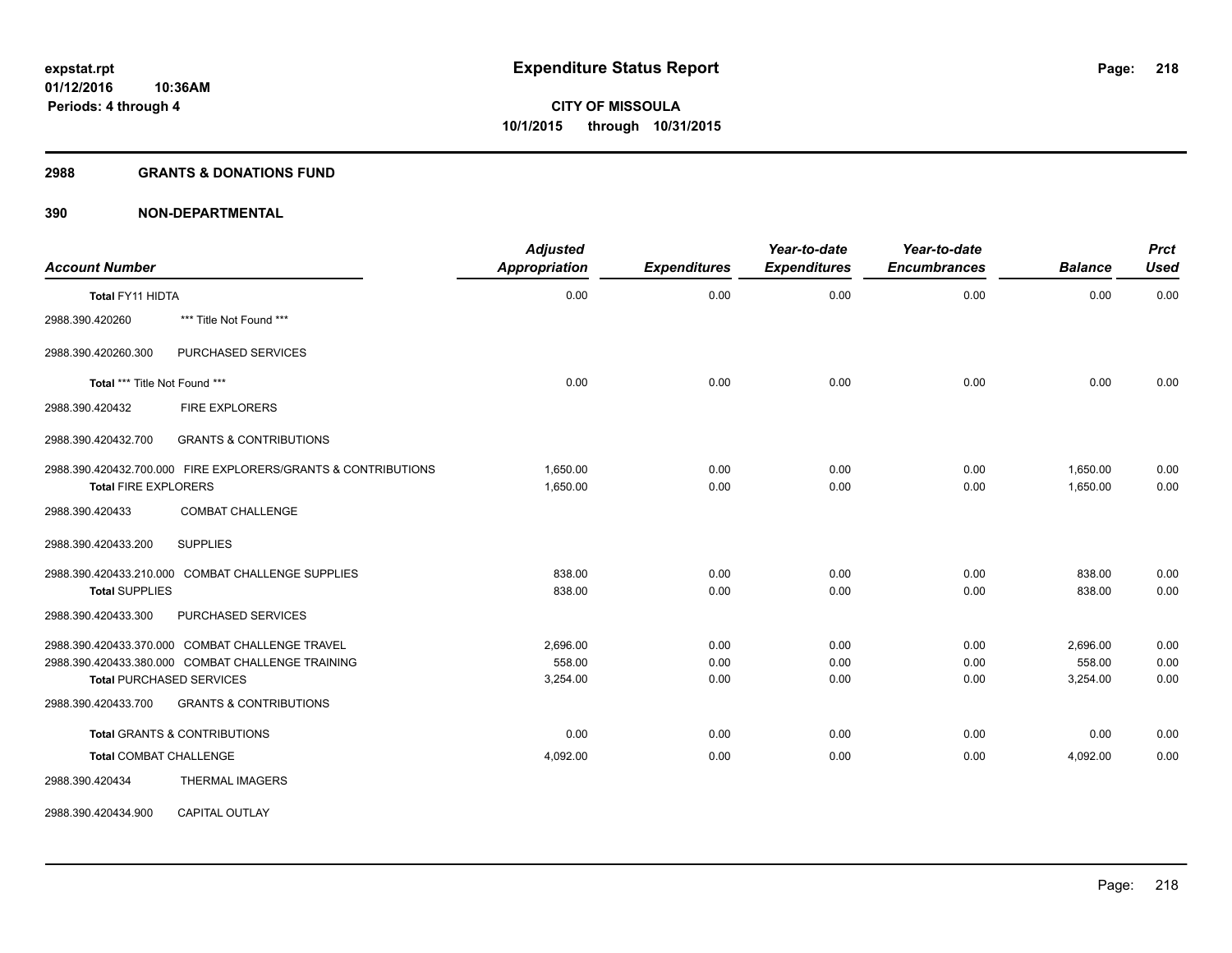#### **2988 GRANTS & DONATIONS FUND**

| <b>Account Number</b>                |                                       | <b>Adjusted</b><br>Appropriation | <b>Expenditures</b> | Year-to-date<br><b>Expenditures</b> | Year-to-date<br><b>Encumbrances</b> | <b>Balance</b> | <b>Prct</b><br><b>Used</b> |
|--------------------------------------|---------------------------------------|----------------------------------|---------------------|-------------------------------------|-------------------------------------|----------------|----------------------------|
| <b>Total THERMAL IMAGERS</b>         |                                       | 0.00                             | 0.00                | 0.00                                | 0.00                                | 0.00           | 0.00                       |
| 2988.390.430100                      | <b>GREEN BLOCKS PILOT PROJECT</b>     |                                  |                     |                                     |                                     |                |                            |
| 2988.390.430100.300                  | PURCHASED SERVICES                    |                                  |                     |                                     |                                     |                |                            |
|                                      | <b>Total PURCHASED SERVICES</b>       | 0.00                             | 0.00                | 0.00                                | 0.00                                | 0.00           | 0.00                       |
| 2988.390.430100.700                  | <b>GRANTS &amp; CONTRIBUTIONS</b>     |                                  |                     |                                     |                                     |                |                            |
|                                      | Total GREEN BLOCKS PILOT PROJECT      | 0.00                             | 0.00                | 0.00                                | 0.00                                | 0.00           | 0.00                       |
| 2988.390.430230                      | STREET RESTORATION                    |                                  |                     |                                     |                                     |                |                            |
| 2988.390.430230.900                  | CAPITAL OUTLAY                        |                                  |                     |                                     |                                     |                |                            |
| 2988.390.430230.930.000 IMPROVEMENTS |                                       | 24,822.00                        | 0.00                | 0.00                                | 0.00                                | 24,822.00      | 0.00                       |
|                                      | <b>Total STREET RESTORATION</b>       | 24,822.00                        | 0.00                | 0.00                                | 0.00                                | 24,822.00      | 0.00                       |
| 2988.390.430243                      | SCHILLING ST FOOT BRIDGE              |                                  |                     |                                     |                                     |                |                            |
| 2988.390.430243.200                  | <b>SUPPLIES</b>                       |                                  |                     |                                     |                                     |                |                            |
|                                      | <b>Total SCHILLING ST FOOT BRIDGE</b> | 0.00                             | 0.00                | 0.00                                | 0.00                                | 0.00           | 0.00                       |
| 2988.390.430264                      | PEDESTRIAN SAFETY                     |                                  |                     |                                     |                                     |                |                            |
| 2988.390.430264.900                  | CAPITAL OUTLAY                        |                                  |                     |                                     |                                     |                |                            |
| Total PEDESTRIAN SAFETY              |                                       | 0.00                             | 0.00                | 0.00                                | 0.00                                | 0.00           | 0.00                       |
| 2988.390.430300                      | <b>EECBG</b>                          |                                  |                     |                                     |                                     |                |                            |
| 2988.390.430300.300                  | PURCHASED SERVICES                    |                                  |                     |                                     |                                     |                |                            |
| <b>Total EECBG</b>                   |                                       | 0.00                             | 0.00                | 0.00                                | 0.00                                | 0.00           | 0.00                       |
| 2988.390.431400                      | <b>ENGINEERING</b>                    |                                  |                     |                                     |                                     |                |                            |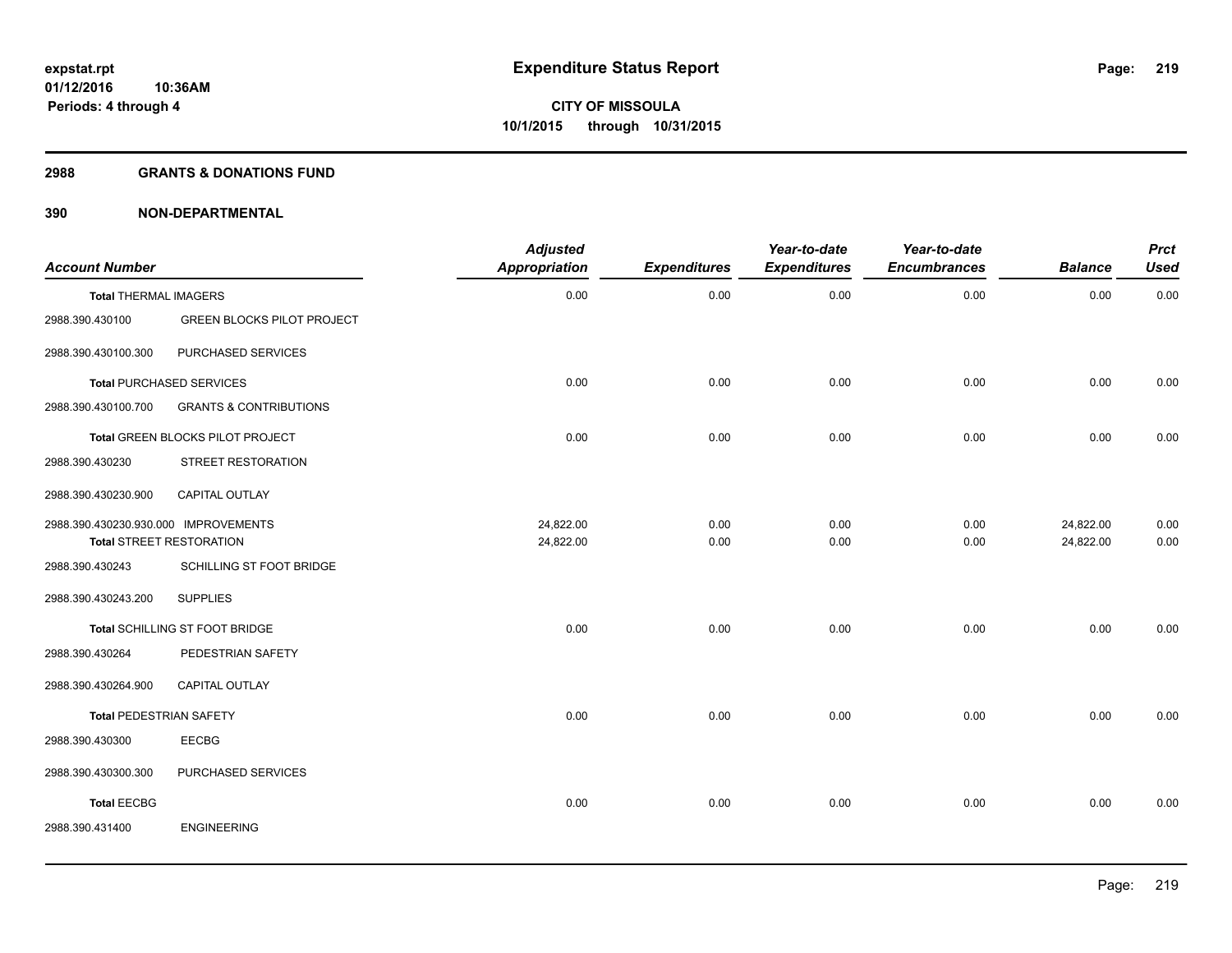#### **2988 GRANTS & DONATIONS FUND**

| <b>Account Number</b>      |                                                 | <b>Adjusted</b><br><b>Appropriation</b> | <b>Expenditures</b> | Year-to-date<br><b>Expenditures</b> | Year-to-date<br><b>Encumbrances</b> | <b>Balance</b>           | <b>Prct</b><br><b>Used</b> |
|----------------------------|-------------------------------------------------|-----------------------------------------|---------------------|-------------------------------------|-------------------------------------|--------------------------|----------------------------|
| 2988.390.431400.300        | PURCHASED SERVICES                              |                                         |                     |                                     |                                     |                          |                            |
| <b>Total ENGINEERING</b>   |                                                 | 0.00                                    | 0.00                | 0.00                                | 0.00                                | 0.00                     | 0.00                       |
| 2988.390.460416            | PARKS GPS TRACKING GRANT(ARRA)                  |                                         |                     |                                     |                                     |                          |                            |
| 2988.390.460416.300        | PURCHASED SERVICES                              |                                         |                     |                                     |                                     |                          |                            |
|                            | Total PARKS GPS TRACKING GRANT(ARRA)            | 0.00                                    | 0.00                | 0.00                                | 0.00                                | 0.00                     | 0.00                       |
| 2988.390.470402            | <b>BROWNFIELD CLEANUP</b>                       |                                         |                     |                                     |                                     |                          |                            |
| 2988.390.470402.700        | <b>GRANTS &amp; CONTRIBUTIONS</b>               |                                         |                     |                                     |                                     |                          |                            |
|                            | <b>Total BROWNFIELD CLEANUP</b>                 | 0.00                                    | 0.00                | 0.00                                | 0.00                                | 0.00                     | 0.00                       |
| 2988.390.470404            | <b>BROWNFIELDS CLEANUP RLF</b>                  |                                         |                     |                                     |                                     |                          |                            |
| 2988.390.470404.300        | PURCHASED SERVICES                              |                                         |                     |                                     |                                     |                          |                            |
|                            | <b>Total PURCHASED SERVICES</b>                 | 0.00                                    | 0.00                | 0.00                                | 0.00                                | 0.00                     | 0.00                       |
| 2988.390.470404.700        | <b>GRANTS &amp; CONTRIBUTIONS</b>               |                                         |                     |                                     |                                     |                          |                            |
|                            | 2988.390.470404.700.000 BROWNSFIELD RLF CLEANUP | 587,106.00<br>587,106.00                | 0.00<br>0.00        | 0.00<br>0.00                        | 0.00<br>0.00                        | 587,106.00<br>587,106.00 | 0.00<br>0.00               |
| 2988.390.470404.800        | Total GRANTS & CONTRIBUTIONS<br>OTHER OBJECTS   |                                         |                     |                                     |                                     |                          |                            |
| <b>Total OTHER OBJECTS</b> |                                                 | 0.00                                    | 0.00                | 0.00                                | 0.00                                | 0.00                     | 0.00                       |
|                            | Total BROWNFIELDS CLEANUP RLF                   | 587,106.00                              | 0.00                | 0.00                                | 0.00                                | 587,106.00               | 0.00                       |
| 2988.390.470405            | BROWNFIELD AREA-WIDE PLANNING GRANT             |                                         |                     |                                     |                                     |                          |                            |
| 2988.390.470405.700        | <b>GRANTS &amp; CONTRIBUTIONS</b>               |                                         |                     |                                     |                                     |                          |                            |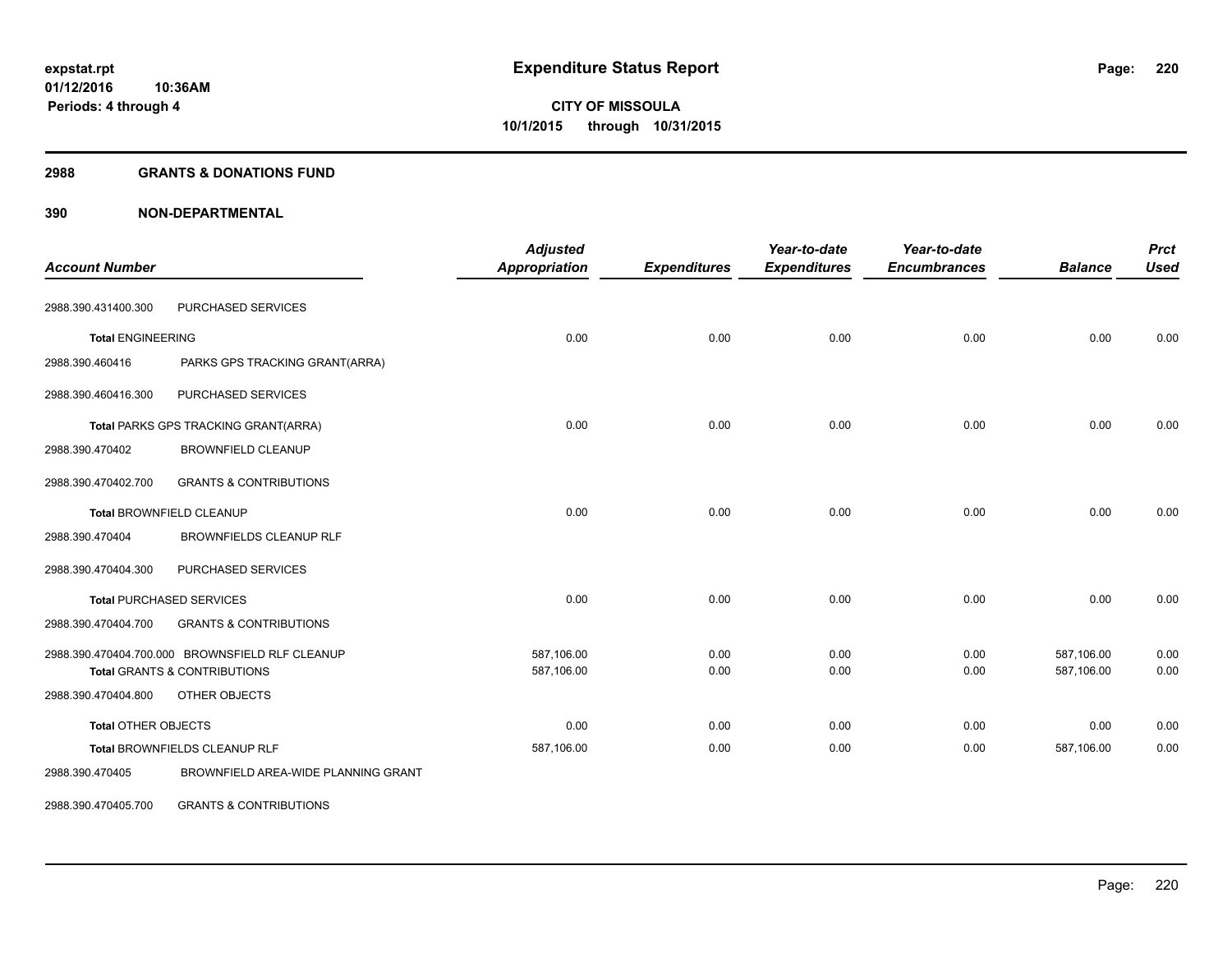#### **2988 GRANTS & DONATIONS FUND**

| <b>Account Number</b>          |                                                  | <b>Adjusted</b><br><b>Appropriation</b> | <b>Expenditures</b> | Year-to-date<br><b>Expenditures</b> | Year-to-date<br><b>Encumbrances</b> | <b>Balance</b> | <b>Prct</b><br><b>Used</b> |
|--------------------------------|--------------------------------------------------|-----------------------------------------|---------------------|-------------------------------------|-------------------------------------|----------------|----------------------------|
|                                | <b>Total GRANTS &amp; CONTRIBUTIONS</b>          | 0.00                                    | 0.00                | 0.00                                | 0.00                                | 0.00           | 0.00                       |
| 2988.390.470405.800            | OTHER OBJECTS                                    |                                         |                     |                                     |                                     |                |                            |
|                                | <b>Total BROWNFIELD AREA-WIDE PLANNING GRANT</b> | 0.00                                    | 0.00                | 0.00                                | 0.00                                | 0.00           | 0.00                       |
| 2988.390.480002                | DEPT OF AG INTERN                                |                                         |                     |                                     |                                     |                |                            |
| 2988.390.480002.100            | PERSONAL SERVICES                                |                                         |                     |                                     |                                     |                |                            |
| <b>Total DEPT OF AG INTERN</b> |                                                  | 0.00                                    | 0.00                | 0.00                                | 0.00                                | 0.00           | 0.00                       |
| 2988.390.510110                | <b>MERCHANT SERVICES</b>                         |                                         |                     |                                     |                                     |                |                            |
| 2988.390.510110.500            | <b>FIXED CHARGES</b>                             |                                         |                     |                                     |                                     |                |                            |
|                                | <b>Total MERCHANT SERVICES</b>                   | 0.00                                    | 0.00                | 0.00                                | 0.00                                | 0.00           | 0.00                       |
| <b>Total NON-DEPARTMENTAL</b>  |                                                  | 2,088,939.00                            | 23,322.83           | 113,203.50                          | 0.00                                | 1,975,735.50   | 5.42                       |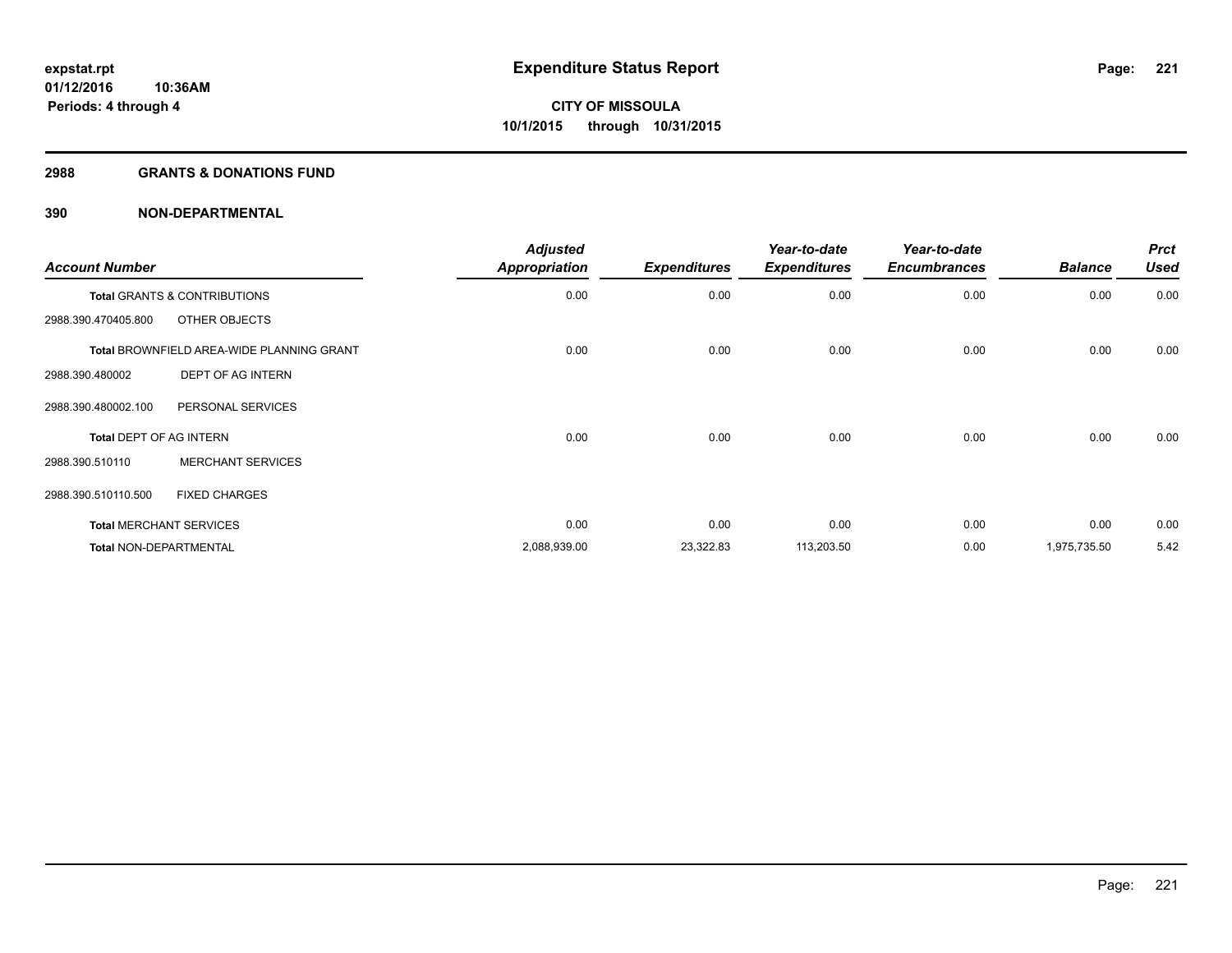#### **2988 GRANTS & DONATIONS FUND**

#### **400 ENTITLEMENT GRANTS**

| <b>Account Number</b>      |                                                    | <b>Adjusted</b><br><b>Appropriation</b> | <b>Expenditures</b> | Year-to-date<br><b>Expenditures</b> | Year-to-date<br><b>Encumbrances</b> | <b>Balance</b> | <b>Prct</b><br><b>Used</b> |
|----------------------------|----------------------------------------------------|-----------------------------------------|---------------------|-------------------------------------|-------------------------------------|----------------|----------------------------|
| 2988.400.470320            | <b>GOOMZEE INC BSTF GRANT</b>                      |                                         |                     |                                     |                                     |                |                            |
| 2988.400.470320.700        | <b>GRANTS &amp; CONTRIBUTIONS</b>                  |                                         |                     |                                     |                                     |                |                            |
|                            | Total GOOMZEE INC BSTF GRANT                       | 0.00                                    | 0.00                | 0.00                                | 0.00                                | 0.00           | 0.00                       |
| 2988.400.470321            | ADVANCED TECHNOLOGY GROUP/ BSTF GRANT              |                                         |                     |                                     |                                     |                |                            |
| 2988.400.470321.700        | <b>GRANTS &amp; CONTRIBUTIONS</b>                  |                                         |                     |                                     |                                     |                |                            |
|                            | <b>Total ADVANCED TECHNOLOGY GROUP/ BSTF GRANT</b> | 0.00                                    | 0.00                | 0.00                                | 0.00                                | 0.00           | 0.00                       |
| 2988.400.470322            | RIVERTOP RENEWABLES/BSTFG                          |                                         |                     |                                     |                                     |                |                            |
| 2988.400.470322.700        | <b>GRANTS &amp; CONTRIBUTIONS</b>                  |                                         |                     |                                     |                                     |                |                            |
|                            | Total RIVERTOP RENEWABLES/BSTFG                    | 0.00                                    | 0.00                | 0.00                                | 0.00                                | 0.00           | 0.00                       |
| 2988.400.470323            | <b>TERRA ECHOS/BSTFG</b>                           |                                         |                     |                                     |                                     |                |                            |
| 2988.400.470323.700        | <b>GRANTS &amp; CONTRIBUTIONS</b>                  |                                         |                     |                                     |                                     |                |                            |
|                            | <b>Total TERRA ECHOS/BSTFG</b>                     | 0.00                                    | 0.00                | 0.00                                | 0.00                                | 0.00           | 0.00                       |
| 2988.400.510110            | <b>MERCHANT SERVICES</b>                           |                                         |                     |                                     |                                     |                |                            |
| 2988.400.510110.500        | <b>FIXED CHARGES</b>                               |                                         |                     |                                     |                                     |                |                            |
| <b>Total FIXED CHARGES</b> |                                                    | 0.00                                    | 0.00                | 0.00                                | 0.00                                | 0.00           | 0.00                       |
|                            | <b>Total ENTITLEMENT GRANTS</b>                    | 0.00                                    | 0.00                | 0.00                                | 0.00                                | 0.00           | 0.00                       |
|                            | Total GRANTS & DONATIONS FUND                      | 2,088,939.00                            | 120,758.33          | 219,993.58                          | 0.00                                | 1,868,945.42   | 10.53                      |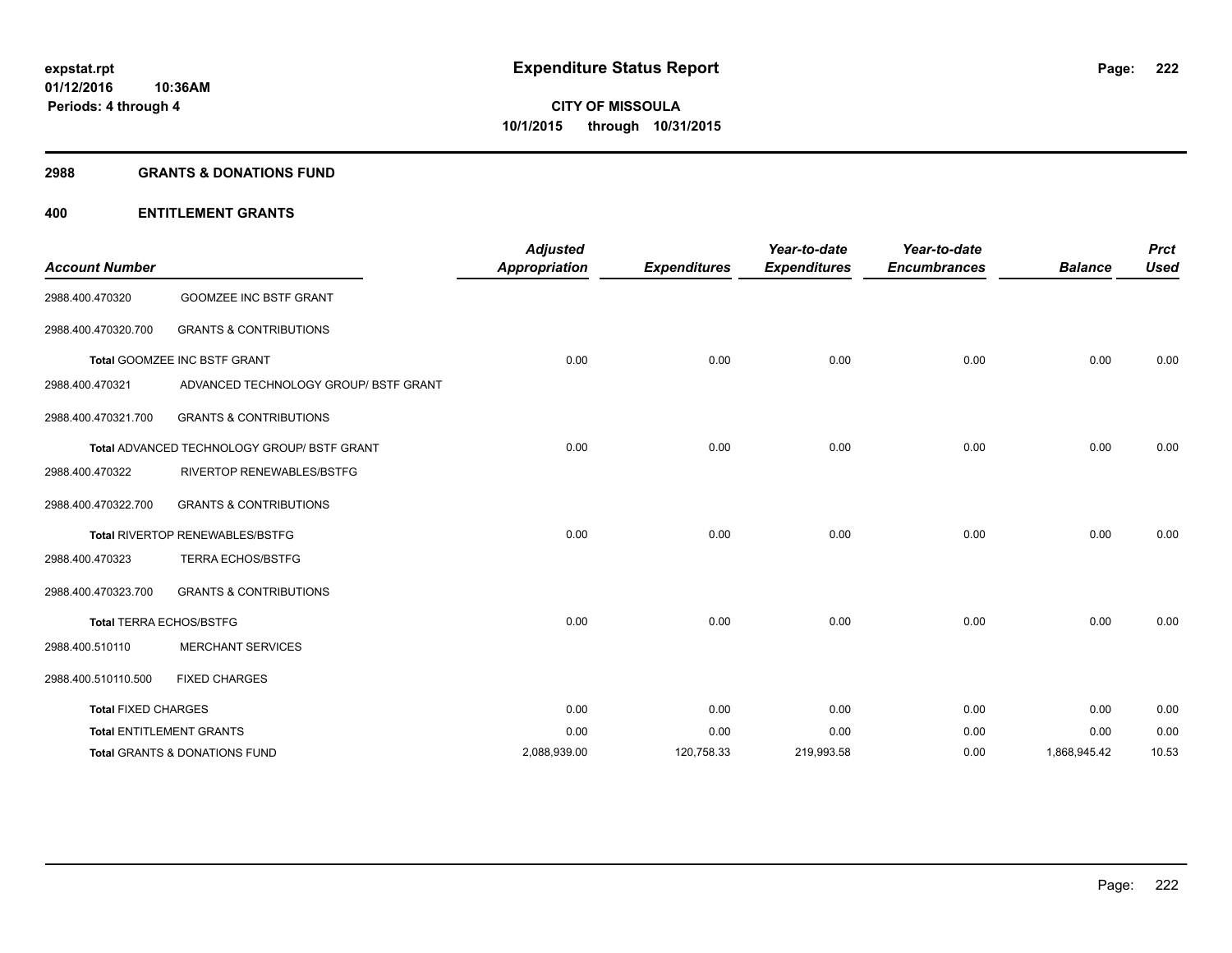#### **3000 SID REVOLVING FUND**

| <b>Account Number</b>           |                                                  | <b>Adjusted</b><br><b>Appropriation</b> | <b>Expenditures</b> | Year-to-date<br><b>Expenditures</b> | Year-to-date<br><b>Encumbrances</b> | <b>Balance</b> | <b>Prct</b><br><b>Used</b> |
|---------------------------------|--------------------------------------------------|-----------------------------------------|---------------------|-------------------------------------|-------------------------------------|----------------|----------------------------|
| 3000.390.510110                 | <b>MERCHANT SERVICES</b>                         |                                         |                     |                                     |                                     |                |                            |
| 3000.390.510110.500             | <b>FIXED CHARGES</b>                             |                                         |                     |                                     |                                     |                |                            |
| <b>Total MERCHANT SERVICES</b>  |                                                  | 0.00                                    | 0.00                | 0.00                                | 0.00                                | 0.00           | 0.00                       |
| 3000.390.521000                 | INTERFUND OPERATING TRANSFERS                    |                                         |                     |                                     |                                     |                |                            |
| 3000.390.521000.800             | OTHER OBJECTS                                    |                                         |                     |                                     |                                     |                |                            |
|                                 | 3000.390.521000.820.000 TRANSFERS TO OTHER FUNDS | 100,000.00                              | 0.00                | 0.00                                | 0.00                                | 100,000.00     | 0.00                       |
|                                 | <b>Total INTERFUND OPERATING TRANSFERS</b>       | 100,000.00                              | 0.00                | 0.00                                | 0.00                                | 100,000.00     | 0.00                       |
| <b>Total SID REVOLVING FUND</b> |                                                  | 100,000.00                              | 0.00                | 0.00                                | 0.00                                | 100.000.00     | 0.00                       |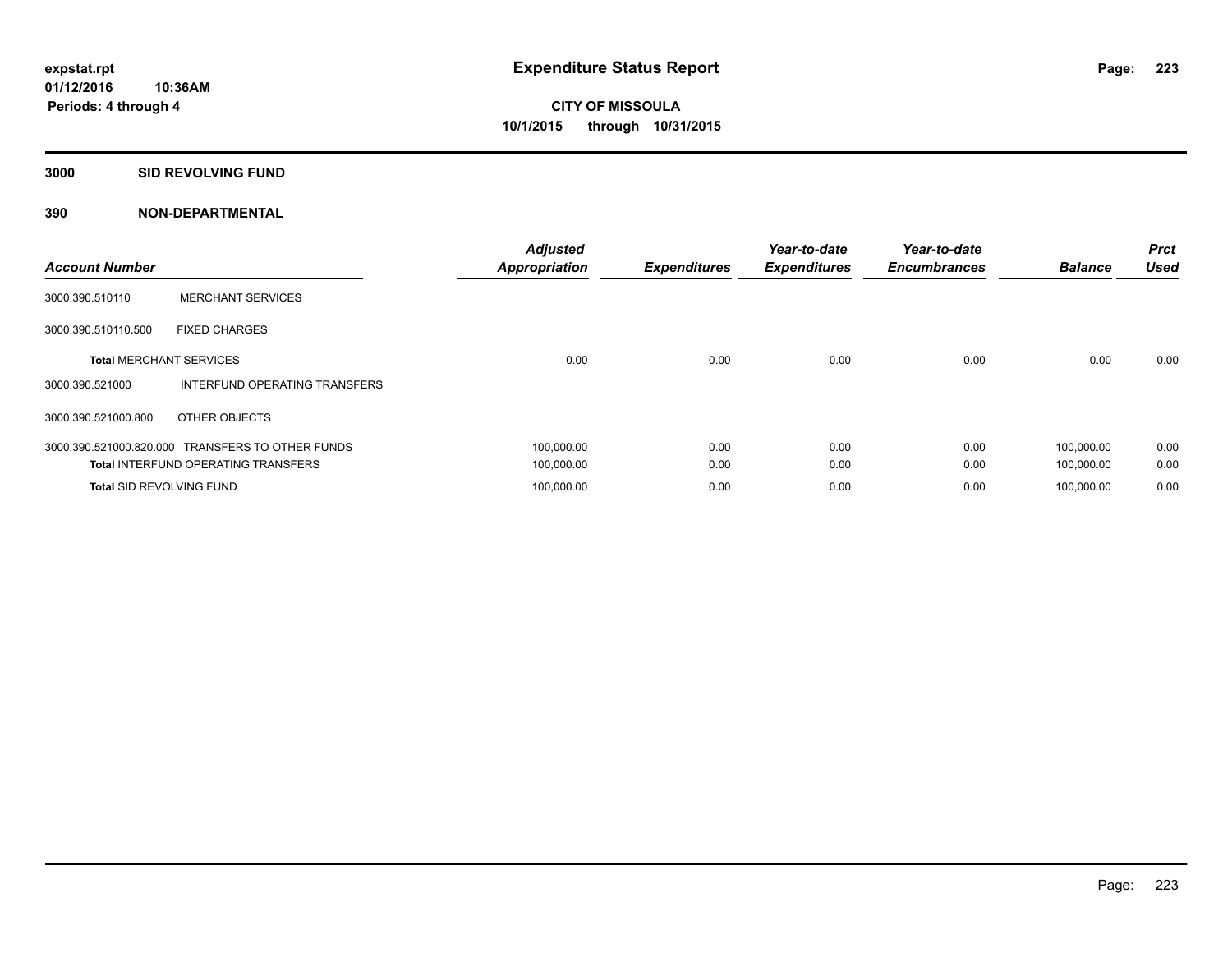**3005 SID REBATES**

| <b>Account Number</b>    |                          | <b>Adjusted</b><br>Appropriation | Expenditures | Year-to-date<br><b>Expenditures</b> | Year-to-date<br><b>Encumbrances</b> | <b>Balance</b> | <b>Prct</b><br>Used |
|--------------------------|--------------------------|----------------------------------|--------------|-------------------------------------|-------------------------------------|----------------|---------------------|
| 3005.390.510110          | <b>MERCHANT SERVICES</b> |                                  |              |                                     |                                     |                |                     |
| 3005.390.510110.500      | <b>FIXED CHARGES</b>     |                                  |              |                                     |                                     |                |                     |
| <b>Total SID REBATES</b> |                          | 0.00                             | 0.00         | 0.00                                | 0.00                                | 0.00           | 0.00                |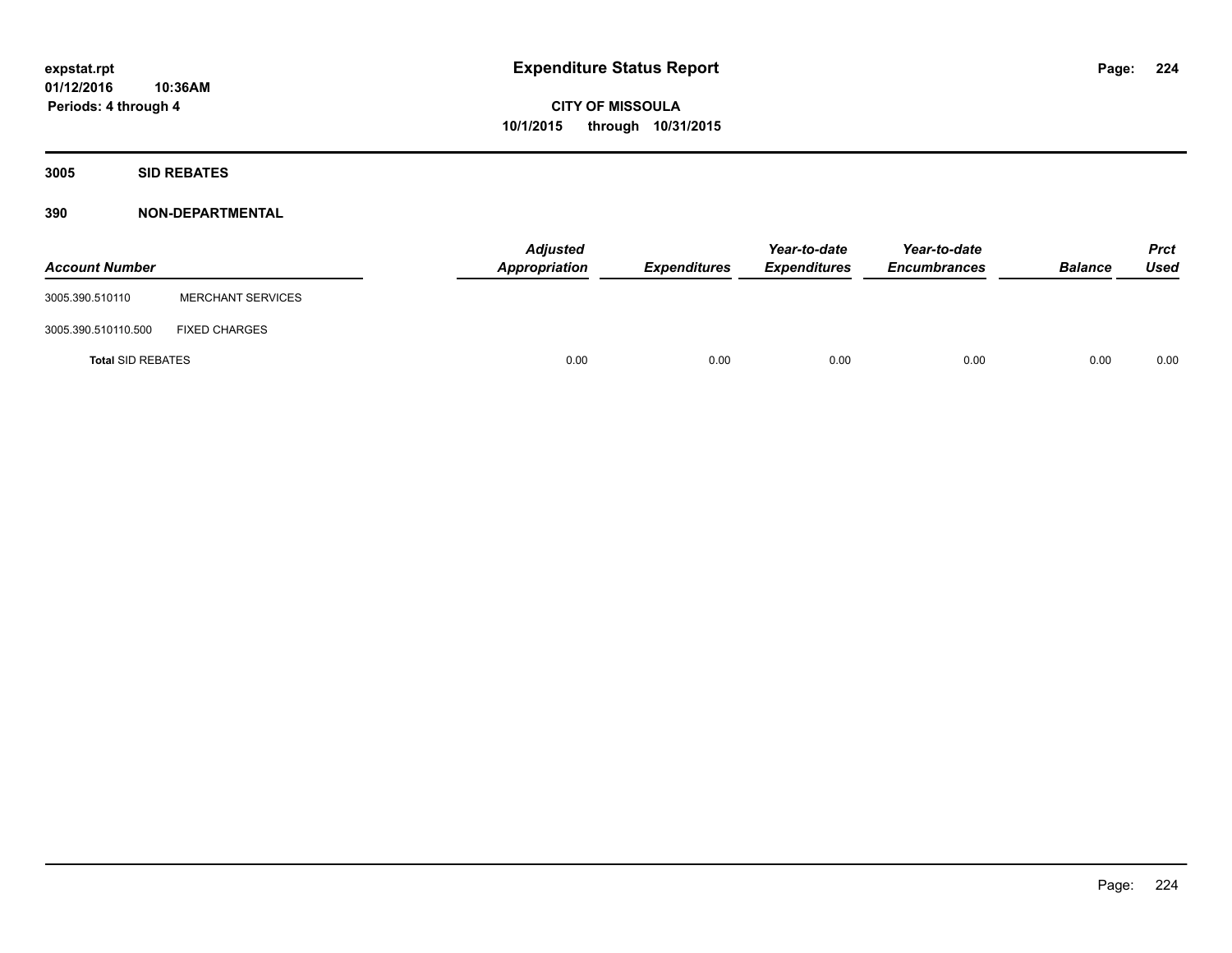### **01/12/2016 10:36AM**

**Periods: 4 through 4**

**CITY OF MISSOULA 10/1/2015 through 10/31/2015**

### **3065 1998 PUBLIC SAFETY G O BONDS FUND**

**000 \*\*\* Title Not Found \*\*\***

| <b>Account Number</b>         |                         | <b>Adjusted</b><br>Appropriation | <b>Expenditures</b> | Year-to-date<br><b>Expenditures</b> | Year-to-date<br><b>Encumbrances</b> | <b>Balance</b> | <b>Prct</b><br><b>Used</b> |
|-------------------------------|-------------------------|----------------------------------|---------------------|-------------------------------------|-------------------------------------|----------------|----------------------------|
| 3065.000.520100               | *** Title Not Found *** |                                  |                     |                                     |                                     |                |                            |
| 3065.000.520100.800           | OTHER OBJECTS           |                                  |                     |                                     |                                     |                |                            |
| Total *** Title Not Found *** |                         | 0.00                             | 0.00                | 0.00                                | 0.00                                | 0.00           | 0.00                       |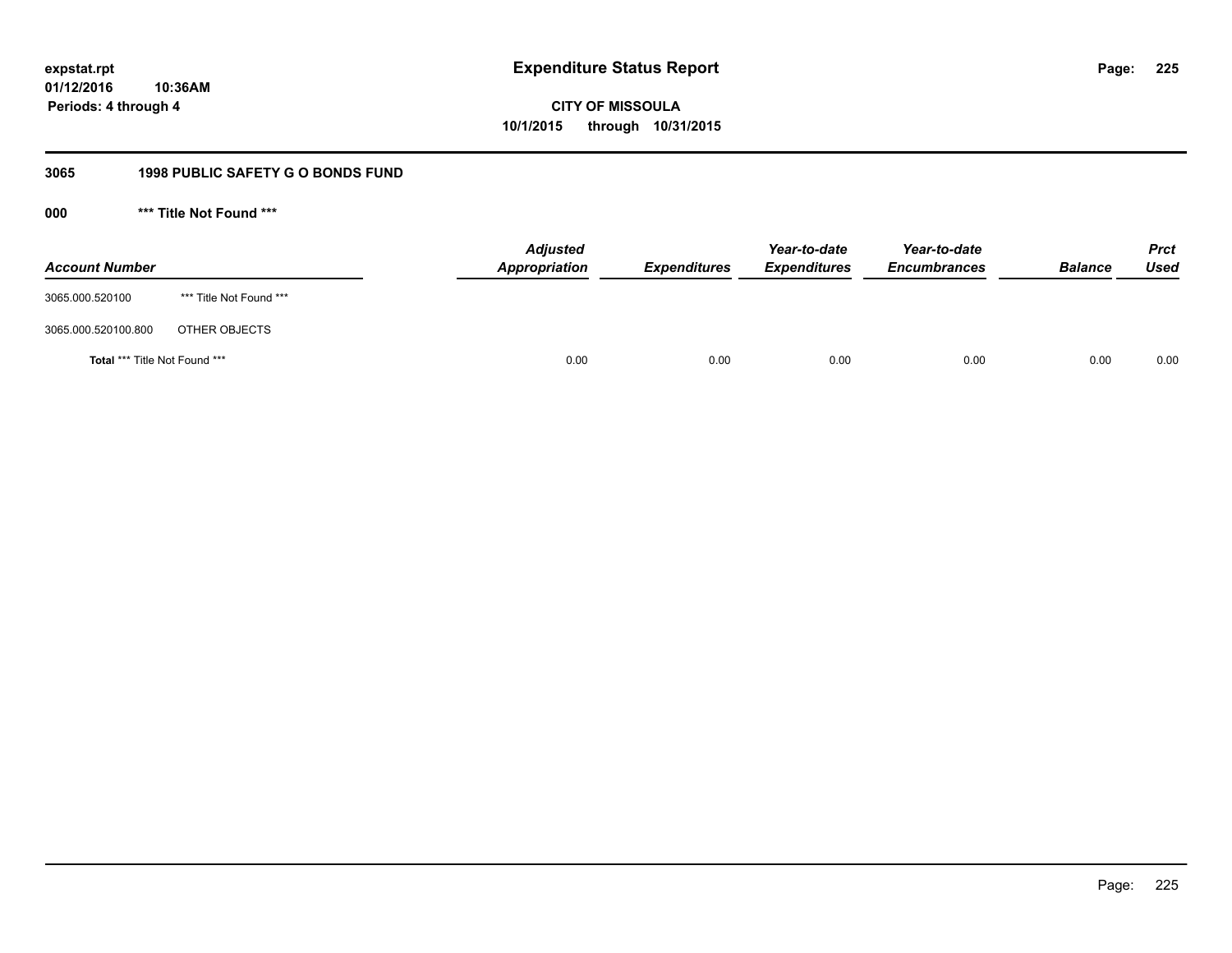**226**

**01/12/2016 10:36AM Periods: 4 through 4**

# **CITY OF MISSOULA 10/1/2015 through 10/31/2015**

### **3065 1998 PUBLIC SAFETY G O BONDS FUND**

| <b>Account Number</b>          |                                         | <b>Adjusted</b><br>Appropriation | <b>Expenditures</b> | Year-to-date<br><b>Expenditures</b> | Year-to-date<br><b>Encumbrances</b> | <b>Balance</b> | <b>Prct</b><br>Used |
|--------------------------------|-----------------------------------------|----------------------------------|---------------------|-------------------------------------|-------------------------------------|----------------|---------------------|
| 3065.390.510110                | <b>MERCHANT SERVICES</b>                |                                  |                     |                                     |                                     |                |                     |
| 3065.390.510110.500            | <b>FIXED CHARGES</b>                    |                                  |                     |                                     |                                     |                |                     |
| <b>Total MERCHANT SERVICES</b> |                                         | 0.00                             | 0.00                | 0.00                                | 0.00                                | 0.00           | 0.00                |
|                                | Total 1998 PUBLIC SAFETY G O BONDS FUND | 0.00                             | 0.00                | 0.00                                | 0.00                                | 0.00           | 0.00                |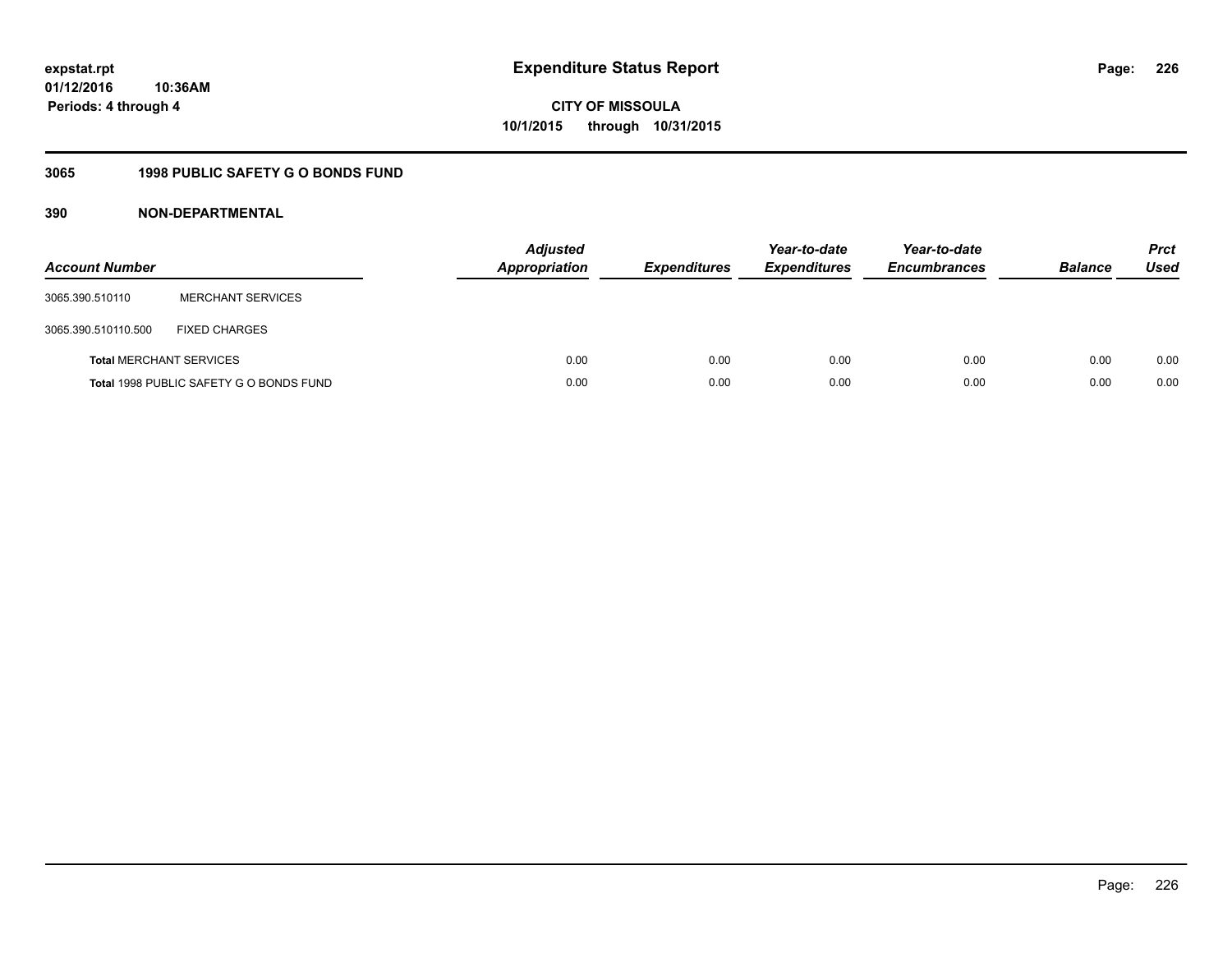### **3070 1996 OPEN SPACE GO BONDS**

| <b>Account Number</b> |                                | <b>Adjusted</b><br><b>Appropriation</b> | <b>Expenditures</b> | Year-to-date<br><b>Expenditures</b> | Year-to-date<br><b>Encumbrances</b> | <b>Balance</b> | <b>Prct</b><br><b>Used</b> |
|-----------------------|--------------------------------|-----------------------------------------|---------------------|-------------------------------------|-------------------------------------|----------------|----------------------------|
| 3070.390.490100       | <b>GO BONDS</b>                |                                         |                     |                                     |                                     |                |                            |
| 3070.390.490100.800   | OTHER OBJECTS                  |                                         |                     |                                     |                                     |                |                            |
| <b>Total GO BONDS</b> |                                | 0.00                                    | 0.00                | 0.00                                | 0.00                                | 0.00           | 0.00                       |
| 3070.390.510110       | <b>MERCHANT SERVICES</b>       |                                         |                     |                                     |                                     |                |                            |
| 3070.390.510110.500   | <b>FIXED CHARGES</b>           |                                         |                     |                                     |                                     |                |                            |
|                       | <b>Total MERCHANT SERVICES</b> | 0.00                                    | 0.00                | 0.00                                | 0.00                                | 0.00           | 0.00                       |
|                       | Total 1996 OPEN SPACE GO BONDS | 0.00                                    | 0.00                | 0.00                                | 0.00                                | 0.00           | 0.00                       |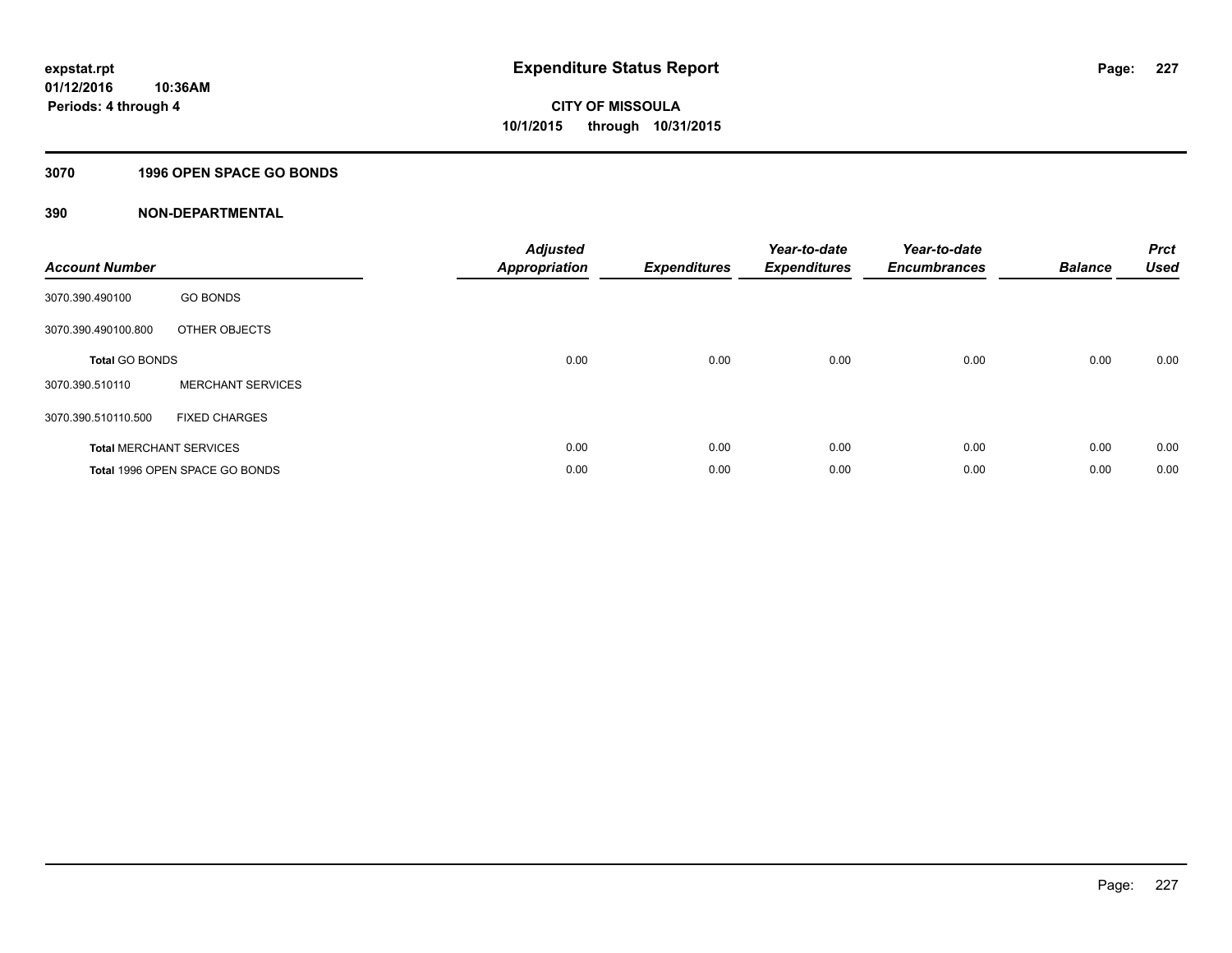### **3075 1997 OPEN SPACE G O BOND FUND**

| <b>Account Number</b> |                                     | <b>Adjusted</b><br>Appropriation | <b>Expenditures</b> | Year-to-date<br><b>Expenditures</b> | Year-to-date<br><b>Encumbrances</b> | <b>Balance</b> | <b>Prct</b><br><b>Used</b> |
|-----------------------|-------------------------------------|----------------------------------|---------------------|-------------------------------------|-------------------------------------|----------------|----------------------------|
| 3075.390.490100       | <b>GO BONDS</b>                     |                                  |                     |                                     |                                     |                |                            |
| 3075.390.490100.800   | OTHER OBJECTS                       |                                  |                     |                                     |                                     |                |                            |
| <b>Total GO BONDS</b> |                                     | 0.00                             | 0.00                | 0.00                                | 0.00                                | 0.00           | 0.00                       |
| 3075.390.510110       | <b>MERCHANT SERVICES</b>            |                                  |                     |                                     |                                     |                |                            |
| 3075.390.510110.500   | <b>FIXED CHARGES</b>                |                                  |                     |                                     |                                     |                |                            |
|                       | <b>Total MERCHANT SERVICES</b>      | 0.00                             | 0.00                | 0.00                                | 0.00                                | 0.00           | 0.00                       |
|                       | Total 1997 OPEN SPACE G O BOND FUND | 0.00                             | 0.00                | 0.00                                | 0.00                                | 0.00           | 0.00                       |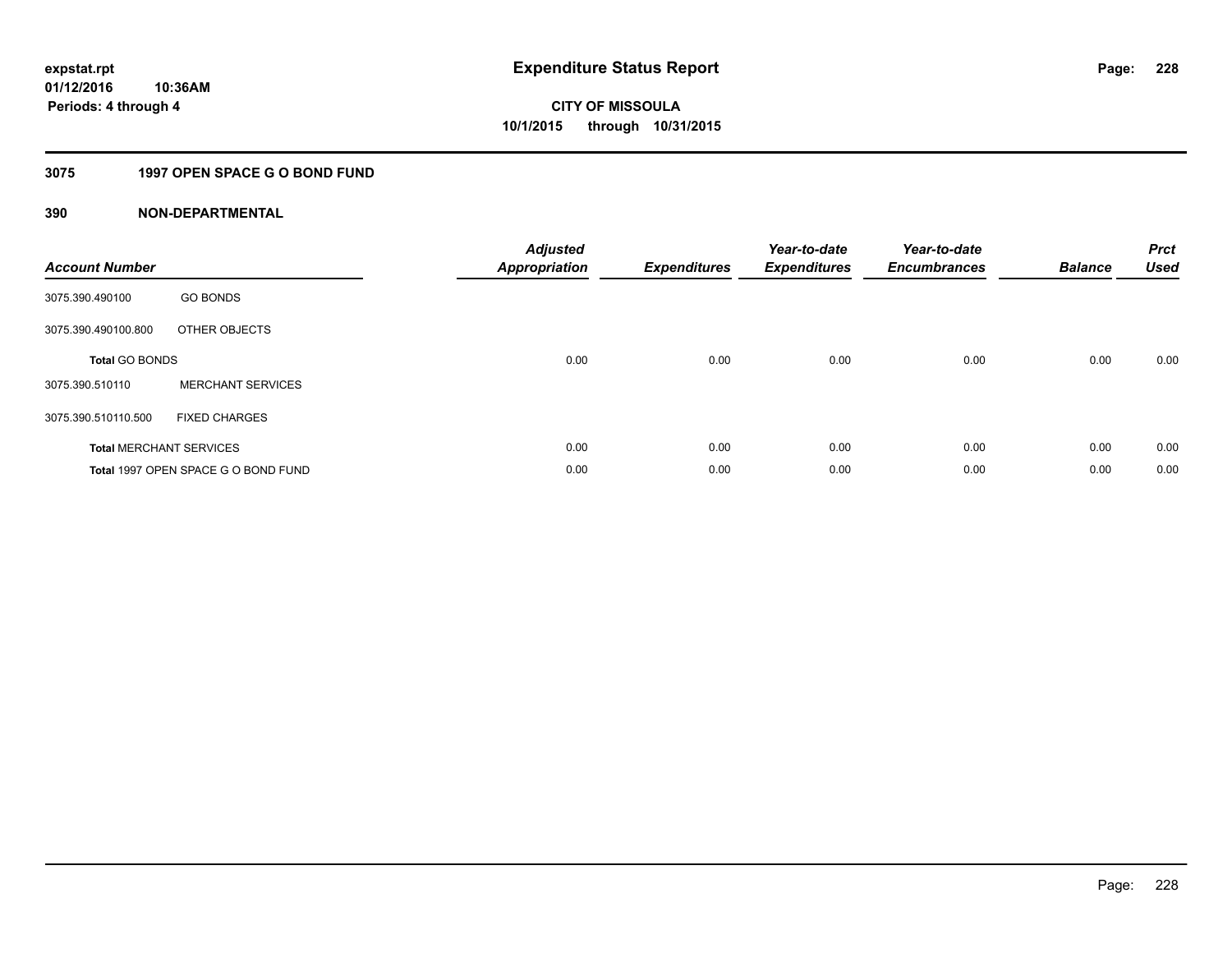# **01/12/2016**

**229**

**10:36AM Periods: 4 through 4**

# **CITY OF MISSOULA 10/1/2015 through 10/31/2015**

#### **3080 1994 FIRE EQUIP/CITY HALLS REFUND BOND F**

| <b>Account Number</b>     |                                                | <b>Adjusted</b><br><b>Appropriation</b> | <b>Expenditures</b> | Year-to-date<br><b>Expenditures</b> | Year-to-date<br><b>Encumbrances</b> | <b>Balance</b> | <b>Prct</b><br><b>Used</b> |
|---------------------------|------------------------------------------------|-----------------------------------------|---------------------|-------------------------------------|-------------------------------------|----------------|----------------------------|
| 3080.390.490100           | <b>GO BONDS</b>                                |                                         |                     |                                     |                                     |                |                            |
| 3080.390.490100.600       | <b>DEBT SERVICE</b>                            |                                         |                     |                                     |                                     |                |                            |
| <b>Total DEBT SERVICE</b> |                                                | 0.00                                    | 0.00                | 0.00                                | 0.00                                | 0.00           | 0.00                       |
| 3080.390.490100.800       | OTHER OBJECTS                                  |                                         |                     |                                     |                                     |                |                            |
| <b>Total GO BONDS</b>     |                                                | 0.00                                    | 0.00                | 0.00                                | 0.00                                | 0.00           | 0.00                       |
| 3080.390.510110           | <b>MERCHANT SERVICES</b>                       |                                         |                     |                                     |                                     |                |                            |
| 3080.390.510110.500       | <b>FIXED CHARGES</b>                           |                                         |                     |                                     |                                     |                |                            |
|                           | <b>Total MERCHANT SERVICES</b>                 | 0.00                                    | 0.00                | 0.00                                | 0.00                                | 0.00           | 0.00                       |
|                           | Total 1994 FIRE EQUIP/CITY HALLS REFUND BOND F | 0.00                                    | 0.00                | 0.00                                | 0.00                                | 0.00           | 0.00                       |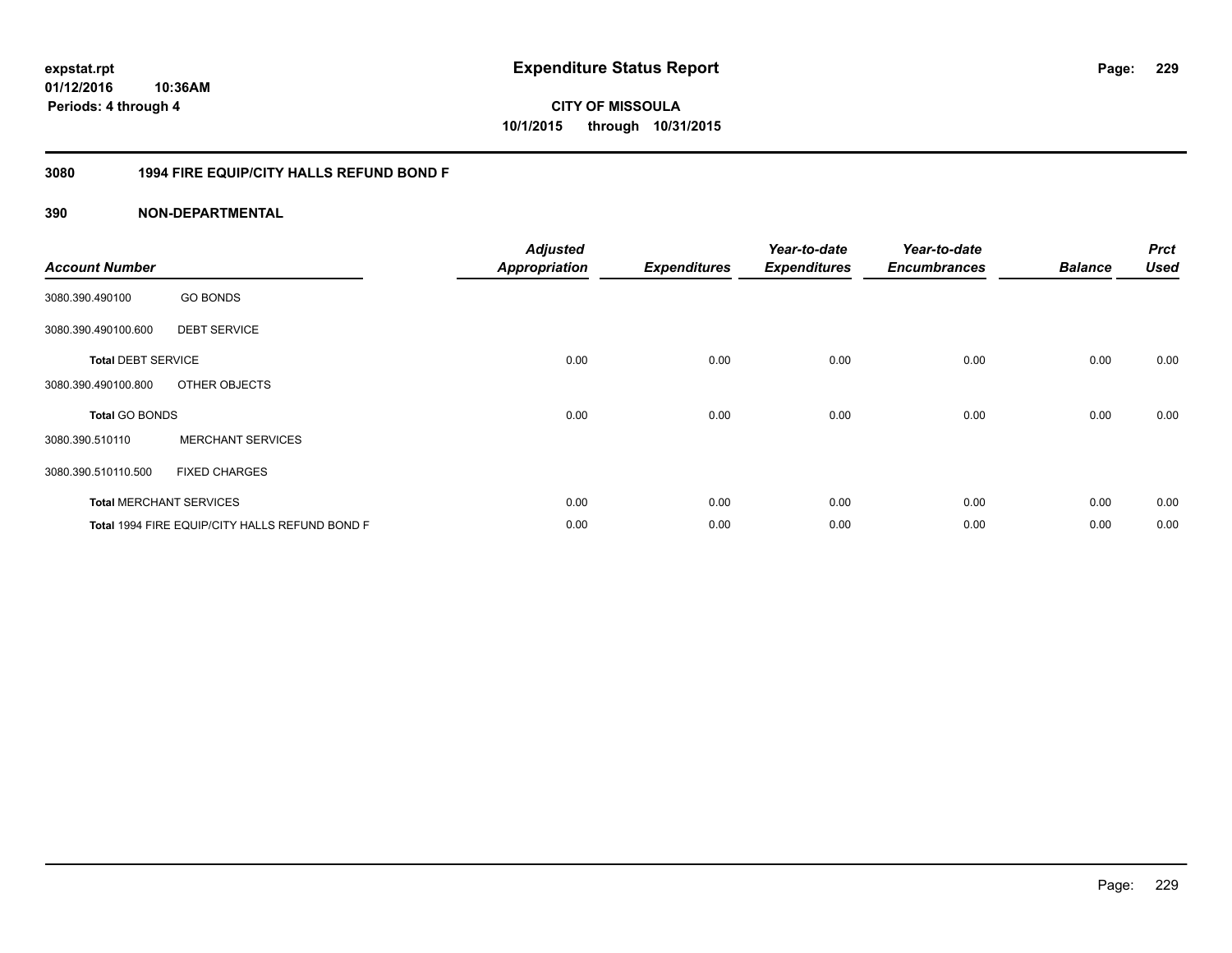### **3085 1993 FIRE STATION G O BOND FUND**

| <b>Account Number</b>          |                                       | <b>Adjusted</b><br><b>Appropriation</b> | <b>Expenditures</b> | Year-to-date<br><b>Expenditures</b> | Year-to-date<br><b>Encumbrances</b> | <b>Balance</b> | <b>Prct</b><br><b>Used</b> |
|--------------------------------|---------------------------------------|-----------------------------------------|---------------------|-------------------------------------|-------------------------------------|----------------|----------------------------|
| 3085.390.490100                | <b>GO BONDS</b>                       |                                         |                     |                                     |                                     |                |                            |
| 3085.390.490100.800            | OTHER OBJECTS                         |                                         |                     |                                     |                                     |                |                            |
| <b>Total GO BONDS</b>          |                                       | 0.00                                    | 0.00                | 0.00                                | 0.00                                | 0.00           | 0.00                       |
| 3085.390.510110                | <b>MERCHANT SERVICES</b>              |                                         |                     |                                     |                                     |                |                            |
| 3085.390.510110.500            | <b>FIXED CHARGES</b>                  |                                         |                     |                                     |                                     |                |                            |
| <b>Total MERCHANT SERVICES</b> |                                       | 0.00                                    | 0.00                | 0.00                                | 0.00                                | 0.00           | 0.00                       |
|                                | Total 1993 FIRE STATION G O BOND FUND | 0.00                                    | 0.00                | 0.00                                | 0.00                                | 0.00           | 0.00                       |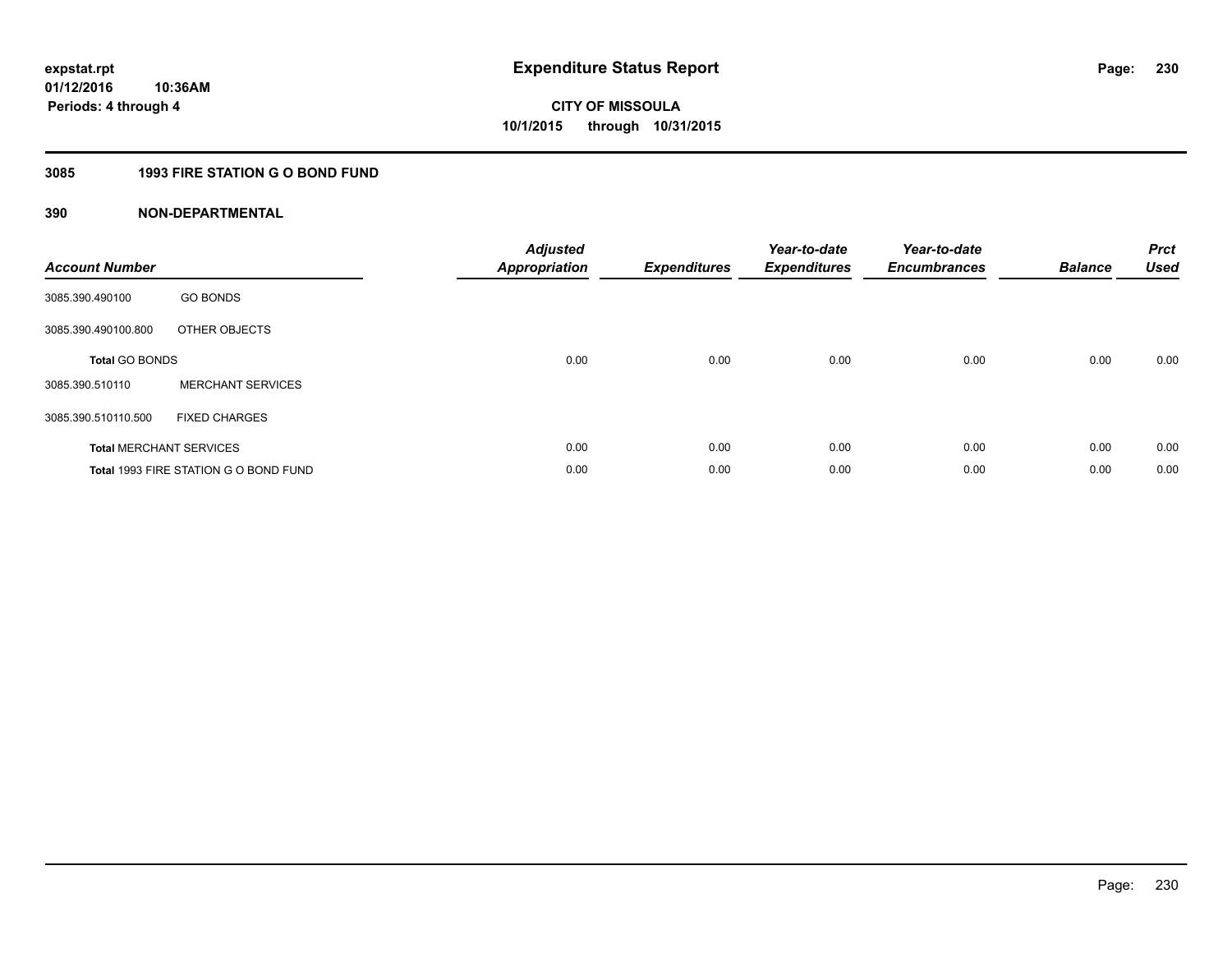#### **3090 2004 AQUATICS BOND**

| <b>Account Number</b>     |                                | <b>Adjusted</b><br><b>Appropriation</b> | <b>Expenditures</b> | Year-to-date<br><b>Expenditures</b> | Year-to-date<br><b>Encumbrances</b> | <b>Balance</b> | <b>Prct</b><br><b>Used</b> |
|---------------------------|--------------------------------|-----------------------------------------|---------------------|-------------------------------------|-------------------------------------|----------------|----------------------------|
| 3090.390.490100           | <b>GO BONDS</b>                |                                         |                     |                                     |                                     |                |                            |
| 3090.390.490100.600       | <b>DEBT SERVICE</b>            |                                         |                     |                                     |                                     |                |                            |
| <b>Total DEBT SERVICE</b> |                                | 0.00                                    | 0.00                | 0.00                                | 0.00                                | 0.00           | 0.00                       |
| 3090.390.490100.800       | OTHER OBJECTS                  |                                         |                     |                                     |                                     |                |                            |
| <b>Total GO BONDS</b>     |                                | 0.00                                    | 0.00                | 0.00                                | 0.00                                | 0.00           | 0.00                       |
| 3090.390.510110           | <b>MERCHANT SERVICES</b>       |                                         |                     |                                     |                                     |                |                            |
| 3090.390.510110.500       | <b>FIXED CHARGES</b>           |                                         |                     |                                     |                                     |                |                            |
|                           | <b>Total MERCHANT SERVICES</b> | 0.00                                    | 0.00                | 0.00                                | 0.00                                | 0.00           | 0.00                       |
| Total 2004 AQUATICS BOND  |                                | 0.00                                    | 0.00                | 0.00                                | 0.00                                | 0.00           | 0.00                       |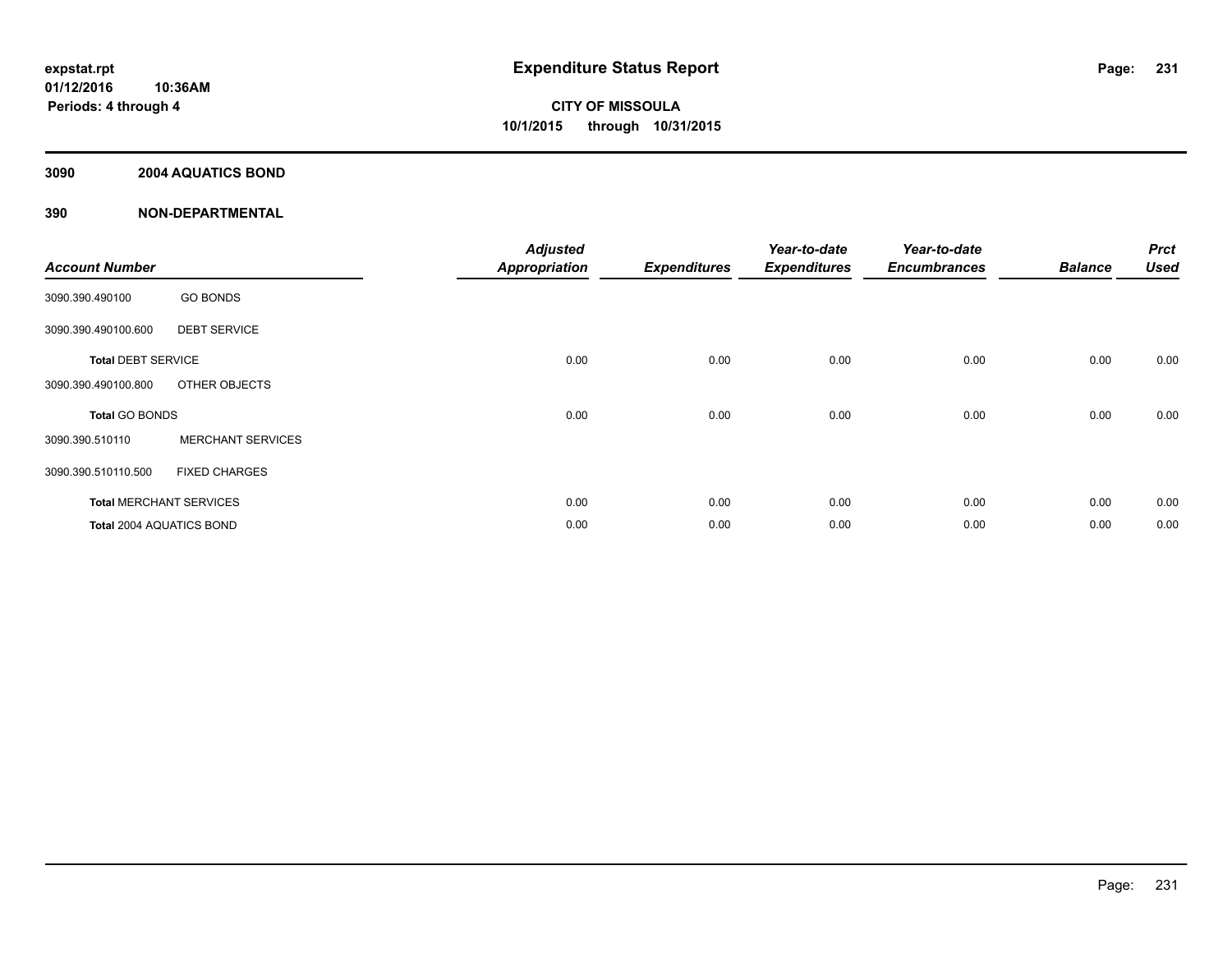**01/12/2016 10:36AM Periods: 4 through 4**

# **CITY OF MISSOULA 10/1/2015 through 10/31/2015**

#### **3091 SERIES 2012A AQUATICS REFUNDING BOND**

|                                   |                                                 | <b>Adjusted</b>      |                     | Year-to-date        | Year-to-date        |                | <b>Prct</b> |
|-----------------------------------|-------------------------------------------------|----------------------|---------------------|---------------------|---------------------|----------------|-------------|
| <b>Account Number</b>             |                                                 | <b>Appropriation</b> | <b>Expenditures</b> | <b>Expenditures</b> | <b>Encumbrances</b> | <b>Balance</b> | <b>Used</b> |
| 3091.390.490100                   | <b>GO BONDS</b>                                 |                      |                     |                     |                     |                |             |
| 3091.390.490100.600               | <b>DEBT SERVICE</b>                             |                      |                     |                     |                     |                |             |
| 3091.390.490100.610.000 PRINCIPAL |                                                 | 505,000.00           | 0.00                | 0.00                | 0.00                | 505,000.00     | 0.00        |
|                                   | 3091.390.490100.620.000 INTEREST / SERVICE FEES | 90,148.00            | 0.00                | 0.00                | 0.00                | 90,148.00      | 0.00        |
| <b>Total DEBT SERVICE</b>         |                                                 | 595,148.00           | 0.00                | 0.00                | 0.00                | 595,148.00     | 0.00        |
| 3091.390.490100.800               | OTHER OBJECTS                                   |                      |                     |                     |                     |                |             |
| <b>Total OTHER OBJECTS</b>        |                                                 | 0.00                 | 0.00                | 0.00                | 0.00                | 0.00           | 0.00        |
| <b>Total GO BONDS</b>             |                                                 | 595,148.00           | 0.00                | 0.00                | 0.00                | 595,148.00     | 0.00        |
| 3091.390.510110                   | <b>MERCHANT SERVICES</b>                        |                      |                     |                     |                     |                |             |
| 3091.390.510110.500               | <b>FIXED CHARGES</b>                            |                      |                     |                     |                     |                |             |
|                                   | <b>Total MERCHANT SERVICES</b>                  | 0.00                 | 0.00                | 0.00                | 0.00                | 0.00           | 0.00        |
|                                   | Total SERIES 2012A AQUATICS REFUNDING BOND      | 595,148.00           | 0.00                | 0.00                | 0.00                | 595,148.00     | 0.00        |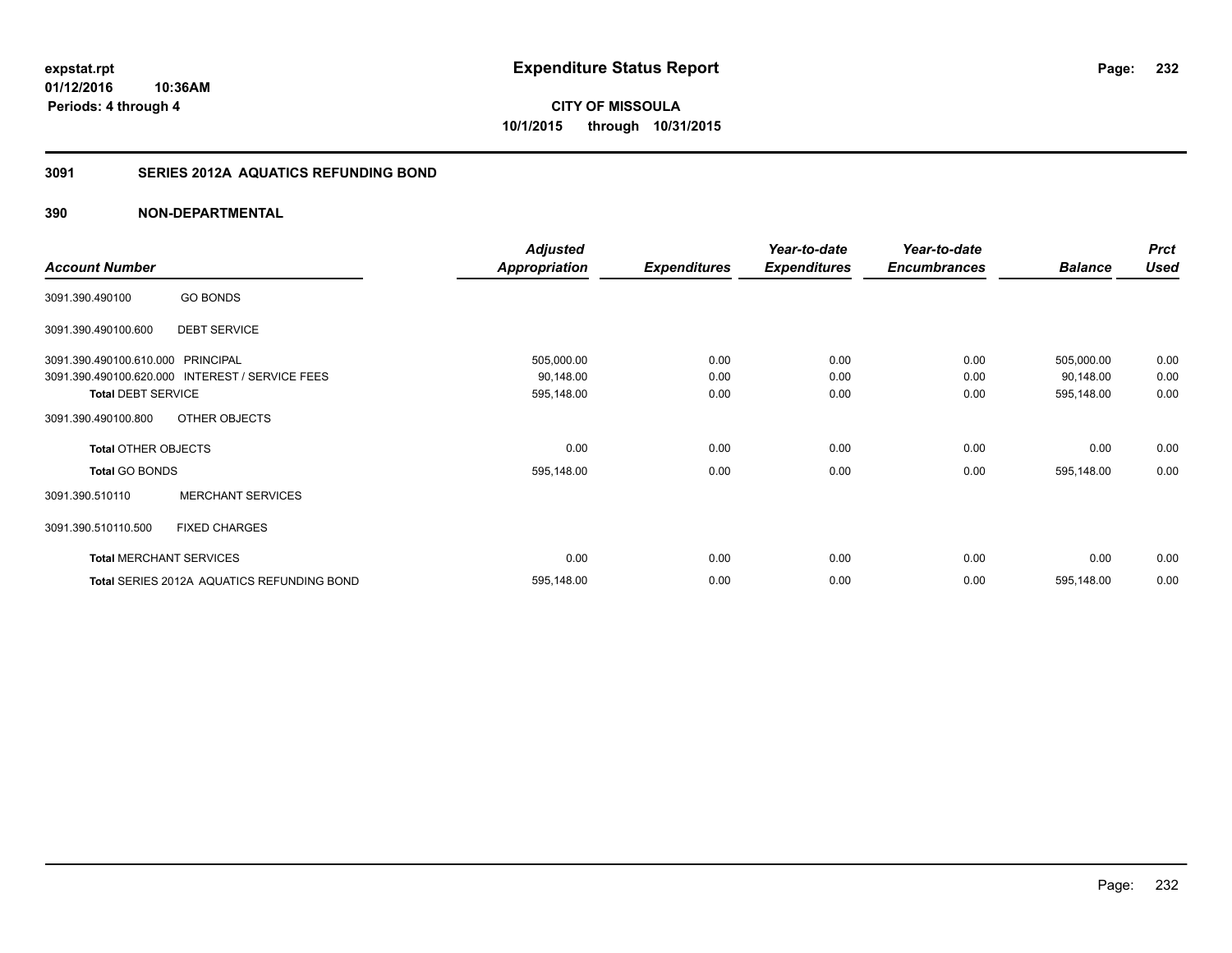#### **3092 Series 2013A GO REFUNDING BONDS**

|                                |                                       | <b>Adjusted</b>      |                     | Year-to-date        | Year-to-date        |                | <b>Prct</b> |
|--------------------------------|---------------------------------------|----------------------|---------------------|---------------------|---------------------|----------------|-------------|
| <b>Account Number</b>          |                                       | <b>Appropriation</b> | <b>Expenditures</b> | <b>Expenditures</b> | <b>Encumbrances</b> | <b>Balance</b> | <b>Used</b> |
| 3092.390.490100                | <b>GO BONDS</b>                       |                      |                     |                     |                     |                |             |
| 3092.390.490100.600            | <b>DEBT SERVICE</b>                   |                      |                     |                     |                     |                |             |
| 3092.390.490100.610.000        | <b>PRINCIPAL</b>                      | 580,000.00           | 0.00                | 0.00                | 0.00                | 580,000.00     | 0.00        |
| 3092.390.490100.620.000        | <b>INTEREST / SERVICE FEES</b>        | 108,926.00           | 0.00                | 0.00                | 0.00                | 108,926.00     | 0.00        |
| <b>Total GO BONDS</b>          |                                       | 688,926.00           | 0.00                | 0.00                | 0.00                | 688,926.00     | 0.00        |
| 3092.390.510110                | <b>MERCHANT SERVICES</b>              |                      |                     |                     |                     |                |             |
| 3092.390.510110.500            | <b>FIXED CHARGES</b>                  |                      |                     |                     |                     |                |             |
| <b>Total MERCHANT SERVICES</b> |                                       | 0.00                 | 0.00                | 0.00                | 0.00                | 0.00           | 0.00        |
| 3092.390.521000                | INTERFUND OPERATING TRANSFERS         |                      |                     |                     |                     |                |             |
| 3092.390.521000.800            | OTHER OBJECTS                         |                      |                     |                     |                     |                |             |
|                                | Total INTERFUND OPERATING TRANSFERS   | 0.00                 | 0.00                | 0.00                | 0.00                | 0.00           | 0.00        |
|                                | Total Series 2013A GO REFUNDING BONDS | 688,926.00           | 0.00                | 0.00                | 0.00                | 688,926.00     | 0.00        |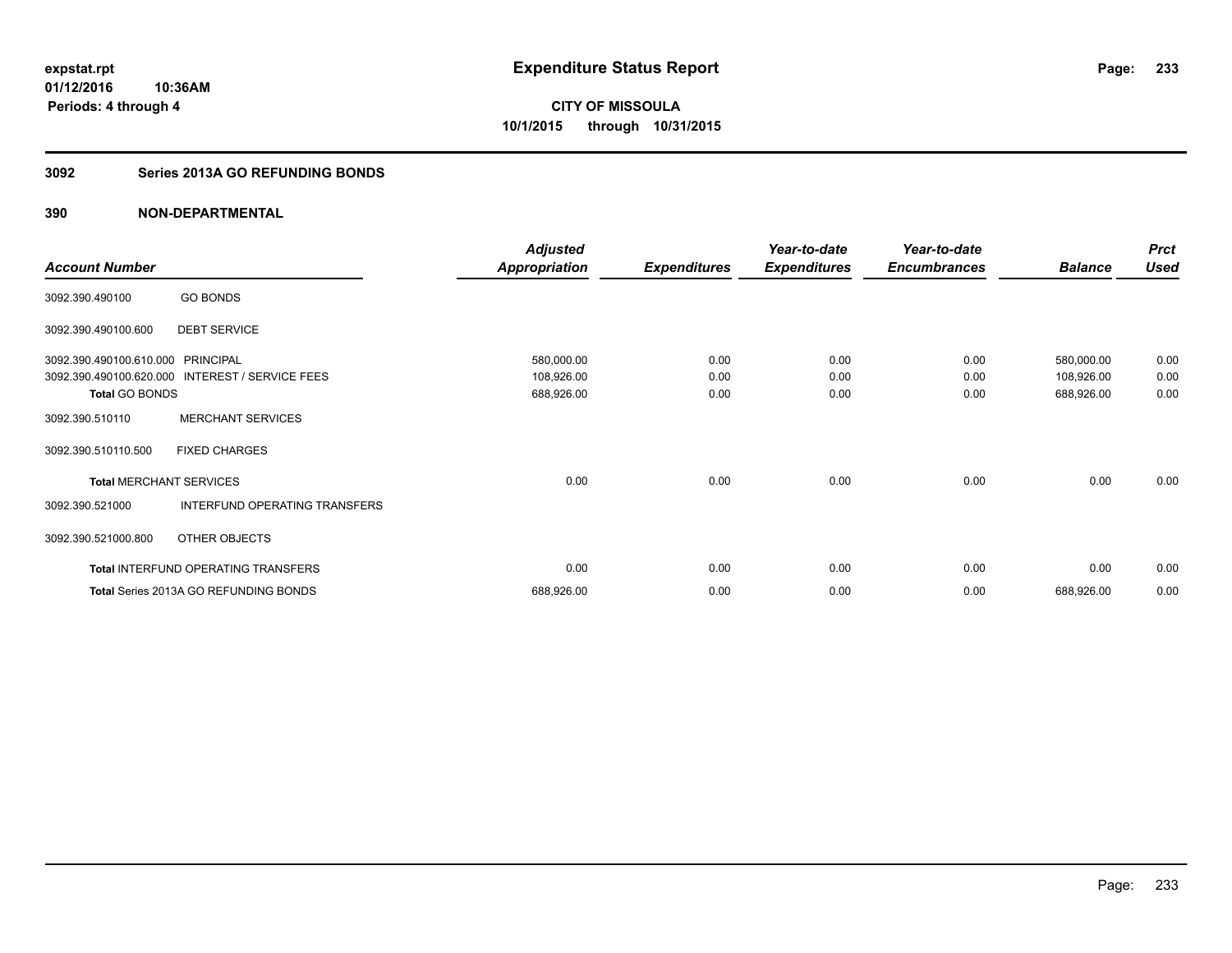**234**

**01/12/2016 10:36AM Periods: 4 through 4**

**CITY OF MISSOULA 10/1/2015 through 10/31/2015**

#### **3095 2004 REFUNDING BONDS DEBT SERVICE**

| <b>Account Number</b> |                                                 | <b>Adjusted</b><br><b>Appropriation</b> | <b>Expenditures</b> | Year-to-date<br><b>Expenditures</b> | Year-to-date<br><b>Encumbrances</b> | <b>Balance</b>             | Prct<br><b>Used</b> |
|-----------------------|-------------------------------------------------|-----------------------------------------|---------------------|-------------------------------------|-------------------------------------|----------------------------|---------------------|
| 3095.390.490100       | <b>GO BONDS</b>                                 |                                         |                     |                                     |                                     |                            |                     |
| 3095.390.490100.600   | <b>DEBT SERVICE</b>                             |                                         |                     |                                     |                                     |                            |                     |
| <b>Total GO BONDS</b> | 3095.390.490100.620.000 INTEREST / SERVICE FEES | 0.00<br>0.00                            | 0.00<br>0.00        | 3,100.00<br>3,100.00                | 0.00<br>0.00                        | $-3,100.00$<br>$-3,100.00$ | 0.00<br>0.00        |
| 3095.390.510110       | <b>MERCHANT SERVICES</b>                        |                                         |                     |                                     |                                     |                            |                     |
| 3095.390.510110.500   | <b>FIXED CHARGES</b>                            |                                         |                     |                                     |                                     |                            |                     |
|                       | <b>Total MERCHANT SERVICES</b>                  | 0.00                                    | 0.00                | 0.00                                | 0.00                                | 0.00                       | 0.00                |
|                       | <b>Total 2004 REFUNDING BONDS DEBT SERVICE</b>  | 0.00                                    | 0.00                | 3,100.00                            | 0.00                                | $-3,100.00$                | 0.00                |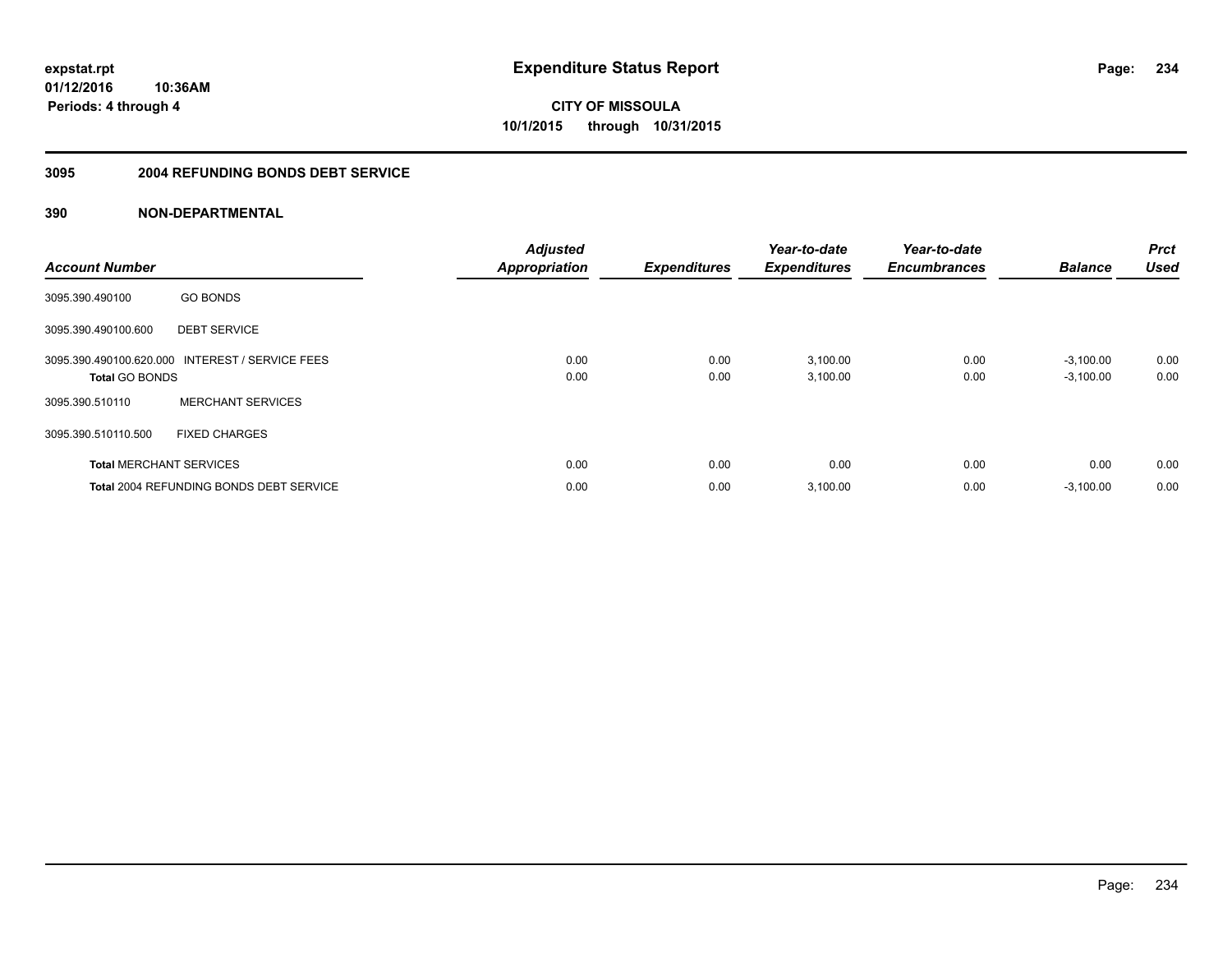#### **3096 NEW FIRE STATION GO BOND**

|                                   |                                                 | <b>Adjusted</b>      |                     | Year-to-date        | Year-to-date        |                | <b>Prct</b> |
|-----------------------------------|-------------------------------------------------|----------------------|---------------------|---------------------|---------------------|----------------|-------------|
| <b>Account Number</b>             |                                                 | <b>Appropriation</b> | <b>Expenditures</b> | <b>Expenditures</b> | <b>Encumbrances</b> | <b>Balance</b> | <b>Used</b> |
| 3096.390.490100                   | <b>GO BONDS</b>                                 |                      |                     |                     |                     |                |             |
| 3096.390.490100.600               | <b>DEBT SERVICE</b>                             |                      |                     |                     |                     |                |             |
| 3096.390.490100.610.000 PRINCIPAL |                                                 | 3,876,559.00         | 0.00                | 0.00                | 0.00                | 3,876,559.00   | 0.00        |
|                                   | 3096.390.490100.620.000 INTEREST / SERVICE FEES | 12,500.00            | 0.00                | 350.00              | 0.00                | 12,150.00      | 2.80        |
| <b>Total DEBT SERVICE</b>         |                                                 | 3,889,059.00         | 0.00                | 350.00              | 0.00                | 3,888,709.00   | 0.01        |
| 3096.390.490100.800               | OTHER OBJECTS                                   |                      |                     |                     |                     |                |             |
| <b>Total OTHER OBJECTS</b>        |                                                 | 0.00                 | 0.00                | 0.00                | 0.00                | 0.00           | 0.00        |
| <b>Total GO BONDS</b>             |                                                 | 3,889,059.00         | 0.00                | 350.00              | 0.00                | 3,888,709.00   | 0.01        |
| 3096.390.510110                   | <b>MERCHANT SERVICES</b>                        |                      |                     |                     |                     |                |             |
| 3096.390.510110.500               | <b>FIXED CHARGES</b>                            |                      |                     |                     |                     |                |             |
|                                   | <b>Total MERCHANT SERVICES</b>                  | 0.00                 | 0.00                | 0.00                | 0.00                | 0.00           | 0.00        |
|                                   | Total NEW FIRE STATION GO BOND                  | 3,889,059.00         | 0.00                | 350.00              | 0.00                | 3,888,709.00   | 0.01        |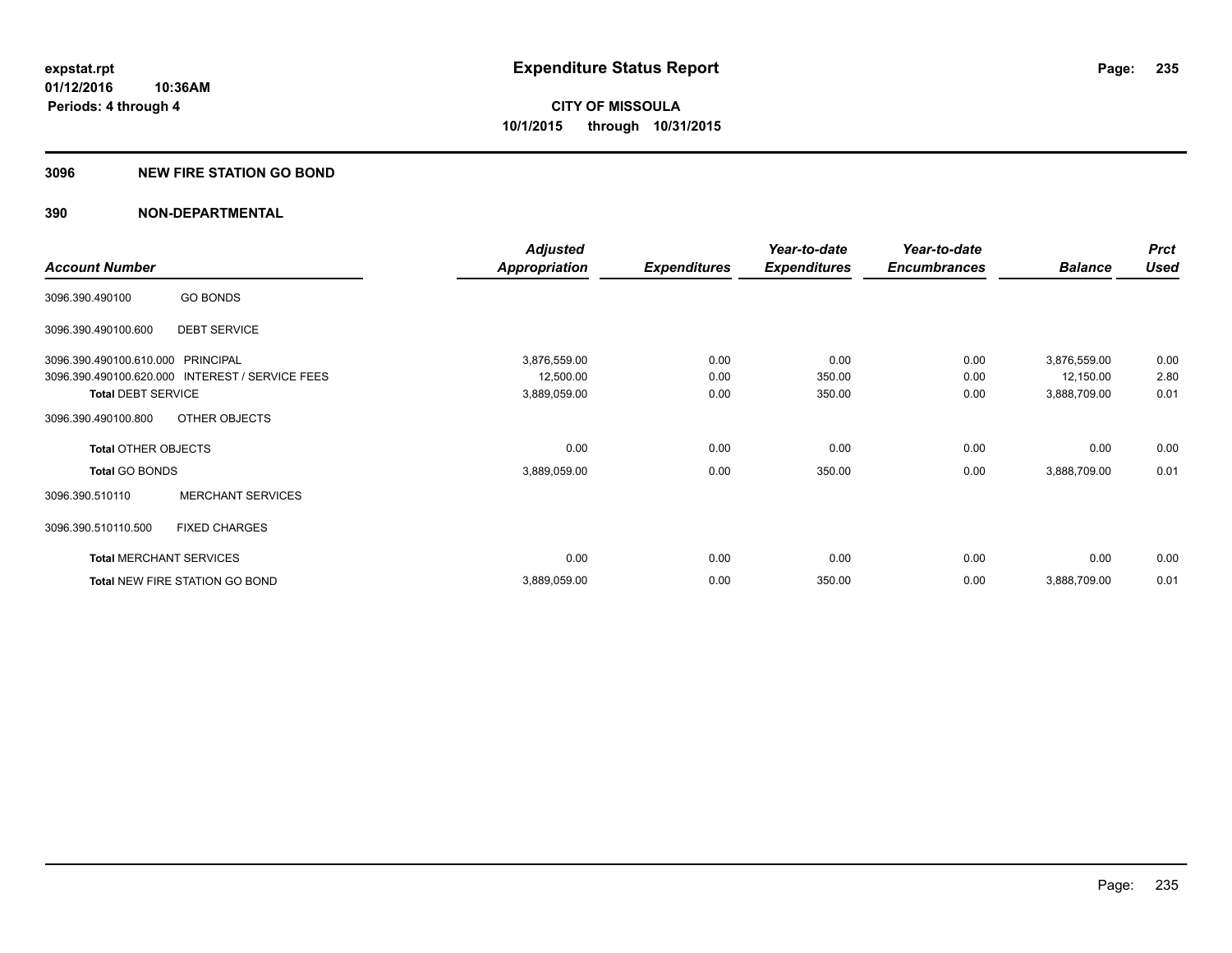#### **3097 2007 REFUNDING BONDS**

| <b>Account Number</b>          |                            | <b>Adjusted</b><br>Appropriation | <b>Expenditures</b> | Year-to-date<br><b>Expenditures</b> | Year-to-date<br><b>Encumbrances</b> | <b>Balance</b> | <b>Prct</b><br><b>Used</b> |
|--------------------------------|----------------------------|----------------------------------|---------------------|-------------------------------------|-------------------------------------|----------------|----------------------------|
| 3097.390.490100                | <b>GO BONDS</b>            |                                  |                     |                                     |                                     |                |                            |
| 3097.390.490100.600            | <b>DEBT SERVICE</b>        |                                  |                     |                                     |                                     |                |                            |
| <b>Total GO BONDS</b>          |                            | 0.00                             | 0.00                | 0.00                                | 0.00                                | 0.00           | 0.00                       |
| 3097.390.490500                | <b>DEBT PAYMENTS</b>       |                                  |                     |                                     |                                     |                |                            |
| 3097.390.490500.500            | <b>FIXED CHARGES</b>       |                                  |                     |                                     |                                     |                |                            |
| <b>Total DEBT PAYMENTS</b>     |                            | 0.00                             | 0.00                | 0.00                                | 0.00                                | 0.00           | 0.00                       |
| 3097.390.510110                | <b>MERCHANT SERVICES</b>   |                                  |                     |                                     |                                     |                |                            |
| 3097.390.510110.500            | <b>FIXED CHARGES</b>       |                                  |                     |                                     |                                     |                |                            |
| <b>Total MERCHANT SERVICES</b> |                            | 0.00                             | 0.00                | 0.00                                | 0.00                                | 0.00           | 0.00                       |
|                                | Total 2007 REFUNDING BONDS | 0.00                             | 0.00                | 0.00                                | 0.00                                | 0.00           | 0.00                       |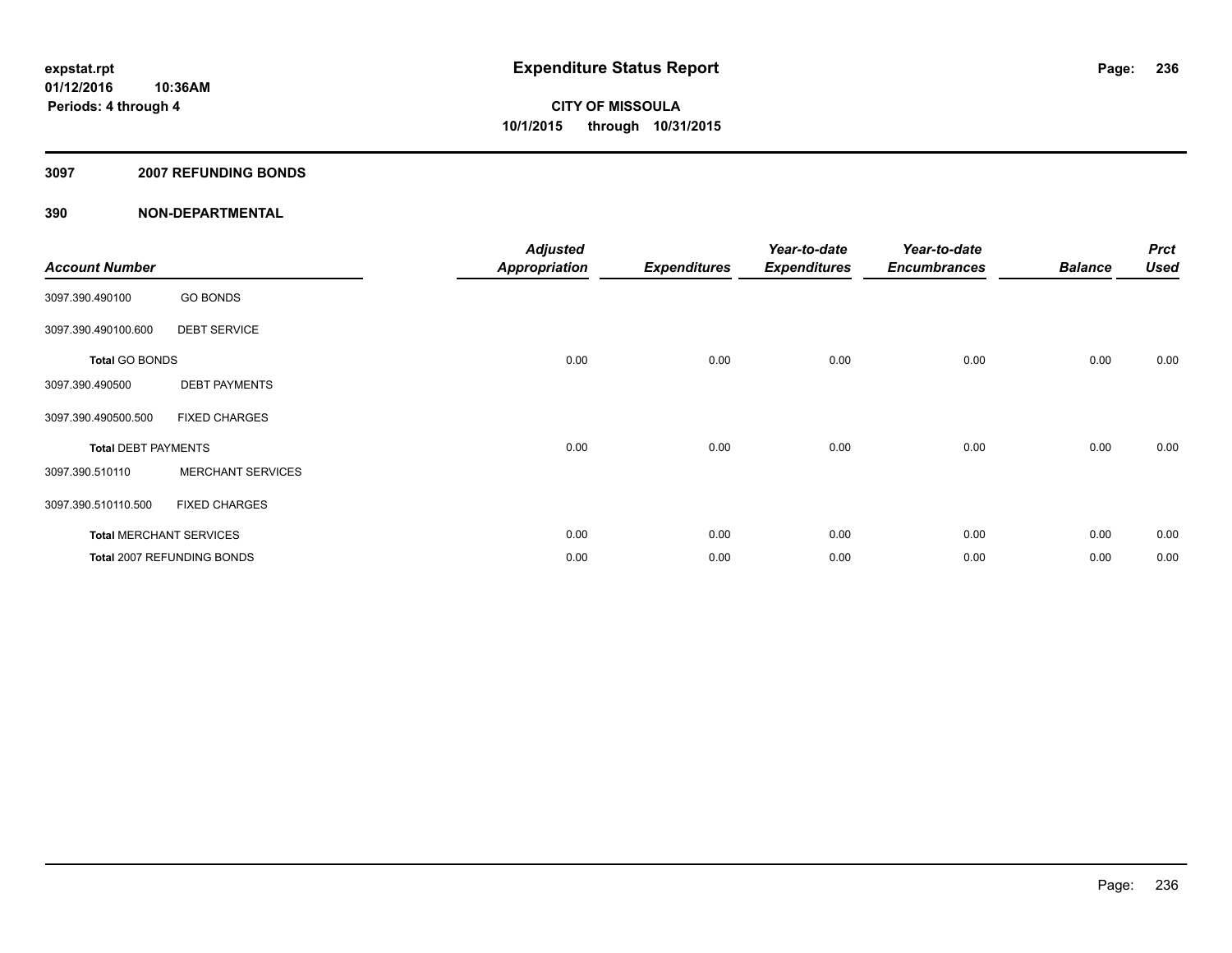#### **3100 SIDEWALK & CURB WARRANTS FUND**

| <b>Account Number</b> |                                                | <b>Adjusted</b><br><b>Appropriation</b> | <b>Expenditures</b> | Year-to-date<br><b>Expenditures</b> | Year-to-date<br><b>Encumbrances</b> | <b>Balance</b> | <b>Prct</b><br><b>Used</b> |
|-----------------------|------------------------------------------------|-----------------------------------------|---------------------|-------------------------------------|-------------------------------------|----------------|----------------------------|
| 3100.390.490300       | SPECIAL IMPROVEMENTS BONDS                     |                                         |                     |                                     |                                     |                |                            |
| 3100.390.490300.600   | <b>DEBT SERVICE</b>                            |                                         |                     |                                     |                                     |                |                            |
|                       | <b>Total SPECIAL IMPROVEMENTS BONDS</b>        | 0.00                                    | 0.00                | 0.00                                | 0.00                                | 0.00           | 0.00                       |
| 3100.390.510110       | <b>MERCHANT SERVICES</b>                       |                                         |                     |                                     |                                     |                |                            |
| 3100.390.510110.500   | <b>FIXED CHARGES</b>                           |                                         |                     |                                     |                                     |                |                            |
|                       | <b>Total MERCHANT SERVICES</b>                 | 0.00                                    | 0.00                | 0.00                                | 0.00                                | 0.00           | 0.00                       |
| 3100.390.521000       | INTERFUND OPERATING TRANSFERS                  |                                         |                     |                                     |                                     |                |                            |
| 3100.390.521000.800   | OTHER OBJECTS                                  |                                         |                     |                                     |                                     |                |                            |
|                       | <b>Total INTERFUND OPERATING TRANSFERS</b>     | 0.00                                    | 0.00                | 0.00                                | 0.00                                | 0.00           | 0.00                       |
|                       | <b>Total SIDEWALK &amp; CURB WARRANTS FUND</b> | 0.00                                    | 0.00                | 0.00                                | 0.00                                | 0.00           | 0.00                       |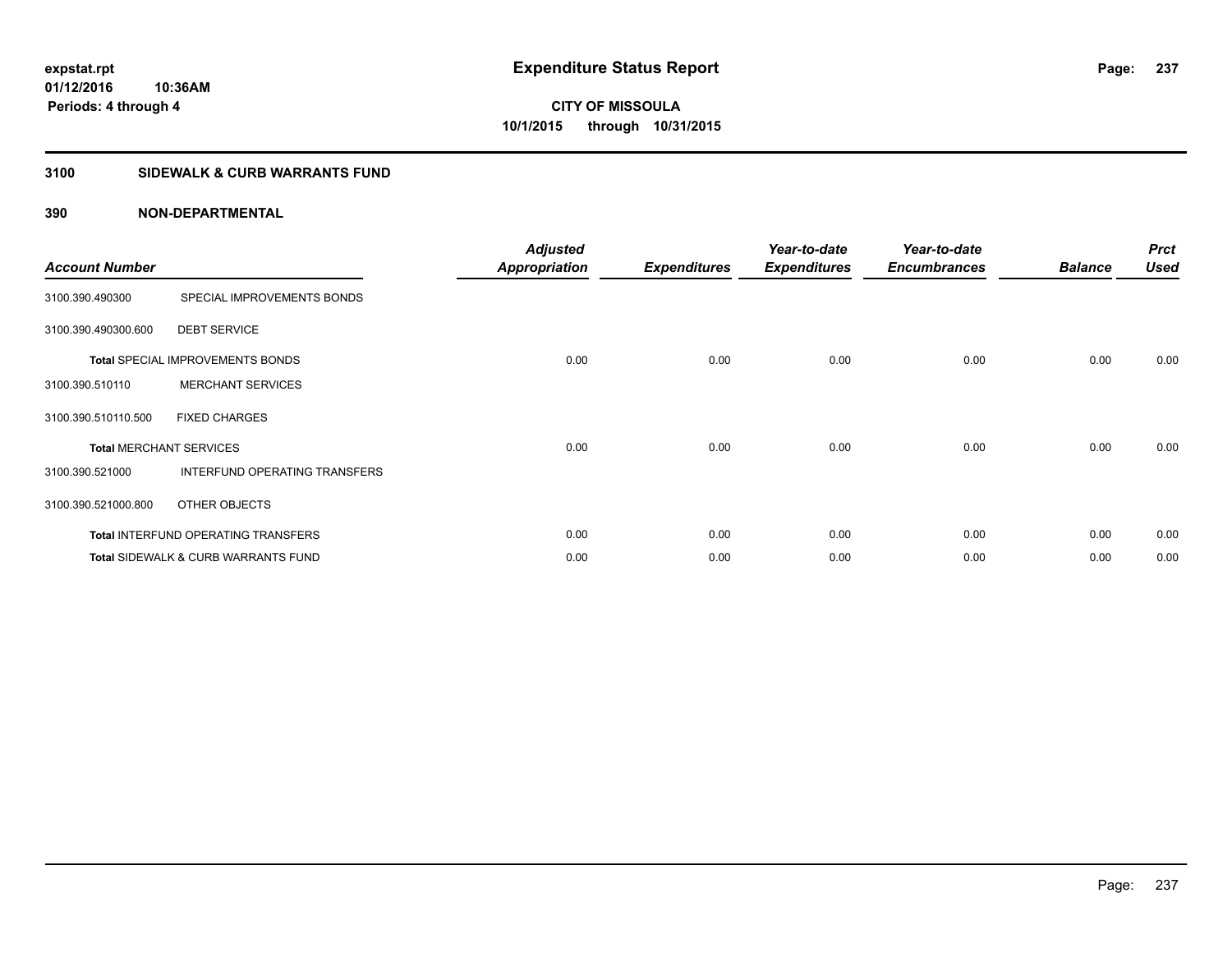**01/12/2016 10:36AM Periods: 4 through 4**

**CITY OF MISSOULA 10/1/2015 through 10/31/2015**

#### **3200 FY99 SIDEWALK & CURB DEBT SERVICE FUND**

| <b>Account Number</b>     |                                              | <b>Adjusted</b><br><b>Appropriation</b> | <b>Expenditures</b> | Year-to-date<br><b>Expenditures</b> | Year-to-date<br><b>Encumbrances</b> | <b>Balance</b> | <b>Prct</b><br><b>Used</b> |
|---------------------------|----------------------------------------------|-----------------------------------------|---------------------|-------------------------------------|-------------------------------------|----------------|----------------------------|
| 3200.390.490300           | SPECIAL IMPROVEMENTS BONDS                   |                                         |                     |                                     |                                     |                |                            |
| 3200.390.490300.600       | <b>DEBT SERVICE</b>                          |                                         |                     |                                     |                                     |                |                            |
|                           | Total SPECIAL IMPROVEMENTS BONDS             | 0.00                                    | 0.00                | 0.00                                | 0.00                                | 0.00           | 0.00                       |
| 3200.390.510100           | SPECIAL ASSESSMENTS                          |                                         |                     |                                     |                                     |                |                            |
| 3200.390.510100.600       | <b>DEBT SERVICE</b>                          |                                         |                     |                                     |                                     |                |                            |
| <b>Total DEBT SERVICE</b> |                                              | 0.00                                    | 0.00                | 0.00                                | 0.00                                | 0.00           | 0.00                       |
| 3200.390.510100.800       | <b>OTHER OBJECTS</b>                         |                                         |                     |                                     |                                     |                |                            |
|                           | <b>Total SPECIAL ASSESSMENTS</b>             | 0.00                                    | 0.00                | 0.00                                | 0.00                                | 0.00           | 0.00                       |
| 3200.390.510110           | <b>MERCHANT SERVICES</b>                     |                                         |                     |                                     |                                     |                |                            |
| 3200.390.510110.500       | <b>FIXED CHARGES</b>                         |                                         |                     |                                     |                                     |                |                            |
|                           | <b>Total MERCHANT SERVICES</b>               | 0.00                                    | 0.00                | 0.00                                | 0.00                                | 0.00           | 0.00                       |
|                           | Total FY99 SIDEWALK & CURB DEBT SERVICE FUND | 0.00                                    | 0.00                | 0.00                                | 0.00                                | 0.00           | 0.00                       |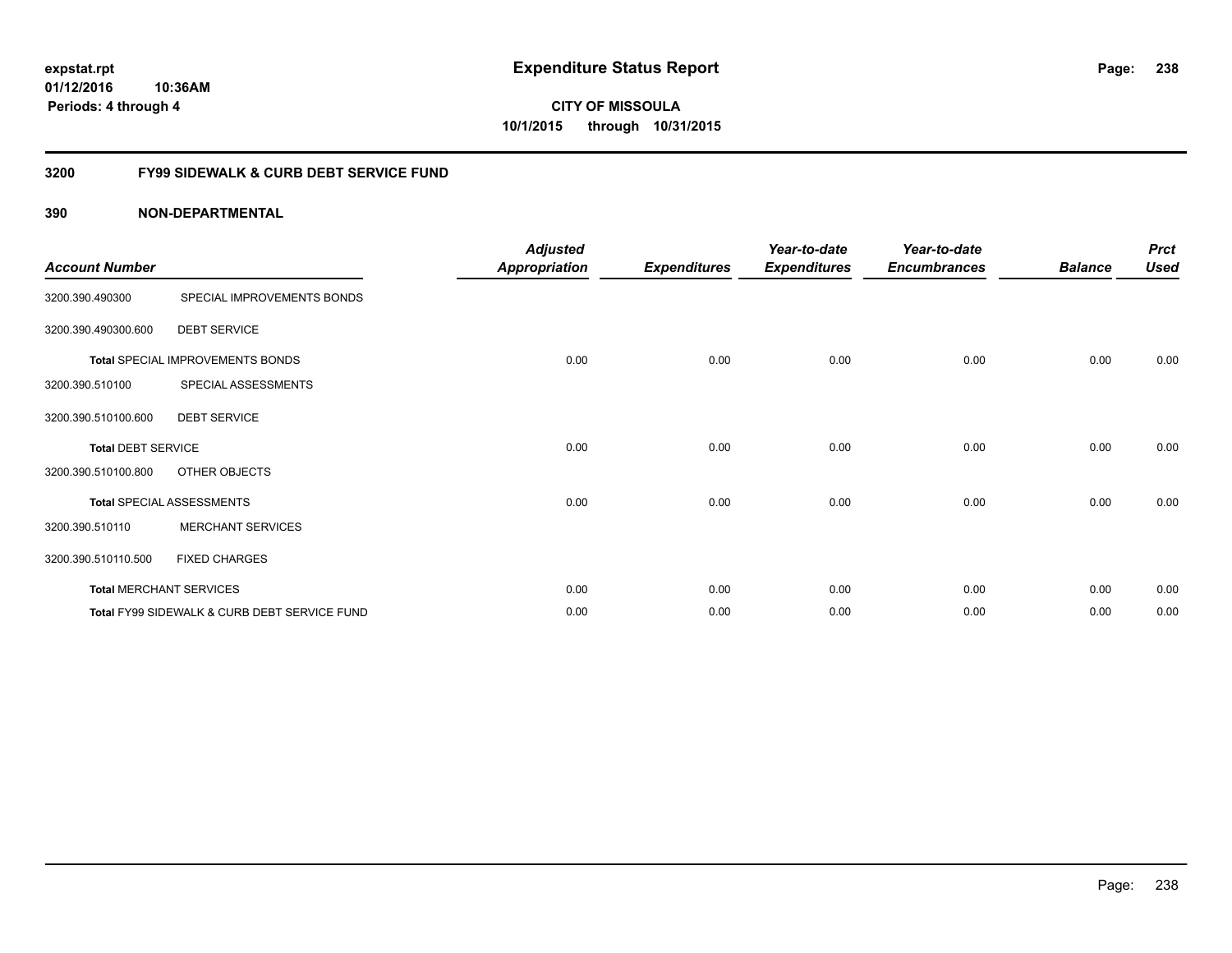**01/12/2016 10:36AM Periods: 4 through 4**

# **CITY OF MISSOULA 10/1/2015 through 10/31/2015**

### **3300 FY00 SIDEWALK & CURB DEBT SERVICE FUND**

| <b>Account Number</b> |                                              | <b>Adjusted</b><br>Appropriation | <b>Expenditures</b> | Year-to-date<br><b>Expenditures</b> | Year-to-date<br><b>Encumbrances</b> | <b>Balance</b> | <b>Prct</b><br><b>Used</b> |
|-----------------------|----------------------------------------------|----------------------------------|---------------------|-------------------------------------|-------------------------------------|----------------|----------------------------|
| 3300.390.510100       | SPECIAL ASSESSMENTS                          |                                  |                     |                                     |                                     |                |                            |
| 3300.390.510100.600   | <b>DEBT SERVICE</b>                          |                                  |                     |                                     |                                     |                |                            |
|                       | <b>Total SPECIAL ASSESSMENTS</b>             | 0.00                             | 0.00                | 0.00                                | 0.00                                | 0.00           | 0.00                       |
| 3300.390.510110       | <b>MERCHANT SERVICES</b>                     |                                  |                     |                                     |                                     |                |                            |
| 3300.390.510110.500   | <b>FIXED CHARGES</b>                         |                                  |                     |                                     |                                     |                |                            |
|                       | <b>Total MERCHANT SERVICES</b>               | 0.00                             | 0.00                | 0.00                                | 0.00                                | 0.00           | 0.00                       |
|                       | Total FY00 SIDEWALK & CURB DEBT SERVICE FUND | 0.00                             | 0.00                | 0.00                                | 0.00                                | 0.00           | 0.00                       |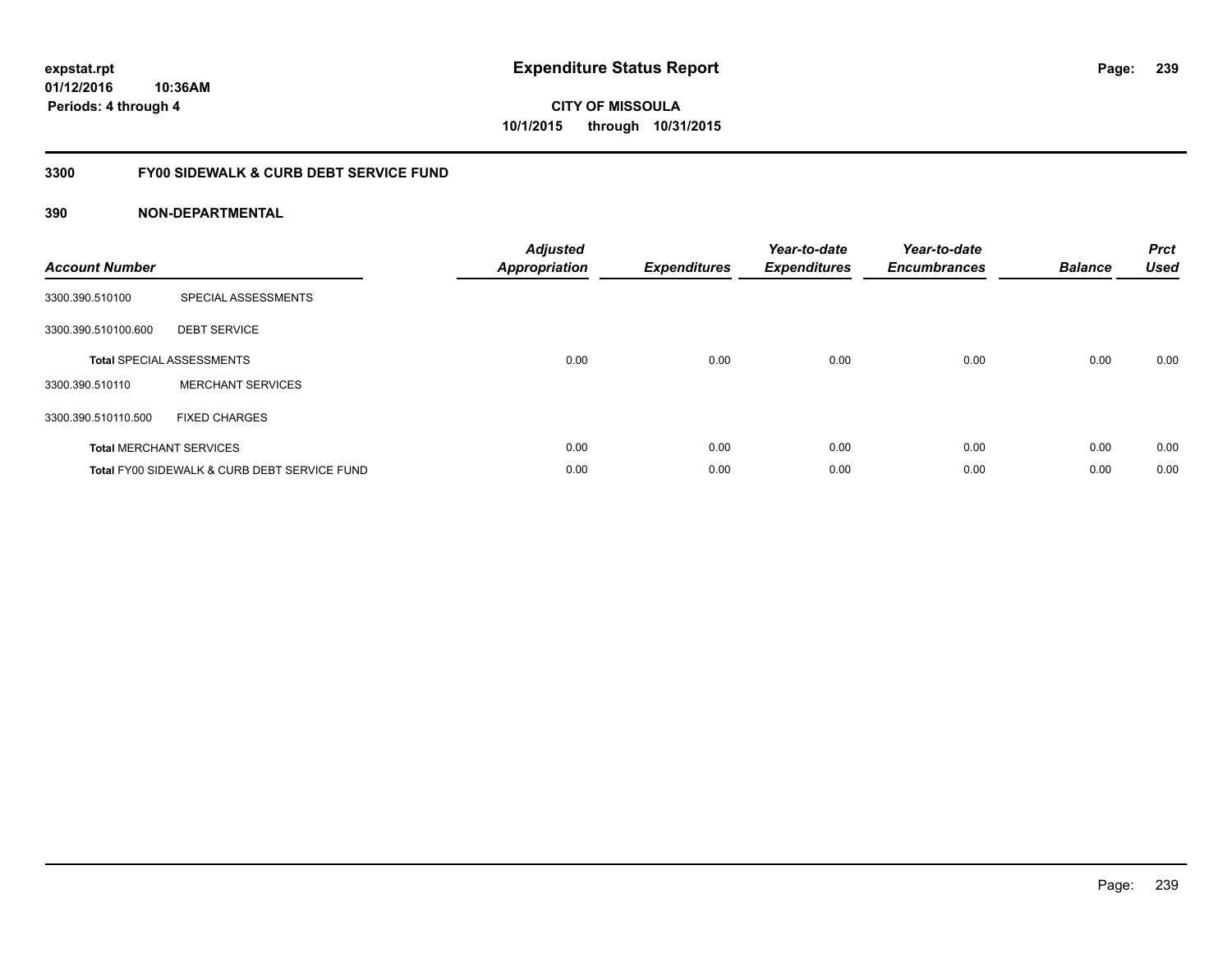**3305 JUDGMENT LEVIES**

| <b>Account Number</b>        |                     | <b>Adjusted</b><br><b>Appropriation</b> | <b>Expenditures</b> | Year-to-date<br><b>Expenditures</b> | Year-to-date<br><b>Encumbrances</b> | <b>Balance</b> | <b>Prct</b><br>Used |
|------------------------------|---------------------|-----------------------------------------|---------------------|-------------------------------------|-------------------------------------|----------------|---------------------|
| 3305.390.490550              | JUDGMENT LEVY DEBT  |                                         |                     |                                     |                                     |                |                     |
| 3305.390.490550.600          | <b>DEBT SERVICE</b> |                                         |                     |                                     |                                     |                |                     |
| <b>Total DEBT SERVICE</b>    |                     | 0.00                                    | 0.00                | 0.00                                | 0.00                                | 0.00           | 0.00                |
| 3305.390.490550.800          | OTHER OBJECTS       |                                         |                     |                                     |                                     |                |                     |
| <b>Total JUDGMENT LEVIES</b> |                     | 0.00                                    | 0.00                | 0.00                                | 0.00                                | 0.00           | 0.00                |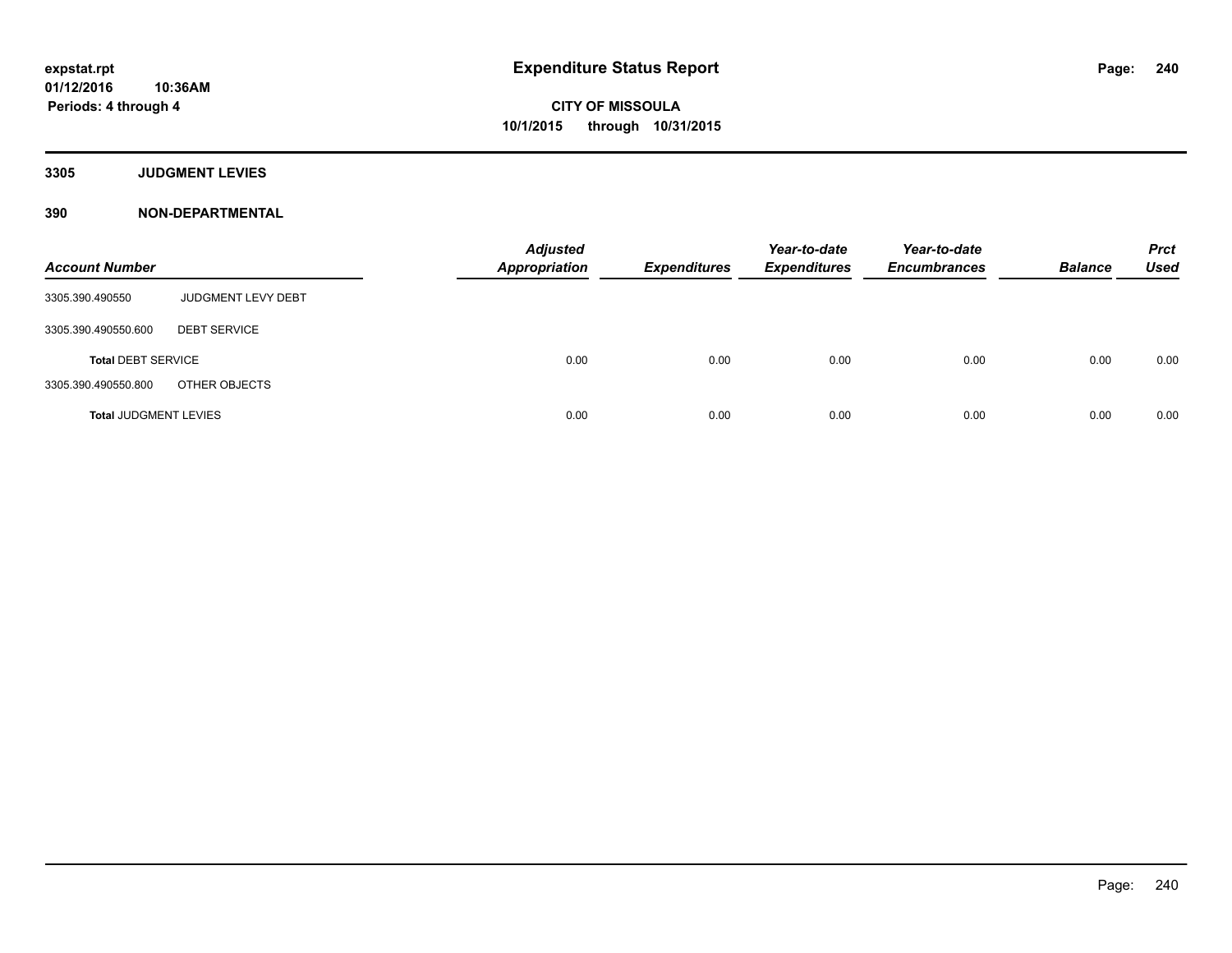**241**

**01/12/2016 10:36AM Periods: 4 through 4**

**CITY OF MISSOULA 10/1/2015 through 10/31/2015**

#### **3400 FY01 SIDEWALK & CURB DEBT SERVICE FUND**

**000 \*\*\* Title Not Found \*\*\***

| <b>Account Number</b>         |                         | <b>Adjusted</b><br>Appropriation | <b>Expenditures</b> | Year-to-date<br><b>Expenditures</b> | Year-to-date<br><b>Encumbrances</b> | <b>Balance</b> | <b>Prct</b><br>Used |
|-------------------------------|-------------------------|----------------------------------|---------------------|-------------------------------------|-------------------------------------|----------------|---------------------|
| 3400.000.520100               | *** Title Not Found *** |                                  |                     |                                     |                                     |                |                     |
| 3400.000.520100.800           | OTHER OBJECTS           |                                  |                     |                                     |                                     |                |                     |
| Total *** Title Not Found *** |                         | 0.00                             | 0.00                | 0.00                                | 0.00                                | 0.00           | 0.00                |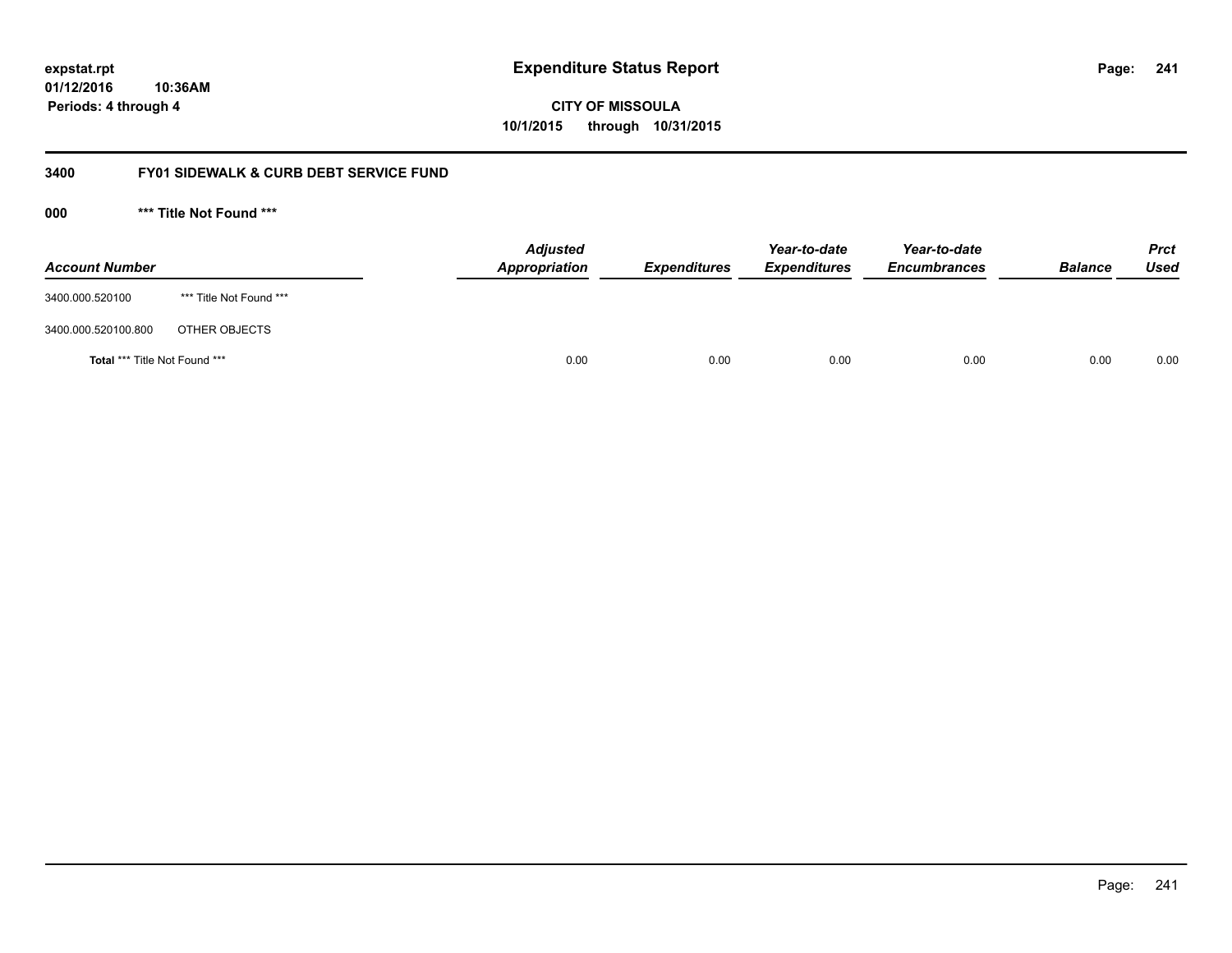**01/12/2016 10:36AM Periods: 4 through 4**

**CITY OF MISSOULA 10/1/2015 through 10/31/2015**

#### **3400 FY01 SIDEWALK & CURB DEBT SERVICE FUND**

| <b>Account Number</b>     |                                              | <b>Adjusted</b><br><b>Appropriation</b> | <b>Expenditures</b> | Year-to-date<br><b>Expenditures</b> | Year-to-date<br><b>Encumbrances</b> | <b>Balance</b> | <b>Prct</b><br><b>Used</b> |
|---------------------------|----------------------------------------------|-----------------------------------------|---------------------|-------------------------------------|-------------------------------------|----------------|----------------------------|
| 3400.390.510100           | SPECIAL ASSESSMENTS                          |                                         |                     |                                     |                                     |                |                            |
| 3400.390.510100.600       | <b>DEBT SERVICE</b>                          |                                         |                     |                                     |                                     |                |                            |
| <b>Total DEBT SERVICE</b> |                                              | 0.00                                    | 0.00                | 0.00                                | 0.00                                | 0.00           | 0.00                       |
| 3400.390.510100.800       | OTHER OBJECTS                                |                                         |                     |                                     |                                     |                |                            |
|                           | <b>Total SPECIAL ASSESSMENTS</b>             | 0.00                                    | 0.00                | 0.00                                | 0.00                                | 0.00           | 0.00                       |
| 3400.390.510110           | <b>MERCHANT SERVICES</b>                     |                                         |                     |                                     |                                     |                |                            |
| 3400.390.510110.500       | <b>FIXED CHARGES</b>                         |                                         |                     |                                     |                                     |                |                            |
|                           | Total FY01 SIDEWALK & CURB DEBT SERVICE FUND | 0.00                                    | 0.00                | 0.00                                | 0.00                                | 0.00           | 0.00                       |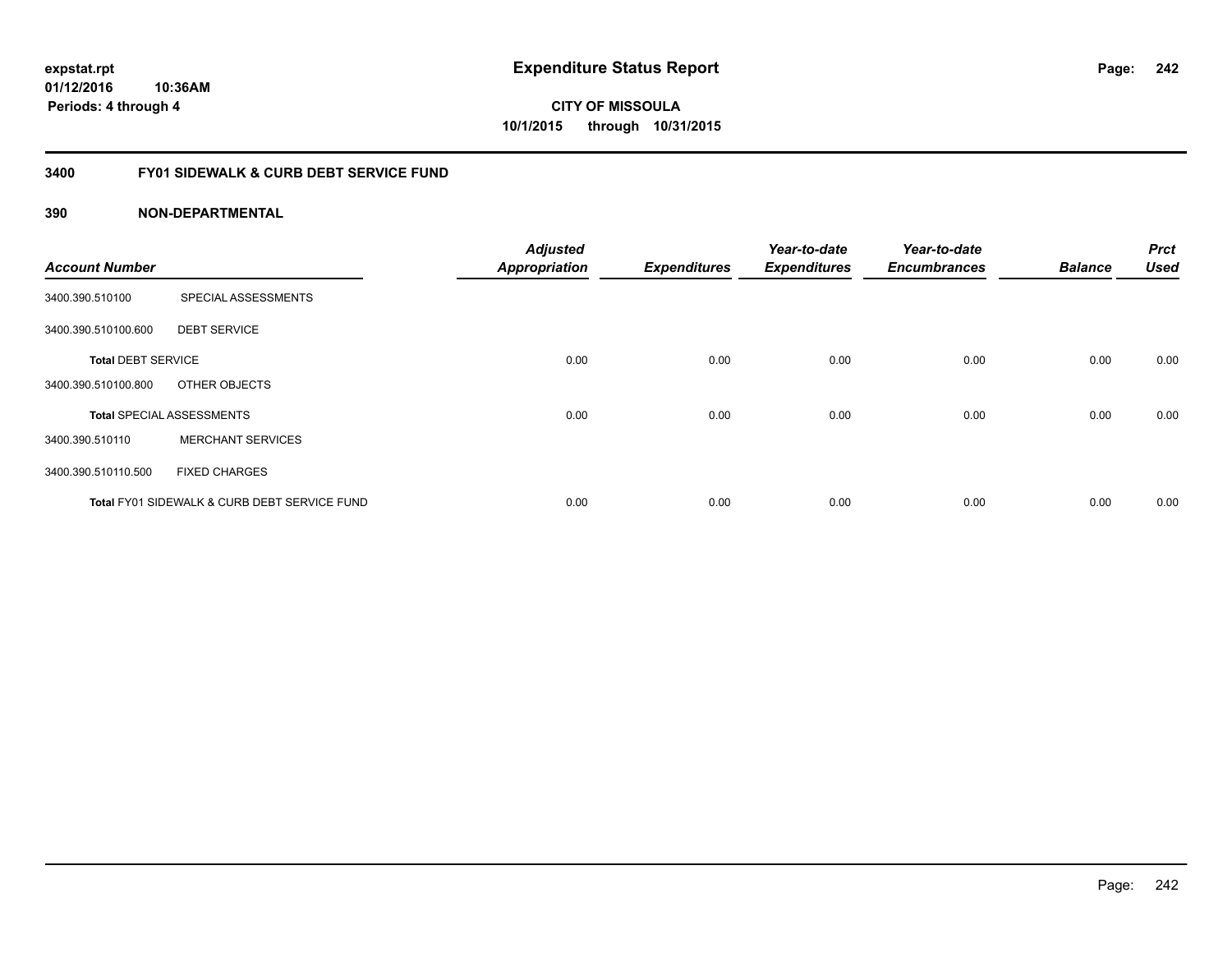**01/12/2016 10:36AM Periods: 4 through 4**

**243**

**CITY OF MISSOULA 10/1/2015 through 10/31/2015**

#### **3410 FY02 SIDEWALK & CURB DEBT SERVICE FUND**

**000 \*\*\* Title Not Found \*\*\***

| <b>Account Number</b>         |                         | <b>Adjusted</b><br>Appropriation | <b>Expenditures</b> | Year-to-date<br><b>Expenditures</b> | Year-to-date<br><b>Encumbrances</b> | <b>Balance</b> | <b>Prct</b><br><b>Used</b> |
|-------------------------------|-------------------------|----------------------------------|---------------------|-------------------------------------|-------------------------------------|----------------|----------------------------|
| 3410.000.520100               | *** Title Not Found *** |                                  |                     |                                     |                                     |                |                            |
| 3410.000.520100.800           | OTHER OBJECTS           |                                  |                     |                                     |                                     |                |                            |
| Total *** Title Not Found *** |                         | 0.00                             | 0.00                | 0.00                                | 0.00                                | 0.00           | 0.00                       |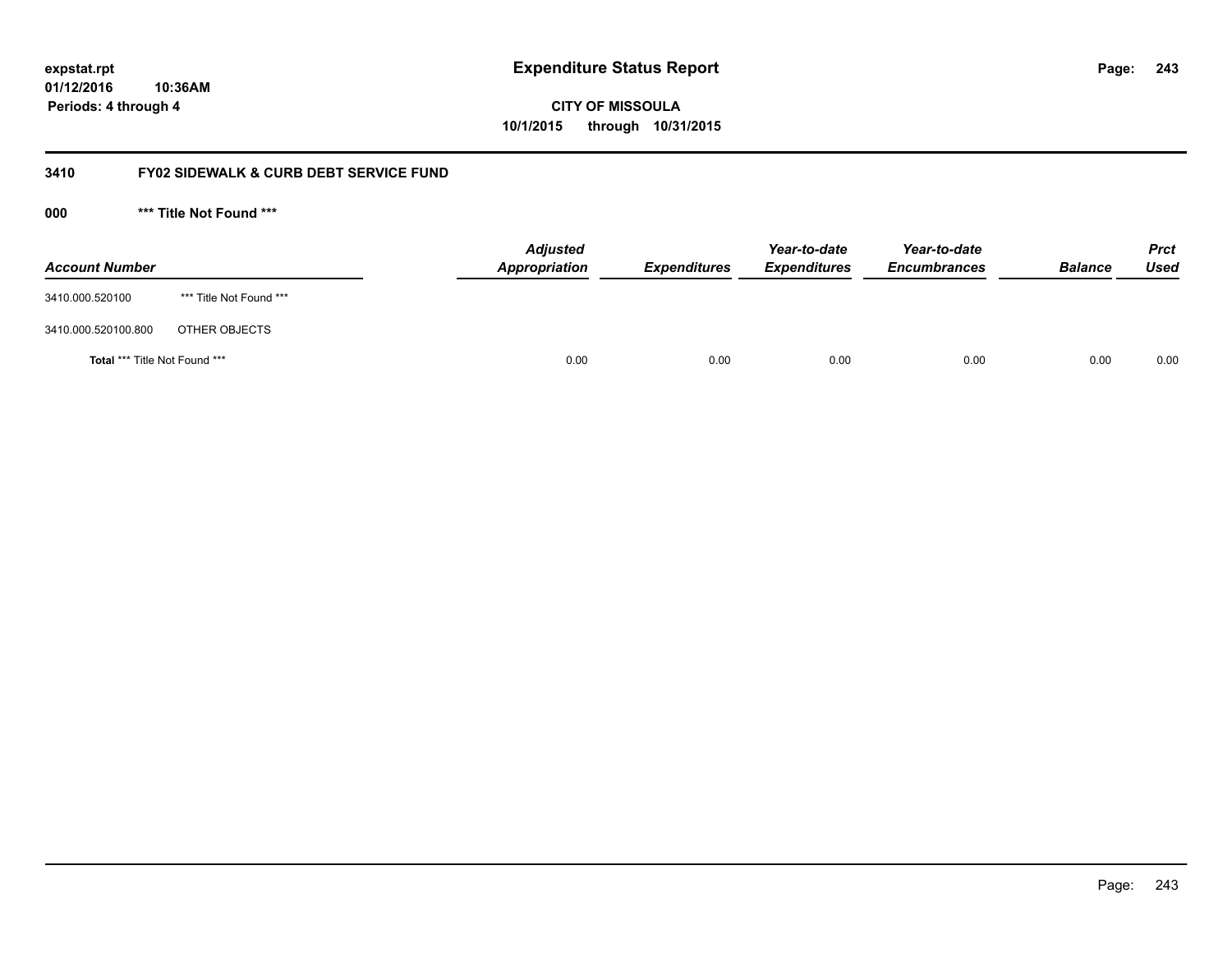**expstat.rpt Expenditure Status Report** 

**01/12/2016 10:36AM Periods: 4 through 4**

### **3410 FY02 SIDEWALK & CURB DEBT SERVICE FUND**

#### **390 NON-DEPARTMENTAL**

| <b>Account Number</b>          |                                                                                     | <b>Adjusted</b><br><b>Appropriation</b> | <b>Expenditures</b> | Year-to-date<br><b>Expenditures</b> | Year-to-date<br><b>Encumbrances</b> | <b>Balance</b>         | <b>Prct</b><br><b>Used</b> |
|--------------------------------|-------------------------------------------------------------------------------------|-----------------------------------------|---------------------|-------------------------------------|-------------------------------------|------------------------|----------------------------|
| 3410.390.510100                | SPECIAL ASSESSMENTS                                                                 |                                         |                     |                                     |                                     |                        |                            |
| 3410.390.510100.600            | <b>DEBT SERVICE</b>                                                                 |                                         |                     |                                     |                                     |                        |                            |
|                                | 3410.390.510100.620.000 INTEREST / SERVICE FEES<br><b>Total SPECIAL ASSESSMENTS</b> | 0.00<br>0.00                            | 0.00<br>0.00        | 350.00<br>350.00                    | 0.00<br>0.00                        | $-350.00$<br>$-350.00$ | 0.00<br>0.00               |
| 3410.390.510110                | <b>MERCHANT SERVICES</b>                                                            |                                         |                     |                                     |                                     |                        |                            |
| 3410.390.510110.500            | <b>FIXED CHARGES</b>                                                                |                                         |                     |                                     |                                     |                        |                            |
| <b>Total MERCHANT SERVICES</b> |                                                                                     | 0.00                                    | 0.00                | 0.00                                | 0.00                                | 0.00                   | 0.00                       |
|                                | Total FY02 SIDEWALK & CURB DEBT SERVICE FUND                                        | 0.00                                    | 0.00                | 350.00                              | 0.00                                | $-350.00$              | 0.00                       |

Page: 244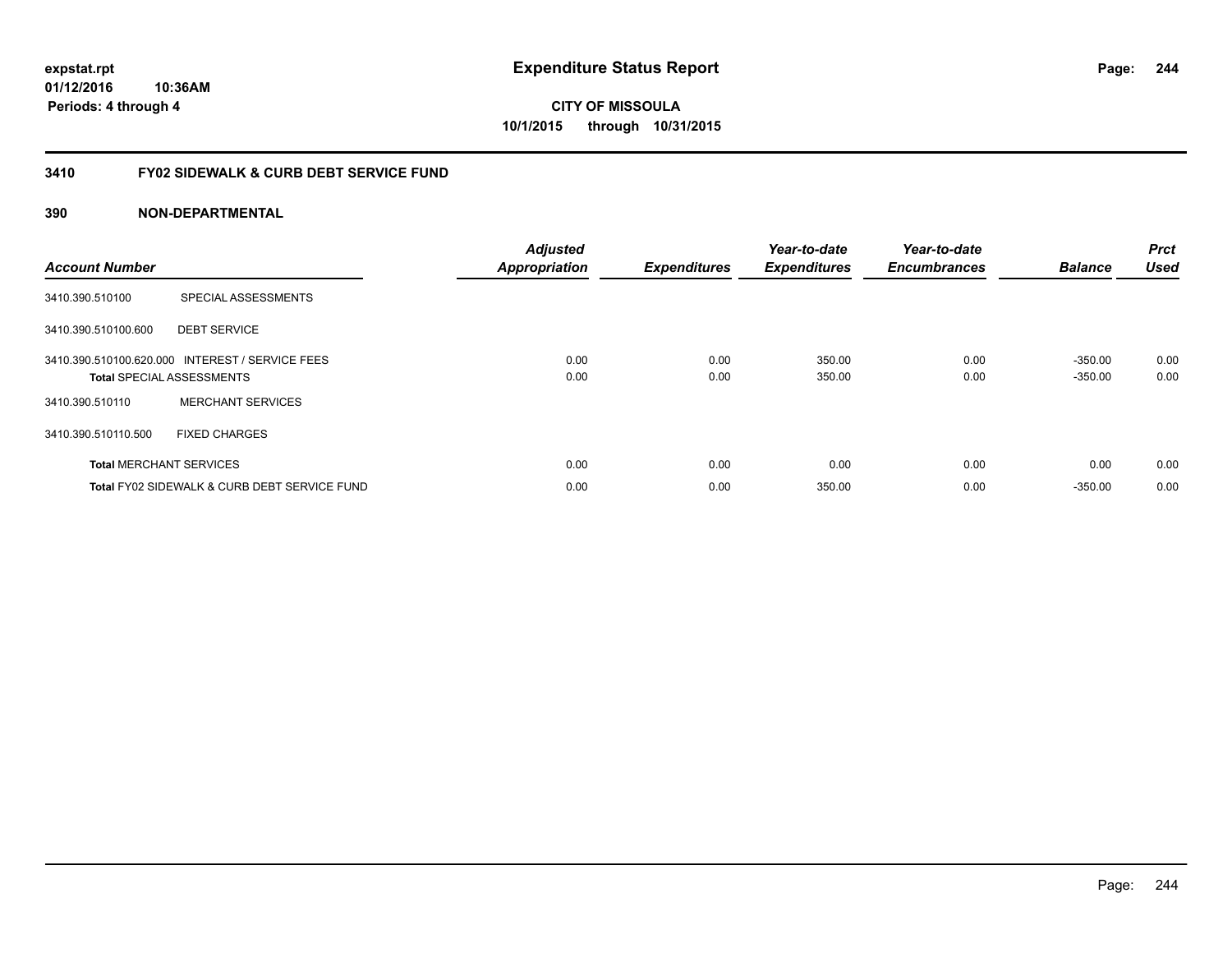**01/12/2016 10:36AM Periods: 4 through 4**

**CITY OF MISSOULA 10/1/2015 through 10/31/2015**

#### **3420 FY03 SIDEWALK & CURB DEBT SERVICE**

| <b>Account Number</b> |                                                                                     | <b>Adjusted</b><br><b>Appropriation</b> | <b>Expenditures</b> | Year-to-date<br><b>Expenditures</b> | Year-to-date<br><b>Encumbrances</b> | <b>Balance</b>         | <b>Prct</b><br><b>Used</b> |
|-----------------------|-------------------------------------------------------------------------------------|-----------------------------------------|---------------------|-------------------------------------|-------------------------------------|------------------------|----------------------------|
| 3420.390.510100       | SPECIAL ASSESSMENTS                                                                 |                                         |                     |                                     |                                     |                        |                            |
| 3420.390.510100.600   | <b>DEBT SERVICE</b>                                                                 |                                         |                     |                                     |                                     |                        |                            |
|                       | 3420.390.510100.620.000 INTEREST / SERVICE FEES<br><b>Total SPECIAL ASSESSMENTS</b> | 0.00<br>0.00                            | 0.00<br>0.00        | 350.00<br>350.00                    | 0.00<br>0.00                        | $-350.00$<br>$-350.00$ | 0.00<br>0.00               |
| 3420.390.510110       | <b>MERCHANT SERVICES</b>                                                            |                                         |                     |                                     |                                     |                        |                            |
| 3420.390.510110.500   | <b>FIXED CHARGES</b>                                                                |                                         |                     |                                     |                                     |                        |                            |
|                       | <b>Total MERCHANT SERVICES</b>                                                      | 0.00                                    | 0.00                | 0.00                                | 0.00                                | 0.00                   | 0.00                       |
|                       | <b>Total FY03 SIDEWALK &amp; CURB DEBT SERVICE</b>                                  | 0.00                                    | 0.00                | 350.00                              | 0.00                                | $-350.00$              | 0.00                       |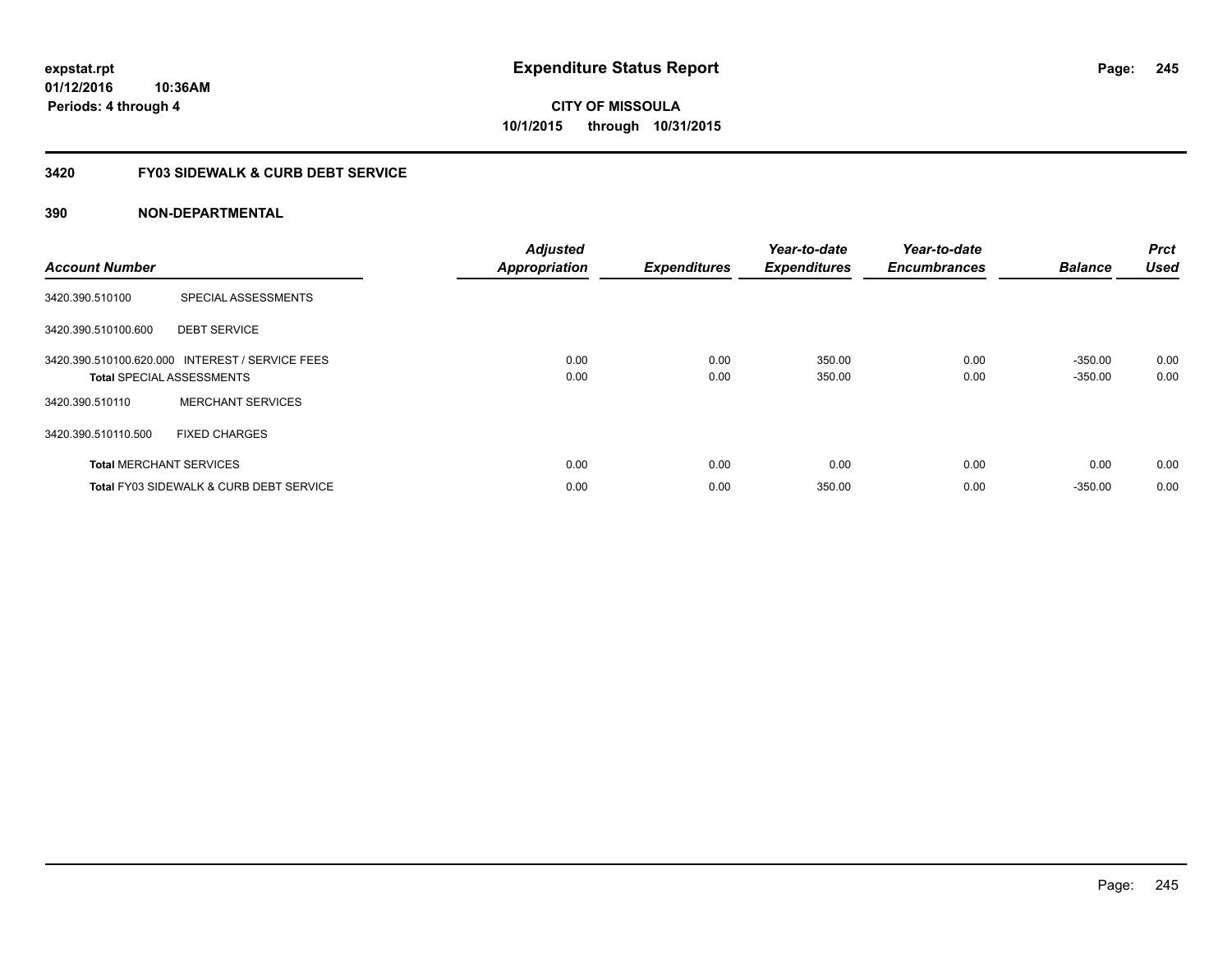**10:36AM Periods: 4 through 4**

**CITY OF MISSOULA 10/1/2015 through 10/31/2015**

### **3430 FY04 SIDEWALK CURB DEBT SERVICE**

|                                   |                                                 | <b>Adjusted</b>      |                     | Year-to-date        | Year-to-date        |                | <b>Prct</b> |
|-----------------------------------|-------------------------------------------------|----------------------|---------------------|---------------------|---------------------|----------------|-------------|
| <b>Account Number</b>             |                                                 | <b>Appropriation</b> | <b>Expenditures</b> | <b>Expenditures</b> | <b>Encumbrances</b> | <b>Balance</b> | Used        |
| 3430.390.510100                   | SPECIAL ASSESSMENTS                             |                      |                     |                     |                     |                |             |
| 3430.390.510100.600               | <b>DEBT SERVICE</b>                             |                      |                     |                     |                     |                |             |
| 3430.390.510100.610.000 PRINCIPAL |                                                 | 10,000.00            | 0.00                | 0.00                | 0.00                | 10,000.00      | 0.00        |
|                                   | 3430.390.510100.620.000 INTEREST / SERVICE FEES | 824.00               | 0.00                | 350.00              | 0.00                | 474.00         | 42.48       |
| <b>Total SPECIAL ASSESSMENTS</b>  |                                                 | 10,824.00            | 0.00                | 350.00              | 0.00                | 10,474.00      | 3.23        |
| 3430.390.510110                   | <b>MERCHANT SERVICES</b>                        |                      |                     |                     |                     |                |             |
| 3430.390.510110.500               | <b>FIXED CHARGES</b>                            |                      |                     |                     |                     |                |             |
| <b>Total MERCHANT SERVICES</b>    |                                                 | 0.00                 | 0.00                | 0.00                | 0.00                | 0.00           | 0.00        |
|                                   | <b>Total FY04 SIDEWALK CURB DEBT SERVICE</b>    | 10.824.00            | 0.00                | 350.00              | 0.00                | 10.474.00      | 3.23        |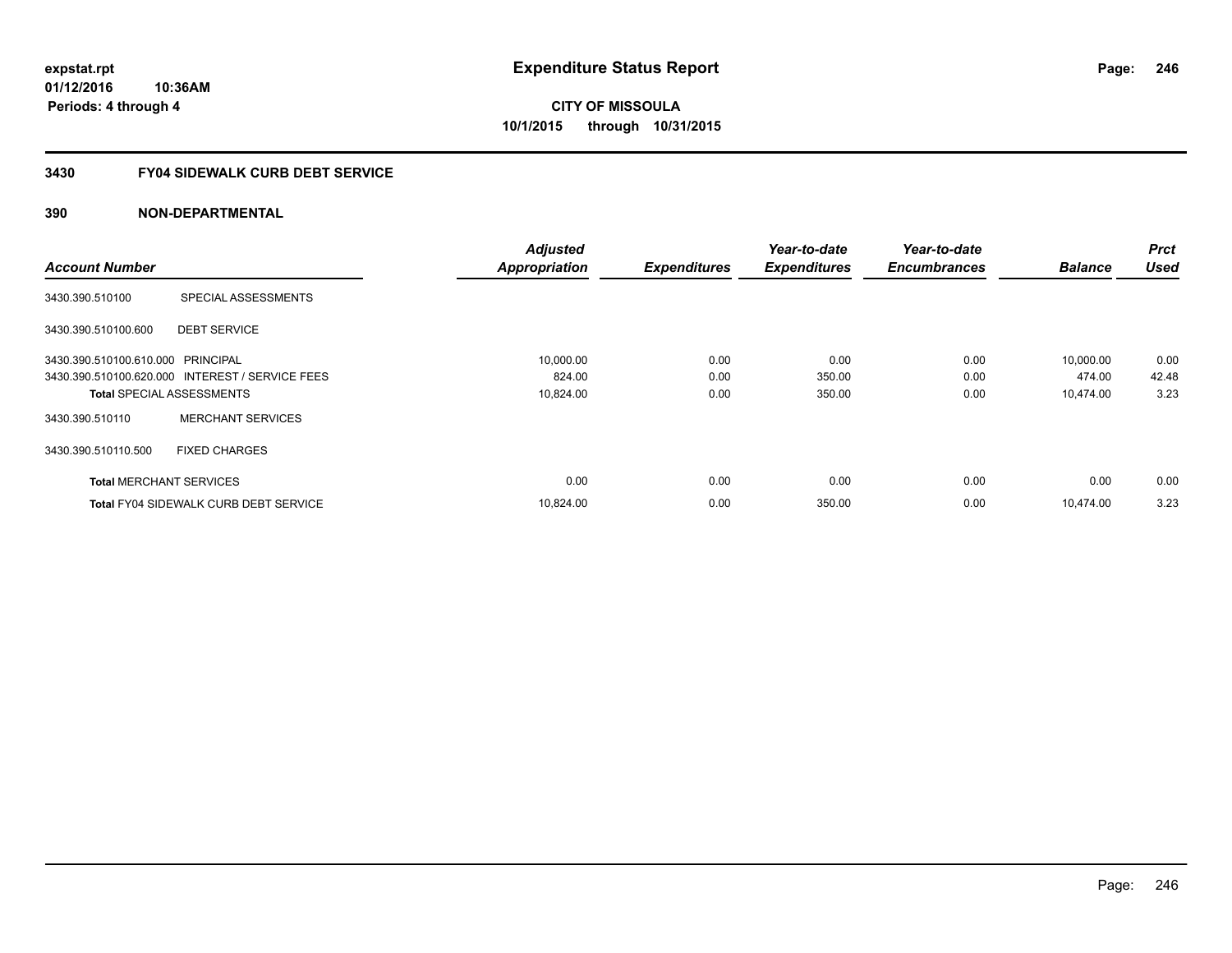#### **3440 FY 05 SIDEWALK AND CURB**

|                                   |                                                 | <b>Adjusted</b>      |                     | Year-to-date        | Year-to-date        |                | <b>Prct</b> |
|-----------------------------------|-------------------------------------------------|----------------------|---------------------|---------------------|---------------------|----------------|-------------|
| <b>Account Number</b>             |                                                 | <b>Appropriation</b> | <b>Expenditures</b> | <b>Expenditures</b> | <b>Encumbrances</b> | <b>Balance</b> | <b>Used</b> |
| 3440.390.510100                   | SPECIAL ASSESSMENTS                             |                      |                     |                     |                     |                |             |
| 3440.390.510100.600               | <b>DEBT SERVICE</b>                             |                      |                     |                     |                     |                |             |
| 3440.390.510100.610.000 PRINCIPAL |                                                 | 35.000.00            | 0.00                | 0.00                | 0.00                | 35,000.00      | 0.00        |
|                                   | 3440.390.510100.620.000 INTEREST / SERVICE FEES | 3,588.00             | 0.00                | 350.00              | 0.00                | 3,238.00       | 9.75        |
| <b>Total SPECIAL ASSESSMENTS</b>  |                                                 | 38,588.00            | 0.00                | 350.00              | 0.00                | 38,238.00      | 0.91        |
| 3440.390.510110                   | <b>MERCHANT SERVICES</b>                        |                      |                     |                     |                     |                |             |
| 3440.390.510110.500               | <b>FIXED CHARGES</b>                            |                      |                     |                     |                     |                |             |
| <b>Total MERCHANT SERVICES</b>    |                                                 | 0.00                 | 0.00                | 0.00                | 0.00                | 0.00           | 0.00        |
|                                   | <b>Total FY 05 SIDEWALK AND CURB</b>            | 38,588.00            | 0.00                | 350.00              | 0.00                | 38,238.00      | 0.91        |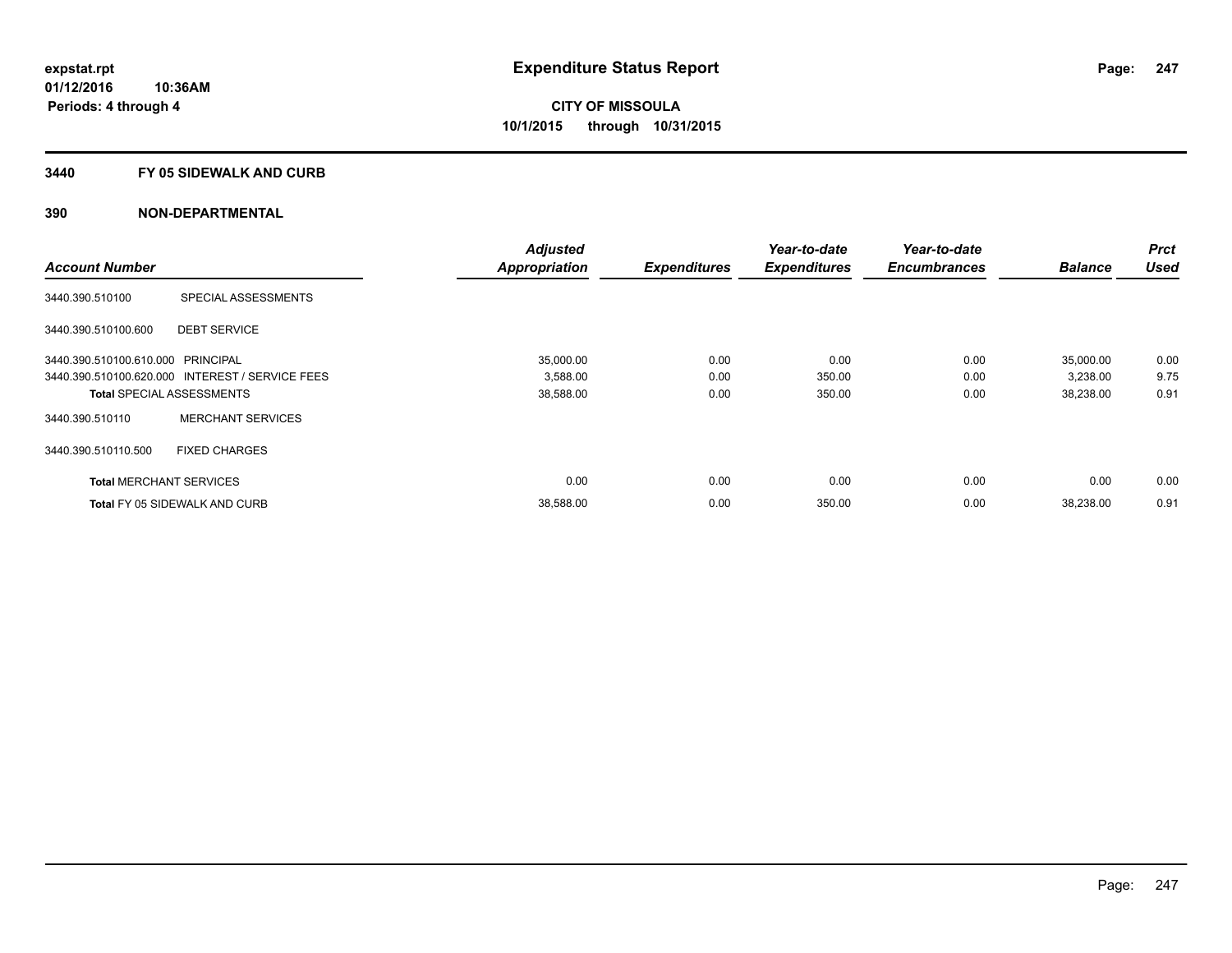#### **3450 FY 06 SIDEWALK AND CURB**

| <b>Account Number</b>             |                                                 | <b>Adjusted</b>      |                     | Year-to-date        | Year-to-date<br><b>Encumbrances</b> | <b>Balance</b> | <b>Prct</b><br><b>Used</b> |
|-----------------------------------|-------------------------------------------------|----------------------|---------------------|---------------------|-------------------------------------|----------------|----------------------------|
|                                   |                                                 | <b>Appropriation</b> | <b>Expenditures</b> | <b>Expenditures</b> |                                     |                |                            |
| 3450.390.510100                   | SPECIAL ASSESSMENTS                             |                      |                     |                     |                                     |                |                            |
| 3450.390.510100.600               | <b>DEBT SERVICE</b>                             |                      |                     |                     |                                     |                |                            |
| 3450.390.510100.610.000 PRINCIPAL |                                                 | 25,000.00            | 0.00                | 0.00                | 0.00                                | 25,000.00      | 0.00                       |
|                                   | 3450.390.510100.620.000 INTEREST / SERVICE FEES | 3,537.00             | 0.00                | 0.00                | 0.00                                | 3,537.00       | 0.00                       |
| <b>Total SPECIAL ASSESSMENTS</b>  |                                                 | 28,537.00            | 0.00                | 0.00                | 0.00                                | 28,537.00      | 0.00                       |
| 3450.390.510110                   | <b>MERCHANT SERVICES</b>                        |                      |                     |                     |                                     |                |                            |
| 3450.390.510110.500               | <b>FIXED CHARGES</b>                            |                      |                     |                     |                                     |                |                            |
| <b>Total MERCHANT SERVICES</b>    |                                                 | 0.00                 | 0.00                | 0.00                | 0.00                                | 0.00           | 0.00                       |
|                                   | <b>Total FY 06 SIDEWALK AND CURB</b>            | 28,537.00            | 0.00                | 0.00                | 0.00                                | 28,537.00      | 0.00                       |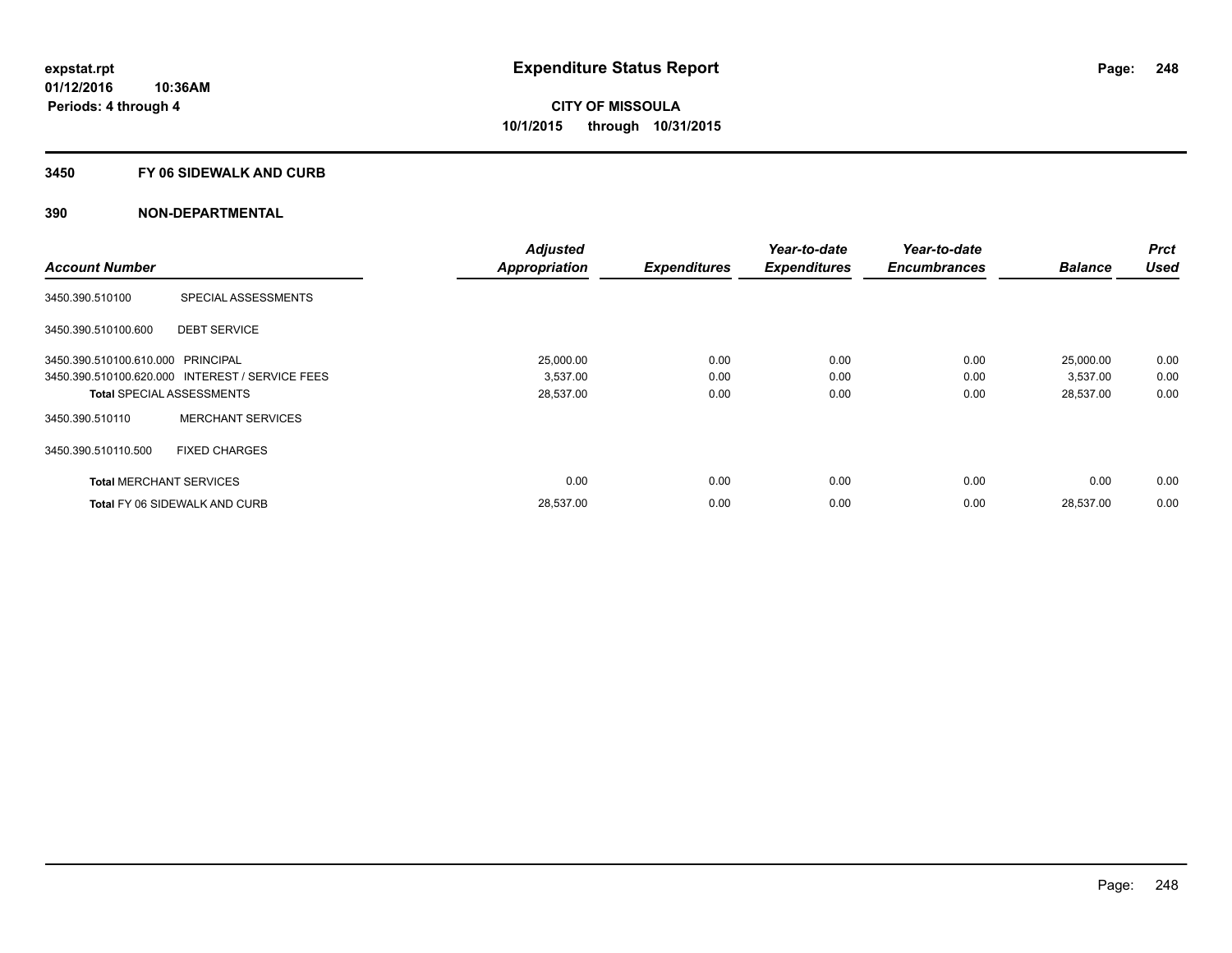#### **3460 FY07 SIDEWALK AND CURB DEBT**

| <b>Account Number</b>             |                                                 | <b>Adjusted</b><br><b>Appropriation</b> | <b>Expenditures</b> | Year-to-date<br><b>Expenditures</b> | Year-to-date<br><b>Encumbrances</b> | <b>Balance</b> | <b>Prct</b><br><b>Used</b> |
|-----------------------------------|-------------------------------------------------|-----------------------------------------|---------------------|-------------------------------------|-------------------------------------|----------------|----------------------------|
| 3460.390.510100                   | SPECIAL ASSESSMENTS                             |                                         |                     |                                     |                                     |                |                            |
| 3460.390.510100.600               | <b>DEBT SERVICE</b>                             |                                         |                     |                                     |                                     |                |                            |
| 3460.390.510100.610.000 PRINCIPAL |                                                 | 45,000.00                               | 0.00                | 0.00                                | 0.00                                | 45,000.00      | 0.00                       |
|                                   | 3460.390.510100.620.000 INTEREST / SERVICE FEES | 13,810.00                               | 0.00                | 0.00                                | 0.00                                | 13,810.00      | 0.00                       |
|                                   | <b>Total SPECIAL ASSESSMENTS</b>                | 58,810.00                               | 0.00                | 0.00                                | 0.00                                | 58,810.00      | 0.00                       |
| 3460.390.510110                   | <b>MERCHANT SERVICES</b>                        |                                         |                     |                                     |                                     |                |                            |
| 3460.390.510110.500               | <b>FIXED CHARGES</b>                            |                                         |                     |                                     |                                     |                |                            |
| <b>Total FIXED CHARGES</b>        |                                                 | 0.00                                    | 0.00                | 0.00                                | 0.00                                | 0.00           | 0.00                       |
|                                   | <b>Total MERCHANT SERVICES</b>                  | 0.00                                    | 0.00                | 0.00                                | 0.00                                | 0.00           | 0.00                       |
|                                   | <b>Total FY07 SIDEWALK AND CURB DEBT</b>        | 58,810.00                               | 0.00                | 0.00                                | 0.00                                | 58,810.00      | 0.00                       |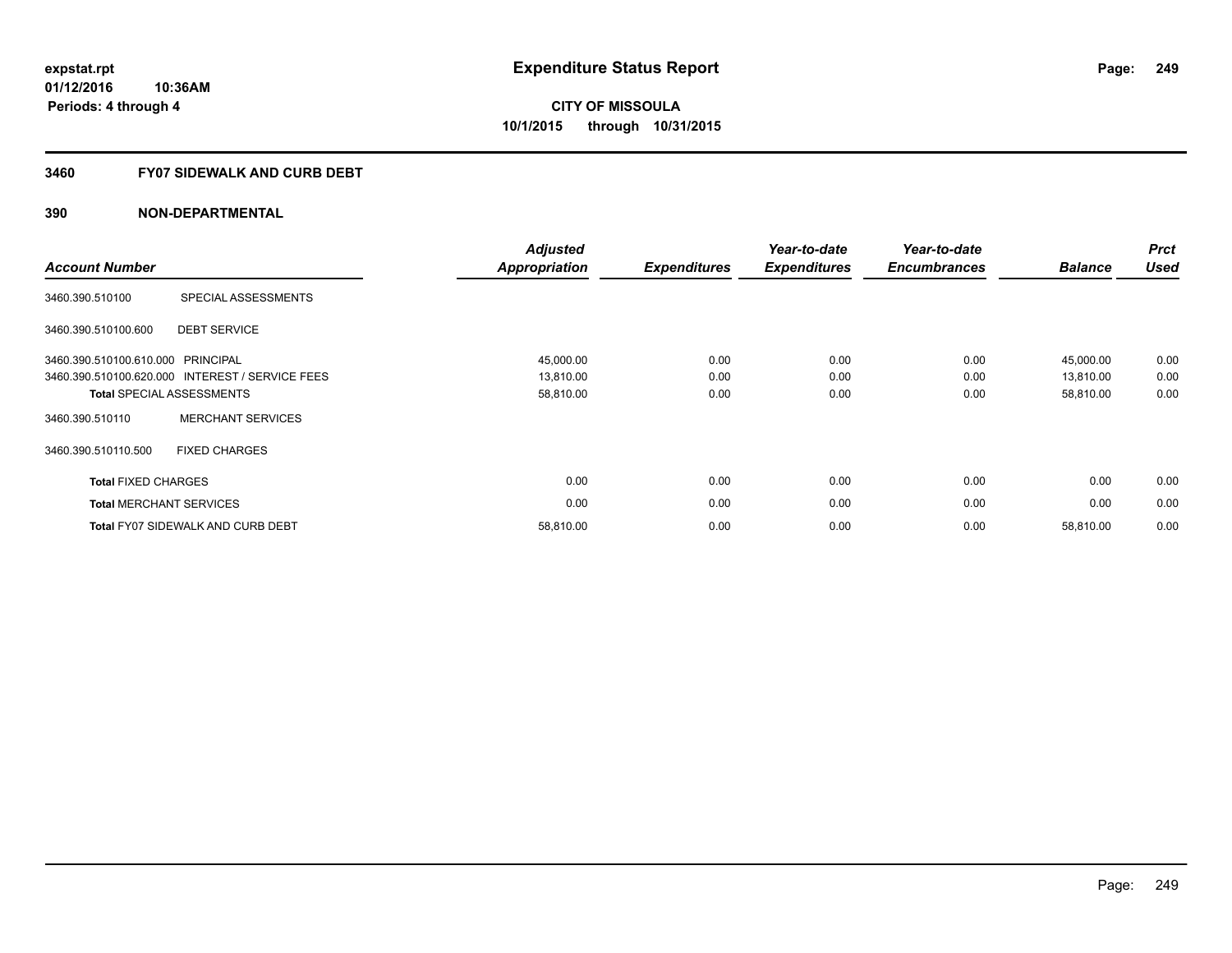### **3461 SERIES 2008A SIDEWALK AND CURB**

### **280 PUBLIC WORKS OPERATIONS**

| <b>Account Number</b>          |                                      | <b>Adjusted</b><br><b>Appropriation</b> | <b>Expenditures</b> | Year-to-date<br><b>Expenditures</b> | Year-to-date<br><b>Encumbrances</b> | <b>Balance</b> | <b>Prct</b><br><b>Used</b> |
|--------------------------------|--------------------------------------|-----------------------------------------|---------------------|-------------------------------------|-------------------------------------|----------------|----------------------------|
| 3461.280.510110                | <b>MERCHANT SERVICES</b>             |                                         |                     |                                     |                                     |                |                            |
| 3461.280.510110.500            | <b>FIXED CHARGES</b>                 |                                         |                     |                                     |                                     |                |                            |
| <b>Total MERCHANT SERVICES</b> |                                      | 0.00                                    | 0.00                | 0.00                                | 0.00                                | 0.00           | 0.00                       |
| 3461.280.521000                | INTERFUND OPERATING TRANSFERS        |                                         |                     |                                     |                                     |                |                            |
| 3461.280.521000.800            | OTHER OBJECTS                        |                                         |                     |                                     |                                     |                |                            |
|                                | <b>Total PUBLIC WORKS OPERATIONS</b> | 0.00                                    | 0.00                | 0.00                                | 0.00                                | 0.00           | 0.00                       |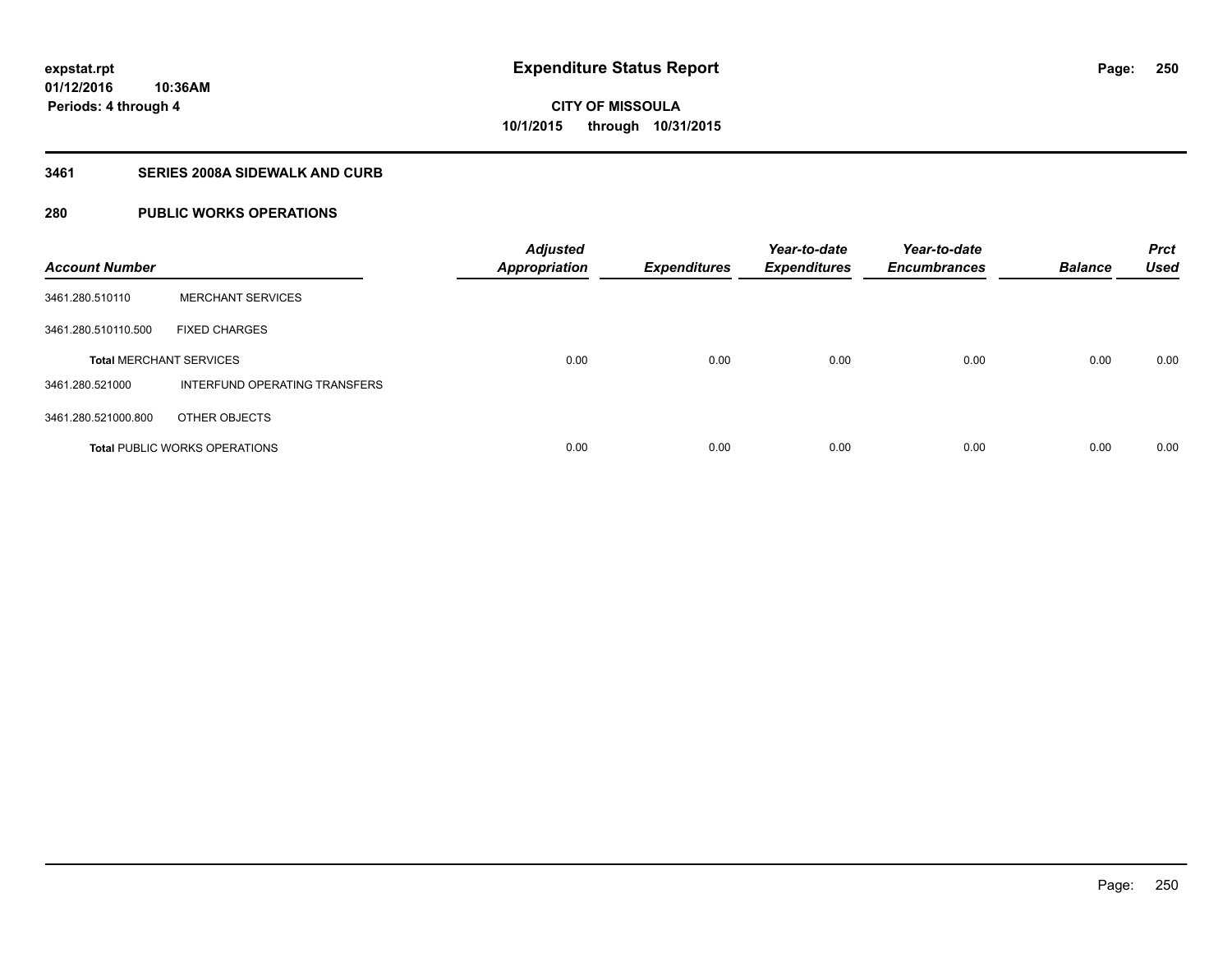### **3461 SERIES 2008A SIDEWALK AND CURB**

|                                   |                                                 | <b>Adjusted</b>      |                     | Year-to-date        | Year-to-date        |                | <b>Prct</b> |
|-----------------------------------|-------------------------------------------------|----------------------|---------------------|---------------------|---------------------|----------------|-------------|
| <b>Account Number</b>             |                                                 | <b>Appropriation</b> | <b>Expenditures</b> | <b>Expenditures</b> | <b>Encumbrances</b> | <b>Balance</b> | <b>Used</b> |
| 3461.390.510100                   | SPECIAL ASSESSMENTS                             |                      |                     |                     |                     |                |             |
| 3461.390.510100.600               | <b>DEBT SERVICE</b>                             |                      |                     |                     |                     |                |             |
| 3461.390.510100.610.000 PRINCIPAL |                                                 | 50,000.00            | 0.00                | 0.00                | 0.00                | 50,000.00      | 0.00        |
|                                   | 3461.390.510100.620.000 INTEREST / SERVICE FEES | 10,213.00            | 0.00                | 0.00                | 0.00                | 10,213.00      | 0.00        |
|                                   | <b>Total SPECIAL ASSESSMENTS</b>                | 60,213.00            | 0.00                | 0.00                | 0.00                | 60,213.00      | 0.00        |
| 3461.390.510110                   | <b>MERCHANT SERVICES</b>                        |                      |                     |                     |                     |                |             |
| 3461.390.510110.500               | <b>FIXED CHARGES</b>                            |                      |                     |                     |                     |                |             |
| <b>Total MERCHANT SERVICES</b>    |                                                 | 0.00                 | 0.00                | 0.00                | 0.00                | 0.00           | 0.00        |
| 3461.390.521000                   | <b>INTERFUND OPERATING TRANSFERS</b>            |                      |                     |                     |                     |                |             |
| 3461.390.521000.800               | OTHER OBJECTS                                   |                      |                     |                     |                     |                |             |
|                                   | <b>Total INTERFUND OPERATING TRANSFERS</b>      | 0.00                 | 0.00                | 0.00                | 0.00                | 0.00           | 0.00        |
|                                   | Total SERIES 2008A SIDEWALK AND CURB            | 60,213.00            | 0.00                | 0.00                | 0.00                | 60,213.00      | 0.00        |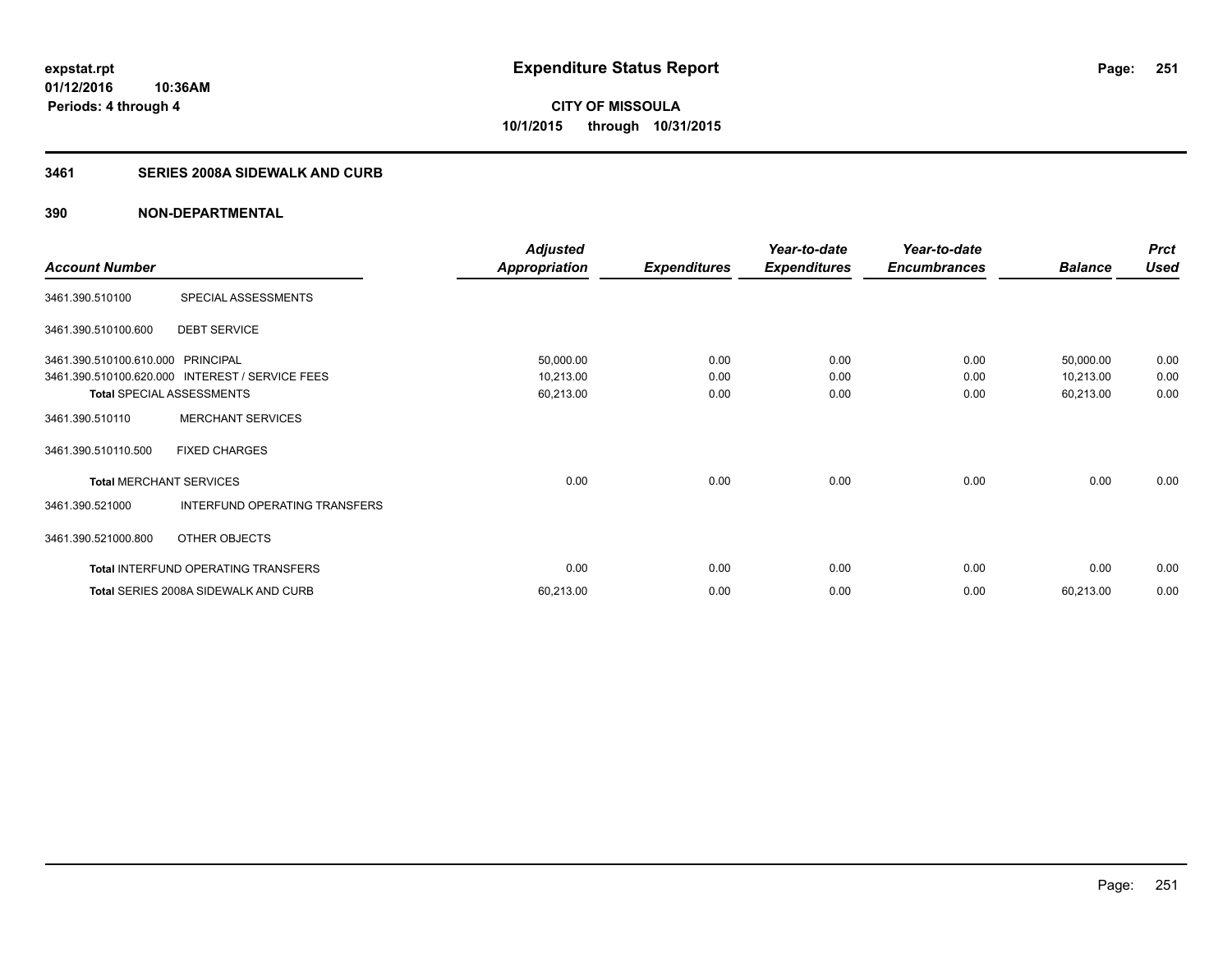#### **3462 SERIES 2009 SIDEWALK AND CURB**

|                                   |                                                 | <b>Adjusted</b>      |                     | Year-to-date        | Year-to-date        |                | <b>Prct</b> |
|-----------------------------------|-------------------------------------------------|----------------------|---------------------|---------------------|---------------------|----------------|-------------|
| <b>Account Number</b>             |                                                 | <b>Appropriation</b> | <b>Expenditures</b> | <b>Expenditures</b> | <b>Encumbrances</b> | <b>Balance</b> | <b>Used</b> |
| 3462.390.510100                   | SPECIAL ASSESSMENTS                             |                      |                     |                     |                     |                |             |
| 3462.390.510100.600               | <b>DEBT SERVICE</b>                             |                      |                     |                     |                     |                |             |
| 3462.390.510100.610.000 PRINCIPAL |                                                 | 50,000.00            | 0.00                | 0.00                | 0.00                | 50,000.00      | 0.00        |
|                                   | 3462.390.510100.620.000 INTEREST / SERVICE FEES | 15,342.00            | 0.00                | 300.00              | 0.00                | 15,042.00      | 1.96        |
| <b>Total SPECIAL ASSESSMENTS</b>  |                                                 | 65,342.00            | 0.00                | 300.00              | 0.00                | 65,042.00      | 0.46        |
| 3462.390.510110                   | <b>MERCHANT SERVICES</b>                        |                      |                     |                     |                     |                |             |
| 3462.390.510110.500               | <b>FIXED CHARGES</b>                            |                      |                     |                     |                     |                |             |
| <b>Total MERCHANT SERVICES</b>    |                                                 | 0.00                 | 0.00                | 0.00                | 0.00                | 0.00           | 0.00        |
| 3462.390.521000                   | INTERFUND OPERATING TRANSFERS                   |                      |                     |                     |                     |                |             |
| 3462.390.521000.800               | OTHER OBJECTS                                   |                      |                     |                     |                     |                |             |
|                                   | Total INTERFUND OPERATING TRANSFERS             | 0.00                 | 0.00                | 0.00                | 0.00                | 0.00           | 0.00        |
|                                   | <b>Total SERIES 2009 SIDEWALK AND CURB</b>      | 65,342.00            | 0.00                | 300.00              | 0.00                | 65,042.00      | 0.46        |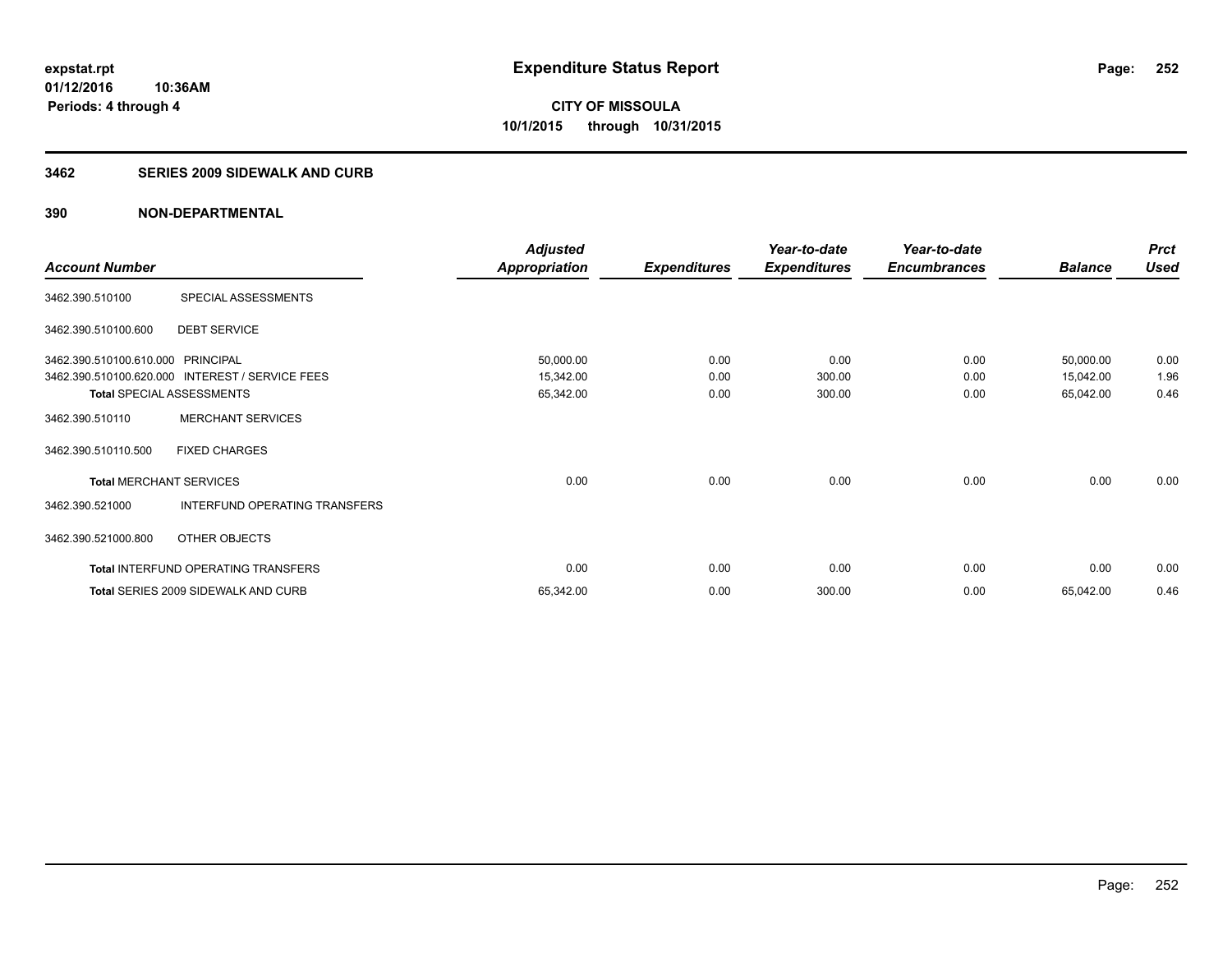## **3463 SERIES 2010 SIDEWALK AND CURB**

|                                   |                                                 | <b>Adjusted</b>      |                     | Year-to-date        | Year-to-date        |                | <b>Prct</b> |
|-----------------------------------|-------------------------------------------------|----------------------|---------------------|---------------------|---------------------|----------------|-------------|
| <b>Account Number</b>             |                                                 | <b>Appropriation</b> | <b>Expenditures</b> | <b>Expenditures</b> | <b>Encumbrances</b> | <b>Balance</b> | <b>Used</b> |
| 3463.390.510100                   | SPECIAL ASSESSMENTS                             |                      |                     |                     |                     |                |             |
| 3463.390.510100.600               | <b>DEBT SERVICE</b>                             |                      |                     |                     |                     |                |             |
| 3463.390.510100.610.000 PRINCIPAL |                                                 | 75,000.00            | 0.00                | 0.00                | 0.00                | 75,000.00      | 0.00        |
|                                   | 3463.390.510100.620.000 INTEREST / SERVICE FEES | 25,413.00            | 0.00                | 350.00              | 0.00                | 25,063.00      | 1.38        |
| <b>Total SPECIAL ASSESSMENTS</b>  |                                                 | 100,413.00           | 0.00                | 350.00              | 0.00                | 100,063.00     | 0.35        |
| 3463.390.510110                   | <b>MERCHANT SERVICES</b>                        |                      |                     |                     |                     |                |             |
| 3463.390.510110.500               | <b>FIXED CHARGES</b>                            |                      |                     |                     |                     |                |             |
| <b>Total MERCHANT SERVICES</b>    |                                                 | 0.00                 | 0.00                | 0.00                | 0.00                | 0.00           | 0.00        |
|                                   | <b>Total SERIES 2010 SIDEWALK AND CURB</b>      | 100,413.00           | 0.00                | 350.00              | 0.00                | 100,063.00     | 0.35        |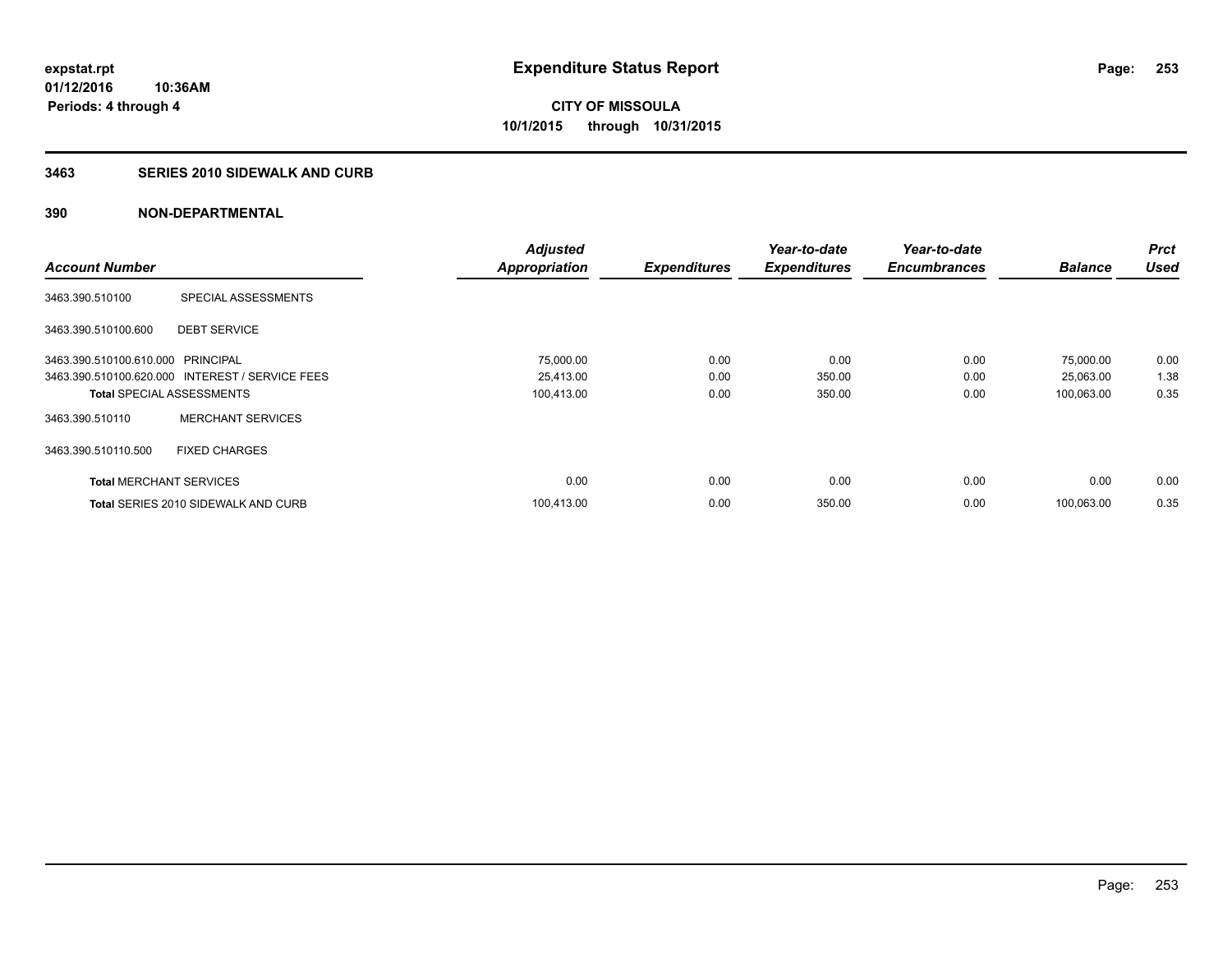### **3464 FY12 S/C DEBT SERVICE**

|                                   |                                                 | <b>Adjusted</b>      |                     | Year-to-date        | Year-to-date        |                | <b>Prct</b> |
|-----------------------------------|-------------------------------------------------|----------------------|---------------------|---------------------|---------------------|----------------|-------------|
| <b>Account Number</b>             |                                                 | <b>Appropriation</b> | <b>Expenditures</b> | <b>Expenditures</b> | <b>Encumbrances</b> | <b>Balance</b> | <b>Used</b> |
| 3464.390.510100                   | SPECIAL ASSESSMENTS                             |                      |                     |                     |                     |                |             |
| 3464.390.510100.600               | <b>DEBT SERVICE</b>                             |                      |                     |                     |                     |                |             |
| 3464.390.510100.610.000 PRINCIPAL |                                                 | 50,000.00            | 0.00                | 0.00                | 0.00                | 50,000.00      | 0.00        |
|                                   | 3464.390.510100.620.000 INTEREST / SERVICE FEES | 21,785.00            | 0.00                | 350.00              | 0.00                | 21,435.00      | 1.61        |
| <b>Total SPECIAL ASSESSMENTS</b>  |                                                 | 71,785.00            | 0.00                | 350.00              | 0.00                | 71,435.00      | 0.49        |
| 3464.390.510110                   | <b>MERCHANT SERVICES</b>                        |                      |                     |                     |                     |                |             |
| 3464.390.510110.500               | <b>FIXED CHARGES</b>                            |                      |                     |                     |                     |                |             |
| <b>Total MERCHANT SERVICES</b>    |                                                 | 0.00                 | 0.00                | 0.00                | 0.00                | 0.00           | 0.00        |
| Total FY12 S/C DEBT SERVICE       |                                                 | 71,785.00            | 0.00                | 350.00              | 0.00                | 71,435.00      | 0.49        |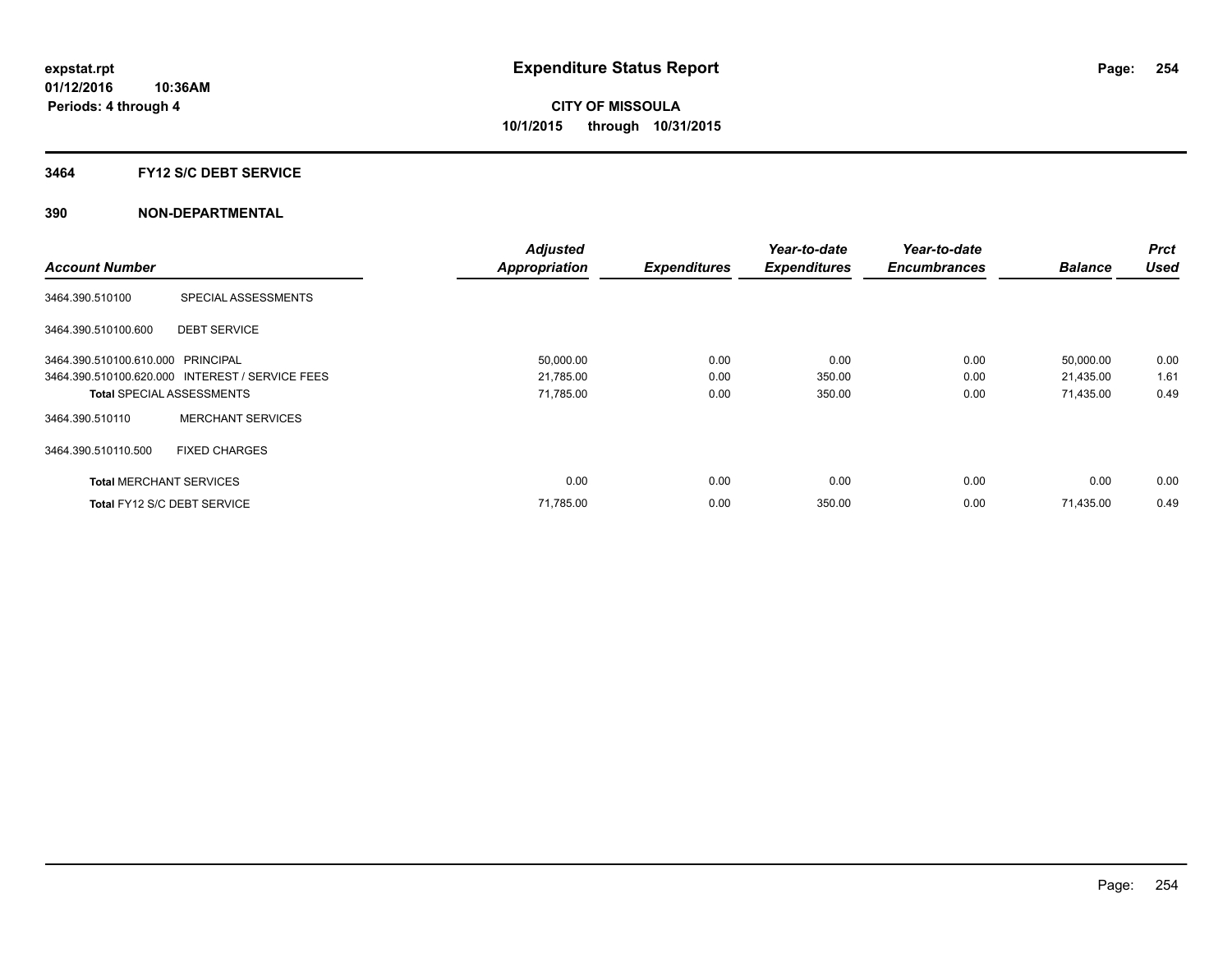**Periods: 4 through 4**

**CITY OF MISSOULA 10/1/2015 through 10/31/2015**

### **3465 FY13 SIDEWALK/CURB DEBT SERVICE**

## **390 NON-DEPARTMENTAL**

**10:36AM**

| <b>Account Number</b>             |                                                 | <b>Adjusted</b><br><b>Appropriation</b> | <b>Expenditures</b> | Year-to-date<br><b>Expenditures</b> | Year-to-date<br><b>Encumbrances</b> | <b>Balance</b>         | <b>Prct</b><br><b>Used</b> |
|-----------------------------------|-------------------------------------------------|-----------------------------------------|---------------------|-------------------------------------|-------------------------------------|------------------------|----------------------------|
| 3465.390.510100                   | SPECIAL ASSESSMENTS                             |                                         |                     |                                     |                                     |                        |                            |
| 3465.390.510100.600               | <b>DEBT SERVICE</b>                             |                                         |                     |                                     |                                     |                        |                            |
| 3465.390.510100.610.000 PRINCIPAL | 3465.390.510100.620.000 INTEREST / SERVICE FEES | 29,000.00<br>11,021.00                  | 0.00<br>0.00        | 0.00<br>0.00                        | 0.00<br>0.00                        | 29,000.00<br>11,021.00 | 0.00<br>0.00               |
|                                   | <b>Total SPECIAL ASSESSMENTS</b>                | 40,021.00                               | 0.00                | 0.00                                | 0.00                                | 40,021.00              | 0.00                       |
| 3465.390.510110                   | <b>MERCHANT SERVICES</b>                        |                                         |                     |                                     |                                     |                        |                            |
| 3465.390.510110.500               | <b>FIXED CHARGES</b>                            |                                         |                     |                                     |                                     |                        |                            |
| <b>Total MERCHANT SERVICES</b>    |                                                 | 0.00                                    | 0.00                | 0.00                                | 0.00                                | 0.00                   | 0.00                       |
|                                   | <b>Total FY13 SIDEWALK/CURB DEBT SERVICE</b>    | 40,021.00                               | 0.00                | 0.00                                | 0.00                                | 40.021.00              | 0.00                       |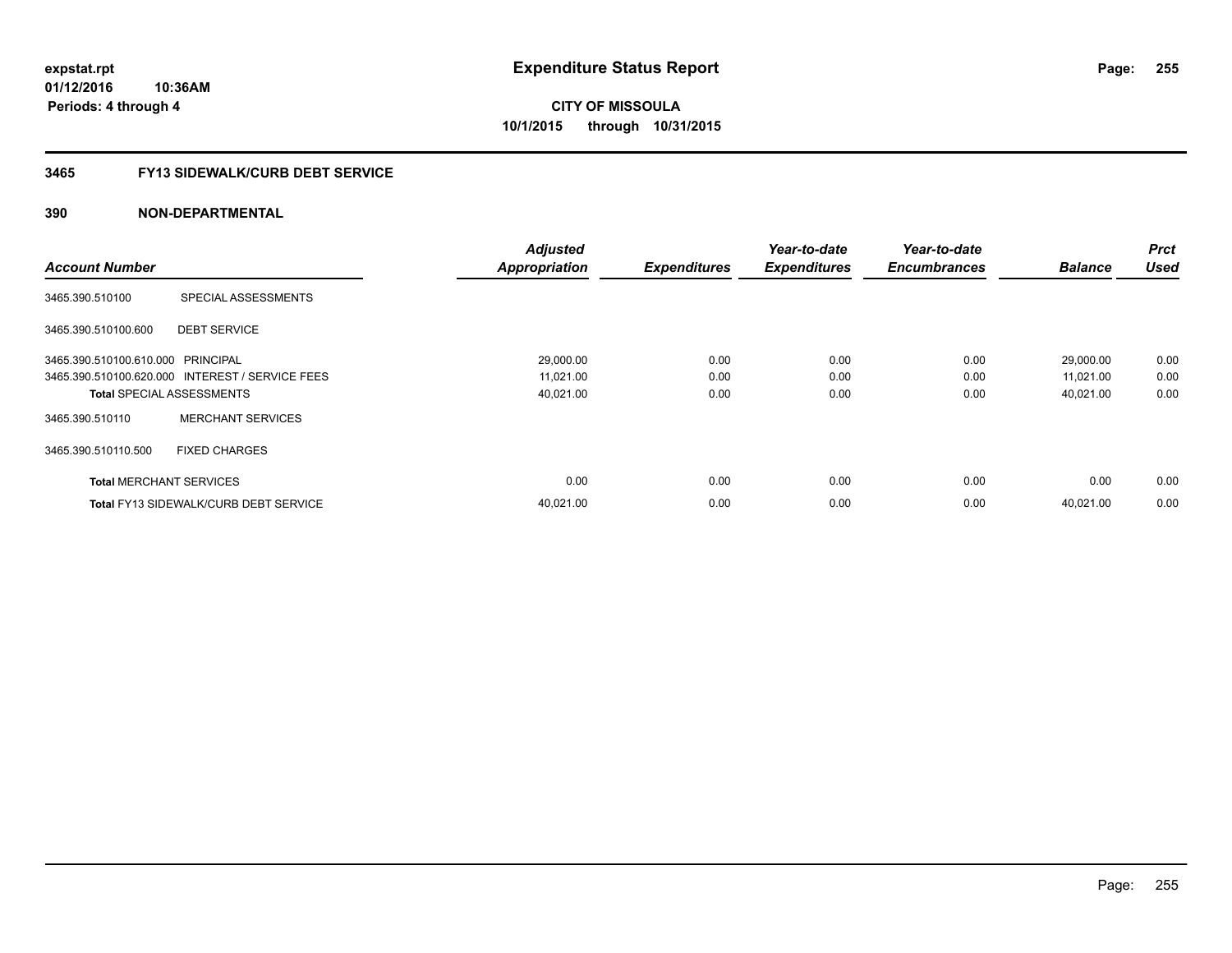**Periods: 4 through 4**

**CITY OF MISSOULA 10/1/2015 through 10/31/2015**

## **3466 FY15 SIDEWALK/CURB DEBT SERVICE**

|                           |                                               | <b>Adjusted</b>      |                     | Year-to-date        | Year-to-date        |                | <b>Prct</b> |
|---------------------------|-----------------------------------------------|----------------------|---------------------|---------------------|---------------------|----------------|-------------|
| <b>Account Number</b>     |                                               | <b>Appropriation</b> | <b>Expenditures</b> | <b>Expenditures</b> | <b>Encumbrances</b> | <b>Balance</b> | <b>Used</b> |
| 3466.390.510100           | SPECIAL ASSESSMENTS                           |                      |                     |                     |                     |                |             |
| 3466.390.510100.300       | PURCHASED SERVICES                            |                      |                     |                     |                     |                |             |
|                           | 3466.390.510100.350.000 PROFESSIONAL SERVICES | 0.00                 | 5,000.00            | 14,606.20           | 0.00                | $-14,606.20$   | 0.00        |
|                           | <b>Total PURCHASED SERVICES</b>               | 0.00                 | 5,000.00            | 14,606.20           | 0.00                | $-14,606.20$   | 0.00        |
| 3466.390.510100.600       | <b>DEBT SERVICE</b>                           |                      |                     |                     |                     |                |             |
| <b>Total DEBT SERVICE</b> |                                               | 0.00                 | 0.00                | 0.00                | 0.00                | 0.00           | 0.00        |
|                           | <b>Total SPECIAL ASSESSMENTS</b>              | 0.00                 | 5,000.00            | 14,606.20           | 0.00                | $-14,606.20$   | 0.00        |
| 3466.390.510110           | <b>MERCHANT SERVICES</b>                      |                      |                     |                     |                     |                |             |
| 3466.390.510110.500       | <b>FIXED CHARGES</b>                          |                      |                     |                     |                     |                |             |
|                           | <b>Total MERCHANT SERVICES</b>                | 0.00                 | 0.00                | 0.00                | 0.00                | 0.00           | 0.00        |
|                           | Total FY15 SIDEWALK/CURB DEBT SERVICE         | 0.00                 | 5,000.00            | 14,606.20           | 0.00                | $-14,606.20$   | 0.00        |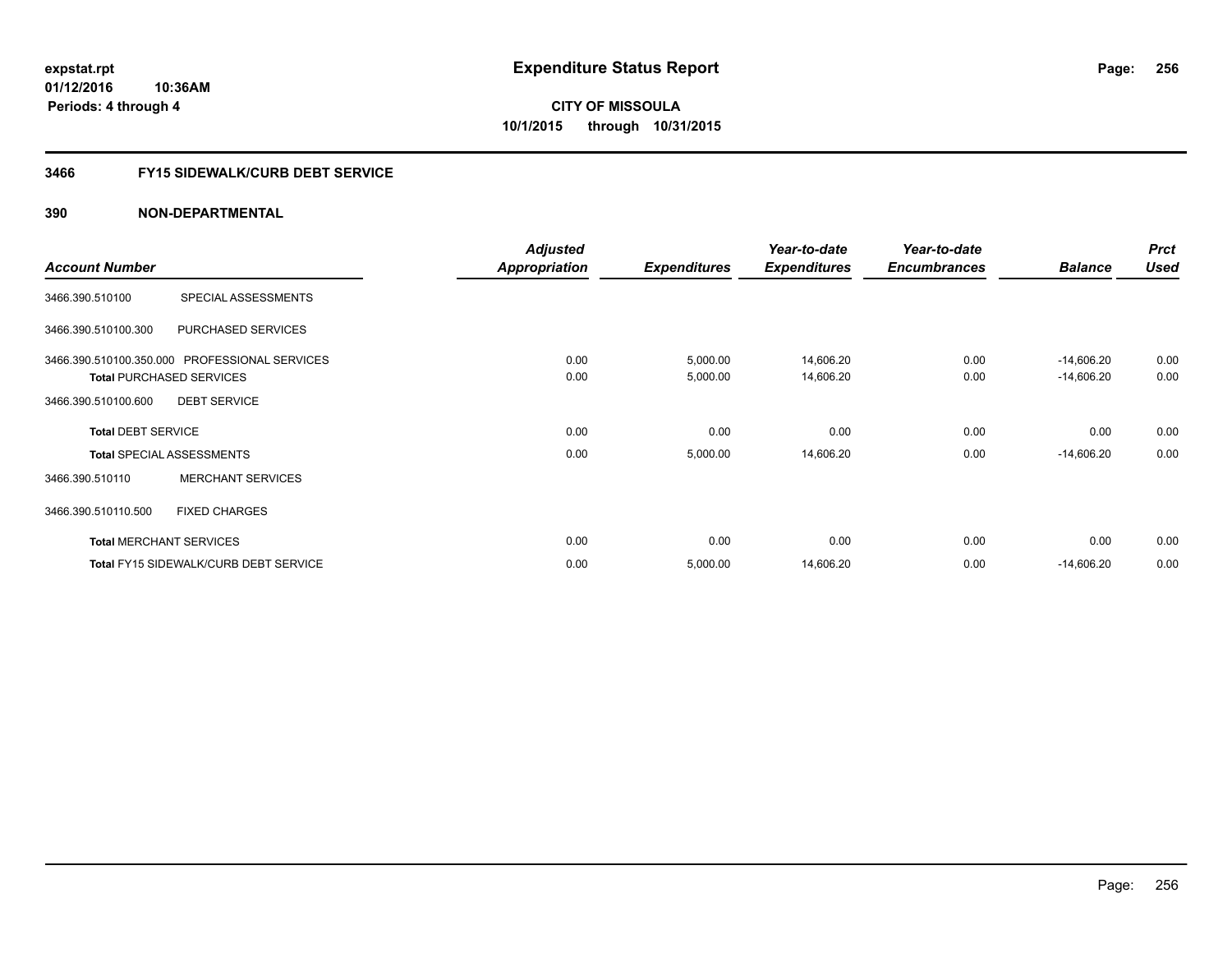## **3491 SID 491 DEBT SERVICE FUND**

| <b>Account Number</b> |                                 | <b>Adjusted</b><br><b>Appropriation</b> | <b>Expenditures</b> | Year-to-date<br><b>Expenditures</b> | Year-to-date<br><b>Encumbrances</b> | <b>Balance</b> | <b>Prct</b><br><b>Used</b> |
|-----------------------|---------------------------------|-----------------------------------------|---------------------|-------------------------------------|-------------------------------------|----------------|----------------------------|
| 3491.390.510100       | SPECIAL ASSESSMENTS             |                                         |                     |                                     |                                     |                |                            |
| 3491.390.510100.600   | <b>DEBT SERVICE</b>             |                                         |                     |                                     |                                     |                |                            |
|                       | Total SID 491 DEBT SERVICE FUND | 0.00                                    | 0.00                | 0.00                                | 0.00                                | 0.00           | 0.00                       |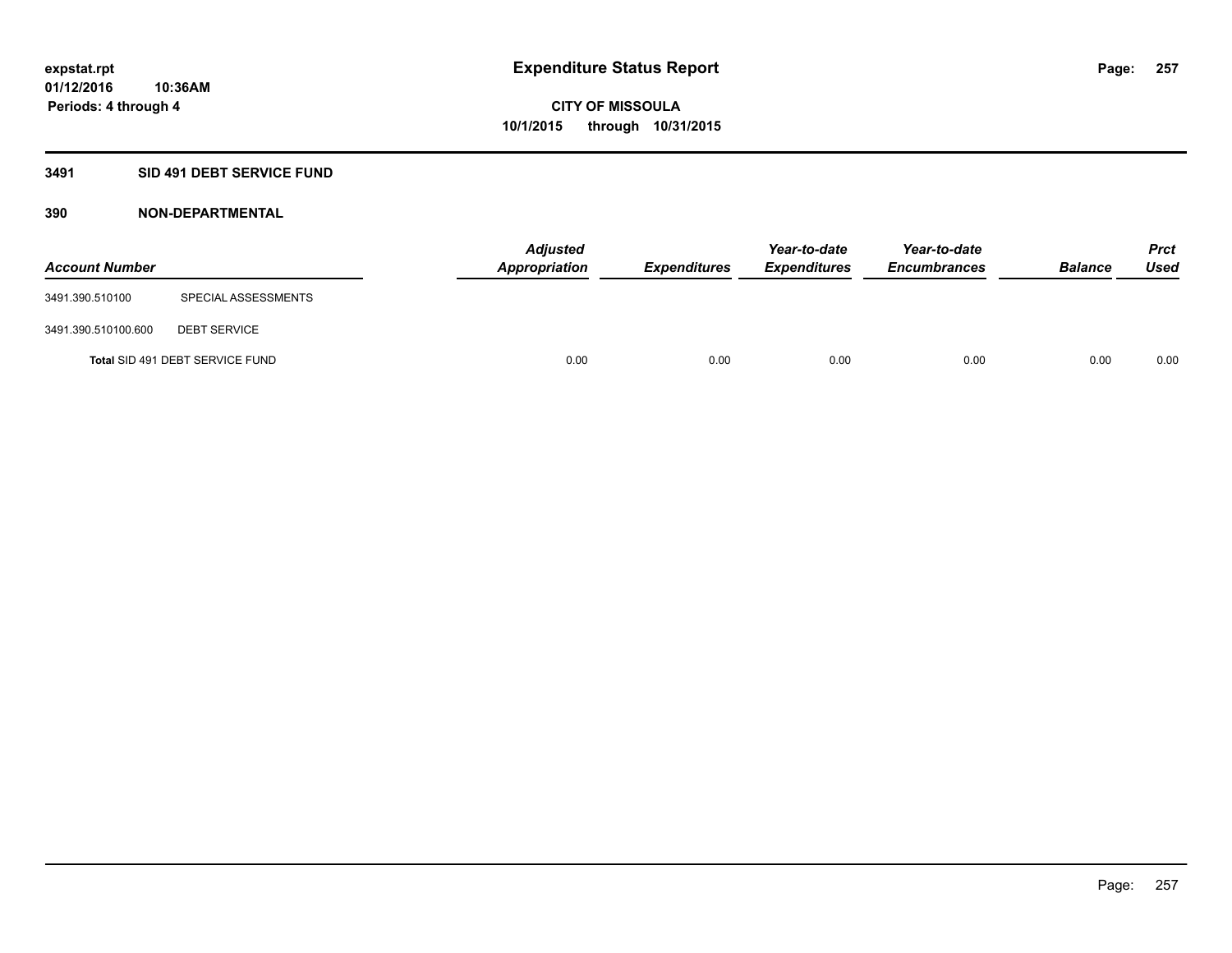## **3495 SID 495 DEBT SERVICE FUND**

| <b>Account Number</b>         |                         | <b>Adjusted</b><br>Appropriation | <b>Expenditures</b> | Year-to-date<br><b>Expenditures</b> | Year-to-date<br><b>Encumbrances</b> | <b>Balance</b> | <b>Prct</b><br>Used |
|-------------------------------|-------------------------|----------------------------------|---------------------|-------------------------------------|-------------------------------------|----------------|---------------------|
| 3495.000.520100               | *** Title Not Found *** |                                  |                     |                                     |                                     |                |                     |
| 3495.000.520100.800           | OTHER OBJECTS           |                                  |                     |                                     |                                     |                |                     |
| Total *** Title Not Found *** |                         | 0.00                             | 0.00                | 0.00                                | 0.00                                | 0.00           | 0.00                |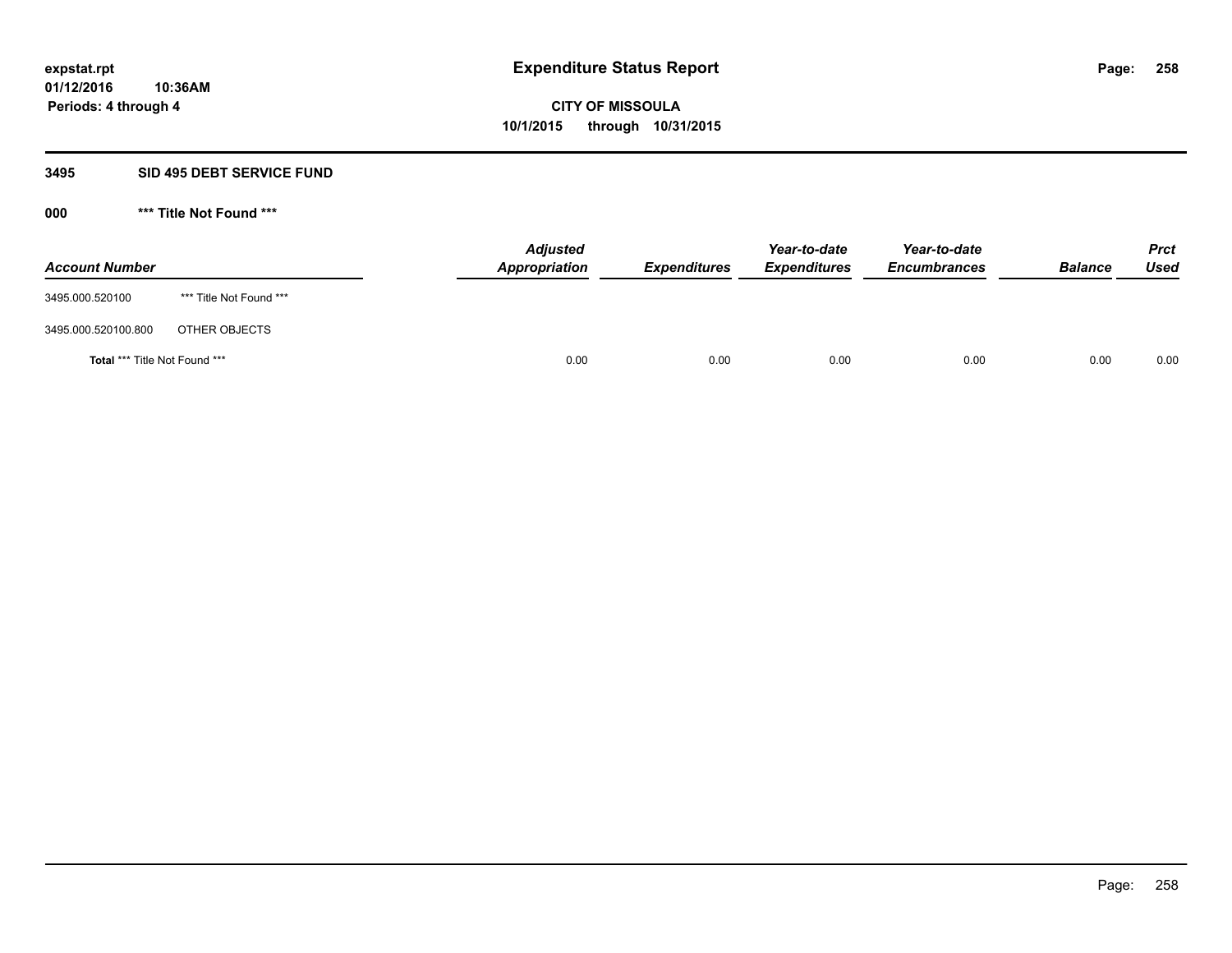## **3495 SID 495 DEBT SERVICE FUND**

| <b>Account Number</b> |                                  | <b>Adjusted</b><br><b>Appropriation</b> | <b>Expenditures</b> | Year-to-date<br><b>Expenditures</b> | Year-to-date<br><b>Encumbrances</b> | <b>Balance</b> | <b>Prct</b><br><b>Used</b> |
|-----------------------|----------------------------------|-----------------------------------------|---------------------|-------------------------------------|-------------------------------------|----------------|----------------------------|
| 3495.390.510100       | <b>SPECIAL ASSESSMENTS</b>       |                                         |                     |                                     |                                     |                |                            |
| 3495.390.510100.800   | OTHER OBJECTS                    |                                         |                     |                                     |                                     |                |                            |
|                       | <b>Total SPECIAL ASSESSMENTS</b> | 0.00                                    | 0.00                | 0.00                                | 0.00                                | 0.00           | 0.00                       |
| 3495.390.510110       | <b>MERCHANT SERVICES</b>         |                                         |                     |                                     |                                     |                |                            |
| 3495.390.510110.500   | <b>FIXED CHARGES</b>             |                                         |                     |                                     |                                     |                |                            |
|                       | Total SID 495 DEBT SERVICE FUND  | 0.00                                    | 0.00                | 0.00                                | 0.00                                | 0.00           | 0.00                       |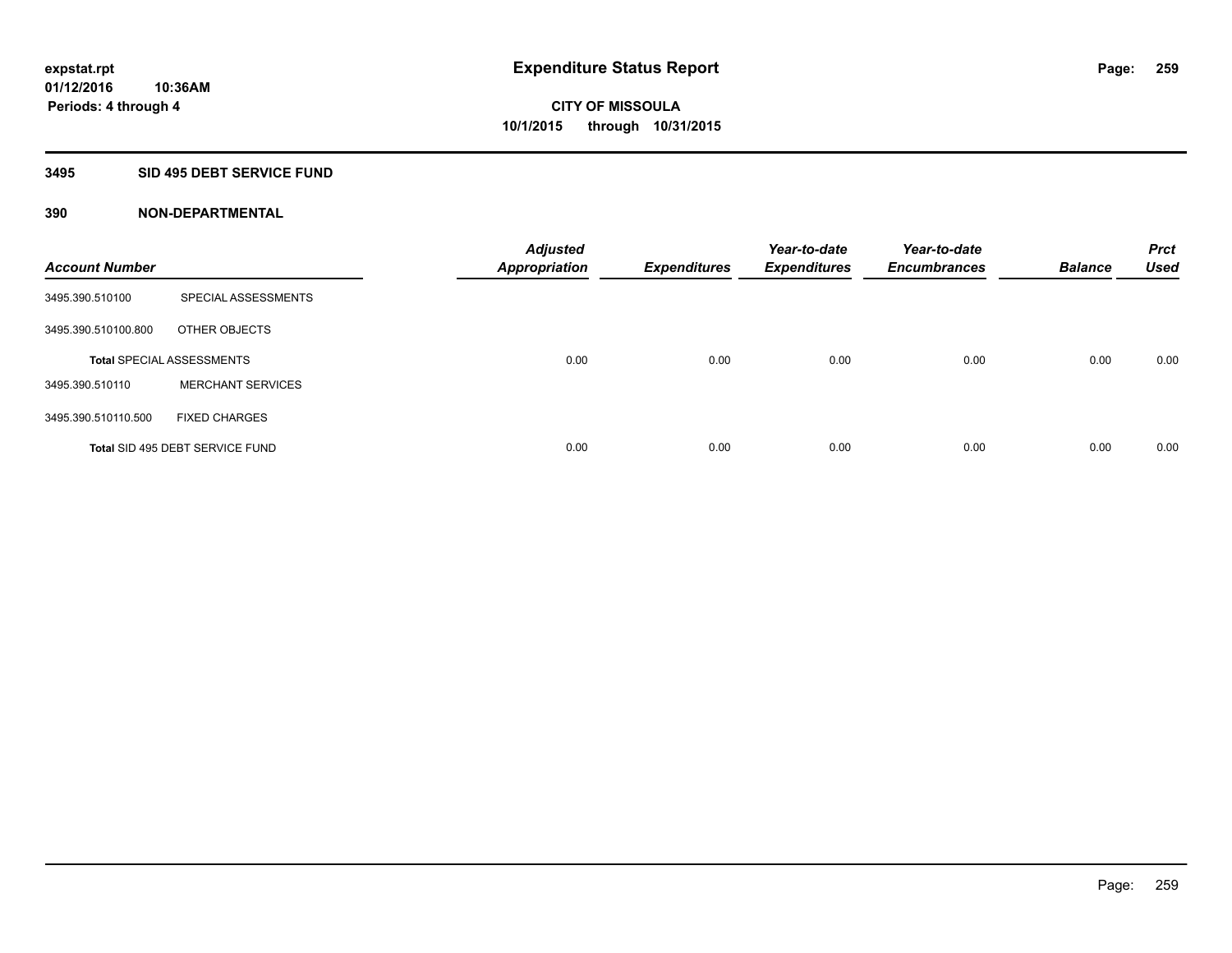## **3497 SID 497 DEBT SERVICE FUND**

| <b>Account Number</b>                |                         | <b>Adjusted</b><br>Appropriation | <b>Expenditures</b> | Year-to-date<br><b>Expenditures</b> | Year-to-date<br><b>Encumbrances</b> | <b>Balance</b> | <b>Prct</b><br><b>Used</b> |
|--------------------------------------|-------------------------|----------------------------------|---------------------|-------------------------------------|-------------------------------------|----------------|----------------------------|
| 3497.000.520100                      | *** Title Not Found *** |                                  |                     |                                     |                                     |                |                            |
| 3497.000.520100.800                  | OTHER OBJECTS           |                                  |                     |                                     |                                     |                |                            |
| <b>Total *** Title Not Found ***</b> |                         | 0.00                             | 0.00                | 0.00                                | 0.00                                | 0.00           | 0.00                       |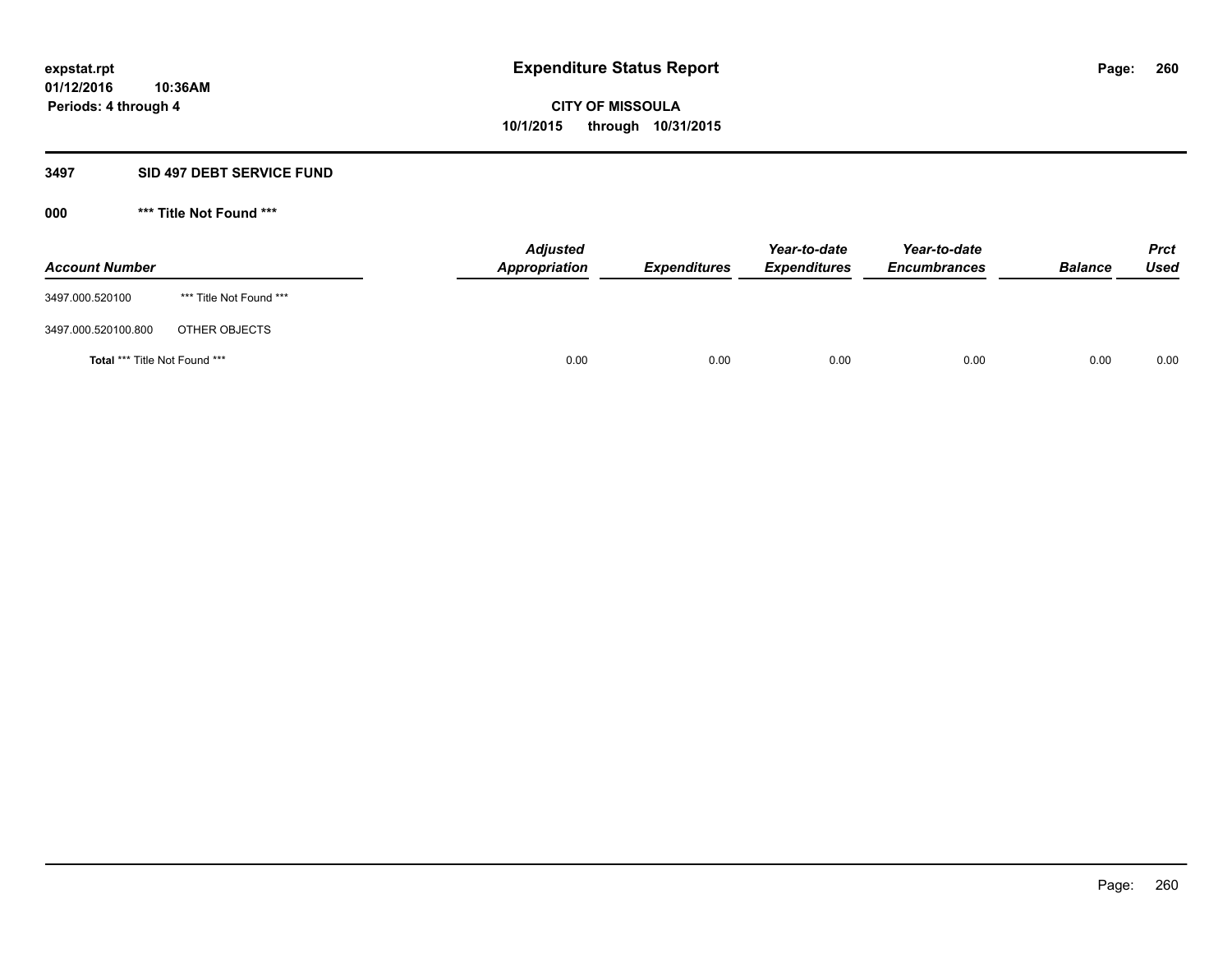## **3497 SID 497 DEBT SERVICE FUND**

|                            |                                  | <b>Adjusted</b>      |                     | Year-to-date        | Year-to-date        |                | <b>Prct</b> |
|----------------------------|----------------------------------|----------------------|---------------------|---------------------|---------------------|----------------|-------------|
| <b>Account Number</b>      |                                  | <b>Appropriation</b> | <b>Expenditures</b> | <b>Expenditures</b> | <b>Encumbrances</b> | <b>Balance</b> | <b>Used</b> |
| 3497.390.510000            | <b>MISCELLANEOUS</b>             |                      |                     |                     |                     |                |             |
| 3497.390.510000.800        | OTHER OBJECTS                    |                      |                     |                     |                     |                |             |
| <b>Total MISCELLANEOUS</b> |                                  | 0.00                 | 0.00                | 0.00                | 0.00                | 0.00           | 0.00        |
| 3497.390.510100            | SPECIAL ASSESSMENTS              |                      |                     |                     |                     |                |             |
| 3497.390.510100.600        | <b>DEBT SERVICE</b>              |                      |                     |                     |                     |                |             |
| <b>Total DEBT SERVICE</b>  |                                  | 0.00                 | 0.00                | 0.00                | 0.00                | 0.00           | 0.00        |
| 3497.390.510100.800        | OTHER OBJECTS                    |                      |                     |                     |                     |                |             |
|                            | <b>Total SPECIAL ASSESSMENTS</b> | 0.00                 | 0.00                | 0.00                | 0.00                | 0.00           | 0.00        |
| 3497.390.510110            | <b>MERCHANT SERVICES</b>         |                      |                     |                     |                     |                |             |
| 3497.390.510110.500        | <b>FIXED CHARGES</b>             |                      |                     |                     |                     |                |             |
|                            | Total SID 497 DEBT SERVICE FUND  | 0.00                 | 0.00                | 0.00                | 0.00                | 0.00           | 0.00        |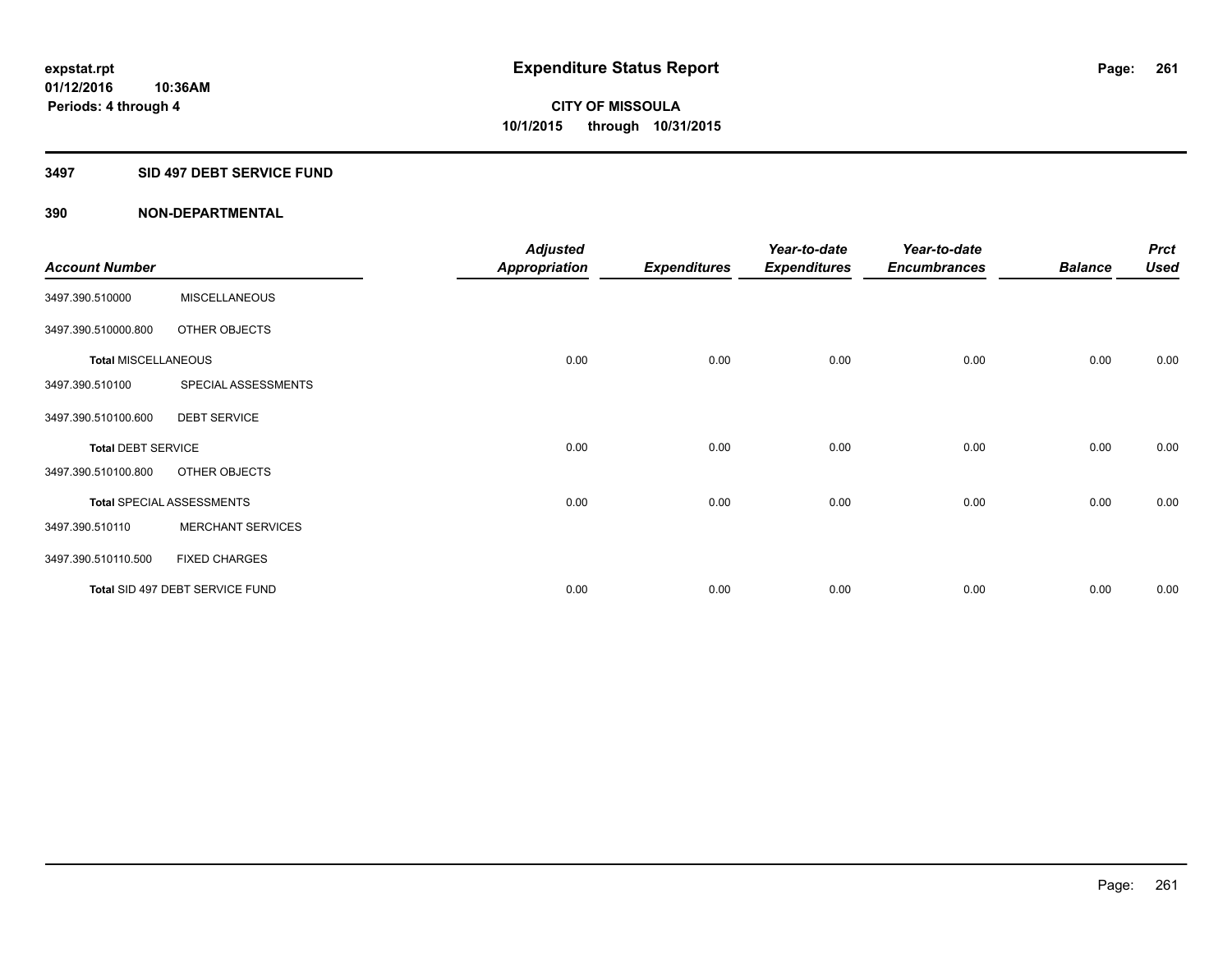## **3498 SID 498 DEBT SERVICE FUND**

| <b>Account Number</b>         |                         | <b>Adjusted</b><br>Appropriation | <b>Expenditures</b> | Year-to-date<br><b>Expenditures</b> | Year-to-date<br><b>Encumbrances</b> | <b>Balance</b> | <b>Prct</b><br>Used |
|-------------------------------|-------------------------|----------------------------------|---------------------|-------------------------------------|-------------------------------------|----------------|---------------------|
| 3498.000.520100               | *** Title Not Found *** |                                  |                     |                                     |                                     |                |                     |
| 3498.000.520100.800           | OTHER OBJECTS           |                                  |                     |                                     |                                     |                |                     |
| Total *** Title Not Found *** |                         | 0.00                             | 0.00                | 0.00                                | 0.00                                | 0.00           | 0.00                |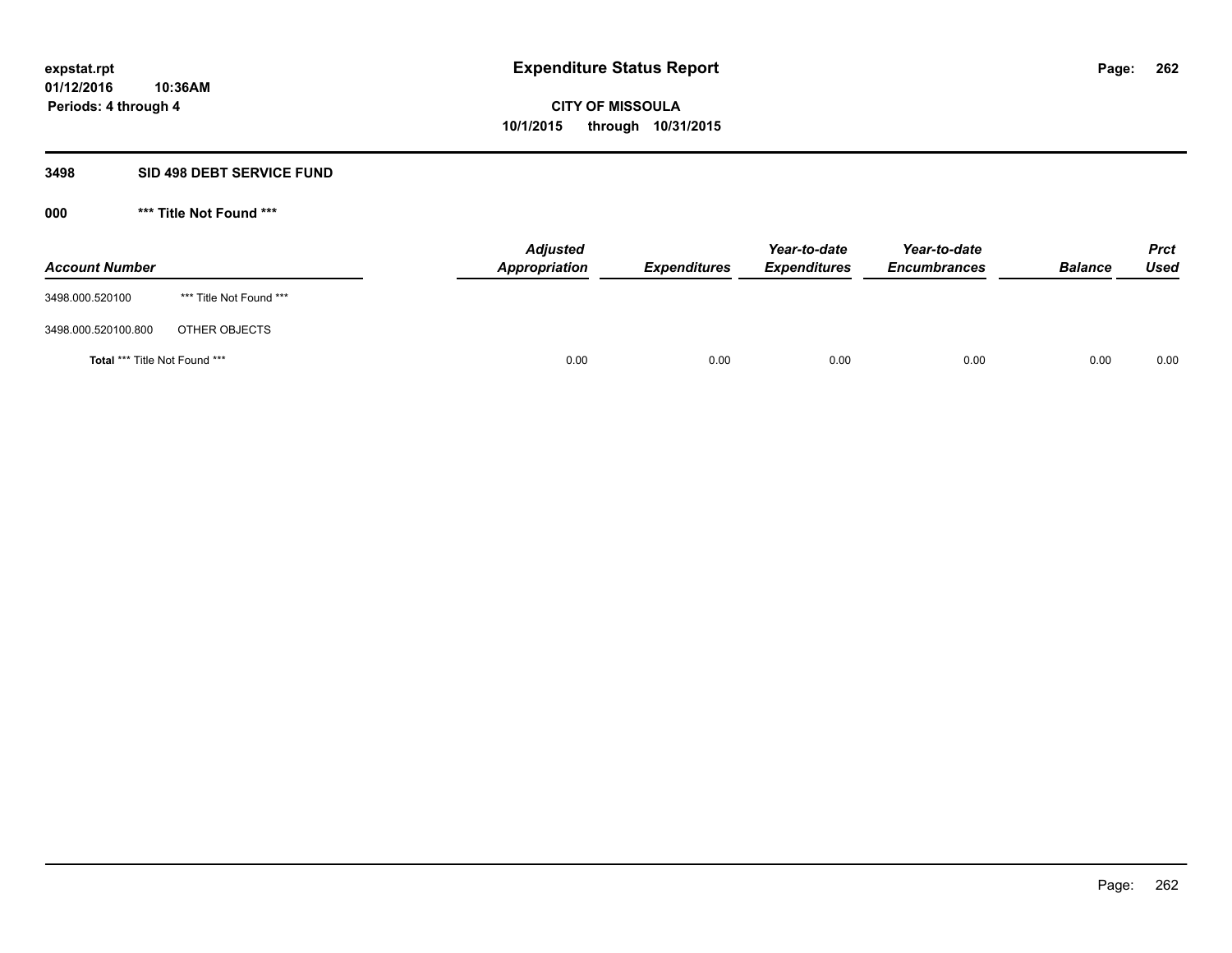## **3498 SID 498 DEBT SERVICE FUND**

| <b>Account Number</b> |                                  | <b>Adjusted</b><br>Appropriation | <b>Expenditures</b> | Year-to-date<br><b>Expenditures</b> | Year-to-date<br><b>Encumbrances</b> | <b>Balance</b> | <b>Prct</b><br><b>Used</b> |
|-----------------------|----------------------------------|----------------------------------|---------------------|-------------------------------------|-------------------------------------|----------------|----------------------------|
| 3498.390.510100       | SPECIAL ASSESSMENTS              |                                  |                     |                                     |                                     |                |                            |
| 3498.390.510100.600   | <b>DEBT SERVICE</b>              |                                  |                     |                                     |                                     |                |                            |
|                       | <b>Total SPECIAL ASSESSMENTS</b> | 0.00                             | 0.00                | 0.00                                | 0.00                                | 0.00           | 0.00                       |
| 3498.390.510110       | <b>MERCHANT SERVICES</b>         |                                  |                     |                                     |                                     |                |                            |
| 3498.390.510110.500   | <b>FIXED CHARGES</b>             |                                  |                     |                                     |                                     |                |                            |
|                       | <b>Total MERCHANT SERVICES</b>   | 0.00                             | 0.00                | 0.00                                | 0.00                                | 0.00           | 0.00                       |
|                       | Total SID 498 DEBT SERVICE FUND  | 0.00                             | 0.00                | 0.00                                | 0.00                                | 0.00           | 0.00                       |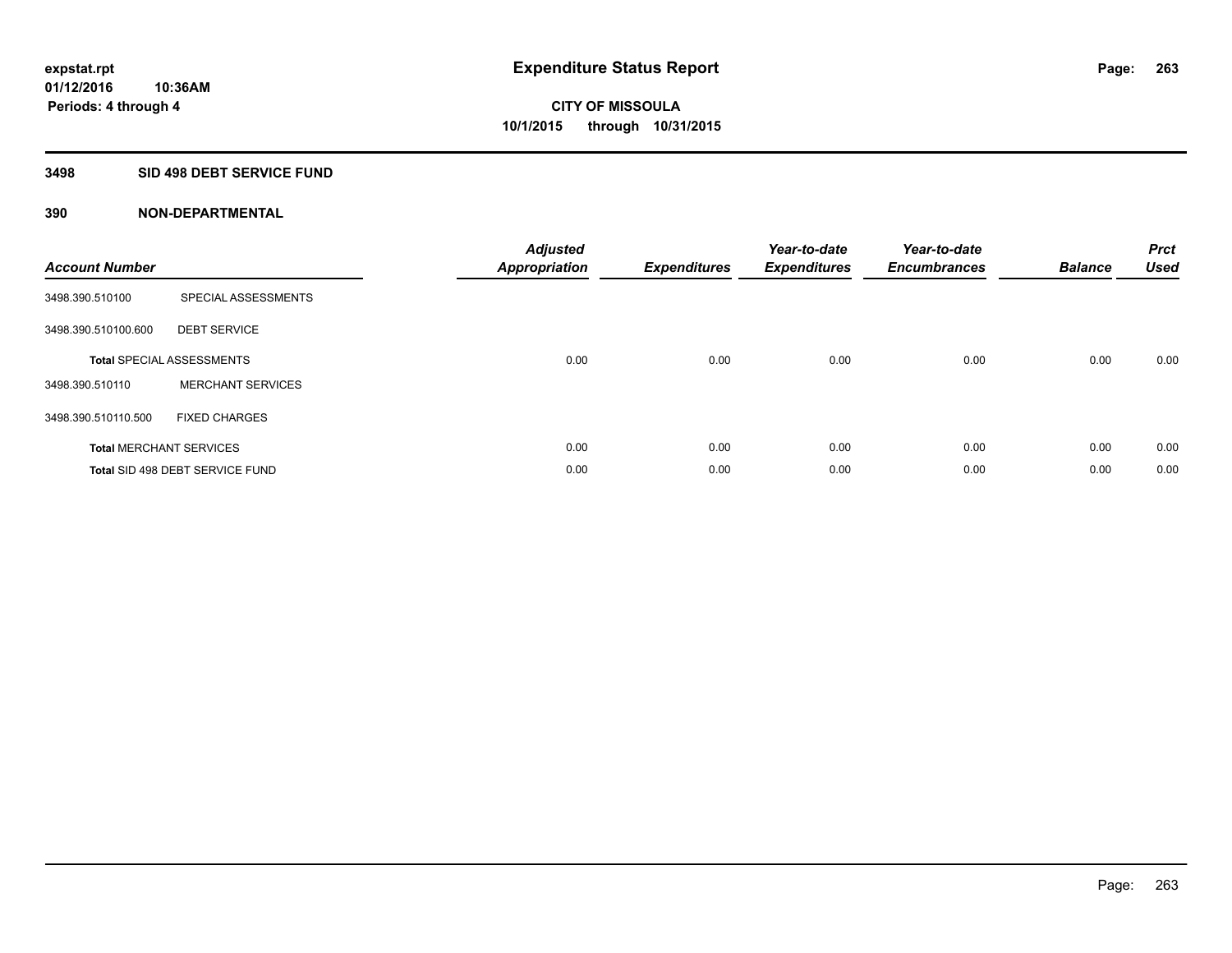## **3500 SID 500 DEBT SERVICE FUND**

| <b>Account Number</b>     |                                 | <b>Adjusted</b><br><b>Appropriation</b> | <b>Expenditures</b> | Year-to-date<br><b>Expenditures</b> | Year-to-date<br><b>Encumbrances</b> | <b>Balance</b> | <b>Prct</b><br><b>Used</b> |
|---------------------------|---------------------------------|-----------------------------------------|---------------------|-------------------------------------|-------------------------------------|----------------|----------------------------|
| 3500.390.510100           | SPECIAL ASSESSMENTS             |                                         |                     |                                     |                                     |                |                            |
| 3500.390.510100.600       | <b>DEBT SERVICE</b>             |                                         |                     |                                     |                                     |                |                            |
| <b>Total DEBT SERVICE</b> |                                 | 0.00                                    | 0.00                | 0.00                                | 0.00                                | 0.00           | 0.00                       |
| 3500.390.510100.800       | OTHER OBJECTS                   |                                         |                     |                                     |                                     |                |                            |
|                           | Total SID 500 DEBT SERVICE FUND | 0.00                                    | 0.00                | 0.00                                | 0.00                                | 0.00           | 0.00                       |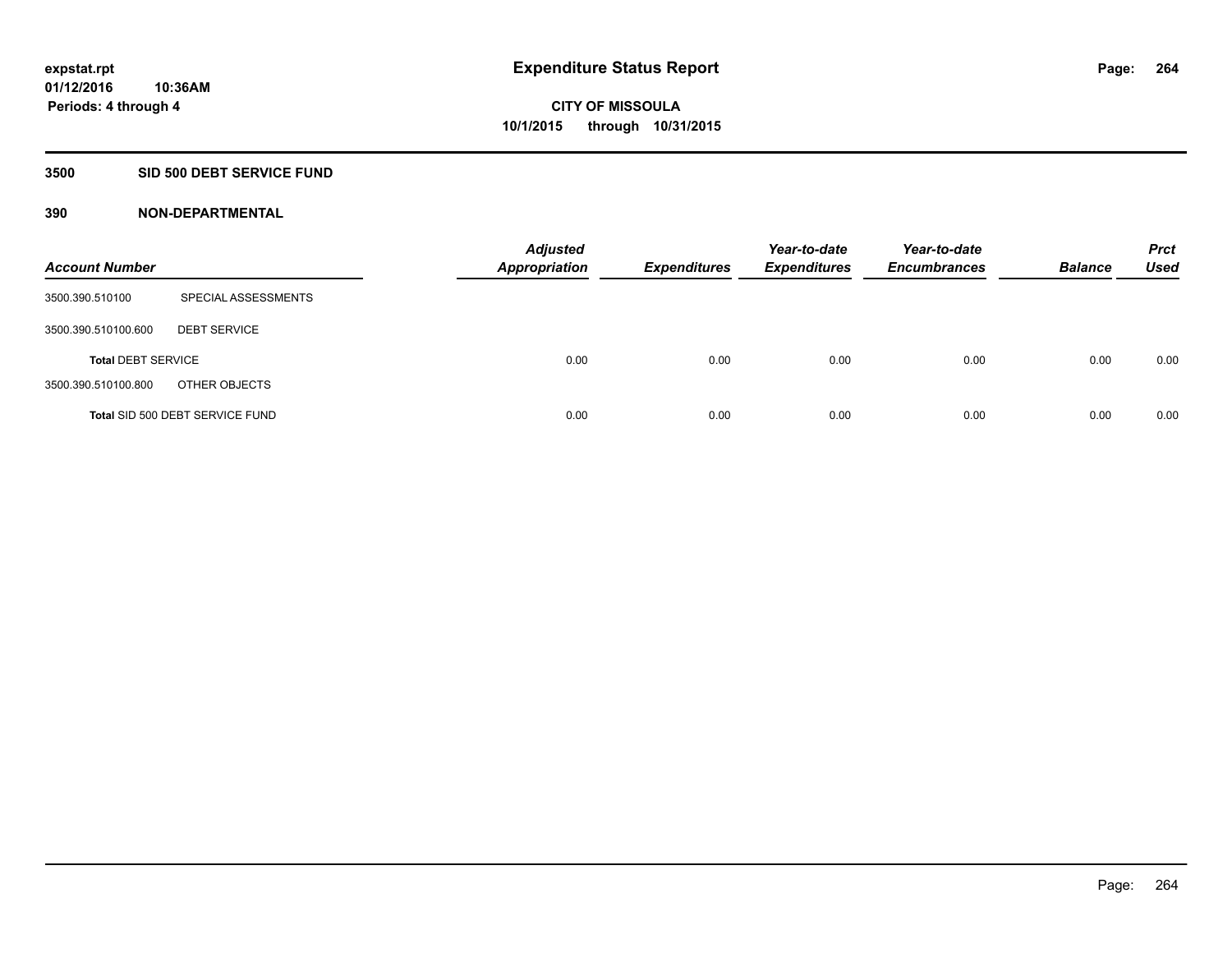## **3501 SID 501 DEBT SERVICE FUND**

| <b>Account Number</b>         |                         | <b>Adjusted</b><br>Appropriation | <b>Expenditures</b> | Year-to-date<br><b>Expenditures</b> | Year-to-date<br><b>Encumbrances</b> | <b>Balance</b> | <b>Prct</b><br>Used |
|-------------------------------|-------------------------|----------------------------------|---------------------|-------------------------------------|-------------------------------------|----------------|---------------------|
| 3501.000.520100               | *** Title Not Found *** |                                  |                     |                                     |                                     |                |                     |
| 3501.000.520100.800           | OTHER OBJECTS           |                                  |                     |                                     |                                     |                |                     |
| Total *** Title Not Found *** |                         | 0.00                             | 0.00                | 0.00                                | 0.00                                | 0.00           | 0.00                |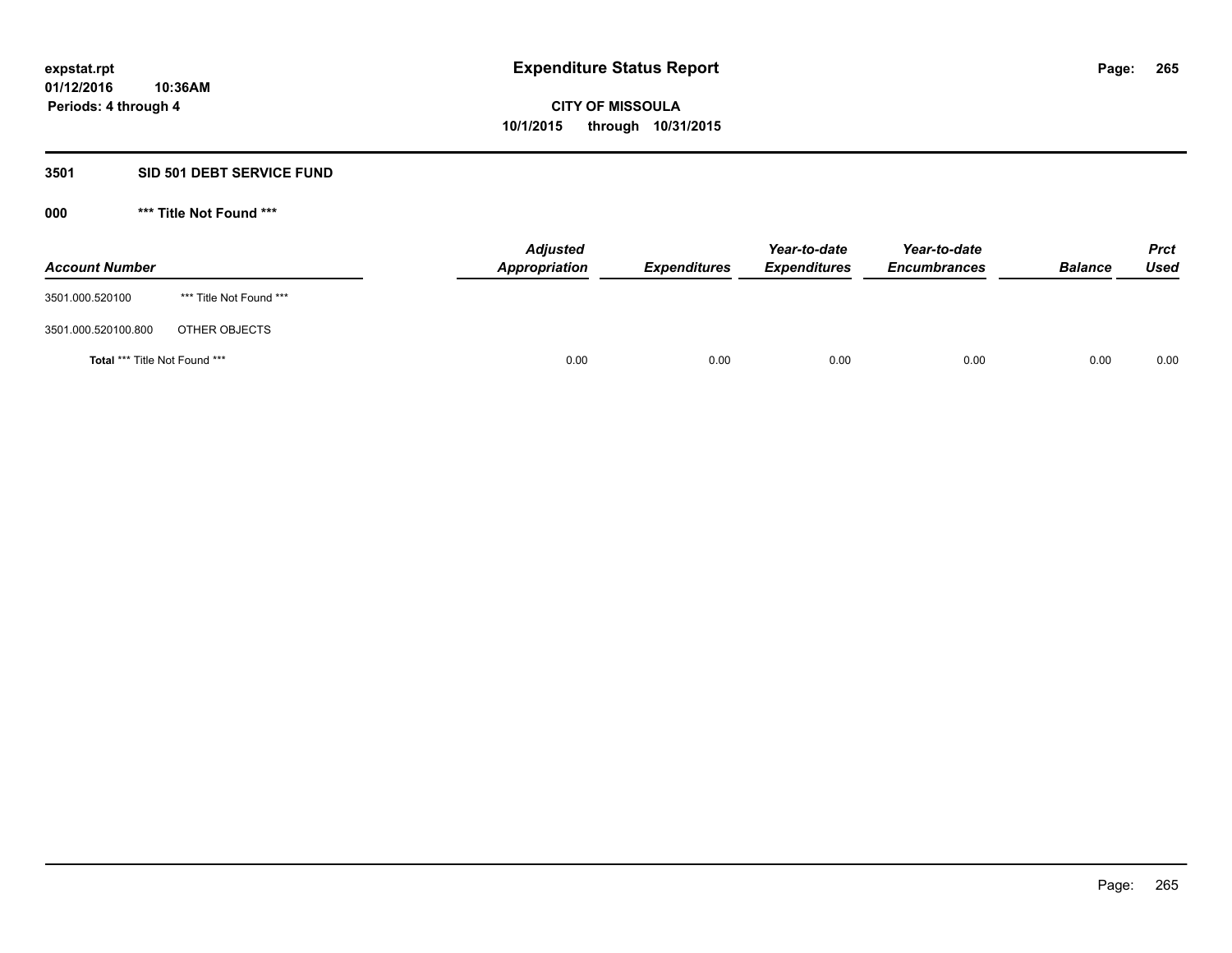## **3501 SID 501 DEBT SERVICE FUND**

| <b>Account Number</b> |                                  | <b>Adjusted</b><br>Appropriation | <b>Expenditures</b> | Year-to-date<br><b>Expenditures</b> | Year-to-date<br><b>Encumbrances</b> | <b>Balance</b> | <b>Prct</b><br><b>Used</b> |
|-----------------------|----------------------------------|----------------------------------|---------------------|-------------------------------------|-------------------------------------|----------------|----------------------------|
| 3501.390.510100       | SPECIAL ASSESSMENTS              |                                  |                     |                                     |                                     |                |                            |
| 3501.390.510100.600   | <b>DEBT SERVICE</b>              |                                  |                     |                                     |                                     |                |                            |
|                       | <b>Total SPECIAL ASSESSMENTS</b> | 0.00                             | 0.00                | 0.00                                | 0.00                                | 0.00           | 0.00                       |
| 3501.390.510110       | <b>MERCHANT SERVICES</b>         |                                  |                     |                                     |                                     |                |                            |
| 3501.390.510110.500   | <b>FIXED CHARGES</b>             |                                  |                     |                                     |                                     |                |                            |
|                       | Total SID 501 DEBT SERVICE FUND  | 0.00                             | 0.00                | 0.00                                | 0.00                                | 0.00           | 0.00                       |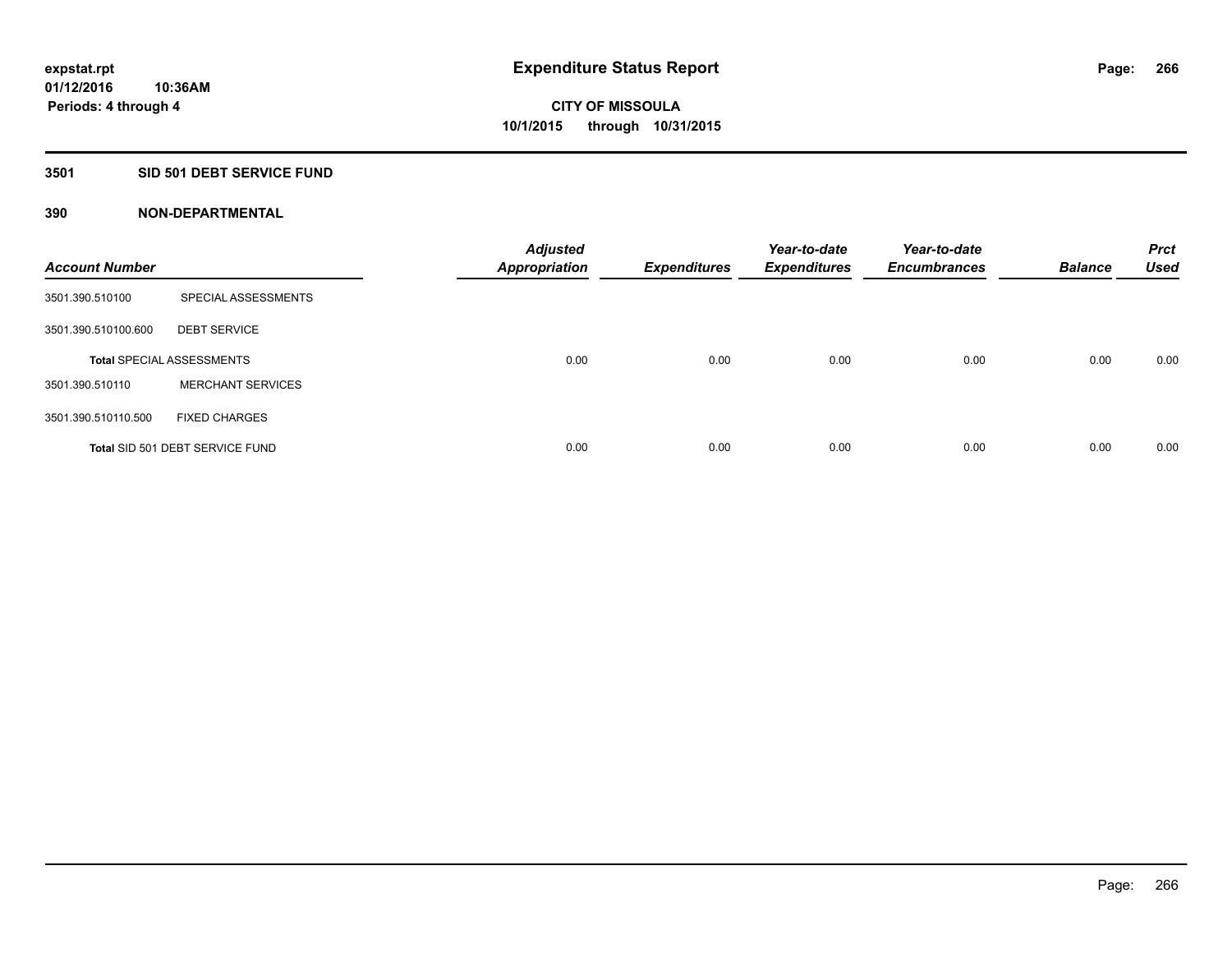## **3503 SID 503 DEBT SERVICE FUND**

| <b>Account Number</b>         |                         | <b>Adjusted</b><br>Appropriation | <b>Expenditures</b> | Year-to-date<br><b>Expenditures</b> | Year-to-date<br><b>Encumbrances</b> | <b>Balance</b> | <b>Prct</b><br>Used |
|-------------------------------|-------------------------|----------------------------------|---------------------|-------------------------------------|-------------------------------------|----------------|---------------------|
| 3503.000.520100               | *** Title Not Found *** |                                  |                     |                                     |                                     |                |                     |
| 3503.000.520100.800           | OTHER OBJECTS           |                                  |                     |                                     |                                     |                |                     |
| Total *** Title Not Found *** |                         | 0.00                             | 0.00                | 0.00                                | 0.00                                | 0.00           | 0.00                |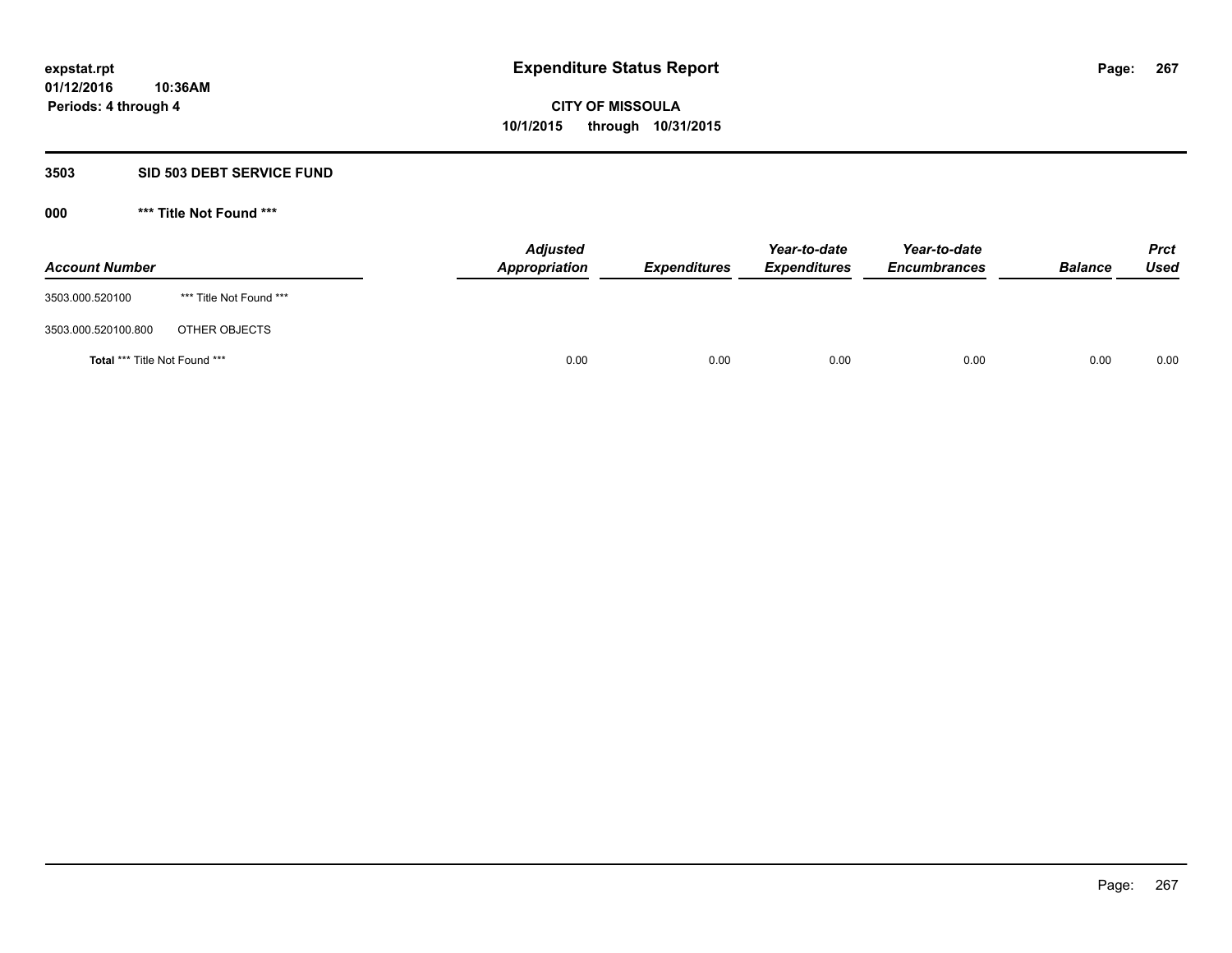## **3503 SID 503 DEBT SERVICE FUND**

| <b>Account Number</b> |                                  | <b>Adjusted</b><br>Appropriation | <b>Expenditures</b> | Year-to-date<br><b>Expenditures</b> | Year-to-date<br><b>Encumbrances</b> | <b>Balance</b> | <b>Prct</b><br><b>Used</b> |
|-----------------------|----------------------------------|----------------------------------|---------------------|-------------------------------------|-------------------------------------|----------------|----------------------------|
| 3503.390.510100       | SPECIAL ASSESSMENTS              |                                  |                     |                                     |                                     |                |                            |
| 3503.390.510100.600   | <b>DEBT SERVICE</b>              |                                  |                     |                                     |                                     |                |                            |
|                       | <b>Total SPECIAL ASSESSMENTS</b> | 0.00                             | 0.00                | 0.00                                | 0.00                                | 0.00           | 0.00                       |
| 3503.390.510110       | <b>MERCHANT SERVICES</b>         |                                  |                     |                                     |                                     |                |                            |
| 3503.390.510110.500   | <b>FIXED CHARGES</b>             |                                  |                     |                                     |                                     |                |                            |
|                       | Total SID 503 DEBT SERVICE FUND  | 0.00                             | 0.00                | 0.00                                | 0.00                                | 0.00           | 0.00                       |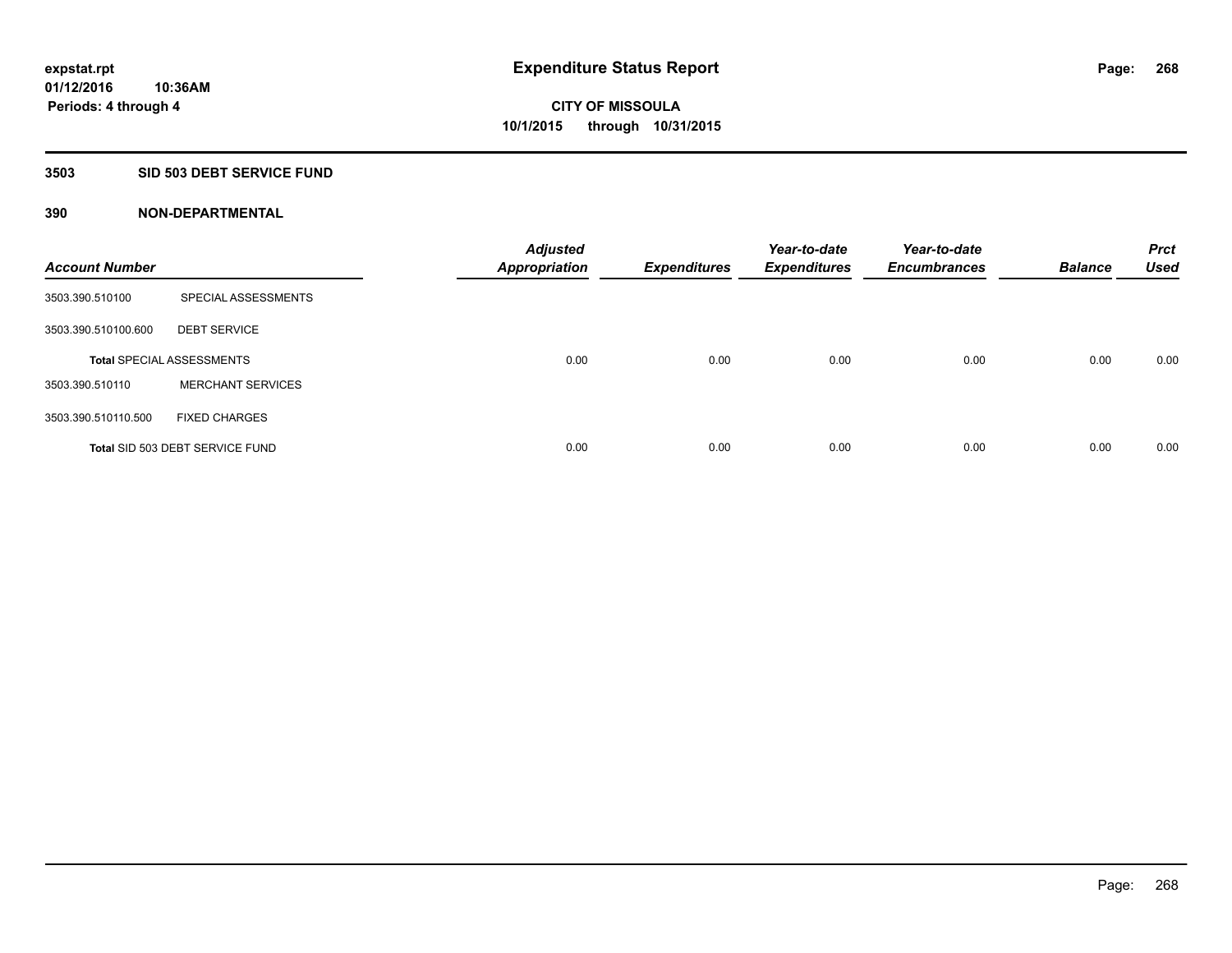## **3505 SID 505 DEBT SERVICE FUND**

| <b>Account Number</b>         |                         | <b>Adjusted</b><br>Appropriation | <b>Expenditures</b> | Year-to-date<br><b>Expenditures</b> | Year-to-date<br><b>Encumbrances</b> | <b>Balance</b> | <b>Prct</b><br>Used |
|-------------------------------|-------------------------|----------------------------------|---------------------|-------------------------------------|-------------------------------------|----------------|---------------------|
| 3505.000.520100               | *** Title Not Found *** |                                  |                     |                                     |                                     |                |                     |
| 3505.000.520100.800           | OTHER OBJECTS           |                                  |                     |                                     |                                     |                |                     |
| Total *** Title Not Found *** |                         | 0.00                             | 0.00                | 0.00                                | 0.00                                | 0.00           | 0.00                |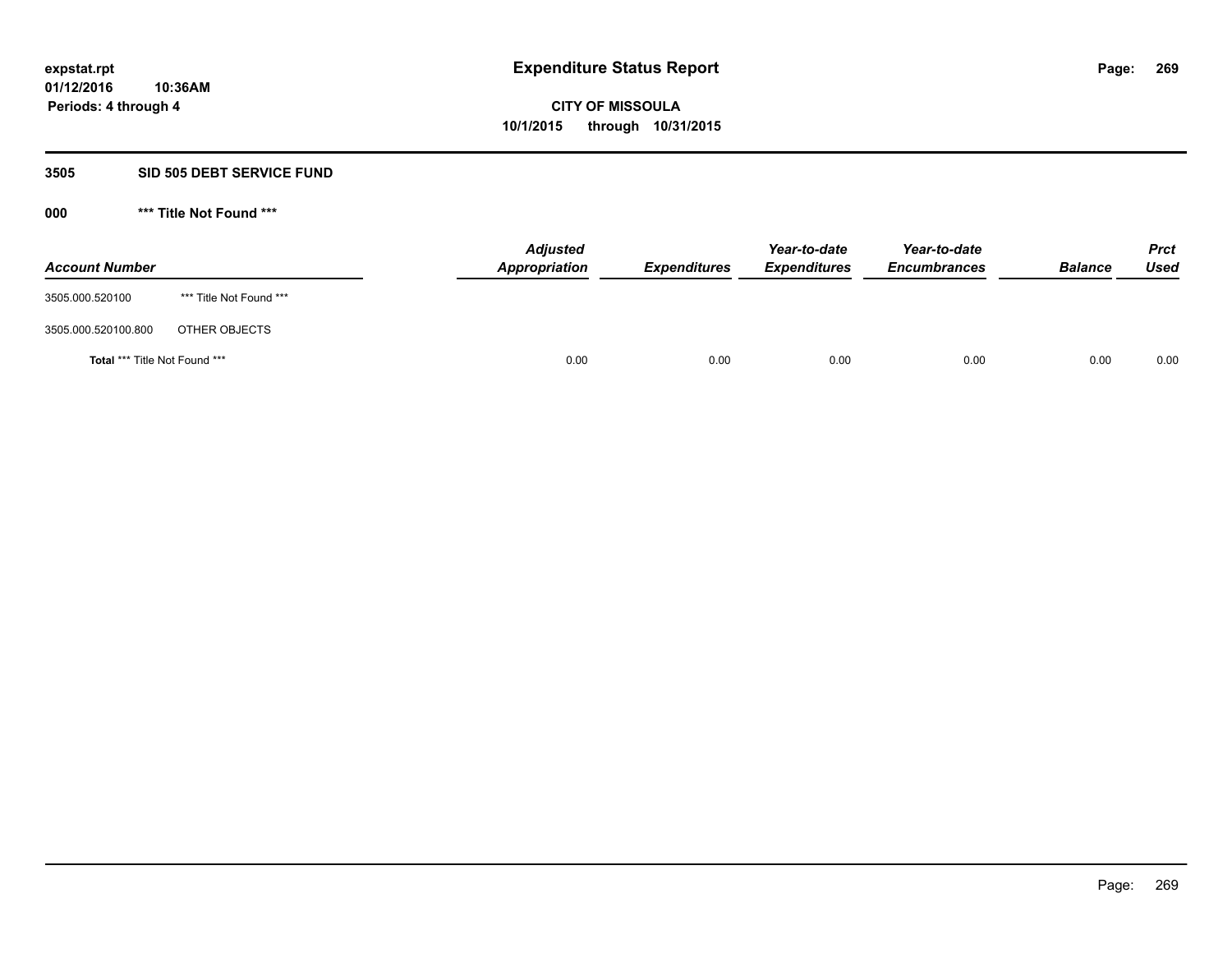## **3505 SID 505 DEBT SERVICE FUND**

| <b>Account Number</b> |                                  | <b>Adjusted</b><br>Appropriation | <b>Expenditures</b> | Year-to-date<br><b>Expenditures</b> | Year-to-date<br><b>Encumbrances</b> | <b>Balance</b> | <b>Prct</b><br><b>Used</b> |
|-----------------------|----------------------------------|----------------------------------|---------------------|-------------------------------------|-------------------------------------|----------------|----------------------------|
| 3505.390.510100       | SPECIAL ASSESSMENTS              |                                  |                     |                                     |                                     |                |                            |
| 3505.390.510100.600   | <b>DEBT SERVICE</b>              |                                  |                     |                                     |                                     |                |                            |
|                       | <b>Total SPECIAL ASSESSMENTS</b> | 0.00                             | 0.00                | 0.00                                | 0.00                                | 0.00           | 0.00                       |
| 3505.390.510110       | <b>MERCHANT SERVICES</b>         |                                  |                     |                                     |                                     |                |                            |
| 3505.390.510110.500   | <b>FIXED CHARGES</b>             |                                  |                     |                                     |                                     |                |                            |
|                       | Total SID 505 DEBT SERVICE FUND  | 0.00                             | 0.00                | 0.00                                | 0.00                                | 0.00           | 0.00                       |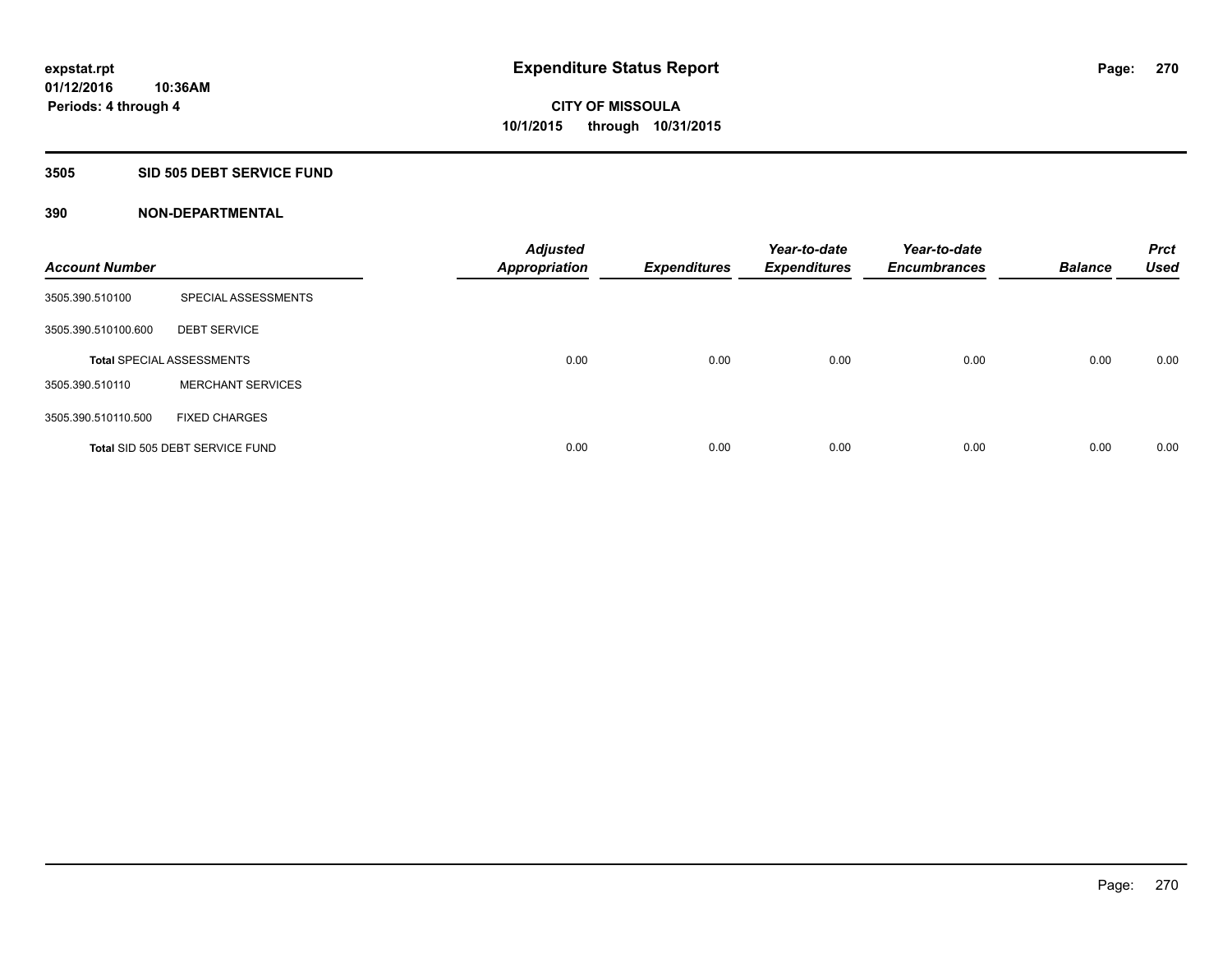#### **3506 SID 506 DEBT SERVICE FUND**

| <b>Account Number</b>         |                         | <b>Adjusted</b><br>Appropriation | <b>Expenditures</b> | Year-to-date<br><b>Expenditures</b> | Year-to-date<br><b>Encumbrances</b> | <b>Balance</b> | <b>Prct</b><br><b>Used</b> |
|-------------------------------|-------------------------|----------------------------------|---------------------|-------------------------------------|-------------------------------------|----------------|----------------------------|
| 3506.000.520100               | *** Title Not Found *** |                                  |                     |                                     |                                     |                |                            |
| 3506.000.520100.800           | OTHER OBJECTS           |                                  |                     |                                     |                                     |                |                            |
| Total *** Title Not Found *** |                         | 0.00                             | 0.00                | 0.00                                | 0.00                                | 0.00           | 0.00                       |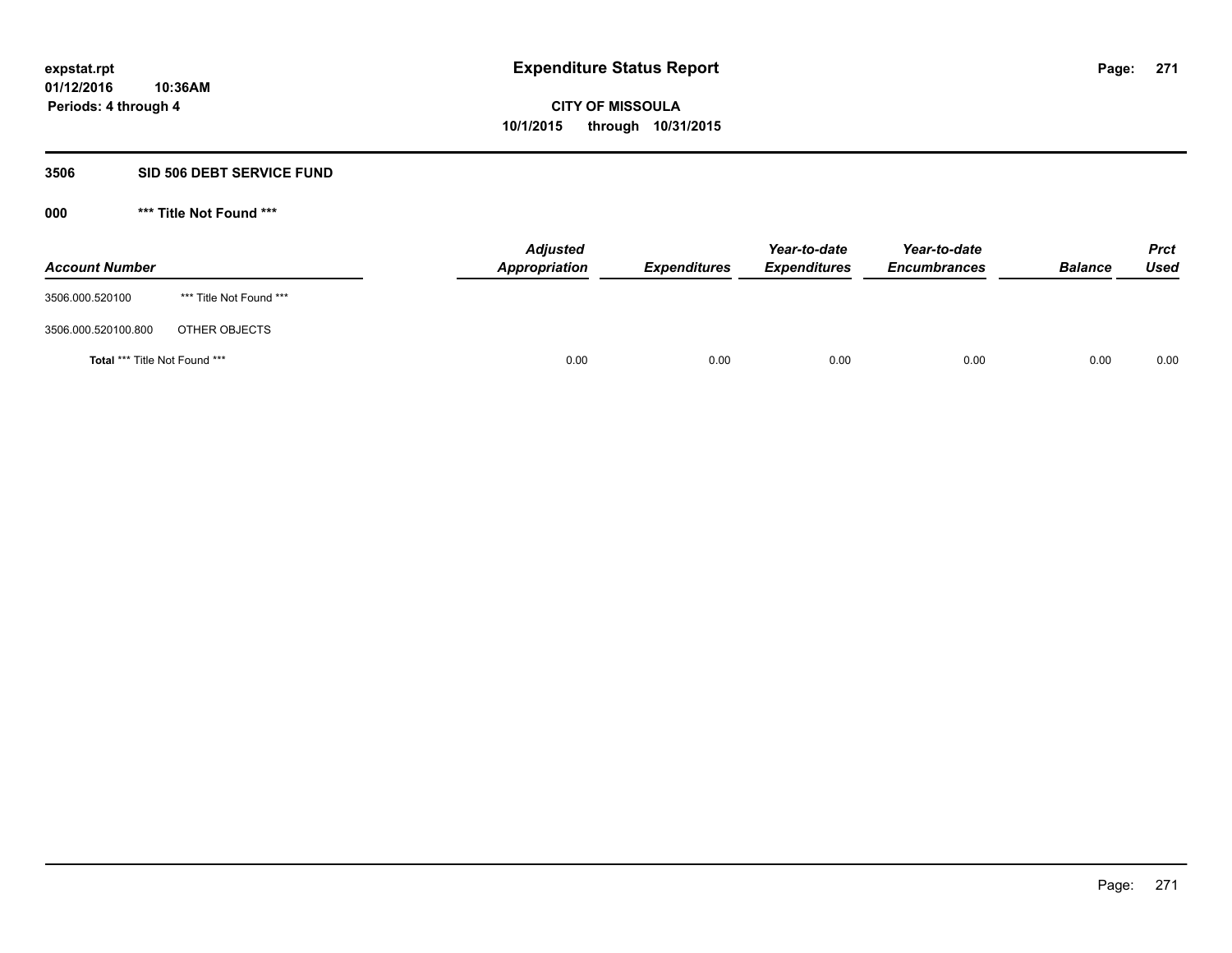## **3506 SID 506 DEBT SERVICE FUND**

| <b>Account Number</b> |                                  | <b>Adjusted</b><br><b>Appropriation</b> | <b>Expenditures</b> | Year-to-date<br><b>Expenditures</b> | Year-to-date<br><b>Encumbrances</b> | <b>Balance</b> | <b>Prct</b><br><b>Used</b> |
|-----------------------|----------------------------------|-----------------------------------------|---------------------|-------------------------------------|-------------------------------------|----------------|----------------------------|
| 3506.390.510100       | SPECIAL ASSESSMENTS              |                                         |                     |                                     |                                     |                |                            |
| 3506.390.510100.600   | <b>DEBT SERVICE</b>              |                                         |                     |                                     |                                     |                |                            |
|                       | <b>Total SPECIAL ASSESSMENTS</b> | 0.00                                    | 0.00                | 0.00                                | 0.00                                | 0.00           | 0.00                       |
| 3506.390.510110       | <b>MERCHANT SERVICES</b>         |                                         |                     |                                     |                                     |                |                            |
| 3506.390.510110.500   | <b>FIXED CHARGES</b>             |                                         |                     |                                     |                                     |                |                            |
|                       | Total SID 506 DEBT SERVICE FUND  | 0.00                                    | 0.00                | 0.00                                | 0.00                                | 0.00           | 0.00                       |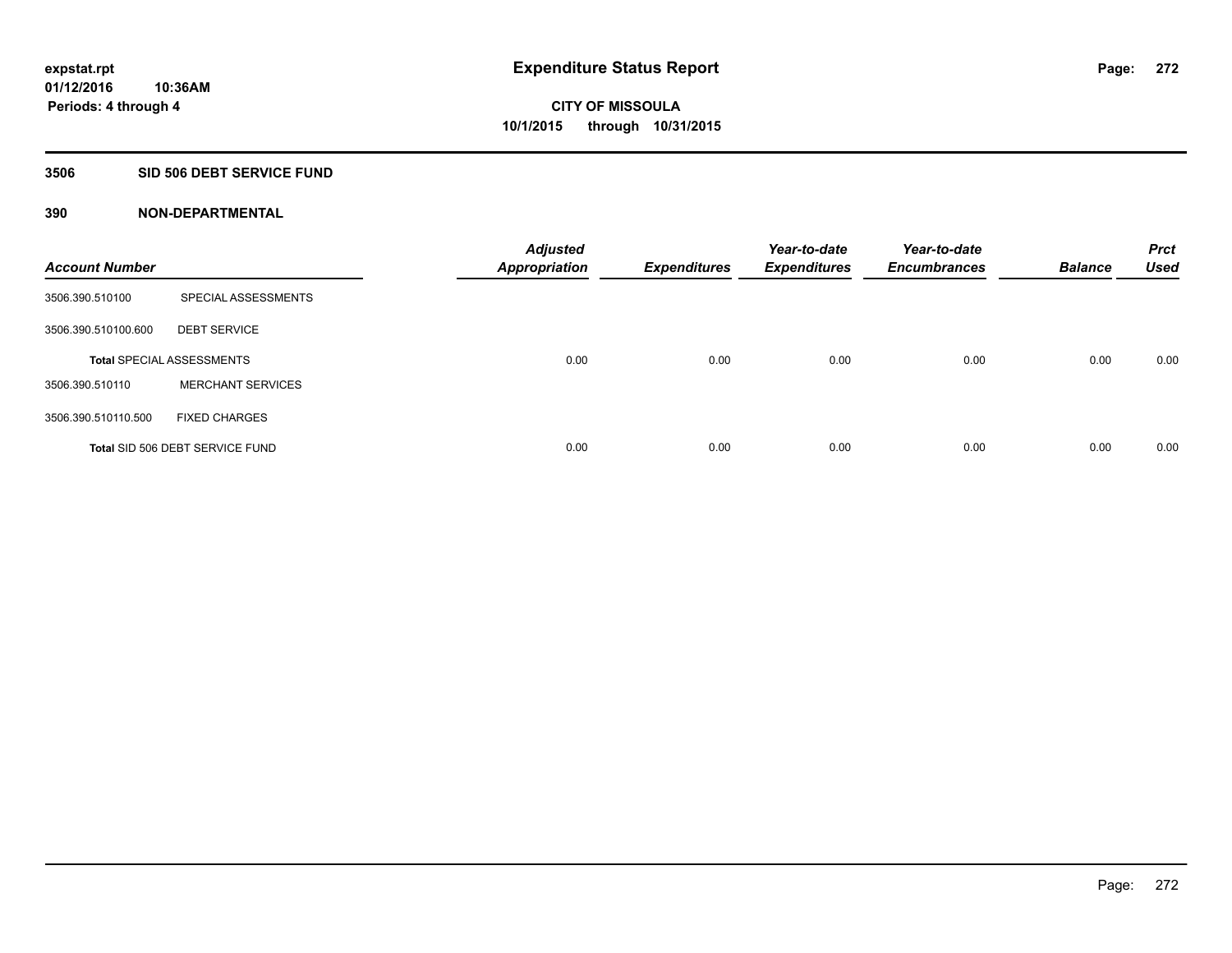#### **3507 SID 507 DEBT SERVICE FUND**

| <b>Account Number</b>         |                         | <b>Adjusted</b><br>Appropriation | <b>Expenditures</b> | Year-to-date<br><b>Expenditures</b> | Year-to-date<br><b>Encumbrances</b> | <b>Balance</b> | <b>Prct</b><br><b>Used</b> |
|-------------------------------|-------------------------|----------------------------------|---------------------|-------------------------------------|-------------------------------------|----------------|----------------------------|
| 3507.000.520100               | *** Title Not Found *** |                                  |                     |                                     |                                     |                |                            |
| 3507.000.520100.800           | OTHER OBJECTS           |                                  |                     |                                     |                                     |                |                            |
| Total *** Title Not Found *** |                         | 0.00                             | 0.00                | 0.00                                | 0.00                                | 0.00           | 0.00                       |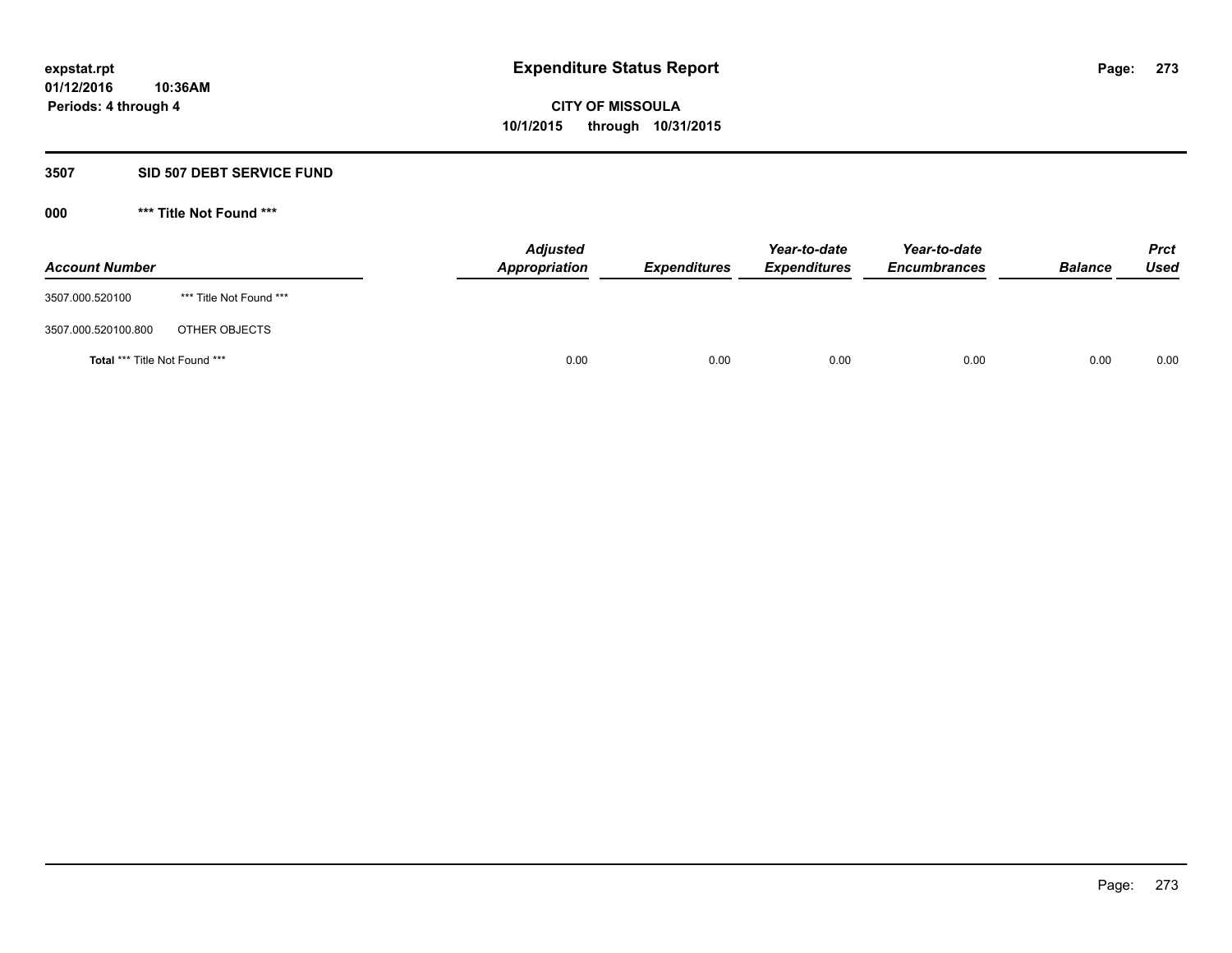## **3507 SID 507 DEBT SERVICE FUND**

| <b>Account Number</b> |                                 | <b>Adjusted</b><br>Appropriation | <b>Expenditures</b> | Year-to-date<br><b>Expenditures</b> | Year-to-date<br><b>Encumbrances</b> | <b>Balance</b> | <b>Prct</b><br><b>Used</b> |
|-----------------------|---------------------------------|----------------------------------|---------------------|-------------------------------------|-------------------------------------|----------------|----------------------------|
| 3507.390.510110       | <b>MERCHANT SERVICES</b>        |                                  |                     |                                     |                                     |                |                            |
| 3507.390.510110.500   | <b>FIXED CHARGES</b>            |                                  |                     |                                     |                                     |                |                            |
|                       | Total SID 507 DEBT SERVICE FUND | 0.00                             | 0.00                | 0.00                                | 0.00                                | 0.00           | 0.00                       |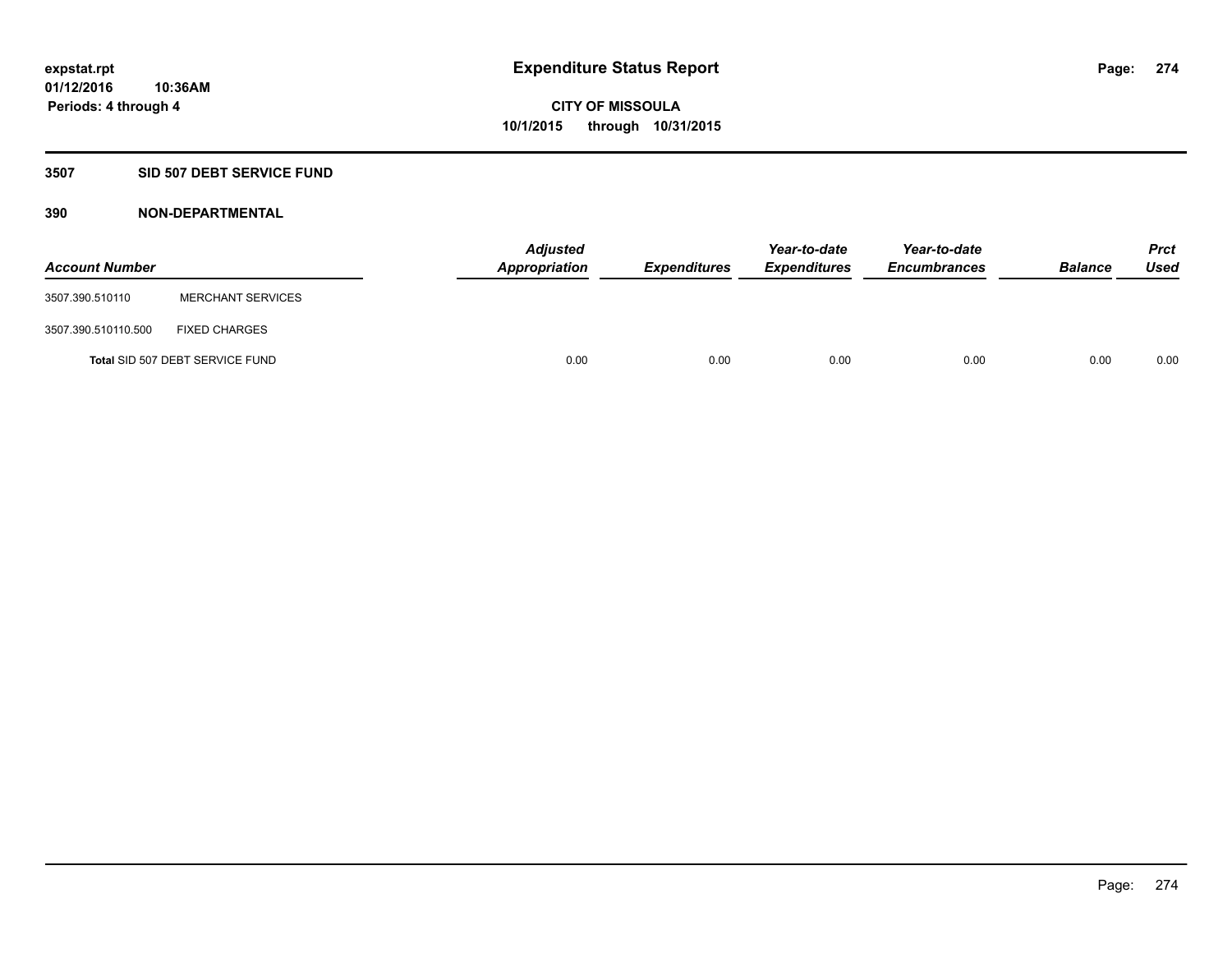### **3508 SID 508 DEBT SERVICE FUND**

| <b>Account Number</b>                |                         | <b>Adjusted</b><br>Appropriation | <b>Expenditures</b> | Year-to-date<br><b>Expenditures</b> | Year-to-date<br><b>Encumbrances</b> | <b>Balance</b> | <b>Prct</b><br><b>Used</b> |
|--------------------------------------|-------------------------|----------------------------------|---------------------|-------------------------------------|-------------------------------------|----------------|----------------------------|
| 3508.000.520100                      | *** Title Not Found *** |                                  |                     |                                     |                                     |                |                            |
| 3508.000.520100.800                  | OTHER OBJECTS           |                                  |                     |                                     |                                     |                |                            |
| <b>Total *** Title Not Found ***</b> |                         | 0.00                             | 0.00                | 0.00                                | 0.00                                | 0.00           | 0.00                       |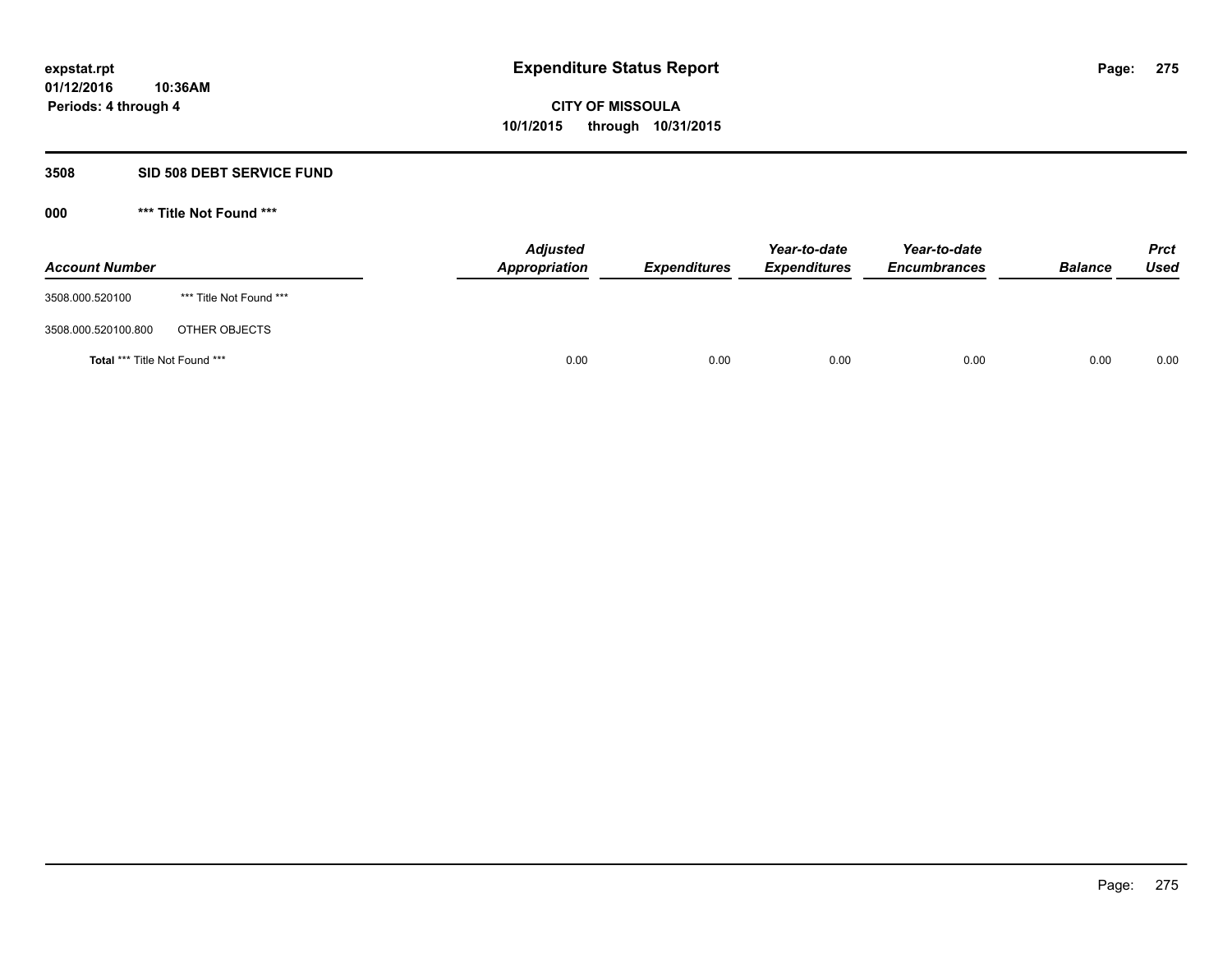## **3508 SID 508 DEBT SERVICE FUND**

| <b>Account Number</b> |                                 | <b>Adjusted</b><br>Appropriation | <b>Expenditures</b> | Year-to-date<br><b>Expenditures</b> | Year-to-date<br><b>Encumbrances</b> | <b>Balance</b> | <b>Prct</b><br><b>Used</b> |
|-----------------------|---------------------------------|----------------------------------|---------------------|-------------------------------------|-------------------------------------|----------------|----------------------------|
| 3508.390.510110       | <b>MERCHANT SERVICES</b>        |                                  |                     |                                     |                                     |                |                            |
| 3508.390.510110.500   | <b>FIXED CHARGES</b>            |                                  |                     |                                     |                                     |                |                            |
|                       | Total SID 508 DEBT SERVICE FUND | 0.00                             | 0.00                | 0.00                                | 0.00                                | 0.00           | 0.00                       |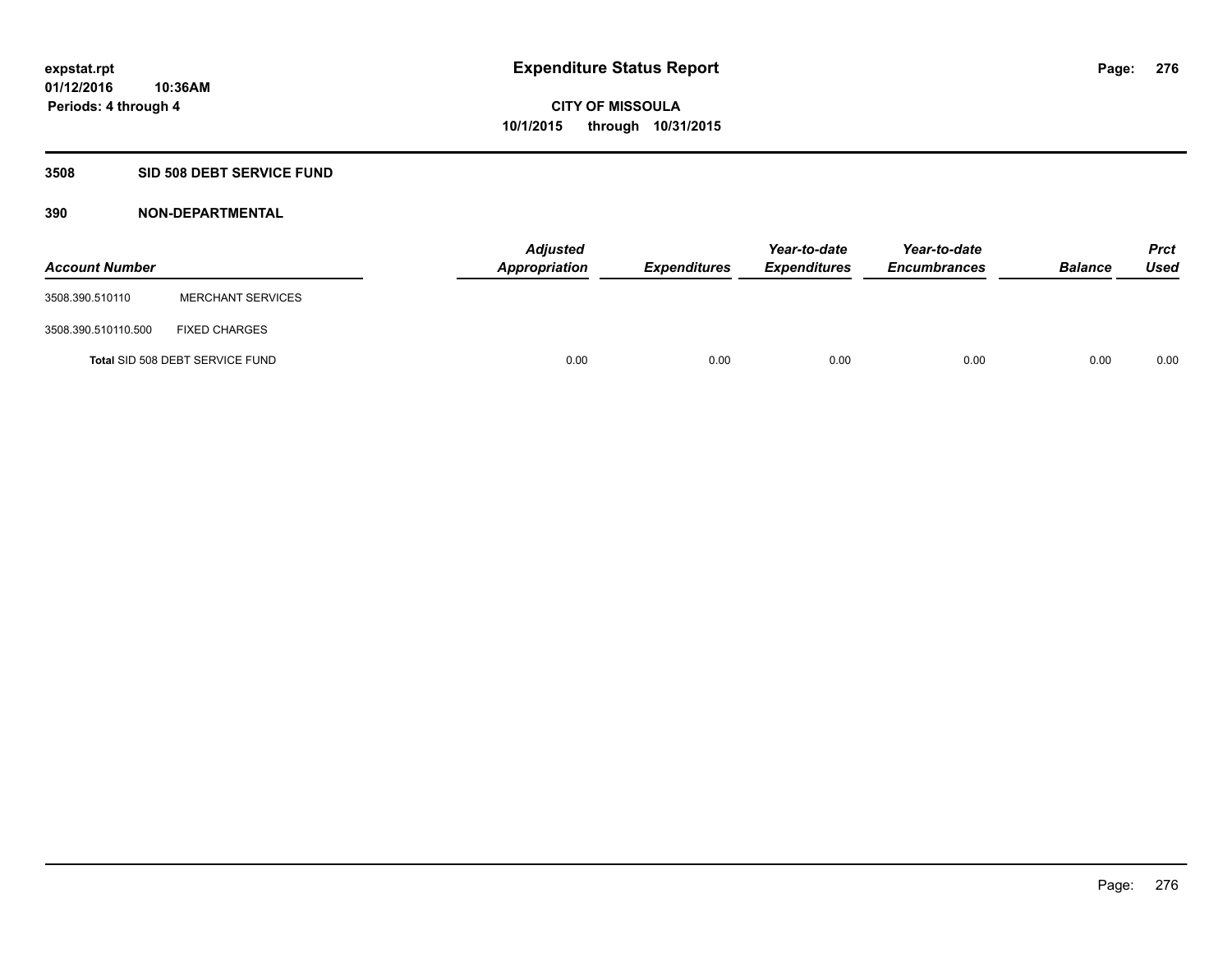### **3510 SID 510 DEBT SERVICE FUND**

| <b>Account Number</b>         |                         | <b>Adjusted</b><br>Appropriation | <b>Expenditures</b> | Year-to-date<br><b>Expenditures</b> | Year-to-date<br><b>Encumbrances</b> | <b>Balance</b> | <b>Prct</b><br><b>Used</b> |
|-------------------------------|-------------------------|----------------------------------|---------------------|-------------------------------------|-------------------------------------|----------------|----------------------------|
| 3510.000.520100               | *** Title Not Found *** |                                  |                     |                                     |                                     |                |                            |
| 3510.000.520100.800           | OTHER OBJECTS           |                                  |                     |                                     |                                     |                |                            |
| Total *** Title Not Found *** |                         | 0.00                             | 0.00                | 0.00                                | 0.00                                | 0.00           | 0.00                       |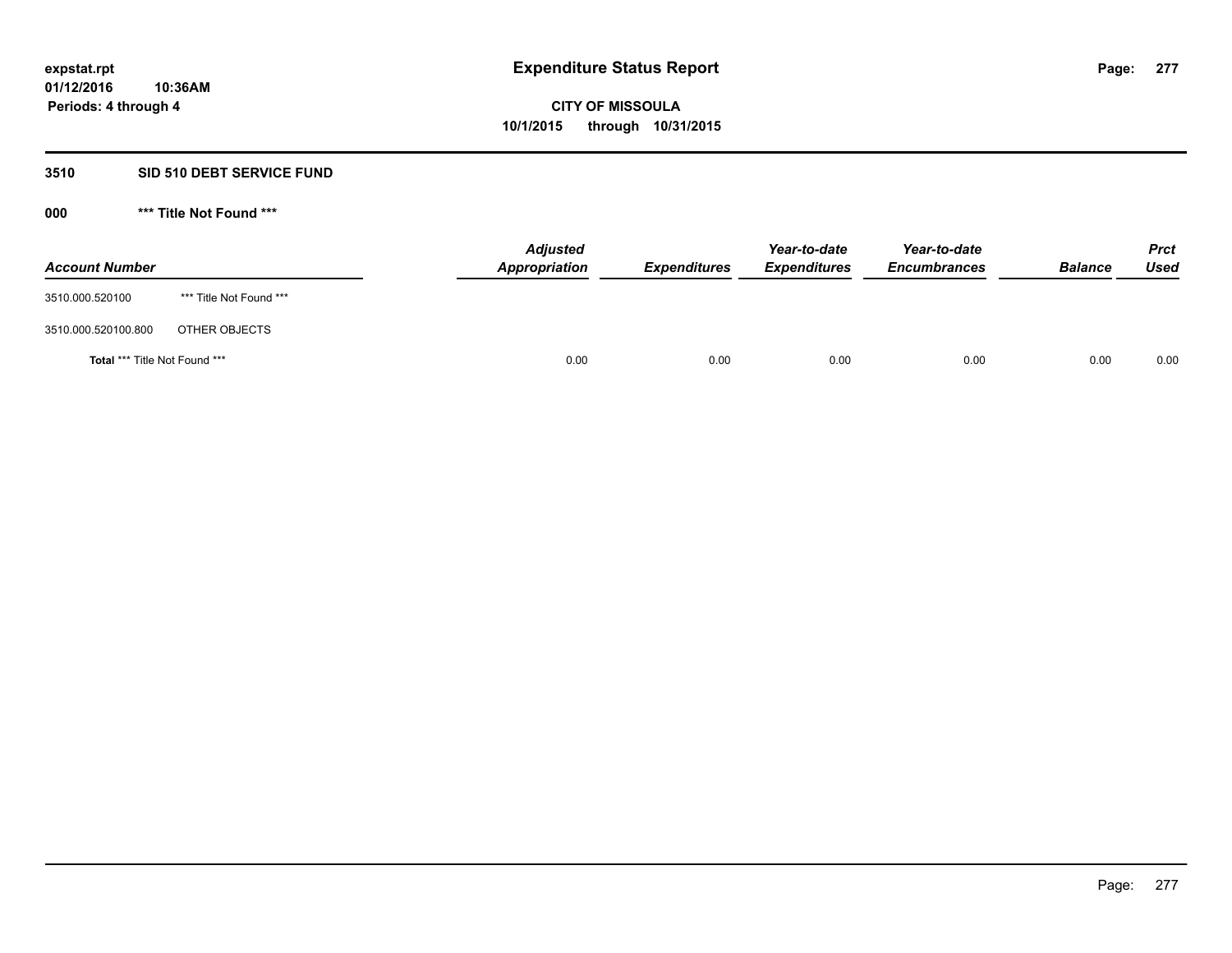## **3510 SID 510 DEBT SERVICE FUND**

| <b>Account Number</b> |                                  | <b>Adjusted</b><br><b>Appropriation</b> | <b>Expenditures</b> | Year-to-date<br><b>Expenditures</b> | Year-to-date<br><b>Encumbrances</b> | <b>Balance</b> | <b>Prct</b><br><b>Used</b> |
|-----------------------|----------------------------------|-----------------------------------------|---------------------|-------------------------------------|-------------------------------------|----------------|----------------------------|
| 3510.390.510100       | SPECIAL ASSESSMENTS              |                                         |                     |                                     |                                     |                |                            |
| 3510.390.510100.600   | <b>DEBT SERVICE</b>              |                                         |                     |                                     |                                     |                |                            |
|                       | <b>Total SPECIAL ASSESSMENTS</b> | 0.00                                    | 0.00                | 0.00                                | 0.00                                | 0.00           | 0.00                       |
| 3510.390.510110       | <b>MERCHANT SERVICES</b>         |                                         |                     |                                     |                                     |                |                            |
| 3510.390.510110.500   | <b>FIXED CHARGES</b>             |                                         |                     |                                     |                                     |                |                            |
|                       | Total SID 510 DEBT SERVICE FUND  | 0.00                                    | 0.00                | 0.00                                | 0.00                                | 0.00           | 0.00                       |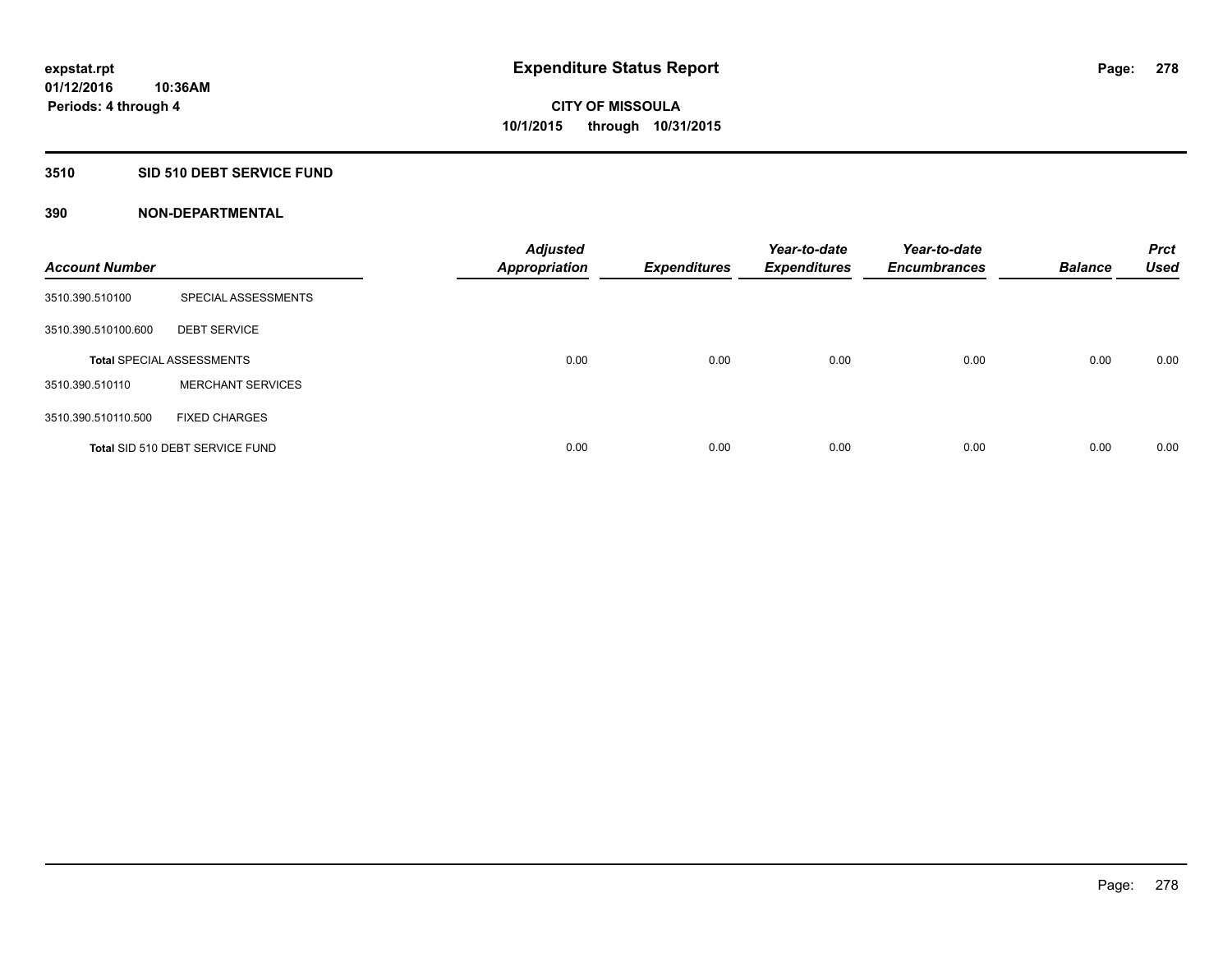## **3511 SID 511 DEBT SERVICE FUND**

| <b>Account Number</b>                |                         | <b>Adjusted</b><br><b>Appropriation</b> | <b>Expenditures</b> | Year-to-date<br><b>Expenditures</b> | Year-to-date<br><b>Encumbrances</b> | <b>Balance</b> | <b>Prct</b><br><b>Used</b> |
|--------------------------------------|-------------------------|-----------------------------------------|---------------------|-------------------------------------|-------------------------------------|----------------|----------------------------|
| 3511.000.520100                      | *** Title Not Found *** |                                         |                     |                                     |                                     |                |                            |
| 3511.000.520100.800                  | OTHER OBJECTS           |                                         |                     |                                     |                                     |                |                            |
| <b>Total *** Title Not Found ***</b> |                         | 0.00                                    | 0.00                | 0.00                                | 0.00                                | 0.00           | 0.00                       |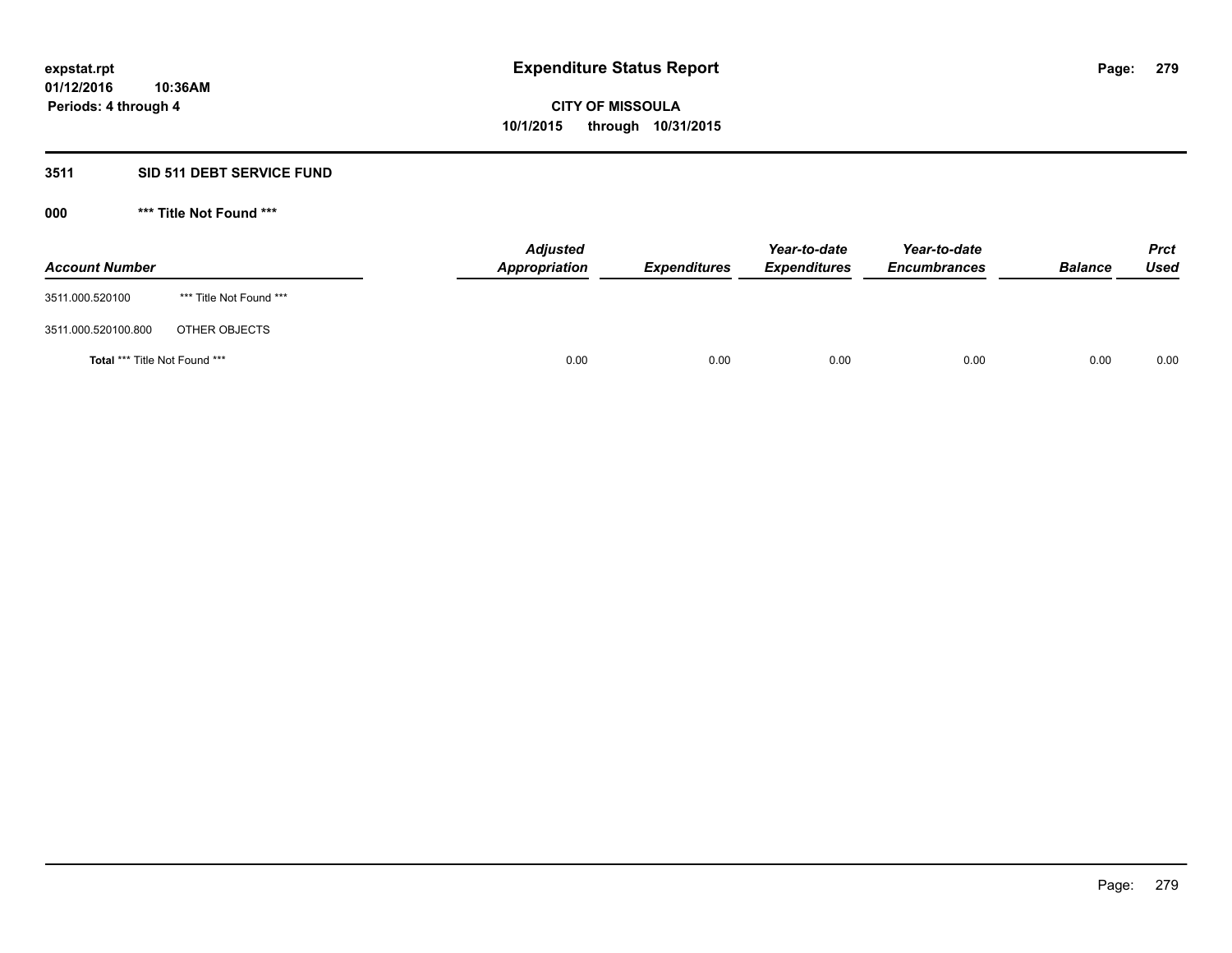## **3511 SID 511 DEBT SERVICE FUND**

| <b>Account Number</b> |                                  | <b>Adjusted</b><br>Appropriation | <b>Expenditures</b> | Year-to-date<br><b>Expenditures</b> | Year-to-date<br><b>Encumbrances</b> | <b>Balance</b> | <b>Prct</b><br><b>Used</b> |
|-----------------------|----------------------------------|----------------------------------|---------------------|-------------------------------------|-------------------------------------|----------------|----------------------------|
| 3511.390.510100       | SPECIAL ASSESSMENTS              |                                  |                     |                                     |                                     |                |                            |
| 3511.390.510100.600   | <b>DEBT SERVICE</b>              |                                  |                     |                                     |                                     |                |                            |
|                       | <b>Total SPECIAL ASSESSMENTS</b> | 0.00                             | 0.00                | 0.00                                | 0.00                                | 0.00           | 0.00                       |
| 3511.390.510110       | <b>MERCHANT SERVICES</b>         |                                  |                     |                                     |                                     |                |                            |
| 3511.390.510110.500   | <b>FIXED CHARGES</b>             |                                  |                     |                                     |                                     |                |                            |
|                       | <b>Total MERCHANT SERVICES</b>   | 0.00                             | 0.00                | 0.00                                | 0.00                                | 0.00           | 0.00                       |
|                       | Total SID 511 DEBT SERVICE FUND  | 0.00                             | 0.00                | 0.00                                | 0.00                                | 0.00           | 0.00                       |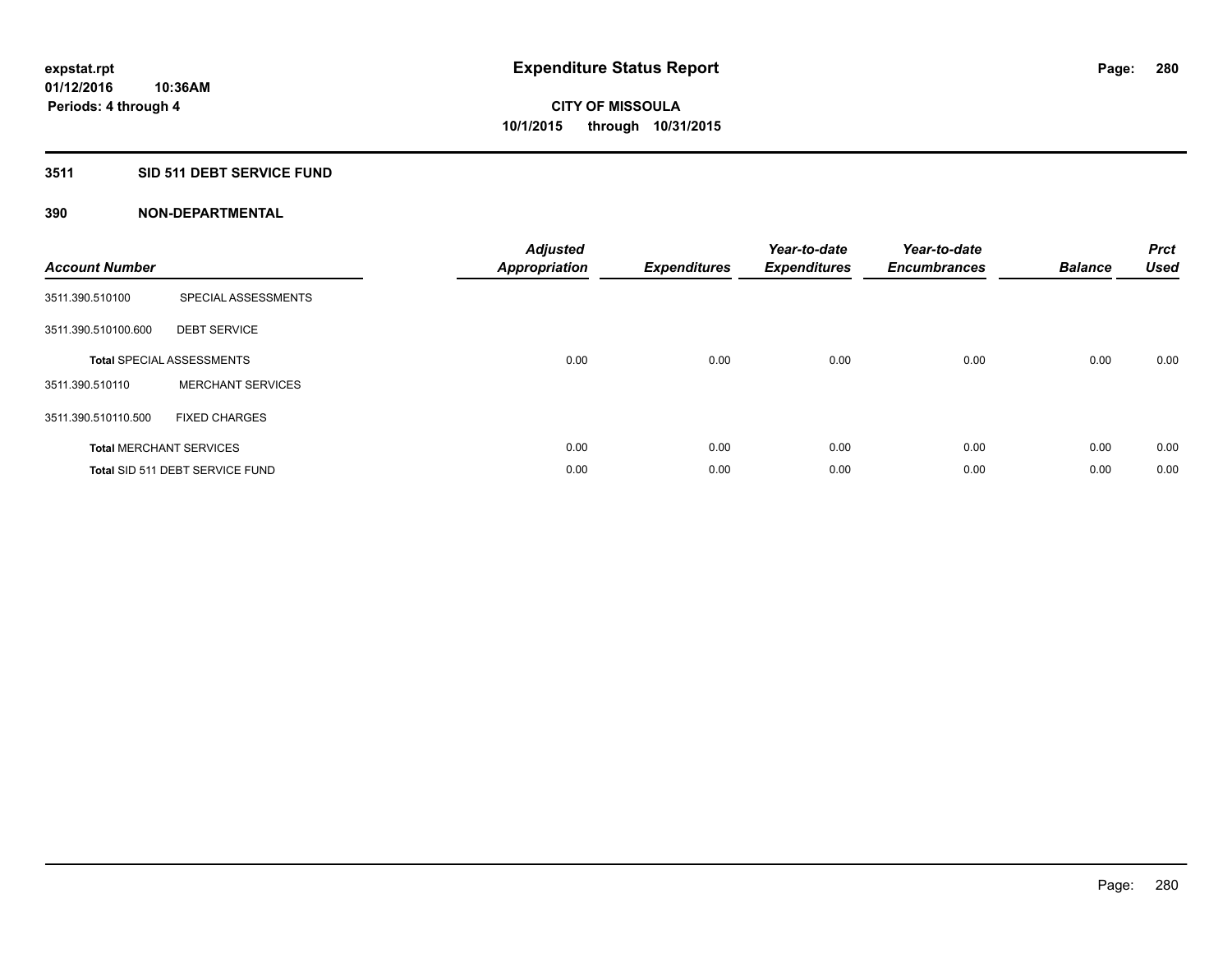## **3512 SID 512 DEBT SERVICE FUND**

| <b>Account Number</b>             |                                                 | <b>Adjusted</b><br><b>Appropriation</b> | <b>Expenditures</b> | Year-to-date<br><b>Expenditures</b> | Year-to-date<br><b>Encumbrances</b> | <b>Balance</b> | <b>Prct</b><br><b>Used</b> |
|-----------------------------------|-------------------------------------------------|-----------------------------------------|---------------------|-------------------------------------|-------------------------------------|----------------|----------------------------|
| 3512.390.510100                   | SPECIAL ASSESSMENTS                             |                                         |                     |                                     |                                     |                |                            |
| 3512.390.510100.600               | <b>DEBT SERVICE</b>                             |                                         |                     |                                     |                                     |                |                            |
| 3512.390.510100.610.000 PRINCIPAL |                                                 | 29,670.00                               | 0.00                | 0.00                                | 0.00                                | 29,670.00      | 0.00                       |
|                                   | 3512.390.510100.620.000 INTEREST / SERVICE FEES | 3,685.00                                | 0.00                | 350.00                              | 0.00                                | 3,335.00       | 9.50                       |
|                                   | <b>Total SPECIAL ASSESSMENTS</b>                | 33,355.00                               | 0.00                | 350.00                              | 0.00                                | 33,005.00      | 1.05                       |
| 3512.390.510110                   | <b>MERCHANT SERVICES</b>                        |                                         |                     |                                     |                                     |                |                            |
| 3512.390.510110.500               | <b>FIXED CHARGES</b>                            |                                         |                     |                                     |                                     |                |                            |
| <b>Total FIXED CHARGES</b>        |                                                 | 0.00                                    | 0.00                | 0.00                                | 0.00                                | 0.00           | 0.00                       |
|                                   | <b>Total MERCHANT SERVICES</b>                  | 0.00                                    | 0.00                | 0.00                                | 0.00                                | 0.00           | 0.00                       |
|                                   | Total SID 512 DEBT SERVICE FUND                 | 33,355.00                               | 0.00                | 350.00                              | 0.00                                | 33,005.00      | 1.05                       |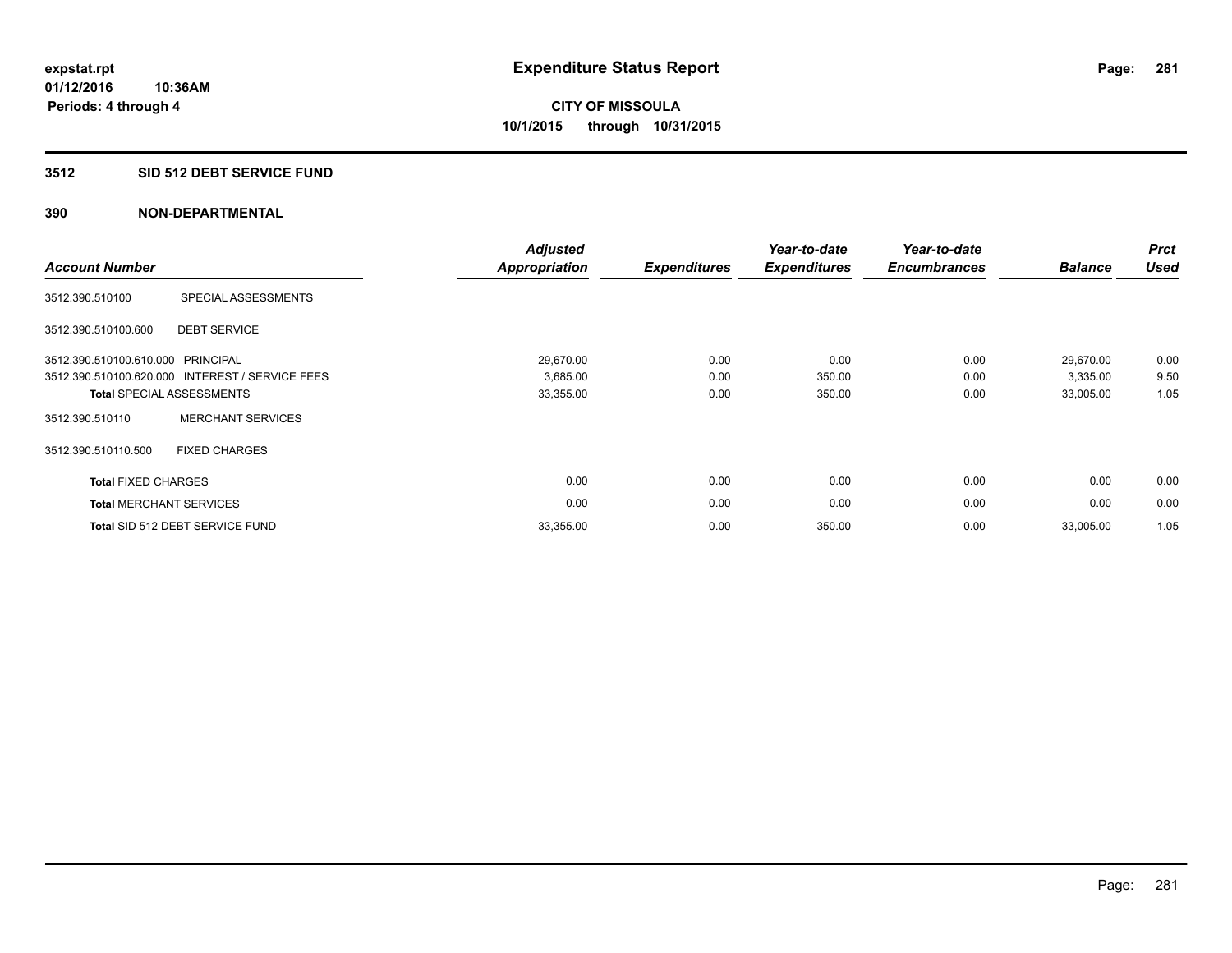## **3513 SID 513 DEBT SERVICE FUND**

## **280 PUBLIC WORKS OPERATIONS**

| <b>Account Number</b>          |                                      | <b>Adjusted</b><br><b>Appropriation</b> | <b>Expenditures</b> | Year-to-date<br><b>Expenditures</b> | Year-to-date<br><b>Encumbrances</b> | <b>Balance</b> | <b>Prct</b><br><b>Used</b> |
|--------------------------------|--------------------------------------|-----------------------------------------|---------------------|-------------------------------------|-------------------------------------|----------------|----------------------------|
| 3513.280.510110                | <b>MERCHANT SERVICES</b>             |                                         |                     |                                     |                                     |                |                            |
| 3513.280.510110.500            | <b>FIXED CHARGES</b>                 |                                         |                     |                                     |                                     |                |                            |
| <b>Total MERCHANT SERVICES</b> |                                      | 0.00                                    | 0.00                | 0.00                                | 0.00                                | 0.00           | 0.00                       |
| 3513.280.521000                | INTERFUND OPERATING TRANSFERS        |                                         |                     |                                     |                                     |                |                            |
| 3513.280.521000.800            | OTHER OBJECTS                        |                                         |                     |                                     |                                     |                |                            |
|                                | <b>Total PUBLIC WORKS OPERATIONS</b> | 0.00                                    | 0.00                | 0.00                                | 0.00                                | 0.00           | 0.00                       |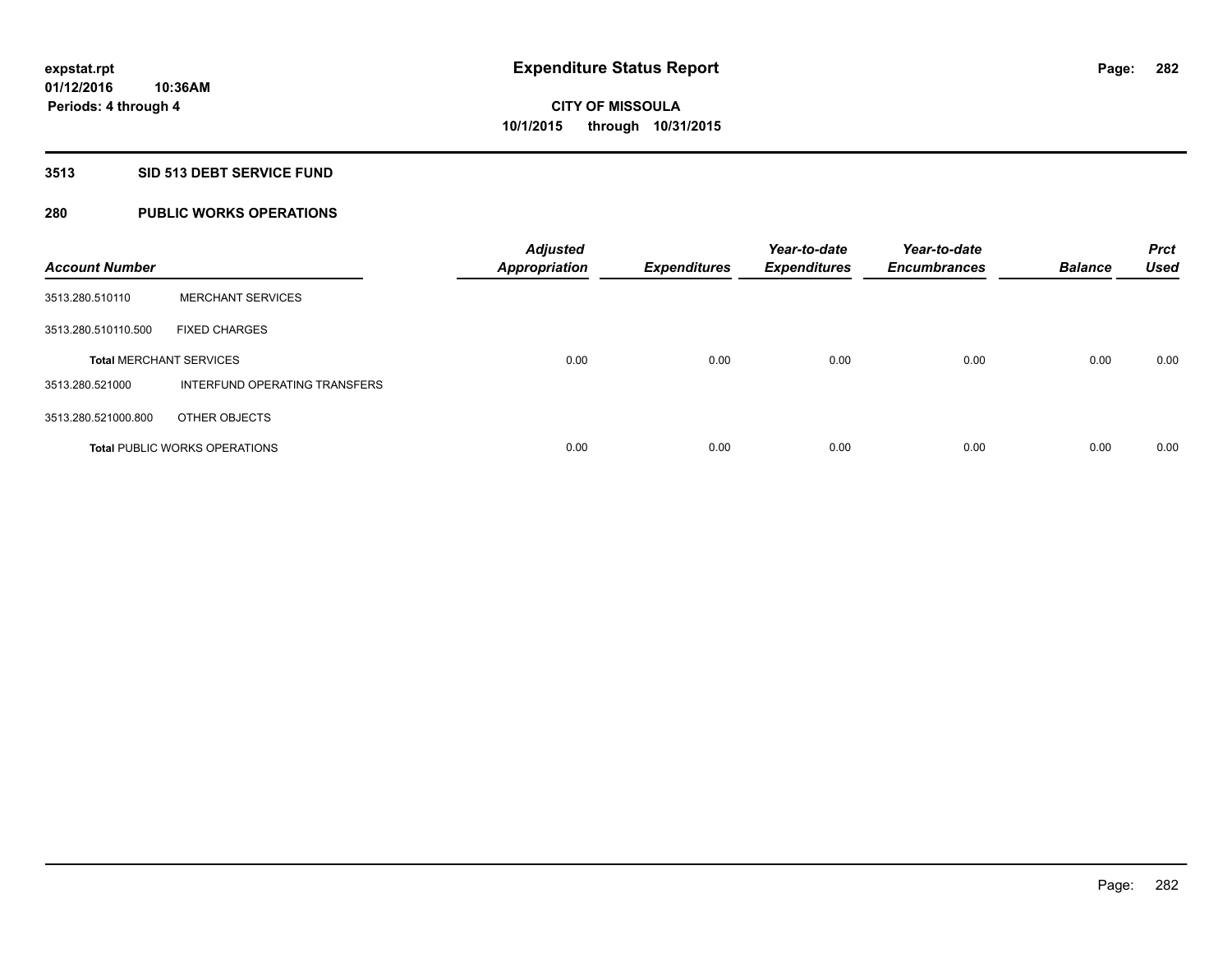## **3513 SID 513 DEBT SERVICE FUND**

|                                |                                  | <b>Adjusted</b>      |                     | Year-to-date        | Year-to-date        |                | <b>Prct</b> |
|--------------------------------|----------------------------------|----------------------|---------------------|---------------------|---------------------|----------------|-------------|
| <b>Account Number</b>          |                                  | <b>Appropriation</b> | <b>Expenditures</b> | <b>Expenditures</b> | <b>Encumbrances</b> | <b>Balance</b> | <b>Used</b> |
| 3513.390.510100                | SPECIAL ASSESSMENTS              |                      |                     |                     |                     |                |             |
| 3513.390.510100.600            | <b>DEBT SERVICE</b>              |                      |                     |                     |                     |                |             |
| <b>Total DEBT SERVICE</b>      |                                  | 0.00                 | 0.00                | 0.00                | 0.00                | 0.00           | 0.00        |
| 3513.390.510100.800            | OTHER OBJECTS                    |                      |                     |                     |                     |                |             |
|                                | <b>Total SPECIAL ASSESSMENTS</b> | 0.00                 | 0.00                | 0.00                | 0.00                | 0.00           | 0.00        |
| 3513.390.510110                | <b>MERCHANT SERVICES</b>         |                      |                     |                     |                     |                |             |
| 3513.390.510110.500            | <b>FIXED CHARGES</b>             |                      |                     |                     |                     |                |             |
| <b>Total MERCHANT SERVICES</b> |                                  | 0.00                 | 0.00                | 0.00                | 0.00                | 0.00           | 0.00        |
| 3513.390.521000                | INTERFUND OPERATING TRANSFERS    |                      |                     |                     |                     |                |             |
| 3513.390.521000.800            | OTHER OBJECTS                    |                      |                     |                     |                     |                |             |
|                                | Total SID 513 DEBT SERVICE FUND  | 0.00                 | 0.00                | 0.00                | 0.00                | 0.00           | 0.00        |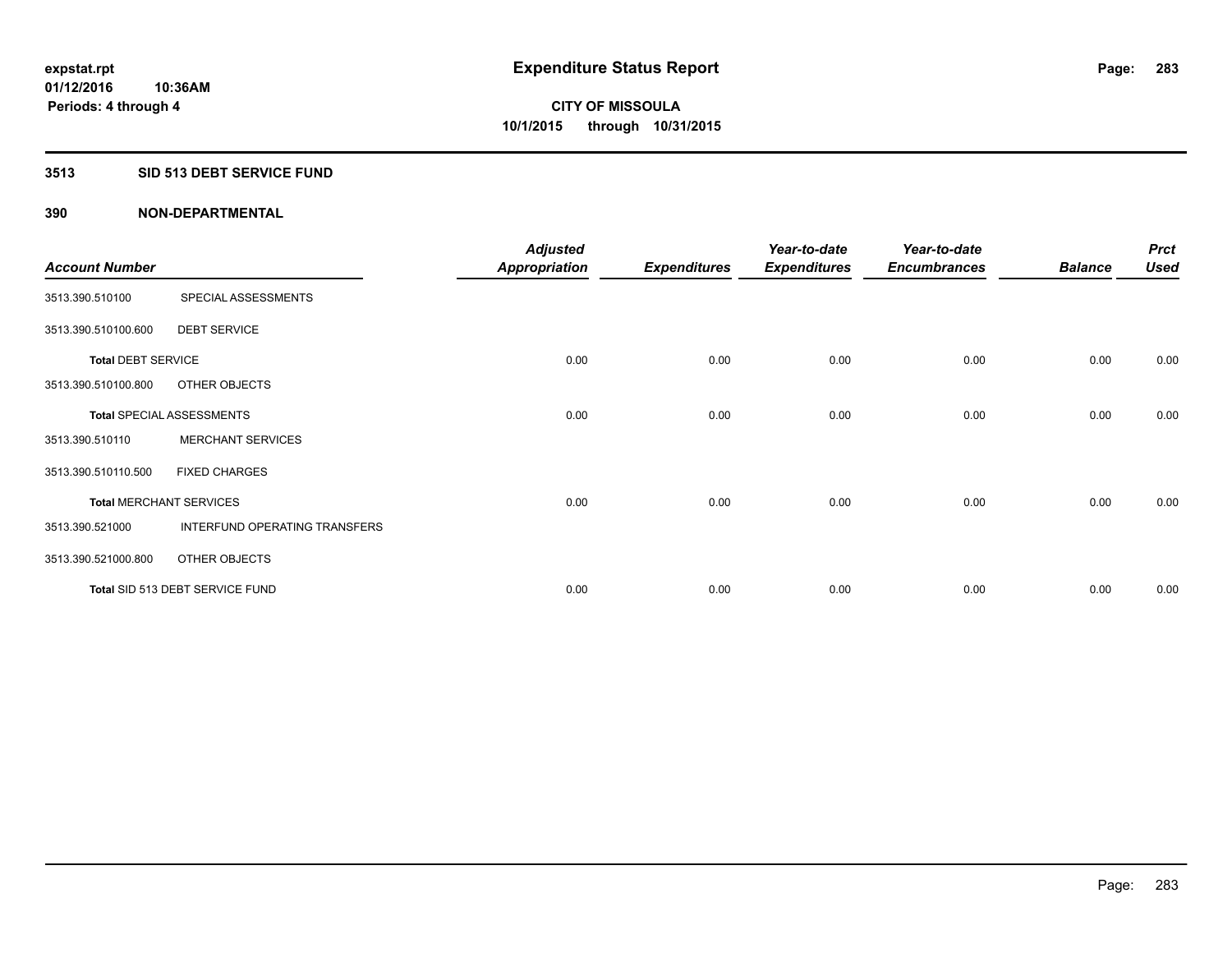## **3514 SID 514 DEBT SERVICE FUND**

| <b>Account Number</b>                |                         | <b>Adjusted</b><br>Appropriation | <b>Expenditures</b> | Year-to-date<br><b>Expenditures</b> | Year-to-date<br><b>Encumbrances</b> | <b>Balance</b> | <b>Prct</b><br><b>Used</b> |
|--------------------------------------|-------------------------|----------------------------------|---------------------|-------------------------------------|-------------------------------------|----------------|----------------------------|
| 3514.000.520100                      | *** Title Not Found *** |                                  |                     |                                     |                                     |                |                            |
| 3514.000.520100.800                  | OTHER OBJECTS           |                                  |                     |                                     |                                     |                |                            |
| <b>Total *** Title Not Found ***</b> |                         | 0.00                             | 0.00                | 0.00                                | 0.00                                | 0.00           | 0.00                       |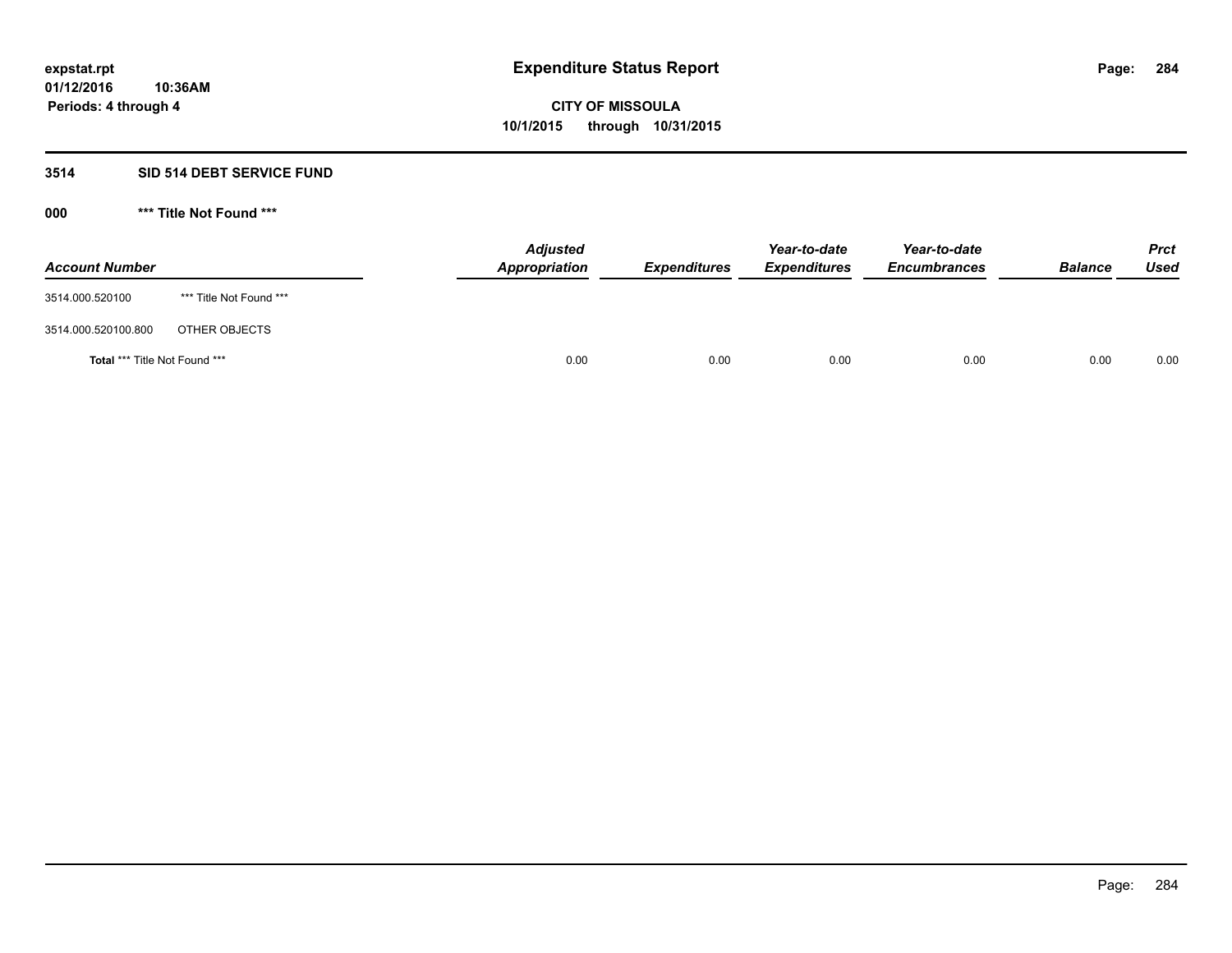## **3514 SID 514 DEBT SERVICE FUND**

| <b>Account Number</b> |                                  | <b>Adjusted</b><br>Appropriation | <b>Expenditures</b> | Year-to-date<br><b>Expenditures</b> | Year-to-date<br><b>Encumbrances</b> | <b>Balance</b> | <b>Prct</b><br><b>Used</b> |
|-----------------------|----------------------------------|----------------------------------|---------------------|-------------------------------------|-------------------------------------|----------------|----------------------------|
| 3514.390.510100       | SPECIAL ASSESSMENTS              |                                  |                     |                                     |                                     |                |                            |
| 3514.390.510100.600   | <b>DEBT SERVICE</b>              |                                  |                     |                                     |                                     |                |                            |
|                       | <b>Total SPECIAL ASSESSMENTS</b> | 0.00                             | 0.00                | 0.00                                | 0.00                                | 0.00           | 0.00                       |
| 3514.390.510110       | <b>MERCHANT SERVICES</b>         |                                  |                     |                                     |                                     |                |                            |
| 3514.390.510110.500   | <b>FIXED CHARGES</b>             |                                  |                     |                                     |                                     |                |                            |
|                       | <b>Total MERCHANT SERVICES</b>   | 0.00                             | 0.00                | 0.00                                | 0.00                                | 0.00           | 0.00                       |
|                       | Total SID 514 DEBT SERVICE FUND  | 0.00                             | 0.00                | 0.00                                | 0.00                                | 0.00           | 0.00                       |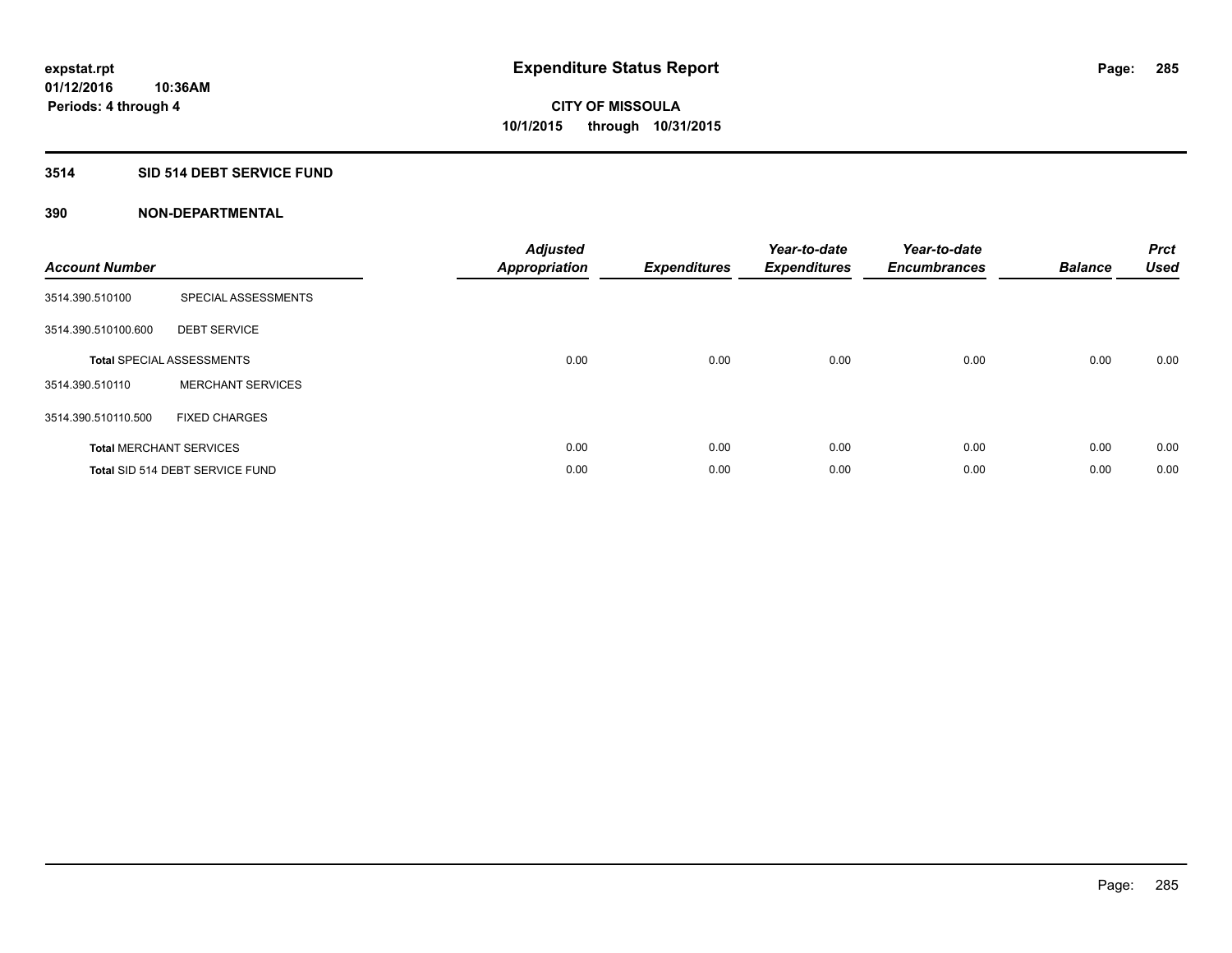## **3515 SID 515 DEBT SERVICE FUND**

|                           |                                  | <b>Adjusted</b>      |                     | Year-to-date        | Year-to-date        |                | <b>Prct</b><br><b>Used</b> |
|---------------------------|----------------------------------|----------------------|---------------------|---------------------|---------------------|----------------|----------------------------|
| <b>Account Number</b>     |                                  | <b>Appropriation</b> | <b>Expenditures</b> | <b>Expenditures</b> | <b>Encumbrances</b> | <b>Balance</b> |                            |
| 3515.390.510100           | SPECIAL ASSESSMENTS              |                      |                     |                     |                     |                |                            |
| 3515.390.510100.600       | <b>DEBT SERVICE</b>              |                      |                     |                     |                     |                |                            |
| <b>Total DEBT SERVICE</b> |                                  | 0.00                 | 0.00                | 0.00                | 0.00                | 0.00           | 0.00                       |
| 3515.390.510100.800       | OTHER OBJECTS                    |                      |                     |                     |                     |                |                            |
|                           | <b>Total SPECIAL ASSESSMENTS</b> | 0.00                 | 0.00                | 0.00                | 0.00                | 0.00           | 0.00                       |
| 3515.390.510110           | <b>MERCHANT SERVICES</b>         |                      |                     |                     |                     |                |                            |
| 3515.390.510110.500       | <b>FIXED CHARGES</b>             |                      |                     |                     |                     |                |                            |
|                           | Total SID 515 DEBT SERVICE FUND  | 0.00                 | 0.00                | 0.00                | 0.00                | 0.00           | 0.00                       |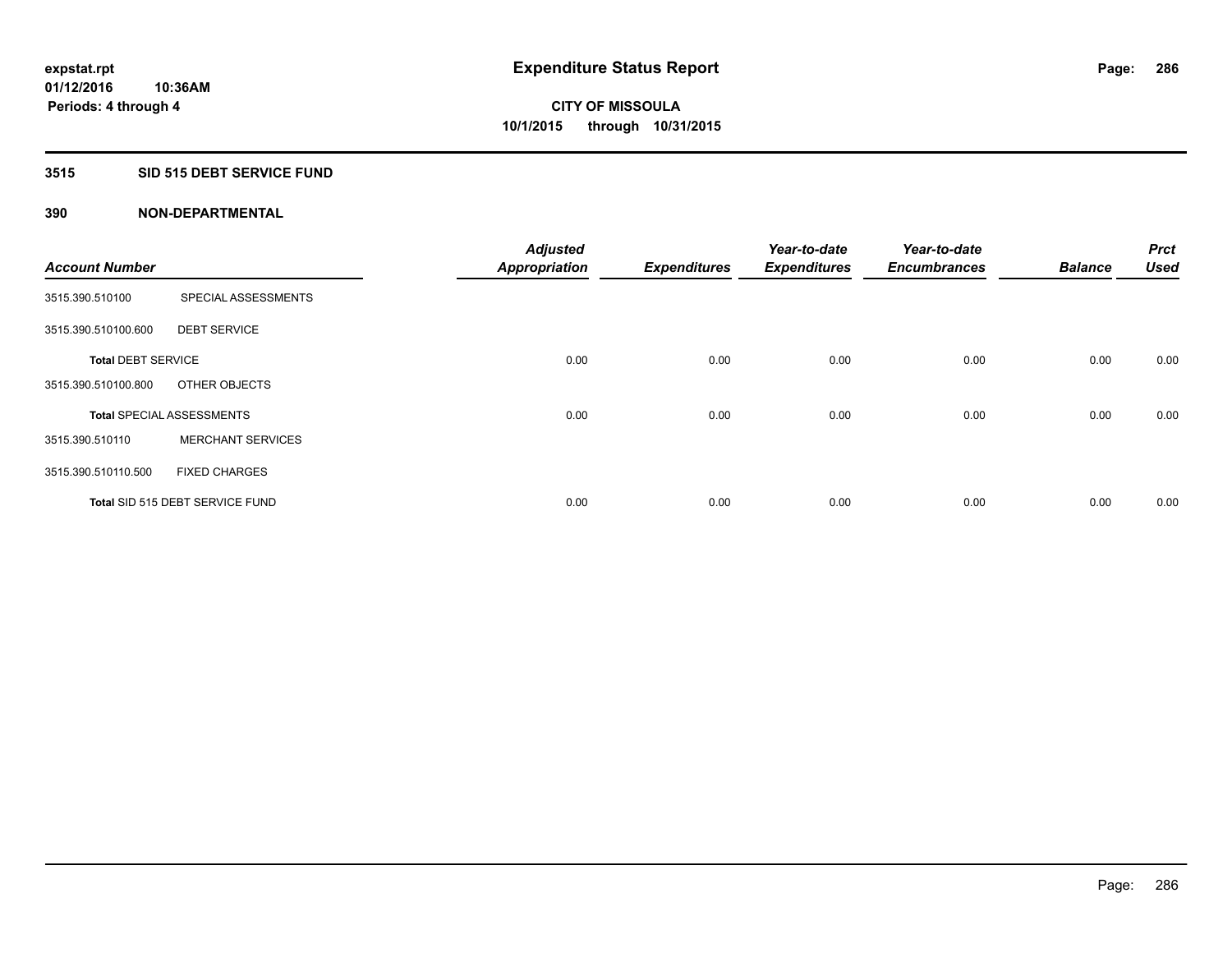## **3517 SID 517 DEBT SERVICE FUND**

| <b>Account Number</b>                |                         | <b>Adjusted</b><br>Appropriation | <b>Expenditures</b> | Year-to-date<br><b>Expenditures</b> | Year-to-date<br><b>Encumbrances</b> | <b>Balance</b> | <b>Prct</b><br><b>Used</b> |
|--------------------------------------|-------------------------|----------------------------------|---------------------|-------------------------------------|-------------------------------------|----------------|----------------------------|
| 3517.000.520100                      | *** Title Not Found *** |                                  |                     |                                     |                                     |                |                            |
| 3517.000.520100.800                  | OTHER OBJECTS           |                                  |                     |                                     |                                     |                |                            |
| <b>Total *** Title Not Found ***</b> |                         | 0.00                             | 0.00                | 0.00                                | 0.00                                | 0.00           | 0.00                       |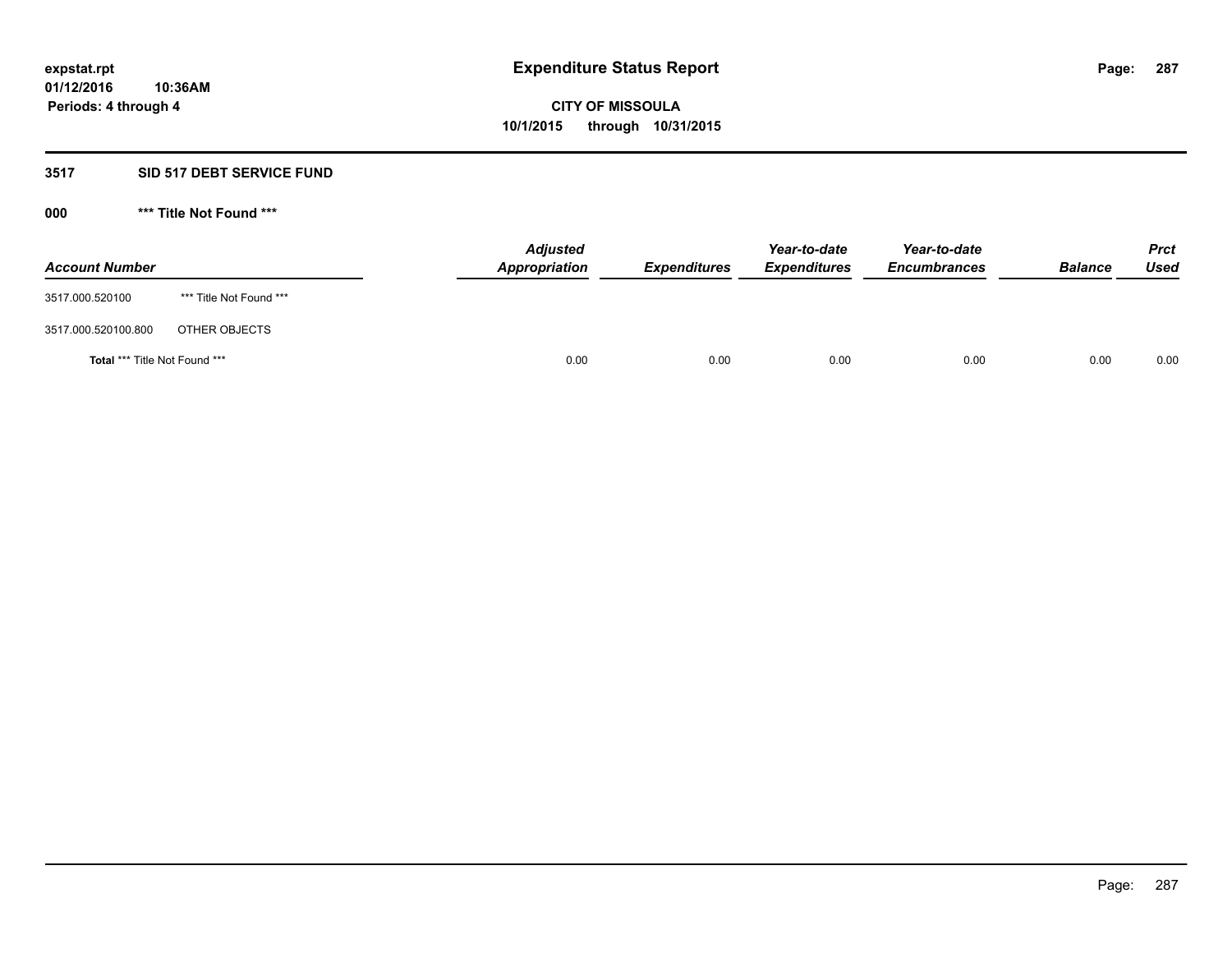## **3517 SID 517 DEBT SERVICE FUND**

| <b>Account Number</b> |                                  | <b>Adjusted</b><br><b>Appropriation</b> | <b>Expenditures</b> | Year-to-date<br><b>Expenditures</b> | Year-to-date<br><b>Encumbrances</b> | <b>Balance</b> | <b>Prct</b><br><b>Used</b> |
|-----------------------|----------------------------------|-----------------------------------------|---------------------|-------------------------------------|-------------------------------------|----------------|----------------------------|
| 3517.390.510100       | SPECIAL ASSESSMENTS              |                                         |                     |                                     |                                     |                |                            |
| 3517.390.510100.600   | <b>DEBT SERVICE</b>              |                                         |                     |                                     |                                     |                |                            |
|                       | <b>Total SPECIAL ASSESSMENTS</b> | 0.00                                    | 0.00                | 0.00                                | 0.00                                | 0.00           | 0.00                       |
| 3517.390.510110       | <b>MERCHANT SERVICES</b>         |                                         |                     |                                     |                                     |                |                            |
| 3517.390.510110.500   | <b>FIXED CHARGES</b>             |                                         |                     |                                     |                                     |                |                            |
|                       | Total SID 517 DEBT SERVICE FUND  | 0.00                                    | 0.00                | 0.00                                | 0.00                                | 0.00           | 0.00                       |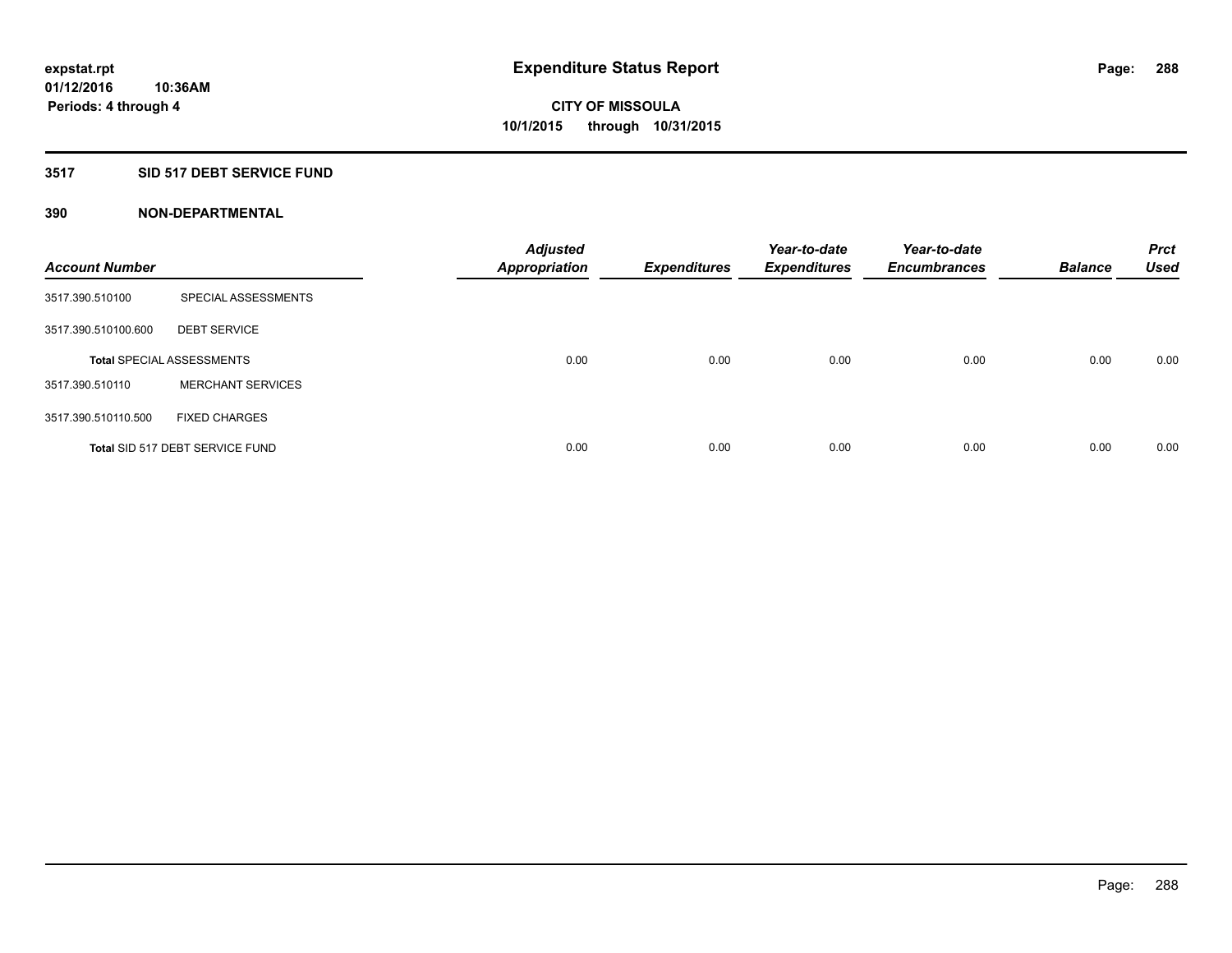### **3518 SID 518 DEBT SERVICE FUND**

### **000 \*\*\* Title Not Found \*\*\***

| <b>Account Number</b>                |                         | <b>Adjusted</b><br>Appropriation | <b>Expenditures</b> | Year-to-date<br><b>Expenditures</b> | Year-to-date<br><b>Encumbrances</b> | <b>Balance</b> | <b>Prct</b><br>Used |
|--------------------------------------|-------------------------|----------------------------------|---------------------|-------------------------------------|-------------------------------------|----------------|---------------------|
| 3518.000.520100                      | *** Title Not Found *** |                                  |                     |                                     |                                     |                |                     |
| 3518.000.520100.800                  | OTHER OBJECTS           |                                  |                     |                                     |                                     |                |                     |
| <b>Total *** Title Not Found ***</b> |                         | 0.00                             | 0.00                | 0.00                                | 0.00                                | 0.00           | 0.00                |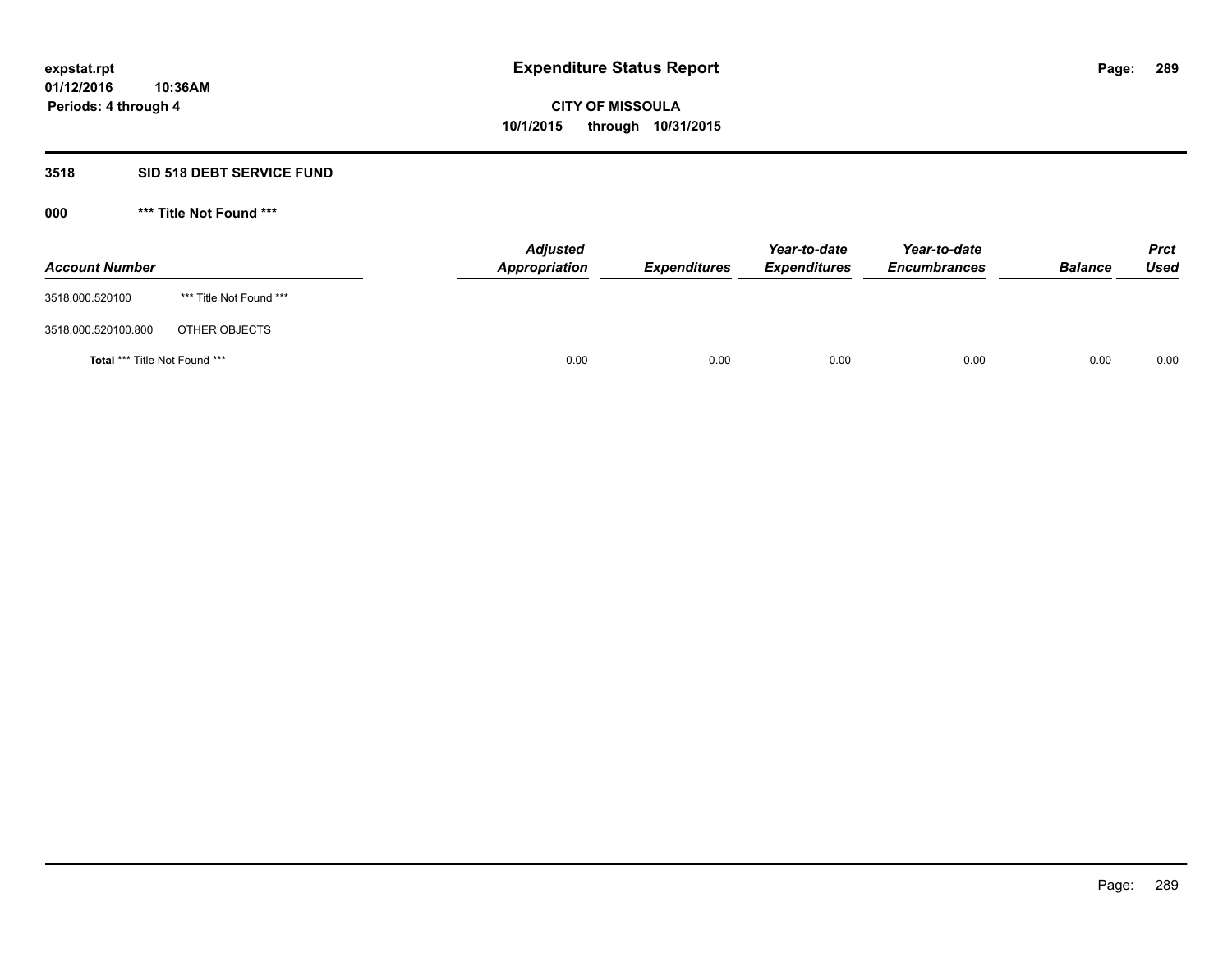### **3518 SID 518 DEBT SERVICE FUND**

| <b>Account Number</b> |                                            | <b>Adjusted</b><br>Appropriation | <b>Expenditures</b> | Year-to-date<br><b>Expenditures</b> | Year-to-date<br><b>Encumbrances</b> | <b>Balance</b> | <b>Prct</b><br><b>Used</b> |
|-----------------------|--------------------------------------------|----------------------------------|---------------------|-------------------------------------|-------------------------------------|----------------|----------------------------|
| 3518.390.510100       | SPECIAL ASSESSMENTS                        |                                  |                     |                                     |                                     |                |                            |
| 3518.390.510100.600   | <b>DEBT SERVICE</b>                        |                                  |                     |                                     |                                     |                |                            |
|                       | <b>Total SPECIAL ASSESSMENTS</b>           | 0.00                             | 0.00                | 0.00                                | 0.00                                | 0.00           | 0.00                       |
| 3518.390.510110       | <b>MERCHANT SERVICES</b>                   |                                  |                     |                                     |                                     |                |                            |
| 3518.390.510110.500   | <b>FIXED CHARGES</b>                       |                                  |                     |                                     |                                     |                |                            |
|                       | <b>Total MERCHANT SERVICES</b>             | 0.00                             | 0.00                | 0.00                                | 0.00                                | 0.00           | 0.00                       |
| 3518.390.521000       | <b>INTERFUND OPERATING TRANSFERS</b>       |                                  |                     |                                     |                                     |                |                            |
| 3518.390.521000.800   | OTHER OBJECTS                              |                                  |                     |                                     |                                     |                |                            |
|                       | <b>Total INTERFUND OPERATING TRANSFERS</b> | 0.00                             | 0.00                | 0.00                                | 0.00                                | 0.00           | 0.00                       |
|                       | Total SID 518 DEBT SERVICE FUND            | 0.00                             | 0.00                | 0.00                                | 0.00                                | 0.00           | 0.00                       |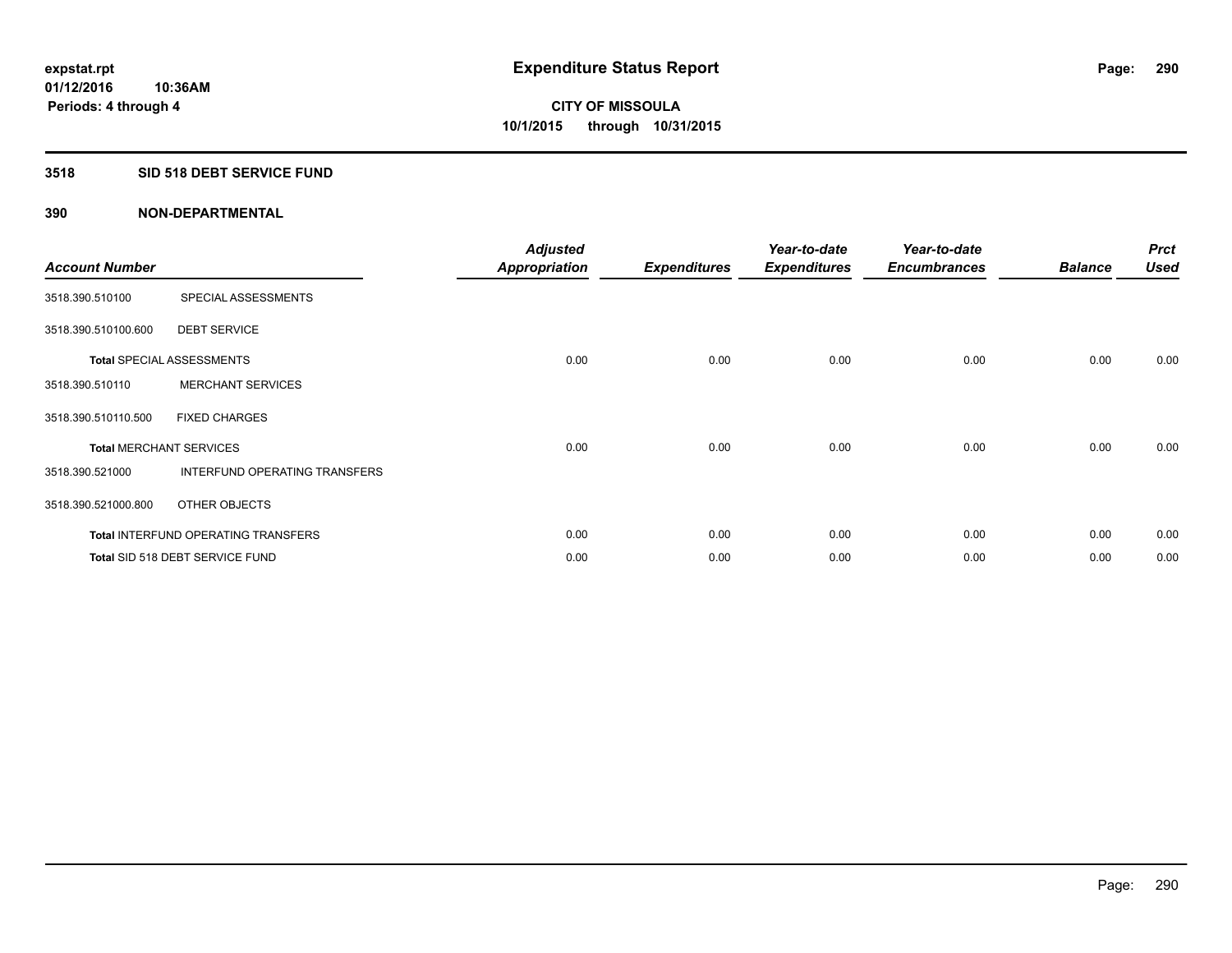### **3519 SID 519 DEBT SERVICE FUND**

| <b>Account Number</b> |                                            | <b>Adjusted</b><br><b>Appropriation</b> | <b>Expenditures</b> | Year-to-date<br><b>Expenditures</b> | Year-to-date<br><b>Encumbrances</b> | <b>Balance</b> | <b>Prct</b><br><b>Used</b> |
|-----------------------|--------------------------------------------|-----------------------------------------|---------------------|-------------------------------------|-------------------------------------|----------------|----------------------------|
| 3519.390.510100       | SPECIAL ASSESSMENTS                        |                                         |                     |                                     |                                     |                |                            |
| 3519.390.510100.600   | <b>DEBT SERVICE</b>                        |                                         |                     |                                     |                                     |                |                            |
|                       | <b>Total SPECIAL ASSESSMENTS</b>           | 0.00                                    | 0.00                | 0.00                                | 0.00                                | 0.00           | 0.00                       |
| 3519.390.510110       | <b>MERCHANT SERVICES</b>                   |                                         |                     |                                     |                                     |                |                            |
| 3519.390.510110.500   | <b>FIXED CHARGES</b>                       |                                         |                     |                                     |                                     |                |                            |
|                       | <b>Total MERCHANT SERVICES</b>             | 0.00                                    | 0.00                | 0.00                                | 0.00                                | 0.00           | 0.00                       |
| 3519.390.521000       | <b>INTERFUND OPERATING TRANSFERS</b>       |                                         |                     |                                     |                                     |                |                            |
| 3519.390.521000.800   | OTHER OBJECTS                              |                                         |                     |                                     |                                     |                |                            |
|                       | <b>Total INTERFUND OPERATING TRANSFERS</b> | 0.00                                    | 0.00                | 0.00                                | 0.00                                | 0.00           | 0.00                       |
|                       | Total SID 519 DEBT SERVICE FUND            | 0.00                                    | 0.00                | 0.00                                | 0.00                                | 0.00           | 0.00                       |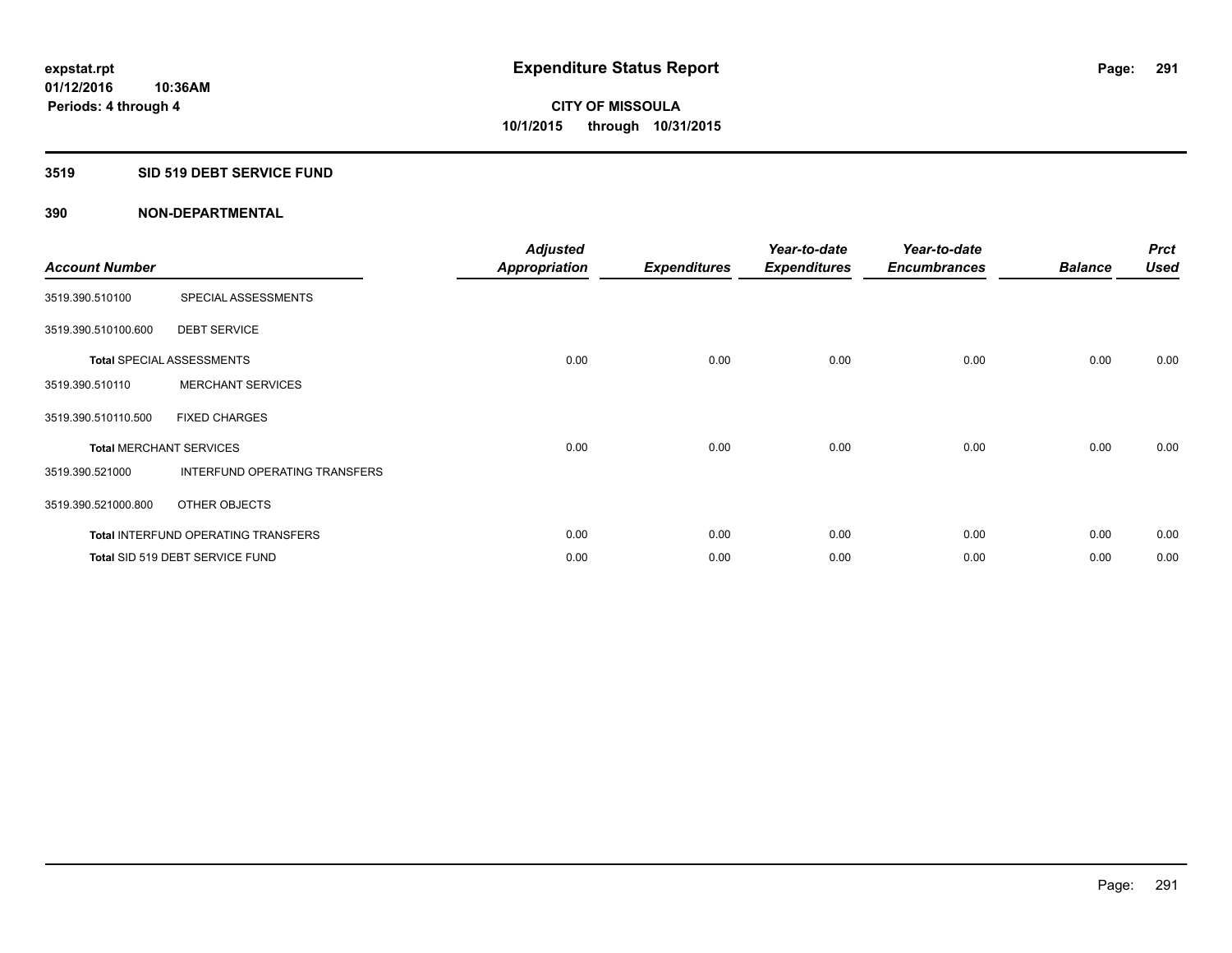### **3520 SID 520 DEBT SERVICE FUND**

| <b>Account Number</b>             |                                                 | <b>Adjusted</b><br><b>Appropriation</b> | <b>Expenditures</b> | Year-to-date<br><b>Expenditures</b> | Year-to-date<br><b>Encumbrances</b> | <b>Balance</b> | <b>Prct</b><br><b>Used</b> |
|-----------------------------------|-------------------------------------------------|-----------------------------------------|---------------------|-------------------------------------|-------------------------------------|----------------|----------------------------|
|                                   |                                                 |                                         |                     |                                     |                                     |                |                            |
| 3520.390.510100                   | SPECIAL ASSESSMENTS                             |                                         |                     |                                     |                                     |                |                            |
| 3520.390.510100.600               | <b>DEBT SERVICE</b>                             |                                         |                     |                                     |                                     |                |                            |
| 3520.390.510100.610.000 PRINCIPAL |                                                 | 138,000.00                              | 0.00                | 0.00                                | 0.00                                | 138,000.00     | 0.00                       |
|                                   | 3520.390.510100.620.000 INTEREST / SERVICE FEES | 21,920.00                               | 0.00                | 0.00                                | 0.00                                | 21,920.00      | 0.00                       |
| <b>Total SPECIAL ASSESSMENTS</b>  |                                                 | 159,920.00                              | 0.00                | 0.00                                | 0.00                                | 159,920.00     | 0.00                       |
| 3520.390.510110                   | <b>MERCHANT SERVICES</b>                        |                                         |                     |                                     |                                     |                |                            |
| 3520.390.510110.500               | <b>FIXED CHARGES</b>                            |                                         |                     |                                     |                                     |                |                            |
| <b>Total MERCHANT SERVICES</b>    |                                                 | 0.00                                    | 0.00                | 0.00                                | 0.00                                | 0.00           | 0.00                       |
|                                   | Total SID 520 DEBT SERVICE FUND                 | 159,920.00                              | 0.00                | 0.00                                | 0.00                                | 159,920.00     | 0.00                       |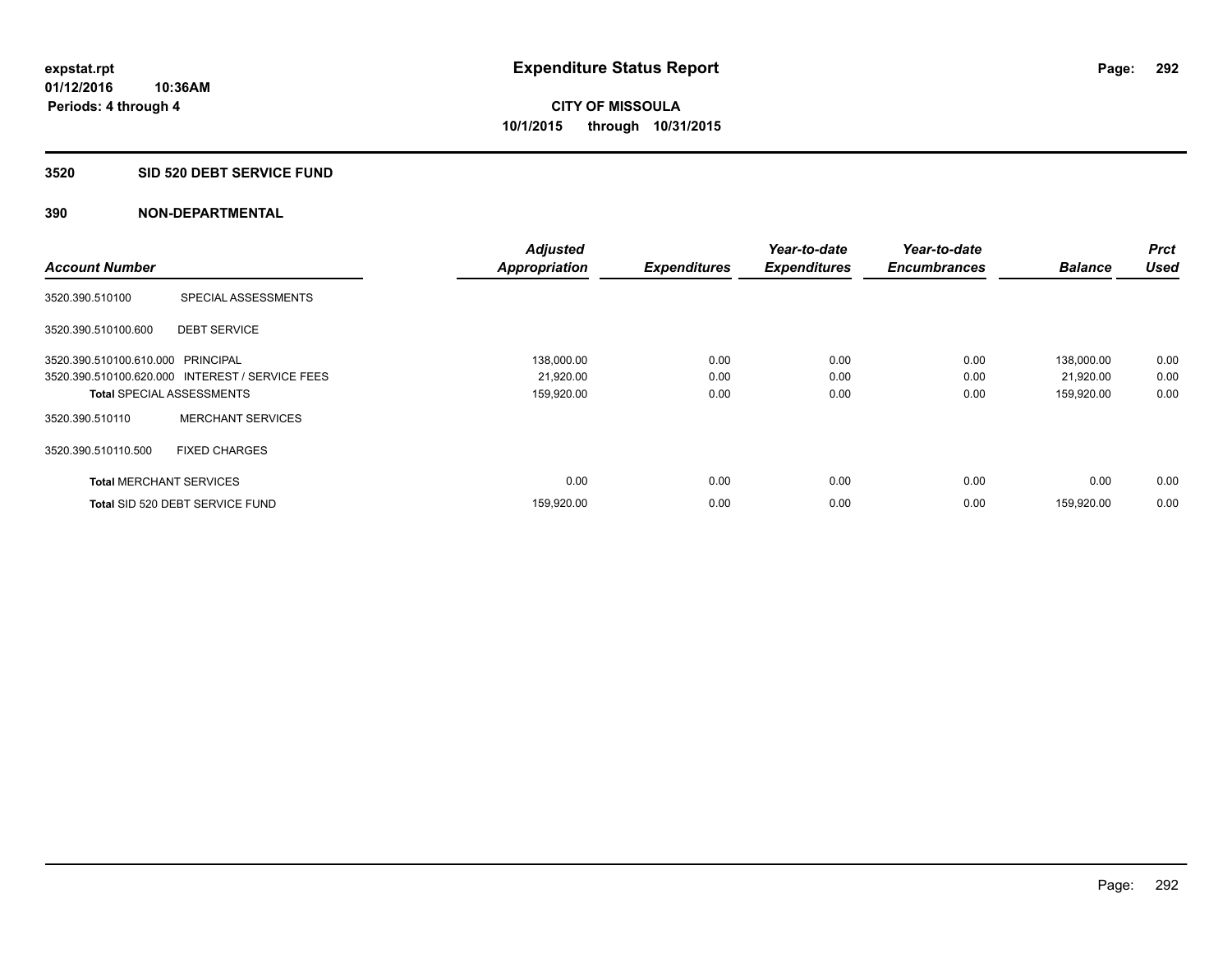### **3521 SID 521 DEBT SERVICE FUND**

|                                   |                                                 | <b>Adjusted</b>      |                     | Year-to-date        | Year-to-date        |                | <b>Prct</b> |
|-----------------------------------|-------------------------------------------------|----------------------|---------------------|---------------------|---------------------|----------------|-------------|
| <b>Account Number</b>             |                                                 | <b>Appropriation</b> | <b>Expenditures</b> | <b>Expenditures</b> | <b>Encumbrances</b> | <b>Balance</b> | <b>Used</b> |
| 3521.390.510100                   | SPECIAL ASSESSMENTS                             |                      |                     |                     |                     |                |             |
| 3521.390.510100.600               | <b>DEBT SERVICE</b>                             |                      |                     |                     |                     |                |             |
| 3521.390.510100.610.000 PRINCIPAL |                                                 | 135.00               | 0.00                | 0.00                | 0.00                | 135.00         | 0.00        |
|                                   | 3521.390.510100.620.000 INTEREST / SERVICE FEES | 15.00                | 0.00                | 0.00                | 0.00                | 15.00          | 0.00        |
| <b>Total SPECIAL ASSESSMENTS</b>  |                                                 | 150.00               | 0.00                | 0.00                | 0.00                | 150.00         | 0.00        |
| 3521.390.510110                   | <b>MERCHANT SERVICES</b>                        |                      |                     |                     |                     |                |             |
| 3521.390.510110.500               | <b>FIXED CHARGES</b>                            |                      |                     |                     |                     |                |             |
| <b>Total MERCHANT SERVICES</b>    |                                                 | 0.00                 | 0.00                | 0.00                | 0.00                | 0.00           | 0.00        |
|                                   | Total SID 521 DEBT SERVICE FUND                 | 150.00               | 0.00                | 0.00                | 0.00                | 150.00         | 0.00        |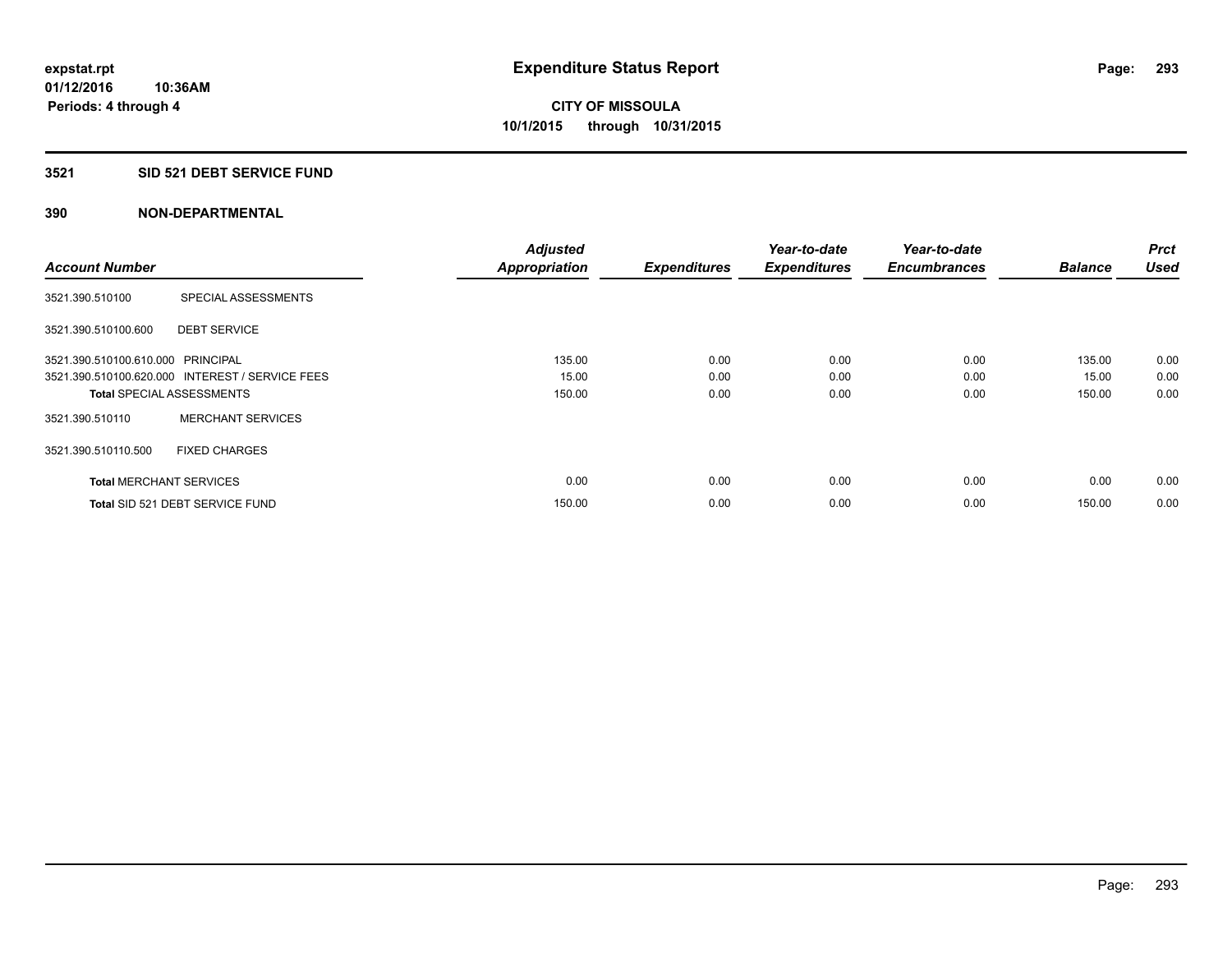### **3522 SID 522 DEBT SERVICE FUND**

| <b>Account Number</b>             |                                                 | <b>Adjusted</b><br><b>Appropriation</b> | <b>Expenditures</b> | Year-to-date<br><b>Expenditures</b> | Year-to-date<br><b>Encumbrances</b> | <b>Balance</b> | <b>Prct</b><br><b>Used</b> |
|-----------------------------------|-------------------------------------------------|-----------------------------------------|---------------------|-------------------------------------|-------------------------------------|----------------|----------------------------|
|                                   |                                                 |                                         |                     |                                     |                                     |                |                            |
| 3522.390.510100                   | SPECIAL ASSESSMENTS                             |                                         |                     |                                     |                                     |                |                            |
| 3522.390.510100.600               | <b>DEBT SERVICE</b>                             |                                         |                     |                                     |                                     |                |                            |
| 3522.390.510100.610.000 PRINCIPAL |                                                 | 195.00                                  | 0.00                | 0.00                                | 0.00                                | 195.00         | 0.00                       |
|                                   | 3522.390.510100.620.000 INTEREST / SERVICE FEES | 22.00                                   | 0.00                | 0.00                                | 0.00                                | 22.00          | 0.00                       |
| <b>Total SPECIAL ASSESSMENTS</b>  |                                                 | 217.00                                  | 0.00                | 0.00                                | 0.00                                | 217.00         | 0.00                       |
| 3522.390.510110                   | <b>MERCHANT SERVICES</b>                        |                                         |                     |                                     |                                     |                |                            |
| 3522.390.510110.500               | <b>FIXED CHARGES</b>                            |                                         |                     |                                     |                                     |                |                            |
| <b>Total MERCHANT SERVICES</b>    |                                                 | 0.00                                    | 0.00                | 0.00                                | 0.00                                | 0.00           | 0.00                       |
|                                   | Total SID 522 DEBT SERVICE FUND                 | 217.00                                  | 0.00                | 0.00                                | 0.00                                | 217.00         | 0.00                       |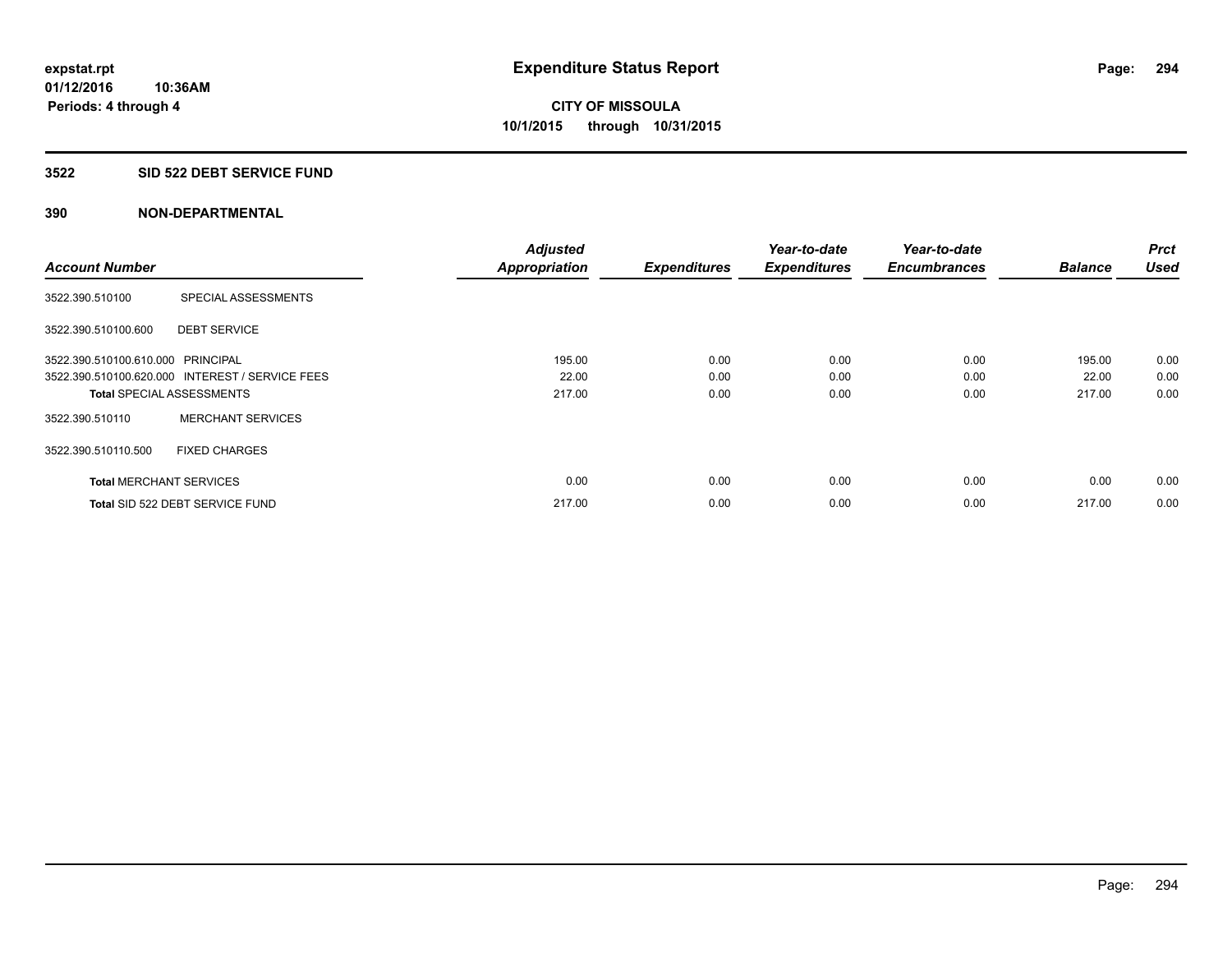#### **3524 SID 524 DEBT SERVICE FUND**

|                                   |                                                 | <b>Adjusted</b>      |                     | Year-to-date        | Year-to-date        |                | <b>Prct</b> |
|-----------------------------------|-------------------------------------------------|----------------------|---------------------|---------------------|---------------------|----------------|-------------|
| <b>Account Number</b>             |                                                 | <b>Appropriation</b> | <b>Expenditures</b> | <b>Expenditures</b> | <b>Encumbrances</b> | <b>Balance</b> | <b>Used</b> |
| 3524.390.510100                   | SPECIAL ASSESSMENTS                             |                      |                     |                     |                     |                |             |
| 3524.390.510100.600               | <b>DEBT SERVICE</b>                             |                      |                     |                     |                     |                |             |
| 3524.390.510100.610.000 PRINCIPAL |                                                 | 224,000.00           | 0.00                | 0.00                | 0.00                | 224,000.00     | 0.00        |
|                                   | 3524.390.510100.620.000 INTEREST / SERVICE FEES | 80,660.00            | 0.00                | 0.00                | 0.00                | 80,660.00      | 0.00        |
| <b>Total SPECIAL ASSESSMENTS</b>  |                                                 | 304,660.00           | 0.00                | 0.00                | 0.00                | 304,660.00     | 0.00        |
| 3524.390.510110                   | <b>MERCHANT SERVICES</b>                        |                      |                     |                     |                     |                |             |
| 3524.390.510110.500               | <b>FIXED CHARGES</b>                            |                      |                     |                     |                     |                |             |
| <b>Total MERCHANT SERVICES</b>    |                                                 | 0.00                 | 0.00                | 0.00                | 0.00                | 0.00           | 0.00        |
|                                   | Total SID 524 DEBT SERVICE FUND                 | 304,660.00           | 0.00                | 0.00                | 0.00                | 304,660.00     | 0.00        |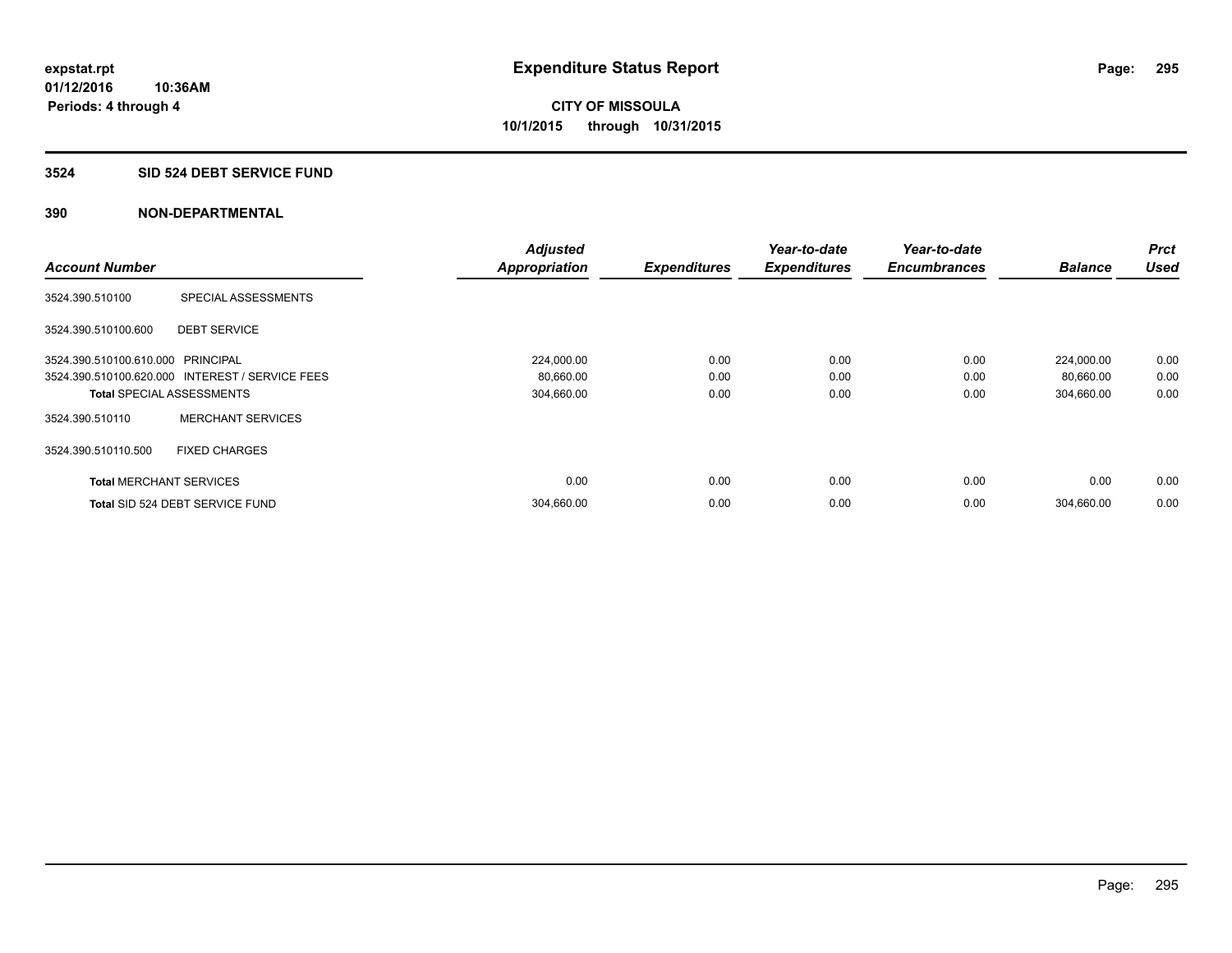### **3525 SID 525 DEBT SERVICE FUND**

|                                   |                                                 | <b>Adjusted</b>      |                     | Year-to-date        | Year-to-date        |                | Prct        |
|-----------------------------------|-------------------------------------------------|----------------------|---------------------|---------------------|---------------------|----------------|-------------|
| <b>Account Number</b>             |                                                 | <b>Appropriation</b> | <b>Expenditures</b> | <b>Expenditures</b> | <b>Encumbrances</b> | <b>Balance</b> | <b>Used</b> |
| 3525.390.510100                   | SPECIAL ASSESSMENTS                             |                      |                     |                     |                     |                |             |
| 3525.390.510100.600               | <b>DEBT SERVICE</b>                             |                      |                     |                     |                     |                |             |
| 3525.390.510100.610.000 PRINCIPAL |                                                 | 26,000.00            | 0.00                | 0.00                | 0.00                | 26,000.00      | 0.00        |
|                                   | 3525.390.510100.620.000 INTEREST / SERVICE FEES | 5,500.00             | 0.00                | 0.00                | 0.00                | 5,500.00       | 0.00        |
| <b>Total SPECIAL ASSESSMENTS</b>  |                                                 | 31,500.00            | 0.00                | 0.00                | 0.00                | 31,500.00      | 0.00        |
| 3525.390.510110                   | <b>MERCHANT SERVICES</b>                        |                      |                     |                     |                     |                |             |
| 3525.390.510110.500               | <b>FIXED CHARGES</b>                            |                      |                     |                     |                     |                |             |
| <b>Total MERCHANT SERVICES</b>    |                                                 | 0.00                 | 0.00                | 0.00                | 0.00                | 0.00           | 0.00        |
|                                   | Total SID 525 DEBT SERVICE FUND                 | 31,500.00            | 0.00                | 0.00                | 0.00                | 31,500.00      | 0.00        |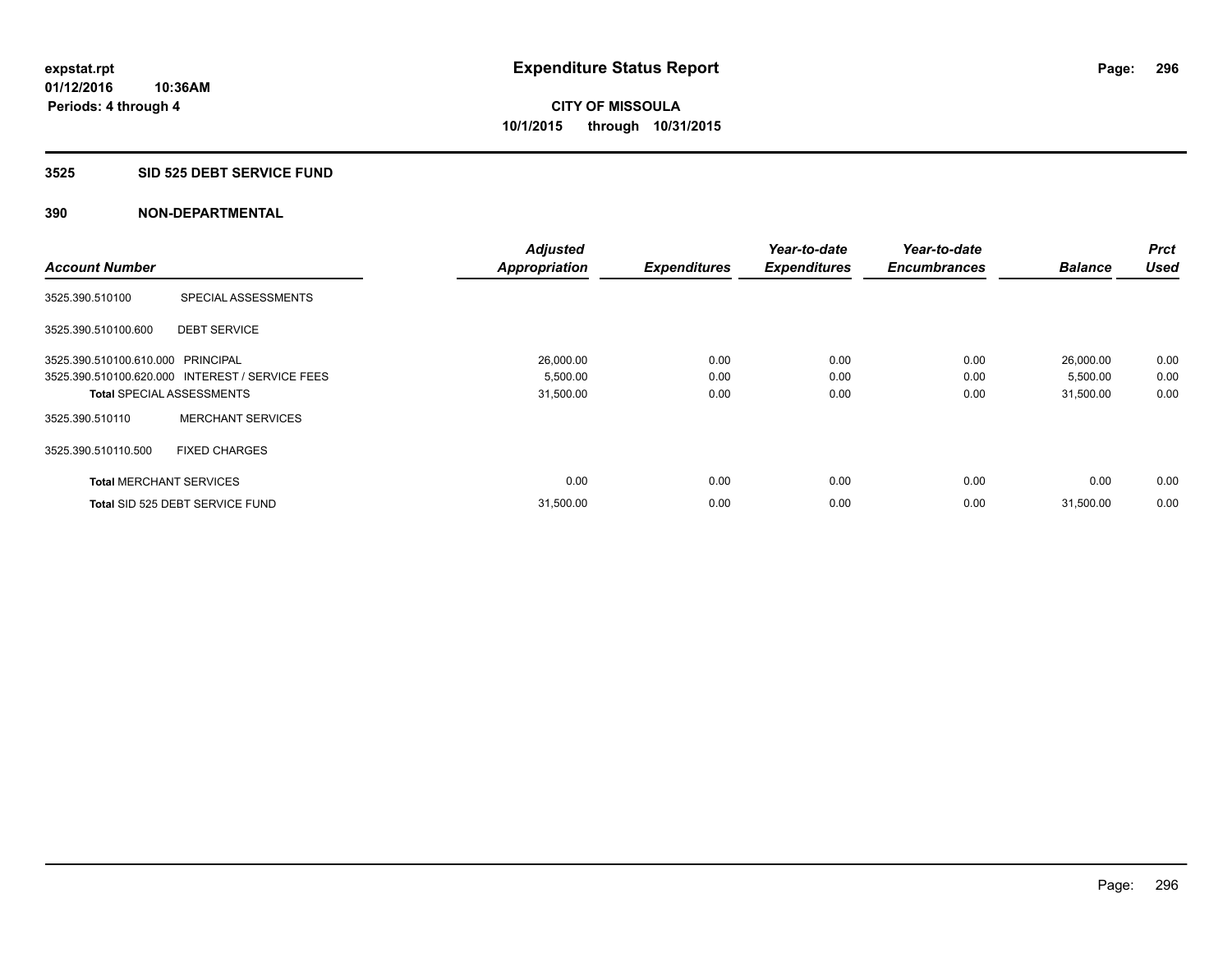### **3526 SID 526 DEBT SERVICE FUND**

|                                   |                                                 | <b>Adjusted</b>      |                     | Year-to-date        | Year-to-date        |                | Prct        |
|-----------------------------------|-------------------------------------------------|----------------------|---------------------|---------------------|---------------------|----------------|-------------|
| <b>Account Number</b>             |                                                 | <b>Appropriation</b> | <b>Expenditures</b> | <b>Expenditures</b> | <b>Encumbrances</b> | <b>Balance</b> | <b>Used</b> |
| 3526.390.510100                   | SPECIAL ASSESSMENTS                             |                      |                     |                     |                     |                |             |
| 3526.390.510100.600               | <b>DEBT SERVICE</b>                             |                      |                     |                     |                     |                |             |
| 3526.390.510100.610.000 PRINCIPAL |                                                 | 154,000.00           | 0.00                | 0.00                | 0.00                | 154,000.00     | 0.00        |
|                                   | 3526.390.510100.620.000 INTEREST / SERVICE FEES | 39,320.00            | 0.00                | 0.00                | 0.00                | 39,320.00      | 0.00        |
| <b>Total SPECIAL ASSESSMENTS</b>  |                                                 | 193,320.00           | 0.00                | 0.00                | 0.00                | 193,320.00     | 0.00        |
| 3526.390.510110                   | <b>MERCHANT SERVICES</b>                        |                      |                     |                     |                     |                |             |
| 3526.390.510110.500               | <b>FIXED CHARGES</b>                            |                      |                     |                     |                     |                |             |
| <b>Total MERCHANT SERVICES</b>    |                                                 | 0.00                 | 0.00                | 0.00                | 0.00                | 0.00           | 0.00        |
|                                   | Total SID 526 DEBT SERVICE FUND                 | 193,320.00           | 0.00                | 0.00                | 0.00                | 193.320.00     | 0.00        |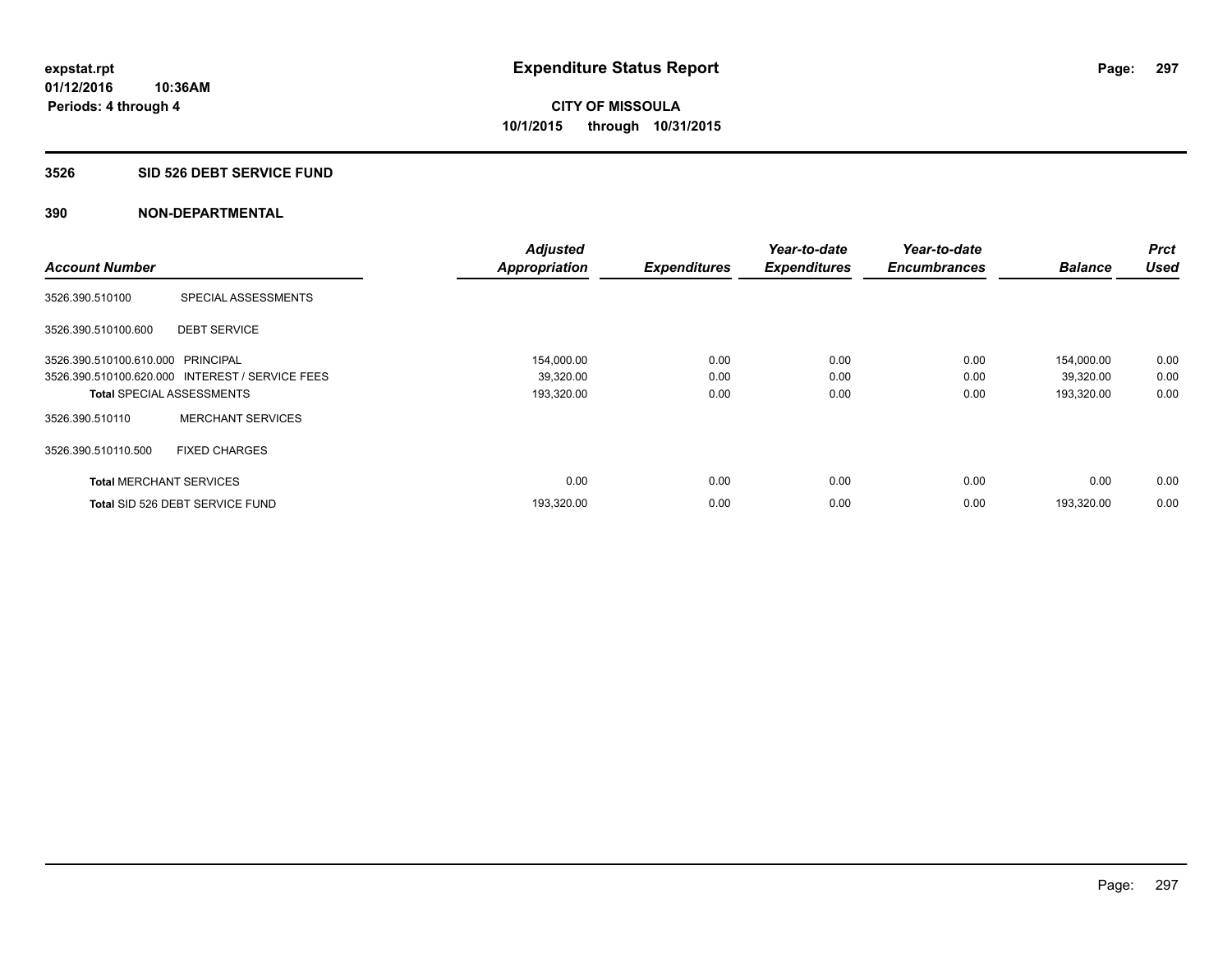### **3527 SID 527 DEBT SERVICE FUND**

**000 \*\*\* Title Not Found \*\*\***

| <b>Account Number</b>                |                         | <b>Adjusted</b><br>Appropriation | <b>Expenditures</b> | Year-to-date<br><b>Expenditures</b> | Year-to-date<br><b>Encumbrances</b> | <b>Balance</b> | <b>Prct</b><br><b>Used</b> |
|--------------------------------------|-------------------------|----------------------------------|---------------------|-------------------------------------|-------------------------------------|----------------|----------------------------|
| 3527.000.520100                      | *** Title Not Found *** |                                  |                     |                                     |                                     |                |                            |
| 3527.000.520100.800                  | OTHER OBJECTS           |                                  |                     |                                     |                                     |                |                            |
| <b>Total *** Title Not Found ***</b> |                         |                                  | 0.00<br>0.00        | 0.00                                | 0.00                                | 0.00           | 0.00                       |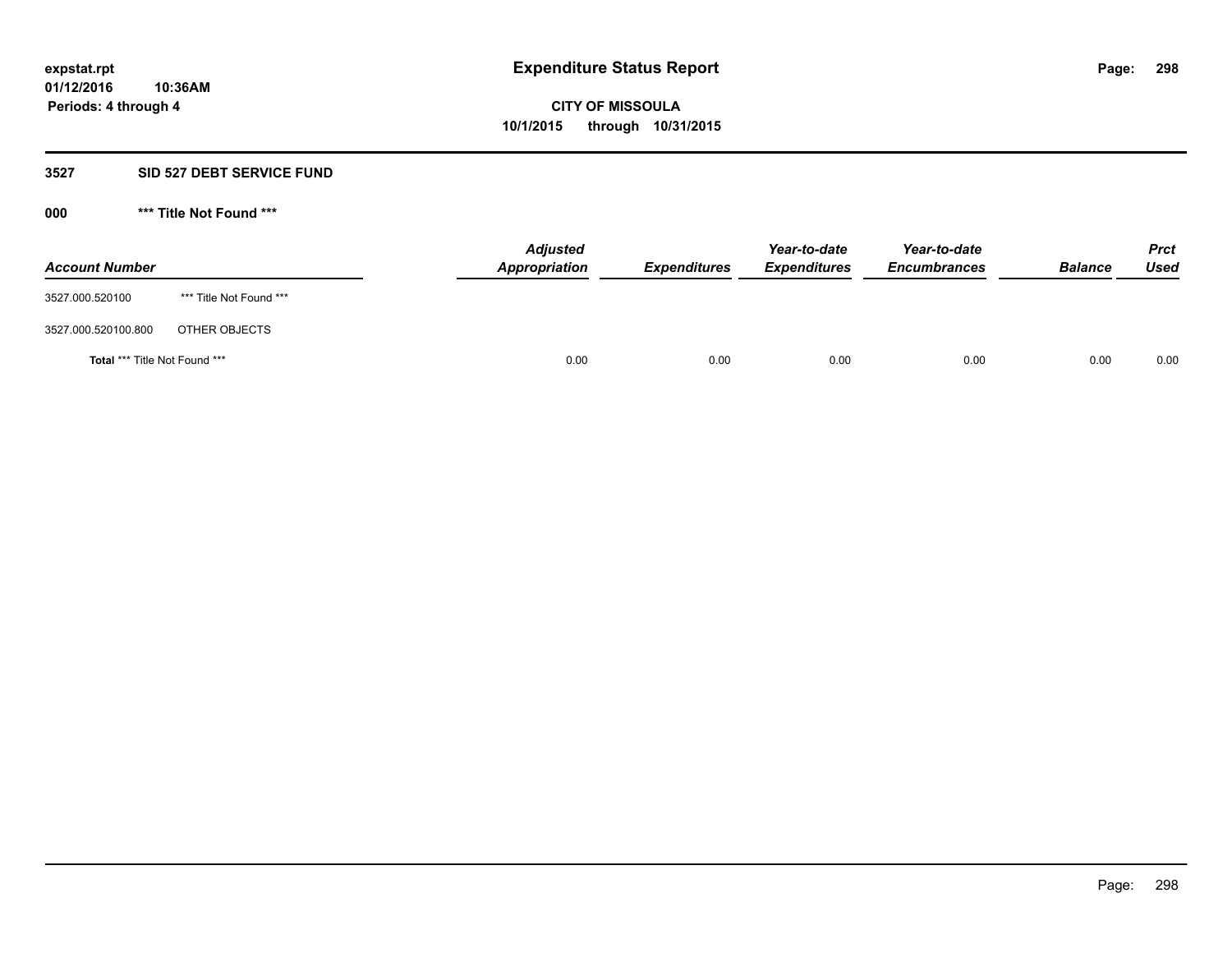### **3527 SID 527 DEBT SERVICE FUND**

| <b>Account Number</b> |                                  | <b>Adjusted</b><br><b>Appropriation</b> | <b>Expenditures</b> | Year-to-date<br><b>Expenditures</b> | Year-to-date<br><b>Encumbrances</b> | <b>Balance</b> | <b>Prct</b><br><b>Used</b> |
|-----------------------|----------------------------------|-----------------------------------------|---------------------|-------------------------------------|-------------------------------------|----------------|----------------------------|
| 3527.390.510100       | SPECIAL ASSESSMENTS              |                                         |                     |                                     |                                     |                |                            |
| 3527.390.510100.600   | <b>DEBT SERVICE</b>              |                                         |                     |                                     |                                     |                |                            |
|                       | <b>Total SPECIAL ASSESSMENTS</b> | 0.00                                    | 0.00                | 0.00                                | 0.00                                | 0.00           | 0.00                       |
| 3527.390.510110       | <b>MERCHANT SERVICES</b>         |                                         |                     |                                     |                                     |                |                            |
| 3527.390.510110.500   | <b>FIXED CHARGES</b>             |                                         |                     |                                     |                                     |                |                            |
|                       | <b>Total MERCHANT SERVICES</b>   | 0.00                                    | 0.00                | 0.00                                | 0.00                                | 0.00           | 0.00                       |
|                       | Total SID 527 DEBT SERVICE FUND  | 0.00                                    | 0.00                | 0.00                                | 0.00                                | 0.00           | 0.00                       |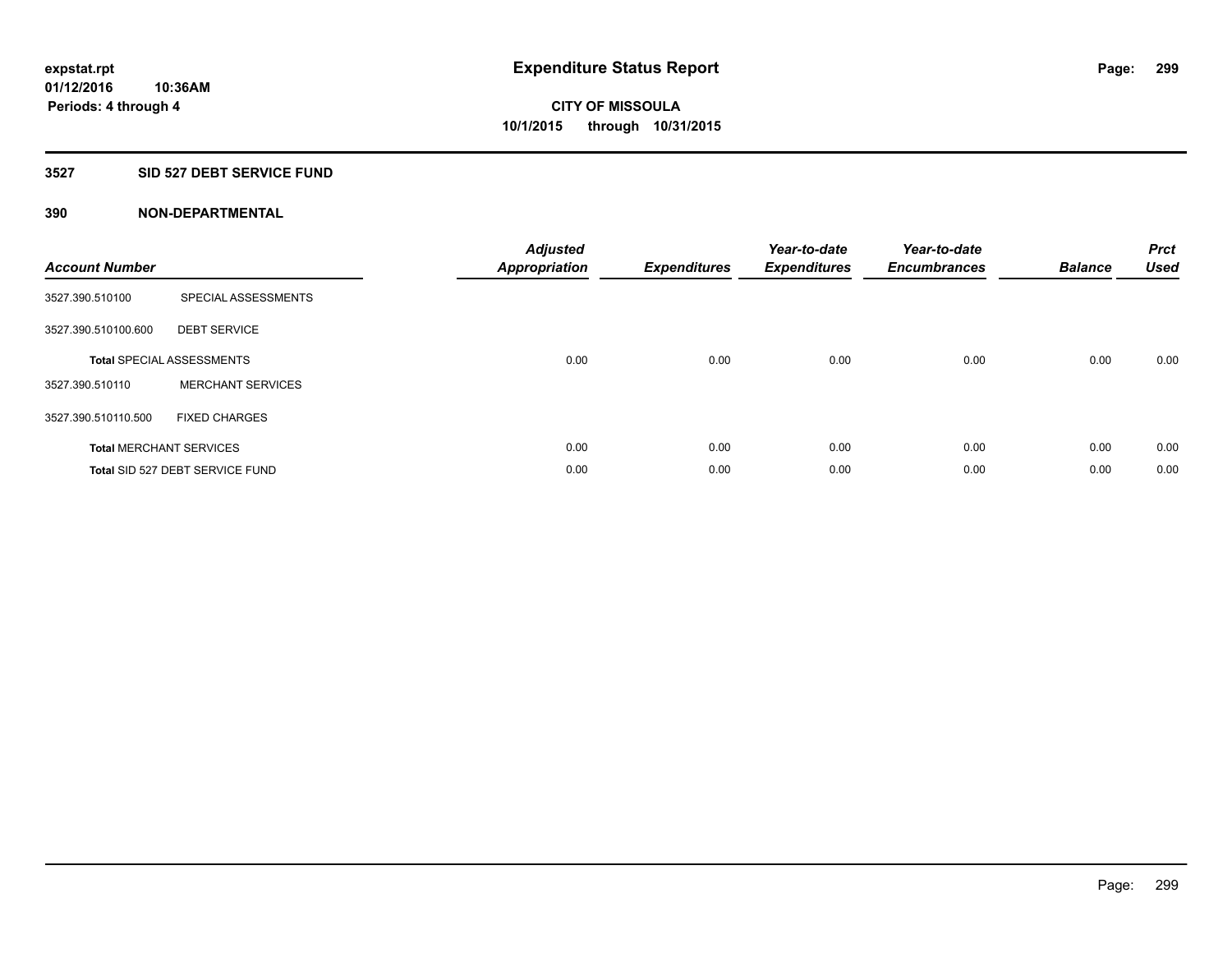### **3530 SID 530 DEBT SERVICE FUND**

|                                   |                                                 | <b>Adjusted</b>      |                     | Year-to-date        | Year-to-date        |                | <b>Prct</b> |
|-----------------------------------|-------------------------------------------------|----------------------|---------------------|---------------------|---------------------|----------------|-------------|
| <b>Account Number</b>             |                                                 | <b>Appropriation</b> | <b>Expenditures</b> | <b>Expenditures</b> | <b>Encumbrances</b> | <b>Balance</b> | <b>Used</b> |
| 3530.390.510100                   | SPECIAL ASSESSMENTS                             |                      |                     |                     |                     |                |             |
| 3530.390.510100.600               | <b>DEBT SERVICE</b>                             |                      |                     |                     |                     |                |             |
| 3530.390.510100.610.000 PRINCIPAL |                                                 | 677.00               | 0.00                | 676.45              | 0.00                | 0.55           | 99.92       |
|                                   | 3530.390.510100.620.000 INTEREST / SERVICE FEES | 4.00                 | 0.00                | 4.19                | 0.00                | $-0.19$        | 104.75      |
| <b>Total SPECIAL ASSESSMENTS</b>  |                                                 | 681.00               | 0.00                | 680.64              | 0.00                | 0.36           | 99.95       |
| 3530.390.510110                   | <b>MERCHANT SERVICES</b>                        |                      |                     |                     |                     |                |             |
| 3530.390.510110.500               | <b>FIXED CHARGES</b>                            |                      |                     |                     |                     |                |             |
| <b>Total MERCHANT SERVICES</b>    |                                                 | 0.00                 | 0.00                | 0.00                | 0.00                | 0.00           | 0.00        |
| 3530.390.521000                   | INTERFUND OPERATING TRANSFERS                   |                      |                     |                     |                     |                |             |
| 3530.390.521000.800               | OTHER OBJECTS                                   |                      |                     |                     |                     |                |             |
|                                   | Total INTERFUND OPERATING TRANSFERS             | 0.00                 | 0.00                | 0.00                | 0.00                | 0.00           | 0.00        |
|                                   | Total SID 530 DEBT SERVICE FUND                 | 681.00               | 0.00                | 680.64              | 0.00                | 0.36           | 99.95       |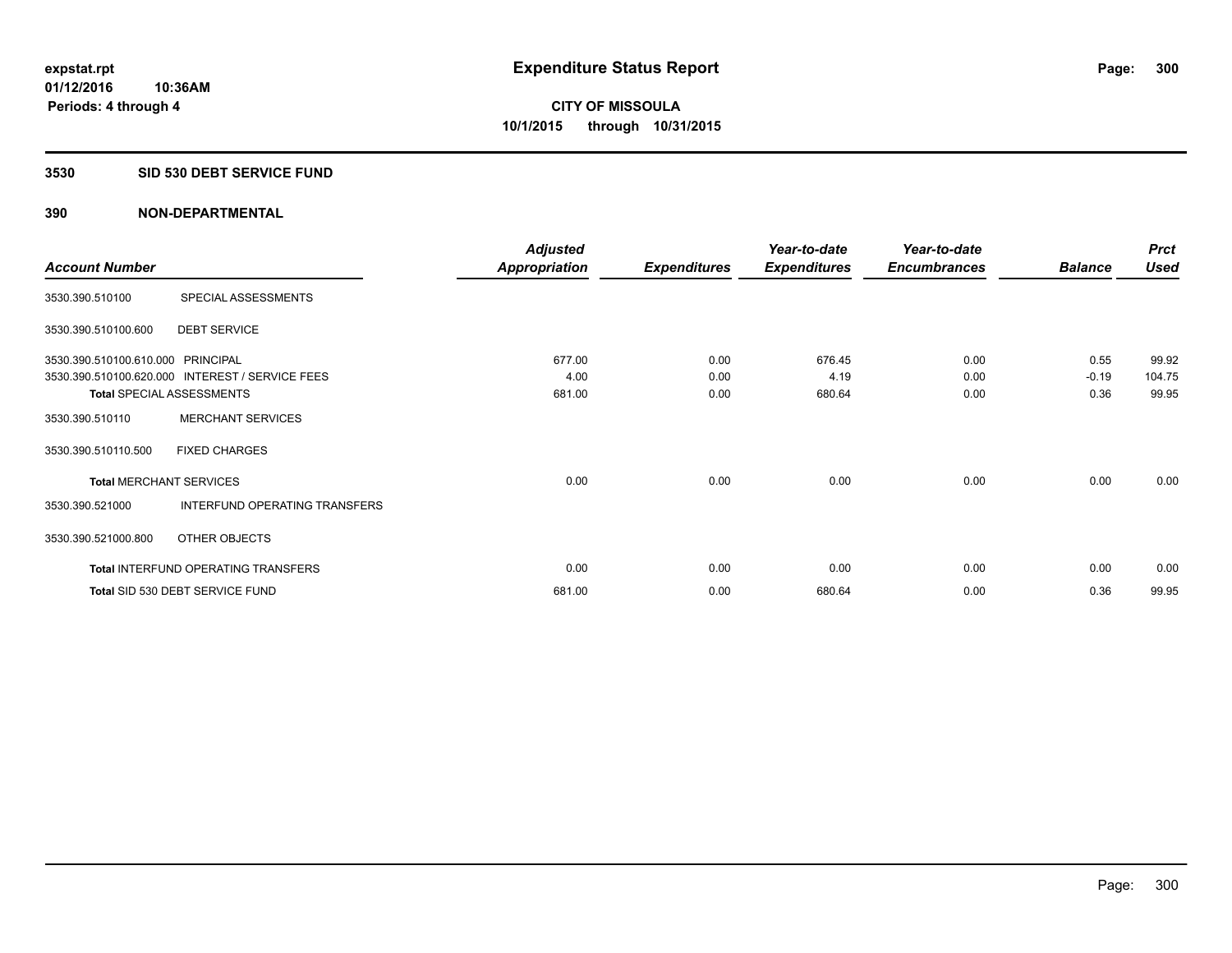### **3531 SID 531 HICKORY ST CALMING**

| <b>Account Number</b> |                                            | <b>Adjusted</b><br>Appropriation | <b>Expenditures</b> | Year-to-date<br><b>Expenditures</b> | Year-to-date<br><b>Encumbrances</b> | <b>Balance</b> | <b>Prct</b><br><b>Used</b> |
|-----------------------|--------------------------------------------|----------------------------------|---------------------|-------------------------------------|-------------------------------------|----------------|----------------------------|
| 3531.390.510110       | <b>MERCHANT SERVICES</b>                   |                                  |                     |                                     |                                     |                |                            |
| 3531.390.510110.500   | <b>FIXED CHARGES</b>                       |                                  |                     |                                     |                                     |                |                            |
|                       | <b>Total MERCHANT SERVICES</b>             | 0.00                             | 0.00                | 0.00                                | 0.00                                | 0.00           | 0.00                       |
| 3531.390.521000       | INTERFUND OPERATING TRANSFERS              |                                  |                     |                                     |                                     |                |                            |
| 3531.390.521000.800   | OTHER OBJECTS                              |                                  |                     |                                     |                                     |                |                            |
|                       | <b>Total INTERFUND OPERATING TRANSFERS</b> | 0.00                             | 0.00                | 0.00                                | 0.00                                | 0.00           | 0.00                       |
|                       | <b>Total SID 531 HICKORY ST CALMING</b>    | 0.00                             | 0.00                | 0.00                                | 0.00                                | 0.00           | 0.00                       |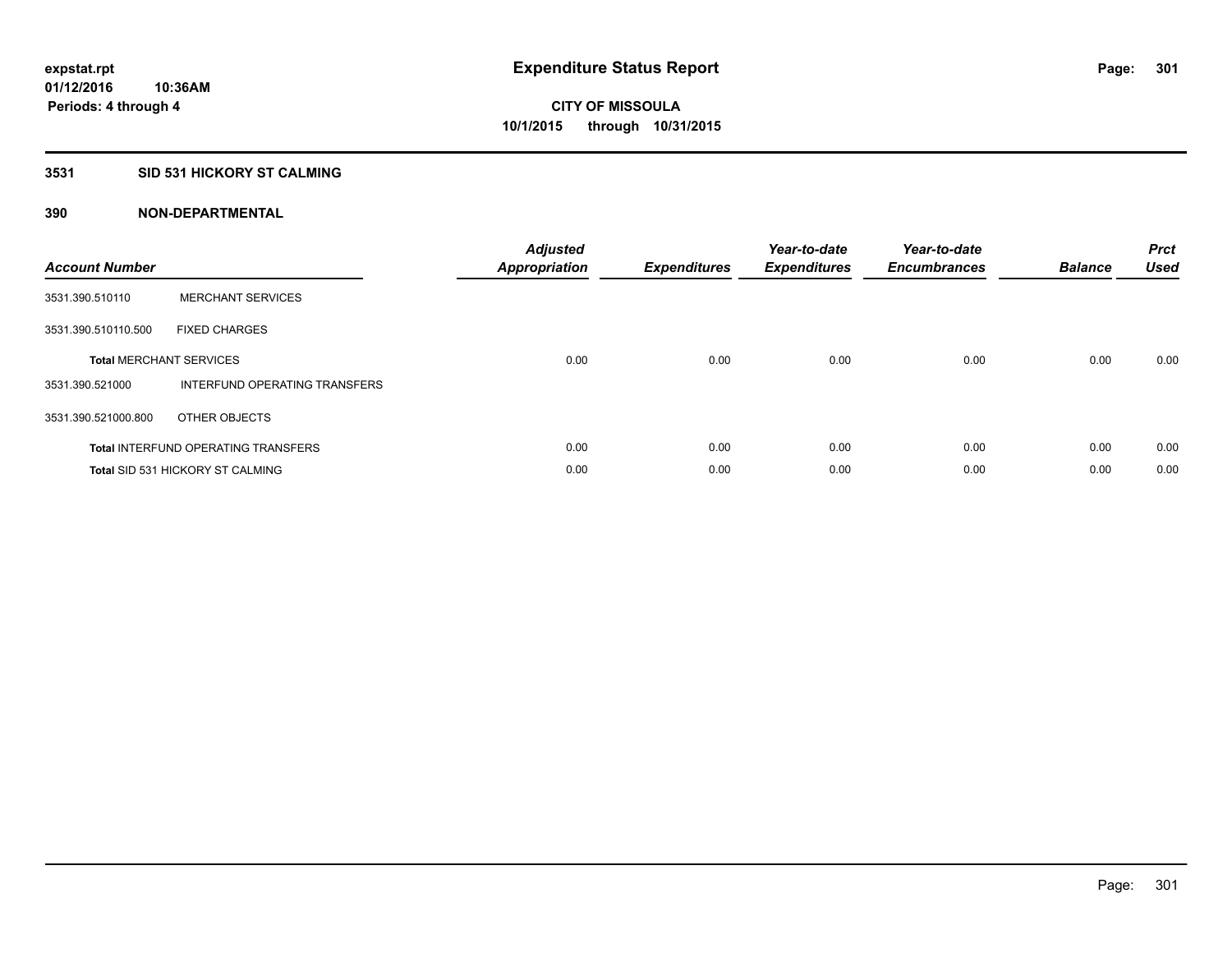### **3532 SID 532 DEBT SERVICE FUND**

| <b>Account Number</b>          |                                                 | <b>Adjusted</b><br><b>Appropriation</b> | <b>Expenditures</b> | Year-to-date<br><b>Expenditures</b> | Year-to-date<br><b>Encumbrances</b> | <b>Balance</b> | <b>Prct</b><br><b>Used</b> |
|--------------------------------|-------------------------------------------------|-----------------------------------------|---------------------|-------------------------------------|-------------------------------------|----------------|----------------------------|
| 3532.390.510100                | SPECIAL ASSESSMENTS                             |                                         |                     |                                     |                                     |                |                            |
| 3532.390.510100.600            | <b>DEBT SERVICE</b>                             |                                         |                     |                                     |                                     |                |                            |
| 3532.390.510100.610.000        | PRINCIPAL                                       | 30,000.00                               | 0.00                | 0.00                                | 0.00                                | 30,000.00      | 0.00                       |
|                                | 3532.390.510100.620.000 INTEREST / SERVICE FEES | 12,363.00                               | 0.00                | 350.00                              | 0.00                                | 12,013.00      | 2.83                       |
|                                | <b>Total SPECIAL ASSESSMENTS</b>                | 42,363.00                               | 0.00                | 350.00                              | 0.00                                | 42,013.00      | 0.83                       |
| 3532.390.510110                | <b>MERCHANT SERVICES</b>                        |                                         |                     |                                     |                                     |                |                            |
| 3532.390.510110.500            | <b>FIXED CHARGES</b>                            |                                         |                     |                                     |                                     |                |                            |
| <b>Total FIXED CHARGES</b>     |                                                 | 0.00                                    | 0.00                | 0.00                                | 0.00                                | 0.00           | 0.00                       |
| <b>Total MERCHANT SERVICES</b> |                                                 | 0.00                                    | 0.00                | 0.00                                | 0.00                                | 0.00           | 0.00                       |
|                                | Total SID 532 DEBT SERVICE FUND                 | 42,363.00                               | 0.00                | 350.00                              | 0.00                                | 42,013.00      | 0.83                       |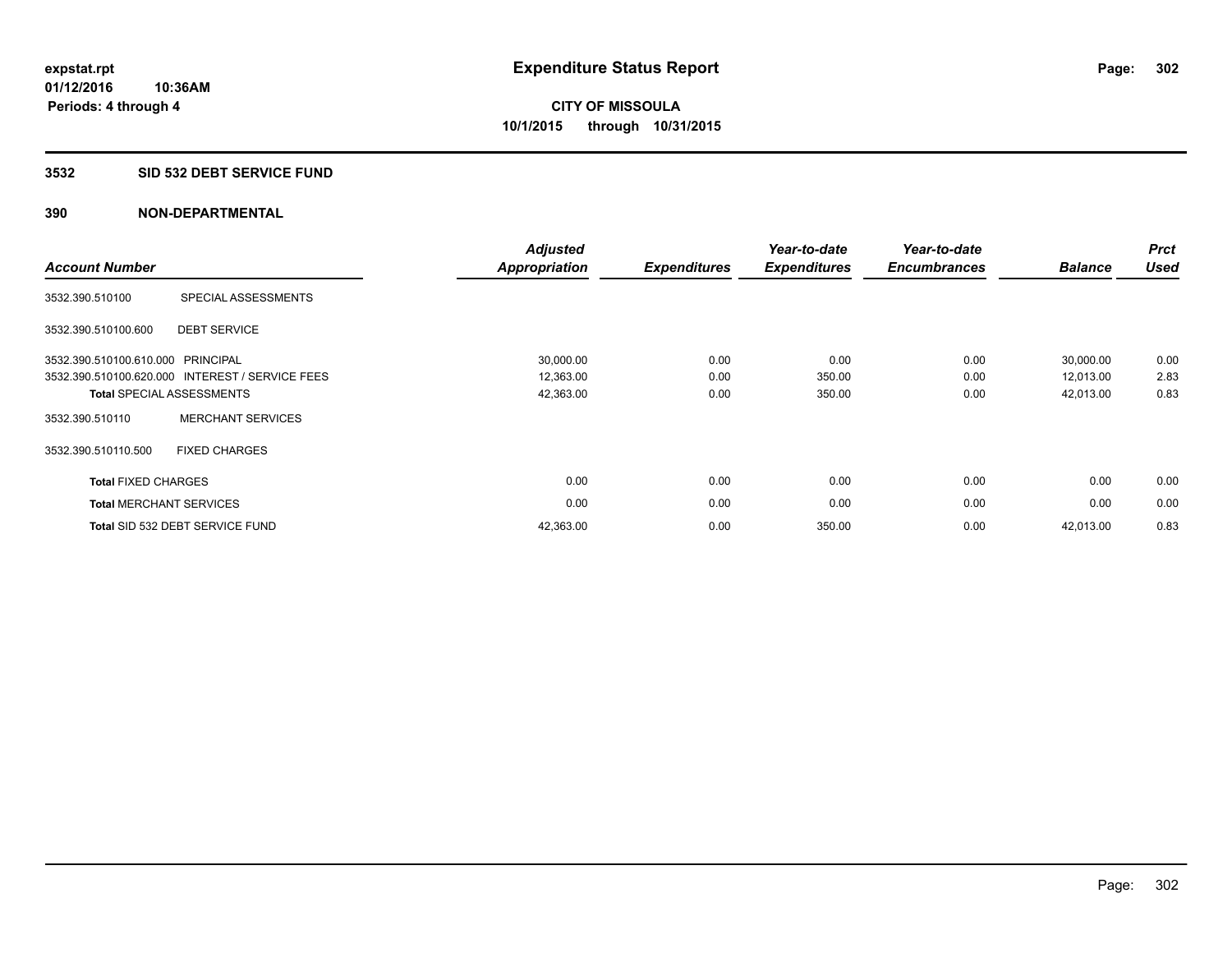**Periods: 4 through 4**

**CITY OF MISSOULA 10/1/2015 through 10/31/2015**

### **3533 GILBERT ST SEWER SID DEBT FUND**

**10:36AM**

### **330 WASTEWATER**

| <b>Account Number</b>   |                          | <b>Adjusted</b><br>Appropriation | <b>Expenditures</b> | Year-to-date<br><i><b>Expenditures</b></i> | Year-to-date<br><b>Encumbrances</b> | <b>Balance</b> | <b>Prct</b><br>Used |
|-------------------------|--------------------------|----------------------------------|---------------------|--------------------------------------------|-------------------------------------|----------------|---------------------|
| 3533.330.510110         | <b>MERCHANT SERVICES</b> |                                  |                     |                                            |                                     |                |                     |
| 3533.330.510110.500     | <b>FIXED CHARGES</b>     |                                  |                     |                                            |                                     |                |                     |
| <b>Total WASTEWATER</b> |                          | 0.00                             | 0.00                | 0.00                                       | 0.00                                | 0.00           | 0.00                |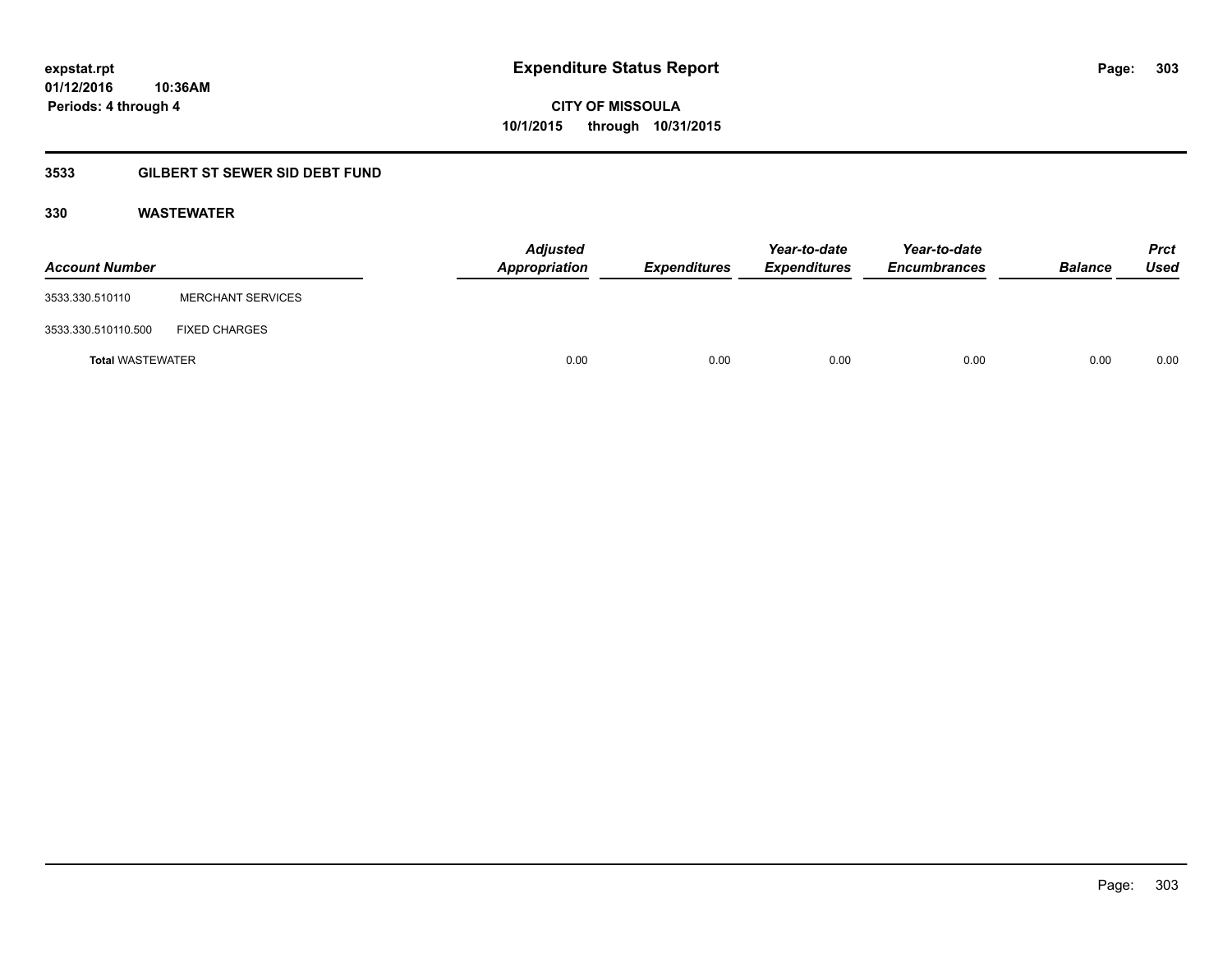**Periods: 4 through 4**

**CITY OF MISSOULA 10/1/2015 through 10/31/2015**

### **3533 GILBERT ST SEWER SID DEBT FUND**

### **390 NON-DEPARTMENTAL**

**10:36AM**

| <b>Account Number</b>             |                                                 | <b>Adjusted</b><br>Appropriation | <b>Expenditures</b> | Year-to-date<br><b>Expenditures</b> | Year-to-date<br><b>Encumbrances</b> | <b>Balance</b> | <b>Prct</b><br><b>Used</b> |
|-----------------------------------|-------------------------------------------------|----------------------------------|---------------------|-------------------------------------|-------------------------------------|----------------|----------------------------|
| 3533.390.510100                   | SPECIAL ASSESSMENTS                             |                                  |                     |                                     |                                     |                |                            |
| 3533.390.510100.500               | <b>FIXED CHARGES</b>                            |                                  |                     |                                     |                                     |                |                            |
| <b>Total FIXED CHARGES</b>        |                                                 | 0.00                             | 0.00                | 0.00                                | 0.00                                | 0.00           | 0.00                       |
| 3533.390.510100.600               | <b>DEBT SERVICE</b>                             |                                  |                     |                                     |                                     |                |                            |
| 3533.390.510100.610.000 PRINCIPAL |                                                 | 12,000.00                        | 0.00                | 0.00                                | 0.00                                | 12,000.00      | 0.00                       |
|                                   | 3533.390.510100.620.000 INTEREST / SERVICE FEES | 5,325.00                         | 0.00                | 0.00                                | 0.00                                | 5,325.00       | 0.00                       |
|                                   | <b>Total SPECIAL ASSESSMENTS</b>                | 17,325.00                        | 0.00                | 0.00                                | 0.00                                | 17,325.00      | 0.00                       |
| 3533.390.510110                   | <b>MERCHANT SERVICES</b>                        |                                  |                     |                                     |                                     |                |                            |
| 3533.390.510110.500               | <b>FIXED CHARGES</b>                            |                                  |                     |                                     |                                     |                |                            |
|                                   | <b>Total MERCHANT SERVICES</b>                  | 0.00                             | 0.00                | 0.00                                | 0.00                                | 0.00           | 0.00                       |
| 3533.390.521000                   | <b>INTERFUND OPERATING TRANSFERS</b>            |                                  |                     |                                     |                                     |                |                            |
| 3533.390.521000.800               | OTHER OBJECTS                                   |                                  |                     |                                     |                                     |                |                            |
|                                   | <b>Total INTERFUND OPERATING TRANSFERS</b>      | 0.00                             | 0.00                | 0.00                                | 0.00                                | 0.00           | 0.00                       |
|                                   | <b>Total GILBERT ST SEWER SID DEBT FUND</b>     | 17,325.00                        | 0.00                | 0.00                                | 0.00                                | 17,325.00      | 0.00                       |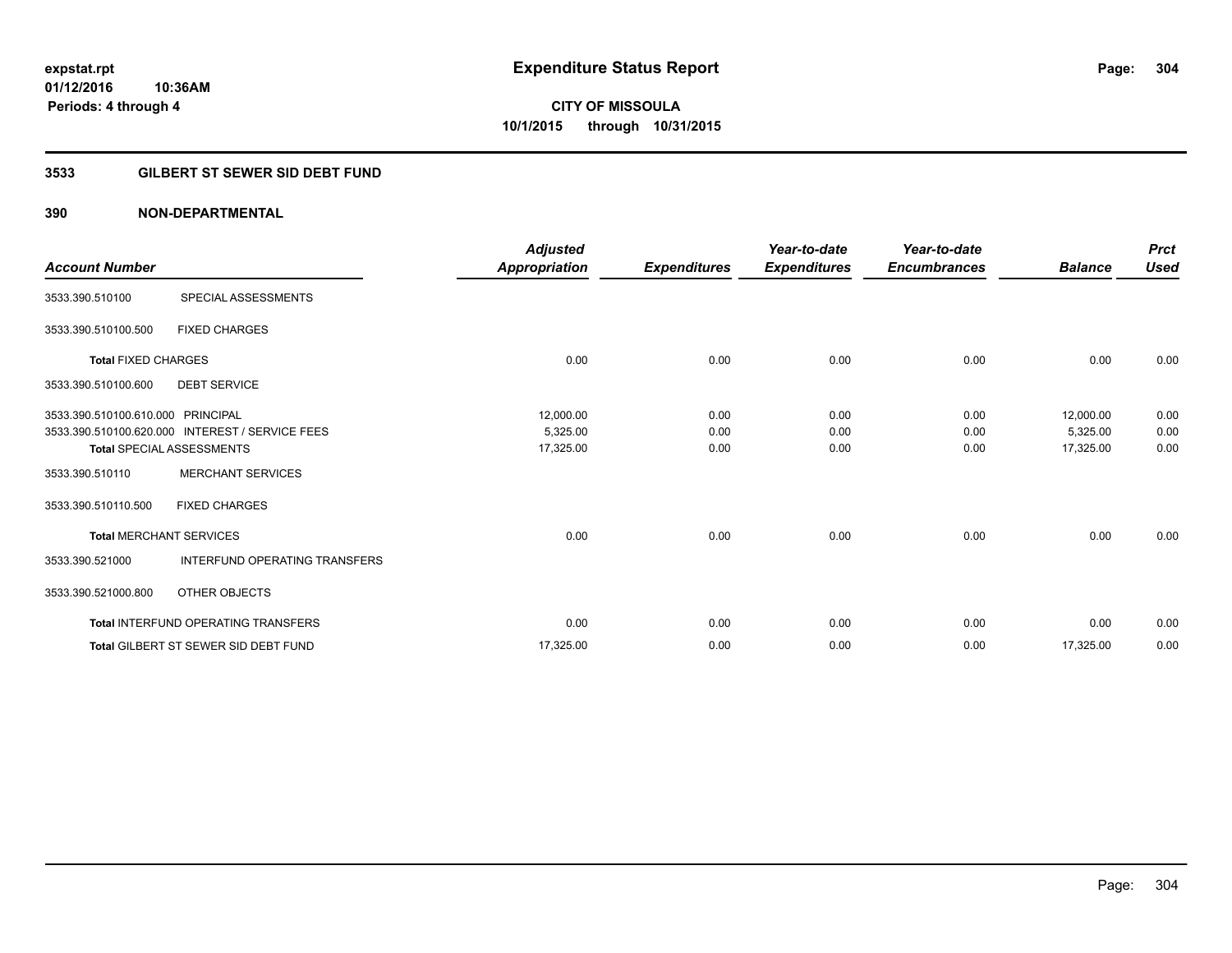### **3534 LINCOLNWOOD SEWER PHASE I**

| <b>Account Number</b>          |                                                 | <b>Adjusted</b><br><b>Appropriation</b> | <b>Expenditures</b> | Year-to-date<br><b>Expenditures</b> | Year-to-date<br><b>Encumbrances</b> | <b>Balance</b> | <b>Prct</b><br><b>Used</b> |
|--------------------------------|-------------------------------------------------|-----------------------------------------|---------------------|-------------------------------------|-------------------------------------|----------------|----------------------------|
| 3534.390.510100                | SPECIAL ASSESSMENTS                             |                                         |                     |                                     |                                     |                |                            |
| 3534.390.510100.600            | <b>DEBT SERVICE</b>                             |                                         |                     |                                     |                                     |                |                            |
| 3534.390.510100.610.000        | PRINCIPAL                                       | 12,000.00                               | 0.00                | 0.00                                | 0.00                                | 12,000.00      | 0.00                       |
|                                | 3534.390.510100.620.000 INTEREST / SERVICE FEES | 5,963.00                                | 0.00                | 0.00                                | 0.00                                | 5,963.00       | 0.00                       |
|                                | <b>Total SPECIAL ASSESSMENTS</b>                | 17,963.00                               | 0.00                | 0.00                                | 0.00                                | 17,963.00      | 0.00                       |
| 3534.390.510110                | <b>MERCHANT SERVICES</b>                        |                                         |                     |                                     |                                     |                |                            |
| 3534.390.510110.500            | <b>FIXED CHARGES</b>                            |                                         |                     |                                     |                                     |                |                            |
| <b>Total FIXED CHARGES</b>     |                                                 | 0.00                                    | 0.00                | 0.00                                | 0.00                                | 0.00           | 0.00                       |
| <b>Total MERCHANT SERVICES</b> |                                                 | 0.00                                    | 0.00                | 0.00                                | 0.00                                | 0.00           | 0.00                       |
|                                | <b>Total LINCOLNWOOD SEWER PHASE I</b>          | 17,963.00                               | 0.00                | 0.00                                | 0.00                                | 17,963.00      | 0.00                       |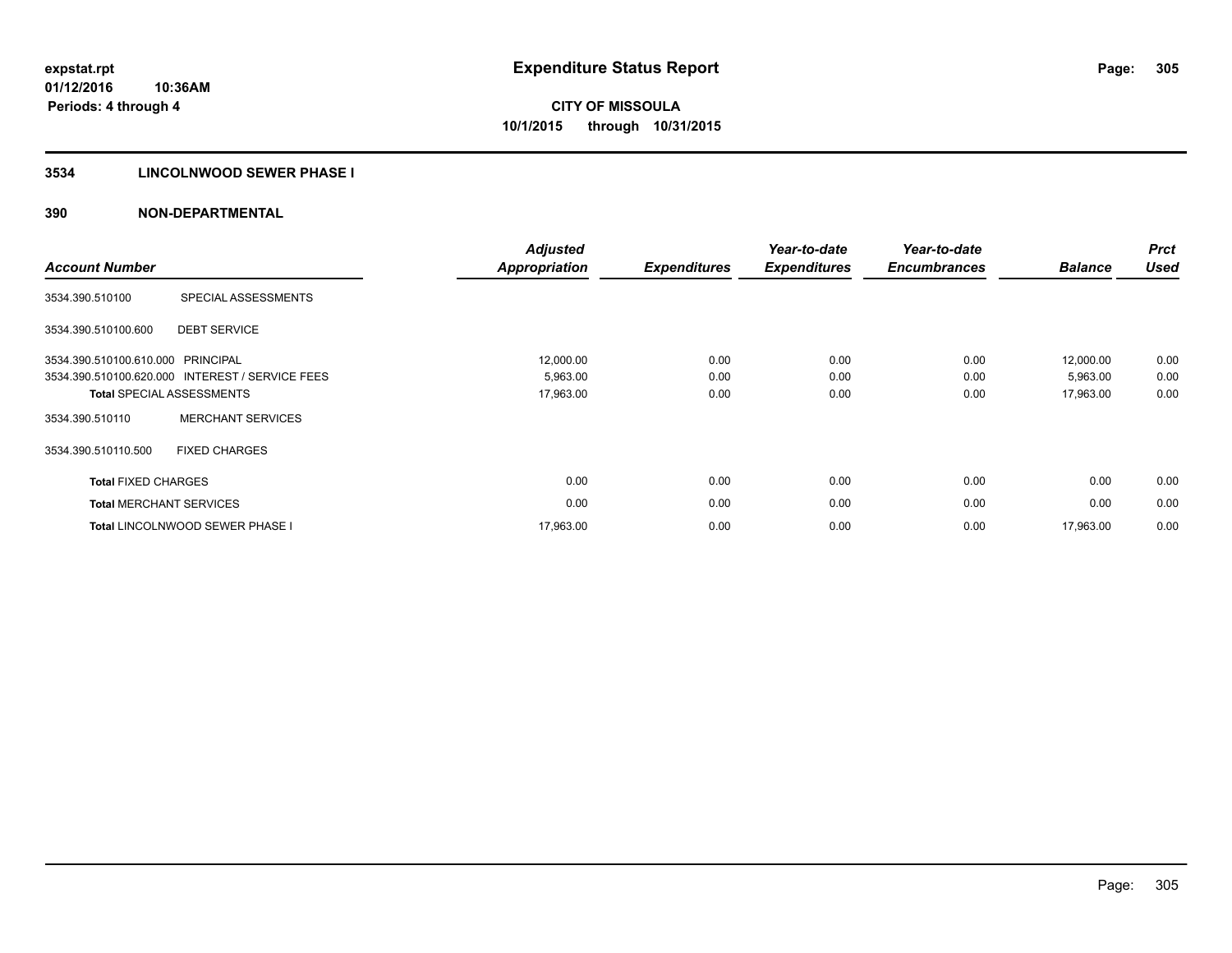### **3535 SLANT STREET TRAFFIC CALMING**

| <b>Account Number</b> |                                            | <b>Adjusted</b><br><b>Appropriation</b> | <b>Expenditures</b> | Year-to-date<br><b>Expenditures</b> | Year-to-date<br><b>Encumbrances</b> | <b>Balance</b> | <b>Prct</b><br>Used |
|-----------------------|--------------------------------------------|-----------------------------------------|---------------------|-------------------------------------|-------------------------------------|----------------|---------------------|
| 3535.390.510110       | <b>MERCHANT SERVICES</b>                   |                                         |                     |                                     |                                     |                |                     |
| 3535.390.510110.500   | <b>FIXED CHARGES</b>                       |                                         |                     |                                     |                                     |                |                     |
|                       | <b>Total MERCHANT SERVICES</b>             | 0.00                                    | 0.00                | 0.00                                | 0.00                                | 0.00           | 0.00                |
| 3535.390.521000       | INTERFUND OPERATING TRANSFERS              |                                         |                     |                                     |                                     |                |                     |
| 3535.390.521000.800   | OTHER OBJECTS                              |                                         |                     |                                     |                                     |                |                     |
|                       | <b>Total INTERFUND OPERATING TRANSFERS</b> | 0.00                                    | 0.00                | 0.00                                | 0.00                                | 0.00           | 0.00                |
|                       | <b>Total SLANT STREET TRAFFIC CALMING</b>  | 0.00                                    | 0.00                | 0.00                                | 0.00                                | 0.00           | 0.00                |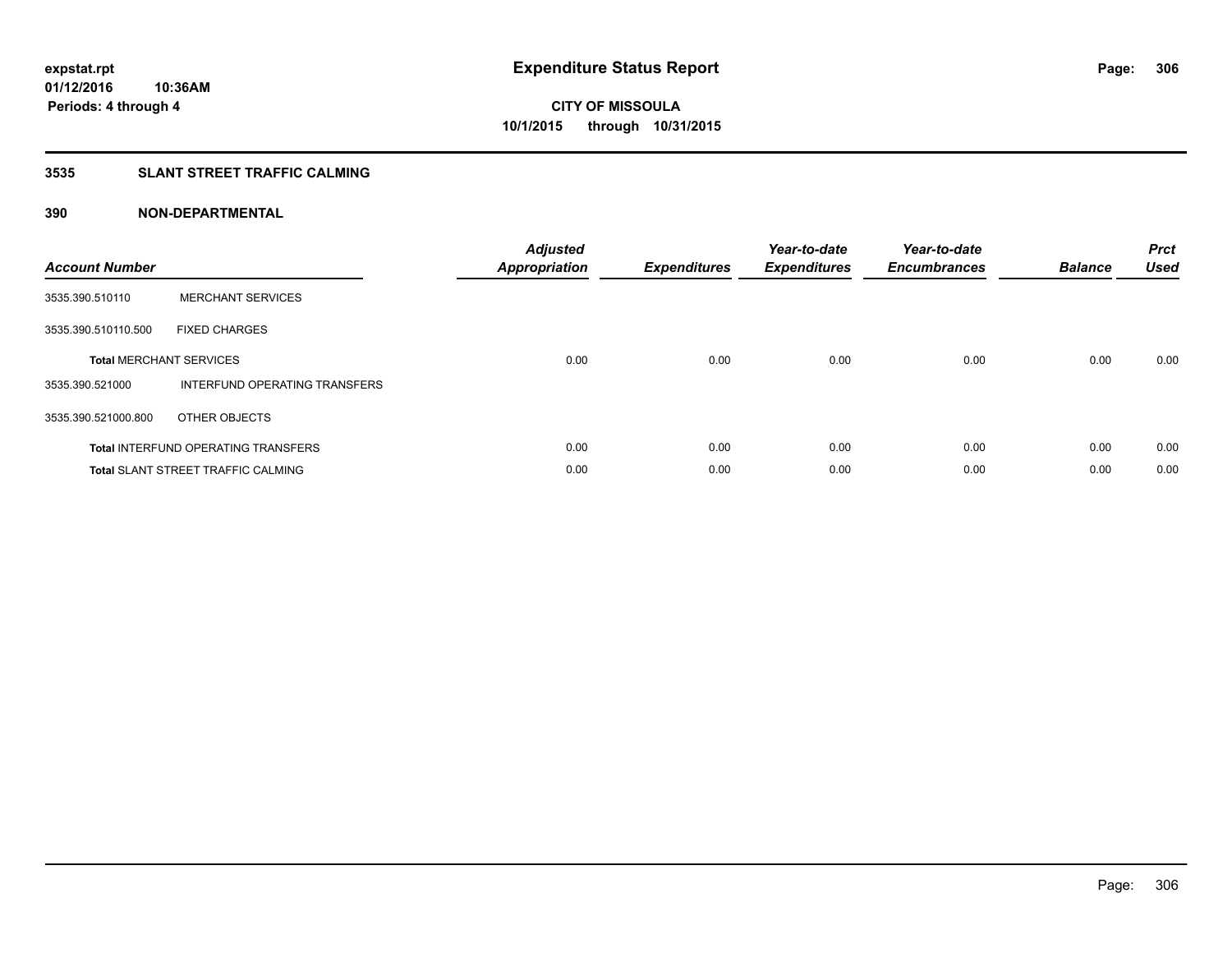### **3536 LINCOLNWOOD SEWER PHASE II**

| <b>Account Number</b>          |                                                 | <b>Adjusted</b><br><b>Appropriation</b> | <b>Expenditures</b> | Year-to-date<br><b>Expenditures</b> | Year-to-date<br><b>Encumbrances</b> | <b>Balance</b> | <b>Prct</b><br><b>Used</b> |
|--------------------------------|-------------------------------------------------|-----------------------------------------|---------------------|-------------------------------------|-------------------------------------|----------------|----------------------------|
| 3536.390.510100                | SPECIAL ASSESSMENTS                             |                                         |                     |                                     |                                     |                |                            |
| 3536.390.510100.600            | <b>DEBT SERVICE</b>                             |                                         |                     |                                     |                                     |                |                            |
| 3536.390.510100.610.000        | PRINCIPAL                                       | 21,000.00                               | 0.00                | 0.00                                | 0.00                                | 21,000.00      | 0.00                       |
|                                | 3536.390.510100.620.000 INTEREST / SERVICE FEES | 10,350.00                               | 0.00                | 0.00                                | 0.00                                | 10,350.00      | 0.00                       |
|                                | <b>Total SPECIAL ASSESSMENTS</b>                | 31,350.00                               | 0.00                | 0.00                                | 0.00                                | 31,350.00      | 0.00                       |
| 3536.390.510110                | <b>MERCHANT SERVICES</b>                        |                                         |                     |                                     |                                     |                |                            |
| 3536.390.510110.500            | <b>FIXED CHARGES</b>                            |                                         |                     |                                     |                                     |                |                            |
| <b>Total FIXED CHARGES</b>     |                                                 | 0.00                                    | 0.00                | 0.00                                | 0.00                                | 0.00           | 0.00                       |
| <b>Total MERCHANT SERVICES</b> |                                                 | 0.00                                    | 0.00                | 0.00                                | 0.00                                | 0.00           | 0.00                       |
|                                | <b>Total LINCOLNWOOD SEWER PHASE II</b>         | 31,350.00                               | 0.00                | 0.00                                | 0.00                                | 31,350.00      | 0.00                       |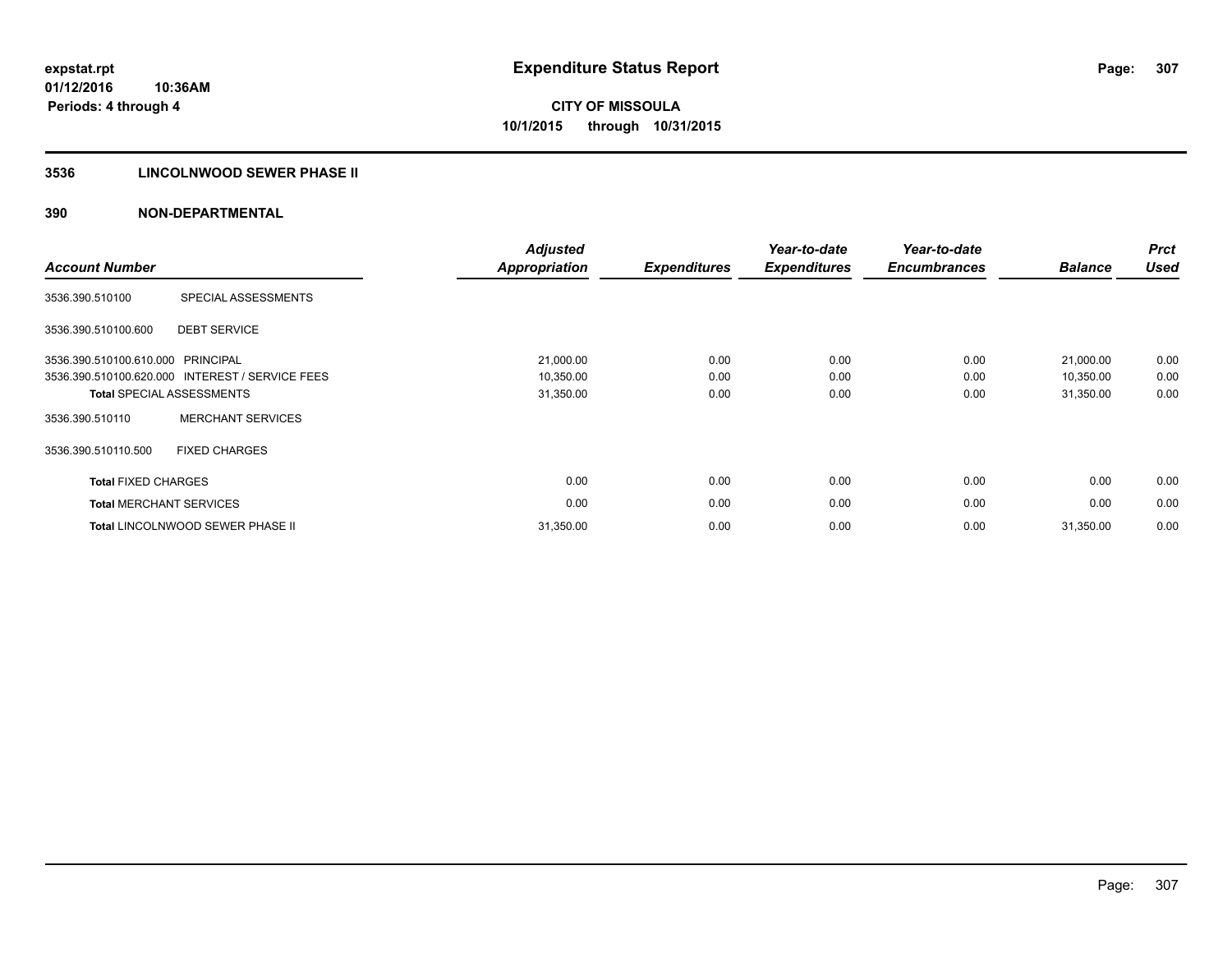### **3539 SOUTH 4TH STREET W TRAFFIC**

| <b>Account Number</b> |                                            | <b>Adjusted</b><br>Appropriation | <b>Expenditures</b> | Year-to-date<br><b>Expenditures</b> | Year-to-date<br><b>Encumbrances</b> | <b>Balance</b> | <b>Prct</b><br><b>Used</b> |
|-----------------------|--------------------------------------------|----------------------------------|---------------------|-------------------------------------|-------------------------------------|----------------|----------------------------|
| 3539.390.510110       | <b>MERCHANT SERVICES</b>                   |                                  |                     |                                     |                                     |                |                            |
| 3539.390.510110.500   | <b>FIXED CHARGES</b>                       |                                  |                     |                                     |                                     |                |                            |
|                       | <b>Total MERCHANT SERVICES</b>             | 0.00                             | 0.00                | 0.00                                | 0.00                                | 0.00           | 0.00                       |
| 3539.390.521000       | INTERFUND OPERATING TRANSFERS              |                                  |                     |                                     |                                     |                |                            |
| 3539.390.521000.800   | OTHER OBJECTS                              |                                  |                     |                                     |                                     |                |                            |
|                       | <b>Total INTERFUND OPERATING TRANSFERS</b> | 0.00                             | 0.00                | 0.00                                | 0.00                                | 0.00           | 0.00                       |
|                       | <b>Total SOUTH 4TH STREET W TRAFFIC</b>    | 0.00                             | 0.00                | 0.00                                | 0.00                                | 0.00           | 0.00                       |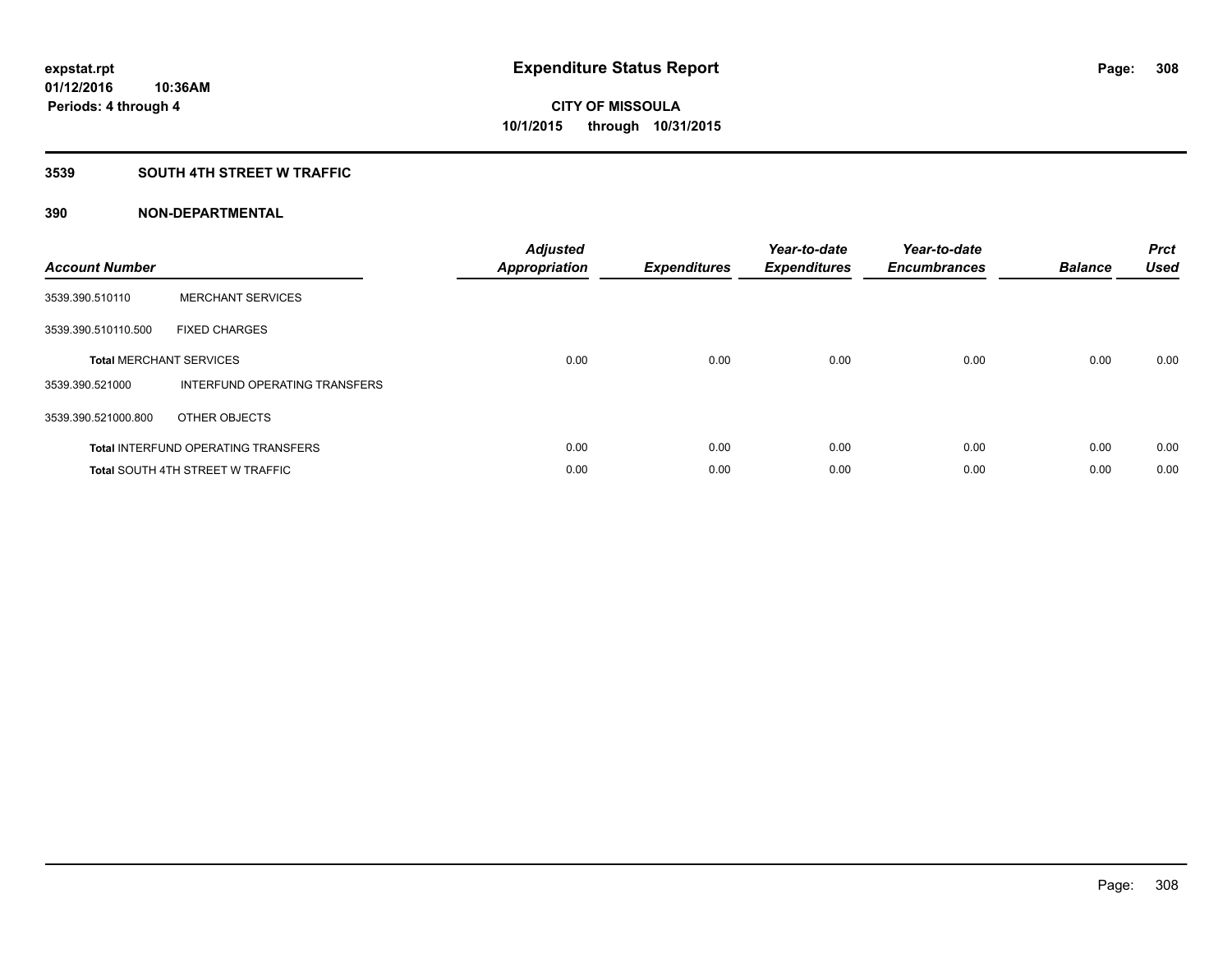### **3540 SID 540 DEBT SERVICE FUND**

|                                   |                                                 | <b>Adjusted</b>      |                     | Year-to-date        | Year-to-date        |                | <b>Prct</b><br><b>Used</b> |
|-----------------------------------|-------------------------------------------------|----------------------|---------------------|---------------------|---------------------|----------------|----------------------------|
| <b>Account Number</b>             |                                                 | <b>Appropriation</b> | <b>Expenditures</b> | <b>Expenditures</b> | <b>Encumbrances</b> | <b>Balance</b> |                            |
| 3540.390.510100                   | SPECIAL ASSESSMENTS                             |                      |                     |                     |                     |                |                            |
| 3540.390.510100.600               | <b>DEBT SERVICE</b>                             |                      |                     |                     |                     |                |                            |
| 3540.390.510100.610.000 PRINCIPAL |                                                 | 70,000.00            | 0.00                | 0.00                | 0.00                | 70,000.00      | 0.00                       |
|                                   | 3540.390.510100.620.000 INTEREST / SERVICE FEES | 49,192.00            | 0.00                | 0.00                | 0.00                | 49,192.00      | 0.00                       |
| <b>Total SPECIAL ASSESSMENTS</b>  |                                                 | 119,192.00           | 0.00                | 0.00                | 0.00                | 119,192.00     | 0.00                       |
| 3540.390.510110                   | <b>MERCHANT SERVICES</b>                        |                      |                     |                     |                     |                |                            |
| 3540.390.510110.500               | <b>FIXED CHARGES</b>                            |                      |                     |                     |                     |                |                            |
| <b>Total MERCHANT SERVICES</b>    |                                                 | 0.00                 | 0.00                | 0.00                | 0.00                | 0.00           | 0.00                       |
|                                   | Total SID 540 DEBT SERVICE FUND                 | 119,192.00           | 0.00                | 0.00                | 0.00                | 119.192.00     | 0.00                       |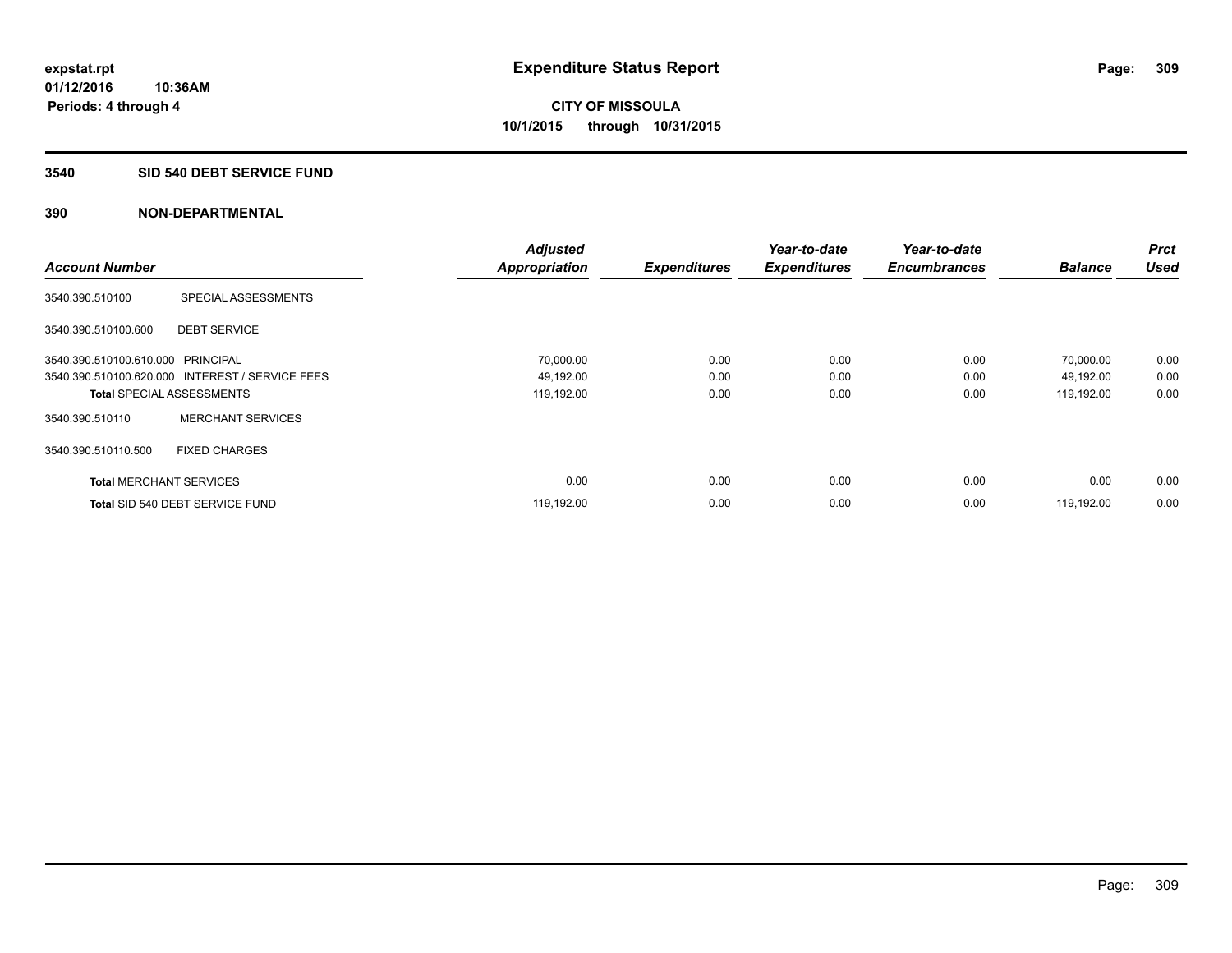### **3541 SID 541 DEBT SERVICE**

|                                           |                          | <b>Adjusted</b>      |                     | Year-to-date        | Year-to-date        |                | <b>Prct</b> |
|-------------------------------------------|--------------------------|----------------------|---------------------|---------------------|---------------------|----------------|-------------|
| <b>Account Number</b>                     |                          | <b>Appropriation</b> | <b>Expenditures</b> | <b>Expenditures</b> | <b>Encumbrances</b> | <b>Balance</b> | <b>Used</b> |
| 3541.390.510100                           | SPECIAL ASSESSMENTS      |                      |                     |                     |                     |                |             |
| 3541.390.510100.600                       | <b>DEBT SERVICE</b>      |                      |                     |                     |                     |                |             |
| 3541.390.510100.610.000 PRINCIPAL         |                          | 30,000.00            | 0.00                | 0.00                | 0.00                | 30,000.00      | 0.00        |
| 3541.390.510100.620.000 PINEVIEW PARK/INT |                          | 29,303.00            | 0.00                | 300.00              | 0.00                | 29,003.00      | 1.02        |
| <b>Total SPECIAL ASSESSMENTS</b>          |                          | 59,303.00            | 0.00                | 300.00              | 0.00                | 59,003.00      | 0.51        |
| 3541.390.510110                           | <b>MERCHANT SERVICES</b> |                      |                     |                     |                     |                |             |
| 3541.390.510110.500                       | <b>FIXED CHARGES</b>     |                      |                     |                     |                     |                |             |
| <b>Total MERCHANT SERVICES</b>            |                          | 0.00                 | 0.00                | 0.00                | 0.00                | 0.00           | 0.00        |
| Total SID 541 DEBT SERVICE                |                          | 59,303.00            | 0.00                | 300.00              | 0.00                | 59,003.00      | 0.51        |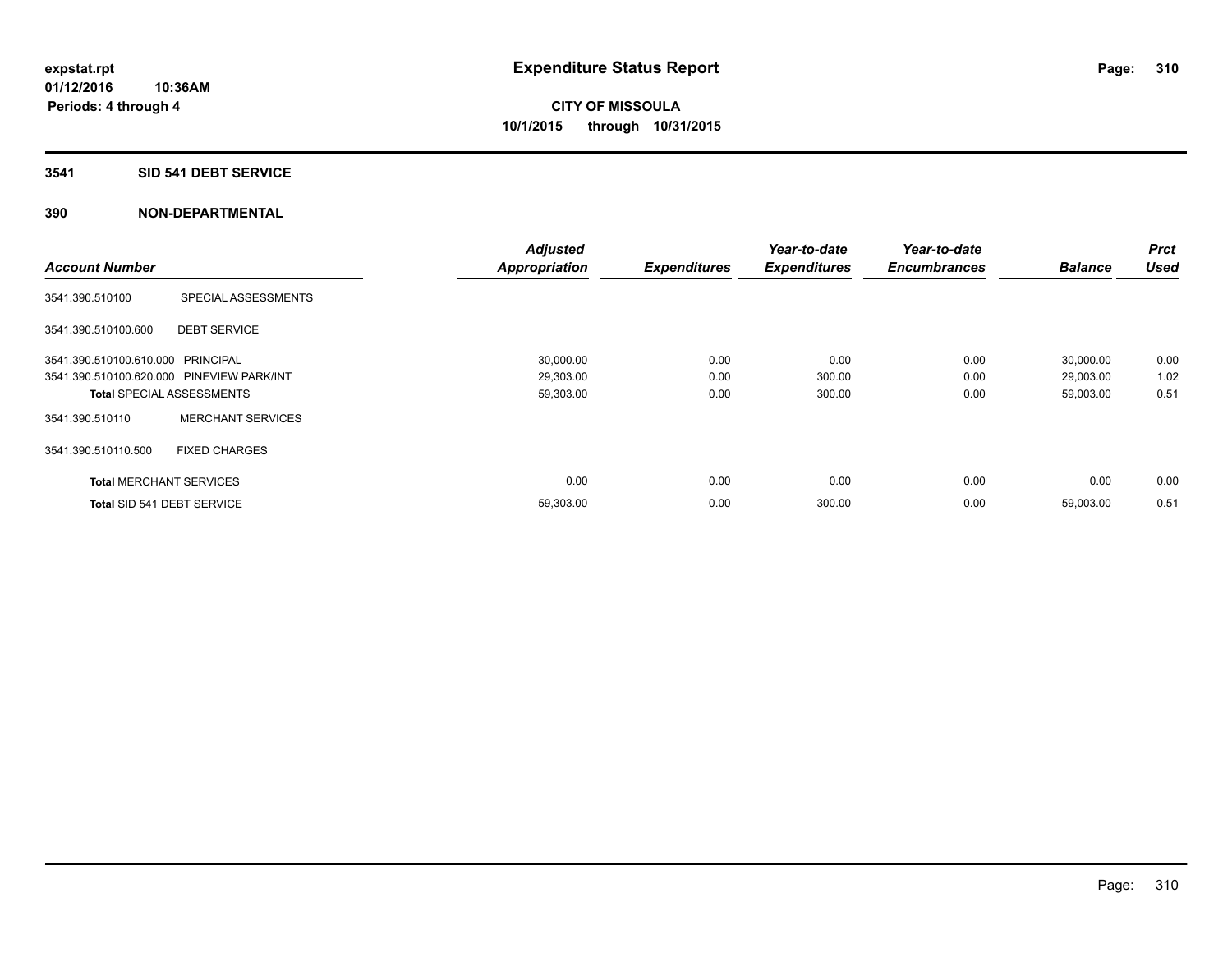#### **3543 SID 543 DEBT SERVICE**

| <b>Account Number</b>      |                                     | <b>Adjusted</b><br><b>Appropriation</b> | <b>Expenditures</b> | Year-to-date<br><b>Expenditures</b> | Year-to-date<br><b>Encumbrances</b> | <b>Balance</b> | <b>Prct</b><br><b>Used</b> |
|----------------------------|-------------------------------------|-----------------------------------------|---------------------|-------------------------------------|-------------------------------------|----------------|----------------------------|
| 3543.390.510000            | <b>MISCELLANEOUS</b>                |                                         |                     |                                     |                                     |                |                            |
| 3543.390.510000.800        | OTHER OBJECTS                       |                                         |                     |                                     |                                     |                |                            |
| <b>Total MISCELLANEOUS</b> |                                     | 0.00                                    | 0.00                | 0.00                                | 0.00                                | 0.00           | 0.00                       |
| 3543.390.510100            | SPECIAL ASSESSMENTS                 |                                         |                     |                                     |                                     |                |                            |
| 3543.390.510100.600        | <b>DEBT SERVICE</b>                 |                                         |                     |                                     |                                     |                |                            |
|                            | <b>Total SPECIAL ASSESSMENTS</b>    | 0.00                                    | 0.00                | 0.00                                | 0.00                                | 0.00           | 0.00                       |
| 3543.390.510110            | <b>MERCHANT SERVICES</b>            |                                         |                     |                                     |                                     |                |                            |
| 3543.390.510110.500        | <b>FIXED CHARGES</b>                |                                         |                     |                                     |                                     |                |                            |
|                            | <b>Total MERCHANT SERVICES</b>      | 0.00                                    | 0.00                | 0.00                                | 0.00                                | 0.00           | 0.00                       |
| 3543.390.521000            | INTERFUND OPERATING TRANSFERS       |                                         |                     |                                     |                                     |                |                            |
| 3543.390.521000.800        | OTHER OBJECTS                       |                                         |                     |                                     |                                     |                |                            |
|                            | Total INTERFUND OPERATING TRANSFERS | 0.00                                    | 0.00                | 0.00                                | 0.00                                | 0.00           | 0.00                       |
|                            | Total SID 543 DEBT SERVICE          | 0.00                                    | 0.00                | 0.00                                | 0.00                                | 0.00           | 0.00                       |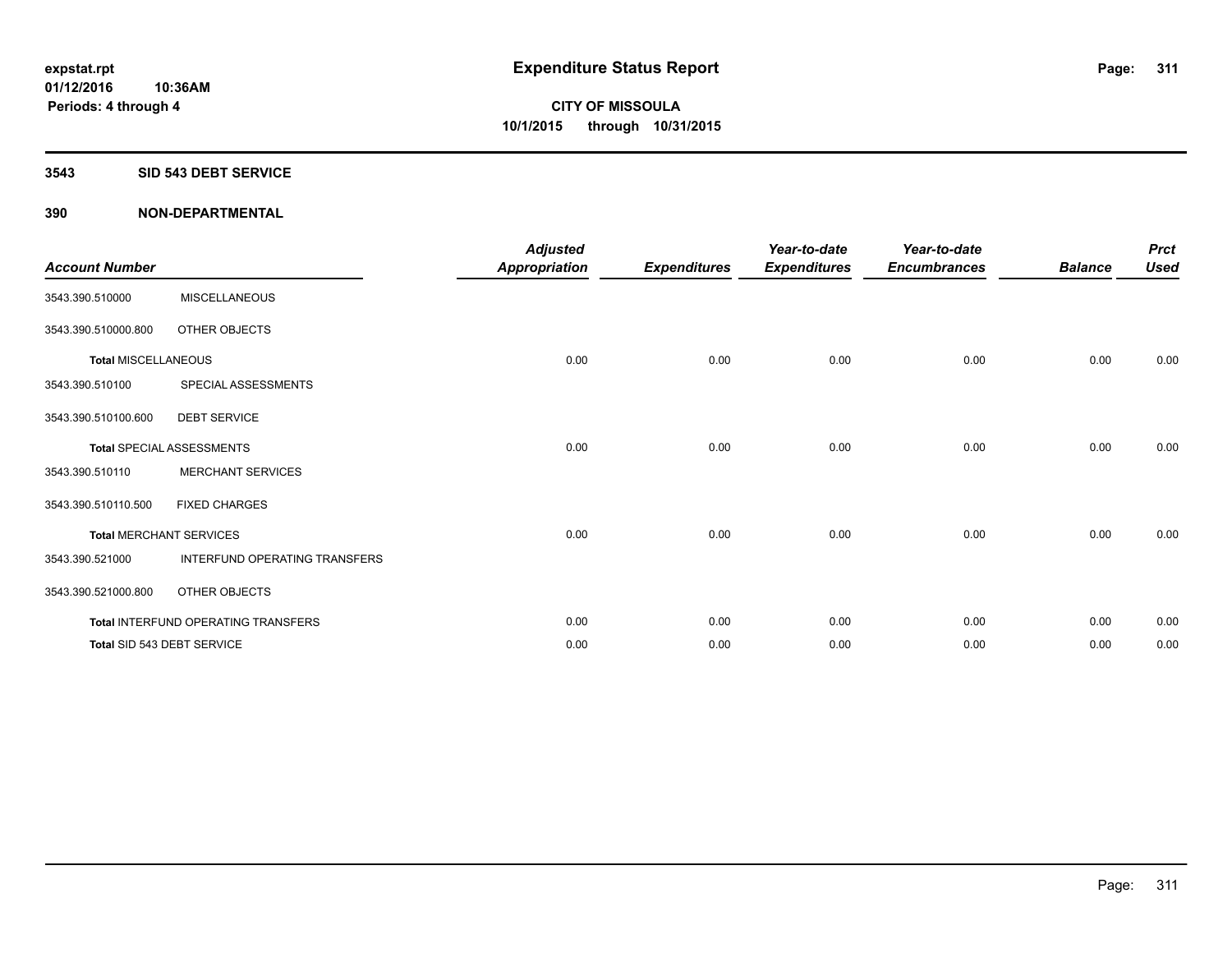**CITY OF MISSOULA 10/1/2015 through 10/31/2015**

### **3544 SID 544 RATTLESNAKE DEBT SERVICE**

| <b>Account Number</b>                      |                                                 | <b>Adjusted</b><br><b>Appropriation</b> | <b>Expenditures</b> | Year-to-date<br><b>Expenditures</b> | Year-to-date<br><b>Encumbrances</b> | <b>Balance</b> | <b>Prct</b><br>Used |
|--------------------------------------------|-------------------------------------------------|-----------------------------------------|---------------------|-------------------------------------|-------------------------------------|----------------|---------------------|
| 3544.390.510100                            | SPECIAL ASSESSMENTS                             |                                         |                     |                                     |                                     |                |                     |
| 3544.390.510100.600                        | <b>DEBT SERVICE</b>                             |                                         |                     |                                     |                                     |                |                     |
| 3544.390.510100.610.000 SID 544C/PRINCIPAL |                                                 | 67,000.00                               | 0.00                | 0.00                                | 0.00                                | 67.000.00      | 0.00                |
|                                            | 3544.390.510100.620.000 INTEREST / SERVICE FEES | 49,181.00                               | 0.00                | 0.00                                | 0.00                                | 49.181.00      | 0.00                |
| <b>Total DEBT SERVICE</b>                  |                                                 | 116,181.00                              | 0.00                | 0.00                                | 0.00                                | 116.181.00     | 0.00                |
| <b>Total NON-DEPARTMENTAL</b>              |                                                 | 116,181.00                              | 0.00                | 0.00                                | 0.00                                | 116.181.00     | 0.00                |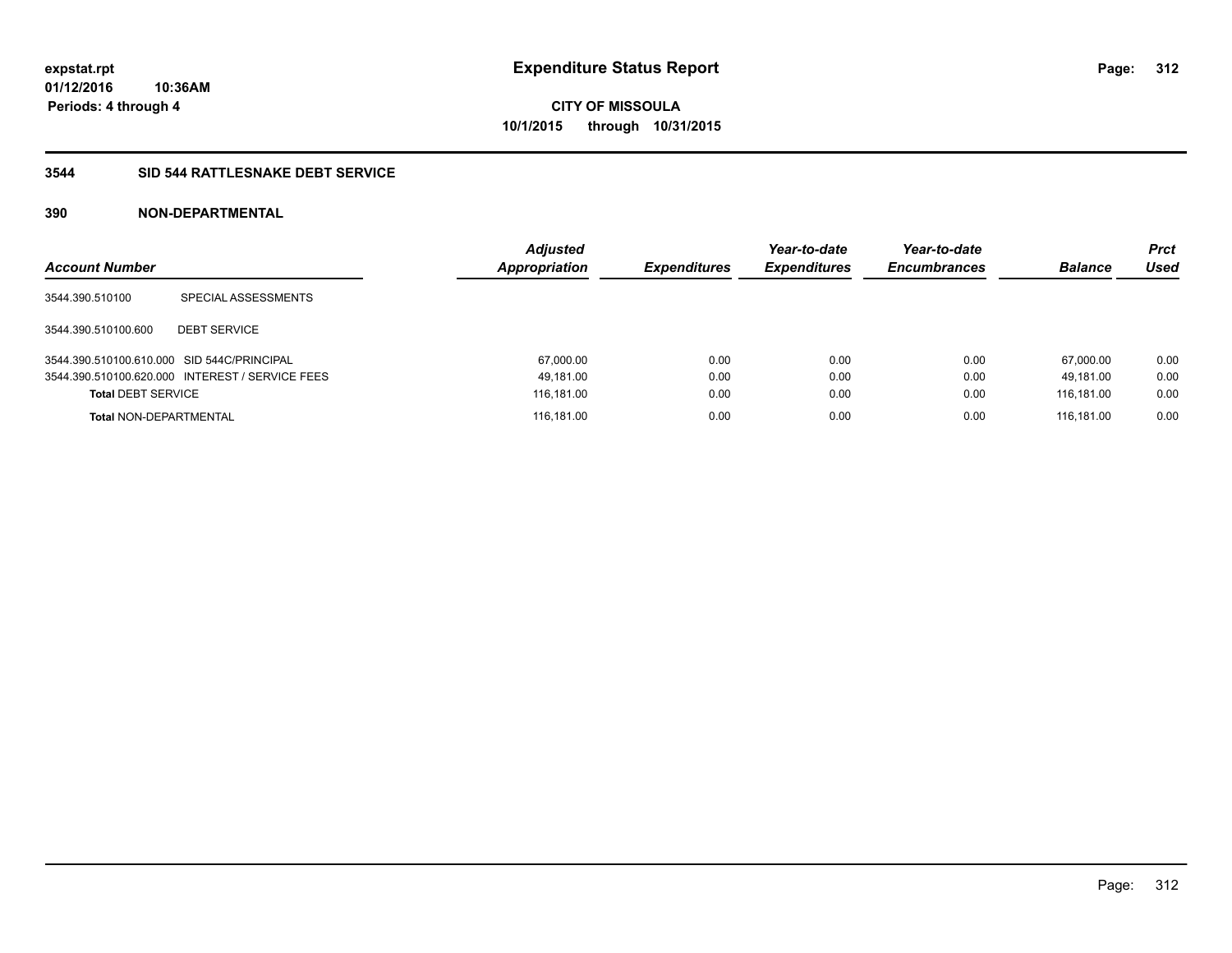**CITY OF MISSOULA 10/1/2015 through 10/31/2015**

### **3544 SID 544 RATTLESNAKE DEBT SERVICE**

### **550 SID 544 PROJECT**

| <b>Account Number</b>     |                                                 | <b>Adjusted</b><br>Appropriation | <b>Expenditures</b> | Year-to-date<br><b>Expenditures</b> | Year-to-date<br><b>Encumbrances</b> | <b>Balance</b> | <b>Prct</b><br>Used |
|---------------------------|-------------------------------------------------|----------------------------------|---------------------|-------------------------------------|-------------------------------------|----------------|---------------------|
| 3544.550.510100           | SPECIAL ASSESSMENTS                             |                                  |                     |                                     |                                     |                |                     |
| 3544.550.510100.600       | <b>DEBT SERVICE</b>                             |                                  |                     |                                     |                                     |                |                     |
|                           | 3544.550.510100.610.000 SID 544B ARRA/PRINCIPAL | 16,000.00                        | 0.00                | 0.00                                | 0.00                                | 16.000.00      | 0.00                |
|                           | 3544.550.510100.620.000 INTEREST / SERVICE FEES | 4.830.00                         | 0.00                | 0.00                                | 0.00                                | 4.830.00       | 0.00                |
| <b>Total DEBT SERVICE</b> |                                                 | 20,830.00                        | 0.00                | 0.00                                | 0.00                                | 20,830.00      | 0.00                |
| Total SID 544 PROJECT     |                                                 | 20,830.00                        | 0.00                | 0.00                                | 0.00                                | 20.830.00      | 0.00                |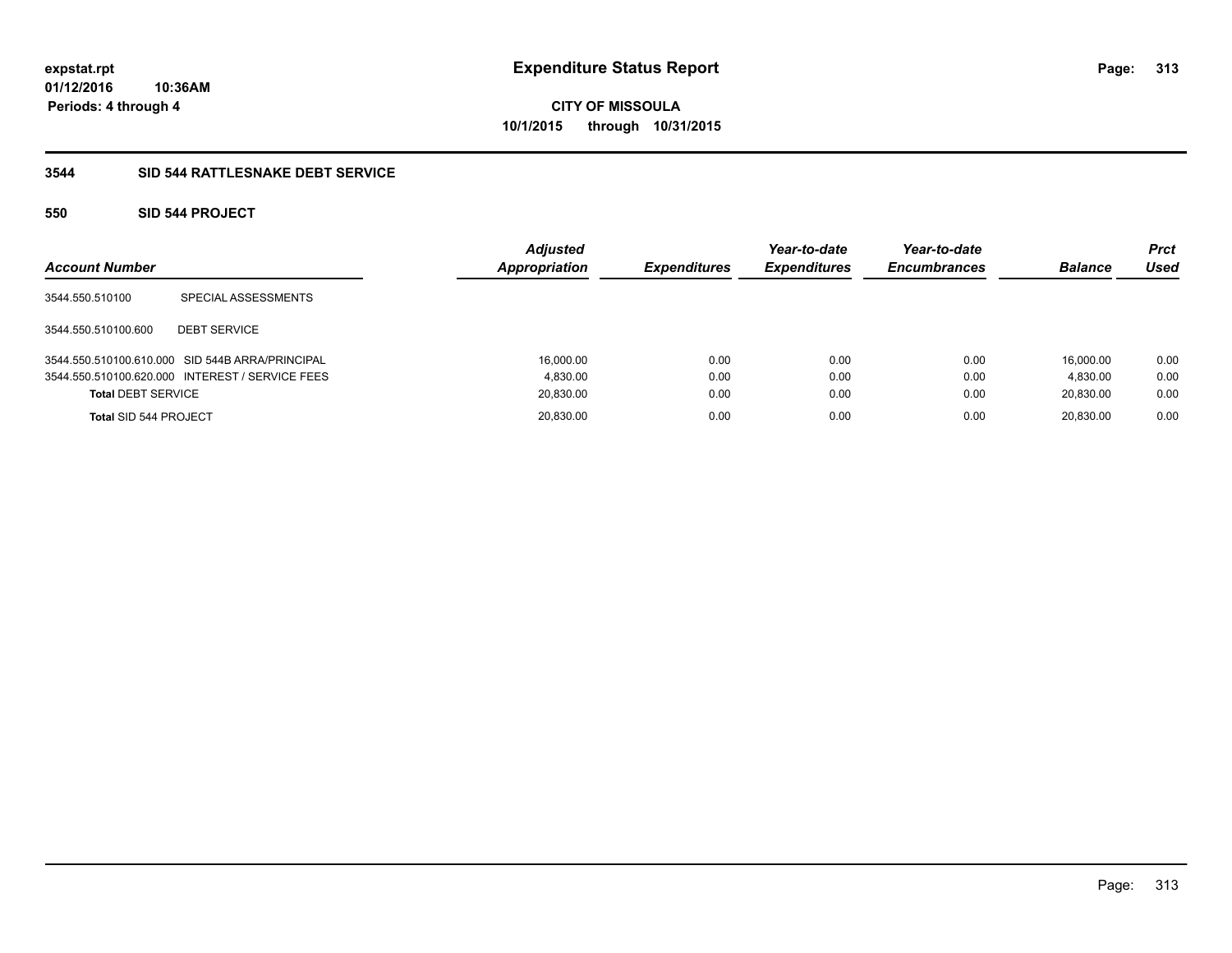**CITY OF MISSOULA 10/1/2015 through 10/31/2015**

#### **3544 SID 544 RATTLESNAKE DEBT SERVICE**

### **555 LOLO STREET PROJECT**

| <b>Account Number</b>            |                                                           | <b>Adjusted</b><br><b>Appropriation</b> | <b>Expenditures</b> | Year-to-date<br><b>Expenditures</b> | Year-to-date<br><b>Encumbrances</b> | <b>Balance</b> | <b>Prct</b><br><b>Used</b> |
|----------------------------------|-----------------------------------------------------------|-----------------------------------------|---------------------|-------------------------------------|-------------------------------------|----------------|----------------------------|
| 3544.555.510100                  | SPECIAL ASSESSMENTS                                       |                                         |                     |                                     |                                     |                |                            |
| 3544.555.510100.600              | <b>DEBT SERVICE</b>                                       |                                         |                     |                                     |                                     |                |                            |
|                                  | 3544.555.510100.610.000 SID 544D LOLOD/PRINCIPAL          | 1,500.00                                | 0.00                | 0.00                                | 0.00                                | 1,500.00       | 0.00                       |
|                                  | 3544.555.510100.620.000 SID 544 D INTEREST / SERVICE FEES | 872.00                                  | 0.00                | 0.00                                | 0.00                                | 872.00         | 0.00                       |
| <b>Total SPECIAL ASSESSMENTS</b> |                                                           | 2,372.00                                | 0.00                | 0.00                                | 0.00                                | 2,372.00       | 0.00                       |
| 3544.555.510110                  | <b>MERCHANT SERVICES</b>                                  |                                         |                     |                                     |                                     |                |                            |
| 3544.555.510110.500              | <b>FIXED CHARGES</b>                                      |                                         |                     |                                     |                                     |                |                            |
| <b>Total MERCHANT SERVICES</b>   |                                                           | 0.00                                    | 0.00                | 0.00                                | 0.00                                | 0.00           | 0.00                       |
| <b>Total LOLO STREET PROJECT</b> |                                                           | 2,372.00                                | 0.00                | 0.00                                | 0.00                                | 2,372.00       | 0.00                       |
|                                  | <b>Total SID 544 RATTLESNAKE DEBT SERVICE</b>             | 139,383.00                              | 0.00                | 0.00                                | 0.00                                | 139,383.00     | 0.00                       |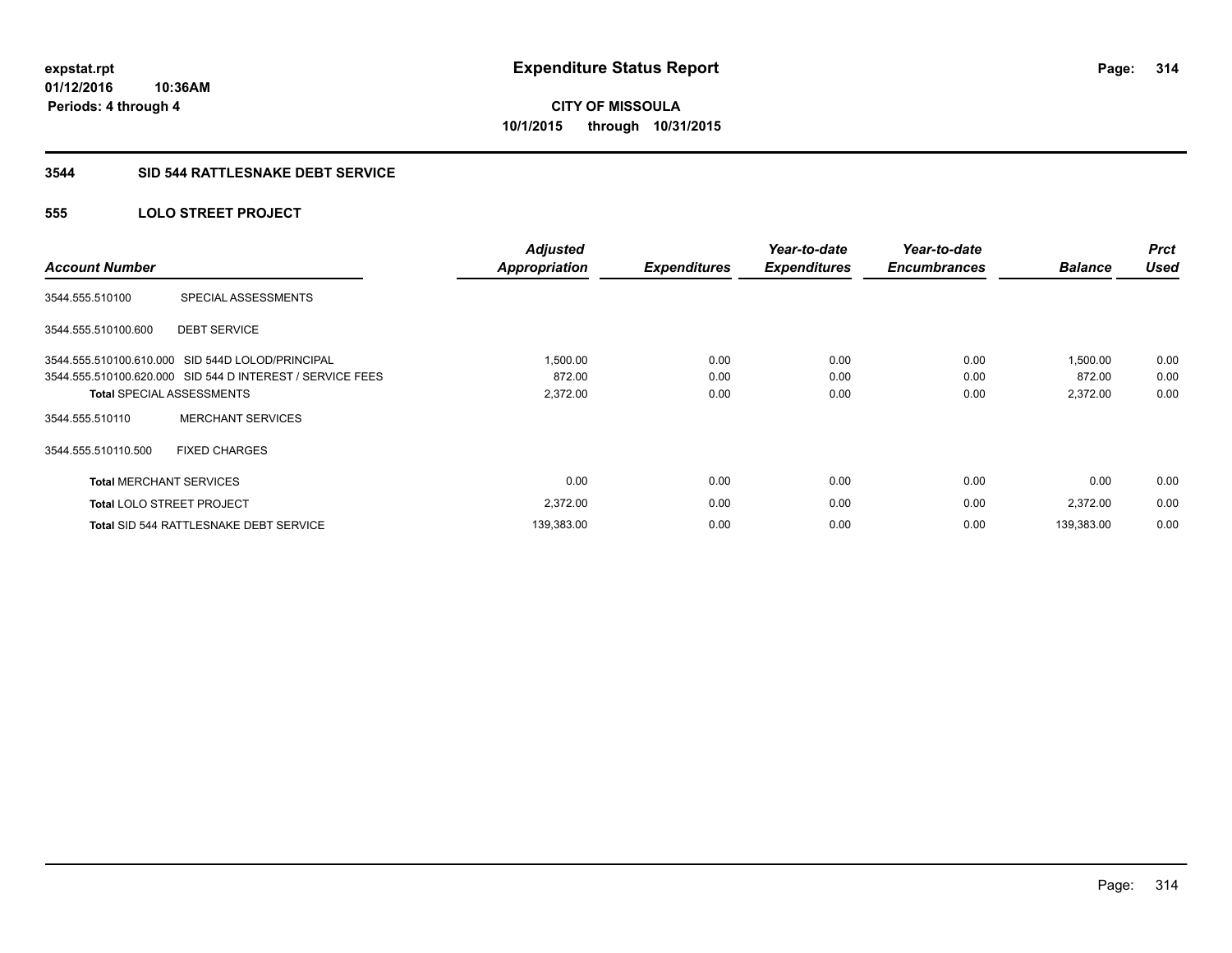#### **3545 SID 545 DEBT SERVICE**

| <b>Account Number</b> |                                      | <b>Adjusted</b><br><b>Appropriation</b> | <b>Expenditures</b> | Year-to-date<br><b>Expenditures</b> | Year-to-date<br><b>Encumbrances</b> | <b>Balance</b> | <b>Prct</b><br><b>Used</b> |
|-----------------------|--------------------------------------|-----------------------------------------|---------------------|-------------------------------------|-------------------------------------|----------------|----------------------------|
| 3545.390.510100       | SPECIAL ASSESSMENTS                  |                                         |                     |                                     |                                     |                |                            |
| 3545.390.510100.600   | <b>DEBT SERVICE</b>                  |                                         |                     |                                     |                                     |                |                            |
|                       | <b>Total SPECIAL ASSESSMENTS</b>     | 0.00                                    | 0.00                | 0.00                                | 0.00                                | 0.00           | 0.00                       |
| 3545.390.510110       | <b>MERCHANT SERVICES</b>             |                                         |                     |                                     |                                     |                |                            |
| 3545.390.510110.500   | <b>FIXED CHARGES</b>                 |                                         |                     |                                     |                                     |                |                            |
|                       | <b>Total MERCHANT SERVICES</b>       | 0.00                                    | 0.00                | 0.00                                | 0.00                                | 0.00           | 0.00                       |
| 3545.390.521000       | <b>INTERFUND OPERATING TRANSFERS</b> |                                         |                     |                                     |                                     |                |                            |
| 3545.390.521000.800   | OTHER OBJECTS                        |                                         |                     |                                     |                                     |                |                            |
|                       | Total INTERFUND OPERATING TRANSFERS  | 0.00                                    | 0.00                | 0.00                                | 0.00                                | 0.00           | 0.00                       |
|                       | Total SID 545 DEBT SERVICE           | 0.00                                    | 0.00                | 0.00                                | 0.00                                | 0.00           | 0.00                       |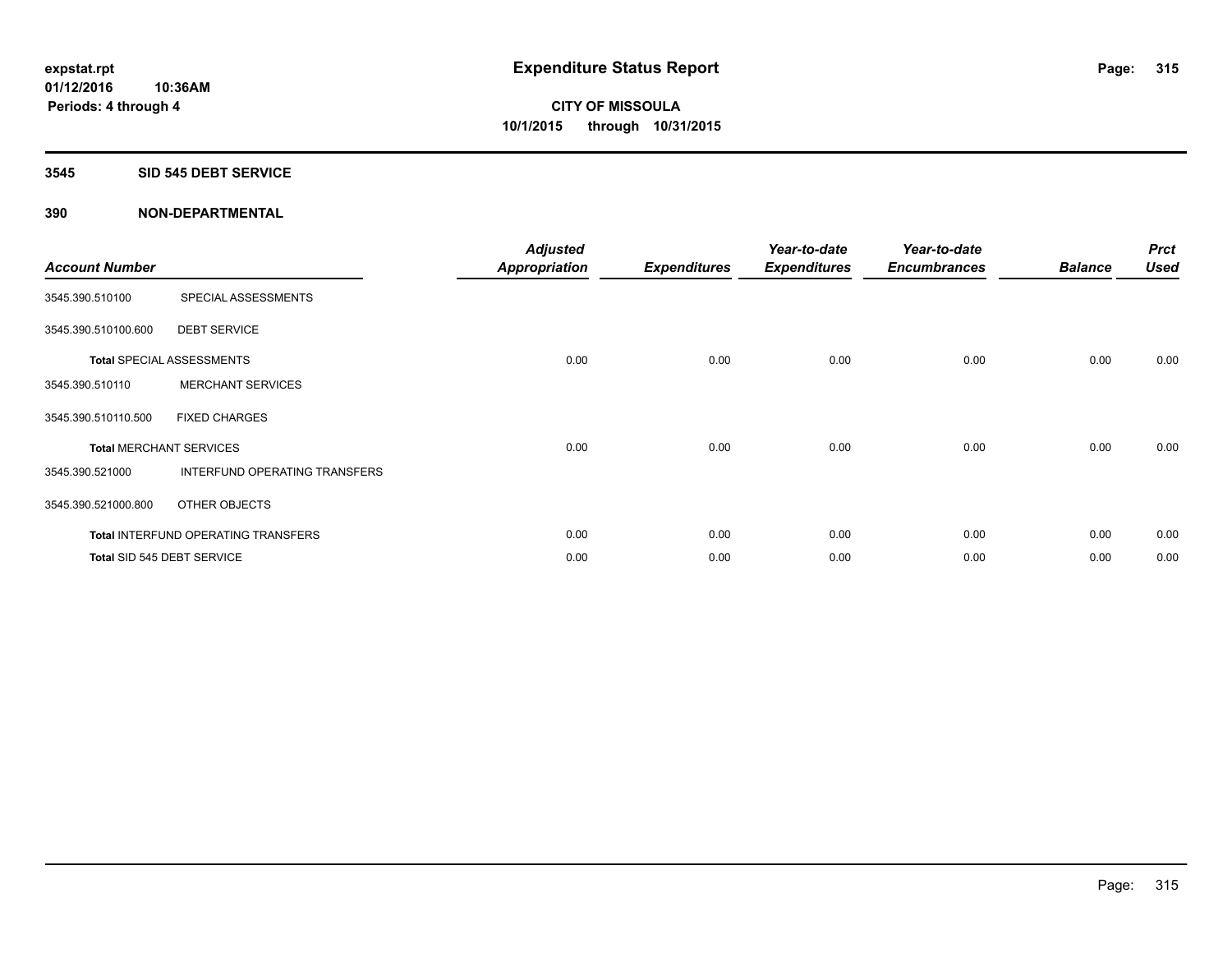#### **3546 SID 546 DEBT SERVICE**

| <b>Account Number</b> |                                      | <b>Adjusted</b><br><b>Appropriation</b> | <b>Expenditures</b> | Year-to-date<br><b>Expenditures</b> | Year-to-date<br><b>Encumbrances</b> | <b>Balance</b> | <b>Prct</b><br><b>Used</b> |
|-----------------------|--------------------------------------|-----------------------------------------|---------------------|-------------------------------------|-------------------------------------|----------------|----------------------------|
| 3546.390.510100       | SPECIAL ASSESSMENTS                  |                                         |                     |                                     |                                     |                |                            |
| 3546.390.510100.600   | <b>DEBT SERVICE</b>                  |                                         |                     |                                     |                                     |                |                            |
|                       | <b>Total SPECIAL ASSESSMENTS</b>     | 0.00                                    | 0.00                | 0.00                                | 0.00                                | 0.00           | 0.00                       |
| 3546.390.510110       | <b>MERCHANT SERVICES</b>             |                                         |                     |                                     |                                     |                |                            |
| 3546.390.510110.500   | <b>FIXED CHARGES</b>                 |                                         |                     |                                     |                                     |                |                            |
|                       | <b>Total MERCHANT SERVICES</b>       | 0.00                                    | 0.00                | 0.00                                | 0.00                                | 0.00           | 0.00                       |
| 3546.390.521000       | <b>INTERFUND OPERATING TRANSFERS</b> |                                         |                     |                                     |                                     |                |                            |
| 3546.390.521000.800   | OTHER OBJECTS                        |                                         |                     |                                     |                                     |                |                            |
|                       | Total INTERFUND OPERATING TRANSFERS  | 0.00                                    | 0.00                | 0.00                                | 0.00                                | 0.00           | 0.00                       |
|                       | Total SID 546 DEBT SERVICE           | 0.00                                    | 0.00                | 0.00                                | 0.00                                | 0.00           | 0.00                       |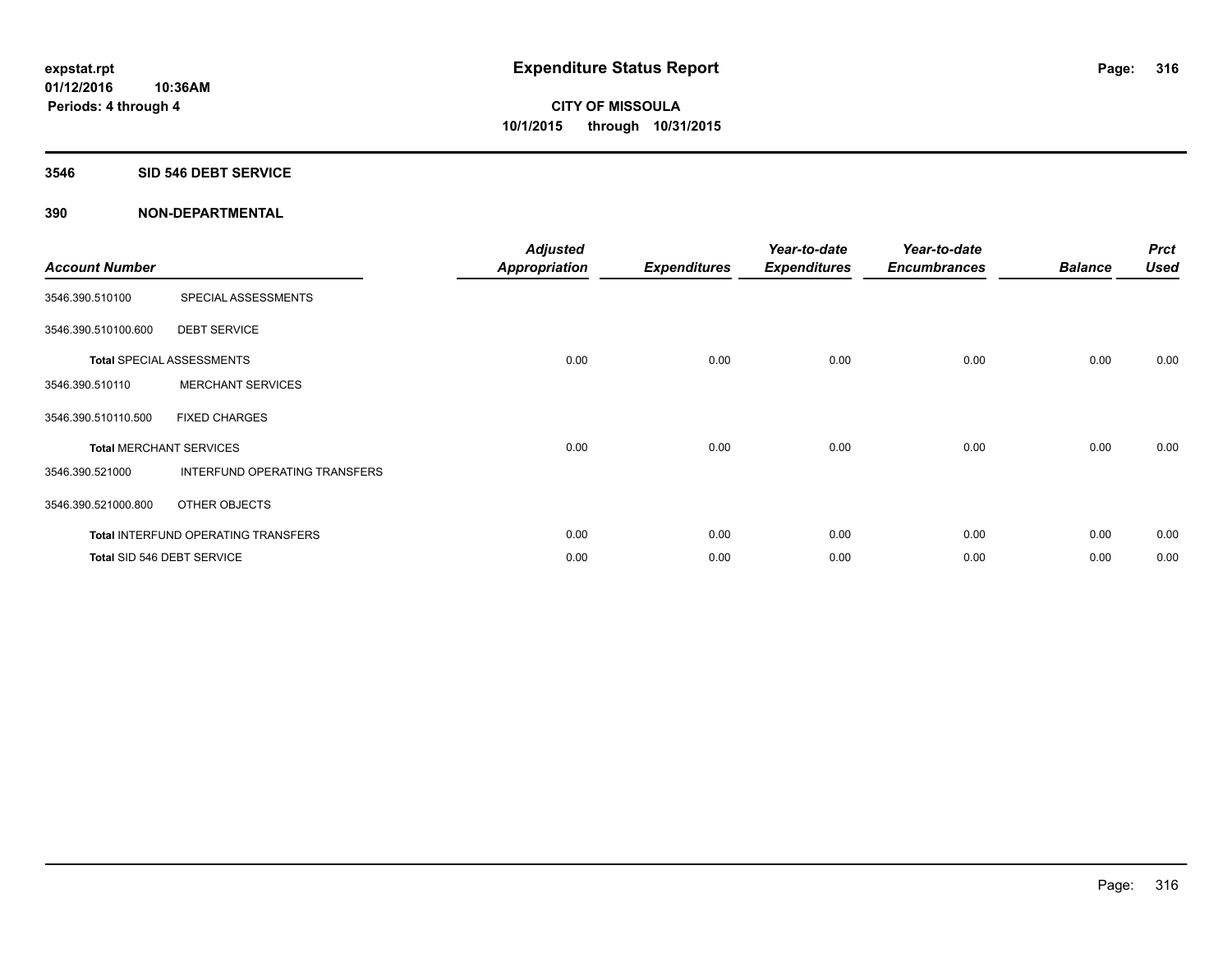### **3548 SID 548-5TH, 6TH & ARTHUR**

|                                            |                                                 | <b>Adjusted</b>      |                     | Year-to-date        | Year-to-date        |                | <b>Prct</b> |
|--------------------------------------------|-------------------------------------------------|----------------------|---------------------|---------------------|---------------------|----------------|-------------|
| <b>Account Number</b>                      |                                                 | <b>Appropriation</b> | <b>Expenditures</b> | <b>Expenditures</b> | <b>Encumbrances</b> | <b>Balance</b> | <b>Used</b> |
| 3548.390.510100                            | SPECIAL ASSESSMENTS                             |                      |                     |                     |                     |                |             |
| 3548.390.510100.600                        | <b>DEBT SERVICE</b>                             |                      |                     |                     |                     |                |             |
| 3548.390.510100.610.000 SID 544C/PRINCIPAL |                                                 | 65,000.00            | 0.00                | 0.00                | 0.00                | 65,000.00      | 0.00        |
|                                            | 3548.390.510100.620.000 INTEREST / SERVICE FEES | 46,525.00            | 0.00                | 350.00              | 0.00                | 46,175.00      | 0.75        |
| <b>Total SPECIAL ASSESSMENTS</b>           |                                                 | 111,525.00           | 0.00                | 350.00              | 0.00                | 111,175.00     | 0.31        |
| 3548.390.510110                            | <b>MERCHANT SERVICES</b>                        |                      |                     |                     |                     |                |             |
| 3548.390.510110.500                        | <b>FIXED CHARGES</b>                            |                      |                     |                     |                     |                |             |
| <b>Total MERCHANT SERVICES</b>             |                                                 | 0.00                 | 0.00                | 0.00                | 0.00                | 0.00           | 0.00        |
|                                            | Total SID 548-5TH, 6TH & ARTHUR                 | 111,525.00           | 0.00                | 350.00              | 0.00                | 111.175.00     | 0.31        |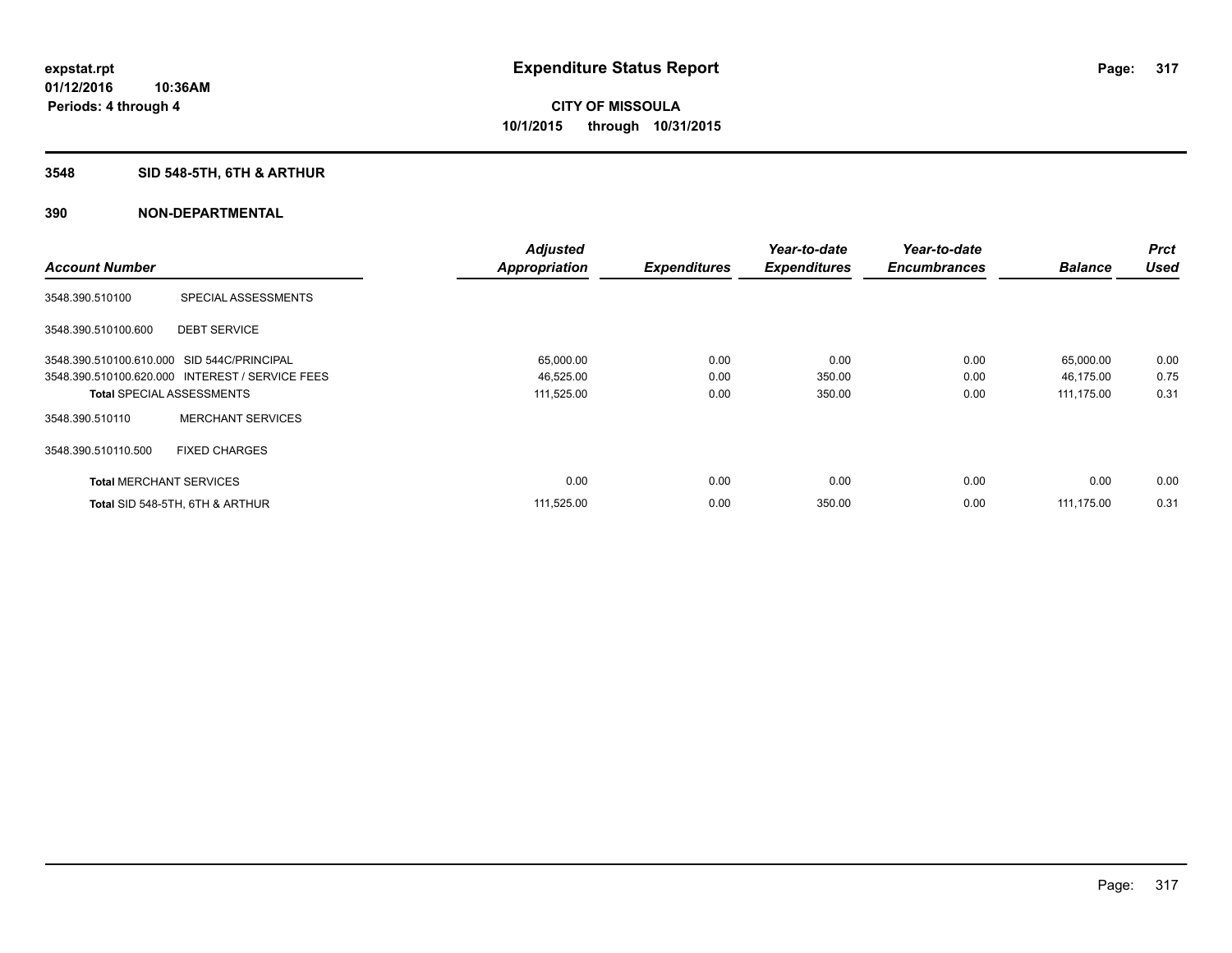### **3549 SID 549 HILLVIEW WAY**

| <b>Account Number</b>      |                     | <b>Adjusted</b><br>Appropriation | <b>Expenditures</b> | Year-to-date<br><b>Expenditures</b> | Year-to-date<br><b>Encumbrances</b> | <b>Balance</b> | <b>Prct</b><br>Used |
|----------------------------|---------------------|----------------------------------|---------------------|-------------------------------------|-------------------------------------|----------------|---------------------|
| 3549.390.510100            | SPECIAL ASSESSMENTS |                                  |                     |                                     |                                     |                |                     |
| 3549.390.510100.600        | <b>DEBT SERVICE</b> |                                  |                     |                                     |                                     |                |                     |
| Total SID 549 HILLVIEW WAY |                     | 0.00                             | 0.00                | 0.00                                | 0.00                                | 0.00           | 0.00                |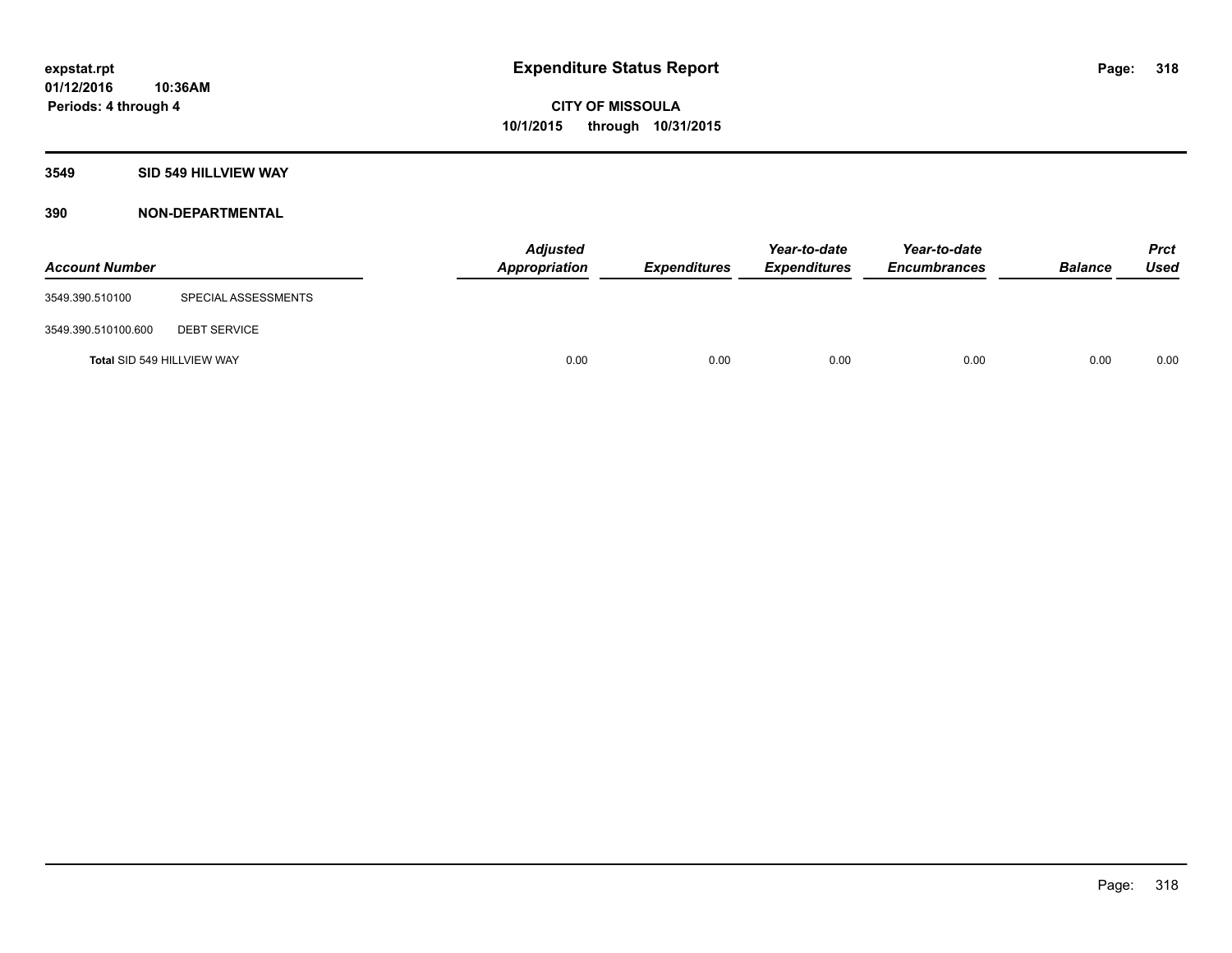**319**

**CITY OF MISSOULA 10/1/2015 through 10/31/2015**

#### **4060 CAPITAL IMPROVEMENT PROGRAM FUND**

**360 \*\*\* Title Not Found \*\*\***

| <b>Account Number</b>                |                                 | <b>Adjusted</b><br>Appropriation | <b>Expenditures</b> | Year-to-date<br><b>Expenditures</b> | Year-to-date<br><b>Encumbrances</b> | <b>Balance</b> | <b>Prct</b><br><b>Used</b> |
|--------------------------------------|---------------------------------|----------------------------------|---------------------|-------------------------------------|-------------------------------------|----------------|----------------------------|
| 4060.360.430001                      | CIP CITY HALL ELEVATOR/CYLINDER |                                  |                     |                                     |                                     |                |                            |
| 4060.360.430001.900                  | <b>CAPITAL OUTLAY</b>           |                                  |                     |                                     |                                     |                |                            |
| <b>Total *** Title Not Found ***</b> |                                 | 0.00                             | 0.00                | 0.00                                | 0.00                                | 0.00           | 0.00                       |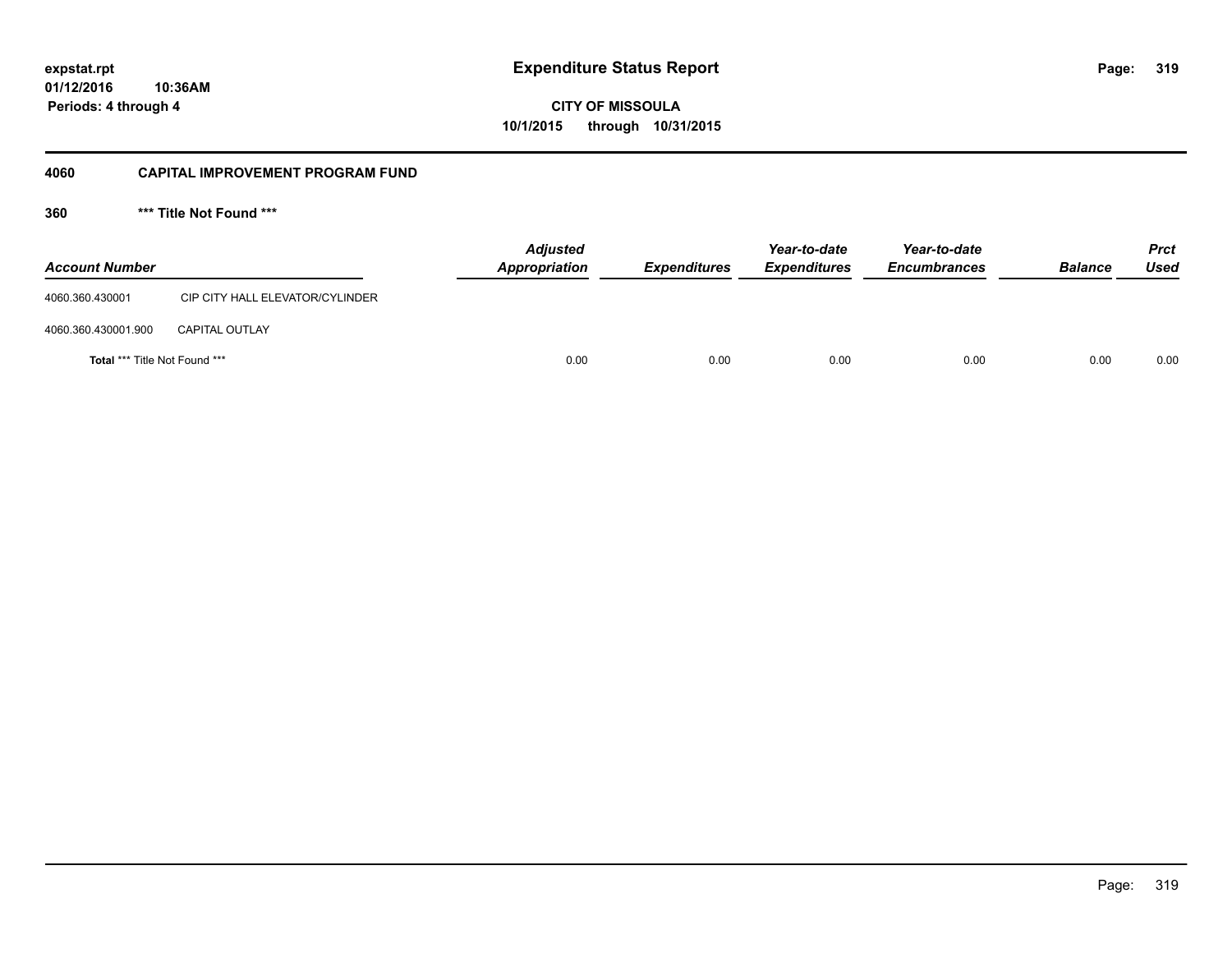**Periods: 4 through 4**

**CITY OF MISSOULA 10/1/2015 through 10/31/2015**

#### **4060 CAPITAL IMPROVEMENT PROGRAM FUND**

### **390 NON-DEPARTMENTAL**

**10:36AM**

| <b>Account Number</b>                   |                                                                                                | <b>Adjusted</b><br><b>Appropriation</b> | <b>Expenditures</b>    | Year-to-date<br><b>Expenditures</b> | Year-to-date<br><b>Encumbrances</b> | <b>Balance</b>                 | <b>Prct</b><br><b>Used</b> |
|-----------------------------------------|------------------------------------------------------------------------------------------------|-----------------------------------------|------------------------|-------------------------------------|-------------------------------------|--------------------------------|----------------------------|
| 4060.390.410000                         | <b>GENERAL GOVERNMENT</b>                                                                      |                                         |                        |                                     |                                     |                                |                            |
| 4060.390.410000.600                     | <b>DEBT SERVICE</b>                                                                            |                                         |                        |                                     |                                     |                                |                            |
|                                         | <b>Total GENERAL GOVERNMENT</b>                                                                | 0.00                                    | 0.00                   | 0.00                                | 0.00                                | 0.00                           | 0.00                       |
| 4060.390.410001                         | SELF HOSTING ACCELA AUTOMATION                                                                 |                                         |                        |                                     |                                     |                                |                            |
| 4060.390.410001.900                     | CAPITAL OUTLAY                                                                                 |                                         |                        |                                     |                                     |                                |                            |
|                                         | 4060.390.410001.940.000 SELF HOSTING ACCELA AUTOMATION<br>Total SELF HOSTING ACCELA AUTOMATION | 0.00<br>0.00                            | 96,198.87<br>96,198.87 | 147,989.79<br>147,989.79            | 0.00<br>0.00                        | $-147,989.79$<br>$-147,989.79$ | 0.00<br>0.00               |
| 4060.390.410211                         | MAYORS NEIGHBORHOOD OFFICE REMODEL                                                             |                                         |                        |                                     |                                     |                                |                            |
| 4060.390.410211.900                     | <b>CAPITAL OUTLAY</b>                                                                          |                                         |                        |                                     |                                     |                                |                            |
|                                         | Total MAYORS NEIGHBORHOOD OFFICE REMODEL                                                       | 0.00                                    | 0.00                   | 0.00                                | 0.00                                | 0.00                           | 0.00                       |
| 4060.390.410360                         | <b>CITY HALL EXPANSION</b>                                                                     |                                         |                        |                                     |                                     |                                |                            |
| 4060.390.410360.800                     | OTHER OBJECTS                                                                                  |                                         |                        |                                     |                                     |                                |                            |
|                                         | <b>Total CITY HALL EXPANSION</b>                                                               | 0.00                                    | 0.00                   | 0.00                                | 0.00                                | 0.00                           | 0.00                       |
| 4060.390.410368                         | MUNI COURT EXPANSION DEBT SERVICE                                                              |                                         |                        |                                     |                                     |                                |                            |
| 4060.390.410368.600                     | <b>DEBT SERVICE</b>                                                                            |                                         |                        |                                     |                                     |                                |                            |
| 4060.390.410368.610.000 PRINCIPAL       |                                                                                                | 50.000.00                               | 0.00                   | 0.00                                | 0.00                                | 50.000.00                      | 0.00                       |
| 4060.390.410368.620.000 INTEREST & FEES |                                                                                                | 31,860.00                               | 0.00                   | 350.00                              | 0.00                                | 31,510.00                      | 1.10                       |
|                                         | Total MUNI COURT EXPANSION DEBT SERVICE                                                        | 81,860.00                               | 0.00                   | 350.00                              | 0.00                                | 81,510.00                      | 0.43                       |
| 4060.390.410550                         | <b>ACCOUNTING</b>                                                                              |                                         |                        |                                     |                                     |                                |                            |
| 4060.390.410550.900                     | CAPITAL OUTLAY                                                                                 |                                         |                        |                                     |                                     |                                |                            |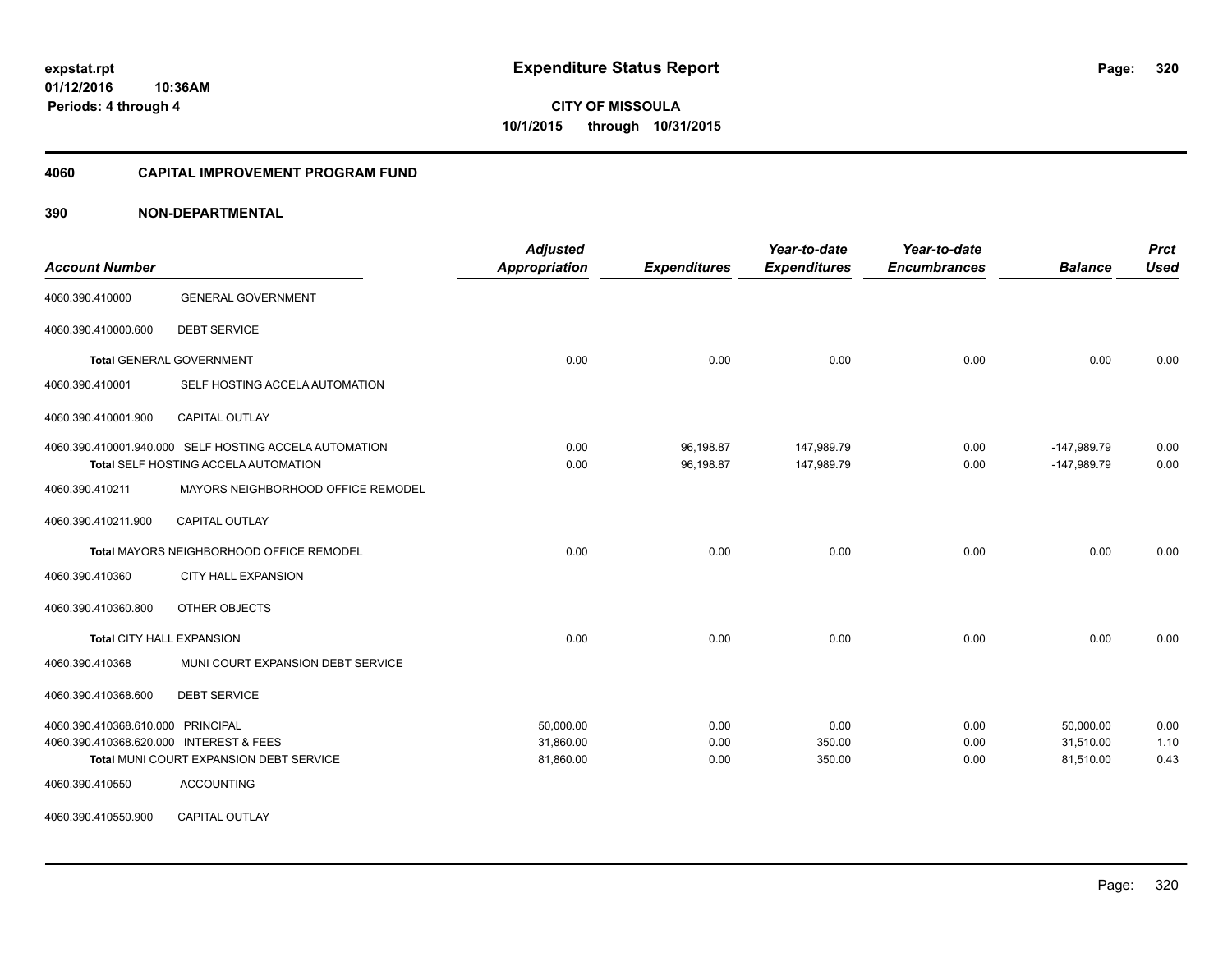**Periods: 4 through 4**

**CITY OF MISSOULA 10/1/2015 through 10/31/2015**

#### **4060 CAPITAL IMPROVEMENT PROGRAM FUND**

| <b>Account Number</b>   |                                                            | <b>Adjusted</b><br>Appropriation | <b>Expenditures</b> | Year-to-date<br><b>Expenditures</b> | Year-to-date<br><b>Encumbrances</b> | <b>Balance</b> | <b>Prct</b><br><b>Used</b> |
|-------------------------|------------------------------------------------------------|----------------------------------|---------------------|-------------------------------------|-------------------------------------|----------------|----------------------------|
| <b>Total ACCOUNTING</b> |                                                            | 0.00                             | 0.00                | 0.00                                | 0.00                                | 0.00           | 0.00                       |
| 4060.390.410560         | <b>COPIERS/COMPUTER EQUIP</b>                              |                                  |                     |                                     |                                     |                |                            |
| 4060.390.410560.900     | <b>CAPITAL OUTLAY</b>                                      |                                  |                     |                                     |                                     |                |                            |
|                         | 4060.390.410560.940.000 COPIERS/COMPUTER EQUIP             | 0.00                             | 8,901.40            | 27,511.69                           | 0.00                                | $-27,511.69$   | 0.00                       |
|                         | Total COPIERS/COMPUTER EQUIP                               | 0.00                             | 8,901.40            | 27,511.69                           | 0.00                                | $-27,511.69$   | 0.00                       |
| 4060.390.410587         | <b>CUSTOMER SERVICE REQUEST MODULE</b>                     |                                  |                     |                                     |                                     |                |                            |
| 4060.390.410587.900     | <b>CAPITAL OUTLAY</b>                                      |                                  |                     |                                     |                                     |                |                            |
|                         | Total CUSTOMER SERVICE REQUEST MODULE                      | 0.00                             | 0.00                | 0.00                                | 0.00                                | 0.00           | 0.00                       |
| 4060.390.411011         | <b>DVS-COMPUTERS &amp; ACCESSORIES</b>                     |                                  |                     |                                     |                                     |                |                            |
| 4060.390.411011.900     | <b>CAPITAL OUTLAY</b>                                      |                                  |                     |                                     |                                     |                |                            |
|                         | Total DVS-COMPUTERS & ACCESSORIES                          | 0.00                             | 0.00                | 0.00                                | 0.00                                | 0.00           | 0.00                       |
| 4060.390.411241         | ENERGY CONSERVATION CLIMATE ACTION                         |                                  |                     |                                     |                                     |                |                            |
| 4060.390.411241.900     | CAPITAL OUTLAY                                             |                                  |                     |                                     |                                     |                |                            |
|                         | 4060.390.411241.930.000 ENERGY CONSERVATION CLIMATE ACTION | 0.00                             | 16,087.50           | 24,750.00                           | 0.00                                | $-24,750.00$   | 0.00                       |
|                         | Total ENERGY CONSERVATION CLIMATE ACTION                   | 0.00                             | 16,087.50           | 24,750.00                           | 0.00                                | $-24,750.00$   | 0.00                       |
| 4060.390.411242         | COUNCIL CHAMBERS HVAC                                      |                                  |                     |                                     |                                     |                |                            |
| 4060.390.411242.900     | <b>CAPITAL OUTLAY</b>                                      |                                  |                     |                                     |                                     |                |                            |
|                         | Total COUNCIL CHAMBERS HVAC                                | 0.00                             | 0.00                | 0.00                                | 0.00                                | 0.00           | 0.00                       |
| 4060.390.411300         | <b>VOIP/DATA/GIS UPGRADES</b>                              |                                  |                     |                                     |                                     |                |                            |
| 4060.390.411300.600     | <b>DEBT SERVICE</b>                                        |                                  |                     |                                     |                                     |                |                            |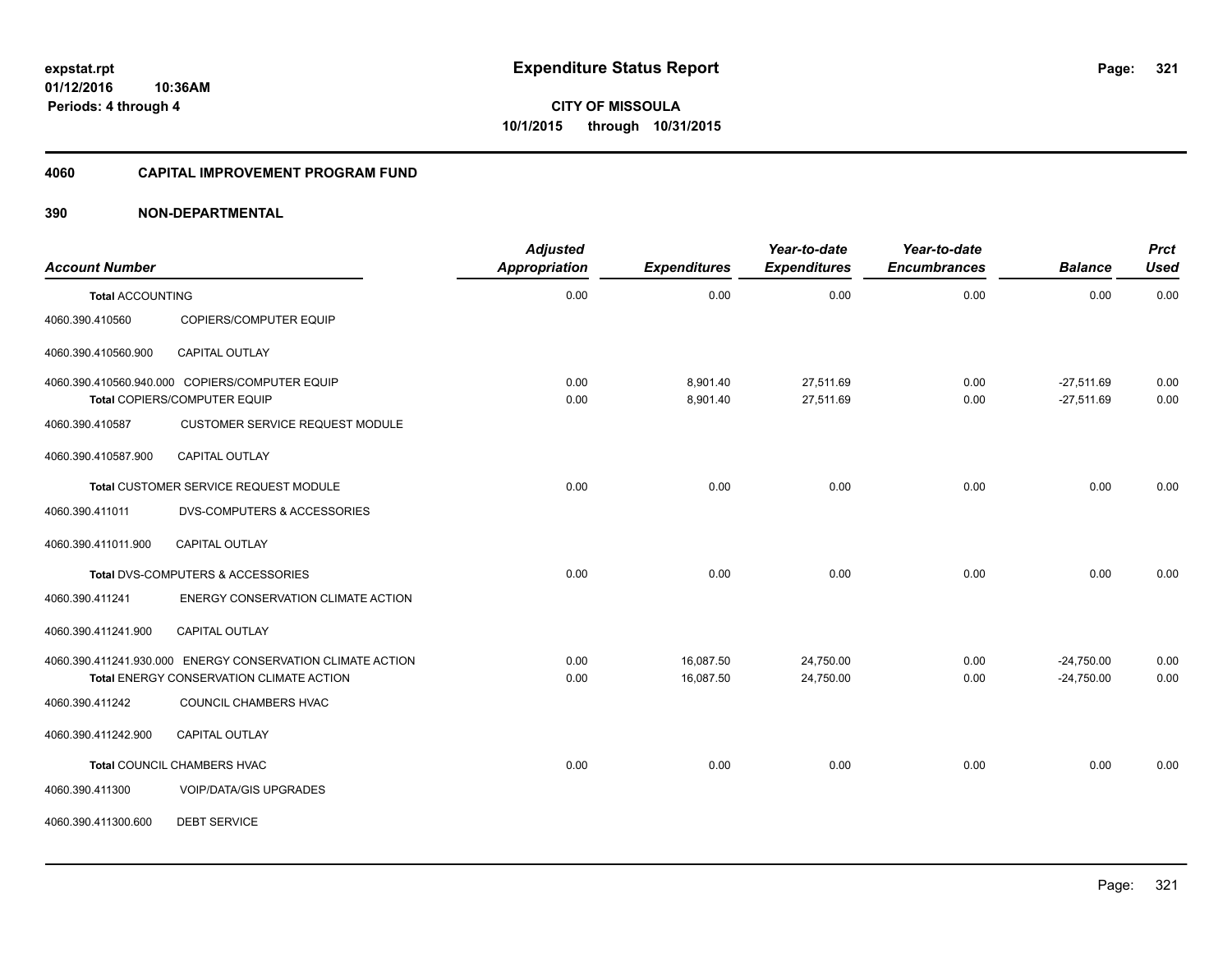**322**

**01/12/2016 10:36AM Periods: 4 through 4**

**CITY OF MISSOULA 10/1/2015 through 10/31/2015**

#### **4060 CAPITAL IMPROVEMENT PROGRAM FUND**

| <b>Account Number</b> |                                                                                                                                                | <b>Adjusted</b><br><b>Appropriation</b> | <b>Expenditures</b>  | Year-to-date<br><b>Expenditures</b> | Year-to-date<br><b>Encumbrances</b> | <b>Balance</b>                        | <b>Prct</b><br><b>Used</b> |
|-----------------------|------------------------------------------------------------------------------------------------------------------------------------------------|-----------------------------------------|----------------------|-------------------------------------|-------------------------------------|---------------------------------------|----------------------------|
|                       | 4060.390.411300.610.000 INTERNALLY FINANCED EQUIP/PRINCIPAL<br>4060.390.411300.620.000 INTEREST / SERVICE FEES<br>Total VOIP/DATA/GIS UPGRADES | 148,493.00<br>11,185.00<br>159,678.00   | 0.00<br>0.00<br>0.00 | 0.00<br>0.00<br>0.00                | 0.00<br>0.00<br>0.00                | 148,493.00<br>11,185.00<br>159,678.00 | 0.00<br>0.00<br>0.00       |
| 4060.390.420001       | PUBLIC SAFETY OPERATING/LIGHT VEHICLES                                                                                                         |                                         |                      |                                     |                                     |                                       |                            |
| 4060.390.420001.900   | <b>CAPITAL OUTLAY</b>                                                                                                                          |                                         |                      |                                     |                                     |                                       |                            |
| 4060.390.420002       | 4060.390.420001.940.000 PS CORE OPERATING LIGHT VEHICLES<br>Total PUBLIC SAFETY OPERATING/LIGHT VEHICLES<br>PUBLIC SAFETY CORE HEAVY EQUIP     | 0.00<br>0.00                            | 0.00<br>0.00         | 17,385.00<br>17,385.00              | 0.00<br>0.00                        | $-17,385.00$<br>$-17,385.00$          | 0.00<br>0.00               |
| 4060.390.420002.900   | <b>CAPITAL OUTLAY</b>                                                                                                                          |                                         |                      |                                     |                                     |                                       |                            |
|                       | Total PUBLIC SAFETY CORE HEAVY EQUIP                                                                                                           | 0.00                                    | 0.00                 | 0.00                                | 0.00                                | 0.00                                  | 0.00                       |
| 4060.390.420421       | FIRE STATION IMPROVEMENTS                                                                                                                      |                                         |                      |                                     |                                     |                                       |                            |
| 4060.390.420421.900   | <b>CAPITAL OUTLAY</b>                                                                                                                          |                                         |                      |                                     |                                     |                                       |                            |
|                       | <b>Total FIRE STATION IMPROVEMENTS</b>                                                                                                         | 0.00                                    | 0.00                 | 0.00                                | 0.00                                | 0.00                                  | 0.00                       |
| 4060.390.420470       | <b>SEARCH &amp; RESCUE</b>                                                                                                                     |                                         |                      |                                     |                                     |                                       |                            |
| 4060.390.420470.900   | <b>CAPITAL OUTLAY</b>                                                                                                                          |                                         |                      |                                     |                                     |                                       |                            |
| Total SEARCH & RESCUE |                                                                                                                                                | 0.00                                    | 0.00                 | 0.00                                | 0.00                                | 0.00                                  | 0.00                       |
| 4060.390.420471       | <b>BOAT RAMP IMPROVEMENTS</b>                                                                                                                  |                                         |                      |                                     |                                     |                                       |                            |
| 4060.390.420471.300   | PURCHASED SERVICES                                                                                                                             |                                         |                      |                                     |                                     |                                       |                            |
|                       | <b>Total PURCHASED SERVICES</b>                                                                                                                | 0.00                                    | 0.00                 | 0.00                                | 0.00                                | 0.00                                  | 0.00                       |
| 4060.390.420471.900   | <b>CAPITAL OUTLAY</b>                                                                                                                          |                                         |                      |                                     |                                     |                                       |                            |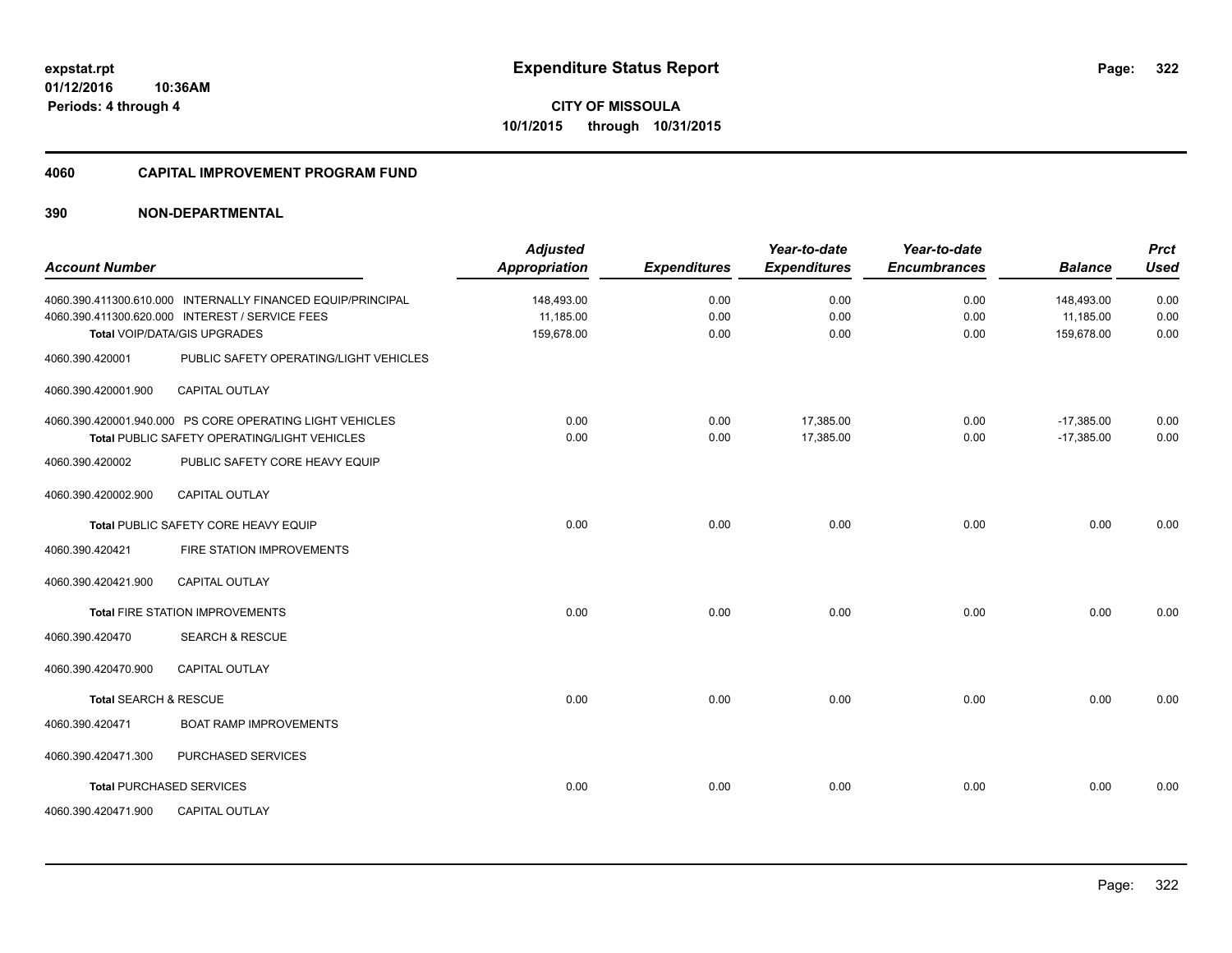**Periods: 4 through 4**

**CITY OF MISSOULA 10/1/2015 through 10/31/2015**

#### **4060 CAPITAL IMPROVEMENT PROGRAM FUND**

| <b>Account Number</b>      |                                                                                                    | <b>Adjusted</b><br><b>Appropriation</b> | <b>Expenditures</b> | Year-to-date<br><b>Expenditures</b> | Year-to-date<br><b>Encumbrances</b> | <b>Balance</b>             | <b>Prct</b><br><b>Used</b> |
|----------------------------|----------------------------------------------------------------------------------------------------|-----------------------------------------|---------------------|-------------------------------------|-------------------------------------|----------------------------|----------------------------|
|                            | <b>Total BOAT RAMP IMPROVEMENTS</b>                                                                | 0.00                                    | 0.00                | 0.00                                | 0.00                                | 0.00                       | 0.00                       |
| 4060.390.420640            | <b>SCBA EQUPMENT</b>                                                                               |                                         |                     |                                     |                                     |                            |                            |
| 4060.390.420640.900        | CAPITAL OUTLAY                                                                                     |                                         |                     |                                     |                                     |                            |                            |
| <b>Total SCBA EQUPMENT</b> |                                                                                                    | 0.00                                    | 0.00                | 0.00                                | 0.00                                | 0.00                       | 0.00                       |
| 4060.390.430000            | ADA IMPLEMENTATION                                                                                 |                                         |                     |                                     |                                     |                            |                            |
| 4060.390.430000.900        | <b>CAPITAL OUTLAY</b>                                                                              |                                         |                     |                                     |                                     |                            |                            |
|                            | <b>Total ADA IMPLEMENTATION</b>                                                                    | 0.00                                    | 0.00                | 0.00                                | 0.00                                | 0.00                       | 0.00                       |
| 4060.390.430001            | PW CORE OPERATING LIGHT VEHICLES                                                                   |                                         |                     |                                     |                                     |                            |                            |
| 4060.390.430001.900        | <b>CAPITAL OUTLAY</b>                                                                              |                                         |                     |                                     |                                     |                            |                            |
|                            | 4060.390.430001.940.000 PW CORE OPERATING LIGHT VEHICLES<br>Total PW CORE OPERATING LIGHT VEHICLES | 0.00<br>0.00                            | 0.00<br>0.00        | 1,548.00<br>1,548.00                | 0.00<br>0.00                        | $-1,548.00$<br>$-1,548.00$ | 0.00<br>0.00               |
| 4060.390.430002            | PW CORE HEAVY EQUIPMENT                                                                            |                                         |                     |                                     |                                     |                            |                            |
| 4060.390.430002.900        | CAPITAL OUTLAY                                                                                     |                                         |                     |                                     |                                     |                            |                            |
|                            | 4060.390.430002.940.000 PW CORE HEAVY EQUIPMENT<br>Total PW CORE HEAVY EQUIPMENT                   | 0.00<br>0.00                            | 21.65<br>21.65      | 21.65<br>21.65                      | 0.00<br>0.00                        | $-21.65$<br>$-21.65$       | 0.00<br>0.00               |
| 4060.390.430004            | TRAFFIC SIGNAL LED CONVERSION                                                                      |                                         |                     |                                     |                                     |                            |                            |
| 4060.390.430004.900        | <b>CAPITAL OUTLAY</b>                                                                              |                                         |                     |                                     |                                     |                            |                            |
|                            | Total TRAFFIC SIGNAL LED CONVERSION                                                                | 0.00                                    | 0.00                | 0.00                                | 0.00                                | 0.00                       | 0.00                       |
| 4060.390.430013            | MAINTENANCE MANAGEMENT SYSTEM                                                                      |                                         |                     |                                     |                                     |                            |                            |
| 4060.390.430013.900        | <b>CAPITAL OUTLAY</b>                                                                              |                                         |                     |                                     |                                     |                            |                            |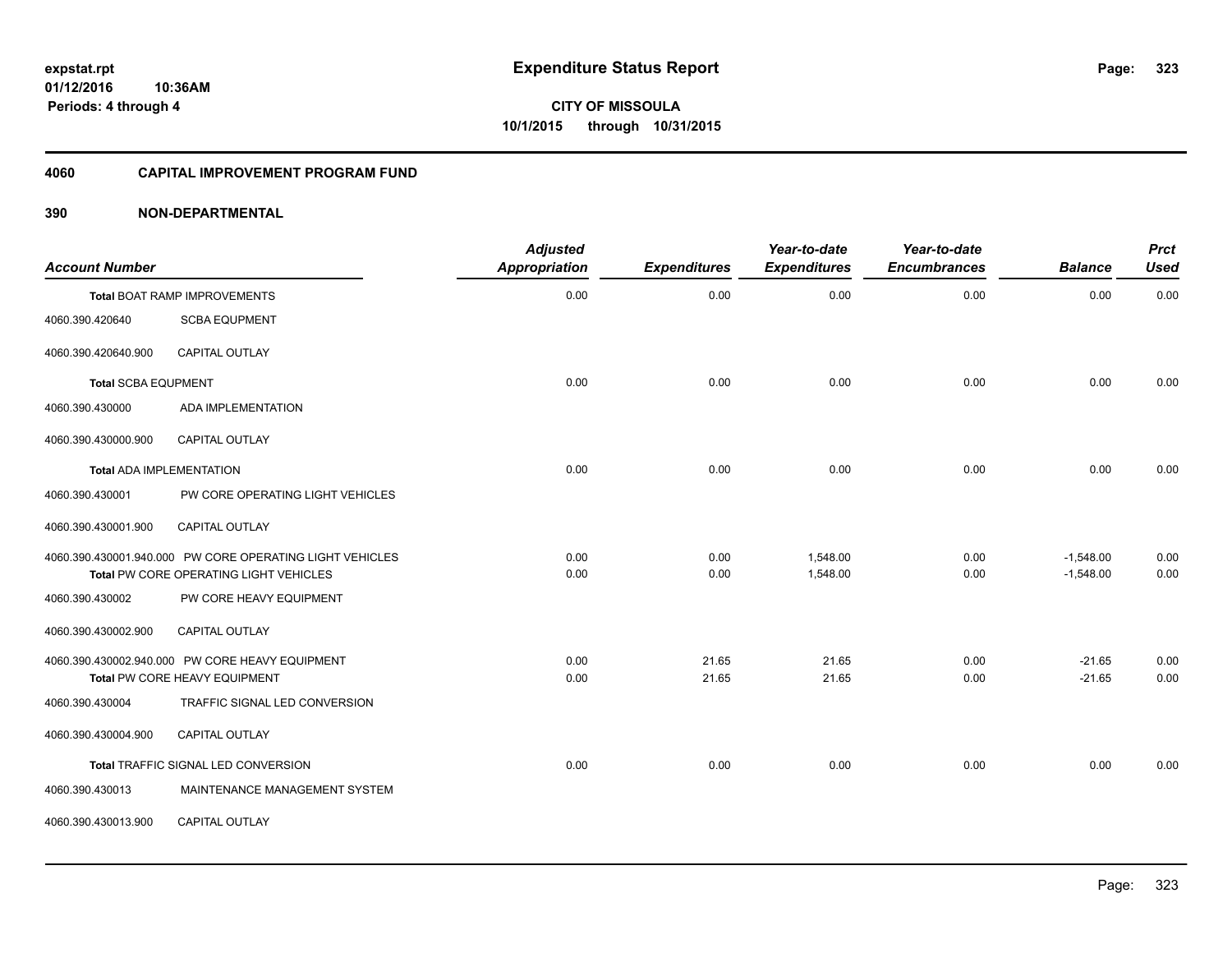**Periods: 4 through 4**

**CITY OF MISSOULA 10/1/2015 through 10/31/2015**

#### **4060 CAPITAL IMPROVEMENT PROGRAM FUND**

### **390 NON-DEPARTMENTAL**

**10:36AM**

| <b>Account Number</b>        |                                                                                                          | <b>Adjusted</b><br>Appropriation | <b>Expenditures</b> | Year-to-date<br><b>Expenditures</b> | Year-to-date<br><b>Encumbrances</b> | <b>Balance</b>             | <b>Prct</b><br><b>Used</b> |
|------------------------------|----------------------------------------------------------------------------------------------------------|----------------------------------|---------------------|-------------------------------------|-------------------------------------|----------------------------|----------------------------|
|                              | Total MAINTENANCE MANAGEMENT SYSTEM                                                                      | 0.00                             | 0.00                | 0.00                                | 0.00                                | 0.00                       | 0.00                       |
| 4060.390.430221              | CENTRALIZED MAINT, TOOLS & FENCE                                                                         |                                  |                     |                                     |                                     |                            |                            |
| 4060.390.430221.900          | <b>CAPITAL OUTLAY</b>                                                                                    |                                  |                     |                                     |                                     |                            |                            |
|                              | 4060.390.430221.930.000 CENTRALIZED MAINT, TOOLS & FENCE<br>Total CENTRALIZED MAINT, TOOLS & FENCE       | 0.00<br>0.00                     | 0.00<br>0.00        | 2,203.50<br>2,203.50                | 0.00<br>0.00                        | $-2,203.50$<br>$-2,203.50$ | 0.00<br>0.00               |
| 4060.390.430266              | <b>TRAFFIC CALMING</b>                                                                                   |                                  |                     |                                     |                                     |                            |                            |
| 4060.390.430266.900          | <b>CAPITAL OUTLAY</b>                                                                                    |                                  |                     |                                     |                                     |                            |                            |
| <b>Total TRAFFIC CALMING</b> |                                                                                                          | 0.00                             | 0.00                | 0.00                                | 0.00                                | 0.00                       | 0.00                       |
| 4060.390.431401              | GIS-AERIAL PHOTOGRAPHY                                                                                   |                                  |                     |                                     |                                     |                            |                            |
| 4060.390.431401.300          | PURCHASED SERVICES                                                                                       |                                  |                     |                                     |                                     |                            |                            |
|                              | Total GIS-AERIAL PHOTOGRAPHY                                                                             | 0.00                             | 0.00                | 0.00                                | 0.00                                | 0.00                       | 0.00                       |
| 4060.390.440620              | ANIMAL CONTROL FACILITIES                                                                                |                                  |                     |                                     |                                     |                            |                            |
| 4060.390.440620.900          | <b>CAPITAL OUTLAY</b>                                                                                    |                                  |                     |                                     |                                     |                            |                            |
|                              | 4060.390.440620.940.000 ANIMAL CONTROL RE-ROOF<br><b>Total ANIMAL CONTROL FACILITIES</b>                 | 20.000.00<br>20,000.00           | 0.00<br>0.00        | 0.00<br>0.00                        | 0.00<br>0.00                        | 20,000.00<br>20,000.00     | 0.00<br>0.00               |
| 4060.390.460001              | PARKS CORE OPERATING/LIGHT VEHICLES                                                                      |                                  |                     |                                     |                                     |                            |                            |
| 4060.390.460001.900          | <b>CAPITAL OUTLAY</b>                                                                                    |                                  |                     |                                     |                                     |                            |                            |
|                              | 4060.390.460001.940.000 PARKS CORE OPERATING LIGHT VEHICLES<br>Total PARKS CORE OPERATING/LIGHT VEHICLES | 0.00<br>0.00                     | 0.00<br>0.00        | 5,550.00<br>5,550.00                | 0.00<br>0.00                        | $-5,550.00$<br>$-5,550.00$ | 0.00<br>0.00               |
| 4060.390.460002              | PARKS CORE HEAVY EQUIPMENT                                                                               |                                  |                     |                                     |                                     |                            |                            |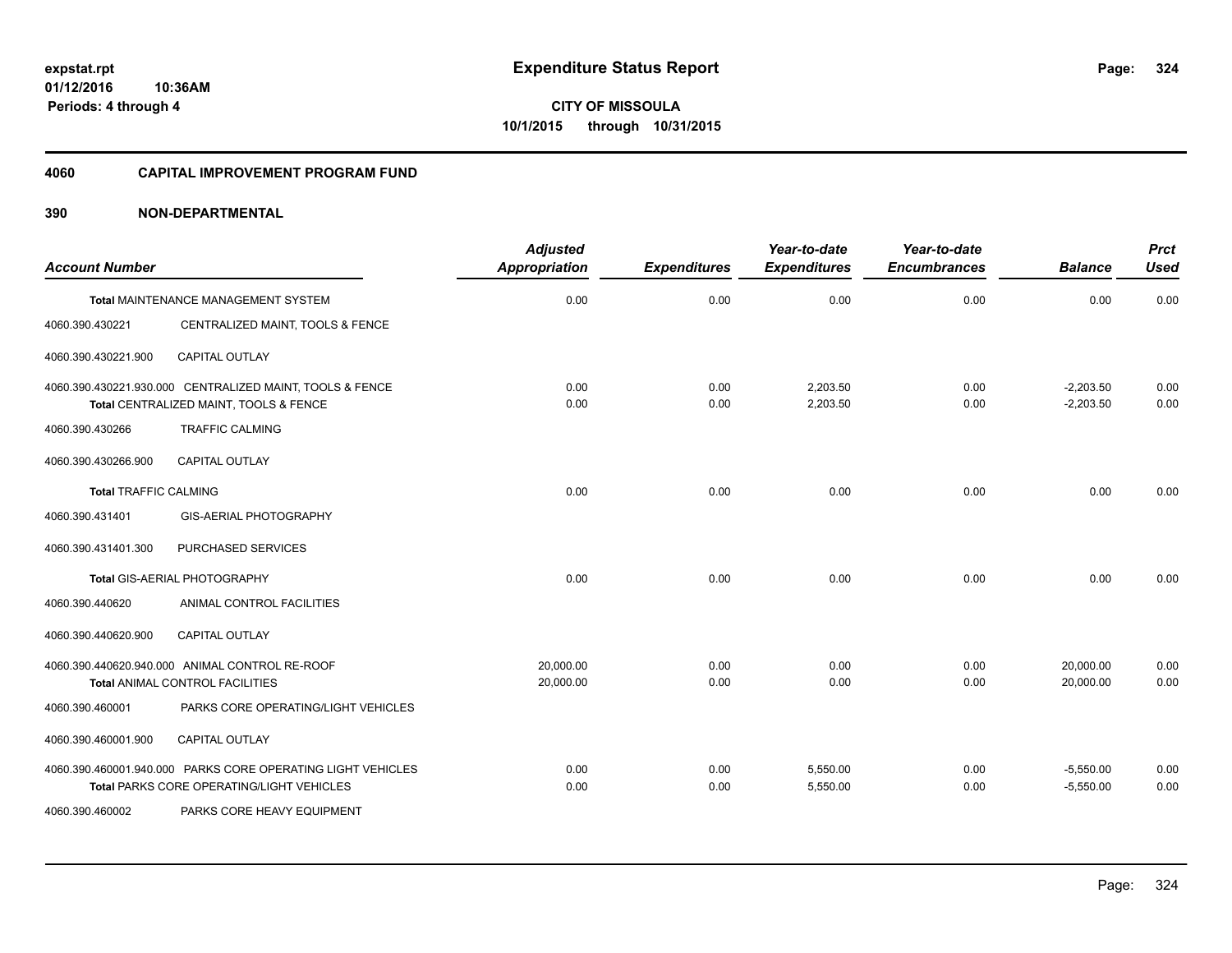### **4060 CAPITAL IMPROVEMENT PROGRAM FUND**

|                                |                                       | <b>Adjusted</b> |                     | Year-to-date        | Year-to-date        |                | <b>Prct</b> |
|--------------------------------|---------------------------------------|-----------------|---------------------|---------------------|---------------------|----------------|-------------|
| <b>Account Number</b>          |                                       | Appropriation   | <b>Expenditures</b> | <b>Expenditures</b> | <b>Encumbrances</b> | <b>Balance</b> | <b>Used</b> |
| 4060.390.460002.900            | <b>CAPITAL OUTLAY</b>                 |                 |                     |                     |                     |                |             |
|                                | Total PARKS CORE HEAVY EQUIPMENT      | 0.00            | 0.00                | 0.00                | 0.00                | 0.00           | 0.00        |
| 4060.390.460400                | PARK MAINTENANCE & IMPROVEMENTS       |                 |                     |                     |                     |                |             |
| 4060.390.460400.100            | PERSONAL SERVICES                     |                 |                     |                     |                     |                |             |
| <b>Total PERSONAL SERVICES</b> |                                       | 0.00            | 0.00                | 0.00                | 0.00                | 0.00           | 0.00        |
| 4060.390.460400.900            | CAPITAL OUTLAY                        |                 |                     |                     |                     |                |             |
|                                | Total PARK MAINTENANCE & IMPROVEMENTS | 0.00            | 0.00                | 0.00                | 0.00                | 0.00           | 0.00        |
| 4060.390.460432                | <b>AQUATICS SUPPORT</b>               |                 |                     |                     |                     |                |             |
| 4060.390.460432.900            | <b>CAPITAL OUTLAY</b>                 |                 |                     |                     |                     |                |             |
| <b>Total AQUATICS SUPPORT</b>  |                                       | 0.00            | 0.00                | 0.00                | 0.00                | 0.00           | 0.00        |
| 4060.390.460438                | MCCORMICK PARK SITE PLAN              |                 |                     |                     |                     |                |             |
| 4060.390.460438.900            | CAPITAL OUTLAY                        |                 |                     |                     |                     |                |             |
|                                | Total MCCORMICK PARK SITE PLAN        | 0.00            | 0.00                | 0.00                | 0.00                | 0.00           | 0.00        |
| 4060.390.460451                | ART MUSEUM DEBT SERVICE               |                 |                     |                     |                     |                |             |
| 4060.390.460451.600            | <b>DEBT SERVICE</b>                   |                 |                     |                     |                     |                |             |
|                                | Total ART MUSEUM DEBT SERVICE         | 0.00            | 0.00                | 0.00                | 0.00                | 0.00           | 0.00        |
| 4060.390.460452                | <b>ART MUSEUM</b>                     |                 |                     |                     |                     |                |             |
| 4060.390.460452.900            | CAPITAL OUTLAY                        |                 |                     |                     |                     |                |             |
| <b>Total ART MUSEUM</b>        |                                       | 0.00            | 0.00                | 0.00                | 0.00                | 0.00           | 0.00        |
|                                |                                       |                 |                     |                     |                     |                |             |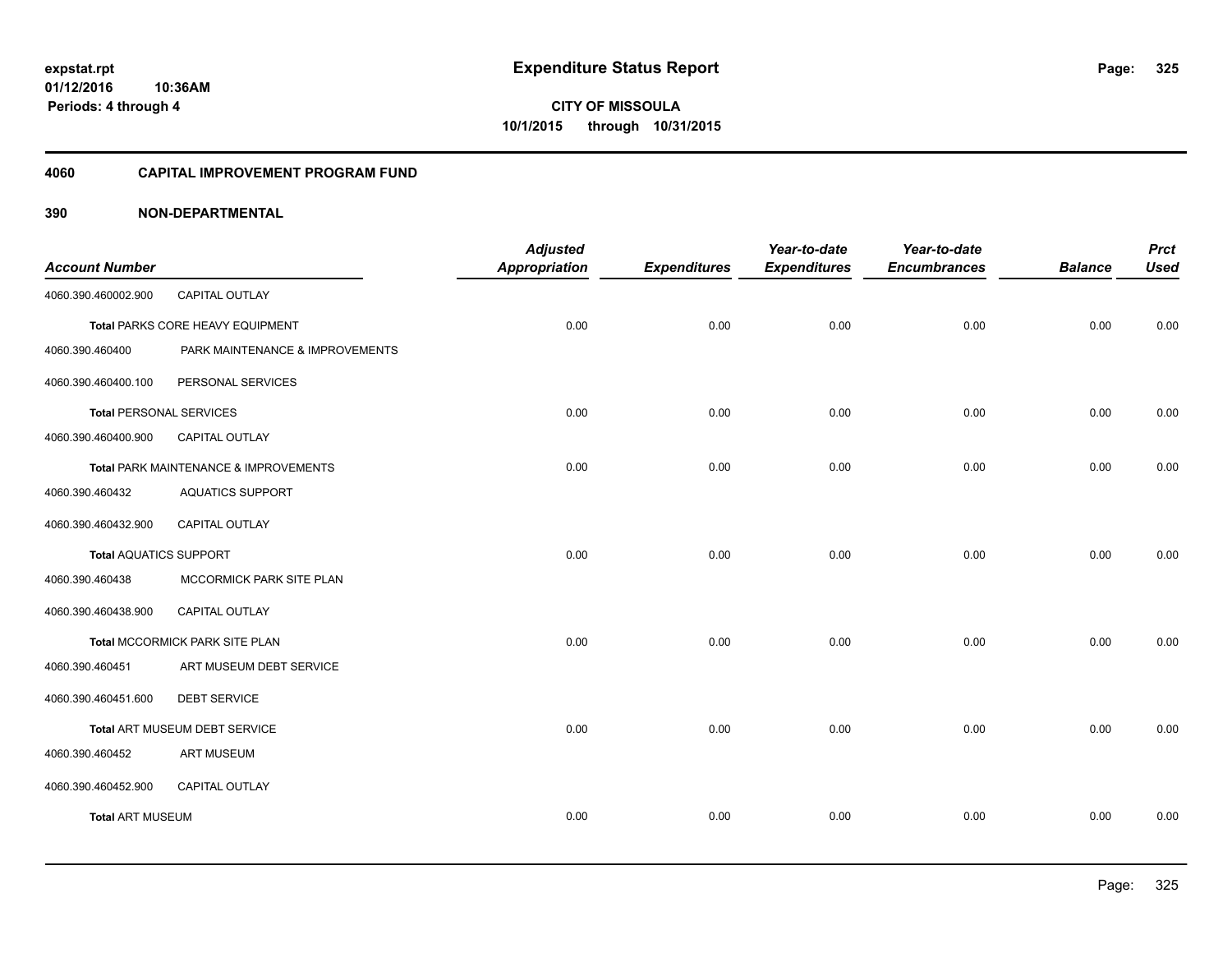**01/12/2016 10:36AM Periods: 4 through 4**

**CITY OF MISSOULA 10/1/2015 through 10/31/2015**

## **4060 CAPITAL IMPROVEMENT PROGRAM FUND**

| <b>Account Number</b>         |                                                                  | <b>Adjusted</b><br><b>Appropriation</b> | <b>Expenditures</b> | Year-to-date<br><b>Expenditures</b> | Year-to-date<br><b>Encumbrances</b> | <b>Balance</b> | <b>Prct</b><br><b>Used</b> |
|-------------------------------|------------------------------------------------------------------|-----------------------------------------|---------------------|-------------------------------------|-------------------------------------|----------------|----------------------------|
| 4060.390.460485               | 50 METER POOL IMPROVEMENTS                                       |                                         |                     |                                     |                                     |                |                            |
| 4060.390.460485.900           | <b>CAPITAL OUTLAY</b>                                            |                                         |                     |                                     |                                     |                |                            |
|                               | Total 50 METER POOL IMPROVEMENTS                                 | 0.00                                    | 0.00                | 0.00                                | 0.00                                | 0.00           | 0.00                       |
| 4060.390.460507               | <b>METER CONVERSION</b>                                          |                                         |                     |                                     |                                     |                |                            |
| 4060.390.460507.900           | <b>CAPITAL OUTLAY</b>                                            |                                         |                     |                                     |                                     |                |                            |
| <b>Total METER CONVERSION</b> |                                                                  | 0.00                                    | 0.00                | 0.00                                | 0.00                                | 0.00           | 0.00                       |
| 4060.390.490100               | AQUATICS GEN FUND DEBT SERVICE                                   |                                         |                     |                                     |                                     |                |                            |
| 4060.390.490100.600           | <b>DEBT SERVICE</b>                                              |                                         |                     |                                     |                                     |                |                            |
|                               | 4060.390.490100.610.000 FY08 AQUATICS GEN FUND DEBT SVS/PRINCIPL | 85,000.00                               | 0.00                | 0.00                                | 0.00                                | 85,000.00      | 0.00                       |
|                               | 4060.390.490100.620.000 FY08 AQUATICS GEN FUND DEBT SVS/INTEREST | 45,641.00                               | 0.00                | 0.00                                | 0.00                                | 45,641.00      | 0.00                       |
|                               | Total AQUATICS GEN FUND DEBT SERVICE                             | 130,641.00                              | 0.00                | 0.00                                | 0.00                                | 130,641.00     | 0.00                       |
| 4060.390.490101               | 50 METER POOL DEBT SERVICE                                       |                                         |                     |                                     |                                     |                |                            |
| 4060.390.490101.600           | <b>DEBT SERVICE</b>                                              |                                         |                     |                                     |                                     |                |                            |
|                               | 4060.390.490101.610.000 50 METER POOL DEBT SERVICE               | 35,000.00                               | 0.00                | 0.00                                | 0.00                                | 35,000.00      | 0.00                       |
|                               | 4060.390.490101.620.000 50 METER POOL DEBT SERVICE/INTEREST      | 23,825.00                               | 0.00                | 0.00                                | 0.00                                | 23,825.00      | 0.00                       |
|                               | Total 50 METER POOL DEBT SERVICE                                 | 58,825.00                               | 0.00                | 0.00                                | 0.00                                | 58,825.00      | 0.00                       |
| 4060.390.490102               | 2010C ENERGY BONDS DEBT SERVICE                                  |                                         |                     |                                     |                                     |                |                            |
| 4060.390.490102.600           | <b>DEBT SERVICE</b>                                              |                                         |                     |                                     |                                     |                |                            |
|                               | 4060.390.490102.610.000 PRINCIPAL-2010C BONDS                    | 60,000.00                               | 0.00                | 0.00                                | 0.00                                | 60,000.00      | 0.00                       |
|                               | 4060.390.490102.620.000 INTEREST / SERVICE FEES-2010C BONDS      | 22,925.00                               | 0.00                | 0.00                                | 0.00                                | 22,925.00      | 0.00                       |
|                               | Total 2010C ENERGY BONDS DEBT SERVICE                            | 82,925.00                               | 0.00                | 0.00                                | 0.00                                | 82,925.00      | 0.00                       |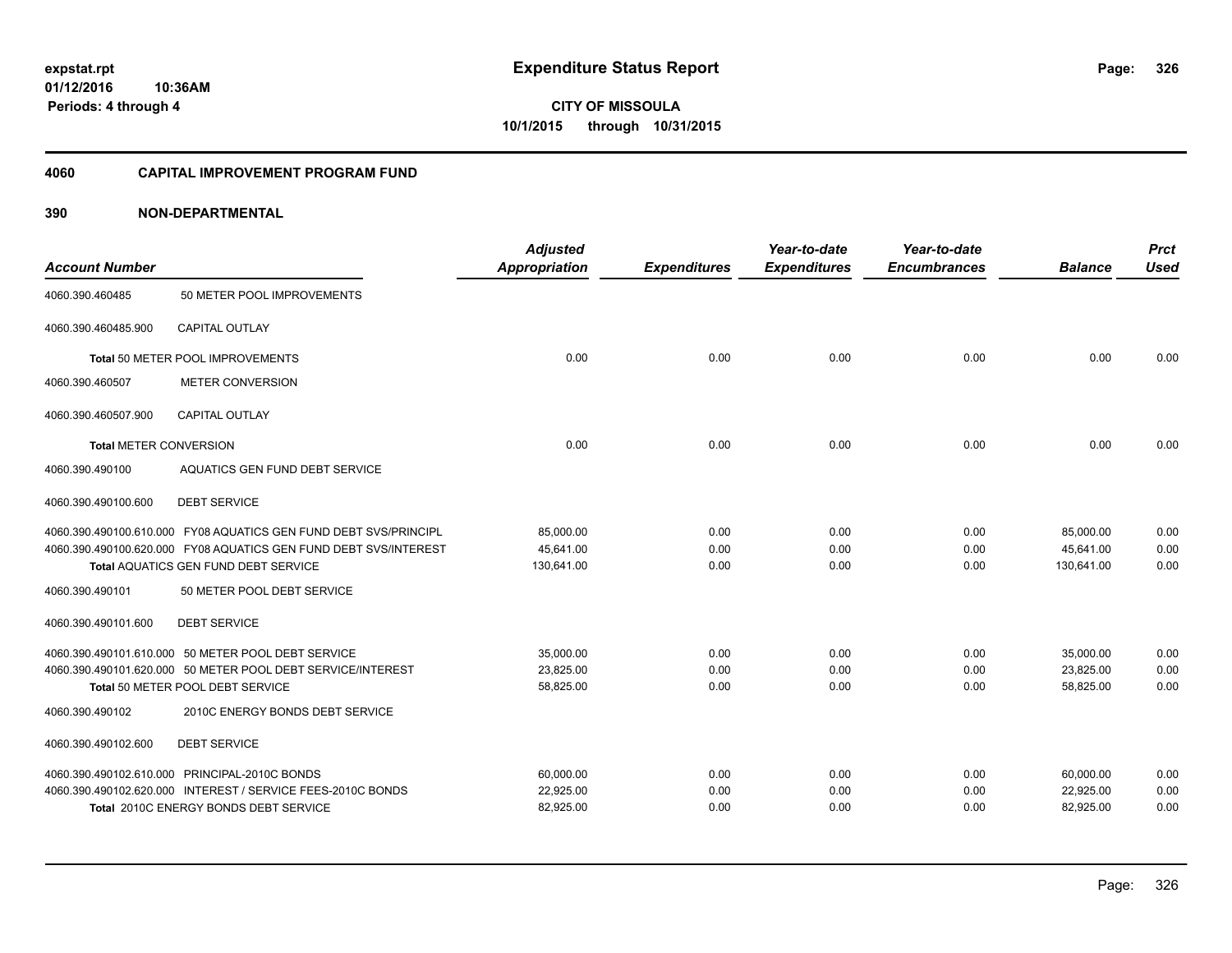**01/12/2016 10:36AM Periods: 4 through 4**

**CITY OF MISSOULA 10/1/2015 through 10/31/2015**

## **4060 CAPITAL IMPROVEMENT PROGRAM FUND**

| <b>Account Number</b>                                      | <b>Adjusted</b><br><b>Appropriation</b> | <b>Expenditures</b> | Year-to-date<br><b>Expenditures</b> | Year-to-date<br><b>Encumbrances</b> | <b>Balance</b> | <b>Prct</b><br><b>Used</b> |
|------------------------------------------------------------|-----------------------------------------|---------------------|-------------------------------------|-------------------------------------|----------------|----------------------------|
|                                                            |                                         |                     |                                     |                                     |                |                            |
| 2010A REFUNDING DEBT SERVICE<br>4060.390.490103            |                                         |                     |                                     |                                     |                |                            |
| 4060.390.490103.600<br><b>DEBT SERVICE</b>                 |                                         |                     |                                     |                                     |                |                            |
| 4060.390.490103.610.000 PRINCIPAL                          | 110,000.00                              | 0.00                | 0.00                                | 0.00                                | 110,000.00     | 0.00                       |
| 4060.390.490103.620.000 INTEREST / SERVICE FEES            | 19,813.00                               | 0.00                | 350.00                              | 0.00                                | 19,463.00      | 1.77                       |
| Total 2010A REFUNDING DEBT SERVICE                         | 129,813.00                              | 0.00                | 350.00                              | 0.00                                | 129,463.00     | 0.27                       |
| 4060.390.490429<br>07 FIRE BOND DEBT SVS \$680,000         |                                         |                     |                                     |                                     |                |                            |
| 4060.390.490429.600<br><b>DEBT SERVICE</b>                 |                                         |                     |                                     |                                     |                |                            |
| 4060.390.490429.610.000 PRINCIPAL                          | 35,000.00                               | 0.00                | 0.00                                | 0.00                                | 35,000.00      | 0.00                       |
| 4060.390.490429.620.000 INTEREST / SERVICE FEES            | 18,705.00                               | 0.00                | 350.00                              | 0.00                                | 18,355.00      | 1.87                       |
| Total 07 FIRE BOND DEBT SVS \$680,000                      | 53,705.00                               | 0.00                | 350.00                              | 0.00                                | 53,355.00      | 0.65                       |
| 4060.390.490504<br>FY09 FINANCED CORE EQUIPMENT            |                                         |                     |                                     |                                     |                |                            |
| 4060.390.490504.300<br>PURCHASED SERVICES                  |                                         |                     |                                     |                                     |                |                            |
| <b>Total PURCHASED SERVICES</b>                            | 0.00                                    | 0.00                | 0.00                                | 0.00                                | 0.00           | 0.00                       |
| 4060.390.490504.600<br><b>DEBT SERVICE</b>                 |                                         |                     |                                     |                                     |                |                            |
| 4060.390.490504.610.000 FY09 CORE FINANCED EQUIP-PRINCIPAL | 305,191.00                              | 0.00                | 68,506.33                           | 0.00                                | 236,684.67     | 22.45                      |
| 4060.390.490504.620.000 FY09 FINANCED CORE EQUIP-INTEREST  | 61,927.00                               | 0.00                | 22,539.49                           | 0.00                                | 39,387.51      | 36.40                      |
| <b>Total FY09 FINANCED CORE EQUIPMENT</b>                  | 367,118.00                              | 0.00                | 91,045.82                           | 0.00                                | 276,072.18     | 24.80                      |
| <b>CORE FINANCED EQUIPMENT</b><br>4060.390.490506          |                                         |                     |                                     |                                     |                |                            |
| <b>DEBT SERVICE</b><br>4060.390.490506.600                 |                                         |                     |                                     |                                     |                |                            |
| Total CORE FINANCED EQUIPMENT                              | 0.00                                    | 0.00                | 0.00                                | 0.00                                | 0.00           | 0.00                       |
| <b>MERCHANT SERVICES</b><br>4060.390.510110                |                                         |                     |                                     |                                     |                |                            |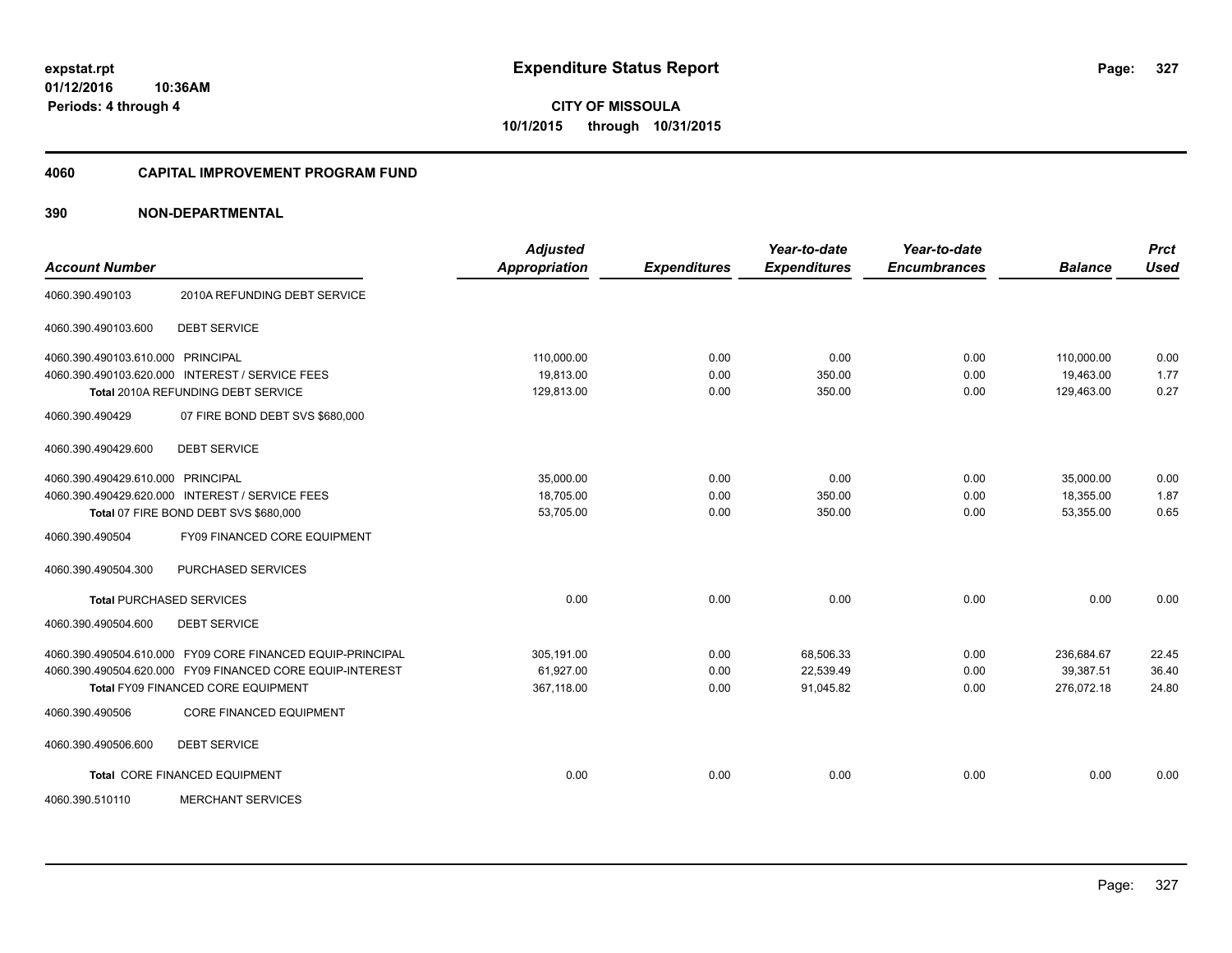## **4060 CAPITAL IMPROVEMENT PROGRAM FUND**

| <b>Account Number</b>          |                        | <b>Adjusted</b><br>Appropriation | <b>Expenditures</b> | Year-to-date<br><b>Expenditures</b> | Year-to-date<br><b>Encumbrances</b> | <b>Balance</b> | <b>Prct</b><br><b>Used</b> |
|--------------------------------|------------------------|----------------------------------|---------------------|-------------------------------------|-------------------------------------|----------------|----------------------------|
| 4060.390.510110.500            | <b>FIXED CHARGES</b>   |                                  |                     |                                     |                                     |                |                            |
| <b>Total MERCHANT SERVICES</b> |                        | 0.00                             | 0.00                | 0.00                                | 0.00                                | 0.00           | 0.00                       |
| 4060.390.521001                | <b>TRANSFER TO CIP</b> |                                  |                     |                                     |                                     |                |                            |
| 4060.390.521001.800            | OTHER OBJECTS          |                                  |                     |                                     |                                     |                |                            |
| <b>Total TRANSFER TO CIP</b>   |                        | 0.00                             | 0.00                | 0.00                                | 0.00                                | 0.00           | 0.00                       |
| <b>Total NON-DEPARTMENTAL</b>  |                        | 1.084.565.00                     | 121.209.42          | 319.055.45                          | 0.00                                | 765.509.55     | 29.42                      |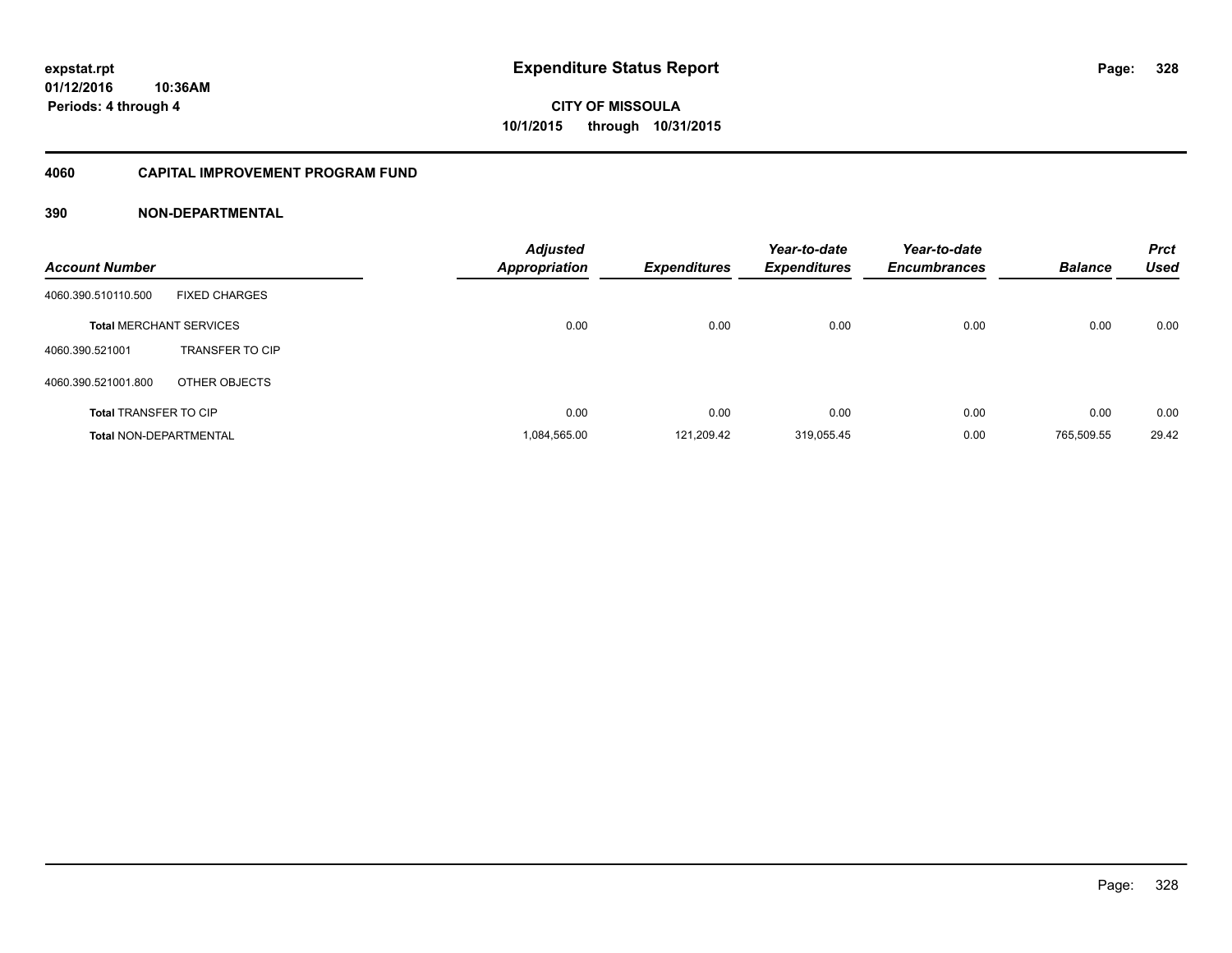### **4060 CAPITAL IMPROVEMENT PROGRAM FUND**

## **391 ENERGY PERFORMANCE PROJ.**

| <b>Account Number</b> |                                           | <b>Adjusted</b><br><b>Appropriation</b> | <b>Expenditures</b> | Year-to-date<br><b>Expenditures</b> | Year-to-date<br><b>Encumbrances</b> | <b>Balance</b> | <b>Prct</b><br><b>Used</b> |
|-----------------------|-------------------------------------------|-----------------------------------------|---------------------|-------------------------------------|-------------------------------------|----------------|----------------------------|
| 4060.391.411242       | COUNCIL CHAMBERS HVAC                     |                                         |                     |                                     |                                     |                |                            |
| 4060.391.411242.900   | <b>CAPITAL OUTLAY</b>                     |                                         |                     |                                     |                                     |                |                            |
|                       | Total COUNCIL CHAMBERS HVAC               | 0.00                                    | 0.00                | 0.00                                | 0.00                                | 0.00           | 0.00                       |
| 4060.391.411257       | JCI-CONSTRUCTION AND M&V                  |                                         |                     |                                     |                                     |                |                            |
| 4060.391.411257.300   | PURCHASED SERVICES                        |                                         |                     |                                     |                                     |                |                            |
|                       | Total JCI-CONSTRUCTION AND M&V            | 0.00                                    | 0.00                | 0.00                                | 0.00                                | 0.00           | 0.00                       |
| 4060.391.411258       | PARKS EXTERIOR TRAIL LIGHTING(ARRA)       |                                         |                     |                                     |                                     |                |                            |
| 4060.391.411258.900   | <b>CAPITAL OUTLAY</b>                     |                                         |                     |                                     |                                     |                |                            |
|                       | Total PARKS EXTERIOR TRAIL LIGHTING(ARRA) | 0.00                                    | 0.00                | 0.00                                | 0.00                                | 0.00           | 0.00                       |
| 4060.391.420421       | FIRE STATION #1 HVAC SYSTEM               |                                         |                     |                                     |                                     |                |                            |
| 4060.391.420421.900   | <b>CAPITAL OUTLAY</b>                     |                                         |                     |                                     |                                     |                |                            |
|                       | Total FIRE STATION #1 HVAC SYSTEM         | 0.00                                    | 0.00                | 0.00                                | 0.00                                | 0.00           | 0.00                       |
| 4060.391.510110       | <b>MERCHANT SERVICES</b>                  |                                         |                     |                                     |                                     |                |                            |
| 4060.391.510110.500   | <b>FIXED CHARGES</b>                      |                                         |                     |                                     |                                     |                |                            |
|                       | Total ENERGY PERFORMANCE PROJ.            | 0.00                                    | 0.00                | 0.00                                | 0.00                                | 0.00           | 0.00                       |
|                       | Total CAPITAL IMPROVEMENT PROGRAM FUND    | 1,084,565.00                            | 121,209.42          | 319,055.45                          | 0.00                                | 765,509.55     | 29.42                      |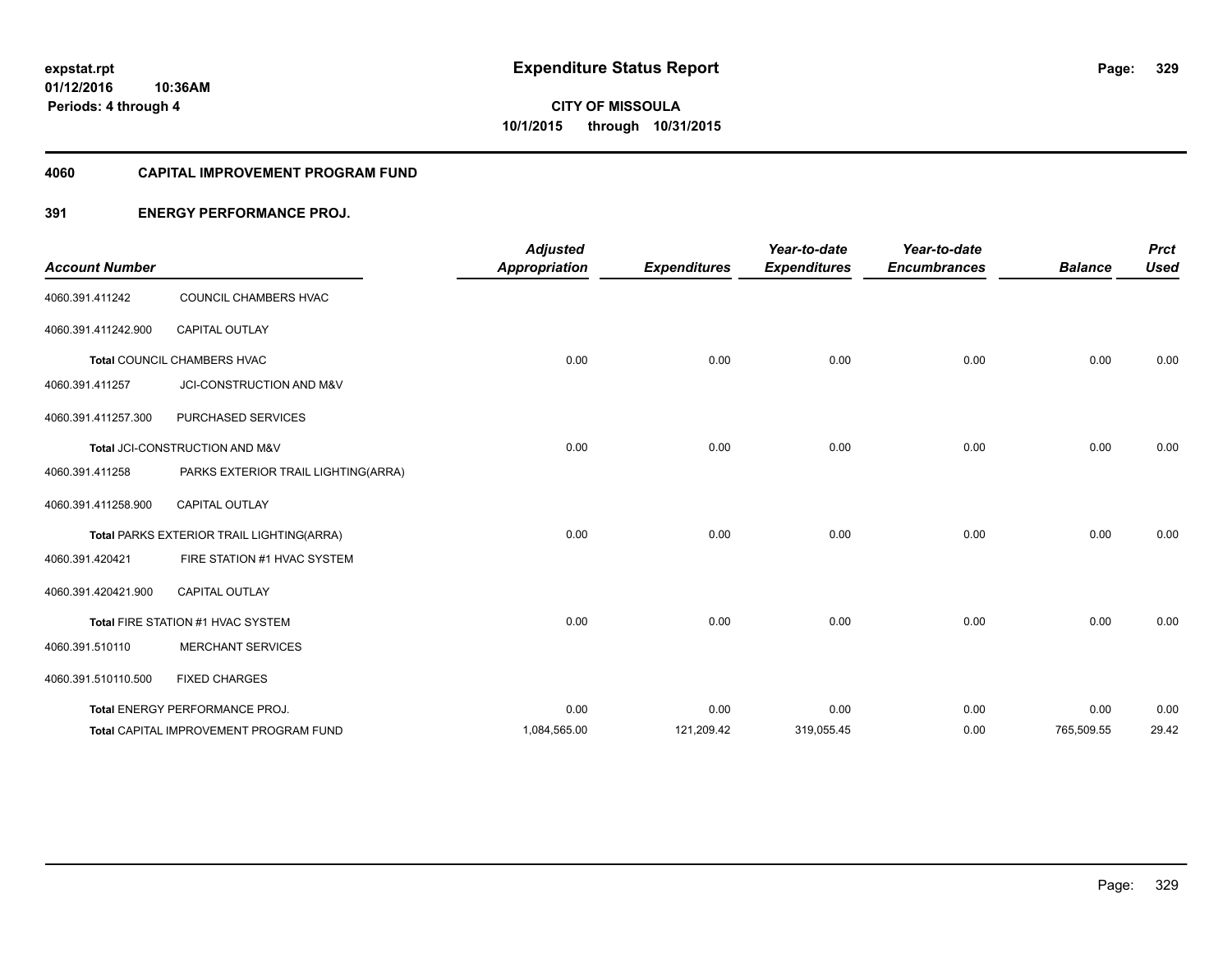**01/12/2016 10:36AM Periods: 4 through 4**

**CITY OF MISSOULA 10/1/2015 through 10/31/2015**

## **4130 1997 G O BOND OPEN SPACE PURCHASE FUND**

| <b>Account Number</b>      |                                              | <b>Adjusted</b><br><b>Appropriation</b> | <b>Expenditures</b> | Year-to-date<br><b>Expenditures</b> | Year-to-date<br><b>Encumbrances</b> | <b>Balance</b> | <b>Prct</b><br><b>Used</b> |
|----------------------------|----------------------------------------------|-----------------------------------------|---------------------|-------------------------------------|-------------------------------------|----------------|----------------------------|
|                            |                                              |                                         |                     |                                     |                                     |                |                            |
| 4130.390.460480            | VANDALISM                                    |                                         |                     |                                     |                                     |                |                            |
| 4130.390.460480.800        | OTHER OBJECTS                                |                                         |                     |                                     |                                     |                |                            |
| <b>Total OTHER OBJECTS</b> |                                              | 0.00                                    | 0.00                | 0.00                                | 0.00                                | 0.00           | 0.00                       |
| 4130.390.460480.900        | <b>CAPITAL OUTLAY</b>                        |                                         |                     |                                     |                                     |                |                            |
| 4130.390.460480.930.000    | <b>IMPROVEMENTS</b>                          | 375,602.00                              | 0.00                | 0.00                                | 0.00                                | 375,602.00     | 0.00                       |
| <b>Total VANDALISM</b>     |                                              | 375,602.00                              | 0.00                | 0.00                                | 0.00                                | 375,602.00     | 0.00                       |
| 4130.390.510110            | <b>MERCHANT SERVICES</b>                     |                                         |                     |                                     |                                     |                |                            |
| 4130.390.510110.500        | <b>FIXED CHARGES</b>                         |                                         |                     |                                     |                                     |                |                            |
|                            | <b>Total MERCHANT SERVICES</b>               | 0.00                                    | 0.00                | 0.00                                | 0.00                                | 0.00           | 0.00                       |
|                            | Total 1997 G O BOND OPEN SPACE PURCHASE FUND | 375,602.00                              | 0.00                | 0.00                                | 0.00                                | 375,602.00     | 0.00                       |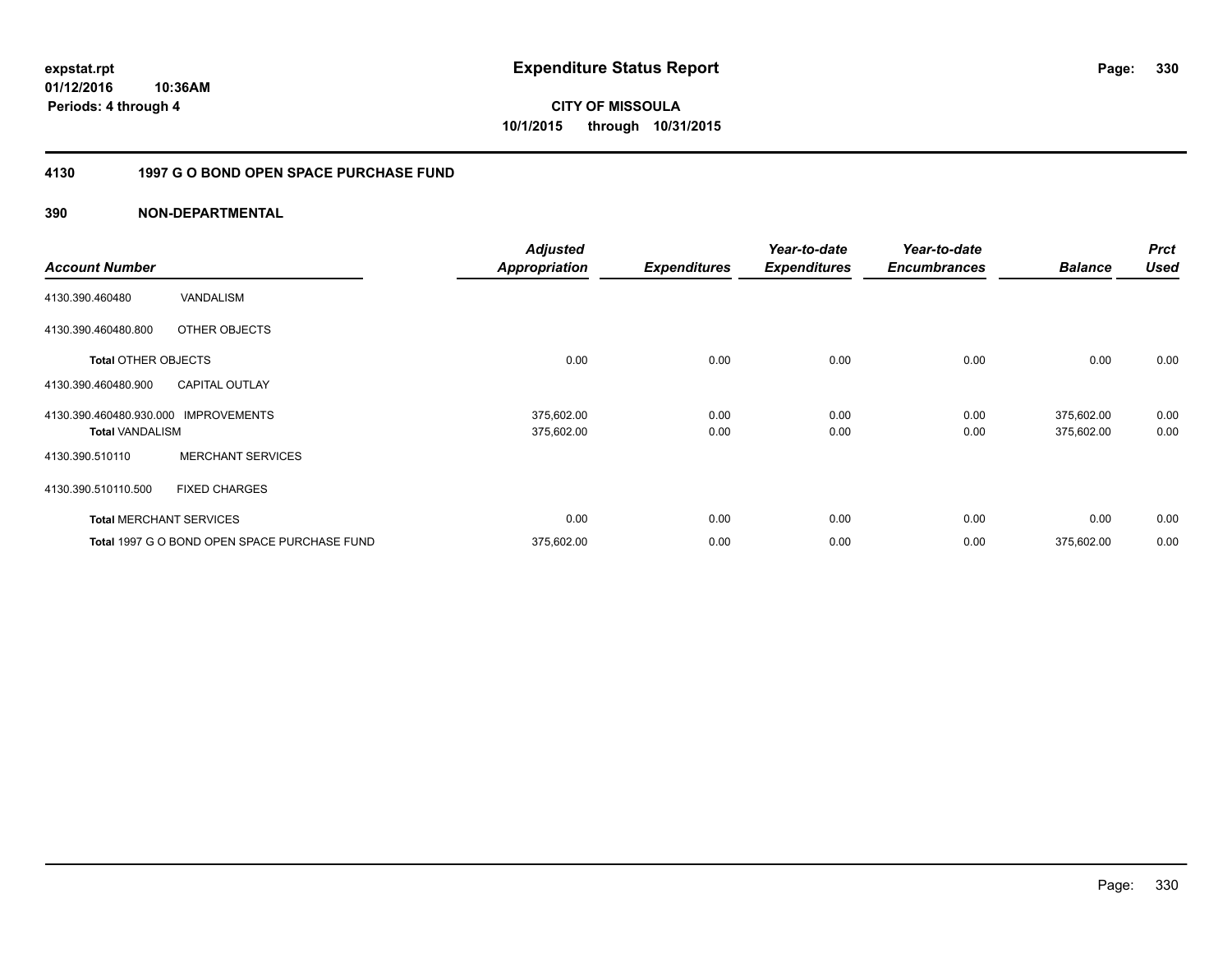## **4196 NEW FIRE STATION GO BOND**

## **300 FIRE**

| <b>Account Number</b>      |                                       | <b>Adjusted</b><br><b>Appropriation</b> | <b>Expenditures</b> | Year-to-date<br><b>Expenditures</b> | Year-to-date<br><b>Encumbrances</b> | <b>Balance</b> | <b>Prct</b><br><b>Used</b> |
|----------------------------|---------------------------------------|-----------------------------------------|---------------------|-------------------------------------|-------------------------------------|----------------|----------------------------|
| 4196.300.420420            | <b>FACILITY</b>                       |                                         |                     |                                     |                                     |                |                            |
| 4196.300.420420.800        | OTHER OBJECTS                         |                                         |                     |                                     |                                     |                |                            |
| <b>Total OTHER OBJECTS</b> |                                       | 0.00                                    | 0.00                | 0.00                                | 0.00                                | 0.00           | 0.00                       |
| 4196.300.420420.900        | <b>CAPITAL OUTLAY</b>                 |                                         |                     |                                     |                                     |                |                            |
| <b>Total FACILITY</b>      |                                       | 0.00                                    | 0.00                | 0.00                                | 0.00                                | 0.00           | 0.00                       |
| 4196.300.510110            | <b>MERCHANT SERVICES</b>              |                                         |                     |                                     |                                     |                |                            |
| 4196.300.510110.500        | <b>FIXED CHARGES</b>                  |                                         |                     |                                     |                                     |                |                            |
| <b>Total FIXED CHARGES</b> |                                       | 0.00                                    | 0.00                | 0.00                                | 0.00                                | 0.00           | 0.00                       |
|                            | <b>Total NEW FIRE STATION GO BOND</b> | 0.00                                    | 0.00                | 0.00                                | 0.00                                | 0.00           | 0.00                       |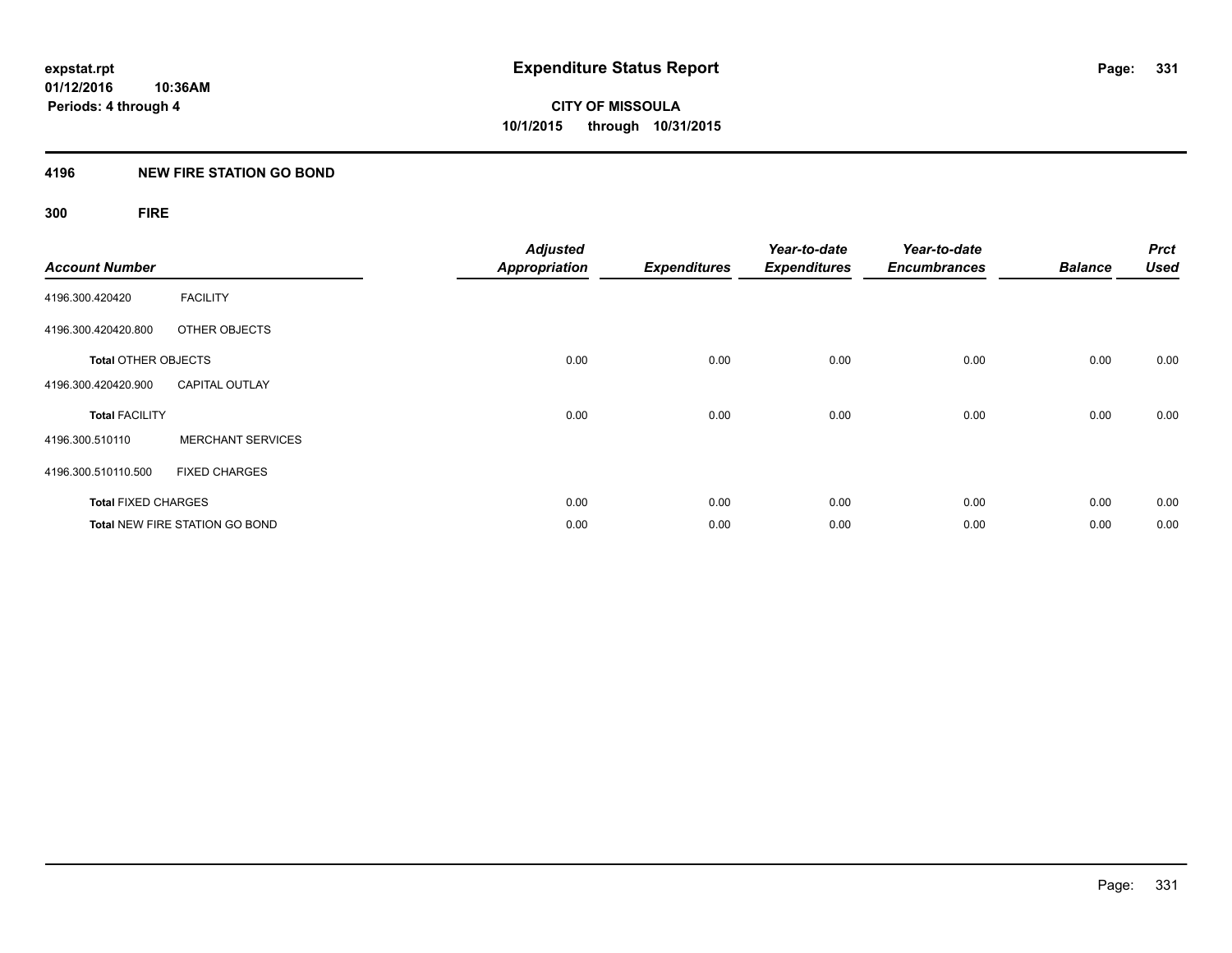**01/12/2016 10:36AM Periods: 4 through 4**

# **CITY OF MISSOULA 10/1/2015 through 10/31/2015**

## **4450 S/C CONSTRUCTION FUND FOR FY06**

| <b>Account Number</b> |                                             | <b>Adjusted</b><br><b>Appropriation</b> | <b>Expenditures</b> | Year-to-date<br><b>Expenditures</b> | Year-to-date<br><b>Encumbrances</b> | <b>Balance</b> | <b>Prct</b><br><b>Used</b> |
|-----------------------|---------------------------------------------|-----------------------------------------|---------------------|-------------------------------------|-------------------------------------|----------------|----------------------------|
| 4450.280.510110       | <b>MERCHANT SERVICES</b>                    |                                         |                     |                                     |                                     |                |                            |
| 4450.280.510110.500   | <b>FIXED CHARGES</b>                        |                                         |                     |                                     |                                     |                |                            |
|                       | <b>Total MERCHANT SERVICES</b>              | 0.00                                    | 0.00                | 0.00                                | 0.00                                | 0.00           | 0.00                       |
| 4450.280.521000       | INTERFUND OPERATING TRANSFERS               |                                         |                     |                                     |                                     |                |                            |
| 4450.280.521000.800   | OTHER OBJECTS                               |                                         |                     |                                     |                                     |                |                            |
|                       | <b>Total INTERFUND OPERATING TRANSFERS</b>  | 0.00                                    | 0.00                | 0.00                                | 0.00                                | 0.00           | 0.00                       |
|                       | <b>Total S/C CONSTRUCTION FUND FOR FY06</b> | 0.00                                    | 0.00                | 0.00                                | 0.00                                | 0.00           | 0.00                       |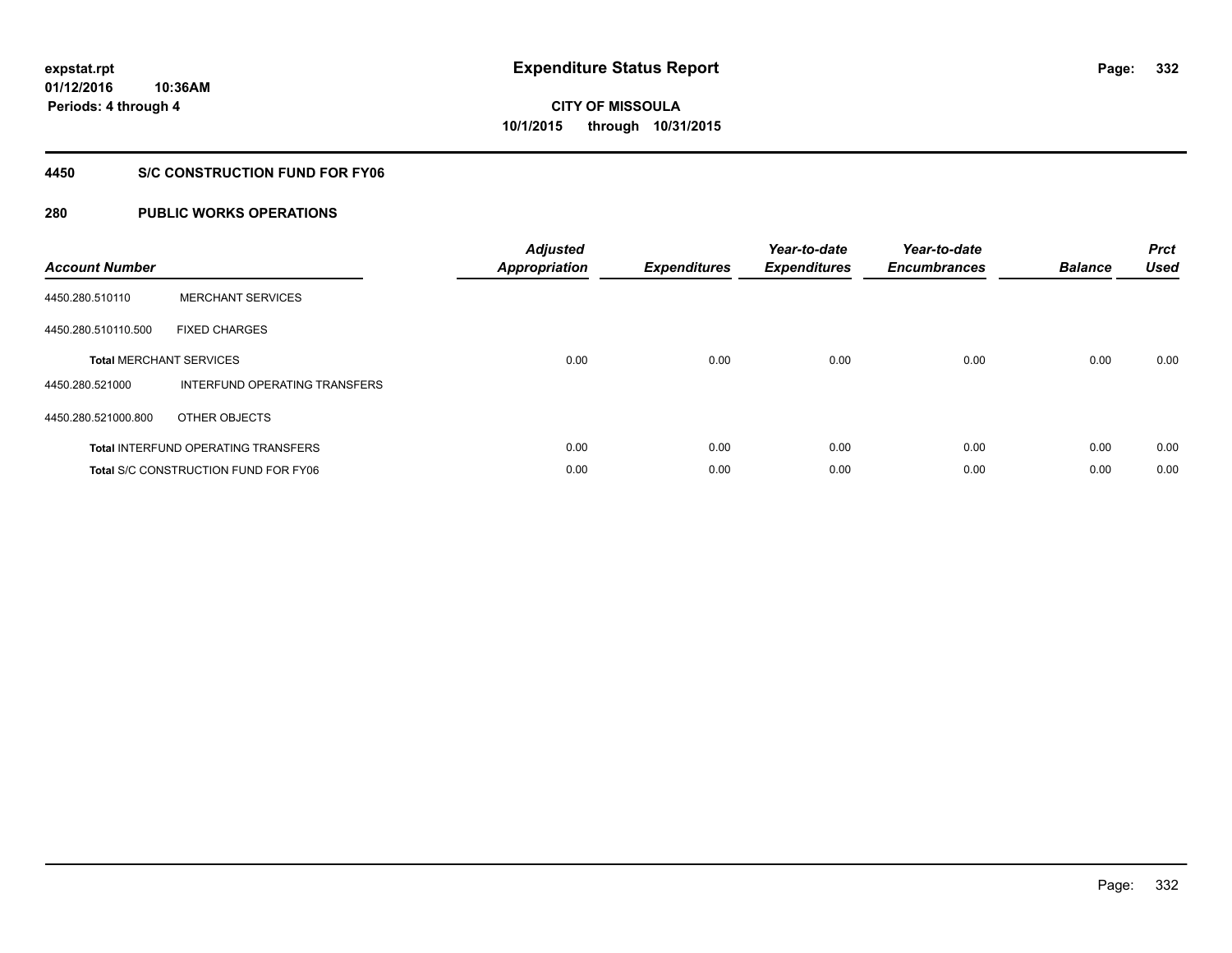## **4451 FY07 S/C BOND FUND**

| <b>Account Number</b>    |                                            | <b>Adjusted</b><br>Appropriation | <b>Expenditures</b> | Year-to-date<br><b>Expenditures</b> | Year-to-date<br><b>Encumbrances</b> | <b>Balance</b> | <b>Prct</b><br><b>Used</b> |
|--------------------------|--------------------------------------------|----------------------------------|---------------------|-------------------------------------|-------------------------------------|----------------|----------------------------|
| 4451.280.510110          | <b>MERCHANT SERVICES</b>                   |                                  |                     |                                     |                                     |                |                            |
| 4451.280.510110.500      | <b>FIXED CHARGES</b>                       |                                  |                     |                                     |                                     |                |                            |
|                          | <b>Total MERCHANT SERVICES</b>             | 0.00                             | 0.00                | 0.00                                | 0.00                                | 0.00           | 0.00                       |
| 4451.280.521000          | INTERFUND OPERATING TRANSFERS              |                                  |                     |                                     |                                     |                |                            |
| 4451.280.521000.800      | OTHER OBJECTS                              |                                  |                     |                                     |                                     |                |                            |
|                          | <b>Total INTERFUND OPERATING TRANSFERS</b> | 0.00                             | 0.00                | 0.00                                | 0.00                                | 0.00           | 0.00                       |
| Total FY07 S/C BOND FUND |                                            | 0.00                             | 0.00                | 0.00                                | 0.00                                | 0.00           | 0.00                       |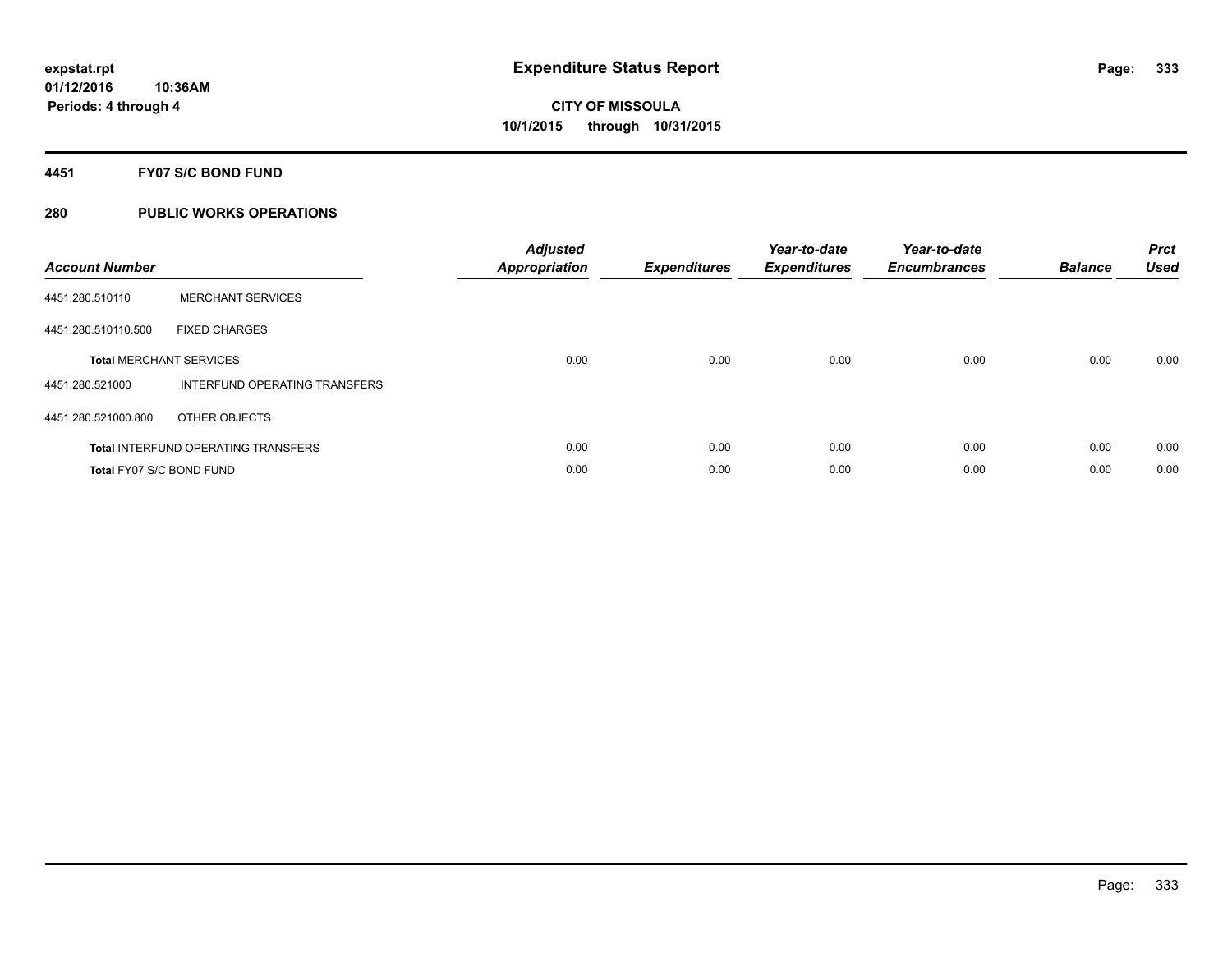**01/12/2016 10:36AM Periods: 4 through 4**

# **CITY OF MISSOULA 10/1/2015 through 10/31/2015**

## **4452 S/C CONSTRUCTION FUND FOR FY 08 BOND SAL**

| <b>Account Number</b>  |                                                       | <b>Adjusted</b><br><b>Appropriation</b> | <b>Expenditures</b> | Year-to-date<br><b>Expenditures</b> | Year-to-date<br><b>Encumbrances</b> | <b>Balance</b> | <b>Prct</b><br><b>Used</b> |
|------------------------|-------------------------------------------------------|-----------------------------------------|---------------------|-------------------------------------|-------------------------------------|----------------|----------------------------|
| 4452.280.430262        | <b>SIDEWALKS</b>                                      |                                         |                     |                                     |                                     |                |                            |
| 4452.280.430262.900    | <b>CAPITAL OUTLAY</b>                                 |                                         |                     |                                     |                                     |                |                            |
| <b>Total SIDEWALKS</b> |                                                       | 0.00                                    | 0.00                | 0.00                                | 0.00                                | 0.00           | 0.00                       |
| 4452.280.510110        | <b>MERCHANT SERVICES</b>                              |                                         |                     |                                     |                                     |                |                            |
| 4452.280.510110.500    | <b>FIXED CHARGES</b>                                  |                                         |                     |                                     |                                     |                |                            |
|                        | <b>Total MERCHANT SERVICES</b>                        | 0.00                                    | 0.00                | 0.00                                | 0.00                                | 0.00           | 0.00                       |
|                        | <b>Total S/C CONSTRUCTION FUND FOR FY 08 BOND SAL</b> | 0.00                                    | 0.00                | 0.00                                | 0.00                                | 0.00           | 0.00                       |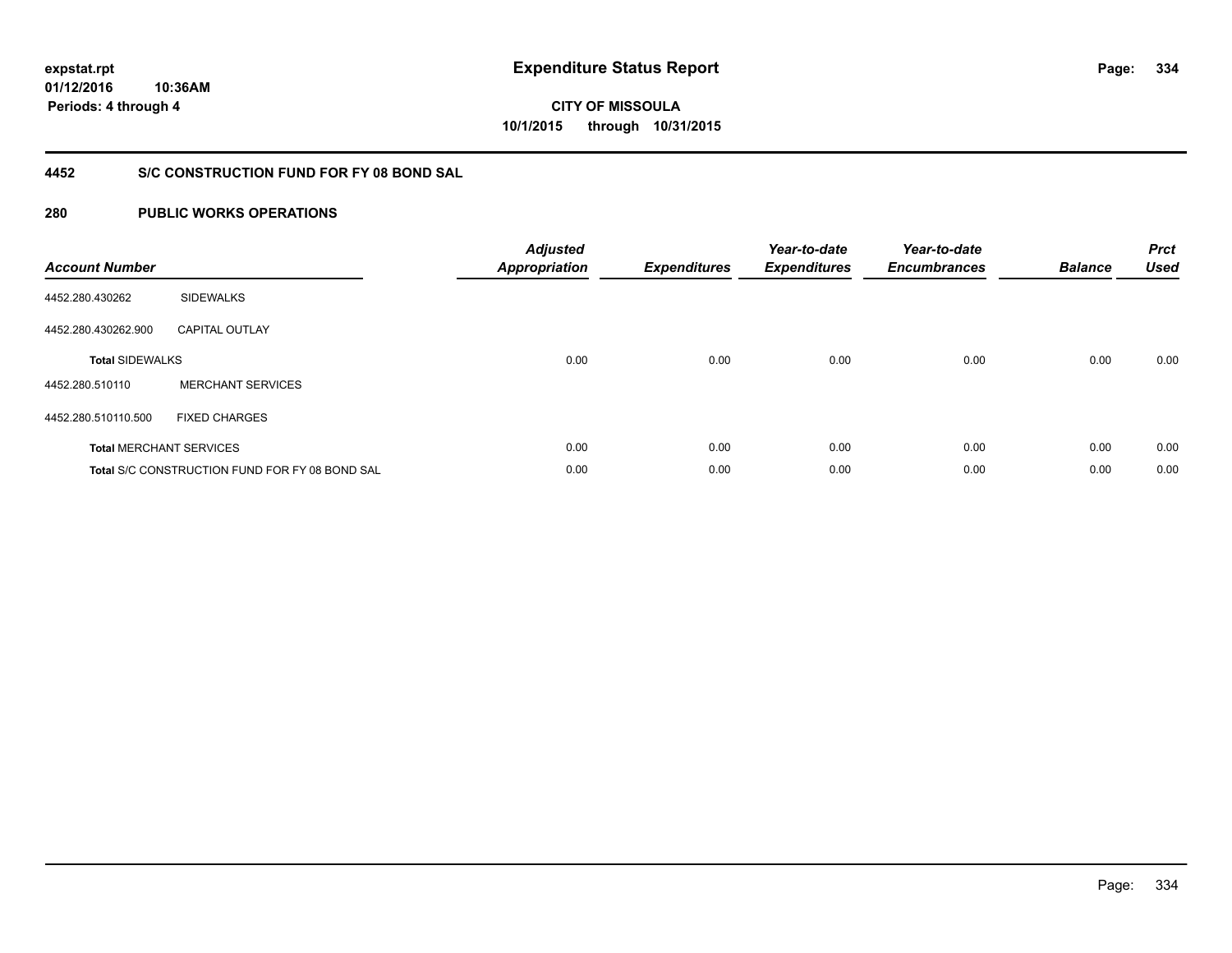**335**

**01/12/2016 10:36AM Periods: 4 through 4**

# **CITY OF MISSOULA 10/1/2015 through 10/31/2015**

## **4453 S/C CONSTRUCTION FUND FY09 BOND**

| <b>Account Number</b>  |                                      | <b>Adjusted</b><br><b>Appropriation</b> | <b>Expenditures</b> | Year-to-date<br><b>Expenditures</b> | Year-to-date<br><b>Encumbrances</b> | <b>Balance</b> | <b>Prct</b><br><b>Used</b> |
|------------------------|--------------------------------------|-----------------------------------------|---------------------|-------------------------------------|-------------------------------------|----------------|----------------------------|
| 4453.280.430262        | <b>SIDEWALKS</b>                     |                                         |                     |                                     |                                     |                |                            |
| 4453.280.430262.900    | <b>CAPITAL OUTLAY</b>                |                                         |                     |                                     |                                     |                |                            |
| <b>Total SIDEWALKS</b> |                                      | 0.00                                    | 0.00                | 0.00                                | 0.00                                | 0.00           | 0.00                       |
| 4453.280.510110        | <b>MERCHANT SERVICES</b>             |                                         |                     |                                     |                                     |                |                            |
| 4453.280.510110.500    | <b>FIXED CHARGES</b>                 |                                         |                     |                                     |                                     |                |                            |
|                        | <b>Total MERCHANT SERVICES</b>       | 0.00                                    | 0.00                | 0.00                                | 0.00                                | 0.00           | 0.00                       |
| 4453.280.521000        | INTERFUND OPERATING TRANSFERS        |                                         |                     |                                     |                                     |                |                            |
| 4453.280.521000.800    | OTHER OBJECTS                        |                                         |                     |                                     |                                     |                |                            |
|                        | <b>Total PUBLIC WORKS OPERATIONS</b> | 0.00                                    | 0.00                | 0.00                                | 0.00                                | 0.00           | 0.00                       |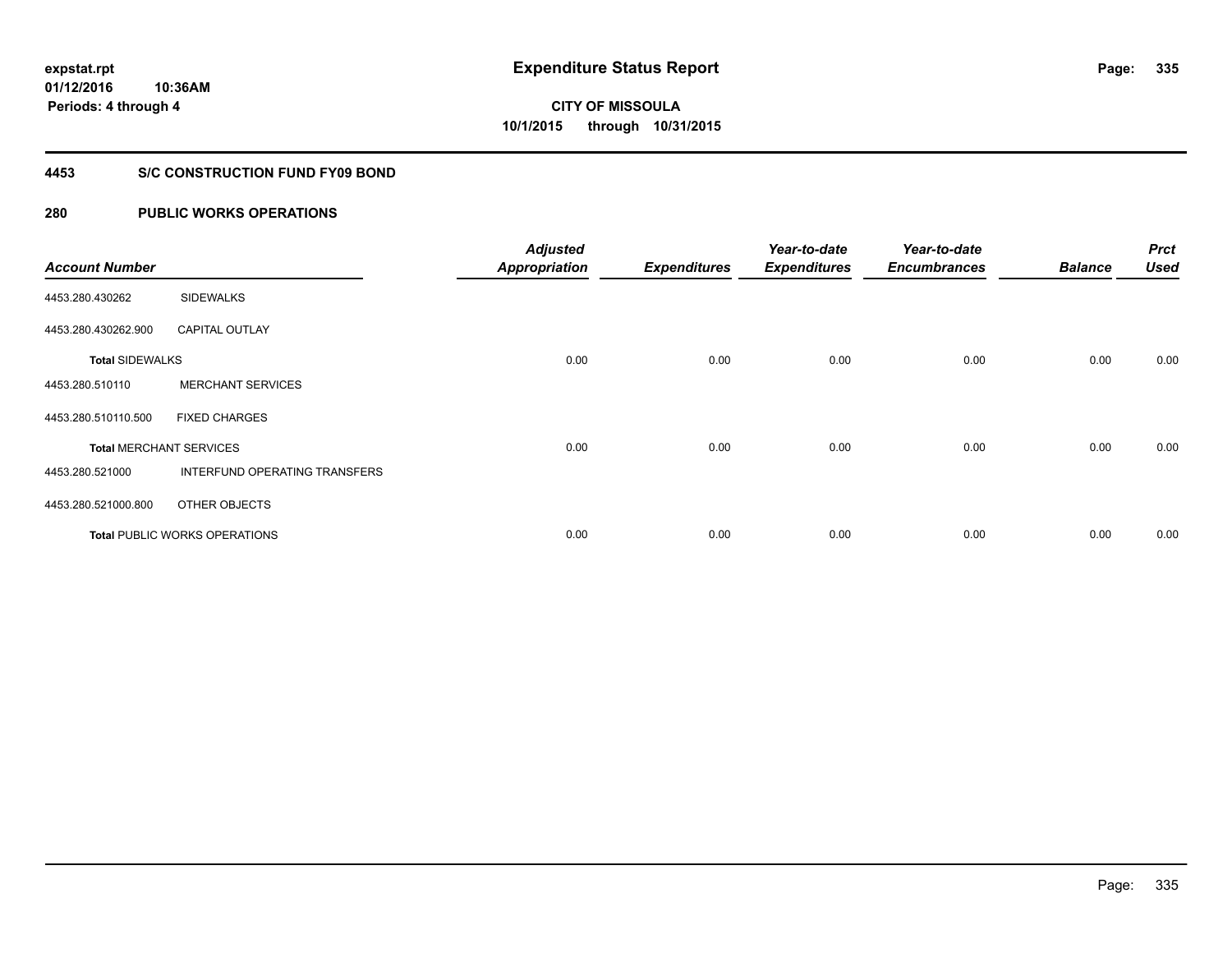## **4453 S/C CONSTRUCTION FUND FY09 BOND**

| <b>Account Number</b>         |                                              | <b>Adjusted</b><br><b>Appropriation</b> | <b>Expenditures</b> | Year-to-date<br><b>Expenditures</b> | Year-to-date<br><b>Encumbrances</b> | <b>Balance</b> | <b>Prct</b><br><b>Used</b> |
|-------------------------------|----------------------------------------------|-----------------------------------------|---------------------|-------------------------------------|-------------------------------------|----------------|----------------------------|
| 4453.390.410710               | *** Title Not Found ***                      |                                         |                     |                                     |                                     |                |                            |
| 4453.390.410710.500           | <b>FIXED CHARGES</b>                         |                                         |                     |                                     |                                     |                |                            |
| Total *** Title Not Found *** |                                              | 0.00                                    | 0.00                | 0.00                                | 0.00                                | 0.00           | 0.00                       |
| 4453.390.510110               | <b>MERCHANT SERVICES</b>                     |                                         |                     |                                     |                                     |                |                            |
| 4453.390.510110.500           | <b>FIXED CHARGES</b>                         |                                         |                     |                                     |                                     |                |                            |
|                               | <b>Total S/C CONSTRUCTION FUND FY09 BOND</b> | 0.00                                    | 0.00                | 0.00                                | 0.00                                | 0.00           | 0.00                       |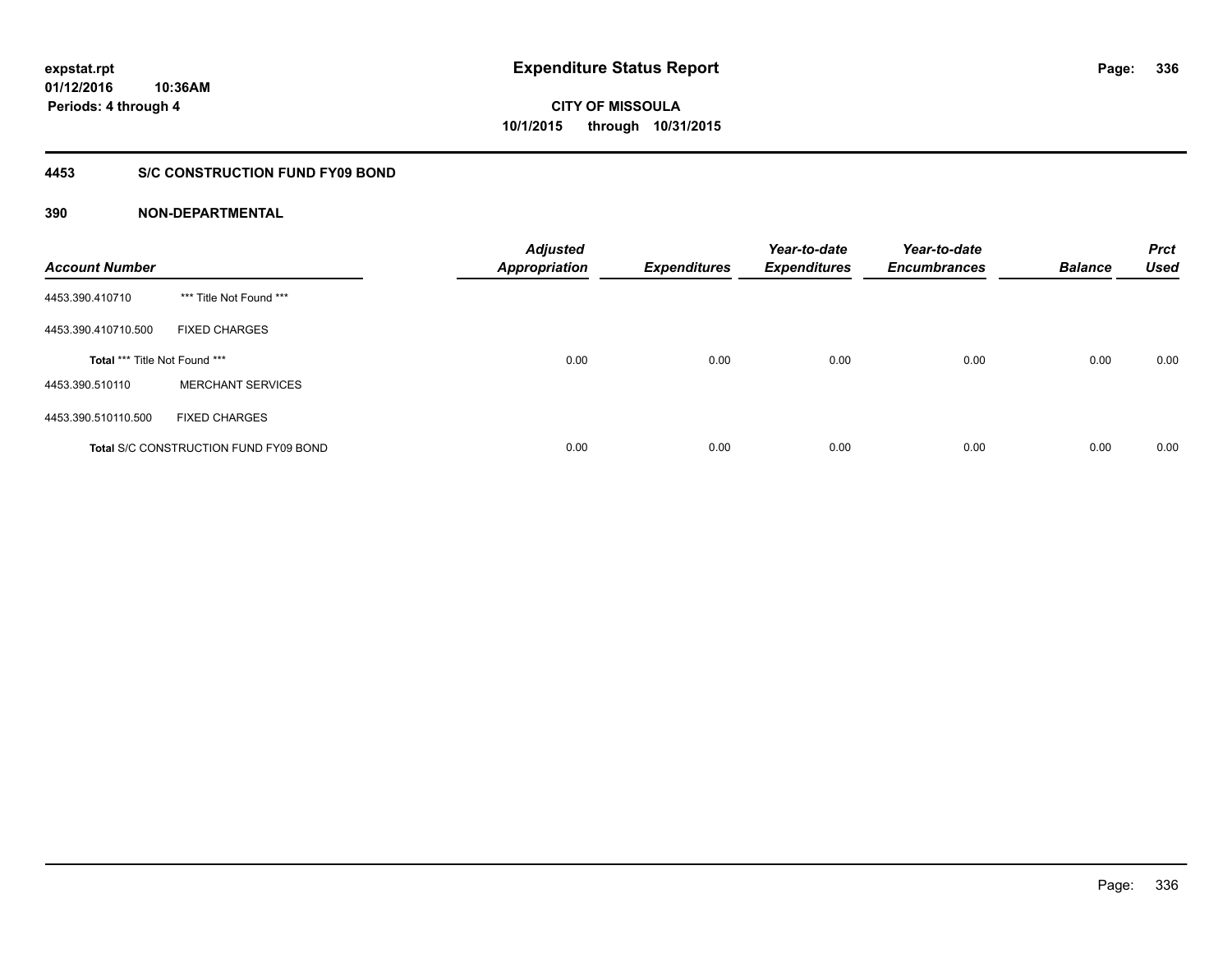**Periods: 4 through 4**

**CITY OF MISSOULA 10/1/2015 through 10/31/2015**

## **4454 S/C CONSTRUCTION FUND FOR FY10**

## **280 PUBLIC WORKS OPERATIONS**

**10:36AM**

| <b>Account Number</b>          |                                             | <b>Adjusted</b><br><b>Appropriation</b> | <b>Expenditures</b> | Year-to-date<br><b>Expenditures</b> | Year-to-date<br><b>Encumbrances</b> | <b>Balance</b> | <b>Prct</b><br><b>Used</b> |
|--------------------------------|---------------------------------------------|-----------------------------------------|---------------------|-------------------------------------|-------------------------------------|----------------|----------------------------|
| 4454.280.430262                | <b>SIDEWALKS</b>                            |                                         |                     |                                     |                                     |                |                            |
| 4454.280.430262.900            | <b>CAPITAL OUTLAY</b>                       |                                         |                     |                                     |                                     |                |                            |
| <b>Total SIDEWALKS</b>         |                                             | 0.00                                    | 0.00                | 0.00                                | 0.00                                | 0.00           | 0.00                       |
| 4454.280.510110                | <b>MERCHANT SERVICES</b>                    |                                         |                     |                                     |                                     |                |                            |
| 4454.280.510110.500            | <b>FIXED CHARGES</b>                        |                                         |                     |                                     |                                     |                |                            |
| <b>Total MERCHANT SERVICES</b> |                                             | 0.00                                    | 0.00                | 0.00                                | 0.00                                | 0.00           | 0.00                       |
|                                | <b>Total S/C CONSTRUCTION FUND FOR FY10</b> | 0.00                                    | 0.00                | 0.00                                | 0.00                                | 0.00           | 0.00                       |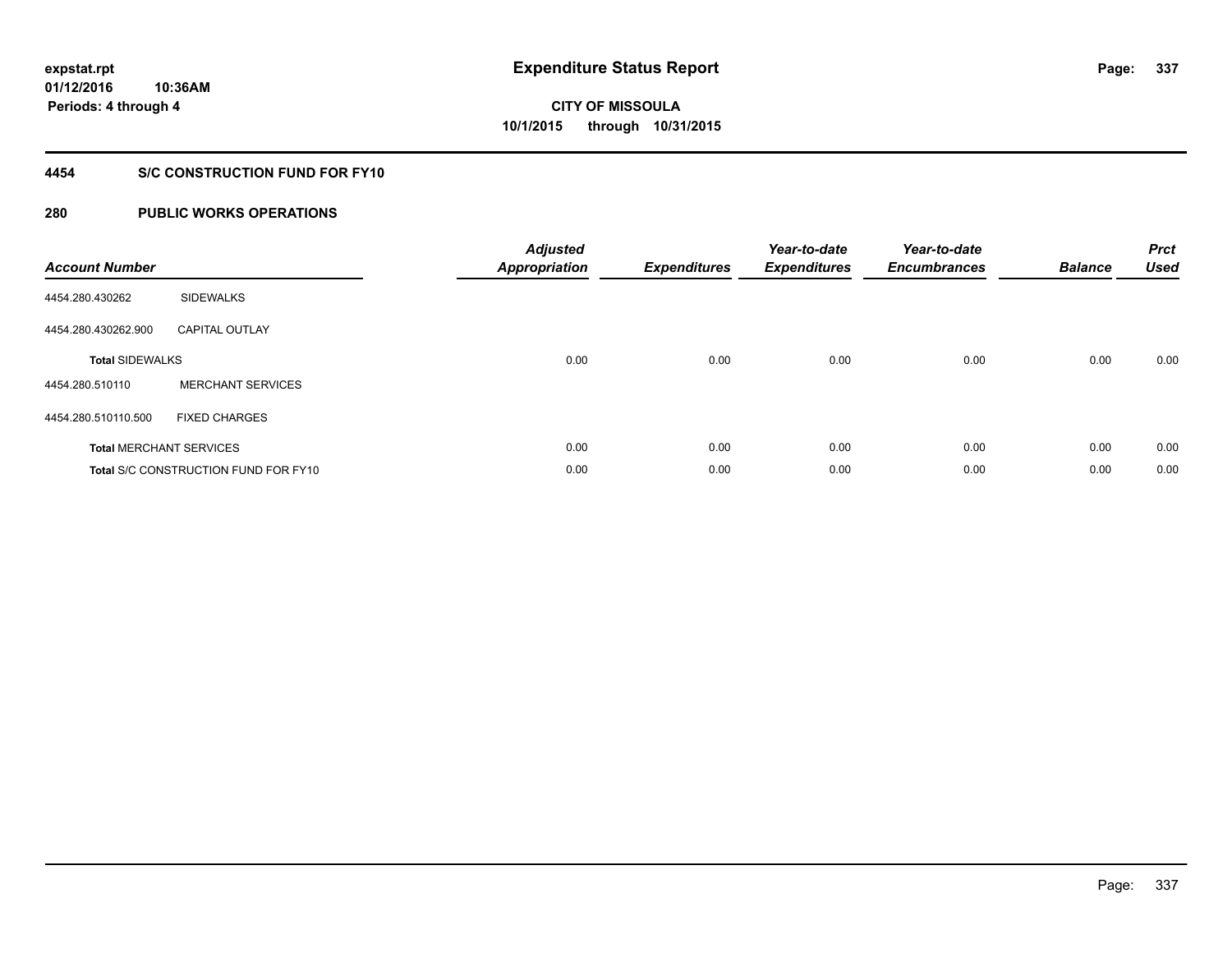## **4455 FY11 S/C CONSTRUCTION FUND**

| <b>Account Number</b>  |                                         | <b>Adjusted</b><br>Appropriation | <b>Expenditures</b> | Year-to-date<br><b>Expenditures</b> | Year-to-date<br><b>Encumbrances</b> | <b>Balance</b> | <b>Prct</b><br><b>Used</b> |
|------------------------|-----------------------------------------|----------------------------------|---------------------|-------------------------------------|-------------------------------------|----------------|----------------------------|
| 4455.280.430262        | <b>SIDEWALKS</b>                        |                                  |                     |                                     |                                     |                |                            |
| 4455.280.430262.900    | <b>CAPITAL OUTLAY</b>                   |                                  |                     |                                     |                                     |                |                            |
| <b>Total SIDEWALKS</b> |                                         | 0.00                             | 0.00                | 0.00                                | 0.00                                | 0.00           | 0.00                       |
| 4455.280.510110        | <b>MERCHANT SERVICES</b>                |                                  |                     |                                     |                                     |                |                            |
| 4455.280.510110.500    | <b>FIXED CHARGES</b>                    |                                  |                     |                                     |                                     |                |                            |
|                        | <b>Total MERCHANT SERVICES</b>          | 0.00                             | 0.00                | 0.00                                | 0.00                                | 0.00           | 0.00                       |
|                        | <b>Total FY11 S/C CONSTRUCTION FUND</b> | 0.00                             | 0.00                | 0.00                                | 0.00                                | 0.00           | 0.00                       |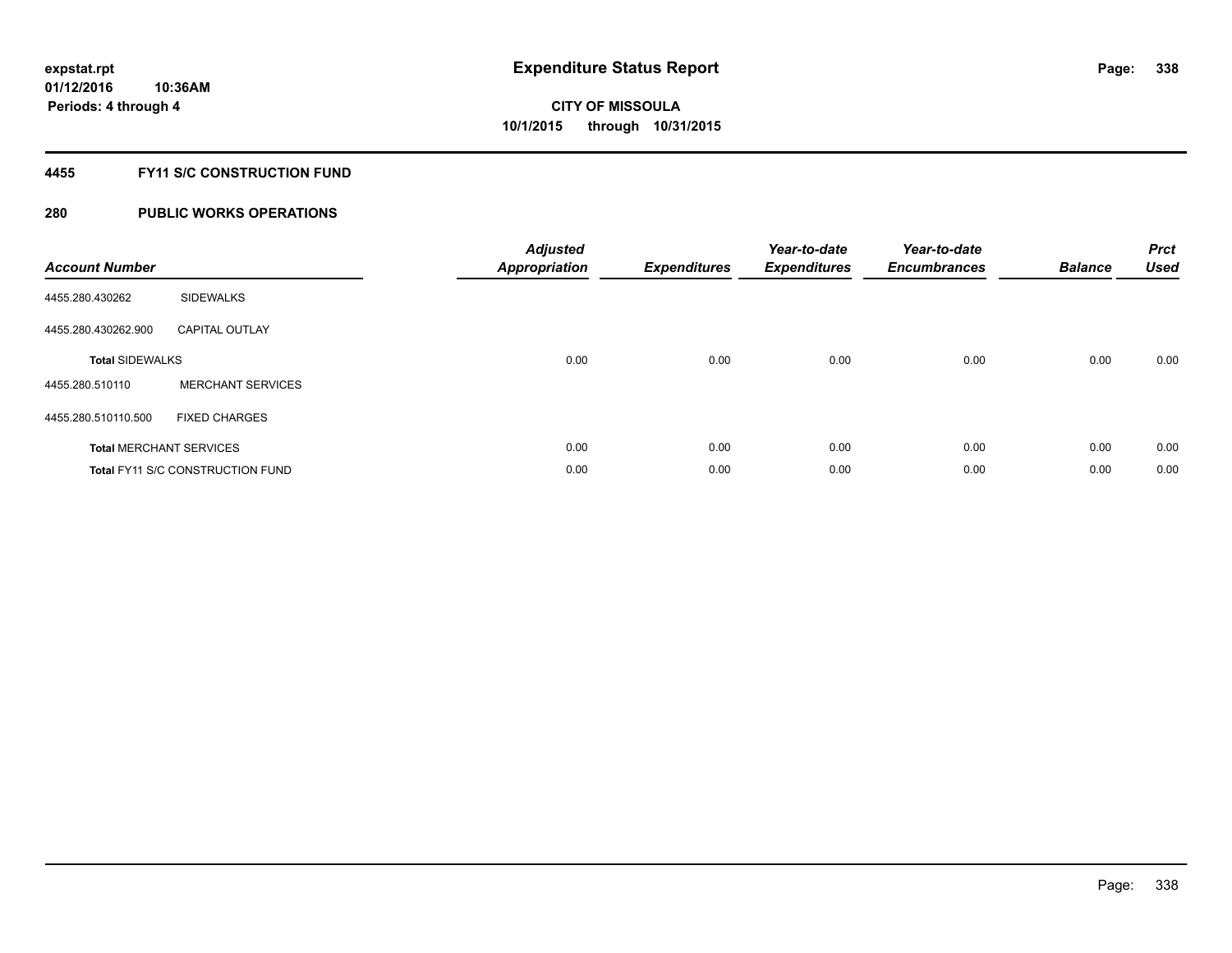## **4456 FY12 S/C CONSTRUCTION FUND**

| <b>Account Number</b>  |                                            | <b>Adjusted</b><br><b>Appropriation</b> | <b>Expenditures</b> | Year-to-date<br><b>Expenditures</b> | Year-to-date<br><b>Encumbrances</b> | <b>Balance</b> | <b>Prct</b><br><b>Used</b> |
|------------------------|--------------------------------------------|-----------------------------------------|---------------------|-------------------------------------|-------------------------------------|----------------|----------------------------|
| 4456.280.430262        | <b>SIDEWALKS</b>                           |                                         |                     |                                     |                                     |                |                            |
| 4456.280.430262.900    | <b>CAPITAL OUTLAY</b>                      |                                         |                     |                                     |                                     |                |                            |
| <b>Total SIDEWALKS</b> |                                            | 0.00                                    | 0.00                | 0.00                                | 0.00                                | 0.00           | 0.00                       |
| 4456.280.510110        | <b>MERCHANT SERVICES</b>                   |                                         |                     |                                     |                                     |                |                            |
| 4456.280.510110.500    | <b>FIXED CHARGES</b>                       |                                         |                     |                                     |                                     |                |                            |
|                        | <b>Total MERCHANT SERVICES</b>             | 0.00                                    | 0.00                | 0.00                                | 0.00                                | 0.00           | 0.00                       |
| 4456.280.521000        | INTERFUND OPERATING TRANSFERS              |                                         |                     |                                     |                                     |                |                            |
| 4456.280.521000.800    | OTHER OBJECTS                              |                                         |                     |                                     |                                     |                |                            |
|                        | <b>Total INTERFUND OPERATING TRANSFERS</b> | 0.00                                    | 0.00                | 0.00                                | 0.00                                | 0.00           | 0.00                       |
|                        | Total FY12 S/C CONSTRUCTION FUND           | 0.00                                    | 0.00                | 0.00                                | 0.00                                | 0.00           | 0.00                       |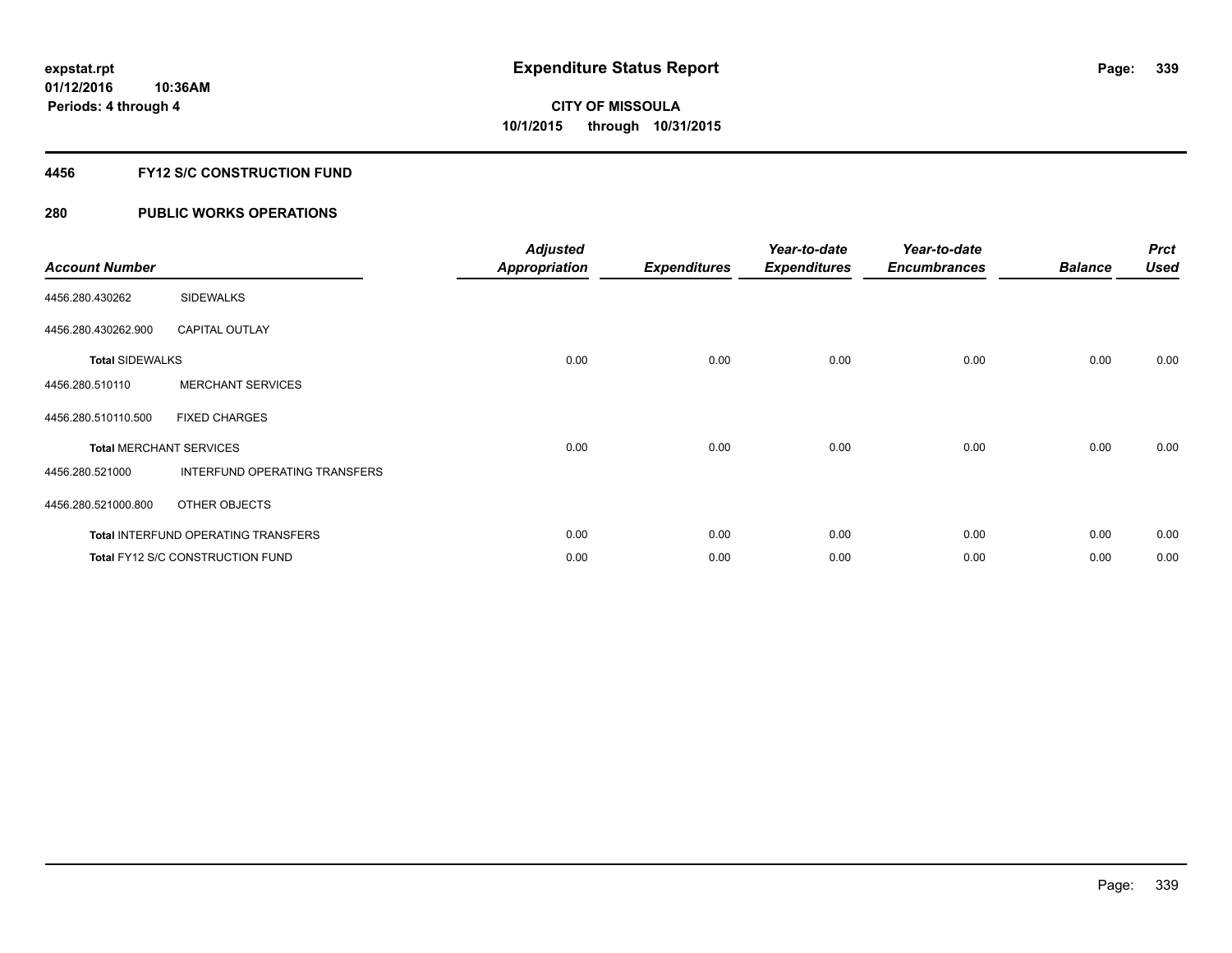## **4457 FY13 SIDEWALK/CURB CONSTRUCTION**

| <b>Account Number</b>  |                                              | <b>Adjusted</b><br><b>Appropriation</b> | <b>Expenditures</b> | Year-to-date<br><b>Expenditures</b> | Year-to-date<br><b>Encumbrances</b> | <b>Balance</b> | <b>Prct</b><br><b>Used</b> |
|------------------------|----------------------------------------------|-----------------------------------------|---------------------|-------------------------------------|-------------------------------------|----------------|----------------------------|
| 4457.280.430262        | <b>SIDEWALKS</b>                             |                                         |                     |                                     |                                     |                |                            |
| 4457.280.430262.300    | PURCHASED SERVICES                           |                                         |                     |                                     |                                     |                |                            |
|                        | <b>Total PURCHASED SERVICES</b>              | 0.00                                    | 0.00                | 0.00                                | 0.00                                | 0.00           | 0.00                       |
| 4457.280.430262.900    | <b>CAPITAL OUTLAY</b>                        |                                         |                     |                                     |                                     |                |                            |
| <b>Total SIDEWALKS</b> |                                              | 0.00                                    | 0.00                | 0.00                                | 0.00                                | 0.00           | 0.00                       |
| 4457.280.510110        | <b>MERCHANT SERVICES</b>                     |                                         |                     |                                     |                                     |                |                            |
| 4457.280.510110.500    | <b>FIXED CHARGES</b>                         |                                         |                     |                                     |                                     |                |                            |
|                        | <b>Total MERCHANT SERVICES</b>               | 0.00                                    | 0.00                | 0.00                                | 0.00                                | 0.00           | 0.00                       |
| 4457.280.521000        | INTERFUND OPERATING TRANSFERS                |                                         |                     |                                     |                                     |                |                            |
| 4457.280.521000.800    | OTHER OBJECTS                                |                                         |                     |                                     |                                     |                |                            |
|                        | Total INTERFUND OPERATING TRANSFERS          | 0.00                                    | 0.00                | 0.00                                | 0.00                                | 0.00           | 0.00                       |
|                        | <b>Total FY13 SIDEWALK/CURB CONSTRUCTION</b> | 0.00                                    | 0.00                | 0.00                                | 0.00                                | 0.00           | 0.00                       |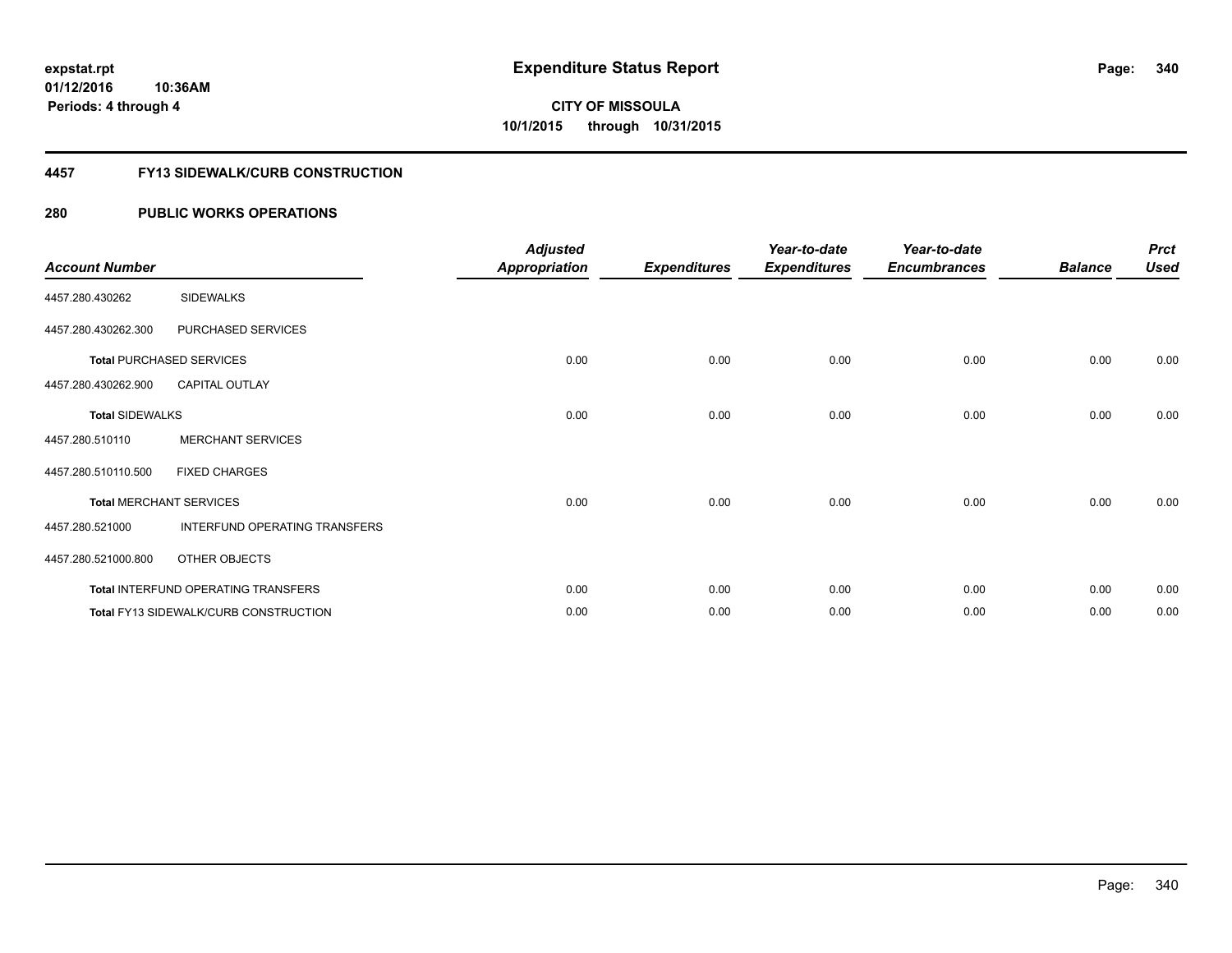**341**

**01/12/2016 10:36AM Periods: 4 through 4**

# **CITY OF MISSOULA 10/1/2015 through 10/31/2015**

## **4458 FY14 SIDEWALK & CURB CONSTRUCTION**

| <b>Account Number</b>  |                                                    | <b>Adjusted</b><br>Appropriation | <b>Expenditures</b> | Year-to-date<br><b>Expenditures</b> | Year-to-date<br><b>Encumbrances</b> | <b>Balance</b> | <b>Prct</b><br><b>Used</b> |
|------------------------|----------------------------------------------------|----------------------------------|---------------------|-------------------------------------|-------------------------------------|----------------|----------------------------|
| 4458.280.430262        | <b>SIDEWALKS</b>                                   |                                  |                     |                                     |                                     |                |                            |
| 4458.280.430262.900    | <b>CAPITAL OUTLAY</b>                              |                                  |                     |                                     |                                     |                |                            |
| <b>Total SIDEWALKS</b> |                                                    | 0.00                             | 0.00                | 0.00                                | 0.00                                | 0.00           | 0.00                       |
| 4458.280.510110        | <b>MERCHANT SERVICES</b>                           |                                  |                     |                                     |                                     |                |                            |
| 4458.280.510110.500    | <b>FIXED CHARGES</b>                               |                                  |                     |                                     |                                     |                |                            |
|                        | <b>Total MERCHANT SERVICES</b>                     | 0.00                             | 0.00                | 0.00                                | 0.00                                | 0.00           | 0.00                       |
| 4458.280.521000        | INTERFUND OPERATING TRANSFERS                      |                                  |                     |                                     |                                     |                |                            |
| 4458.280.521000.800    | OTHER OBJECTS                                      |                                  |                     |                                     |                                     |                |                            |
|                        | <b>Total INTERFUND OPERATING TRANSFERS</b>         | 0.00                             | 0.00                | 0.00                                | 0.00                                | 0.00           | 0.00                       |
|                        | <b>Total FY14 SIDEWALK &amp; CURB CONSTRUCTION</b> | 0.00                             | 0.00                | 0.00                                | 0.00                                | 0.00           | 0.00                       |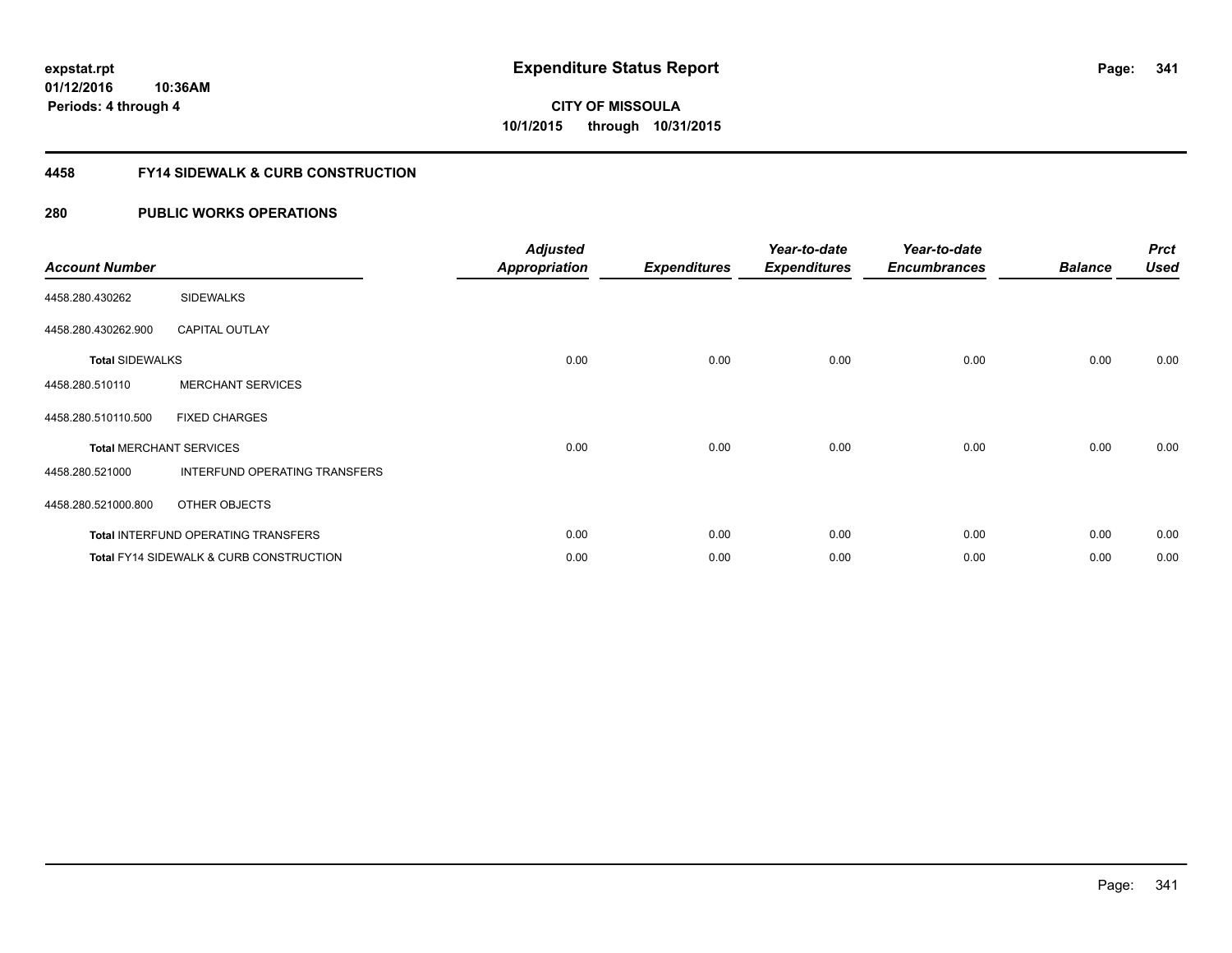**Periods: 4 through 4**

**CITY OF MISSOULA 10/1/2015 through 10/31/2015**

## **4459 FY15 SIDEWALK/CURB CONSTRUCTION**

## **280 PUBLIC WORKS OPERATIONS**

**10:36AM**

|                                |                                                  | <b>Adjusted</b>      |                     | Year-to-date        | Year-to-date        |                | <b>Prct</b> |
|--------------------------------|--------------------------------------------------|----------------------|---------------------|---------------------|---------------------|----------------|-------------|
| <b>Account Number</b>          |                                                  | <b>Appropriation</b> | <b>Expenditures</b> | <b>Expenditures</b> | <b>Encumbrances</b> | <b>Balance</b> | <b>Used</b> |
| 4459.280.430262                | <b>SIDEWALKS</b>                                 |                      |                     |                     |                     |                |             |
| 4459.280.430262.800            | <b>OTHER OBJECTS</b>                             |                      |                     |                     |                     |                |             |
|                                | 4459.280.430262.820.000 TRANSFERS TO OTHER FUNDS | 0.00                 | 0.00                | 29,930.00           | 0.00                | $-29,930.00$   | 0.00        |
| <b>Total OTHER OBJECTS</b>     |                                                  | 0.00                 | 0.00                | 29,930.00           | 0.00                | $-29,930.00$   | 0.00        |
| 4459.280.430262.900            | <b>CAPITAL OUTLAY</b>                            |                      |                     |                     |                     |                |             |
| <b>Total CAPITAL OUTLAY</b>    |                                                  | 0.00                 | 0.00                | 0.00                | 0.00                | 0.00           | 0.00        |
| <b>Total SIDEWALKS</b>         |                                                  | 0.00                 | 0.00                | 29,930.00           | 0.00                | $-29,930.00$   | 0.00        |
| 4459.280.510110                | <b>MERCHANT SERVICES</b>                         |                      |                     |                     |                     |                |             |
| 4459.280.510110.500            | <b>FIXED CHARGES</b>                             |                      |                     |                     |                     |                |             |
| <b>Total MERCHANT SERVICES</b> |                                                  | 0.00                 | 0.00                | 0.00                | 0.00                | 0.00           | 0.00        |
|                                | <b>Total FY15 SIDEWALK/CURB CONSTRUCTION</b>     | 0.00                 | 0.00                | 29,930.00           | 0.00                | $-29,930.00$   | 0.00        |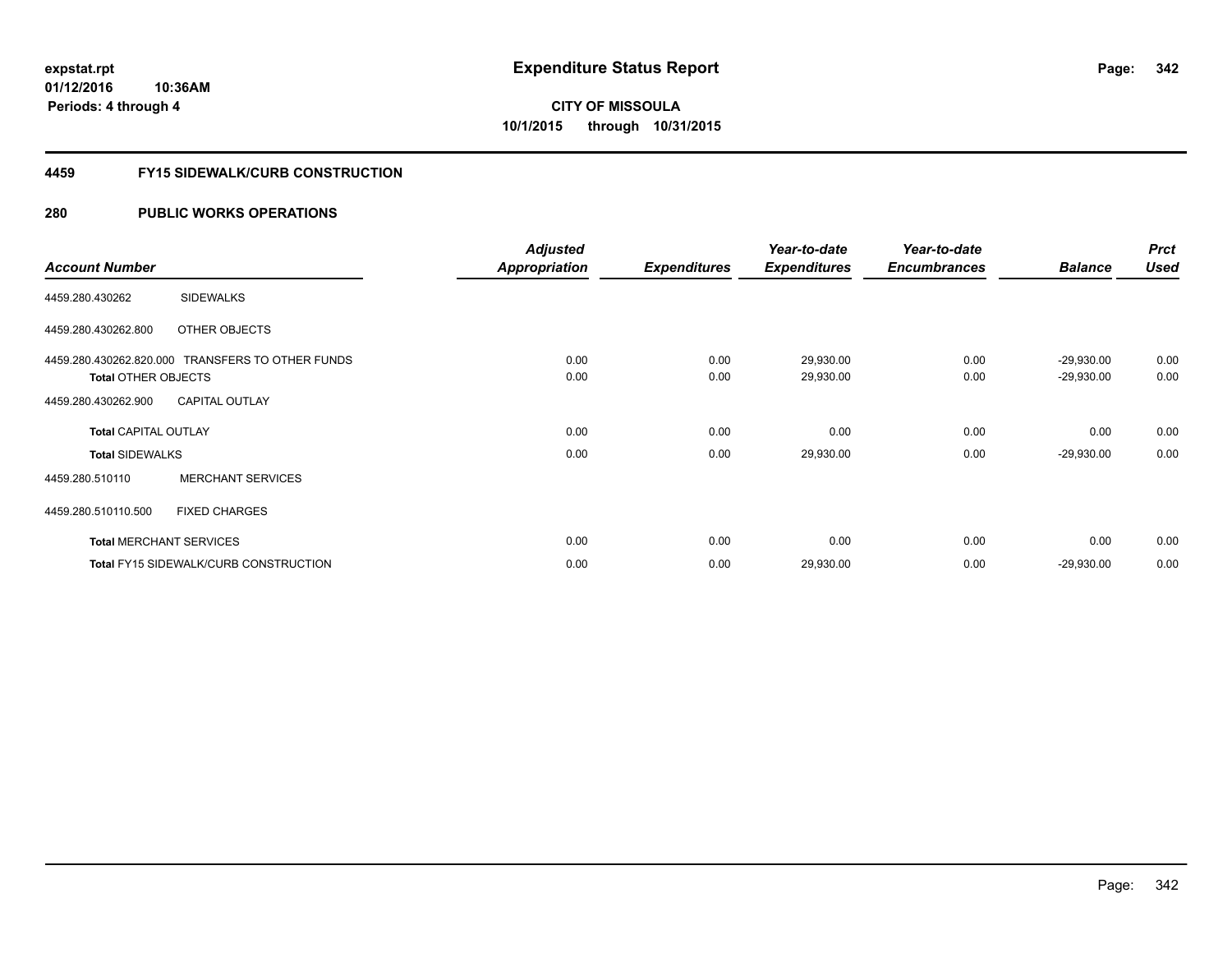**343**

**01/12/2016 10:36AM Periods: 4 through 4**

# **CITY OF MISSOULA 10/1/2015 through 10/31/2015**

## **4460 FY16 SIDEWALK/CURB CONSTRUCTION**

| <b>Account Number</b>                                          |                                              | <b>Adjusted</b><br><b>Appropriation</b> | <b>Expenditures</b>      | Year-to-date<br><b>Expenditures</b> | Year-to-date<br><b>Encumbrances</b> | <b>Balance</b>             | <b>Prct</b><br><b>Used</b> |
|----------------------------------------------------------------|----------------------------------------------|-----------------------------------------|--------------------------|-------------------------------------|-------------------------------------|----------------------------|----------------------------|
| 4460.280.430262                                                | <b>SIDEWALKS</b>                             |                                         |                          |                                     |                                     |                            |                            |
| 4460.280.430262.900                                            | <b>CAPITAL OUTLAY</b>                        |                                         |                          |                                     |                                     |                            |                            |
| 4460.280.430262.930.000 IMPROVEMENTS<br><b>Total SIDEWALKS</b> |                                              | 0.00<br>0.00                            | 257.827.16<br>257,827.16 | 463.214.76<br>463,214.76            | 0.00<br>0.00                        | -463.214.76<br>-463,214.76 | 0.00<br>0.00               |
| 4460.280.510110                                                | <b>MERCHANT SERVICES</b>                     |                                         |                          |                                     |                                     |                            |                            |
| 4460.280.510110.500                                            | <b>FIXED CHARGES</b>                         |                                         |                          |                                     |                                     |                            |                            |
|                                                                | <b>Total MERCHANT SERVICES</b>               | 0.00                                    | 0.00                     | 0.00                                | 0.00                                | 0.00                       | 0.00                       |
|                                                                | <b>Total FY16 SIDEWALK/CURB CONSTRUCTION</b> | 0.00                                    | 257.827.16               | 463.214.76                          | 0.00                                | -463.214.76                | 0.00                       |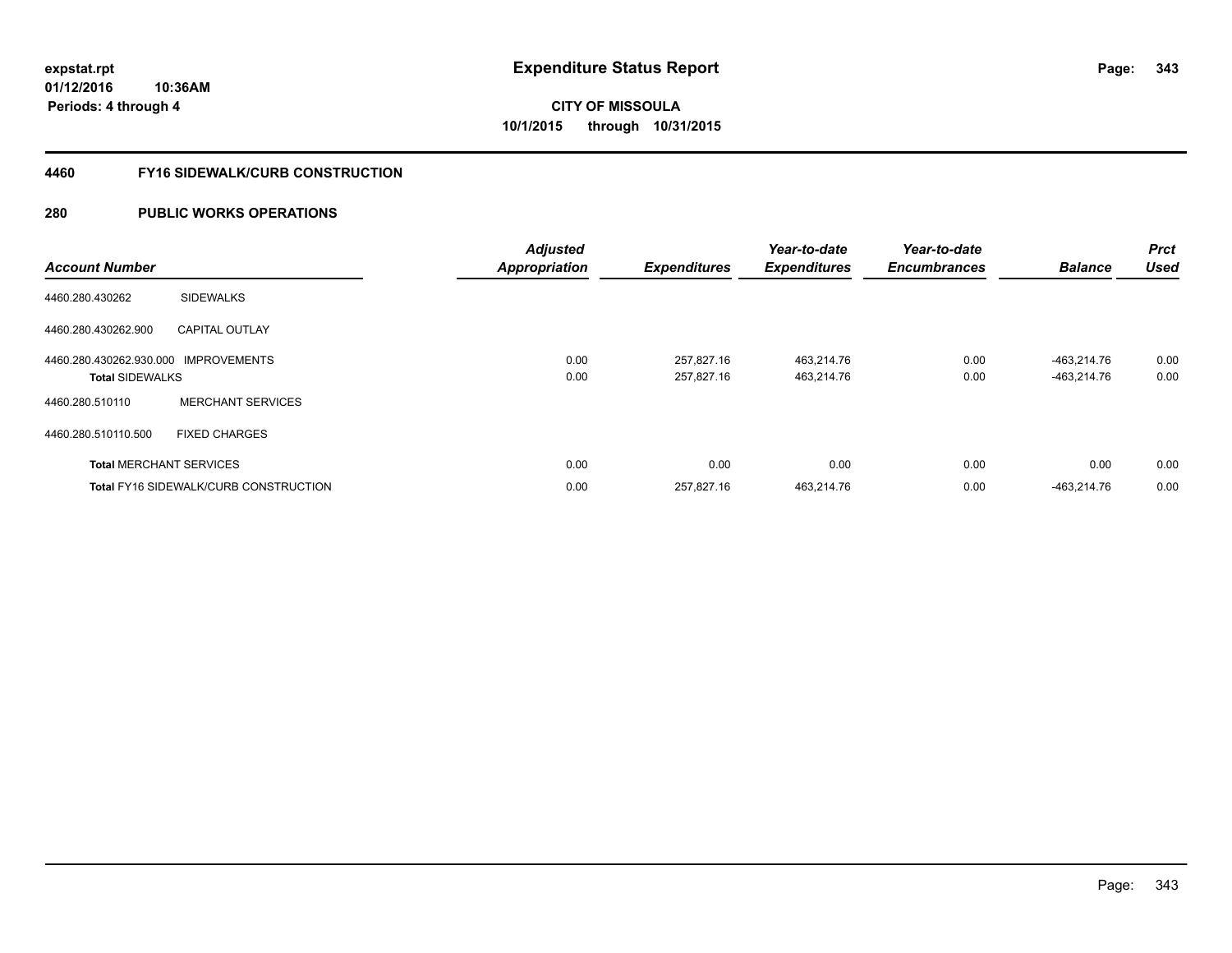## **4531 SID 531 TRAFFIC CALMING**

## **000 \*\*\* Title Not Found \*\*\***

| <b>Account Number</b>         |                                 | <b>Adjusted</b><br><b>Appropriation</b> | <b>Expenditures</b> | Year-to-date<br><b>Expenditures</b> | Year-to-date<br><b>Encumbrances</b> | <b>Balance</b> | <b>Prct</b><br><b>Used</b> |
|-------------------------------|---------------------------------|-----------------------------------------|---------------------|-------------------------------------|-------------------------------------|----------------|----------------------------|
| 4531.000.410000               | <b>GENERAL GOVERNMENT</b>       |                                         |                     |                                     |                                     |                |                            |
| 4531.000.410000.600           | <b>DEBT SERVICE</b>             |                                         |                     |                                     |                                     |                |                            |
|                               | <b>Total GENERAL GOVERNMENT</b> | 0.00                                    | 0.00                | 0.00                                | 0.00                                | 0.00           | 0.00                       |
| 4531.000.510110               | <b>MERCHANT SERVICES</b>        |                                         |                     |                                     |                                     |                |                            |
| 4531.000.510110.500           | <b>FIXED CHARGES</b>            |                                         |                     |                                     |                                     |                |                            |
| Total *** Title Not Found *** |                                 | 0.00                                    | 0.00                | 0.00                                | 0.00                                | 0.00           | 0.00                       |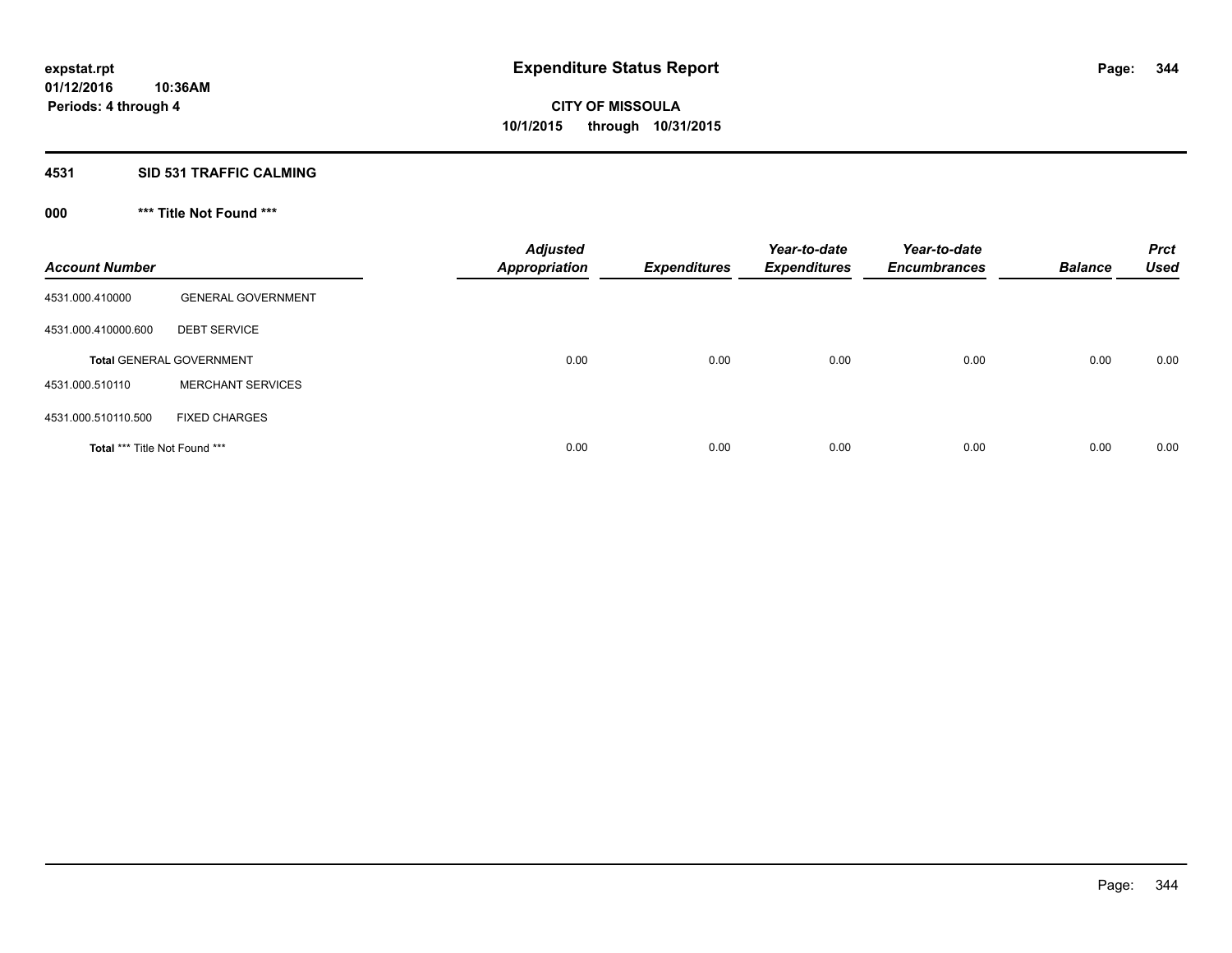## **4531 SID 531 TRAFFIC CALMING**

| <b>Account Number</b> |                                      | <b>Adjusted</b><br>Appropriation | <b>Expenditures</b> | Year-to-date<br><b>Expenditures</b> | Year-to-date<br><b>Encumbrances</b> | <b>Balance</b> | <b>Prct</b><br><b>Used</b> |
|-----------------------|--------------------------------------|----------------------------------|---------------------|-------------------------------------|-------------------------------------|----------------|----------------------------|
| 4531.390.510100       | SPECIAL ASSESSMENTS                  |                                  |                     |                                     |                                     |                |                            |
| 4531.390.510100.900   | <b>CAPITAL OUTLAY</b>                |                                  |                     |                                     |                                     |                |                            |
|                       | <b>Total SPECIAL ASSESSMENTS</b>     | 0.00                             | 0.00                | 0.00                                | 0.00                                | 0.00           | 0.00                       |
| 4531.390.510110       | <b>MERCHANT SERVICES</b>             |                                  |                     |                                     |                                     |                |                            |
| 4531.390.510110.500   | <b>FIXED CHARGES</b>                 |                                  |                     |                                     |                                     |                |                            |
|                       | <b>Total MERCHANT SERVICES</b>       | 0.00                             | 0.00                | 0.00                                | 0.00                                | 0.00           | 0.00                       |
|                       | <b>Total SID 531 TRAFFIC CALMING</b> | 0.00                             | 0.00                | 0.00                                | 0.00                                | 0.00           | 0.00                       |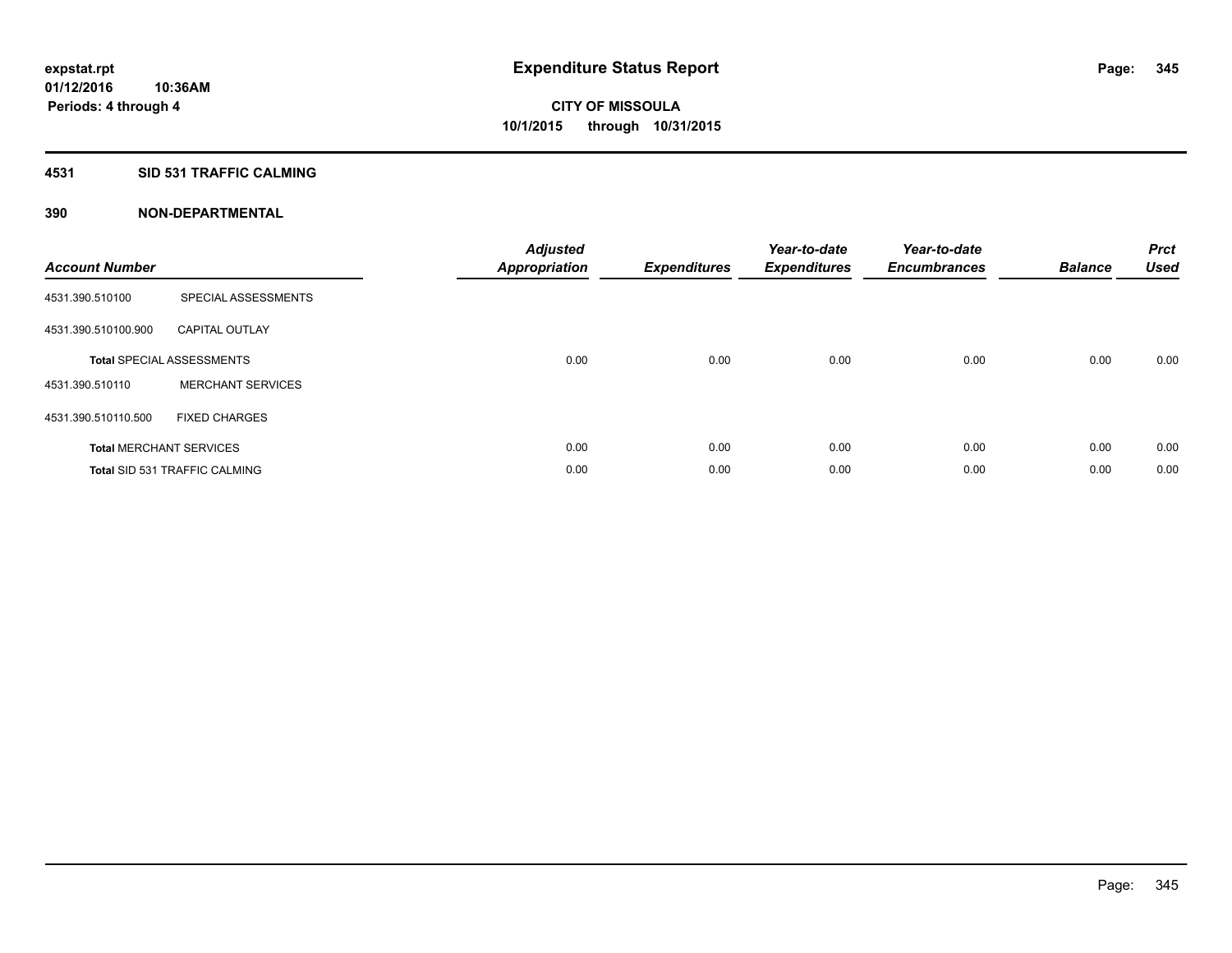## **4532 MALONEY RANCH SID**

| <b>Account Number</b>          |                                  | <b>Adjusted</b><br><b>Appropriation</b> | <b>Expenditures</b> | Year-to-date<br><b>Expenditures</b> | Year-to-date<br><b>Encumbrances</b> | <b>Balance</b> | <b>Prct</b><br><b>Used</b> |
|--------------------------------|----------------------------------|-----------------------------------------|---------------------|-------------------------------------|-------------------------------------|----------------|----------------------------|
| 4532.390.510100                | SPECIAL ASSESSMENTS              |                                         |                     |                                     |                                     |                |                            |
| 4532.390.510100.900            | <b>CAPITAL OUTLAY</b>            |                                         |                     |                                     |                                     |                |                            |
|                                | <b>Total SPECIAL ASSESSMENTS</b> | 0.00                                    | 0.00                | 0.00                                | 0.00                                | 0.00           | 0.00                       |
| 4532.390.510110                | <b>MERCHANT SERVICES</b>         |                                         |                     |                                     |                                     |                |                            |
| 4532.390.510110.500            | <b>FIXED CHARGES</b>             |                                         |                     |                                     |                                     |                |                            |
| <b>Total FIXED CHARGES</b>     |                                  | 0.00                                    | 0.00                | 0.00                                | 0.00                                | 0.00           | 0.00                       |
|                                | <b>Total MERCHANT SERVICES</b>   | 0.00                                    | 0.00                | 0.00                                | 0.00                                | 0.00           | 0.00                       |
| <b>Total MALONEY RANCH SID</b> |                                  | 0.00                                    | 0.00                | 0.00                                | 0.00                                | 0.00           | 0.00                       |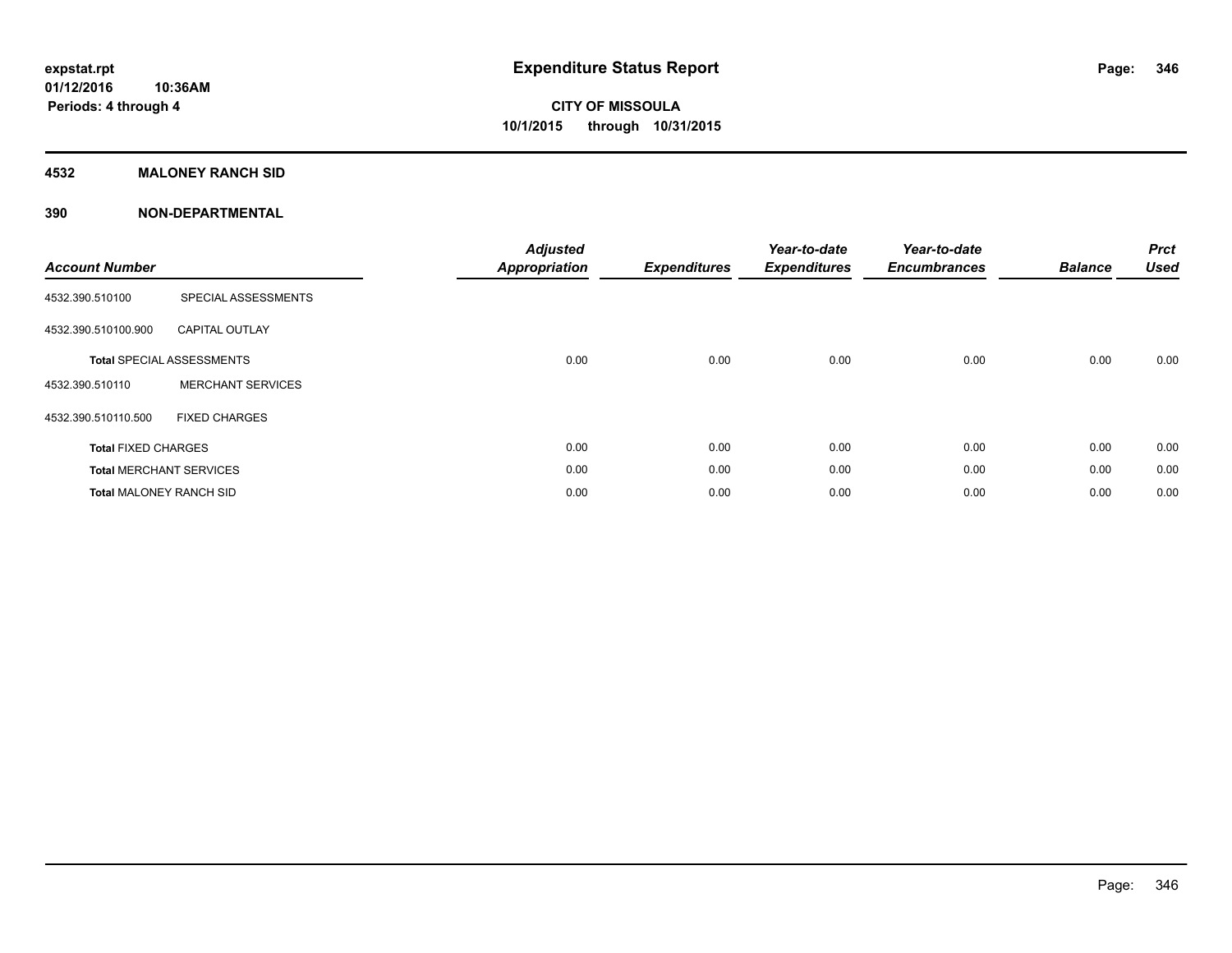## **4533 RATTLESNAKE SEWER SID**

| <b>Account Number</b>          |                                    | <b>Adjusted</b><br><b>Appropriation</b> | <b>Expenditures</b> | Year-to-date<br><b>Expenditures</b> | Year-to-date<br><b>Encumbrances</b> | <b>Balance</b> | <b>Prct</b><br><b>Used</b> |
|--------------------------------|------------------------------------|-----------------------------------------|---------------------|-------------------------------------|-------------------------------------|----------------|----------------------------|
| 4533.390.510110                | <b>MERCHANT SERVICES</b>           |                                         |                     |                                     |                                     |                |                            |
| 4533.390.510110.500            | <b>FIXED CHARGES</b>               |                                         |                     |                                     |                                     |                |                            |
| <b>Total FIXED CHARGES</b>     |                                    | 0.00                                    | 0.00                | 0.00                                | 0.00                                | 0.00           | 0.00                       |
| <b>Total MERCHANT SERVICES</b> |                                    | 0.00                                    | 0.00                | 0.00                                | 0.00                                | 0.00           | 0.00                       |
|                                | <b>Total RATTLESNAKE SEWER SID</b> | 0.00                                    | 0.00                | 0.00                                | 0.00                                | 0.00           | 0.00                       |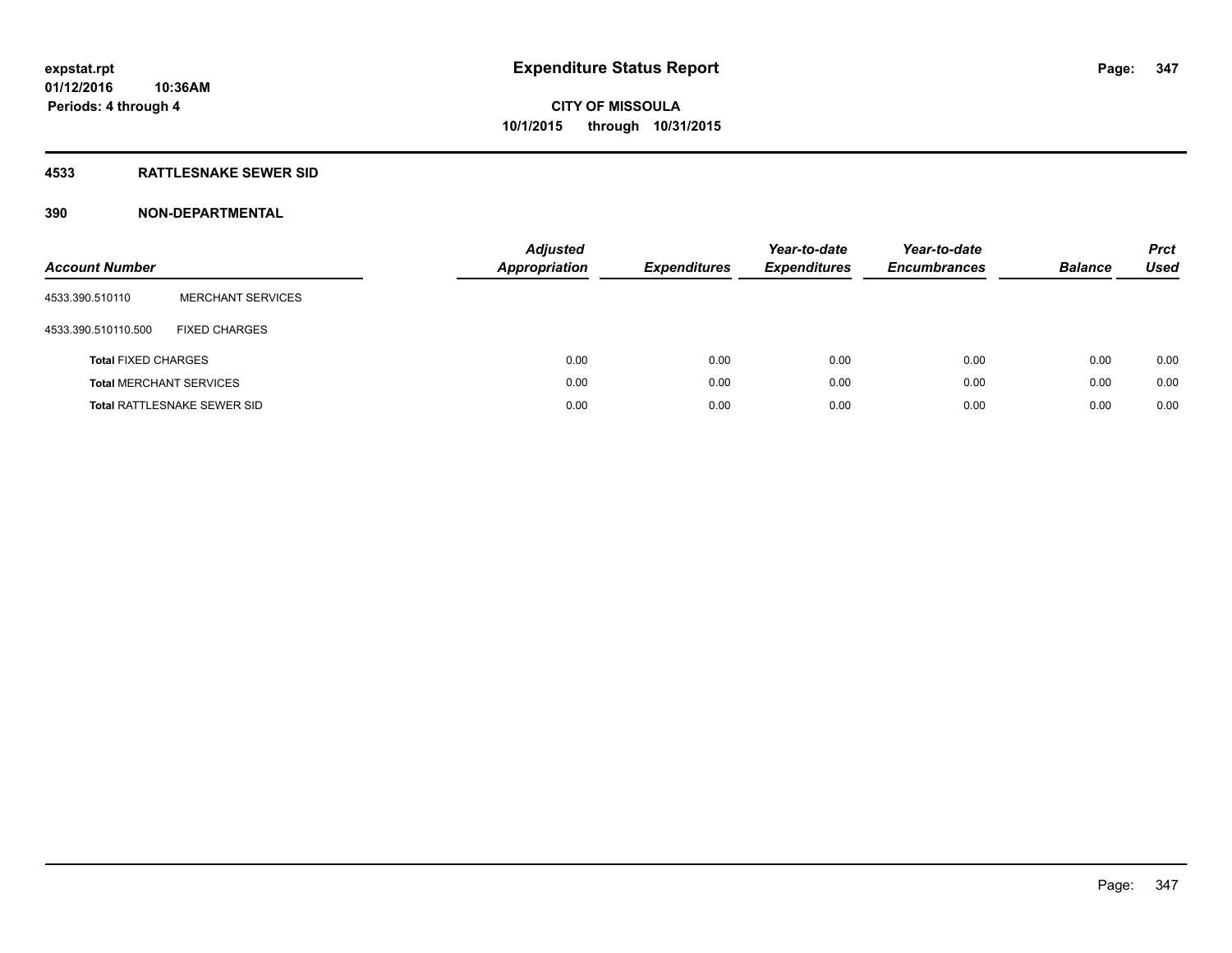## **4534 SID 534 LINCOLNWOOD**

| <b>Account Number</b>            |                               | <b>Adjusted</b><br><b>Appropriation</b> | <b>Expenditures</b> | Year-to-date<br><b>Expenditures</b> | Year-to-date<br><b>Encumbrances</b> | <b>Balance</b> | <b>Prct</b><br><b>Used</b> |
|----------------------------------|-------------------------------|-----------------------------------------|---------------------|-------------------------------------|-------------------------------------|----------------|----------------------------|
| 4534.390.510110                  | <b>MERCHANT SERVICES</b>      |                                         |                     |                                     |                                     |                |                            |
| 4534.390.510110.500              | <b>FIXED CHARGES</b>          |                                         |                     |                                     |                                     |                |                            |
| <b>Total MERCHANT SERVICES</b>   |                               | 0.00                                    | 0.00                | 0.00                                | 0.00                                | 0.00           | 0.00                       |
| 4534.390.521000                  | INTERFUND OPERATING TRANSFERS |                                         |                     |                                     |                                     |                |                            |
| 4534.390.521000.800              | OTHER OBJECTS                 |                                         |                     |                                     |                                     |                |                            |
| <b>Total SID 534 LINCOLNWOOD</b> |                               | 0.00                                    | 0.00                | 0.00                                | 0.00                                | 0.00           | 0.00                       |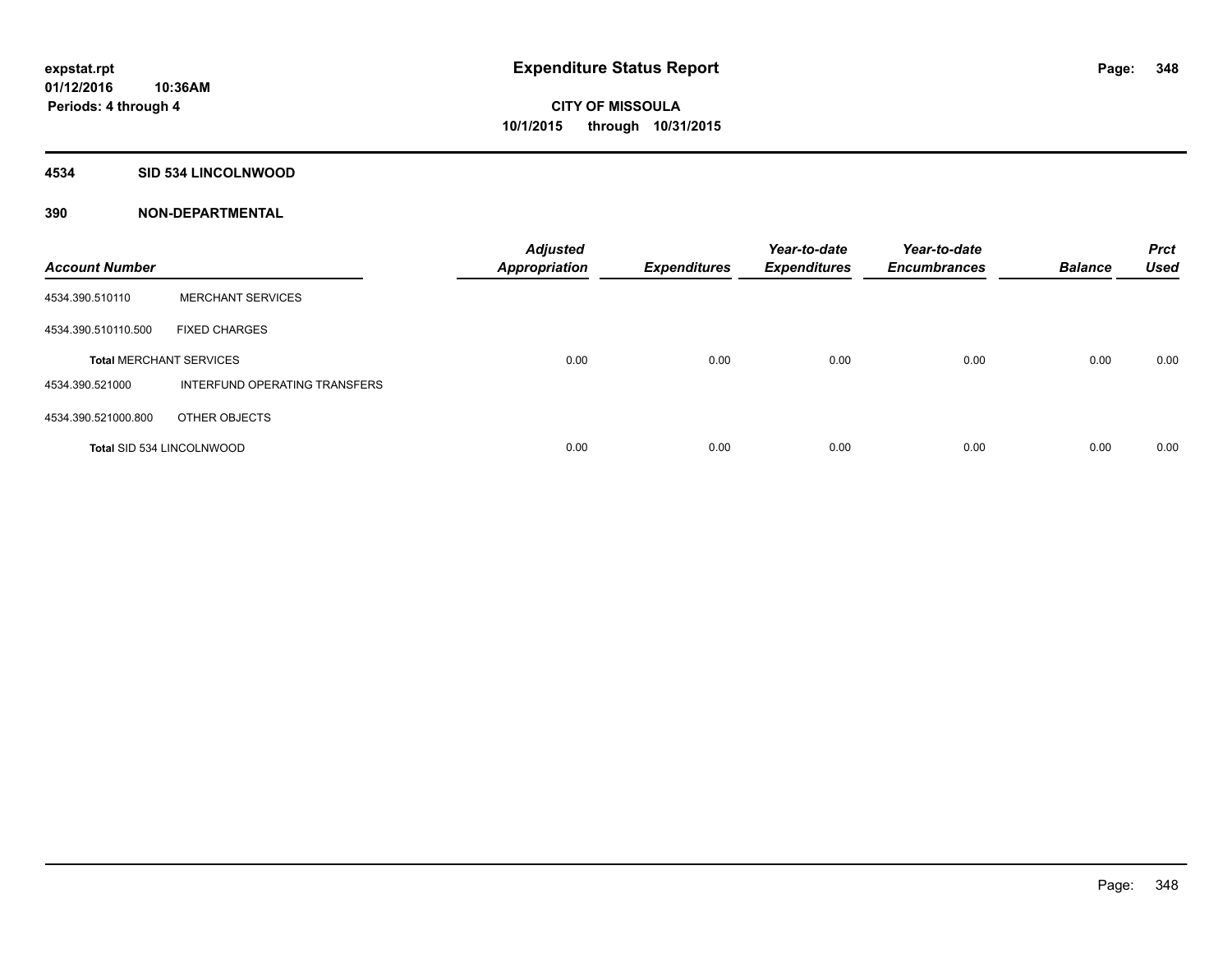## **4535 SLANT STREET TRAFFIC CALMING**

## **000 \*\*\* Title Not Found \*\*\***

| <b>Account Number</b>      |                                           | <b>Adjusted</b><br><b>Appropriation</b> | <b>Expenditures</b> | Year-to-date<br><b>Expenditures</b> | Year-to-date<br><b>Encumbrances</b> | <b>Balance</b> | <b>Prct</b><br><b>Used</b> |
|----------------------------|-------------------------------------------|-----------------------------------------|---------------------|-------------------------------------|-------------------------------------|----------------|----------------------------|
| 4535.000.410000            | <b>GENERAL GOVERNMENT</b>                 |                                         |                     |                                     |                                     |                |                            |
| 4535.000.410000.600        | <b>DEBT SERVICE</b>                       |                                         |                     |                                     |                                     |                |                            |
|                            | <b>Total GENERAL GOVERNMENT</b>           | 0.00                                    | 0.00                | 0.00                                | 0.00                                | 0.00           | 0.00                       |
| 4535.000.510110            | <b>MERCHANT SERVICES</b>                  |                                         |                     |                                     |                                     |                |                            |
| 4535.000.510110.500        | <b>FIXED CHARGES</b>                      |                                         |                     |                                     |                                     |                |                            |
| <b>Total FIXED CHARGES</b> |                                           | 0.00                                    | 0.00                | 0.00                                | 0.00                                | 0.00           | 0.00                       |
|                            | <b>Total SLANT STREET TRAFFIC CALMING</b> | 0.00                                    | 0.00                | 0.00                                | 0.00                                | 0.00           | 0.00                       |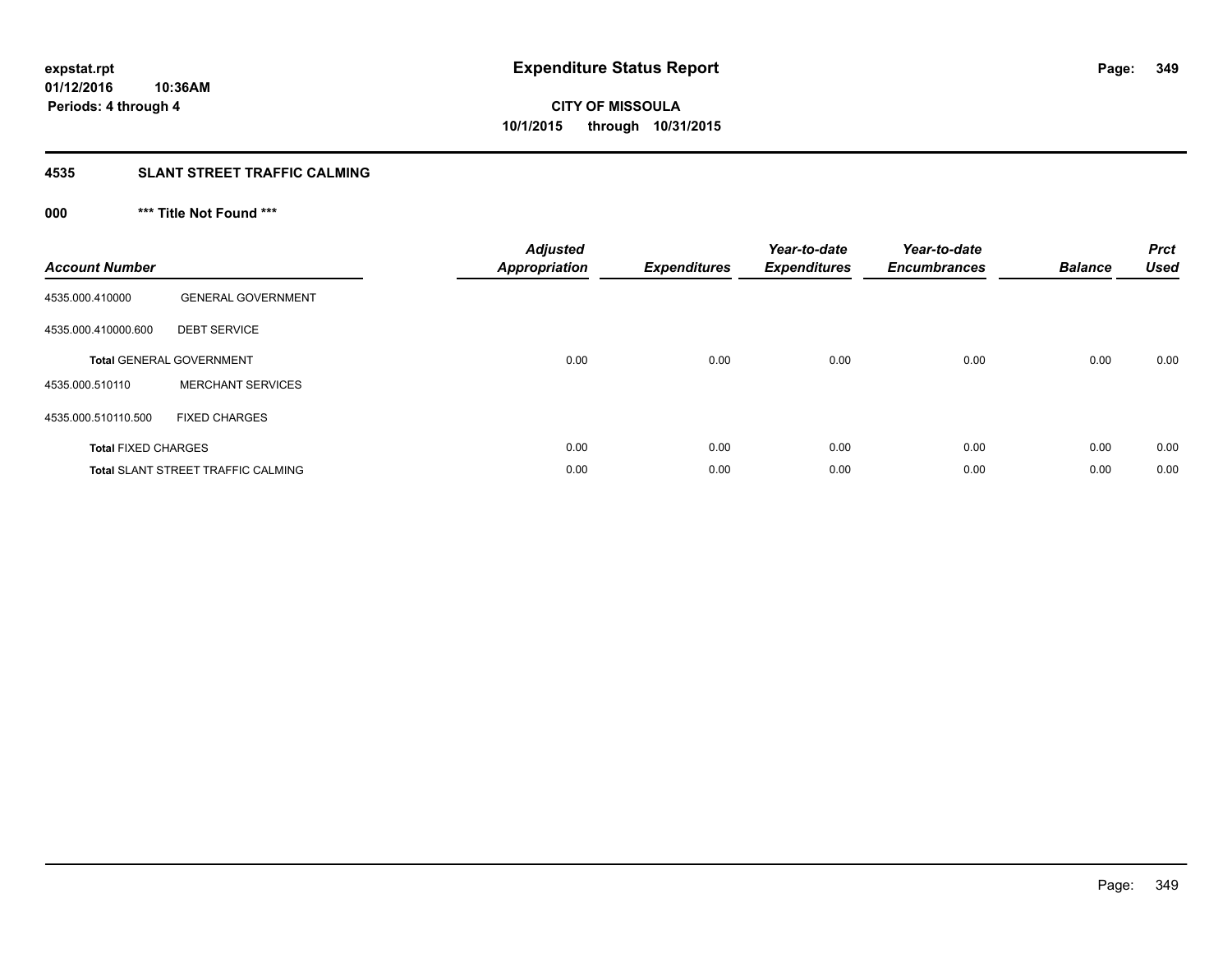## **4536 SID536 LINCOLNWOOD SWR PH2**

| <b>Account Number</b> |                                         | <b>Adjusted</b><br>Appropriation | <b>Expenditures</b> | Year-to-date<br><b>Expenditures</b> | Year-to-date<br><b>Encumbrances</b> | <b>Balance</b> | Prct<br><b>Used</b> |
|-----------------------|-----------------------------------------|----------------------------------|---------------------|-------------------------------------|-------------------------------------|----------------|---------------------|
| 4536.390.510110       | <b>MERCHANT SERVICES</b>                |                                  |                     |                                     |                                     |                |                     |
| 4536.390.510110.500   | <b>FIXED CHARGES</b>                    |                                  |                     |                                     |                                     |                |                     |
|                       | <b>Total SID536 LINCOLNWOOD SWR PH2</b> | 0.00                             | 0.00                | 0.00                                | 0.00                                | 0.00           | 0.00                |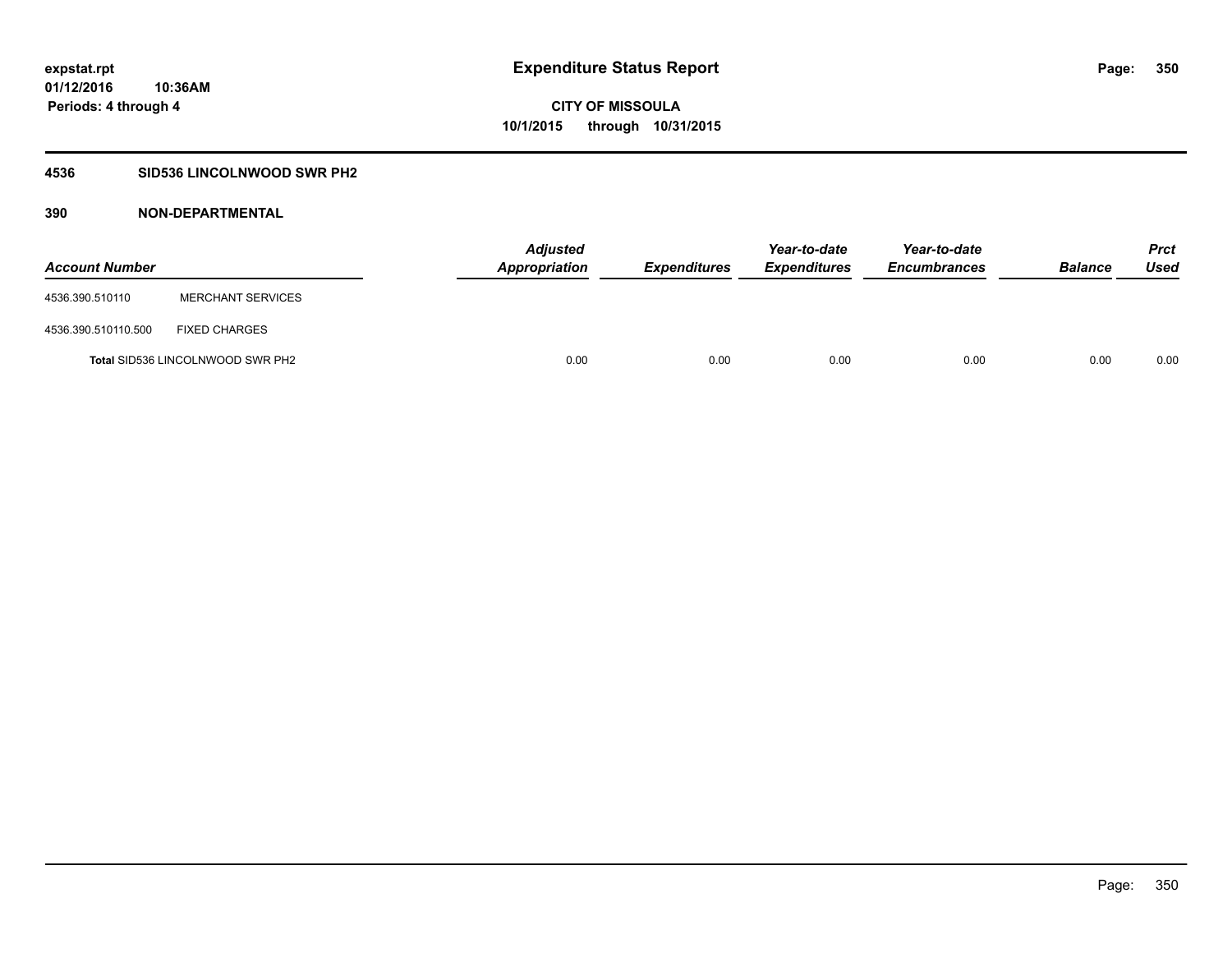**Periods: 4 through 4**

# **CITY OF MISSOULA 10/1/2015 through 10/31/2015**

## **4539 SID 539 4th STREET**

## **000 \*\*\* Title Not Found \*\*\***

| <b>Account Number</b>      |                                 | <b>Adjusted</b><br><b>Appropriation</b> | <b>Expenditures</b> | Year-to-date<br><b>Expenditures</b> | Year-to-date<br><b>Encumbrances</b> | <b>Balance</b> | <b>Prct</b><br><b>Used</b> |
|----------------------------|---------------------------------|-----------------------------------------|---------------------|-------------------------------------|-------------------------------------|----------------|----------------------------|
| 4539.000.410000            | <b>GENERAL GOVERNMENT</b>       |                                         |                     |                                     |                                     |                |                            |
| 4539.000.410000.600        | <b>DEBT SERVICE</b>             |                                         |                     |                                     |                                     |                |                            |
|                            | <b>Total GENERAL GOVERNMENT</b> | 0.00                                    | 0.00                | 0.00                                | 0.00                                | 0.00           | 0.00                       |
| 4539.000.510110            | <b>MERCHANT SERVICES</b>        |                                         |                     |                                     |                                     |                |                            |
| 4539.000.510110.500        | <b>FIXED CHARGES</b>            |                                         |                     |                                     |                                     |                |                            |
| <b>Total FIXED CHARGES</b> |                                 | 0.00                                    | 0.00                | 0.00                                | 0.00                                | 0.00           | 0.00                       |
| Total SID 539 4th STREET   |                                 | 0.00                                    | 0.00                | 0.00                                | 0.00                                | 0.00           | 0.00                       |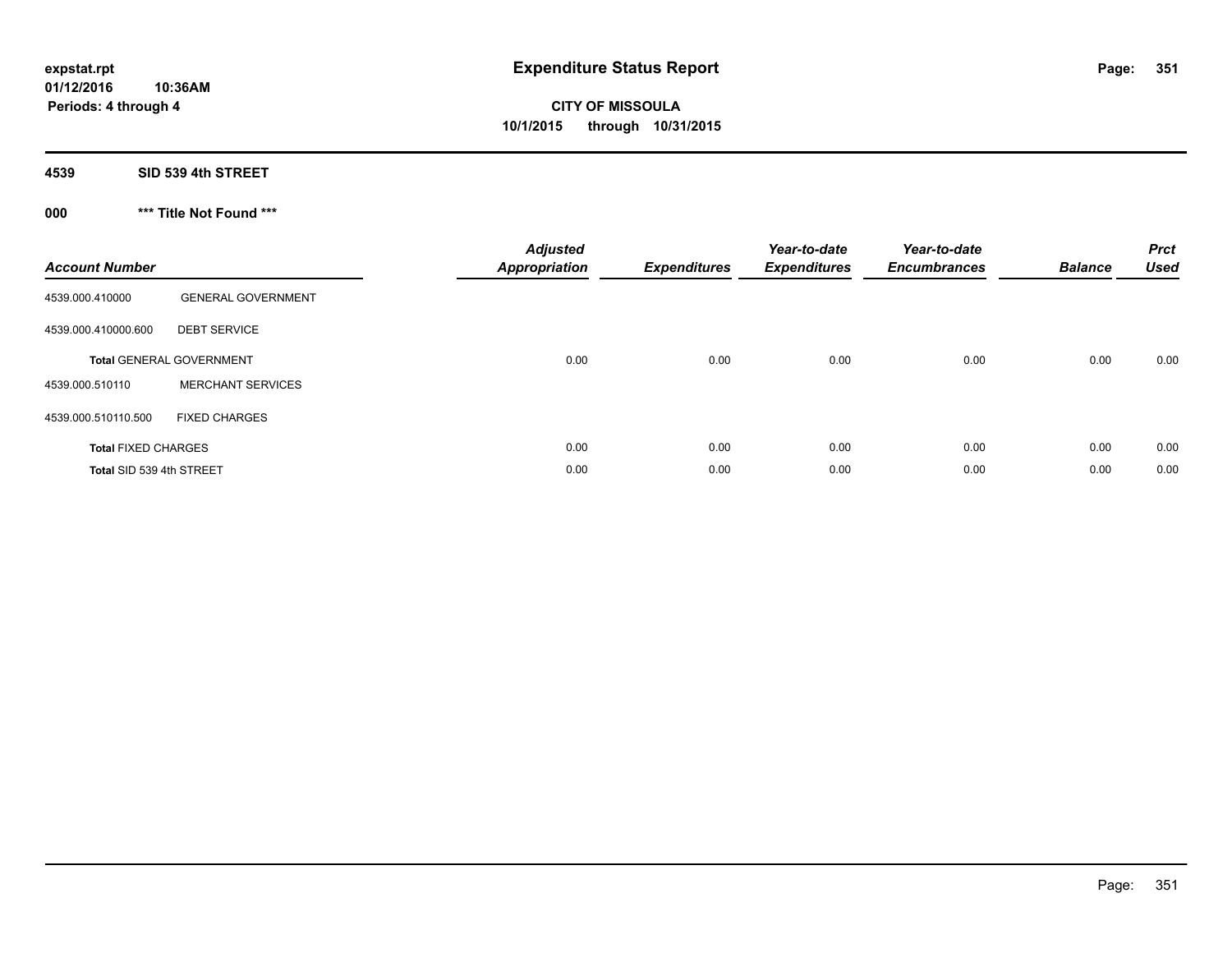### **4540 SID 540 ENGLAND BLVD**

| <b>Account Number</b> |                                            | <b>Adjusted</b><br>Appropriation | <b>Expenditures</b> | Year-to-date<br><b>Expenditures</b> | Year-to-date<br><b>Encumbrances</b> | <b>Balance</b> | <b>Prct</b><br><b>Used</b> |
|-----------------------|--------------------------------------------|----------------------------------|---------------------|-------------------------------------|-------------------------------------|----------------|----------------------------|
| 4540.390.510110       | <b>MERCHANT SERVICES</b>                   |                                  |                     |                                     |                                     |                |                            |
| 4540.390.510110.500   | <b>FIXED CHARGES</b>                       |                                  |                     |                                     |                                     |                |                            |
|                       | <b>Total MERCHANT SERVICES</b>             | 0.00                             | 0.00                | 0.00                                | 0.00                                | 0.00           | 0.00                       |
| 4540.390.521000       | INTERFUND OPERATING TRANSFERS              |                                  |                     |                                     |                                     |                |                            |
| 4540.390.521000.800   | OTHER OBJECTS                              |                                  |                     |                                     |                                     |                |                            |
|                       | <b>Total INTERFUND OPERATING TRANSFERS</b> | 0.00                             | 0.00                | 0.00                                | 0.00                                | 0.00           | 0.00                       |
|                       | Total SID 540 ENGLAND BLVD                 | 0.00                             | 0.00                | 0.00                                | 0.00                                | 0.00           | 0.00                       |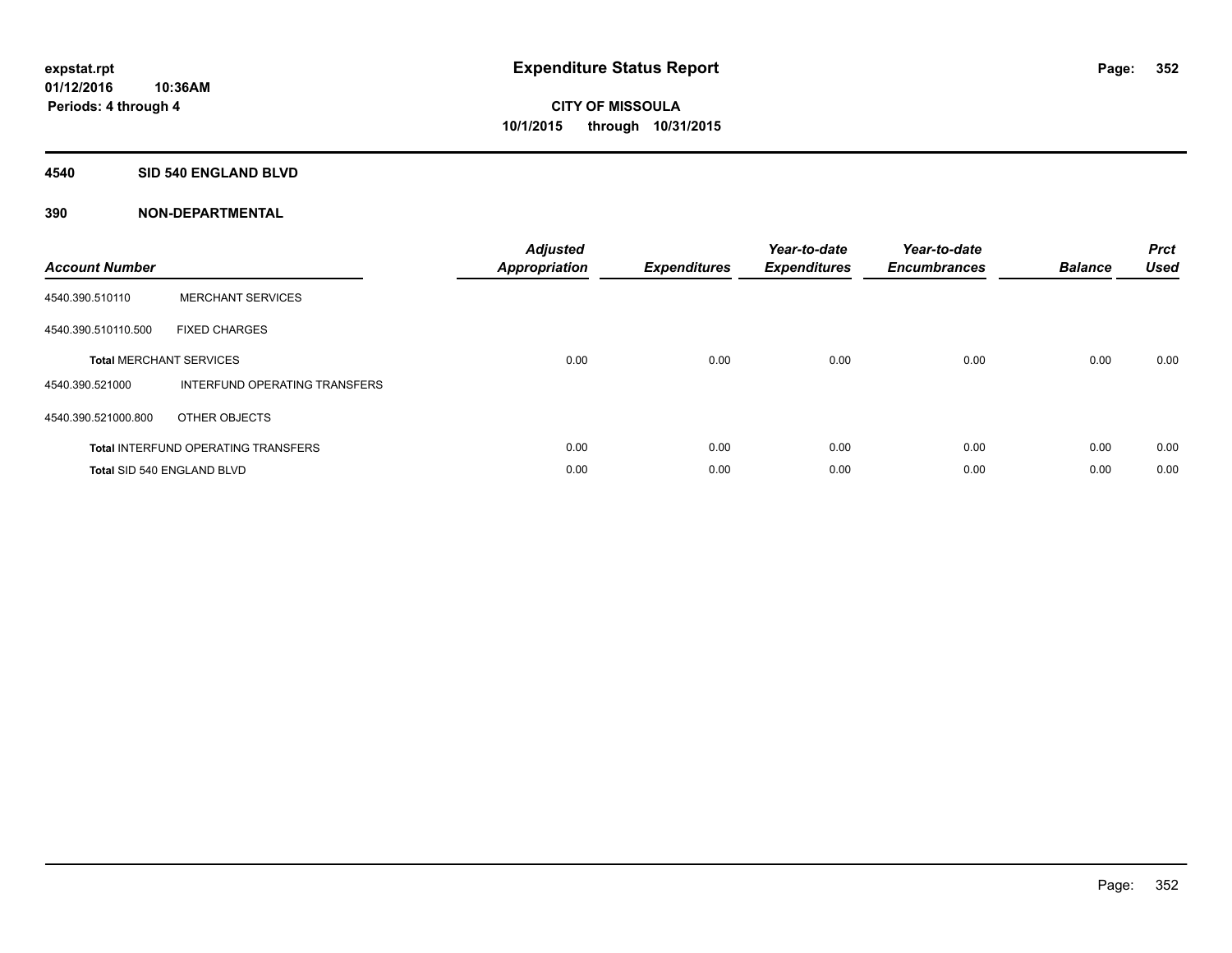## **4541 SID 541 PINEVIEW PARK**

| <b>Account Number</b>         |                                  | <b>Adjusted</b><br><b>Appropriation</b> | <b>Expenditures</b> | Year-to-date<br><b>Expenditures</b> | Year-to-date<br><b>Encumbrances</b> | <b>Balance</b> | <b>Prct</b><br><b>Used</b> |
|-------------------------------|----------------------------------|-----------------------------------------|---------------------|-------------------------------------|-------------------------------------|----------------|----------------------------|
| 4541.390.410710               | *** Title Not Found ***          |                                         |                     |                                     |                                     |                |                            |
| 4541.390.410710.500           | <b>FIXED CHARGES</b>             |                                         |                     |                                     |                                     |                |                            |
| Total *** Title Not Found *** |                                  | 0.00                                    | 0.00                | 0.00                                | 0.00                                | 0.00           | 0.00                       |
| 4541.390.510100               | SPECIAL ASSESSMENTS              |                                         |                     |                                     |                                     |                |                            |
| 4541.390.510100.900           | <b>CAPITAL OUTLAY</b>            |                                         |                     |                                     |                                     |                |                            |
|                               | <b>Total SPECIAL ASSESSMENTS</b> | 0.00                                    | 0.00                | 0.00                                | 0.00                                | 0.00           | 0.00                       |
| 4541.390.510110               | <b>MERCHANT SERVICES</b>         |                                         |                     |                                     |                                     |                |                            |
| 4541.390.510110.500           | <b>FIXED CHARGES</b>             |                                         |                     |                                     |                                     |                |                            |
|                               | <b>Total MERCHANT SERVICES</b>   | 0.00                                    | 0.00                | 0.00                                | 0.00                                | 0.00           | 0.00                       |
|                               | Total SID 541 PINEVIEW PARK      | 0.00                                    | 0.00                | 0.00                                | 0.00                                | 0.00           | 0.00                       |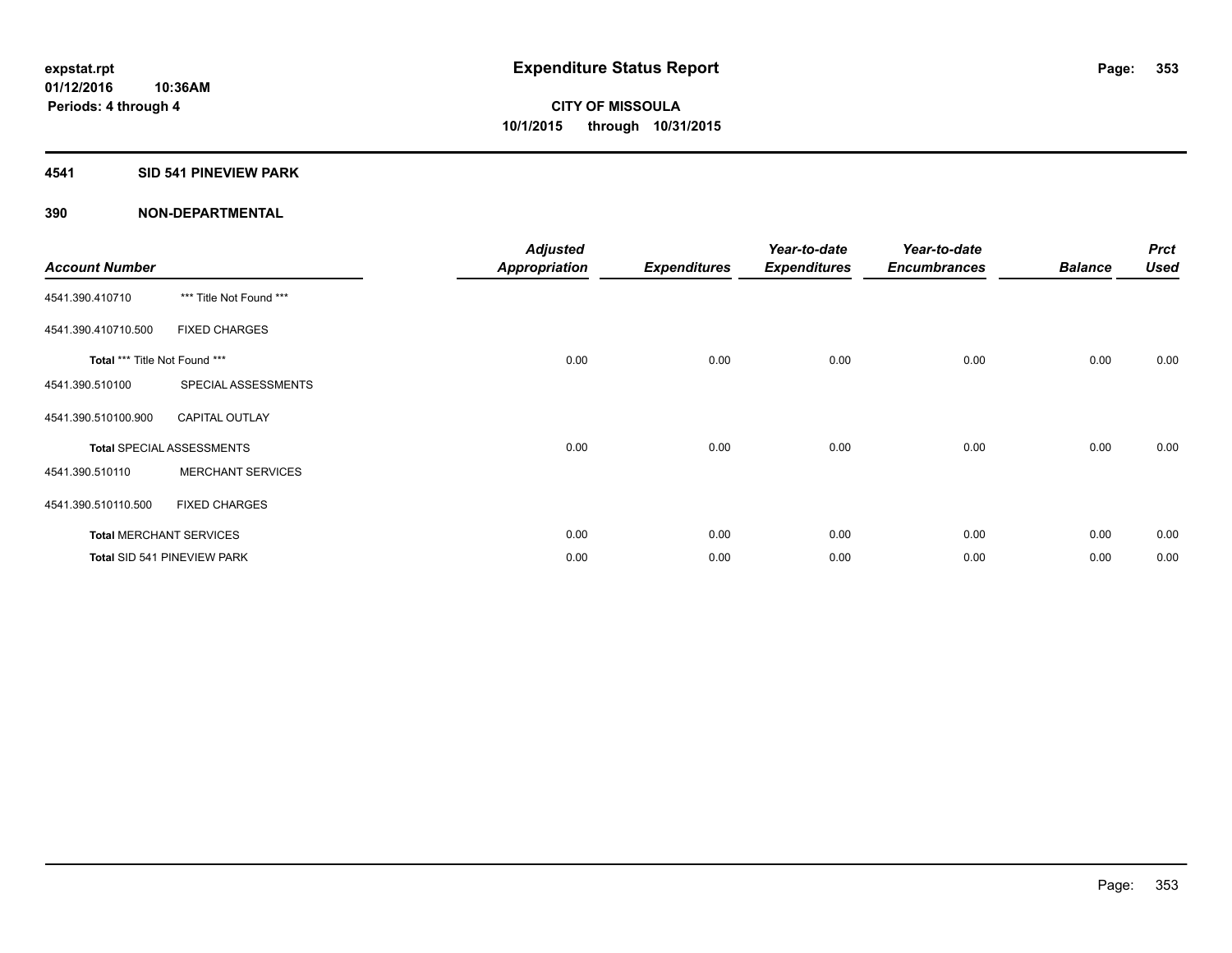## **4542 SID 542 HILLVIEW WAY**

|                            |                                  | <b>Adjusted</b>      |                     | Year-to-date        | Year-to-date        |                | <b>Prct</b> |
|----------------------------|----------------------------------|----------------------|---------------------|---------------------|---------------------|----------------|-------------|
| <b>Account Number</b>      |                                  | <b>Appropriation</b> | <b>Expenditures</b> | <b>Expenditures</b> | <b>Encumbrances</b> | <b>Balance</b> | <b>Used</b> |
| 4542.390.510100            | SPECIAL ASSESSMENTS              |                      |                     |                     |                     |                |             |
| 4542.390.510100.300        | PURCHASED SERVICES               |                      |                     |                     |                     |                |             |
|                            | <b>Total PURCHASED SERVICES</b>  | 0.00                 | 0.00                | 0.00                | 0.00                | 0.00           | 0.00        |
| 4542.390.510100.900        | <b>CAPITAL OUTLAY</b>            |                      |                     |                     |                     |                |             |
|                            | <b>Total SPECIAL ASSESSMENTS</b> | 0.00                 | 0.00                | 0.00                | 0.00                | 0.00           | 0.00        |
| 4542.390.510110            | <b>MERCHANT SERVICES</b>         |                      |                     |                     |                     |                |             |
| 4542.390.510110.500        | <b>FIXED CHARGES</b>             |                      |                     |                     |                     |                |             |
| Total SID 542 HILLVIEW WAY |                                  | 0.00                 | 0.00                | 0.00                | 0.00                | 0.00           | 0.00        |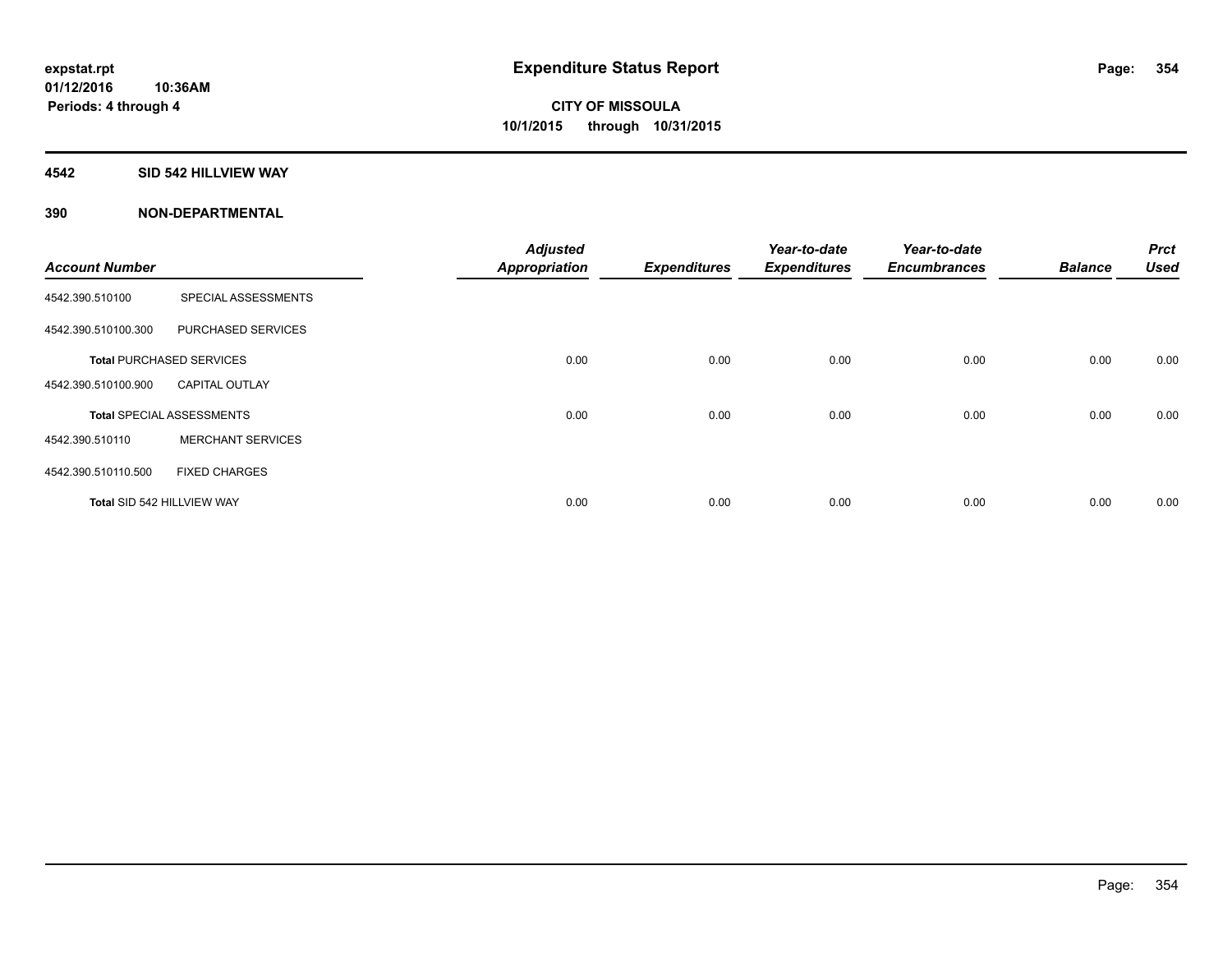## **4543 SID 543 TRAFFIC CALMING**

## **000 \*\*\* Title Not Found \*\*\***

| <b>Account Number</b>         |                                 | <b>Adjusted</b><br><b>Appropriation</b> | <b>Expenditures</b> | Year-to-date<br><b>Expenditures</b> | Year-to-date<br><b>Encumbrances</b> | <b>Balance</b> | <b>Prct</b><br><b>Used</b> |
|-------------------------------|---------------------------------|-----------------------------------------|---------------------|-------------------------------------|-------------------------------------|----------------|----------------------------|
| 4543.000.410000               | <b>GENERAL GOVERNMENT</b>       |                                         |                     |                                     |                                     |                |                            |
| 4543.000.410000.600           | <b>DEBT SERVICE</b>             |                                         |                     |                                     |                                     |                |                            |
|                               | <b>Total GENERAL GOVERNMENT</b> | 0.00                                    | 0.00                | 0.00                                | 0.00                                | 0.00           | 0.00                       |
| 4543.000.510110               | <b>MERCHANT SERVICES</b>        |                                         |                     |                                     |                                     |                |                            |
| 4543.000.510110.500           | <b>FIXED CHARGES</b>            |                                         |                     |                                     |                                     |                |                            |
| Total *** Title Not Found *** |                                 | 0.00                                    | 0.00                | 0.00                                | 0.00                                | 0.00           | 0.00                       |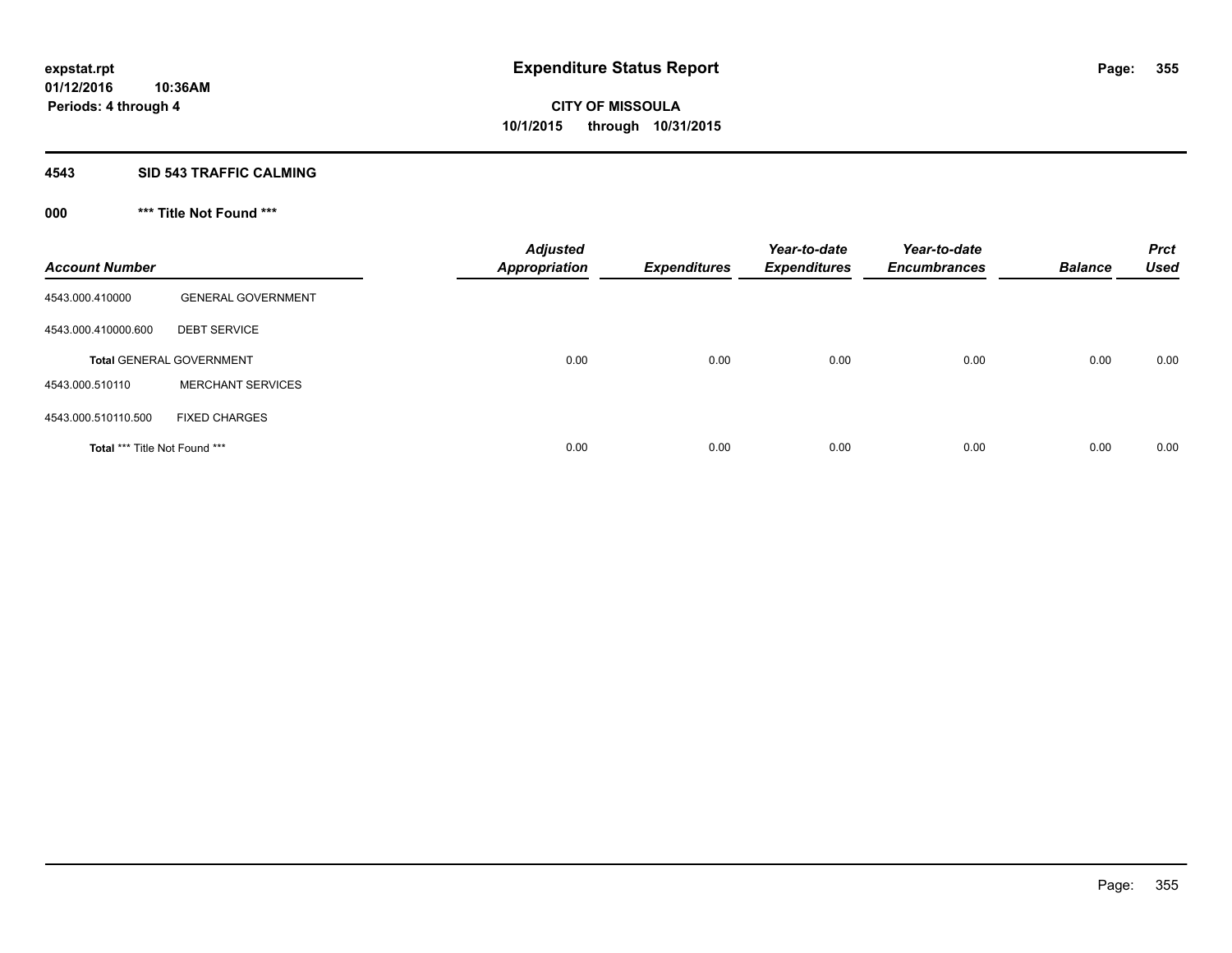## **4543 SID 543 TRAFFIC CALMING**

|                       |                                      | <b>Adjusted</b>      |                     | Year-to-date        | Year-to-date        |                | <b>Prct</b> |
|-----------------------|--------------------------------------|----------------------|---------------------|---------------------|---------------------|----------------|-------------|
| <b>Account Number</b> |                                      | <b>Appropriation</b> | <b>Expenditures</b> | <b>Expenditures</b> | <b>Encumbrances</b> | <b>Balance</b> | <b>Used</b> |
| 4543.390.510100       | SPECIAL ASSESSMENTS                  |                      |                     |                     |                     |                |             |
| 4543.390.510100.300   | PURCHASED SERVICES                   |                      |                     |                     |                     |                |             |
|                       | <b>Total PURCHASED SERVICES</b>      | 0.00                 | 0.00                | 0.00                | 0.00                | 0.00           | 0.00        |
| 4543.390.510100.900   | <b>CAPITAL OUTLAY</b>                |                      |                     |                     |                     |                |             |
|                       | <b>Total SPECIAL ASSESSMENTS</b>     | 0.00                 | 0.00                | 0.00                | 0.00                | 0.00           | 0.00        |
| 4543.390.510110       | <b>MERCHANT SERVICES</b>             |                      |                     |                     |                     |                |             |
| 4543.390.510110.500   | <b>FIXED CHARGES</b>                 |                      |                     |                     |                     |                |             |
|                       | <b>Total MERCHANT SERVICES</b>       | 0.00                 | 0.00                | 0.00                | 0.00                | 0.00           | 0.00        |
|                       | <b>Total SID 543 TRAFFIC CALMING</b> | 0.00                 | 0.00                | 0.00                | 0.00                | 0.00           | 0.00        |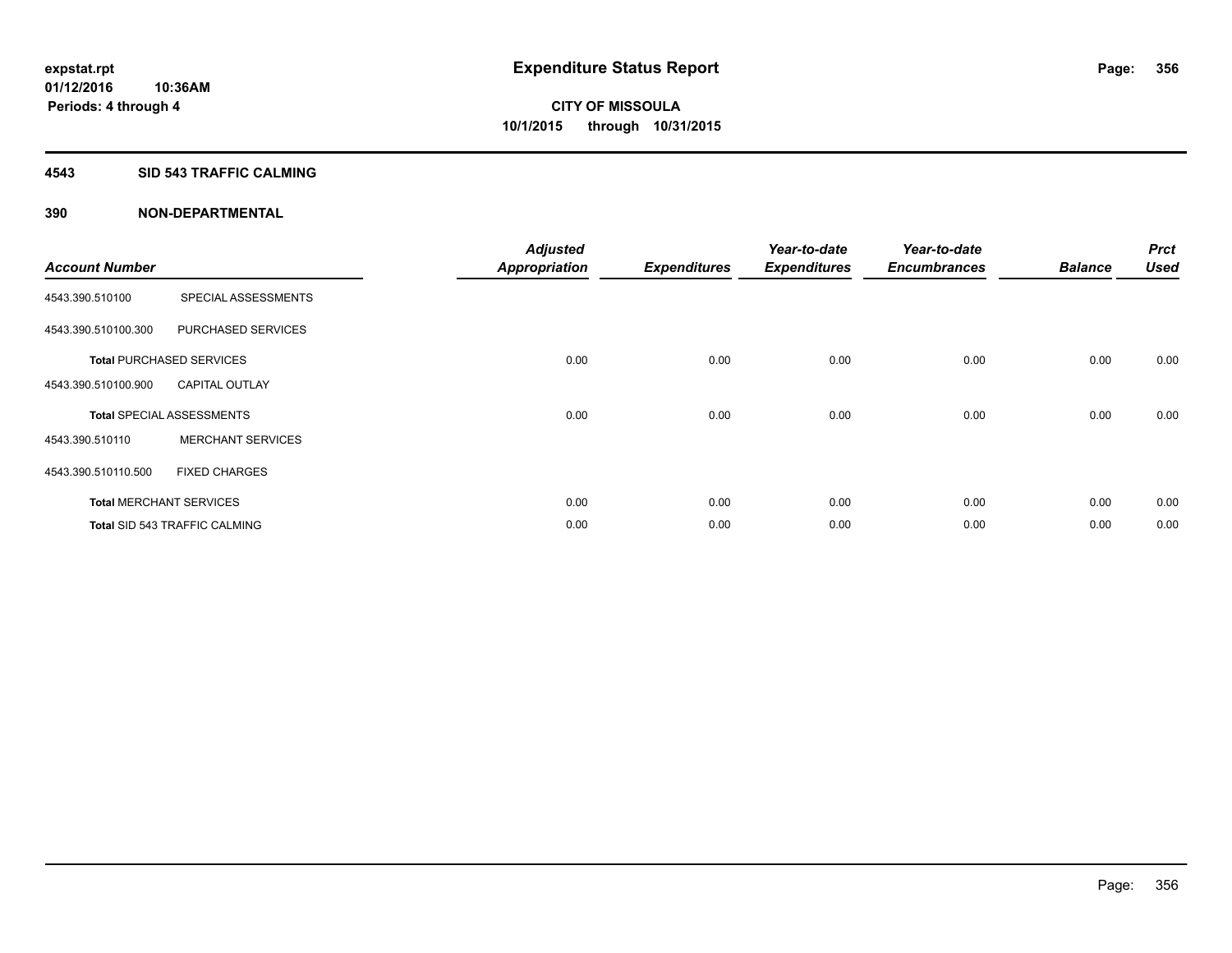## **4544 MILLER CREEK MITIGATION FUND**

| <b>Account Number</b> |                                           | <b>Adjusted</b><br><b>Appropriation</b> | <b>Expenditures</b> | Year-to-date<br><b>Expenditures</b> | Year-to-date<br><b>Encumbrances</b> | <b>Balance</b> | <b>Prct</b><br><b>Used</b> |
|-----------------------|-------------------------------------------|-----------------------------------------|---------------------|-------------------------------------|-------------------------------------|----------------|----------------------------|
| 4544.390.510100       | SPECIAL ASSESSMENTS                       |                                         |                     |                                     |                                     |                |                            |
| 4544.390.510100.900   | <b>CAPITAL OUTLAY</b>                     |                                         |                     |                                     |                                     |                |                            |
|                       | <b>Total SPECIAL ASSESSMENTS</b>          | 0.00                                    | 0.00                | 0.00                                | 0.00                                | 0.00           | 0.00                       |
| 4544.390.510110       | <b>MERCHANT SERVICES</b>                  |                                         |                     |                                     |                                     |                |                            |
| 4544.390.510110.500   | <b>FIXED CHARGES</b>                      |                                         |                     |                                     |                                     |                |                            |
|                       | <b>Total MERCHANT SERVICES</b>            | 0.00                                    | 0.00                | 0.00                                | 0.00                                | 0.00           | 0.00                       |
|                       | <b>Total MILLER CREEK MITIGATION FUND</b> | 0.00                                    | 0.00                | 0.00                                | 0.00                                | 0.00           | 0.00                       |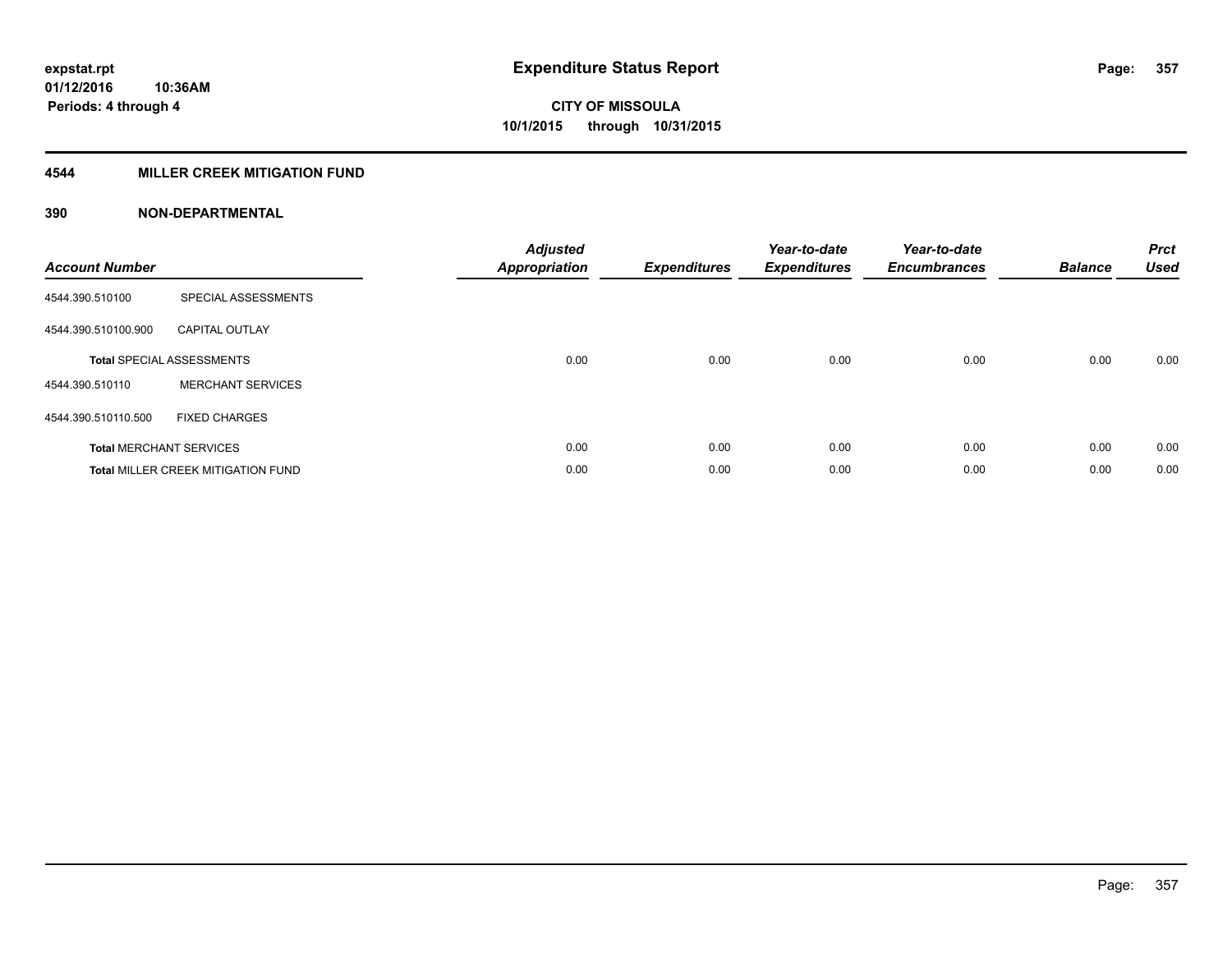## **4545 MILLER CREEK TWITE CONSTRUCTION**

| <b>Account Number</b> |                                              | <b>Adjusted</b><br><b>Appropriation</b> | <b>Expenditures</b> | Year-to-date<br><b>Expenditures</b> | Year-to-date<br><b>Encumbrances</b> | <b>Balance</b> | <b>Prct</b><br><b>Used</b> |
|-----------------------|----------------------------------------------|-----------------------------------------|---------------------|-------------------------------------|-------------------------------------|----------------|----------------------------|
| 4545.390.510100       | SPECIAL ASSESSMENTS                          |                                         |                     |                                     |                                     |                |                            |
| 4545.390.510100.300   | PURCHASED SERVICES                           |                                         |                     |                                     |                                     |                |                            |
|                       | <b>Total PURCHASED SERVICES</b>              | 0.00                                    | 0.00                | 0.00                                | 0.00                                | 0.00           | 0.00                       |
| 4545.390.510100.900   | <b>CAPITAL OUTLAY</b>                        |                                         |                     |                                     |                                     |                |                            |
|                       | <b>Total SPECIAL ASSESSMENTS</b>             | 0.00                                    | 0.00                | 0.00                                | 0.00                                | 0.00           | 0.00                       |
| 4545.390.510110       | <b>MERCHANT SERVICES</b>                     |                                         |                     |                                     |                                     |                |                            |
| 4545.390.510110.500   | <b>FIXED CHARGES</b>                         |                                         |                     |                                     |                                     |                |                            |
|                       | <b>Total MERCHANT SERVICES</b>               | 0.00                                    | 0.00                | 0.00                                | 0.00                                | 0.00           | 0.00                       |
|                       | <b>Total MILLER CREEK TWITE CONSTRUCTION</b> | 0.00                                    | 0.00                | 0.00                                | 0.00                                | 0.00           | 0.00                       |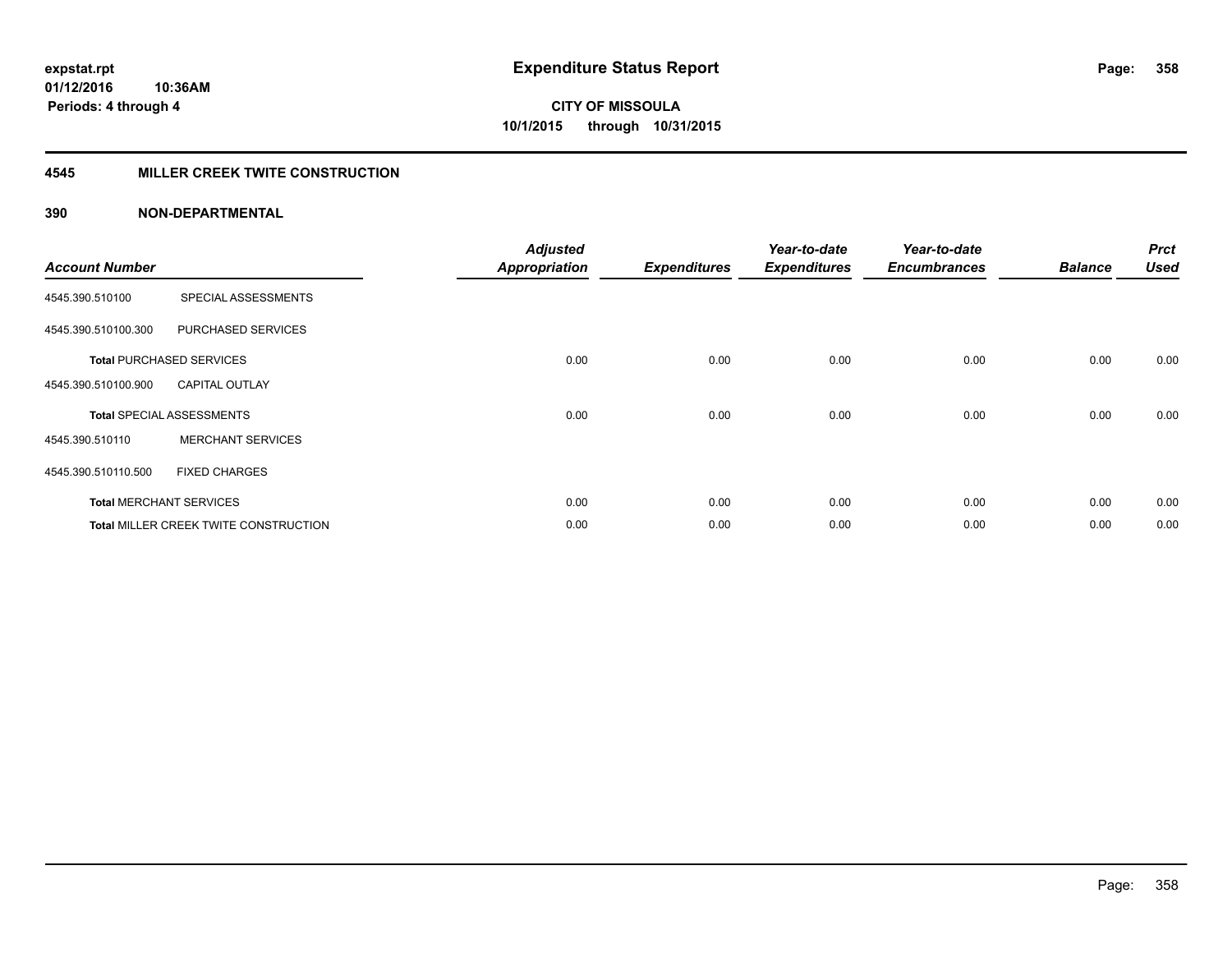## **4546 MILLER CREEK MALOHNEY CONSTRUCTION**

| <b>Account Number</b> |                                                 | <b>Adjusted</b><br><b>Appropriation</b> | <b>Expenditures</b> | Year-to-date<br><b>Expenditures</b> | Year-to-date<br><b>Encumbrances</b> | <b>Balance</b> | <b>Prct</b><br><b>Used</b> |
|-----------------------|-------------------------------------------------|-----------------------------------------|---------------------|-------------------------------------|-------------------------------------|----------------|----------------------------|
| 4546.390.510100       | SPECIAL ASSESSMENTS                             |                                         |                     |                                     |                                     |                |                            |
| 4546.390.510100.300   | <b>PURCHASED SERVICES</b>                       |                                         |                     |                                     |                                     |                |                            |
|                       | <b>Total PURCHASED SERVICES</b>                 | 0.00                                    | 0.00                | 0.00                                | 0.00                                | 0.00           | 0.00                       |
| 4546.390.510100.900   | <b>CAPITAL OUTLAY</b>                           |                                         |                     |                                     |                                     |                |                            |
|                       | <b>Total SPECIAL ASSESSMENTS</b>                | 0.00                                    | 0.00                | 0.00                                | 0.00                                | 0.00           | 0.00                       |
| 4546.390.510110       | <b>MERCHANT SERVICES</b>                        |                                         |                     |                                     |                                     |                |                            |
| 4546.390.510110.500   | <b>FIXED CHARGES</b>                            |                                         |                     |                                     |                                     |                |                            |
|                       | <b>Total MERCHANT SERVICES</b>                  | 0.00                                    | 0.00                | 0.00                                | 0.00                                | 0.00           | 0.00                       |
|                       | <b>Total MILLER CREEK MALOHNEY CONSTRUCTION</b> | 0.00                                    | 0.00                | 0.00                                | 0.00                                | 0.00           | 0.00                       |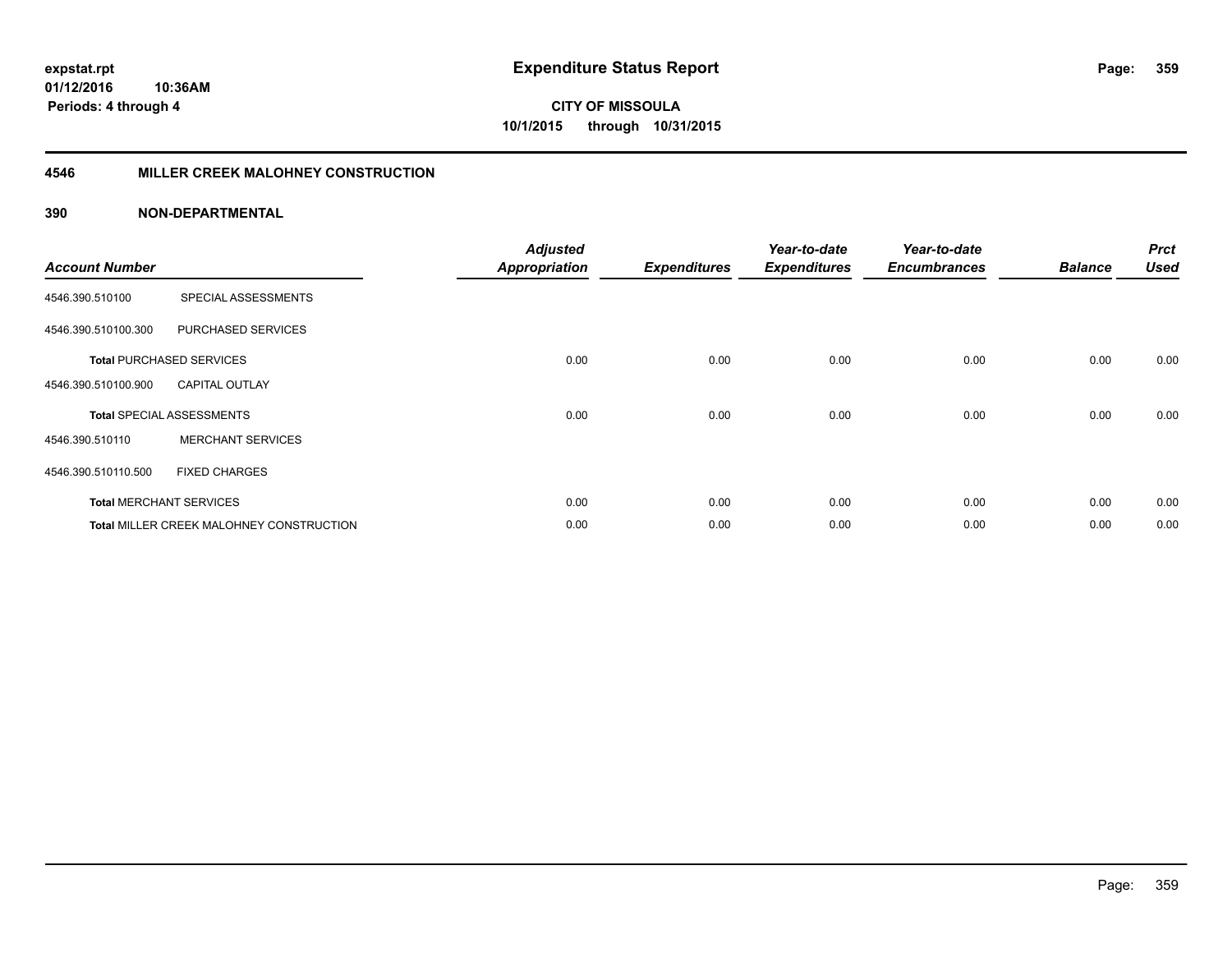## **4547 MILLER CREEK MCCARTHY CONSTRUCTION**

| <b>Account Number</b> |                                                 | <b>Adjusted</b><br><b>Appropriation</b> | <b>Expenditures</b> | Year-to-date<br><b>Expenditures</b> | Year-to-date<br><b>Encumbrances</b> | <b>Balance</b> | <b>Prct</b><br><b>Used</b> |
|-----------------------|-------------------------------------------------|-----------------------------------------|---------------------|-------------------------------------|-------------------------------------|----------------|----------------------------|
| 4547.390.510100       | SPECIAL ASSESSMENTS                             |                                         |                     |                                     |                                     |                |                            |
| 4547.390.510100.300   | <b>PURCHASED SERVICES</b>                       |                                         |                     |                                     |                                     |                |                            |
|                       | <b>Total PURCHASED SERVICES</b>                 | 0.00                                    | 0.00                | 0.00                                | 0.00                                | 0.00           | 0.00                       |
| 4547.390.510100.900   | <b>CAPITAL OUTLAY</b>                           |                                         |                     |                                     |                                     |                |                            |
|                       | <b>Total SPECIAL ASSESSMENTS</b>                | 0.00                                    | 0.00                | 0.00                                | 0.00                                | 0.00           | 0.00                       |
| 4547.390.510110       | <b>MERCHANT SERVICES</b>                        |                                         |                     |                                     |                                     |                |                            |
| 4547.390.510110.500   | <b>FIXED CHARGES</b>                            |                                         |                     |                                     |                                     |                |                            |
|                       | <b>Total MERCHANT SERVICES</b>                  | 0.00                                    | 0.00                | 0.00                                | 0.00                                | 0.00           | 0.00                       |
|                       | <b>Total MILLER CREEK MCCARTHY CONSTRUCTION</b> | 0.00                                    | 0.00                | 0.00                                | 0.00                                | 0.00           | 0.00                       |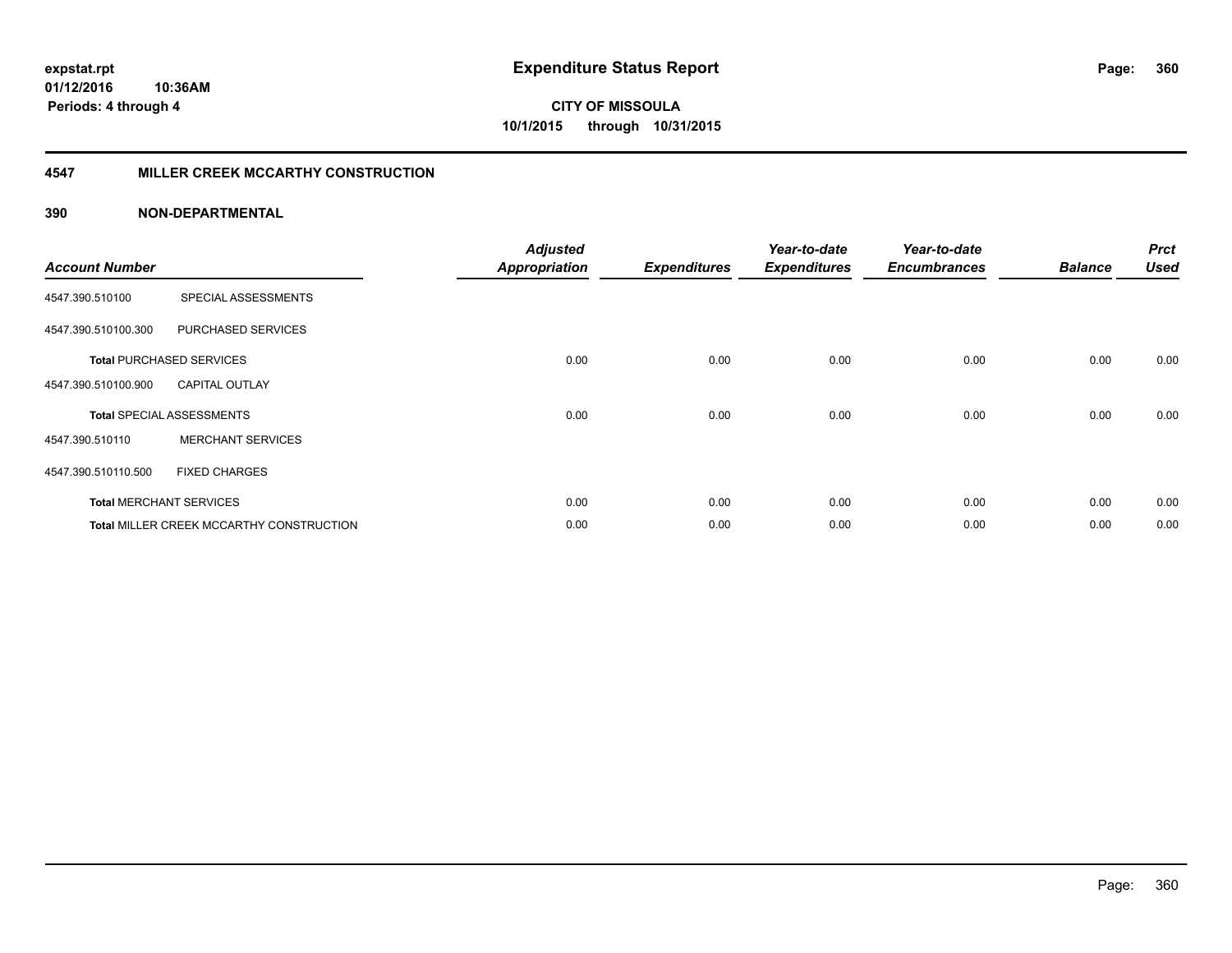## **4548 5TH,6TH & ARTHUR ROAD IMPROVEMENTS**

| <b>Account Number</b> |                                           | <b>Adjusted</b><br>Appropriation | <b>Expenditures</b> | Year-to-date<br><b>Expenditures</b> | Year-to-date<br><b>Encumbrances</b> | <b>Balance</b> | <b>Prct</b><br><b>Used</b> |
|-----------------------|-------------------------------------------|----------------------------------|---------------------|-------------------------------------|-------------------------------------|----------------|----------------------------|
| 4548.390.510100       | SPECIAL ASSESSMENTS                       |                                  |                     |                                     |                                     |                |                            |
| 4548.390.510100.300   | PURCHASED SERVICES                        |                                  |                     |                                     |                                     |                |                            |
|                       | <b>Total PURCHASED SERVICES</b>           | 0.00                             | 0.00                | 0.00                                | 0.00                                | 0.00           | 0.00                       |
| 4548.390.510100.900   | <b>CAPITAL OUTLAY</b>                     |                                  |                     |                                     |                                     |                |                            |
|                       | Total SPECIAL ASSESSMENTS                 | 0.00                             | 0.00                | 0.00                                | 0.00                                | 0.00           | 0.00                       |
| 4548.390.510110       | <b>MERCHANT SERVICES</b>                  |                                  |                     |                                     |                                     |                |                            |
| 4548.390.510110.500   | <b>FIXED CHARGES</b>                      |                                  |                     |                                     |                                     |                |                            |
|                       | <b>Total MERCHANT SERVICES</b>            | 0.00                             | 0.00                | 0.00                                | 0.00                                | 0.00           | 0.00                       |
| 4548.390.521000       | INTERFUND OPERATING TRANSFERS             |                                  |                     |                                     |                                     |                |                            |
| 4548.390.521000.800   | OTHER OBJECTS                             |                                  |                     |                                     |                                     |                |                            |
|                       | Total INTERFUND OPERATING TRANSFERS       | 0.00                             | 0.00                | 0.00                                | 0.00                                | 0.00           | 0.00                       |
|                       | Total 5TH, 6TH & ARTHUR ROAD IMPROVEMENTS | 0.00                             | 0.00                | 0.00                                | 0.00                                | 0.00           | 0.00                       |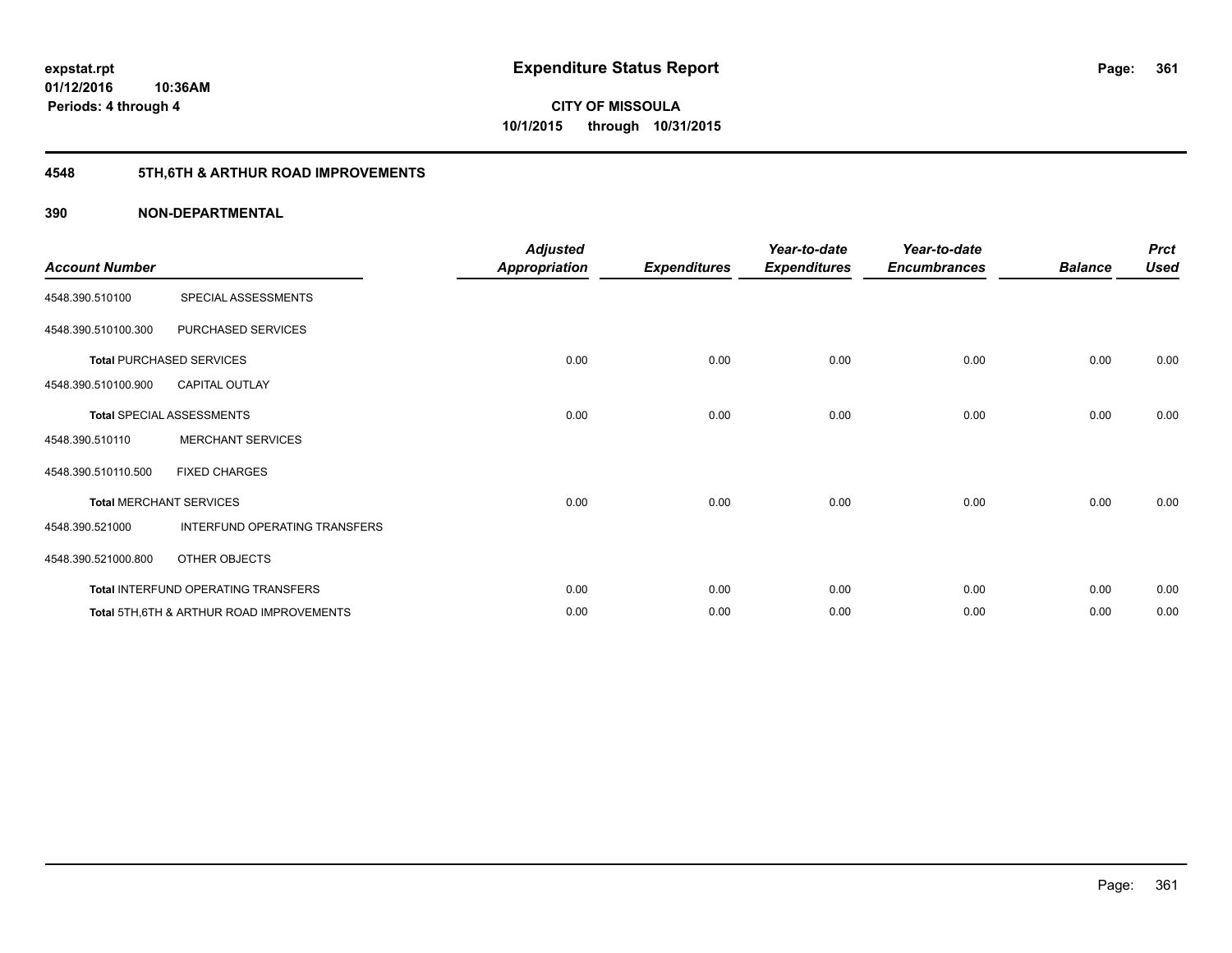**362**

**01/12/2016 10:36AM Periods: 4 through 4**

**CITY OF MISSOULA 10/1/2015 through 10/31/2015**

## **4745 MALONEY/TWITE MILLER CR \$1.2M CONTRIB**

|                            |                                              | <b>Adjusted</b>      |                     | Year-to-date        | Year-to-date        |                | <b>Prct</b> |
|----------------------------|----------------------------------------------|----------------------|---------------------|---------------------|---------------------|----------------|-------------|
| <b>Account Number</b>      |                                              | <b>Appropriation</b> | <b>Expenditures</b> | <b>Expenditures</b> | <b>Encumbrances</b> | <b>Balance</b> | <b>Used</b> |
| 4745.390.510100            | SPECIAL ASSESSMENTS                          |                      |                     |                     |                     |                |             |
| 4745.390.510100.300        | PURCHASED SERVICES                           |                      |                     |                     |                     |                |             |
|                            | <b>Total PURCHASED SERVICES</b>              | 0.00                 | 0.00                | 0.00                | 0.00                | 0.00           | 0.00        |
| 4745.390.510100.800        | OTHER OBJECTS                                |                      |                     |                     |                     |                |             |
| <b>Total OTHER OBJECTS</b> |                                              | 0.00                 | 0.00                | 0.00                | 0.00                | 0.00           | 0.00        |
| 4745.390.510100.900        | <b>CAPITAL OUTLAY</b>                        |                      |                     |                     |                     |                |             |
|                            | <b>Total SPECIAL ASSESSMENTS</b>             | 0.00                 | 0.00                | 0.00                | 0.00                | 0.00           | 0.00        |
| 4745.390.510110            | <b>MERCHANT SERVICES</b>                     |                      |                     |                     |                     |                |             |
| 4745.390.510110.500        | <b>FIXED CHARGES</b>                         |                      |                     |                     |                     |                |             |
|                            | Total MALONEY/TWITE MILLER CR \$1.2M CONTRIB | 0.00                 | 0.00                | 0.00                | 0.00                | 0.00           | 0.00        |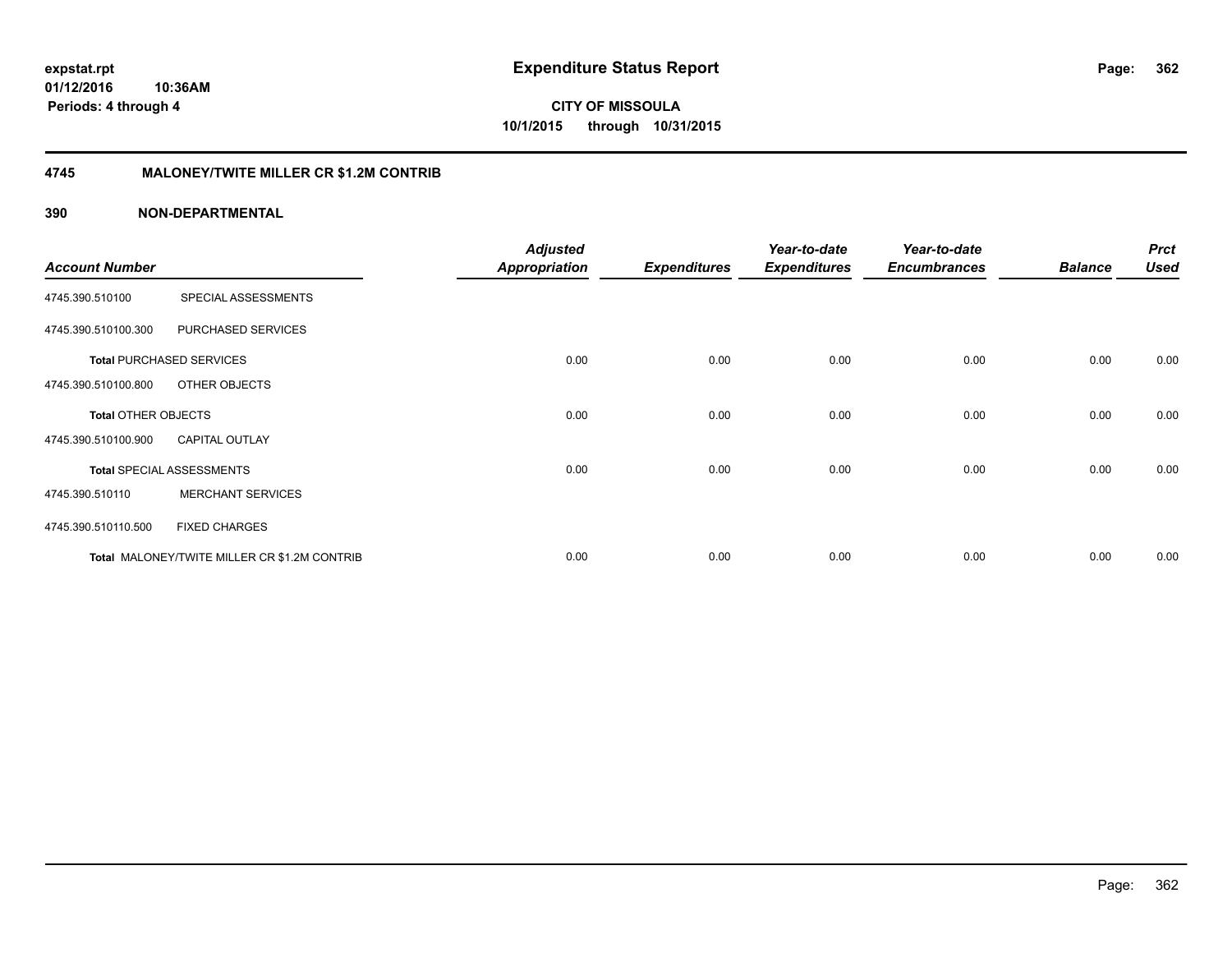## **4941 HILLVIEW WAY CONSTRUCTION**

## **280 PUBLIC WORKS OPERATIONS**

| <b>Account Number</b>           |                                               | <b>Adjusted</b><br>Appropriation | <b>Expenditures</b> | Year-to-date<br><b>Expenditures</b> | Year-to-date<br><b>Encumbrances</b> | <b>Balance</b> | <b>Prct</b><br><b>Used</b> |
|---------------------------------|-----------------------------------------------|----------------------------------|---------------------|-------------------------------------|-------------------------------------|----------------|----------------------------|
| 4941.280.430034                 | <b>CONSTRUCTION</b>                           |                                  |                     |                                     |                                     |                |                            |
| 4941.280.430034.200             | <b>SUPPLIES</b>                               |                                  |                     |                                     |                                     |                |                            |
| <b>Total SUPPLIES</b>           |                                               | 0.00                             | 0.00                | 0.00                                | 0.00                                | 0.00           | 0.00                       |
| 4941.280.430034.300             | <b>PURCHASED SERVICES</b>                     |                                  |                     |                                     |                                     |                |                            |
|                                 | 4941.280.430034.350.000 PROFESSIONAL SERVICES | 0.00                             | 35,361.93           | 35,361.93                           | 0.00                                | $-35,361.93$   | 0.00                       |
| <b>Total PURCHASED SERVICES</b> |                                               | 0.00                             | 35,361.93           | 35,361.93                           | 0.00                                | $-35,361.93$   | 0.00                       |
| 4941.280.430034.900             | <b>CAPITAL OUTLAY</b>                         |                                  |                     |                                     |                                     |                |                            |
| <b>Total CAPITAL OUTLAY</b>     |                                               | 0.00                             | 0.00                | 0.00                                | 0.00                                | 0.00           | 0.00                       |
| <b>Total CONSTRUCTION</b>       |                                               | 0.00                             | 35,361.93           | 35,361.93                           | 0.00                                | $-35,361.93$   | 0.00                       |
| 4941.280.510110                 | <b>MERCHANT SERVICES</b>                      |                                  |                     |                                     |                                     |                |                            |
| 4941.280.510110.500             | <b>FIXED CHARGES</b>                          |                                  |                     |                                     |                                     |                |                            |
| <b>Total FIXED CHARGES</b>      |                                               | 0.00                             | 0.00                | 0.00                                | 0.00                                | 0.00           | 0.00                       |
| <b>Total MERCHANT SERVICES</b>  |                                               | 0.00                             | 0.00                | 0.00                                | 0.00                                | 0.00           | 0.00                       |
|                                 | <b>Total HILLVIEW WAY CONSTRUCTION</b>        | 0.00                             | 35,361.93           | 35,361.93                           | 0.00                                | $-35,361.93$   | 0.00                       |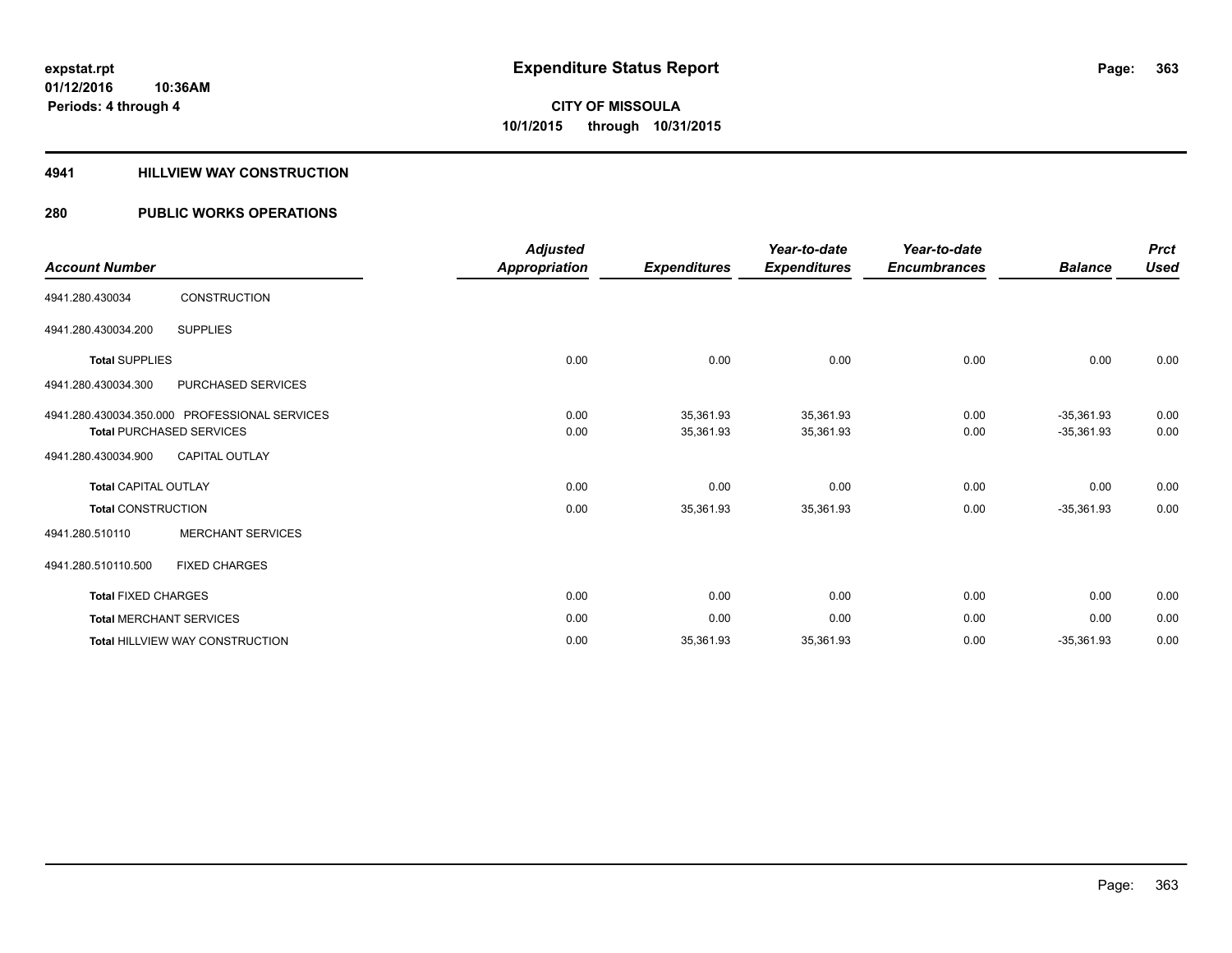**01/12/2016 10:36AM Periods: 4 through 4**

**CITY OF MISSOULA 10/1/2015 through 10/31/2015**

## **4944 RATTLESNAKE SEWER COLLECTION (544)**

**000 \*\*\* Title Not Found \*\*\***

| <b>Account Number</b>                |                          | <b>Adjusted</b><br>Appropriation | <b>Expenditures</b> | Year-to-date<br><b>Expenditures</b> | Year-to-date<br><b>Encumbrances</b> | <b>Balance</b> | <b>Prct</b><br><b>Used</b> |
|--------------------------------------|--------------------------|----------------------------------|---------------------|-------------------------------------|-------------------------------------|----------------|----------------------------|
| 4944.000.510110                      | <b>MERCHANT SERVICES</b> |                                  |                     |                                     |                                     |                |                            |
| 4944.000.510110.500                  | <b>FIXED CHARGES</b>     |                                  |                     |                                     |                                     |                |                            |
| <b>Total *** Title Not Found ***</b> |                          | 0.00                             | 0.00                | 0.00                                | 0.00                                | 0.00           | 0.00                       |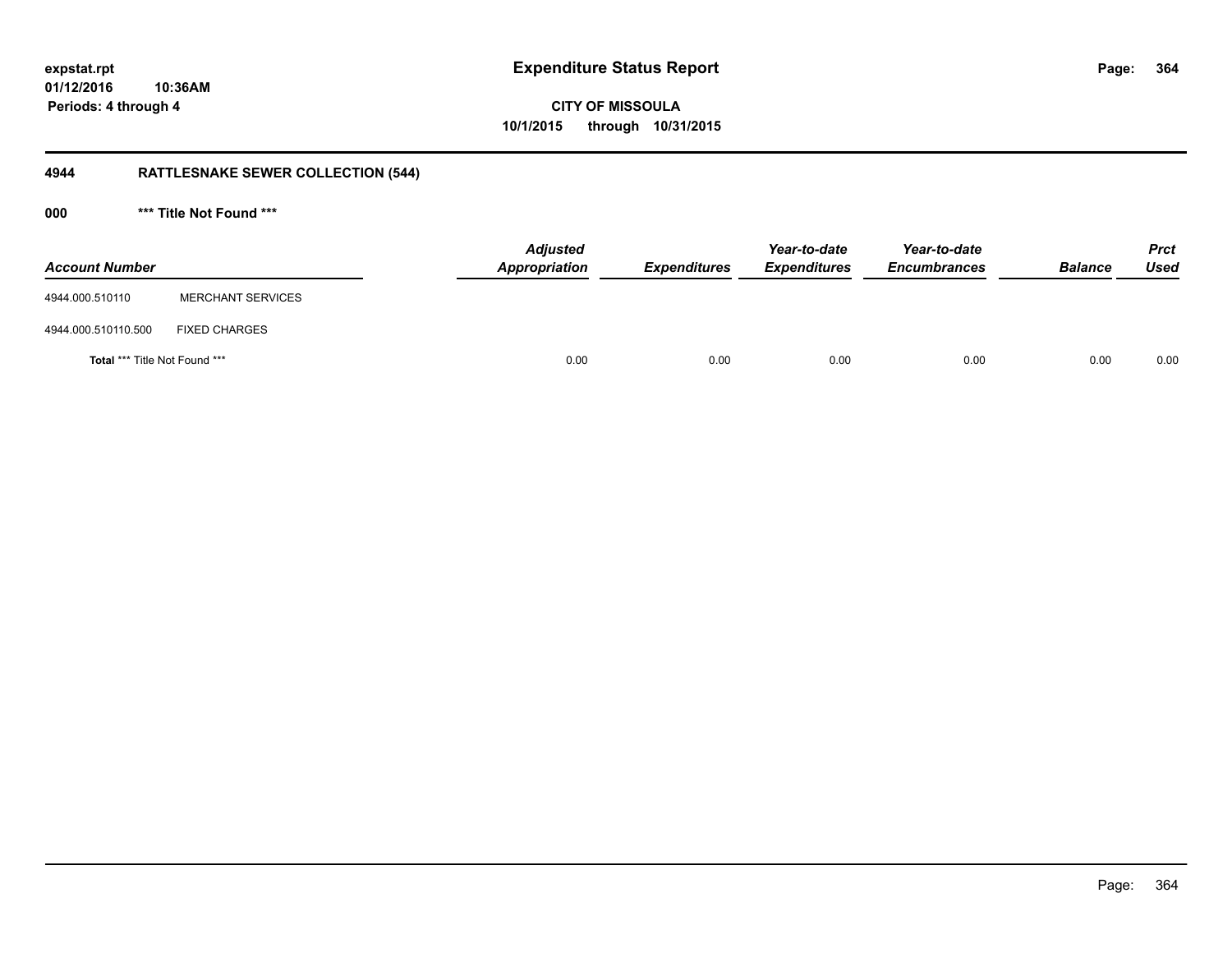## **4944 RATTLESNAKE SEWER COLLECTION (544)**

|                               |                                  | <b>Adjusted</b>      |                     | Year-to-date        | Year-to-date        |                | <b>Prct</b> |
|-------------------------------|----------------------------------|----------------------|---------------------|---------------------|---------------------|----------------|-------------|
| <b>Account Number</b>         |                                  | <b>Appropriation</b> | <b>Expenditures</b> | <b>Expenditures</b> | <b>Encumbrances</b> | <b>Balance</b> | <b>Used</b> |
| 4944.390.510100               | SPECIAL ASSESSMENTS              |                      |                     |                     |                     |                |             |
| 4944.390.510100.300           | PURCHASED SERVICES               |                      |                     |                     |                     |                |             |
|                               | <b>Total PURCHASED SERVICES</b>  | 0.00                 | 0.00                | 0.00                | 0.00                | 0.00           | 0.00        |
| 4944.390.510100.600           | <b>DEBT SERVICE</b>              |                      |                     |                     |                     |                |             |
| <b>Total DEBT SERVICE</b>     |                                  | 0.00                 | 0.00                | 0.00                | 0.00                | 0.00           | 0.00        |
| 4944.390.510100.900           | <b>CAPITAL OUTLAY</b>            |                      |                     |                     |                     |                |             |
|                               | <b>Total SPECIAL ASSESSMENTS</b> | 0.00                 | 0.00                | 0.00                | 0.00                | 0.00           | 0.00        |
| 4944.390.510110               | <b>MERCHANT SERVICES</b>         |                      |                     |                     |                     |                |             |
| 4944.390.510110.500           | <b>FIXED CHARGES</b>             |                      |                     |                     |                     |                |             |
| <b>Total NON-DEPARTMENTAL</b> |                                  | 0.00                 | 0.00                | 0.00                | 0.00                | 0.00           | 0.00        |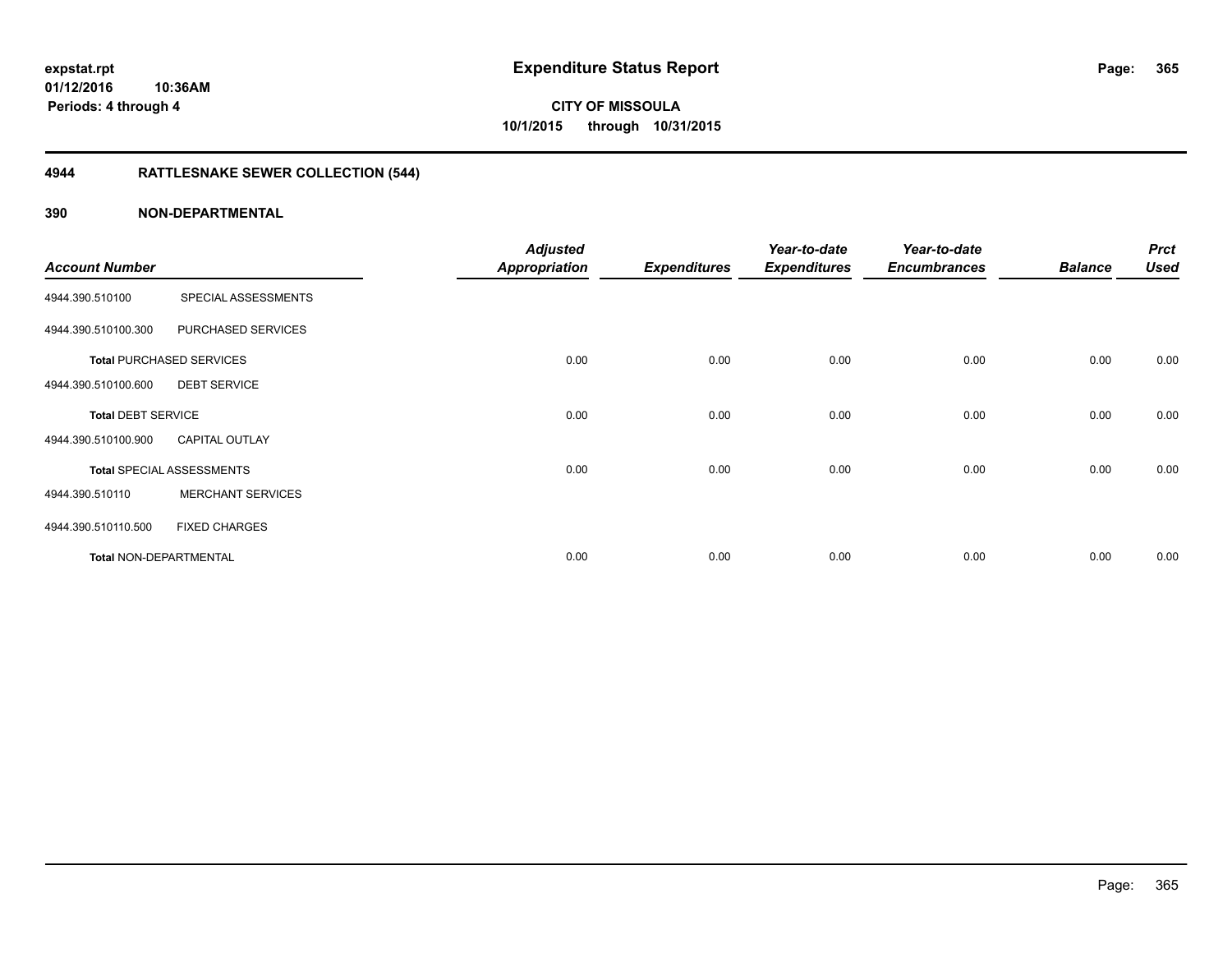**01/12/2016 10:36AM Periods: 4 through 4**

**CITY OF MISSOULA 10/1/2015 through 10/31/2015**

## **4944 RATTLESNAKE SEWER COLLECTION (544)**

## **550 SID 544 PROJECT**

|                           |                                 | <b>Adjusted</b>      |                     | Year-to-date        | Year-to-date        |                | <b>Prct</b> |
|---------------------------|---------------------------------|----------------------|---------------------|---------------------|---------------------|----------------|-------------|
| <b>Account Number</b>     |                                 | <b>Appropriation</b> | <b>Expenditures</b> | <b>Expenditures</b> | <b>Encumbrances</b> | <b>Balance</b> | <b>Used</b> |
| 4944.550.430680           | <b>ARRA GRANT</b>               |                      |                     |                     |                     |                |             |
| 4944.550.430680.900       | <b>CAPITAL OUTLAY</b>           |                      |                     |                     |                     |                |             |
| <b>Total ARRA GRANT</b>   |                                 | 0.00                 | 0.00                | 0.00                | 0.00                | 0.00           | 0.00        |
| 4944.550.430681           | ARRA LOAN                       |                      |                     |                     |                     |                |             |
| 4944.550.430681.900       | CAPITAL OUTLAY                  |                      |                     |                     |                     |                |             |
| <b>Total ARRA LOAN</b>    |                                 | 0.00                 | 0.00                | 0.00                | 0.00                | 0.00           | 0.00        |
| 4944.550.430682           | <b>TSEP GRANT</b>               |                      |                     |                     |                     |                |             |
| 4944.550.430682.900       | <b>CAPITAL OUTLAY</b>           |                      |                     |                     |                     |                |             |
| <b>Total TSEP GRANT</b>   |                                 | 0.00                 | 0.00                | 0.00                | 0.00                | 0.00           | 0.00        |
| 4944.550.430685           | <b>SRF SID</b>                  |                      |                     |                     |                     |                |             |
| 4944.550.430685.900       | CAPITAL OUTLAY                  |                      |                     |                     |                     |                |             |
| Total SRF SID             |                                 | 0.00                 | 0.00                | 0.00                | 0.00                | 0.00           | 0.00        |
| 4944.550.430686           | SRF REV BOND                    |                      |                     |                     |                     |                |             |
| 4944.550.430686.300       | PURCHASED SERVICES              |                      |                     |                     |                     |                |             |
|                           | <b>Total PURCHASED SERVICES</b> | 0.00                 | 0.00                | 0.00                | 0.00                | 0.00           | 0.00        |
| 4944.550.430686.900       | CAPITAL OUTLAY                  |                      |                     |                     |                     |                |             |
| <b>Total SRF REV BOND</b> |                                 | 0.00                 | 0.00                | 0.00                | 0.00                | 0.00           | 0.00        |
| 4944.550.430687           | ARRA LOAN SID                   |                      |                     |                     |                     |                |             |
| 4944.550.430687.900       | CAPITAL OUTLAY                  |                      |                     |                     |                     |                |             |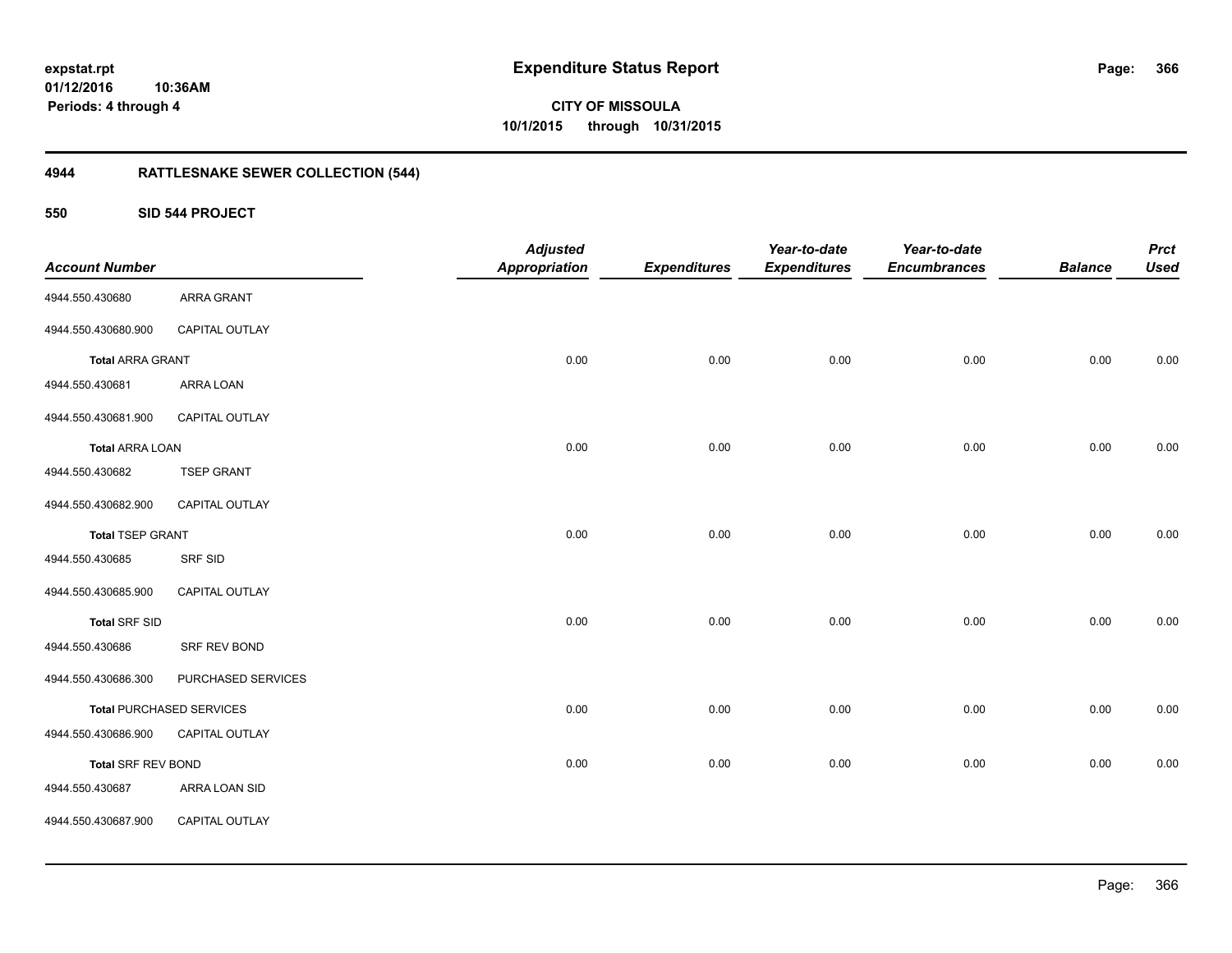**367**

**01/12/2016 10:36AM Periods: 4 through 4**

**CITY OF MISSOULA 10/1/2015 through 10/31/2015**

## **4944 RATTLESNAKE SEWER COLLECTION (544)**

**550 SID 544 PROJECT**

| <b>Account Number</b>      |                          | <b>Adjusted</b><br><b>Appropriation</b> | <b>Expenditures</b> | Year-to-date<br><b>Expenditures</b> | Year-to-date<br><b>Encumbrances</b> | <b>Balance</b> | <b>Prct</b><br><b>Used</b> |
|----------------------------|--------------------------|-----------------------------------------|---------------------|-------------------------------------|-------------------------------------|----------------|----------------------------|
| <b>Total ARRA LOAN SID</b> |                          | 0.00                                    | 0.00                | 0.00                                | 0.00                                | 0.00           | 0.00                       |
| 4944.550.510110            | <b>MERCHANT SERVICES</b> |                                         |                     |                                     |                                     |                |                            |
| 4944.550.510110.500        | <b>FIXED CHARGES</b>     |                                         |                     |                                     |                                     |                |                            |
| Total SID 544 PROJECT      |                          | 0.00                                    | 0.00                | 0.00                                | 0.00                                | 0.00           | 0.00                       |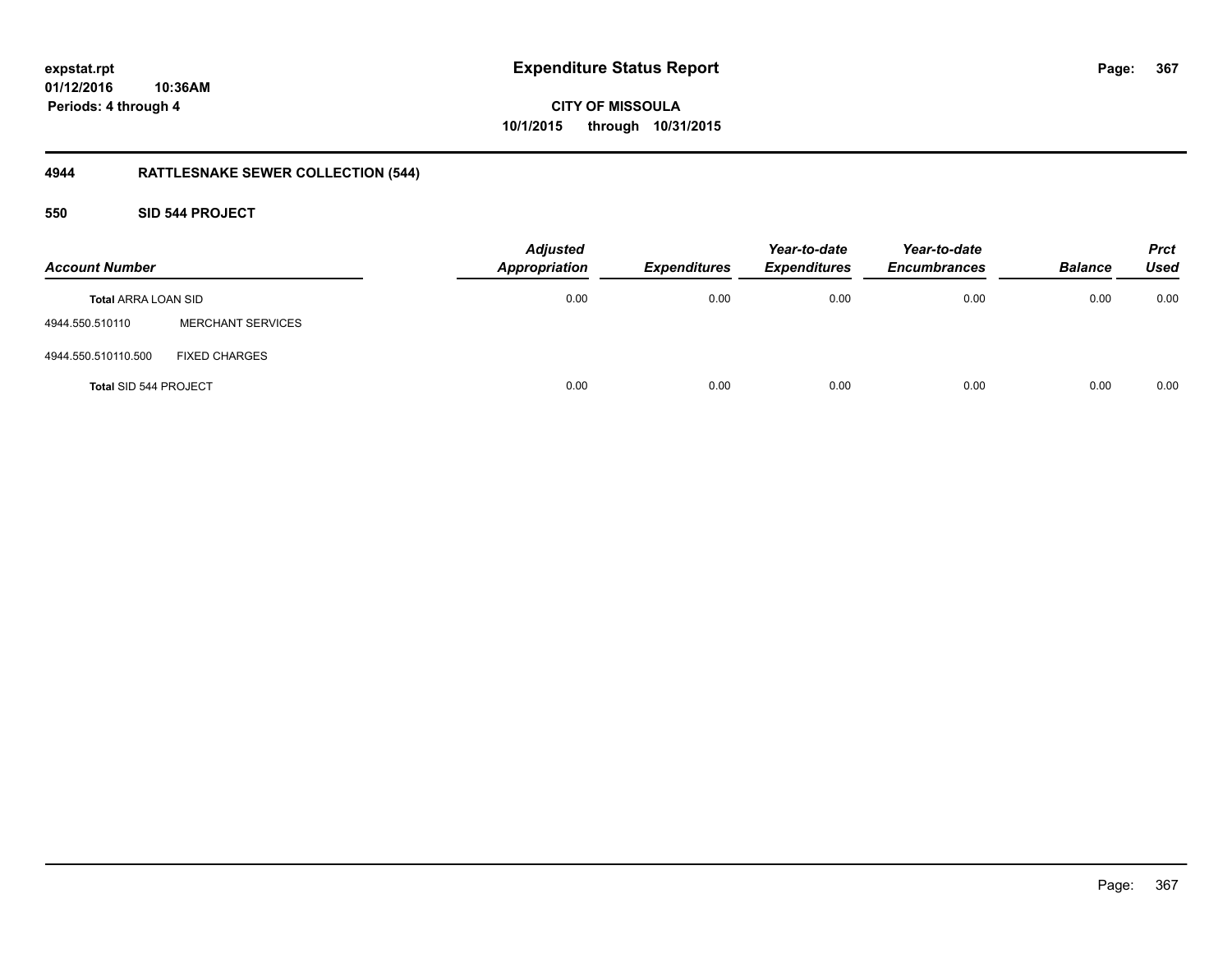**Periods: 4 through 4**

**CITY OF MISSOULA 10/1/2015 through 10/31/2015**

## **4944 RATTLESNAKE SEWER COLLECTION (544)**

## **555 LOLO STREET PROJECT**

| <b>Account Number</b>     |                                          | <b>Adjusted</b><br><b>Appropriation</b> | <b>Expenditures</b> | Year-to-date<br><b>Expenditures</b> | Year-to-date<br><b>Encumbrances</b> | <b>Balance</b> | <b>Prct</b><br><b>Used</b> |
|---------------------------|------------------------------------------|-----------------------------------------|---------------------|-------------------------------------|-------------------------------------|----------------|----------------------------|
| 4944.555.430680           | ARRA GRANT                               |                                         |                     |                                     |                                     |                |                            |
| 4944.555.430680.900       | <b>CAPITAL OUTLAY</b>                    |                                         |                     |                                     |                                     |                |                            |
| <b>Total ARRA GRANT</b>   |                                          | 0.00                                    | 0.00                | 0.00                                | 0.00                                | 0.00           | 0.00                       |
| 4944.555.430685           | SRF SID                                  |                                         |                     |                                     |                                     |                |                            |
| 4944.555.430685.900       | <b>CAPITAL OUTLAY</b>                    |                                         |                     |                                     |                                     |                |                            |
| <b>Total SRF SID</b>      |                                          | 0.00                                    | 0.00                | 0.00                                | 0.00                                | 0.00           | 0.00                       |
| 4944.555.430686           | SRF REV BOND                             |                                         |                     |                                     |                                     |                |                            |
| 4944.555.430686.900       | <b>CAPITAL OUTLAY</b>                    |                                         |                     |                                     |                                     |                |                            |
| <b>Total SRF REV BOND</b> |                                          | 0.00                                    | 0.00                | 0.00                                | 0.00                                | 0.00           | 0.00                       |
| 4944.555.510110           | <b>MERCHANT SERVICES</b>                 |                                         |                     |                                     |                                     |                |                            |
| 4944.555.510110.500       | <b>FIXED CHARGES</b>                     |                                         |                     |                                     |                                     |                |                            |
|                           | Total RATTLESNAKE SEWER COLLECTION (544) | 0.00                                    | 0.00                | 0.00                                | 0.00                                | 0.00           | 0.00                       |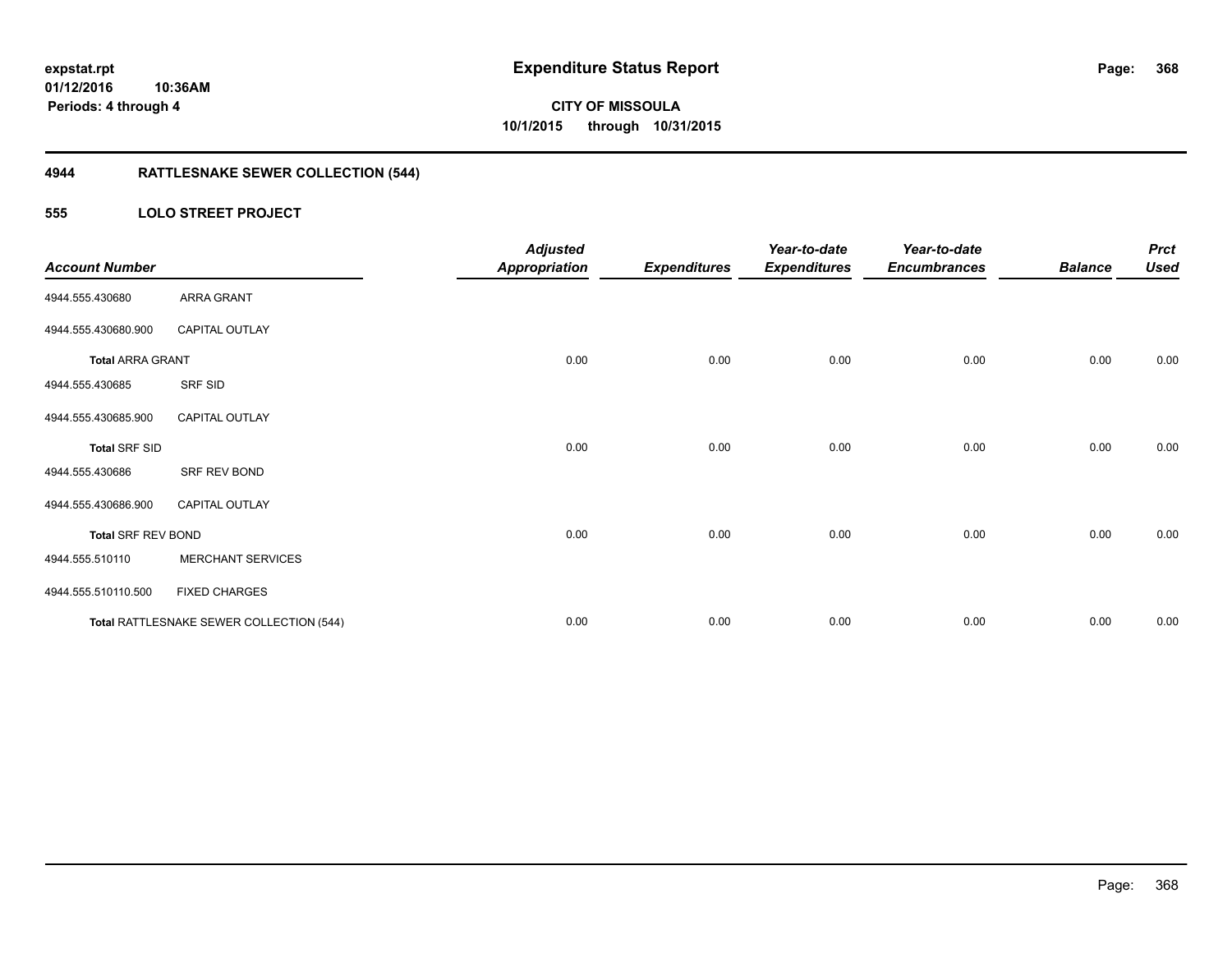## **4945 PHILLIPS ST TRAFFIC CALMING**

## **000 \*\*\* Title Not Found \*\*\***

| <b>Account Number</b> |                                          | <b>Adjusted</b><br><b>Appropriation</b> | <b>Expenditures</b> | Year-to-date<br><b>Expenditures</b> | Year-to-date<br><b>Encumbrances</b> | <b>Balance</b> | <b>Prct</b><br><b>Used</b> |
|-----------------------|------------------------------------------|-----------------------------------------|---------------------|-------------------------------------|-------------------------------------|----------------|----------------------------|
| 4945.000.410000       | <b>GENERAL GOVERNMENT</b>                |                                         |                     |                                     |                                     |                |                            |
| 4945.000.410000.600   | <b>DEBT SERVICE</b>                      |                                         |                     |                                     |                                     |                |                            |
|                       | <b>Total GENERAL GOVERNMENT</b>          | 0.00                                    | 0.00                | 0.00                                | 0.00                                | 0.00           | 0.00                       |
| 4945.000.510110       | <b>MERCHANT SERVICES</b>                 |                                         |                     |                                     |                                     |                |                            |
| 4945.000.510110.500   | <b>FIXED CHARGES</b>                     |                                         |                     |                                     |                                     |                |                            |
|                       | <b>Total MERCHANT SERVICES</b>           | 0.00                                    | 0.00                | 0.00                                | 0.00                                | 0.00           | 0.00                       |
|                       | <b>Total PHILLIPS ST TRAFFIC CALMING</b> | 0.00                                    | 0.00                | 0.00                                | 0.00                                | 0.00           | 0.00                       |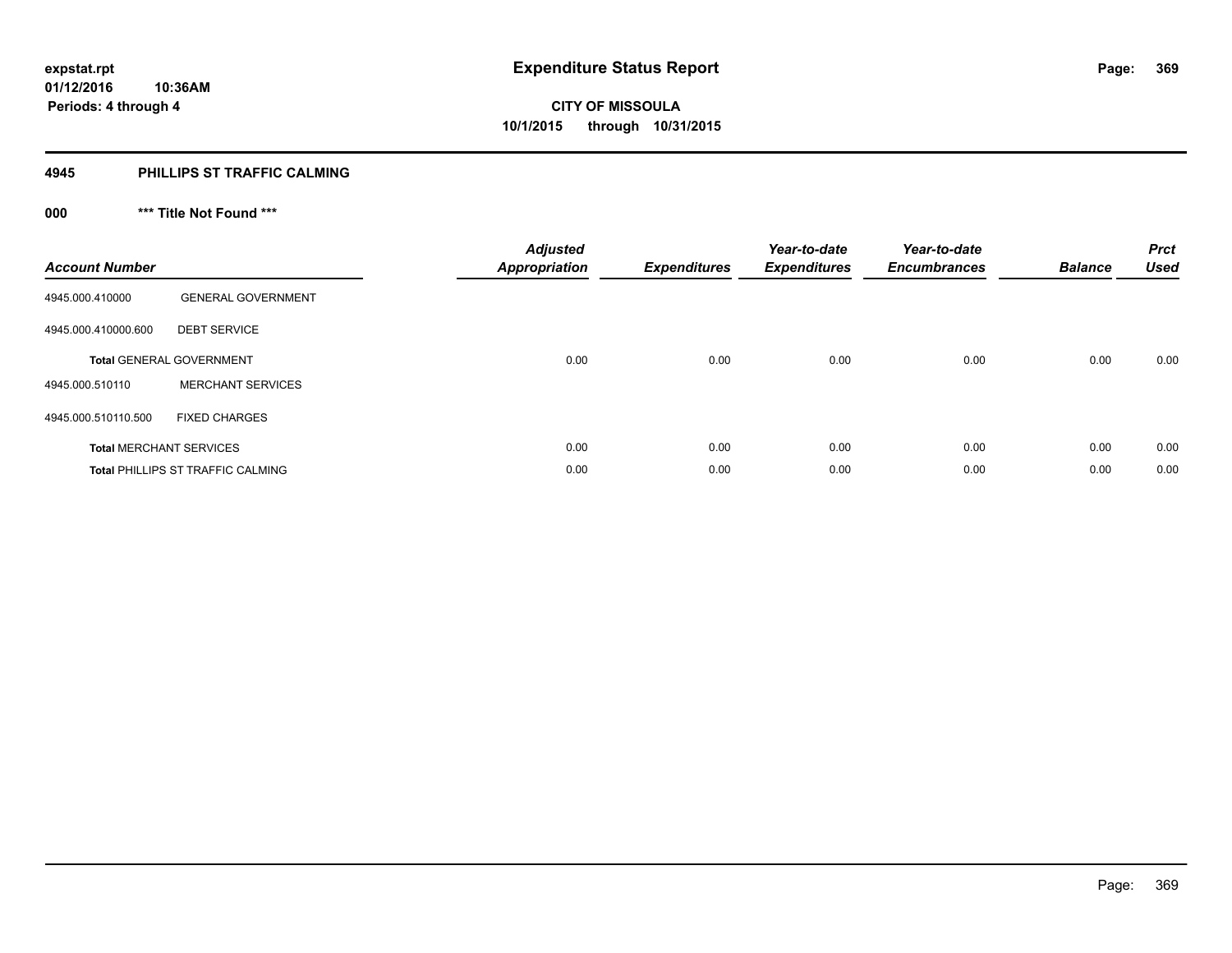**01/12/2016 10:36AM Periods: 4 through 4**

**CITY OF MISSOULA 10/1/2015 through 10/31/2015**

## **4946 PATTEE CREEK DR. TRAFFIC CALMING**

**000 \*\*\* Title Not Found \*\*\***

| <b>Account Number</b>                |                                 | <b>Adjusted</b><br><b>Appropriation</b> | <b>Expenditures</b> | Year-to-date<br><b>Expenditures</b> | Year-to-date<br><b>Encumbrances</b> | <b>Balance</b> | <b>Prct</b><br><b>Used</b> |
|--------------------------------------|---------------------------------|-----------------------------------------|---------------------|-------------------------------------|-------------------------------------|----------------|----------------------------|
| 4946.000.410000                      | <b>GENERAL GOVERNMENT</b>       |                                         |                     |                                     |                                     |                |                            |
| 4946.000.410000.600                  | <b>DEBT SERVICE</b>             |                                         |                     |                                     |                                     |                |                            |
|                                      | <b>Total GENERAL GOVERNMENT</b> | 0.00                                    | 0.00                | 0.00                                | 0.00                                | 0.00           | 0.00                       |
| 4946.000.510110                      | <b>MERCHANT SERVICES</b>        |                                         |                     |                                     |                                     |                |                            |
| 4946.000.510110.500                  | <b>FIXED CHARGES</b>            |                                         |                     |                                     |                                     |                |                            |
| <b>Total *** Title Not Found ***</b> |                                 | 0.00                                    | 0.00                | 0.00                                | 0.00                                | 0.00           | 0.00                       |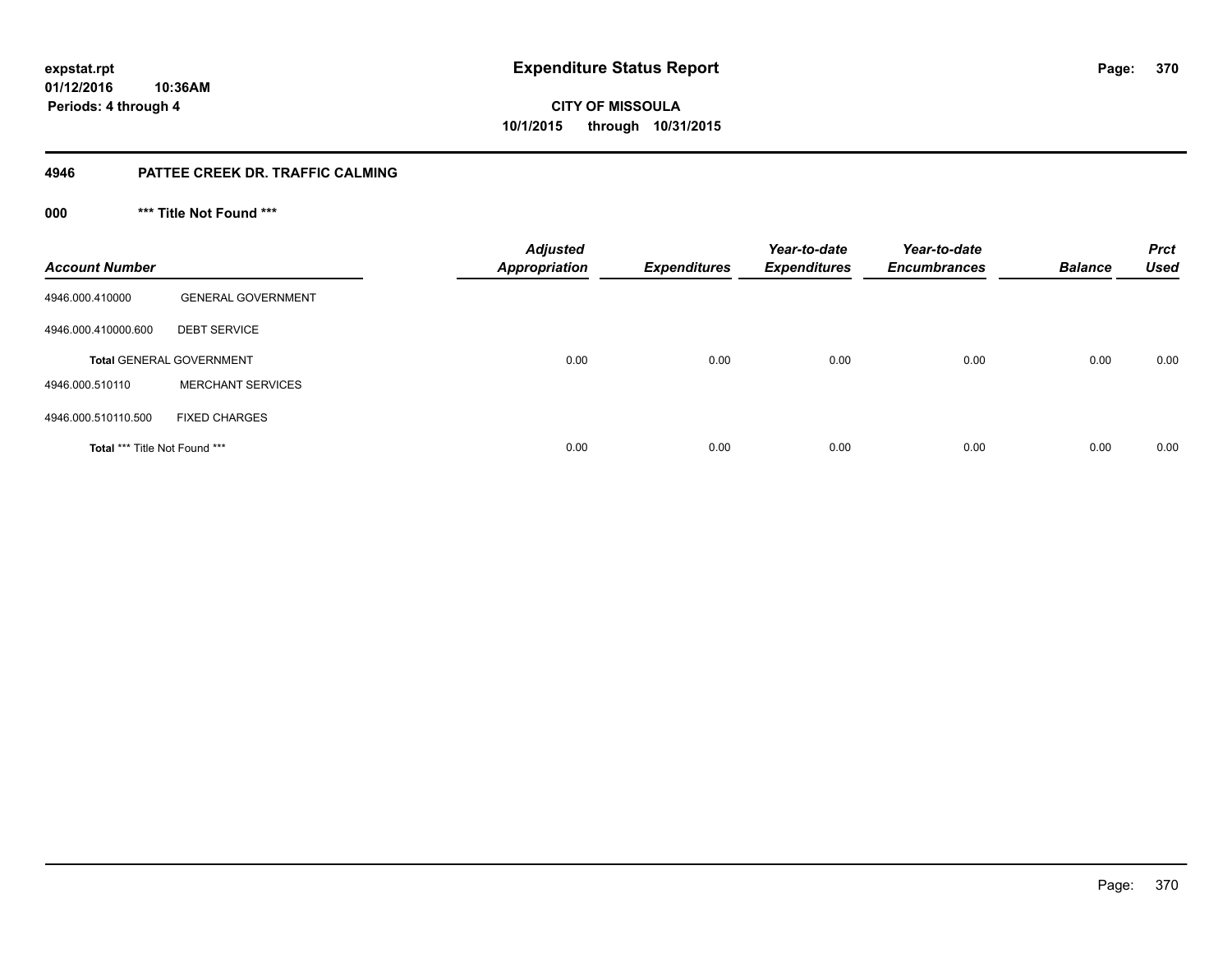## **4946 PATTEE CREEK DR. TRAFFIC CALMING**

| <b>Account Number</b> |                                               | <b>Adjusted</b><br><b>Appropriation</b> | <b>Expenditures</b> | Year-to-date<br><b>Expenditures</b> | Year-to-date<br><b>Encumbrances</b> | <b>Balance</b> | <b>Prct</b><br><b>Used</b> |
|-----------------------|-----------------------------------------------|-----------------------------------------|---------------------|-------------------------------------|-------------------------------------|----------------|----------------------------|
| 4946.390.510100       | SPECIAL ASSESSMENTS                           |                                         |                     |                                     |                                     |                |                            |
| 4946.390.510100.300   | PURCHASED SERVICES                            |                                         |                     |                                     |                                     |                |                            |
|                       | <b>Total PURCHASED SERVICES</b>               | 0.00                                    | 0.00                | 0.00                                | 0.00                                | 0.00           | 0.00                       |
| 4946.390.510100.900   | <b>CAPITAL OUTLAY</b>                         |                                         |                     |                                     |                                     |                |                            |
|                       | <b>Total SPECIAL ASSESSMENTS</b>              | 0.00                                    | 0.00                | 0.00                                | 0.00                                | 0.00           | 0.00                       |
| 4946.390.510110       | <b>MERCHANT SERVICES</b>                      |                                         |                     |                                     |                                     |                |                            |
| 4946.390.510110.500   | <b>FIXED CHARGES</b>                          |                                         |                     |                                     |                                     |                |                            |
|                       | <b>Total MERCHANT SERVICES</b>                | 0.00                                    | 0.00                | 0.00                                | 0.00                                | 0.00           | 0.00                       |
|                       | <b>Total PATTEE CREEK DR. TRAFFIC CALMING</b> | 0.00                                    | 0.00                | 0.00                                | 0.00                                | 0.00           | 0.00                       |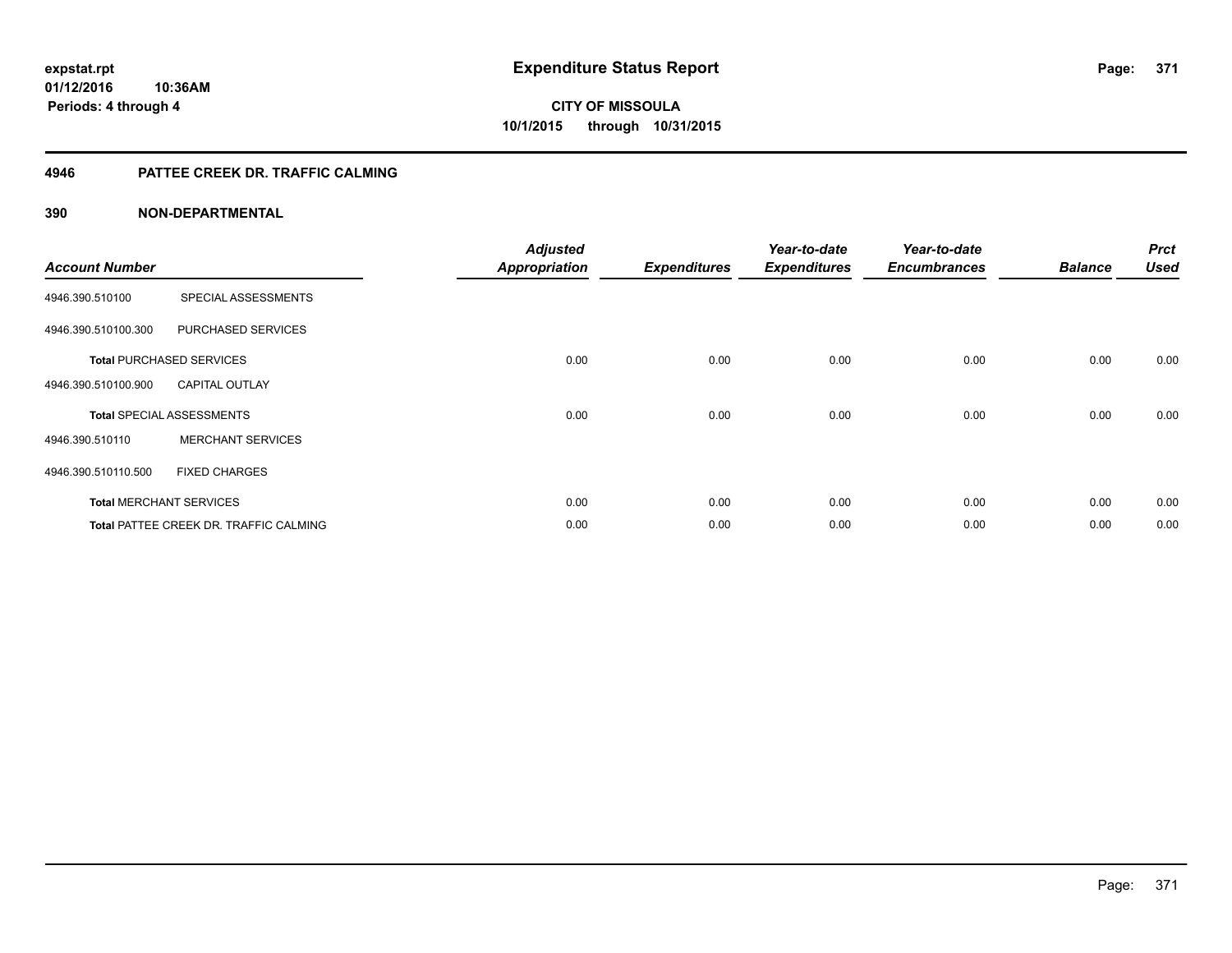## **4948 STORMWATER OUTFALL RETROFITS**

| <b>Account Number</b> |                                                    | <b>Adjusted</b><br><b>Appropriation</b> | <b>Expenditures</b> | Year-to-date<br><b>Expenditures</b> | Year-to-date<br><b>Encumbrances</b> | <b>Balance</b> | <b>Prct</b><br><b>Used</b> |
|-----------------------|----------------------------------------------------|-----------------------------------------|---------------------|-------------------------------------|-------------------------------------|----------------|----------------------------|
| 4948.390.431210       | CARAS PARK STORM WATER RETROFITS                   |                                         |                     |                                     |                                     |                |                            |
| 4948.390.431210.300   | PURCHASED SERVICES                                 |                                         |                     |                                     |                                     |                |                            |
|                       | <b>Total CARAS PARK STORM WATER RETROFITS</b>      | 0.00                                    | 0.00                | 0.00                                | 0.00                                | 0.00           | 0.00                       |
| 4948.390.431212       | BUCKHOUSE BRIDGE STORM WATER RETROFIT              |                                         |                     |                                     |                                     |                |                            |
| 4948.390.431212.300   | PURCHASED SERVICES                                 |                                         |                     |                                     |                                     |                |                            |
|                       | <b>Total BUCKHOUSE BRIDGE STORM WATER RETROFIT</b> | 0.00                                    | 0.00                | 0.00                                | 0.00                                | 0.00           | 0.00                       |
| 4948.390.510110       | <b>MERCHANT SERVICES</b>                           |                                         |                     |                                     |                                     |                |                            |
| 4948.390.510110.500   | <b>FIXED CHARGES</b>                               |                                         |                     |                                     |                                     |                |                            |
|                       | <b>Total MERCHANT SERVICES</b>                     | 0.00                                    | 0.00                | 0.00                                | 0.00                                | 0.00           | 0.00                       |
|                       | <b>Total STORMWATER OUTFALL RETROFITS</b>          | 0.00                                    | 0.00                | 0.00                                | 0.00                                | 0.00           | 0.00                       |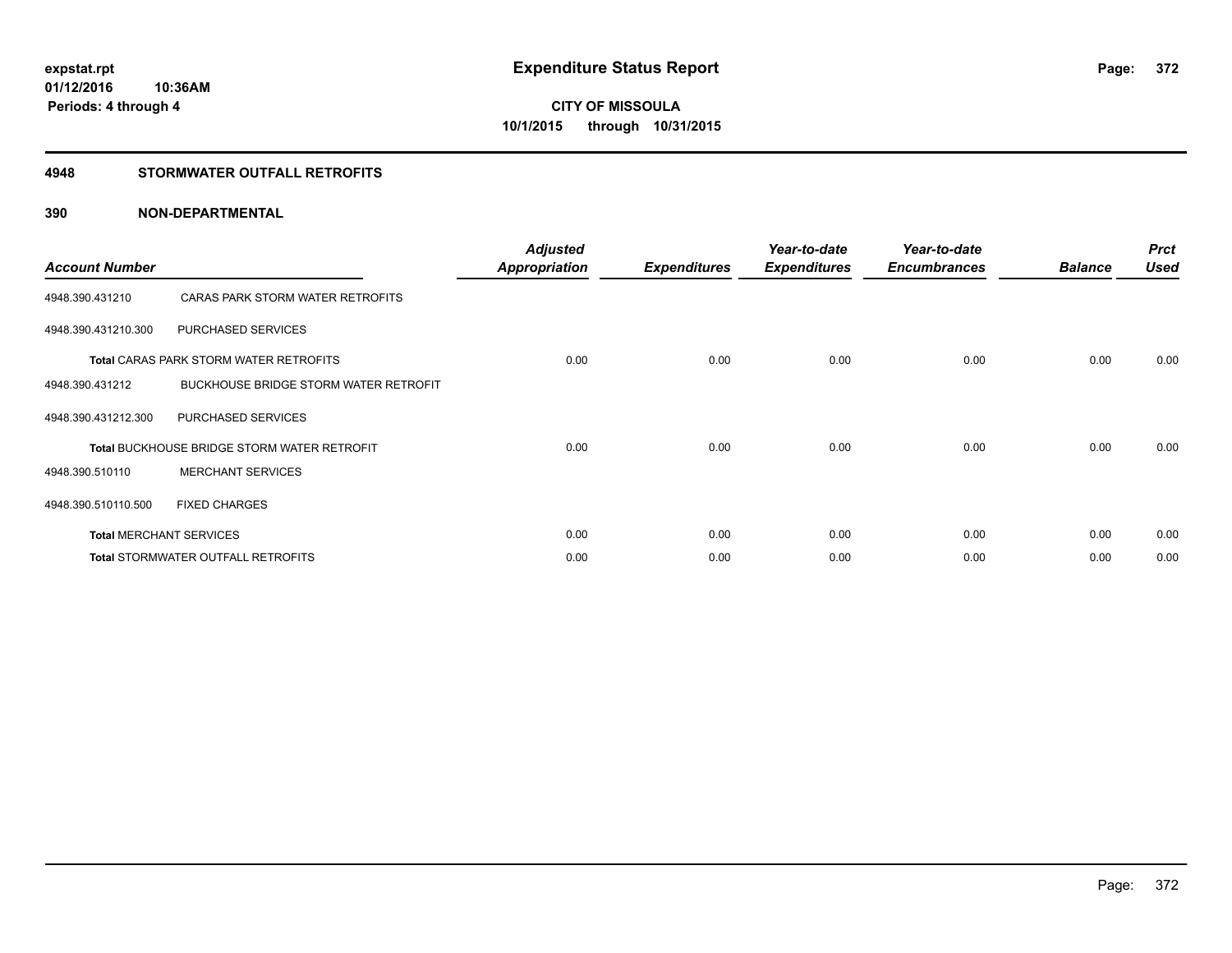#### **4949 WAYFINDING PROJECT**

|                               |                                               | <b>Adjusted</b>      |                     | Year-to-date        | Year-to-date        |                | <b>Prct</b> |
|-------------------------------|-----------------------------------------------|----------------------|---------------------|---------------------|---------------------|----------------|-------------|
| <b>Account Number</b>         |                                               | <b>Appropriation</b> | <b>Expenditures</b> | <b>Expenditures</b> | <b>Encumbrances</b> | <b>Balance</b> | <b>Used</b> |
| 4949.390.430268               | *** Title Not Found ***                       |                      |                     |                     |                     |                |             |
| 4949.390.430268.100           | PERSONAL SERVICES                             |                      |                     |                     |                     |                |             |
|                               | <b>Total PERSONAL SERVICES</b>                | 0.00                 | 0.00                | 0.00                | 0.00                | 0.00           | 0.00        |
| 4949.390.430268.200           | <b>SUPPLIES</b>                               |                      |                     |                     |                     |                |             |
| <b>Total SUPPLIES</b>         |                                               | 0.00                 | 0.00                | 0.00                | 0.00                | 0.00           | 0.00        |
| 4949.390.430268.300           | PURCHASED SERVICES                            |                      |                     |                     |                     |                |             |
|                               | 4949.390.430268.350.000 PROFESSIONAL SERVICES | 0.00                 | 2,380.00            | 2,380.00            | 0.00                | $-2,380.00$    | 0.00        |
|                               | <b>Total PURCHASED SERVICES</b>               | 0.00                 | 2,380.00            | 2,380.00            | 0.00                | $-2,380.00$    | 0.00        |
| 4949.390.430268.900           | <b>CAPITAL OUTLAY</b>                         |                      |                     |                     |                     |                |             |
| <b>Total CAPITAL OUTLAY</b>   |                                               | 0.00                 | 0.00                | 0.00                | 0.00                | 0.00           | 0.00        |
| Total *** Title Not Found *** |                                               | 0.00                 | 2,380.00            | 2,380.00            | 0.00                | $-2,380.00$    | 0.00        |
| 4949.390.510110               | <b>MERCHANT SERVICES</b>                      |                      |                     |                     |                     |                |             |
| 4949.390.510110.500           | <b>FIXED CHARGES</b>                          |                      |                     |                     |                     |                |             |
|                               | <b>Total MERCHANT SERVICES</b>                | 0.00                 | 0.00                | 0.00                | 0.00                | 0.00           | 0.00        |
|                               | <b>Total WAYFINDING PROJECT</b>               | 0.00                 | 2,380.00            | 2,380.00            | 0.00                | $-2,380.00$    | 0.00        |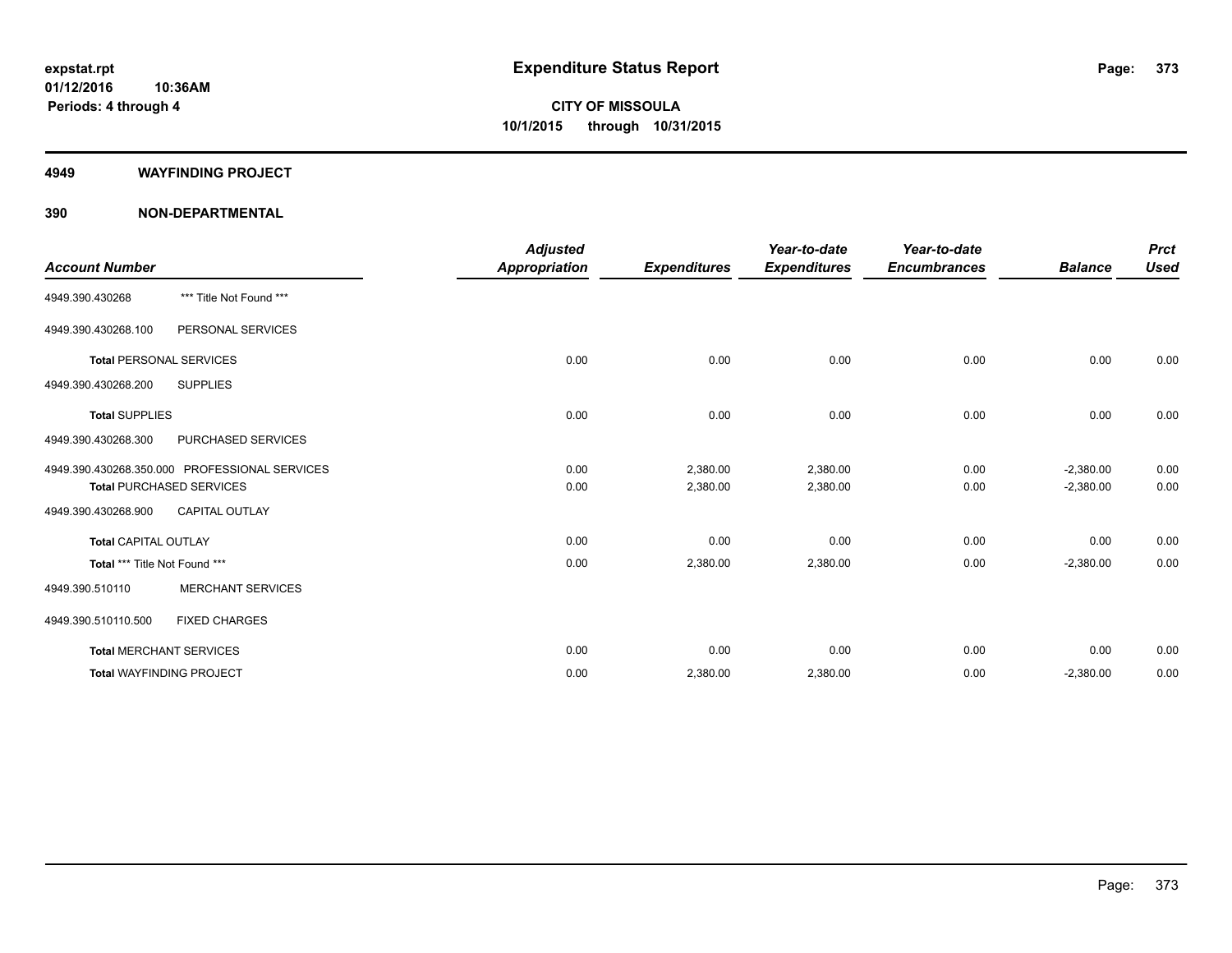#### **4990 ARRA ENHANCEMENTS**

## **500 N HIGGINS STREETSCAPE**

| <b>Account Number</b> |                                         | <b>Adjusted</b><br><b>Appropriation</b> | <b>Expenditures</b> | Year-to-date<br><b>Expenditures</b> | Year-to-date<br><b>Encumbrances</b> | <b>Balance</b> | <b>Prct</b><br><b>Used</b> |
|-----------------------|-----------------------------------------|-----------------------------------------|---------------------|-------------------------------------|-------------------------------------|----------------|----------------------------|
| 4990.500.430030       | PRELIMINARY ENGINEERING                 |                                         |                     |                                     |                                     |                |                            |
| 4990.500.430030.900   | <b>CAPITAL OUTLAY</b>                   |                                         |                     |                                     |                                     |                |                            |
|                       | <b>Total PRELIMINARY ENGINEERING</b>    | 0.00                                    | 0.00                | 0.00                                | 0.00                                | 0.00           | 0.00                       |
| 4990.500.430031       | <b>CONTRUCTION ENGINEERING</b>          |                                         |                     |                                     |                                     |                |                            |
| 4990.500.430031.900   | <b>CAPITAL OUTLAY</b>                   |                                         |                     |                                     |                                     |                |                            |
|                       | <b>Total CONTRUCTION ENGINEERING</b>    | 0.00                                    | 0.00                | 0.00                                | 0.00                                | 0.00           | 0.00                       |
| 4990.500.430032       | CONTRACTOR PAYMENTS-CONTSTRUCTION       |                                         |                     |                                     |                                     |                |                            |
| 4990.500.430032.900   | <b>CAPITAL OUTLAY</b>                   |                                         |                     |                                     |                                     |                |                            |
|                       | Total CONTRACTOR PAYMENTS-CONTSTRUCTION | 0.00                                    | 0.00                | 0.00                                | 0.00                                | 0.00           | 0.00                       |
| 4990.500.510110       | <b>MERCHANT SERVICES</b>                |                                         |                     |                                     |                                     |                |                            |
| 4990.500.510110.500   | <b>FIXED CHARGES</b>                    |                                         |                     |                                     |                                     |                |                            |
|                       | Total N HIGGINS STREETSCAPE             | 0.00                                    | 0.00                | 0.00                                | 0.00                                | 0.00           | 0.00                       |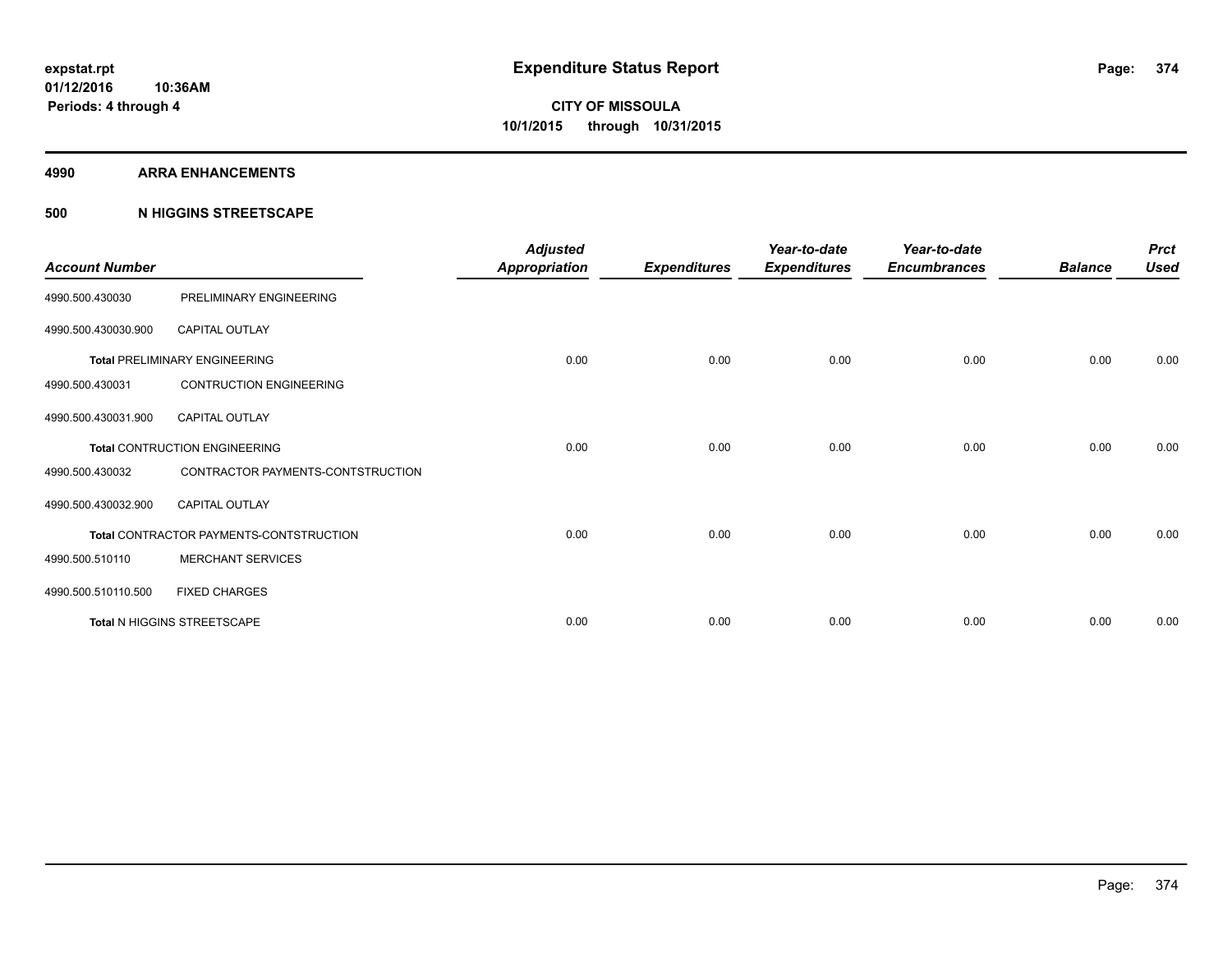**4990 ARRA ENHANCEMENTS**

**510 CURB RAMPS**

| <b>Account Number</b>   |                                                | <b>Adjusted</b><br><b>Appropriation</b> | <b>Expenditures</b> | Year-to-date<br><b>Expenditures</b> | Year-to-date<br><b>Encumbrances</b> | <b>Balance</b> | <b>Prct</b><br><b>Used</b> |
|-------------------------|------------------------------------------------|-----------------------------------------|---------------------|-------------------------------------|-------------------------------------|----------------|----------------------------|
| 4990.510.430032         | CONTRACTOR PAYMENTS-CONTSTRUCTION              |                                         |                     |                                     |                                     |                |                            |
| 4990.510.430032.900     | <b>CAPITAL OUTLAY</b>                          |                                         |                     |                                     |                                     |                |                            |
|                         | <b>Total CONTRACTOR PAYMENTS-CONTSTRUCTION</b> | 0.00                                    | 0.00                | 0.00                                | 0.00                                | 0.00           | 0.00                       |
| 4990.510.510110         | <b>MERCHANT SERVICES</b>                       |                                         |                     |                                     |                                     |                |                            |
| 4990.510.510110.500     | <b>FIXED CHARGES</b>                           |                                         |                     |                                     |                                     |                |                            |
| <b>Total CURB RAMPS</b> |                                                | 0.00                                    | 0.00                | 0.00                                | 0.00                                | 0.00           | 0.00                       |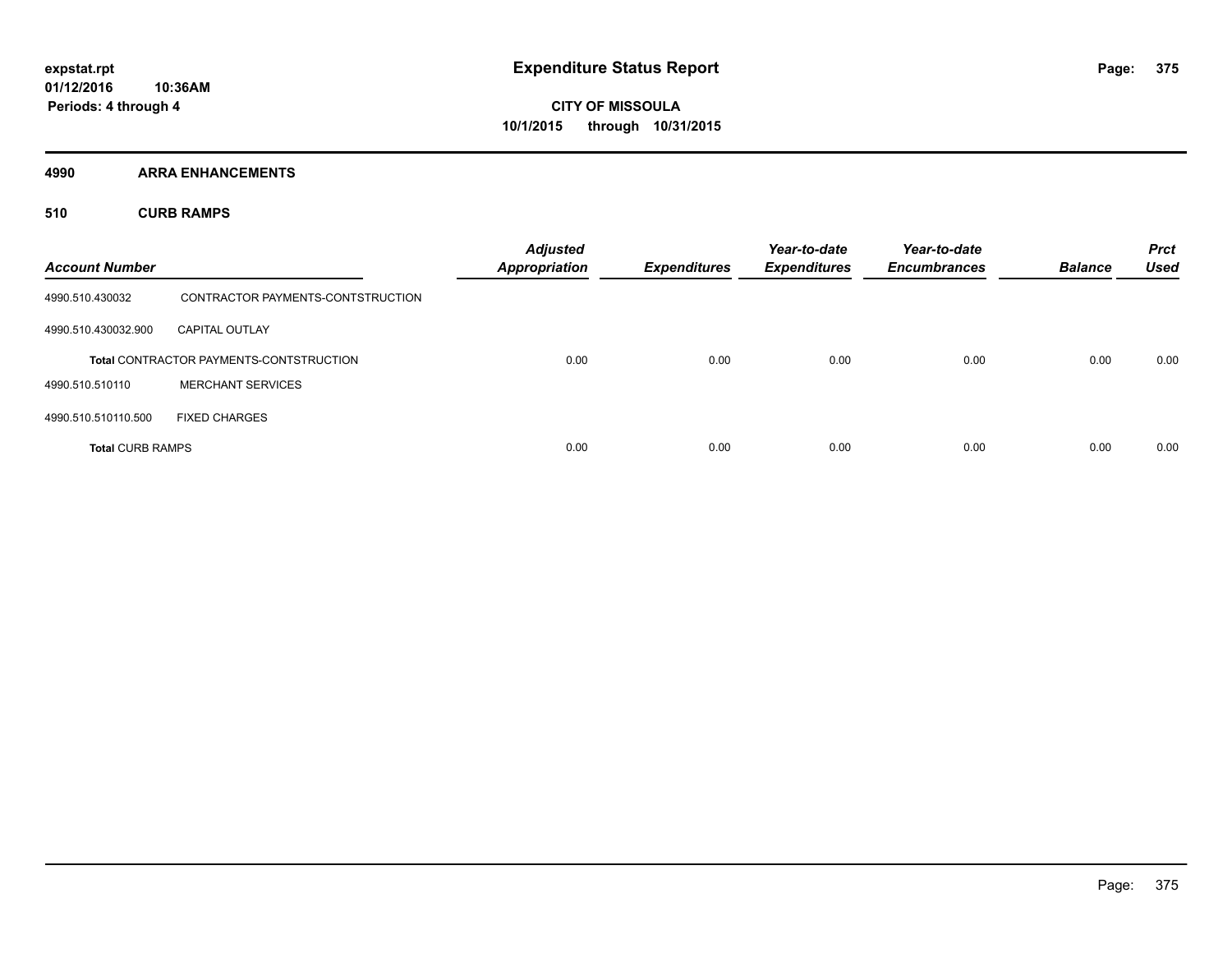#### **4990 ARRA ENHANCEMENTS**

## **515 RSNAKE GATEWAY GREENOUGH DRIVE**

| <b>Account Number</b> |                                         | <b>Adjusted</b><br><b>Appropriation</b> | <b>Expenditures</b> | Year-to-date<br><b>Expenditures</b> | Year-to-date<br><b>Encumbrances</b> | <b>Balance</b> | <b>Prct</b><br><b>Used</b> |
|-----------------------|-----------------------------------------|-----------------------------------------|---------------------|-------------------------------------|-------------------------------------|----------------|----------------------------|
| 4990.515.430030       | PRELIMINARY ENGINEERING                 |                                         |                     |                                     |                                     |                |                            |
| 4990.515.430030.900   | CAPITAL OUTLAY                          |                                         |                     |                                     |                                     |                |                            |
|                       | <b>Total PRELIMINARY ENGINEERING</b>    | 0.00                                    | 0.00                | 0.00                                | 0.00                                | 0.00           | 0.00                       |
| 4990.515.430031       | <b>CONTRUCTION ENGINEERING</b>          |                                         |                     |                                     |                                     |                |                            |
| 4990.515.430031.900   | <b>CAPITAL OUTLAY</b>                   |                                         |                     |                                     |                                     |                |                            |
|                       | <b>Total CONTRUCTION ENGINEERING</b>    | 0.00                                    | 0.00                | 0.00                                | 0.00                                | 0.00           | 0.00                       |
| 4990.515.430032       | CONTRACTOR PAYMENTS-CONTSTRUCTION       |                                         |                     |                                     |                                     |                |                            |
| 4990.515.430032.900   | <b>CAPITAL OUTLAY</b>                   |                                         |                     |                                     |                                     |                |                            |
|                       | Total CONTRACTOR PAYMENTS-CONTSTRUCTION | 0.00                                    | 0.00                | 0.00                                | 0.00                                | 0.00           | 0.00                       |
| 4990.515.510110       | <b>MERCHANT SERVICES</b>                |                                         |                     |                                     |                                     |                |                            |
| 4990.515.510110.500   | <b>FIXED CHARGES</b>                    |                                         |                     |                                     |                                     |                |                            |
|                       | <b>Total ARRA ENHANCEMENTS</b>          | 0.00                                    | 0.00                | 0.00                                | 0.00                                | 0.00           | 0.00                       |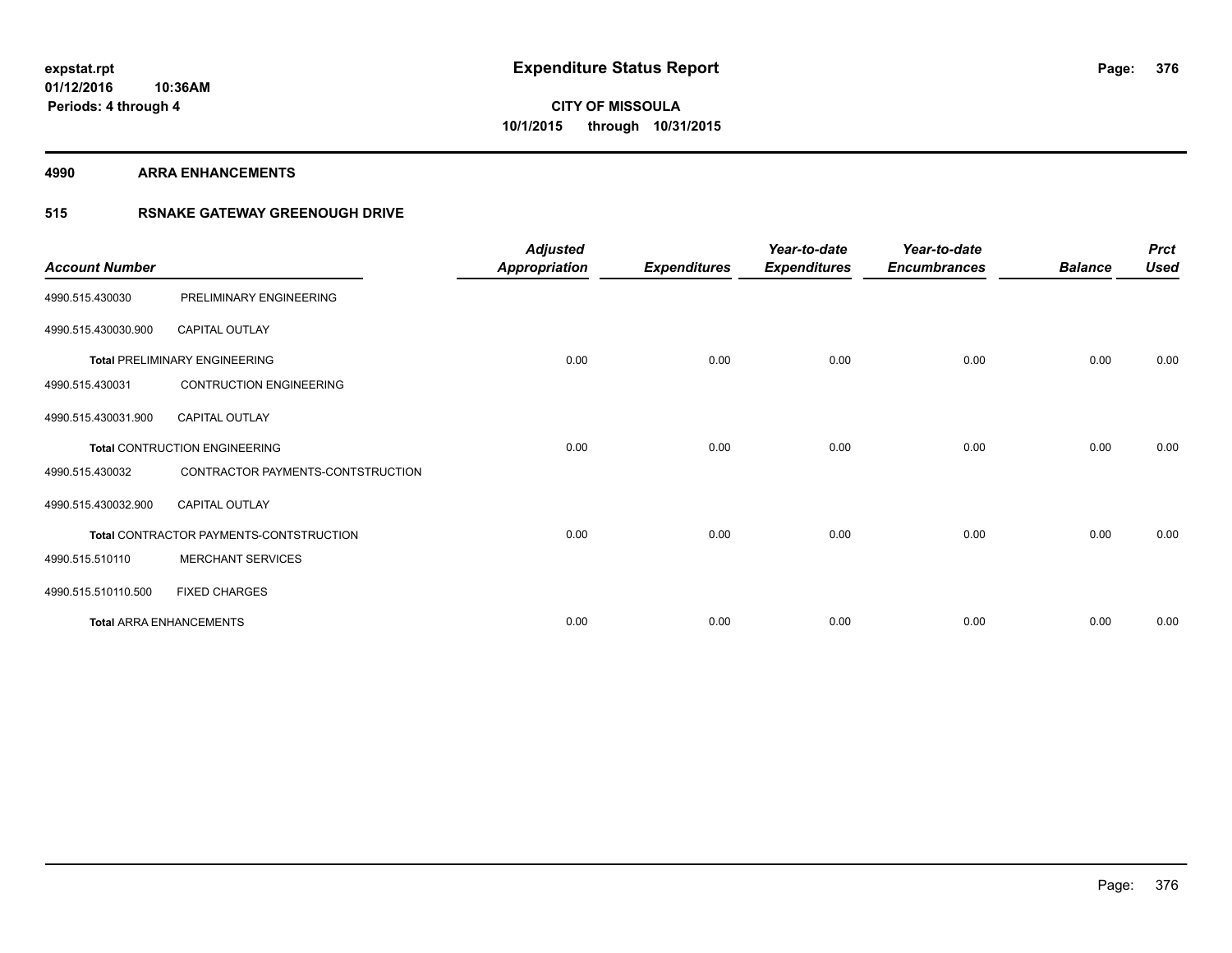**4991 ARRA HB645**

## **500 N HIGGINS STREETSCAPE**

| <b>Account Number</b> |                                    | <b>Adjusted</b><br><b>Appropriation</b> | <b>Expenditures</b> | Year-to-date<br><b>Expenditures</b> | Year-to-date<br><b>Encumbrances</b> | <b>Balance</b> | <b>Prct</b><br><b>Used</b> |
|-----------------------|------------------------------------|-----------------------------------------|---------------------|-------------------------------------|-------------------------------------|----------------|----------------------------|
| 4991.500.430033       | N.HIGGINS/MTN WATER                |                                         |                     |                                     |                                     |                |                            |
| 4991.500.430033.900   | <b>CAPITAL OUTLAY</b>              |                                         |                     |                                     |                                     |                |                            |
|                       | <b>Total N.HIGGINS/MTN WATER</b>   | 0.00                                    | 0.00                | 0.00                                | 0.00                                | 0.00           | 0.00                       |
| 4991.500.510110       | <b>MERCHANT SERVICES</b>           |                                         |                     |                                     |                                     |                |                            |
| 4991.500.510110.500   | <b>FIXED CHARGES</b>               |                                         |                     |                                     |                                     |                |                            |
|                       | <b>Total N HIGGINS STREETSCAPE</b> | 0.00                                    | 0.00                | 0.00                                | 0.00                                | 0.00           | 0.00                       |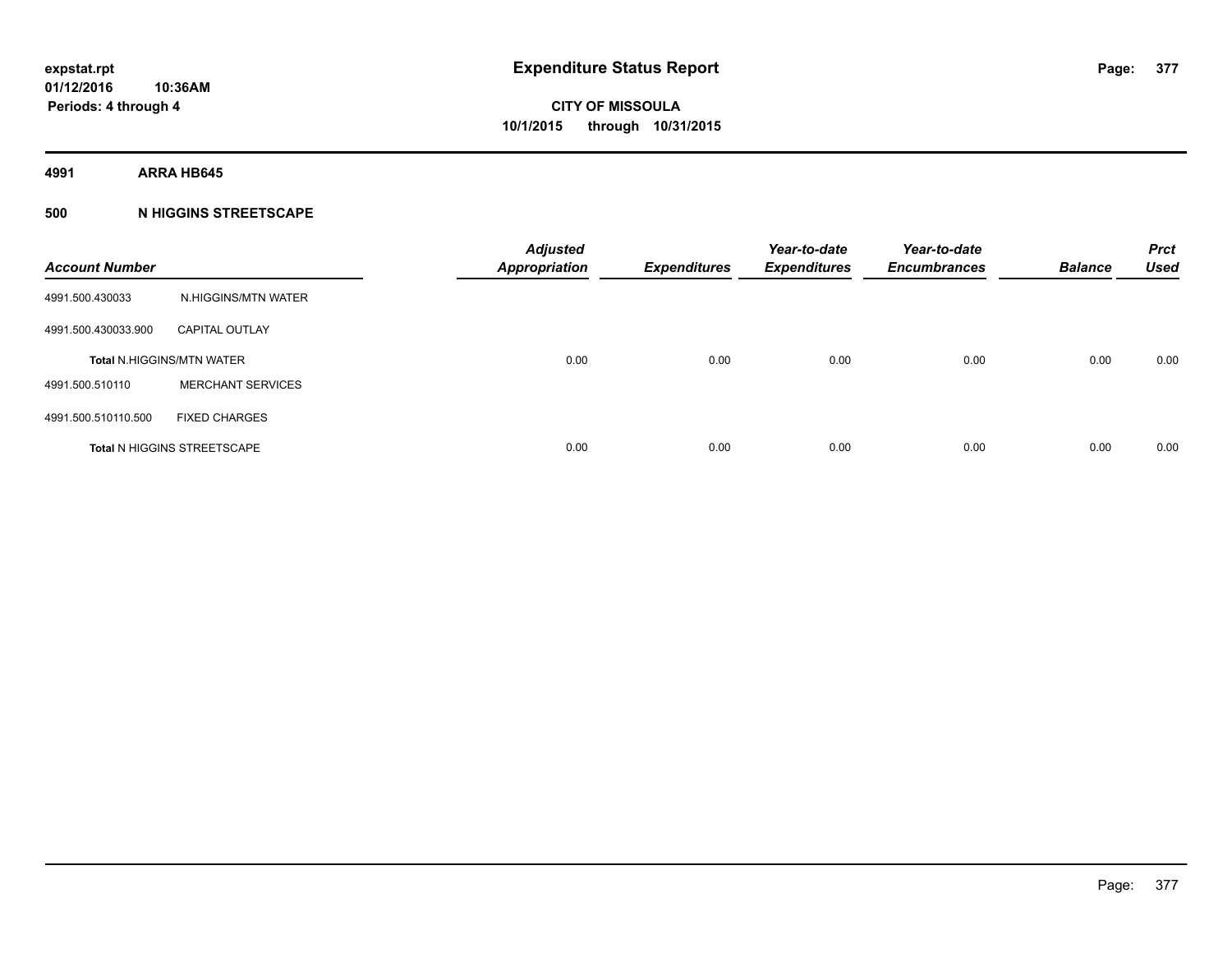**01/12/2016 10:36AM Periods: 4 through 4**

**CITY OF MISSOULA 10/1/2015 through 10/31/2015**

**4991 ARRA HB645**

**520 N HIGGINS PAVING**

| <b>Account Number</b>         |                                         | <b>Adjusted</b><br><b>Appropriation</b> | <b>Expenditures</b> | Year-to-date<br><b>Expenditures</b> | Year-to-date<br><b>Encumbrances</b> | <b>Balance</b> | <b>Prct</b><br><b>Used</b> |
|-------------------------------|-----------------------------------------|-----------------------------------------|---------------------|-------------------------------------|-------------------------------------|----------------|----------------------------|
| 4991.520.430030               | PRELIMINARY ENGINEERING                 |                                         |                     |                                     |                                     |                |                            |
| 4991.520.430030.900           | <b>CAPITAL OUTLAY</b>                   |                                         |                     |                                     |                                     |                |                            |
|                               | <b>Total PRELIMINARY ENGINEERING</b>    | 0.00                                    | 0.00                | 0.00                                | 0.00                                | 0.00           | 0.00                       |
| 4991.520.430031               | <b>CONTRUCTION ENGINEERING</b>          |                                         |                     |                                     |                                     |                |                            |
| 4991.520.430031.900           | <b>CAPITAL OUTLAY</b>                   |                                         |                     |                                     |                                     |                |                            |
|                               | <b>Total CONTRUCTION ENGINEERING</b>    | 0.00                                    | 0.00                | 0.00                                | 0.00                                | 0.00           | 0.00                       |
| 4991.520.430032               | CONTRACTOR PAYMENTS-CONTSTRUCTION       |                                         |                     |                                     |                                     |                |                            |
| 4991.520.430032.900           | <b>CAPITAL OUTLAY</b>                   |                                         |                     |                                     |                                     |                |                            |
|                               | Total CONTRACTOR PAYMENTS-CONTSTRUCTION | 0.00                                    | 0.00                | 0.00                                | 0.00                                | 0.00           | 0.00                       |
| 4991.520.510110               | <b>MERCHANT SERVICES</b>                |                                         |                     |                                     |                                     |                |                            |
| 4991.520.510110.500           | <b>FIXED CHARGES</b>                    |                                         |                     |                                     |                                     |                |                            |
| <b>Total N HIGGINS PAVING</b> |                                         | 0.00                                    | 0.00                | 0.00                                | 0.00                                | 0.00           | 0.00                       |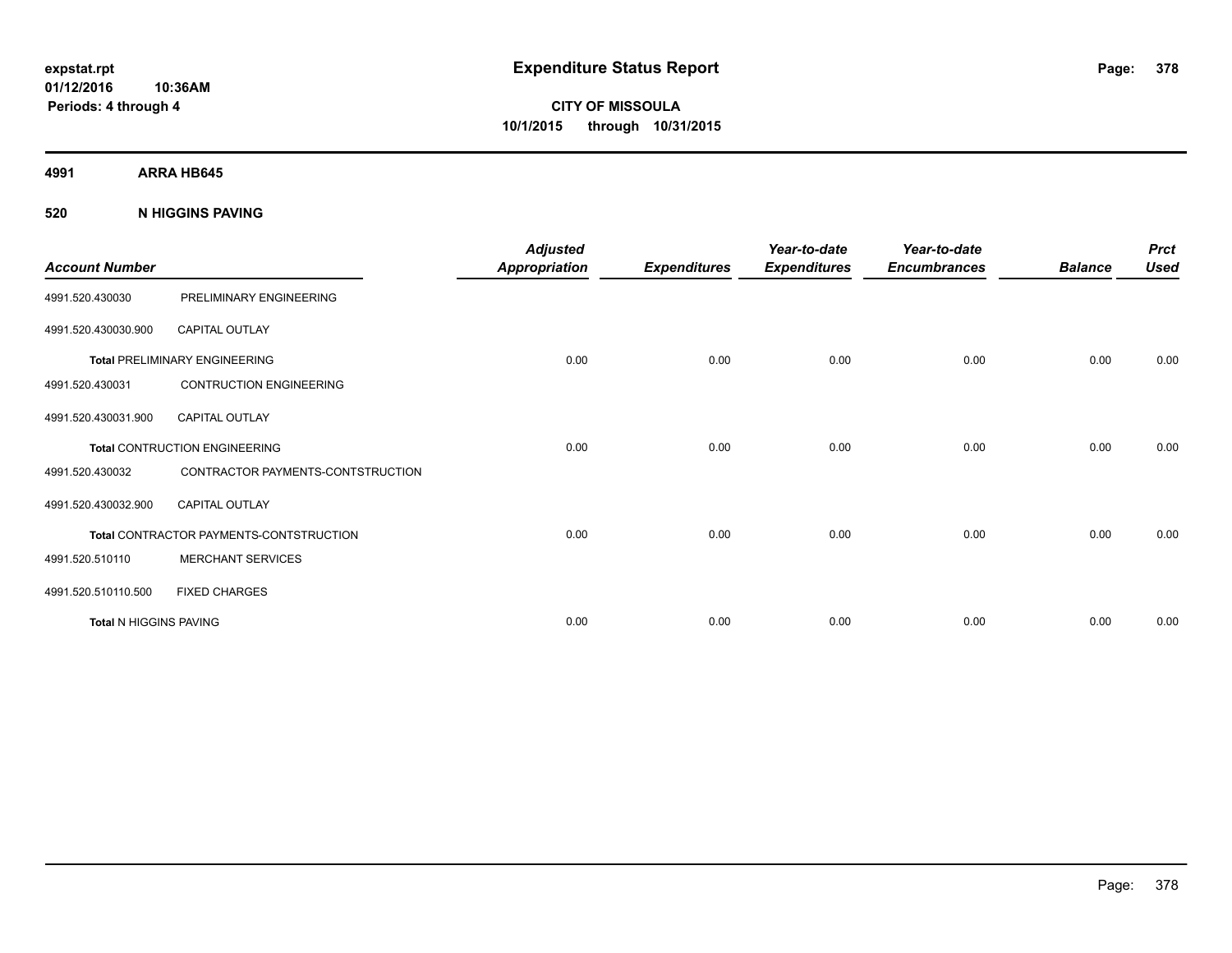**4991 ARRA HB645**

## **525 BROOKS ST CURB & SW IMPROVEMENTS**

| <b>Account Number</b> |                                         | <b>Adjusted</b><br><b>Appropriation</b> | <b>Expenditures</b> | Year-to-date<br><b>Expenditures</b> | Year-to-date<br><b>Encumbrances</b> | <b>Balance</b> | <b>Prct</b><br><b>Used</b> |
|-----------------------|-----------------------------------------|-----------------------------------------|---------------------|-------------------------------------|-------------------------------------|----------------|----------------------------|
| 4991.525.430030       | PRELIMINARY ENGINEERING                 |                                         |                     |                                     |                                     |                |                            |
| 4991.525.430030.900   | <b>CAPITAL OUTLAY</b>                   |                                         |                     |                                     |                                     |                |                            |
|                       | <b>Total PRELIMINARY ENGINEERING</b>    | 0.00                                    | 0.00                | 0.00                                | 0.00                                | 0.00           | 0.00                       |
| 4991.525.430031       | <b>CONTRUCTION ENGINEERING</b>          |                                         |                     |                                     |                                     |                |                            |
| 4991.525.430031.900   | <b>CAPITAL OUTLAY</b>                   |                                         |                     |                                     |                                     |                |                            |
|                       | <b>Total CONTRUCTION ENGINEERING</b>    | 0.00                                    | 0.00                | 0.00                                | 0.00                                | 0.00           | 0.00                       |
| 4991.525.430032       | CONTRACTOR PAYMENTS-CONTSTRUCTION       |                                         |                     |                                     |                                     |                |                            |
| 4991.525.430032.900   | <b>CAPITAL OUTLAY</b>                   |                                         |                     |                                     |                                     |                |                            |
|                       | Total CONTRACTOR PAYMENTS-CONTSTRUCTION | 0.00                                    | 0.00                | 0.00                                | 0.00                                | 0.00           | 0.00                       |
| 4991.525.510110       | <b>MERCHANT SERVICES</b>                |                                         |                     |                                     |                                     |                |                            |
| 4991.525.510110.500   | <b>FIXED CHARGES</b>                    |                                         |                     |                                     |                                     |                |                            |
|                       | Total BROOKS ST CURB & SW IMPROVEMENTS  | 0.00                                    | 0.00                | 0.00                                | 0.00                                | 0.00           | 0.00                       |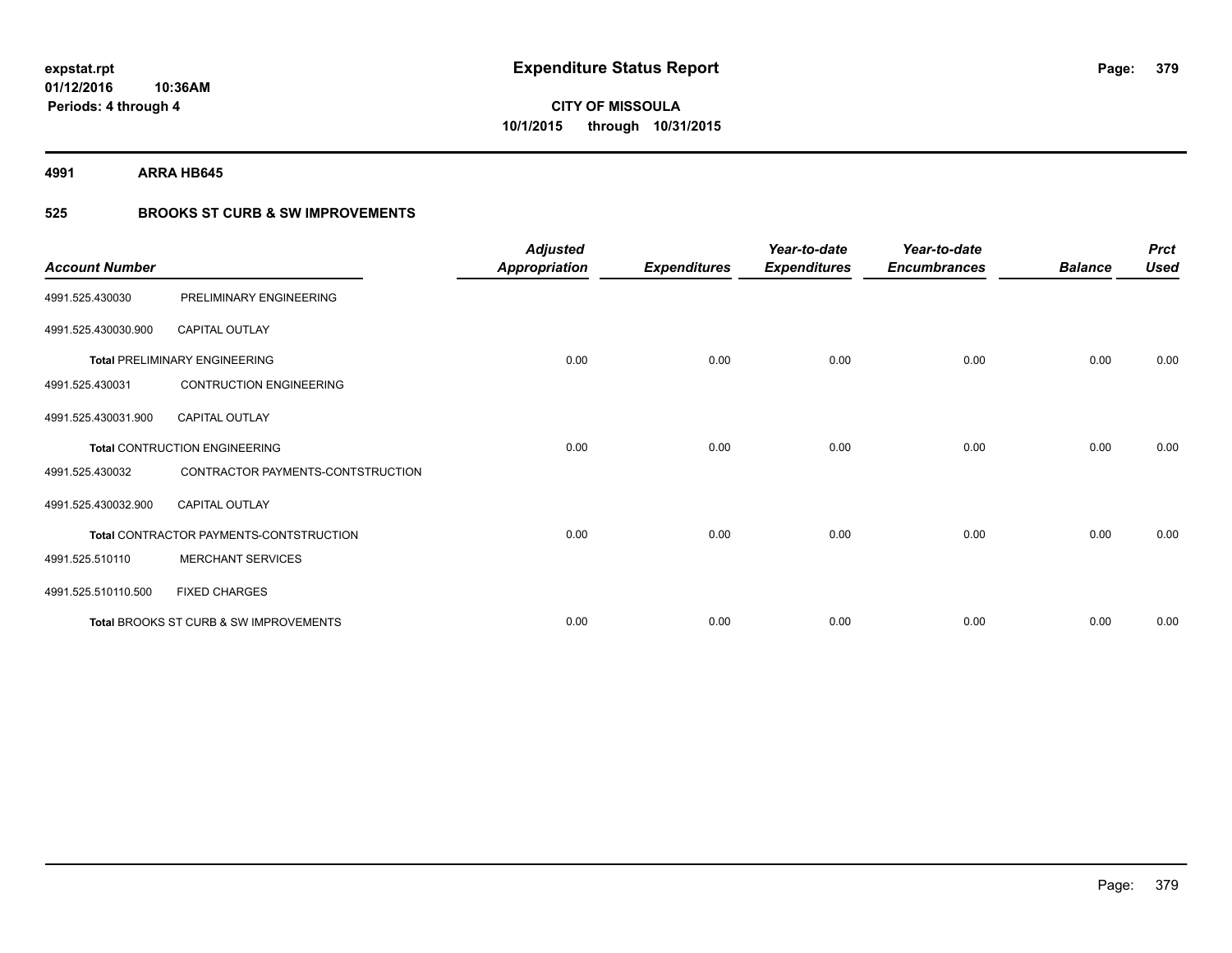**01/12/2016 10:36AM Periods: 4 through 4**

**CITY OF MISSOULA 10/1/2015 through 10/31/2015**

**4991 ARRA HB645**

**530 CURB RAMPS**

|                                |                                         | <b>Adjusted</b>      |                     | Year-to-date        | Year-to-date        |                | <b>Prct</b> |
|--------------------------------|-----------------------------------------|----------------------|---------------------|---------------------|---------------------|----------------|-------------|
| <b>Account Number</b>          |                                         | <b>Appropriation</b> | <b>Expenditures</b> | <b>Expenditures</b> | <b>Encumbrances</b> | <b>Balance</b> | <b>Used</b> |
| 4991.530.430030                | PRELIMINARY ENGINEERING                 |                      |                     |                     |                     |                |             |
| 4991.530.430030.100            | PERSONAL SERVICES                       |                      |                     |                     |                     |                |             |
| <b>Total PERSONAL SERVICES</b> |                                         | 0.00                 | 0.00                | 0.00                | 0.00                | 0.00           | 0.00        |
| 4991.530.430030.900            | <b>CAPITAL OUTLAY</b>                   |                      |                     |                     |                     |                |             |
|                                | <b>Total PRELIMINARY ENGINEERING</b>    | 0.00                 | 0.00                | 0.00                | 0.00                | 0.00           | 0.00        |
| 4991.530.430031                | <b>CONTRUCTION ENGINEERING</b>          |                      |                     |                     |                     |                |             |
| 4991.530.430031.900            | CAPITAL OUTLAY                          |                      |                     |                     |                     |                |             |
|                                | <b>Total CONTRUCTION ENGINEERING</b>    | 0.00                 | 0.00                | 0.00                | 0.00                | 0.00           | 0.00        |
| 4991.530.430032                | CONTRACTOR PAYMENTS-CONTSTRUCTION       |                      |                     |                     |                     |                |             |
| 4991.530.430032.900            | <b>CAPITAL OUTLAY</b>                   |                      |                     |                     |                     |                |             |
|                                | Total CONTRACTOR PAYMENTS-CONTSTRUCTION | 0.00                 | 0.00                | 0.00                | 0.00                | 0.00           | 0.00        |
| 4991.530.510110                | <b>MERCHANT SERVICES</b>                |                      |                     |                     |                     |                |             |
| 4991.530.510110.500            | <b>FIXED CHARGES</b>                    |                      |                     |                     |                     |                |             |
| <b>Total CURB RAMPS</b>        |                                         | 0.00                 | 0.00                | 0.00                | 0.00                | 0.00           | 0.00        |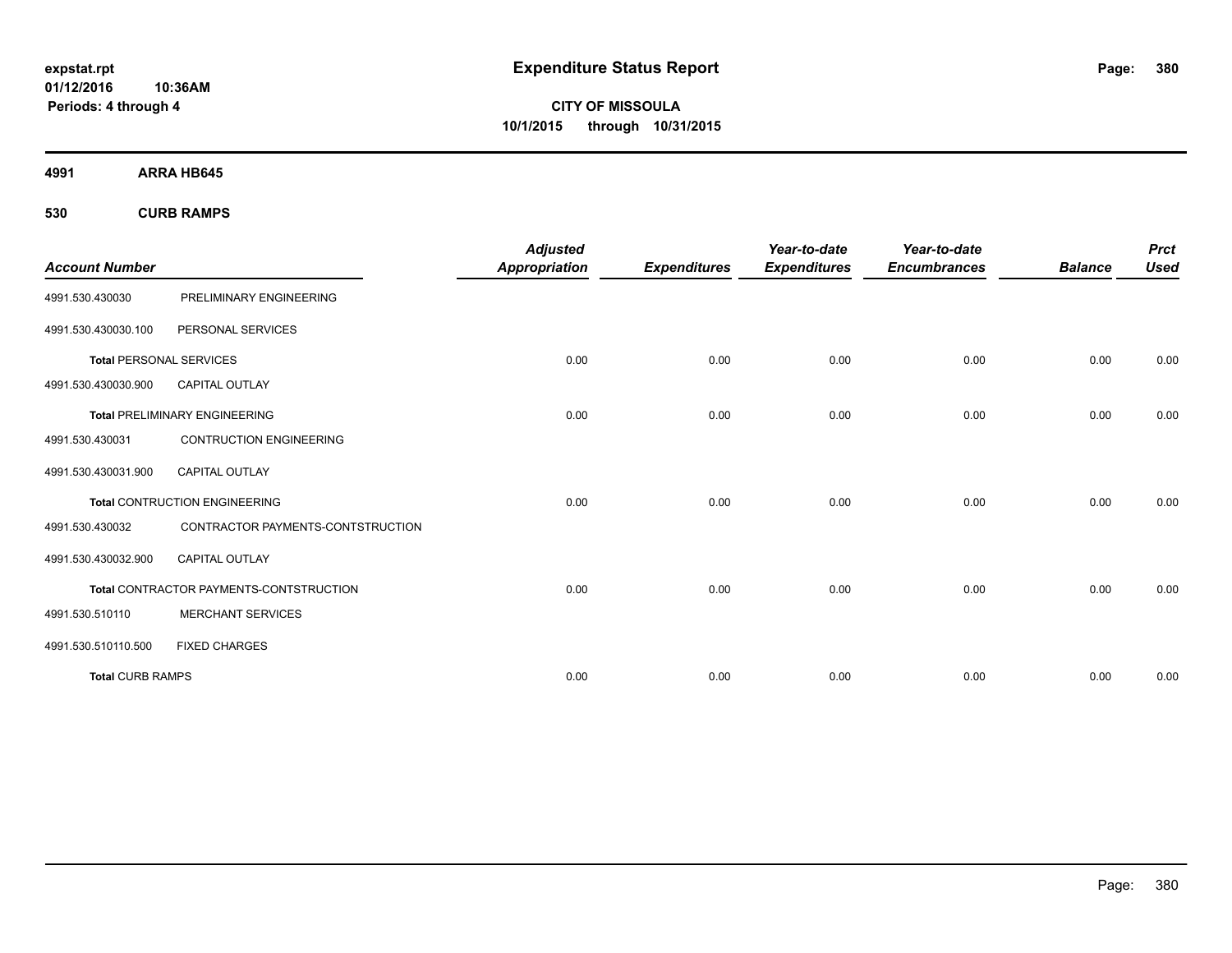**4991 ARRA HB645**

## **535 PARKS PLAYGROUND INSTALLS**

| <b>Account Number</b>          |                                         | <b>Adjusted</b><br><b>Appropriation</b> | <b>Expenditures</b> | Year-to-date<br><b>Expenditures</b> | Year-to-date<br><b>Encumbrances</b> | <b>Balance</b> | <b>Prct</b><br><b>Used</b> |
|--------------------------------|-----------------------------------------|-----------------------------------------|---------------------|-------------------------------------|-------------------------------------|----------------|----------------------------|
| 4991.535.430030                | PRELIMINARY ENGINEERING                 |                                         |                     |                                     |                                     |                |                            |
| 4991.535.430030.100            | PERSONAL SERVICES                       |                                         |                     |                                     |                                     |                |                            |
| <b>Total PERSONAL SERVICES</b> |                                         | 0.00                                    | 0.00                | 0.00                                | 0.00                                | 0.00           | 0.00                       |
| 4991.535.430030.900            | <b>CAPITAL OUTLAY</b>                   |                                         |                     |                                     |                                     |                |                            |
|                                | <b>Total PRELIMINARY ENGINEERING</b>    | 0.00                                    | 0.00                | 0.00                                | 0.00                                | 0.00           | 0.00                       |
| 4991.535.430031                | <b>CONTRUCTION ENGINEERING</b>          |                                         |                     |                                     |                                     |                |                            |
| 4991.535.430031.900            | <b>CAPITAL OUTLAY</b>                   |                                         |                     |                                     |                                     |                |                            |
|                                | <b>Total CONTRUCTION ENGINEERING</b>    | 0.00                                    | 0.00                | 0.00                                | 0.00                                | 0.00           | 0.00                       |
| 4991.535.430032                | CONTRACTOR PAYMENTS-CONTSTRUCTION       |                                         |                     |                                     |                                     |                |                            |
| 4991.535.430032.900            | <b>CAPITAL OUTLAY</b>                   |                                         |                     |                                     |                                     |                |                            |
|                                | Total CONTRACTOR PAYMENTS-CONTSTRUCTION | 0.00                                    | 0.00                | 0.00                                | 0.00                                | 0.00           | 0.00                       |
| 4991.535.510110                | <b>MERCHANT SERVICES</b>                |                                         |                     |                                     |                                     |                |                            |
| 4991.535.510110.500            | <b>FIXED CHARGES</b>                    |                                         |                     |                                     |                                     |                |                            |
|                                | <b>Total PARKS PLAYGROUND INSTALLS</b>  | 0.00                                    | 0.00                | 0.00                                | 0.00                                | 0.00           | 0.00                       |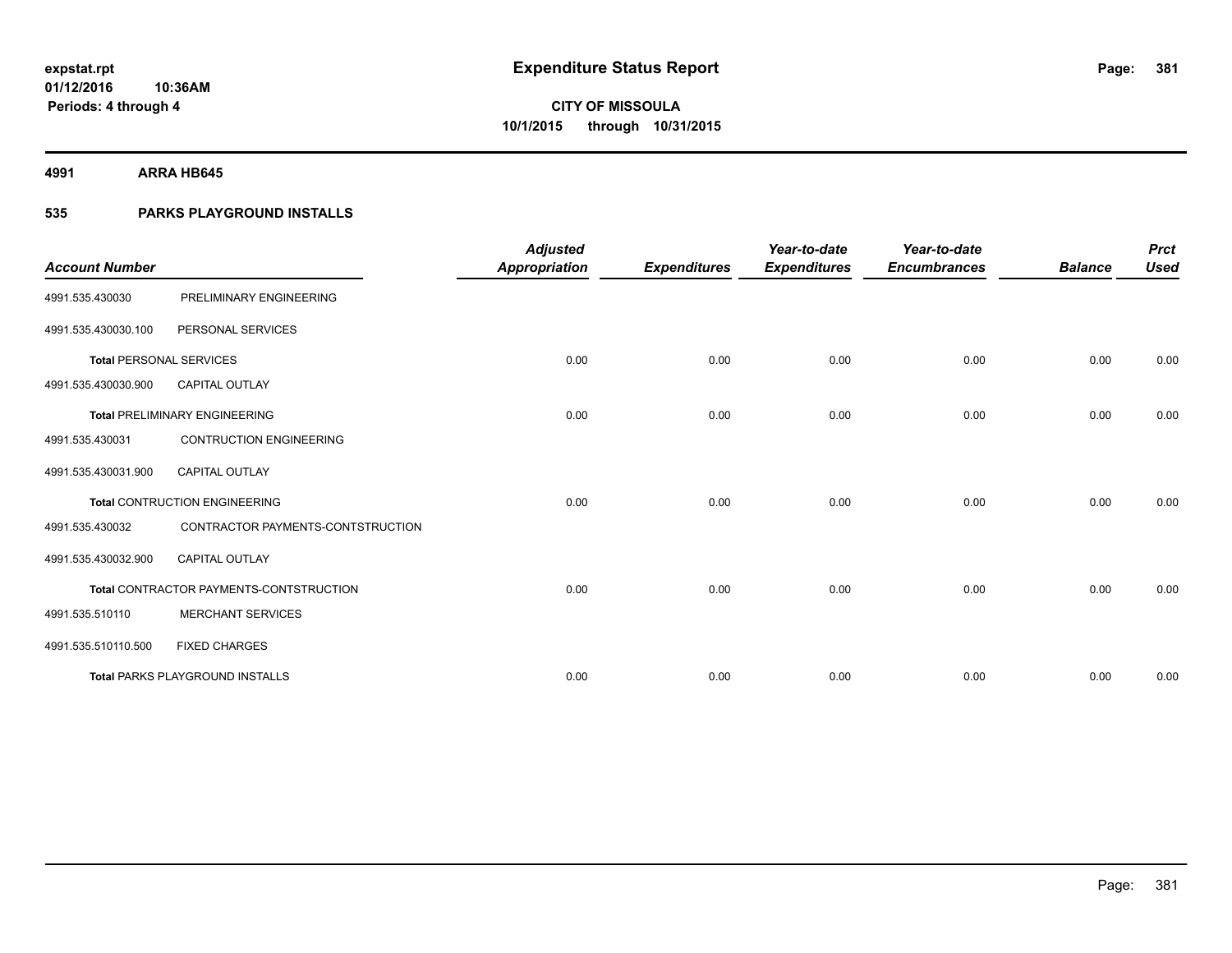**4991 ARRA HB645**

## **540 GREENOUGH PARK BRIDGE**

| <b>Account Number</b>          |                                         | <b>Adjusted</b><br><b>Appropriation</b> | <b>Expenditures</b> | Year-to-date<br><b>Expenditures</b> | Year-to-date<br><b>Encumbrances</b> | <b>Balance</b> | <b>Prct</b><br><b>Used</b> |
|--------------------------------|-----------------------------------------|-----------------------------------------|---------------------|-------------------------------------|-------------------------------------|----------------|----------------------------|
| 4991.540.430030                | PRELIMINARY ENGINEERING                 |                                         |                     |                                     |                                     |                |                            |
| 4991.540.430030.900            | <b>CAPITAL OUTLAY</b>                   |                                         |                     |                                     |                                     |                |                            |
|                                | <b>Total PRELIMINARY ENGINEERING</b>    | 0.00                                    | 0.00                | 0.00                                | 0.00                                | 0.00           | 0.00                       |
| 4991.540.430031                | <b>CONTRUCTION ENGINEERING</b>          |                                         |                     |                                     |                                     |                |                            |
| 4991.540.430031.900            | <b>CAPITAL OUTLAY</b>                   |                                         |                     |                                     |                                     |                |                            |
|                                | <b>Total CONTRUCTION ENGINEERING</b>    | 0.00                                    | 0.00                | 0.00                                | 0.00                                | 0.00           | 0.00                       |
| 4991.540.430032                | CONTRACTOR PAYMENTS-CONTSTRUCTION       |                                         |                     |                                     |                                     |                |                            |
| 4991.540.430032.100            | PERSONAL SERVICES                       |                                         |                     |                                     |                                     |                |                            |
| <b>Total PERSONAL SERVICES</b> |                                         | 0.00                                    | 0.00                | 0.00                                | 0.00                                | 0.00           | 0.00                       |
| 4991.540.430032.900            | <b>CAPITAL OUTLAY</b>                   |                                         |                     |                                     |                                     |                |                            |
|                                | Total CONTRACTOR PAYMENTS-CONTSTRUCTION | 0.00                                    | 0.00                | 0.00                                | 0.00                                | 0.00           | 0.00                       |
| 4991.540.510110                | <b>MERCHANT SERVICES</b>                |                                         |                     |                                     |                                     |                |                            |
| 4991.540.510110.500            | <b>FIXED CHARGES</b>                    |                                         |                     |                                     |                                     |                |                            |
| <b>Total ARRA HB645</b>        |                                         | 0.00                                    | 0.00                | 0.00                                | 0.00                                | 0.00           | 0.00                       |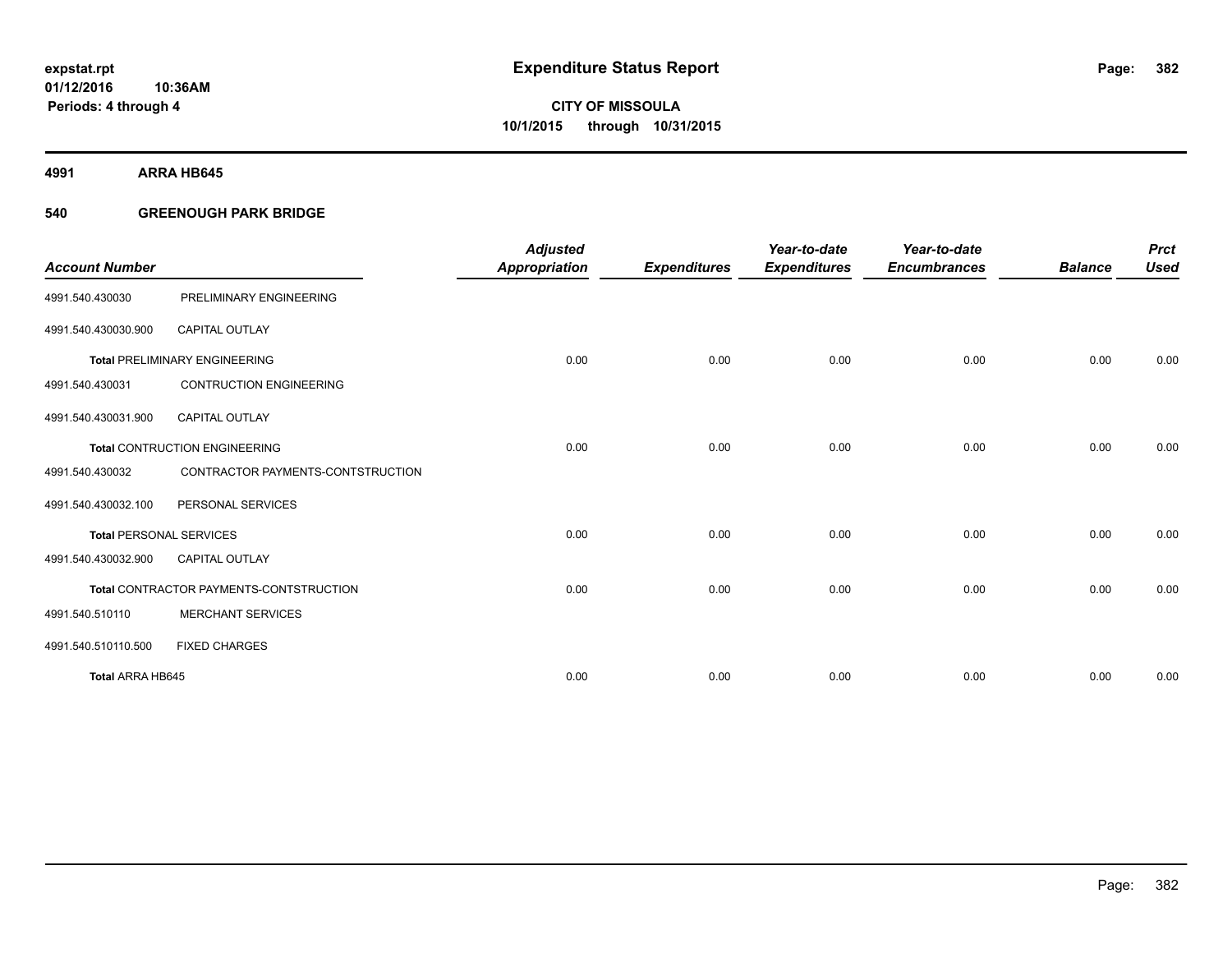## **4992 WFL MILLER CREEK ROAD**

| <b>Account Number</b> |                                    | <b>Adjusted</b><br><b>Appropriation</b> | <b>Expenditures</b> | Year-to-date<br><b>Expenditures</b> | Year-to-date<br><b>Encumbrances</b> | <b>Balance</b> | <b>Prct</b><br><b>Used</b> |
|-----------------------|------------------------------------|-----------------------------------------|---------------------|-------------------------------------|-------------------------------------|----------------|----------------------------|
| 4992.390.430230       | <b>STREET RESTORATION</b>          |                                         |                     |                                     |                                     |                |                            |
| 4992.390.430230.900   | <b>CAPITAL OUTLAY</b>              |                                         |                     |                                     |                                     |                |                            |
|                       | <b>Total STREET RESTORATION</b>    | 0.00                                    | 0.00                | 0.00                                | 0.00                                | 0.00           | 0.00                       |
| 4992.390.510110       | <b>MERCHANT SERVICES</b>           |                                         |                     |                                     |                                     |                |                            |
| 4992.390.510110.500   | <b>FIXED CHARGES</b>               |                                         |                     |                                     |                                     |                |                            |
|                       | <b>Total WFL MILLER CREEK ROAD</b> | 0.00                                    | 0.00                | 0.00                                | 0.00                                | 0.00           | 0.00                       |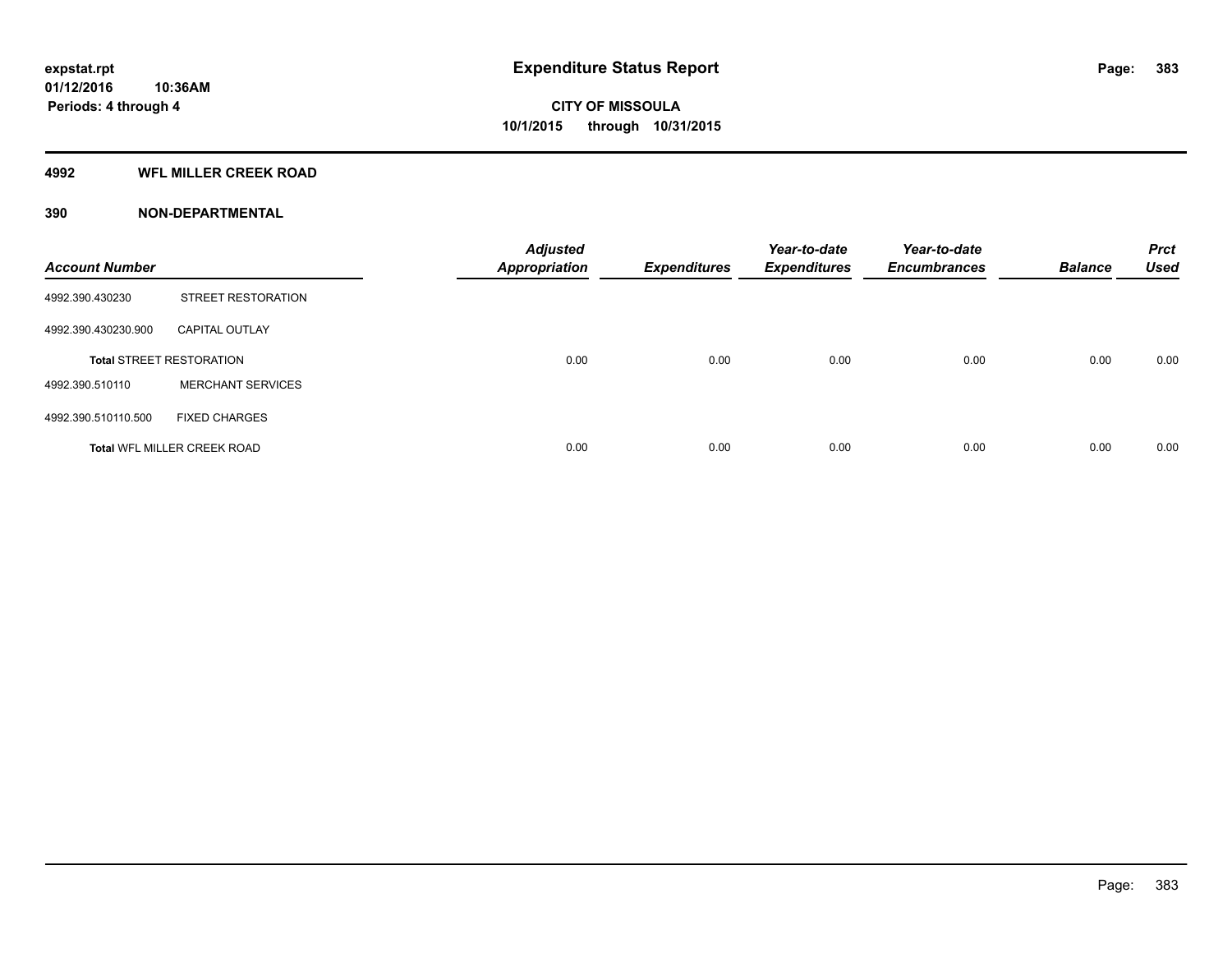#### **4993 WESTERN FEDERAL LANDS**

## **280 PUBLIC WORKS OPERATIONS**

| <b>Account Number</b>          |                                                                                         | <b>Adjusted</b><br><b>Appropriation</b> | <b>Expenditures</b> | Year-to-date<br><b>Expenditures</b> | Year-to-date<br><b>Encumbrances</b> | <b>Balance</b>               | <b>Prct</b><br><b>Used</b> |
|--------------------------------|-----------------------------------------------------------------------------------------|-----------------------------------------|---------------------|-------------------------------------|-------------------------------------|------------------------------|----------------------------|
| 4993.280.430022                | RATTLESNAKE UNIVERSITY CROSSING                                                         |                                         |                     |                                     |                                     |                              |                            |
| 4993.280.430022.300            | PURCHASED SERVICES                                                                      |                                         |                     |                                     |                                     |                              |                            |
|                                | <b>Total PURCHASED SERVICES</b>                                                         | 0.00                                    | 0.00                | 0.00                                | 0.00                                | 0.00                         | 0.00                       |
| 4993.280.430022.900            | <b>CAPITAL OUTLAY</b>                                                                   |                                         |                     |                                     |                                     |                              |                            |
|                                | Total RATTLESNAKE UNIVERSITY CROSSING                                                   | 0.00                                    | 0.00                | 0.00                                | 0.00                                | 0.00                         | 0.00                       |
| 4993.280.430024                | RUX PH 11/PROJ 2010-022(B)                                                              |                                         |                     |                                     |                                     |                              |                            |
| 4993.280.430024.100            | PERSONAL SERVICES                                                                       |                                         |                     |                                     |                                     |                              |                            |
| <b>Total PERSONAL SERVICES</b> |                                                                                         | 0.00                                    | 0.00                | 0.00                                | 0.00                                | 0.00                         | 0.00                       |
| 4993.280.430024.900            | <b>CAPITAL OUTLAY</b>                                                                   |                                         |                     |                                     |                                     |                              |                            |
|                                | 4993.280.430024.930.000 RUX PHASE 2-PROJ 2010-022(B<br>Total RUX PH 11/PROJ 2010-022(B) | 0.00<br>0.00                            | 0.00<br>0.00        | 19,423.24<br>19,423.24              | 0.00<br>0.00                        | $-19,423.24$<br>$-19,423.24$ | 0.00<br>0.00               |
| 4993.280.430223                | FACILITY MAINT ENERGY CONSERVATION                                                      |                                         |                     |                                     |                                     |                              |                            |
| 4993.280.430223.900            | <b>CAPITAL OUTLAY</b>                                                                   |                                         |                     |                                     |                                     |                              |                            |
|                                | <b>Total FACILITY MAINT ENERGY CONSERVATION</b>                                         | 0.00                                    | 0.00                | 0.00                                | 0.00                                | 0.00                         | 0.00                       |
| 4993.280.510110                | <b>MERCHANT SERVICES</b>                                                                |                                         |                     |                                     |                                     |                              |                            |
| 4993.280.510110.500            | <b>FIXED CHARGES</b>                                                                    |                                         |                     |                                     |                                     |                              |                            |
|                                | <b>Total MERCHANT SERVICES</b>                                                          | 0.00                                    | 0.00                | 0.00                                | 0.00                                | 0.00                         | 0.00                       |
|                                | <b>Total WESTERN FEDERAL LANDS</b>                                                      | 0.00                                    | 0.00                | 19,423.24                           | 0.00                                | $-19,423.24$                 | 0.00                       |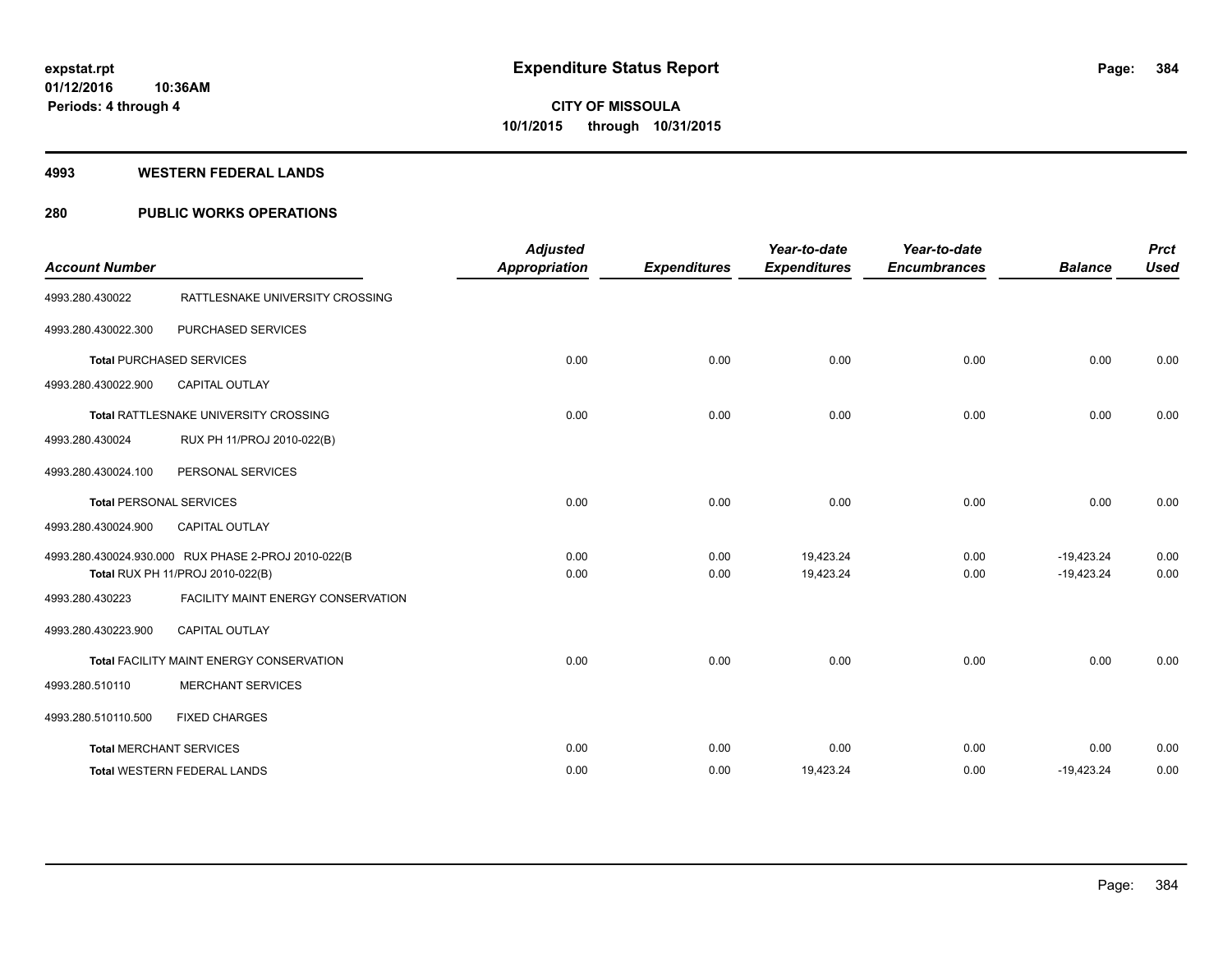**5020 CIVIC STADIUM**

## **395 PARKING COMMISSION**

| <b>Account Number</b>          |                                                                                                        | <b>Adjusted</b><br><b>Appropriation</b> | <b>Expenditures</b>  | Year-to-date<br><b>Expenditures</b> | Year-to-date<br><b>Encumbrances</b> | <b>Balance</b>                       | <b>Prct</b><br><b>Used</b> |
|--------------------------------|--------------------------------------------------------------------------------------------------------|-----------------------------------------|----------------------|-------------------------------------|-------------------------------------|--------------------------------------|----------------------------|
| 5020.395.460000                | <b>CULTURE &amp; RECREATION</b>                                                                        |                                         |                      |                                     |                                     |                                      |                            |
| 5020.395.460000.500            | <b>FIXED CHARGES</b>                                                                                   |                                         |                      |                                     |                                     |                                      |                            |
|                                | 5020.395.460000.500.000 CIVIC STADIUM/FIXED CHARGES<br>Total CULTURE & RECREATION                      | 3,000.00<br>3,000.00                    | 0.00<br>0.00         | 0.00<br>0.00                        | 0.00<br>0.00                        | 3,000.00<br>3,000.00                 | 0.00<br>0.00               |
| 5020.395.490200                | REVENUE BOND DEBT SERVICE                                                                              |                                         |                      |                                     |                                     |                                      |                            |
| 5020.395.490200.600            | <b>DEBT SERVICE</b>                                                                                    |                                         |                      |                                     |                                     |                                      |                            |
| 5020.395.490200.610.000        | PRINCIPAL<br>5020.395.490200.620.000 INTEREST / SERVICE FEES<br><b>Total REVENUE BOND DEBT SERVICE</b> | 33,420.00<br>83,580.00<br>117,000.00    | 0.00<br>0.00<br>0.00 | 0.00<br>0.00<br>0.00                | 0.00<br>0.00<br>0.00                | 33,420.00<br>83,580.00<br>117,000.00 | 0.00<br>0.00<br>0.00       |
| 5020.395.510000                | <b>MISCELLANEOUS</b>                                                                                   |                                         |                      |                                     |                                     |                                      |                            |
| 5020.395.510000.800            | OTHER OBJECTS                                                                                          |                                         |                      |                                     |                                     |                                      |                            |
| <b>Total MISCELLANEOUS</b>     |                                                                                                        | 0.00                                    | 0.00                 | 0.00                                | 0.00                                | 0.00                                 | 0.00                       |
| 5020.395.510110                | <b>MERCHANT SERVICES</b>                                                                               |                                         |                      |                                     |                                     |                                      |                            |
| 5020.395.510110.500            | <b>FIXED CHARGES</b>                                                                                   |                                         |                      |                                     |                                     |                                      |                            |
| <b>Total MERCHANT SERVICES</b> |                                                                                                        | 0.00                                    | 0.00                 | 0.00                                | 0.00                                | 0.00                                 | 0.00                       |
| <b>Total CIVIC STADIUM</b>     |                                                                                                        | 120,000.00                              | 0.00                 | 0.00                                | 0.00                                | 120,000.00                           | 0.00                       |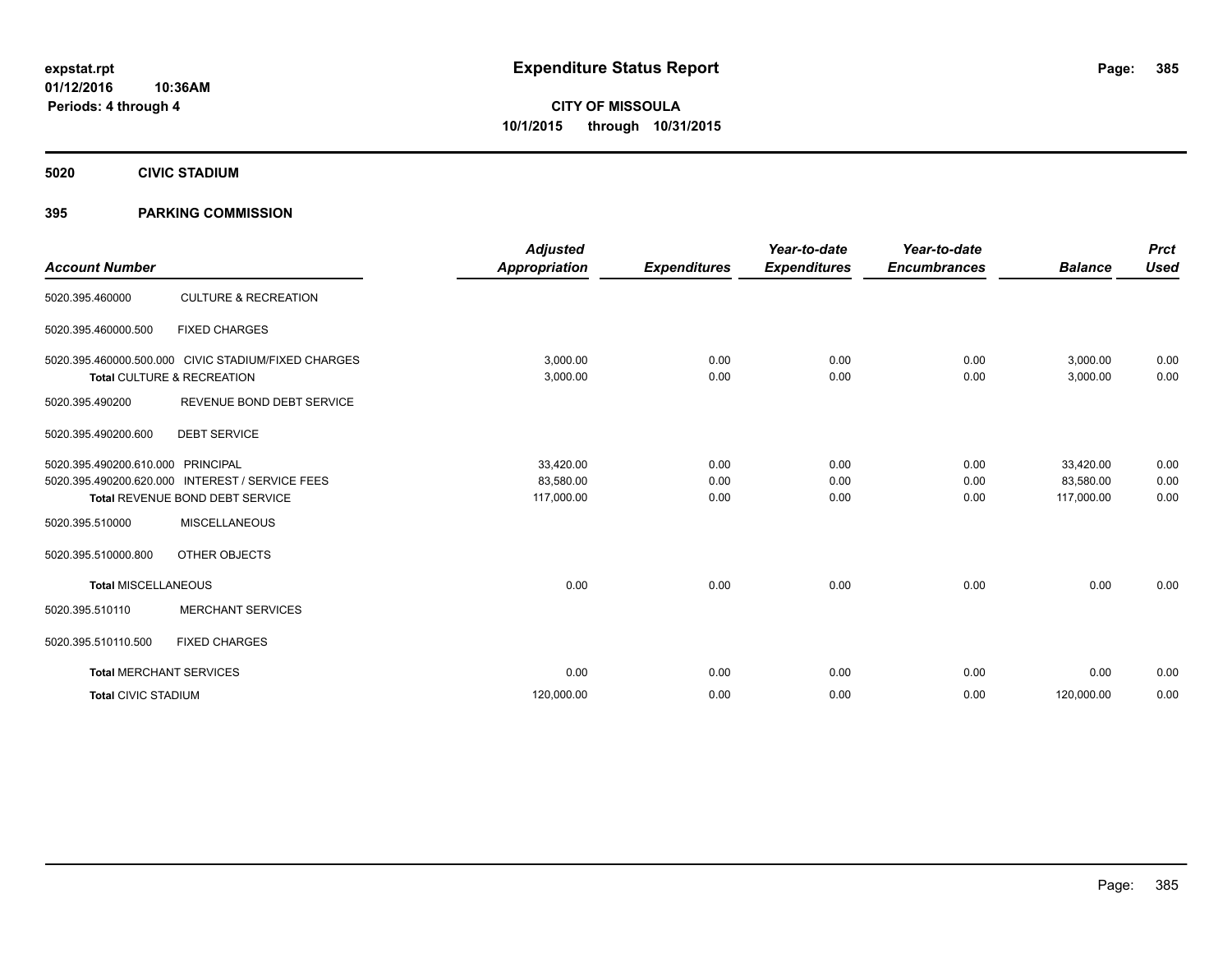**01/12/2016 10:36AM Periods: 4 through 4**

**CITY OF MISSOULA 10/1/2015 through 10/31/2015**

**5210 WATER**

## **335 WATER**

|                       |                                                                                                                                                                                                                                                                                                                                                                                                                                                                                                                                                  | <b>Adjusted</b>     |                | Year-to-date | Year-to-date |               | <b>Prct</b> |
|-----------------------|--------------------------------------------------------------------------------------------------------------------------------------------------------------------------------------------------------------------------------------------------------------------------------------------------------------------------------------------------------------------------------------------------------------------------------------------------------------------------------------------------------------------------------------------------|---------------------|----------------|--------------|--------------|---------------|-------------|
| <b>Account Number</b> | <b>Appropriation</b><br><b>Expenditures</b><br><b>Expenditures</b><br>OTHER ACTIVITIES<br>PURCHASED SERVICES<br>5210.335.430590.350.000 ACQUISITION/PROFESSIONAL SERVICES<br>0.00<br>49,687.63<br>151,746.41<br>0.00<br>49,687.63<br>151,746.41<br><b>Total PURCHASED SERVICES</b><br><b>CAPITAL OUTLAY</b><br>0.00<br>0.00<br>0.00<br><b>Total CAPITAL OUTLAY</b><br>0.00<br>151,746.41<br>49,687.63<br><b>Total OTHER ACTIVITIES</b><br><b>MERCHANT SERVICES</b><br><b>FIXED CHARGES</b><br><b>Total FIXED CHARGES</b><br>0.00<br>0.00<br>0.00 | <b>Encumbrances</b> | <b>Balance</b> | <b>Used</b>  |              |               |             |
| 5210.335.430590       |                                                                                                                                                                                                                                                                                                                                                                                                                                                                                                                                                  |                     |                |              |              |               |             |
| 5210.335.430590.300   |                                                                                                                                                                                                                                                                                                                                                                                                                                                                                                                                                  |                     |                |              |              |               |             |
|                       |                                                                                                                                                                                                                                                                                                                                                                                                                                                                                                                                                  |                     |                |              | 0.00         | $-151,746.41$ | 0.00        |
|                       |                                                                                                                                                                                                                                                                                                                                                                                                                                                                                                                                                  |                     |                |              | 0.00         | $-151,746.41$ | 0.00        |
| 5210.335.430590.900   |                                                                                                                                                                                                                                                                                                                                                                                                                                                                                                                                                  |                     |                |              |              |               |             |
|                       |                                                                                                                                                                                                                                                                                                                                                                                                                                                                                                                                                  |                     |                |              | 0.00         | 0.00          | 0.00        |
|                       |                                                                                                                                                                                                                                                                                                                                                                                                                                                                                                                                                  |                     |                |              | 0.00         | $-151,746.41$ | 0.00        |
| 5210.335.510110       |                                                                                                                                                                                                                                                                                                                                                                                                                                                                                                                                                  |                     |                |              |              |               |             |
| 5210.335.510110.500   |                                                                                                                                                                                                                                                                                                                                                                                                                                                                                                                                                  |                     |                |              |              |               |             |
|                       |                                                                                                                                                                                                                                                                                                                                                                                                                                                                                                                                                  |                     |                |              | 0.00         | 0.00          | 0.00        |
|                       | <b>Total MERCHANT SERVICES</b>                                                                                                                                                                                                                                                                                                                                                                                                                                                                                                                   | 0.00                | 0.00           | 0.00         | 0.00         | 0.00          | 0.00        |
| <b>Total WATER</b>    |                                                                                                                                                                                                                                                                                                                                                                                                                                                                                                                                                  | 0.00                | 49,687.63      | 151,746.41   | 0.00         | $-151,746.41$ | 0.00        |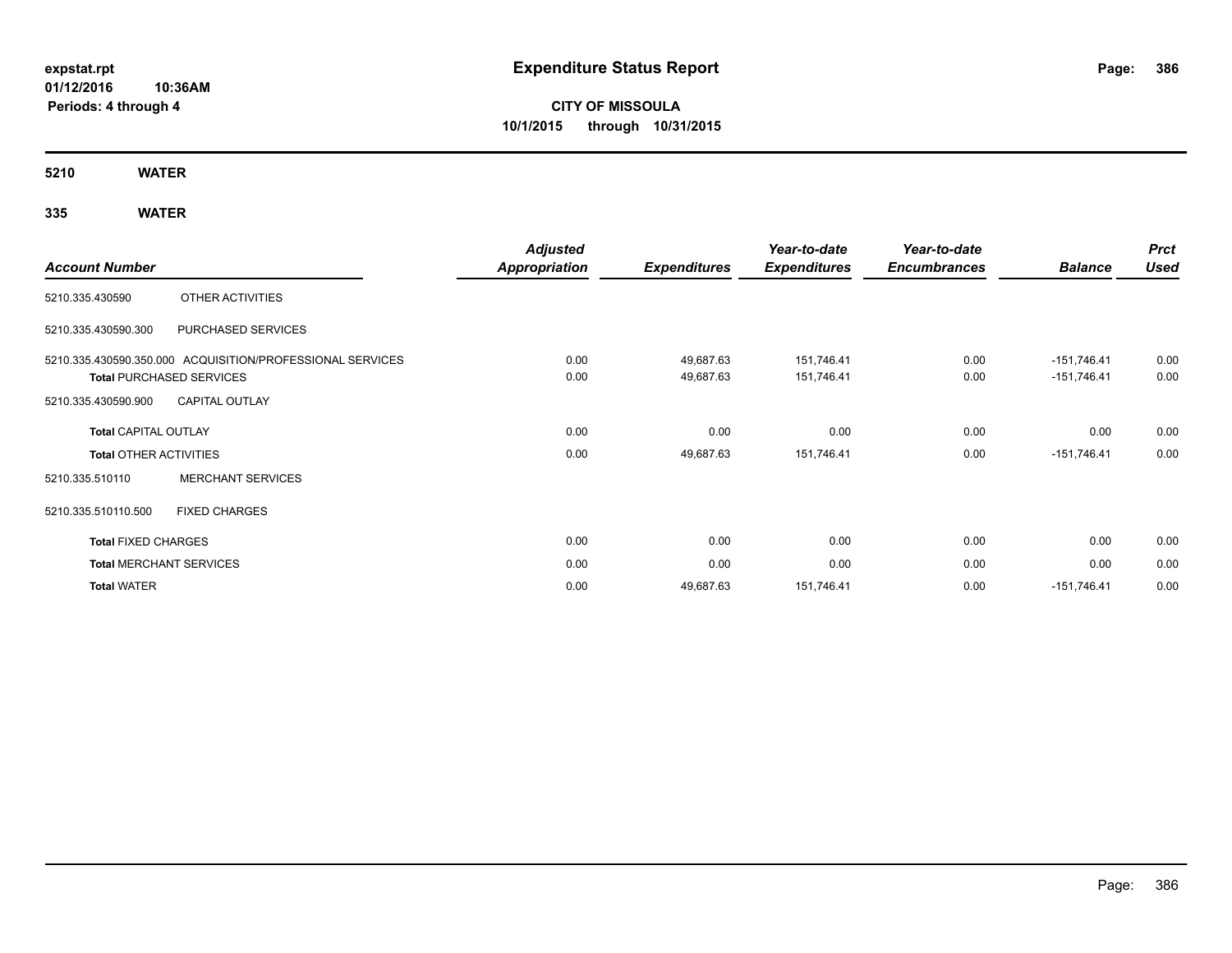**387**

**01/12/2016 10:36AM Periods: 4 through 4**

**CITY OF MISSOULA 10/1/2015 through 10/31/2015**

## **5211 WATER REVENUE COLLECTION & CLEARING**

## **335 WATER**

| <b>Account Number</b>      |                                                      | <b>Adjusted</b><br><b>Appropriation</b> | <b>Expenditures</b> | Year-to-date<br><b>Expenditures</b> | Year-to-date<br><b>Encumbrances</b> | <b>Balance</b> | <b>Prct</b><br><b>Used</b> |
|----------------------------|------------------------------------------------------|-----------------------------------------|---------------------|-------------------------------------|-------------------------------------|----------------|----------------------------|
| 5211.335.510110            | <b>MERCHANT SERVICES</b>                             |                                         |                     |                                     |                                     |                |                            |
| 5211.335.510110.500        | <b>FIXED CHARGES</b>                                 |                                         |                     |                                     |                                     |                |                            |
|                            | <b>Total MERCHANT SERVICES</b>                       | 0.00                                    | 0.00                | 0.00                                | 0.00                                | 0.00           | 0.00                       |
| 5211.335.521000            | INTERFUND OPERATING TRANSFERS                        |                                         |                     |                                     |                                     |                |                            |
| 5211.335.521000.500        | <b>FIXED CHARGES</b>                                 |                                         |                     |                                     |                                     |                |                            |
| <b>Total FIXED CHARGES</b> |                                                      | 0.00                                    | 0.00                | 0.00                                | 0.00                                | 0.00           | 0.00                       |
| 5211.335.521000.800        | OTHER OBJECTS                                        |                                         |                     |                                     |                                     |                |                            |
|                            | Total INTERFUND OPERATING TRANSFERS                  | 0.00                                    | 0.00                | 0.00                                | 0.00                                | 0.00           | 0.00                       |
|                            | <b>Total WATER REVENUE COLLECTION &amp; CLEARING</b> | 0.00                                    | 0.00                | 0.00                                | 0.00                                | 0.00           | 0.00                       |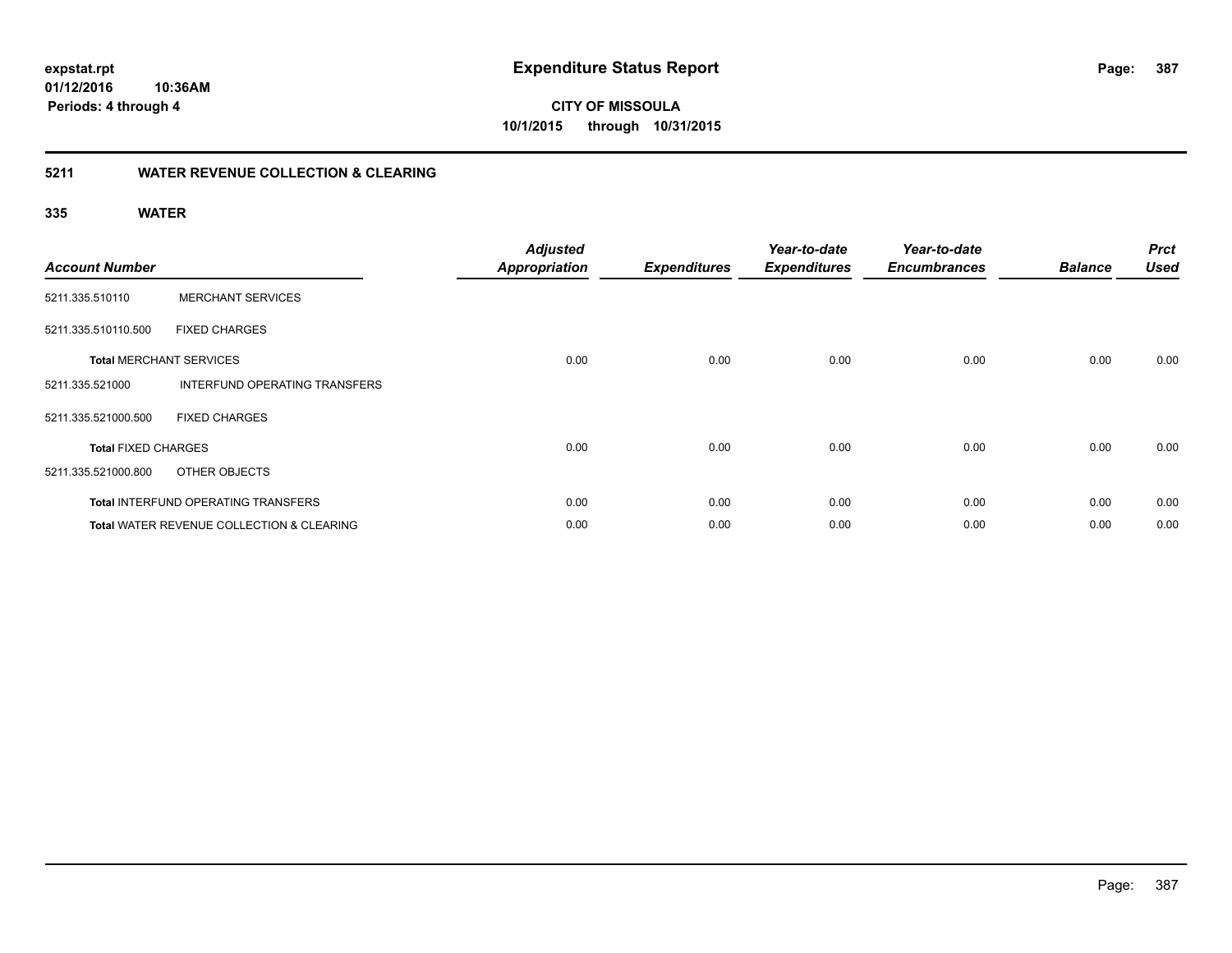## **5240 WATER CONSTRUCTION FUND**

## **335 WATER**

| <b>Account Number</b> |                                      | <b>Adjusted</b><br><b>Appropriation</b> | <b>Expenditures</b> | Year-to-date<br><b>Expenditures</b> | Year-to-date<br><b>Encumbrances</b> | <b>Balance</b> | <b>Prct</b><br><b>Used</b> |
|-----------------------|--------------------------------------|-----------------------------------------|---------------------|-------------------------------------|-------------------------------------|----------------|----------------------------|
| 5240.335.510110       | <b>MERCHANT SERVICES</b>             |                                         |                     |                                     |                                     |                |                            |
| 5240.335.510110.500   | <b>FIXED CHARGES</b>                 |                                         |                     |                                     |                                     |                |                            |
|                       | <b>Total WATER CONSTRUCTION FUND</b> | 0.00                                    | 0.00                | 0.00                                | 0.00                                | 0.00           | 0.00                       |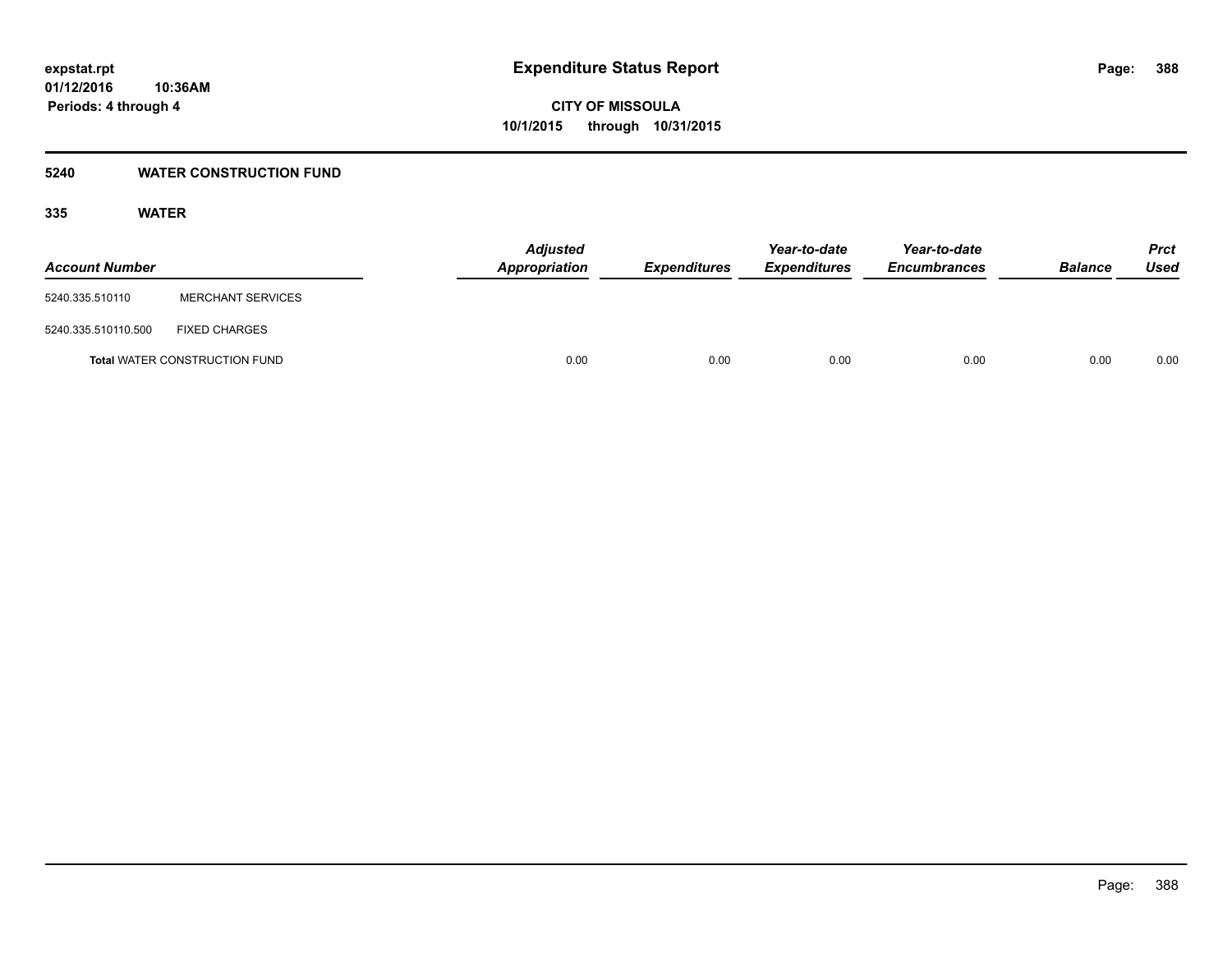## **5310 SEWER OPERATING BUDGET FUND**

## **330 WASTEWATER**

| <b>Account Number</b>                   |                                                         | <b>Adjusted</b><br>Appropriation | <b>Expenditures</b> | Year-to-date<br><b>Expenditures</b> | Year-to-date<br><b>Encumbrances</b> | <b>Balance</b> | <b>Prct</b><br><b>Used</b> |
|-----------------------------------------|---------------------------------------------------------|----------------------------------|---------------------|-------------------------------------|-------------------------------------|----------------|----------------------------|
| 5310.330.410400                         | <b>DEPRECIATION</b>                                     |                                  |                     |                                     |                                     |                |                            |
| 5310.330.410400.800                     | OTHER OBJECTS                                           |                                  |                     |                                     |                                     |                |                            |
| <b>Total DEPRECIATION</b>               |                                                         | 0.00                             | 0.00                | 0.00                                | 0.00                                | 0.00           | 0.00                       |
| 5310.330.430610                         | <b>ADMINISTRATION</b>                                   |                                  |                     |                                     |                                     |                |                            |
| 5310.330.430610.100                     | PERSONAL SERVICES                                       |                                  |                     |                                     |                                     |                |                            |
|                                         | 5310.330.430610.110.000 SALARIES AND WAGES              | 173,994.00                       | 11,257.63           | 41.090.17                           | 0.00                                | 132.903.83     | 23.62                      |
|                                         | 5310.330.430610.140.000 EMPLOYER CONTRIBUTIONS          | 61,599.00                        | 4,166.31            | 14,894.05                           | 0.00                                | 46,704.95      | 24.18                      |
| <b>Total PERSONAL SERVICES</b>          |                                                         | 235,593.00                       | 15,423.94           | 55,984.22                           | 0.00                                | 179,608.78     | 23.76                      |
| 5310.330.430610.200                     | <b>SUPPLIES</b>                                         |                                  |                     |                                     |                                     |                |                            |
| 5310.330.430610.210.000 OFFICE SUPPLIES |                                                         | 3,400.00                         | 173.42              | 498.46                              | 0.00                                | 2,901.54       | 14.66                      |
| 5310.330.430610.220.000                 | OPERATING SUPPLIES                                      | 1,000.00                         | 222.94              | 828.78                              | 0.00                                | 171.22         | 82.88                      |
|                                         | 5310.330.430610.230.000 REPAIR/MAINTENANCE              | 0.00                             | 0.00                | 32.68                               | 0.00                                | $-32.68$       | 0.00                       |
| 5310.330.430610.231.000 GASOLINE        |                                                         | 60.000.00                        | 2,935.76            | 8,969.15                            | 0.00                                | 51,030.85      | 14.95                      |
| <b>Total SUPPLIES</b>                   |                                                         | 64,400.00                        | 3,332.12            | 10,329.07                           | 0.00                                | 54,070.93      | 16.04                      |
| 5310.330.430610.300                     | PURCHASED SERVICES                                      |                                  |                     |                                     |                                     |                |                            |
| 5310.330.430610.310.000                 | <b>COMMUNICATIONS</b>                                   | 86.00                            | 5.48                | 6.546.65                            | 0.00                                | $-6,460.65$    | 7,612.38                   |
|                                         | 5310.330.430610.320.000 PRINTING & DUPLICATING          | 1,000.00                         | 0.00                | 1,100.06                            | 0.00                                | $-100.06$      | 110.01                     |
|                                         | 5310.330.430610.330.000 PUBLICITY, SUBSCRIPTIONS & DUES | 3,000.00                         | 611.50              | 4,481.59                            | 0.00                                | $-1,481.59$    | 149.39                     |
|                                         | 5310.330.430610.344.000 TELEPHONE SERVICE               | 16,337.00                        | 4,030.59            | 7,955.61                            | 0.00                                | 8,381.39       | 48.70                      |
|                                         | 5310.330.430610.350.000 PROFESSIONAL SERVICES           | 38,000.00                        | 1,144.53            | 24,436.39                           | 0.00                                | 13,563.61      | 64.31                      |
|                                         | 5310.330.430610.360.000 REPAIR & MAINTENANCE            | 5.794.00                         | 468.55              | 2.373.89                            | 0.00                                | 3,420.11       | 40.97                      |
| 5310.330.430610.370.000 TRAVEL          |                                                         | 1,500.00                         | 91.00               | 91.00                               | 0.00                                | 1,409.00       | 6.07                       |
| 5310.330.430610.380.000 TRAINING        |                                                         | 1,100.00                         | 0.00                | 46.12                               | 0.00                                | 1,053.88       | 4.19                       |
| <b>Total PURCHASED SERVICES</b>         |                                                         | 66,817.00                        | 6,351.65            | 47,031.31                           | 0.00                                | 19,785.69      | 70.39                      |

5310.330.430610.500 FIXED CHARGES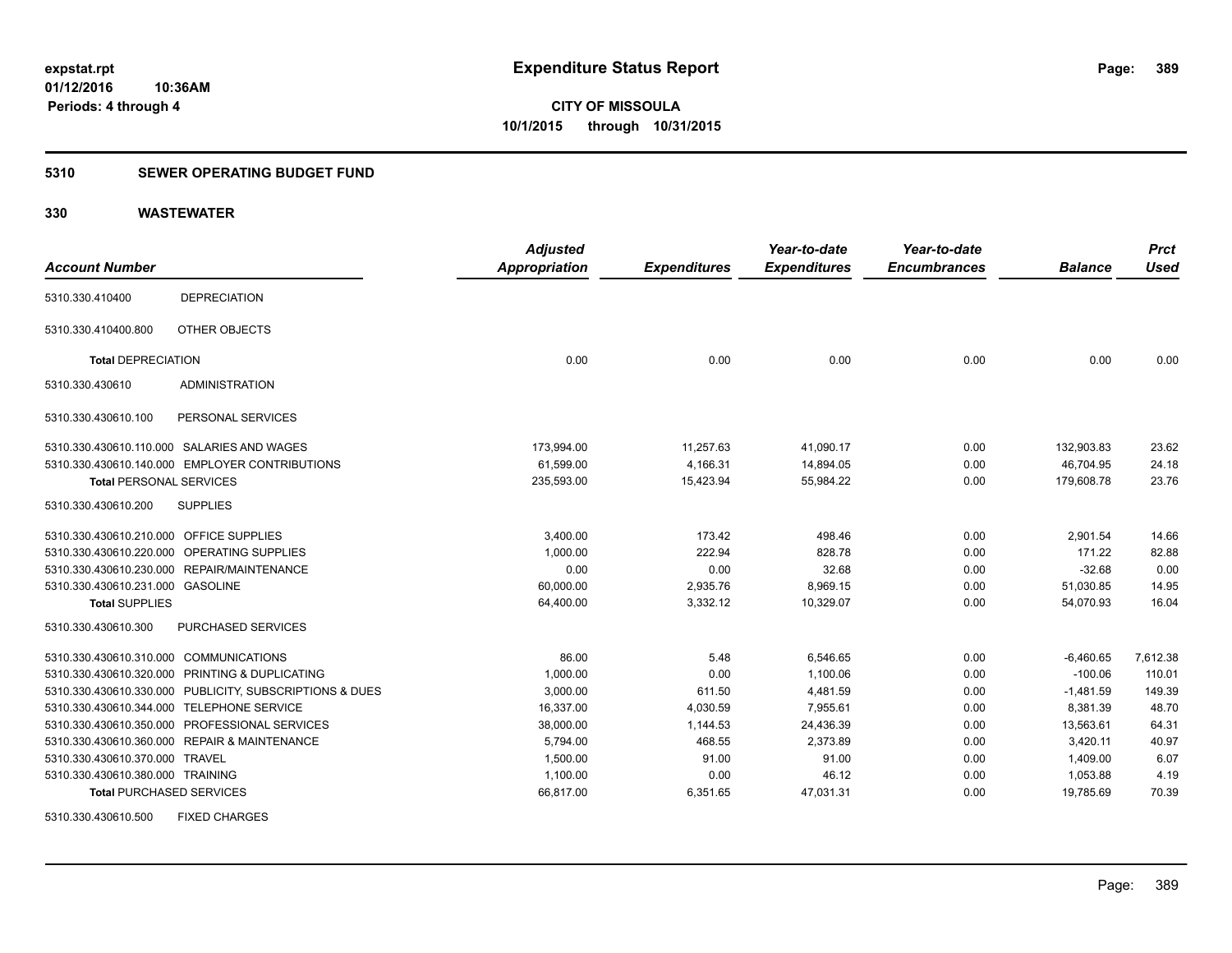## **5310 SEWER OPERATING BUDGET FUND**

| <b>Account Number</b>                                     | <b>Adjusted</b><br>Appropriation | <b>Expenditures</b> | Year-to-date<br><b>Expenditures</b> | Year-to-date<br><b>Encumbrances</b> | <b>Balance</b> | <b>Prct</b><br><b>Used</b> |
|-----------------------------------------------------------|----------------------------------|---------------------|-------------------------------------|-------------------------------------|----------------|----------------------------|
| 5310.330.430610.500.000 FIXED CHARGES                     | 1,227,202.00                     | 100.00              | 804.83                              | 0.00                                | 1,226,397.17   | 0.07                       |
| <b>Total FIXED CHARGES</b>                                | 1,227,202.00                     | 100.00              | 804.83                              | 0.00                                | 1,226,397.17   | 0.07                       |
| <b>GRANTS &amp; CONTRIBUTIONS</b><br>5310.330.430610.700  |                                  |                     |                                     |                                     |                |                            |
| 5310.330.430610.700.000 GRANTS & CONTRIBUTIONS            | 1,500.00                         | 0.00                | 0.00                                | 0.00                                | 1,500.00       | 0.00                       |
| <b>Total GRANTS &amp; CONTRIBUTIONS</b>                   | 1,500.00                         | 0.00                | 0.00                                | 0.00                                | 1,500.00       | 0.00                       |
| 5310.330.430610.800<br>OTHER OBJECTS                      |                                  |                     |                                     |                                     |                |                            |
| <b>Total OTHER OBJECTS</b>                                | 0.00                             | 0.00                | 0.00                                | 0.00                                | 0.00           | 0.00                       |
| 5310.330.430610.900<br><b>CAPITAL OUTLAY</b>              |                                  |                     |                                     |                                     |                |                            |
| <b>Total CAPITAL OUTLAY</b>                               | 0.00                             | 0.00                | 0.00                                | 0.00                                | 0.00           | 0.00                       |
| <b>Total ADMINISTRATION</b>                               | 1,595,512.00                     | 25,207.71           | 114,149.43                          | 0.00                                | 1,481,362.57   | 7.15                       |
| <b>COLLECTIONS &amp; TRANSMISSIONS</b><br>5310.330.430630 |                                  |                     |                                     |                                     |                |                            |
| 5310.330.430630.100<br>PERSONAL SERVICES                  |                                  |                     |                                     |                                     |                |                            |
| 5310.330.430630.110.000 SALARIES AND WAGES                | 462,920.00                       | 35,605.98           | 137,871.94                          | 0.00                                | 325,048.06     | 29.78                      |
| 5310.330.430630.120.000 OVERTIME/TERMINATION              | 12,000.00                        | 1,352.24            | 5,558.42                            | 0.00                                | 6,441.58       | 46.32                      |
| 5310.330.430630.130.000 OTHER                             | 5,417.00                         | 0.00                | 0.00                                | 0.00                                | 5,417.00       | 0.00                       |
| 5310.330.430630.140.000 EMPLOYER CONTRIBUTIONS            | 194,379.00                       | 15,270.88           | 65,648.56                           | 0.00                                | 128,730.44     | 33.77                      |
| 5310.330.430630.141.000 STATE RETIREMENT CONTRIBUTIONS    | 0.00                             | 0.00                | 171.76                              | 0.00                                | $-171.76$      | 0.00                       |
| <b>Total PERSONAL SERVICES</b>                            | 674,716.00                       | 52,229.10           | 209,250.68                          | 0.00                                | 465,465.32     | 31.01                      |
| 5310.330.430630.200<br><b>SUPPLIES</b>                    |                                  |                     |                                     |                                     |                |                            |
| 5310.330.430630.220.000 OPERATING SUPPLIES                | 10,000.00                        | 7,303.73            | 14,875.81                           | 0.00                                | $-4,875.81$    | 148.76                     |
| 5310.330.430630.230.000 REPAIR/MAINTENANCE                | 77,050.00                        | 11,050.51           | 34,170.75                           | 0.00                                | 42,879.25      | 44.35                      |
| 5310.330.430630.240.000 OTHER SUPPLIES                    | 2,000.00                         | 38.97               | 292.88                              | 0.00                                | 1,707.12       | 14.64                      |
| <b>Total SUPPLIES</b>                                     | 89,050.00                        | 18,393.21           | 49,339.44                           | 0.00                                | 39,710.56      | 55.41                      |
| 5310.330.430630.300<br>PURCHASED SERVICES                 |                                  |                     |                                     |                                     |                |                            |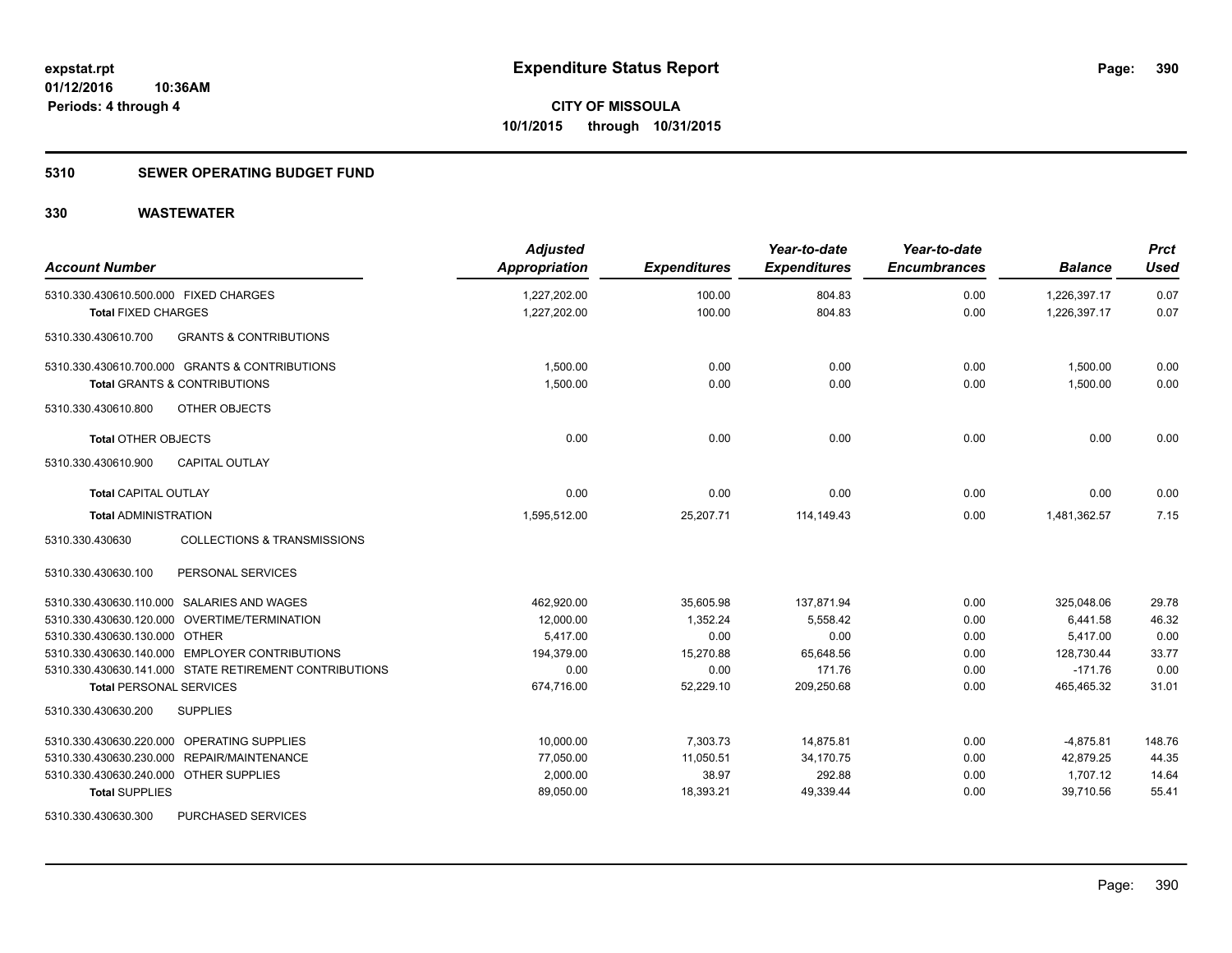## **5310 SEWER OPERATING BUDGET FUND**

| <b>Account Number</b>                             | <b>Adjusted</b><br><b>Appropriation</b> | <b>Expenditures</b> | Year-to-date<br><b>Expenditures</b> | Year-to-date<br><b>Encumbrances</b> | <b>Balance</b> | <b>Prct</b><br><b>Used</b> |
|---------------------------------------------------|-----------------------------------------|---------------------|-------------------------------------|-------------------------------------|----------------|----------------------------|
| 5310.330.430630.310.000 COMMUNICATIONS            | 984.00                                  | 380.05              | 395.23                              | 0.00                                | 588.77         | 40.17                      |
| 5310.330.430630.341.000 ELECTRICITY & NATURAL GAS | 61,017.00                               | 5,941.73            | 61,446.16                           | 0.00                                | $-429.16$      | 100.70                     |
| 5310.330.430630.343.000 WATER CHARGES             | 6,468.00                                | 595.54              | 1,502.20                            | 0.00                                | 4,965.80       | 23.23                      |
| 5310.330.430630.350.000 PROFESSIONAL SERVICES     | 2,000.00                                | 0.00                | 0.00                                | 0.00                                | 2,000.00       | 0.00                       |
| 5310.330.430630.360.000 REPAIR & MAINTENANCE      | 104,360.00                              | 4,605.76            | 29,806.33                           | 0.00                                | 74,553.67      | 28.56                      |
| 5310.330.430630.370.000 TRAVEL                    | 3,000.00                                | 0.00                | 0.00                                | 0.00                                | 3,000.00       | 0.00                       |
| 5310.330.430630.380.000 TRAINING                  | 2,500.00                                | 1,050.00            | 1,050.00                            | 0.00                                | 1,450.00       | 42.00                      |
| <b>Total PURCHASED SERVICES</b>                   | 180,329.00                              | 12,573.08           | 94,199.92                           | 0.00                                | 86,129.08      | 52.24                      |
| 5310.330.430630.500<br><b>FIXED CHARGES</b>       |                                         |                     |                                     |                                     |                |                            |
| 5310.330.430630.500.000 FIXED CHARGES             | 105,000.00                              | 3,304.26            | 3,304.26                            | 0.00                                | 101,695.74     | 3.15                       |
| <b>Total FIXED CHARGES</b>                        | 105,000.00                              | 3,304.26            | 3,304.26                            | 0.00                                | 101.695.74     | 3.15                       |
| 5310.330.430630.900<br><b>CAPITAL OUTLAY</b>      |                                         |                     |                                     |                                     |                |                            |
| <b>Total CAPITAL OUTLAY</b>                       | 0.00                                    | 0.00                | 0.00                                | 0.00                                | 0.00           | 0.00                       |
| Total COLLECTIONS & TRANSMISSIONS                 | 1,049,095.00                            | 86,499.65           | 356,094.30                          | 0.00                                | 693,000.70     | 33.94                      |
| 5310.330.430640<br>TREATMENT AND DISPOSAL         |                                         |                     |                                     |                                     |                |                            |
| PERSONAL SERVICES<br>5310.330.430640.100          |                                         |                     |                                     |                                     |                |                            |
| 5310.330.430640.110.000 SALARIES AND WAGES        | 429,771.00                              | 33,047.62           | 127,126.54                          | 0.00                                | 302,644.46     | 29.58                      |
| 5310.330.430640.120.000 OVERTIME/TERMINATION      | 7.000.00                                | 2.217.91            | 4.778.49                            | 0.00                                | 2,221.51       | 68.26                      |
| 5310.330.430640.130.000 OTHER                     | 9.223.00                                | 0.00                | 0.00                                | 0.00                                | 9,223.00       | 0.00                       |
| 5310.330.430640.140.000 EMPLOYER CONTRIBUTIONS    | 175,941.00                              | 14,565.49           | 58,728.57                           | 0.00                                | 117,212.43     | 33.38                      |
| <b>Total PERSONAL SERVICES</b>                    | 621,935.00                              | 49,831.02           | 190,633.60                          | 0.00                                | 431,301.40     | 30.65                      |
| <b>SUPPLIES</b><br>5310.330.430640.200            |                                         |                     |                                     |                                     |                |                            |
| 5310.330.430640.220.000 OPERATING SUPPLIES        | 170.170.00                              | 3.827.47            | 42.597.01                           | 0.00                                | 127.572.99     | 25.03                      |
| 5310.330.430640.230.000 REPAIR/MAINTENANCE        | 100,000.00                              | 6,881.81            | 17,394.42                           | 0.00                                | 82,605.58      | 17.39                      |
| 5310.330.430640.240.000<br><b>OTHER SUPPLIES</b>  | 2,000.00                                | 270.49              | 270.49                              | 0.00                                | 1,729.51       | 13.52                      |
| <b>Total SUPPLIES</b>                             | 272,170.00                              | 10,979.77           | 60,261.92                           | 0.00                                | 211,908.08     | 22.14                      |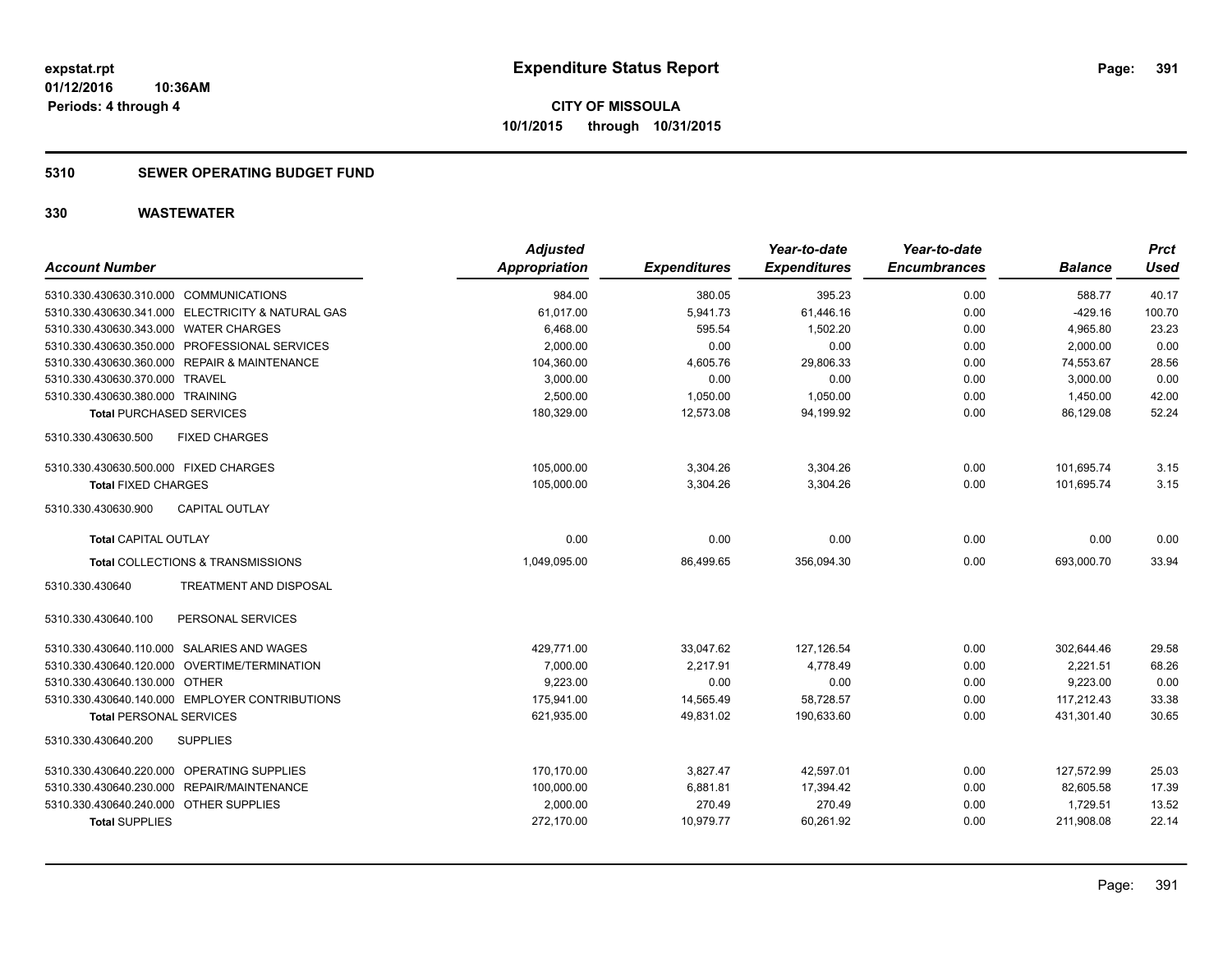## **5310 SEWER OPERATING BUDGET FUND**

| <b>Account Number</b>                        |                                                   | <b>Adjusted</b><br><b>Appropriation</b> | <b>Expenditures</b> | Year-to-date<br><b>Expenditures</b> | Year-to-date<br><b>Encumbrances</b> | <b>Balance</b> | <b>Prct</b><br><b>Used</b> |
|----------------------------------------------|---------------------------------------------------|-----------------------------------------|---------------------|-------------------------------------|-------------------------------------|----------------|----------------------------|
|                                              |                                                   |                                         |                     |                                     |                                     |                |                            |
| 5310.330.430640.300                          | PURCHASED SERVICES                                |                                         |                     |                                     |                                     |                |                            |
| 5310.330.430640.310.000 COMMUNICATIONS       |                                                   | 1.500.00                                | 33.35               | 33.35                               | 0.00                                | 1,466.65       | 2.22                       |
|                                              | 5310.330.430640.341.000 ELECTRICITY & NATURAL GAS | 439,563.00                              | 28,972.48           | 77,836.75                           | 0.00                                | 361,726.25     | 17.71                      |
| 5310.330.430640.343.000 WATER CHARGES        |                                                   | 3,780.00                                | 312.67              | 841.87                              | 0.00                                | 2,938.13       | 22.27                      |
| 5310.330.430640.345.000 GARBAGE              |                                                   | 20,804.00                               | 2,243.60            | 7,936.00                            | 0.00                                | 12,868.00      | 38.15                      |
|                                              | 5310.330.430640.350.000 PROFESSIONAL SERVICES     | 1,000.00                                | 0.00                | 645.00                              | 0.00                                | 355.00         | 64.50                      |
| 5310.330.430640.360.000 REPAIR & MAINTENANCE |                                                   | 225,000.00                              | 22,805.24           | 95,376.61                           | 0.00                                | 129,623.39     | 42.39                      |
| 5310.330.430640.370.000 TRAVEL               |                                                   | 6,000.00                                | 657.00              | 749.00                              | 0.00                                | 5,251.00       | 12.48                      |
| 5310.330.430640.380.000 TRAINING             |                                                   | 3,000.00                                | 1,262.00            | 5,049.00                            | 0.00                                | $-2,049.00$    | 168.30                     |
|                                              | 5310.330.430640.390.000 OTHER PURCHASED SERVICES  | 403,075.00                              | 32,450.90           | 96,703.30                           | 0.00                                | 306,371.70     | 23.99                      |
| <b>Total PURCHASED SERVICES</b>              |                                                   | 1,103,722.00                            | 88.737.24           | 285,170.88                          | 0.00                                | 818,551.12     | 25.84                      |
| 5310.330.430640.900                          | <b>CAPITAL OUTLAY</b>                             |                                         |                     |                                     |                                     |                |                            |
| <b>Total CAPITAL OUTLAY</b>                  |                                                   | 0.00                                    | 0.00                | 0.00                                | 0.00                                | 0.00           | 0.00                       |
| <b>Total TREATMENT AND DISPOSAL</b>          |                                                   | 1.997.827.00                            | 149,548.03          | 536.066.40                          | 0.00                                | 1.461.760.60   | 26.83                      |
| 5310.330.430650                              | <b>LAB &amp; TESTING</b>                          |                                         |                     |                                     |                                     |                |                            |
| 5310.330.430650.100                          | PERSONAL SERVICES                                 |                                         |                     |                                     |                                     |                |                            |
| 5310.330.430650.110.000 SALARIES AND WAGES   |                                                   | 163,761.00                              | 12,339.50           | 48,115.94                           | 0.00                                | 115,645.06     | 29.38                      |
|                                              | 5310.330.430650.140.000 EMPLOYER CONTRIBUTIONS    | 64,214.00                               | 4,992.76            | 21,559.46                           | 0.00                                | 42,654.54      | 33.57                      |
| <b>Total PERSONAL SERVICES</b>               |                                                   | 227,975.00                              | 17,332.26           | 69,675.40                           | 0.00                                | 158,299.60     | 30.56                      |
| 5310.330.430650.200                          | <b>SUPPLIES</b>                                   |                                         |                     |                                     |                                     |                |                            |
| 5310.330.430650.220.000 OPERATING SUPPLIES   |                                                   | 23,000.00                               | 2.379.01            | 6.871.92                            | 0.00                                | 16,128.08      | 29.88                      |
| 5310.330.430650.230.000 REPAIR/MAINTENANCE   |                                                   | 3,000.00                                | 0.00                | 0.00                                | 0.00                                | 3,000.00       | 0.00                       |
| <b>Total SUPPLIES</b>                        |                                                   | 26,000.00                               | 2,379.01            | 6,871.92                            | 0.00                                | 19,128.08      | 26.43                      |
| 5310.330.430650.300                          | PURCHASED SERVICES                                |                                         |                     |                                     |                                     |                |                            |
| 5310.330.430650.310.000 COMMUNICATIONS       |                                                   | 1.000.00                                | 41.72               | 278.24                              | 0.00                                | 721.76         | 27.82                      |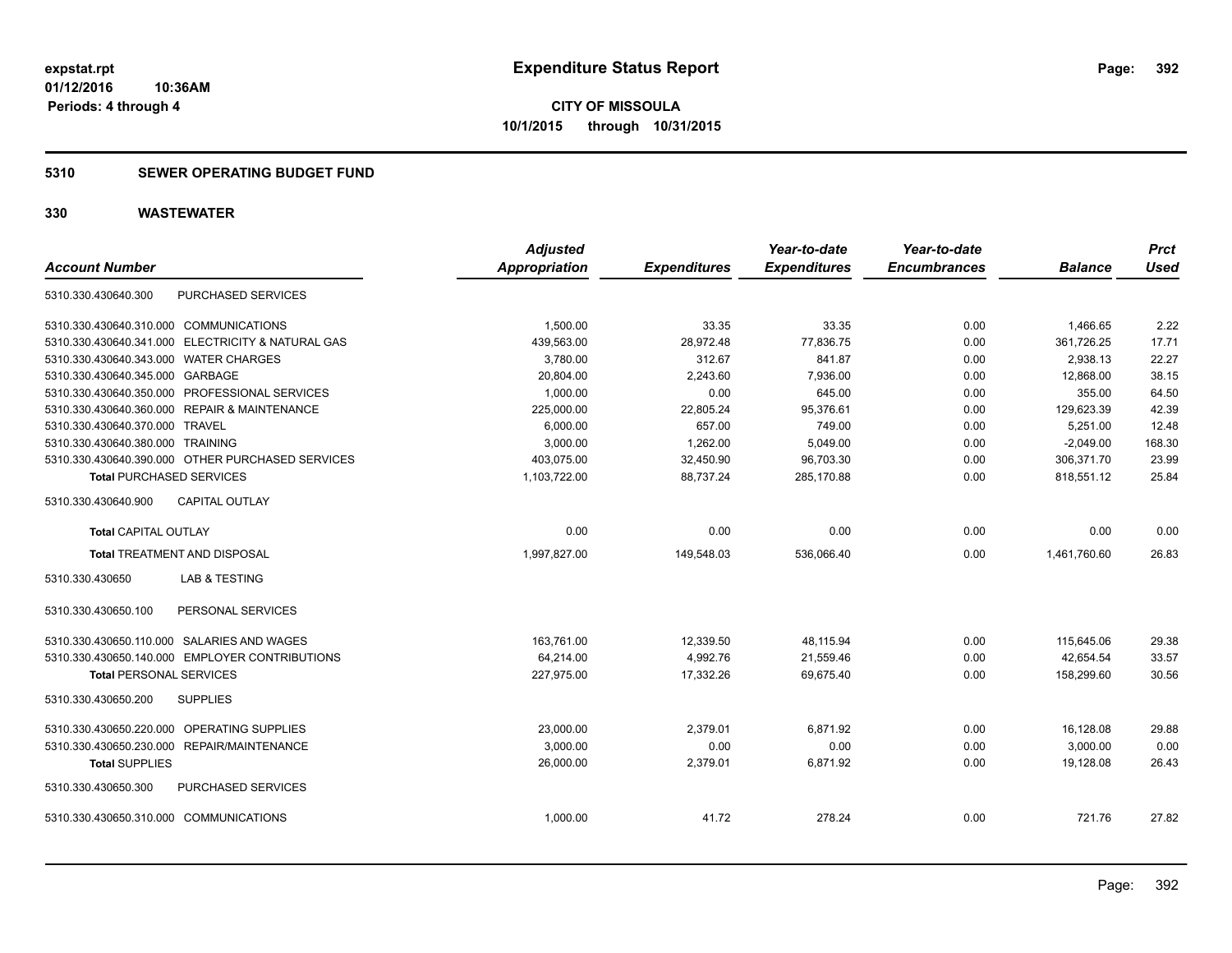## **5310 SEWER OPERATING BUDGET FUND**

| <b>Account Number</b>            |                                               | <b>Adjusted</b><br><b>Appropriation</b> | <b>Expenditures</b> | Year-to-date<br><b>Expenditures</b> | Year-to-date<br><b>Encumbrances</b> | <b>Balance</b> | <b>Prct</b><br><b>Used</b> |
|----------------------------------|-----------------------------------------------|-----------------------------------------|---------------------|-------------------------------------|-------------------------------------|----------------|----------------------------|
|                                  | 5310.330.430650.350.000 PROFESSIONAL SERVICES | 29,000.00                               | 296.00              | 6,673.00                            | 0.00                                | 22,327.00      | 23.01                      |
|                                  | 5310.330.430650.360.000 REPAIR & MAINTENANCE  | 4,000.00                                | 0.00                | 0.00                                | 0.00                                | 4,000.00       | 0.00                       |
| 5310.330.430650.370.000 TRAVEL   |                                               | 2,000.00                                | 0.00                | 0.00                                | 0.00                                | 2,000.00       | 0.00                       |
| 5310.330.430650.380.000 TRAINING |                                               | 1,000.00                                | 0.00                | 0.00                                | 0.00                                | 1,000.00       | 0.00                       |
|                                  | <b>Total PURCHASED SERVICES</b>               | 37,000.00                               | 337.72              | 6,951.24                            | 0.00                                | 30,048.76      | 18.79                      |
| 5310.330.430650.500              | <b>FIXED CHARGES</b>                          |                                         |                     |                                     |                                     |                |                            |
| <b>Total FIXED CHARGES</b>       |                                               | 0.00                                    | 0.00                | 0.00                                | 0.00                                | 0.00           | 0.00                       |
| 5310.330.430650.900              | <b>CAPITAL OUTLAY</b>                         |                                         |                     |                                     |                                     |                |                            |
| <b>Total CAPITAL OUTLAY</b>      |                                               | 0.00                                    | 0.00                | 0.00                                | 0.00                                | 0.00           | 0.00                       |
| <b>Total LAB &amp; TESTING</b>   |                                               | 290,975.00                              | 20,048.99           | 83,498.56                           | 0.00                                | 207,476.44     | 28.70                      |
| 5310.330.430660                  | <b>ENGINEEERING</b>                           |                                         |                     |                                     |                                     |                |                            |
| 5310.330.430660.300              | PURCHASED SERVICES                            |                                         |                     |                                     |                                     |                |                            |
|                                  | <b>Total PURCHASED SERVICES</b>               | 0.00                                    | 0.00                | 0.00                                | 0.00                                | 0.00           | 0.00                       |
| 5310.330.430660.500              | <b>FIXED CHARGES</b>                          |                                         |                     |                                     |                                     |                |                            |
| <b>Total FIXED CHARGES</b>       |                                               | 0.00                                    | 0.00                | 0.00                                | 0.00                                | 0.00           | 0.00                       |
| 5310.330.430660.900              | <b>CAPITAL OUTLAY</b>                         |                                         |                     |                                     |                                     |                |                            |
| <b>Total ENGINEEERING</b>        |                                               | 0.00                                    | 0.00                | 0.00                                | 0.00                                | 0.00           | 0.00                       |
| 5310.330.490504                  | <b>DEBT SERVICE</b>                           |                                         |                     |                                     |                                     |                |                            |
| 5310.330.490504.600              | <b>DEBT SERVICE</b>                           |                                         |                     |                                     |                                     |                |                            |
| <b>Total DEBT SERVICE</b>        |                                               | 0.00                                    | 0.00                | 0.00                                | 0.00                                | 0.00           | 0.00                       |
| 5310.330.499999                  | <b>NEW REQUESTS</b>                           |                                         |                     |                                     |                                     |                |                            |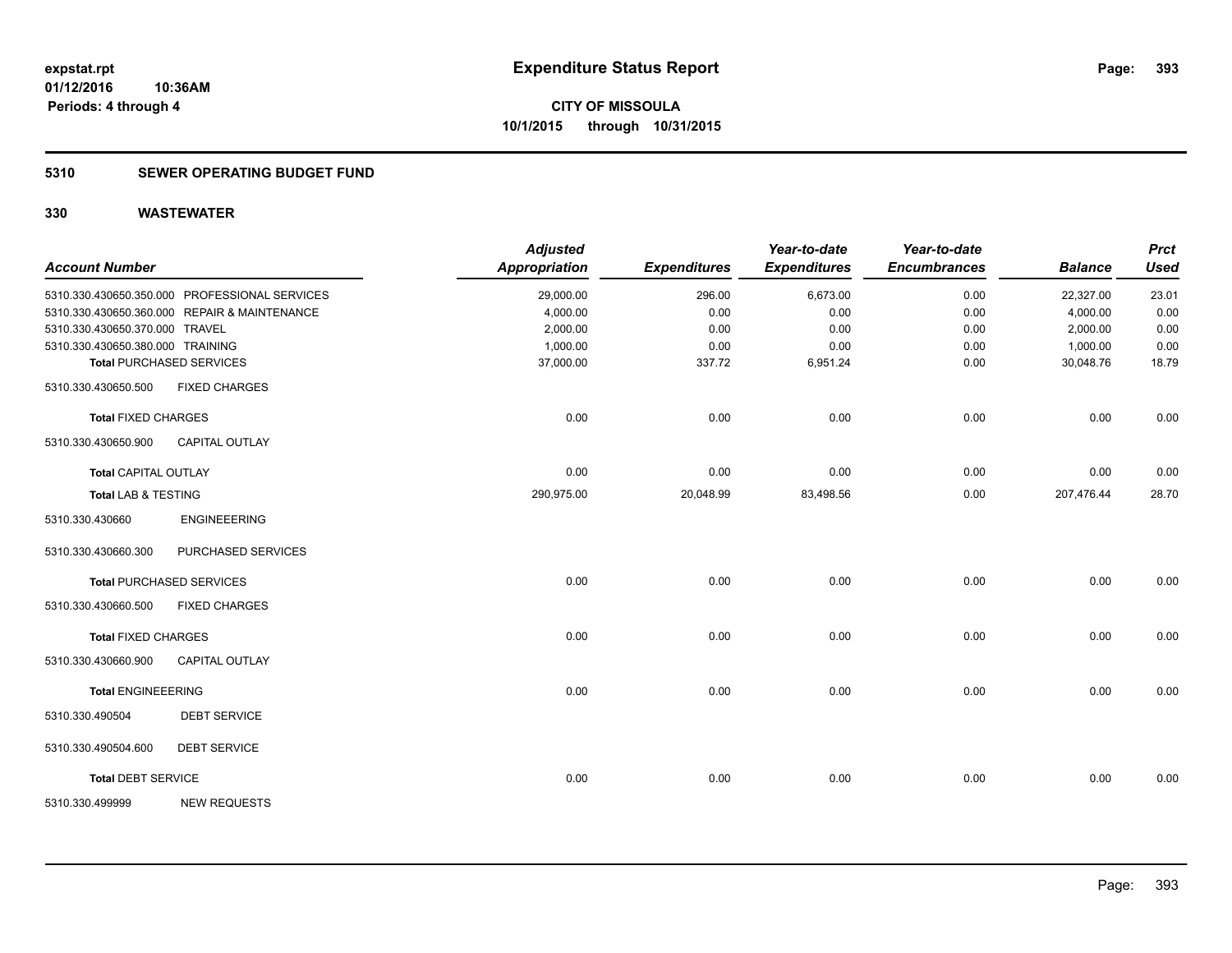## **5310 SEWER OPERATING BUDGET FUND**

| <b>Account Number</b>          |                                                | <b>Adjusted</b><br><b>Appropriation</b> | <b>Expenditures</b> | Year-to-date<br><b>Expenditures</b> | Year-to-date<br><b>Encumbrances</b> | <b>Balance</b> | <b>Prct</b><br><b>Used</b> |
|--------------------------------|------------------------------------------------|-----------------------------------------|---------------------|-------------------------------------|-------------------------------------|----------------|----------------------------|
|                                |                                                |                                         |                     |                                     |                                     |                |                            |
| 5310.330.499999.100            | PERSONAL SERVICES                              |                                         |                     |                                     |                                     |                |                            |
|                                | 5310.330.499999.110.000 SALARIES AND WAGES     | 18,075.00                               | 0.00                | 0.00                                | 0.00                                | 18,075.00      | 0.00                       |
|                                | 5310.330.499999.140.000 EMPLOYER CONTRIBUTIONS | 2,755.00                                | 0.00                | 0.00                                | 0.00                                | 2,755.00       | 0.00                       |
| <b>Total PERSONAL SERVICES</b> |                                                | 20,830.00                               | 0.00                | 0.00                                | 0.00                                | 20,830.00      | 0.00                       |
| 5310.330.499999.900            | CAPITAL OUTLAY                                 |                                         |                     |                                     |                                     |                |                            |
| <b>Total CAPITAL OUTLAY</b>    |                                                | 0.00                                    | 0.00                | 0.00                                | 0.00                                | 0.00           | 0.00                       |
| <b>Total NEW REQUESTS</b>      |                                                | 20,830.00                               | 0.00                | 0.00                                | 0.00                                | 20,830.00      | 0.00                       |
| 5310.330.510000                | <b>MISCELLANEOUS</b>                           |                                         |                     |                                     |                                     |                |                            |
| 5310.330.510000.900            | <b>CAPITAL OUTLAY</b>                          |                                         |                     |                                     |                                     |                |                            |
| <b>Total MISCELLANEOUS</b>     |                                                | 0.00                                    | 0.00                | 0.00                                | 0.00                                | 0.00           | 0.00                       |
| 5310.330.510100                | SPECIAL ASSESSMENTS                            |                                         |                     |                                     |                                     |                |                            |
| 5310.330.510100.500            | <b>FIXED CHARGES</b>                           |                                         |                     |                                     |                                     |                |                            |
|                                | <b>Total SPECIAL ASSESSMENTS</b>               | 0.00                                    | 0.00                | 0.00                                | 0.00                                | 0.00           | 0.00                       |
| 5310.330.510110                | <b>MERCHANT SERVICES</b>                       |                                         |                     |                                     |                                     |                |                            |
| 5310.330.510110.500            | <b>FIXED CHARGES</b>                           |                                         |                     |                                     |                                     |                |                            |
| <b>Total MERCHANT SERVICES</b> |                                                | 0.00                                    | 0.00                | 0.00                                | 0.00                                | 0.00           | 0.00                       |
| 5310.330.521000                | INTERFUND OPERATING TRANSFERS                  |                                         |                     |                                     |                                     |                |                            |
| 5310.330.521000.800            | OTHER OBJECTS                                  |                                         |                     |                                     |                                     |                |                            |
|                                | Total INTERFUND OPERATING TRANSFERS            | 0.00                                    | 0.00                | 0.00                                | 0.00                                | 0.00           | 0.00                       |
| <b>Total WASTEWATER</b>        |                                                | 4,954,239.00                            | 281,304.38          | 1,089,808.69                        | 0.00                                | 3,864,430.31   | 22.00                      |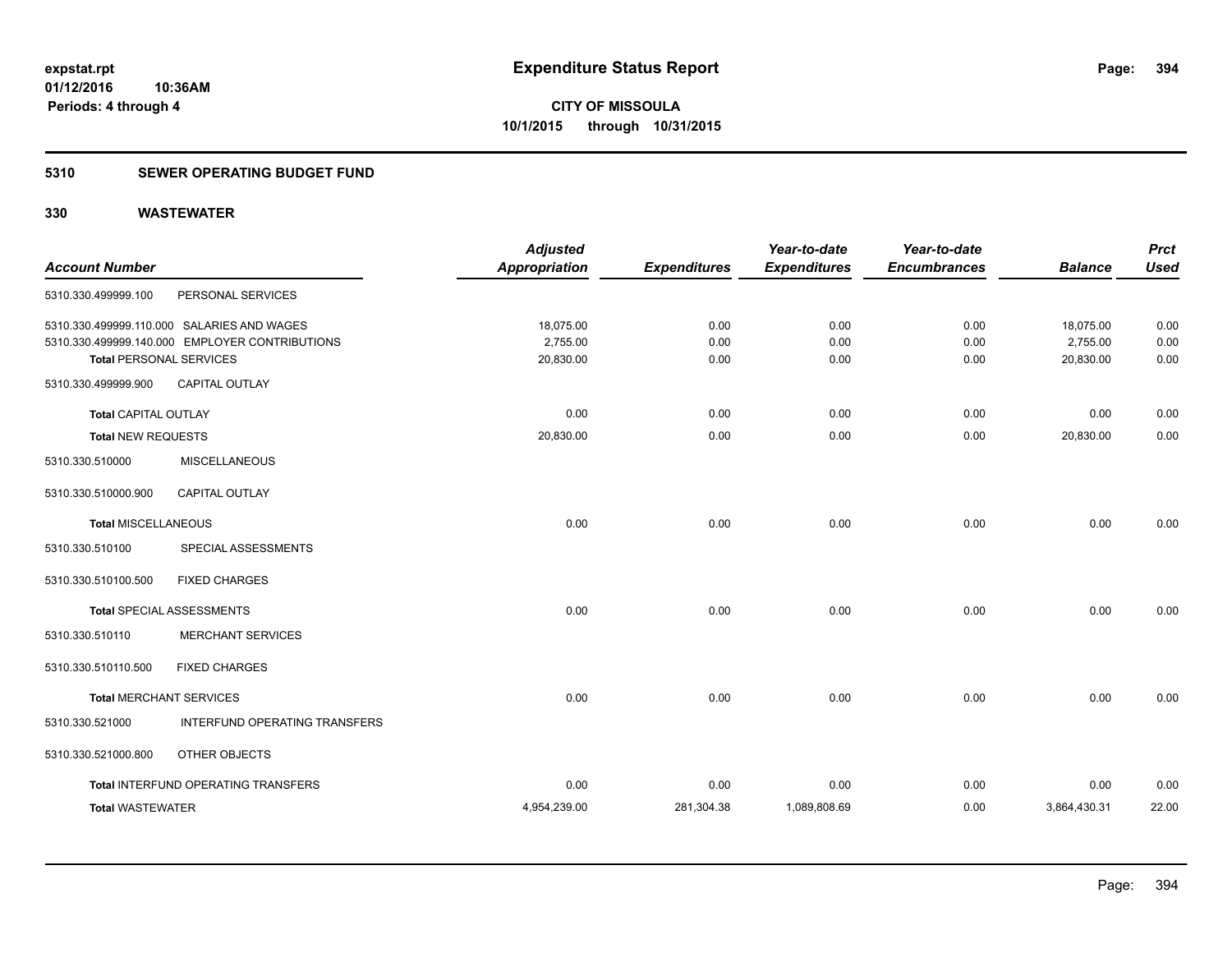## **5310 SEWER OPERATING BUDGET FUND**

## **900 DEPRECIATION**

| <b>Account Number</b>     |                                          | <b>Adjusted</b><br><b>Appropriation</b> | <b>Expenditures</b> | Year-to-date<br><b>Expenditures</b> | Year-to-date<br><b>Encumbrances</b> | <b>Balance</b> | <b>Prct</b><br>Used |
|---------------------------|------------------------------------------|-----------------------------------------|---------------------|-------------------------------------|-------------------------------------|----------------|---------------------|
| 5310.900.510000           | <b>MISCELLANEOUS</b>                     |                                         |                     |                                     |                                     |                |                     |
| 5310.900.510000.800       | OTHER OBJECTS                            |                                         |                     |                                     |                                     |                |                     |
| <b>Total DEPRECIATION</b> |                                          | 0.00                                    | 0.00                | 0.00                                | 0.00                                | 0.00           | 0.00                |
|                           | <b>Total SEWER OPERATING BUDGET FUND</b> | 4,954,239.00                            | 281,304.38          | 1,089,808.69                        | 0.00                                | 3,864,430.31   | 22.00               |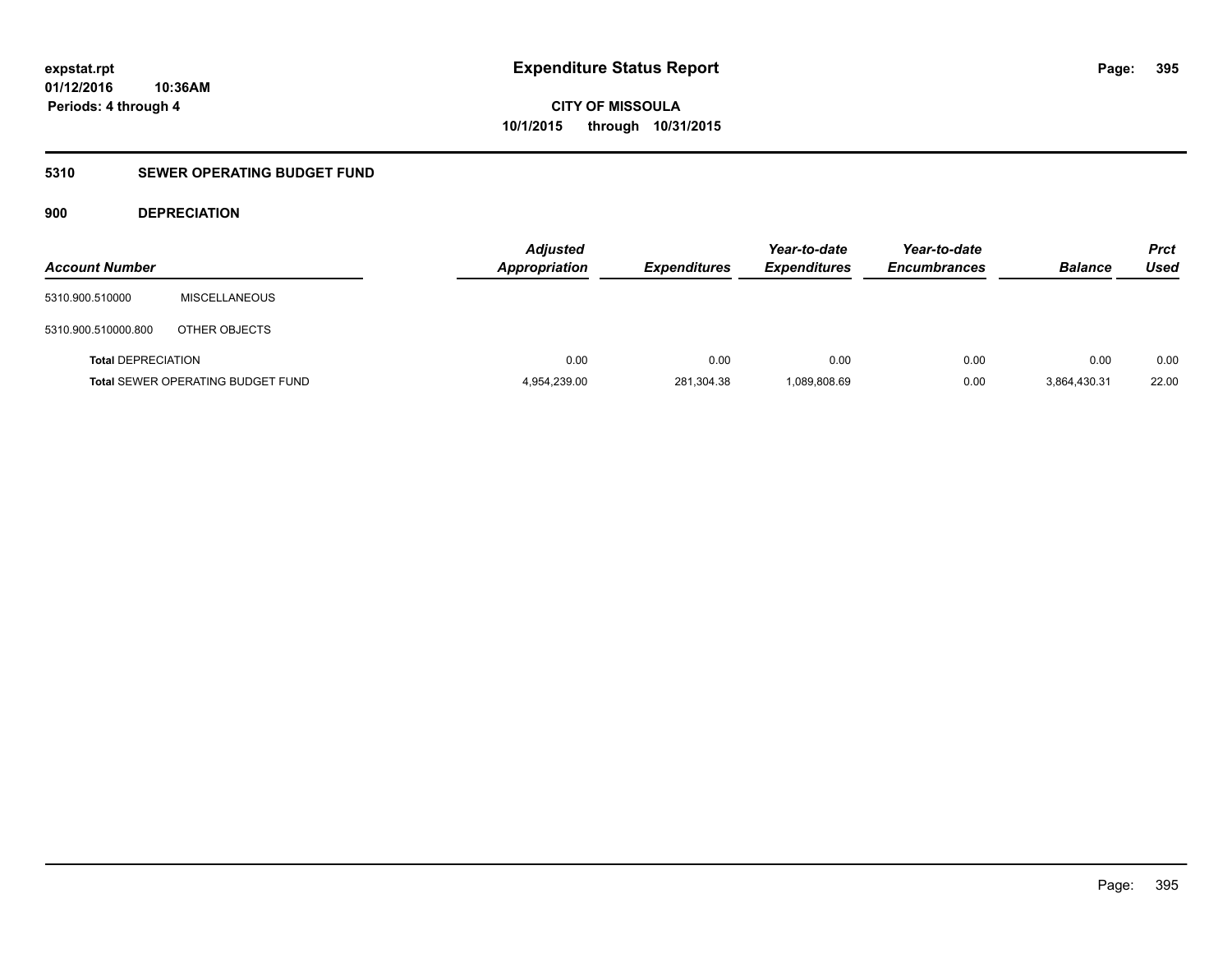**01/12/2016 10:36AM Periods: 4 through 4**

**CITY OF MISSOULA 10/1/2015 through 10/31/2015**

## **5311 SEWER REVENUE COLLECTION & CLEARING FUND**

| <b>Account Number</b>      |                                                  | <b>Adjusted</b><br><b>Appropriation</b> | <b>Expenditures</b> | Year-to-date<br><b>Expenditures</b> | Year-to-date<br><b>Encumbrances</b> | <b>Balance</b> | <b>Prct</b><br><b>Used</b> |
|----------------------------|--------------------------------------------------|-----------------------------------------|---------------------|-------------------------------------|-------------------------------------|----------------|----------------------------|
| 5311.330.430670            | <b>CUSTOMER ACCOUNTING &amp; COLLECTION</b>      |                                         |                     |                                     |                                     |                |                            |
| 5311.330.430670.800        | <b>OTHER OBJECTS</b>                             |                                         |                     |                                     |                                     |                |                            |
|                            | Total CUSTOMER ACCOUNTING & COLLECTION           | 0.00                                    | 0.00                | 0.00                                | 0.00                                | 0.00           | 0.00                       |
| 5311.330.510000            | <b>MISCELLANEOUS</b>                             |                                         |                     |                                     |                                     |                |                            |
| 5311.330.510000.800        | <b>OTHER OBJECTS</b>                             |                                         |                     |                                     |                                     |                |                            |
| <b>Total MISCELLANEOUS</b> |                                                  | 0.00                                    | 0.00                | 0.00                                | 0.00                                | 0.00           | 0.00                       |
| 5311.330.510110            | <b>MERCHANT SERVICES</b>                         |                                         |                     |                                     |                                     |                |                            |
| 5311.330.510110.500        | <b>FIXED CHARGES</b>                             |                                         |                     |                                     |                                     |                |                            |
|                            | <b>Total MERCHANT SERVICES</b>                   | 0.00                                    | 0.00                | 0.00                                | 0.00                                | 0.00           | 0.00                       |
| 5311.330.521000            | SEWER REVENUE CLEARING                           |                                         |                     |                                     |                                     |                |                            |
| 5311.330.521000.500        | <b>FIXED CHARGES</b>                             |                                         |                     |                                     |                                     |                |                            |
| <b>Total FIXED CHARGES</b> |                                                  | 0.00                                    | 0.00                | 0.00                                | 0.00                                | 0.00           | 0.00                       |
| 5311.330.521000.600        | <b>DEBT SERVICE</b>                              |                                         |                     |                                     |                                     |                |                            |
| <b>Total DEBT SERVICE</b>  |                                                  | 0.00                                    | 0.00                | 0.00                                | 0.00                                | 0.00           | 0.00                       |
| 5311.330.521000.800        | OTHER OBJECTS                                    |                                         |                     |                                     |                                     |                |                            |
|                            | 5311.330.521000.820.000 TRANSFERS TO OTHER FUNDS | 7,391,083.00                            | 0.00                | 0.00                                | 0.00                                | 7,391,083.00   | 0.00                       |
|                            | Total SEWER REVENUE CLEARING                     | 7,391,083.00                            | 0.00                | 0.00                                | 0.00                                | 7,391,083.00   | 0.00                       |
|                            | Total SEWER REVENUE COLLECTION & CLEARING FUND   | 7,391,083.00                            | 0.00                | 0.00                                | 0.00                                | 7,391,083.00   | 0.00                       |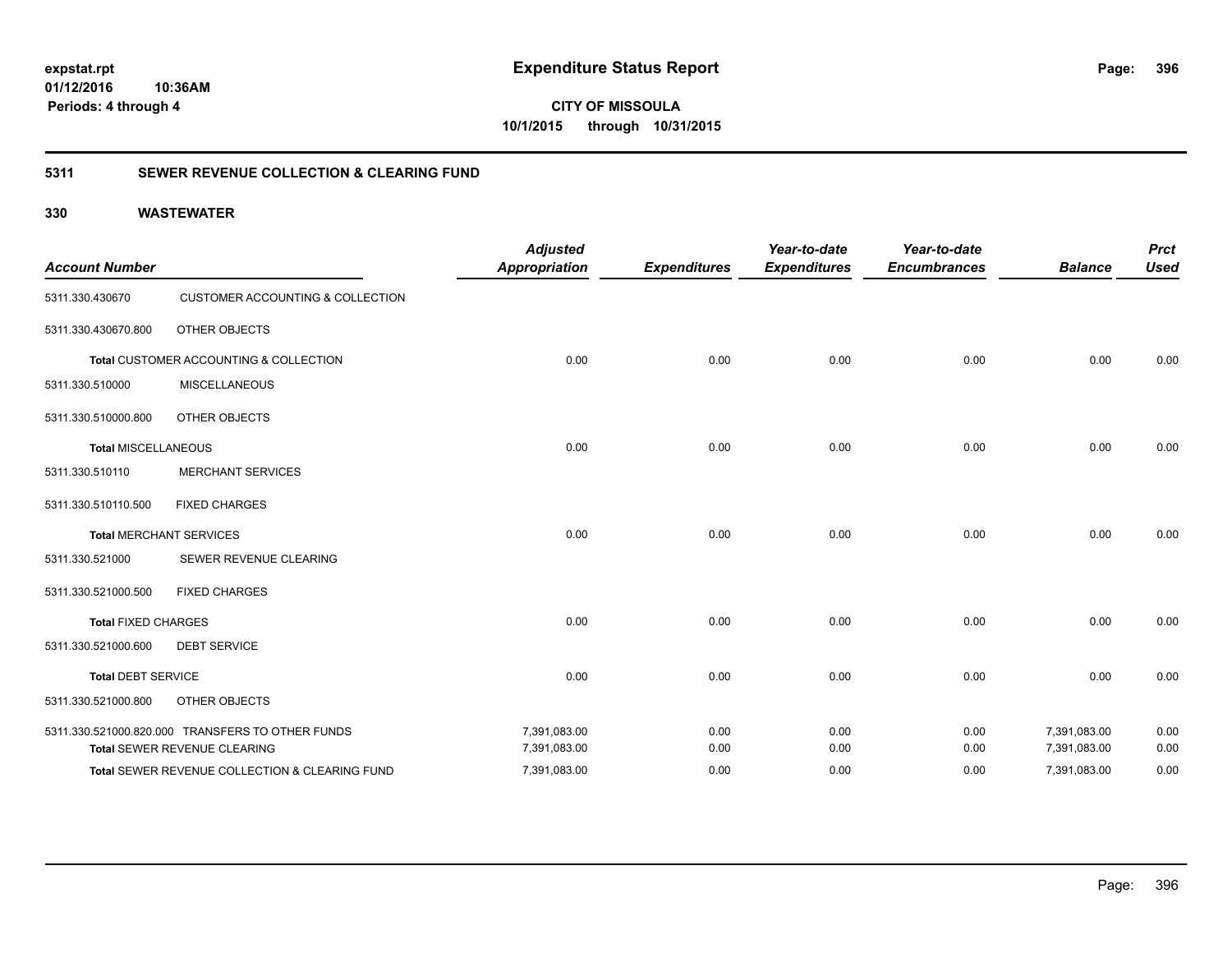#### **5315 SEWER LOAN FUND**

| <b>Account Number</b>         |                                                  | <b>Adjusted</b><br><b>Appropriation</b> | <b>Expenditures</b> | Year-to-date<br><b>Expenditures</b> | Year-to-date<br><b>Encumbrances</b> | <b>Balance</b> | <b>Prct</b><br><b>Used</b> |
|-------------------------------|--------------------------------------------------|-----------------------------------------|---------------------|-------------------------------------|-------------------------------------|----------------|----------------------------|
| 5315.330.430607               | *** Title Not Found ***                          |                                         |                     |                                     |                                     |                |                            |
| 5315.330.430607.300           | PURCHASED SERVICES                               |                                         |                     |                                     |                                     |                |                            |
| Total *** Title Not Found *** |                                                  | 0.00                                    | 0.00                | 0.00                                | 0.00                                | 0.00           | 0.00                       |
| 5315.330.430670               | <b>CUSTOMER ACCOUNTING &amp; COLLECTION</b>      |                                         |                     |                                     |                                     |                |                            |
| 5315.330.430670.300           | PURCHASED SERVICES                               |                                         |                     |                                     |                                     |                |                            |
|                               | <b>Total PURCHASED SERVICES</b>                  | 0.00                                    | 0.00                | 0.00                                | 0.00                                | 0.00           | 0.00                       |
| 5315.330.430670.600           | <b>DEBT SERVICE</b>                              |                                         |                     |                                     |                                     |                |                            |
| <b>Total DEBT SERVICE</b>     |                                                  | 0.00                                    | 0.00                | 0.00                                | 0.00                                | 0.00           | 0.00                       |
| 5315.330.430670.800           | OTHER OBJECTS                                    |                                         |                     |                                     |                                     |                |                            |
|                               | 5315.330.430670.820.000 TRANSFERS TO OTHER FUNDS | 20,000.00                               | 0.00                | 0.00                                | 0.00                                | 20,000.00      | 0.00                       |
|                               | Total CUSTOMER ACCOUNTING & COLLECTION           | 20,000.00                               | 0.00                | 0.00                                | 0.00                                | 20,000.00      | 0.00                       |
| 5315.330.510110               | <b>MERCHANT SERVICES</b>                         |                                         |                     |                                     |                                     |                |                            |
| 5315.330.510110.500           | <b>FIXED CHARGES</b>                             |                                         |                     |                                     |                                     |                |                            |
|                               | <b>Total MERCHANT SERVICES</b>                   | 0.00                                    | 0.00                | 0.00                                | 0.00                                | 0.00           | 0.00                       |
| <b>Total SEWER LOAN FUND</b>  |                                                  | 20,000.00                               | 0.00                | 0.00                                | 0.00                                | 20,000.00      | 0.00                       |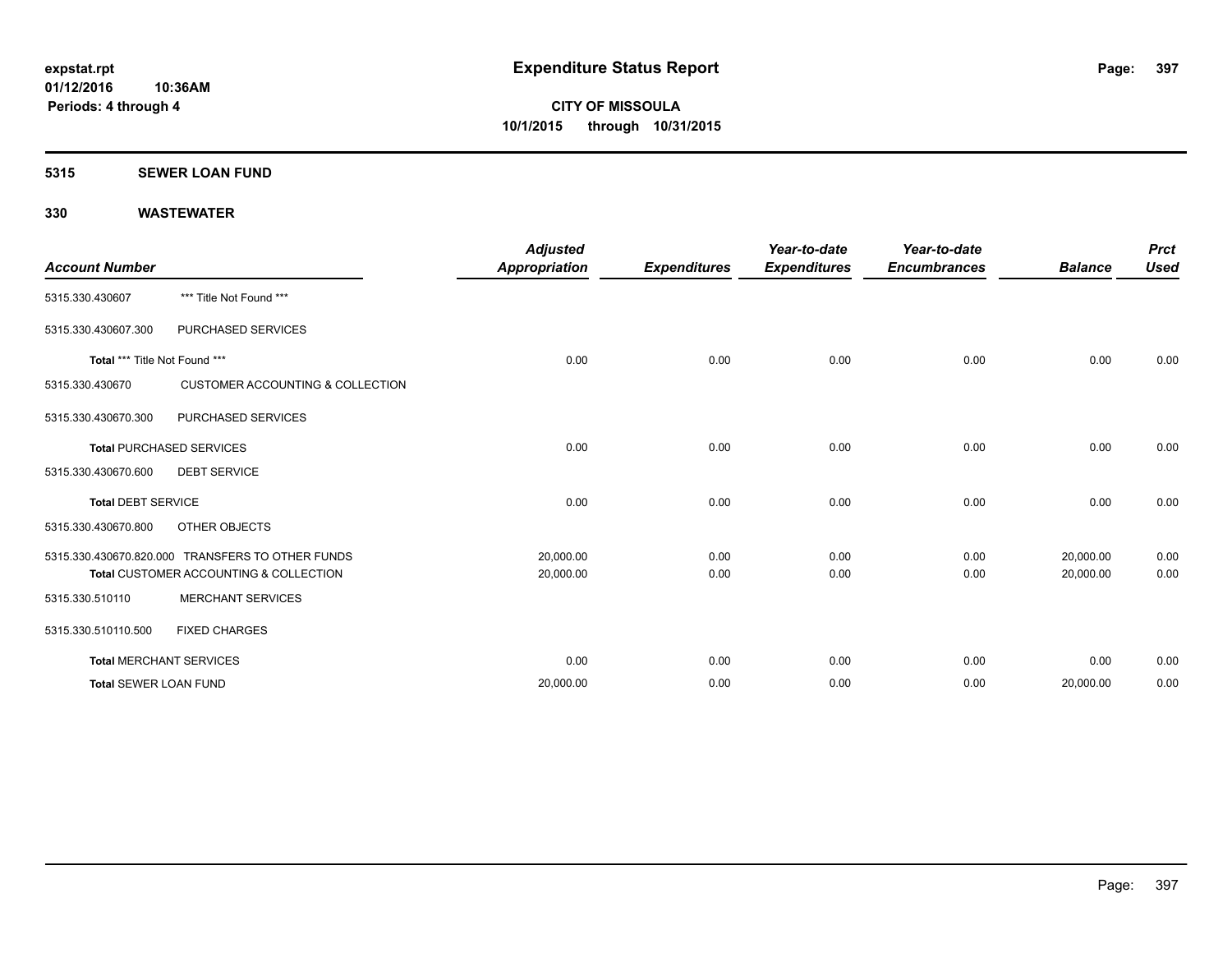**CITY OF MISSOULA 10/1/2015 through 10/31/2015**

### **5320 SEWER REPLACEMENT & DEPRECIATION FUND**

| <b>Account Number</b>           |                                        | <b>Adjusted</b><br><b>Appropriation</b> | <b>Expenditures</b> | Year-to-date<br><b>Expenditures</b> | Year-to-date<br><b>Encumbrances</b> | <b>Balance</b> | <b>Prct</b><br><b>Used</b> |
|---------------------------------|----------------------------------------|-----------------------------------------|---------------------|-------------------------------------|-------------------------------------|----------------|----------------------------|
| 5320.330.410400                 | <b>DEPRECIATION</b>                    |                                         |                     |                                     |                                     |                |                            |
| 5320.330.410400.800             | OTHER OBJECTS                          |                                         |                     |                                     |                                     |                |                            |
| <b>Total DEPRECIATION</b>       |                                        | 0.00                                    | 0.00                | 0.00                                | 0.00                                | 0.00           | 0.00                       |
| 5320.330.410551                 | <b>FINANCIAL SOFTWARE</b>              |                                         |                     |                                     |                                     |                |                            |
| 5320.330.410551.800             | OTHER OBJECTS                          |                                         |                     |                                     |                                     |                |                            |
| <b>Total FINANCIAL SOFTWARE</b> |                                        | 0.00                                    | 0.00                | 0.00                                | 0.00                                | 0.00           | 0.00                       |
| 5320.330.430611                 | FLOW BASED STUDY/CONSULTING            |                                         |                     |                                     |                                     |                |                            |
| 5320.330.430611.300             | PURCHASED SERVICES                     |                                         |                     |                                     |                                     |                |                            |
|                                 | Total FLOW BASED STUDY/CONSULTING      | 0.00                                    | 0.00                | 0.00                                | 0.00                                | 0.00           | 0.00                       |
| 5320.330.430612                 | STATE COMPLIANCE EDEN UPDATE           |                                         |                     |                                     |                                     |                |                            |
| 5320.330.430612.300             | PURCHASED SERVICES                     |                                         |                     |                                     |                                     |                |                            |
|                                 | Total STATE COMPLIANCE EDEN UPDATE     | 0.00                                    | 0.00                | 0.00                                | 0.00                                | 0.00           | 0.00                       |
| 5320.330.430613                 | <b>EQUIPMENT-TRUCKS</b>                |                                         |                     |                                     |                                     |                |                            |
| 5320.330.430613.900             | CAPITAL OUTLAY                         |                                         |                     |                                     |                                     |                |                            |
| <b>Total EQUIPMENT-TRUCKS</b>   |                                        | 0.00                                    | 0.00                | 0.00                                | 0.00                                | 0.00           | 0.00                       |
| 5320.330.430614                 | WW DEVELOPMENT FEE RECALCULATION       |                                         |                     |                                     |                                     |                |                            |
| 5320.330.430614.300             | PURCHASED SERVICES                     |                                         |                     |                                     |                                     |                |                            |
|                                 | Total WW DEVELOPMENT FEE RECALCULATION | 0.00                                    | 0.00                | 0.00                                | 0.00                                | 0.00           | 0.00                       |
| 5320.330.430615                 | WWTP OPTIMIZATION STUDY                |                                         |                     |                                     |                                     |                |                            |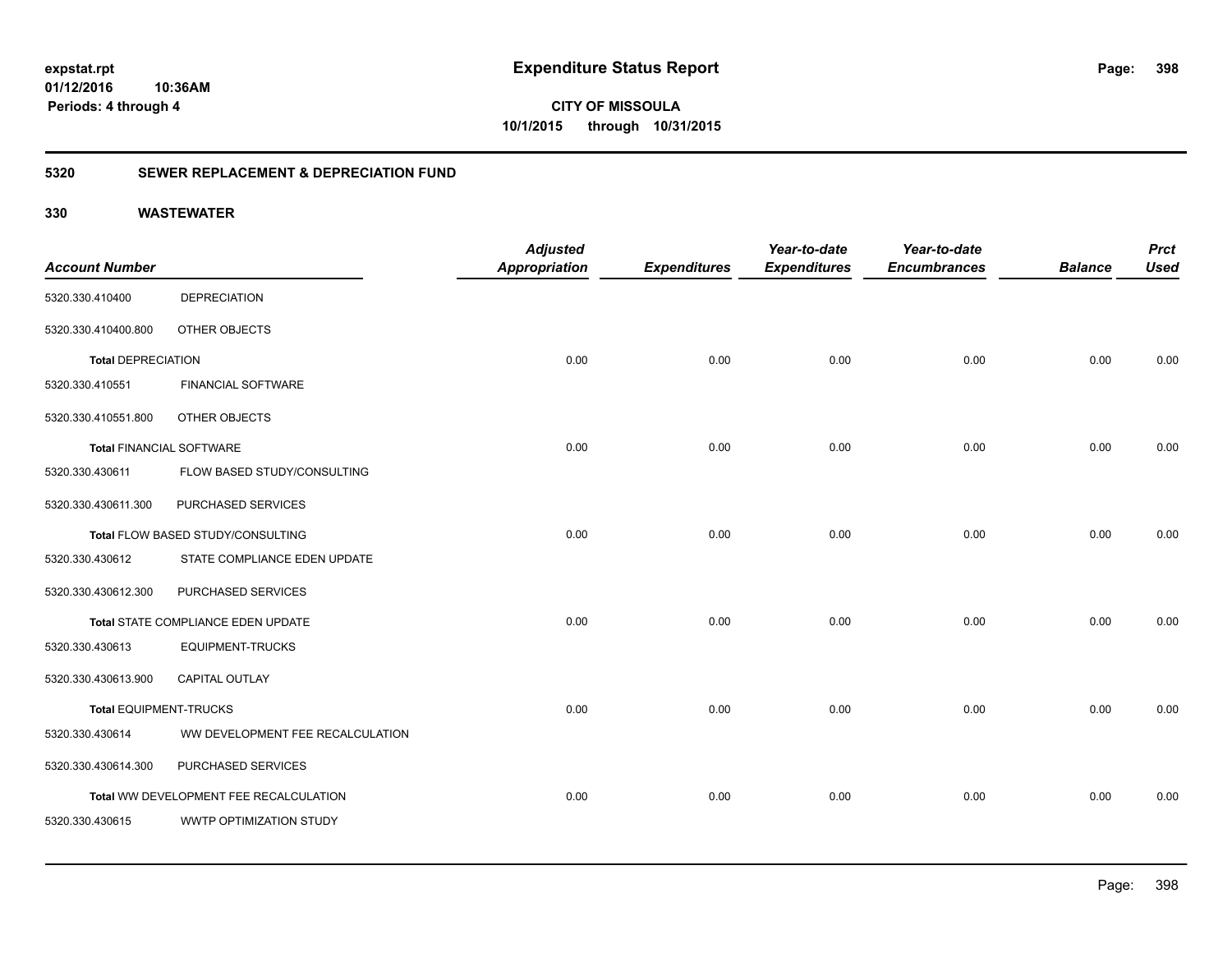**CITY OF MISSOULA 10/1/2015 through 10/31/2015**

### **5320 SEWER REPLACEMENT & DEPRECIATION FUND**

|                                   |                                                          | <b>Adjusted</b>      |                     | Year-to-date        | Year-to-date        |                | <b>Prct</b> |
|-----------------------------------|----------------------------------------------------------|----------------------|---------------------|---------------------|---------------------|----------------|-------------|
| <b>Account Number</b>             |                                                          | <b>Appropriation</b> | <b>Expenditures</b> | <b>Expenditures</b> | <b>Encumbrances</b> | <b>Balance</b> | <b>Used</b> |
| 5320.330.430615.300               | PURCHASED SERVICES                                       |                      |                     |                     |                     |                |             |
|                                   | Total WWTP OPTIMIZATION STUDY                            | 0.00                 | 0.00                | 0.00                | 0.00                | 0.00           | 0.00        |
| 5320.330.430622                   | TREATMENT PLANT SOFTWARE UPGRADE                         |                      |                     |                     |                     |                |             |
| 5320.330.430622.900               | <b>CAPITAL OUTLAY</b>                                    |                      |                     |                     |                     |                |             |
|                                   | 5320.330.430622.940.000 TREATMENT PLANT SOFTWARE UPGRADE | 50,000.00            | 0.00                | 819.76              | 0.00                | 49,180.24      | 1.64        |
|                                   | <b>Total TREATMENT PLANT SOFTWARE UPGRADE</b>            | 50,000.00            | 0.00                | 819.76              | 0.00                | 49,180.24      | 1.64        |
| 5320.330.430623                   | LATERAL SWR MAIN EXT                                     |                      |                     |                     |                     |                |             |
| 5320.330.430623.300               | PURCHASED SERVICES                                       |                      |                     |                     |                     |                |             |
|                                   | 5320.330.430623.360.000 REPAIR & MAINTENANCE             | 10,000.00            | 0.00                | 0.00                | 0.00                | 10,000.00      | 0.00        |
| <b>Total PURCHASED SERVICES</b>   |                                                          | 10,000.00            | 0.00                | 0.00                | 0.00                | 10,000.00      | 0.00        |
| 5320.330.430623.900               | <b>CAPITAL OUTLAY</b>                                    |                      |                     |                     |                     |                |             |
| <b>Total CAPITAL OUTLAY</b>       |                                                          | 0.00                 | 0.00                | 0.00                | 0.00                | 0.00           | 0.00        |
| <b>Total LATERAL SWR MAIN EXT</b> |                                                          | 10,000.00            | 0.00                | 0.00                | 0.00                | 10,000.00      | 0.00        |
| 5320.330.430624                   | <b>SEWER LINE REHAB</b>                                  |                      |                     |                     |                     |                |             |
| 5320.330.430624.300               | PURCHASED SERVICES                                       |                      |                     |                     |                     |                |             |
|                                   | 5320.330.430624.360.000 REPAIR & MAINTENANCE             | 100,000.00           | 1,275.72            | 4,456.22            | 0.00                | 95,543.78      | 4.46        |
| Total SEWER LINE REHAB            |                                                          | 100,000.00           | 1,275.72            | 4,456.22            | 0.00                | 95,543.78      | 4.46        |
| 5320.330.430625                   | SWR MAIN MASTER PLANS                                    |                      |                     |                     |                     |                |             |
| 5320.330.430625.300               | PURCHASED SERVICES                                       |                      |                     |                     |                     |                |             |
|                                   | <b>Total SWR MAIN MASTER PLANS</b>                       | 0.00                 | 0.00                | 0.00                | 0.00                | 0.00           | 0.00        |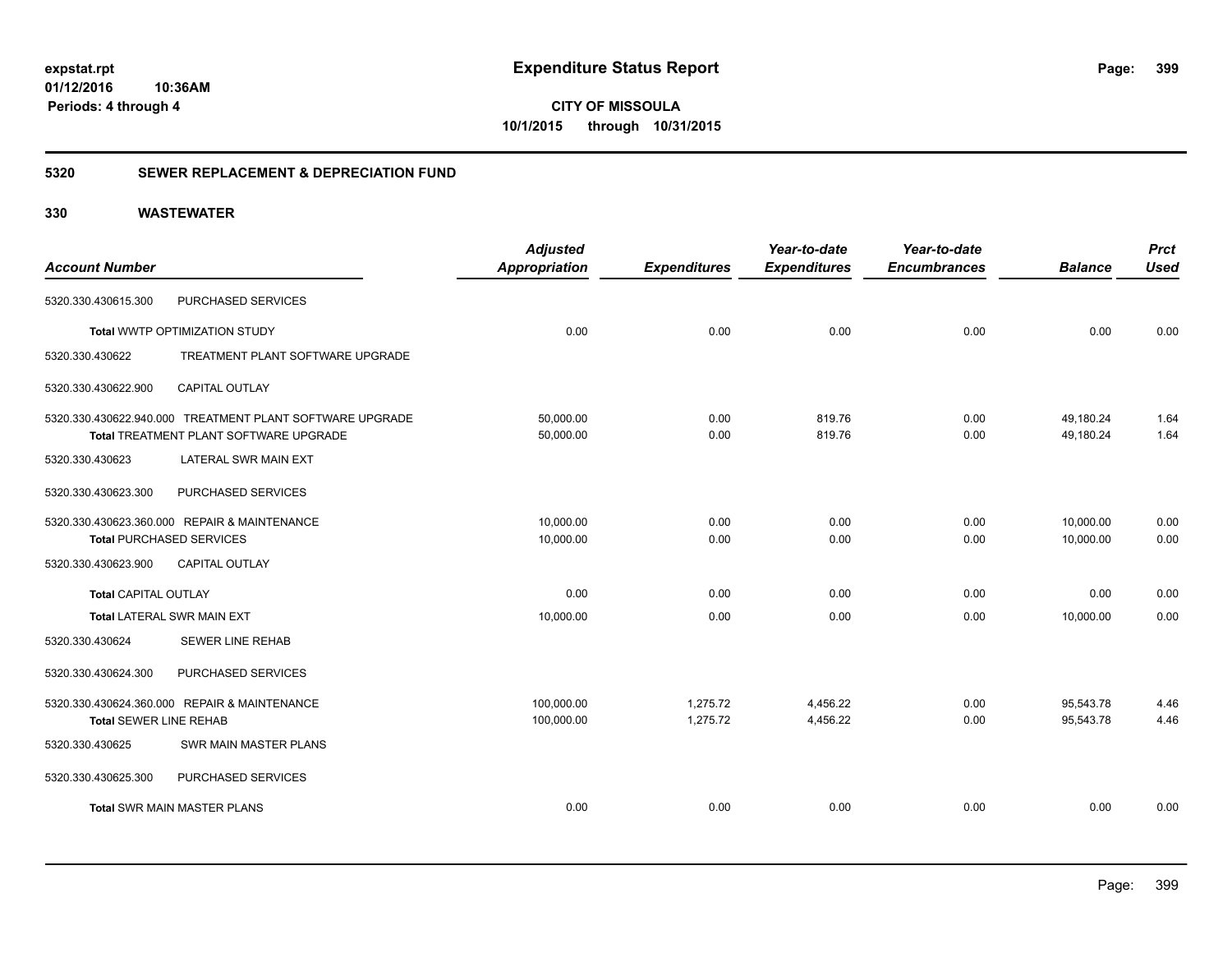**CITY OF MISSOULA 10/1/2015 through 10/31/2015**

### **5320 SEWER REPLACEMENT & DEPRECIATION FUND**

|                                                | <b>Adjusted</b>                                                          |                                    | Year-to-date                  | Year-to-date                     |                             | <b>Prct</b><br><b>Used</b>   |
|------------------------------------------------|--------------------------------------------------------------------------|------------------------------------|-------------------------------|----------------------------------|-----------------------------|------------------------------|
|                                                |                                                                          |                                    |                               |                                  |                             |                              |
|                                                |                                                                          |                                    |                               |                                  |                             |                              |
| CAPITAL OUTLAY                                 |                                                                          |                                    |                               |                                  |                             |                              |
| Total BIOREACTOR NUTRIENT MONITORING           | 0.00                                                                     | 0.00                               | 0.00                          | 0.00                             | 0.00                        | 0.00                         |
| <b>STEP ELEC RETROFIT</b>                      |                                                                          |                                    |                               |                                  |                             |                              |
| PURCHASED SERVICES                             |                                                                          |                                    |                               |                                  |                             |                              |
| <b>Total STEP ELEC RETROFIT</b>                | 0.00                                                                     | 0.00                               | 0.00                          | 0.00                             | 0.00                        | 0.00                         |
| <b>MISC PLANT REPAIRS</b>                      |                                                                          |                                    |                               |                                  |                             |                              |
| PURCHASED SERVICES                             |                                                                          |                                    |                               |                                  |                             |                              |
| 5320.330.430630.360.000 REPAIR & MAINTENANCE   | 200,000.00                                                               | 657.42                             | 30,543.48                     | 0.00                             | 169,456.52                  | 15.27                        |
|                                                |                                                                          |                                    |                               |                                  |                             | 15.27                        |
| <b>CAPITAL OUTLAY</b>                          |                                                                          |                                    |                               |                                  |                             |                              |
| <b>Total CAPITAL OUTLAY</b>                    | 0.00                                                                     | 0.00                               | 0.00                          | 0.00                             | 0.00                        | 0.00                         |
| Total MISC PLANT REPAIRS                       | 200,000.00                                                               | 657.42                             | 30,543.48                     | 0.00                             | 169,456.52                  | 15.27                        |
| MISC SWR MAIN REPAIRS                          |                                                                          |                                    |                               |                                  |                             |                              |
| PURCHASED SERVICES                             |                                                                          |                                    |                               |                                  |                             |                              |
| 5320.330.430631.360.000 MISC SEWER LINE REPAIR | 100,000.00                                                               | 27,942.75                          | 34,379.45                     | 0.00                             | 65,620.55                   | 34.38                        |
| <b>Total MISC SWR MAIN REPAIRS</b>             | 100,000.00                                                               | 27,942.75                          | 34,379.45                     | 0.00                             | 65,620.55                   | 34.38                        |
| HYBRID POPLAR EFFLUENT APP                     |                                                                          |                                    |                               |                                  |                             |                              |
| CAPITAL OUTLAY                                 |                                                                          |                                    |                               |                                  |                             |                              |
| Total HYBRID POPLAR EFFLUENT APP               | 0.00                                                                     | 0.00                               | 0.00                          | 0.00                             | 0.00                        | 0.00                         |
|                                                | <b>BIOREACTOR NUTRIENT MONITORING</b><br><b>Total PURCHASED SERVICES</b> | <b>Appropriation</b><br>200,000.00 | <b>Expenditures</b><br>657.42 | <b>Expenditures</b><br>30,543.48 | <b>Encumbrances</b><br>0.00 | <b>Balance</b><br>169,456.52 |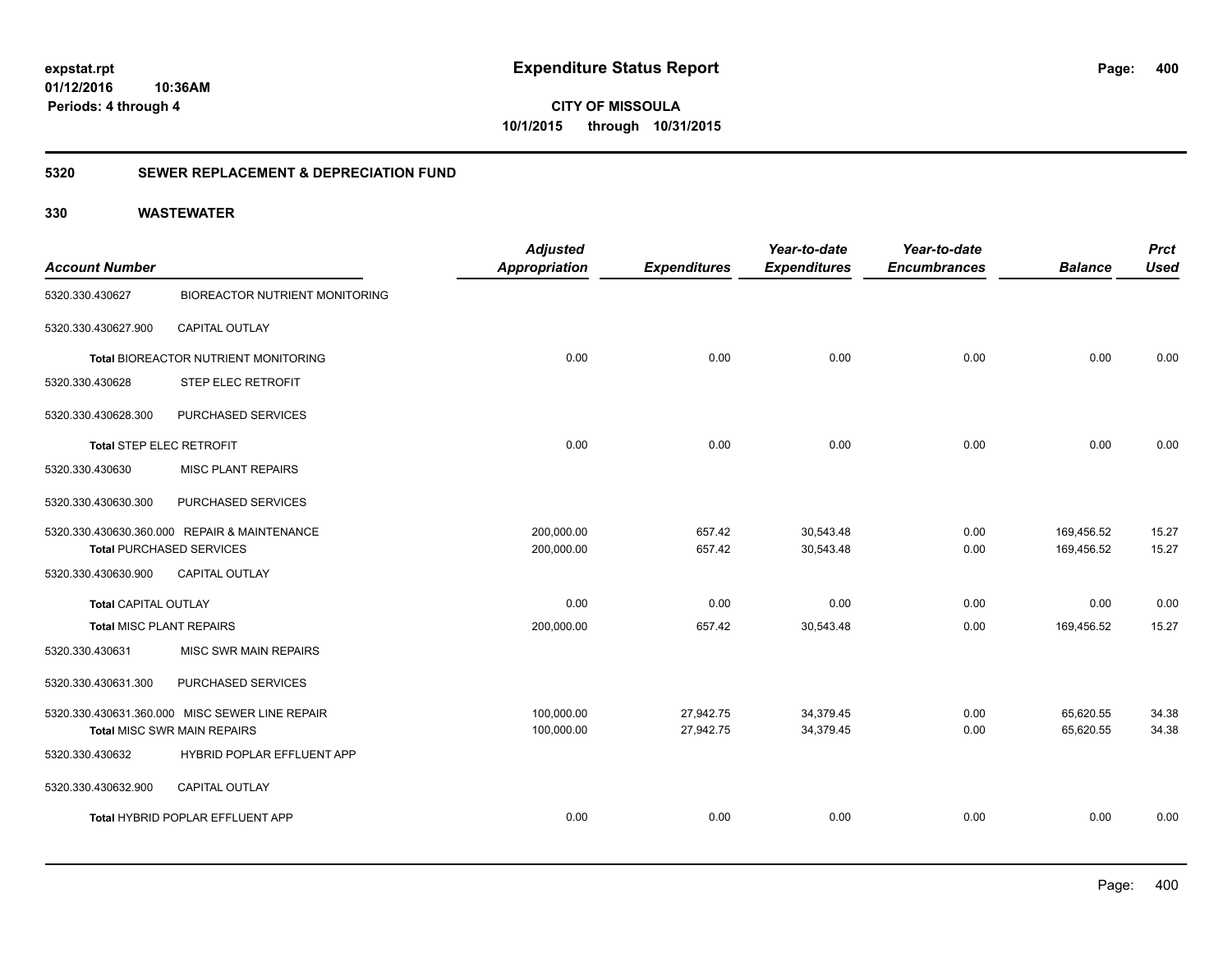**CITY OF MISSOULA 10/1/2015 through 10/31/2015**

### **5320 SEWER REPLACEMENT & DEPRECIATION FUND**

| <b>Account Number</b>       |                                                        | <b>Adjusted</b><br><b>Appropriation</b> | <b>Expenditures</b> | Year-to-date<br><b>Expenditures</b> | Year-to-date<br><b>Encumbrances</b> | <b>Balance</b> | <b>Prct</b><br><b>Used</b> |
|-----------------------------|--------------------------------------------------------|-----------------------------------------|---------------------|-------------------------------------|-------------------------------------|----------------|----------------------------|
| 5320.330.430635             | CARAS PARK FORCE MAIN RELOCATION                       |                                         |                     |                                     |                                     |                |                            |
| 5320.330.430635.300         | PURCHASED SERVICES                                     |                                         |                     |                                     |                                     |                |                            |
|                             | <b>Total PURCHASED SERVICES</b>                        | 0.00                                    | 0.00                | 0.00                                | 0.00                                | 0.00           | 0.00                       |
| 5320.330.430635.900         | CAPITAL OUTLAY                                         |                                         |                     |                                     |                                     |                |                            |
|                             | Total CARAS PARK FORCE MAIN RELOCATION                 | 0.00                                    | 0.00                | 0.00                                | 0.00                                | 0.00           | 0.00                       |
| 5320.330.430637             | SEWAGE LIFT STATION UPGRADE/REHAB                      |                                         |                     |                                     |                                     |                |                            |
| 5320.330.430637.300         | PURCHASED SERVICES                                     |                                         |                     |                                     |                                     |                |                            |
|                             | Total SEWAGE LIFT STATION UPGRADE/REHAB                | 0.00                                    | 0.00                | 0.00                                | 0.00                                | 0.00           | 0.00                       |
| 5320.330.430643             | WWTP TELEMETRY UPGRADE PROJECT                         |                                         |                     |                                     |                                     |                |                            |
| 5320.330.430643.300         | PURCHASED SERVICES                                     |                                         |                     |                                     |                                     |                |                            |
|                             | 5320.330.430643.360.000 WWTP TELEMETRY UPGRADE PROJECT | 0.00                                    | 2,743.34            | 14,404.25                           | 0.00                                | $-14,404.25$   | 0.00                       |
|                             | <b>Total PURCHASED SERVICES</b>                        | 0.00                                    | 2,743.34            | 14,404.25                           | 0.00                                | $-14,404.25$   | 0.00                       |
| 5320.330.430643.900         | <b>CAPITAL OUTLAY</b>                                  |                                         |                     |                                     |                                     |                |                            |
|                             | 5320.330.430643.940.000 WWTP TELEMETRY UPGRADE PROJECT | 0.00                                    | 0.00                | 6,020.94                            | 0.00                                | $-6,020.94$    | 0.00                       |
| <b>Total CAPITAL OUTLAY</b> |                                                        | 0.00                                    | 0.00                | 6,020.94                            | 0.00                                | $-6,020.94$    | 0.00                       |
|                             | Total WWTP TELEMETRY UPGRADE PROJECT                   | 0.00                                    | 2,743.34            | 20,425.19                           | 0.00                                | $-20,425.19$   | 0.00                       |
| 5320.330.430650             | LAB & TESTING                                          |                                         |                     |                                     |                                     |                |                            |
| 5320.330.430650.300         | PURCHASED SERVICES                                     |                                         |                     |                                     |                                     |                |                            |
|                             | <b>Total PURCHASED SERVICES</b>                        | 0.00                                    | 0.00                | 0.00                                | 0.00                                | 0.00           | 0.00                       |
| 5320.330.430650.900         | <b>CAPITAL OUTLAY</b>                                  |                                         |                     |                                     |                                     |                |                            |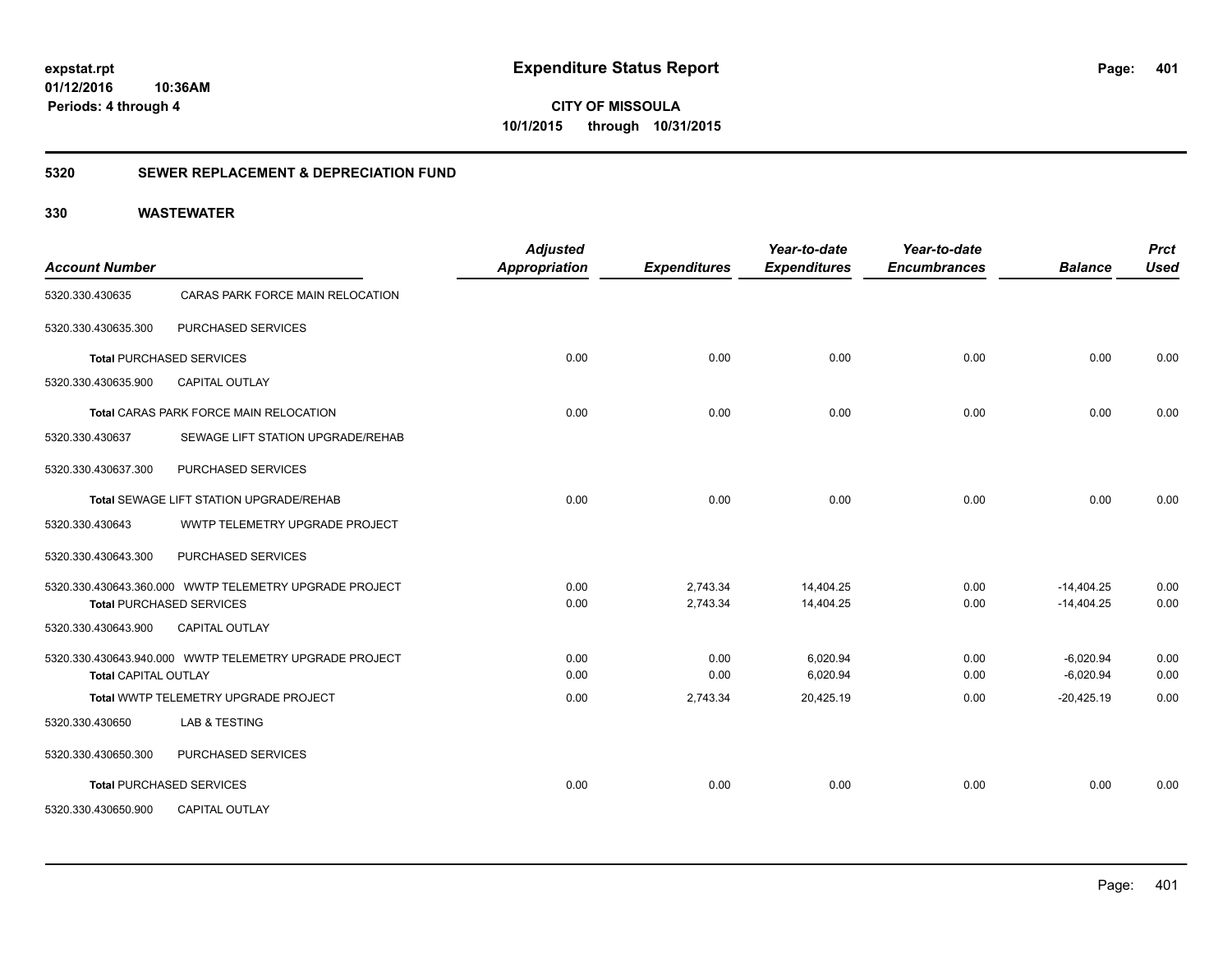**CITY OF MISSOULA 10/1/2015 through 10/31/2015**

### **5320 SEWER REPLACEMENT & DEPRECIATION FUND**

| <b>Account Number</b>     |                                                | <b>Adjusted</b><br><b>Appropriation</b> | <b>Expenditures</b> | Year-to-date<br><b>Expenditures</b> | Year-to-date<br><b>Encumbrances</b> | <b>Balance</b>         | <b>Prct</b><br><b>Used</b> |
|---------------------------|------------------------------------------------|-----------------------------------------|---------------------|-------------------------------------|-------------------------------------|------------------------|----------------------------|
| Total LAB & TESTING       | 5320.330.430650.940.000 MASS SPECTROPHOTOMETER | 50,000.00<br>50,000.00                  | 0.00<br>0.00        | 0.00<br>0.00                        | 0.00<br>0.00                        | 50,000.00<br>50,000.00 | 0.00<br>0.00               |
| 5320.330.430651           | TRANSFER TO SEWER LOAN                         |                                         |                     |                                     |                                     |                        |                            |
| 5320.330.430651.800       | OTHER OBJECTS                                  |                                         |                     |                                     |                                     |                        |                            |
|                           | Total TRANSFER TO SEWER LOAN                   | 0.00                                    | 0.00                | 0.00                                | 0.00                                | 0.00                   | 0.00                       |
| 5320.330.430660           | <b>ENGINEEERING</b>                            |                                         |                     |                                     |                                     |                        |                            |
| 5320.330.430660.900       | CAPITAL OUTLAY                                 |                                         |                     |                                     |                                     |                        |                            |
| <b>Total ENGINEEERING</b> |                                                | 0.00                                    | 0.00                | 0.00                                | 0.00                                | 0.00                   | 0.00                       |
| 5320.330.430680           | <b>WWTP REHAB</b>                              |                                         |                     |                                     |                                     |                        |                            |
| 5320.330.430680.300       | PURCHASED SERVICES                             |                                         |                     |                                     |                                     |                        |                            |
| <b>Total WWTP REHAB</b>   |                                                | 0.00                                    | 0.00                | 0.00                                | 0.00                                | 0.00                   | 0.00                       |
| 5320.330.430681           | EAST BROADWAY LIFT STATION                     |                                         |                     |                                     |                                     |                        |                            |
| 5320.330.430681.300       | PURCHASED SERVICES                             |                                         |                     |                                     |                                     |                        |                            |
|                           | <b>Total PURCHASED SERVICES</b>                | 0.00                                    | 0.00                | 0.00                                | 0.00                                | 0.00                   | 0.00                       |
| 5320.330.430681.900       | <b>CAPITAL OUTLAY</b>                          |                                         |                     |                                     |                                     |                        |                            |
|                           | Total EAST BROADWAY LIFT STATION               | 0.00                                    | 0.00                | 0.00                                | 0.00                                | 0.00                   | 0.00                       |
| 5320.330.430682           | RESERVE ST LIFT STATION                        |                                         |                     |                                     |                                     |                        |                            |
| 5320.330.430682.300       | PURCHASED SERVICES                             |                                         |                     |                                     |                                     |                        |                            |
|                           | <b>Total PURCHASED SERVICES</b>                | 0.00                                    | 0.00                | 0.00                                | 0.00                                | 0.00                   | 0.00                       |
| 5320.330.430682.900       | CAPITAL OUTLAY                                 |                                         |                     |                                     |                                     |                        |                            |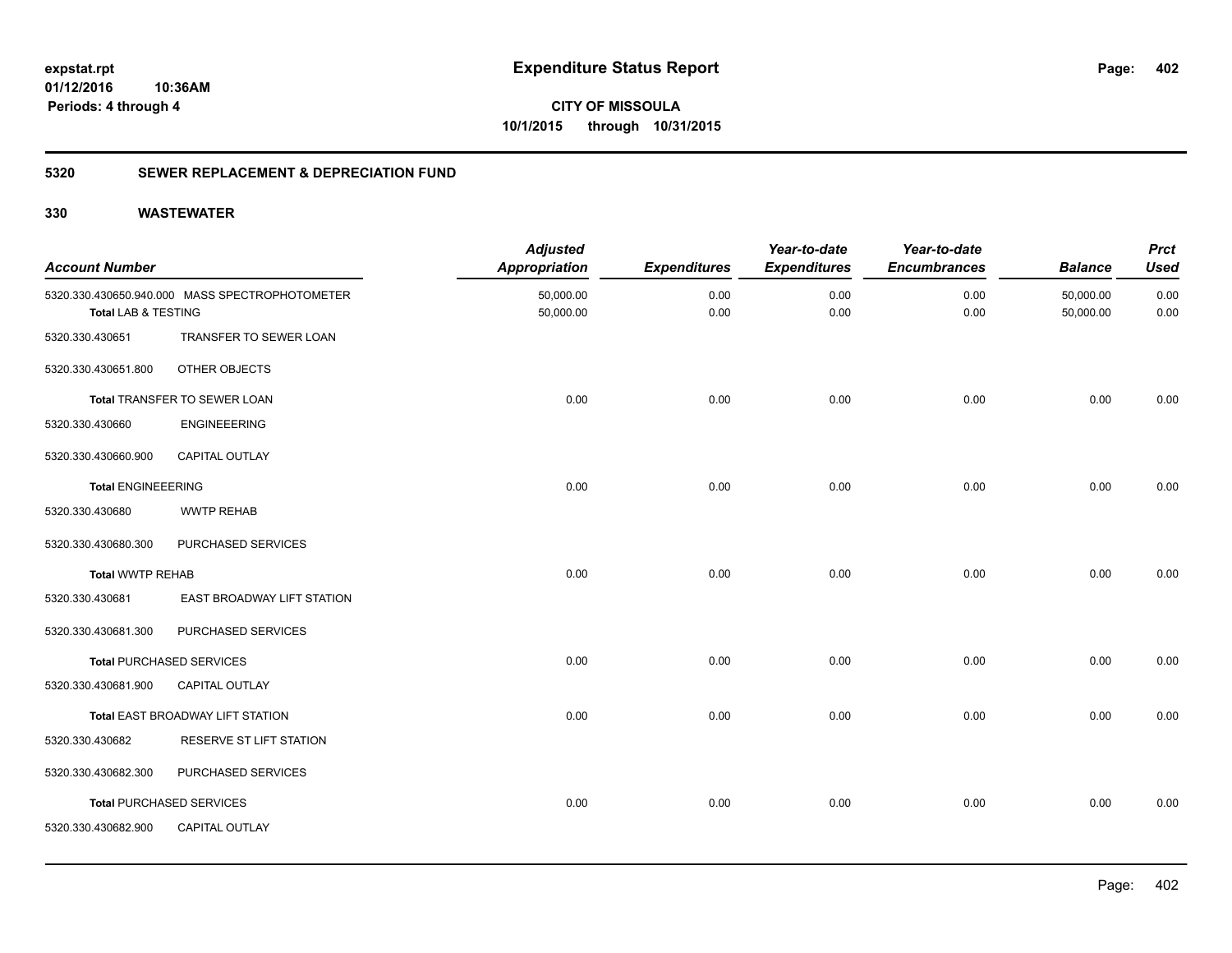**CITY OF MISSOULA 10/1/2015 through 10/31/2015**

### **5320 SEWER REPLACEMENT & DEPRECIATION FUND**

| <b>Account Number</b>         |                                            | <b>Adjusted</b><br><b>Appropriation</b> | <b>Expenditures</b> | Year-to-date<br><b>Expenditures</b> | Year-to-date<br><b>Encumbrances</b> | <b>Balance</b> | <b>Prct</b><br><b>Used</b> |
|-------------------------------|--------------------------------------------|-----------------------------------------|---------------------|-------------------------------------|-------------------------------------|----------------|----------------------------|
|                               | Total RESERVE ST LIFT STATION              | 0.00                                    | 0.00                | 0.00                                | 0.00                                | 0.00           | 0.00                       |
| 5320.330.430683               | <b>DICKENS ST LIFT STATION</b>             |                                         |                     |                                     |                                     |                |                            |
| 5320.330.430683.900           | CAPITAL OUTLAY                             |                                         |                     |                                     |                                     |                |                            |
|                               | Total DICKENS ST LIFT STATION              | 0.00                                    | 0.00                | 0.00                                | 0.00                                | 0.00           | 0.00                       |
| 5320.330.430684               | MILLER CREEK SEWER INTERCEPTOR             |                                         |                     |                                     |                                     |                |                            |
| 5320.330.430684.300           | PURCHASED SERVICES                         |                                         |                     |                                     |                                     |                |                            |
|                               | <b>Total PURCHASED SERVICES</b>            | 0.00                                    | 0.00                | 0.00                                | 0.00                                | 0.00           | 0.00                       |
| 5320.330.430684.800           | OTHER OBJECTS                              |                                         |                     |                                     |                                     |                |                            |
|                               | Total MILLER CREEK SEWER INTERCEPTOR       | 0.00                                    | 0.00                | 0.00                                | 0.00                                | 0.00           | 0.00                       |
| 5320.330.430685               | TWAS ODOR CONTROL                          |                                         |                     |                                     |                                     |                |                            |
| 5320.330.430685.300           | PURCHASED SERVICES                         |                                         |                     |                                     |                                     |                |                            |
|                               | <b>Total TWAS ODOR CONTROL</b>             | 0.00                                    | 0.00                | 0.00                                | 0.00                                | 0.00           | 0.00                       |
| 5320.330.430688               | *** Title Not Found ***                    |                                         |                     |                                     |                                     |                |                            |
| 5320.330.430688.300           | PURCHASED SERVICES                         |                                         |                     |                                     |                                     |                |                            |
| Total *** Title Not Found *** |                                            | 0.00                                    | 0.00                | 0.00                                | 0.00                                | 0.00           | 0.00                       |
| 5320.330.430689               | FY11 \$1.29M Sewer Bond Construction       |                                         |                     |                                     |                                     |                |                            |
| 5320.330.430689.800           | OTHER OBJECTS                              |                                         |                     |                                     |                                     |                |                            |
|                               | Total FY11 \$1.29M Sewer Bond Construction | 0.00                                    | 0.00                | 0.00                                | 0.00                                | 0.00           | 0.00                       |
| 5320.330.430690               | OTHER ACTIVITIES                           |                                         |                     |                                     |                                     |                |                            |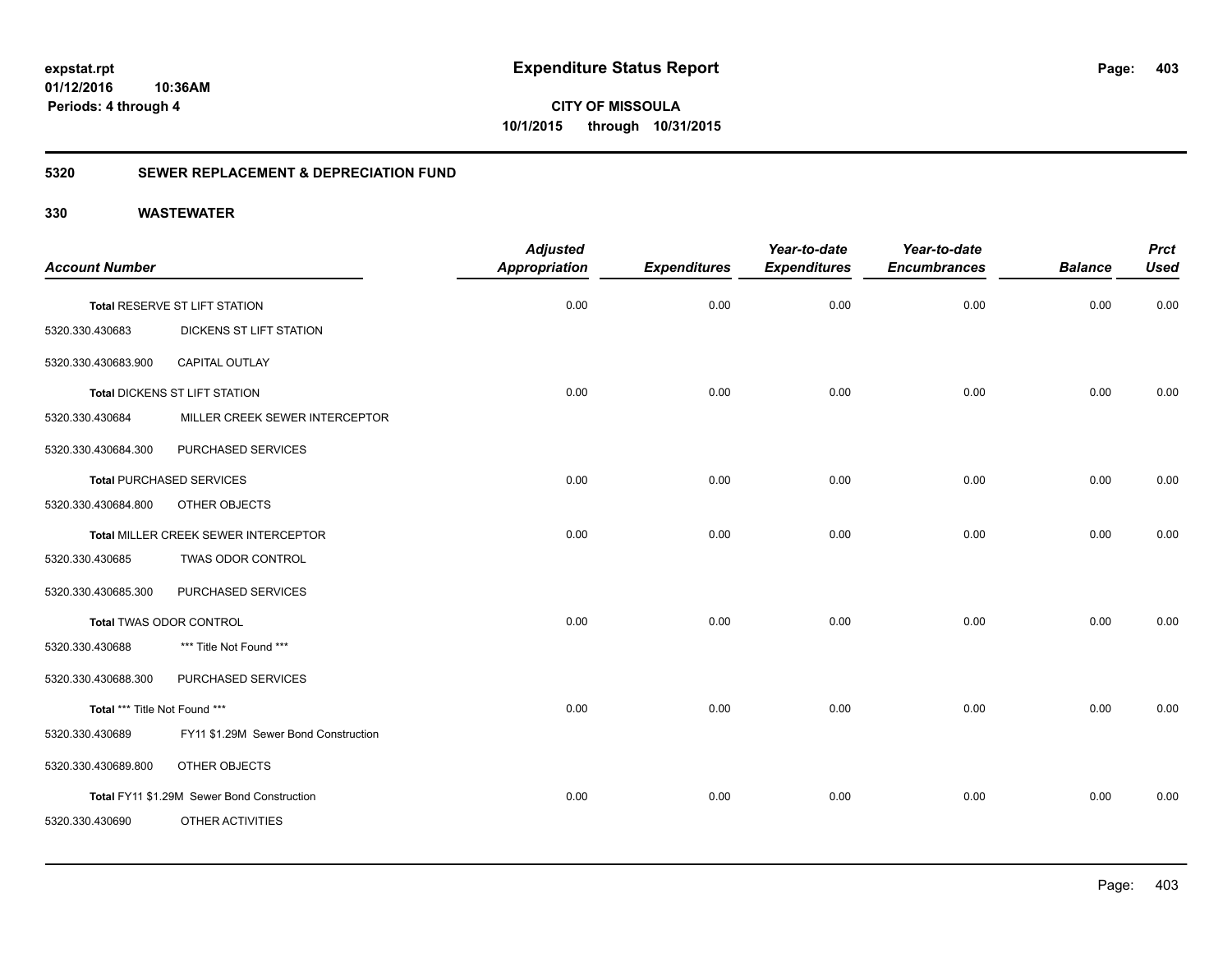**CITY OF MISSOULA 10/1/2015 through 10/31/2015**

### **5320 SEWER REPLACEMENT & DEPRECIATION FUND**

|                               |                                                | <b>Adjusted</b>      |                     | Year-to-date        | Year-to-date        |                | <b>Prct</b> |
|-------------------------------|------------------------------------------------|----------------------|---------------------|---------------------|---------------------|----------------|-------------|
| <b>Account Number</b>         |                                                | <b>Appropriation</b> | <b>Expenditures</b> | <b>Expenditures</b> | <b>Encumbrances</b> | <b>Balance</b> | <b>Used</b> |
| 5320.330.430690.300           | PURCHASED SERVICES                             |                      |                     |                     |                     |                |             |
| <b>Total OTHER ACTIVITIES</b> |                                                | 0.00                 | 0.00                | 0.00                | 0.00                | 0.00           | 0.00        |
| 5320.330.430691               | HYBRID POPLAR SEWER PROJECT                    |                      |                     |                     |                     |                |             |
| 5320.330.430691.900           | CAPITAL OUTLAY                                 |                      |                     |                     |                     |                |             |
|                               | Total HYBRID POPLAR SEWER PROJECT              | 0.00                 | 0.00                | 0.00                | 0.00                | 0.00           | 0.00        |
| 5320.330.430695               | FY13 SEWER REFUNDING                           |                      |                     |                     |                     |                |             |
| 5320.330.430695.300           | PURCHASED SERVICES                             |                      |                     |                     |                     |                |             |
|                               | Total FY13 SEWER REFUNDING                     | 0.00                 | 0.00                | 0.00                | 0.00                | 0.00           | 0.00        |
| 5320.330.430697               | <b>BROADWAY INTERCEPTOR</b>                    |                      |                     |                     |                     |                |             |
| 5320.330.430697.300           | PURCHASED SERVICES                             |                      |                     |                     |                     |                |             |
|                               | <b>Total BROADWAY INTERCEPTOR</b>              | 0.00                 | 0.00                | 0.00                | 0.00                | 0.00           | 0.00        |
| 5320.330.430700               | LINDA VISTA/MALONEY RANCH CAPACITY CONST       |                      |                     |                     |                     |                |             |
| 5320.330.430700.900           | CAPITAL OUTLAY                                 |                      |                     |                     |                     |                |             |
|                               | Total LINDA VISTA/MALONEY RANCH CAPACITY CONST | 0.00                 | 0.00                | 0.00                | 0.00                | 0.00           | 0.00        |
| 5320.330.430701               | <b>HEADWORKS PROJECT</b>                       |                      |                     |                     |                     |                |             |
| 5320.330.430701.900           | CAPITAL OUTLAY                                 |                      |                     |                     |                     |                |             |
|                               | Total HEADWORKS PROJECT                        | 0.00                 | 0.00                | 0.00                | 0.00                | 0.00           | 0.00        |
| 5320.330.430702               | COUNTY RSID WYE SEWER PROJECT                  |                      |                     |                     |                     |                |             |
| 5320.330.430702.300           | PURCHASED SERVICES                             |                      |                     |                     |                     |                |             |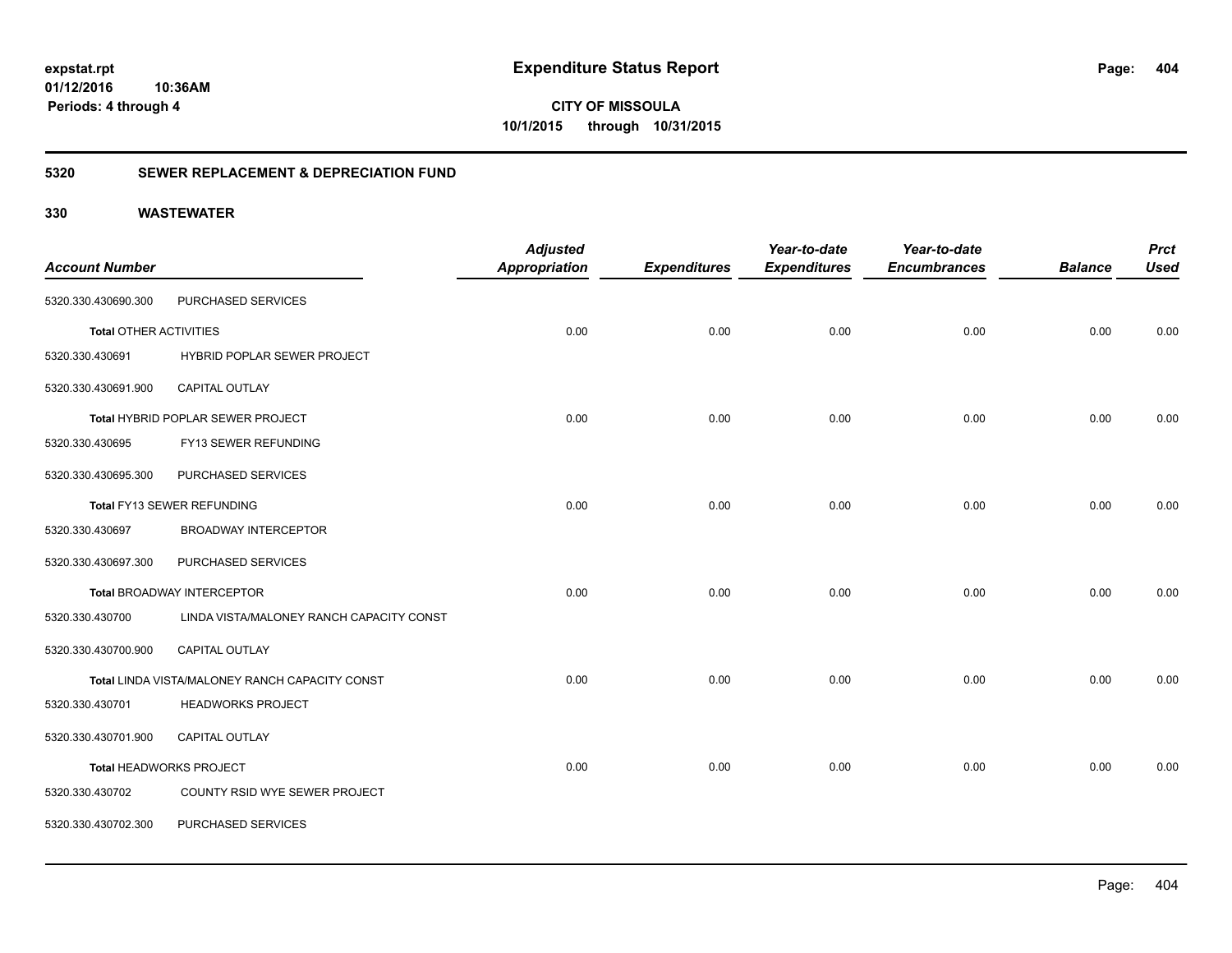**CITY OF MISSOULA 10/1/2015 through 10/31/2015**

### **5320 SEWER REPLACEMENT & DEPRECIATION FUND**

|                           |                                                      | <b>Adjusted</b>      |                     | Year-to-date        | Year-to-date        |                | <b>Prct</b> |
|---------------------------|------------------------------------------------------|----------------------|---------------------|---------------------|---------------------|----------------|-------------|
| <b>Account Number</b>     |                                                      | <b>Appropriation</b> | <b>Expenditures</b> | <b>Expenditures</b> | <b>Encumbrances</b> | <b>Balance</b> | <b>Used</b> |
|                           | <b>Total PURCHASED SERVICES</b>                      | 0.00                 | 0.00                | 0.00                | 0.00                | 0.00           | 0.00        |
| 5320.330.430702.900       | <b>CAPITAL OUTLAY</b>                                |                      |                     |                     |                     |                |             |
|                           | <b>Total COUNTY RSID WYE SEWER PROJECT</b>           | 0.00                 | 0.00                | 0.00                | 0.00                | 0.00           | 0.00        |
| 5320.330.430706           | <b>RUSSELL ST INTERCEPTOR</b>                        |                      |                     |                     |                     |                |             |
| 5320.330.430706.300       | PURCHASED SERVICES                                   |                      |                     |                     |                     |                |             |
|                           | 5320.330.430706.360.000 REPAIR & MAINTENANCE         | 14,000.00            | 0.00                | 0.00                | 0.00                | 14,000.00      | 0.00        |
|                           | Total RUSSELL ST INTERCEPTOR                         | 14,000.00            | 0.00                | 0.00                | 0.00                | 14,000.00      | 0.00        |
| 5320.330.430707           | RATTLESNAKE COLLECTION SYSTEM                        |                      |                     |                     |                     |                |             |
| 5320.330.430707.900       | <b>CAPITAL OUTLAY</b>                                |                      |                     |                     |                     |                |             |
|                           | Total RATTLESNAKE COLLECTION SYSTEM                  | 0.00                 | 0.00                | 0.00                | 0.00                | 0.00           | 0.00        |
| 5320.330.490505           | ACCELA LOAN DEBT SERVICE                             |                      |                     |                     |                     |                |             |
| 5320.330.490505.600       | <b>DEBT SERVICE</b>                                  |                      |                     |                     |                     |                |             |
| <b>Total DEBT SERVICE</b> |                                                      | 0.00                 | 0.00                | 0.00                | 0.00                | 0.00           | 0.00        |
| 5320.330.490505.800       | OTHER OBJECTS                                        |                      |                     |                     |                     |                |             |
|                           | Total ACCELA LOAN DEBT SERVICE                       | 0.00                 | 0.00                | 0.00                | 0.00                | 0.00           | 0.00        |
| 5320.330.490506           | <b>CORE FINANCED EQUIPMENT</b>                       |                      |                     |                     |                     |                |             |
| 5320.330.490506.600       | <b>DEBT SERVICE</b>                                  |                      |                     |                     |                     |                |             |
|                           | 5320.330.490506.610.000 FINANCED EQUIPMENT/PRINCIPAL | 83,015.00            | 34,513.60           | 34,513.60           | 0.00                | 48,501.40      | 41.58       |
|                           | 5320.330.490506.620.000 INTEREST / SERVICE FEES      | 6,363.00             | 2,269.69            | 2,269.69            | 0.00                | 4,093.31       | 35.67       |
|                           | <b>Total CORE FINANCED EQUIPMENT</b>                 | 89,378.00            | 36,783.29           | 36,783.29           | 0.00                | 52,594.71      | 41.15       |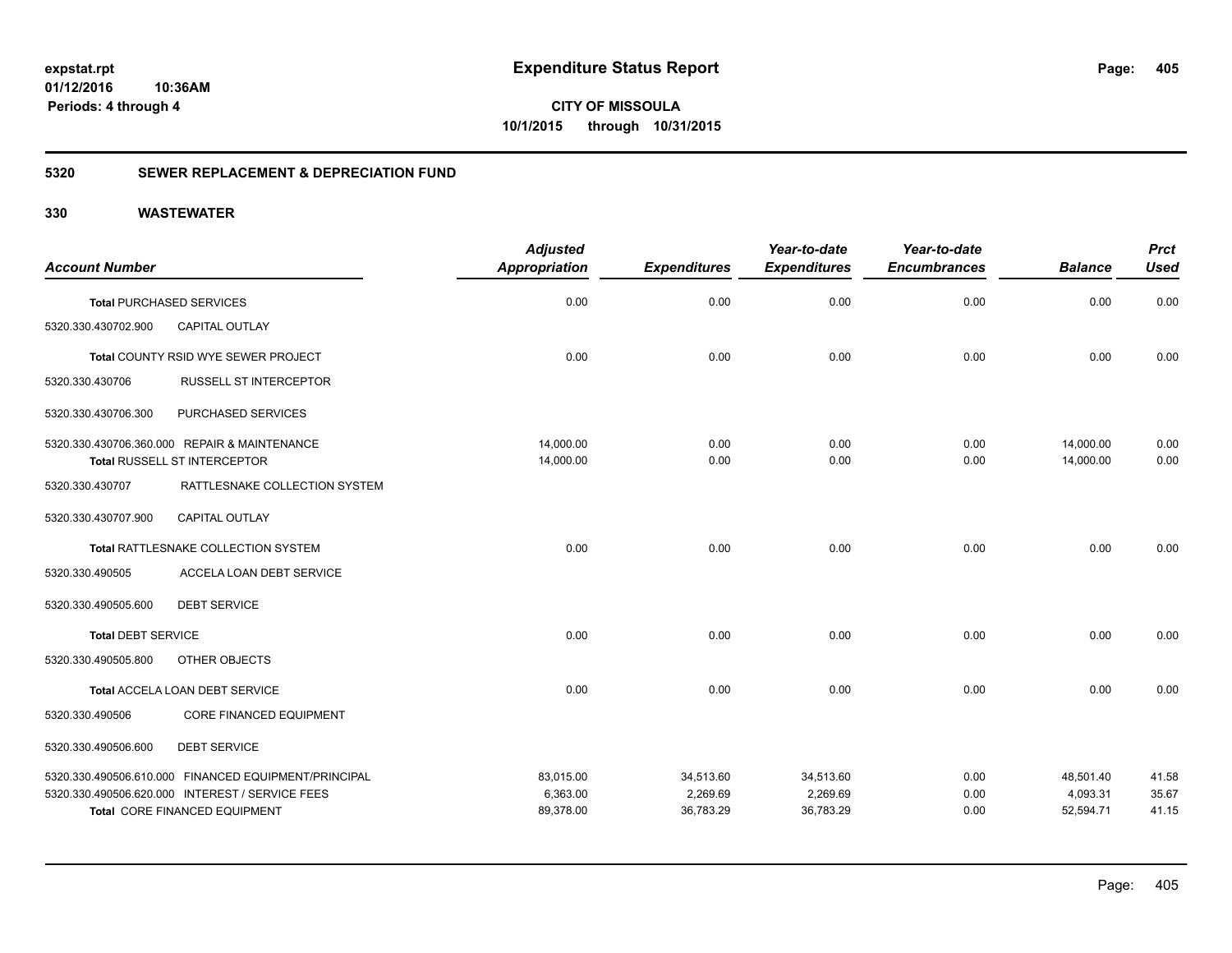**CITY OF MISSOULA 10/1/2015 through 10/31/2015**

### **5320 SEWER REPLACEMENT & DEPRECIATION FUND**

| <b>Account Number</b>     |                                                        | <b>Adjusted</b><br><b>Appropriation</b> | <b>Expenditures</b> | Year-to-date<br><b>Expenditures</b> | Year-to-date<br><b>Encumbrances</b> | <b>Balance</b> | <b>Prct</b><br><b>Used</b> |
|---------------------------|--------------------------------------------------------|-----------------------------------------|---------------------|-------------------------------------|-------------------------------------|----------------|----------------------------|
| 5320.330.499999           | <b>NEW REQUESTS</b>                                    |                                         |                     |                                     |                                     |                |                            |
| 5320.330.499999.900       | <b>CAPITAL OUTLAY</b>                                  |                                         |                     |                                     |                                     |                |                            |
| <b>Total NEW REQUESTS</b> |                                                        | 0.00                                    | 0.00                | 0.00                                | 0.00                                | 0.00           | 0.00                       |
| 5320.330.510110           | <b>MERCHANT SERVICES</b>                               |                                         |                     |                                     |                                     |                |                            |
| 5320.330.510110.500       | <b>FIXED CHARGES</b>                                   |                                         |                     |                                     |                                     |                |                            |
|                           | <b>Total MERCHANT SERVICES</b>                         | 0.00                                    | 0.00                | 0.00                                | 0.00                                | 0.00           | 0.00                       |
| 5320.330.521000           | INTERFUND OPERATING TRANSFERS                          |                                         |                     |                                     |                                     |                |                            |
| 5320.330.521000.800       | OTHER OBJECTS                                          |                                         |                     |                                     |                                     |                |                            |
|                           | <b>Total INTERFUND OPERATING TRANSFERS</b>             | 0.00                                    | 0.00                | 0.00                                | 0.00                                | 0.00           | 0.00                       |
|                           | <b>Total SEWER REPLACEMENT &amp; DEPRECIATION FUND</b> | 613,378.00                              | 69,402.52           | 127,407.39                          | 0.00                                | 485,970.61     | 20.77                      |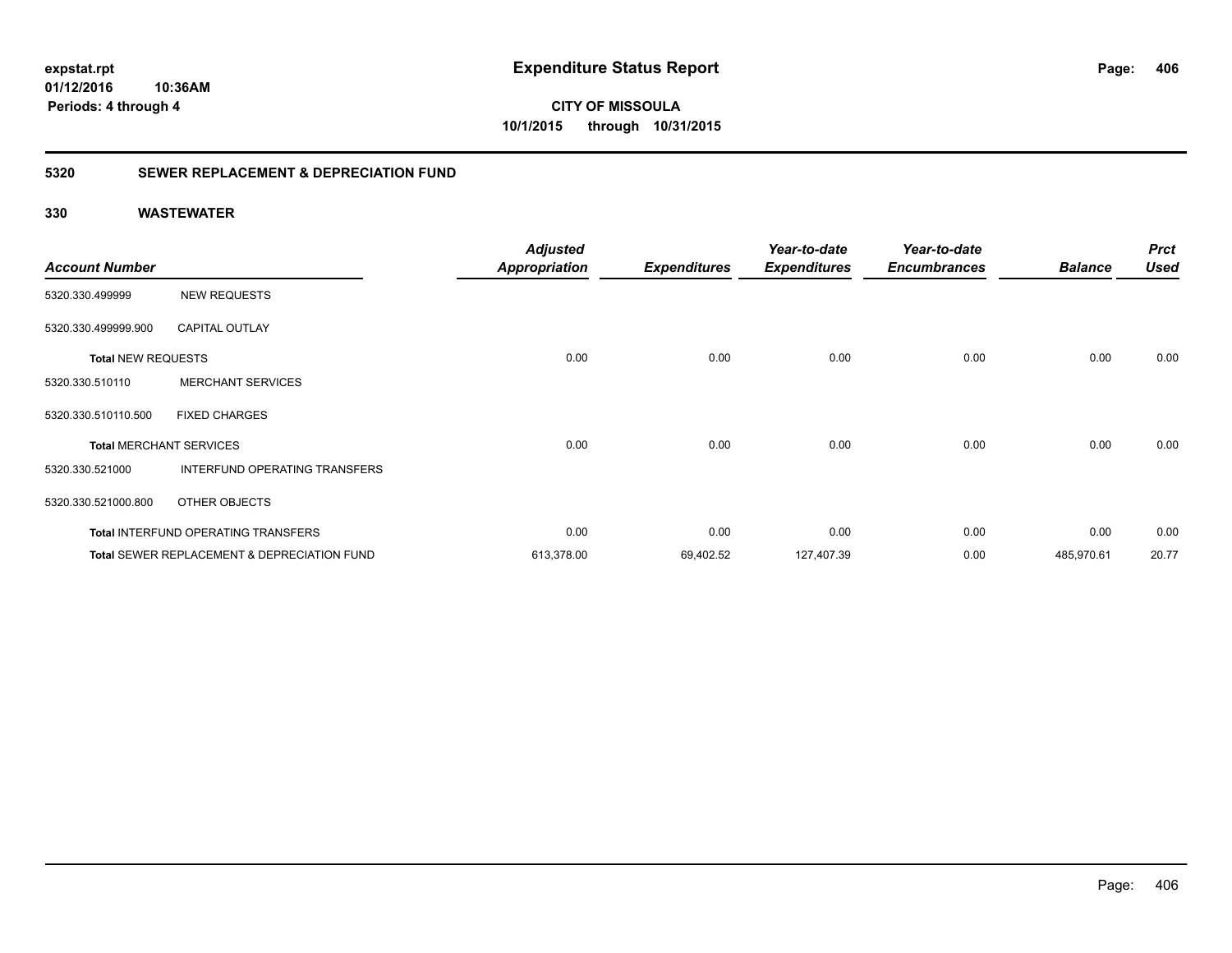### **5325 SEWER DEVELOPMENT FEE FUND**

| <b>Account Number</b>   |                                                                                           | <b>Adjusted</b><br>Appropriation | <b>Expenditures</b> | Year-to-date<br><b>Expenditures</b> | Year-to-date<br><b>Encumbrances</b> | <b>Balance</b>         | <b>Prct</b><br><b>Used</b> |
|-------------------------|-------------------------------------------------------------------------------------------|----------------------------------|---------------------|-------------------------------------|-------------------------------------|------------------------|----------------------------|
| 5325.330.430620         | <b>FACILITIES</b>                                                                         |                                  |                     |                                     |                                     |                        |                            |
| 5325.330.430620.900     | <b>CAPITAL OUTLAY</b>                                                                     |                                  |                     |                                     |                                     |                        |                            |
| <b>Total FACILITIES</b> |                                                                                           | 0.00                             | 0.00                | 0.00                                | 0.00                                | 0.00                   | 0.00                       |
| 5325.330.430630         | <b>COLLECTIONS &amp; TRANSMISSIONS</b>                                                    |                                  |                     |                                     |                                     |                        |                            |
| 5325.330.430630.900     | CAPITAL OUTLAY                                                                            |                                  |                     |                                     |                                     |                        |                            |
|                         | 5325.330.430630.930.000 OLD HYW 93 SEWER INTERCEPTOR<br>Total COLLECTIONS & TRANSMISSIONS | 60,000.00<br>60,000.00           | 0.00<br>0.00        | 0.00<br>0.00                        | 0.00<br>0.00                        | 60,000.00<br>60,000.00 | 0.00<br>0.00               |
| 5325.330.430632         | HYBRID POPLAR EFFLUENT APP                                                                |                                  |                     |                                     |                                     |                        |                            |
| 5325.330.430632.300     | PURCHASED SERVICES                                                                        |                                  |                     |                                     |                                     |                        |                            |
|                         | <b>Total PURCHASED SERVICES</b>                                                           | 0.00                             | 0.00                | 0.00                                | 0.00                                | 0.00                   | 0.00                       |
| 5325.330.430632.900     | <b>CAPITAL OUTLAY</b>                                                                     |                                  |                     |                                     |                                     |                        |                            |
|                         | Total HYBRID POPLAR EFFLUENT APP                                                          | 0.00                             | 0.00                | 0.00                                | 0.00                                | 0.00                   | 0.00                       |
| 5325.330.430636         | OVERSIZING ASSISTANCE                                                                     |                                  |                     |                                     |                                     |                        |                            |
| 5325.330.430636.900     | CAPITAL OUTLAY                                                                            |                                  |                     |                                     |                                     |                        |                            |
|                         | 5325.330.430636.930.000 OVERSIZING ASSISTANCE<br>Total OVERSIZING ASSISTANCE              | 50,000.00<br>50,000.00           | 0.00<br>0.00        | 0.00<br>0.00                        | 0.00<br>0.00                        | 50,000.00<br>50,000.00 | 0.00<br>0.00               |
| 5325.330.430637         | SEWAGE LIFT STATION UPGRADE/REHAB                                                         |                                  |                     |                                     |                                     |                        |                            |
| 5325.330.430637.300     | PURCHASED SERVICES                                                                        |                                  |                     |                                     |                                     |                        |                            |
|                         | Total SEWAGE LIFT STATION UPGRADE/REHAB                                                   | 0.00                             | 0.00                | 0.00                                | 0.00                                | 0.00                   | 0.00                       |
| 5325.330.430660         | <b>ENGINEEERING</b>                                                                       |                                  |                     |                                     |                                     |                        |                            |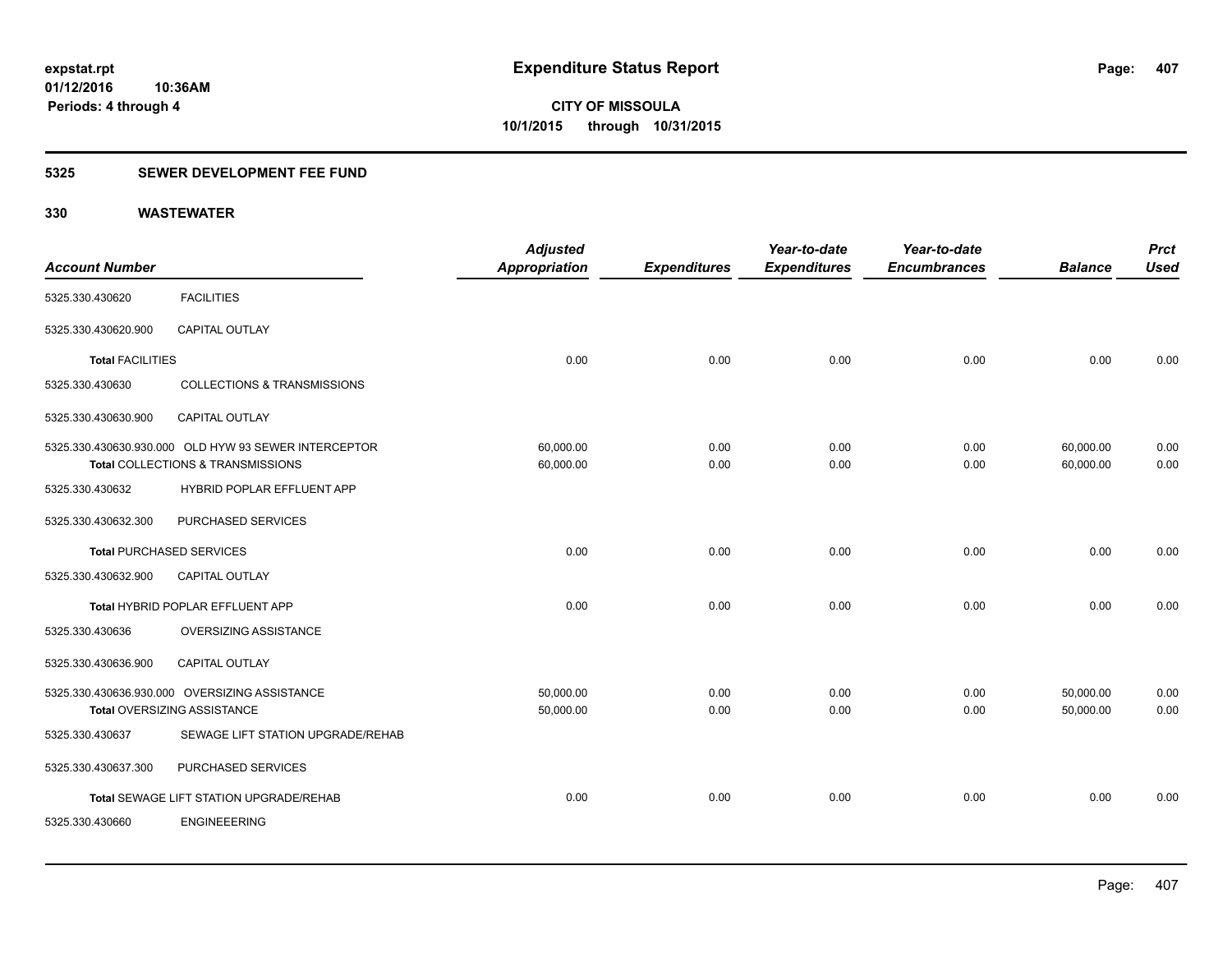### **5325 SEWER DEVELOPMENT FEE FUND**

| <b>Account Number</b>           |                                            | <b>Adjusted</b><br><b>Appropriation</b> | <b>Expenditures</b> | Year-to-date<br><b>Expenditures</b> | Year-to-date<br><b>Encumbrances</b> | <b>Balance</b> | <b>Prct</b><br><b>Used</b> |
|---------------------------------|--------------------------------------------|-----------------------------------------|---------------------|-------------------------------------|-------------------------------------|----------------|----------------------------|
| 5325.330.430660.300             | PURCHASED SERVICES                         |                                         |                     |                                     |                                     |                |                            |
|                                 |                                            |                                         |                     |                                     |                                     |                |                            |
| <b>Total ENGINEEERING</b>       |                                            | 0.00                                    | 0.00                | 0.00                                | 0.00                                | 0.00           | 0.00                       |
| 5325.330.430663                 | AIRPORT INTECEPTOR                         |                                         |                     |                                     |                                     |                |                            |
| 5325.330.430663.300             | PURCHASED SERVICES                         |                                         |                     |                                     |                                     |                |                            |
|                                 | <b>Total PURCHASED SERVICES</b>            | 0.00                                    | 0.00                | 0.00                                | 0.00                                | 0.00           | 0.00                       |
| 5325.330.430663.900             | <b>CAPITAL OUTLAY</b>                      |                                         |                     |                                     |                                     |                |                            |
| <b>Total AIRPORT INTECEPTOR</b> |                                            | 0.00                                    | 0.00                | 0.00                                | 0.00                                | 0.00           | 0.00                       |
| 5325.330.430683                 | <b>TWITE PUMP STATION</b>                  |                                         |                     |                                     |                                     |                |                            |
| 5325.330.430683.900             | CAPITAL OUTLAY                             |                                         |                     |                                     |                                     |                |                            |
|                                 | 5325.330.430683.930.000 TWITE PUMP STATION | 58,559.00                               | 58,558.50           | 58,558.50                           | 0.00                                | 0.50           | 100.00                     |
| <b>Total TWITE PUMP STATION</b> |                                            | 58,559.00                               | 58,558.50           | 58,558.50                           | 0.00                                | 0.50           | 100.00                     |
| 5325.330.430684                 | MILLER CREEK INTERCEPTOR                   |                                         |                     |                                     |                                     |                |                            |
| 5325.330.430684.900             | <b>CAPITAL OUTLAY</b>                      |                                         |                     |                                     |                                     |                |                            |
|                                 | Total MILLER CREEK INTERCEPTOR             | 0.00                                    | 0.00                | 0.00                                | 0.00                                | 0.00           | 0.00                       |
| 5325.330.430690                 | OTHER ACTIVITIES                           |                                         |                     |                                     |                                     |                |                            |
| 5325.330.430690.300             | PURCHASED SERVICES                         |                                         |                     |                                     |                                     |                |                            |
|                                 | Total PURCHASED SERVICES                   | 0.00                                    | 0.00                | 0.00                                | 0.00                                | 0.00           | 0.00                       |
| 5325.330.430690.800             | OTHER OBJECTS                              |                                         |                     |                                     |                                     |                |                            |
| <b>Total OTHER OBJECTS</b>      |                                            | 0.00                                    | 0.00                | 0.00                                | 0.00                                | 0.00           | 0.00                       |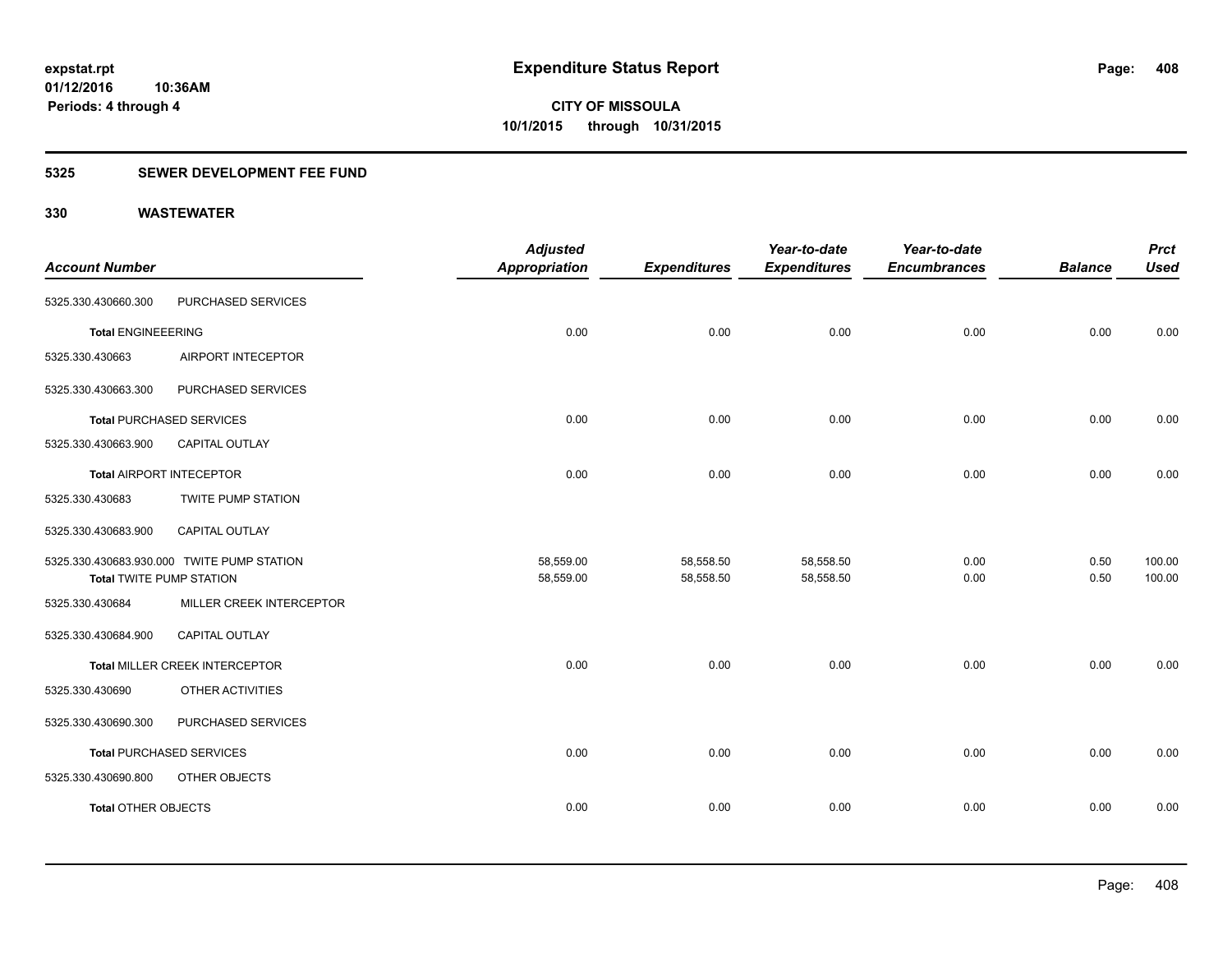### **5325 SEWER DEVELOPMENT FEE FUND**

|                               |                                              | <b>Adjusted</b>      |                     | Year-to-date        | Year-to-date        |                | <b>Prct</b> |
|-------------------------------|----------------------------------------------|----------------------|---------------------|---------------------|---------------------|----------------|-------------|
| <b>Account Number</b>         |                                              | <b>Appropriation</b> | <b>Expenditures</b> | <b>Expenditures</b> | <b>Encumbrances</b> | <b>Balance</b> | <b>Used</b> |
| 5325.330.430690.900           | CAPITAL OUTLAY                               |                      |                     |                     |                     |                |             |
| <b>Total OTHER ACTIVITIES</b> |                                              | 0.00                 | 0.00                | 0.00                | 0.00                | 0.00           | 0.00        |
| 5325.330.430697               | <b>BROADWAY INTERCEPTOR</b>                  |                      |                     |                     |                     |                |             |
| 5325.330.430697.900           | <b>CAPITAL OUTLAY</b>                        |                      |                     |                     |                     |                |             |
|                               | 5325.330.430697.930.000 BROADWAY INTERCEPTOR | 20,000.00            | 0.00                | 0.00                | 0.00                | 20,000.00      | 0.00        |
|                               | <b>Total BROADWAY INTERCEPTOR</b>            | 20,000.00            | 0.00                | 0.00                | 0.00                | 20,000.00      | 0.00        |
| 5325.330.430706               | <b>RUSSELL ST INTERCEPTOR</b>                |                      |                     |                     |                     |                |             |
| 5325.330.430706.300           | PURCHASED SERVICES                           |                      |                     |                     |                     |                |             |
|                               | <b>Total RUSSELL ST INTERCEPTOR</b>          | 0.00                 | 0.00                | 0.00                | 0.00                | 0.00           | 0.00        |
| 5325.330.430711               | *** Title Not Found ***                      |                      |                     |                     |                     |                |             |
| 5325.330.430711.900           | <b>CAPITAL OUTLAY</b>                        |                      |                     |                     |                     |                |             |
| Total *** Title Not Found *** |                                              | 0.00                 | 0.00                | 0.00                | 0.00                | 0.00           | 0.00        |
| 5325.330.490508               | EKO COMPOST LAND PURCHASE                    |                      |                     |                     |                     |                |             |
| 5325.330.490508.300           | PURCHASED SERVICES                           |                      |                     |                     |                     |                |             |
|                               | <b>Total PURCHASED SERVICES</b>              | 0.00                 | 0.00                | 0.00                | 0.00                | 0.00           | 0.00        |
| 5325.330.490508.600           | <b>DEBT SERVICE</b>                          |                      |                     |                     |                     |                |             |
| <b>Total DEBT SERVICE</b>     |                                              | 0.00                 | 0.00                | 0.00                | 0.00                | 0.00           | 0.00        |
| 5325.330.490508.900           | CAPITAL OUTLAY                               |                      |                     |                     |                     |                |             |
|                               | Total EKO COMPOST LAND PURCHASE              | 0.00                 | 0.00                | 0.00                | 0.00                | 0.00           | 0.00        |
| 5325.330.499999               | <b>NEW REQUESTS</b>                          |                      |                     |                     |                     |                |             |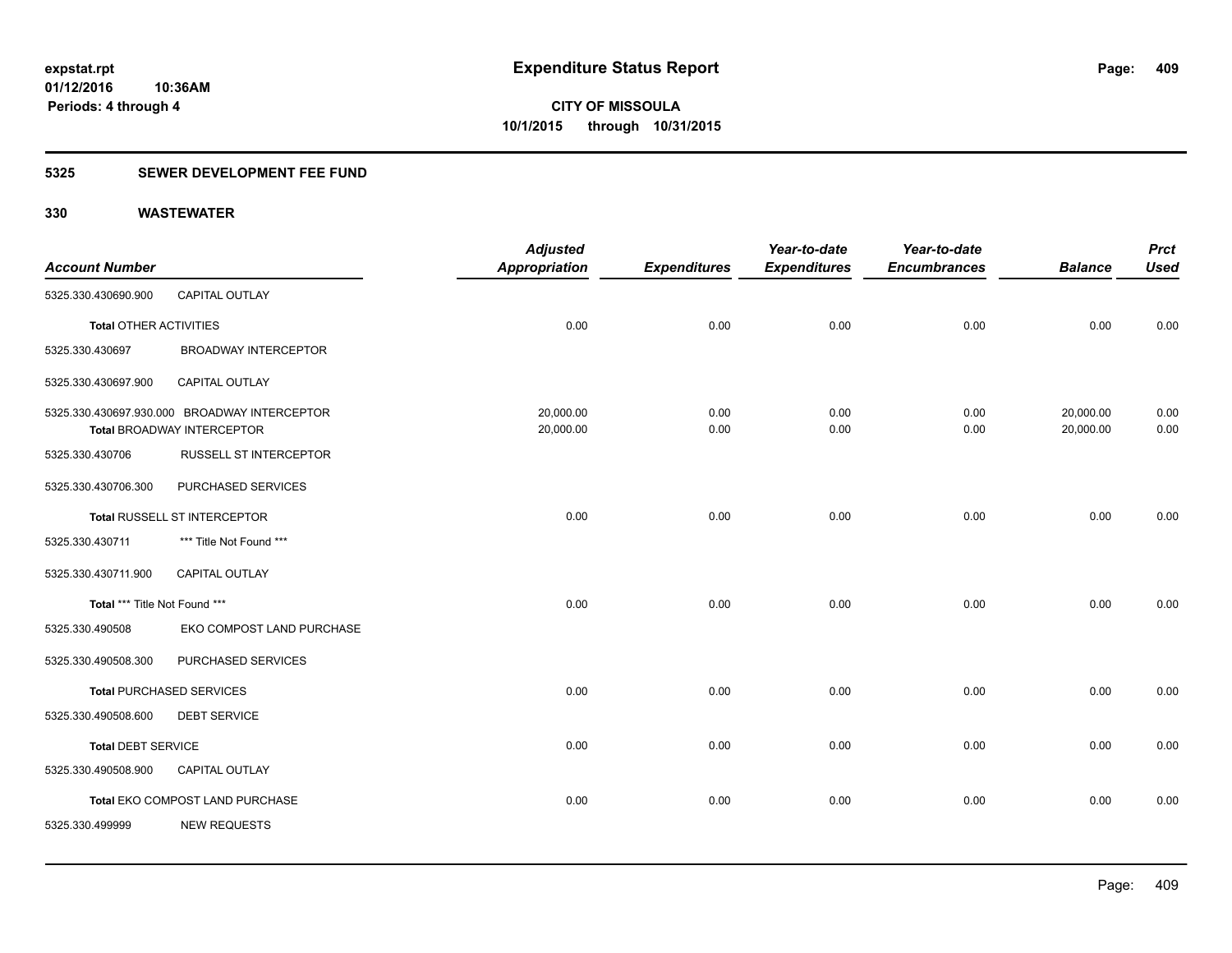### **5325 SEWER DEVELOPMENT FEE FUND**

| <b>Account Number</b>     |                                  | <b>Adjusted</b><br><b>Appropriation</b> | <b>Expenditures</b> | Year-to-date<br><b>Expenditures</b> | Year-to-date<br><b>Encumbrances</b> | <b>Balance</b> | <b>Prct</b><br><b>Used</b> |
|---------------------------|----------------------------------|-----------------------------------------|---------------------|-------------------------------------|-------------------------------------|----------------|----------------------------|
| 5325.330.499999.900       | <b>CAPITAL OUTLAY</b>            |                                         |                     |                                     |                                     |                |                            |
| <b>Total NEW REQUESTS</b> |                                  | 0.00                                    | 0.00                | 0.00                                | 0.00                                | 0.00           | 0.00                       |
| 5325.330.510110           | <b>MERCHANT SERVICES</b>         |                                         |                     |                                     |                                     |                |                            |
| 5325.330.510110.500       | <b>FIXED CHARGES</b>             |                                         |                     |                                     |                                     |                |                            |
|                           | <b>Total MERCHANT SERVICES</b>   | 0.00                                    | 0.00                | 0.00                                | 0.00                                | 0.00           | 0.00                       |
|                           | Total SEWER DEVELOPMENT FEE FUND | 188.559.00                              | 58,558.50           | 58,558.50                           | 0.00                                | 130.000.50     | 31.06                      |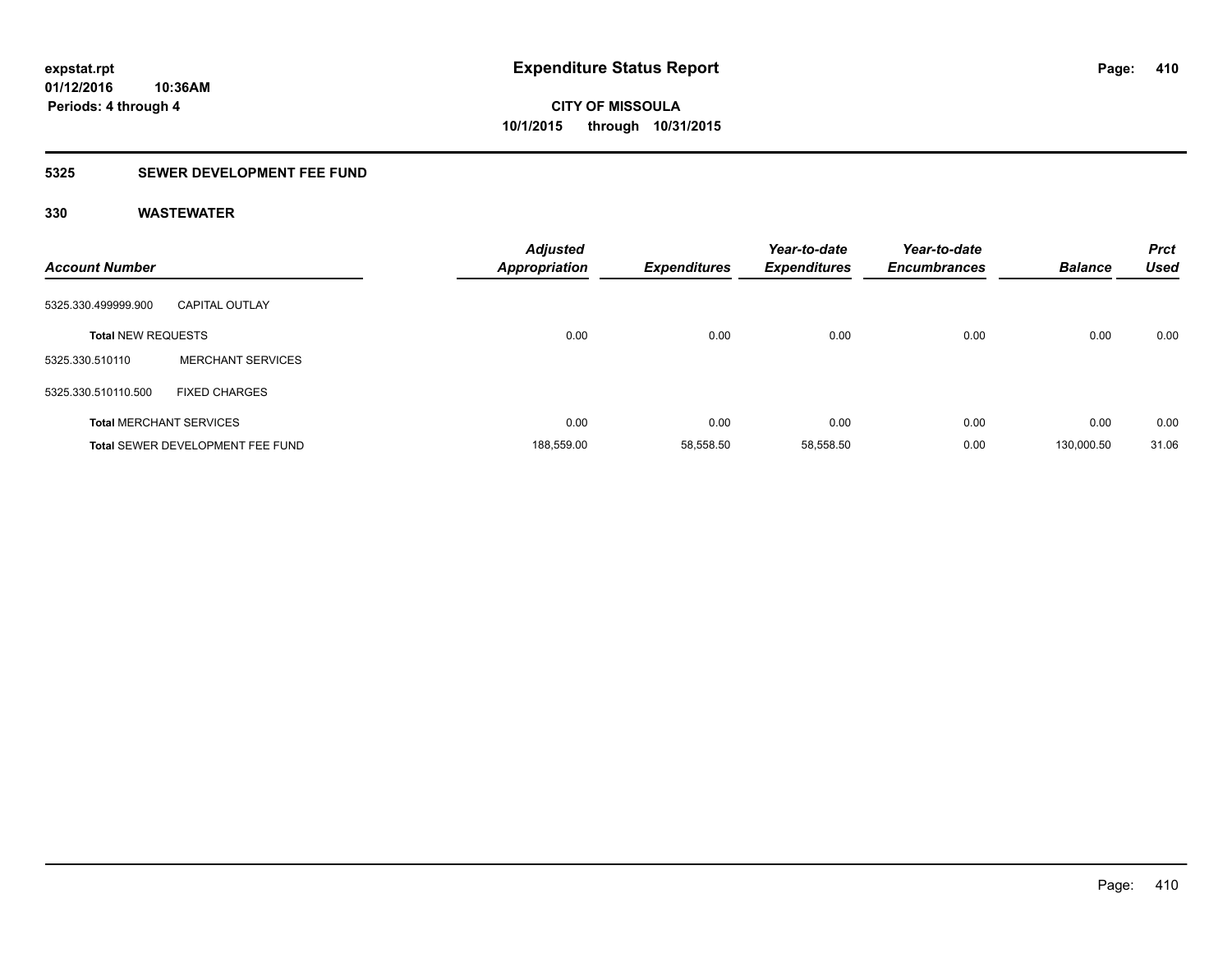#### **5340 SEWER CONSTRUCTION FUND**

| <b>Account Number</b>   |                                                                                           | <b>Adjusted</b><br>Appropriation | <b>Expenditures</b>    | Year-to-date<br><b>Expenditures</b> | Year-to-date<br><b>Encumbrances</b> | <b>Balance</b>               | <b>Prct</b><br><b>Used</b> |
|-------------------------|-------------------------------------------------------------------------------------------|----------------------------------|------------------------|-------------------------------------|-------------------------------------|------------------------------|----------------------------|
| 5340.330.430620         | <b>FACILITIES</b>                                                                         |                                  |                        |                                     |                                     |                              |                            |
| 5340.330.430620.900     | <b>CAPITAL OUTLAY</b>                                                                     |                                  |                        |                                     |                                     |                              |                            |
| <b>Total FACILITIES</b> | 5340.330.430620.930.000 BIOGAS ELECTRICAL GENERATION                                      | 1,179,100.00<br>1,179,100.00     | 0.00<br>0.00           | 0.00<br>0.00                        | 0.00<br>0.00                        | 1,179,100.00<br>1,179,100.00 | 0.00<br>0.00               |
| 5340.330.430632         | HYBRID POPLAR EFFLUENT APP                                                                |                                  |                        |                                     |                                     |                              |                            |
| 5340.330.430632.900     | CAPITAL OUTLAY                                                                            |                                  |                        |                                     |                                     |                              |                            |
|                         | 5340.330.430632.930.000 SOLIDS DEWATERING SCREW PRESS<br>Total HYBRID POPLAR EFFLUENT APP | 900,000.00<br>900,000.00         | 64,810.21<br>64,810.21 | 441,720.38<br>441,720.38            | 0.00<br>0.00                        | 458,279.62<br>458,279.62     | 49.08<br>49.08             |
| 5340.330.430682         | RESERVE ST LIFT STATION                                                                   |                                  |                        |                                     |                                     |                              |                            |
| 5340.330.430682.900     | <b>CAPITAL OUTLAY</b>                                                                     |                                  |                        |                                     |                                     |                              |                            |
|                         | 5340.330.430682.930.000 RESERVE ST LIFT STATION<br>Total RESERVE ST LIFT STATION          | 1,417,200.00<br>1,417,200.00     | 0.00<br>0.00           | 0.00<br>0.00                        | 0.00<br>0.00                        | 1,417,200.00<br>1,417,200.00 | 0.00<br>0.00               |
| 5340.330.430697         | <b>BROADWAY INTERCEPTOR</b>                                                               |                                  |                        |                                     |                                     |                              |                            |
| 5340.330.430697.300     | PURCHASED SERVICES                                                                        |                                  |                        |                                     |                                     |                              |                            |
|                         | <b>Total BROADWAY INTERCEPTOR</b>                                                         | 0.00                             | 0.00                   | 0.00                                | 0.00                                | 0.00                         | 0.00                       |
| 5340.330.430701         | E RESERVE ST COLLECTOR                                                                    |                                  |                        |                                     |                                     |                              |                            |
| 5340.330.430701.800     | OTHER OBJECTS                                                                             |                                  |                        |                                     |                                     |                              |                            |
| Total OTHER OBJECTS     |                                                                                           | 0.00                             | 0.00                   | 0.00                                | 0.00                                | 0.00                         | 0.00                       |
| 5340.330.430701.900     | <b>CAPITAL OUTLAY</b>                                                                     |                                  |                        |                                     |                                     |                              |                            |
|                         | Total E RESERVE ST COLLECTOR                                                              | 0.00                             | 0.00                   | 0.00                                | 0.00                                | 0.00                         | 0.00                       |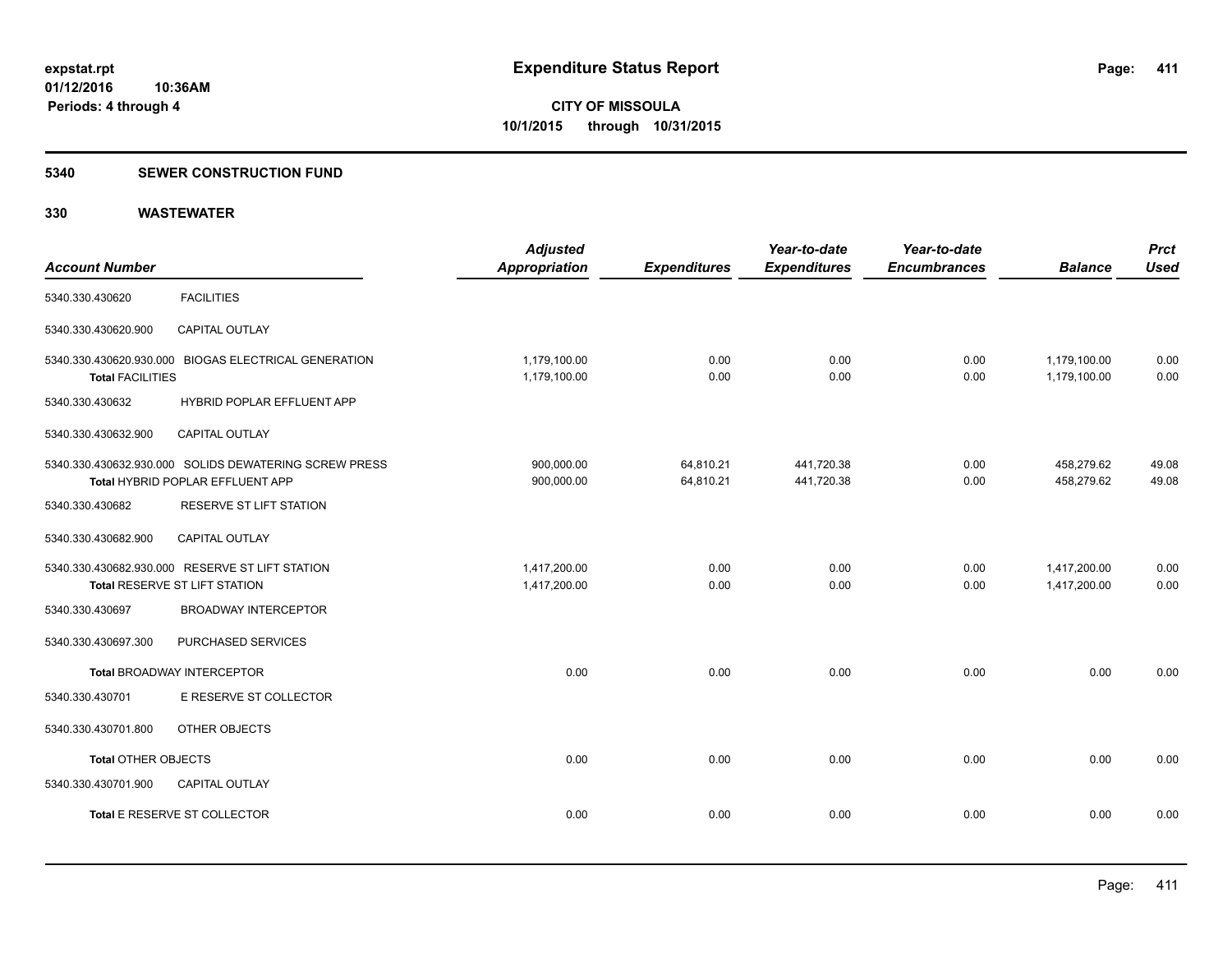#### **5340 SEWER CONSTRUCTION FUND**

| <b>Account Number</b>   |                                            | <b>Adjusted</b><br><b>Appropriation</b> | <b>Expenditures</b> | Year-to-date<br><b>Expenditures</b> | Year-to-date<br><b>Encumbrances</b> | <b>Balance</b> | <b>Prct</b><br><b>Used</b> |
|-------------------------|--------------------------------------------|-----------------------------------------|---------------------|-------------------------------------|-------------------------------------|----------------|----------------------------|
| 5340.330.430707         | RATTLESNAKE COLLECTION SYSTEM              |                                         |                     |                                     |                                     |                |                            |
| 5340.330.430707.800     | OTHER OBJECTS                              |                                         |                     |                                     |                                     |                |                            |
|                         | <b>Total RATTLESNAKE COLLECTION SYSTEM</b> | 0.00                                    | 0.00                | 0.00                                | 0.00                                | 0.00           | 0.00                       |
| 5340.330.510110         | <b>MERCHANT SERVICES</b>                   |                                         |                     |                                     |                                     |                |                            |
| 5340.330.510110.500     | <b>FIXED CHARGES</b>                       |                                         |                     |                                     |                                     |                |                            |
|                         | <b>Total MERCHANT SERVICES</b>             | 0.00                                    | 0.00                | 0.00                                | 0.00                                | 0.00           | 0.00                       |
| <b>Total WASTEWATER</b> |                                            | 3,496,300.00                            | 64.810.21           | 441,720.38                          | 0.00                                | 3,054,579.62   | 12.63                      |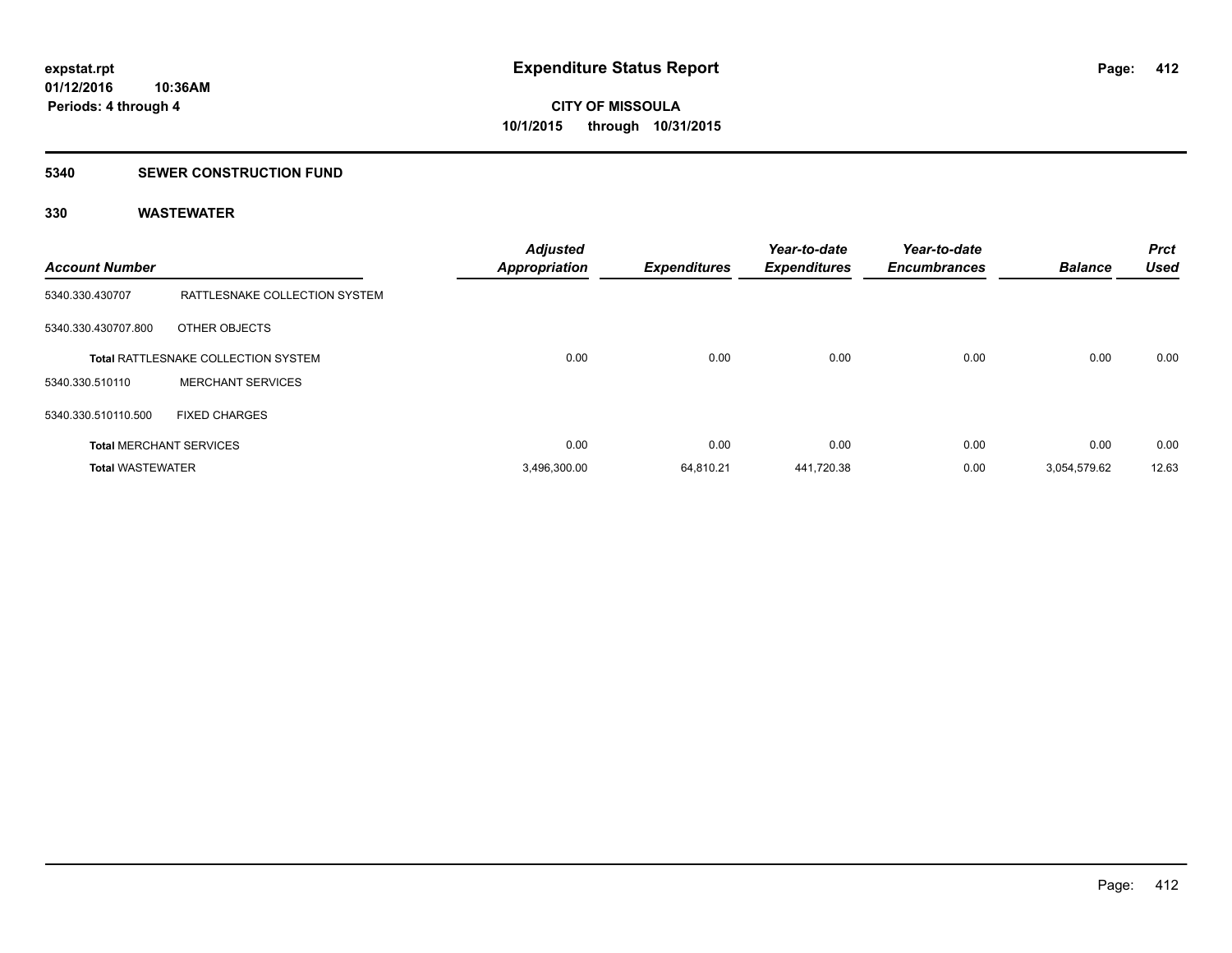### **5340 SEWER CONSTRUCTION FUND**

### **390 NON-DEPARTMENTAL**

| <b>Account Number</b>                                                 |                                      | <b>Adjusted</b><br><b>Appropriation</b> | <b>Expenditures</b> | Year-to-date<br><b>Expenditures</b> | Year-to-date<br><b>Encumbrances</b> | <b>Balance</b>         | Prct<br>Used |
|-----------------------------------------------------------------------|--------------------------------------|-----------------------------------------|---------------------|-------------------------------------|-------------------------------------|------------------------|--------------|
| 5340.390.430963                                                       | <b>BIOGAS ELECTRICAL GENERATION</b>  |                                         |                     |                                     |                                     |                        |              |
| 5340.390.430963.900                                                   | <b>CAPITAL OUTLAY</b>                |                                         |                     |                                     |                                     |                        |              |
| 5340.390.430963.930.000 IMPROVEMENTS<br><b>Total NON-DEPARTMENTAL</b> |                                      | 0.00<br>0.00                            | 0.00<br>0.00        | 826.70<br>826.70                    | 0.00<br>0.00                        | $-826.70$<br>$-826.70$ | 0.00<br>0.00 |
|                                                                       | <b>Total SEWER CONSTRUCTION FUND</b> | 3,496,300.00                            | 64.810.21           | 442.547.08                          | 0.00                                | 3,053,752.92           | 12.66        |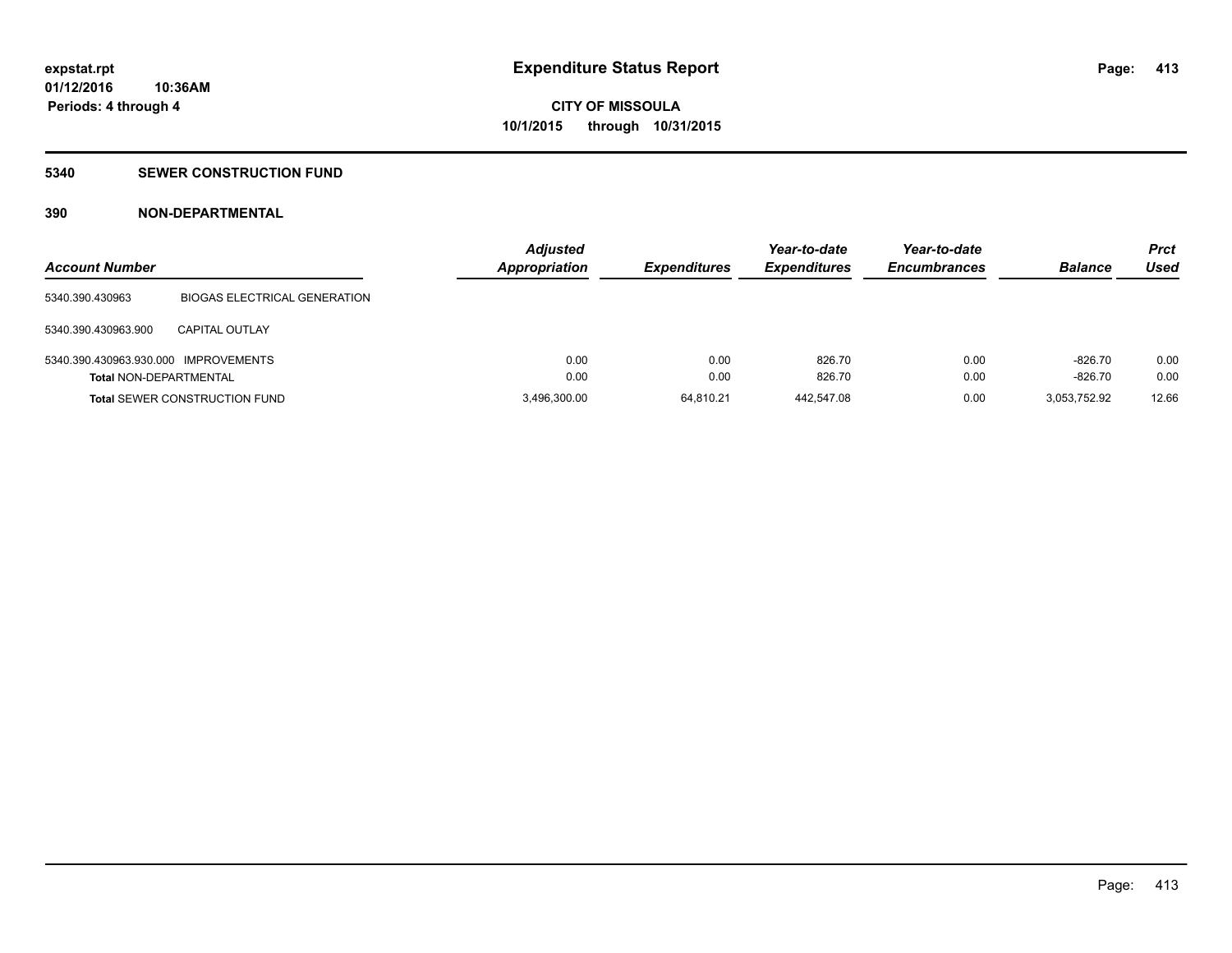**CITY OF MISSOULA 10/1/2015 through 10/31/2015**

#### **5361 2001 SEWER REVENUE BONDS-DEBT SERVICE**

| <b>Account Number</b>             |                                                 | <b>Adjusted</b>      | <b>Expenditures</b> | Year-to-date<br><b>Expenditures</b> | Year-to-date<br><b>Encumbrances</b> | <b>Balance</b> | <b>Prct</b><br><b>Used</b> |
|-----------------------------------|-------------------------------------------------|----------------------|---------------------|-------------------------------------|-------------------------------------|----------------|----------------------------|
|                                   |                                                 | <b>Appropriation</b> |                     |                                     |                                     |                |                            |
| 5361.330.490200                   | REVENUE BOND DEBT SERVICE                       |                      |                     |                                     |                                     |                |                            |
| 5361.330.490200.600               | <b>DEBT SERVICE</b>                             |                      |                     |                                     |                                     |                |                            |
| 5361.330.490200.610.000 PRINCIPAL |                                                 | 28,000.00            | 0.00                | 0.00                                | 0.00                                | 28,000.00      | 0.00                       |
|                                   | 5361.330.490200.620.000 INTEREST / SERVICE FEES | 3,040.00             | 0.00                | 0.00                                | 0.00                                | 3,040.00       | 0.00                       |
|                                   | <b>Total REVENUE BOND DEBT SERVICE</b>          | 31,040.00            | 0.00                | 0.00                                | 0.00                                | 31,040.00      | 0.00                       |
| 5361.330.510110                   | <b>MERCHANT SERVICES</b>                        |                      |                     |                                     |                                     |                |                            |
| 5361.330.510110.500               | <b>FIXED CHARGES</b>                            |                      |                     |                                     |                                     |                |                            |
| <b>Total MERCHANT SERVICES</b>    |                                                 | 0.00                 | 0.00                | 0.00                                | 0.00                                | 0.00           | 0.00                       |
|                                   | Total 2001 SEWER REVENUE BONDS-DEBT SERVICE     | 31.040.00            | 0.00                | 0.00                                | 0.00                                | 31.040.00      | 0.00                       |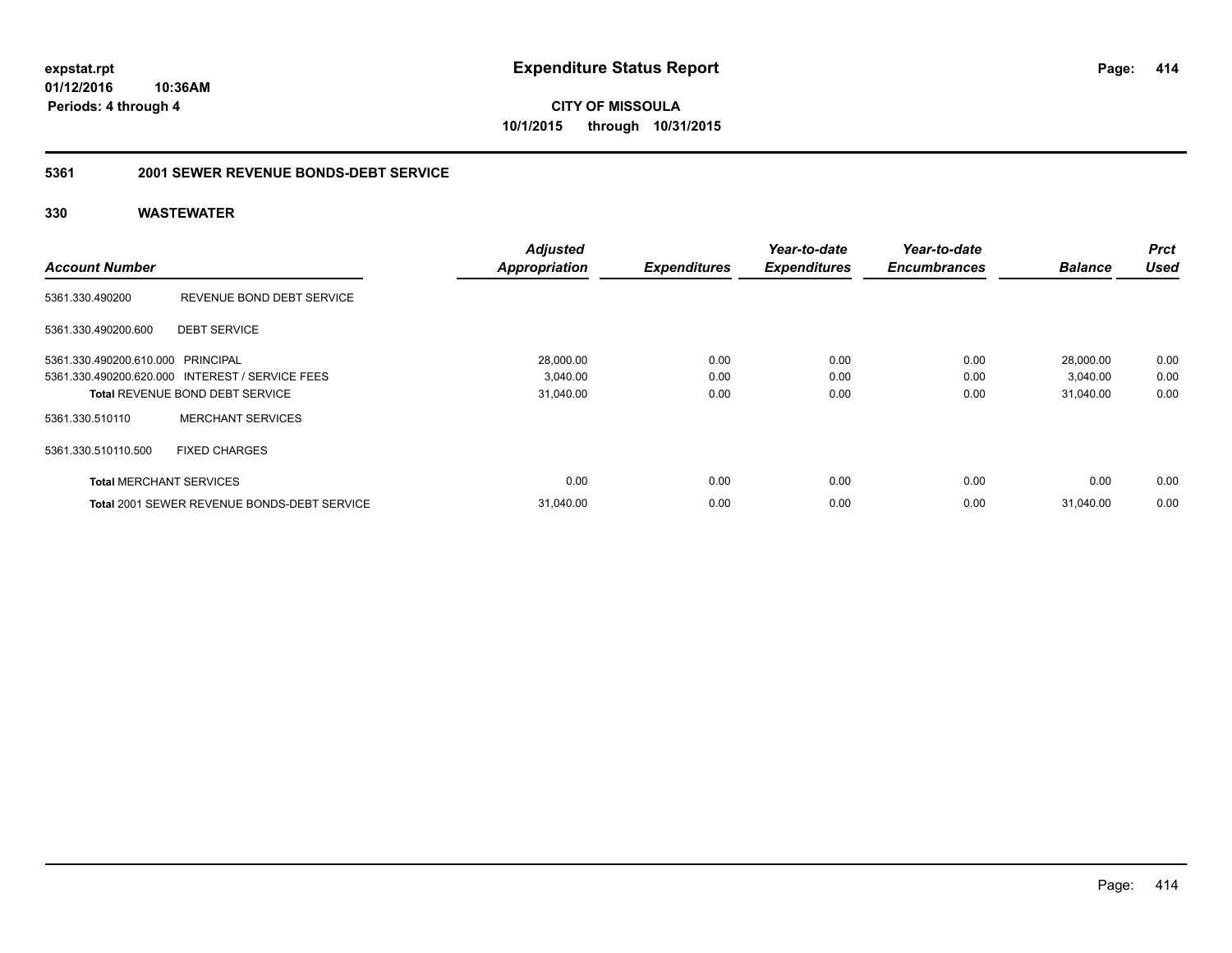**CITY OF MISSOULA 10/1/2015 through 10/31/2015**

### **5362 00 SEWER REVENUE BOND - SERIES B DEBT SE**

|                                   |                                                 | <b>Adjusted</b>      |                     | Year-to-date        | Year-to-date        |                | <b>Prct</b> |
|-----------------------------------|-------------------------------------------------|----------------------|---------------------|---------------------|---------------------|----------------|-------------|
| <b>Account Number</b>             |                                                 | <b>Appropriation</b> | <b>Expenditures</b> | <b>Expenditures</b> | <b>Encumbrances</b> | <b>Balance</b> | <b>Used</b> |
| 5362.330.490200                   | REVENUE BOND DEBT SERVICE                       |                      |                     |                     |                     |                |             |
| 5362.330.490200.600               | <b>DEBT SERVICE</b>                             |                      |                     |                     |                     |                |             |
| 5362.330.490200.610.000 PRINCIPAL |                                                 | 44,000.00            | 0.00                | 0.00                | 0.00                | 44,000.00      | 0.00        |
|                                   | 5362.330.490200.620.000 INTEREST / SERVICE FEES | 4,360.00             | 0.00                | 0.00                | 0.00                | 4,360.00       | 0.00        |
| <b>Total DEBT SERVICE</b>         |                                                 | 48,360.00            | 0.00                | 0.00                | 0.00                | 48,360.00      | 0.00        |
| 5362.330.490200.800               | OTHER OBJECTS                                   |                      |                     |                     |                     |                |             |
| <b>Total OTHER OBJECTS</b>        |                                                 | 0.00                 | 0.00                | 0.00                | 0.00                | 0.00           | 0.00        |
|                                   | <b>Total REVENUE BOND DEBT SERVICE</b>          | 48,360.00            | 0.00                | 0.00                | 0.00                | 48,360.00      | 0.00        |
| 5362.330.510110                   | <b>MERCHANT SERVICES</b>                        |                      |                     |                     |                     |                |             |
| 5362.330.510110.500               | <b>FIXED CHARGES</b>                            |                      |                     |                     |                     |                |             |
|                                   | <b>Total MERCHANT SERVICES</b>                  | 0.00                 | 0.00                | 0.00                | 0.00                | 0.00           | 0.00        |
|                                   | Total 00 SEWER REVENUE BOND - SERIES B DEBT SE  | 48,360.00            | 0.00                | 0.00                | 0.00                | 48,360.00      | 0.00        |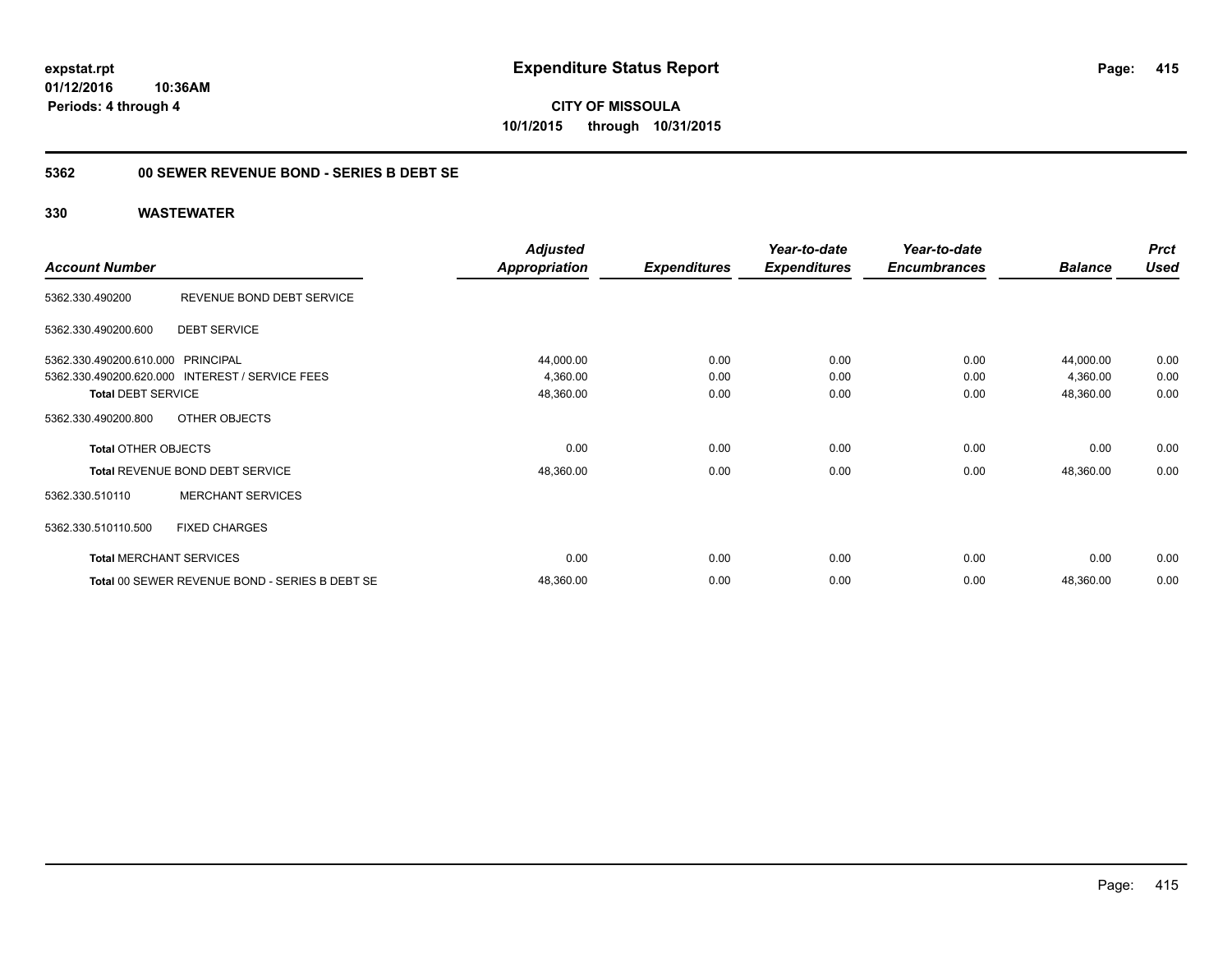**CITY OF MISSOULA 10/1/2015 through 10/31/2015**

### **5363 92 SEWER REVENUE BOND SERIES A DEBT SERV**

| <b>Account Number</b> |                                                       | <b>Adjusted</b><br><b>Appropriation</b> | <b>Expenditures</b> | Year-to-date<br><b>Expenditures</b> | Year-to-date<br><b>Encumbrances</b> | <b>Balance</b> | <b>Prct</b><br><b>Used</b> |
|-----------------------|-------------------------------------------------------|-----------------------------------------|---------------------|-------------------------------------|-------------------------------------|----------------|----------------------------|
| 5363.330.490200       | REVENUE BOND DEBT SERVICE                             |                                         |                     |                                     |                                     |                |                            |
| 5363.330.490200.600   | <b>DEBT SERVICE</b>                                   |                                         |                     |                                     |                                     |                |                            |
|                       | <b>Total REVENUE BOND DEBT SERVICE</b>                | 0.00                                    | 0.00                | 0.00                                | 0.00                                | 0.00           | 0.00                       |
| 5363.330.510110       | <b>MERCHANT SERVICES</b>                              |                                         |                     |                                     |                                     |                |                            |
| 5363.330.510110.500   | <b>FIXED CHARGES</b>                                  |                                         |                     |                                     |                                     |                |                            |
|                       | <b>Total MERCHANT SERVICES</b>                        | 0.00                                    | 0.00                | 0.00                                | 0.00                                | 0.00           | 0.00                       |
|                       | <b>Total 92 SEWER REVENUE BOND SERIES A DEBT SERV</b> | 0.00                                    | 0.00                | 0.00                                | 0.00                                | 0.00           | 0.00                       |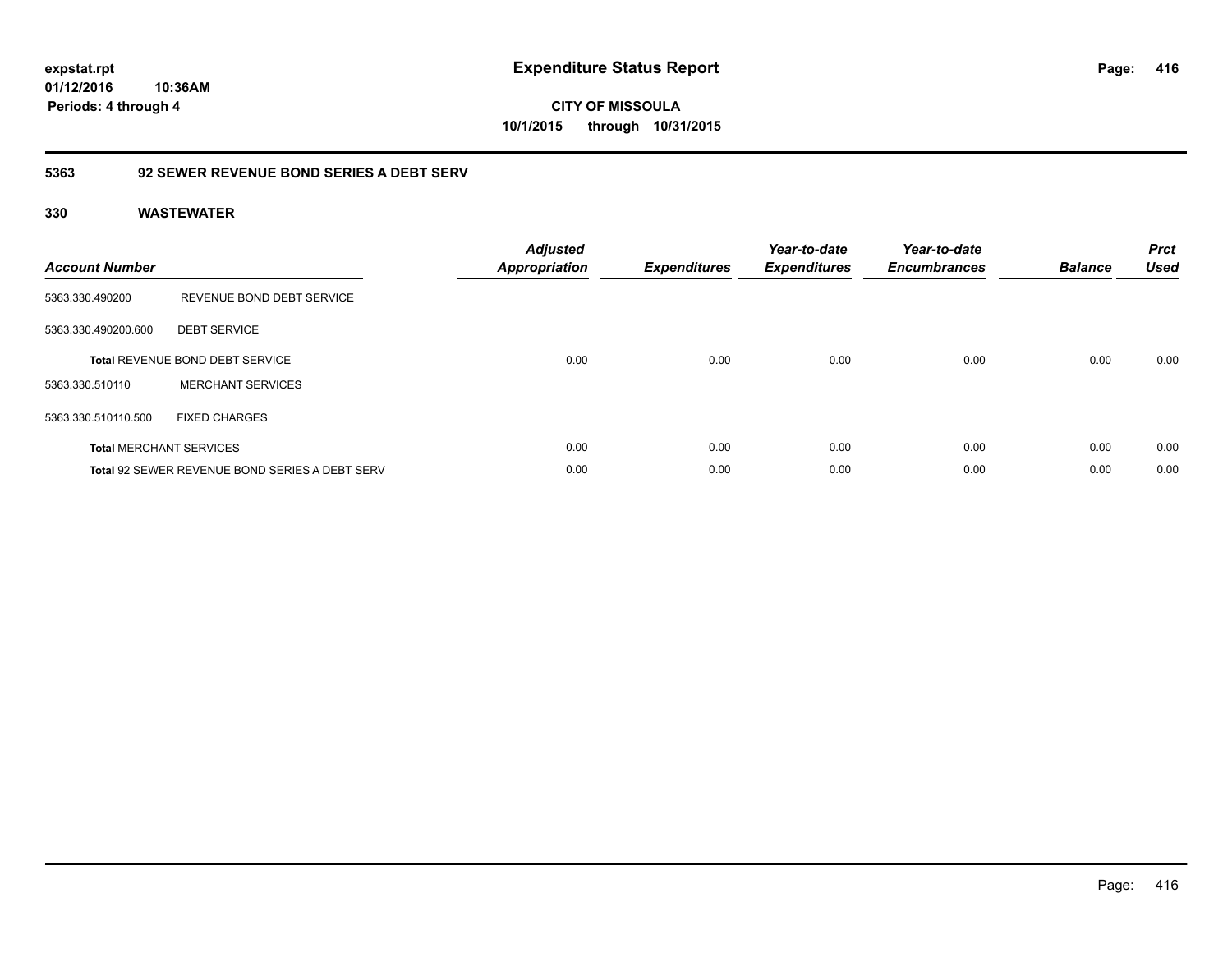**CITY OF MISSOULA 10/1/2015 through 10/31/2015**

### **5364 92 SEWER REVENUE BOND - SERIES B DEBT S**

| <b>Account Number</b> |                                               | <b>Adjusted</b><br>Appropriation | <b>Expenditures</b> | Year-to-date<br><b>Expenditures</b> | Year-to-date<br><b>Encumbrances</b> | <b>Balance</b> | <b>Prct</b><br><b>Used</b> |
|-----------------------|-----------------------------------------------|----------------------------------|---------------------|-------------------------------------|-------------------------------------|----------------|----------------------------|
| 5364.330.490200       | REVENUE BOND DEBT SERVICE                     |                                  |                     |                                     |                                     |                |                            |
| 5364.330.490200.600   | <b>DEBT SERVICE</b>                           |                                  |                     |                                     |                                     |                |                            |
|                       | Total REVENUE BOND DEBT SERVICE               | 0.00                             | 0.00                | 0.00                                | 0.00                                | 0.00           | 0.00                       |
| 5364.330.510110       | <b>MERCHANT SERVICES</b>                      |                                  |                     |                                     |                                     |                |                            |
| 5364.330.510110.500   | <b>FIXED CHARGES</b>                          |                                  |                     |                                     |                                     |                |                            |
|                       | <b>Total MERCHANT SERVICES</b>                | 0.00                             | 0.00                | 0.00                                | 0.00                                | 0.00           | 0.00                       |
|                       | Total 92 SEWER REVENUE BOND - SERIES B DEBT S | 0.00                             | 0.00                | 0.00                                | 0.00                                | 0.00           | 0.00                       |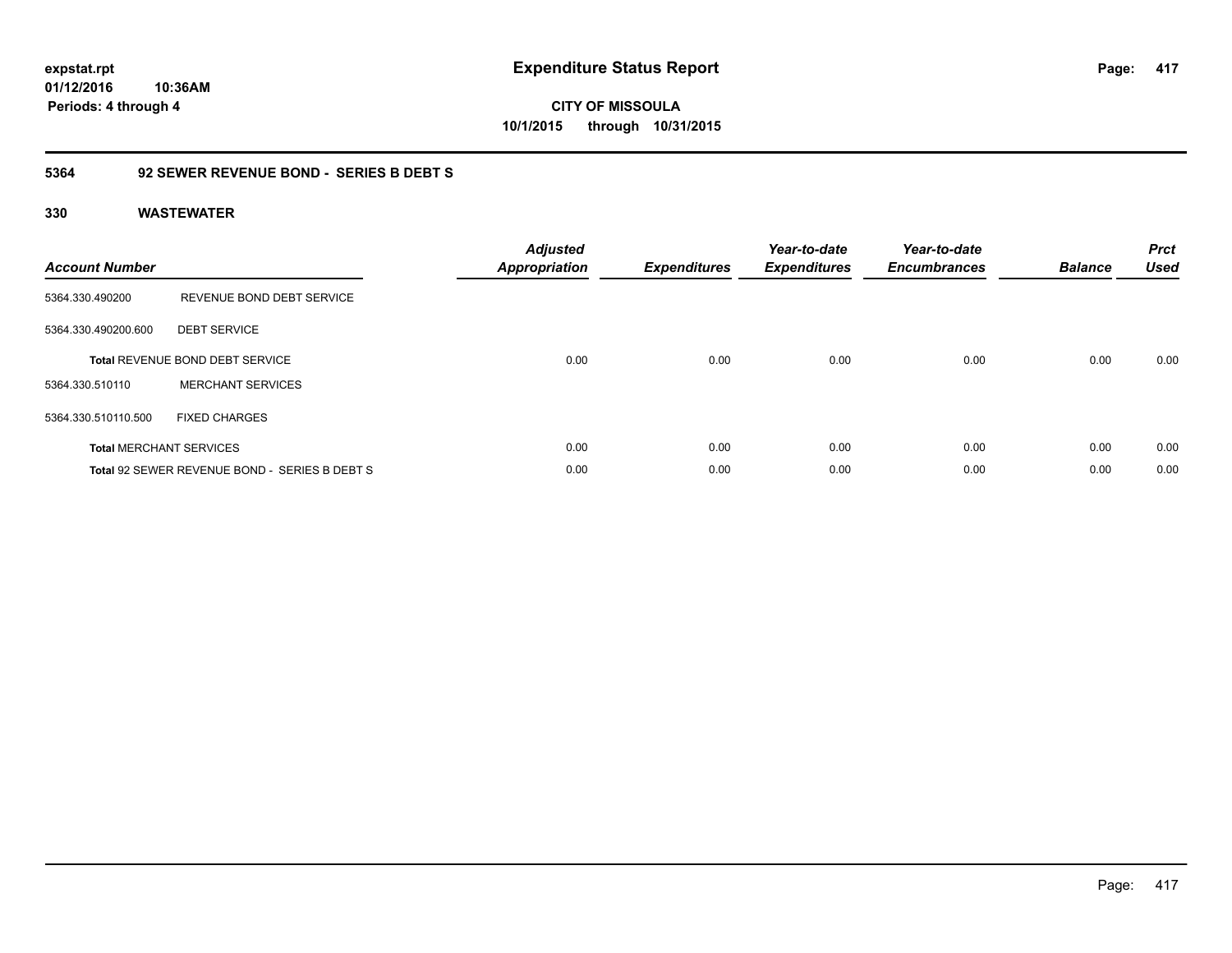**CITY OF MISSOULA 10/1/2015 through 10/31/2015**

### **5365 99 SEWER REVENUE BONDS DEBT SERVICE FUND**

| <b>Account Number</b>             |                                                       | <b>Adjusted</b><br><b>Appropriation</b> | <b>Expenditures</b> | Year-to-date<br><b>Expenditures</b> | Year-to-date<br><b>Encumbrances</b> | <b>Balance</b> | <b>Prct</b><br><b>Used</b> |
|-----------------------------------|-------------------------------------------------------|-----------------------------------------|---------------------|-------------------------------------|-------------------------------------|----------------|----------------------------|
| 5365.330.490200                   | REVENUE BOND DEBT SERVICE                             |                                         |                     |                                     |                                     |                |                            |
| 5365.330.490200.600               | <b>DEBT SERVICE</b>                                   |                                         |                     |                                     |                                     |                |                            |
| 5365.330.490200.610.000 PRINCIPAL |                                                       | 115,000.00                              | 0.00                | 0.00                                | 0.00                                | 115,000.00     | 0.00                       |
|                                   | 5365.330.490200.620.000 INTEREST / SERVICE FEES       | 8.910.00                                | 0.00                | 0.00                                | 0.00                                | 8,910.00       | 0.00                       |
|                                   | <b>Total REVENUE BOND DEBT SERVICE</b>                | 123,910.00                              | 0.00                | 0.00                                | 0.00                                | 123.910.00     | 0.00                       |
| 5365.330.510110                   | <b>MERCHANT SERVICES</b>                              |                                         |                     |                                     |                                     |                |                            |
| 5365.330.510110.500               | <b>FIXED CHARGES</b>                                  |                                         |                     |                                     |                                     |                |                            |
| <b>Total MERCHANT SERVICES</b>    |                                                       | 0.00                                    | 0.00                | 0.00                                | 0.00                                | 0.00           | 0.00                       |
|                                   | <b>Total 99 SEWER REVENUE BONDS DEBT SERVICE FUND</b> | 123.910.00                              | 0.00                | 0.00                                | 0.00                                | 123.910.00     | 0.00                       |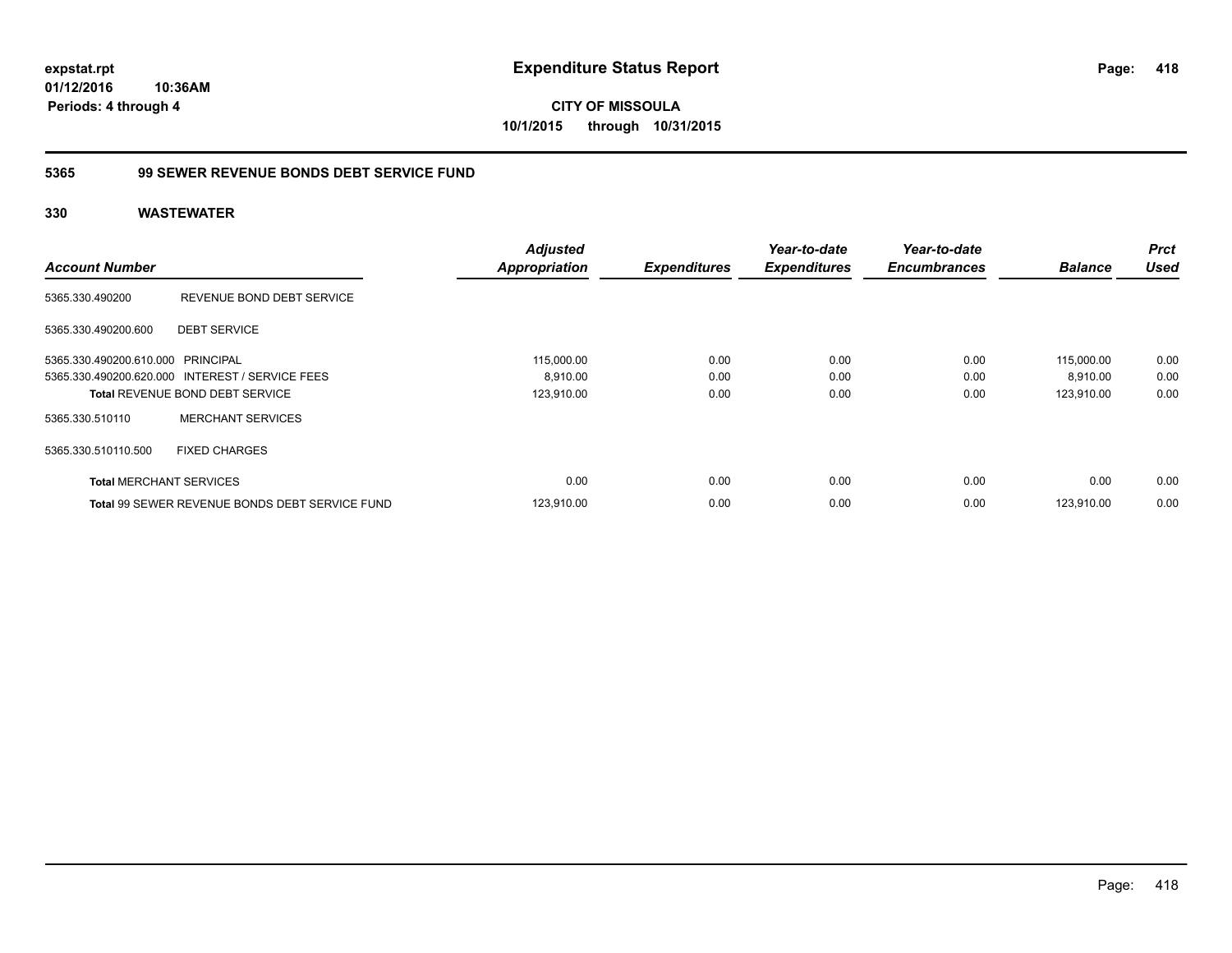**CITY OF MISSOULA 10/1/2015 through 10/31/2015**

### **5366 92 SEWER REVENUE BOND - SERIES A BOND RE**

| <b>Account Number</b>       |                                                | <b>Adjusted</b><br><b>Appropriation</b> | <b>Expenditures</b> | Year-to-date<br><b>Expenditures</b> | Year-to-date<br><b>Encumbrances</b> | <b>Balance</b> | <b>Prct</b><br><b>Used</b> |
|-----------------------------|------------------------------------------------|-----------------------------------------|---------------------|-------------------------------------|-------------------------------------|----------------|----------------------------|
| 5366.330.430610             | <b>ADMINISTRATION</b>                          |                                         |                     |                                     |                                     |                |                            |
| 5366.330.430610.800         | OTHER OBJECTS                                  |                                         |                     |                                     |                                     |                |                            |
| <b>Total ADMINISTRATION</b> |                                                | 0.00                                    | 0.00                | 0.00                                | 0.00                                | 0.00           | 0.00                       |
| 5366.330.510110             | <b>MERCHANT SERVICES</b>                       |                                         |                     |                                     |                                     |                |                            |
| 5366.330.510110.500         | <b>FIXED CHARGES</b>                           |                                         |                     |                                     |                                     |                |                            |
|                             | <b>Total MERCHANT SERVICES</b>                 | 0.00                                    | 0.00                | 0.00                                | 0.00                                | 0.00           | 0.00                       |
|                             | Total 92 SEWER REVENUE BOND - SERIES A BOND RE | 0.00                                    | 0.00                | 0.00                                | 0.00                                | 0.00           | 0.00                       |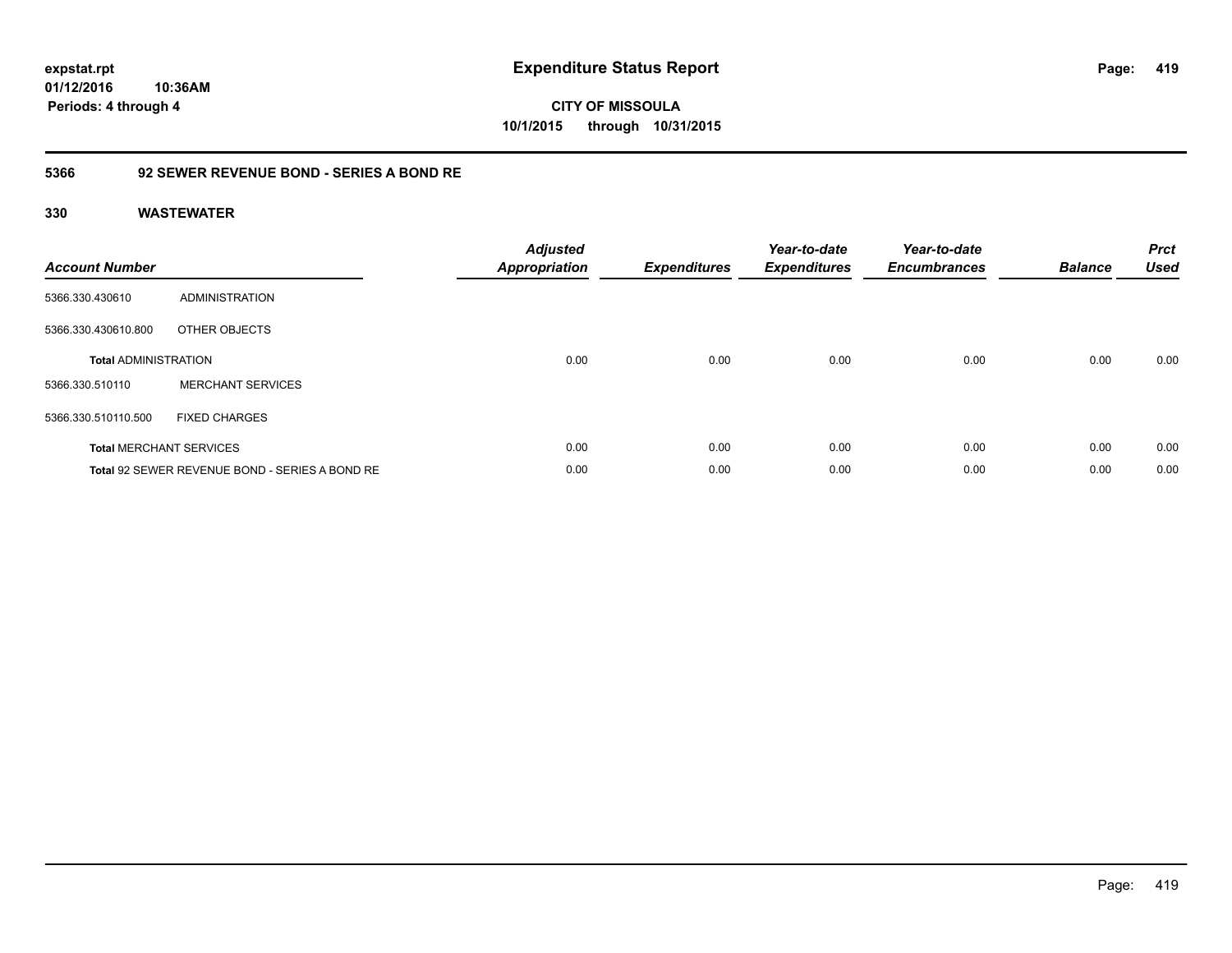**CITY OF MISSOULA 10/1/2015 through 10/31/2015**

### **5367 92 SEWER REVENUE BOND - SERIES B BOND RE**

| <b>Account Number</b>          |                                                | <b>Adjusted</b><br><b>Appropriation</b> | <b>Expenditures</b> | Year-to-date<br><b>Expenditures</b> | Year-to-date<br><b>Encumbrances</b> | <b>Balance</b> | <b>Prct</b><br><b>Used</b> |
|--------------------------------|------------------------------------------------|-----------------------------------------|---------------------|-------------------------------------|-------------------------------------|----------------|----------------------------|
| 5367.330.430610                | ADMINISTRATION                                 |                                         |                     |                                     |                                     |                |                            |
| 5367.330.430610.800            | OTHER OBJECTS                                  |                                         |                     |                                     |                                     |                |                            |
| <b>Total ADMINISTRATION</b>    |                                                | 0.00                                    | 0.00                | 0.00                                | 0.00                                | 0.00           | 0.00                       |
| 5367.330.510110                | <b>MERCHANT SERVICES</b>                       |                                         |                     |                                     |                                     |                |                            |
| 5367.330.510110.500            | <b>FIXED CHARGES</b>                           |                                         |                     |                                     |                                     |                |                            |
| <b>Total MERCHANT SERVICES</b> |                                                | 0.00                                    | 0.00                | 0.00                                | 0.00                                | 0.00           | 0.00                       |
|                                | Total 92 SEWER REVENUE BOND - SERIES B BOND RE | 0.00                                    | 0.00                | 0.00                                | 0.00                                | 0.00           | 0.00                       |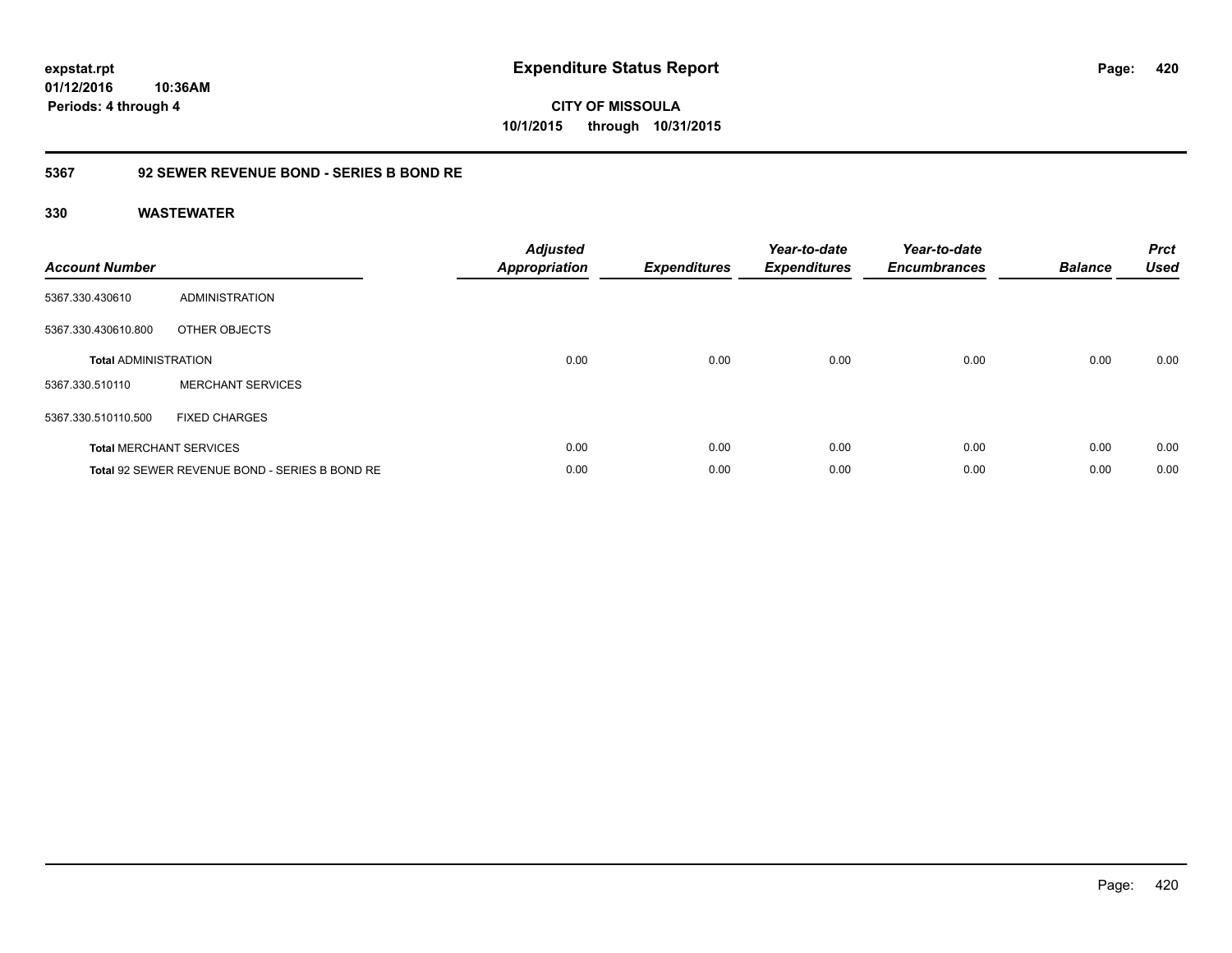# **CITY OF MISSOULA 10/1/2015 through 10/31/2015**

## **5368 00 SEWER REVENUE BOND RESERVE FUND**

| <b>Account Number</b>       |                                          | <b>Adjusted</b><br><b>Appropriation</b> | <b>Expenditures</b> | Year-to-date<br><b>Expenditures</b> | Year-to-date<br><b>Encumbrances</b> | <b>Balance</b> | <b>Prct</b><br><b>Used</b> |
|-----------------------------|------------------------------------------|-----------------------------------------|---------------------|-------------------------------------|-------------------------------------|----------------|----------------------------|
| 5368.330.430610             | ADMINISTRATION                           |                                         |                     |                                     |                                     |                |                            |
| 5368.330.430610.800         | OTHER OBJECTS                            |                                         |                     |                                     |                                     |                |                            |
| <b>Total ADMINISTRATION</b> |                                          | 0.00                                    | 0.00                | 0.00                                | 0.00                                | 0.00           | 0.00                       |
| 5368.330.510110             | <b>MERCHANT SERVICES</b>                 |                                         |                     |                                     |                                     |                |                            |
| 5368.330.510110.500         | <b>FIXED CHARGES</b>                     |                                         |                     |                                     |                                     |                |                            |
|                             | <b>Total MERCHANT SERVICES</b>           | 0.00                                    | 0.00                | 0.00                                | 0.00                                | 0.00           | 0.00                       |
|                             | Total 00 SEWER REVENUE BOND RESERVE FUND | 0.00                                    | 0.00                | 0.00                                | 0.00                                | 0.00           | 0.00                       |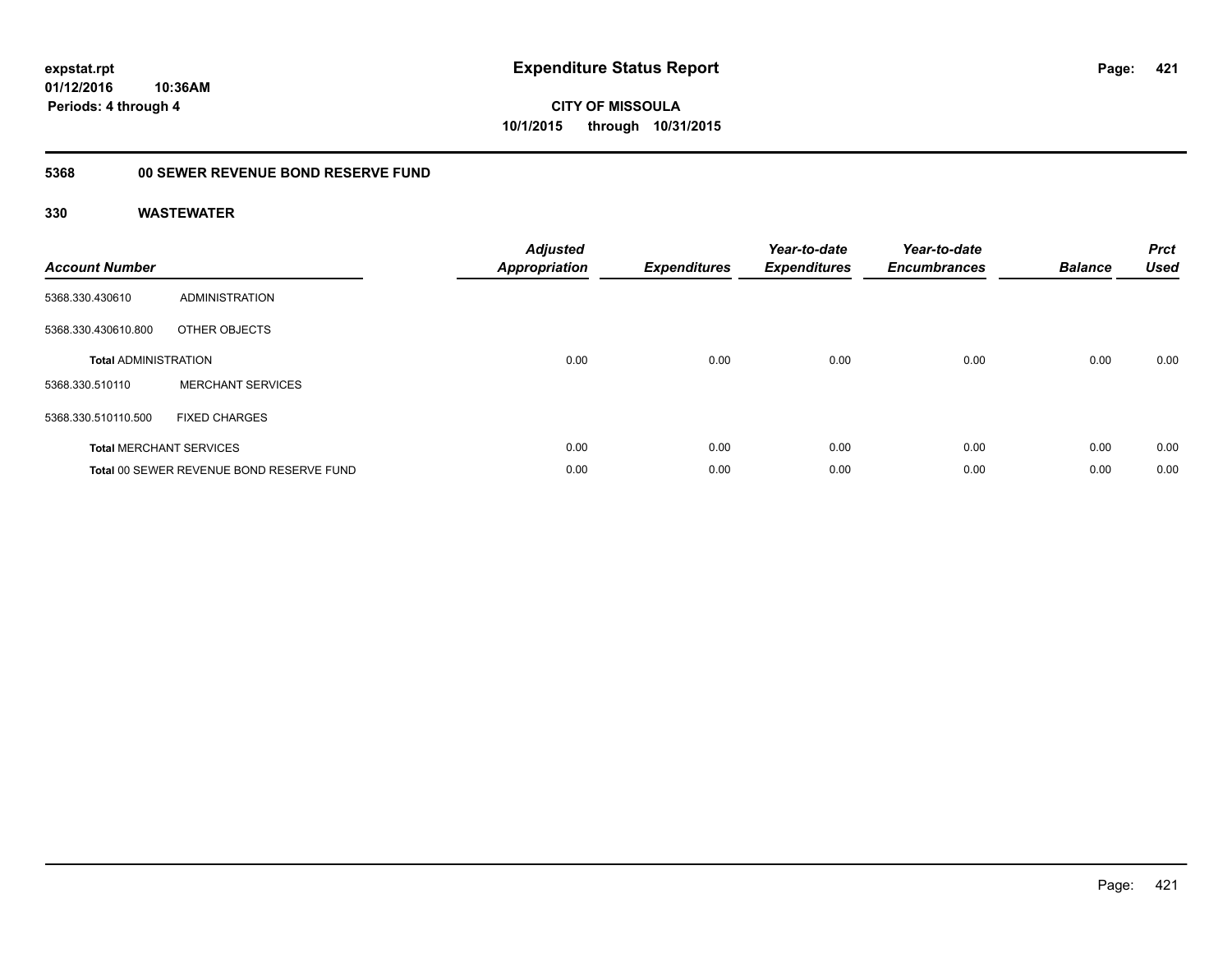### **5369 2001 SEWER REVENUE BOND**

| <b>Account Number</b>          |                                                  | <b>Adjusted</b><br><b>Appropriation</b> | <b>Expenditures</b> | Year-to-date<br><b>Expenditures</b> | Year-to-date<br><b>Encumbrances</b> | <b>Balance</b> | Prct<br><b>Used</b> |
|--------------------------------|--------------------------------------------------|-----------------------------------------|---------------------|-------------------------------------|-------------------------------------|----------------|---------------------|
| 5369.330.430610                | ADMINISTRATION                                   |                                         |                     |                                     |                                     |                |                     |
| 5369.330.430610.800            | OTHER OBJECTS                                    |                                         |                     |                                     |                                     |                |                     |
| <b>Total ADMINISTRATION</b>    | 5369.330.430610.820.000 TRANSFERS TO OTHER FUNDS | 30.00<br>30.00                          | 0.00<br>0.00        | 0.00<br>0.00                        | 0.00<br>0.00                        | 30.00<br>30.00 | 0.00<br>0.00        |
| 5369.330.510110                | <b>MERCHANT SERVICES</b>                         |                                         |                     |                                     |                                     |                |                     |
| 5369.330.510110.500            | <b>FIXED CHARGES</b>                             |                                         |                     |                                     |                                     |                |                     |
| <b>Total MERCHANT SERVICES</b> |                                                  | 0.00                                    | 0.00                | 0.00                                | 0.00                                | 0.00           | 0.00                |
|                                | Total 2001 SEWER REVENUE BOND                    | 30.00                                   | 0.00                | 0.00                                | 0.00                                | 30.00          | 0.00                |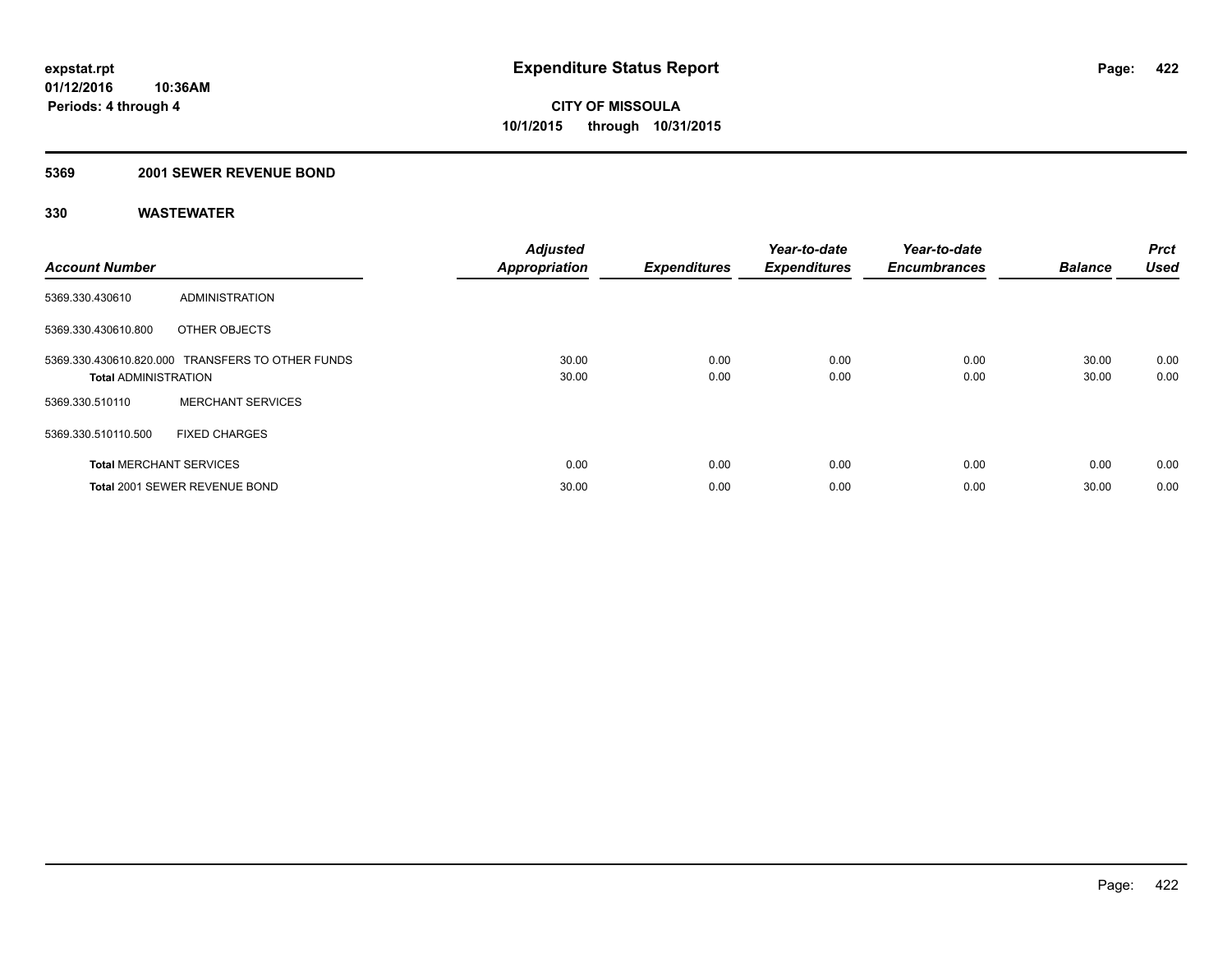**CITY OF MISSOULA 10/1/2015 through 10/31/2015**

## **5370 99 SEWER REVENUE BOND RESERVE FUND**

| <b>Account Number</b>       |                                                  | <b>Adjusted</b><br><b>Appropriation</b> | <b>Expenditures</b> | Year-to-date<br><b>Expenditures</b> | Year-to-date<br><b>Encumbrances</b> | <b>Balance</b>   | <b>Prct</b><br><b>Used</b> |
|-----------------------------|--------------------------------------------------|-----------------------------------------|---------------------|-------------------------------------|-------------------------------------|------------------|----------------------------|
| 5370.330.430610             | ADMINISTRATION                                   |                                         |                     |                                     |                                     |                  |                            |
| 5370.330.430610.800         | OTHER OBJECTS                                    |                                         |                     |                                     |                                     |                  |                            |
| <b>Total ADMINISTRATION</b> | 5370.330.430610.820.000 TRANSFERS TO OTHER FUNDS | 790.00<br>790.00                        | 0.00<br>0.00        | 0.00<br>0.00                        | 0.00<br>0.00                        | 790.00<br>790.00 | 0.00<br>0.00               |
| 5370.330.510110             | <b>MERCHANT SERVICES</b>                         |                                         |                     |                                     |                                     |                  |                            |
| 5370.330.510110.500         | <b>FIXED CHARGES</b>                             |                                         |                     |                                     |                                     |                  |                            |
|                             | <b>Total MERCHANT SERVICES</b>                   | 0.00                                    | 0.00                | 0.00                                | 0.00                                | 0.00             | 0.00                       |
|                             | Total 99 SEWER REVENUE BOND RESERVE FUND         | 790.00                                  | 0.00                | 0.00                                | 0.00                                | 790.00           | 0.00                       |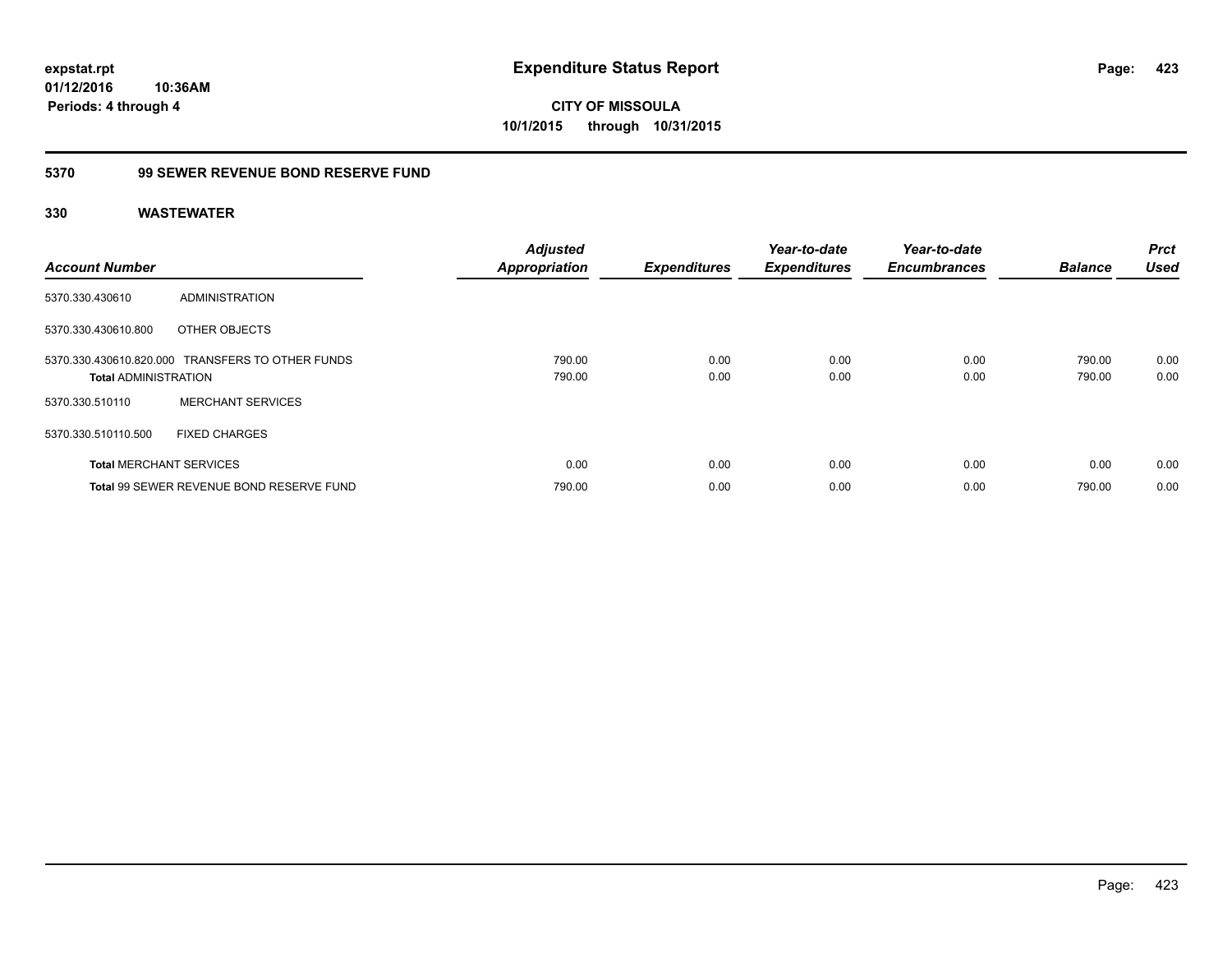#### **5371 2002 SEWER BONDS**

|                                   |                                                 | <b>Adjusted</b>      |                     | Year-to-date        | Year-to-date        |                | <b>Prct</b> |
|-----------------------------------|-------------------------------------------------|----------------------|---------------------|---------------------|---------------------|----------------|-------------|
| <b>Account Number</b>             |                                                 | <b>Appropriation</b> | <b>Expenditures</b> | <b>Expenditures</b> | <b>Encumbrances</b> | <b>Balance</b> | <b>Used</b> |
| 5371.330.490200                   | REVENUE BOND DEBT SERVICE                       |                      |                     |                     |                     |                |             |
| 5371.330.490200.600               | <b>DEBT SERVICE</b>                             |                      |                     |                     |                     |                |             |
| 5371.330.490200.610.000 PRINCIPAL |                                                 | 75,000.00            | 0.00                | 0.00                | 0.00                | 75,000.00      | 0.00        |
|                                   | 5371.330.490200.620.000 INTEREST / SERVICE FEES | 9,930.00             | 0.00                | 0.00                | 0.00                | 9,930.00       | 0.00        |
|                                   | <b>Total REVENUE BOND DEBT SERVICE</b>          | 84,930.00            | 0.00                | 0.00                | 0.00                | 84,930.00      | 0.00        |
| 5371.330.510110                   | <b>MERCHANT SERVICES</b>                        |                      |                     |                     |                     |                |             |
| 5371.330.510110.500               | <b>FIXED CHARGES</b>                            |                      |                     |                     |                     |                |             |
| <b>Total MERCHANT SERVICES</b>    |                                                 | 0.00                 | 0.00                | 0.00                | 0.00                | 0.00           | 0.00        |
| Total 2002 SEWER BONDS            |                                                 | 84,930.00            | 0.00                | 0.00                | 0.00                | 84,930.00      | 0.00        |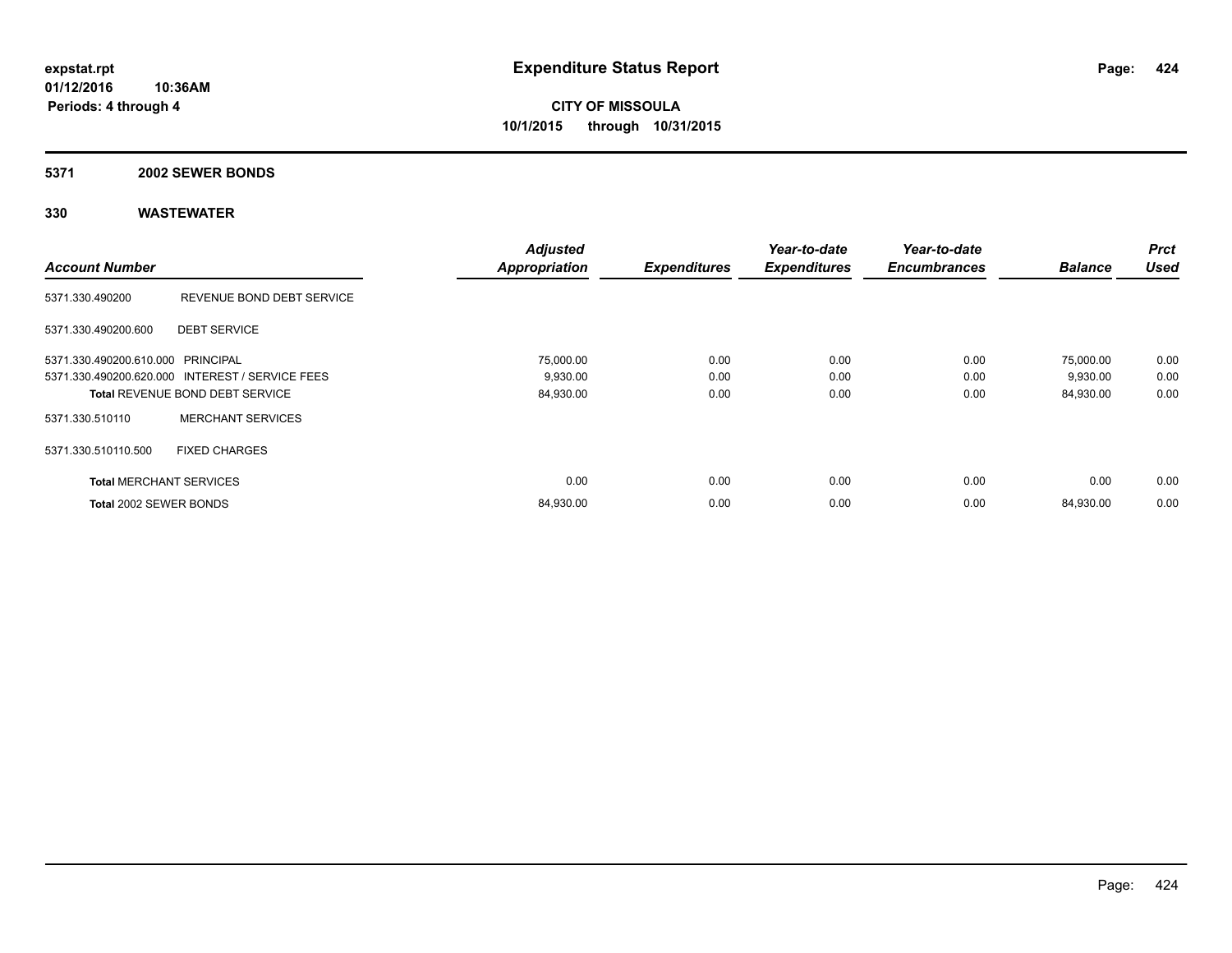### **5372 2002 SEWER REVENUE BOND**

| <b>Account Number</b>       |                                | <b>Adjusted</b><br>Appropriation | <b>Expenditures</b> | Year-to-date<br><b>Expenditures</b> | Year-to-date<br><b>Encumbrances</b> | <b>Balance</b> | <b>Prct</b><br><b>Used</b> |
|-----------------------------|--------------------------------|----------------------------------|---------------------|-------------------------------------|-------------------------------------|----------------|----------------------------|
| 5372.330.430610             | <b>ADMINISTRATION</b>          |                                  |                     |                                     |                                     |                |                            |
| 5372.330.430610.800         | OTHER OBJECTS                  |                                  |                     |                                     |                                     |                |                            |
| <b>Total ADMINISTRATION</b> |                                | 0.00                             | 0.00                | 0.00                                | 0.00                                | 0.00           | 0.00                       |
| 5372.330.510110             | <b>MERCHANT SERVICES</b>       |                                  |                     |                                     |                                     |                |                            |
| 5372.330.510110.500         | <b>FIXED CHARGES</b>           |                                  |                     |                                     |                                     |                |                            |
|                             | <b>Total MERCHANT SERVICES</b> | 0.00                             | 0.00                | 0.00                                | 0.00                                | 0.00           | 0.00                       |
|                             | Total 2002 SEWER REVENUE BOND  | 0.00                             | 0.00                | 0.00                                | 0.00                                | 0.00           | 0.00                       |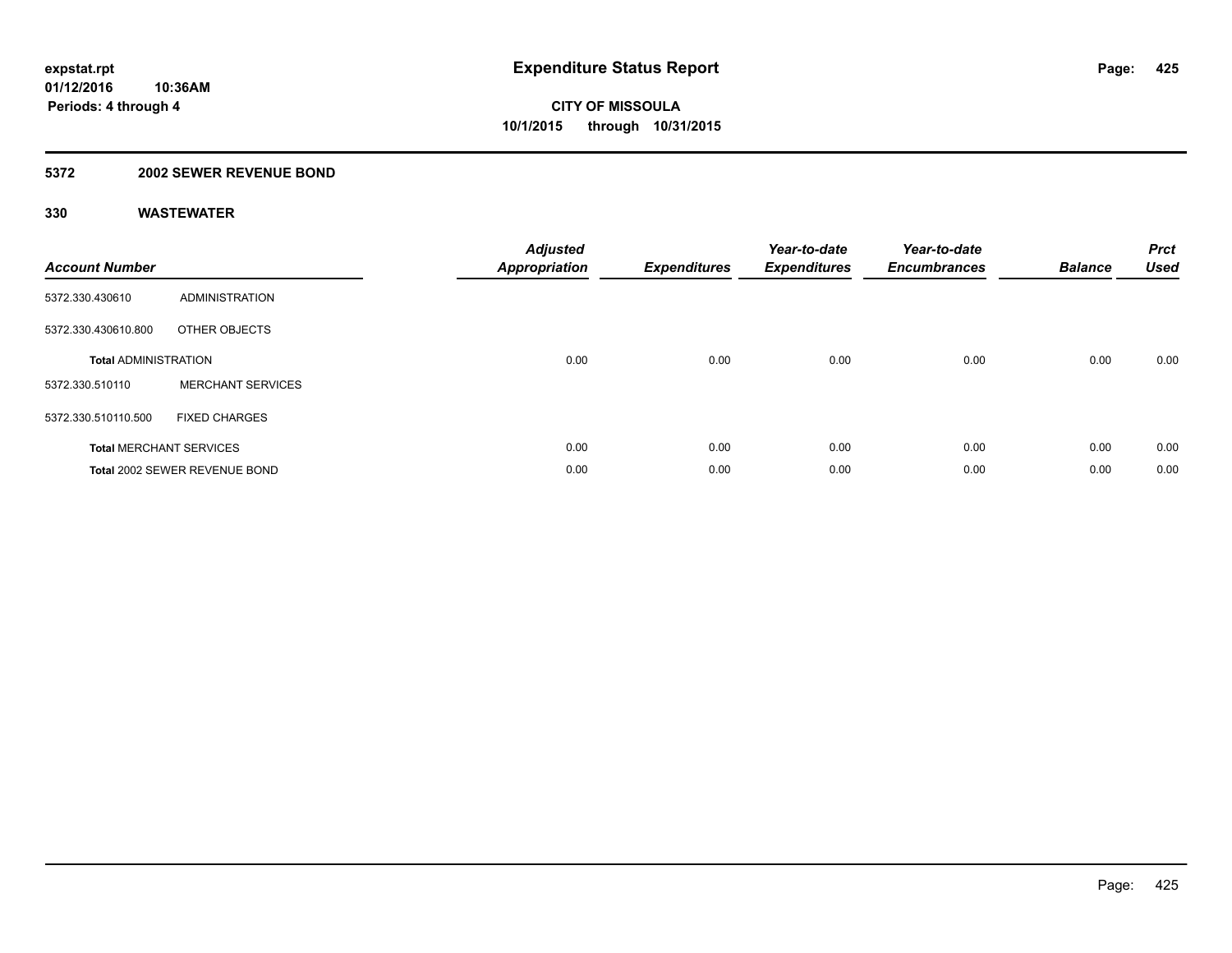**426**

**01/12/2016 10:36AM Periods: 4 through 4**

**CITY OF MISSOULA 10/1/2015 through 10/31/2015**

#### **5373 2002 WWTP UPGRADE REVENUE BOND**

|                                   |                                                 | <b>Adjusted</b>      |                     | Year-to-date        | Year-to-date        |                | <b>Prct</b> |
|-----------------------------------|-------------------------------------------------|----------------------|---------------------|---------------------|---------------------|----------------|-------------|
| <b>Account Number</b>             |                                                 | <b>Appropriation</b> | <b>Expenditures</b> | <b>Expenditures</b> | <b>Encumbrances</b> | <b>Balance</b> | <b>Used</b> |
| 5373.330.490200                   | REVENUE BOND DEBT SERVICE                       |                      |                     |                     |                     |                |             |
| 5373.330.490200.600               | <b>DEBT SERVICE</b>                             |                      |                     |                     |                     |                |             |
| 5373.330.490200.610.000 PRINCIPAL |                                                 | 290,000.00           | 0.00                | 0.00                | 0.00                | 290,000.00     | 0.00        |
|                                   | 5373.330.490200.620.000 INTEREST / SERVICE FEES | 41,640.00            | 0.00                | 0.00                | 0.00                | 41,640.00      | 0.00        |
|                                   | <b>Total REVENUE BOND DEBT SERVICE</b>          | 331,640.00           | 0.00                | 0.00                | 0.00                | 331,640.00     | 0.00        |
| 5373.330.510110                   | <b>MERCHANT SERVICES</b>                        |                      |                     |                     |                     |                |             |
| 5373.330.510110.500               | <b>FIXED CHARGES</b>                            |                      |                     |                     |                     |                |             |
| <b>Total MERCHANT SERVICES</b>    |                                                 | 0.00                 | 0.00                | 0.00                | 0.00                | 0.00           | 0.00        |
|                                   | Total 2002 WWTP UPGRADE REVENUE BOND            | 331.640.00           | 0.00                | 0.00                | 0.00                | 331.640.00     | 0.00        |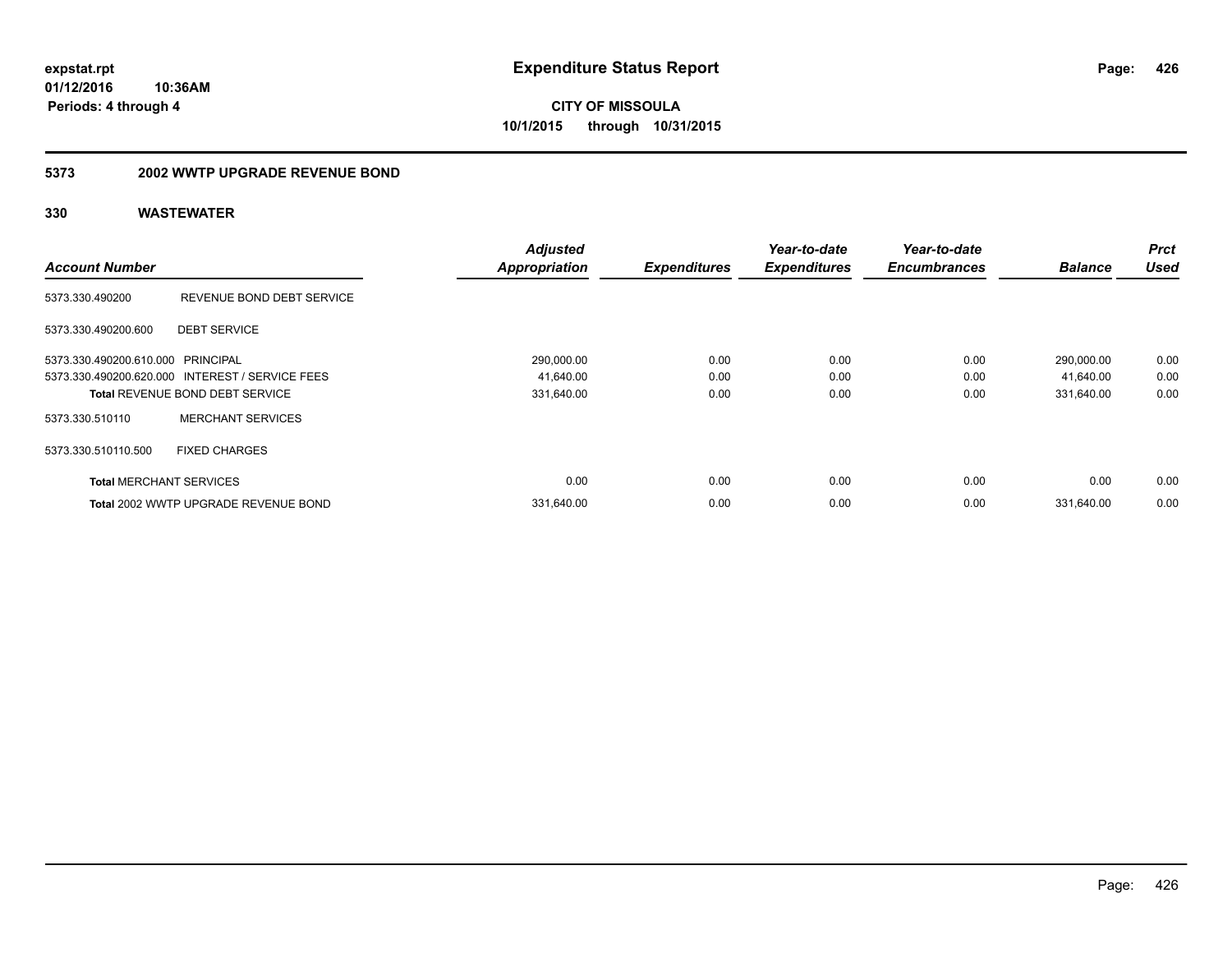### **5374 2002 WWTP UPGRADE RESERVE**

|                             |                                                  | <b>Adjusted</b>      |                     | Year-to-date        | Year-to-date        |                | <b>Prct</b> |
|-----------------------------|--------------------------------------------------|----------------------|---------------------|---------------------|---------------------|----------------|-------------|
| <b>Account Number</b>       |                                                  | <b>Appropriation</b> | <b>Expenditures</b> | <b>Expenditures</b> | <b>Encumbrances</b> | <b>Balance</b> | <b>Used</b> |
| 5374.330.430610             | <b>ADMINISTRATION</b>                            |                      |                     |                     |                     |                |             |
| 5374.330.430610.800         | OTHER OBJECTS                                    |                      |                     |                     |                     |                |             |
|                             | 5374.330.430610.820.000 TRANSFERS TO OTHER FUNDS | 180.00               | 0.00                | 0.00                | 0.00                | 180.00         | 0.00        |
| <b>Total ADMINISTRATION</b> |                                                  | 180.00               | 0.00                | 0.00                | 0.00                | 180.00         | 0.00        |
| 5374.330.490200             | REVENUE BOND DEBT SERVICE                        |                      |                     |                     |                     |                |             |
| 5374.330.490200.600         | <b>DEBT SERVICE</b>                              |                      |                     |                     |                     |                |             |
|                             | Total REVENUE BOND DEBT SERVICE                  | 0.00                 | 0.00                | 0.00                | 0.00                | 0.00           | 0.00        |
| 5374.330.510110             | <b>MERCHANT SERVICES</b>                         |                      |                     |                     |                     |                |             |
| 5374.330.510110.500         | <b>FIXED CHARGES</b>                             |                      |                     |                     |                     |                |             |
|                             | <b>Total MERCHANT SERVICES</b>                   | 0.00                 | 0.00                | 0.00                | 0.00                | 0.00           | 0.00        |
|                             | Total 2002 WWTP UPGRADE RESERVE                  | 180.00               | 0.00                | 0.00                | 0.00                | 180.00         | 0.00        |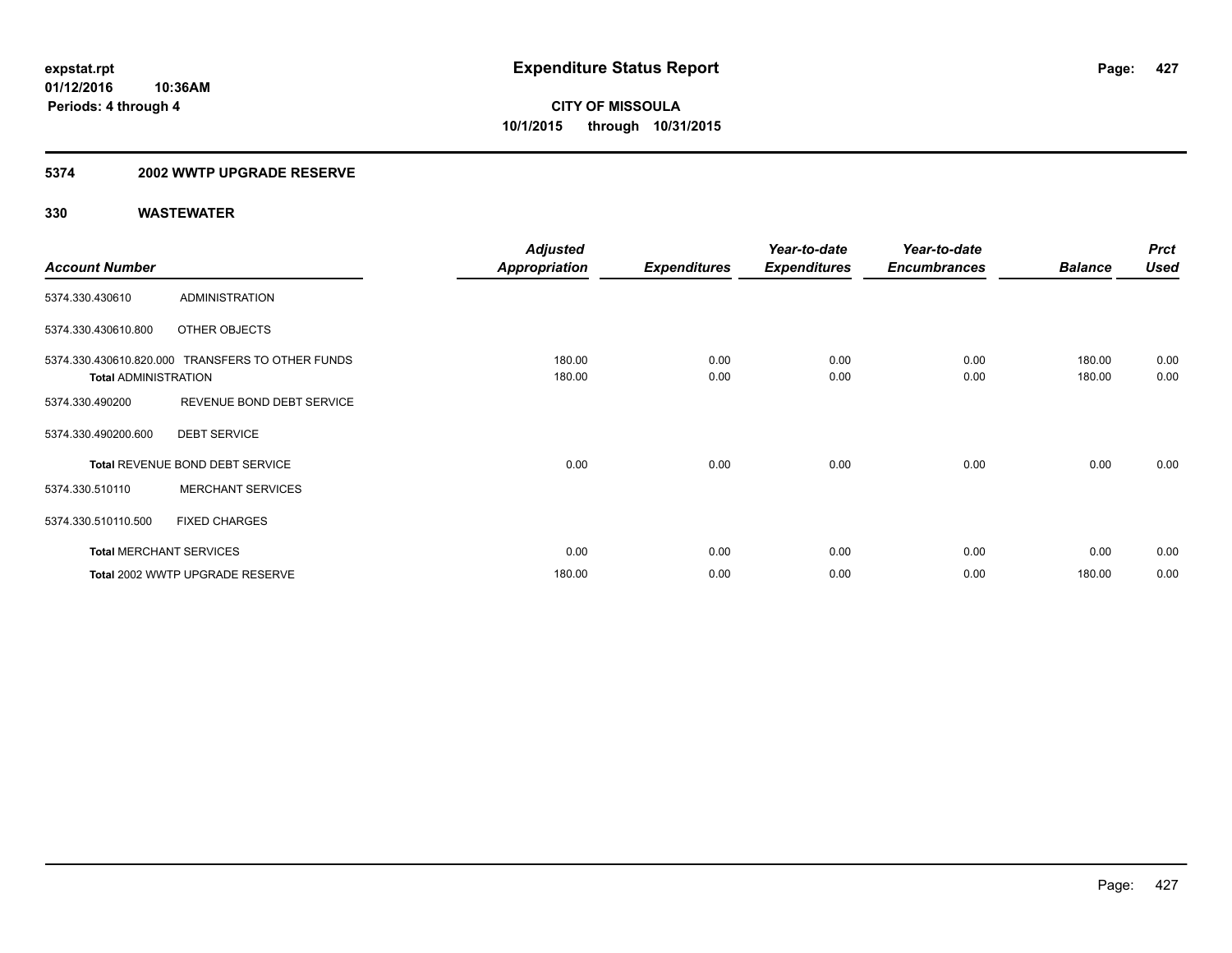### **5375 2003 WWTP SRF \$3.8M EPA DEBT**

| <b>Account Number</b>             |                                                 | <b>Adjusted</b><br><b>Appropriation</b> | <b>Expenditures</b> | Year-to-date<br><b>Expenditures</b> | Year-to-date<br><b>Encumbrances</b> | <b>Balance</b> | <b>Prct</b><br><b>Used</b> |
|-----------------------------------|-------------------------------------------------|-----------------------------------------|---------------------|-------------------------------------|-------------------------------------|----------------|----------------------------|
| 5375.330.490200                   | REVENUE BOND DEBT SERVICE                       |                                         |                     |                                     |                                     |                |                            |
| 5375.330.490200.600               | <b>DEBT SERVICE</b>                             |                                         |                     |                                     |                                     |                |                            |
| 5375.330.490200.610.000 PRINCIPAL |                                                 | 211,000.00                              | 0.00                | 0.00                                | 0.00                                | 211,000.00     | 0.00                       |
|                                   | 5375.330.490200.620.000 INTEREST / SERVICE FEES | 39,926.00                               | 0.00                | 0.00                                | 0.00                                | 39,926.00      | 0.00                       |
|                                   | <b>Total REVENUE BOND DEBT SERVICE</b>          | 250,926.00                              | 0.00                | 0.00                                | 0.00                                | 250,926.00     | 0.00                       |
| 5375.330.510110                   | <b>MERCHANT SERVICES</b>                        |                                         |                     |                                     |                                     |                |                            |
| 5375.330.510110.500               | <b>FIXED CHARGES</b>                            |                                         |                     |                                     |                                     |                |                            |
| <b>Total MERCHANT SERVICES</b>    |                                                 | 0.00                                    | 0.00                | 0.00                                | 0.00                                | 0.00           | 0.00                       |
|                                   | Total 2003 WWTP SRF \$3.8M EPA DEBT             | 250,926.00                              | 0.00                | 0.00                                | 0.00                                | 250,926.00     | 0.00                       |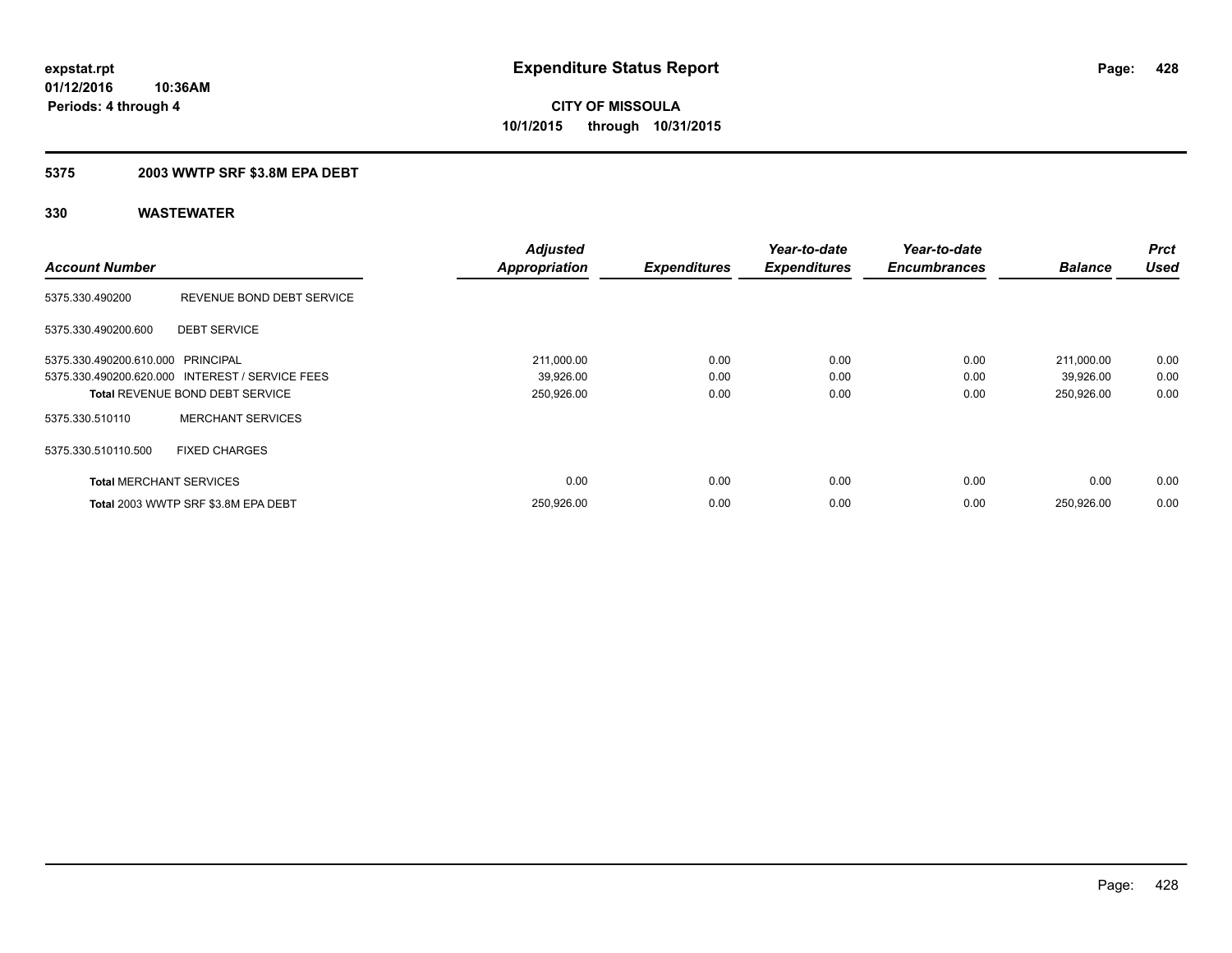### **5376 2003 WWTP SRF \$3.8M EPA RESERVE**

| <b>Account Number</b>       |                                        | <b>Adjusted</b><br><b>Appropriation</b> | <b>Expenditures</b> | Year-to-date<br><b>Expenditures</b> | Year-to-date<br><b>Encumbrances</b> | <b>Balance</b> | <b>Prct</b><br><b>Used</b> |
|-----------------------------|----------------------------------------|-----------------------------------------|---------------------|-------------------------------------|-------------------------------------|----------------|----------------------------|
| 5376.330.430610             | <b>ADMINISTRATION</b>                  |                                         |                     |                                     |                                     |                |                            |
| 5376.330.430610.800         | OTHER OBJECTS                          |                                         |                     |                                     |                                     |                |                            |
| <b>Total ADMINISTRATION</b> |                                        | 0.00                                    | 0.00                | 0.00                                | 0.00                                | 0.00           | 0.00                       |
| 5376.330.510110             | <b>MERCHANT SERVICES</b>               |                                         |                     |                                     |                                     |                |                            |
| 5376.330.510110.500         | <b>FIXED CHARGES</b>                   |                                         |                     |                                     |                                     |                |                            |
|                             | <b>Total MERCHANT SERVICES</b>         | 0.00                                    | 0.00                | 0.00                                | 0.00                                | 0.00           | 0.00                       |
|                             | Total 2003 WWTP SRF \$3.8M EPA RESERVE | 0.00                                    | 0.00                | 0.00                                | 0.00                                | 0.00           | 0.00                       |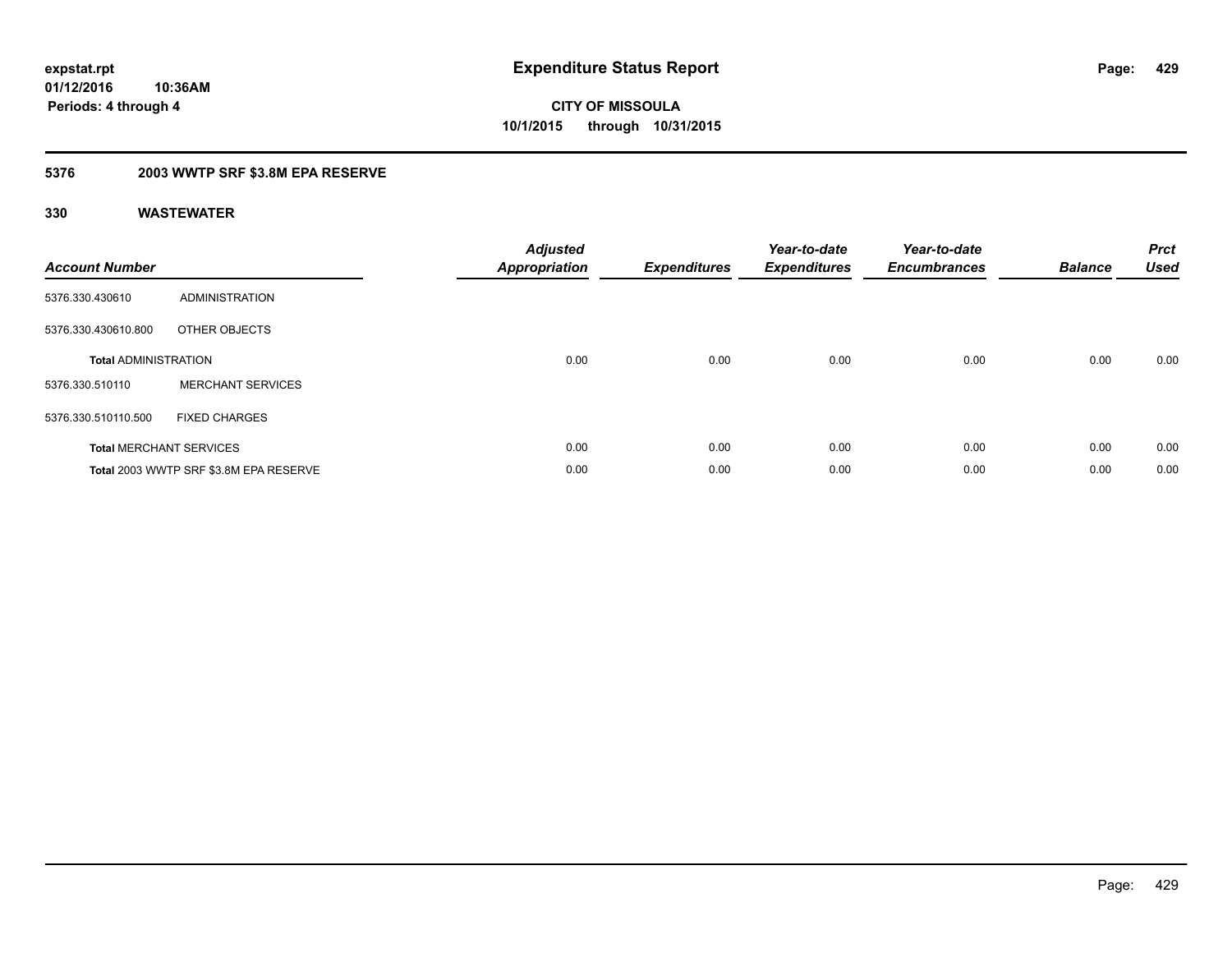**CITY OF MISSOULA 10/1/2015 through 10/31/2015**

## **5377 2004 WWTP \$3.023 LOAN DEBT SERVICE**

| <b>Account Number</b>             |                                                 | <b>Adjusted</b><br><b>Appropriation</b> | <b>Expenditures</b> | Year-to-date<br><b>Expenditures</b> | Year-to-date<br><b>Encumbrances</b> | <b>Balance</b> | <b>Prct</b><br><b>Used</b> |
|-----------------------------------|-------------------------------------------------|-----------------------------------------|---------------------|-------------------------------------|-------------------------------------|----------------|----------------------------|
| 5377.330.490200                   | REVENUE BOND DEBT SERVICE                       |                                         |                     |                                     |                                     |                |                            |
| 5377.330.490200.600               | <b>DEBT SERVICE</b>                             |                                         |                     |                                     |                                     |                |                            |
| 5377.330.490200.610.000 PRINCIPAL |                                                 | 203,000.00                              | 0.00                | 0.00                                | 0.00                                | 203,000.00     | 0.00                       |
|                                   | 5377.330.490200.620.000 INTEREST / SERVICE FEES | 41,006.00                               | 0.00                | 0.00                                | 0.00                                | 41.006.00      | 0.00                       |
|                                   | <b>Total REVENUE BOND DEBT SERVICE</b>          | 244,006.00                              | 0.00                | 0.00                                | 0.00                                | 244.006.00     | 0.00                       |
| 5377.330.510110                   | <b>MERCHANT SERVICES</b>                        |                                         |                     |                                     |                                     |                |                            |
| 5377.330.510110.500               | <b>FIXED CHARGES</b>                            |                                         |                     |                                     |                                     |                |                            |
| <b>Total MERCHANT SERVICES</b>    |                                                 | 0.00                                    | 0.00                | 0.00                                | 0.00                                | 0.00           | 0.00                       |
|                                   | Total 2004 WWTP \$3.023 LOAN DEBT SERVICE       | 244.006.00                              | 0.00                | 0.00                                | 0.00                                | 244.006.00     | 0.00                       |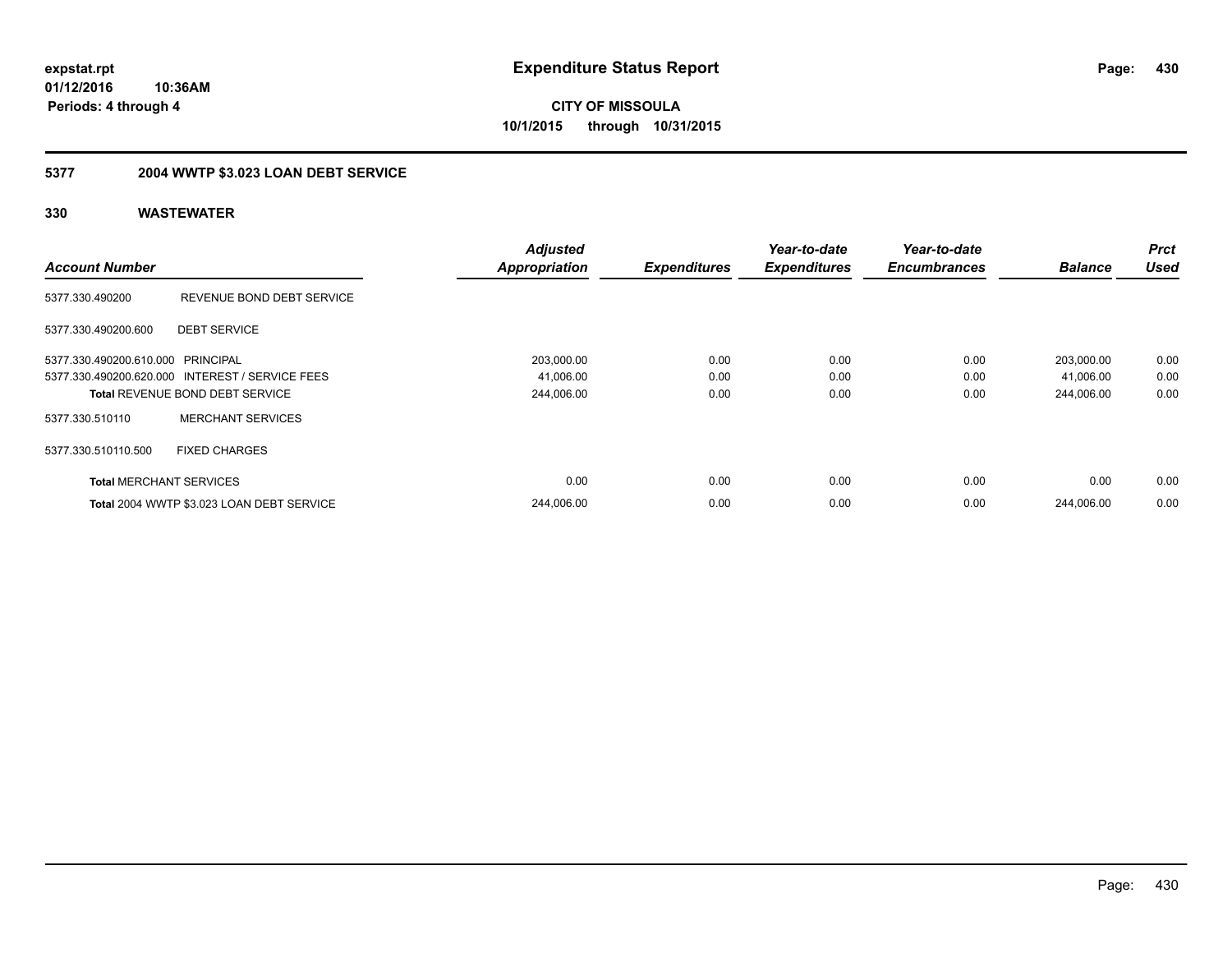### **5378 2004 WWTP \$3.023 LOAN RESERVE**

|                             |                                                  | <b>Adjusted</b>      |                     | Year-to-date        | Year-to-date        |                | <b>Prct</b> |
|-----------------------------|--------------------------------------------------|----------------------|---------------------|---------------------|---------------------|----------------|-------------|
| <b>Account Number</b>       |                                                  | <b>Appropriation</b> | <b>Expenditures</b> | <b>Expenditures</b> | <b>Encumbrances</b> | <b>Balance</b> | <b>Used</b> |
| 5378.330.430610             | <b>ADMINISTRATION</b>                            |                      |                     |                     |                     |                |             |
| 5378.330.430610.800         | OTHER OBJECTS                                    |                      |                     |                     |                     |                |             |
|                             | 5378.330.430610.820.000 TRANSFERS TO OTHER FUNDS | 283.00               | 0.00                | 0.00                | 0.00                | 283.00         | 0.00        |
| <b>Total ADMINISTRATION</b> |                                                  | 283.00               | 0.00                | 0.00                | 0.00                | 283.00         | 0.00        |
| 5378.330.490200             | REVENUE BOND DEBT SERVICE                        |                      |                     |                     |                     |                |             |
| 5378.330.490200.600         | <b>DEBT SERVICE</b>                              |                      |                     |                     |                     |                |             |
|                             | Total REVENUE BOND DEBT SERVICE                  | 0.00                 | 0.00                | 0.00                | 0.00                | 0.00           | 0.00        |
| 5378.330.510110             | <b>MERCHANT SERVICES</b>                         |                      |                     |                     |                     |                |             |
| 5378.330.510110.500         | <b>FIXED CHARGES</b>                             |                      |                     |                     |                     |                |             |
|                             | <b>Total MERCHANT SERVICES</b>                   | 0.00                 | 0.00                | 0.00                | 0.00                | 0.00           | 0.00        |
|                             | Total 2004 WWTP \$3.023 LOAN RESERVE             | 283.00               | 0.00                | 0.00                | 0.00                | 283.00         | 0.00        |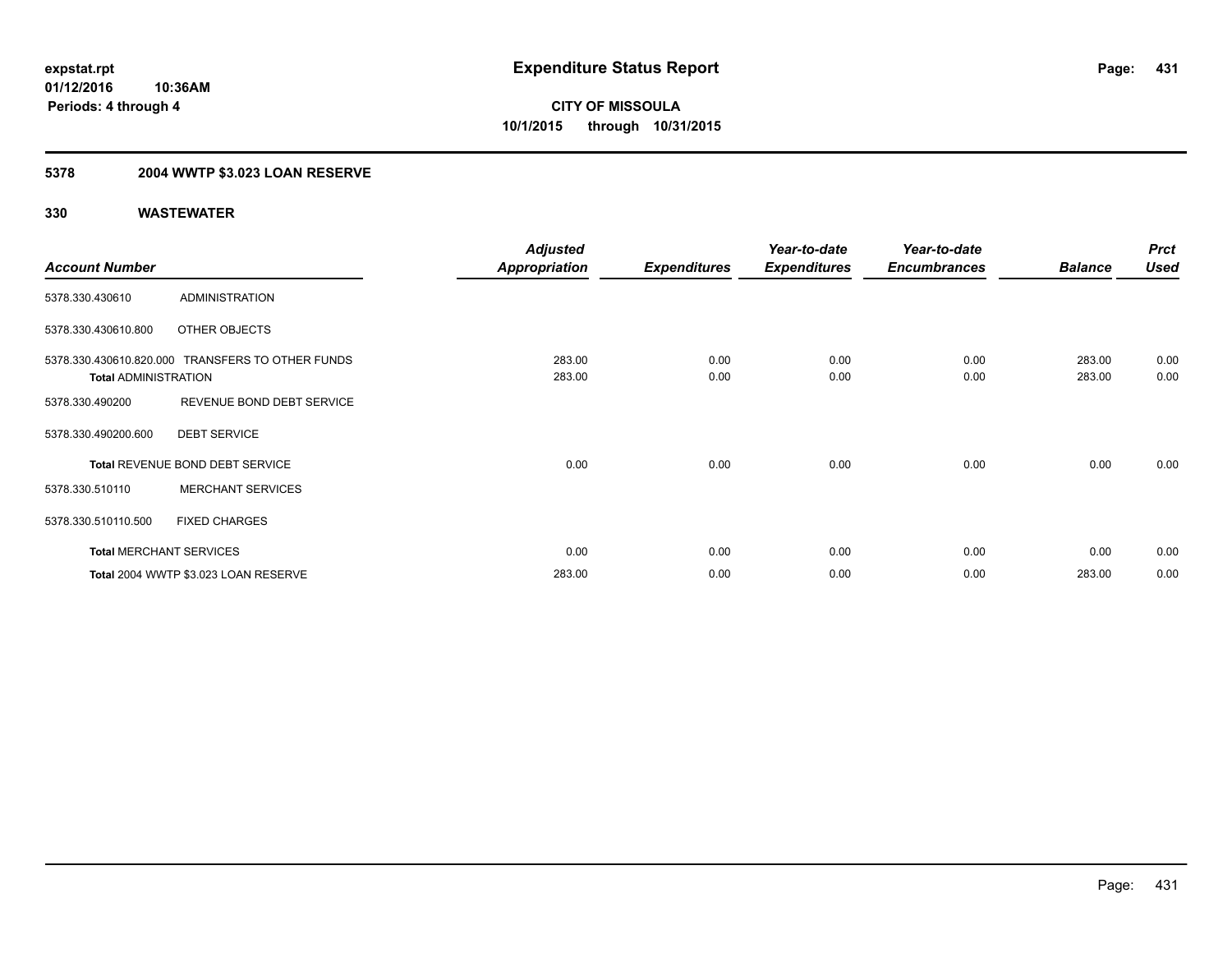**CITY OF MISSOULA 10/1/2015 through 10/31/2015**

### **5379 2005 BRICH/BRDY/LIN/GIL SRF DEBT**

|                                |                                                 | <b>Adjusted</b>      |                     | Year-to-date        | Year-to-date        |                | <b>Prct</b> |
|--------------------------------|-------------------------------------------------|----------------------|---------------------|---------------------|---------------------|----------------|-------------|
| <b>Account Number</b>          |                                                 | <b>Appropriation</b> | <b>Expenditures</b> | <b>Expenditures</b> | <b>Encumbrances</b> | <b>Balance</b> | Used        |
| 5379.330.430610                | ADMINISTRATION                                  |                      |                     |                     |                     |                |             |
| 5379.330.430610.800            | OTHER OBJECTS                                   |                      |                     |                     |                     |                |             |
| <b>Total ADMINISTRATION</b>    |                                                 | 0.00                 | 0.00                | 0.00                | 0.00                | 0.00           | 0.00        |
| 5379.330.490200                | REVENUE BOND DEBT SERVICE                       |                      |                     |                     |                     |                |             |
| 5379.330.490200.600            | <b>DEBT SERVICE</b>                             |                      |                     |                     |                     |                |             |
| 5379.330.490200.610.000        | <b>PRINCIPAL</b>                                | 88,000.00            | 0.00                | 0.00                | 0.00                | 88,000.00      | 0.00        |
|                                | 5379.330.490200.620.000 INTEREST / SERVICE FEES | 21,443.00            | 0.00                | 0.00                | 0.00                | 21,443.00      | 0.00        |
|                                | Total REVENUE BOND DEBT SERVICE                 | 109,443.00           | 0.00                | 0.00                | 0.00                | 109,443.00     | 0.00        |
| 5379.330.510110                | <b>MERCHANT SERVICES</b>                        |                      |                     |                     |                     |                |             |
| 5379.330.510110.500            | <b>FIXED CHARGES</b>                            |                      |                     |                     |                     |                |             |
| <b>Total MERCHANT SERVICES</b> |                                                 | 0.00                 | 0.00                | 0.00                | 0.00                | 0.00           | 0.00        |
|                                | Total 2005 BRICH/BRDY/LIN/GIL SRF DEBT          | 109,443.00           | 0.00                | 0.00                | 0.00                | 109,443.00     | 0.00        |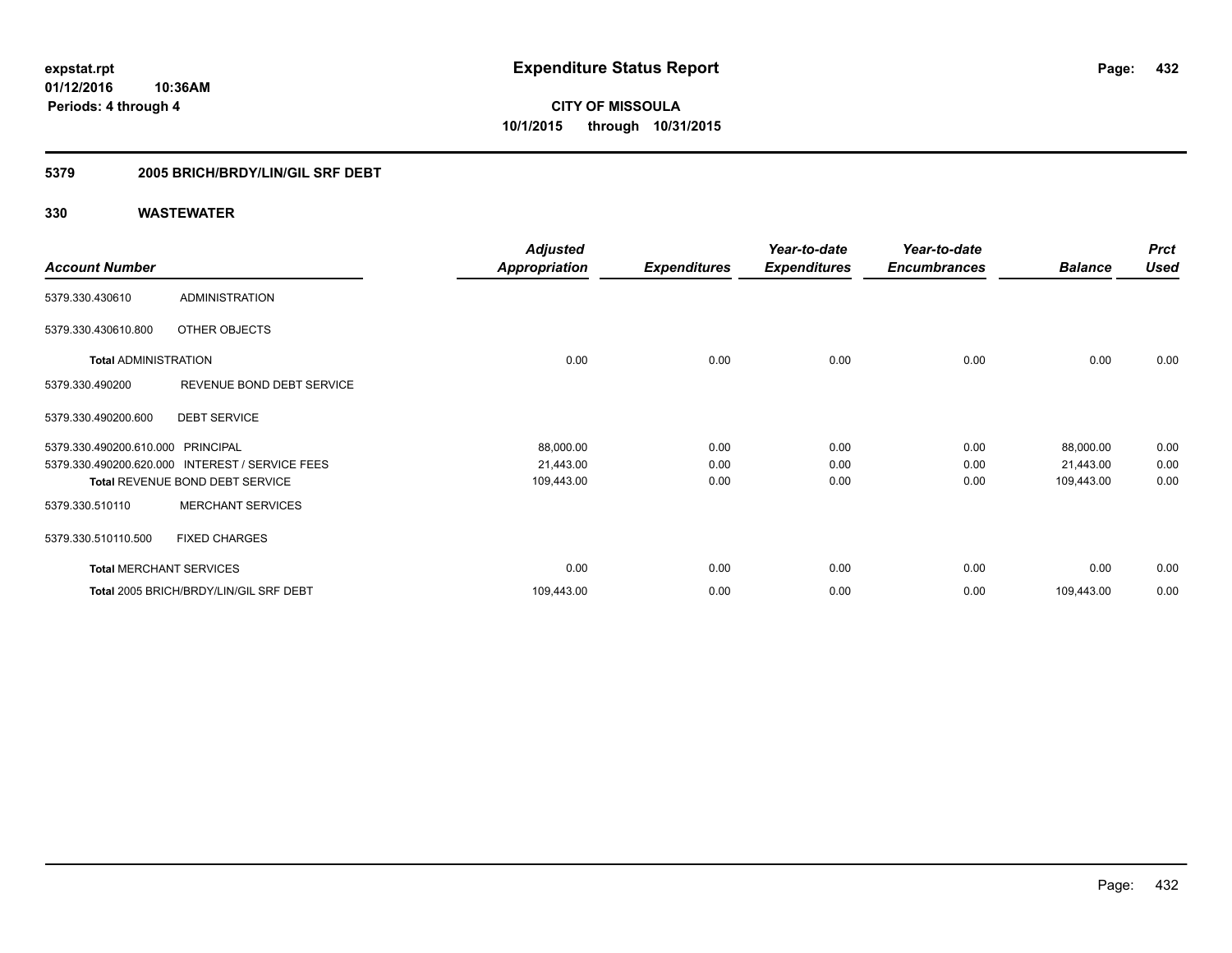**01/12/2016 10:36AM Periods: 4 through 4**

**CITY OF MISSOULA 10/1/2015 through 10/31/2015**

## **5380 BRDWY/BIRCH/GILBERT/LINCOLNWOOD**

| <b>Account Number</b>       |                                       | <b>Adjusted</b><br><b>Appropriation</b> | <b>Expenditures</b> | Year-to-date<br><b>Expenditures</b> | Year-to-date<br><b>Encumbrances</b> | <b>Balance</b> | <b>Prct</b><br><b>Used</b> |
|-----------------------------|---------------------------------------|-----------------------------------------|---------------------|-------------------------------------|-------------------------------------|----------------|----------------------------|
| 5380.330.430610             | <b>ADMINISTRATION</b>                 |                                         |                     |                                     |                                     |                |                            |
| 5380.330.430610.800         | OTHER OBJECTS                         |                                         |                     |                                     |                                     |                |                            |
| <b>Total ADMINISTRATION</b> |                                       | 0.00                                    | 0.00                | 0.00                                | 0.00                                | 0.00           | 0.00                       |
| 5380.330.490200             | REVENUE BOND DEBT SERVICE             |                                         |                     |                                     |                                     |                |                            |
| 5380.330.490200.600         | <b>DEBT SERVICE</b>                   |                                         |                     |                                     |                                     |                |                            |
|                             | Total REVENUE BOND DEBT SERVICE       | 0.00                                    | 0.00                | 0.00                                | 0.00                                | 0.00           | 0.00                       |
| 5380.330.510110             | <b>MERCHANT SERVICES</b>              |                                         |                     |                                     |                                     |                |                            |
| 5380.330.510110.500         | <b>FIXED CHARGES</b>                  |                                         |                     |                                     |                                     |                |                            |
|                             | <b>Total MERCHANT SERVICES</b>        | 0.00                                    | 0.00                | 0.00                                | 0.00                                | 0.00           | 0.00                       |
|                             | Total BRDWY/BIRCH/GILBERT/LINCOLNWOOD | 0.00                                    | 0.00                | 0.00                                | 0.00                                | 0.00           | 0.00                       |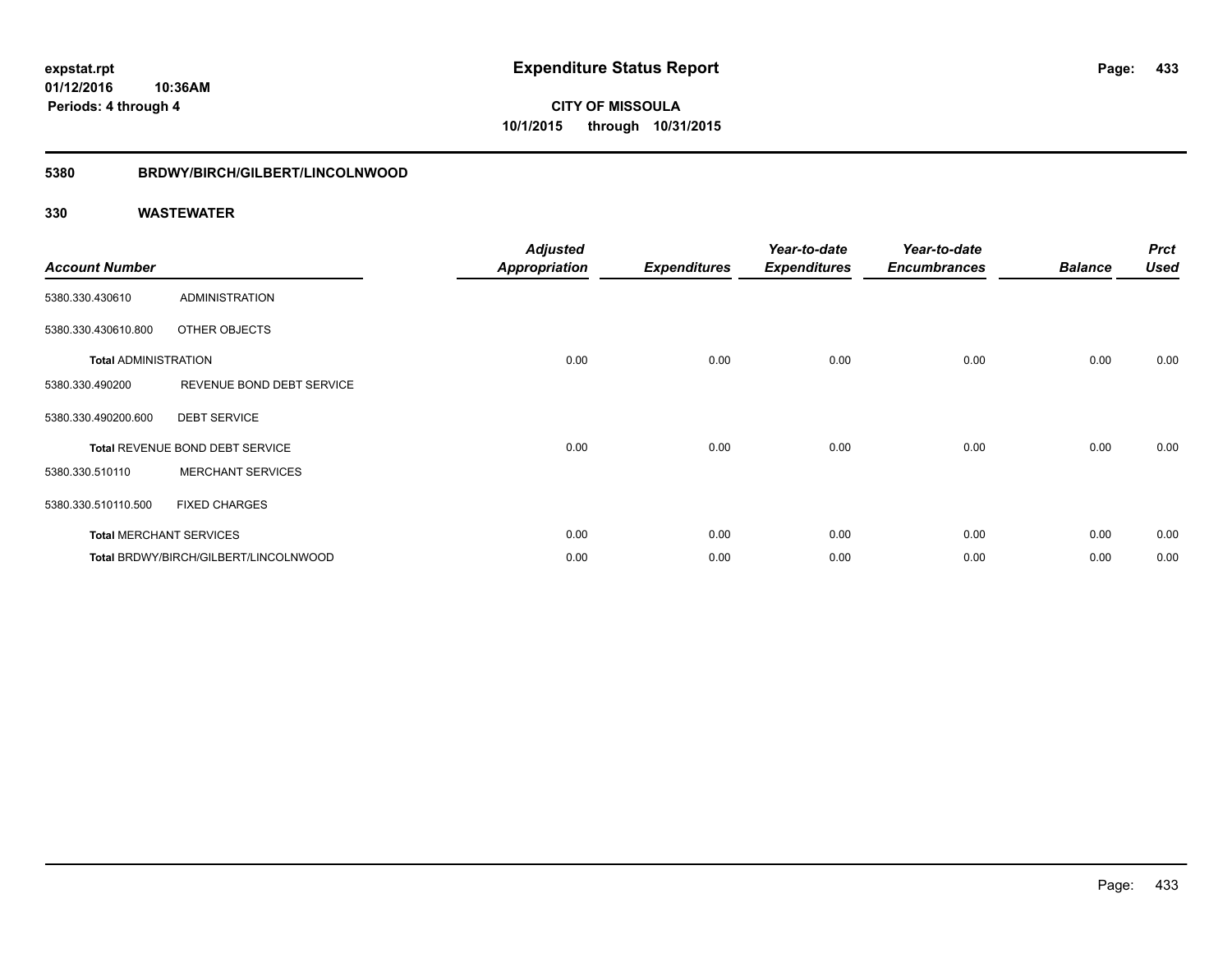## **5381 LINCOLNWOOD PH2 DEBT SERVICE**

| <b>Account Number</b>       |                                    | <b>Adjusted</b><br><b>Appropriation</b> | <b>Expenditures</b> | Year-to-date<br><b>Expenditures</b> | Year-to-date<br><b>Encumbrances</b> | <b>Balance</b> | <b>Prct</b><br><b>Used</b> |
|-----------------------------|------------------------------------|-----------------------------------------|---------------------|-------------------------------------|-------------------------------------|----------------|----------------------------|
| 5381.330.430610             | <b>ADMINISTRATION</b>              |                                         |                     |                                     |                                     |                |                            |
| 5381.330.430610.800         | OTHER OBJECTS                      |                                         |                     |                                     |                                     |                |                            |
| <b>Total ADMINISTRATION</b> |                                    | 0.00                                    | 0.00                | 0.00                                | 0.00                                | 0.00           | 0.00                       |
| 5381.330.490200             | REVENUE BOND DEBT SERVICE          |                                         |                     |                                     |                                     |                |                            |
| 5381.330.490200.600         | <b>DEBT SERVICE</b>                |                                         |                     |                                     |                                     |                |                            |
|                             | Total REVENUE BOND DEBT SERVICE    | 0.00                                    | 0.00                | 0.00                                | 0.00                                | 0.00           | 0.00                       |
| 5381.330.510110             | <b>MERCHANT SERVICES</b>           |                                         |                     |                                     |                                     |                |                            |
| 5381.330.510110.500         | <b>FIXED CHARGES</b>               |                                         |                     |                                     |                                     |                |                            |
|                             | <b>Total MERCHANT SERVICES</b>     | 0.00                                    | 0.00                | 0.00                                | 0.00                                | 0.00           | 0.00                       |
|                             | Total LINCOLNWOOD PH2 DEBT SERVICE | 0.00                                    | 0.00                | 0.00                                | 0.00                                | 0.00           | 0.00                       |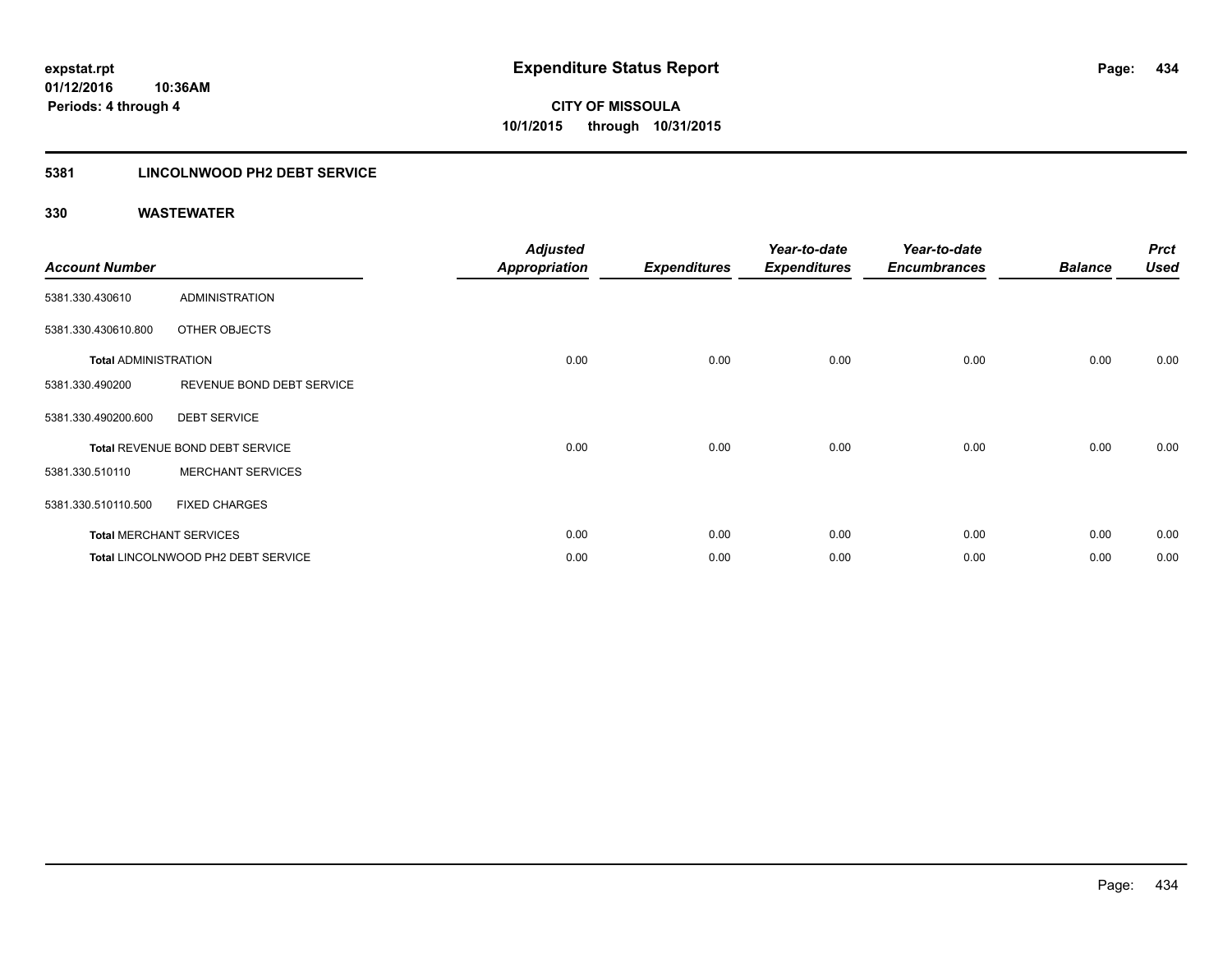## **5382 LINCOLNWOOD PH2 RESERVE FUND**

|                             |                                                  | <b>Adjusted</b>        |                     | Year-to-date        | Year-to-date        |                        | <b>Prct</b>  |
|-----------------------------|--------------------------------------------------|------------------------|---------------------|---------------------|---------------------|------------------------|--------------|
| <b>Account Number</b>       |                                                  | <b>Appropriation</b>   | <b>Expenditures</b> | <b>Expenditures</b> | <b>Encumbrances</b> | <b>Balance</b>         | <b>Used</b>  |
| 5382.330.430610             | <b>ADMINISTRATION</b>                            |                        |                     |                     |                     |                        |              |
| 5382.330.430610.800         | OTHER OBJECTS                                    |                        |                     |                     |                     |                        |              |
| <b>Total ADMINISTRATION</b> | 5382.330.430610.820.000 TRANSFERS TO OTHER FUNDS | 21,850.00<br>21,850.00 | 0.00<br>0.00        | 0.00<br>0.00        | 0.00<br>0.00        | 21,850.00<br>21,850.00 | 0.00<br>0.00 |
| 5382.330.490200             | REVENUE BOND DEBT SERVICE                        |                        |                     |                     |                     |                        |              |
| 5382.330.490200.600         | <b>DEBT SERVICE</b>                              |                        |                     |                     |                     |                        |              |
|                             | Total REVENUE BOND DEBT SERVICE                  | 0.00                   | 0.00                | 0.00                | 0.00                | 0.00                   | 0.00         |
| 5382.330.510110             | <b>MERCHANT SERVICES</b>                         |                        |                     |                     |                     |                        |              |
| 5382.330.510110.500         | <b>FIXED CHARGES</b>                             |                        |                     |                     |                     |                        |              |
|                             | <b>Total MERCHANT SERVICES</b>                   | 0.00                   | 0.00                | 0.00                | 0.00                | 0.00                   | 0.00         |
|                             | Total LINCOLNWOOD PH2 RESERVE FUND               | 21,850.00              | 0.00                | 0.00                | 0.00                | 21,850.00              | 0.00         |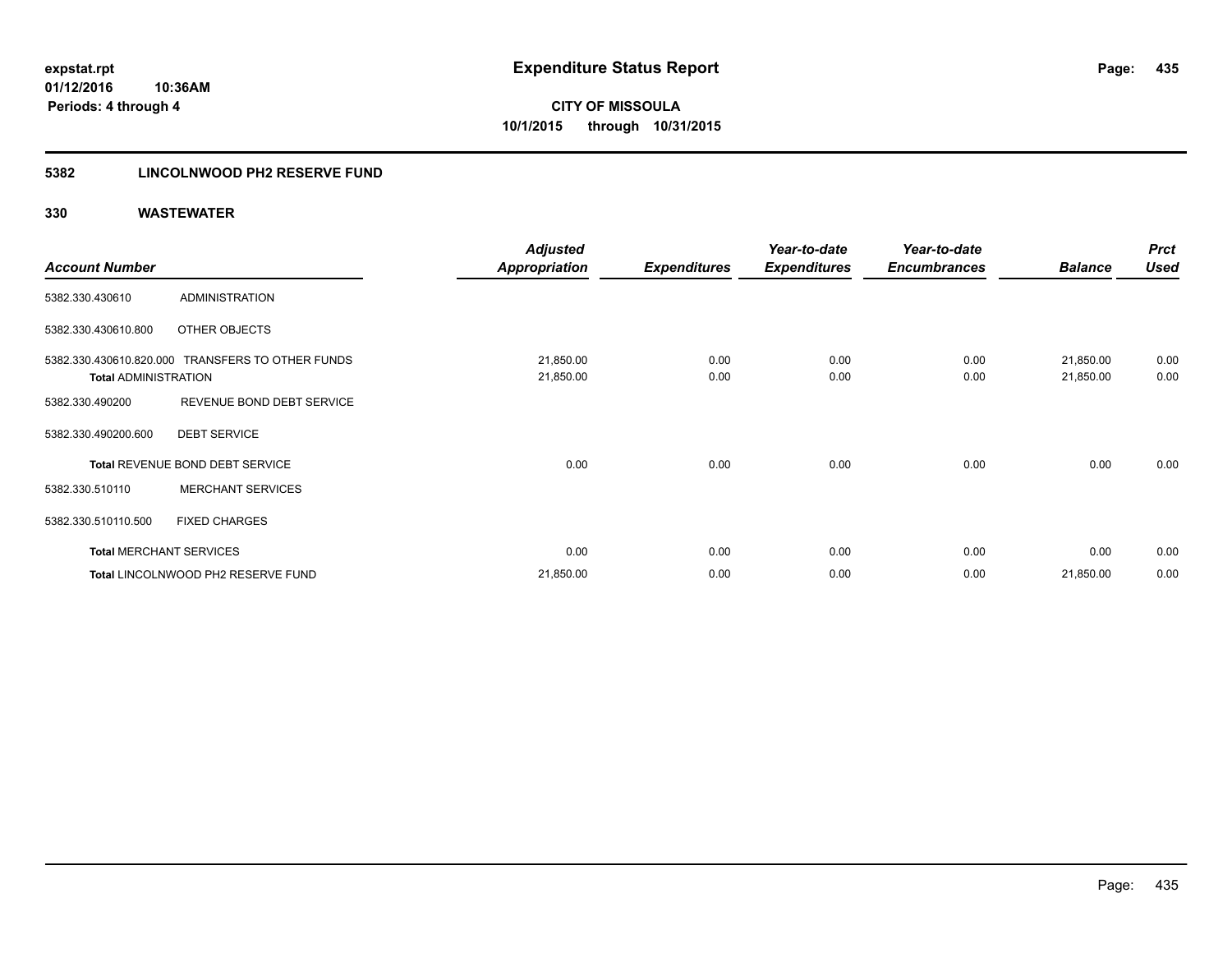**01/12/2016 10:36AM Periods: 4 through 4**

# **CITY OF MISSOULA 10/1/2015 through 10/31/2015**

## **5383 FY09 RATTLESNAKE SEWER DEBT SVS**

| <b>Account Number</b>       |                                 | <b>Adjusted</b><br><b>Appropriation</b> | <b>Expenditures</b> | Year-to-date<br><b>Expenditures</b> | Year-to-date<br><b>Encumbrances</b> | <b>Balance</b> | <b>Prct</b><br><b>Used</b> |
|-----------------------------|---------------------------------|-----------------------------------------|---------------------|-------------------------------------|-------------------------------------|----------------|----------------------------|
| 5383.330.430610             | ADMINISTRATION                  |                                         |                     |                                     |                                     |                |                            |
| 5383.330.430610.800         | OTHER OBJECTS                   |                                         |                     |                                     |                                     |                |                            |
| <b>Total ADMINISTRATION</b> |                                 | 0.00                                    | 0.00                | 0.00                                | 0.00                                | 0.00           | 0.00                       |
| 5383.330.490200             | REVENUE BOND DEBT SERVICE       |                                         |                     |                                     |                                     |                |                            |
| 5383.330.490200.600         | <b>DEBT SERVICE</b>             |                                         |                     |                                     |                                     |                |                            |
|                             | Total REVENUE BOND DEBT SERVICE | 0.00                                    | 0.00                | 0.00                                | 0.00                                | 0.00           | 0.00                       |
| 5383.330.510110             | <b>MERCHANT SERVICES</b>        |                                         |                     |                                     |                                     |                |                            |
| 5383.330.510110.500         | <b>FIXED CHARGES</b>            |                                         |                     |                                     |                                     |                |                            |
| <b>Total WASTEWATER</b>     |                                 | 0.00                                    | 0.00                | 0.00                                | 0.00                                | 0.00           | 0.00                       |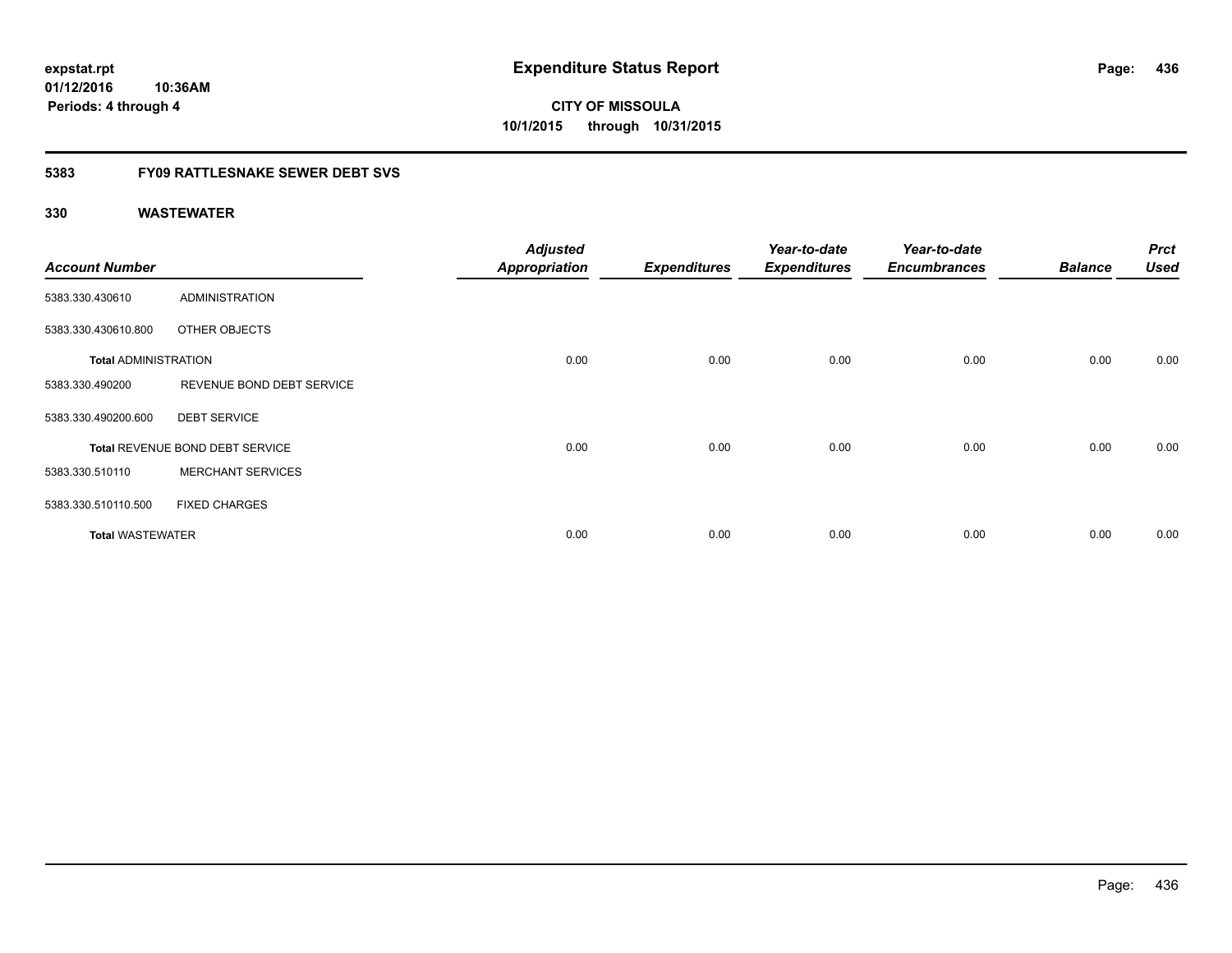**01/12/2016 10:36AM Periods: 4 through 4**

# **CITY OF MISSOULA 10/1/2015 through 10/31/2015**

## **5383 FY09 RATTLESNAKE SEWER DEBT SVS**

## **550 SID 544 PROJECT**

|                                   |                                                 | <b>Adjusted</b>      |                     | Year-to-date        | Year-to-date        |                | <b>Prct</b> |
|-----------------------------------|-------------------------------------------------|----------------------|---------------------|---------------------|---------------------|----------------|-------------|
| <b>Account Number</b>             |                                                 | <b>Appropriation</b> | <b>Expenditures</b> | <b>Expenditures</b> | <b>Encumbrances</b> | <b>Balance</b> | <b>Used</b> |
| 5383.550.490200                   | REVENUE BOND DEBT SERVICE                       |                      |                     |                     |                     |                |             |
| 5383.550.490200.600               | <b>DEBT SERVICE</b>                             |                      |                     |                     |                     |                |             |
| 5383.550.490200.610.000 PRINCIPAL |                                                 | 20,000.00            | 0.00                | 0.00                | 0.00                | 20,000.00      | 0.00        |
|                                   | 5383.550.490200.620.000 INTEREST / SERVICE FEES | 10,950.00            | 0.00                | 0.00                | 0.00                | 10,950.00      | 0.00        |
|                                   | <b>Total REVENUE BOND DEBT SERVICE</b>          | 30,950.00            | 0.00                | 0.00                | 0.00                | 30,950.00      | 0.00        |
| 5383.550.510110                   | <b>MERCHANT SERVICES</b>                        |                      |                     |                     |                     |                |             |
| 5383.550.510110.500               | <b>FIXED CHARGES</b>                            |                      |                     |                     |                     |                |             |
| <b>Total MERCHANT SERVICES</b>    |                                                 | 0.00                 | 0.00                | 0.00                | 0.00                | 0.00           | 0.00        |
|                                   | <b>Total FY09 RATTLESNAKE SEWER DEBT SVS</b>    | 30,950.00            | 0.00                | 0.00                | 0.00                | 30,950.00      | 0.00        |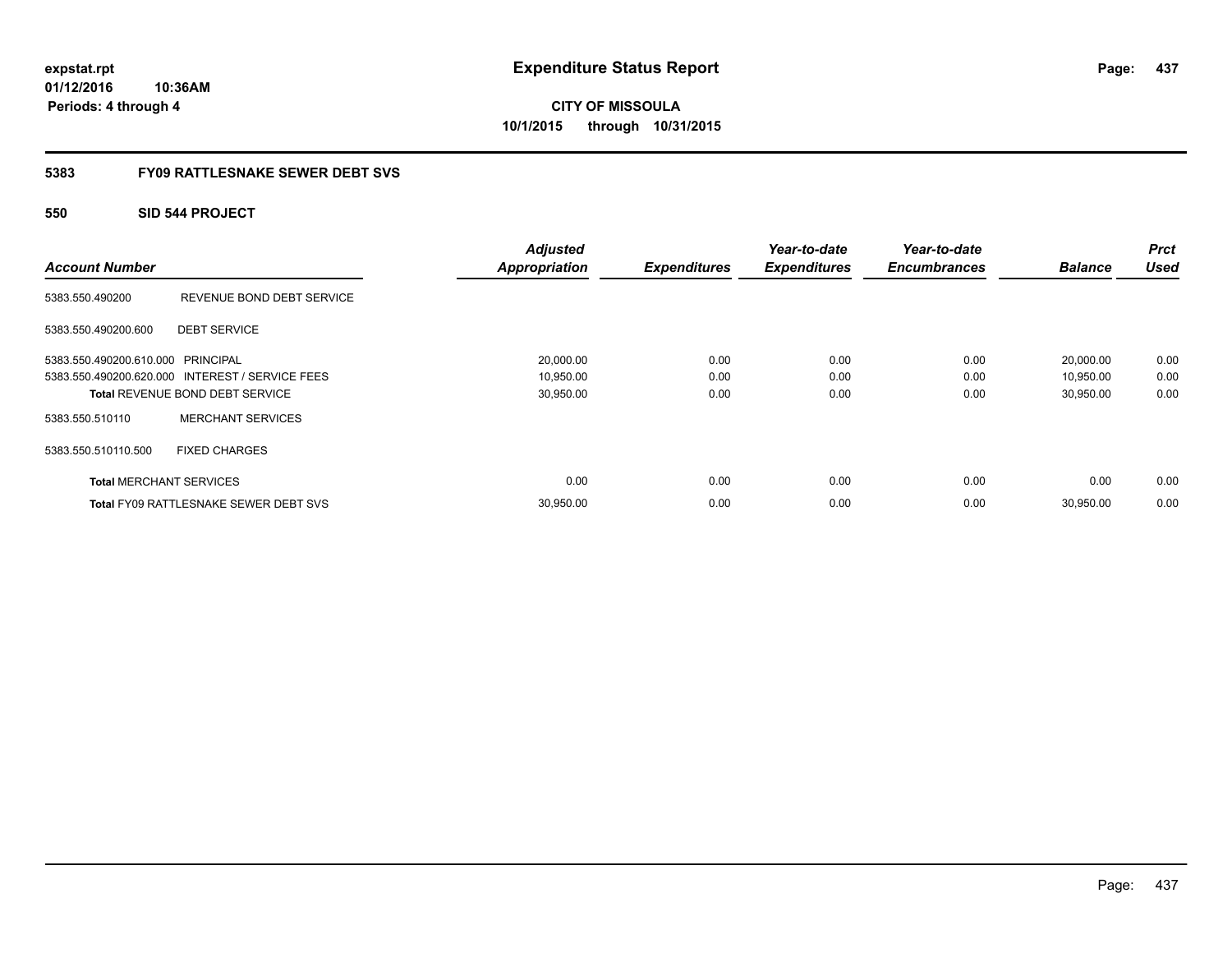## **5384 09 LOLO BOND RESERVE**

| <b>Account Number</b>          |                                                                                            | <b>Adjusted</b><br><b>Appropriation</b> | <b>Expenditures</b> | Year-to-date<br><b>Expenditures</b> | Year-to-date<br><b>Encumbrances</b> | <b>Balance</b>         | <b>Prct</b><br><b>Used</b> |
|--------------------------------|--------------------------------------------------------------------------------------------|-----------------------------------------|---------------------|-------------------------------------|-------------------------------------|------------------------|----------------------------|
| 5384.330.490200                | REVENUE BOND DEBT SERVICE                                                                  |                                         |                     |                                     |                                     |                        |                            |
| 5384.330.490200.800            | OTHER OBJECTS                                                                              |                                         |                     |                                     |                                     |                        |                            |
|                                | 5384.330.490200.820.000 TRANSFERS TO OTHER FUNDS<br><b>Total REVENUE BOND DEBT SERVICE</b> | 10,310.00<br>10,310.00                  | 0.00<br>0.00        | 0.00<br>0.00                        | 0.00<br>0.00                        | 10.310.00<br>10,310.00 | 0.00<br>0.00               |
| 5384.330.510110                | <b>MERCHANT SERVICES</b>                                                                   |                                         |                     |                                     |                                     |                        |                            |
| 5384.330.510110.500            | <b>FIXED CHARGES</b>                                                                       |                                         |                     |                                     |                                     |                        |                            |
| <b>Total MERCHANT SERVICES</b> |                                                                                            | 0.00                                    | 0.00                | 0.00                                | 0.00                                | 0.00                   | 0.00                       |
|                                | Total 09 LOLO BOND RESERVE                                                                 | 10.310.00                               | 0.00                | 0.00                                | 0.00                                | 10.310.00              | 0.00                       |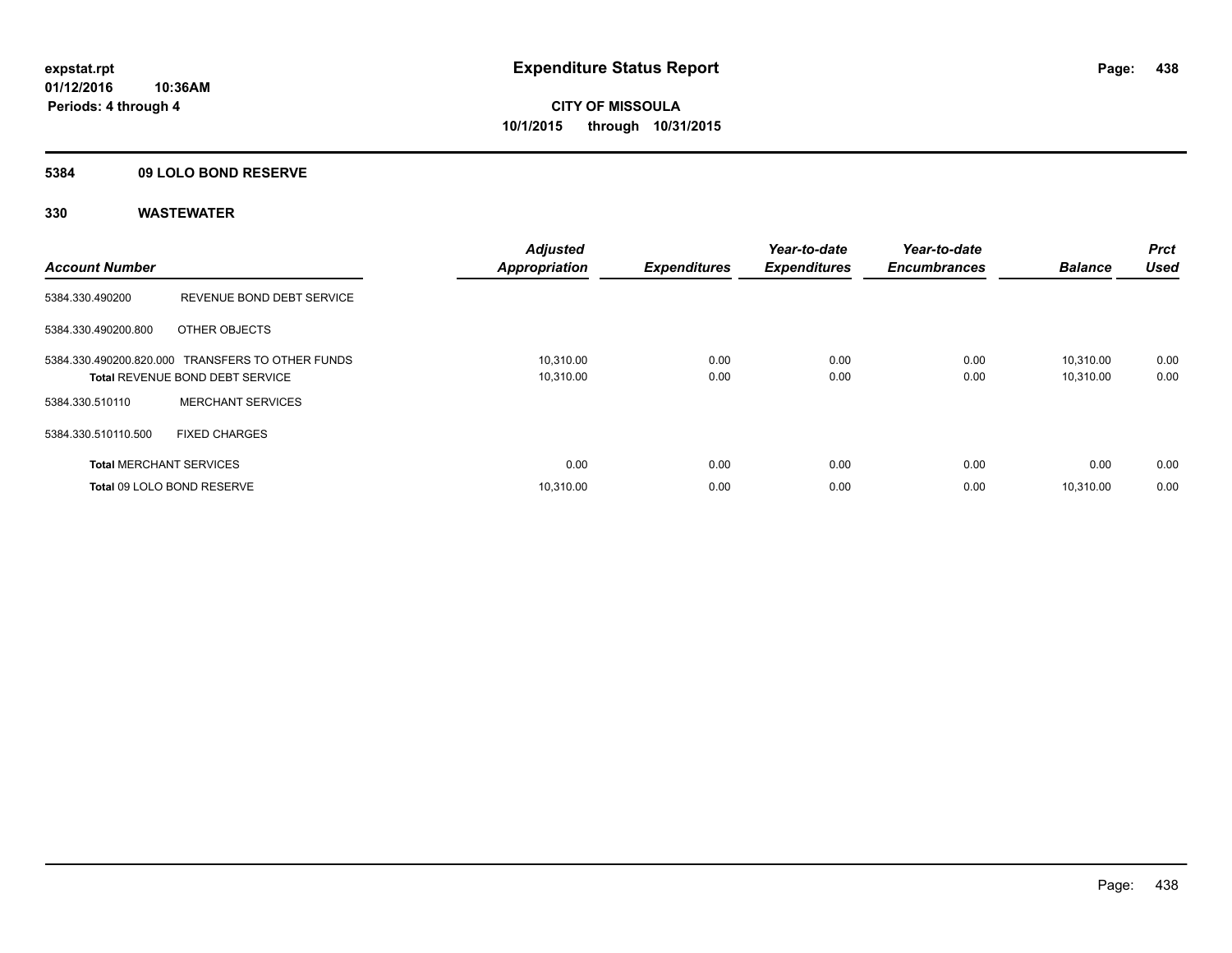## **5385 HEADWORKS 2010 BOND RESERVE**

| <b>Account Number</b>       |                                                  | <b>Adjusted</b><br><b>Appropriation</b> | <b>Expenditures</b> | Year-to-date<br><b>Expenditures</b> | Year-to-date<br><b>Encumbrances</b> | <b>Balance</b>         | <b>Prct</b><br>Used |
|-----------------------------|--------------------------------------------------|-----------------------------------------|---------------------|-------------------------------------|-------------------------------------|------------------------|---------------------|
| 5385.330.430610             | ADMINISTRATION                                   |                                         |                     |                                     |                                     |                        |                     |
| 5385.330.430610.800         | OTHER OBJECTS                                    |                                         |                     |                                     |                                     |                        |                     |
| <b>Total ADMINISTRATION</b> | 5385.330.430610.820.000 TRANSFERS TO OTHER FUNDS | 27,928.00<br>27.928.00                  | 0.00<br>0.00        | 0.00<br>0.00                        | 0.00<br>0.00                        | 27.928.00<br>27.928.00 | 0.00<br>0.00        |
|                             | Total HEADWORKS 2010 BOND RESERVE                | 27.928.00                               | 0.00                | 0.00                                | 0.00                                | 27.928.00              | 0.00                |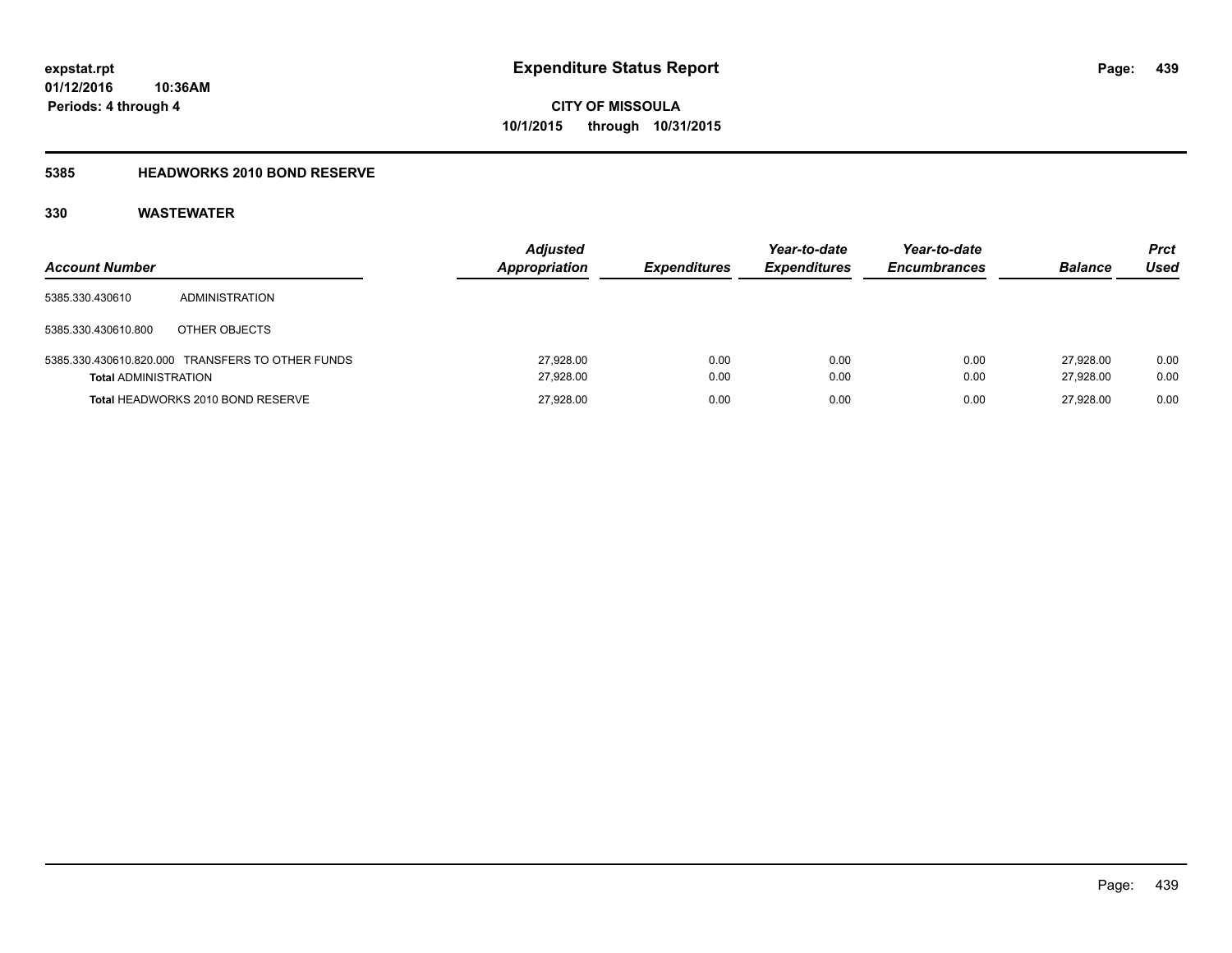# **5386 FY10 HEADWORKS DEBT SERVICE**

| <b>Account Number</b>             |                                                 | <b>Adjusted</b><br><b>Appropriation</b> | <b>Expenditures</b> | Year-to-date<br><b>Expenditures</b> | Year-to-date<br><b>Encumbrances</b> | <b>Balance</b> | <b>Prct</b><br><b>Used</b> |
|-----------------------------------|-------------------------------------------------|-----------------------------------------|---------------------|-------------------------------------|-------------------------------------|----------------|----------------------------|
|                                   |                                                 |                                         |                     |                                     |                                     |                |                            |
| 5386.330.490200                   | REVENUE BOND DEBT SERVICE                       |                                         |                     |                                     |                                     |                |                            |
| 5386.330.490200.600               | <b>DEBT SERVICE</b>                             |                                         |                     |                                     |                                     |                |                            |
| 5386.330.490200.610.000 PRINCIPAL |                                                 | 135,000.00                              | 0.00                | 0.00                                | 0.00                                | 135,000.00     | 0.00                       |
|                                   | 5386.330.490200.620.000 INTEREST / SERVICE FEES | 563,316.00                              | 0.00                | 0.00                                | 0.00                                | 563,316.00     | 0.00                       |
|                                   | <b>Total REVENUE BOND DEBT SERVICE</b>          | 698,316.00                              | 0.00                | 0.00                                | 0.00                                | 698,316.00     | 0.00                       |
| 5386.330.510110                   | <b>MERCHANT SERVICES</b>                        |                                         |                     |                                     |                                     |                |                            |
| 5386.330.510110.500               | <b>FIXED CHARGES</b>                            |                                         |                     |                                     |                                     |                |                            |
| <b>Total MERCHANT SERVICES</b>    |                                                 | 0.00                                    | 0.00                | 0.00                                | 0.00                                | 0.00           | 0.00                       |
|                                   | <b>Total FY10 HEADWORKS DEBT SERVICE</b>        | 698,316.00                              | 0.00                | 0.00                                | 0.00                                | 698.316.00     | 0.00                       |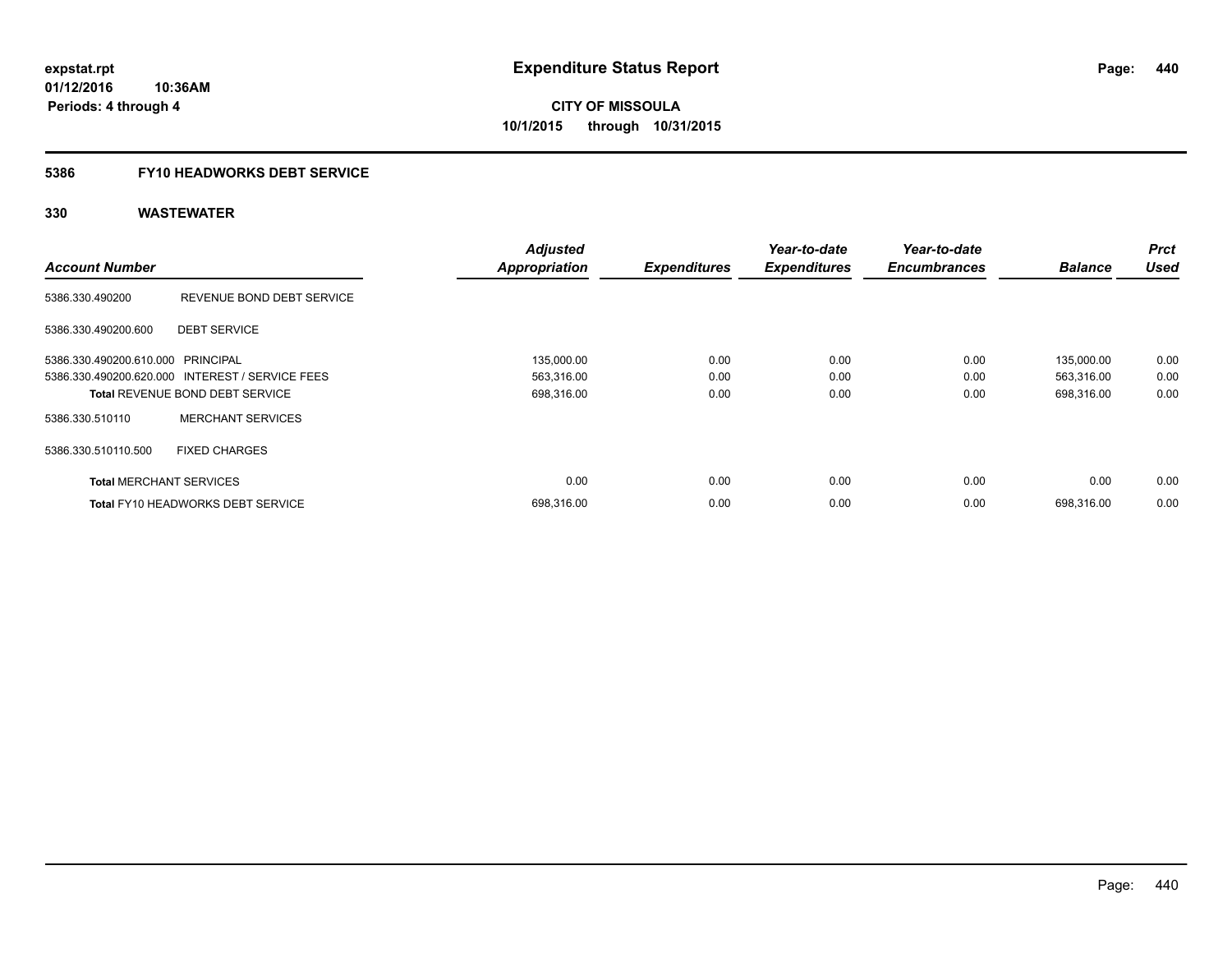**01/12/2016 10:36AM Periods: 4 through 4**

**CITY OF MISSOULA 10/1/2015 through 10/31/2015**

## **5387 FY11 SEWER \$1.29M BOND DEBT SERVICE**

|                                   |                                                 | <b>Adjusted</b>      |                     | Year-to-date        | Year-to-date        |                | <b>Prct</b> |
|-----------------------------------|-------------------------------------------------|----------------------|---------------------|---------------------|---------------------|----------------|-------------|
| <b>Account Number</b>             |                                                 | <b>Appropriation</b> | <b>Expenditures</b> | <b>Expenditures</b> | <b>Encumbrances</b> | <b>Balance</b> | <b>Used</b> |
| 5387.330.490200                   | REVENUE BOND DEBT SERVICE                       |                      |                     |                     |                     |                |             |
| 5387.330.490200.600               | <b>DEBT SERVICE</b>                             |                      |                     |                     |                     |                |             |
| 5387.330.490200.610.000 PRINCIPAL |                                                 | 45,000.00            | 0.00                | 0.00                | 0.00                | 45,000.00      | 0.00        |
|                                   | 5387.330.490200.620.000 INTEREST / SERVICE FEES | 57,080.00            | 0.00                | 0.00                | 0.00                | 57,080.00      | 0.00        |
|                                   | <b>Total REVENUE BOND DEBT SERVICE</b>          | 102,080.00           | 0.00                | 0.00                | 0.00                | 102,080.00     | 0.00        |
| 5387.330.510110                   | <b>MERCHANT SERVICES</b>                        |                      |                     |                     |                     |                |             |
| 5387.330.510110.500               | <b>FIXED CHARGES</b>                            |                      |                     |                     |                     |                |             |
| <b>Total MERCHANT SERVICES</b>    |                                                 | 0.00                 | 0.00                | 0.00                | 0.00                | 0.00           | 0.00        |
|                                   | Total FY11 SEWER \$1.29M BOND DEBT SERVICE      | 102.080.00           | 0.00                | 0.00                | 0.00                | 102.080.00     | 0.00        |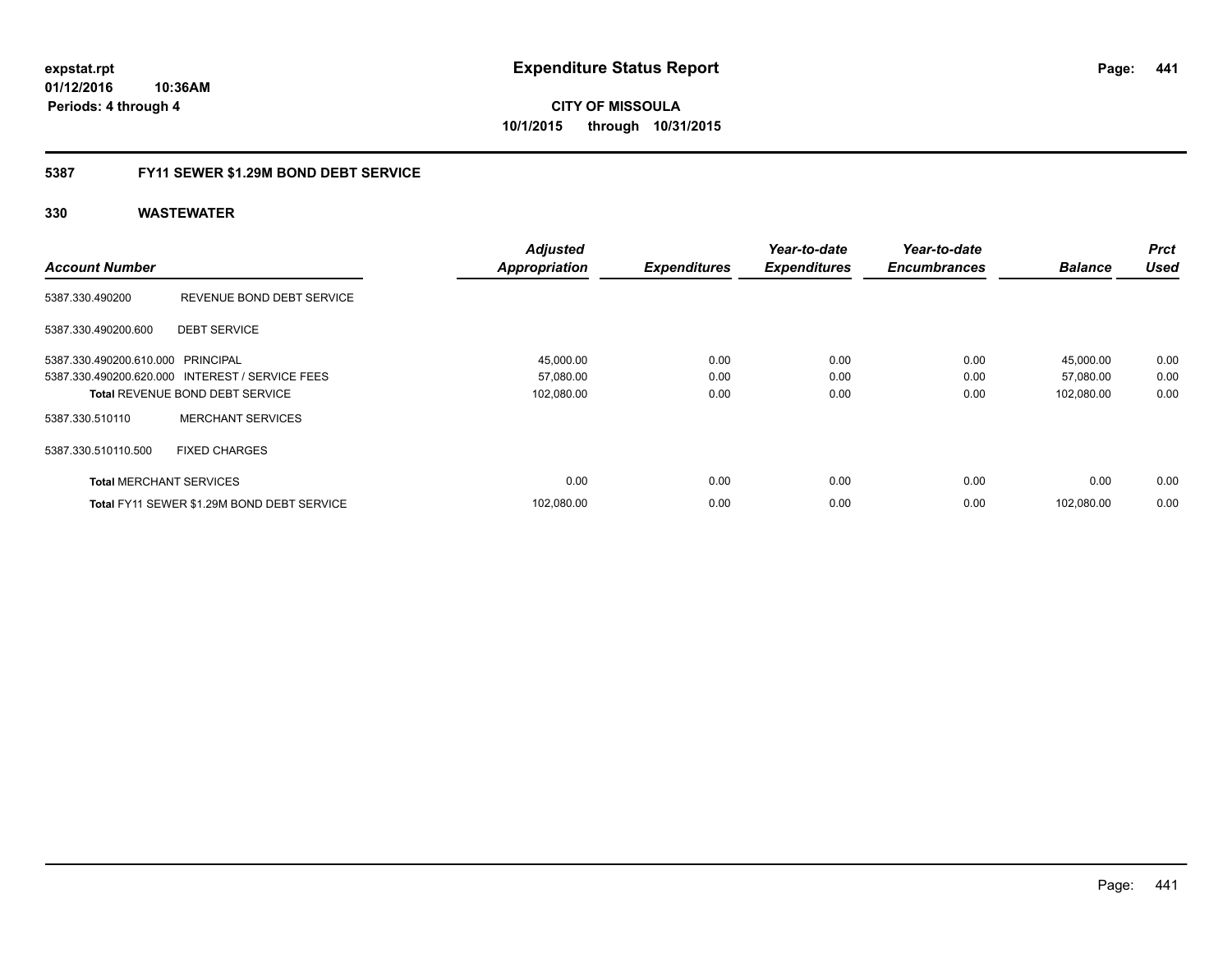## **5388 FY11 \$1.29M SEWER BOND RESERVE**

| <b>Account Number</b>          |                                                  | <b>Adjusted</b><br><b>Appropriation</b> | <b>Expenditures</b> | Year-to-date<br><b>Expenditures</b> | Year-to-date<br><b>Encumbrances</b> | <b>Balance</b>       | <b>Prct</b><br><b>Used</b> |
|--------------------------------|--------------------------------------------------|-----------------------------------------|---------------------|-------------------------------------|-------------------------------------|----------------------|----------------------------|
| 5388.330.430610                | ADMINISTRATION                                   |                                         |                     |                                     |                                     |                      |                            |
| 5388.330.430610.800            | OTHER OBJECTS                                    |                                         |                     |                                     |                                     |                      |                            |
| <b>Total ADMINISTRATION</b>    | 5388.330.430610.820.000 TRANSFERS TO OTHER FUNDS | 3,025.00<br>3,025.00                    | 0.00<br>0.00        | 0.00<br>0.00                        | 0.00<br>0.00                        | 3.025.00<br>3,025.00 | 0.00<br>0.00               |
| 5388.330.510110                | <b>MERCHANT SERVICES</b>                         |                                         |                     |                                     |                                     |                      |                            |
| 5388.330.510110.500            | <b>FIXED CHARGES</b>                             |                                         |                     |                                     |                                     |                      |                            |
| <b>Total MERCHANT SERVICES</b> |                                                  | 0.00                                    | 0.00                | 0.00                                | 0.00                                | 0.00                 | 0.00                       |
|                                | Total FY11 \$1.29M SEWER BOND RESERVE            | 3,025.00                                | 0.00                | 0.00                                | 0.00                                | 3,025.00             | 0.00                       |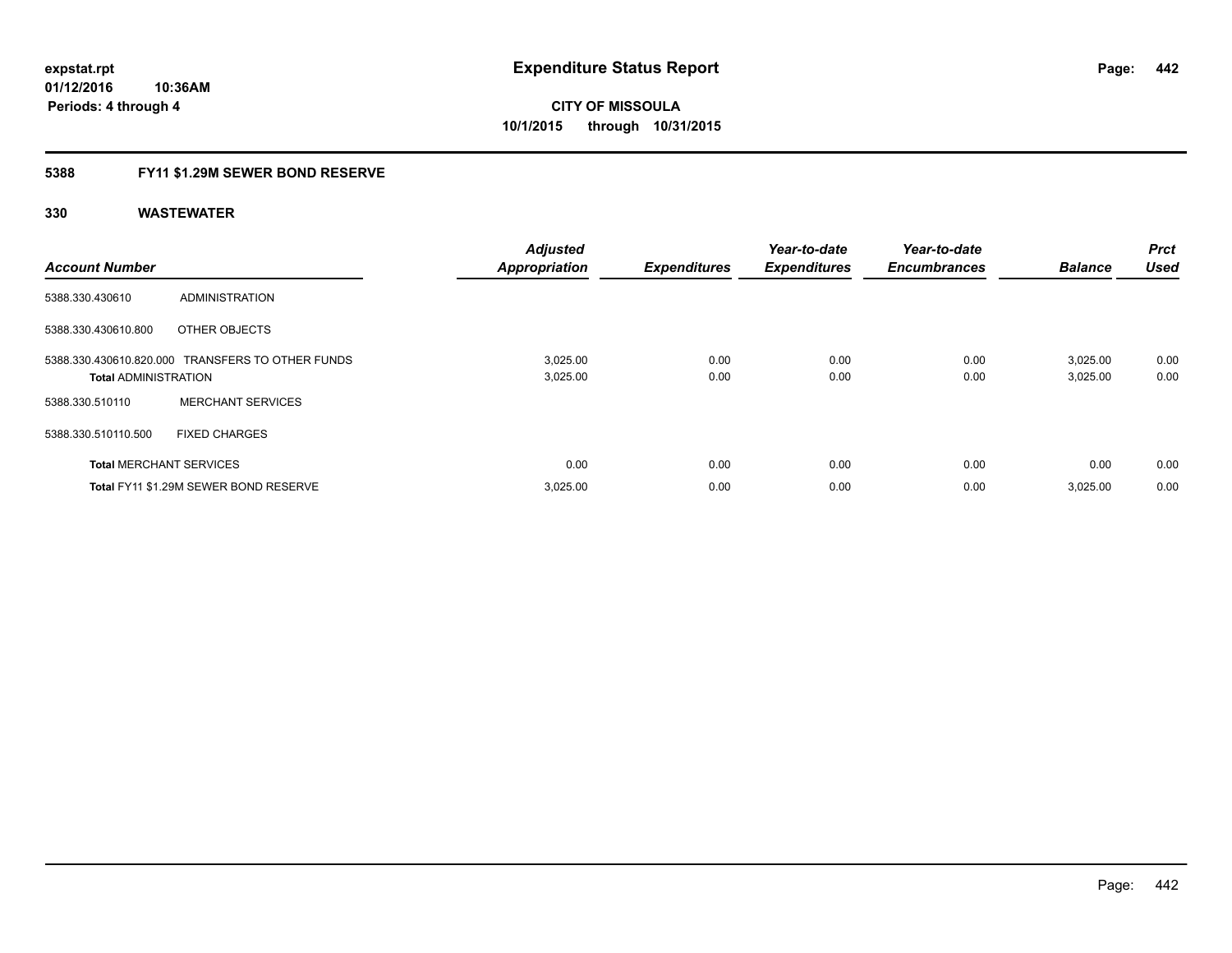**01/12/2016 10:36AM Periods: 4 through 4**

**CITY OF MISSOULA 10/1/2015 through 10/31/2015**

## **5389 FY15 SEWER REVENUE BOND DEBT SERVICE**

| <b>Account Number</b> |                                                   | <b>Adjusted</b><br><b>Appropriation</b> | <b>Expenditures</b> | Year-to-date<br><b>Expenditures</b> | Year-to-date<br><b>Encumbrances</b> | <b>Balance</b> | <b>Prct</b><br><b>Used</b> |
|-----------------------|---------------------------------------------------|-----------------------------------------|---------------------|-------------------------------------|-------------------------------------|----------------|----------------------------|
| 5389.330.490200       | REVENUE BOND DEBT SERVICE                         |                                         |                     |                                     |                                     |                |                            |
| 5389.330.490200.600   | <b>DEBT SERVICE</b>                               |                                         |                     |                                     |                                     |                |                            |
|                       | <b>Total REVENUE BOND DEBT SERVICE</b>            | 0.00                                    | 0.00                | 0.00                                | 0.00                                | 0.00           | 0.00                       |
| 5389.330.510110       | <b>MERCHANT SERVICES</b>                          |                                         |                     |                                     |                                     |                |                            |
| 5389.330.510110.500   | <b>FIXED CHARGES</b>                              |                                         |                     |                                     |                                     |                |                            |
|                       | <b>Total MERCHANT SERVICES</b>                    | 0.00                                    | 0.00                | 0.00                                | 0.00                                | 0.00           | 0.00                       |
|                       | <b>Total FY15 SEWER REVENUE BOND DEBT SERVICE</b> | 0.00                                    | 0.00                | 0.00                                | 0.00                                | 0.00           | 0.00                       |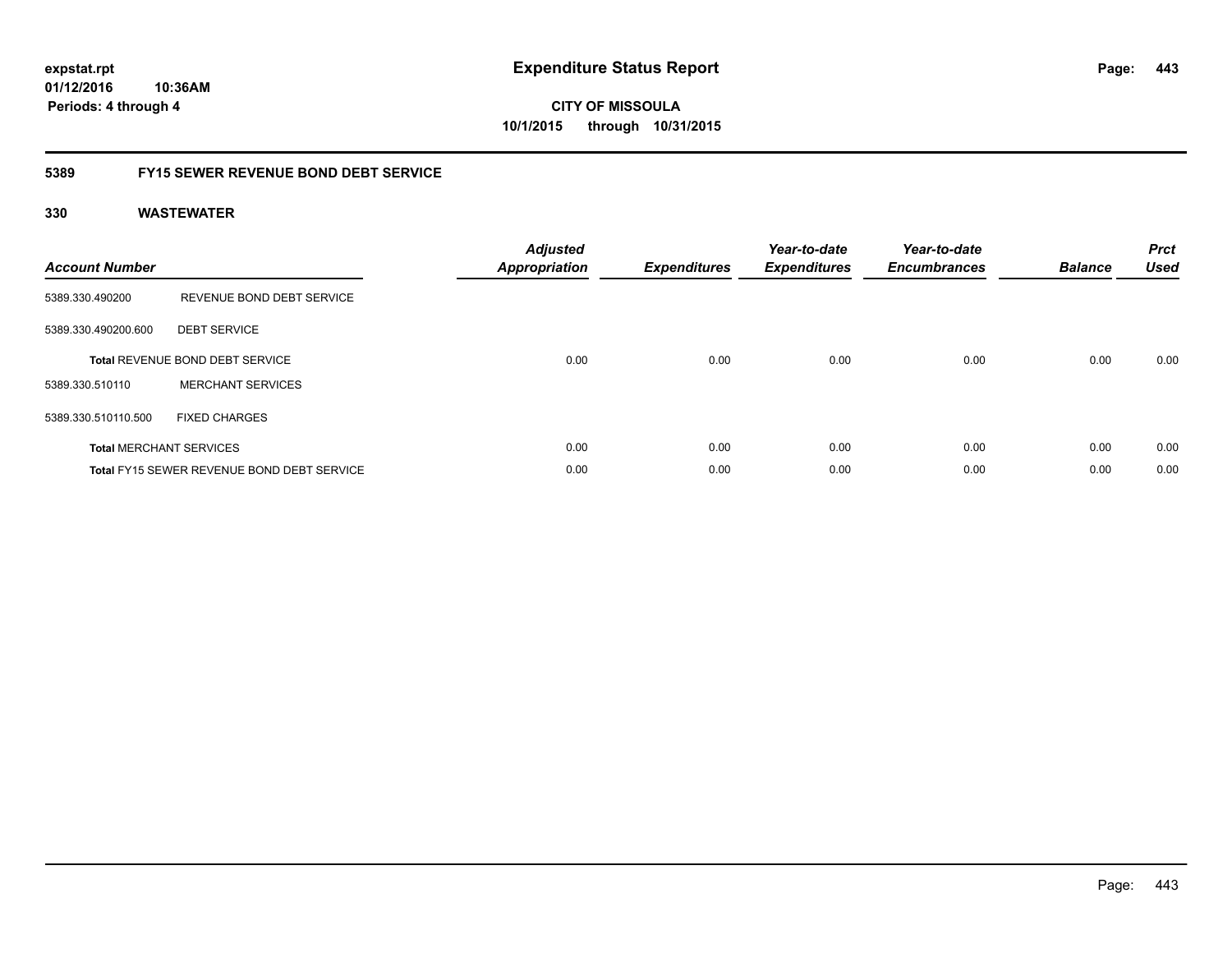## **5390 FY15 SEWER BOND DEBT RESERVE**

| <b>Account Number</b>       |                                           | <b>Adjusted</b><br><b>Appropriation</b> | <b>Expenditures</b> | Year-to-date<br><b>Expenditures</b> | Year-to-date<br><b>Encumbrances</b> | <b>Balance</b> | <b>Prct</b><br><b>Used</b> |
|-----------------------------|-------------------------------------------|-----------------------------------------|---------------------|-------------------------------------|-------------------------------------|----------------|----------------------------|
| 5390.330.430610             | ADMINISTRATION                            |                                         |                     |                                     |                                     |                |                            |
| 5390.330.430610.800         | OTHER OBJECTS                             |                                         |                     |                                     |                                     |                |                            |
| <b>Total ADMINISTRATION</b> |                                           | 0.00                                    | 0.00                | 0.00                                | 0.00                                | 0.00           | 0.00                       |
| 5390.330.510110             | <b>MERCHANT SERVICES</b>                  |                                         |                     |                                     |                                     |                |                            |
| 5390.330.510110.500         | <b>FIXED CHARGES</b>                      |                                         |                     |                                     |                                     |                |                            |
|                             | <b>Total FY15 SEWER BOND DEBT RESERVE</b> | 0.00                                    | 0.00                | 0.00                                | 0.00                                | 0.00           | 0.00                       |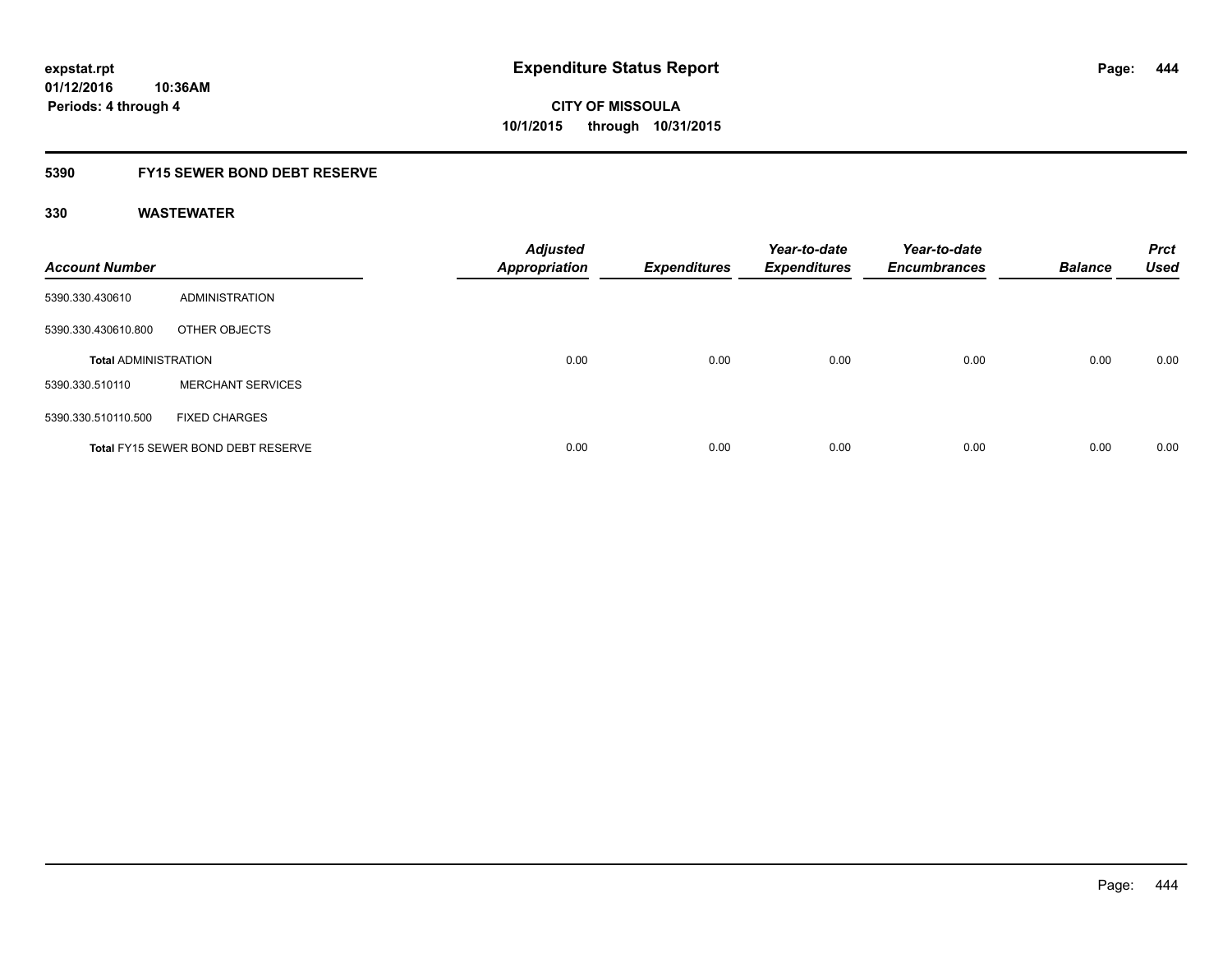**5711 AQUATICS**

| <b>Account Number</b>                                 |                                                             | <b>Adjusted</b><br>Appropriation | <b>Expenditures</b> | Year-to-date<br><b>Expenditures</b> | Year-to-date<br><b>Encumbrances</b> | <b>Balance</b> | <b>Prct</b><br><b>Used</b> |
|-------------------------------------------------------|-------------------------------------------------------------|----------------------------------|---------------------|-------------------------------------|-------------------------------------|----------------|----------------------------|
| 5711.370.460000                                       | <b>CULTURE &amp; RECREATION</b>                             |                                  |                     |                                     |                                     |                |                            |
| 5711.370.460000.100                                   | PERSONAL SERVICES                                           |                                  |                     |                                     |                                     |                |                            |
|                                                       | Total CULTURE & RECREATION                                  | 0.00                             | 0.00                | 0.00                                | 0.00                                | 0.00           | 0.00                       |
| 5711.370.460449                                       | <b>GRILL VAN</b>                                            |                                  |                     |                                     |                                     |                |                            |
| 5711.370.460449.100                                   | PERSONAL SERVICES                                           |                                  |                     |                                     |                                     |                |                            |
| <b>Total PERSONAL SERVICES</b>                        |                                                             | 0.00                             | 0.00                | 0.00                                | 0.00                                | 0.00           | 0.00                       |
| 5711.370.460449.200                                   | <b>SUPPLIES</b>                                             |                                  |                     |                                     |                                     |                |                            |
| <b>Total SUPPLIES</b>                                 |                                                             | 0.00                             | 0.00                | 0.00                                | 0.00                                | 0.00           | 0.00                       |
| 5711.370.460449.300                                   | PURCHASED SERVICES                                          |                                  |                     |                                     |                                     |                |                            |
| <b>Total GRILL VAN</b>                                |                                                             | 0.00                             | 0.00                | 0.00                                | 0.00                                | 0.00           | 0.00                       |
| 5711.370.460477                                       | <b>GRILL VAN</b>                                            |                                  |                     |                                     |                                     |                |                            |
| 5711.370.460477.100                                   | PERSONAL SERVICES                                           |                                  |                     |                                     |                                     |                |                            |
|                                                       | 5711.370.460477.110.000 GRILL VAN/SALARIES AND WAGES        | 20,661.00                        | 0.00                | 0.00                                | 0.00                                | 20,661.00      | 0.00                       |
|                                                       | 5711.370.460477.140.000 EMPLOYER CONTRIBUTIONS              | 2,937.00                         | 0.00                | 0.00                                | 0.00                                | 2,937.00       | 0.00<br>0.00               |
| <b>Total PERSONAL SERVICES</b><br>5711.370.460477.200 | <b>SUPPLIES</b>                                             | 23,598.00                        | 0.00                | 0.00                                | 0.00                                | 23,598.00      |                            |
|                                                       |                                                             |                                  |                     |                                     |                                     |                |                            |
|                                                       | 5711.370.460477.240.000 GRILL VAN/OTHER SUPPLIES            | 35,000.00                        | 1,013.75            | 11,015.01                           | 0.00                                | 23,984.99      | 31.47                      |
| <b>Total SUPPLIES</b>                                 |                                                             | 35,000.00                        | 1,013.75            | 11,015.01                           | 0.00                                | 23,984.99      | 31.47                      |
| 5711.370.460477.300                                   | PURCHASED SERVICES                                          |                                  |                     |                                     |                                     |                |                            |
|                                                       | 5711.370.460477.341.000 GRILL VAN/ELECTRICITY & NATURAL GAS | 5,000.00                         | 0.00                | 0.00                                | 0.00                                | 5,000.00       | 0.00                       |
|                                                       | 5711.370.460477.360.000 GRILL VAN/REPAIR & MAINTENANCE      | 2,000.00                         | 0.00                | 118.36                              | 0.00                                | 1,881.64       | 5.92                       |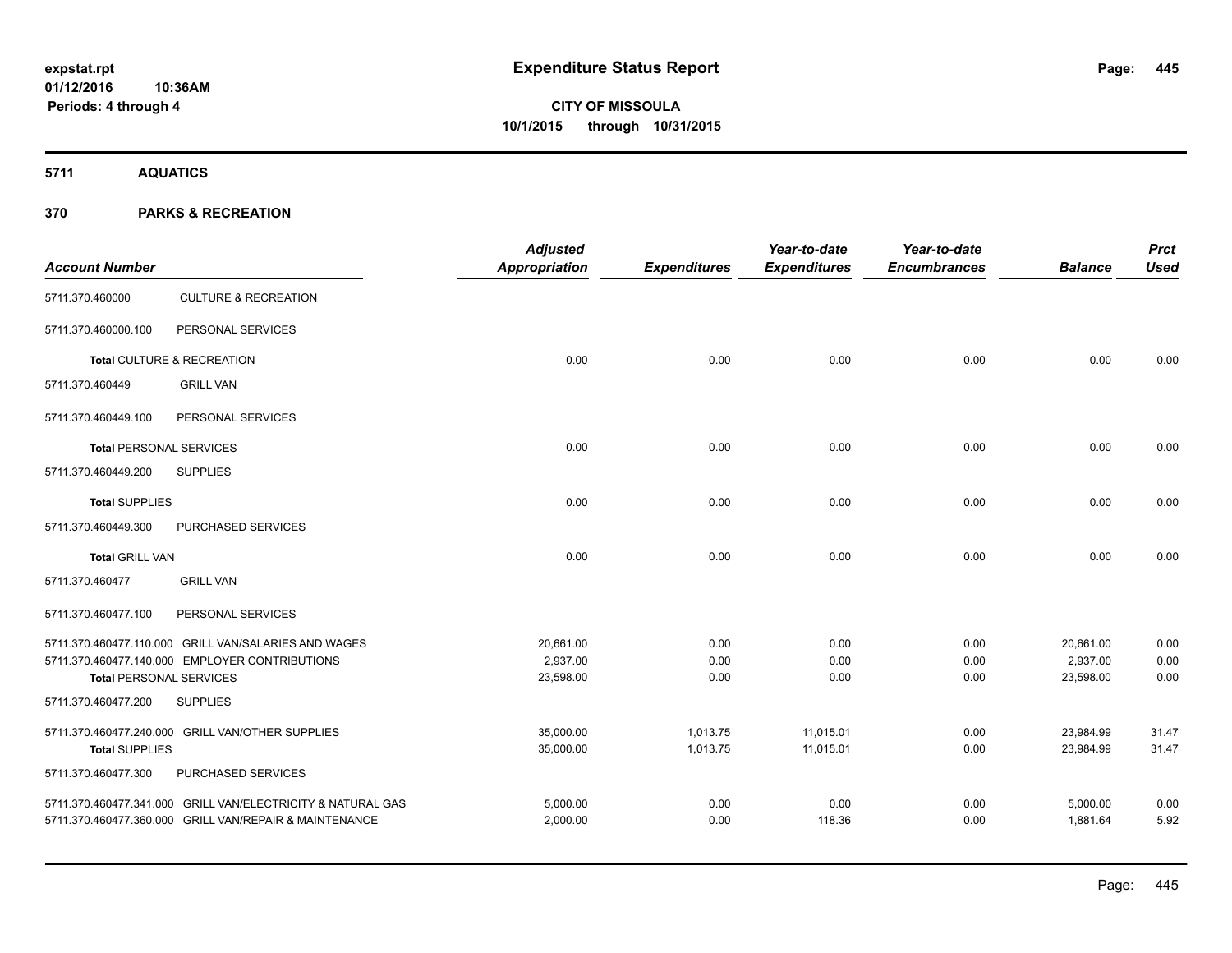**5711 AQUATICS**

| <b>Account Number</b>                   |                                                        | <b>Adjusted</b><br><b>Appropriation</b> | <b>Expenditures</b> | Year-to-date<br><b>Expenditures</b> | Year-to-date<br><b>Encumbrances</b> | <b>Balance</b> | <b>Prct</b><br><b>Used</b> |
|-----------------------------------------|--------------------------------------------------------|-----------------------------------------|---------------------|-------------------------------------|-------------------------------------|----------------|----------------------------|
|                                         | <b>Total PURCHASED SERVICES</b>                        | 7,000.00                                | 0.00                | 118.36                              | 0.00                                | 6,881.64       | 1.69                       |
| 5711.370.460477.900                     | <b>CAPITAL OUTLAY</b>                                  |                                         |                     |                                     |                                     |                |                            |
| <b>Total CAPITAL OUTLAY</b>             |                                                        | 0.00                                    | 0.00                | 0.00                                | 0.00                                | 0.00           | 0.00                       |
| <b>Total GRILL VAN</b>                  |                                                        | 65,598.00                               | 1,013.75            | 11,133.37                           | 0.00                                | 54,464.63      | 16.97                      |
| 5711.370.460490                         | <b>CURRENTS POOL EXPENSES</b>                          |                                         |                     |                                     |                                     |                |                            |
| 5711.370.460490.100                     | PERSONAL SERVICES                                      |                                         |                     |                                     |                                     |                |                            |
|                                         | 5711.370.460490.110.000 SALARIES AND WAGES             | 314,794.00                              | 18,818.02           | 130,737.26                          | 0.00                                | 184,056.74     | 41.53                      |
|                                         | 5711.370.460490.120.000 OVERTIME/TERMINATION           | 500.00                                  | 108.43              | 137.51                              | 0.00                                | 362.49         | 27.50                      |
|                                         | 5711.370.460490.140.000 EMPLOYER CONTRIBUTIONS         | 86.677.00                               | 4,821.05            | 34,102.10                           | 0.00                                | 52,574.90      | 39.34                      |
|                                         | 5711.370.460490.141.000 STATE RETIREMENT CONTRIBUTIONS | 0.00                                    | 0.00                | 173.50                              | 0.00                                | $-173.50$      | 0.00                       |
| <b>Total PERSONAL SERVICES</b>          |                                                        | 401,971.00                              | 23,747.50           | 165,150.37                          | 0.00                                | 236,820.63     | 41.09                      |
| 5711.370.460490.200                     | <b>SUPPLIES</b>                                        |                                         |                     |                                     |                                     |                |                            |
| 5711.370.460490.210.000 OFFICE SUPPLIES |                                                        | 4,000.00                                | 0.00                | 223.45                              | 0.00                                | 3,776.55       | 5.59                       |
|                                         | 5711.370.460490.220.000 OPERATING SUPPLIES             | 8,000.00                                | 0.00                | 1.220.63                            | 0.00                                | 6,779.37       | 15.26                      |
|                                         | 5711.370.460490.220.172 OPERATING SUPPLIES             | 0.00                                    | 219.95              | 219.95                              | 0.00                                | $-219.95$      | 0.00                       |
|                                         | 5711.370.460490.230.000 REPAIR/MAINTENANCE             | 35,750.00                               | 39.10               | 39.10                               | 0.00                                | 35,710.90      | 0.11                       |
|                                         | 5711.370.460490.230.171 REPAIR/MAINTENANCE             | 0.00                                    | 685.59              | 8,067.63                            | 0.00                                | $-8,067.63$    | 0.00                       |
|                                         | 5711.370.460490.230.178 REPAIR/MAINTENANCE             | 0.00                                    | 306.10              | 2,001.38                            | 0.00                                | $-2,001.38$    | 0.00                       |
|                                         | 5711.370.460490.230.194 REPAIR/MAINTENANCE             | 0.00                                    | 568.23              | 2,480.70                            | 0.00                                | $-2,480.70$    | 0.00                       |
| 5711.370.460490.240.000 OTHER SUPPLIES  |                                                        | 12,000.00                               | 429.05              | 2,728.90                            | 0.00                                | 9,271.10       | 22.74                      |
| 5711.370.460490.240.174 OTHER SUPPLIES  |                                                        | 0.00                                    | 0.00                | 686.68                              | 0.00                                | $-686.68$      | 0.00                       |
| 5711.370.460490.240.175 OTHER SUPPLIES  |                                                        | 0.00                                    | 48.34               | 318.83                              | 0.00                                | $-318.83$      | 0.00                       |
| <b>Total SUPPLIES</b>                   |                                                        | 59,750.00                               | 2,296.36            | 17,987.25                           | 0.00                                | 41,762.75      | 30.10                      |
| 5711.370.460490.300                     | PURCHASED SERVICES                                     |                                         |                     |                                     |                                     |                |                            |
| 5711.370.460490.310.000 COMMUNICATIONS  |                                                        | 250.00                                  | 0.00                | 3.39                                | 0.00                                | 246.61         | 1.36                       |
|                                         | 5711.370.460490.320.000 PRINTING & DUPLICATING         | 6,500.00                                | 56.02               | 56.02                               | 0.00                                | 6,443.98       | 0.86                       |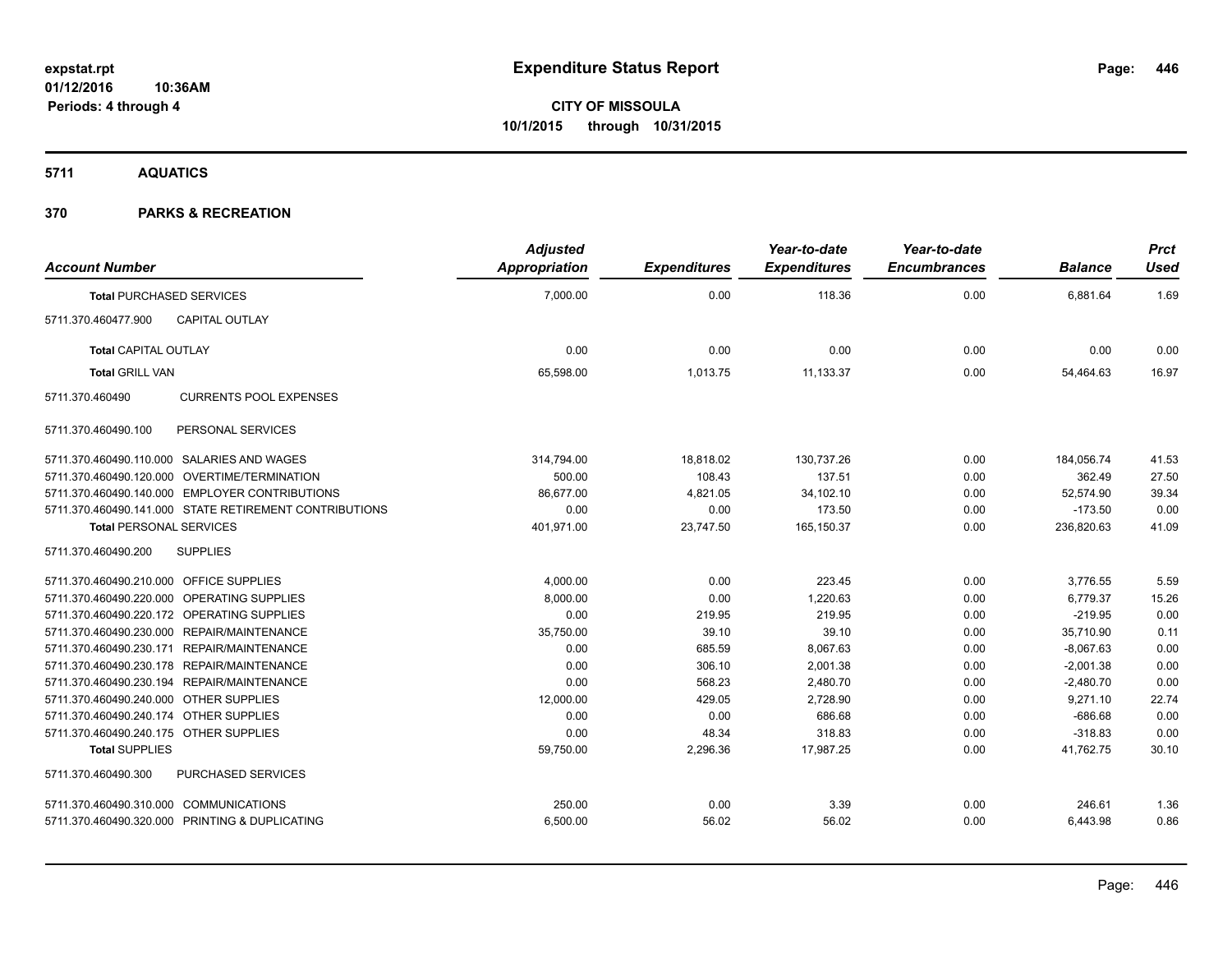**5711 AQUATICS**

| <b>Account Number</b>                                   | <b>Adjusted</b><br><b>Appropriation</b> | <b>Expenditures</b> | Year-to-date<br><b>Expenditures</b> | Year-to-date<br><b>Encumbrances</b> | <b>Balance</b> | Prct<br><b>Used</b> |
|---------------------------------------------------------|-----------------------------------------|---------------------|-------------------------------------|-------------------------------------|----------------|---------------------|
| 5711.370.460490.330.000 PUBLICITY, SUBSCRIPTIONS & DUES | 13,700.00                               | 2,750.90            | 2,887.90                            | 0.00                                | 10,812.10      | 21.08               |
| 5711.370.460490.340.000 SEWER                           | 3,245.00                                | 0.00                | 2,652.18                            | 0.00                                | 592.82         | 81.73               |
| 5711.370.460490.341.000 ELECTRICITY & NATURAL GAS       | 121,000.00                              | 7,322.98            | 22,002.51                           | 0.00                                | 98,997.49      | 18.18               |
| 5711.370.460490.343.000 WATER CHARGES                   | 5,556.00                                | 0.00                | 1,759.75                            | 0.00                                | 3,796.25       | 31.67               |
| 5711.370.460490.344.000 TELEPHONE SERVICE               | 3,439.00                                | 567.89              | 1,347.32                            | 0.00                                | 2,091.68       | 39.18               |
| 5711.370.460490.345.000 GARBAGE                         | 2.620.00                                | 0.00                | 363.96                              | 0.00                                | 2,256.04       | 13.89               |
| 5711.370.460490.350.000 PROFESSIONAL SERVICES           | 20,000.00                               | 4,262.50            | 9,111.50                            | 0.00                                | 10,888.50      | 45.56               |
| 5711.370.460490.360.000 REPAIR & MAINTENANCE            | 4,000.00                                | 3,046.07            | 3,563.32                            | 0.00                                | 436.68         | 89.08               |
| 5711.370.460490.360.194 REPAIR & MAINTENANCE            | 0.00                                    | 1,135.17            | 4,241.73                            | 0.00                                | $-4,241.73$    | 0.00                |
| 5711.370.460490.370.000 TRAVEL                          | 2,000.00                                | 0.00                | 0.00                                | 0.00                                | 2,000.00       | 0.00                |
| 5711.370.460490.380.000 TRAINING                        | 2,000.00                                | 0.00                | 350.00                              | 0.00                                | 1,650.00       | 17.50               |
| 5711.370.460490.390.000 OTHER PURCHASED SERVICES        | 9,000.00                                | 0.00                | 742.84                              | 0.00                                | 8,257.16       | 8.25                |
| <b>Total PURCHASED SERVICES</b>                         | 193,310.00                              | 19,141.53           | 49,082.42                           | 0.00                                | 144,227.58     | 25.39               |
| <b>FIXED CHARGES</b><br>5711.370.460490.500             |                                         |                     |                                     |                                     |                |                     |
| 5711.370.460490.500.000 FIXED CHARGES                   | 4,512.00                                | 0.00                | 0.00                                | 0.00                                | 4,512.00       | 0.00                |
| <b>Total FIXED CHARGES</b>                              | 4,512.00                                | 0.00                | 0.00                                | 0.00                                | 4,512.00       | 0.00                |
| OTHER OBJECTS<br>5711.370.460490.800                    |                                         |                     |                                     |                                     |                |                     |
| <b>Total OTHER OBJECTS</b>                              | 0.00                                    | 0.00                | 0.00                                | 0.00                                | 0.00           | 0.00                |
| <b>CAPITAL OUTLAY</b><br>5711.370.460490.900            |                                         |                     |                                     |                                     |                |                     |
| <b>Total CAPITAL OUTLAY</b>                             | 0.00                                    | 0.00                | 0.00                                | 0.00                                | 0.00           | 0.00                |
| <b>Total CURRENTS POOL EXPENSES</b>                     | 659,543.00                              | 45,185.39           | 232,220.04                          | 0.00                                | 427.322.96     | 35.21               |
| SPLASH POOLS EXPENSES<br>5711.370.460491                |                                         |                     |                                     |                                     |                |                     |
| 5711.370.460491.100<br>PERSONAL SERVICES                |                                         |                     |                                     |                                     |                |                     |
| 5711.370.460491.110.000 SALARIES AND WAGES              | 209,281.00                              | 11,114.96           | 113,817.04                          | 0.00                                | 95,463.96      | 54.38               |
| 5711.370.460491.120.000 OVERTIME/TERMINATION            | 500.00                                  | 0.00                | 22.52                               | 0.00                                | 477.48         | 4.50                |
| 5711.370.460491.140.000 EMPLOYER CONTRIBUTIONS          | 45,478.00                               | 2,105.41            | 19,398.85                           | 0.00                                | 26,079.15      | 42.66               |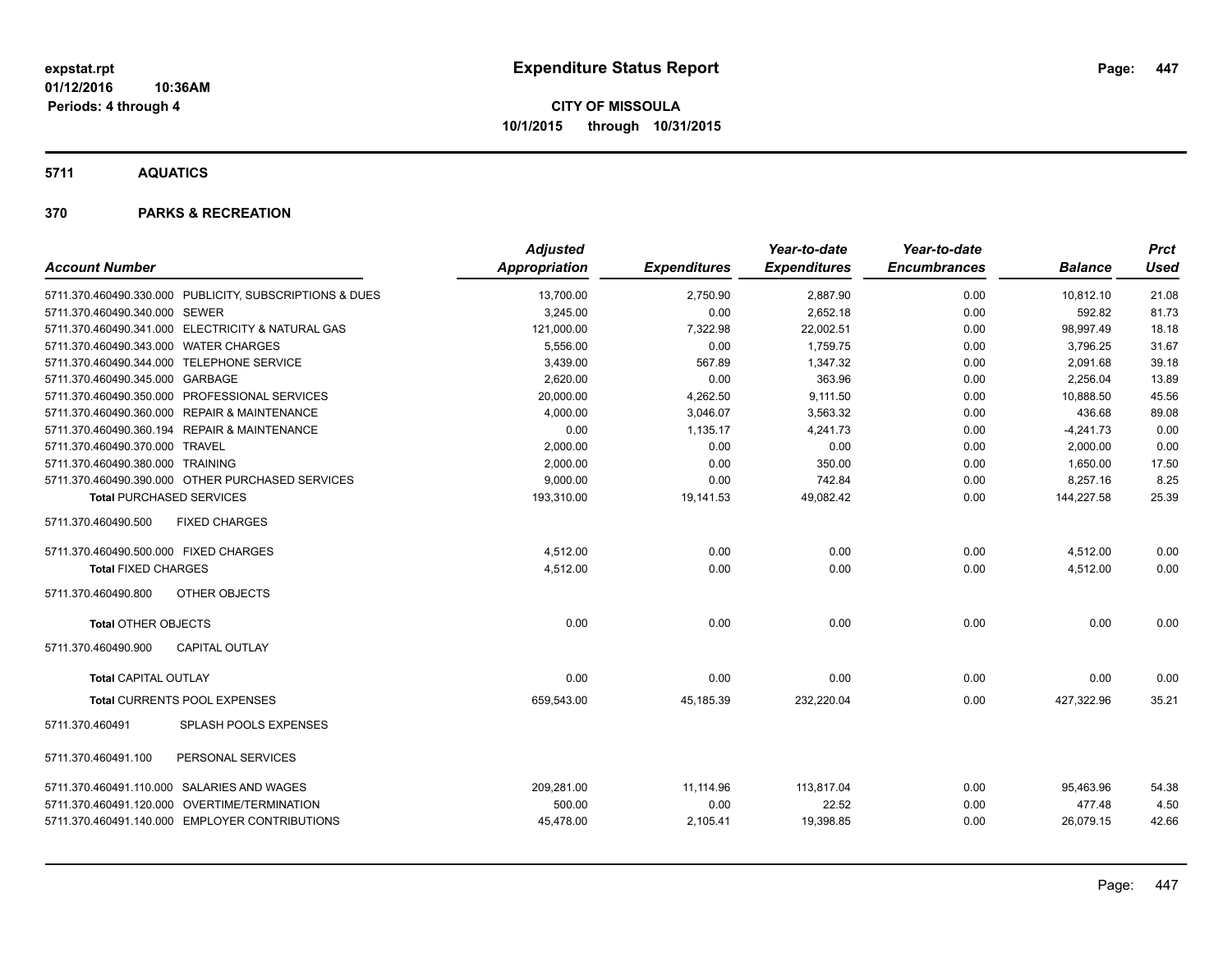## **5711 AQUATICS**

|                                                                  | <b>Adjusted</b>      |                     | Year-to-date        | Year-to-date        |                | <b>Prct</b> |
|------------------------------------------------------------------|----------------------|---------------------|---------------------|---------------------|----------------|-------------|
| <b>Account Number</b>                                            | <b>Appropriation</b> | <b>Expenditures</b> | <b>Expenditures</b> | <b>Encumbrances</b> | <b>Balance</b> | <b>Used</b> |
| <b>Total PERSONAL SERVICES</b>                                   | 255,259.00           | 13,220.37           | 133,238.41          | 0.00                | 122,020.59     | 52.20       |
| <b>SUPPLIES</b><br>5711.370.460491.200                           |                      |                     |                     |                     |                |             |
| 5711.370.460491.210.000 OFFICE SUPPLIES                          | 500.00               | 0.00                | 224.08              | 0.00                | 275.92         | 44.82       |
| 5711.370.460491.220.000 OPERATING SUPPLIES                       | 15,000.00            | 0.00                | 293.54              | 0.00                | 14,706.46      | 1.96        |
| 5711.370.460491.220.179 OPERATING SUPPLIES                       | 0.00                 | 0.00                | 136.00              | 0.00                | $-136.00$      | 0.00        |
| 5711.370.460491.230.000 REPAIR/MAINTENANCE                       | 29,250.00            | 0.00                | 188.82              | 0.00                | 29,061.18      | 0.65        |
| 5711.370.460491.230.171 REPAIR/MAINTENANCE                       | 0.00                 | 0.00                | 13,627.22           | 0.00                | $-13,627.22$   | 0.00        |
| 5711.370.460491.230.174 REPAIR/MAINTENANCE                       | 0.00                 | 0.00                | 32.84               | 0.00                | $-32.84$       | 0.00        |
| 5711.370.460491.230.178 REPAIR/MAINTENANCE                       | 0.00                 | 0.00                | 1,158.72            | 0.00                | $-1,158.72$    | 0.00        |
| 5711.370.460491.230.194 REPAIR/MAINTENANCE                       | 0.00                 | 66.97               | 158.08              | 0.00                | $-158.08$      | 0.00        |
| 5711.370.460491.240.000 OTHER SUPPLIES                           | 74,000.00            | 0.00                | 0.00                | 0.00                | 74,000.00      | 0.00        |
| 5711.370.460491.240.174 OTHER SUPPLIES                           | 0.00                 | 0.00                | 27,580.65           | 0.00                | $-27,580.65$   | 0.00        |
| 5711.370.460491.240.175 OTHER SUPPLIES                           | 0.00                 | 0.00                | 601.11              | 0.00                | $-601.11$      | 0.00        |
| 5711.370.460491.240.180 OTHER SUPPLIES-MERCHANDISE SALES FRNTDSK | 0.00                 | 0.00                | 555.19              | 0.00                | $-555.19$      | 0.00        |
| <b>Total SUPPLIES</b>                                            | 118,750.00           | 66.97               | 44,556.25           | 0.00                | 74,193.75      | 37.52       |
| <b>PURCHASED SERVICES</b><br>5711.370.460491.300                 |                      |                     |                     |                     |                |             |
| 5711.370.460491.310.000 COMMUNICATIONS                           | 250.00               | 0.00                | 0.00                | 0.00                | 250.00         | 0.00        |
| 5711.370.460491.320.000 PRINTING & DUPLICATING                   | 4,000.00             | 18.00               | 18.00               | 0.00                | 3,982.00       | 0.45        |
| 5711.370.460491.330.000 PUBLICITY, SUBSCRIPTIONS & DUES          | 3,500.00             | 3,309.00            | 5,209.00            | 0.00                | $-1,709.00$    | 148.83      |
| 5711.370.460491.340.000 SEWER                                    | 7,030.00             | 0.00                | 70.25               | 0.00                | 6,959.75       | 1.00        |
| 5711.370.460491.341.000 ELECTRICITY & NATURAL GAS                | 65,000.00            | 7,263.75            | 38,858.18           | 0.00                | 26,141.82      | 59.78       |
| 5711.370.460491.343.000 WATER CHARGES                            | 8,088.00             | 885.75              | 3.928.05            | 0.00                | 4,159.95       | 48.57       |
| 5711.370.460491.344.000 TELEPHONE SERVICE                        | 4,101.00             | 510.76              | 1,146.38            | 0.00                | 2,954.62       | 27.95       |
| 5711.370.460491.345.000 GARBAGE                                  | 2,031.00             | 0.00                | 893.03              | 0.00                | 1,137.97       | 43.97       |
| 5711.370.460491.350.000 PROFESSIONAL SERVICES                    | 10,000.00            | 0.00                | 1,052.00            | 0.00                | 8,948.00       | 10.52       |
| 5711.370.460491.360.000 REPAIR & MAINTENANCE                     | 4,500.00             | 410.00              | 491.75              | 0.00                | 4,008.25       | 10.93       |
| 5711.370.460491.360.194 REPAIR & MAINTENANCE                     | 0.00                 | 0.00                | 1,586.85            | 0.00                | $-1,586.85$    | 0.00        |
| 5711.370.460491.380.000 TRAINING                                 | 3,000.00             | 0.00                | 100.00              | 0.00                | 2,900.00       | 3.33        |
| 5711.370.460491.390.000 OTHER PURCHASED SERVICES                 | 5,300.00             | 1,839.00            | 1,949.00            | 0.00                | 3,351.00       | 36.77       |
| 5711.370.460491.390.194 OTHER PURCHASED SERVICES                 | 0.00                 | 0.00                | 120.00              | 0.00                | $-120.00$      | 0.00        |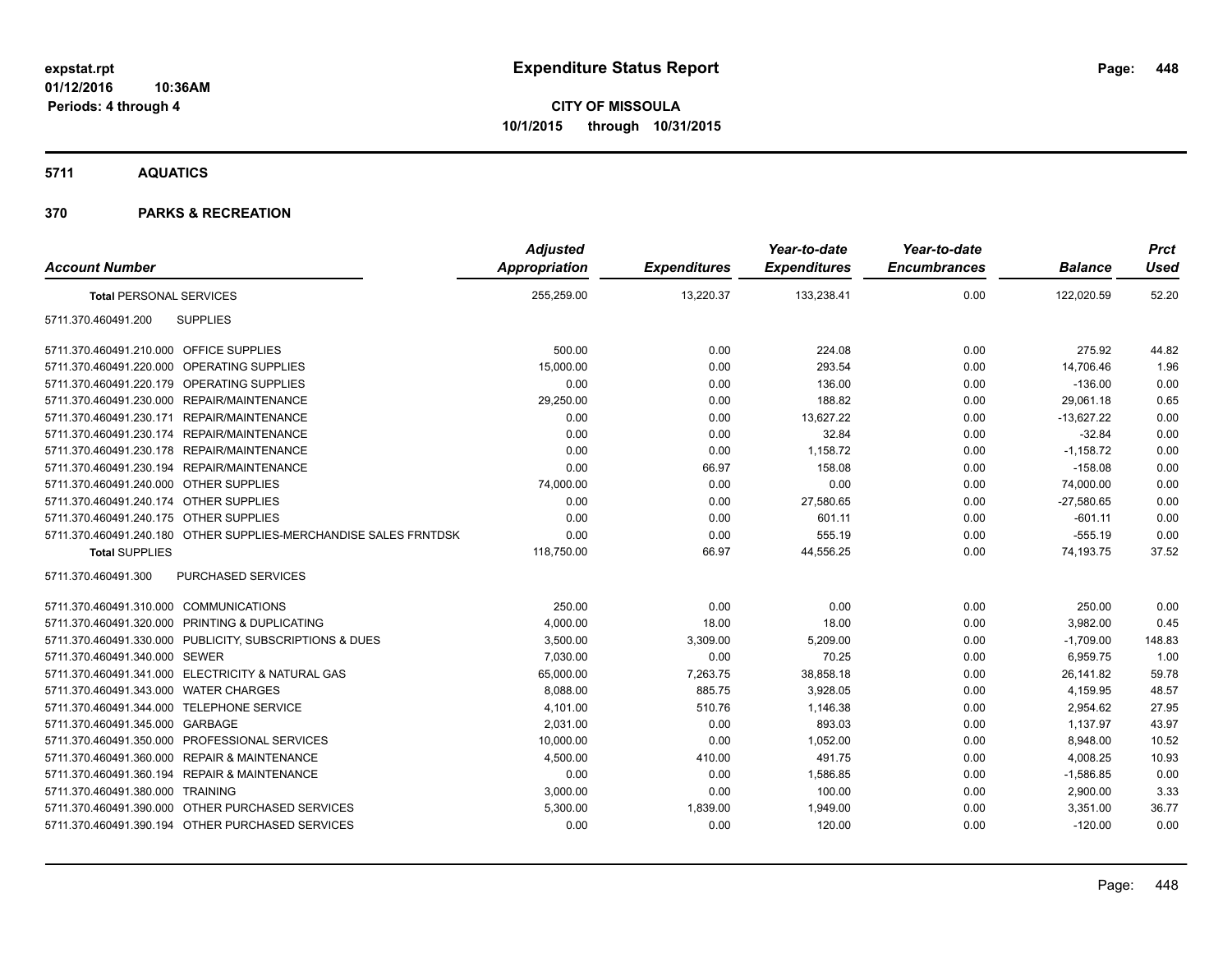**5711 AQUATICS**

| <b>Account Number</b>             |                                                                | <b>Adjusted</b><br>Appropriation | <b>Expenditures</b> | Year-to-date<br><b>Expenditures</b> | Year-to-date<br><b>Encumbrances</b> | <b>Balance</b> | <b>Prct</b><br><b>Used</b> |
|-----------------------------------|----------------------------------------------------------------|----------------------------------|---------------------|-------------------------------------|-------------------------------------|----------------|----------------------------|
|                                   | <b>Total PURCHASED SERVICES</b>                                | 116,800.00                       | 14,236.26           | 55,422.49                           | 0.00                                | 61,377.51      | 47.45                      |
| 5711.370.460491.800               | OTHER OBJECTS                                                  |                                  |                     |                                     |                                     |                |                            |
| <b>Total OTHER OBJECTS</b>        |                                                                | 0.00                             | 0.00                | 0.00                                | 0.00                                | 0.00           | 0.00                       |
| 5711.370.460491.900               | <b>CAPITAL OUTLAY</b>                                          |                                  |                     |                                     |                                     |                |                            |
| <b>Total CAPITAL OUTLAY</b>       |                                                                | 0.00                             | 0.00                | 0.00                                | 0.00                                | 0.00           | 0.00                       |
|                                   | Total SPLASH POOLS EXPENSES                                    | 490,809.00                       | 27,523.60           | 233,217.15                          | 0.00                                | 257,591.85     | 47.52                      |
| 5711.370.460493                   | <b>AQUATICS MAINTENANCE</b>                                    |                                  |                     |                                     |                                     |                |                            |
| 5711.370.460493.300               | PURCHASED SERVICES                                             |                                  |                     |                                     |                                     |                |                            |
|                                   | <b>Total PURCHASED SERVICES</b>                                | 0.00                             | 0.00                | 0.00                                | 0.00                                | 0.00           | 0.00                       |
| 5711.370.460493.500               | <b>FIXED CHARGES</b>                                           |                                  |                     |                                     |                                     |                |                            |
| <b>Total FIXED CHARGES</b>        |                                                                | 0.00                             | 0.00                | 0.00                                | 0.00                                | 0.00           | 0.00                       |
| 5711.370.460493.900               | <b>CAPITAL OUTLAY</b>                                          |                                  |                     |                                     |                                     |                |                            |
| 5711.370.460493.920.000 BUILDINGS |                                                                | 35.000.00                        | 0.00                | 0.00                                | 0.00                                | 35,000.00      | 0.00                       |
|                                   | <b>Total AQUATICS MAINTENANCE</b>                              | 35,000.00                        | 0.00                | 0.00                                | 0.00                                | 35,000.00      | 0.00                       |
| 5711.370.460512                   | PARK MEMORIALS                                                 |                                  |                     |                                     |                                     |                |                            |
| 5711.370.460512.200               | <b>SUPPLIES</b>                                                |                                  |                     |                                     |                                     |                |                            |
|                                   | 5711.370.460512.220.000 PARTNERS IN PARK/OPERATING SUPPLIES    | 15,000.00                        | 0.00                | 0.00                                | 0.00                                | 15,000.00      | 0.00                       |
|                                   | 5711.370.460512.230.000 PARTNERS IN PARK/REPAIR/MAINTENANCE    | 10,000.00                        | 0.00                | 0.00                                | 0.00                                | 10,000.00      | 0.00                       |
| <b>Total SUPPLIES</b>             |                                                                | 25,000.00                        | 0.00                | 0.00                                | 0.00                                | 25,000.00      | 0.00                       |
| 5711.370.460512.300               | PURCHASED SERVICES                                             |                                  |                     |                                     |                                     |                |                            |
|                                   | 5711.370.460512.350.000 PARTNERS IN PARK/PROFESSIONAL SERVICES | 10,000.00                        | 0.00                | 0.00                                | 0.00                                | 10,000.00      | 0.00                       |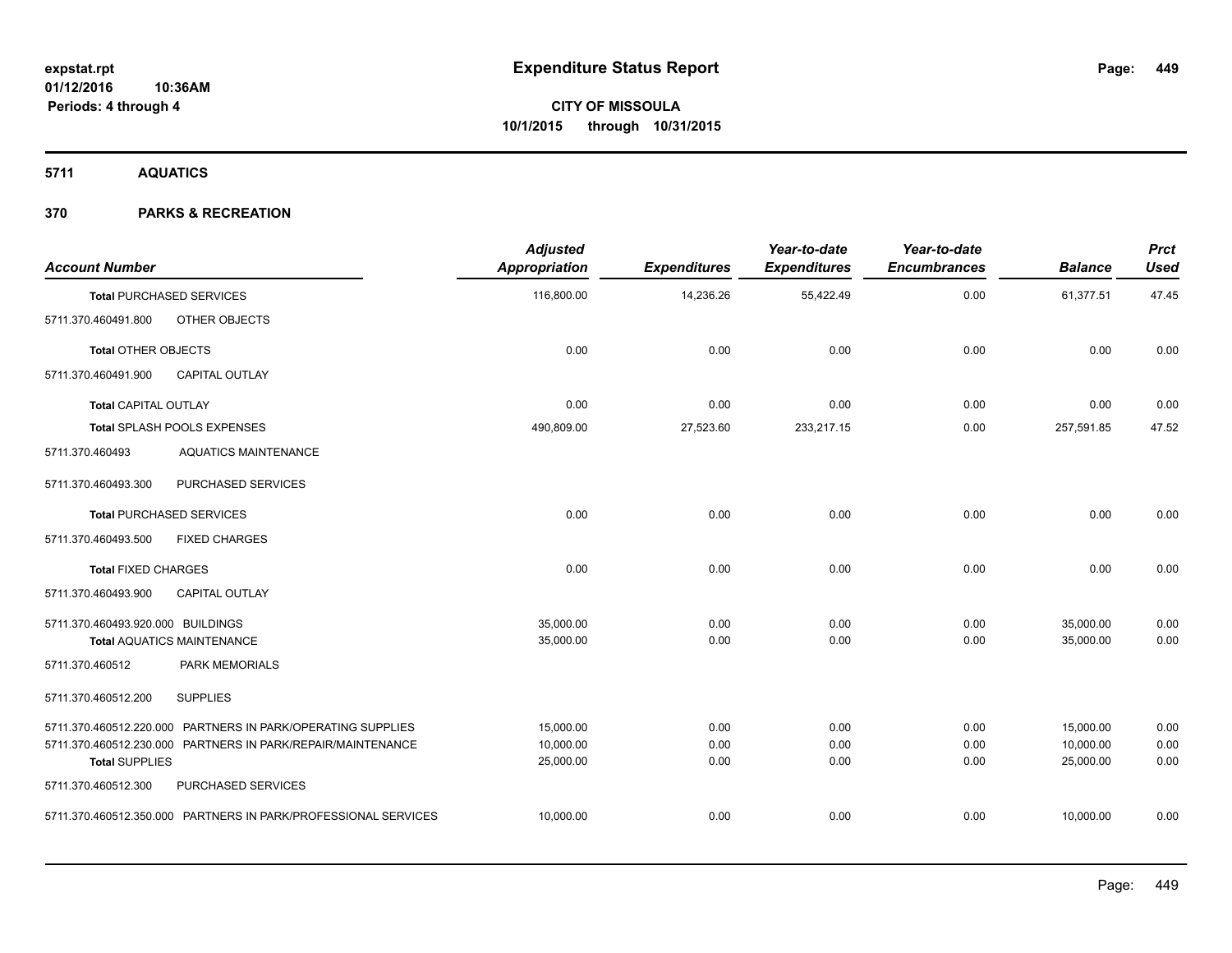**5711 AQUATICS**

|                                 |                                                               | <b>Adjusted</b>      |                     | Year-to-date        | Year-to-date        |                | <b>Prct</b> |
|---------------------------------|---------------------------------------------------------------|----------------------|---------------------|---------------------|---------------------|----------------|-------------|
| <b>Account Number</b>           |                                                               | <b>Appropriation</b> | <b>Expenditures</b> | <b>Expenditures</b> | <b>Encumbrances</b> | <b>Balance</b> | <b>Used</b> |
|                                 | 5711.370.460512.360.000 PARTNERS IN PARK/REPAIR & MAINTENANCE | 10,000.00            | 0.00                | 0.00                | 0.00                | 10,000.00      | 0.00        |
|                                 | 5711.370.460512.390.000 OTHER PURCHASED SERVICES              | 5,000.00             | 0.00                | 0.00                | 0.00                | 5,000.00       | 0.00        |
| <b>Total PURCHASED SERVICES</b> |                                                               | 25,000.00            | 0.00                | 0.00                | 0.00                | 25,000.00      | 0.00        |
| 5711.370.460512.900             | <b>CAPITAL OUTLAY</b>                                         |                      |                     |                     |                     |                |             |
|                                 | 5711.370.460512.920.000 PARTNERS IN PARK/BUILDINGS            | 10,000.00            | 0.00                | 0.00                | 0.00                | 10,000.00      | 0.00        |
|                                 | 5711.370.460512.930.000 PARTNERS IN PARK/IMPROVEMENTS         | 70,000.00            | 0.00                | 0.00                | 0.00                | 70,000.00      | 0.00        |
|                                 | 5711.370.460512.940.000 PARTNERS IN PARK/EQUIPMENT            | 20,000.00            | 0.00                | 0.00                | 0.00                | 20,000.00      | 0.00        |
| Total CAPITAL OUTLAY            |                                                               | 100,000.00           | 0.00                | 0.00                | 0.00                | 100,000.00     | 0.00        |
| <b>Total PARK MEMORIALS</b>     |                                                               | 150,000.00           | 0.00                | 0.00                | 0.00                | 150,000.00     | 0.00        |
| 5711.370.460519                 | <b>AQUATICS CAPITAL</b>                                       |                      |                     |                     |                     |                |             |
| 5711.370.460519.900             | <b>CAPITAL OUTLAY</b>                                         |                      |                     |                     |                     |                |             |
| <b>Total AQUATICS CAPITAL</b>   |                                                               | 0.00                 | 0.00                | 0.00                | 0.00                | 0.00           | 0.00        |
| 5711.370.490500                 | <b>DEBT PAYMENTS</b>                                          |                      |                     |                     |                     |                |             |
| 5711.370.490500.600             | <b>DEBT SERVICE</b>                                           |                      |                     |                     |                     |                |             |
| <b>Total DEBT PAYMENTS</b>      |                                                               | 0.00                 | 0.00                | 0.00                | 0.00                | 0.00           | 0.00        |
| 5711.370.490506                 | <b>CORE FINANCED EQUIPMENT</b>                                |                      |                     |                     |                     |                |             |
| 5711.370.490506.600             | <b>DEBT SERVICE</b>                                           |                      |                     |                     |                     |                |             |
|                                 | 5711.370.490506.610.000 GRILL VAN DEBT-PRINCIPAL              | 12,377.00            | 0.00                | 0.00                | 0.00                | 12,377.00      | 0.00        |
|                                 | Total CORE FINANCED EQUIPMENT                                 | 12,377.00            | 0.00                | 0.00                | 0.00                | 12,377.00      | 0.00        |
| 5711.370.510110                 | <b>MERCHANT SERVICES</b>                                      |                      |                     |                     |                     |                |             |
| 5711.370.510110.500             | <b>FIXED CHARGES</b>                                          |                      |                     |                     |                     |                |             |
|                                 | 5711.370.510110.550.000 MERCHANT SERVICE FEES                 | 14,000.00            | 0.00                | 0.00                | 0.00                | 14,000.00      | 0.00        |
|                                 |                                                               |                      |                     |                     |                     |                |             |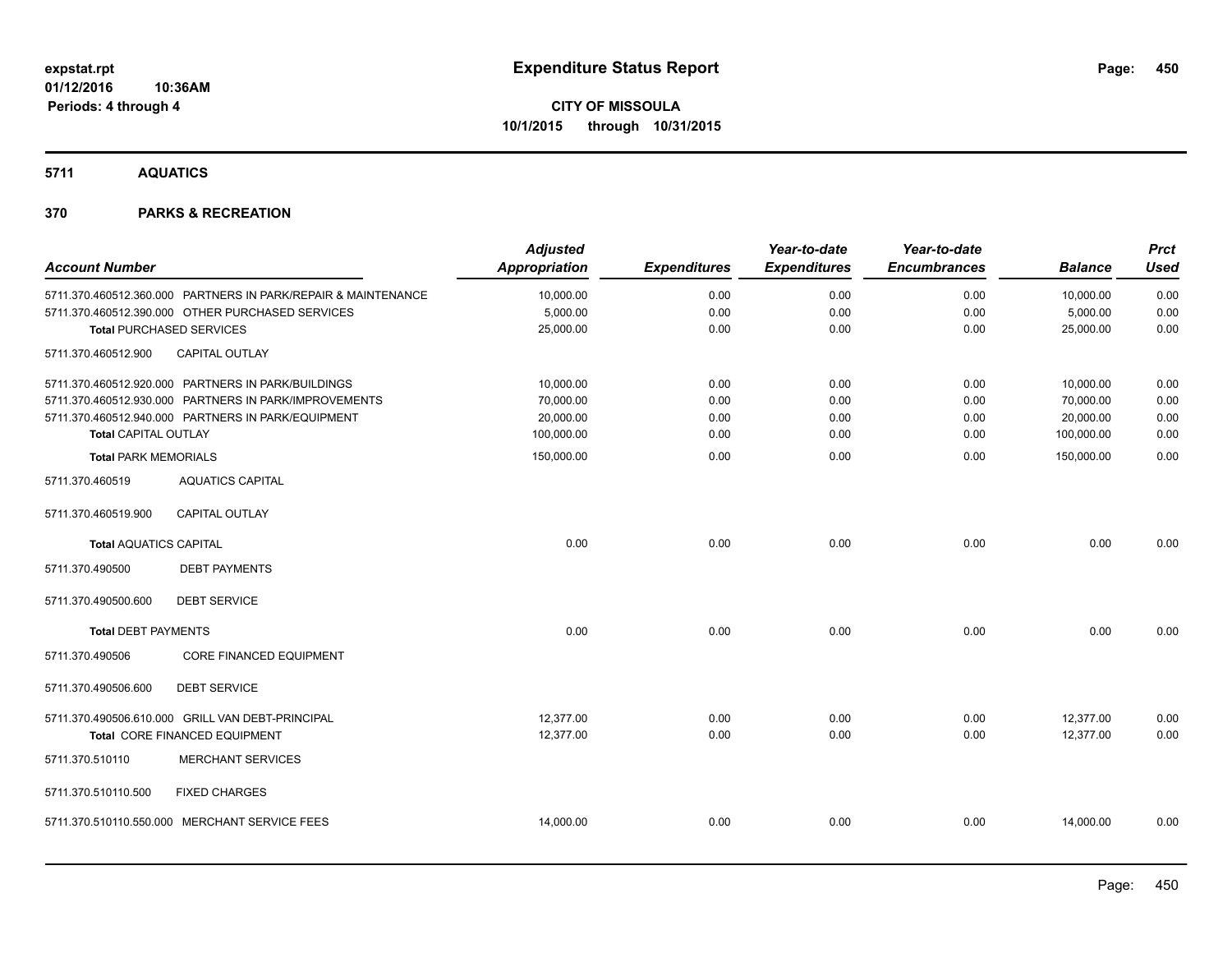**5711 AQUATICS**

| <b>Account Number</b>               | Adiusted<br>Appropriation | <b>Expenditures</b> | Year-to-date<br><b>Expenditures</b> | Year-to-date<br><b>Encumbrances</b> | Balance    | Prct<br>Used |
|-------------------------------------|---------------------------|---------------------|-------------------------------------|-------------------------------------|------------|--------------|
| <b>Total MERCHANT SERVICES</b>      | 14.000.00                 | 0.00                | 0.00                                | 0.00                                | 14.000.00  | 0.00         |
| <b>Total PARKS &amp; RECREATION</b> | 427,327.00                | 73,722.74           | 476,570.56                          | 0.00                                | 950.756.44 | 33.39        |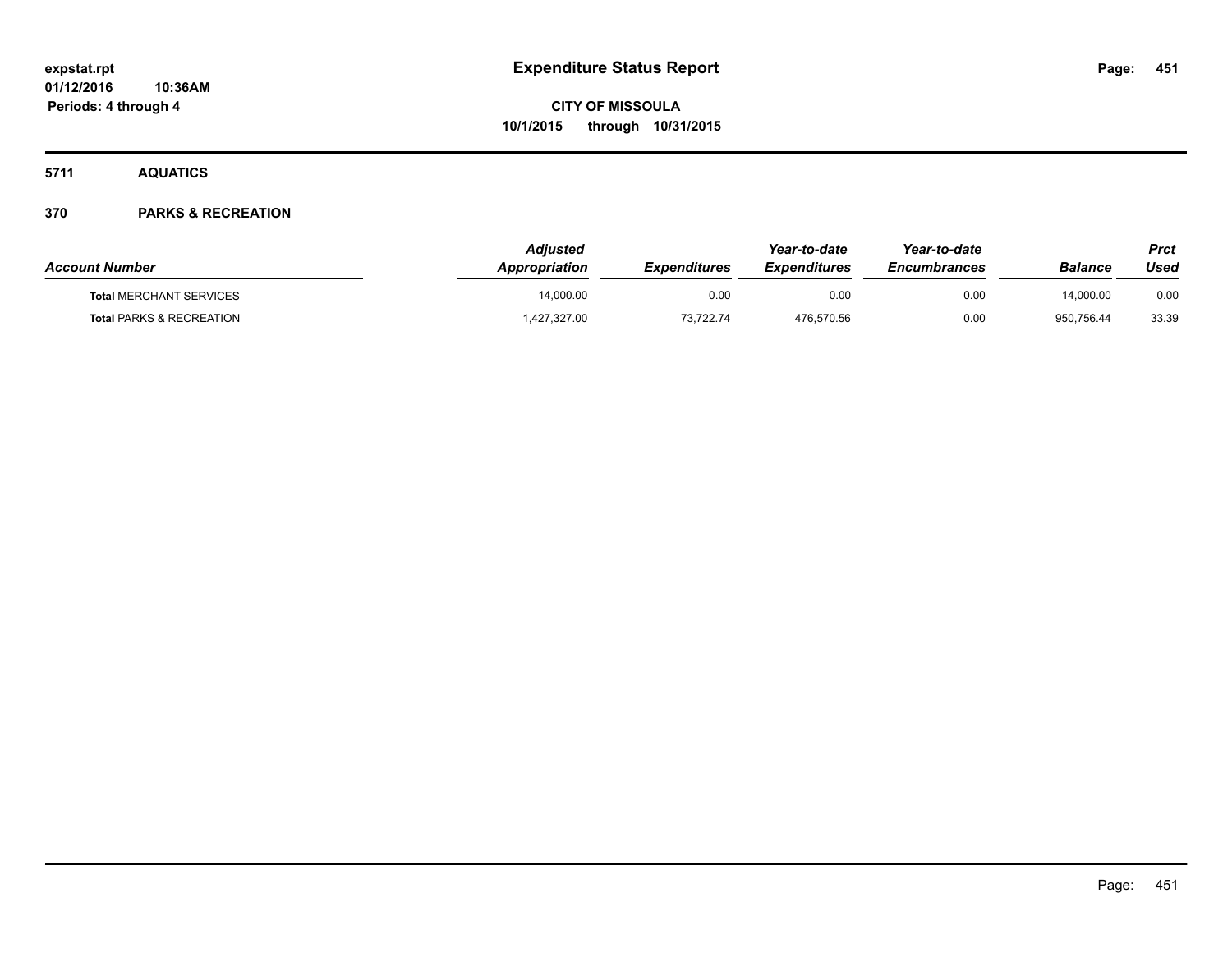**5711 AQUATICS**

## **371 AQUATICS SALARIES**

| <b>Account Number</b>          |                                 | <b>Adjusted</b><br><b>Appropriation</b> | <b>Expenditures</b> | Year-to-date<br><b>Expenditures</b> | Year-to-date<br><b>Encumbrances</b> | <b>Balance</b> | <b>Prct</b><br><b>Used</b> |
|--------------------------------|---------------------------------|-----------------------------------------|---------------------|-------------------------------------|-------------------------------------|----------------|----------------------------|
| 5711.371.460000                | <b>CULTURE &amp; RECREATION</b> |                                         |                     |                                     |                                     |                |                            |
| 5711.371.460000.100            | PERSONAL SERVICES               |                                         |                     |                                     |                                     |                |                            |
|                                | Total CULTURE & RECREATION      | 0.00                                    | 0.00                | 0.00                                | 0.00                                | 0.00           | 0.00                       |
| 5711.371.460477                | <b>GRILL VAN</b>                |                                         |                     |                                     |                                     |                |                            |
| 5711.371.460477.100            | PERSONAL SERVICES               |                                         |                     |                                     |                                     |                |                            |
| <b>Total GRILL VAN</b>         |                                 | 0.00                                    | 0.00                | 0.00                                | 0.00                                | 0.00           | 0.00                       |
| 5711.371.460490                | <b>CURRENTS POOL EXPENSES</b>   |                                         |                     |                                     |                                     |                |                            |
| 5711.371.460490.100            | PERSONAL SERVICES               |                                         |                     |                                     |                                     |                |                            |
|                                | Total CURRENTS POOL EXPENSES    | 0.00                                    | 0.00                | 0.00                                | 0.00                                | 0.00           | 0.00                       |
| 5711.371.460491                | SPLASH POOLS EXPENSES           |                                         |                     |                                     |                                     |                |                            |
| 5711.371.460491.100            | PERSONAL SERVICES               |                                         |                     |                                     |                                     |                |                            |
| <b>Total AQUATICS SALARIES</b> |                                 | 0.00                                    | 0.00                | 0.00                                | 0.00                                | 0.00           | 0.00                       |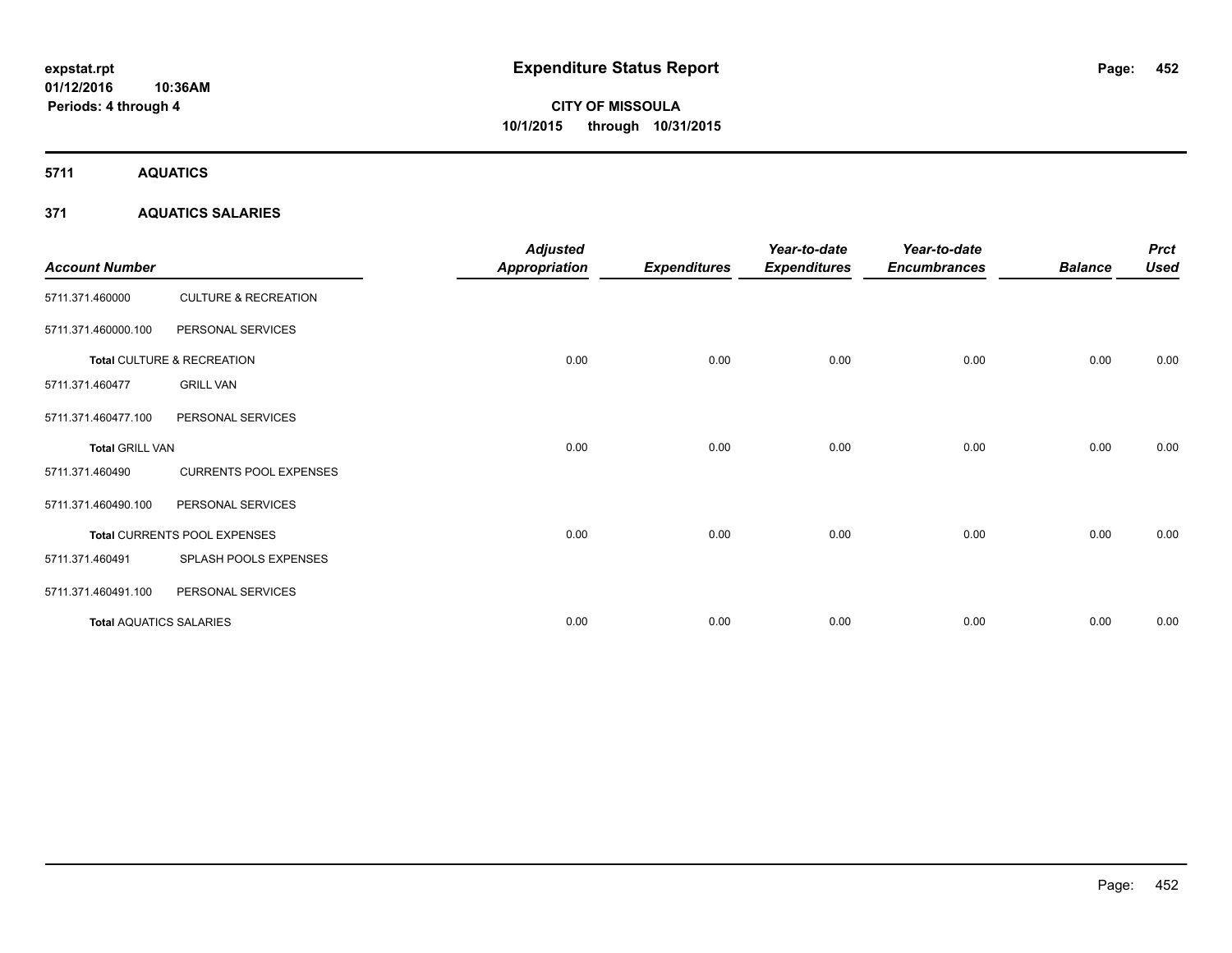**Periods: 4 through 4**

## **CITY OF MISSOULA 10/1/2015 through 10/31/2015**

**5711 AQUATICS**

## **390 NON-DEPARTMENTAL**

| <b>Account Number</b>         |                       | <b>Adjusted</b><br><b>Appropriation</b> | <b>Expenditures</b> | Year-to-date<br><b>Expenditures</b> | Year-to-date<br><b>Encumbrances</b> | <b>Balance</b> | <b>Prct</b><br><b>Used</b> |
|-------------------------------|-----------------------|-----------------------------------------|---------------------|-------------------------------------|-------------------------------------|----------------|----------------------------|
| 5711.390.510000               | <b>MISCELLANEOUS</b>  |                                         |                     |                                     |                                     |                |                            |
| 5711.390.510000.800           | OTHER OBJECTS         |                                         |                     |                                     |                                     |                |                            |
| <b>Total OTHER OBJECTS</b>    |                       | 0.00                                    | 0.00                | 0.00                                | 0.00                                | 0.00           | 0.00                       |
| 5711.390.510000.900           | <b>CAPITAL OUTLAY</b> |                                         |                     |                                     |                                     |                |                            |
| <b>Total MISCELLANEOUS</b>    |                       | 0.00                                    | 0.00                | 0.00                                | 0.00                                | 0.00           | 0.00                       |
| <b>Total NON-DEPARTMENTAL</b> |                       | 0.00                                    | 0.00                | 0.00                                | 0.00                                | 0.00           | 0.00                       |
| <b>Total AQUATICS</b>         |                       | 1,427,327.00                            | 73,722.74           | 476,570.56                          | 0.00                                | 950,756.44     | 33.39                      |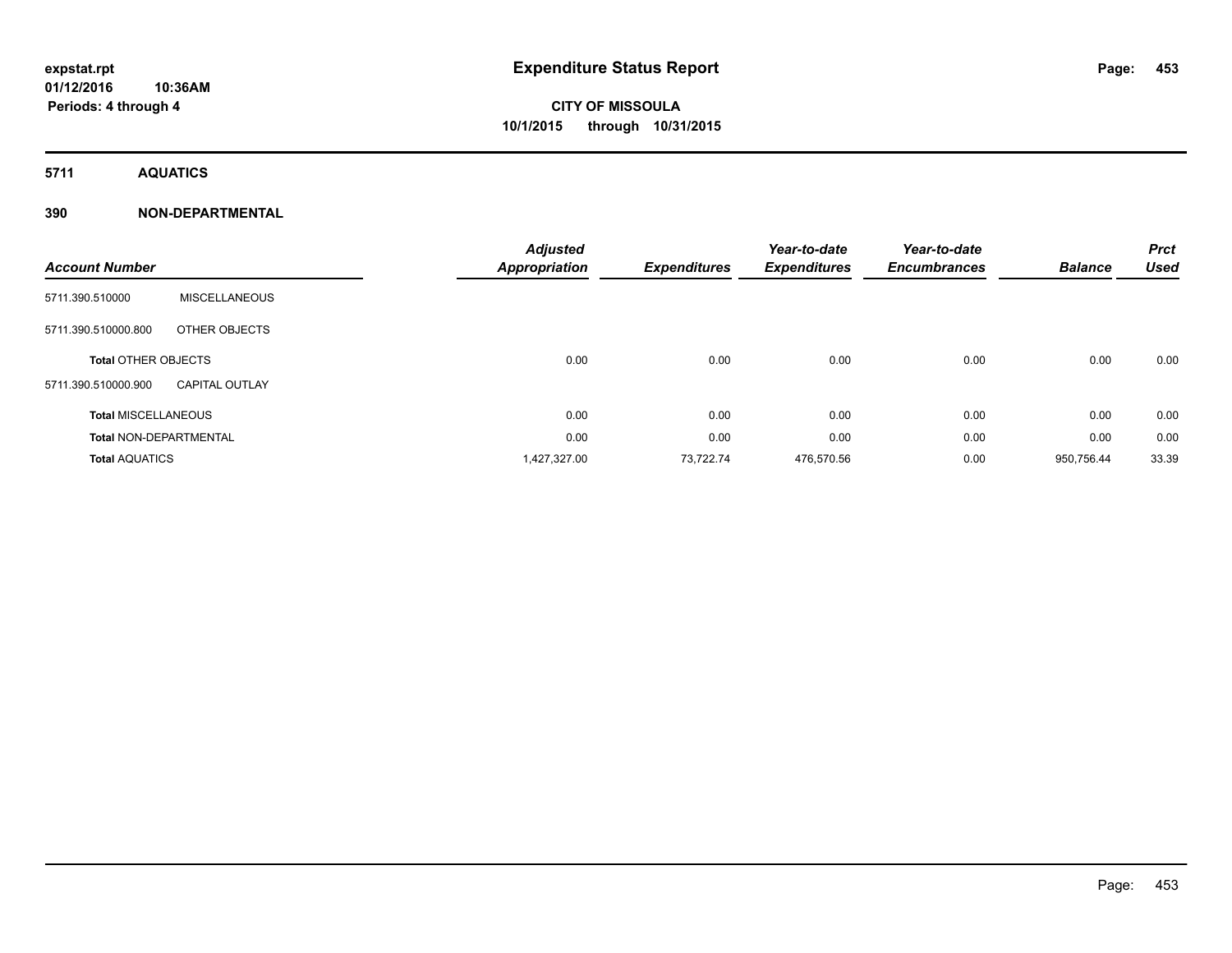## **6050 EMPLOYEE BENEFIT PLAN FUND**

## **390 NON-DEPARTMENTAL**

| <b>Account Number</b>                    |                                                          | <b>Adjusted</b>      |                     | Year-to-date        | Year-to-date<br><b>Encumbrances</b> | <b>Balance</b> | <b>Prct</b><br><b>Used</b> |
|------------------------------------------|----------------------------------------------------------|----------------------|---------------------|---------------------|-------------------------------------|----------------|----------------------------|
|                                          |                                                          | <b>Appropriation</b> | <b>Expenditures</b> | <b>Expenditures</b> |                                     |                |                            |
| 6050.390.510110                          | <b>MERCHANT SERVICES</b>                                 |                      |                     |                     |                                     |                |                            |
| 6050.390.510110.500                      | <b>FIXED CHARGES</b>                                     |                      |                     |                     |                                     |                |                            |
| <b>Total MERCHANT SERVICES</b>           |                                                          | 0.00                 | 0.00                | 0.00                | 0.00                                | 0.00           | 0.00                       |
| 6050.390.520800                          | <b>EMPLOYEE BENEFITS</b>                                 |                      |                     |                     |                                     |                |                            |
| 6050.390.520800.300                      | <b>PURCHASED SERVICES</b>                                |                      |                     |                     |                                     |                |                            |
| 6050.390.520800.350.000                  | <b>PROFESSIONAL SERVICES</b>                             | 50,340.00            | 2,388.95            | 2,388.95            | 0.00                                | 47.951.05      | 4.75                       |
| 6050.390.520800.351.000 INSURANCE CLAIMS |                                                          | 5,156,229.00         | 299.590.50          | 1.004.377.28        | 0.00                                | 4,151,851.72   | 19.48                      |
| 6050.390.520800.352.000 HEALTH PROGRAMS  |                                                          | 94,500.00            | $-461.30$           | 3,223.53            | 0.00                                | 91.276.47      | 3.41                       |
|                                          | 6050.390.520800.353.000 ADMINISTRATION EXPENDITURES      | 757.888.00           | 0.00                | 226.880.46          | 0.00                                | 531.007.54     | 29.94                      |
|                                          | 6050.390.520800.354.000 TRANSITIONAL REINSURANCE PROGRAM | 78,280.00            | 0.00                | 0.00                | 0.00                                | 78,280.00      | 0.00                       |
| <b>Total PURCHASED SERVICES</b>          |                                                          | 6,137,237.00         | 301,518.15          | 1,236,870.22        | 0.00                                | 4,900,366.78   | 20.15                      |
| 6050.390.520800.700                      | <b>GRANTS &amp; CONTRIBUTIONS</b>                        |                      |                     |                     |                                     |                |                            |
|                                          | <b>Total GRANTS &amp; CONTRIBUTIONS</b>                  | 0.00                 | 0.00                | 0.00                | 0.00                                | 0.00           | 0.00                       |
| 6050.390.520800.800                      | OTHER OBJECTS                                            |                      |                     |                     |                                     |                |                            |
| <b>Total OTHER OBJECTS</b>               |                                                          | 0.00                 | 0.00                | 0.00                | 0.00                                | 0.00           | 0.00                       |
|                                          | Total EMPLOYEE BENEFIT PLAN FUND                         | 6,137,237.00         | 301,518.15          | 1,236,870.22        | 0.00                                | 4,900,366.78   | 20.15                      |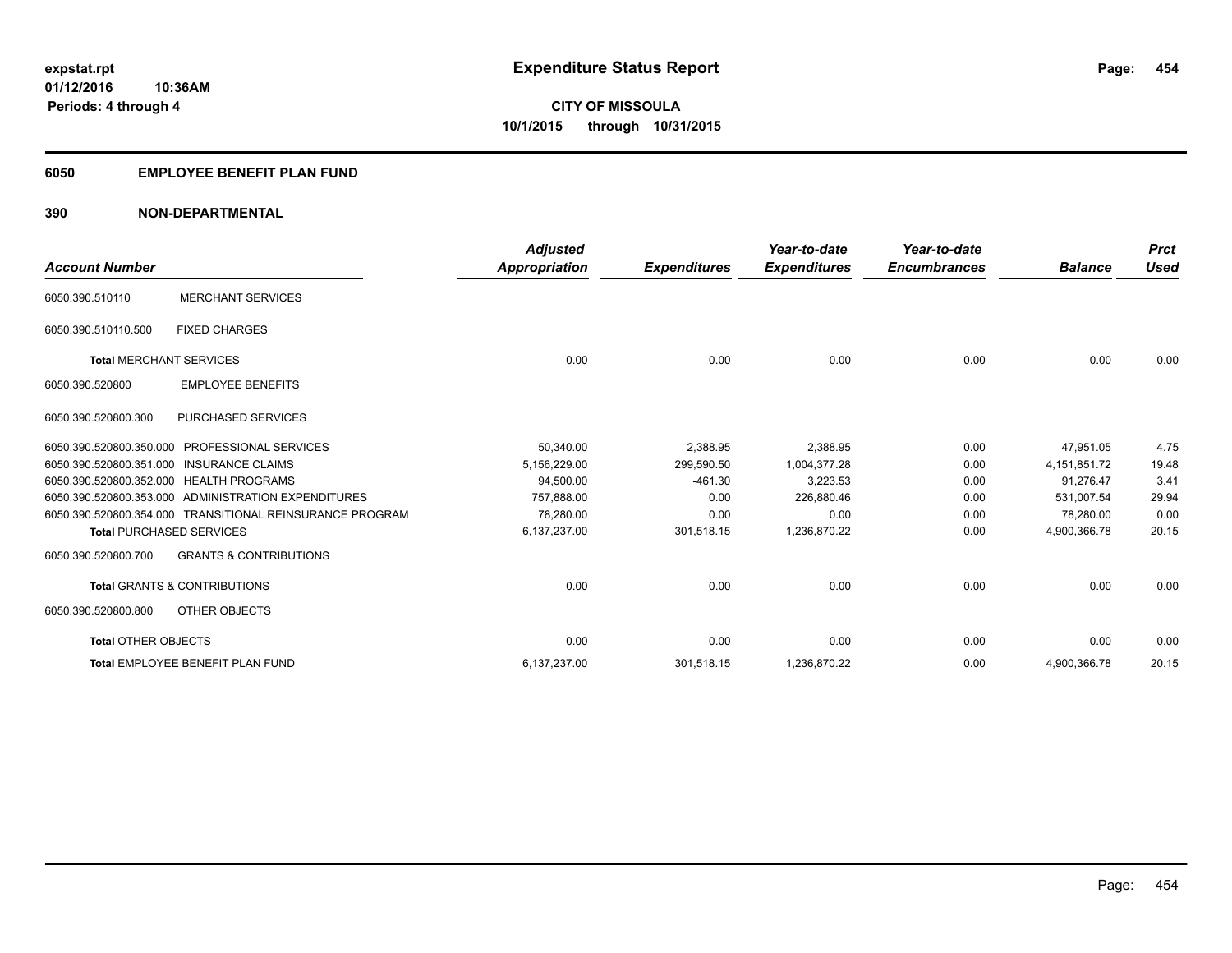#### **7370 PARKING COMMISSION FUND**

|                                           |                                                         | <b>Adjusted</b> |                     | Year-to-date        | Year-to-date        |                | <b>Prct</b> |
|-------------------------------------------|---------------------------------------------------------|-----------------|---------------------|---------------------|---------------------|----------------|-------------|
| <b>Account Number</b>                     |                                                         | Appropriation   | <b>Expenditures</b> | <b>Expenditures</b> | <b>Encumbrances</b> | <b>Balance</b> | <b>Used</b> |
| 7370.395.430266                           | PARKING DIVISION                                        |                 |                     |                     |                     |                |             |
| 7370.395.430266.100                       | PERSONAL SERVICES                                       |                 |                     |                     |                     |                |             |
|                                           | 7370.395.430266.110.000 SALARIES AND WAGES              | 436,749.00      | 32,576.28           | 118,330.46          | 0.00                | 318,418.54     | 27.09       |
| 7370.395.430266.120.000                   | OVERTIME/TERMINATION                                    | 7,234.00        | 0.00                | 32.42               | 0.00                | 7,201.58       | 0.45        |
|                                           | 7370.395.430266.140.000 EMPLOYER CONTRIBUTIONS          | 197.972.00      | 14,587.09           | 63.088.13           | 0.00                | 134.883.87     | 31.87       |
|                                           | 7370.395.430266.141.000 STATE RETIREMENT CONTRIBUTIONS  | 0.00            | 0.00                | 57.25               | 0.00                | $-57.25$       | 0.00        |
| <b>Total PERSONAL SERVICES</b>            |                                                         | 641,955.00      | 47,163.37           | 181,508.26          | 0.00                | 460,446.74     | 28.27       |
| 7370.395.430266.200                       | <b>SUPPLIES</b>                                         |                 |                     |                     |                     |                |             |
| 7370.395.430266.210.000 OFFICE SUPPLIES   |                                                         | 5.400.00        | 37.42               | 1,034.28            | 0.00                | 4,365.72       | 19.15       |
| 7370.395.430266.220.000                   | OPERATING SUPPLIES                                      | 15,000.00       | 61.19               | 175.74              | 0.00                | 14,824.26      | 1.17        |
| 7370.395.430266.220.311 CLOTHING SUPPLIES |                                                         | 0.00            | 98.97               | 795.11              | 0.00                | $-795.11$      | 0.00        |
| 7370.395.430266.230.000                   | REPAIR/MAINTENANCE                                      | 18,000.00       | 136.43              | 503.78              | 0.00                | 17,496.22      | 2.80        |
| 7370.395.430266.231.000 GASOLINE          |                                                         | 8,000.00        | 204.47              | 710.15              | 0.00                | 7,289.85       | 8.88        |
| <b>Total SUPPLIES</b>                     |                                                         | 46,400.00       | 538.48              | 3,219.06            | 0.00                | 43,180.94      | 6.94        |
| 7370.395.430266.300                       | PURCHASED SERVICES                                      |                 |                     |                     |                     |                |             |
| 7370.395.430266.310.000                   | <b>COMMUNICATIONS</b>                                   | 17,338.00       | 648.05              | 2,499.50            | 0.00                | 14,838.50      | 14.42       |
|                                           | 7370.395.430266.320.000 PRINTING & DUPLICATING          | 10,000.00       | 0.00                | 0.00                | 0.00                | 10,000.00      | 0.00        |
|                                           | 7370.395.430266.330.000 PUBLICITY, SUBSCRIPTIONS & DUES | 5,000.00        | 0.00                | 782.66              | 0.00                | 4,217.34       | 15.65       |
| 7370.395.430266.340.000 SEWER             |                                                         | 137.00          | 0.00                | 70.25               | 0.00                | 66.75          | 51.28       |
|                                           | 7370.395.430266.341.000 ELECTRICITY & NATURAL GAS       | 36,440.00       | 742.07              | 7,130.76            | 0.00                | 29,309.24      | 19.57       |
| 7370.395.430266.343.000                   | <b>WATER CHARGES</b>                                    | 4,000.00        | 1,523.78            | 2,798.31            | 0.00                | 1,201.69       | 69.96       |
|                                           | 7370.395.430266.343.717 MARKET ON FRONT WATER CHARGES   | 0.00            | 208.96              | 614.88              | 0.00                | $-614.88$      | 0.00        |
|                                           | 7370.395.430266.344.000 TELEPHONE SERVICE               | 5,200.00        | 368.68              | 1,063.90            | 0.00                | 4,136.10       | 20.46       |
| 7370.395.430266.345.000 GARBAGE           |                                                         | 3,000.00        | 131.26              | 870.91              | 0.00                | 2,129.09       | 29.03       |
| 7370.395.430266.345.717                   | GARBAGE                                                 | 0.00            | 272.60              | 698.52              | 0.00                | $-698.52$      | 0.00        |
|                                           | 7370.395.430266.350.000 PROFESSIONAL SERVICES           | 61,250.00       | 1,827.50            | 1,827.50            | 0.00                | 59,422.50      | 2.98        |
| 7370.395.430266.350.700 ACCOUNTING        |                                                         | 0.00            | 1,188.00            | 2,622.00            | 0.00                | $-2,622.00$    | 0.00        |
|                                           | 7370.395.430266.350.702 SECURITY FOR GARAGES            | 0.00            | 1,881.00            | 4,356.00            | 0.00                | $-4,356.00$    | 0.00        |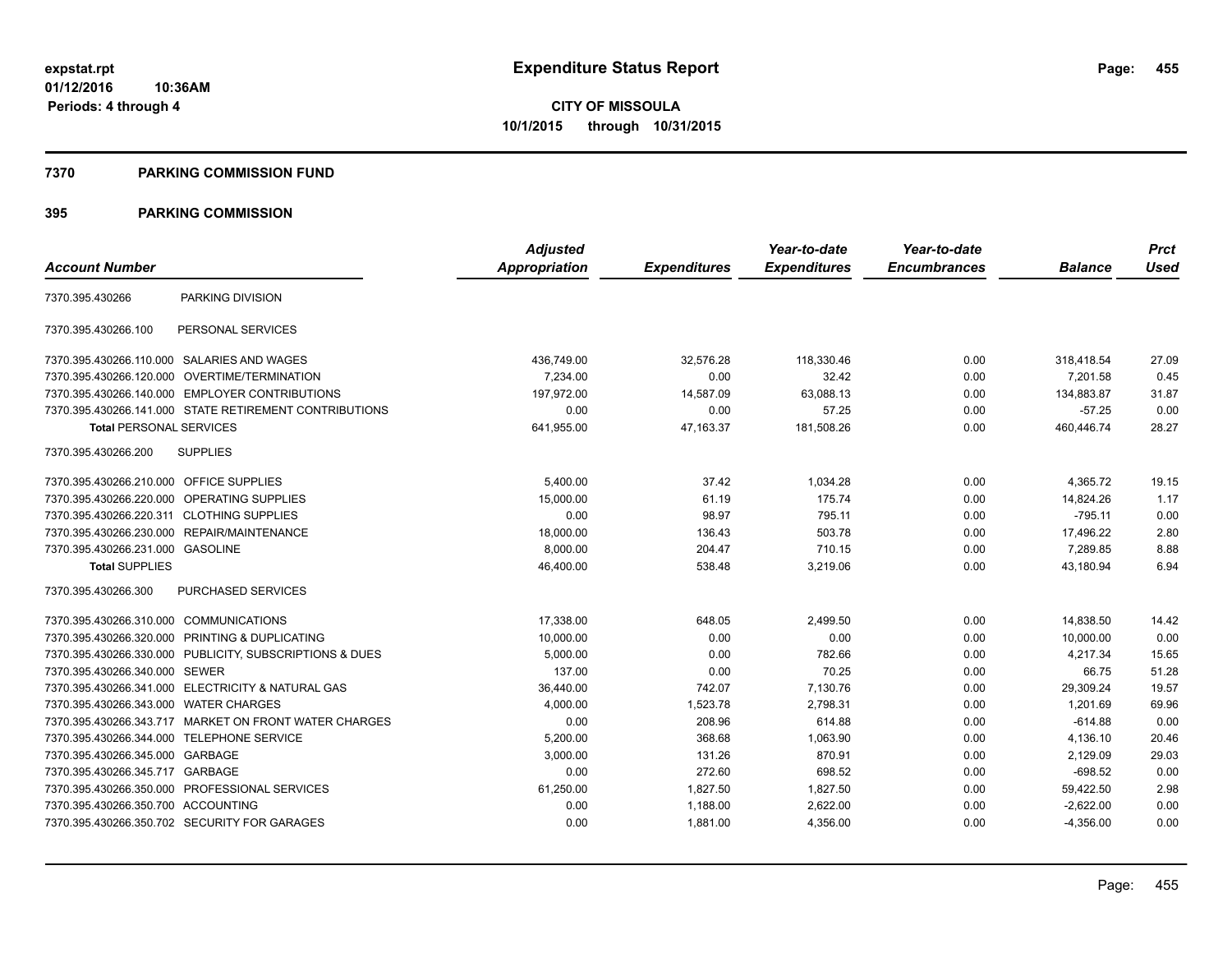#### **7370 PARKING COMMISSION FUND**

| <b>Account Number</b>                                    | <b>Adjusted</b><br>Appropriation | <b>Expenditures</b> | Year-to-date<br><b>Expenditures</b> | Year-to-date<br><b>Encumbrances</b> | <b>Balance</b> | <b>Prct</b><br><b>Used</b> |
|----------------------------------------------------------|----------------------------------|---------------------|-------------------------------------|-------------------------------------|----------------|----------------------------|
| 7370.395.430266.350.703 STATE LICENSE INQUIRY            | 0.00                             | 118.24              | 185.68                              | 0.00                                | $-185.68$      | 0.00                       |
| 7370.395.430266.360.000 REPAIR & MAINTENANCE             | 72,500.00                        | 0.00                | 1,109.21                            | 0.00                                | 71,390.79      | 1.53                       |
| 7370.395.430266.360.711 REPAIR & MAINTENANCE             | 0.00                             | 45.00               | 45.00                               | 0.00                                | $-45.00$       | 0.00                       |
| 7370.395.430266.360.712 REPAIR & MAINTENANCE             | 0.00                             | 359.00              | 1,304.00                            | 0.00                                | $-1,304.00$    | 0.00                       |
| 7370.395.430266.360.713 REPAIR & MAINTENANCE             | 0.00                             | 1,267.23            | 3,484.32                            | 0.00                                | $-3,484.32$    | 0.00                       |
| 7370.395.430266.360.714 BANK ST/REPAIR & MAINTENANCE     | 0.00                             | 78.75               | 1,958.50                            | 0.00                                | $-1,958.50$    | 0.00                       |
| 7370.395.430266.360.715 REPAIR & MAINTENANCE             | 0.00                             | 654.60              | 1.416.37                            | 0.00                                | $-1,416.37$    | 0.00                       |
| 7370.395.430266.360.716 REPAIR & MAINTENANCE             | 0.00                             | 282.98              | 439.67                              | 0.00                                | $-439.67$      | 0.00                       |
| 7370.395.430266.370.000 TRAVEL                           | 1,600.00                         | 0.00                | 1,900.30                            | 0.00                                | $-300.30$      | 118.77                     |
| 7370.395.430266.380.000 TRAINING                         | 1,900.00                         | 0.00                | 0.00                                | 0.00                                | 1,900.00       | 0.00                       |
| 7370.395.430266.390.000 OTHER PURCHASED SERVICES         | 188,805.00                       | 0.00                | 0.00                                | 0.00                                | 188,805.00     | 0.00                       |
| 7370.395.430266.390.044 JANITORIAL                       | 0.00                             | 1,654.12            | 2,861.05                            | 0.00                                | $-2,861.05$    | 0.00                       |
| <b>Total PURCHASED SERVICES</b>                          | 407,170.00                       | 13,251.82           | 40,039.29                           | 0.00                                | 367,130.71     | 9.83                       |
| 7370.395.430266.400<br><b>BUILDING MATERIALS</b>         |                                  |                     |                                     |                                     |                |                            |
| <b>Total BUILDING MATERIALS</b>                          | 0.00                             | 0.00                | 0.00                                | 0.00                                | 0.00           | 0.00                       |
| 7370.395.430266.500<br><b>FIXED CHARGES</b>              |                                  |                     |                                     |                                     |                |                            |
| 7370.395.430266.500.000 FIXED CHARGES                    | 168,621.00                       | 0.00                | 0.00                                | 0.00                                | 168,621.00     | 0.00                       |
| 7370.395.430266.500.731<br><b>FIXED CHARGES</b>          | 0.00                             | 2,550.00            | 2,550.00                            | 0.00                                | $-2,550.00$    | 0.00                       |
| 7370.395.430266.500.733 FIXED CHARGES                    | 0.00                             | 0.00                | 3,300.00                            | 0.00                                | $-3,300.00$    | 0.00                       |
| <b>Total FIXED CHARGES</b>                               | 168,621.00                       | 2,550.00            | 5,850.00                            | 0.00                                | 162,771.00     | 3.47                       |
| 7370.395.430266.600<br><b>DEBT SERVICE</b>               |                                  |                     |                                     |                                     |                |                            |
| 7370.395.430266.620.000 LEASE INTEREST                   | 0.00                             | 0.00                | 4,500.00                            | 0.00                                | $-4,500.00$    | 0.00                       |
| <b>Total DEBT SERVICE</b>                                | 0.00                             | 0.00                | 4,500.00                            | 0.00                                | $-4,500.00$    | 0.00                       |
| <b>GRANTS &amp; CONTRIBUTIONS</b><br>7370.395.430266.700 |                                  |                     |                                     |                                     |                |                            |
| 7370.395.430266.700.000 GRANTS & CONTRIBUTIONS           | 74,000.00                        | 8,500.00            | 32,000.00                           | 0.00                                | 42,000.00      | 43.24                      |
| <b>Total GRANTS &amp; CONTRIBUTIONS</b>                  | 74,000.00                        | 8,500.00            | 32,000.00                           | 0.00                                | 42,000.00      | 43.24                      |
| 7370.395.430266.800<br><b>OTHER OBJECTS</b>              |                                  |                     |                                     |                                     |                |                            |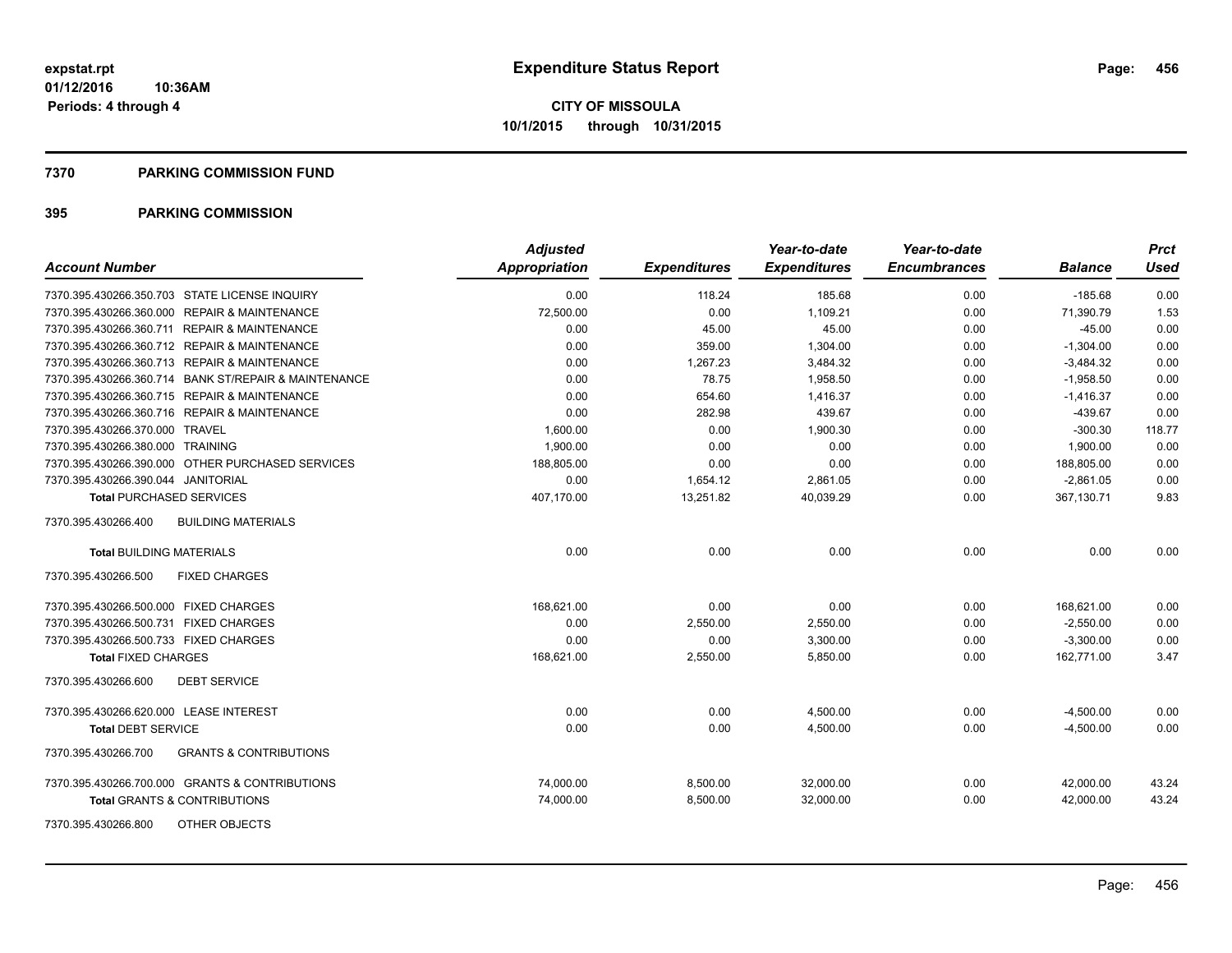#### **7370 PARKING COMMISSION FUND**

|                                     |                                                    | <b>Adjusted</b>      |                     | Year-to-date        | Year-to-date        |                   | <b>Prct</b> |
|-------------------------------------|----------------------------------------------------|----------------------|---------------------|---------------------|---------------------|-------------------|-------------|
| <b>Account Number</b>               |                                                    | <b>Appropriation</b> | <b>Expenditures</b> | <b>Expenditures</b> | <b>Encumbrances</b> | <b>Balance</b>    | <b>Used</b> |
|                                     | 7370.395.430266.820.000 TRANSFERS TO OTHER FUNDS   | 311,194.00           | 25,036.25           | 93,950.00           | 0.00                | 217,244.00        | 30.19       |
| 7370.395.430266.845.000 CONTINGENCY |                                                    | 48,965.00            | 0.00                | 0.00                | 0.00                | 48,965.00         | 0.00        |
| <b>Total OTHER OBJECTS</b>          |                                                    | 360,159.00           | 25,036.25           | 93,950.00           | 0.00                | 266,209.00        | 26.09       |
| 7370.395.430266.900                 | <b>CAPITAL OUTLAY</b>                              |                      |                     |                     |                     |                   |             |
|                                     | 7370.395.430266.940.000 MACHINERY & EQUIPMENT      | 160,506.00           | 0.00                | 0.00                | 0.00                | 160,506.00        | 0.00        |
| <b>Total CAPITAL OUTLAY</b>         |                                                    | 160,506.00           | 0.00                | 0.00                | 0.00                | 160,506.00        | 0.00        |
| <b>Total PARKING DIVISION</b>       |                                                    | 1,858,811.00         | 97,039.92           | 361,066.61          | 0.00                | 1,497,744.39      | 19.42       |
| 7370.395.430267                     | FY16 METER INSTALL PROJECT                         |                      |                     |                     |                     |                   |             |
| 7370.395.430267.900                 | <b>CAPITAL OUTLAY</b>                              |                      |                     |                     |                     |                   |             |
|                                     | 7370.395.430267.940.000 FY16 METER INSTALL PROJECT | 0.00                 | 33,615.79           | 1,185,330.39        | 0.00                | $-1, 185, 330.39$ | 0.00        |
|                                     | Total FY16 METER INSTALL PROJECT                   | 0.00                 | 33,615.79           | 1,185,330.39        | 0.00                | $-1, 185, 330.39$ | 0.00        |
| 7370.395.430271                     | <b>TICKET DIVISION</b>                             |                      |                     |                     |                     |                   |             |
| 7370.395.430271.100                 | PERSONAL SERVICES                                  |                      |                     |                     |                     |                   |             |
| <b>Total TICKET DIVISION</b>        |                                                    | 0.00                 | 0.00                | 0.00                | 0.00                | 0.00              | 0.00        |
| 7370.395.430622                     | REVISED STEP SEWER DESIGN                          |                      |                     |                     |                     |                   |             |
| 7370.395.430622.200                 | <b>SUPPLIES</b>                                    |                      |                     |                     |                     |                   |             |
|                                     | Total REVISED STEP SEWER DESIGN                    | 0.00                 | 0.00                | 0.00                | 0.00                | 0.00              | 0.00        |
| 7370.395.499999                     | <b>NEW REQUESTS</b>                                |                      |                     |                     |                     |                   |             |
| 7370.395.499999.100                 | PERSONAL SERVICES                                  |                      |                     |                     |                     |                   |             |
| <b>Total NEW REQUESTS</b>           |                                                    | 0.00                 | 0.00                | 0.00                | 0.00                | 0.00              | 0.00        |
| 7370.395.510110                     | <b>MERCHANT SERVICES</b>                           |                      |                     |                     |                     |                   |             |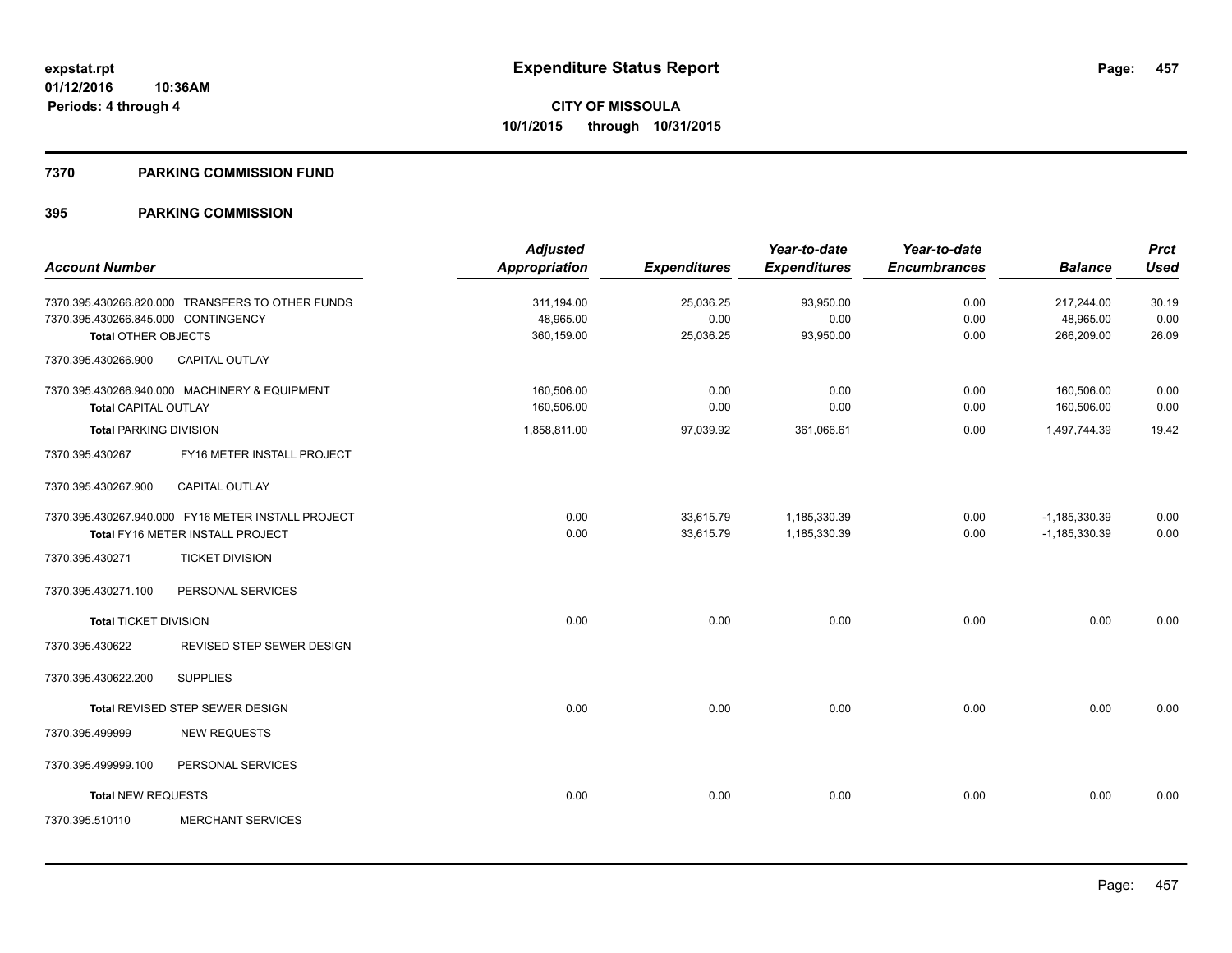## **7370 PARKING COMMISSION FUND**

| <b>Account Number</b>                         | <b>Adjusted</b><br>Appropriation | <b>Expenditures</b> | Year-to-date<br><b>Expenditures</b> | Year-to-date<br><b>Encumbrances</b> | <b>Balance</b> | <b>Prct</b><br>Used |
|-----------------------------------------------|----------------------------------|---------------------|-------------------------------------|-------------------------------------|----------------|---------------------|
| 7370.395.510110.500<br><b>FIXED CHARGES</b>   |                                  |                     |                                     |                                     |                |                     |
| 7370.395.510110.550.000 MERCHANT SERVICE FEES | 21,500.00                        | 0.00                | 0.00                                | 0.00                                | 21.500.00      | 0.00                |
| <b>Total MERCHANT SERVICES</b>                | 21,500.00                        | 0.00                | 0.00                                | 0.00                                | 21,500.00      | 0.00                |
| <b>Total PARKING COMMISSION</b>               | 1,880,311.00                     | 130.655.71          | 1.546.397.00                        | 0.00                                | 333.914.00     | 82.24               |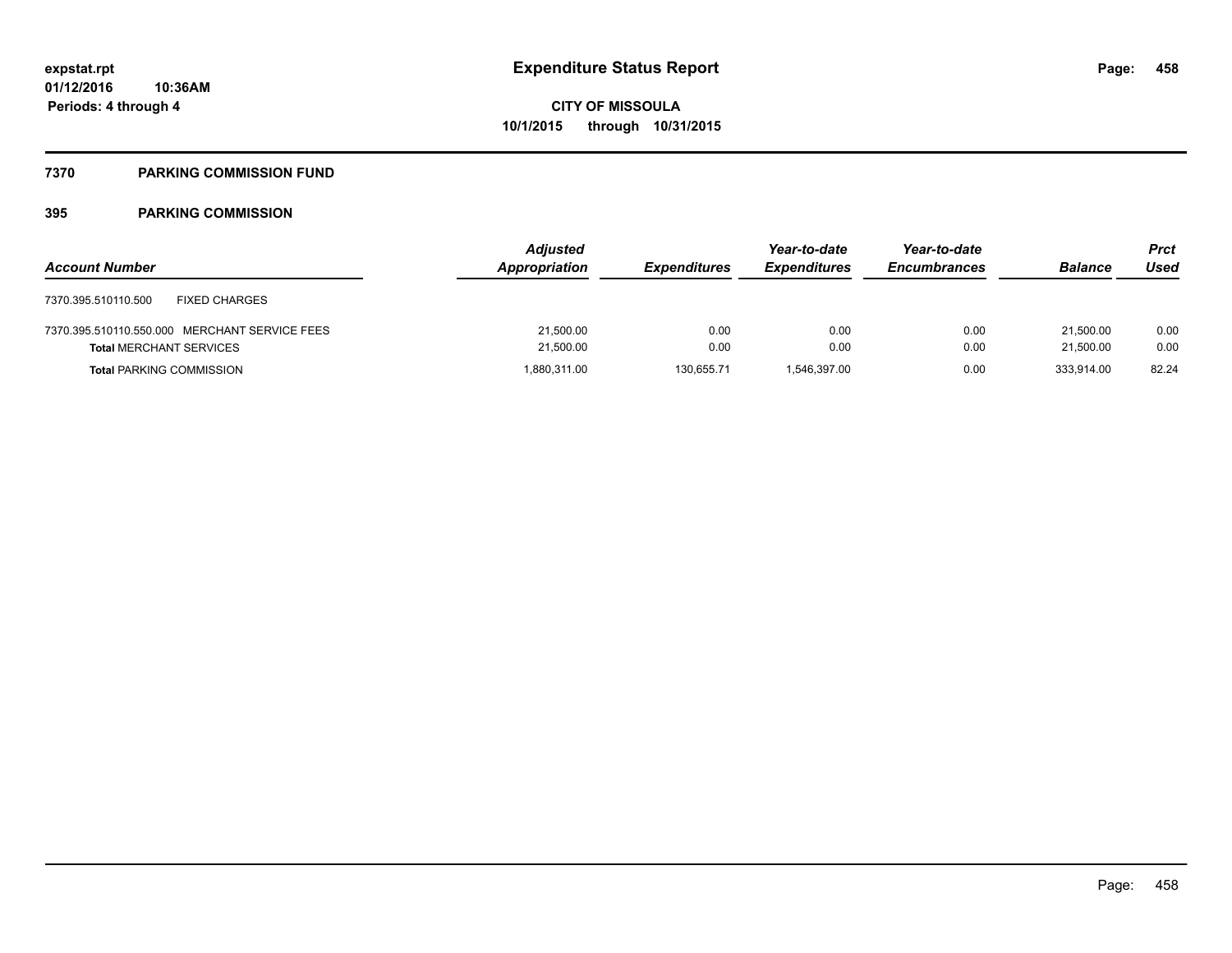## **7370 PARKING COMMISSION FUND**

## **900 DEPRECIATION**

| <b>Account Number</b>      |                                      | Adjusted<br><b>Appropriation</b> | <b>Expenditures</b> | Year-to-date<br><b>Expenditures</b> | Year-to-date<br><b>Encumbrances</b> | <b>Balance</b> | <b>Prct</b><br><b>Used</b> |
|----------------------------|--------------------------------------|----------------------------------|---------------------|-------------------------------------|-------------------------------------|----------------|----------------------------|
|                            |                                      |                                  |                     |                                     |                                     |                |                            |
| 7370.900.510000            | <b>MISCELLANEOUS</b>                 |                                  |                     |                                     |                                     |                |                            |
| 7370.900.510000.800        | OTHER OBJECTS                        |                                  |                     |                                     |                                     |                |                            |
| <b>Total OTHER OBJECTS</b> |                                      | 0.00                             | 0.00                | 0.00                                | 0.00                                | 0.00           | 0.00                       |
| 7370.900.510000.900        | <b>CAPITAL OUTLAY</b>                |                                  |                     |                                     |                                     |                |                            |
| <b>Total DEPRECIATION</b>  |                                      | 0.00                             | 0.00                | 0.00                                | 0.00                                | 0.00           | 0.00                       |
|                            | <b>Total PARKING COMMISSION FUND</b> | 1,880,311.00                     | 130.655.71          | 1.546.397.00                        | 0.00                                | 333.914.00     | 82.24                      |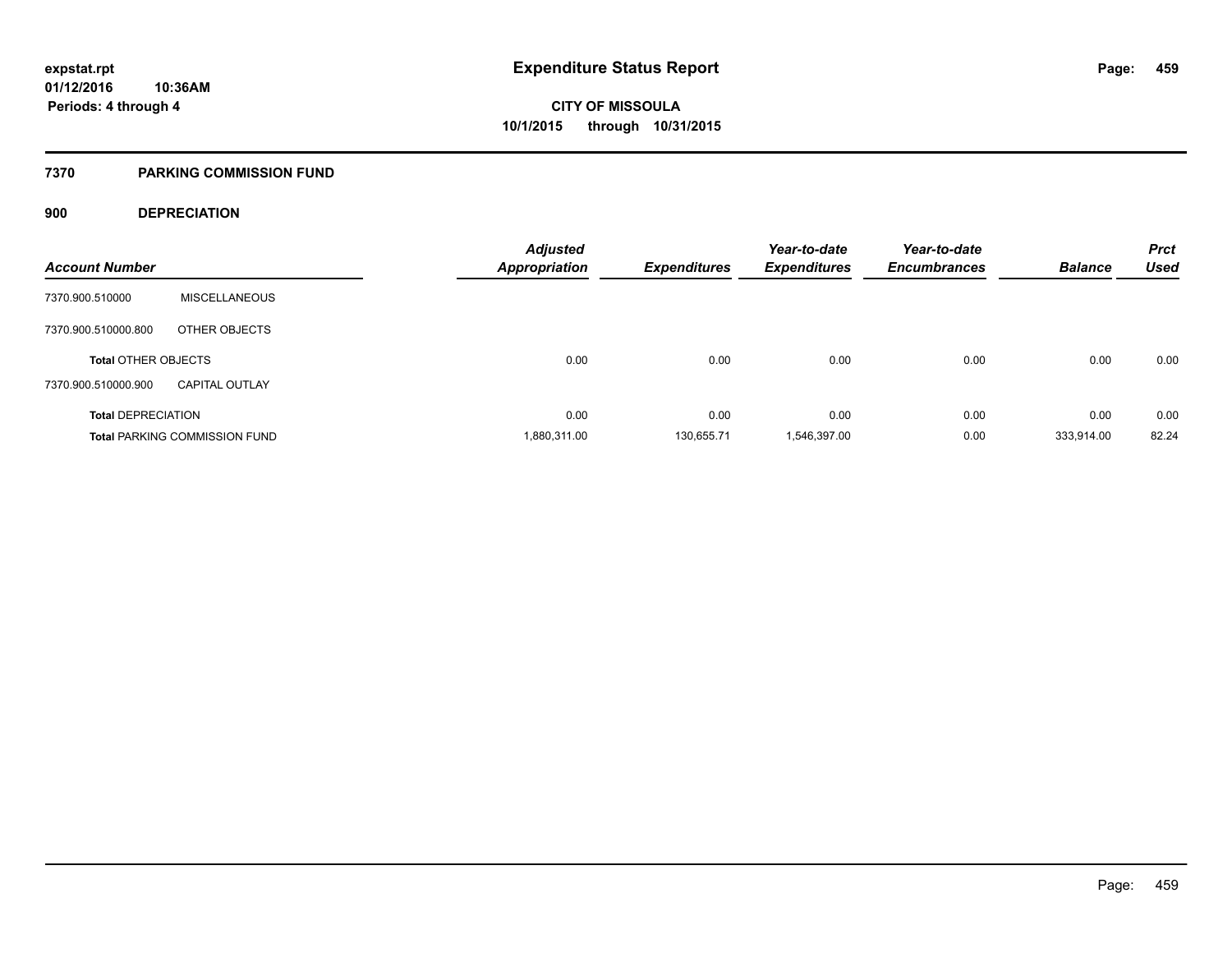## **7371 FRONT STREET PARKING BONDS**

| <b>Account Number</b>         |                                                 | <b>Adjusted</b><br><b>Appropriation</b> | <b>Expenditures</b> | Year-to-date<br><b>Expenditures</b> | Year-to-date<br><b>Encumbrances</b> | <b>Balance</b> | <b>Prct</b><br><b>Used</b> |
|-------------------------------|-------------------------------------------------|-----------------------------------------|---------------------|-------------------------------------|-------------------------------------|----------------|----------------------------|
| 7371.395.430266               | PARKING DIVISION                                |                                         |                     |                                     |                                     |                |                            |
| 7371.395.430266.800           | OTHER OBJECTS                                   |                                         |                     |                                     |                                     |                |                            |
| <b>Total PARKING DIVISION</b> |                                                 | 0.00                                    | 0.00                | 0.00                                | 0.00                                | 0.00           | 0.00                       |
| 7371.395.490200               | REVENUE BOND DEBT SERVICE                       |                                         |                     |                                     |                                     |                |                            |
| 7371.395.490200.600           | <b>DEBT SERVICE</b>                             |                                         |                     |                                     |                                     |                |                            |
|                               | 7371.395.490200.620.000 INTEREST / SERVICE FEES | 0.00                                    | 0.00                | $-67,852.34$                        | 0.00                                | 67,852.34      | 0.00                       |
|                               | <b>Total REVENUE BOND DEBT SERVICE</b>          | 0.00                                    | 0.00                | $-67,852.34$                        | 0.00                                | 67,852.34      | 0.00                       |
| 7371.395.490201               | SERIES 2014 MPC DEBT                            |                                         |                     |                                     |                                     |                |                            |
| 7371.395.490201.600           | <b>DEBT SERVICE</b>                             |                                         |                     |                                     |                                     |                |                            |
|                               | 7371.395.490201.620.000 INTEREST / SERVICE FEES | 272.925.00                              | 0.00                | 137.212.50                          | 0.00                                | 135,712.50     | 50.27                      |
|                               | Total SERIES 2014 MPC DEBT                      | 272,925.00                              | 0.00                | 137,212.50                          | 0.00                                | 135,712.50     | 50.27                      |
| 7371.395.490202               | *** Title Not Found ***                         |                                         |                     |                                     |                                     |                |                            |
| 7371.395.490202.600           | <b>DEBT SERVICE</b>                             |                                         |                     |                                     |                                     |                |                            |
| Total *** Title Not Found *** |                                                 | 0.00                                    | 0.00                | 0.00                                | 0.00                                | 0.00           | 0.00                       |
| 7371.395.510110               | <b>MERCHANT SERVICES</b>                        |                                         |                     |                                     |                                     |                |                            |
| 7371.395.510110.500           | <b>FIXED CHARGES</b>                            |                                         |                     |                                     |                                     |                |                            |
|                               | <b>Total MERCHANT SERVICES</b>                  | 0.00                                    | 0.00                | 0.00                                | 0.00                                | 0.00           | 0.00                       |
|                               | <b>Total FRONT STREET PARKING BONDS</b>         | 272,925.00                              | 0.00                | 69,360.16                           | 0.00                                | 203,564.84     | 25.41                      |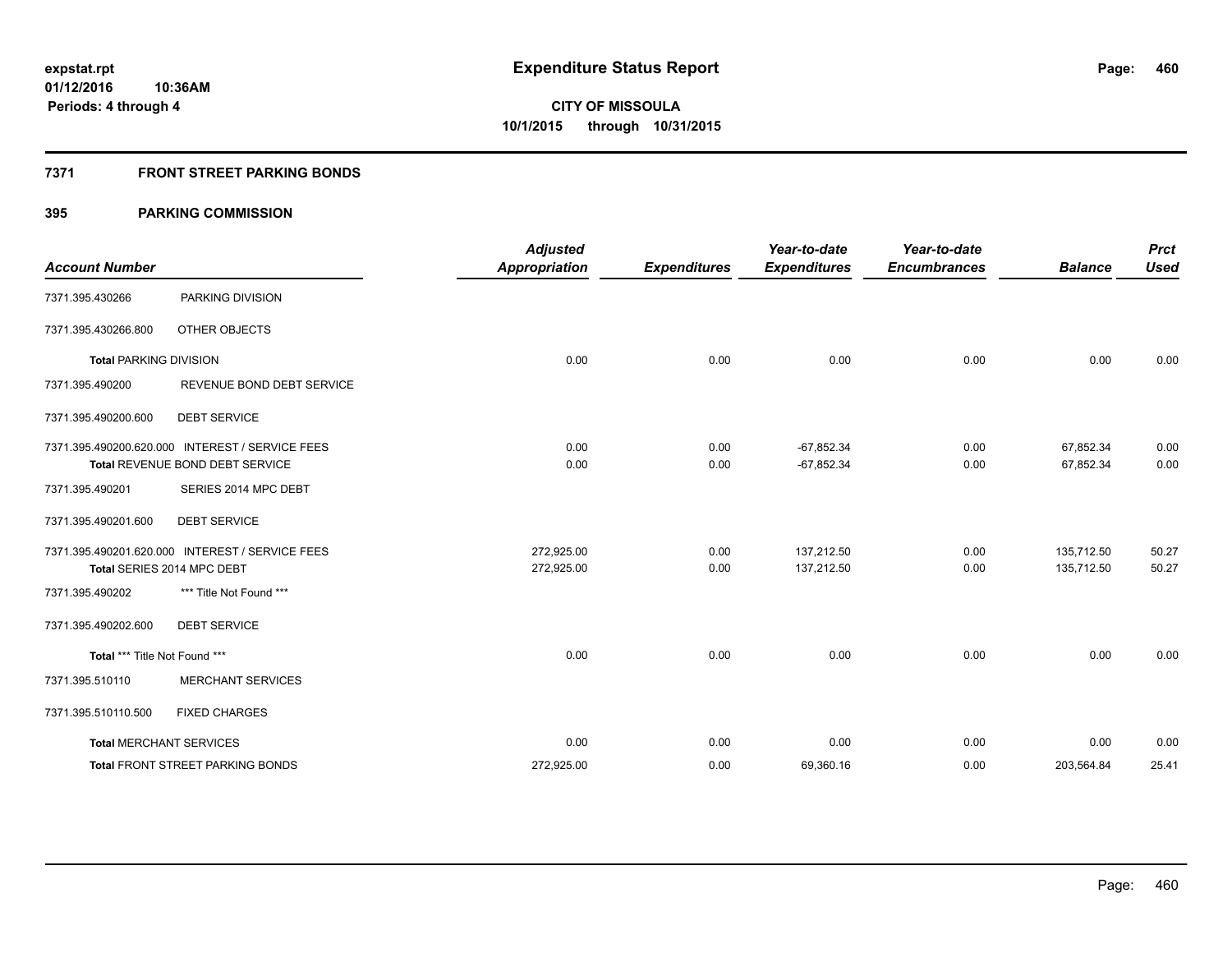**Periods: 4 through 4**

**CITY OF MISSOULA 10/1/2015 through 10/31/2015**

## **7372 SINKING FUND/FRONT ST PARKING BONDS**

## **395 PARKING COMMISSION**

**10:36AM**

| <b>Account Number</b>         |                                                    | <b>Adjusted</b><br><b>Appropriation</b> | <b>Expenditures</b> | Year-to-date<br><b>Expenditures</b> | Year-to-date<br><b>Encumbrances</b> | <b>Balance</b> | <b>Prct</b><br><b>Used</b> |
|-------------------------------|----------------------------------------------------|-----------------------------------------|---------------------|-------------------------------------|-------------------------------------|----------------|----------------------------|
| 7372.395.430266               | PARKING DIVISION                                   |                                         |                     |                                     |                                     |                |                            |
| 7372.395.430266.800           | OTHER OBJECTS                                      |                                         |                     |                                     |                                     |                |                            |
| <b>Total PARKING DIVISION</b> |                                                    | 0.00                                    | 0.00                | 0.00                                | 0.00                                | 0.00           | 0.00                       |
| 7372.395.490200               | REVENUE BOND DEBT SERVICE                          |                                         |                     |                                     |                                     |                |                            |
| 7372.395.490200.600           | <b>DEBT SERVICE</b>                                |                                         |                     |                                     |                                     |                |                            |
|                               | <b>Total REVENUE BOND DEBT SERVICE</b>             | 0.00                                    | 0.00                | 0.00                                | 0.00                                | 0.00           | 0.00                       |
| 7372.395.490201               | SERIES 2014 MPC DEBT                               |                                         |                     |                                     |                                     |                |                            |
| 7372.395.490201.600           | <b>DEBT SERVICE</b>                                |                                         |                     |                                     |                                     |                |                            |
|                               | 7372.395.490201.610.000 SERIES 2014 BOND-PRINCIPAL | 185,000.00                              | 0.00                | 185,000.00                          | 0.00                                | 0.00           | 100.00                     |
|                               | Total SERIES 2014 MPC DEBT                         | 185,000.00                              | 0.00                | 185,000.00                          | 0.00                                | 0.00           | 100.00                     |
| 7372.395.510110               | <b>MERCHANT SERVICES</b>                           |                                         |                     |                                     |                                     |                |                            |
| 7372.395.510110.500           | <b>FIXED CHARGES</b>                               |                                         |                     |                                     |                                     |                |                            |
|                               | <b>Total MERCHANT SERVICES</b>                     | 0.00                                    | 0.00                | 0.00                                | 0.00                                | 0.00           | 0.00                       |
|                               | <b>Total SINKING FUND/FRONT ST PARKING BONDS</b>   | 185,000.00                              | 0.00                | 185,000.00                          | 0.00                                | 0.00           | 100.00                     |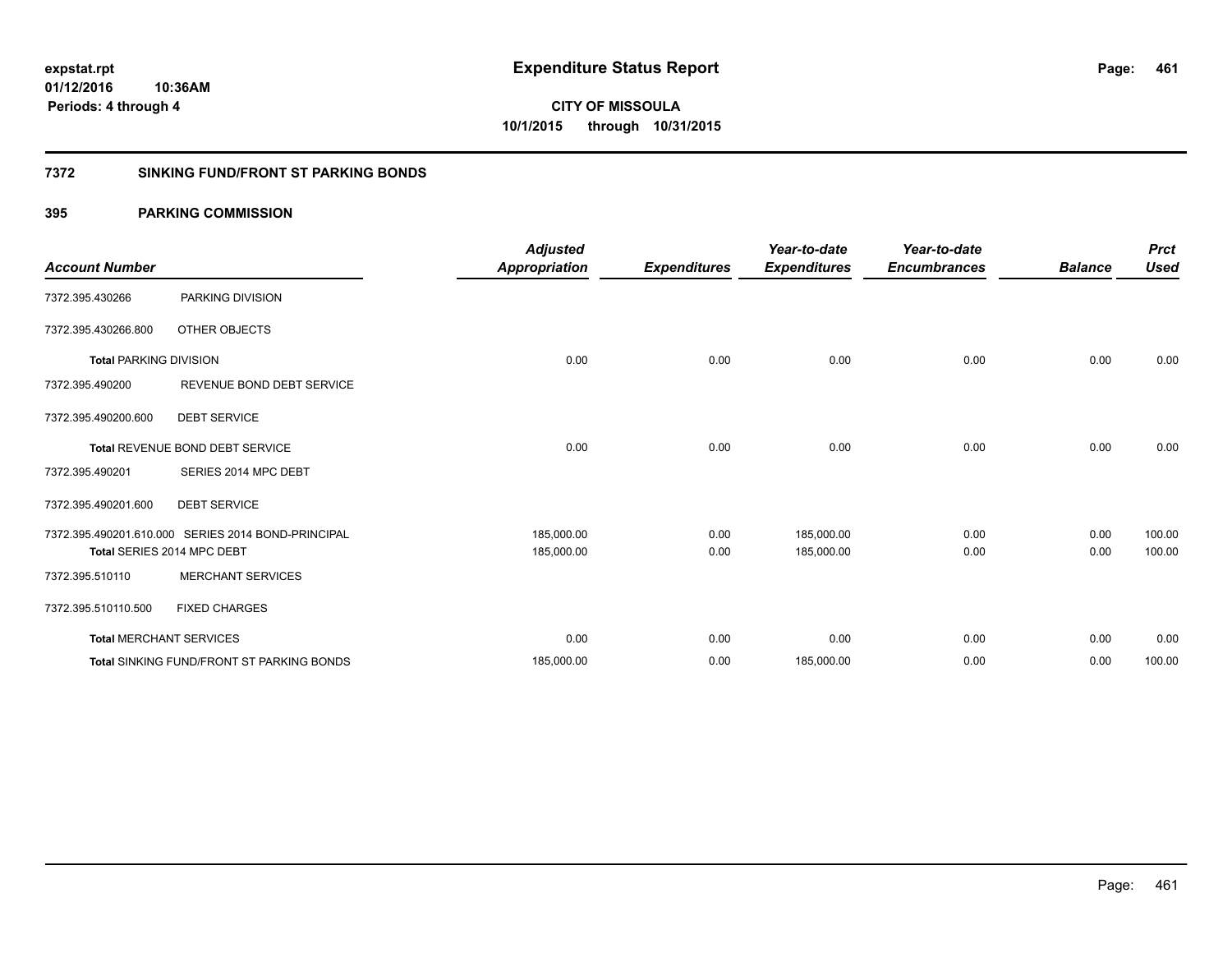## **7373 MPC SERIES 2010B CONSTRUCTION**

| <b>Account Number</b>         |                                 | <b>Adjusted</b><br><b>Appropriation</b> | <b>Expenditures</b> | Year-to-date<br><b>Expenditures</b> | Year-to-date<br><b>Encumbrances</b> | <b>Balance</b> | <b>Prct</b><br><b>Used</b> |
|-------------------------------|---------------------------------|-----------------------------------------|---------------------|-------------------------------------|-------------------------------------|----------------|----------------------------|
| 7373.395.430266               | PARKING DIVISION                |                                         |                     |                                     |                                     |                |                            |
| 7373.395.430266.600           | <b>DEBT SERVICE</b>             |                                         |                     |                                     |                                     |                |                            |
| <b>Total DEBT SERVICE</b>     |                                 | 0.00                                    | 0.00                | 0.00                                | 0.00                                | 0.00           | 0.00                       |
| 7373.395.430266.800           | OTHER OBJECTS                   |                                         |                     |                                     |                                     |                |                            |
| <b>Total PARKING DIVISION</b> |                                 | 0.00                                    | 0.00                | 0.00                                | 0.00                                | 0.00           | 0.00                       |
| 7373.395.430273               | PARKING STRUCTURES              |                                         |                     |                                     |                                     |                |                            |
| 7373.395.430273.300           | PURCHASED SERVICES              |                                         |                     |                                     |                                     |                |                            |
|                               | <b>Total PURCHASED SERVICES</b> | 0.00                                    | 0.00                | 0.00                                | 0.00                                | 0.00           | 0.00                       |
| 7373.395.430273.900           | <b>CAPITAL OUTLAY</b>           |                                         |                     |                                     |                                     |                |                            |
|                               | <b>Total PARKING STRUCTURES</b> | 0.00                                    | 0.00                | 0.00                                | 0.00                                | 0.00           | 0.00                       |
| 7373.395.490200               | REVENUE BOND DEBT SERVICE       |                                         |                     |                                     |                                     |                |                            |
| 7373.395.490200.300           | PURCHASED SERVICES              |                                         |                     |                                     |                                     |                |                            |
|                               | <b>Total PURCHASED SERVICES</b> | 0.00                                    | 0.00                | 0.00                                | 0.00                                | 0.00           | 0.00                       |
| 7373.395.490200.600           | <b>DEBT SERVICE</b>             |                                         |                     |                                     |                                     |                |                            |
|                               | Total REVENUE BOND DEBT SERVICE | 0.00                                    | 0.00                | 0.00                                | 0.00                                | 0.00           | 0.00                       |
| 7373.395.499999               | <b>NEW REQUESTS</b>             |                                         |                     |                                     |                                     |                |                            |
| 7373.395.499999.900           | CAPITAL OUTLAY                  |                                         |                     |                                     |                                     |                |                            |
| <b>Total NEW REQUESTS</b>     |                                 | 0.00                                    | 0.00                | 0.00                                | 0.00                                | 0.00           | 0.00                       |
| 7373.395.510110               | <b>MERCHANT SERVICES</b>        |                                         |                     |                                     |                                     |                |                            |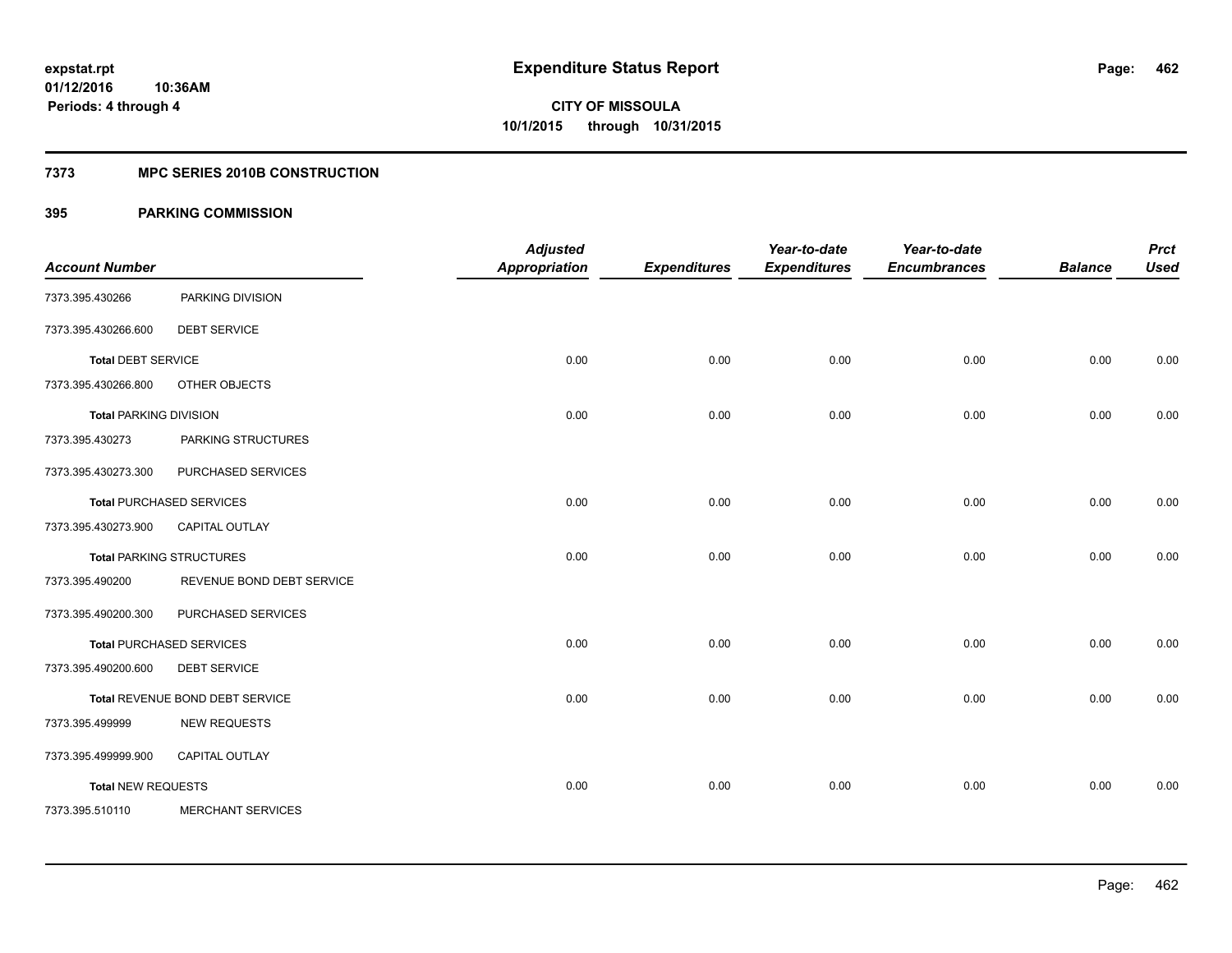## **7373 MPC SERIES 2010B CONSTRUCTION**

| <b>Account Number</b>          |                                 | <b>Adjusted</b><br><b>Appropriation</b> | <b>Expenditures</b> | Year-to-date<br><b>Expenditures</b> | Year-to-date<br><b>Encumbrances</b> | <b>Balance</b> | <b>Prct</b><br><b>Used</b> |
|--------------------------------|---------------------------------|-----------------------------------------|---------------------|-------------------------------------|-------------------------------------|----------------|----------------------------|
| 7373.395.510110.500            | <b>FIXED CHARGES</b>            |                                         |                     |                                     |                                     |                |                            |
| <b>Total MERCHANT SERVICES</b> |                                 | 0.00                                    | 0.00                | 0.00                                | 0.00                                | 0.00           | 0.00                       |
| 7373.395.520000                | OTHER FINANCING USES            |                                         |                     |                                     |                                     |                |                            |
| 7373.395.520000.600            | <b>DEBT SERVICE</b>             |                                         |                     |                                     |                                     |                |                            |
|                                | <b>Total PARKING COMMISSION</b> | 0.00                                    | 0.00                | 0.00                                | 0.00                                | 0.00           | 0.00                       |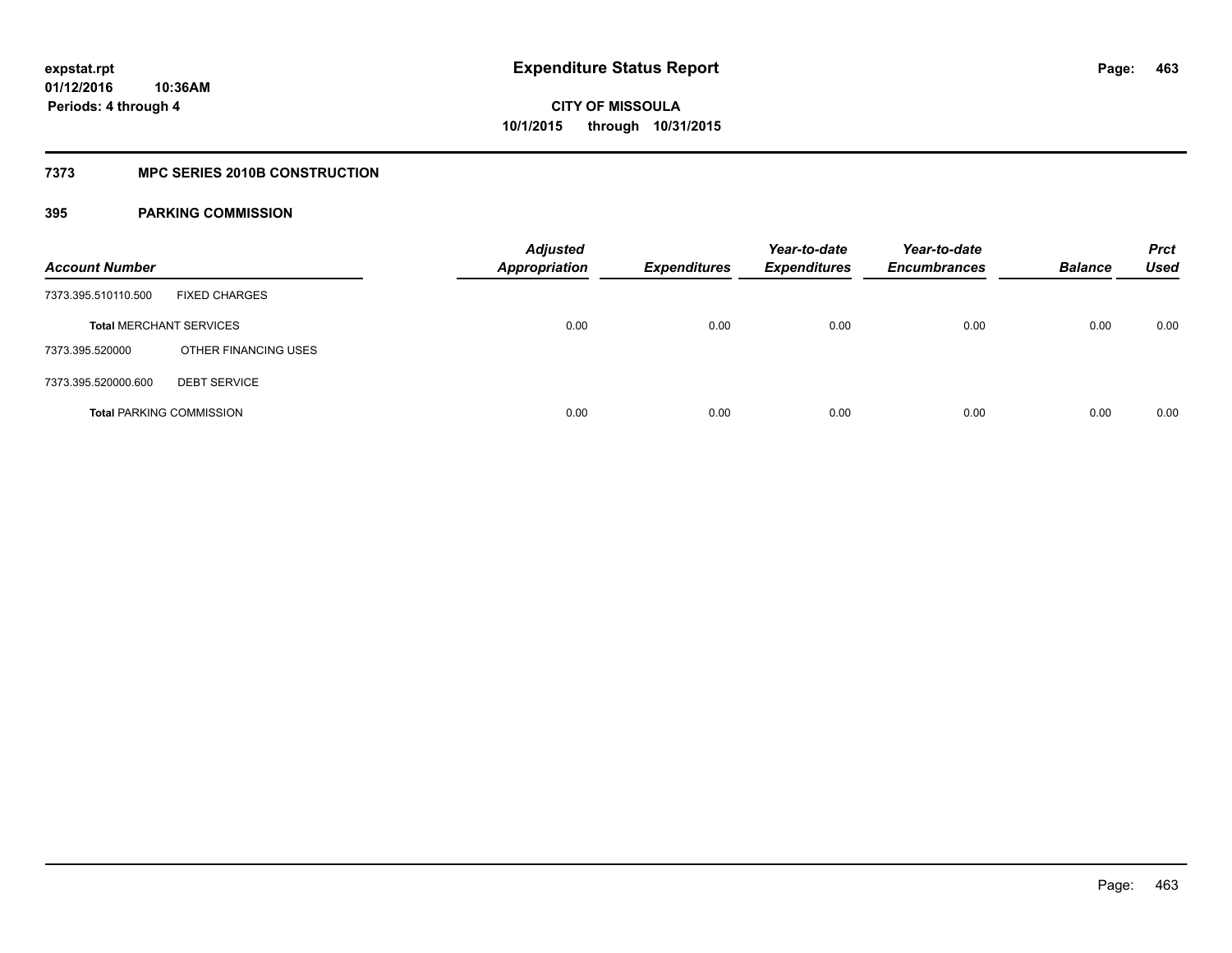## **7373 MPC SERIES 2010B CONSTRUCTION**

## **900 DEPRECIATION**

| <b>Account Number</b>      |                                     | <b>Adjusted</b><br><b>Appropriation</b> | <b>Expenditures</b> | Year-to-date<br><b>Expenditures</b> | Year-to-date<br><b>Encumbrances</b> | <b>Balance</b> | <b>Prct</b><br><b>Used</b> |
|----------------------------|-------------------------------------|-----------------------------------------|---------------------|-------------------------------------|-------------------------------------|----------------|----------------------------|
| 7373.900.510000            | <b>MISCELLANEOUS</b>                |                                         |                     |                                     |                                     |                |                            |
| 7373.900.510000.800        | OTHER OBJECTS                       |                                         |                     |                                     |                                     |                |                            |
| <b>Total MISCELLANEOUS</b> |                                     | 0.00                                    | 0.00                | 0.00                                | 0.00                                | 0.00           | 0.00                       |
| 7373.900.510110            | <b>MERCHANT SERVICES</b>            |                                         |                     |                                     |                                     |                |                            |
| 7373.900.510110.500        | <b>FIXED CHARGES</b>                |                                         |                     |                                     |                                     |                |                            |
|                            | Total MPC SERIES 2010B CONSTRUCTION | 0.00                                    | 0.00                | 0.00                                | 0.00                                | 0.00           | 0.00                       |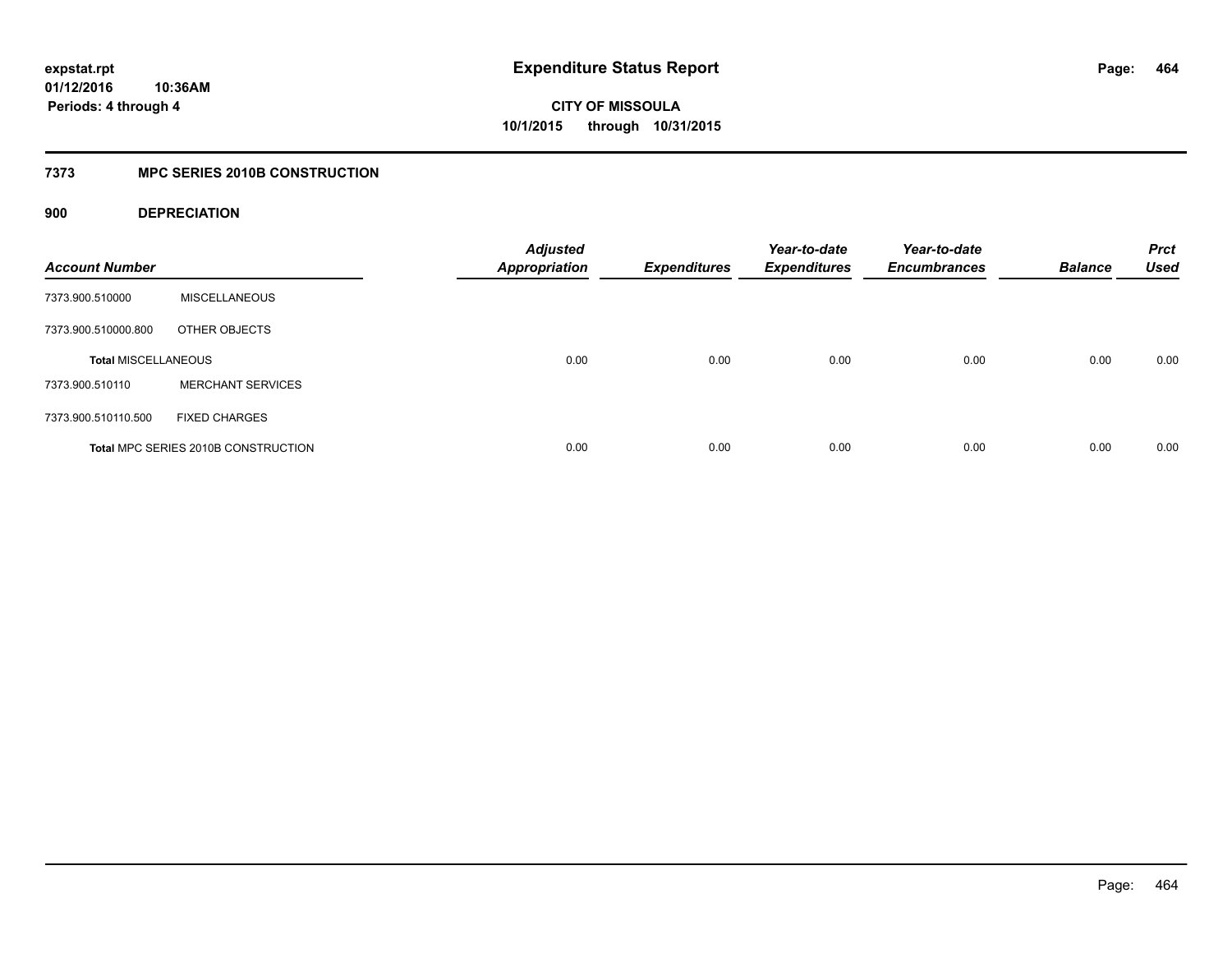## **7374 RESERVE FUND-PARKING BONDS**

| <b>Account Number</b> |                                         | <b>Adjusted</b><br><b>Appropriation</b> | <b>Expenditures</b> | Year-to-date<br><b>Expenditures</b> | Year-to-date<br><b>Encumbrances</b> | <b>Balance</b> | <b>Prct</b><br><b>Used</b> |
|-----------------------|-----------------------------------------|-----------------------------------------|---------------------|-------------------------------------|-------------------------------------|----------------|----------------------------|
| 7374.395.430273       | PARKING STRUCTURES                      |                                         |                     |                                     |                                     |                |                            |
| 7374.395.430273.900   | <b>CAPITAL OUTLAY</b>                   |                                         |                     |                                     |                                     |                |                            |
|                       | <b>Total PARKING STRUCTURES</b>         | 0.00                                    | 0.00                | 0.00                                | 0.00                                | 0.00           | 0.00                       |
| 7374.395.510110       | <b>MERCHANT SERVICES</b>                |                                         |                     |                                     |                                     |                |                            |
| 7374.395.510110.500   | <b>FIXED CHARGES</b>                    |                                         |                     |                                     |                                     |                |                            |
|                       | <b>Total MERCHANT SERVICES</b>          | 0.00                                    | 0.00                | 0.00                                | 0.00                                | 0.00           | 0.00                       |
|                       | <b>Total RESERVE FUND-PARKING BONDS</b> | 0.00                                    | 0.00                | 0.00                                | 0.00                                | 0.00           | 0.00                       |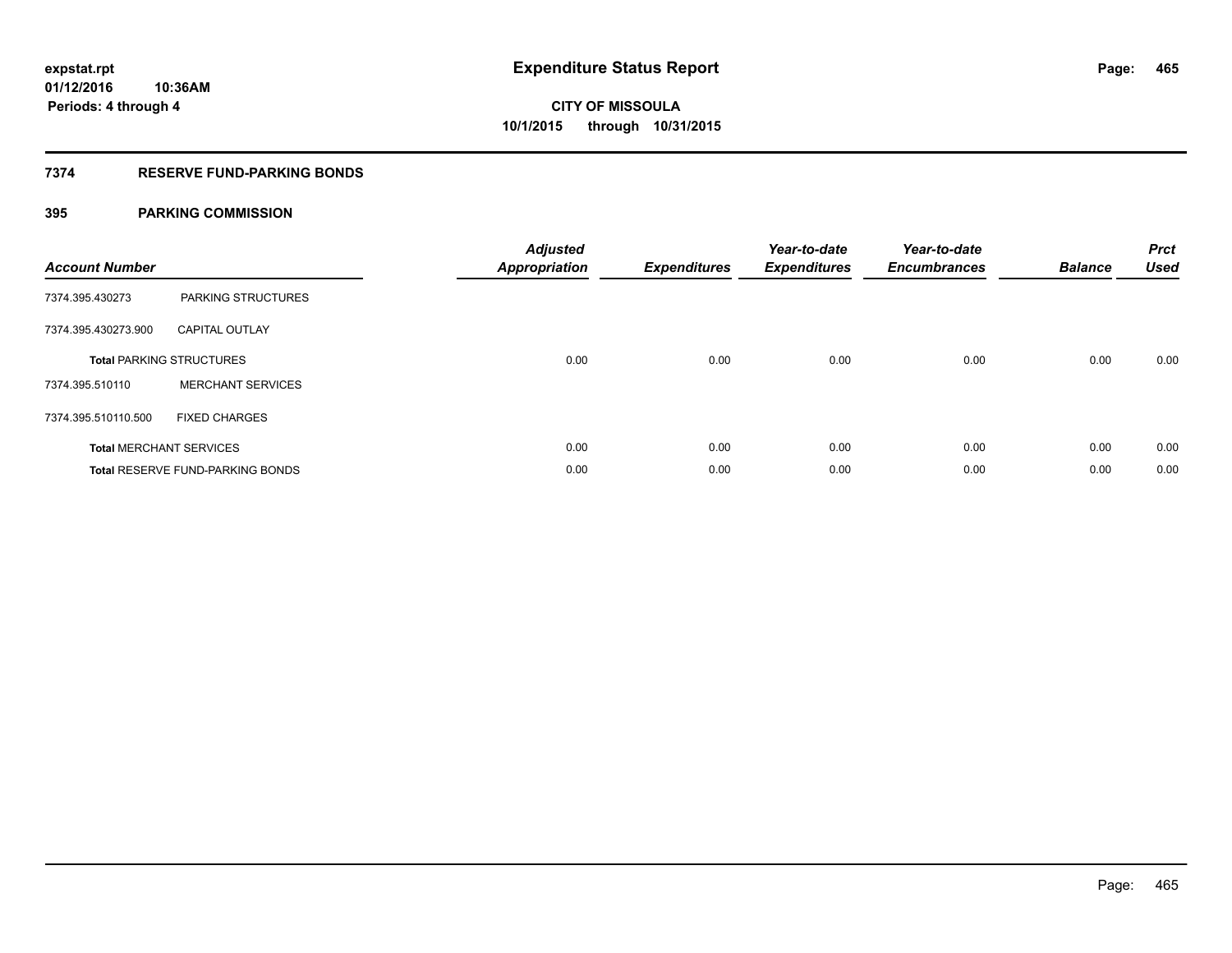**01/12/2016 10:36AM Periods: 4 through 4**

# **CITY OF MISSOULA 10/1/2015 through 10/31/2015**

## **7375 PLEDGED TAX INCREMENT-2010B BOND**

|                                |                                                  | <b>Adjusted</b>      |                     | Year-to-date        | Year-to-date        |                | <b>Prct</b> |
|--------------------------------|--------------------------------------------------|----------------------|---------------------|---------------------|---------------------|----------------|-------------|
| <b>Account Number</b>          |                                                  | <b>Appropriation</b> | <b>Expenditures</b> | <b>Expenditures</b> | <b>Encumbrances</b> | <b>Balance</b> | <b>Used</b> |
| 7375.395.430266                | PARKING DIVISION                                 |                      |                     |                     |                     |                |             |
| 7375.395.430266.800            | OTHER OBJECTS                                    |                      |                     |                     |                     |                |             |
|                                | 7375.395.430266.820.000 TRANSFERS TO OTHER FUNDS | 146,731.00           | 0.00                | 0.00                | 0.00                | 146,731.00     | 0.00        |
| <b>Total PARKING DIVISION</b>  |                                                  | 146,731.00           | 0.00                | 0.00                | 0.00                | 146,731.00     | 0.00        |
| 7375.395.490200                | REVENUE BOND DEBT SERVICE                        |                      |                     |                     |                     |                |             |
| 7375.395.490200.300            | PURCHASED SERVICES                               |                      |                     |                     |                     |                |             |
| 7375.395.490200.390.000        | <b>EXCESS PLEDGED TAX INCREMENT</b>              | 121,431.00           | 0.00                | 0.00                | 0.00                | 121,431.00     | 0.00        |
|                                | <b>Total REVENUE BOND DEBT SERVICE</b>           | 121,431.00           | 0.00                | 0.00                | 0.00                | 121,431.00     | 0.00        |
| 7375.395.510110                | <b>MERCHANT SERVICES</b>                         |                      |                     |                     |                     |                |             |
| 7375.395.510110.500            | <b>FIXED CHARGES</b>                             |                      |                     |                     |                     |                |             |
| <b>Total MERCHANT SERVICES</b> |                                                  | 0.00                 | 0.00                | 0.00                | 0.00                | 0.00           | 0.00        |
|                                | Total PLEDGED TAX INCREMENT-2010B BOND           | 268,162.00           | 0.00                | 0.00                | 0.00                | 268,162.00     | 0.00        |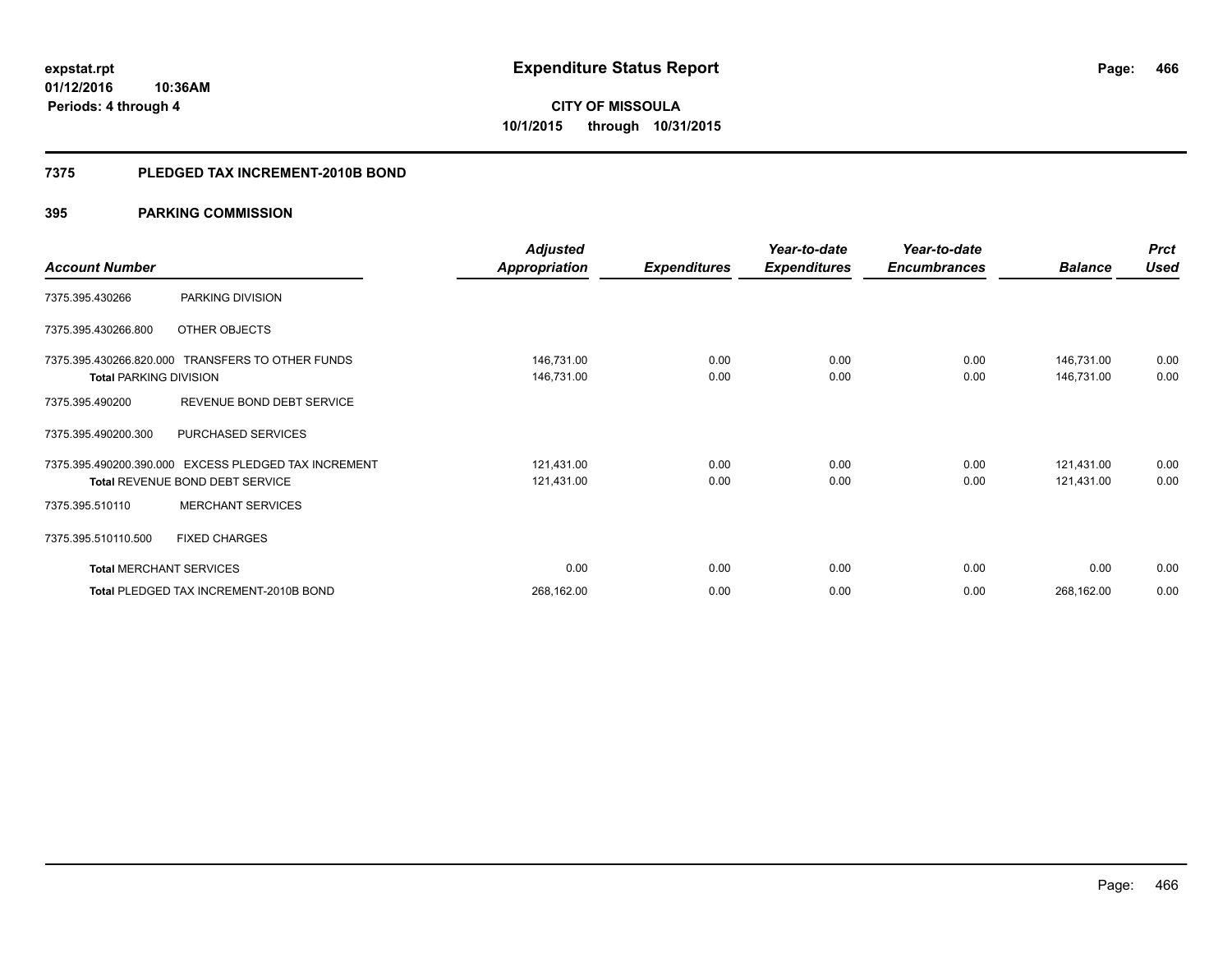## **7376 MPC 2010A BONDS DEBT INTEREST**

| <b>Account Number</b>         |                                     | <b>Adjusted</b><br><b>Appropriation</b> | <b>Expenditures</b> | Year-to-date<br><b>Expenditures</b> | Year-to-date<br><b>Encumbrances</b> | <b>Balance</b> | <b>Prct</b><br><b>Used</b> |
|-------------------------------|-------------------------------------|-----------------------------------------|---------------------|-------------------------------------|-------------------------------------|----------------|----------------------------|
| 7376.395.430266               | PARKING DIVISION                    |                                         |                     |                                     |                                     |                |                            |
| 7376.395.430266.800           | OTHER OBJECTS                       |                                         |                     |                                     |                                     |                |                            |
| <b>Total PARKING DIVISION</b> |                                     | 0.00                                    | 0.00                | 0.00                                | 0.00                                | 0.00           | 0.00                       |
| 7376.395.490200               | REVENUE BOND DEBT SERVICE           |                                         |                     |                                     |                                     |                |                            |
| 7376.395.490200.600           | <b>DEBT SERVICE</b>                 |                                         |                     |                                     |                                     |                |                            |
|                               | Total REVENUE BOND DEBT SERVICE     | 0.00                                    | 0.00                | 0.00                                | 0.00                                | 0.00           | 0.00                       |
| 7376.395.510110               | <b>MERCHANT SERVICES</b>            |                                         |                     |                                     |                                     |                |                            |
| 7376.395.510110.500           | <b>FIXED CHARGES</b>                |                                         |                     |                                     |                                     |                |                            |
|                               | <b>Total MERCHANT SERVICES</b>      | 0.00                                    | 0.00                | 0.00                                | 0.00                                | 0.00           | 0.00                       |
|                               | Total MPC 2010A BONDS DEBT INTEREST | 0.00                                    | 0.00                | 0.00                                | 0.00                                | 0.00           | 0.00                       |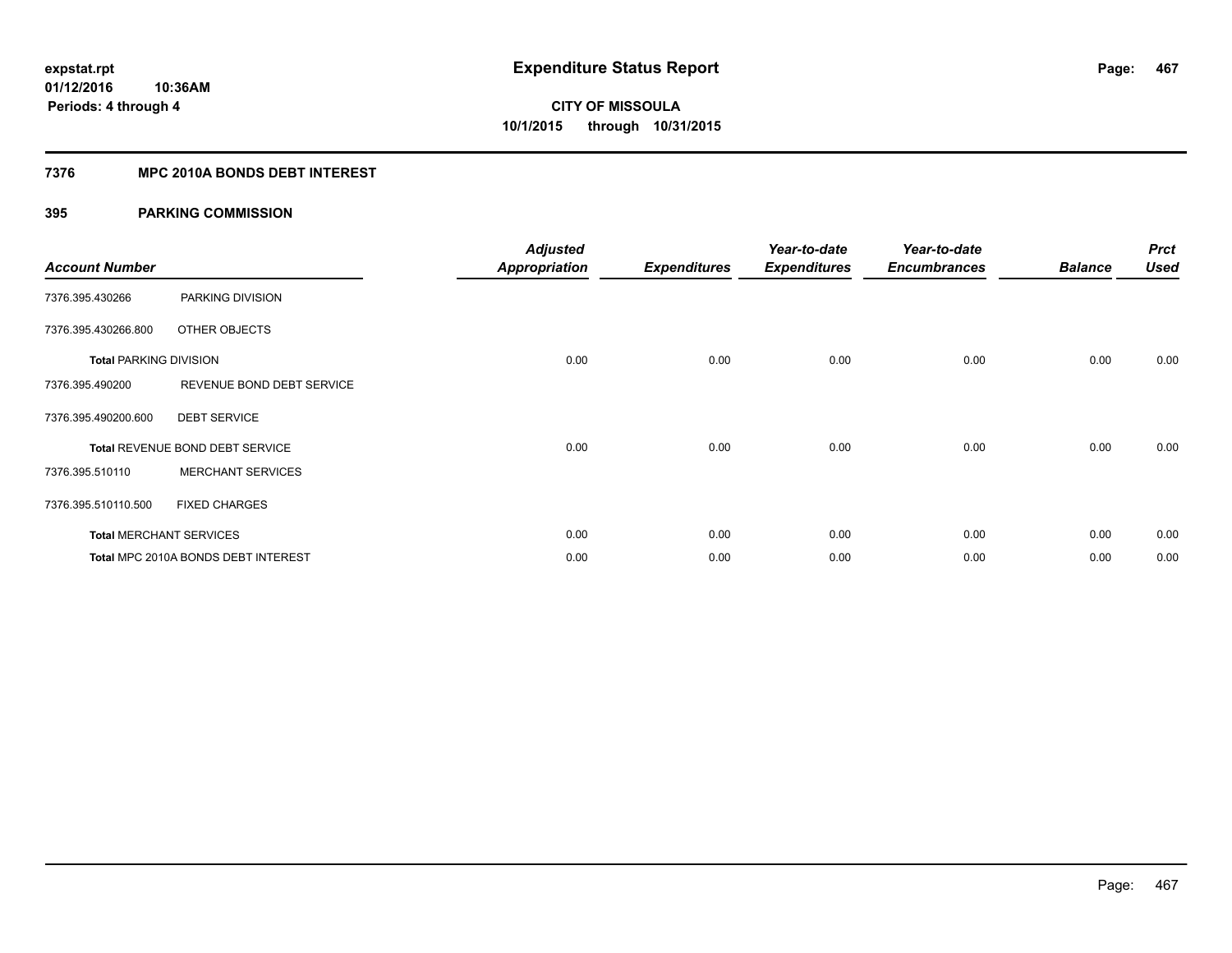## **7377 MPC 2010A BONDS SINKING FUND**

| <b>Account Number</b>         |                                    | <b>Adjusted</b><br><b>Appropriation</b> | <b>Expenditures</b> | Year-to-date<br><b>Expenditures</b> | Year-to-date<br><b>Encumbrances</b> | <b>Balance</b> | <b>Prct</b><br><b>Used</b> |
|-------------------------------|------------------------------------|-----------------------------------------|---------------------|-------------------------------------|-------------------------------------|----------------|----------------------------|
| 7377.395.430266               | PARKING DIVISION                   |                                         |                     |                                     |                                     |                |                            |
| 7377.395.430266.800           | OTHER OBJECTS                      |                                         |                     |                                     |                                     |                |                            |
| <b>Total PARKING DIVISION</b> |                                    | 0.00                                    | 0.00                | 0.00                                | 0.00                                | 0.00           | 0.00                       |
| 7377.395.490200               | REVENUE BOND DEBT SERVICE          |                                         |                     |                                     |                                     |                |                            |
| 7377.395.490200.600           | <b>DEBT SERVICE</b>                |                                         |                     |                                     |                                     |                |                            |
|                               | Total REVENUE BOND DEBT SERVICE    | 0.00                                    | 0.00                | 0.00                                | 0.00                                | 0.00           | 0.00                       |
| 7377.395.510110               | <b>MERCHANT SERVICES</b>           |                                         |                     |                                     |                                     |                |                            |
| 7377.395.510110.500           | <b>FIXED CHARGES</b>               |                                         |                     |                                     |                                     |                |                            |
|                               | <b>Total MERCHANT SERVICES</b>     | 0.00                                    | 0.00                | 0.00                                | 0.00                                | 0.00           | 0.00                       |
|                               | Total MPC 2010A BONDS SINKING FUND | 0.00                                    | 0.00                | 0.00                                | 0.00                                | 0.00           | 0.00                       |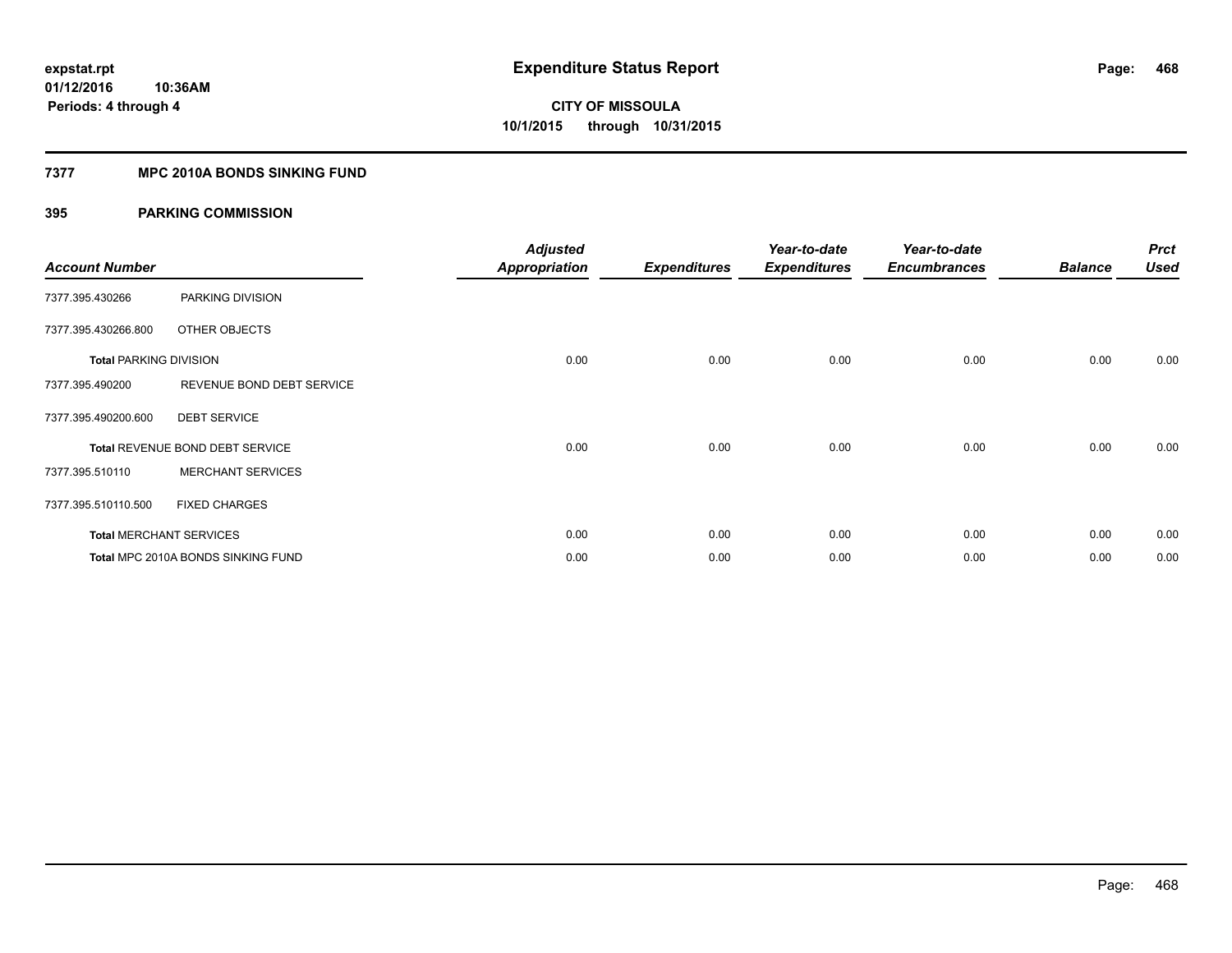## **7378 MPC 2010A BOND RESERVE**

## **395 PARKING COMMISSION**

| <b>Account Number</b>         |                                 | <b>Adjusted</b><br><b>Appropriation</b> | <b>Expenditures</b> | Year-to-date<br><b>Expenditures</b> | Year-to-date<br><b>Encumbrances</b> | <b>Balance</b> | <b>Prct</b><br><b>Used</b> |
|-------------------------------|---------------------------------|-----------------------------------------|---------------------|-------------------------------------|-------------------------------------|----------------|----------------------------|
| 7378.395.430266               | PARKING DIVISION                |                                         |                     |                                     |                                     |                |                            |
| 7378.395.430266.800           | OTHER OBJECTS                   |                                         |                     |                                     |                                     |                |                            |
| <b>Total PARKING DIVISION</b> |                                 | 0.00                                    | 0.00                | 0.00                                | 0.00                                | 0.00           | 0.00                       |
| 7378.395.430273               | PARKING STRUCTURES              |                                         |                     |                                     |                                     |                |                            |
| 7378.395.430273.900           | <b>CAPITAL OUTLAY</b>           |                                         |                     |                                     |                                     |                |                            |
|                               | <b>Total PARKING STRUCTURES</b> | 0.00                                    | 0.00                | 0.00                                | 0.00                                | 0.00           | 0.00                       |
| 7378.395.510110               | <b>MERCHANT SERVICES</b>        |                                         |                     |                                     |                                     |                |                            |
| 7378.395.510110.500           | <b>FIXED CHARGES</b>            |                                         |                     |                                     |                                     |                |                            |
|                               | Total MPC 2010A BOND RESERVE    | 0.00                                    | 0.00                | 0.00                                | 0.00                                | 0.00           | 0.00                       |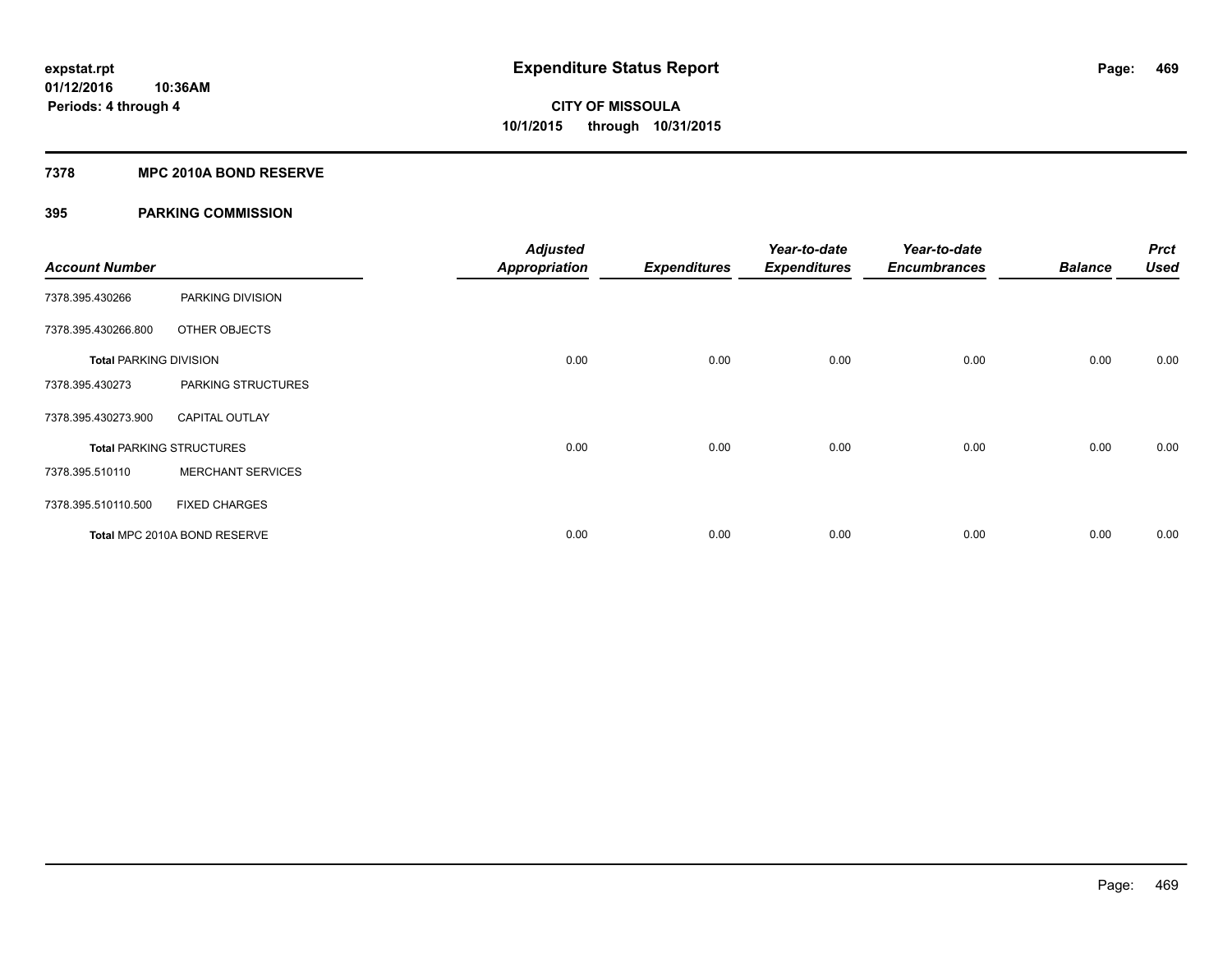**Periods: 4 through 4**

**10:36AM**

# **CITY OF MISSOULA 10/1/2015 through 10/31/2015**

## **7380 BUSINESS IMPROVEMENT DISTRICT**

## **375 BUSINESS IMPROVEMENT DISTRICT**

|                                 |                                                            | <b>Adjusted</b>      |                     | Year-to-date        | Year-to-date        |                | <b>Prct</b> |
|---------------------------------|------------------------------------------------------------|----------------------|---------------------|---------------------|---------------------|----------------|-------------|
| <b>Account Number</b>           |                                                            | <b>Appropriation</b> | <b>Expenditures</b> | <b>Expenditures</b> | <b>Encumbrances</b> | <b>Balance</b> | <b>Used</b> |
| 7380.375.471210                 | <b>BUSINESS IMPROVEMENT DISTRICT</b>                       |                      |                     |                     |                     |                |             |
| 7380.375.471210.300             | PURCHASED SERVICES                                         |                      |                     |                     |                     |                |             |
|                                 | 7380.375.471210.350.000 PROFESSIONAL SERVICES              | 327,200.00           | 0.00                | 0.00                | 0.00                | 327,200.00     | 0.00        |
| <b>Total PURCHASED SERVICES</b> |                                                            | 327,200.00           | 0.00                | 0.00                | 0.00                | 327,200.00     | 0.00        |
| 7380.375.471210.800             | OTHER OBJECTS                                              |                      |                     |                     |                     |                |             |
| <b>Total OTHER OBJECTS</b>      |                                                            | 0.00                 | 0.00                | 0.00                | 0.00                | 0.00           | 0.00        |
|                                 | Total BUSINESS IMPROVEMENT DISTRICT                        | 327,200.00           | 0.00                | 0.00                | 0.00                | 327,200.00     | 0.00        |
| 7380.375.471220                 | <b>BID MARKETING</b>                                       |                      |                     |                     |                     |                |             |
| 7380.375.471220.300             | PURCHASED SERVICES                                         |                      |                     |                     |                     |                |             |
|                                 | 7380.375.471220.350.000 PROFESSIONAL SERVICES              | 45,100.00            | 0.00                | 0.00                | 0.00                | 45,100.00      | 0.00        |
| <b>Total BID MARKETING</b>      |                                                            | 45,100.00            | 0.00                | 0.00                | 0.00                | 45,100.00      | 0.00        |
| 7380.375.471230                 | STREETSCAPE MAINTENANCE-BID                                |                      |                     |                     |                     |                |             |
| 7380.375.471230.300             | PURCHASED SERVICES                                         |                      |                     |                     |                     |                |             |
|                                 | 7380.375.471230.350.000 PROFESSIONAL SERVICES              | 67,500.00            | 0.00                | 0.00                | 0.00                | 67,500.00      | 0.00        |
|                                 | Total STREETSCAPE MAINTENANCE-BID                          | 67,500.00            | 0.00                | 0.00                | 0.00                | 67,500.00      | 0.00        |
| 7380.375.471240                 | SAFETY-BID                                                 |                      |                     |                     |                     |                |             |
| 7380.375.471240.300             | PURCHASED SERVICES                                         |                      |                     |                     |                     |                |             |
|                                 | 7380.375.471240.350.000 PROFESSIONAL SERVICES - BID SAFETY | 0.00                 | 50,000.00           | 160,000.00          | 0.00                | $-160,000.00$  | 0.00        |
| <b>Total SAFETY-BID</b>         |                                                            | 0.00                 | 50,000.00           | 160,000.00          | 0.00                | $-160,000.00$  | 0.00        |
| 7380.375.510110                 | <b>MERCHANT SERVICES</b>                                   |                      |                     |                     |                     |                |             |
| 7380.375.510110.500             | <b>FIXED CHARGES</b>                                       |                      |                     |                     |                     |                |             |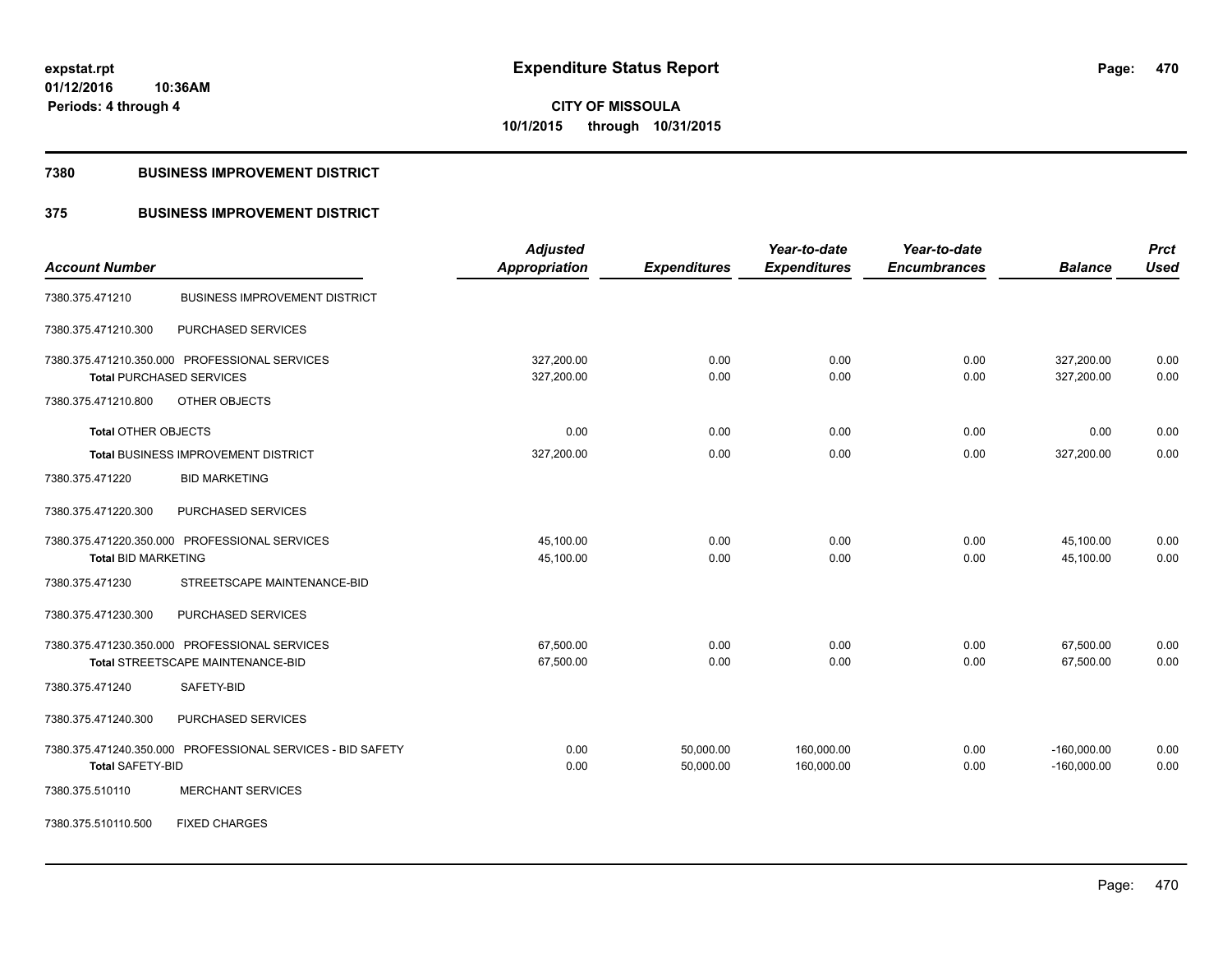**Periods: 4 through 4**

**CITY OF MISSOULA 10/1/2015 through 10/31/2015**

## **7380 BUSINESS IMPROVEMENT DISTRICT**

**10:36AM**

## **375 BUSINESS IMPROVEMENT DISTRICT**

| <b>Account Number</b>                      | <b>Adiusted</b><br>Appropriation | <b>Expenditures</b> | Year-to-date<br><b>Expenditures</b> | Year-to-date<br><b>Encumbrances</b> | <b>Balance</b> | Prct<br>Used |
|--------------------------------------------|----------------------------------|---------------------|-------------------------------------|-------------------------------------|----------------|--------------|
| <b>Total MERCHANT SERVICES</b>             | 0.00                             | 0.00                | 0.00                                | 0.00                                | 0.00           | 0.00         |
| <b>Total BUSINESS IMPROVEMENT DISTRICT</b> | 439,800.00                       | 50,000.00           | 160,000.00                          | 0.00                                | 279,800.00     | 36.38        |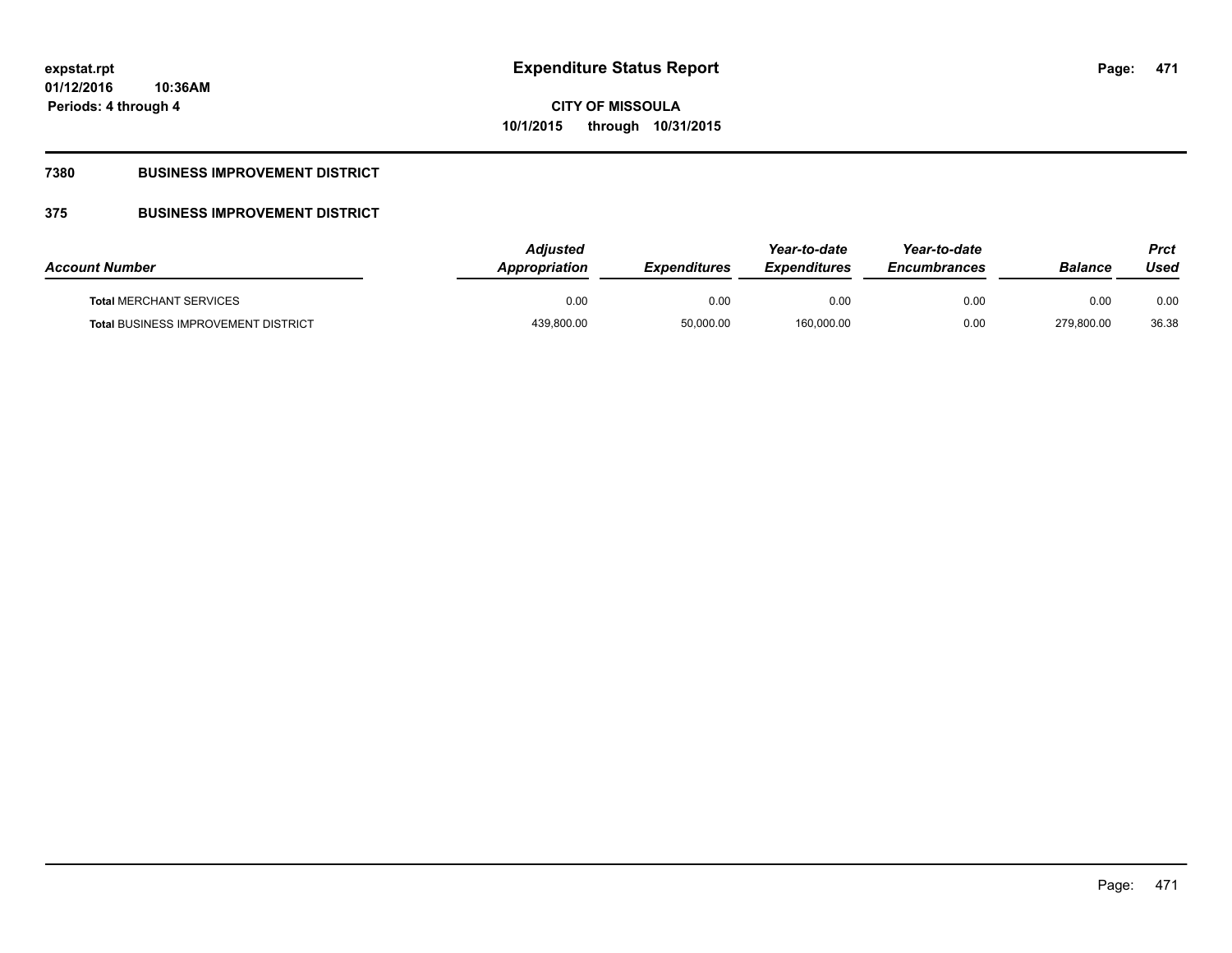**472**

**01/12/2016 10:36AM Periods: 4 through 4**

**CITY OF MISSOULA 10/1/2015 through 10/31/2015**

### **7381 TOURISM BUSINESS IMPROVEMENT DISTRICT**

## **375 BUSINESS IMPROVEMENT DISTRICT**

| <b>Account Number</b>          |                                                                                                | <b>Adjusted</b><br><b>Appropriation</b> | <b>Expenditures</b> | Year-to-date<br><b>Expenditures</b> | Year-to-date<br><b>Encumbrances</b> | <b>Balance</b>           | <b>Prct</b><br><b>Used</b> |
|--------------------------------|------------------------------------------------------------------------------------------------|-----------------------------------------|---------------------|-------------------------------------|-------------------------------------|--------------------------|----------------------------|
| 7381.375.471210                | <b>BUSINESS IMPROVEMENT DISTRICT</b>                                                           |                                         |                     |                                     |                                     |                          |                            |
| 7381.375.471210.300            | PURCHASED SERVICES                                                                             |                                         |                     |                                     |                                     |                          |                            |
|                                | 7381.375.471210.390.000 OTHER PURCHASED SERVICES<br><b>Total BUSINESS IMPROVEMENT DISTRICT</b> | 680,350.00<br>680,350.00                | 0.00<br>0.00        | 0.00<br>0.00                        | 0.00<br>0.00                        | 680.350.00<br>680,350.00 | 0.00<br>0.00               |
| 7381.375.510110                | <b>MERCHANT SERVICES</b>                                                                       |                                         |                     |                                     |                                     |                          |                            |
| 7381.375.510110.500            | <b>FIXED CHARGES</b>                                                                           |                                         |                     |                                     |                                     |                          |                            |
| <b>Total MERCHANT SERVICES</b> |                                                                                                | 0.00                                    | 0.00                | 0.00                                | 0.00                                | 0.00                     | 0.00                       |
|                                | <b>Total TOURISM BUSINESS IMPROVEMENT DISTRICT</b>                                             | 680,350.00                              | 0.00                | 0.00                                | 0.00                                | 680.350.00               | 0.00                       |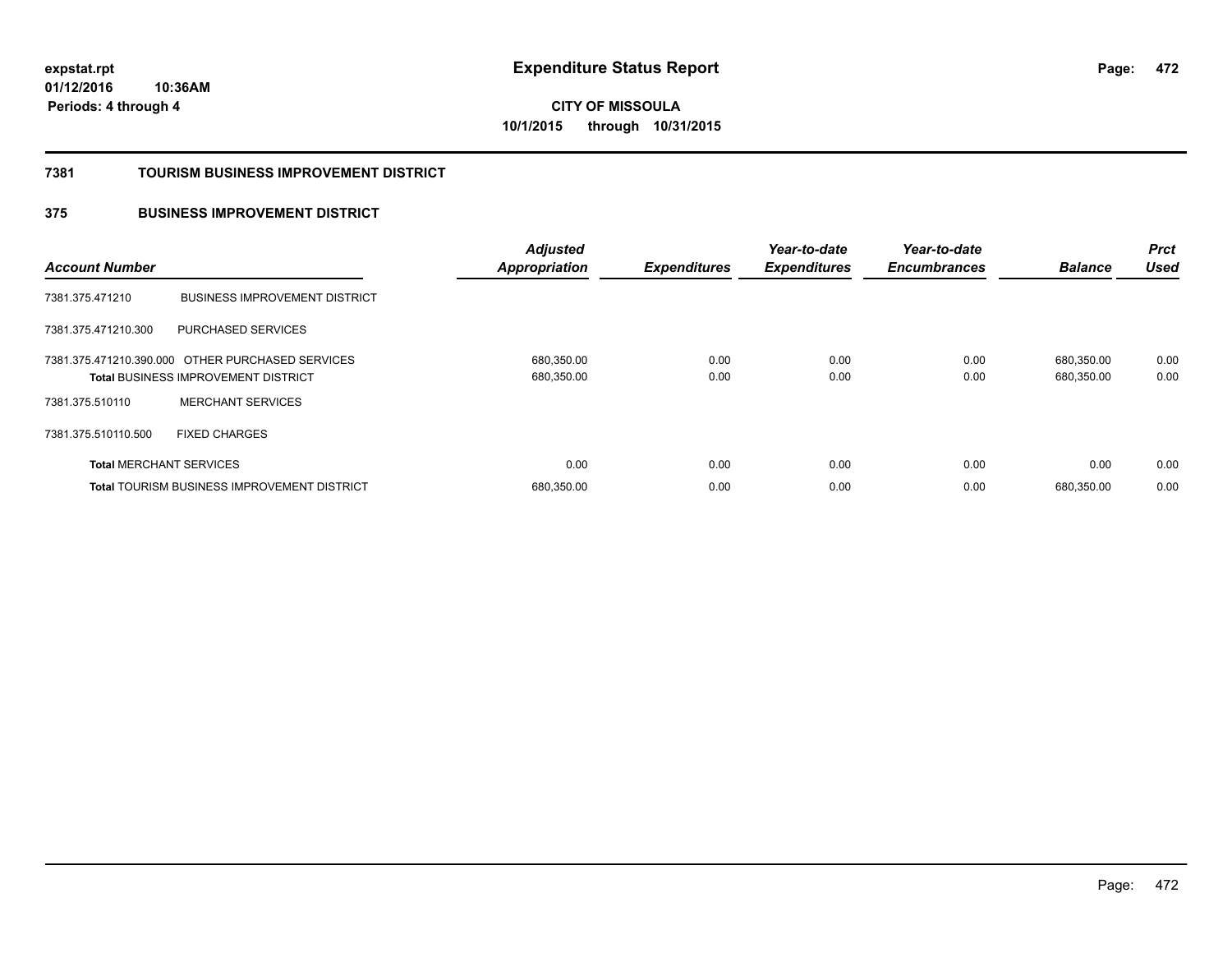## **7382 5.75M TIF RESERVE**

| <b>Account Number</b>   |                                | <b>Adjusted</b><br>Appropriation | <b>Expenditures</b> | Year-to-date<br><b>Expenditures</b> | Year-to-date<br><b>Encumbrances</b> | <b>Balance</b> | <b>Prct</b><br><b>Used</b> |
|-------------------------|--------------------------------|----------------------------------|---------------------|-------------------------------------|-------------------------------------|----------------|----------------------------|
| 7382.390.490607         | <b>TRANSFERS TO BROWNFIELD</b> |                                  |                     |                                     |                                     |                |                            |
| 7382.390.490607.800     | OTHER OBJECTS                  |                                  |                     |                                     |                                     |                |                            |
| Total 5.75M TIF RESERVE |                                | 0.00                             | 0.00                | 0.00                                | 0.00                                | 0.00           | 0.00                       |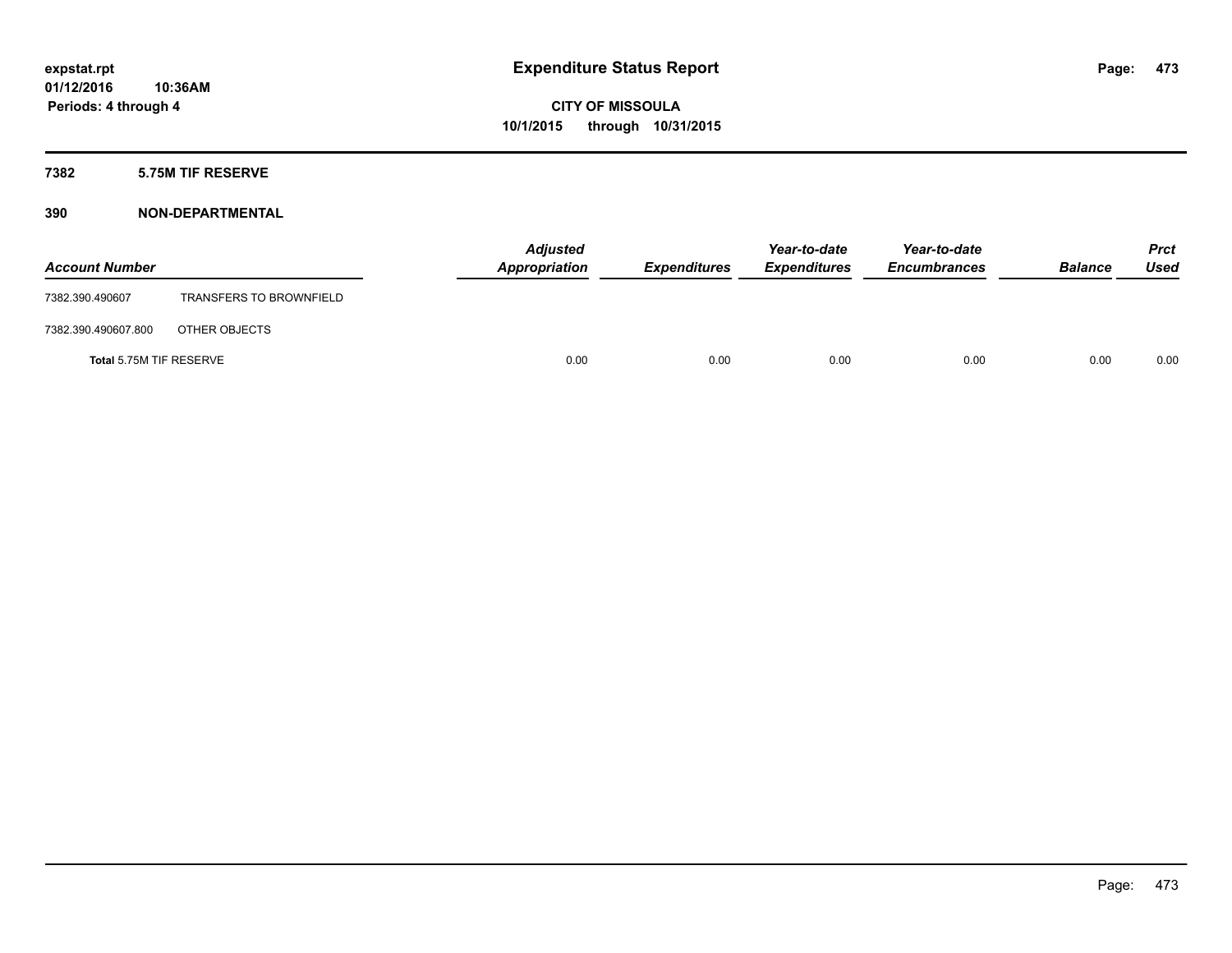## **7383 RIVERFRONT TRIANGLE URD**

| <b>Account Number</b>                                           |                                                | <b>Adjusted</b><br><b>Appropriation</b> | <b>Expenditures</b> | Year-to-date<br><b>Expenditures</b> | Year-to-date<br><b>Encumbrances</b> | <b>Balance</b>         | <b>Prct</b><br><b>Used</b> |
|-----------------------------------------------------------------|------------------------------------------------|-----------------------------------------|---------------------|-------------------------------------|-------------------------------------|------------------------|----------------------------|
| 7383.385.470210                                                 | <b>ADMINISTRATION</b>                          |                                         |                     |                                     |                                     |                        |                            |
| 7383.385.470210.800                                             | OTHER OBJECTS                                  |                                         |                     |                                     |                                     |                        |                            |
| <b>Total ADMINISTRATION</b>                                     |                                                | 0.00                                    | 0.00                | 0.00                                | 0.00                                | 0.00                   | 0.00                       |
| 7383.385.470230                                                 | <b>PW FACILITY</b>                             |                                         |                     |                                     |                                     |                        |                            |
| 7383.385.470230.700                                             | <b>GRANTS &amp; CONTRIBUTIONS</b>              |                                         |                     |                                     |                                     |                        |                            |
|                                                                 | <b>Total GRANTS &amp; CONTRIBUTIONS</b>        | 0.00                                    | 0.00                | 0.00                                | 0.00                                | 0.00                   | 0.00                       |
| 7383.385.470230.800                                             | OTHER OBJECTS                                  |                                         |                     |                                     |                                     |                        |                            |
| 7383.385.470230.845.000 CONTINGENCY<br><b>Total PW FACILITY</b> |                                                | 11,862.00<br>11,862.00                  | 0.00<br>0.00        | 0.00<br>0.00                        | 0.00<br>0.00                        | 11,862.00<br>11,862.00 | 0.00<br>0.00               |
| 7383.385.470260                                                 | <b>PLANNING &amp; MGMT</b>                     |                                         |                     |                                     |                                     |                        |                            |
| 7383.385.470260.300                                             | PURCHASED SERVICES                             |                                         |                     |                                     |                                     |                        |                            |
|                                                                 | <b>Total PURCHASED SERVICES</b>                | 0.00                                    | 0.00                | 0.00                                | 0.00                                | 0.00                   | 0.00                       |
| 7383.385.470260.700                                             | <b>GRANTS &amp; CONTRIBUTIONS</b>              |                                         |                     |                                     |                                     |                        |                            |
| <b>Total PLANNING &amp; MGMT</b>                                | 7383.385.470260.700.000 GRANTS & CONTRIBUTIONS | 15.000.00<br>15,000.00                  | 0.00<br>0.00        | 0.00<br>0.00                        | 0.00<br>0.00                        | 15,000.00<br>15,000.00 | 0.00<br>0.00               |
| 7383.385.510110                                                 | <b>MERCHANT SERVICES</b>                       |                                         |                     |                                     |                                     |                        |                            |
| 7383.385.510110.500                                             | <b>FIXED CHARGES</b>                           |                                         |                     |                                     |                                     |                        |                            |
| <b>Total MERCHANT SERVICES</b>                                  |                                                | 0.00                                    | 0.00                | 0.00                                | 0.00                                | 0.00                   | 0.00                       |
|                                                                 | Total RIVERFRONT TRIANGLE URD                  | 26,862.00                               | 0.00                | 0.00                                | 0.00                                | 26,862.00              | 0.00                       |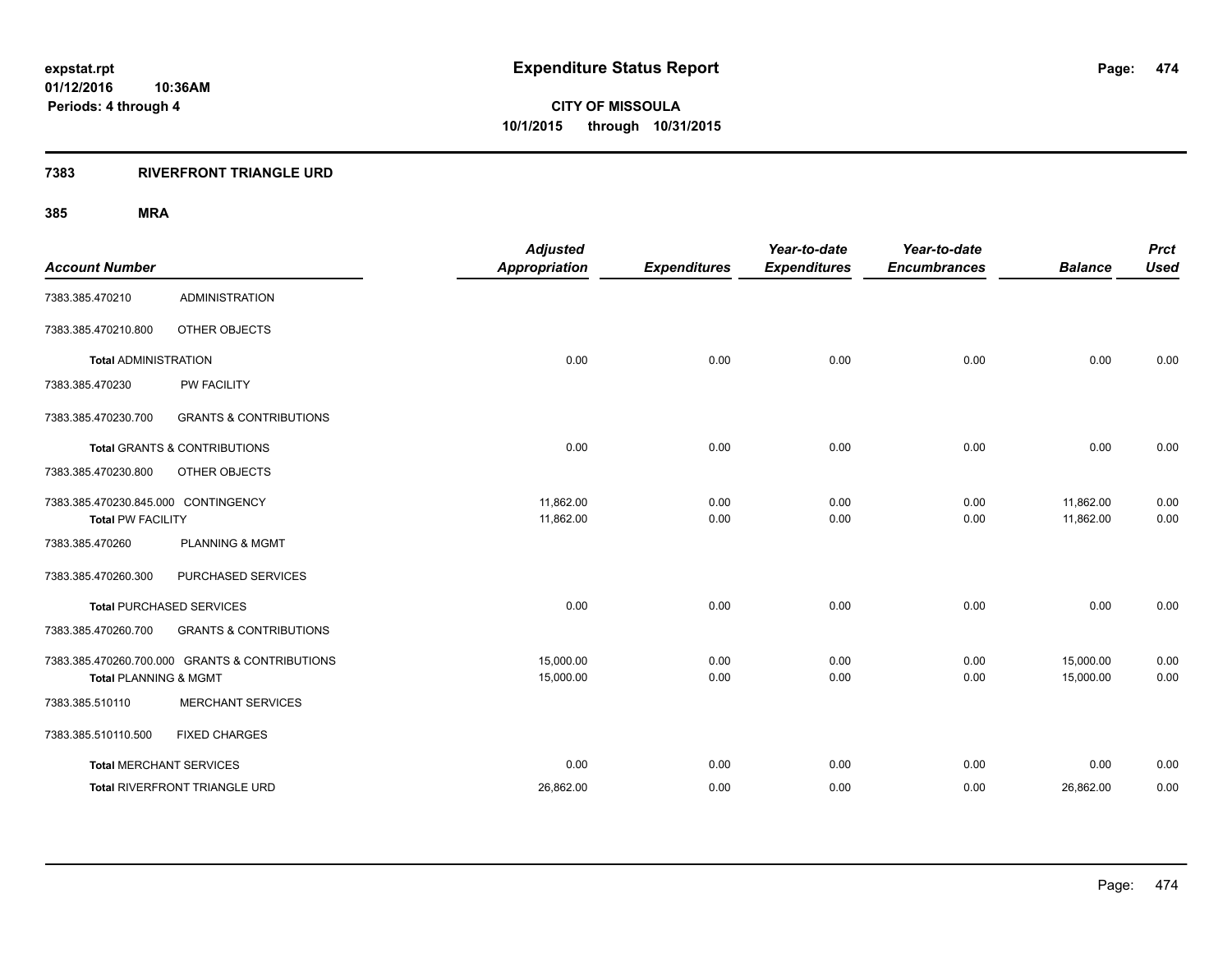## **7384 NRSS DEBT SERVICE CLEARING**

| <b>Account Number</b> |                                            | <b>Adjusted</b><br><b>Appropriation</b> | <b>Expenditures</b> | Year-to-date<br><b>Expenditures</b> | Year-to-date<br><b>Encumbrances</b> | <b>Balance</b> | <b>Prct</b><br><b>Used</b> |
|-----------------------|--------------------------------------------|-----------------------------------------|---------------------|-------------------------------------|-------------------------------------|----------------|----------------------------|
| 7384.385.521000       | INTERFUND OPERATING TRANSFERS              |                                         |                     |                                     |                                     |                |                            |
| 7384.385.521000.800   | OTHER OBJECTS                              |                                         |                     |                                     |                                     |                |                            |
|                       | <b>Total INTERFUND OPERATING TRANSFERS</b> | 0.00                                    | 0.00                | 0.00                                | 0.00                                | 0.00           | 0.00                       |
| 7384.385.521009       | <b>TRANFERS TO DEBT SERVICE</b>            |                                         |                     |                                     |                                     |                |                            |
| 7384.385.521009.800   | OTHER OBJECTS                              |                                         |                     |                                     |                                     |                |                            |
|                       | <b>Total TRANFERS TO DEBT SERVICE</b>      | 0.00                                    | 0.00                | 0.00                                | 0.00                                | 0.00           | 0.00                       |
|                       | Total NRSS DEBT SERVICE CLEARING           | 0.00                                    | 0.00                | 0.00                                | 0.00                                | 0.00           | 0.00                       |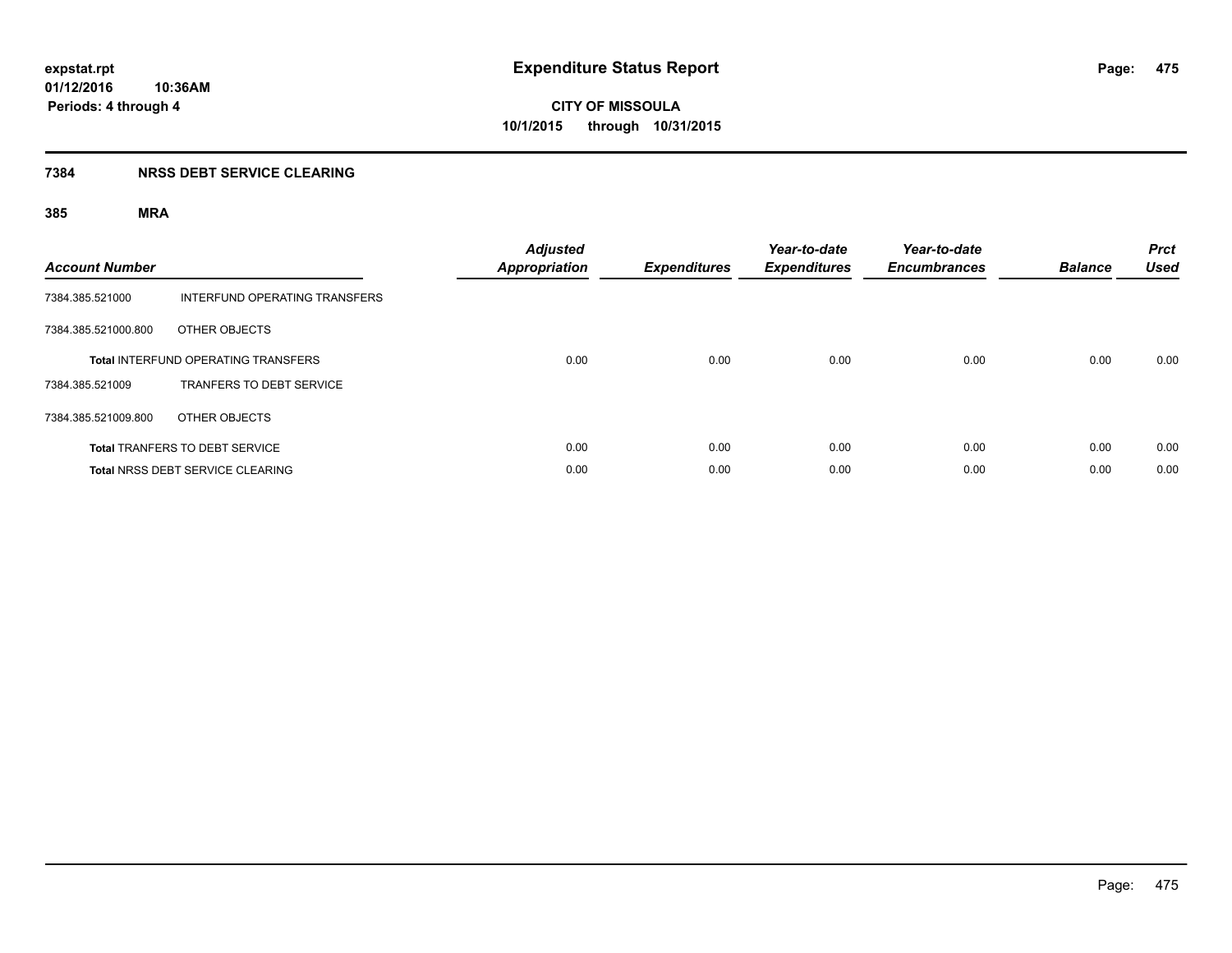**CITY OF MISSOULA 10/1/2015 through 10/31/2015**

## **7385 FRONT STREET URD**

| <b>Account Number</b>                                                                                     | <b>Adjusted</b><br><b>Appropriation</b> | <b>Expenditures</b> | Year-to-date<br><b>Expenditures</b> | Year-to-date<br><b>Encumbrances</b> | <b>Balance</b>           | <b>Prct</b><br><b>Used</b> |
|-----------------------------------------------------------------------------------------------------------|-----------------------------------------|---------------------|-------------------------------------|-------------------------------------|--------------------------|----------------------------|
| TENNIS COURT REBUILD<br>7385.385.460436                                                                   |                                         |                     |                                     |                                     |                          |                            |
| PURCHASED SERVICES<br>7385.385.460436.300                                                                 |                                         |                     |                                     |                                     |                          |                            |
| <b>Total TENNIS COURT REBUILD</b>                                                                         | 0.00                                    | 0.00                | 0.00                                | 0.00                                | 0.00                     | 0.00                       |
| PW FACILITY<br>7385.385.470230                                                                            |                                         |                     |                                     |                                     |                          |                            |
| PURCHASED SERVICES<br>7385.385.470230.300                                                                 |                                         |                     |                                     |                                     |                          |                            |
| <b>Total PURCHASED SERVICES</b>                                                                           | 0.00                                    | 0.00                | 0.00                                | 0.00                                | 0.00                     | 0.00                       |
| 7385.385.470230.700<br><b>GRANTS &amp; CONTRIBUTIONS</b>                                                  |                                         |                     |                                     |                                     |                          |                            |
| 7385.385.470230.700.000 PROJECT EXPENSE-PUBLIC WORKS<br><b>Total GRANTS &amp; CONTRIBUTIONS</b>           | 164,560.00<br>164,560.00                | 0.00<br>0.00        | 0.00<br>0.00                        | 0.00<br>0.00                        | 164,560.00<br>164,560.00 | 0.00<br>0.00               |
| 7385.385.470230.800<br>OTHER OBJECTS                                                                      |                                         |                     |                                     |                                     |                          |                            |
| 7385.385.470230.845.000 CONTINGENCY<br><b>Total OTHER OBJECTS</b>                                         | 303,524.00<br>303,524.00                | 0.00<br>0.00        | 0.00<br>0.00                        | 0.00<br>0.00                        | 303,524.00<br>303,524.00 | 0.00<br>0.00               |
| <b>Total PW FACILITY</b>                                                                                  | 468,084.00                              | 0.00                | 0.00                                | 0.00                                | 468,084.00               | 0.00                       |
| 7385.385.470260<br><b>PLANNING &amp; MGMT</b>                                                             |                                         |                     |                                     |                                     |                          |                            |
| PURCHASED SERVICES<br>7385.385.470260.300                                                                 |                                         |                     |                                     |                                     |                          |                            |
| 7385.385.470260.350.000 PROFESSIONAL SERVICES<br><b>Total PURCHASED SERVICES</b>                          | 2.168.00<br>2,168.00                    | 0.00<br>0.00        | 0.00<br>0.00                        | 0.00<br>0.00                        | 2,168.00<br>2,168.00     | 0.00<br>0.00               |
| <b>GRANTS &amp; CONTRIBUTIONS</b><br>7385.385.470260.700                                                  |                                         |                     |                                     |                                     |                          |                            |
| 7385.385.470260.700.000 PLANNING & MGMT/GRANTS & CONTRIBUTIONS<br><b>Total GRANTS &amp; CONTRIBUTIONS</b> | 10,000.00<br>10,000.00                  | 0.00<br>0.00        | 0.00<br>0.00                        | 0.00<br>0.00                        | 10,000.00<br>10,000.00   | 0.00<br>0.00               |
| <b>Total PLANNING &amp; MGMT</b>                                                                          | 12,168.00                               | 0.00                | 0.00                                | 0.00                                | 12,168.00                | 0.00                       |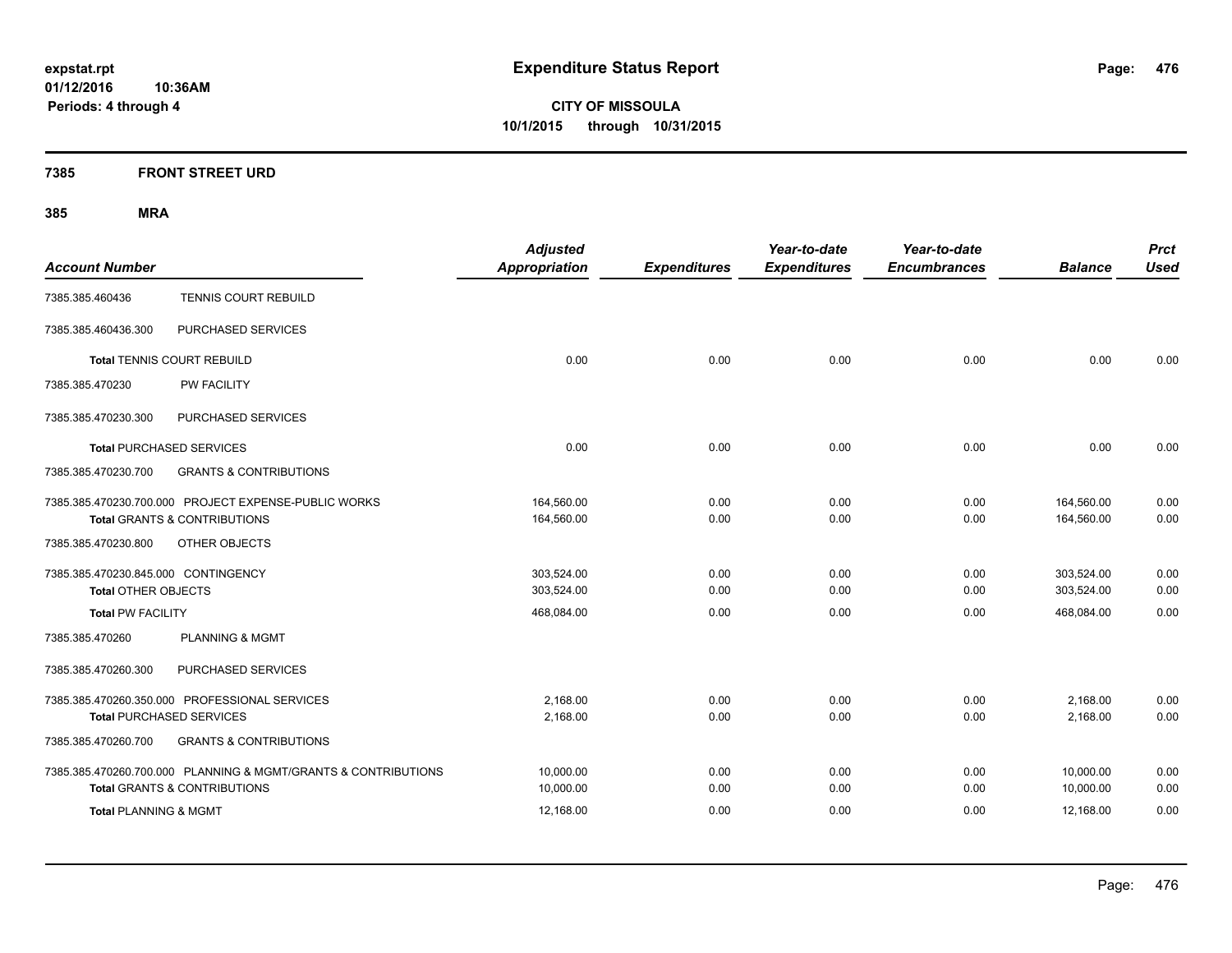**CITY OF MISSOULA 10/1/2015 through 10/31/2015**

## **7385 FRONT STREET URD**

| <b>Account Number</b>               |                                         | <b>Adjusted</b><br><b>Appropriation</b> | <b>Expenditures</b> | Year-to-date<br><b>Expenditures</b> | Year-to-date<br><b>Encumbrances</b> | <b>Balance</b> | <b>Prct</b><br><b>Used</b> |
|-------------------------------------|-----------------------------------------|-----------------------------------------|---------------------|-------------------------------------|-------------------------------------|----------------|----------------------------|
| 7385.385.470270                     | <b>CLEARING &amp; DEMO</b>              |                                         |                     |                                     |                                     |                |                            |
| 7385.385.470270.700                 | <b>GRANTS &amp; CONTRIBUTIONS</b>       |                                         |                     |                                     |                                     |                |                            |
|                                     | <b>Total GRANTS &amp; CONTRIBUTIONS</b> | 0.00                                    | 0.00                | 0.00                                | 0.00                                | 0.00           | 0.00                       |
| 7385.385.470270.800                 | OTHER OBJECTS                           |                                         |                     |                                     |                                     |                |                            |
| 7385.385.470270.845.000 CONTINGENCY |                                         | 50,000.00                               | 0.00                | 0.00                                | 0.00                                | 50,000.00      | 0.00                       |
| Total CLEARING & DEMO               |                                         | 50,000.00                               | 0.00                | 0.00                                | 0.00                                | 50,000.00      | 0.00                       |
| 7385.385.470281                     | FRONT STREET PARKING STRUCTURE          |                                         |                     |                                     |                                     |                |                            |
| 7385.385.470281.900                 | <b>CAPITAL OUTLAY</b>                   |                                         |                     |                                     |                                     |                |                            |
|                                     | Total FRONT STREET PARKING STRUCTURE    | 0.00                                    | 0.00                | 0.00                                | 0.00                                | 0.00           | 0.00                       |
| 7385.385.510110                     | <b>MERCHANT SERVICES</b>                |                                         |                     |                                     |                                     |                |                            |
| 7385.385.510110.500                 | <b>FIXED CHARGES</b>                    |                                         |                     |                                     |                                     |                |                            |
| <b>Total MERCHANT SERVICES</b>      |                                         | 0.00                                    | 0.00                | 0.00                                | 0.00                                | 0.00           | 0.00                       |
| <b>Total FRONT STREET URD</b>       |                                         | 530,252.00                              | 0.00                | 0.00                                | 0.00                                | 530,252.00     | 0.00                       |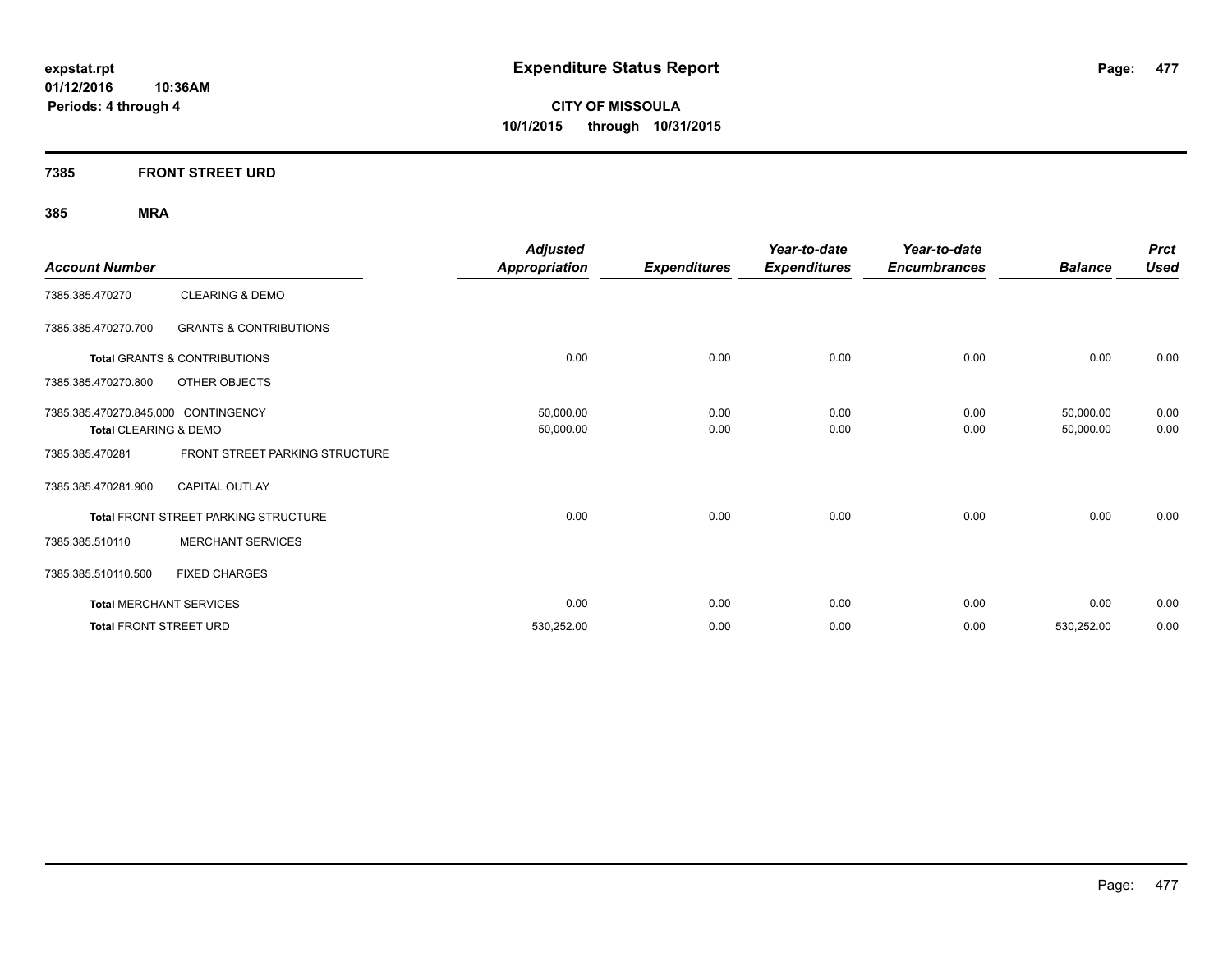# **CITY OF MISSOULA 10/1/2015 through 10/31/2015**

## **7386 DEBT SERVICE-SAFEWAY/ST PAT 1.5M**

| <b>Account Number</b> |                                   | <b>Adjusted</b><br><b>Appropriation</b> | <b>Expenditures</b> | Year-to-date<br><b>Expenditures</b> | Year-to-date<br><b>Encumbrances</b> | <b>Balance</b> | <b>Prct</b><br><b>Used</b> |
|-----------------------|-----------------------------------|-----------------------------------------|---------------------|-------------------------------------|-------------------------------------|----------------|----------------------------|
| 7386.385.470220       | PROPERTY ACQUISITION              |                                         |                     |                                     |                                     |                |                            |
| 7386.385.470220.900   | <b>CAPITAL OUTLAY</b>             |                                         |                     |                                     |                                     |                |                            |
|                       | <b>Total PROPERTY ACQUISITION</b> | 0.00                                    | 0.00                | 0.00                                | 0.00                                | 0.00           | 0.00                       |
| 7386.385.510110       | <b>MERCHANT SERVICES</b>          |                                         |                     |                                     |                                     |                |                            |
| 7386.385.510110.500   | <b>FIXED CHARGES</b>              |                                         |                     |                                     |                                     |                |                            |
| <b>Total MRA</b>      |                                   | 0.00                                    | 0.00                | 0.00                                | 0.00                                | 0.00           | 0.00                       |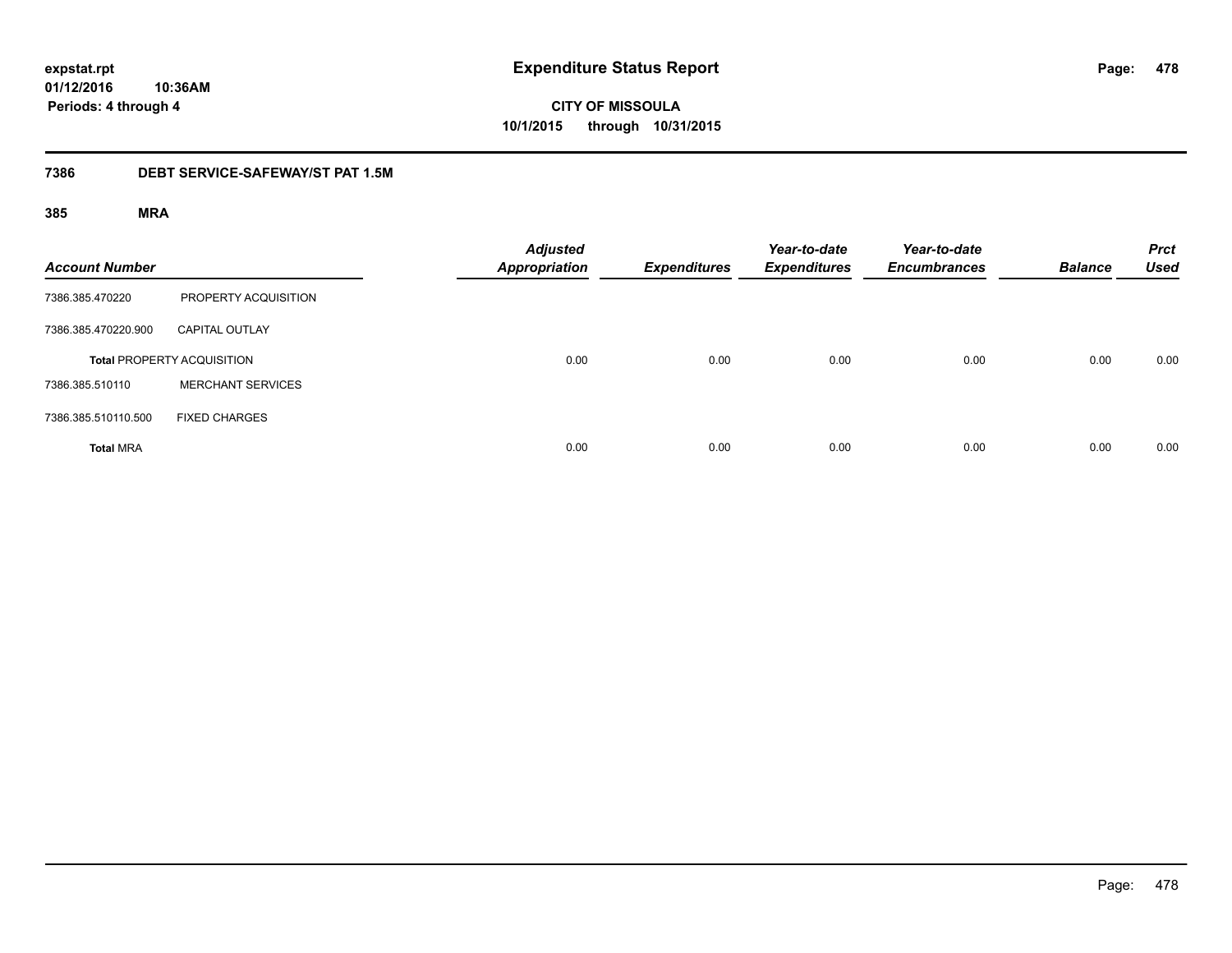**CITY OF MISSOULA 10/1/2015 through 10/31/2015**

## **7386 DEBT SERVICE-SAFEWAY/ST PAT 1.5M**

|                                |                                                 | <b>Adjusted</b> |                     | Year-to-date        | Year-to-date        |                | <b>Prct</b><br><b>Used</b> |
|--------------------------------|-------------------------------------------------|-----------------|---------------------|---------------------|---------------------|----------------|----------------------------|
| <b>Account Number</b>          |                                                 | Appropriation   | <b>Expenditures</b> | <b>Expenditures</b> | <b>Encumbrances</b> | <b>Balance</b> |                            |
| 7386.390.490200                | DEBT SERVICE-SAFEWAY/ST PAT 1.5M                |                 |                     |                     |                     |                |                            |
| 7386.390.490200.600            | <b>DEBT SERVICE</b>                             |                 |                     |                     |                     |                |                            |
| 7386.390.490200.610.000        | PRINCIPAL                                       | 40,000.00       | 0.00                | 25,000.00           | 0.00                | 15,000.00      | 62.50                      |
| 7386.390.490200.620.000        | <b>INTEREST / SERVICE FEES</b>                  | 0.00            | 0.00                | 46,946.25           | 0.00                | $-46,946.25$   | 0.00                       |
|                                | Total DEBT SERVICE-SAFEWAY/ST PAT 1.5M          | 40,000.00       | 0.00                | 71,946.25           | 0.00                | $-31,946.25$   | 179.87                     |
| 7386.390.490510                | DS PAYMENTS TO GUARANTOR                        |                 |                     |                     |                     |                |                            |
| 7386.390.490510.600            | <b>DEBT SERVICE</b>                             |                 |                     |                     |                     |                |                            |
| 7386.390.490510.610.000        | PRINCIPAL                                       | 94,728.00       | 0.00                | 3,011.26            | 0.00                | 91,716.74      | 3.18                       |
|                                | 7386.390.490510.620.000 INTEREST / SERVICE FEES | 21,147.00       | 0.00                | 0.00                | 0.00                | 21.147.00      | 0.00                       |
|                                | <b>Total DS PAYMENTS TO GUARANTOR</b>           | 115,875.00      | 0.00                | 3,011.26            | 0.00                | 112,863.74     | 2.60                       |
| 7386.390.510110                | <b>MERCHANT SERVICES</b>                        |                 |                     |                     |                     |                |                            |
| 7386.390.510110.500            | <b>FIXED CHARGES</b>                            |                 |                     |                     |                     |                |                            |
| <b>Total MERCHANT SERVICES</b> |                                                 | 0.00            | 0.00                | 0.00                | 0.00                | 0.00           | 0.00                       |
|                                | Total DEBT SERVICE-SAFEWAY/ST PAT 1.5M          | 155.875.00      | 0.00                | 74,957.51           | 0.00                | 80,917.49      | 48.09                      |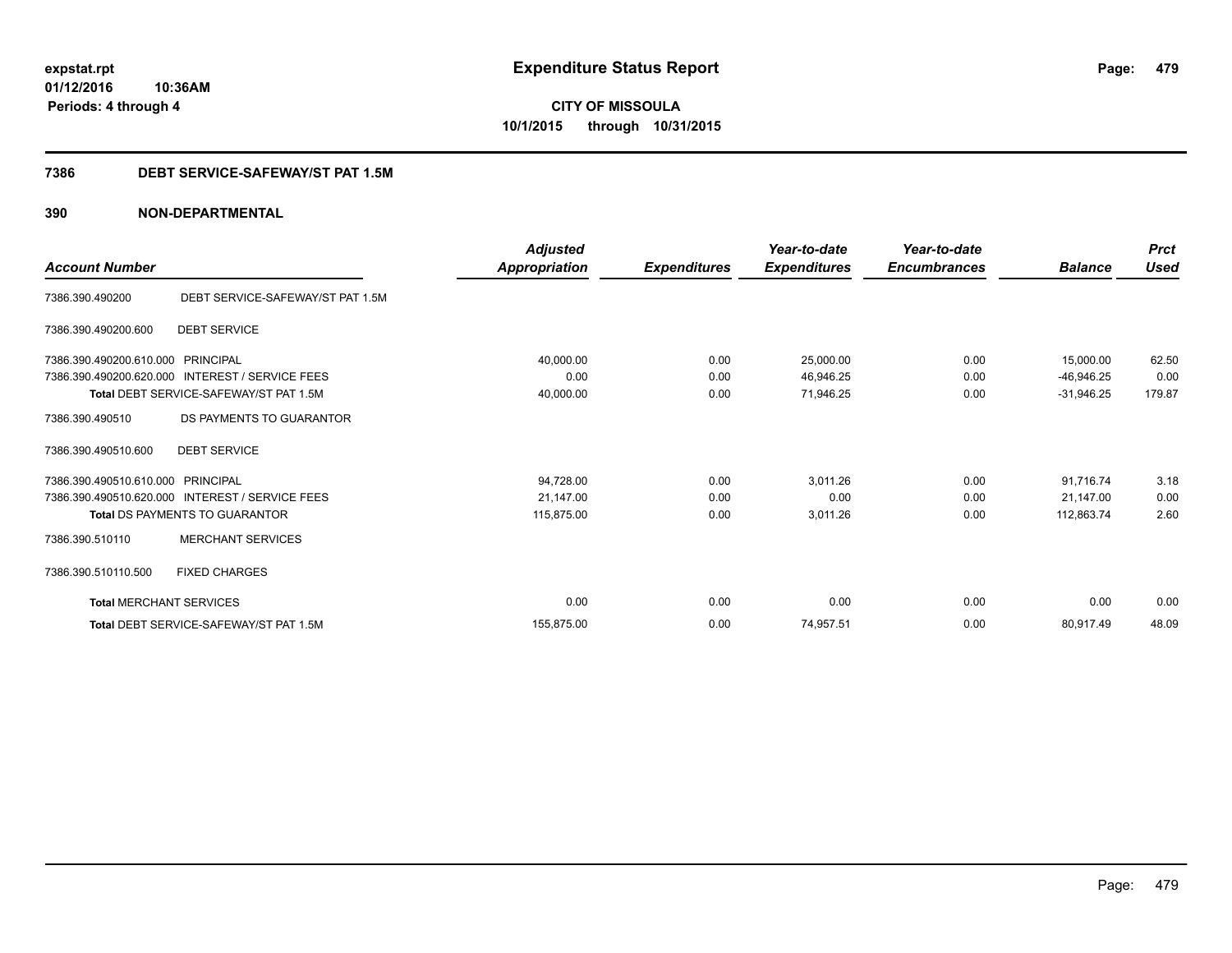**CITY OF MISSOULA 10/1/2015 through 10/31/2015**

### **7387 DEBT SERVICE-BROWNFIELD RLF 1.125M**

|                                   |                                                 | <b>Adjusted</b>      |                     | Year-to-date        | Year-to-date        |                | <b>Prct</b> |
|-----------------------------------|-------------------------------------------------|----------------------|---------------------|---------------------|---------------------|----------------|-------------|
| <b>Account Number</b>             |                                                 | <b>Appropriation</b> | <b>Expenditures</b> | <b>Expenditures</b> | <b>Encumbrances</b> | <b>Balance</b> | <b>Used</b> |
| 7387.390.490200                   | DEBT SERVICE-BROWNFIELD RLF 1.125M              |                      |                     |                     |                     |                |             |
| 7387.390.490200.600               | <b>DEBT SERVICE</b>                             |                      |                     |                     |                     |                |             |
| 7387.390.490200.610.000 PRINCIPAL |                                                 | 26,625.00            | 0.00                | 0.00                | 0.00                | 26,625.00      | 0.00        |
|                                   | 7387.390.490200.620.000 INTEREST / SERVICE FEES | 5,316.00             | 0.00                | $-2,196.50$         | 0.00                | 7,512.50       | 41.32       |
|                                   | Total DEBT SERVICE-BROWNFIELD RLF 1.125M        | 31,941.00            | 0.00                | $-2,196.50$         | 0.00                | 34,137.50      | 0.00        |
| 7387.390.510110                   | <b>MERCHANT SERVICES</b>                        |                      |                     |                     |                     |                |             |
| 7387.390.510110.500               | <b>FIXED CHARGES</b>                            |                      |                     |                     |                     |                |             |
| <b>Total MERCHANT SERVICES</b>    |                                                 | 0.00                 | 0.00                | 0.00                | 0.00                | 0.00           | 0.00        |
|                                   | <b>Total DEBT SERVICE-BROWNFIELD RLF 1.125M</b> | 31,941.00            | 0.00                | $-2,196.50$         | 0.00                | 34,137.50      | 0.00        |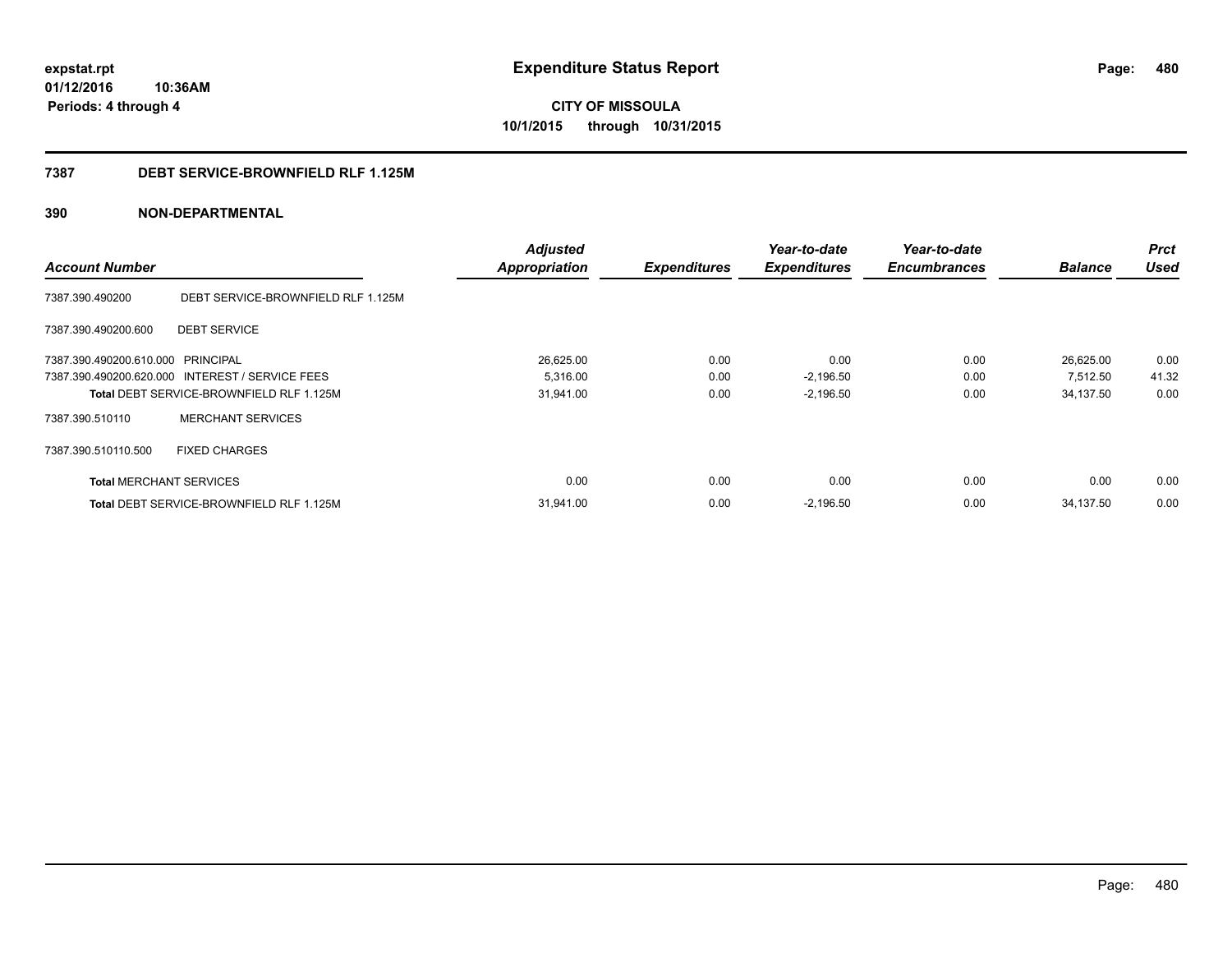**7388 RESERVE-3.6m TIF**

| <b>Account Number</b>  |                                      | <b>Adjusted</b><br><b>Appropriation</b> | <b>Expenditures</b> | Year-to-date<br><b>Expenditures</b> | Year-to-date<br><b>Encumbrances</b> | <b>Balance</b> | <b>Prct</b><br><b>Used</b> |
|------------------------|--------------------------------------|-----------------------------------------|---------------------|-------------------------------------|-------------------------------------|----------------|----------------------------|
| 7388.390.490607        | <b>TRANSFERS TO BROWNFIELD</b>       |                                         |                     |                                     |                                     |                |                            |
| 7388.390.490607.800    | OTHER OBJECTS                        |                                         |                     |                                     |                                     |                |                            |
|                        | <b>Total TRANSFERS TO BROWNFIELD</b> | 0.00                                    | 0.00                | 0.00                                | 0.00                                | 0.00           | 0.00                       |
| 7388.390.510110        | <b>MERCHANT SERVICES</b>             |                                         |                     |                                     |                                     |                |                            |
| 7388.390.510110.500    | <b>FIXED CHARGES</b>                 |                                         |                     |                                     |                                     |                |                            |
| Total RESERVE-3.6m TIF |                                      | 0.00                                    | 0.00                | 0.00                                | 0.00                                | 0.00           | 0.00                       |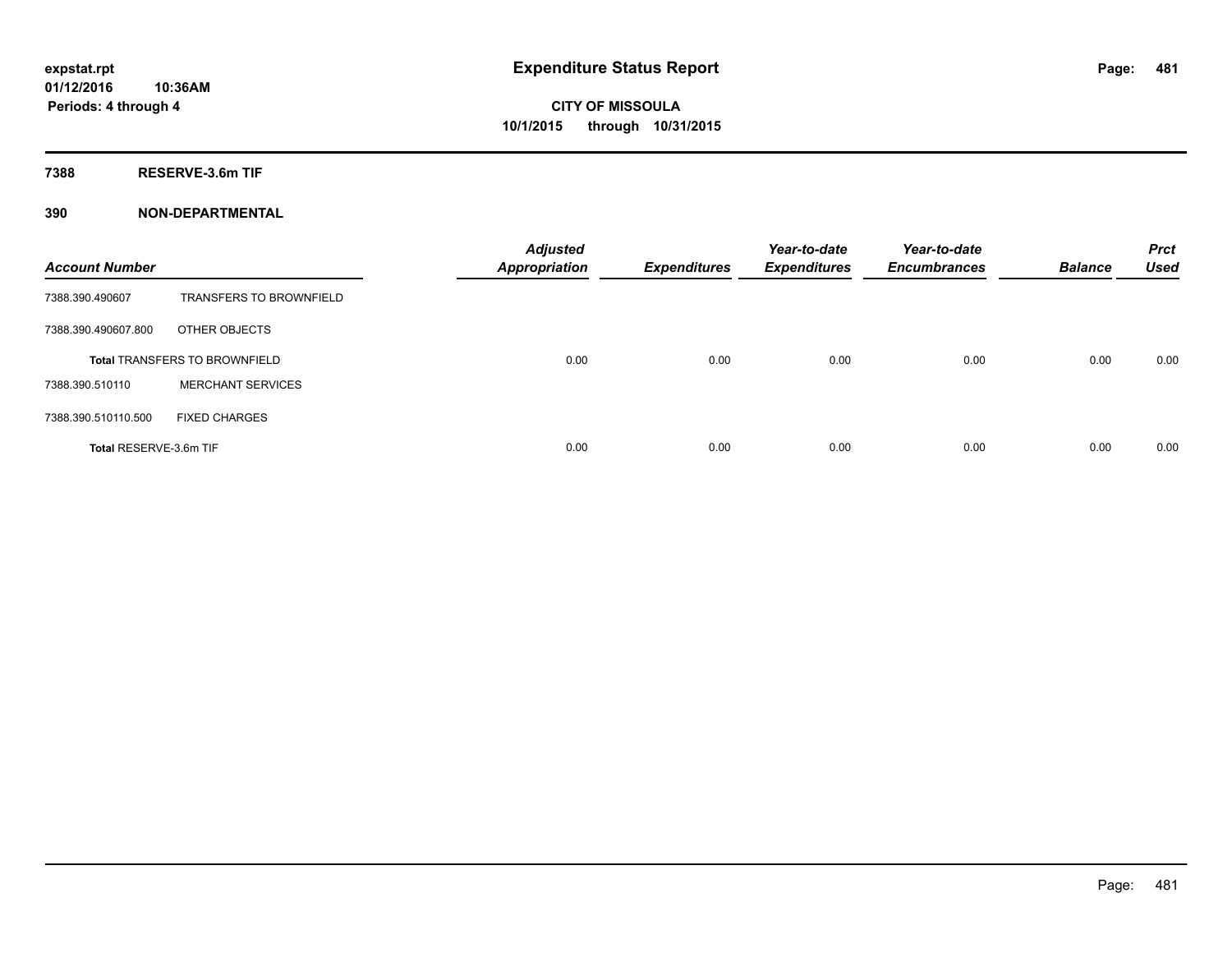**Periods: 4 through 4**

**CITY OF MISSOULA 10/1/2015 through 10/31/2015**

## **7389 DEBT SERVICE - 3.6M/5.75M**

| <b>Account Number</b>             |                                   | <b>Adjusted</b><br><b>Appropriation</b> | <b>Expenditures</b> | Year-to-date<br><b>Expenditures</b> | Year-to-date<br><b>Encumbrances</b> | <b>Balance</b>           | <b>Prct</b><br><b>Used</b> |
|-----------------------------------|-----------------------------------|-----------------------------------------|---------------------|-------------------------------------|-------------------------------------|--------------------------|----------------------------|
| 7389.385.470220                   | PROPERTY ACQUISITION              |                                         |                     |                                     |                                     |                          |                            |
| 7389.385.470220.600               | <b>DEBT SERVICE</b>               |                                         |                     |                                     |                                     |                          |                            |
| 7389.385.470220.610.000 PRINCIPAL | <b>Total PROPERTY ACQUISITION</b> | 500,000.00<br>500,000.00                | 0.00<br>0.00        | 0.00<br>0.00                        | 0.00<br>0.00                        | 500,000.00<br>500,000.00 | 0.00<br>0.00               |
| 7389.385.470250                   | <b>RELOCATION PAYMENTS</b>        |                                         |                     |                                     |                                     |                          |                            |
| 7389.385.470250.700               | <b>GRANTS &amp; CONTRIBUTIONS</b> |                                         |                     |                                     |                                     |                          |                            |
|                                   | <b>Total RELOCATION PAYMENTS</b>  | 0.00                                    | 0.00                | 0.00                                | 0.00                                | 0.00                     | 0.00                       |
| 7389.385.510110                   | <b>MERCHANT SERVICES</b>          |                                         |                     |                                     |                                     |                          |                            |
| 7389.385.510110.500               | <b>FIXED CHARGES</b>              |                                         |                     |                                     |                                     |                          |                            |
|                                   | <b>Total MERCHANT SERVICES</b>    | 0.00                                    | 0.00                | 0.00                                | 0.00                                | 0.00                     | 0.00                       |
| <b>Total MRA</b>                  |                                   | 500,000.00                              | 0.00                | 0.00                                | 0.00                                | 500,000.00               | 0.00                       |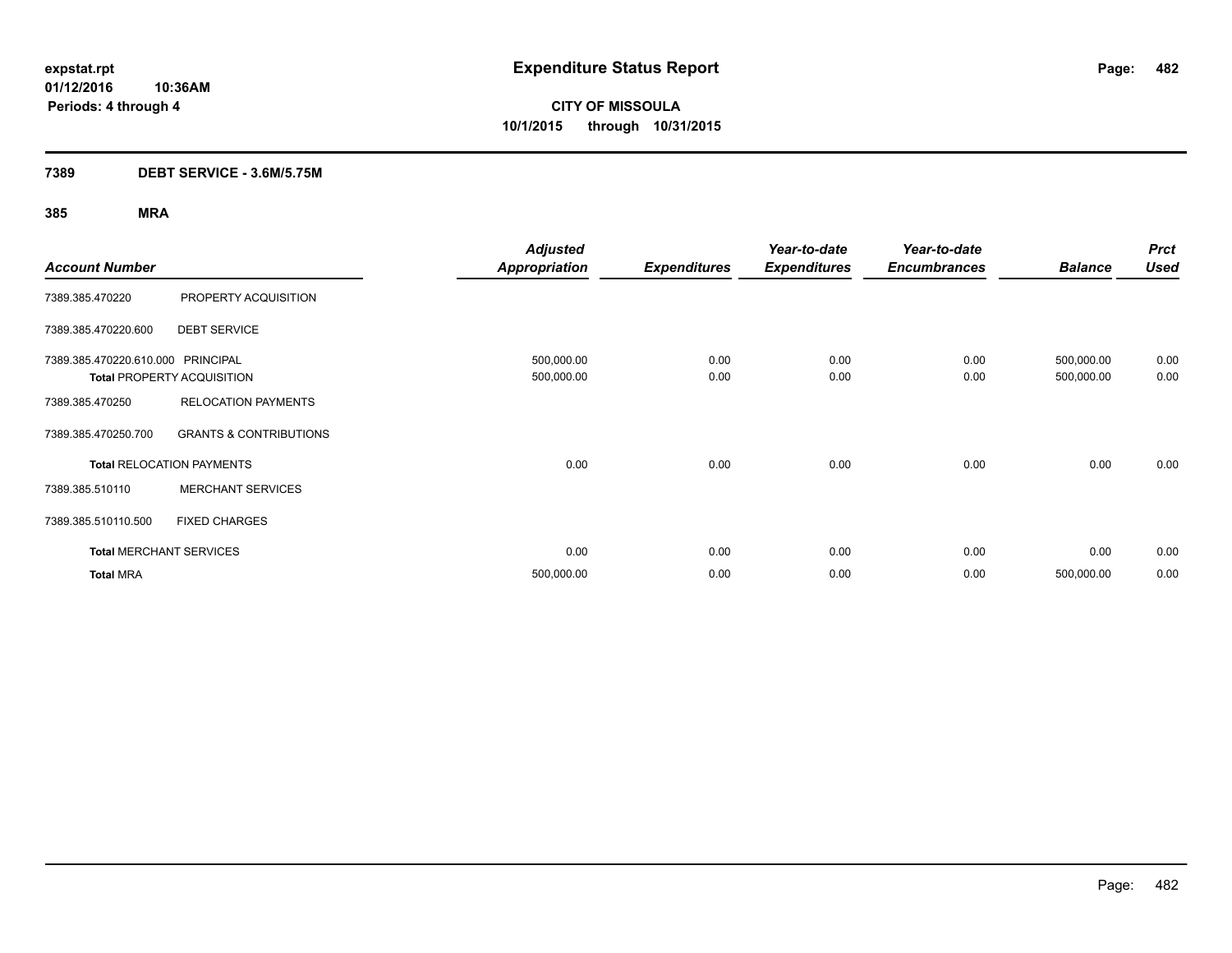### **7389 DEBT SERVICE - 3.6M/5.75M**

|                                   |                                                       | <b>Adjusted</b> |                     | Year-to-date        | Year-to-date        |                | <b>Prct</b> |
|-----------------------------------|-------------------------------------------------------|-----------------|---------------------|---------------------|---------------------|----------------|-------------|
| <b>Account Number</b>             |                                                       | Appropriation   | <b>Expenditures</b> | <b>Expenditures</b> | <b>Encumbrances</b> | <b>Balance</b> | <b>Used</b> |
| 7389.390.490200                   | REVENUE BOND DEBT SERVICE                             |                 |                     |                     |                     |                |             |
| 7389.390.490200.600               | <b>DEBT SERVICE</b>                                   |                 |                     |                     |                     |                |             |
| 7389.390.490200.610.000 PRINCIPAL |                                                       | 110,000.00      | 0.00                | 0.00                | 0.00                | 110,000.00     | 0.00        |
|                                   | 7389.390.490200.620.000 INTEREST / SERVICE FEES       | 135,850.00      | 0.00                | 350.00              | 0.00                | 135,500.00     | 0.26        |
|                                   | <b>Total REVENUE BOND DEBT SERVICE</b>                | 245,850.00      | 0.00                | 350.00              | 0.00                | 245,500.00     | 0.14        |
| 7389.390.490210                   | FY13 \$5.75M DEBT SERVICE                             |                 |                     |                     |                     |                |             |
| 7389.390.490210.600               | <b>DEBT SERVICE</b>                                   |                 |                     |                     |                     |                |             |
|                                   | 7389.390.490210.610.000 FY13 5.75M DEBT SVS/PRINCIPAL | 252,000.00      | 0.00                | 0.00                | 0.00                | 252,000.00     | 0.00        |
|                                   | 7389.390.490210.620.000 INTEREST / SERVICE FEES       | 174,066.00      | 0.00                | 0.00                | 0.00                | 174,066.00     | 0.00        |
|                                   | Total FY13 \$5.75M DEBT SERVICE                       | 426,066.00      | 0.00                | 0.00                | 0.00                | 426.066.00     | 0.00        |
| 7389.390.510110                   | <b>MERCHANT SERVICES</b>                              |                 |                     |                     |                     |                |             |
| 7389.390.510110.500               | <b>FIXED CHARGES</b>                                  |                 |                     |                     |                     |                |             |
| <b>Total MERCHANT SERVICES</b>    |                                                       | 0.00            | 0.00                | 0.00                | 0.00                | 0.00           | 0.00        |
| <b>Total NON-DEPARTMENTAL</b>     |                                                       | 671,916.00      | 0.00                | 350.00              | 0.00                | 671,566.00     | 0.05        |
|                                   | Total DEBT SERVICE - 3.6M/5.75M                       | 1,171,916.00    | 0.00                | 350.00              | 0.00                | 1,171,566.00   | 0.03        |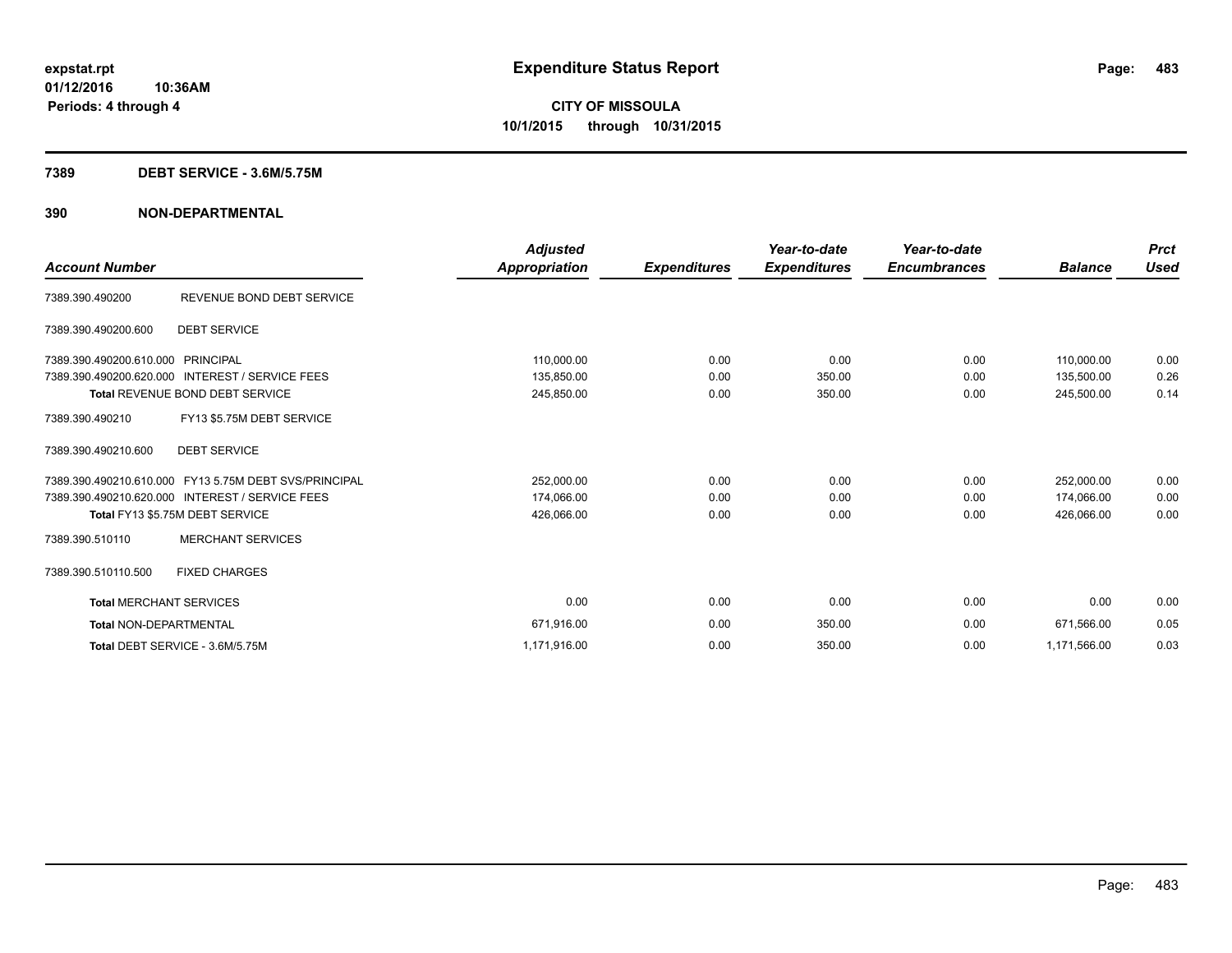**CITY OF MISSOULA 10/1/2015 through 10/31/2015**

## **7390 URDII CLEARING - 3.6M TIF**

| <b>Account Number</b> |                                      | <b>Adjusted</b><br><b>Appropriation</b> | <b>Expenditures</b> | Year-to-date<br><b>Expenditures</b> | Year-to-date<br><b>Encumbrances</b> | <b>Balance</b> | <b>Prct</b><br><b>Used</b> |
|-----------------------|--------------------------------------|-----------------------------------------|---------------------|-------------------------------------|-------------------------------------|----------------|----------------------------|
| 7390.385.490607       | <b>TRANSFERS TO BROWNFIELD</b>       |                                         |                     |                                     |                                     |                |                            |
| 7390.385.490607.800   | OTHER OBJECTS                        |                                         |                     |                                     |                                     |                |                            |
|                       | <b>Total TRANSFERS TO BROWNFIELD</b> | 0.00                                    | 0.00                | 0.00                                | 0.00                                | 0.00           | 0.00                       |
| 7390.385.510110       | <b>MERCHANT SERVICES</b>             |                                         |                     |                                     |                                     |                |                            |
| 7390.385.510110.500   | <b>FIXED CHARGES</b>                 |                                         |                     |                                     |                                     |                |                            |
| <b>Total MRA</b>      |                                      | 0.00                                    | 0.00                | 0.00                                | 0.00                                | 0.00           | 0.00                       |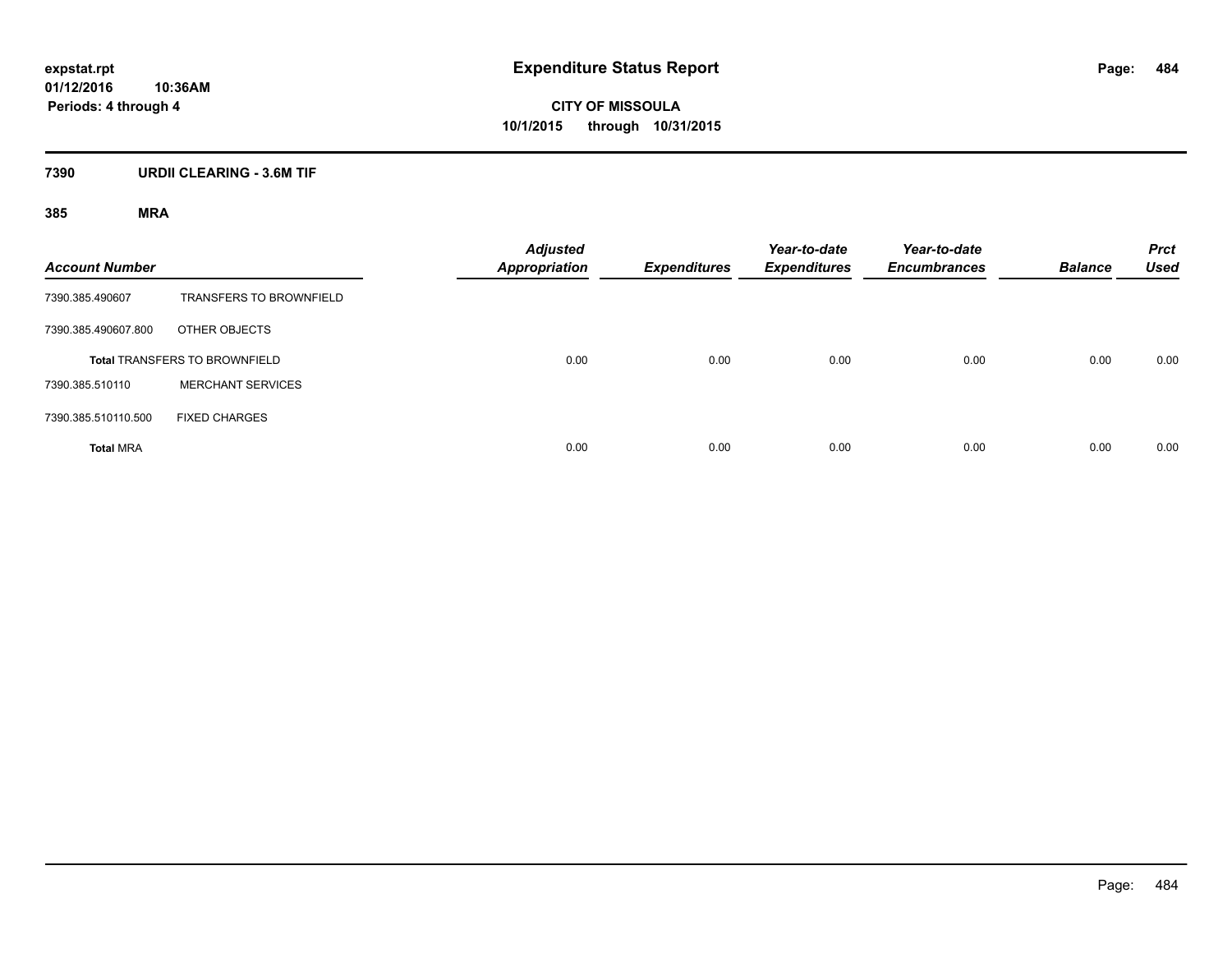### **7390 URDII CLEARING - 3.6M TIF**

| <b>Account Number</b>         |                                                                | <b>Adjusted</b><br><b>Appropriation</b> | <b>Expenditures</b> | Year-to-date<br><b>Expenditures</b> | Year-to-date<br><b>Encumbrances</b> | <b>Balance</b> | <b>Prct</b><br><b>Used</b> |
|-------------------------------|----------------------------------------------------------------|-----------------------------------------|---------------------|-------------------------------------|-------------------------------------|----------------|----------------------------|
| 7390.390.490601               | TI BOND CLEARING                                               |                                         |                     |                                     |                                     |                |                            |
| 7390.390.490601.800           | OTHER OBJECTS                                                  |                                         |                     |                                     |                                     |                |                            |
| <b>Total TI BOND CLEARING</b> |                                                                | 0.00                                    | 0.00                | 0.00                                | 0.00                                | 0.00           | 0.00                       |
| 7390.390.490604               | TI BOND RESERVE                                                |                                         |                     |                                     |                                     |                |                            |
| 7390.390.490604.800           | OTHER OBJECTS                                                  |                                         |                     |                                     |                                     |                |                            |
|                               | 7390.390.490604.820.000 TRANSFER TO INTERMOUNTAIN BOND DS 7399 | 146,788.00                              | 0.00                | 0.00                                | 0.00                                | 146,788.00     | 0.00                       |
| Total TI BOND RESERVE         |                                                                | 146,788.00                              | 0.00                | 0.00                                | 0.00                                | 146,788.00     | 0.00                       |
| 7390.390.490605               | TRANSFER TO DEBT SERVICE 7389                                  |                                         |                     |                                     |                                     |                |                            |
| 7390.390.490605.800           | OTHER OBJECTS                                                  |                                         |                     |                                     |                                     |                |                            |
|                               | 7390.390.490605.820.000 TRANSFERS TO DEBT SERVICE              | 921,916.00                              | 0.00                | 0.00                                | 0.00                                | 921,916.00     | 0.00                       |
|                               | Total TRANSFER TO DEBT SERVICE 7389                            | 921,916.00                              | 0.00                | 0.00                                | 0.00                                | 921,916.00     | 0.00                       |
| 7390.390.490606               | DEVELOPMENT TRANSFERS                                          |                                         |                     |                                     |                                     |                |                            |
| 7390.390.490606.800           | OTHER OBJECTS                                                  |                                         |                     |                                     |                                     |                |                            |
|                               | 7390.390.490606.820.000 TRANSFERS TO URD II DEVELOPMENT        | 616,365.00                              | 0.00                | 0.00                                | 0.00                                | 616,365.00     | 0.00                       |
|                               | <b>Total DEVELOPMENT TRANSFERS</b>                             | 616,365.00                              | 0.00                | 0.00                                | 0.00                                | 616,365.00     | 0.00                       |
| 7390.390.490607               | <b>TRANSFERS TO BROWNFIELD</b>                                 |                                         |                     |                                     |                                     |                |                            |
| 7390.390.490607.800           | OTHER OBJECTS                                                  |                                         |                     |                                     |                                     |                |                            |
|                               | 7390.390.490607.820.000 TRANSFERS TO OTHER FUNDS               | 31,941.00                               | 0.00                | 0.00                                | 0.00                                | 31,941.00      | 0.00                       |
|                               | <b>Total TRANSFERS TO BROWNFIELD</b>                           | 31,941.00                               | 0.00                | 0.00                                | 0.00                                | 31,941.00      | 0.00                       |
| 7390.390.490608               | TRANSFERS TO SAFEWA/ST PAT                                     |                                         |                     |                                     |                                     |                |                            |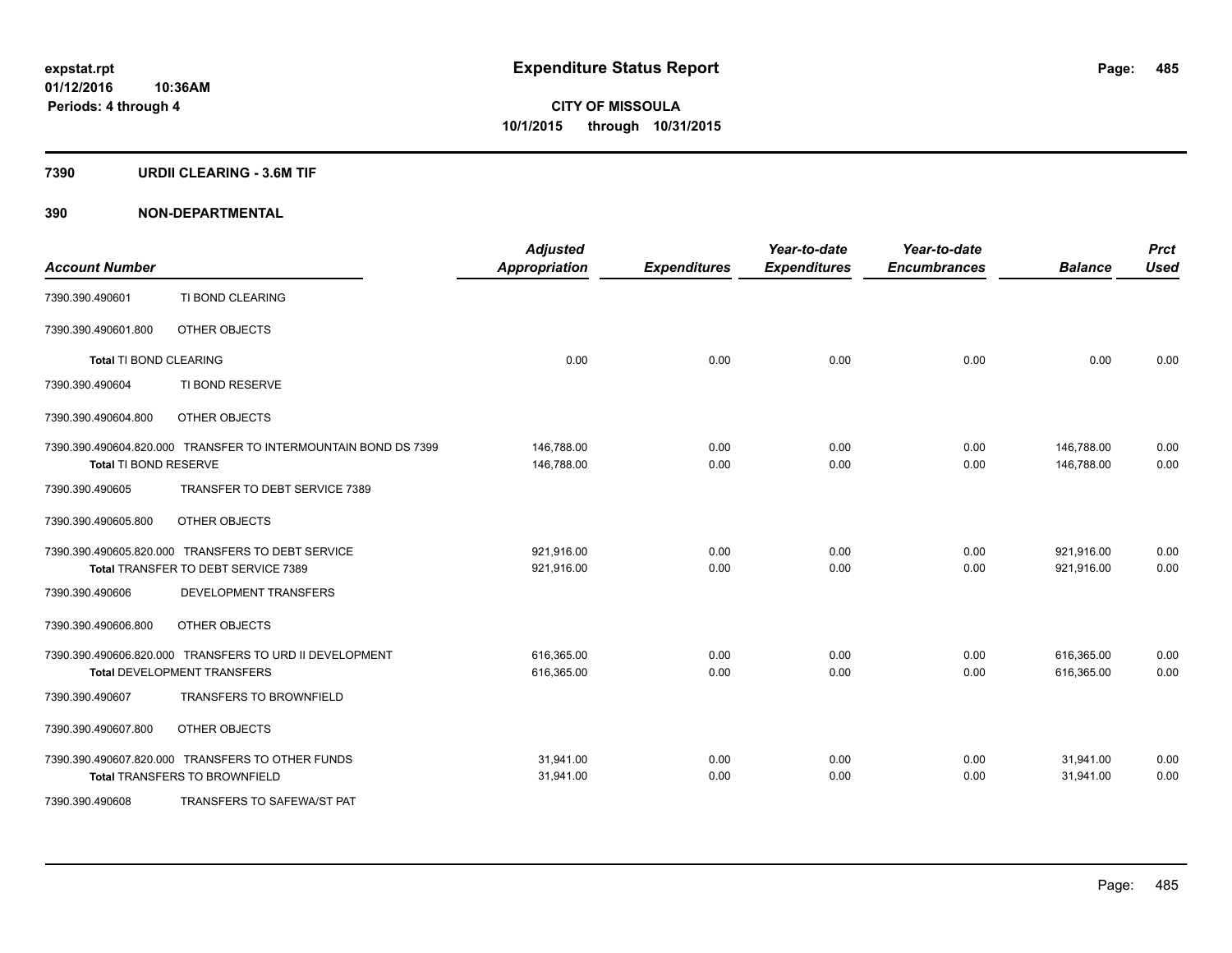### **7390 URDII CLEARING - 3.6M TIF**

| <b>Account Number</b>                                                                                       | <b>Adjusted</b><br>Appropriation | <b>Expenditures</b> | Year-to-date<br><b>Expenditures</b> | Year-to-date<br><b>Encumbrances</b> | <b>Balance</b>           | Prct<br><b>Used</b> |
|-------------------------------------------------------------------------------------------------------------|----------------------------------|---------------------|-------------------------------------|-------------------------------------|--------------------------|---------------------|
| OTHER OBJECTS<br>7390.390.490608.800                                                                        |                                  |                     |                                     |                                     |                          |                     |
| 7390.390.490608.820.000 TRANSFERS TO OTHER FUNDS-SAFEWAY/ST PATS<br><b>Total TRANSFERS TO SAFEWA/ST PAT</b> | 155.875.00<br>155,875.00         | 0.00<br>0.00        | 0.00<br>0.00                        | 0.00<br>0.00                        | 155.875.00<br>155,875.00 | 0.00<br>0.00        |
| <b>MERCHANT SERVICES</b><br>7390.390.510110                                                                 |                                  |                     |                                     |                                     |                          |                     |
| 7390.390.510110.500<br><b>FIXED CHARGES</b>                                                                 |                                  |                     |                                     |                                     |                          |                     |
| <b>Total FIXED CHARGES</b>                                                                                  | 0.00                             | 0.00                | 0.00                                | 0.00                                | 0.00                     | 0.00                |
| <b>Total MERCHANT SERVICES</b>                                                                              | 0.00                             | 0.00                | 0.00                                | 0.00                                | 0.00                     | 0.00                |
| <b>Total URDII CLEARING - 3.6M TIF</b>                                                                      | 1,872,885.00                     | 0.00                | 0.00                                | 0.00                                | 1,872,885.00             | 0.00                |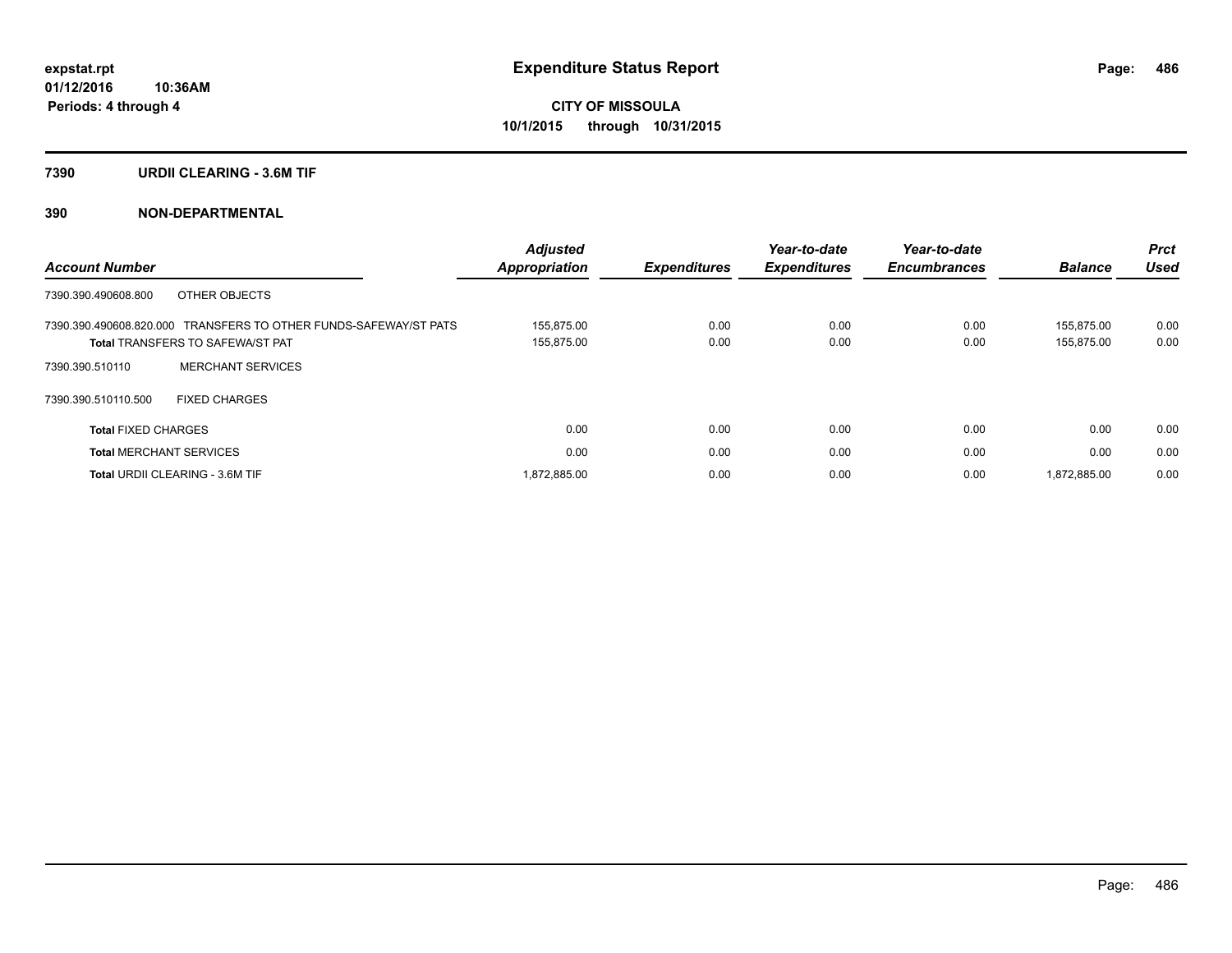**CITY OF MISSOULA 10/1/2015 through 10/31/2015**

**7391 MRA - URD I FUND**

| <b>Account Number</b>      |                          | <b>Adjusted</b><br><b>Appropriation</b> | <b>Expenditures</b> | Year-to-date<br><b>Expenditures</b> | Year-to-date<br><b>Encumbrances</b> | <b>Balance</b> | <b>Prct</b><br><b>Used</b> |
|----------------------------|--------------------------|-----------------------------------------|---------------------|-------------------------------------|-------------------------------------|----------------|----------------------------|
| 7391.385.510110            | <b>MERCHANT SERVICES</b> |                                         |                     |                                     |                                     |                |                            |
| 7391.385.510110.500        | <b>FIXED CHARGES</b>     |                                         |                     |                                     |                                     |                |                            |
| <b>Total FIXED CHARGES</b> |                          | 0.00                                    | 0.00                | 0.00                                | 0.00                                | 0.00           | 0.00                       |
| <b>Total MRA</b>           |                          | 0.00                                    | 0.00                | 0.00                                | 0.00                                | 0.00           | 0.00                       |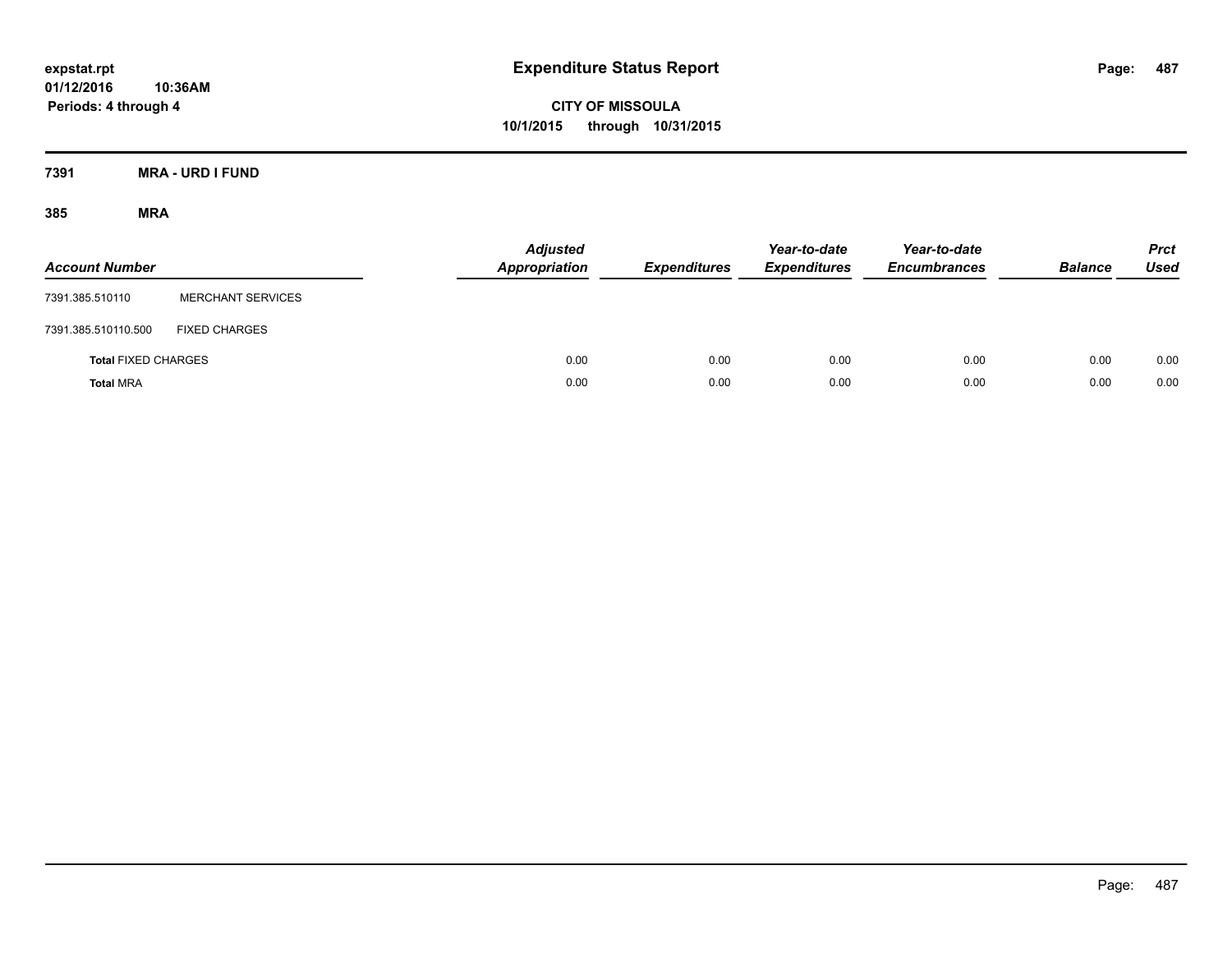**CITY OF MISSOULA 10/1/2015 through 10/31/2015**

**7391 MRA - URD I FUND**

**900 DEPRECIATION**

| <b>Account Number</b>  |                          | <b>Adjusted</b><br>Appropriation | <b>Expenditures</b> | Year-to-date<br><b>Expenditures</b> | Year-to-date<br><b>Encumbrances</b> | <b>Balance</b> | <b>Prct</b><br>Used |
|------------------------|--------------------------|----------------------------------|---------------------|-------------------------------------|-------------------------------------|----------------|---------------------|
| 7391.900.510110        | <b>MERCHANT SERVICES</b> |                                  |                     |                                     |                                     |                |                     |
| 7391.900.510110.500    | <b>FIXED CHARGES</b>     |                                  |                     |                                     |                                     |                |                     |
| Total MRA - URD I FUND |                          | 0.00                             | 0.00                | 0.00                                | 0.00                                | 0.00           | 0.00                |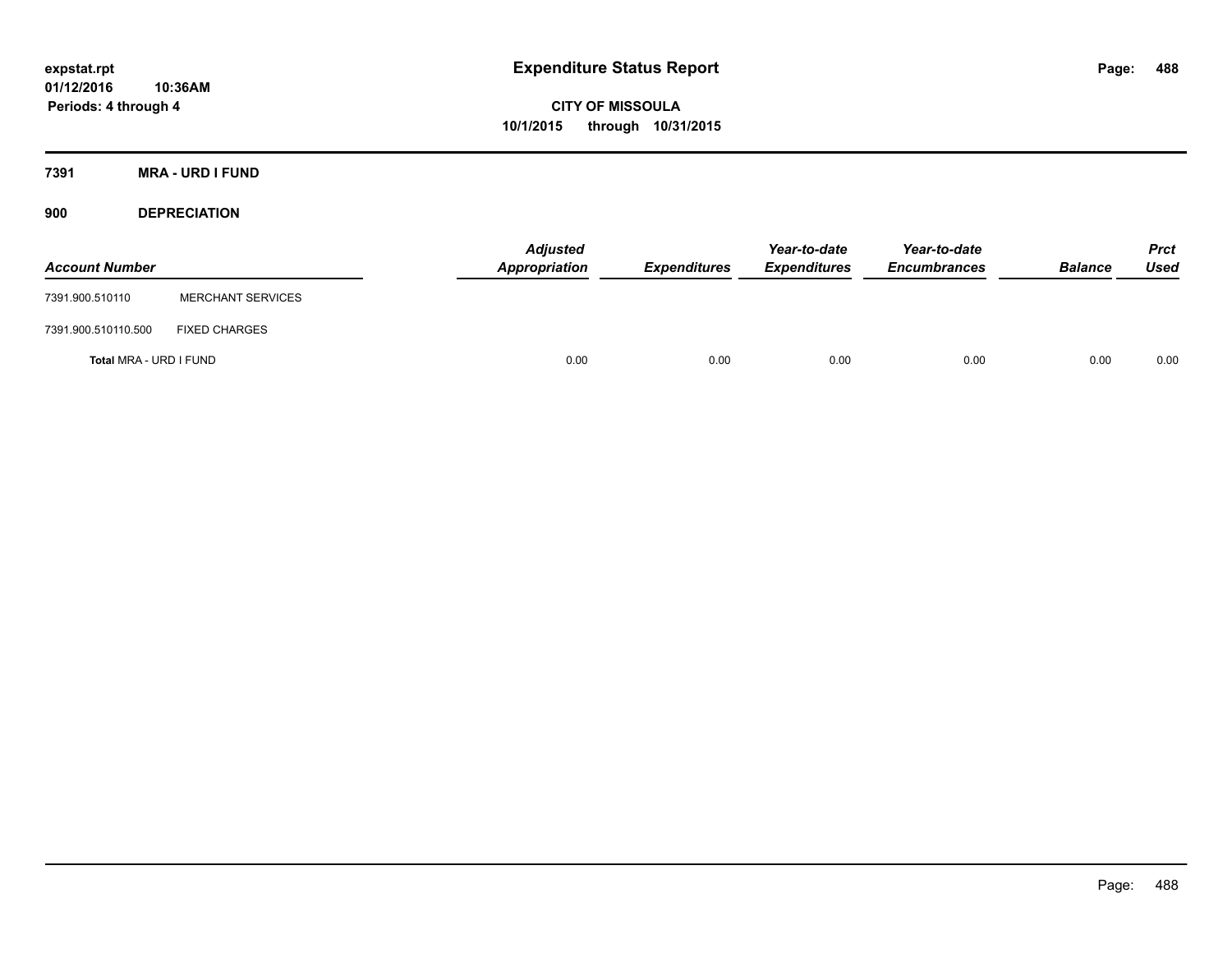**CITY OF MISSOULA 10/1/2015 through 10/31/2015**

**7392 MRA - URD II FUND**

| <b>Account Number</b>                                             |                                                  | <b>Adjusted</b><br>Appropriation | <b>Expenditures</b> | Year-to-date<br><b>Expenditures</b> | Year-to-date<br><b>Encumbrances</b> | <b>Balance</b>           | <b>Prct</b><br><b>Used</b> |
|-------------------------------------------------------------------|--------------------------------------------------|----------------------------------|---------------------|-------------------------------------|-------------------------------------|--------------------------|----------------------------|
| 7392.385.460436                                                   | <b>MRA CTEP/CMAQ</b>                             |                                  |                     |                                     |                                     |                          |                            |
| 7392.385.460436.300                                               | PURCHASED SERVICES                               |                                  |                     |                                     |                                     |                          |                            |
|                                                                   | <b>Total PURCHASED SERVICES</b>                  | 0.00                             | 0.00                | 0.00                                | 0.00                                | 0.00                     | 0.00                       |
| 7392.385.460436.900                                               | <b>CAPITAL OUTLAY</b>                            |                                  |                     |                                     |                                     |                          |                            |
| <b>Total MRA CTEP/CMAQ</b>                                        |                                                  | 0.00                             | 0.00                | 0.00                                | 0.00                                | 0.00                     | 0.00                       |
| 7392.385.470210                                                   | <b>ADMINISTRATION</b>                            |                                  |                     |                                     |                                     |                          |                            |
| 7392.385.470210.300                                               | PURCHASED SERVICES                               |                                  |                     |                                     |                                     |                          |                            |
|                                                                   | <b>Total PURCHASED SERVICES</b>                  | 0.00                             | 0.00                | 0.00                                | 0.00                                | 0.00                     | 0.00                       |
| 7392.385.470210.800                                               | OTHER OBJECTS                                    |                                  |                     |                                     |                                     |                          |                            |
| <b>Total ADMINISTRATION</b>                                       | 7392.385.470210.820.000 TRANSFERS TO OTHER FUNDS | 250,000.00<br>250,000.00         | 0.00<br>0.00        | 0.00<br>0.00                        | 0.00<br>0.00                        | 250,000.00<br>250,000.00 | 0.00<br>0.00               |
| 7392.385.470220                                                   | PROPERTY ACQUISITION                             |                                  |                     |                                     |                                     |                          |                            |
| 7392.385.470220.800                                               | OTHER OBJECTS                                    |                                  |                     |                                     |                                     |                          |                            |
| 7392.385.470220.845.000 CONTINGENCY<br><b>Total OTHER OBJECTS</b> |                                                  | 50,000.00<br>50,000.00           | 0.00<br>0.00        | 0.00<br>0.00                        | 0.00<br>0.00                        | 50,000.00<br>50,000.00   | 0.00<br>0.00               |
| 7392.385.470220.900                                               | <b>CAPITAL OUTLAY</b>                            |                                  |                     |                                     |                                     |                          |                            |
| <b>Total CAPITAL OUTLAY</b>                                       |                                                  | 0.00                             | 0.00                | 0.00                                | 0.00                                | 0.00                     | 0.00                       |
|                                                                   | <b>Total PROPERTY ACQUISITION</b>                | 50,000.00                        | 0.00                | 0.00                                | 0.00                                | 50,000.00                | 0.00                       |
| 7392.385.470230                                                   | PW FACILITY                                      |                                  |                     |                                     |                                     |                          |                            |
| 7392.385.470230.300                                               | PURCHASED SERVICES                               |                                  |                     |                                     |                                     |                          |                            |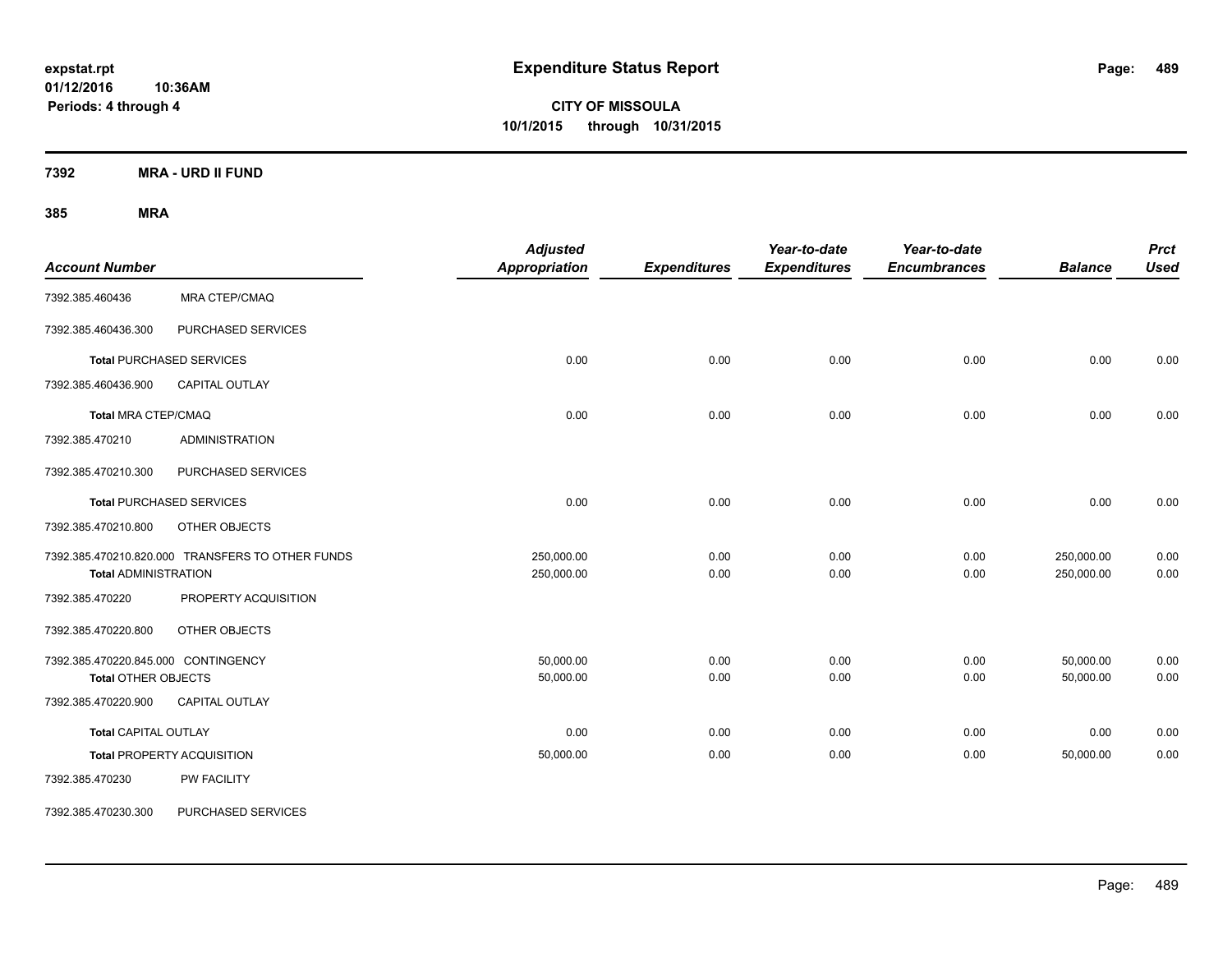**7392 MRA - URD II FUND**

| <b>Account Number</b>                                    | <b>Adjusted</b><br>Appropriation | <b>Expenditures</b> | Year-to-date<br><b>Expenditures</b> | Year-to-date<br><b>Encumbrances</b> | <b>Balance</b> | <b>Prct</b><br><b>Used</b> |
|----------------------------------------------------------|----------------------------------|---------------------|-------------------------------------|-------------------------------------|----------------|----------------------------|
| 7392.385.470230.350.000 PROFESSIONAL SERVICES            | 159,272.00                       | 7,914.74            | 51,298.01                           | 0.00                                | 107,973.99     | 32.21                      |
| <b>Total PURCHASED SERVICES</b>                          | 159,272.00                       | 7,914.74            | 51,298.01                           | 0.00                                | 107,973.99     | 32.21                      |
| <b>GRANTS &amp; CONTRIBUTIONS</b><br>7392.385.470230.700 |                                  |                     |                                     |                                     |                |                            |
| 7392.385.470230.700.000 GRANTS & CONTRIBUTIONS           | 6,207.00                         | 0.00                | 3,000.00                            | 0.00                                | 3,207.00       | 48.33                      |
| <b>Total GRANTS &amp; CONTRIBUTIONS</b>                  | 6,207.00                         | 0.00                | 3,000.00                            | 0.00                                | 3,207.00       | 48.33                      |
| 7392.385.470230.800<br>OTHER OBJECTS                     |                                  |                     |                                     |                                     |                |                            |
| 7392.385.470230.845.000 CONTINGENCY                      | 411,369.00                       | 0.00                | 0.00                                | 0.00                                | 411,369.00     | 0.00                       |
| <b>Total OTHER OBJECTS</b>                               | 411,369.00                       | 0.00                | 0.00                                | 0.00                                | 411,369.00     | 0.00                       |
| <b>CAPITAL OUTLAY</b><br>7392.385.470230.900             |                                  |                     |                                     |                                     |                |                            |
| 7392.385.470230.930.000 IMPROVEMENTS                     | 680,000.00                       | 0.00                | 224,426.02                          | 0.00                                | 455,573.98     | 33.00                      |
| <b>Total CAPITAL OUTLAY</b>                              | 680,000.00                       | 0.00                | 224,426.02                          | 0.00                                | 455,573.98     | 33.00                      |
| <b>Total PW FACILITY</b>                                 | 1,256,848.00                     | 7,914.74            | 278,724.03                          | 0.00                                | 978,123.97     | 22.18                      |
| <b>REHAB LOANS</b><br>7392.385.470240                    |                                  |                     |                                     |                                     |                |                            |
| 7392.385.470240.700<br><b>GRANTS &amp; CONTRIBUTIONS</b> |                                  |                     |                                     |                                     |                |                            |
| 7392.385.470240.700.000 GRANTS & CONTRIBUTIONS           | 75.000.00                        | 0.00                | 0.00                                | 0.00                                | 75,000.00      | 0.00                       |
| <b>Total REHAB LOANS</b>                                 | 75,000.00                        | 0.00                | 0.00                                | 0.00                                | 75,000.00      | 0.00                       |
| 7392.385.470241<br>*** Title Not Found ***               |                                  |                     |                                     |                                     |                |                            |
| PURCHASED SERVICES<br>7392.385.470241.300                |                                  |                     |                                     |                                     |                |                            |
| <b>Total PURCHASED SERVICES</b>                          | 0.00                             | 0.00                | 0.00                                | 0.00                                | 0.00           | 0.00                       |
| <b>GRANTS &amp; CONTRIBUTIONS</b><br>7392.385.470241.700 |                                  |                     |                                     |                                     |                |                            |
| <b>Total GRANTS &amp; CONTRIBUTIONS</b>                  | 0.00                             | 0.00                | 0.00                                | 0.00                                | 0.00           | 0.00                       |
| 7392.385.470241.800<br>OTHER OBJECTS                     |                                  |                     |                                     |                                     |                |                            |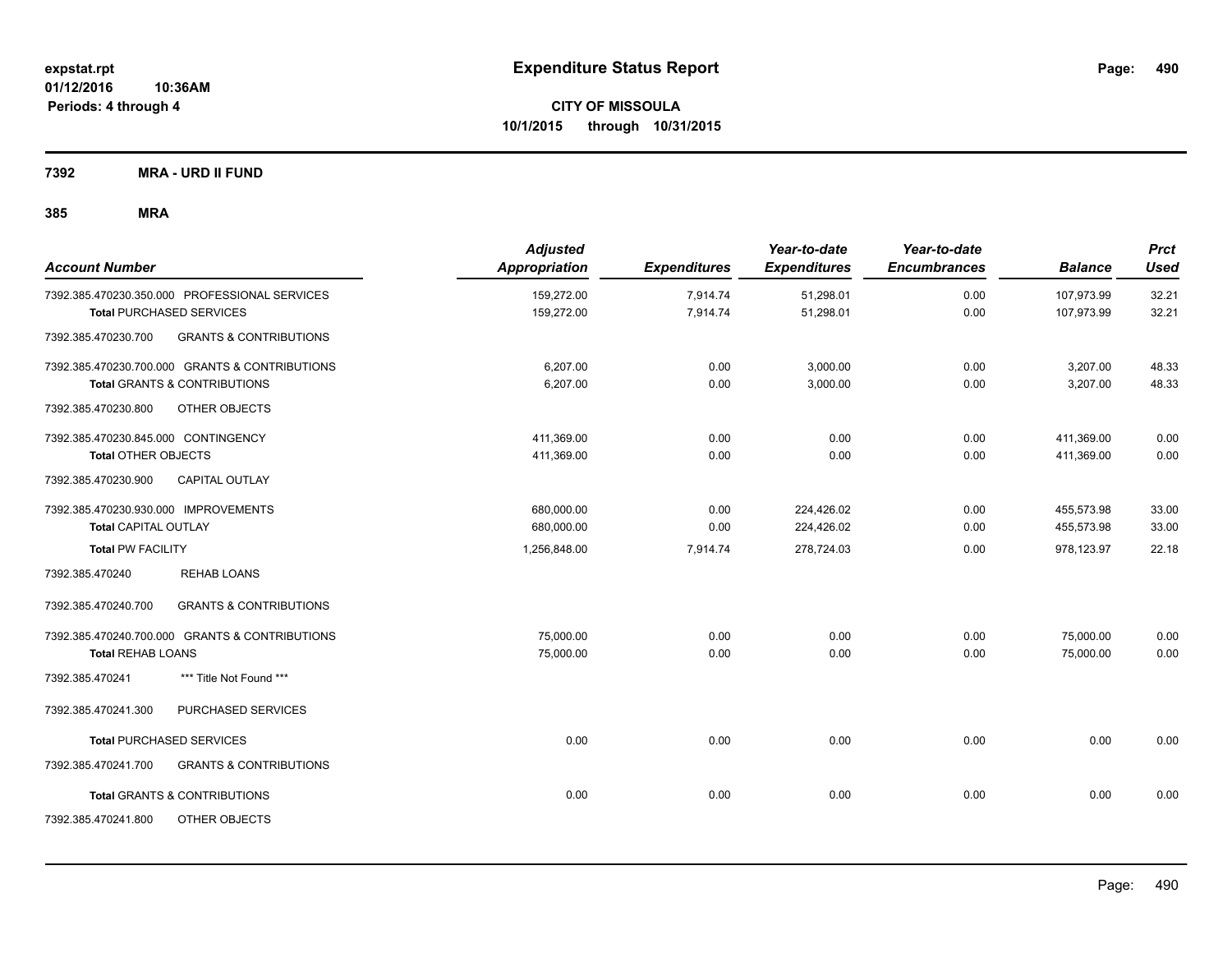**CITY OF MISSOULA 10/1/2015 through 10/31/2015**

**7392 MRA - URD II FUND**

## **385 MRA**

| <b>Account Number</b>               |                                               | <b>Adjusted</b><br>Appropriation | <b>Expenditures</b> | Year-to-date<br><b>Expenditures</b> | Year-to-date<br><b>Encumbrances</b> | <b>Balance</b> | <b>Prct</b><br><b>Used</b> |
|-------------------------------------|-----------------------------------------------|----------------------------------|---------------------|-------------------------------------|-------------------------------------|----------------|----------------------------|
| <b>Total OTHER OBJECTS</b>          |                                               | 0.00                             | 0.00                | 0.00                                | 0.00                                | 0.00           | 0.00                       |
| 7392.385.470241.900                 | CAPITAL OUTLAY                                |                                  |                     |                                     |                                     |                |                            |
| Total *** Title Not Found ***       |                                               | 0.00                             | 0.00                | 0.00                                | 0.00                                | 0.00           | 0.00                       |
| 7392.385.470250                     | <b>RELOCATION PAYMENTS</b>                    |                                  |                     |                                     |                                     |                |                            |
| 7392.385.470250.700                 | <b>GRANTS &amp; CONTRIBUTIONS</b>             |                                  |                     |                                     |                                     |                |                            |
|                                     | <b>Total GRANTS &amp; CONTRIBUTIONS</b>       | 0.00                             | 0.00                | 0.00                                | 0.00                                | 0.00           | 0.00                       |
| 7392.385.470250.800                 | OTHER OBJECTS                                 |                                  |                     |                                     |                                     |                |                            |
|                                     | <b>Total RELOCATION PAYMENTS</b>              | 0.00                             | 0.00                | 0.00                                | 0.00                                | 0.00           | 0.00                       |
| 7392.385.470260                     | <b>PLANNING &amp; MGMT</b>                    |                                  |                     |                                     |                                     |                |                            |
| 7392.385.470260.300                 | PURCHASED SERVICES                            |                                  |                     |                                     |                                     |                |                            |
|                                     | 7392.385.470260.350.000 PROFESSIONAL SERVICES | 10,000.00                        | 0.00                | 0.00                                | 0.00                                | 10,000.00      | 0.00                       |
|                                     | <b>Total PURCHASED SERVICES</b>               | 10,000.00                        | 0.00                | 0.00                                | 0.00                                | 10,000.00      | 0.00                       |
| 7392.385.470260.700                 | <b>GRANTS &amp; CONTRIBUTIONS</b>             |                                  |                     |                                     |                                     |                |                            |
|                                     | <b>Total GRANTS &amp; CONTRIBUTIONS</b>       | 0.00                             | 0.00                | 0.00                                | 0.00                                | 0.00           | 0.00                       |
| 7392.385.470260.800                 | OTHER OBJECTS                                 |                                  |                     |                                     |                                     |                |                            |
| 7392.385.470260.845.000 CONTINGENCY |                                               | 50,000.00                        | 0.00                | 0.00                                | 0.00                                | 50,000.00      | 0.00                       |
| <b>Total OTHER OBJECTS</b>          |                                               | 50,000.00                        | 0.00                | 0.00                                | 0.00                                | 50,000.00      | 0.00                       |
| <b>Total PLANNING &amp; MGMT</b>    |                                               | 60,000.00                        | 0.00                | 0.00                                | 0.00                                | 60,000.00      | 0.00                       |
| 7392.385.470270                     | <b>CLEARING &amp; DEMO</b>                    |                                  |                     |                                     |                                     |                |                            |

7392.385.470270.700 GRANTS & CONTRIBUTIONS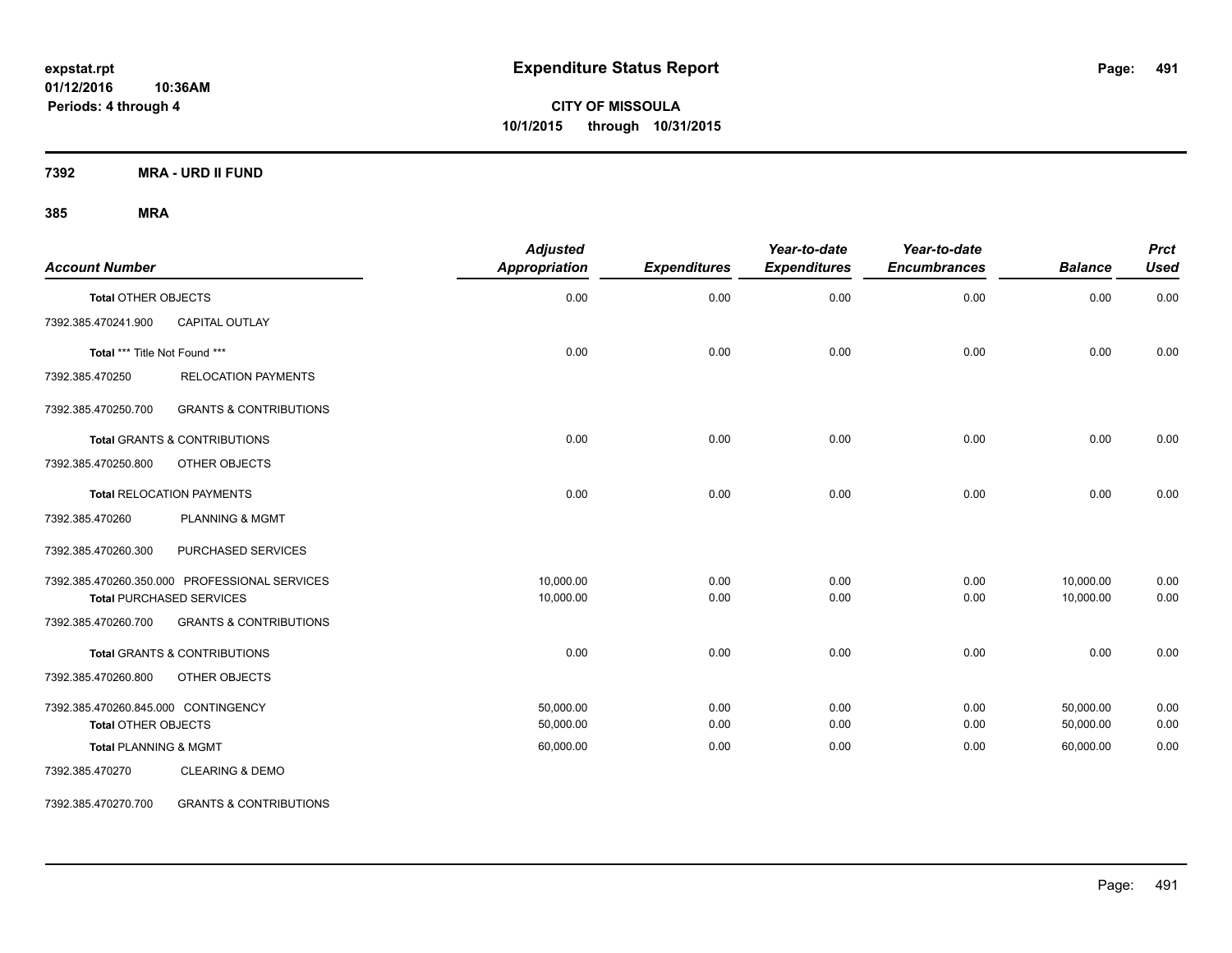**7392 MRA - URD II FUND**

| <b>Account Number</b>               |                                                | <b>Adjusted</b><br><b>Appropriation</b> | <b>Expenditures</b> | Year-to-date<br><b>Expenditures</b> | Year-to-date<br><b>Encumbrances</b> | <b>Balance</b> | <b>Prct</b><br><b>Used</b> |
|-------------------------------------|------------------------------------------------|-----------------------------------------|---------------------|-------------------------------------|-------------------------------------|----------------|----------------------------|
|                                     | 7392.385.470270.700.000 GRANTS & CONTRIBUTIONS | 17,400.00                               | 0.00                | 0.00                                | 0.00                                | 17,400.00      | 0.00                       |
|                                     | <b>Total GRANTS &amp; CONTRIBUTIONS</b>        | 17,400.00                               | 0.00                | 0.00                                | 0.00                                | 17,400.00      | 0.00                       |
| 7392.385.470270.800                 | OTHER OBJECTS                                  |                                         |                     |                                     |                                     |                |                            |
| 7392.385.470270.845.000 CONTINGENCY |                                                | 100,000.00                              | 0.00                | 0.00                                | 0.00                                | 100,000.00     | 0.00                       |
| <b>Total OTHER OBJECTS</b>          |                                                | 100,000.00                              | 0.00                | 0.00                                | 0.00                                | 100,000.00     | 0.00                       |
| 7392.385.470270.900                 | <b>CAPITAL OUTLAY</b>                          |                                         |                     |                                     |                                     |                |                            |
| <b>Total CAPITAL OUTLAY</b>         |                                                | 0.00                                    | 0.00                | 0.00                                | 0.00                                | 0.00           | 0.00                       |
| Total CLEARING & DEMO               |                                                | 117,400.00                              | 0.00                | 0.00                                | 0.00                                | 117,400.00     | 0.00                       |
| 7392.385.470280                     | 5M SOUTH RESERVE CROSSING                      |                                         |                     |                                     |                                     |                |                            |
| 7392.385.470280.900                 | <b>CAPITAL OUTLAY</b>                          |                                         |                     |                                     |                                     |                |                            |
|                                     | Total 5M SOUTH RESERVE CROSSING                | 0.00                                    | 0.00                | 0.00                                | 0.00                                | 0.00           | 0.00                       |
| 7392.385.470290                     | BROWNFIELD RLF 1.125M                          |                                         |                     |                                     |                                     |                |                            |
| 7392.385.470290.700                 | <b>GRANTS &amp; CONTRIBUTIONS</b>              |                                         |                     |                                     |                                     |                |                            |
|                                     | <b>Total GRANTS &amp; CONTRIBUTIONS</b>        | 0.00                                    | 0.00                | 0.00                                | 0.00                                | 0.00           | 0.00                       |
| 7392.385.470290.900                 | CAPITAL OUTLAY                                 |                                         |                     |                                     |                                     |                |                            |
|                                     | Total BROWNFIELD RLF 1.125M                    | 0.00                                    | 0.00                | 0.00                                | 0.00                                | 0.00           | 0.00                       |
| 7392.385.470300                     | SAFEWAY/ST PAT 1.5M                            |                                         |                     |                                     |                                     |                |                            |
| 7392.385.470300.900                 | CAPITAL OUTLAY                                 |                                         |                     |                                     |                                     |                |                            |
| Total SAFEWAY/ST PAT 1.5M           |                                                | 0.00                                    | 0.00                | 0.00                                | 0.00                                | 0.00           | 0.00                       |
| 7392.385.470301                     | 5.75M SILVER PARK/WYOMIN/MRL                   |                                         |                     |                                     |                                     |                |                            |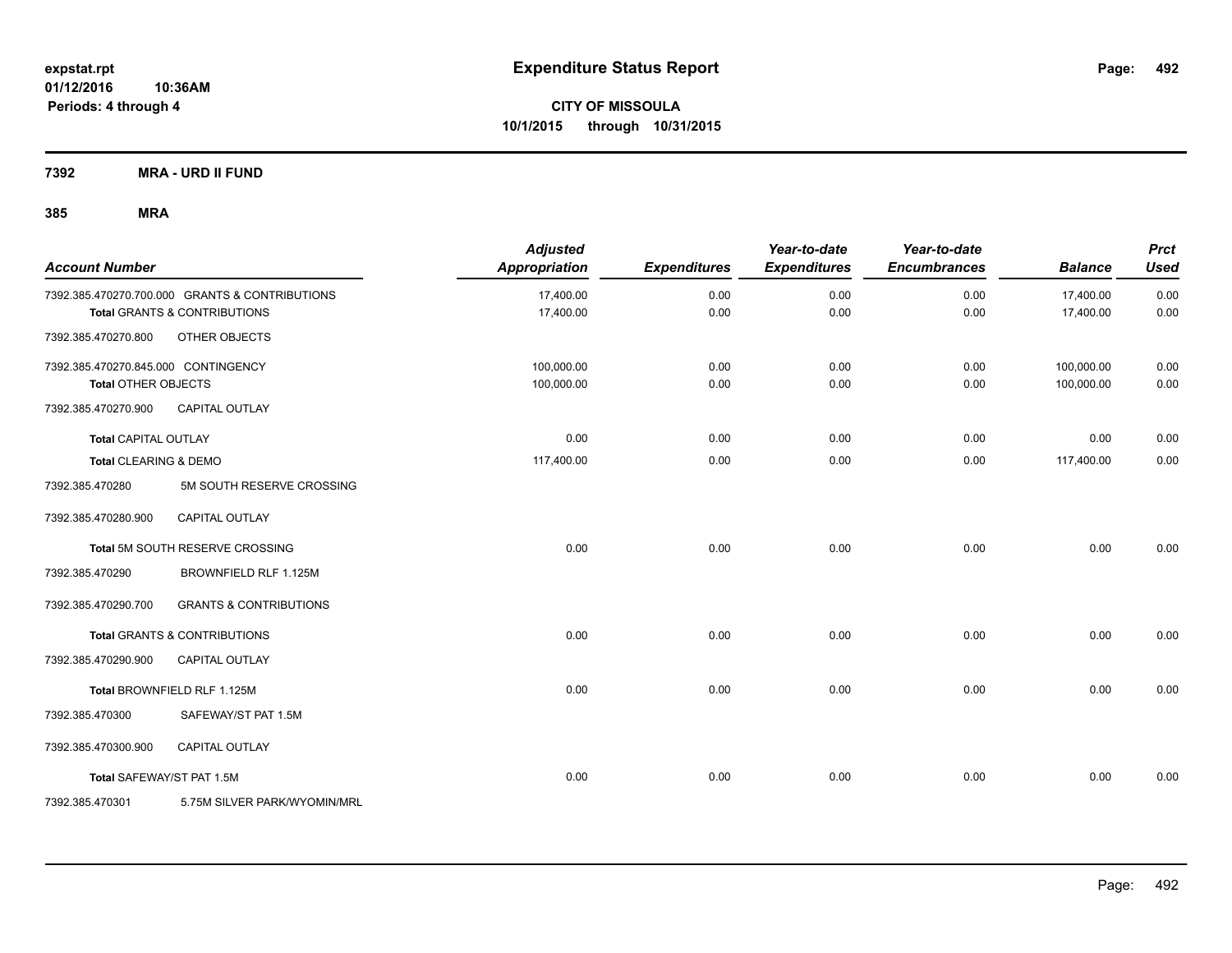**CITY OF MISSOULA 10/1/2015 through 10/31/2015**

**7392 MRA - URD II FUND**

|                            |                                         | <b>Adjusted</b>      |                     | Year-to-date        | Year-to-date        |                | <b>Prct</b> |
|----------------------------|-----------------------------------------|----------------------|---------------------|---------------------|---------------------|----------------|-------------|
| <b>Account Number</b>      |                                         | <b>Appropriation</b> | <b>Expenditures</b> | <b>Expenditures</b> | <b>Encumbrances</b> | <b>Balance</b> | <b>Used</b> |
| 7392.385.470301.300        | PURCHASED SERVICES                      |                      |                     |                     |                     |                |             |
|                            | <b>Total PURCHASED SERVICES</b>         | 0.00                 | 0.00                | 0.00                | 0.00                | 0.00           | 0.00        |
| 7392.385.470301.700        | <b>GRANTS &amp; CONTRIBUTIONS</b>       |                      |                     |                     |                     |                |             |
|                            | <b>Total GRANTS &amp; CONTRIBUTIONS</b> | 0.00                 | 0.00                | 0.00                | 0.00                | 0.00           | 0.00        |
| 7392.385.470301.800        | OTHER OBJECTS                           |                      |                     |                     |                     |                |             |
| <b>Total OTHER OBJECTS</b> |                                         | 0.00                 | 0.00                | 0.00                | 0.00                | 0.00           | 0.00        |
| 7392.385.470301.900        | <b>CAPITAL OUTLAY</b>                   |                      |                     |                     |                     |                |             |
|                            | Total 5.75M SILVER PARK/WYOMIN/MRL      | 0.00                 | 0.00                | 0.00                | 0.00                | 0.00           | 0.00        |
| 7392.385.510110            | <b>MERCHANT SERVICES</b>                |                      |                     |                     |                     |                |             |
| 7392.385.510110.500        | <b>FIXED CHARGES</b>                    |                      |                     |                     |                     |                |             |
|                            | <b>Total MERCHANT SERVICES</b>          | 0.00                 | 0.00                | 0.00                | 0.00                | 0.00           | 0.00        |
| Total MRA - URD II FUND    |                                         | 1,809,248.00         | 7,914.74            | 278,724.03          | 0.00                | 1,530,523.97   | 15.41       |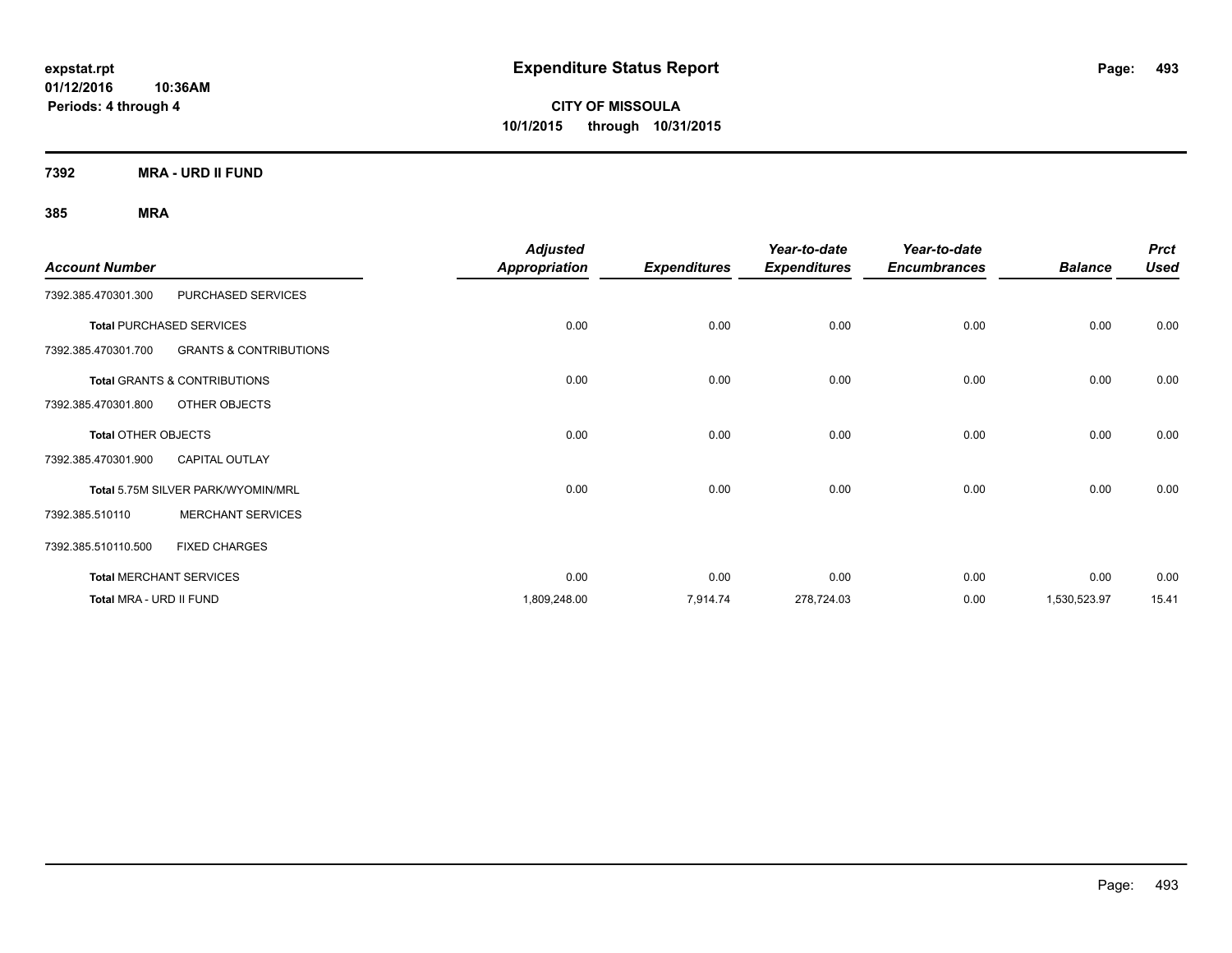**CITY OF MISSOULA 10/1/2015 through 10/31/2015**

**7393 MRA - URD III FUND**

**385 MRA**

| <b>Account Number</b>                   |                                                        | <b>Adjusted</b><br><b>Appropriation</b> | <b>Expenditures</b> | Year-to-date<br><b>Expenditures</b> | Year-to-date<br><b>Encumbrances</b> | <b>Balance</b> | <b>Prct</b><br>Used |
|-----------------------------------------|--------------------------------------------------------|-----------------------------------------|---------------------|-------------------------------------|-------------------------------------|----------------|---------------------|
| 7393.385.470210                         | <b>ADMINISTRATION</b>                                  |                                         |                     |                                     |                                     |                |                     |
| 7393.385.470210.100                     | PERSONAL SERVICES                                      |                                         |                     |                                     |                                     |                |                     |
|                                         | 7393.385.470210.110.000 SALARIES AND WAGES             | 372,712.00                              | 25,253.46           | 94,335.81                           | 0.00                                | 278,376.19     | 25.31               |
|                                         | 7393.385.470210.120.000 OVERTIME/TERMINATION           | 5,000.00                                | 0.00                | 144.37                              | 0.00                                | 4,855.63       | 2.89                |
|                                         | 7393.385.470210.140.000 EMPLOYER CONTRIBUTIONS         | 123.117.00                              | 8,238.12            | 34,488.24                           | 0.00                                | 88.628.76      | 28.01               |
|                                         | 7393.385.470210.141.000 STATE RETIREMENT CONTRIBUTIONS | 0.00                                    | 0.00                | 43.83                               | 0.00                                | $-43.83$       | 0.00                |
| <b>Total PERSONAL SERVICES</b>          |                                                        | 500,829.00                              | 33.491.58           | 129.012.25                          | 0.00                                | 371,816.75     | 25.76               |
| 7393.385.470210.200                     | <b>SUPPLIES</b>                                        |                                         |                     |                                     |                                     |                |                     |
| 7393.385.470210.210.000 OFFICE SUPPLIES |                                                        | 4,000.00                                | 24.92               | 848.14                              | 0.00                                | 3,151.86       | 21.20               |
|                                         | 7393.385.470210.220.000 OPERATING SUPPLIES             | 500.00                                  | 0.00                | 135.96                              | 0.00                                | 364.04         | 27.19               |
| 7393.385.470210.230.000                 | REPAIR/MAINTENANCE                                     | 828.00                                  | 0.00                | 0.00                                | 0.00                                | 828.00         | 0.00                |
| 7393.385.470210.231.000                 | <b>GASOLINE</b>                                        | 400.00                                  | 0.00                | 39.40                               | 0.00                                | 360.60         | 9.85                |
| 7393.385.470210.240.000 OTHER SUPPLIES  |                                                        | 3,398.00                                | 0.00                | 0.00                                | 0.00                                | 3,398.00       | 0.00                |
| <b>Total SUPPLIES</b>                   |                                                        | 9,126.00                                | 24.92               | 1,023.50                            | 0.00                                | 8,102.50       | 11.22               |
| 7393.385.470210.300                     | PURCHASED SERVICES                                     |                                         |                     |                                     |                                     |                |                     |
| 7393.385.470210.310.000                 | <b>COMMUNICATIONS</b>                                  | 800.00                                  | 6.90                | 51.82                               | 0.00                                | 748.18         | 6.48                |
| 7393.385.470210.320.000                 | <b>PRINTING &amp; DUPLICATING</b>                      | 3,000.00                                | 240.79              | 375.74                              | 0.00                                | 2,624.26       | 12.52               |
| 7393.385.470210.330.000                 | PUBLICITY, SUBSCRIPTIONS & DUES                        | 3,000.00                                | 0.00                | 656.00                              | 0.00                                | 2,344.00       | 21.87               |
| 7393.385.470210.344.000                 | <b>TELEPHONE SERVICE</b>                               | 1,300.00                                | 75.95               | 193.90                              | 0.00                                | 1,106.10       | 14.92               |
| 7393.385.470210.345.000                 | GARBAGE                                                | 565.00                                  | 43.26               | 172.83                              | 0.00                                | 392.17         | 30.59               |
| 7393.385.470210.350.000                 | PROFESSIONAL SERVICES                                  | 138,879.00                              | 0.00                | 950.00                              | 0.00                                | 137,929.00     | 0.68                |
| 7393.385.470210.360.000                 | <b>REPAIR &amp; MAINTENANCE</b>                        | 6,990.00                                | 326.97              | 980.91                              | 0.00                                | 6.009.09       | 14.03               |
| 7393.385.470210.370.000                 | <b>TRAVEL</b>                                          | 3,500.00                                | 417.20              | 417.20                              | 0.00                                | 3,082.80       | 11.92               |
| 7393.385.470210.380.000 TRAINING        |                                                        | 4,500.00                                | 195.00              | 424.18                              | 0.00                                | 4,075.82       | 9.43                |
|                                         | 7393.385.470210.390.000 OTHER PURCHASED SERVICES       | 500.00                                  | 0.00                | 0.00                                | 0.00                                | 500.00         | 0.00                |
| <b>Total PURCHASED SERVICES</b>         |                                                        | 163,034.00                              | 1,306.07            | 4,222.58                            | 0.00                                | 158,811.42     | 2.59                |

7393.385.470210.700 GRANTS & CONTRIBUTIONS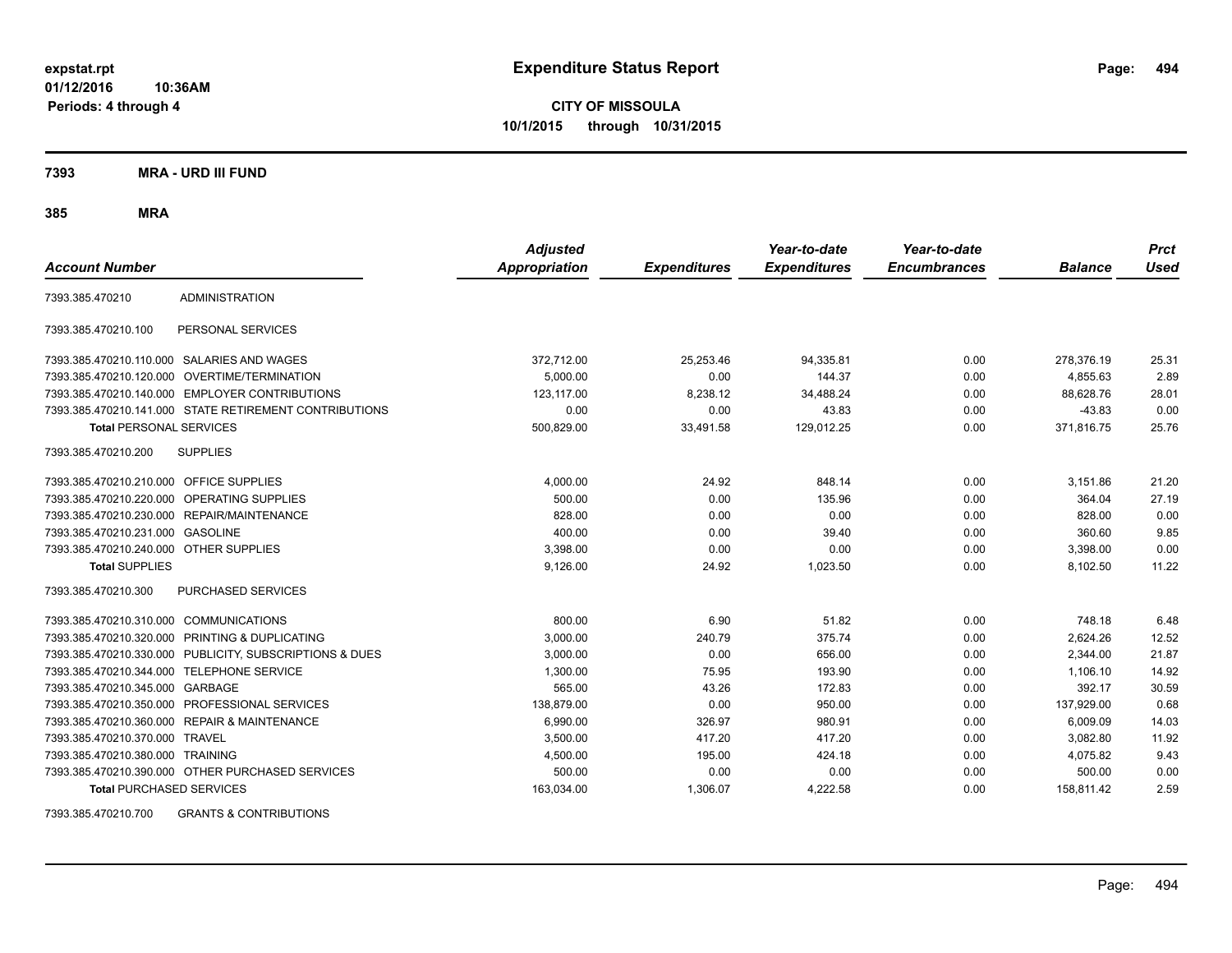**CITY OF MISSOULA 10/1/2015 through 10/31/2015**

**7393 MRA - URD III FUND**

| <b>Account Number</b>                |                                                | <b>Adjusted</b><br><b>Appropriation</b> | <b>Expenditures</b> | Year-to-date<br><b>Expenditures</b> | Year-to-date<br><b>Encumbrances</b> | <b>Balance</b> | <b>Prct</b><br><b>Used</b> |
|--------------------------------------|------------------------------------------------|-----------------------------------------|---------------------|-------------------------------------|-------------------------------------|----------------|----------------------------|
|                                      | <b>Total GRANTS &amp; CONTRIBUTIONS</b>        | 0.00                                    | 0.00                | 0.00                                | 0.00                                | 0.00           | 0.00                       |
| 7393.385.470210.800                  | OTHER OBJECTS                                  |                                         |                     |                                     |                                     |                |                            |
| <b>Total OTHER OBJECTS</b>           |                                                | 0.00                                    | 0.00                | 0.00                                | 0.00                                | 0.00           | 0.00                       |
| 7393.385.470210.900                  | CAPITAL OUTLAY                                 |                                         |                     |                                     |                                     |                |                            |
| <b>Total CAPITAL OUTLAY</b>          |                                                | 0.00                                    | 0.00                | 0.00                                | 0.00                                | 0.00           | 0.00                       |
| <b>Total ADMINISTRATION</b>          |                                                | 672,989.00                              | 34,822.57           | 134,258.33                          | 0.00                                | 538,730.67     | 19.95                      |
| 7393.385.470220                      | PROPERTY ACQUISITION                           |                                         |                     |                                     |                                     |                |                            |
| 7393.385.470220.800                  | OTHER OBJECTS                                  |                                         |                     |                                     |                                     |                |                            |
|                                      | <b>Total PROPERTY ACQUISITION</b>              | 0.00                                    | 0.00                | 0.00                                | 0.00                                | 0.00           | 0.00                       |
| 7393.385.470230                      | <b>PW FACILITY</b>                             |                                         |                     |                                     |                                     |                |                            |
| 7393.385.470230.300                  | PURCHASED SERVICES                             |                                         |                     |                                     |                                     |                |                            |
|                                      | 7393.385.470230.350.000 PROFESSIONAL SERVICES  | 233,117.00                              | 216,913.97          | 360,188.00                          | 0.00                                | $-127,071.00$  | 154.51                     |
|                                      | <b>Total PURCHASED SERVICES</b>                | 233,117.00                              | 216,913.97          | 360,188.00                          | 0.00                                | $-127,071.00$  | 154.51                     |
| 7393.385.470230.700                  | <b>GRANTS &amp; CONTRIBUTIONS</b>              |                                         |                     |                                     |                                     |                |                            |
|                                      | 7393.385.470230.700.000 GRANTS & CONTRIBUTIONS | 1,857,624.00                            | 0.00                | 0.00                                | 0.00                                | 1,857,624.00   | 0.00                       |
|                                      | <b>Total GRANTS &amp; CONTRIBUTIONS</b>        | 1,857,624.00                            | 0.00                | 0.00                                | 0.00                                | 1,857,624.00   | 0.00                       |
| 7393.385.470230.800                  | OTHER OBJECTS                                  |                                         |                     |                                     |                                     |                |                            |
| 7393.385.470230.845.000 CONTINGENCY  |                                                | 534,332.00                              | 0.00                | 0.00                                | 0.00                                | 534,332.00     | 0.00                       |
| <b>Total OTHER OBJECTS</b>           |                                                | 534,332.00                              | 0.00                | 0.00                                | 0.00                                | 534,332.00     | 0.00                       |
| 7393.385.470230.900                  | <b>CAPITAL OUTLAY</b>                          |                                         |                     |                                     |                                     |                |                            |
| 7393.385.470230.930.000 IMPROVEMENTS |                                                | 2,115,956.00                            | 0.00                | 8,658.00                            | 0.00                                | 2,107,298.00   | 0.41                       |
| <b>Total CAPITAL OUTLAY</b>          |                                                | 2,115,956.00                            | 0.00                | 8,658.00                            | 0.00                                | 2,107,298.00   | 0.41                       |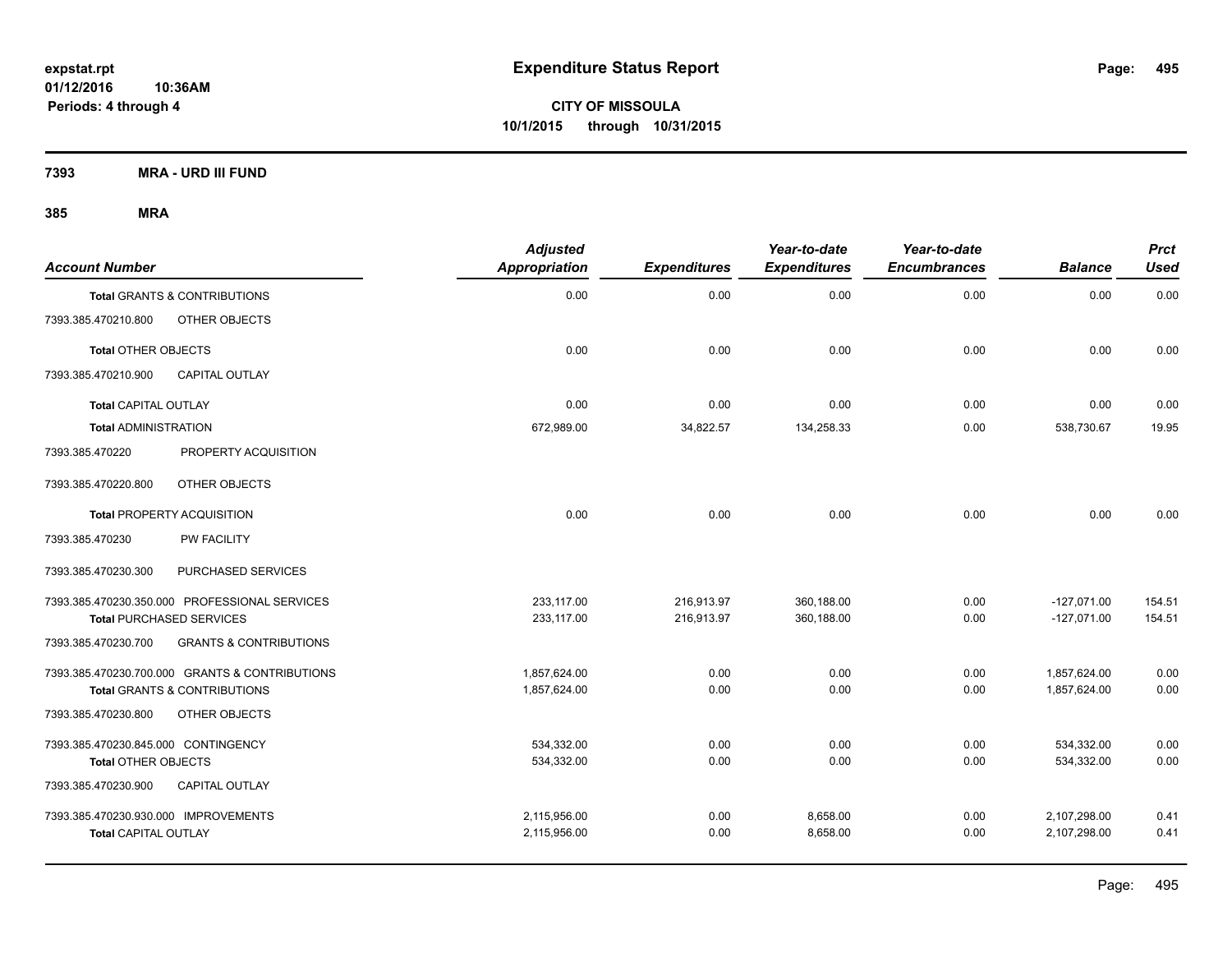**CITY OF MISSOULA 10/1/2015 through 10/31/2015**

**7393 MRA - URD III FUND**

| <b>Account Number</b>                                             |                                                                                  | <b>Adjusted</b><br>Appropriation | <b>Expenditures</b> | Year-to-date<br><b>Expenditures</b> | Year-to-date<br><b>Encumbrances</b> | <b>Balance</b>           | <b>Prct</b><br><b>Used</b> |
|-------------------------------------------------------------------|----------------------------------------------------------------------------------|----------------------------------|---------------------|-------------------------------------|-------------------------------------|--------------------------|----------------------------|
| <b>Total PW FACILITY</b>                                          |                                                                                  | 4,741,029.00                     | 216,913.97          | 368,846.00                          | 0.00                                | 4,372,183.00             | 7.78                       |
| 7393.385.470240                                                   | <b>REHAB LOANS</b>                                                               |                                  |                     |                                     |                                     |                          |                            |
| 7393.385.470240.700                                               | <b>GRANTS &amp; CONTRIBUTIONS</b>                                                |                                  |                     |                                     |                                     |                          |                            |
| <b>Total REHAB LOANS</b>                                          | 7393.385.470240.700.000 GRANTS & CONTRIBUTIONS                                   | 300,000.00<br>300,000.00         | 0.00<br>0.00        | 0.00<br>0.00                        | 0.00<br>0.00                        | 300,000.00<br>300,000.00 | 0.00<br>0.00               |
| 7393.385.470250                                                   | <b>RELOCATION PAYMENTS</b>                                                       |                                  |                     |                                     |                                     |                          |                            |
| 7393.385.470250.800                                               | OTHER OBJECTS                                                                    |                                  |                     |                                     |                                     |                          |                            |
| 7393.385.470250.845.000 CONTINGENCY                               | <b>Total RELOCATION PAYMENTS</b>                                                 | 50,000.00<br>50,000.00           | 0.00<br>0.00        | 0.00<br>0.00                        | 0.00<br>0.00                        | 50,000.00<br>50,000.00   | 0.00<br>0.00               |
| 7393.385.470260                                                   | PLANNING & MGMT                                                                  |                                  |                     |                                     |                                     |                          |                            |
| 7393.385.470260.300                                               | PURCHASED SERVICES                                                               |                                  |                     |                                     |                                     |                          |                            |
|                                                                   | 7393.385.470260.350.000 PROFESSIONAL SERVICES<br><b>Total PURCHASED SERVICES</b> | 134.867.00<br>134,867.00         | 0.00<br>0.00        | 31,120.78<br>31,120.78              | 0.00<br>0.00                        | 103,746.22<br>103,746.22 | 23.08<br>23.08             |
| 7393.385.470260.700                                               | <b>GRANTS &amp; CONTRIBUTIONS</b>                                                |                                  |                     |                                     |                                     |                          |                            |
|                                                                   | <b>Total GRANTS &amp; CONTRIBUTIONS</b>                                          | 0.00                             | 0.00                | 0.00                                | 0.00                                | 0.00                     | 0.00                       |
| 7393.385.470260.800                                               | OTHER OBJECTS                                                                    |                                  |                     |                                     |                                     |                          |                            |
| 7393.385.470260.845.000 CONTINGENCY<br><b>Total OTHER OBJECTS</b> |                                                                                  | 100,000.00<br>100,000.00         | 0.00<br>0.00        | 0.00<br>0.00                        | 0.00<br>0.00                        | 100,000.00<br>100,000.00 | 0.00<br>0.00               |
| <b>Total PLANNING &amp; MGMT</b>                                  |                                                                                  | 234,867.00                       | 0.00                | 31,120.78                           | 0.00                                | 203,746.22               | 13.25                      |
| 7393.385.470270                                                   | <b>CLEARING &amp; DEMO</b>                                                       |                                  |                     |                                     |                                     |                          |                            |
| 7393.385.470270.300                                               | PURCHASED SERVICES                                                               |                                  |                     |                                     |                                     |                          |                            |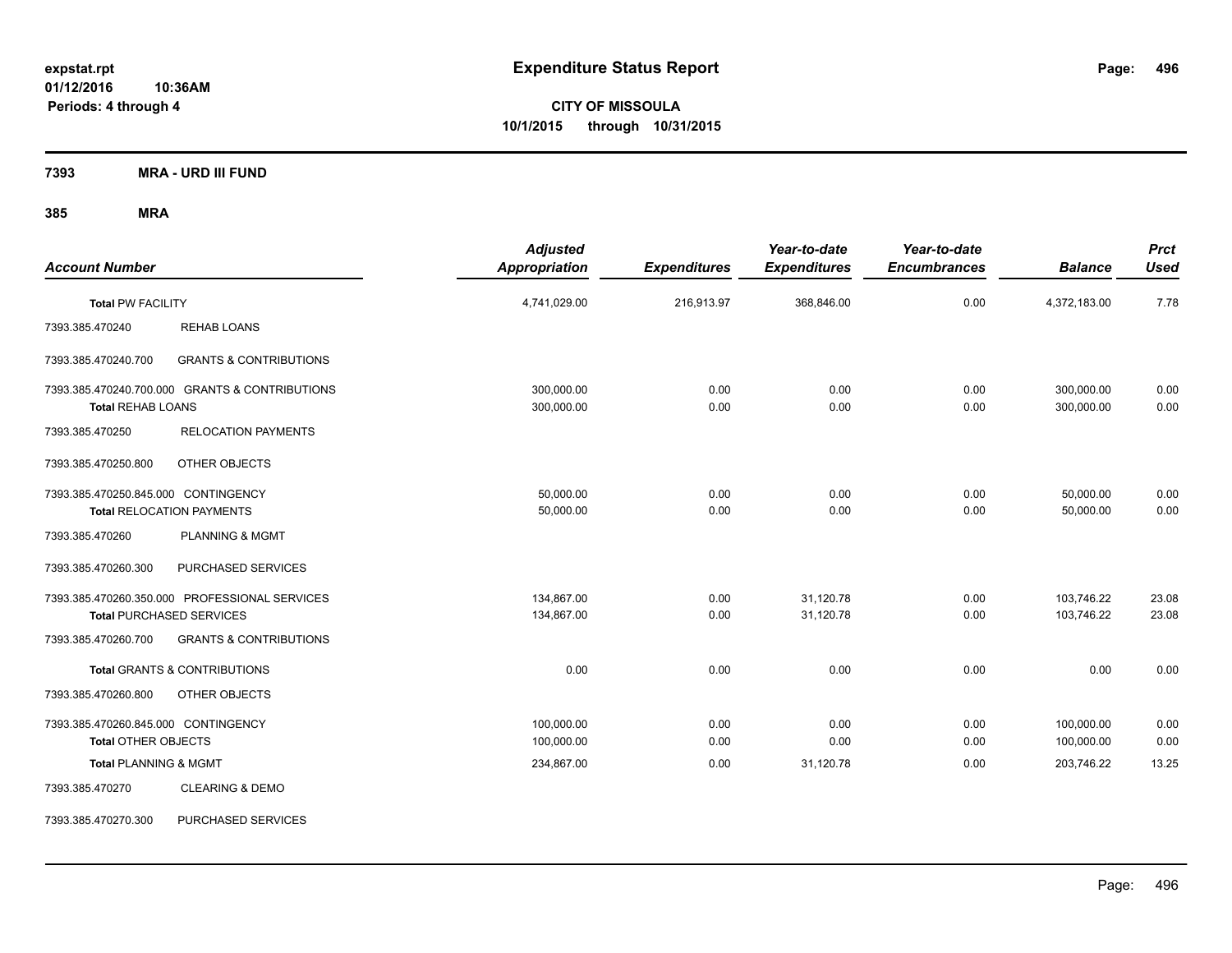**CITY OF MISSOULA 10/1/2015 through 10/31/2015**

**7393 MRA - URD III FUND**

| <b>Account Number</b>               |                                                | <b>Adjusted</b><br>Appropriation | <b>Expenditures</b> | Year-to-date<br><b>Expenditures</b> | Year-to-date<br><b>Encumbrances</b> | <b>Balance</b> | <b>Prct</b><br><b>Used</b> |
|-------------------------------------|------------------------------------------------|----------------------------------|---------------------|-------------------------------------|-------------------------------------|----------------|----------------------------|
|                                     | <b>Total PURCHASED SERVICES</b>                | 0.00                             | 0.00                | 0.00                                | 0.00                                | 0.00           | 0.00                       |
| 7393.385.470270.700                 | <b>GRANTS &amp; CONTRIBUTIONS</b>              |                                  |                     |                                     |                                     |                |                            |
|                                     | 7393.385.470270.700.000 GRANTS & CONTRIBUTIONS | 40.800.00                        | 0.00                | 0.00                                | 0.00                                | 40.800.00      | 0.00                       |
|                                     | <b>Total GRANTS &amp; CONTRIBUTIONS</b>        | 40,800.00                        | 0.00                | 0.00                                | 0.00                                | 40,800.00      | 0.00                       |
| 7393.385.470270.800                 | OTHER OBJECTS                                  |                                  |                     |                                     |                                     |                |                            |
| 7393.385.470270.845.000 CONTINGENCY |                                                | 100,000.00                       | 0.00                | 0.00                                | 0.00                                | 100,000.00     | 0.00                       |
| <b>Total OTHER OBJECTS</b>          |                                                | 100,000.00                       | 0.00                | 0.00                                | 0.00                                | 100,000.00     | 0.00                       |
| <b>Total CLEARING &amp; DEMO</b>    |                                                | 140,800.00                       | 0.00                | 0.00                                | 0.00                                | 140,800.00     | 0.00                       |
| 7393.385.470280                     | 5M SOUTH RESERVE CROSSING                      |                                  |                     |                                     |                                     |                |                            |
| 7393.385.470280.300                 | PURCHASED SERVICES                             |                                  |                     |                                     |                                     |                |                            |
|                                     | <b>Total PURCHASED SERVICES</b>                | 0.00                             | 0.00                | 0.00                                | 0.00                                | 0.00           | 0.00                       |
| 7393.385.470280.800                 | OTHER OBJECTS                                  |                                  |                     |                                     |                                     |                |                            |
| <b>Total OTHER OBJECTS</b>          |                                                | 0.00                             | 0.00                | 0.00                                | 0.00                                | 0.00           | 0.00                       |
| 7393.385.470280.900                 | <b>CAPITAL OUTLAY</b>                          |                                  |                     |                                     |                                     |                |                            |
|                                     | Total 5M SOUTH RESERVE CROSSING                | 0.00                             | 0.00                | 0.00                                | 0.00                                | 0.00           | 0.00                       |
| 7393.385.510110                     | <b>MERCHANT SERVICES</b>                       |                                  |                     |                                     |                                     |                |                            |
| 7393.385.510110.500                 | <b>FIXED CHARGES</b>                           |                                  |                     |                                     |                                     |                |                            |
| <b>Total MERCHANT SERVICES</b>      |                                                | 0.00                             | 0.00                | 0.00                                | 0.00                                | 0.00           | 0.00                       |
| <b>Total MRA</b>                    |                                                | 6,139,685.00                     | 251,736.54          | 534,225.11                          | 0.00                                | 5,605,459.89   | 8.70                       |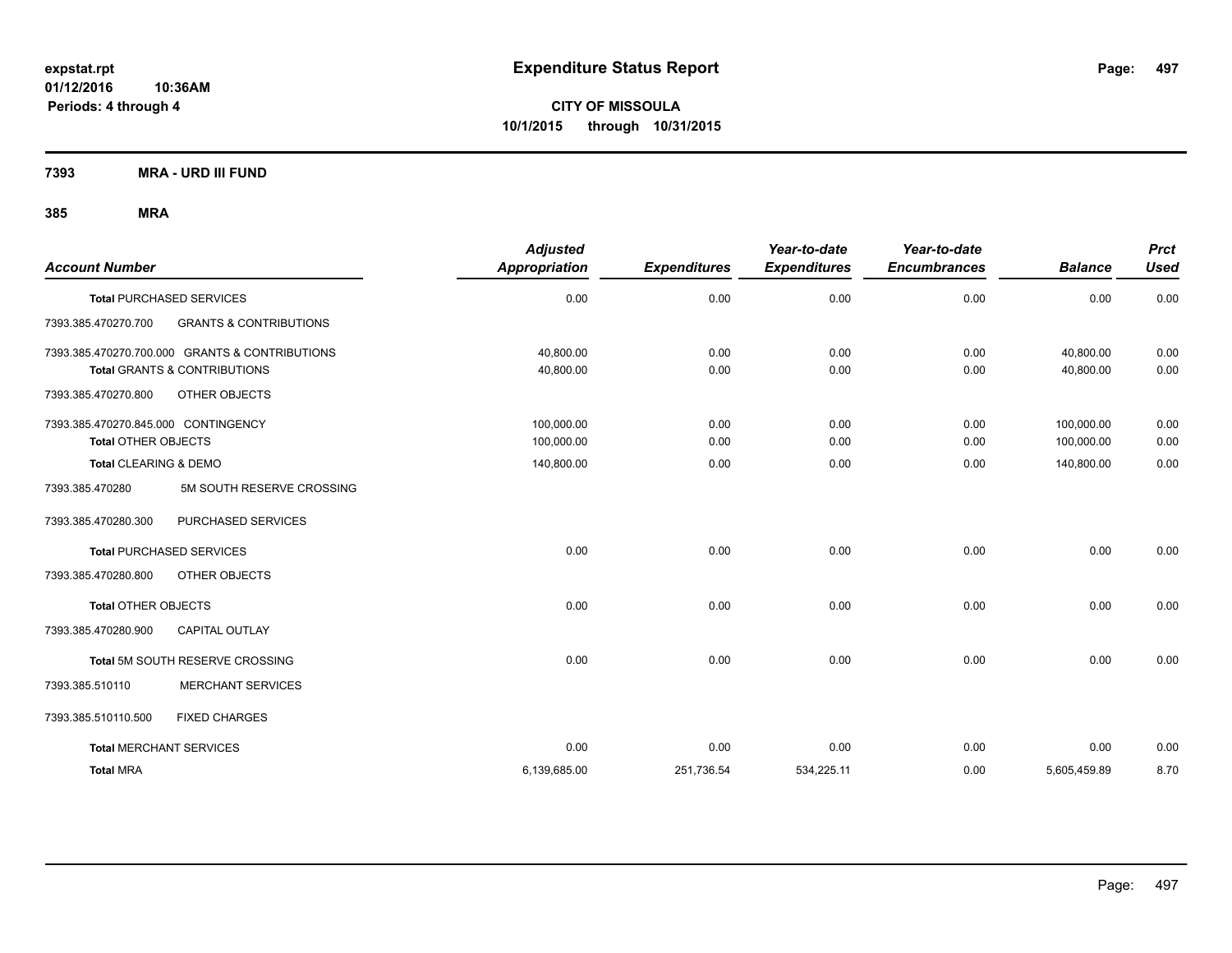## **7393 MRA - URD III FUND**

## **395 PARKING COMMISSION**

| <b>Account Number</b>           |                   | <b>Adjusted</b><br>Appropriation | <b>Expenditures</b> | Year-to-date<br><b>Expenditures</b> | Year-to-date<br><b>Encumbrances</b> | <b>Balance</b> | <b>Prct</b><br><b>Used</b> |
|---------------------------------|-------------------|----------------------------------|---------------------|-------------------------------------|-------------------------------------|----------------|----------------------------|
| 7393.395.470210                 | ADMINISTRATION    |                                  |                     |                                     |                                     |                |                            |
| 7393.395.470210.100             | PERSONAL SERVICES |                                  |                     |                                     |                                     |                |                            |
| <b>Total PARKING COMMISSION</b> |                   | 0.00                             | 0.00                | 0.00                                | 0.00                                | 0.00           | 0.00                       |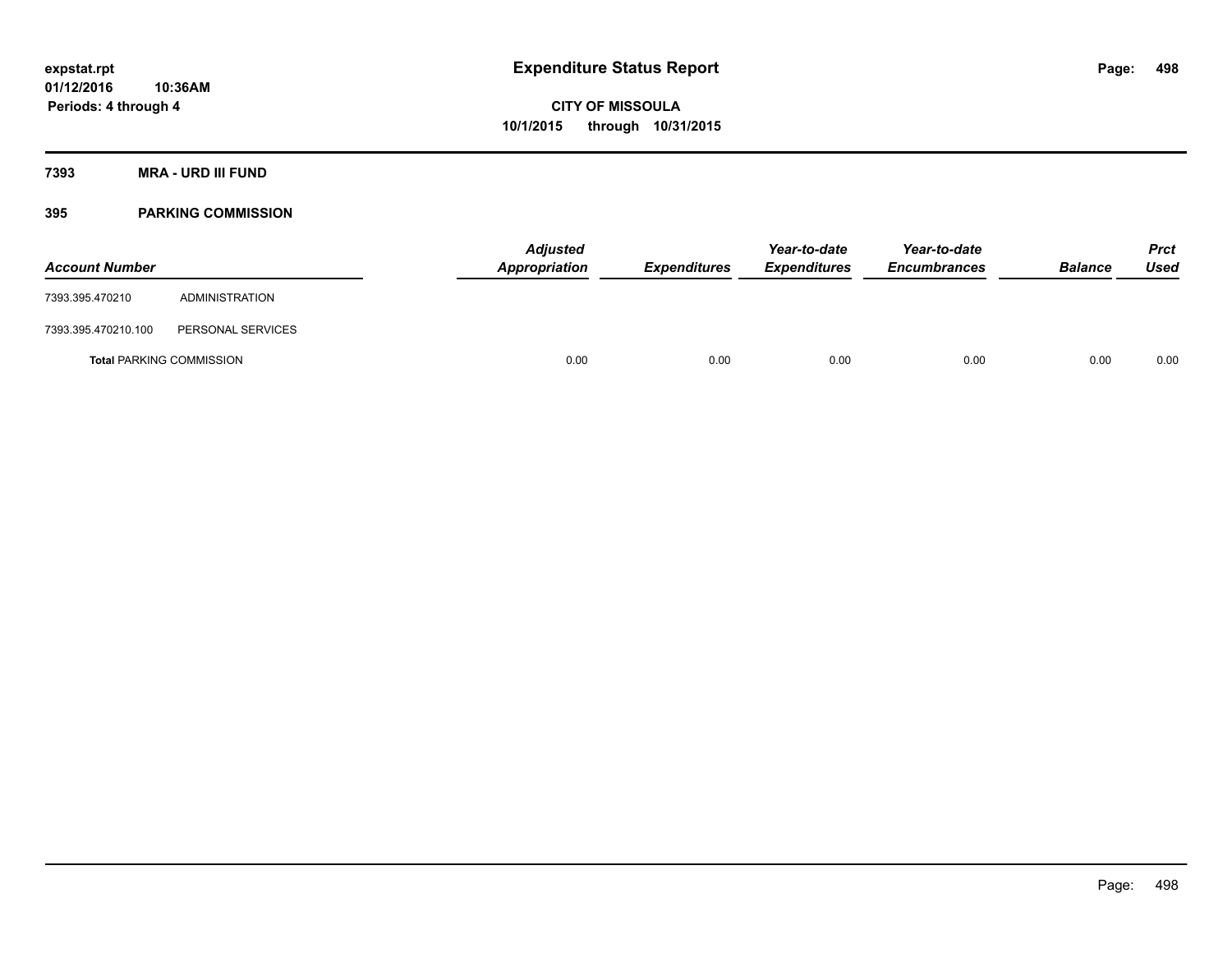**CITY OF MISSOULA 10/1/2015 through 10/31/2015**

**7393 MRA - URD III FUND**

**900 DEPRECIATION**

| <b>Account Number</b>      |                          | <b>Adjusted</b><br><b>Appropriation</b> | <b>Expenditures</b> | Year-to-date<br><b>Expenditures</b> | Year-to-date<br><b>Encumbrances</b> | <b>Balance</b> | <b>Prct</b><br><b>Used</b> |
|----------------------------|--------------------------|-----------------------------------------|---------------------|-------------------------------------|-------------------------------------|----------------|----------------------------|
| 7393.900.510000            | <b>MISCELLANEOUS</b>     |                                         |                     |                                     |                                     |                |                            |
| 7393.900.510000.800        | OTHER OBJECTS            |                                         |                     |                                     |                                     |                |                            |
| <b>Total MISCELLANEOUS</b> |                          | 0.00                                    | 0.00                | 0.00                                | 0.00                                | 0.00           | 0.00                       |
| 7393.900.510110            | <b>MERCHANT SERVICES</b> |                                         |                     |                                     |                                     |                |                            |
| 7393.900.510110.500        | <b>FIXED CHARGES</b>     |                                         |                     |                                     |                                     |                |                            |
| <b>Total DEPRECIATION</b>  |                          | 0.00                                    | 0.00                | 0.00                                | 0.00                                | 0.00           | 0.00                       |
| Total MRA - URD III FUND   |                          | 6,139,685.00                            | 251,736.54          | 534,225.11                          | 0.00                                | 5,605,459.89   | 8.70                       |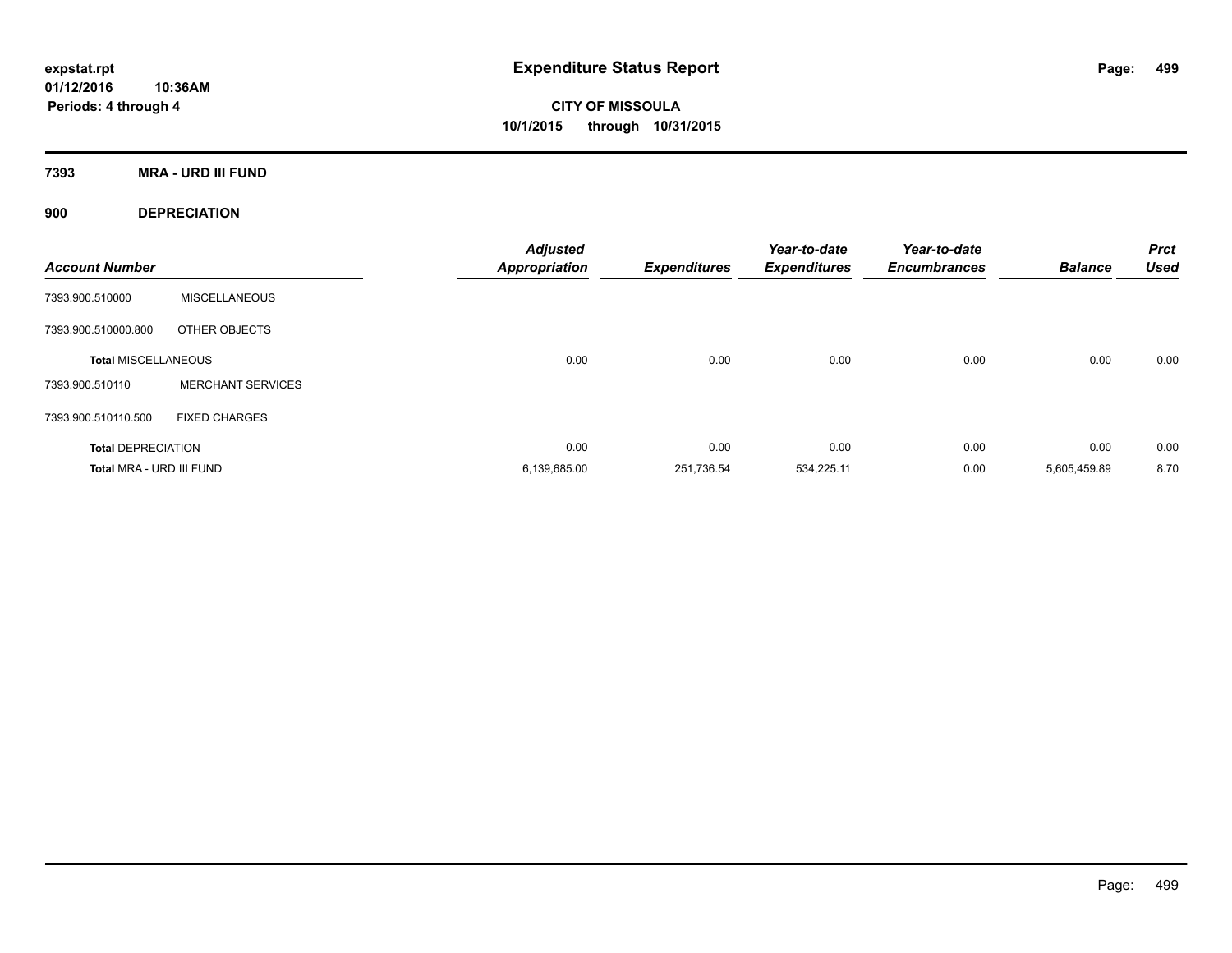**CITY OF MISSOULA 10/1/2015 through 10/31/2015**

## **7394 MRA URD III TI DEBT CLEARING FUND**

| <b>Account Number</b>         |                                         | <b>Adjusted</b><br><b>Appropriation</b> | <b>Expenditures</b> | Year-to-date<br><b>Expenditures</b> | Year-to-date<br><b>Encumbrances</b> | <b>Balance</b> | <b>Prct</b><br><b>Used</b> |
|-------------------------------|-----------------------------------------|-----------------------------------------|---------------------|-------------------------------------|-------------------------------------|----------------|----------------------------|
| 7394.385.470280               | 5M SOUTH RESERVE CROSSING               |                                         |                     |                                     |                                     |                |                            |
| 7394.385.470280.800           | OTHER OBJECTS                           |                                         |                     |                                     |                                     |                |                            |
|                               | Total 5M SOUTH RESERVE CROSSING         | 0.00                                    | 0.00                | 0.00                                | 0.00                                | 0.00           | 0.00                       |
| 7394.385.521000               | <b>INTERFUND OPERATING TRANSFERS</b>    |                                         |                     |                                     |                                     |                |                            |
| 7394.385.521000.800           | OTHER OBJECTS                           |                                         |                     |                                     |                                     |                |                            |
|                               | Total INTERFUND OPERATING TRANSFERS     | 0.00                                    | 0.00                | 0.00                                | 0.00                                | 0.00           | 0.00                       |
| 7394.385.521009               | TRANFERS TO DEBT SERVICE                |                                         |                     |                                     |                                     |                |                            |
| 7394.385.521009.800           | OTHER OBJECTS                           |                                         |                     |                                     |                                     |                |                            |
|                               | Total TRANFERS TO DEBT SERVICE          | 0.00                                    | 0.00                | 0.00                                | 0.00                                | 0.00           | 0.00                       |
| 7394.385.521010               | TRANSFERS TO MRA                        |                                         |                     |                                     |                                     |                |                            |
| 7394.385.521010.800           | OTHER OBJECTS                           |                                         |                     |                                     |                                     |                |                            |
| <b>Total TRANSFERS TO MRA</b> |                                         | 0.00                                    | 0.00                | 0.00                                | 0.00                                | 0.00           | 0.00                       |
|                               | Total MRA URD III TI DEBT CLEARING FUND | 0.00                                    | 0.00                | 0.00                                | 0.00                                | 0.00           | 0.00                       |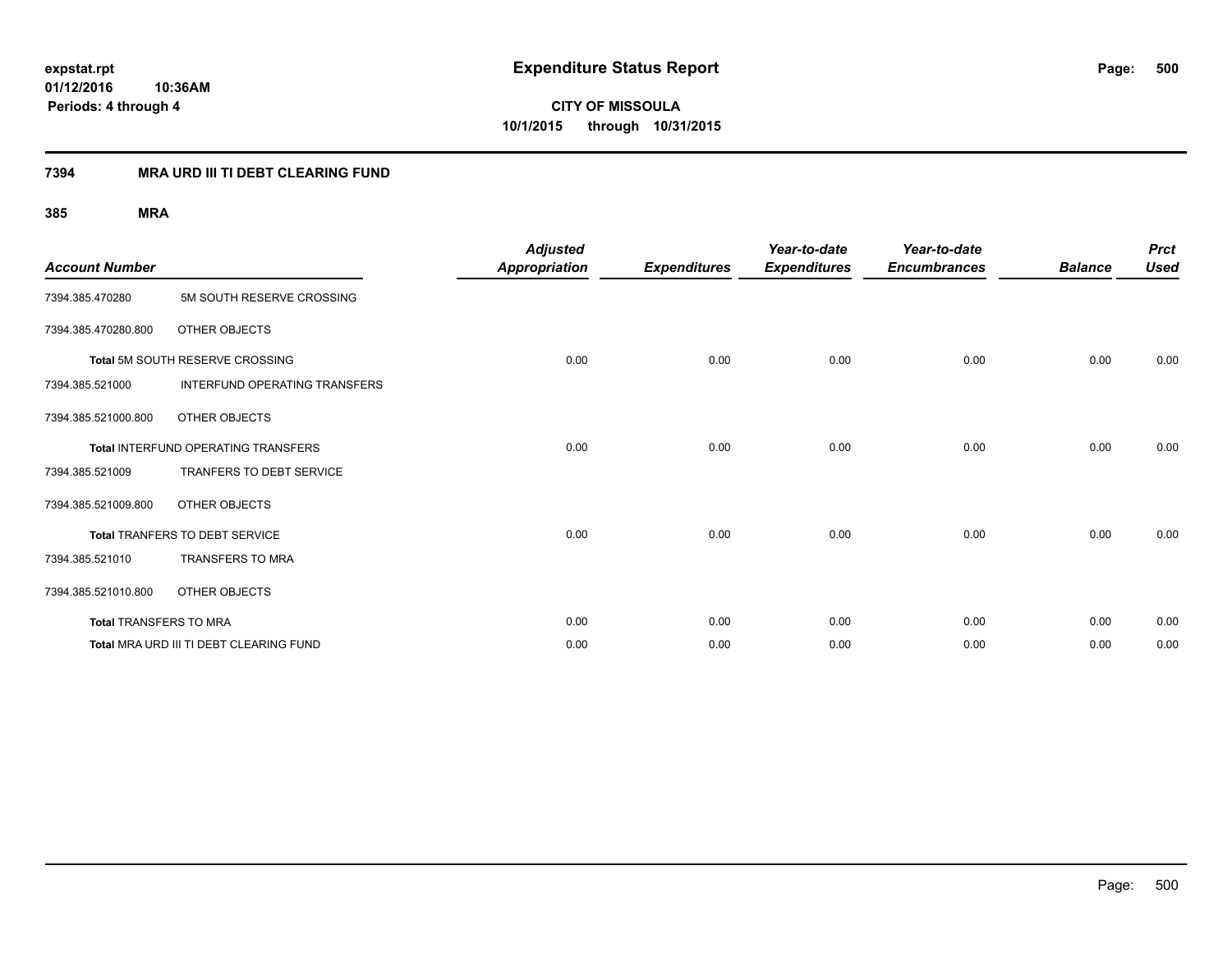**CITY OF MISSOULA 10/1/2015 through 10/31/2015**

## **7395 MRA TAX INCREMENT DEBT SERVICE**

| <b>Account Number</b> |                                             | <b>Adjusted</b><br><b>Appropriation</b> | <b>Expenditures</b> | Year-to-date<br><b>Expenditures</b> | Year-to-date<br><b>Encumbrances</b> | <b>Balance</b> | <b>Prct</b><br><b>Used</b> |
|-----------------------|---------------------------------------------|-----------------------------------------|---------------------|-------------------------------------|-------------------------------------|----------------|----------------------------|
| 7395.385.490200       | REVENUE BOND DEBT SERVICE                   |                                         |                     |                                     |                                     |                |                            |
| 7395.385.490200.600   | <b>DEBT SERVICE</b>                         |                                         |                     |                                     |                                     |                |                            |
|                       | <b>Total REVENUE BOND DEBT SERVICE</b>      | 0.00                                    | 0.00                | 0.00                                | 0.00                                | 0.00           | 0.00                       |
|                       | <b>Total MRA TAX INCREMENT DEBT SERVICE</b> | 0.00                                    | 0.00                | 0.00                                | 0.00                                | 0.00           | 0.00                       |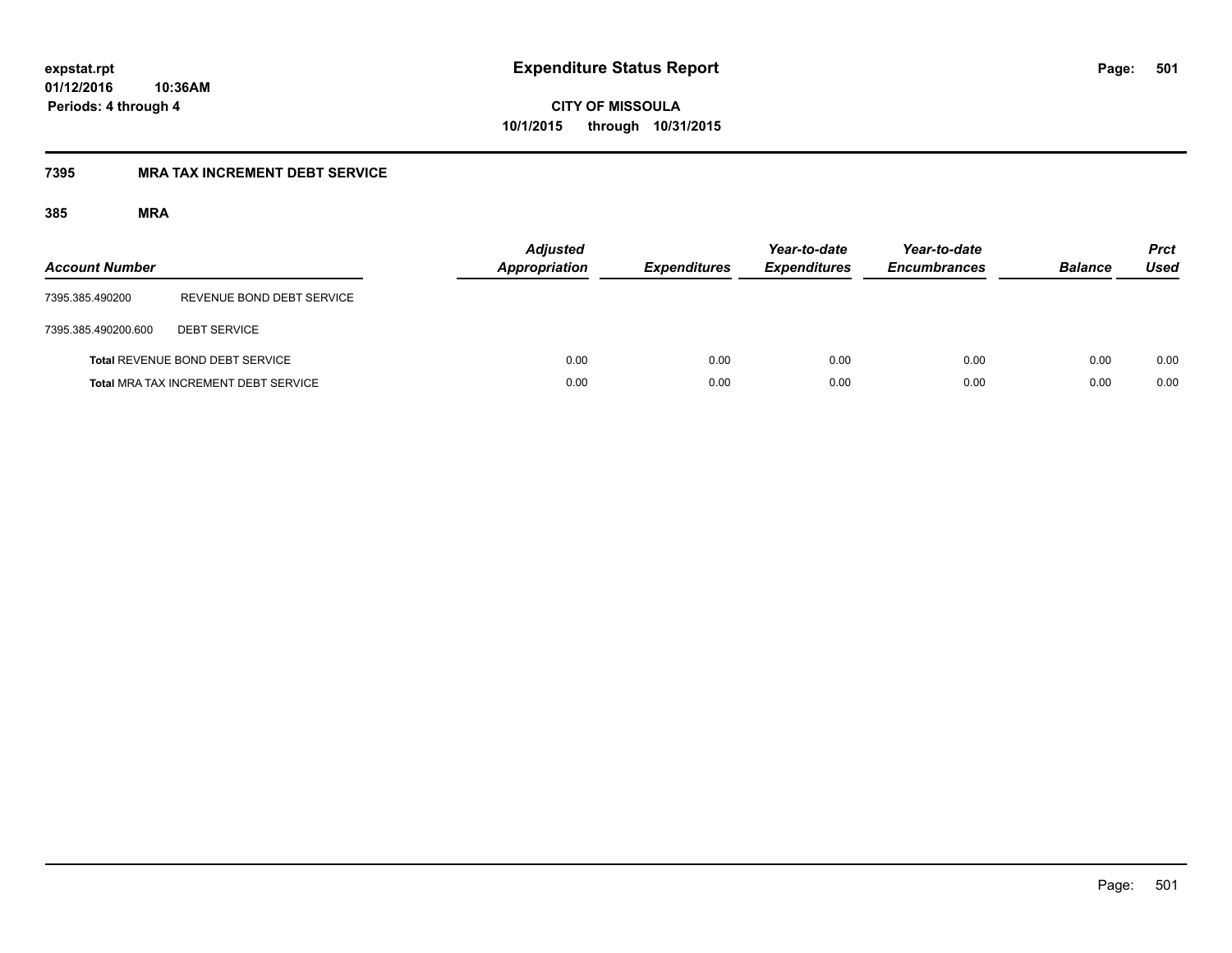**CITY OF MISSOULA 10/1/2015 through 10/31/2015**

## **7396 NRSS DEBT SERVICE SINKING FUND**

| <b>Account Number</b>     |                     | <b>Adjusted</b><br>Appropriation | <b>Expenditures</b> | Year-to-date<br><b>Expenditures</b> | Year-to-date<br><b>Encumbrances</b> | <b>Balance</b> | <b>Prct</b><br><b>Used</b> |
|---------------------------|---------------------|----------------------------------|---------------------|-------------------------------------|-------------------------------------|----------------|----------------------------|
| 7396.385.490603           | TI BOND SINKING     |                                  |                     |                                     |                                     |                |                            |
| 7396.385.490603.600       | <b>DEBT SERVICE</b> |                                  |                     |                                     |                                     |                |                            |
| <b>Total DEBT SERVICE</b> |                     | 0.00                             | 0.00                | 0.00                                | 0.00                                | 0.00           | 0.00                       |
| 7396.385.490603.800       | OTHER OBJECTS       |                                  |                     |                                     |                                     |                |                            |
| <b>Total MRA</b>          |                     | 0.00                             | 0.00                | 0.00                                | 0.00                                | 0.00           | 0.00                       |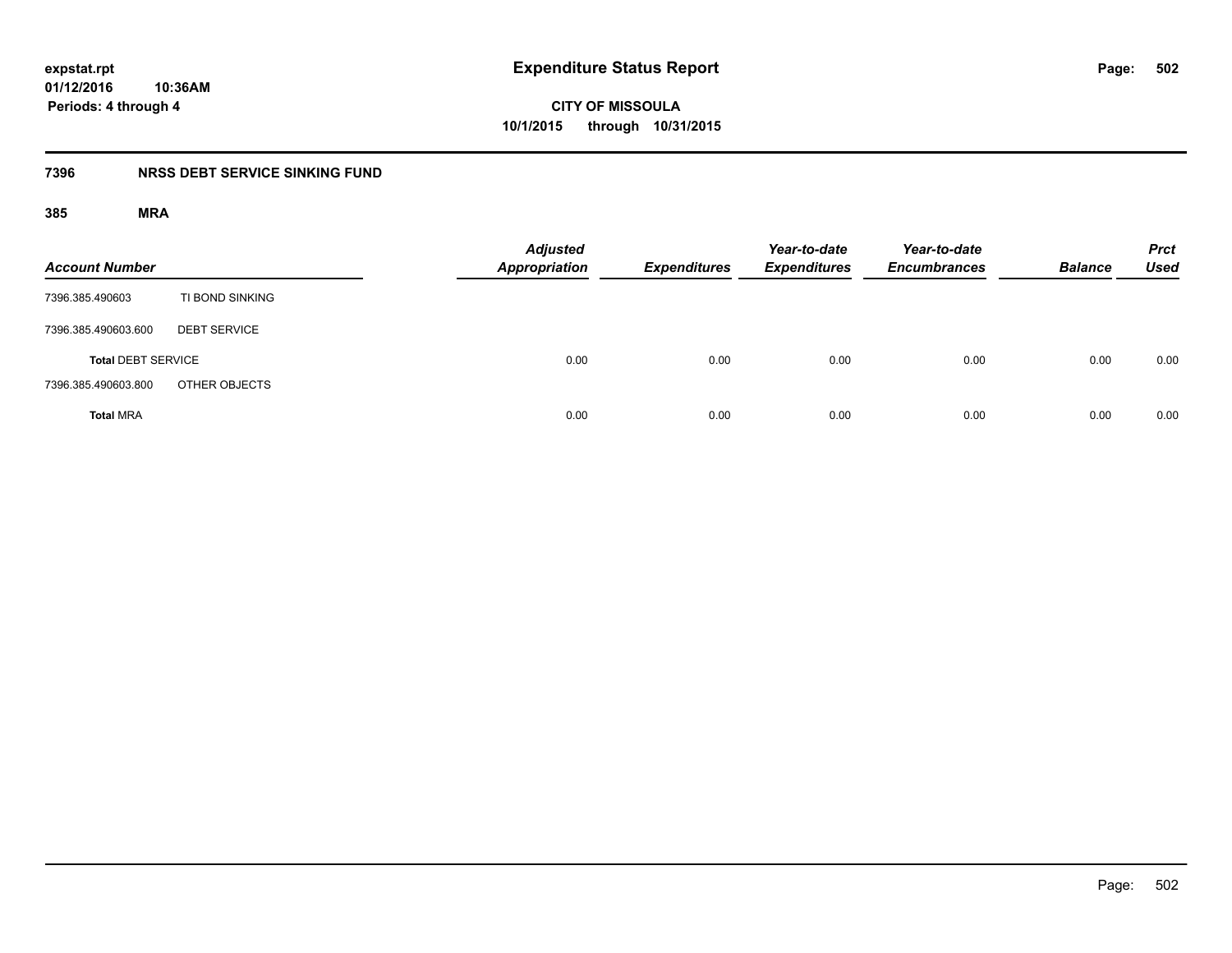## **7396 NRSS DEBT SERVICE SINKING FUND**

| <b>Account Number</b> |                                             | <b>Adjusted</b><br><b>Appropriation</b> | <b>Expenditures</b> | Year-to-date<br><b>Expenditures</b> | Year-to-date<br><b>Encumbrances</b> | <b>Balance</b> | <b>Prct</b><br>Used |
|-----------------------|---------------------------------------------|-----------------------------------------|---------------------|-------------------------------------|-------------------------------------|----------------|---------------------|
| 7396.390.490200       | REVENUE BOND DEBT SERVICE                   |                                         |                     |                                     |                                     |                |                     |
| 7396.390.490200.600   | <b>DEBT SERVICE</b>                         |                                         |                     |                                     |                                     |                |                     |
|                       | <b>Total NRSS DEBT SERVICE SINKING FUND</b> | 0.00                                    | 0.00                | 0.00                                | 0.00                                | 0.00           | 0.00                |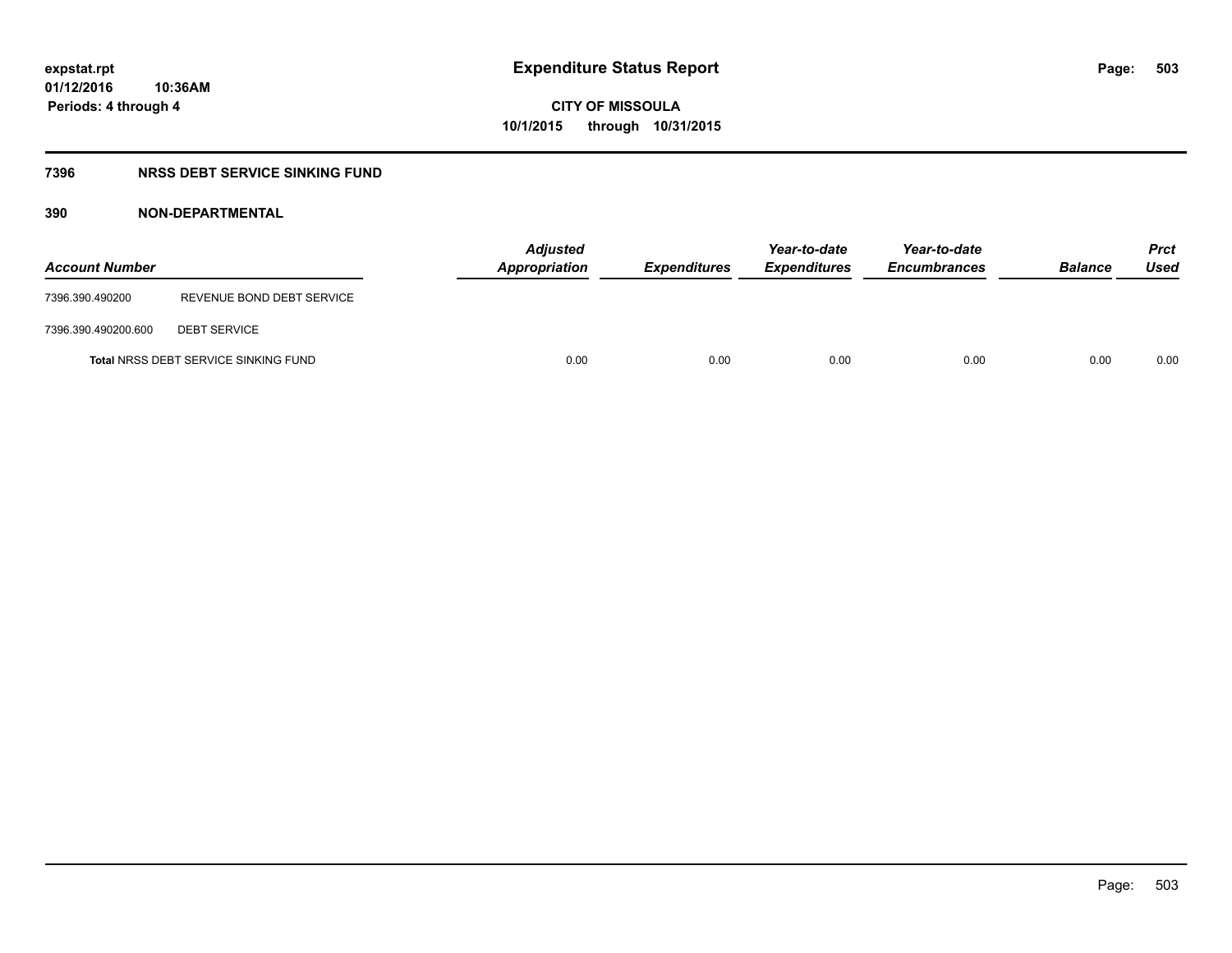**Periods: 4 through 4**

**CITY OF MISSOULA 10/1/2015 through 10/31/2015**

## **7397 NORTH RESERVE/SCOTT ST URD**

| <b>Account Number</b>          |                                   | <b>Adjusted</b><br><b>Appropriation</b> | <b>Expenditures</b> | Year-to-date<br><b>Expenditures</b> | Year-to-date<br><b>Encumbrances</b> | <b>Balance</b> | <b>Prct</b><br><b>Used</b> |
|--------------------------------|-----------------------------------|-----------------------------------------|---------------------|-------------------------------------|-------------------------------------|----------------|----------------------------|
| 7397.385.470210                | <b>ADMINISTRATION</b>             |                                         |                     |                                     |                                     |                |                            |
| 7397.385.470210.100            | PERSONAL SERVICES                 |                                         |                     |                                     |                                     |                |                            |
| <b>Total PERSONAL SERVICES</b> |                                   | 0.00                                    | 0.00                | 0.00                                | 0.00                                | 0.00           | 0.00                       |
| 7397.385.470210.200            | <b>SUPPLIES</b>                   |                                         |                     |                                     |                                     |                |                            |
| <b>Total SUPPLIES</b>          |                                   | 0.00                                    | 0.00                | 0.00                                | 0.00                                | 0.00           | 0.00                       |
| 7397.385.470210.300            | PURCHASED SERVICES                |                                         |                     |                                     |                                     |                |                            |
|                                | Total PURCHASED SERVICES          | 0.00                                    | 0.00                | 0.00                                | 0.00                                | 0.00           | 0.00                       |
| 7397.385.470210.700            | <b>GRANTS &amp; CONTRIBUTIONS</b> |                                         |                     |                                     |                                     |                |                            |
| <b>Total ADMINISTRATION</b>    |                                   | 0.00                                    | 0.00                | 0.00                                | 0.00                                | 0.00           | 0.00                       |
| 7397.385.470230                | PW FACILITY                       |                                         |                     |                                     |                                     |                |                            |
| 7397.385.470230.300            | PURCHASED SERVICES                |                                         |                     |                                     |                                     |                |                            |
|                                | <b>Total PURCHASED SERVICES</b>   | 0.00                                    | 0.00                | 0.00                                | 0.00                                | 0.00           | 0.00                       |
| 7397.385.470230.700            | <b>GRANTS &amp; CONTRIBUTIONS</b> |                                         |                     |                                     |                                     |                |                            |
|                                | Total GRANTS & CONTRIBUTIONS      | 0.00                                    | 0.00                | 0.00                                | 0.00                                | 0.00           | 0.00                       |
| 7397.385.470230.800            | OTHER OBJECTS                     |                                         |                     |                                     |                                     |                |                            |
| <b>Total PW FACILITY</b>       |                                   | 0.00                                    | 0.00                | 0.00                                | 0.00                                | 0.00           | 0.00                       |
| 7397.385.470231                | BRETZ RV & MARINE IMPROVEMENTS    |                                         |                     |                                     |                                     |                |                            |
| 7397.385.470231.300            | PURCHASED SERVICES                |                                         |                     |                                     |                                     |                |                            |
|                                | <b>Total PURCHASED SERVICES</b>   | 0.00                                    | 0.00                | 0.00                                | 0.00                                | 0.00           | 0.00                       |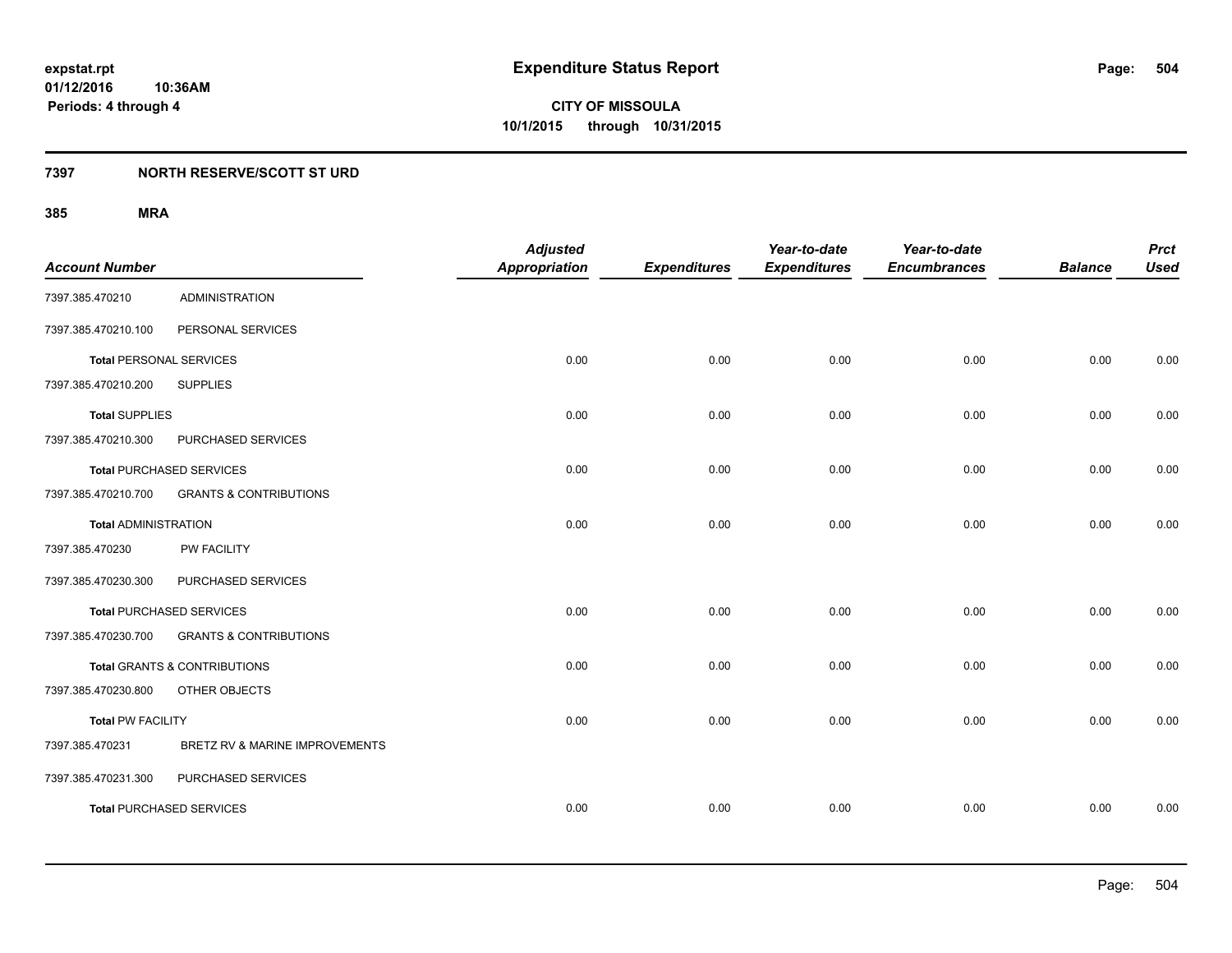#### **7397 NORTH RESERVE/SCOTT ST URD**

| <b>Account Number</b>    |                                      | <b>Adjusted</b><br><b>Appropriation</b> | <b>Expenditures</b> | Year-to-date<br><b>Expenditures</b> | Year-to-date<br><b>Encumbrances</b> | <b>Balance</b> | <b>Prct</b><br><b>Used</b> |
|--------------------------|--------------------------------------|-----------------------------------------|---------------------|-------------------------------------|-------------------------------------|----------------|----------------------------|
| 7397.385.470231.700      | <b>GRANTS &amp; CONTRIBUTIONS</b>    |                                         |                     |                                     |                                     |                |                            |
|                          | Total BRETZ RV & MARINE IMPROVEMENTS | 0.00                                    | 0.00                | 0.00                                | 0.00                                | 0.00           | 0.00                       |
| 7397.385.470232          | <b>CONSUMER DIRECT IMPROVEMENTS</b>  |                                         |                     |                                     |                                     |                |                            |
| 7397.385.470232.300      | PURCHASED SERVICES                   |                                         |                     |                                     |                                     |                |                            |
|                          | <b>Total PURCHASED SERVICES</b>      | 0.00                                    | 0.00                | 0.00                                | 0.00                                | 0.00           | 0.00                       |
| 7397.385.470232.800      | OTHER OBJECTS                        |                                         |                     |                                     |                                     |                |                            |
|                          | Total CONSUMER DIRECT IMPROVEMENTS   | 0.00                                    | 0.00                | 0.00                                | 0.00                                | 0.00           | 0.00                       |
| 7397.385.470233          | SCOTT ST VILLAGE IMPROVEMENTS        |                                         |                     |                                     |                                     |                |                            |
| 7397.385.470233.300      | PURCHASED SERVICES                   |                                         |                     |                                     |                                     |                |                            |
|                          | <b>Total PURCHASED SERVICES</b>      | 0.00                                    | 0.00                | 0.00                                | 0.00                                | 0.00           | 0.00                       |
| 7397.385.470233.800      | OTHER OBJECTS                        |                                         |                     |                                     |                                     |                |                            |
|                          | Total SCOTT ST VILLAGE IMPROVEMENTS  | 0.00                                    | 0.00                | 0.00                                | 0.00                                | 0.00           | 0.00                       |
| 7397.385.470240          | <b>REHAB LOANS</b>                   |                                         |                     |                                     |                                     |                |                            |
| 7397.385.470240.700      | <b>GRANTS &amp; CONTRIBUTIONS</b>    |                                         |                     |                                     |                                     |                |                            |
| <b>Total REHAB LOANS</b> |                                      | 0.00                                    | 0.00                | 0.00                                | 0.00                                | 0.00           | 0.00                       |
| 7397.385.470250          | <b>RELOCATION PAYMENTS</b>           |                                         |                     |                                     |                                     |                |                            |
| 7397.385.470250.800      | OTHER OBJECTS                        |                                         |                     |                                     |                                     |                |                            |
|                          | <b>Total RELOCATION PAYMENTS</b>     | 0.00                                    | 0.00                | 0.00                                | 0.00                                | 0.00           | 0.00                       |
| 7397.385.470260          | <b>PLANNING &amp; MGMT</b>           |                                         |                     |                                     |                                     |                |                            |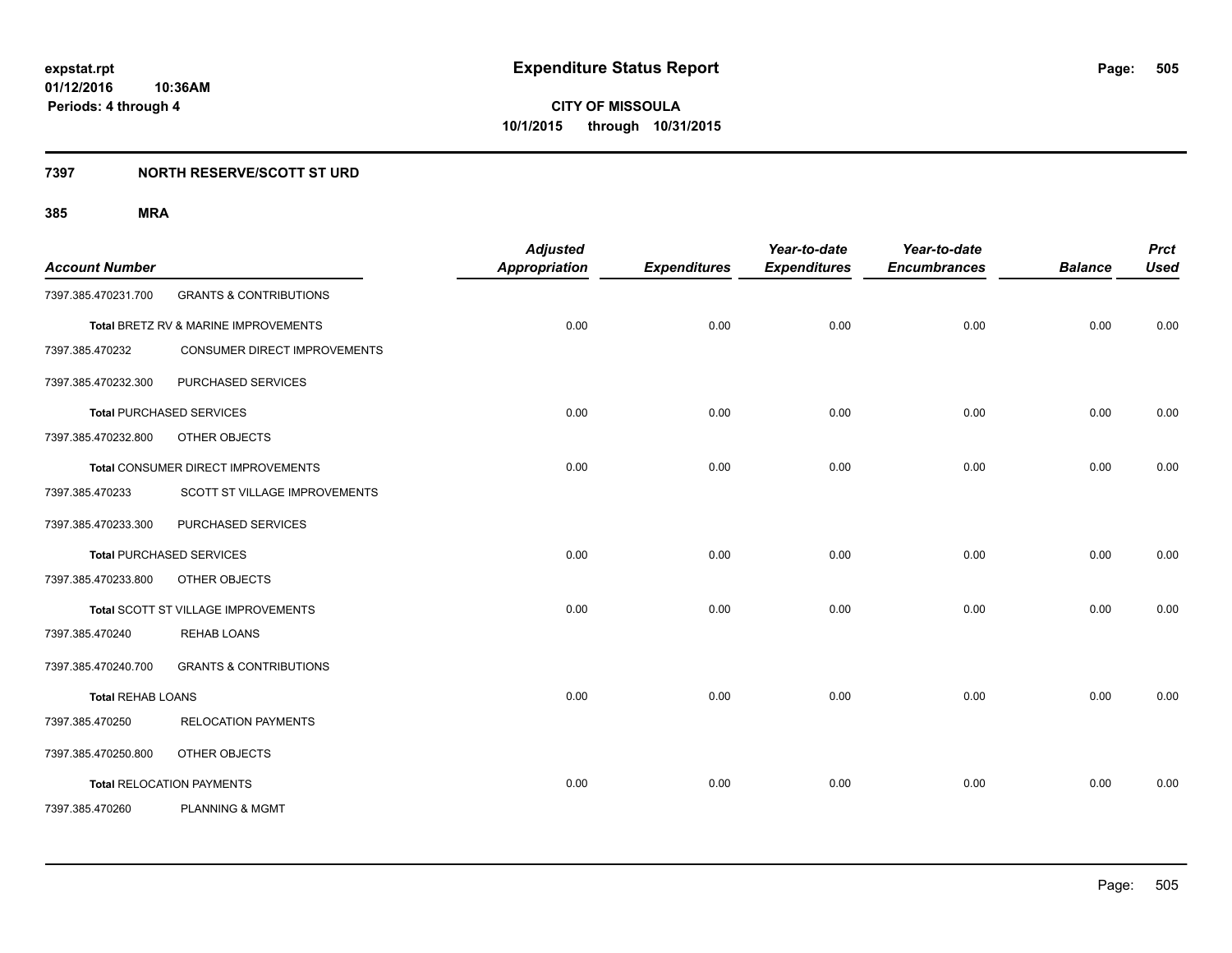#### **7397 NORTH RESERVE/SCOTT ST URD**

| <b>Account Number</b>            |                                         | <b>Adjusted</b><br><b>Appropriation</b> | <b>Expenditures</b> | Year-to-date<br><b>Expenditures</b> | Year-to-date<br><b>Encumbrances</b> | <b>Balance</b> | <b>Prct</b><br><b>Used</b> |
|----------------------------------|-----------------------------------------|-----------------------------------------|---------------------|-------------------------------------|-------------------------------------|----------------|----------------------------|
| 7397.385.470260.300              | PURCHASED SERVICES                      |                                         |                     |                                     |                                     |                |                            |
|                                  | <b>Total PURCHASED SERVICES</b>         | 0.00                                    | 0.00                | 0.00                                | 0.00                                | 0.00           | 0.00                       |
| 7397.385.470260.800              | OTHER OBJECTS                           |                                         |                     |                                     |                                     |                |                            |
| <b>Total PLANNING &amp; MGMT</b> |                                         | 0.00                                    | 0.00                | 0.00                                | 0.00                                | 0.00           | 0.00                       |
| 7397.385.470270                  | <b>CLEARING &amp; DEMO</b>              |                                         |                     |                                     |                                     |                |                            |
| 7397.385.470270.700              | <b>GRANTS &amp; CONTRIBUTIONS</b>       |                                         |                     |                                     |                                     |                |                            |
|                                  | <b>Total GRANTS &amp; CONTRIBUTIONS</b> | 0.00                                    | 0.00                | 0.00                                | 0.00                                | 0.00           | 0.00                       |
| 7397.385.470270.800              | OTHER OBJECTS                           |                                         |                     |                                     |                                     |                |                            |
| Total CLEARING & DEMO            |                                         | 0.00                                    | 0.00                | 0.00                                | 0.00                                | 0.00           | 0.00                       |
| 7397.385.510110                  | <b>MERCHANT SERVICES</b>                |                                         |                     |                                     |                                     |                |                            |
| 7397.385.510110.500              | <b>FIXED CHARGES</b>                    |                                         |                     |                                     |                                     |                |                            |
|                                  | <b>Total MERCHANT SERVICES</b>          | 0.00                                    | 0.00                | 0.00                                | 0.00                                | 0.00           | 0.00                       |
|                                  | Total NORTH RESERVE/SCOTT ST URD        | 0.00                                    | 0.00                | 0.00                                | 0.00                                | 0.00           | 0.00                       |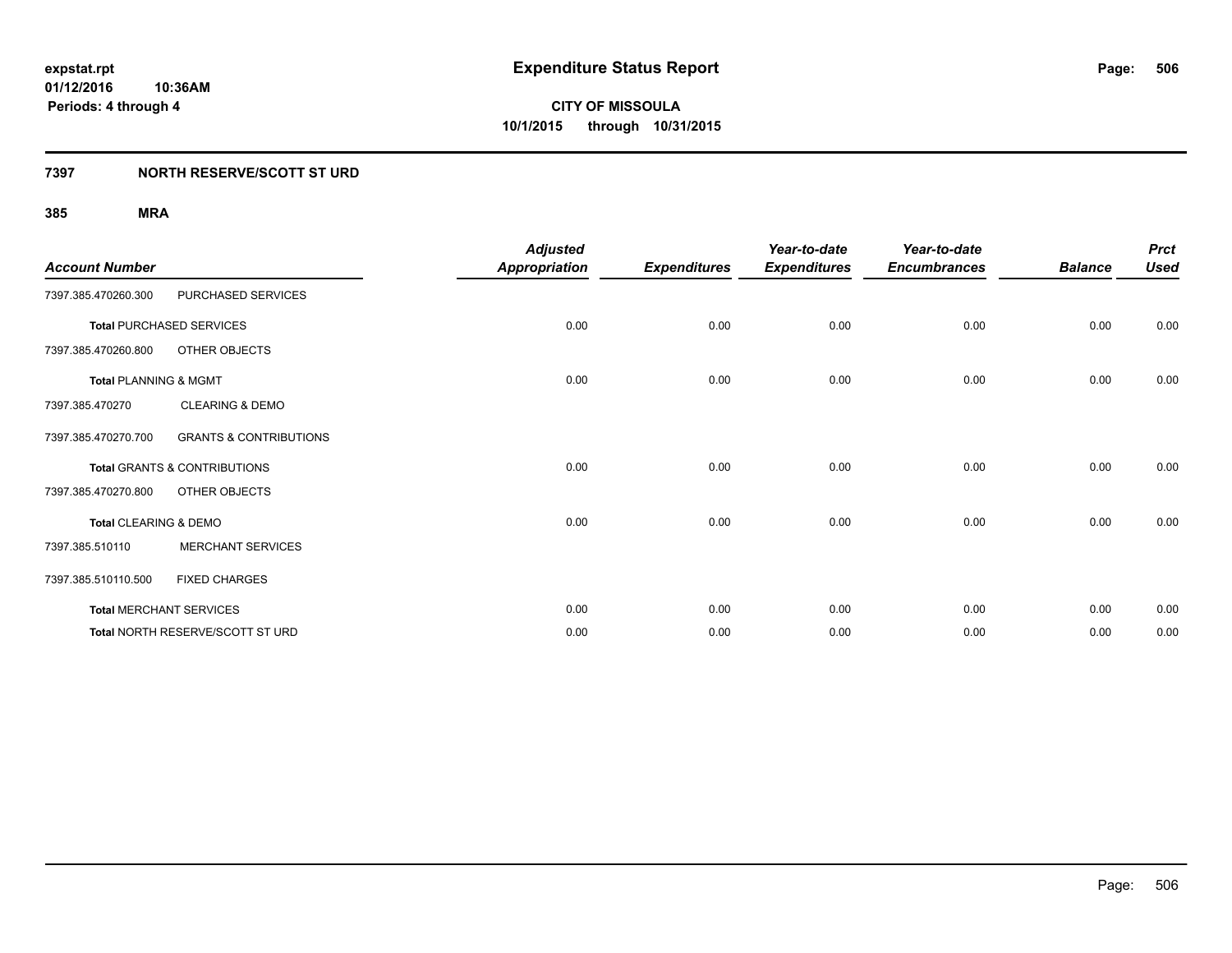**CITY OF MISSOULA 10/1/2015 through 10/31/2015**

**7398 HELLGATE URD**

| <b>Account Number</b>    |                                         | <b>Adjusted</b><br><b>Appropriation</b> | <b>Expenditures</b> | Year-to-date<br><b>Expenditures</b> | Year-to-date<br><b>Encumbrances</b> | <b>Balance</b> | <b>Prct</b><br><b>Used</b> |
|--------------------------|-----------------------------------------|-----------------------------------------|---------------------|-------------------------------------|-------------------------------------|----------------|----------------------------|
| 7398.385.470220          | PROPERTY ACQUISITION                    |                                         |                     |                                     |                                     |                |                            |
| 7398.385.470220.900      | <b>CAPITAL OUTLAY</b>                   |                                         |                     |                                     |                                     |                |                            |
|                          | Total PROPERTY ACQUISITION              | 0.00                                    | 0.00                | 0.00                                | 0.00                                | 0.00           | 0.00                       |
| 7398.385.470230          | PW FACILITY                             |                                         |                     |                                     |                                     |                |                            |
| 7398.385.470230.300      | PURCHASED SERVICES                      |                                         |                     |                                     |                                     |                |                            |
|                          | <b>Total PURCHASED SERVICES</b>         | 0.00                                    | 0.00                | 0.00                                | 0.00                                | 0.00           | 0.00                       |
| 7398.385.470230.700      | <b>GRANTS &amp; CONTRIBUTIONS</b>       |                                         |                     |                                     |                                     |                |                            |
|                          | <b>Total GRANTS &amp; CONTRIBUTIONS</b> | 0.00                                    | 0.00                | 0.00                                | 0.00                                | 0.00           | 0.00                       |
| 7398.385.470230.800      | OTHER OBJECTS                           |                                         |                     |                                     |                                     |                |                            |
| Total OTHER OBJECTS      |                                         | 0.00                                    | 0.00                | 0.00                                | 0.00                                | 0.00           | 0.00                       |
| 7398.385.470230.900      | CAPITAL OUTLAY                          |                                         |                     |                                     |                                     |                |                            |
| <b>Total PW FACILITY</b> |                                         | 0.00                                    | 0.00                | 0.00                                | 0.00                                | 0.00           | 0.00                       |
| 7398.385.470240          | <b>REHAB LOANS</b>                      |                                         |                     |                                     |                                     |                |                            |
| 7398.385.470240.700      | <b>GRANTS &amp; CONTRIBUTIONS</b>       |                                         |                     |                                     |                                     |                |                            |
|                          | Total GRANTS & CONTRIBUTIONS            | 0.00                                    | 0.00                | 0.00                                | 0.00                                | 0.00           | 0.00                       |
| 7398.385.470240.800      | OTHER OBJECTS                           |                                         |                     |                                     |                                     |                |                            |
| <b>Total REHAB LOANS</b> |                                         | 0.00                                    | 0.00                | 0.00                                | 0.00                                | 0.00           | 0.00                       |
| 7398.385.470250          | <b>RELOCATION PAYMENTS</b>              |                                         |                     |                                     |                                     |                |                            |
| 7398.385.470250.700      | <b>GRANTS &amp; CONTRIBUTIONS</b>       |                                         |                     |                                     |                                     |                |                            |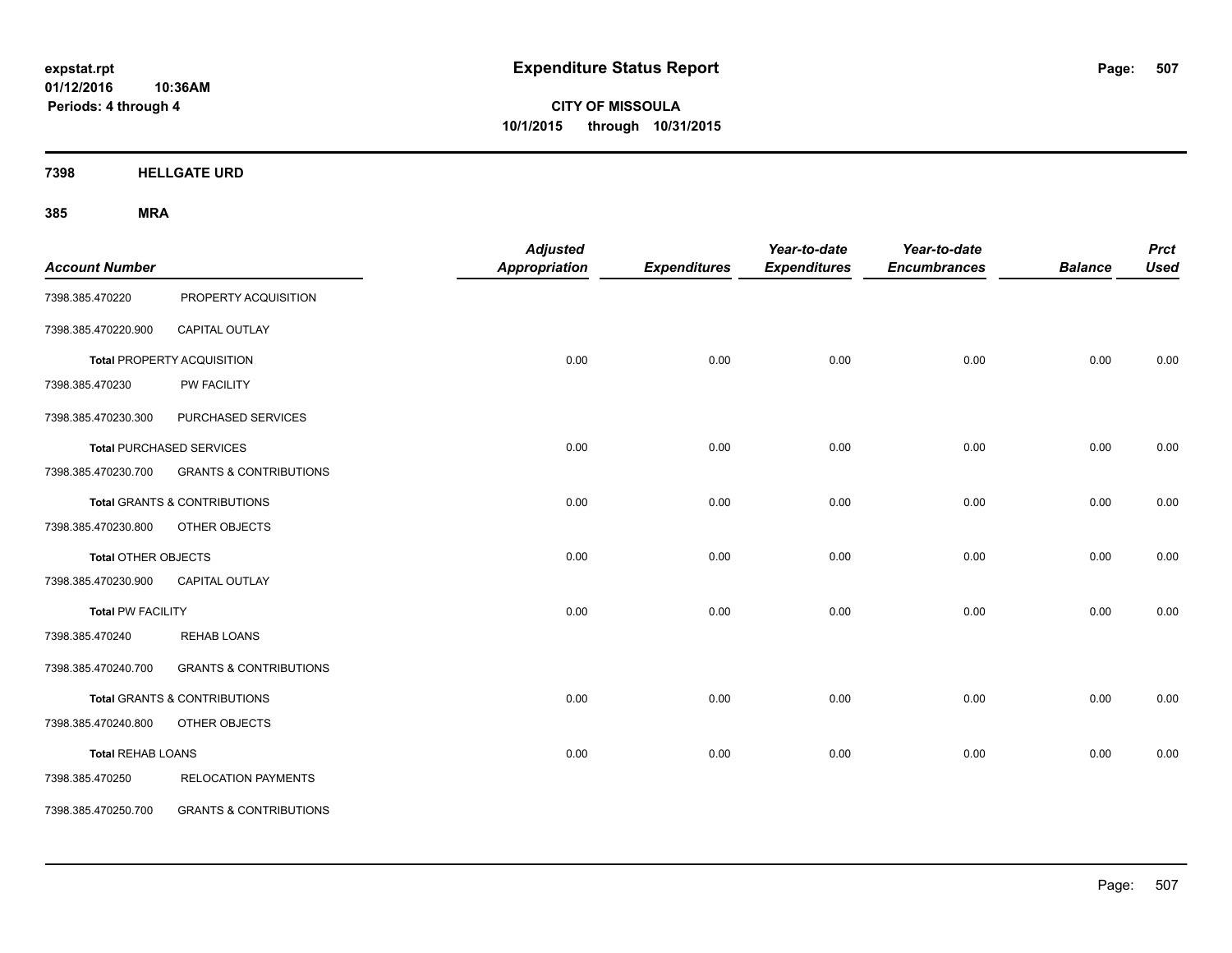**CITY OF MISSOULA 10/1/2015 through 10/31/2015**

**7398 HELLGATE URD**

| <b>Account Number</b>     |                                   | <b>Adjusted</b><br>Appropriation | <b>Expenditures</b> | Year-to-date<br><b>Expenditures</b> | Year-to-date<br><b>Encumbrances</b> | <b>Balance</b> | <b>Prct</b><br><b>Used</b> |
|---------------------------|-----------------------------------|----------------------------------|---------------------|-------------------------------------|-------------------------------------|----------------|----------------------------|
|                           | Total GRANTS & CONTRIBUTIONS      | 0.00                             | 0.00                | 0.00                                | 0.00                                | 0.00           | 0.00                       |
| 7398.385.470250.800       | OTHER OBJECTS                     |                                  |                     |                                     |                                     |                |                            |
|                           | <b>Total RELOCATION PAYMENTS</b>  | 0.00                             | 0.00                | 0.00                                | 0.00                                | 0.00           | 0.00                       |
| 7398.385.470260           | <b>PLANNING &amp; MGMT</b>        |                                  |                     |                                     |                                     |                |                            |
| 7398.385.470260.300       | PURCHASED SERVICES                |                                  |                     |                                     |                                     |                |                            |
|                           | <b>Total PURCHASED SERVICES</b>   | 0.00                             | 0.00                | 0.00                                | 0.00                                | 0.00           | 0.00                       |
| 7398.385.470260.700       | <b>GRANTS &amp; CONTRIBUTIONS</b> |                                  |                     |                                     |                                     |                |                            |
|                           | Total GRANTS & CONTRIBUTIONS      | 0.00                             | 0.00                | 0.00                                | 0.00                                | 0.00           | 0.00                       |
| 7398.385.470260.800       | OTHER OBJECTS                     |                                  |                     |                                     |                                     |                |                            |
| Total PLANNING & MGMT     |                                   | 0.00                             | 0.00                | 0.00                                | 0.00                                | 0.00           | 0.00                       |
| 7398.385.470270           | <b>CLEARING &amp; DEMO</b>        |                                  |                     |                                     |                                     |                |                            |
| 7398.385.470270.300       | PURCHASED SERVICES                |                                  |                     |                                     |                                     |                |                            |
|                           | <b>Total PURCHASED SERVICES</b>   | 0.00                             | 0.00                | 0.00                                | 0.00                                | 0.00           | 0.00                       |
| 7398.385.470270.700       | <b>GRANTS &amp; CONTRIBUTIONS</b> |                                  |                     |                                     |                                     |                |                            |
|                           | Total GRANTS & CONTRIBUTIONS      | 0.00                             | 0.00                | 0.00                                | 0.00                                | 0.00           | 0.00                       |
| 7398.385.470270.800       | OTHER OBJECTS                     |                                  |                     |                                     |                                     |                |                            |
| Total OTHER OBJECTS       |                                   | 0.00                             | 0.00                | 0.00                                | 0.00                                | 0.00           | 0.00                       |
| 7398.385.470270.900       | <b>CAPITAL OUTLAY</b>             |                                  |                     |                                     |                                     |                |                            |
| Total CLEARING & DEMO     |                                   | 0.00                             | 0.00                | 0.00                                | 0.00                                | 0.00           | 0.00                       |
| <b>Total HELLGATE URD</b> |                                   | 0.00                             | 0.00                | 0.00                                | 0.00                                | 0.00           | 0.00                       |
|                           |                                   |                                  |                     |                                     |                                     |                |                            |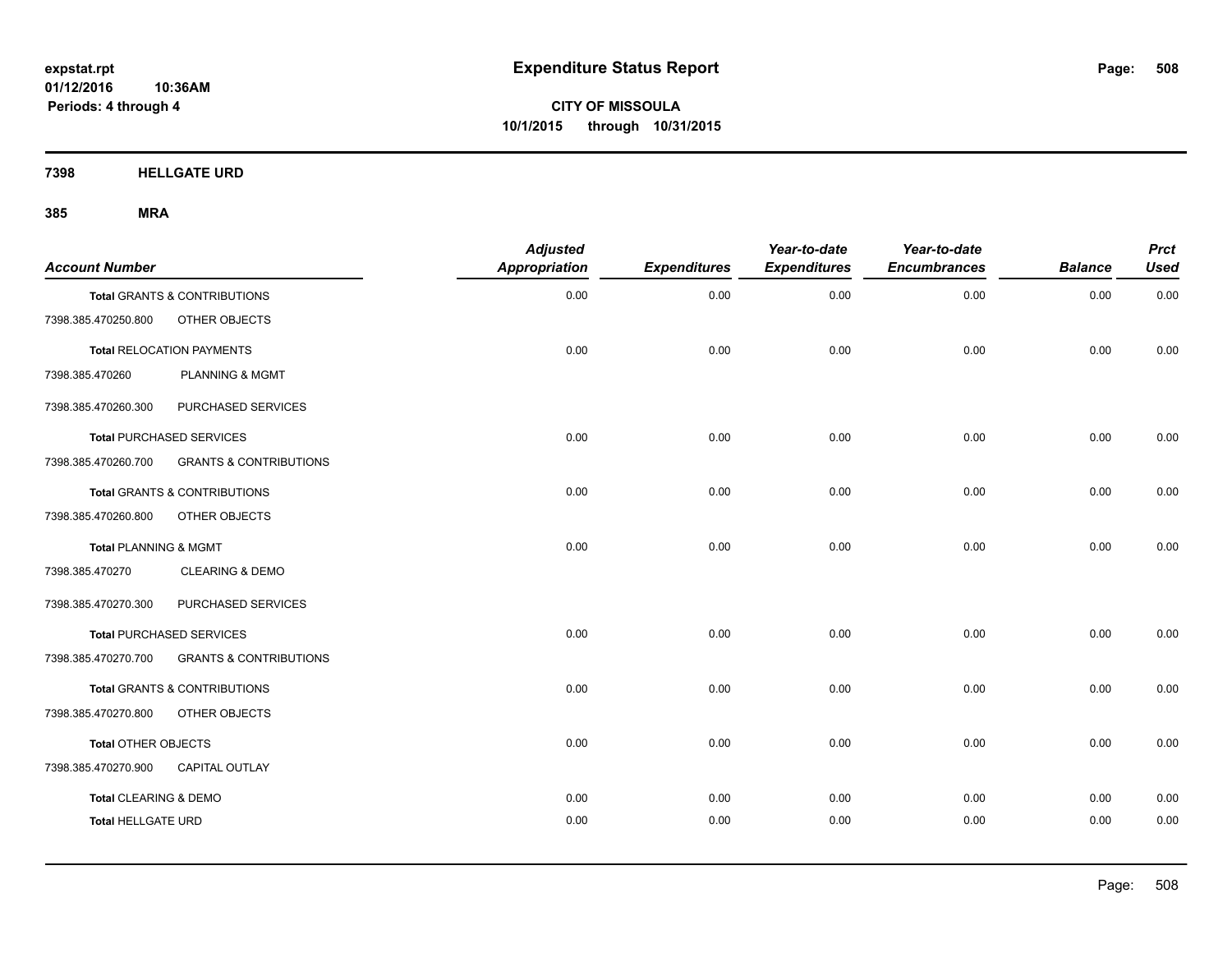**CITY OF MISSOULA 10/1/2015 through 10/31/2015**

#### **7399 INTERMOUNTAIN BOND DEBT SERVICE**

| <b>Account Number</b>             |                                        | <b>Adjusted</b><br><b>Appropriation</b> | <b>Expenditures</b> | Year-to-date<br><b>Expenditures</b> | Year-to-date<br><b>Encumbrances</b> | <b>Balance</b> | <b>Prct</b><br><b>Used</b> |
|-----------------------------------|----------------------------------------|-----------------------------------------|---------------------|-------------------------------------|-------------------------------------|----------------|----------------------------|
| 7399.385.490200                   | REVENUE BOND DEBT SERVICE              |                                         |                     |                                     |                                     |                |                            |
| 7399.385.490200.600               | <b>DEBT SERVICE</b>                    |                                         |                     |                                     |                                     |                |                            |
| 7399.385.490200.610.000 PRINCIPAL |                                        | 72,000.00                               | 0.00                | 0.00                                | 0.00                                | 72,000.00      | 0.00                       |
| 7399.385.490200.620.000 INTEREST  |                                        | 73,769.00                               | 0.00                | 600.00                              | 0.00                                | 73,169.00      | 0.81                       |
|                                   | <b>Total REVENUE BOND DEBT SERVICE</b> | 145,769.00                              | 0.00                | 600.00                              | 0.00                                | 145,169.00     | 0.41                       |
| 7399.385.510110                   | <b>MERCHANT SERVICES</b>               |                                         |                     |                                     |                                     |                |                            |
| 7399.385.510110.500               | <b>FIXED CHARGES</b>                   |                                         |                     |                                     |                                     |                |                            |
| <b>Total MERCHANT SERVICES</b>    |                                        | 0.00                                    | 0.00                | 0.00                                | 0.00                                | 0.00           | 0.00                       |
| <b>Total MRA</b>                  |                                        | 145,769.00                              | 0.00                | 600.00                              | 0.00                                | 145,169.00     | 0.41                       |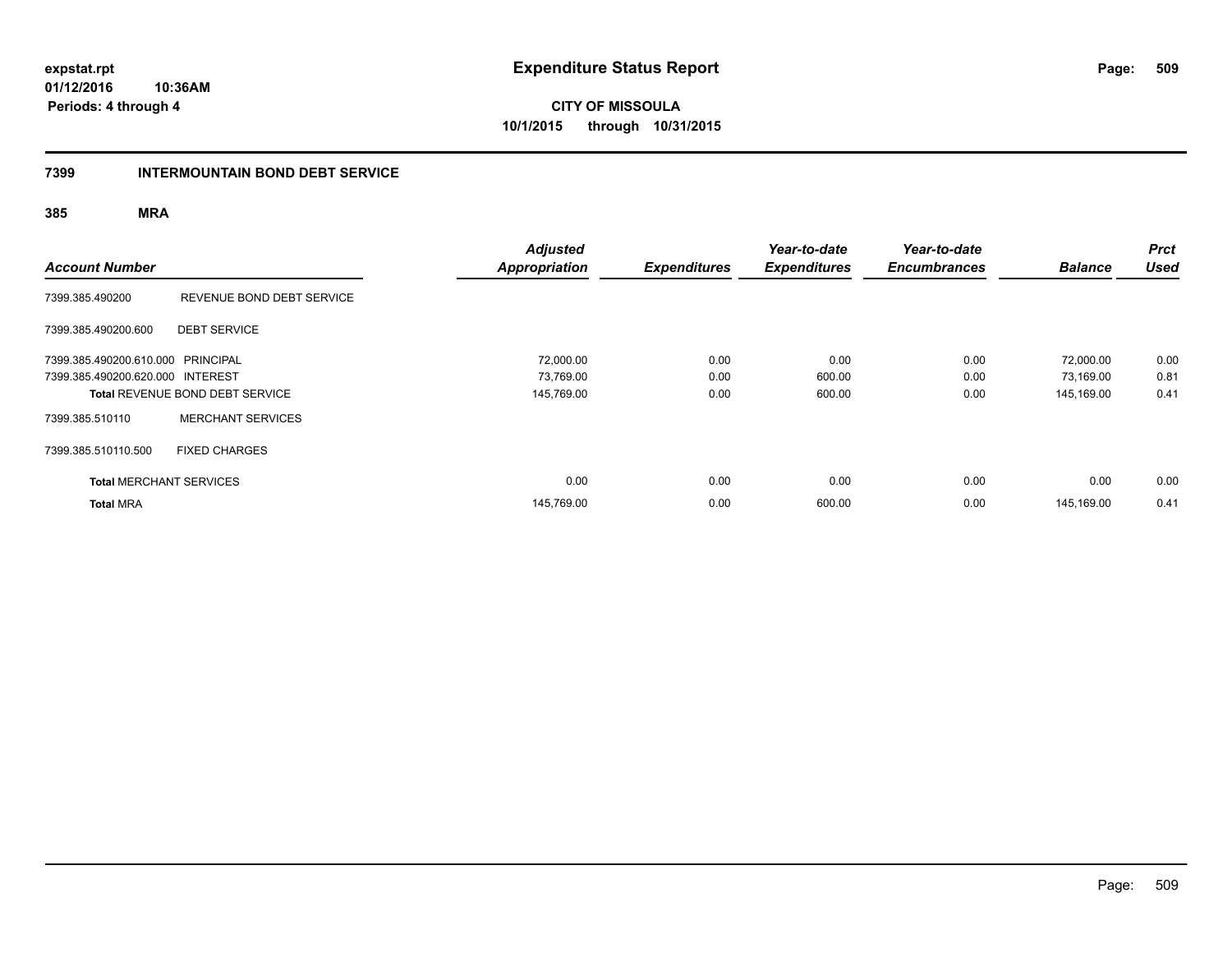#### **7399 INTERMOUNTAIN BOND DEBT SERVICE**

#### **390 NON-DEPARTMENTAL**

| <b>Account Number</b>  |                                              | <b>Adjusted</b><br><b>Appropriation</b> | <b>Expenditures</b> | Year-to-date<br><b>Expenditures</b> | Year-to-date<br><b>Encumbrances</b> | <b>Balance</b> | <b>Prct</b><br>Used |
|------------------------|----------------------------------------------|-----------------------------------------|---------------------|-------------------------------------|-------------------------------------|----------------|---------------------|
| 7399.390.490604        | TI BOND RESERVE                              |                                         |                     |                                     |                                     |                |                     |
| 7399.390.490604.800    | OTHER OBJECTS                                |                                         |                     |                                     |                                     |                |                     |
| Total NON-DEPARTMENTAL |                                              | 0.00                                    | 0.00                | 0.00                                | 0.00                                | 0.00           | 0.00                |
|                        | <b>Total INTERMOUNTAIN BOND DEBT SERVICE</b> | 145,769.00                              | 0.00                | 600.00                              | 0.00                                | 145.169.00     | 0.41                |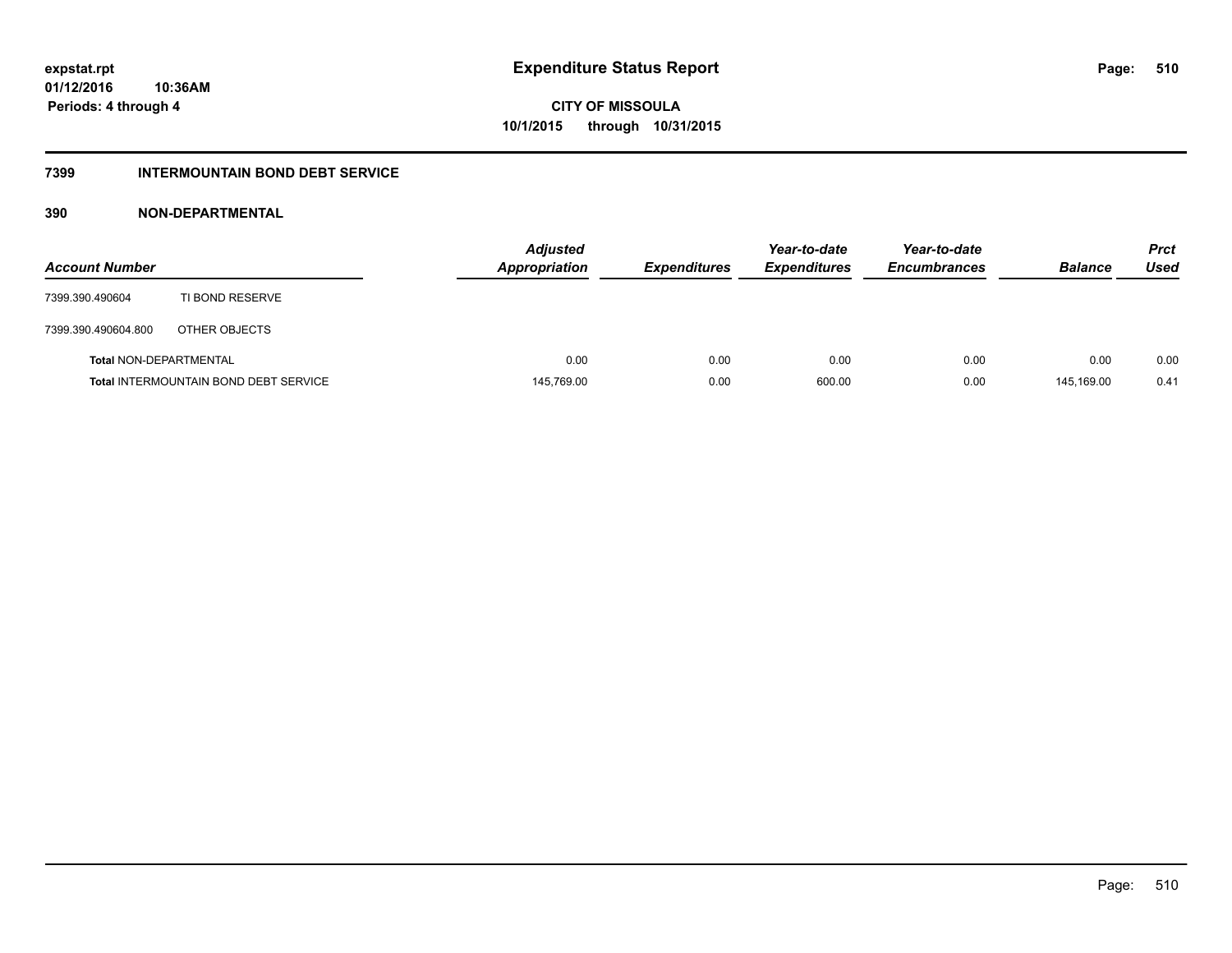**Periods: 4 through 4**

**CITY OF MISSOULA 10/1/2015 through 10/31/2015**

#### **7400 FRONT ST BOND CLEARING**

| <b>Account Number</b>            |                                                  | <b>Adjusted</b><br><b>Appropriation</b> | <b>Expenditures</b> | Year-to-date<br><b>Expenditures</b> | Year-to-date<br><b>Encumbrances</b> | <b>Balance</b> | <b>Prct</b><br><b>Used</b> |
|----------------------------------|--------------------------------------------------|-----------------------------------------|---------------------|-------------------------------------|-------------------------------------|----------------|----------------------------|
| 7400.385.470210                  | <b>ADMINISTRATION</b>                            |                                         |                     |                                     |                                     |                |                            |
| 7400.385.470210.800              | OTHER OBJECTS                                    |                                         |                     |                                     |                                     |                |                            |
| 7400.385.470210.820.603          | <b>TRANSFERS TO OTHER FUNDS</b>                  | 146,472.00                              | 0.00                | 0.00                                | 0.00                                | 146,472.00     | 0.00                       |
| 7400.385.470210.820.604          | TRANSFERS TO OTHER FUNDS                         | 142,630.00                              | 0.00                | 0.00                                | 0.00                                | 142,630.00     | 0.00                       |
|                                  | 7400.385.470210.820.605 TRANSFERS TO OTHER FUNDS | 164,160.00                              | 0.00                | 0.00                                | 0.00                                | 164,160.00     | 0.00                       |
| <b>Total ADMINISTRATION</b>      |                                                  | 453,262.00                              | 0.00                | 0.00                                | 0.00                                | 453,262.00     | 0.00                       |
| 7400.385.470260                  | <b>PLANNING &amp; MGMT</b>                       |                                         |                     |                                     |                                     |                |                            |
| 7400.385.470260.700              | <b>GRANTS &amp; CONTRIBUTIONS</b>                |                                         |                     |                                     |                                     |                |                            |
| <b>Total PLANNING &amp; MGMT</b> |                                                  | 0.00                                    | 0.00                | 0.00                                | 0.00                                | 0.00           | 0.00                       |
| 7400.385.510110                  | <b>MERCHANT SERVICES</b>                         |                                         |                     |                                     |                                     |                |                            |
| 7400.385.510110.500              | <b>FIXED CHARGES</b>                             |                                         |                     |                                     |                                     |                |                            |
| <b>Total MERCHANT SERVICES</b>   |                                                  | 0.00                                    | 0.00                | 0.00                                | 0.00                                | 0.00           | 0.00                       |
|                                  | Total FRONT ST BOND CLEARING                     | 453,262.00                              | 0.00                | 0.00                                | 0.00                                | 453,262.00     | 0.00                       |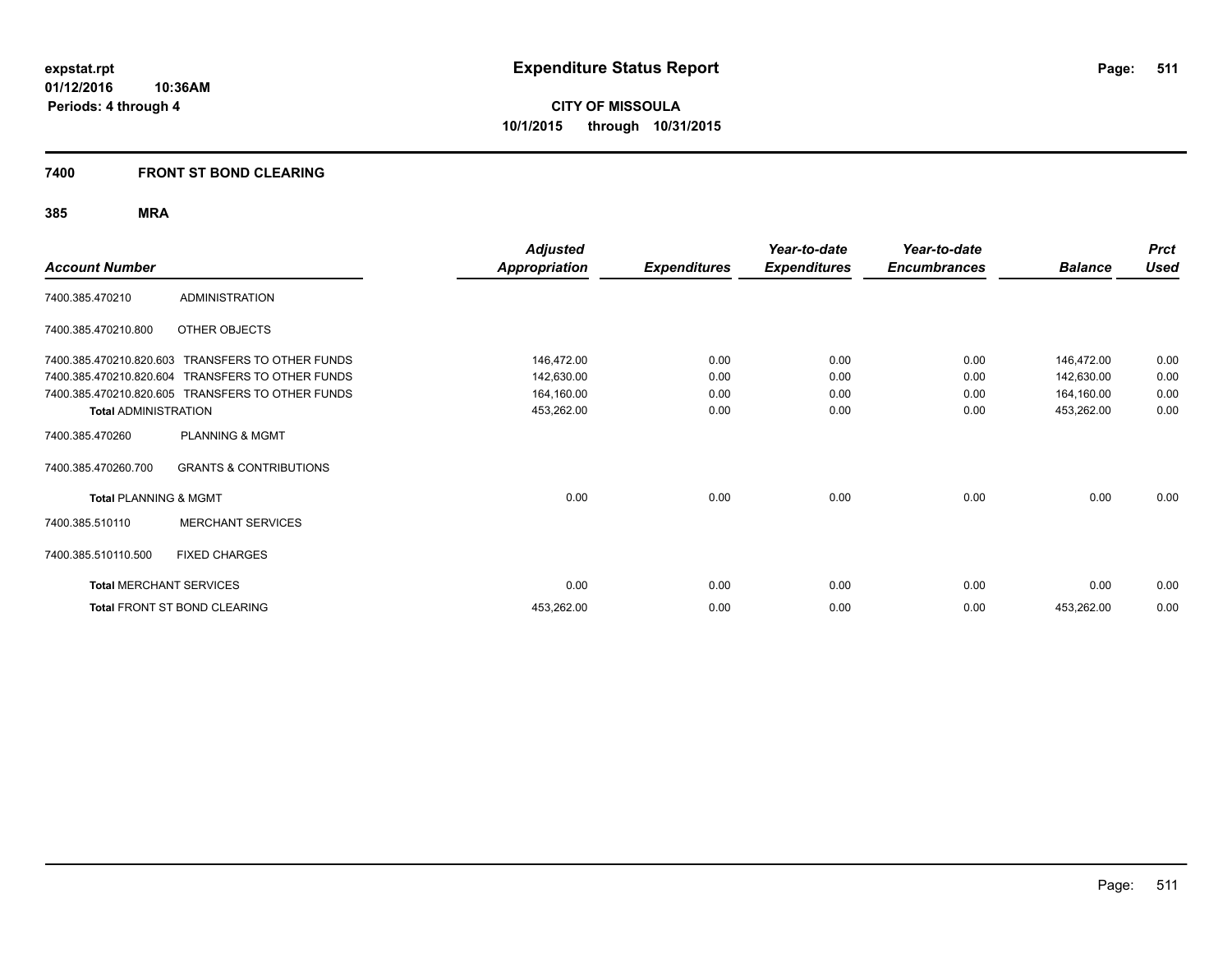#### **7401 FRONT ST PARKING STRUCTURE**

|                                   |                                                 | <b>Adjusted</b>      |                     | Year-to-date        | Year-to-date        |                | <b>Prct</b> |
|-----------------------------------|-------------------------------------------------|----------------------|---------------------|---------------------|---------------------|----------------|-------------|
| <b>Account Number</b>             |                                                 | <b>Appropriation</b> | <b>Expenditures</b> | <b>Expenditures</b> | <b>Encumbrances</b> | <b>Balance</b> | <b>Used</b> |
| 7401.385.470210                   | <b>ADMINISTRATION</b>                           |                      |                     |                     |                     |                |             |
| 7401.385.470210.800               | OTHER OBJECTS                                   |                      |                     |                     |                     |                |             |
| <b>Total ADMINISTRATION</b>       |                                                 | 0.00                 | 0.00                | 0.00                | 0.00                | 0.00           | 0.00        |
| 7401.385.490000                   | <b>DEBT SERVICE</b>                             |                      |                     |                     |                     |                |             |
| 7401.385.490000.600               | <b>DEBT SERVICE</b>                             |                      |                     |                     |                     |                |             |
| 7401.385.490000.610.000 PRINCIPAL |                                                 | 30,000.00            | 0.00                | 74,000.00           | 0.00                | $-44,000.00$   | 246.67      |
|                                   | 7401.385.490000.620.000 INTEREST / SERVICE FEES | 0.00                 | 0.00                | 54,885.00           | 0.00                | $-54.885.00$   | 0.00        |
| <b>Total DEBT SERVICE</b>         |                                                 | 30,000.00            | 0.00                | 128,885.00          | 0.00                | $-98,885.00$   | 429.62      |
| 7401.385.510110                   | <b>MERCHANT SERVICES</b>                        |                      |                     |                     |                     |                |             |
| 7401.385.510110.500               | <b>FIXED CHARGES</b>                            |                      |                     |                     |                     |                |             |
|                                   | 7401.385.510110.550.000 MERCHANT SERVICE FEES   | 116,134.00           | 0.00                | 0.00                | 0.00                | 116,134.00     | 0.00        |
| <b>Total MERCHANT SERVICES</b>    |                                                 | 116,134.00           | 0.00                | 0.00                | 0.00                | 116,134.00     | 0.00        |
| 7401.385.522000                   | PTI PAYMENT TO MPC                              |                      |                     |                     |                     |                |             |
| 7401.385.522000.300               | PURCHASED SERVICES                              |                      |                     |                     |                     |                |             |
| <b>Total PTI PAYMENT TO MPC</b>   |                                                 | 0.00                 | 0.00                | 0.00                | 0.00                | 0.00           | 0.00        |
|                                   | <b>Total FRONT ST PARKING STRUCTURE</b>         | 146,134.00           | 0.00                | 128,885.00          | 0.00                | 17,249.00      | 88.20       |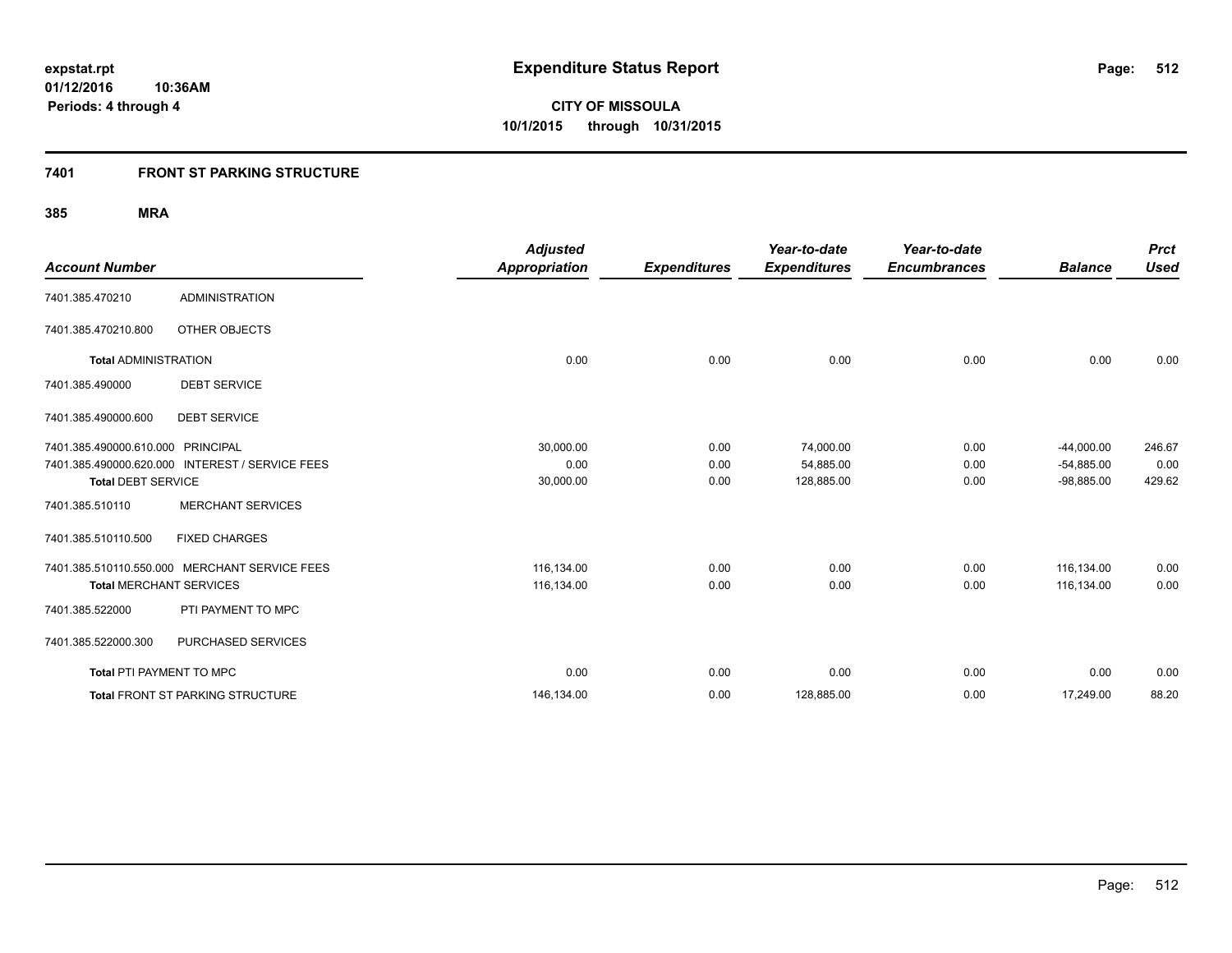**CITY OF MISSOULA 10/1/2015 through 10/31/2015**

#### **7402 FRONT ST SUBORDINATE LIEN NOTE**

**385 MRA**

| <b>Account Number</b>                            |                                                                                                                                                                                                         | <b>Adjusted</b><br><b>Appropriation</b> | <b>Expenditures</b>                 | Year-to-date<br><b>Expenditures</b> | Year-to-date<br><b>Encumbrances</b> | <b>Balance</b>                        | <b>Prct</b><br><b>Used</b> |
|--------------------------------------------------|---------------------------------------------------------------------------------------------------------------------------------------------------------------------------------------------------------|-----------------------------------------|-------------------------------------|-------------------------------------|-------------------------------------|---------------------------------------|----------------------------|
| 7402.385.470210                                  | <b>ADMINISTRATION</b>                                                                                                                                                                                   |                                         |                                     |                                     |                                     |                                       |                            |
| 7402.385.470210.800                              | OTHER OBJECTS                                                                                                                                                                                           |                                         |                                     |                                     |                                     |                                       |                            |
| <b>Total ADMINISTRATION</b>                      |                                                                                                                                                                                                         | 0.00                                    | 0.00                                | 0.00                                | 0.00                                | 0.00                                  | 0.00                       |
| 7402.385.470333                                  | THE WILMA NOTE                                                                                                                                                                                          |                                         |                                     |                                     |                                     |                                       |                            |
| 7402.385.470333.600                              | <b>DEBT SERVICE</b>                                                                                                                                                                                     |                                         |                                     |                                     |                                     |                                       |                            |
| <b>Total DEBT SERVICE</b><br>7402.385.470333.700 | 7402.385.470333.610.000 WILMA NOTE/PRINCIPAL<br>7402.385.470333.620.000 WILMA NOTE/NTEREST / SERVICE FEES<br><b>GRANTS &amp; CONTRIBUTIONS</b>                                                          | 34,526.00<br>725.00<br>35,251.00        | 0.00<br>0.00<br>0.00                | 0.00<br>0.00<br>0.00                | 0.00<br>0.00<br>0.00                | 34,526.00<br>725.00<br>35,251.00      | 0.00<br>0.00<br>0.00       |
| <b>Total THE WILMA NOTE</b>                      | <b>Total GRANTS &amp; CONTRIBUTIONS</b>                                                                                                                                                                 | 0.00<br>35,251.00                       | 0.00<br>0.00                        | 0.00<br>0.00                        | 0.00<br>0.00                        | 0.00<br>35,251.00                     | 0.00<br>0.00               |
| 7402.385.470334                                  | <b>CARAS PARK OBLIGATION</b>                                                                                                                                                                            |                                         |                                     |                                     |                                     |                                       |                            |
| 7402.385.470334.700                              | <b>GRANTS &amp; CONTRIBUTIONS</b>                                                                                                                                                                       |                                         |                                     |                                     |                                     |                                       |                            |
|                                                  | <b>Total CARAS PARK OBLIGATION</b>                                                                                                                                                                      | 0.00                                    | 0.00                                | 0.00                                | 0.00                                | 0.00                                  | 0.00                       |
| 7402.385.490507                                  | FIB SUBORDINATE LIEN NOTE PARKING STRUCT                                                                                                                                                                |                                         |                                     |                                     |                                     |                                       |                            |
| 7402.385.490507.600                              | <b>DEBT SERVICE</b>                                                                                                                                                                                     |                                         |                                     |                                     |                                     |                                       |                            |
| 7402.385.490509                                  | 7402.385.490507.610.000 FIB SUB LIEN NOTE-PRINCIPAL<br>7402.385.490507.620.000 FIB SUB LIEN NOTE-INTEREST/ SVS FEES<br>Total FIB SUBORDINATE LIEN NOTE PARKING STRUCT<br><b>WILMA NOTE DEBT SERVICE</b> | 32,783.00<br>98,523.00<br>131,306.00    | 34,929.89<br>48,724.64<br>83,654.53 | 34,929.89<br>48,724.64<br>83,654.53 | 0.00<br>0.00<br>0.00                | $-2,146.89$<br>49,798.36<br>47,651.47 | 106.55<br>49.46<br>63.71   |

7402.385.490509.600 DEBT SERVICE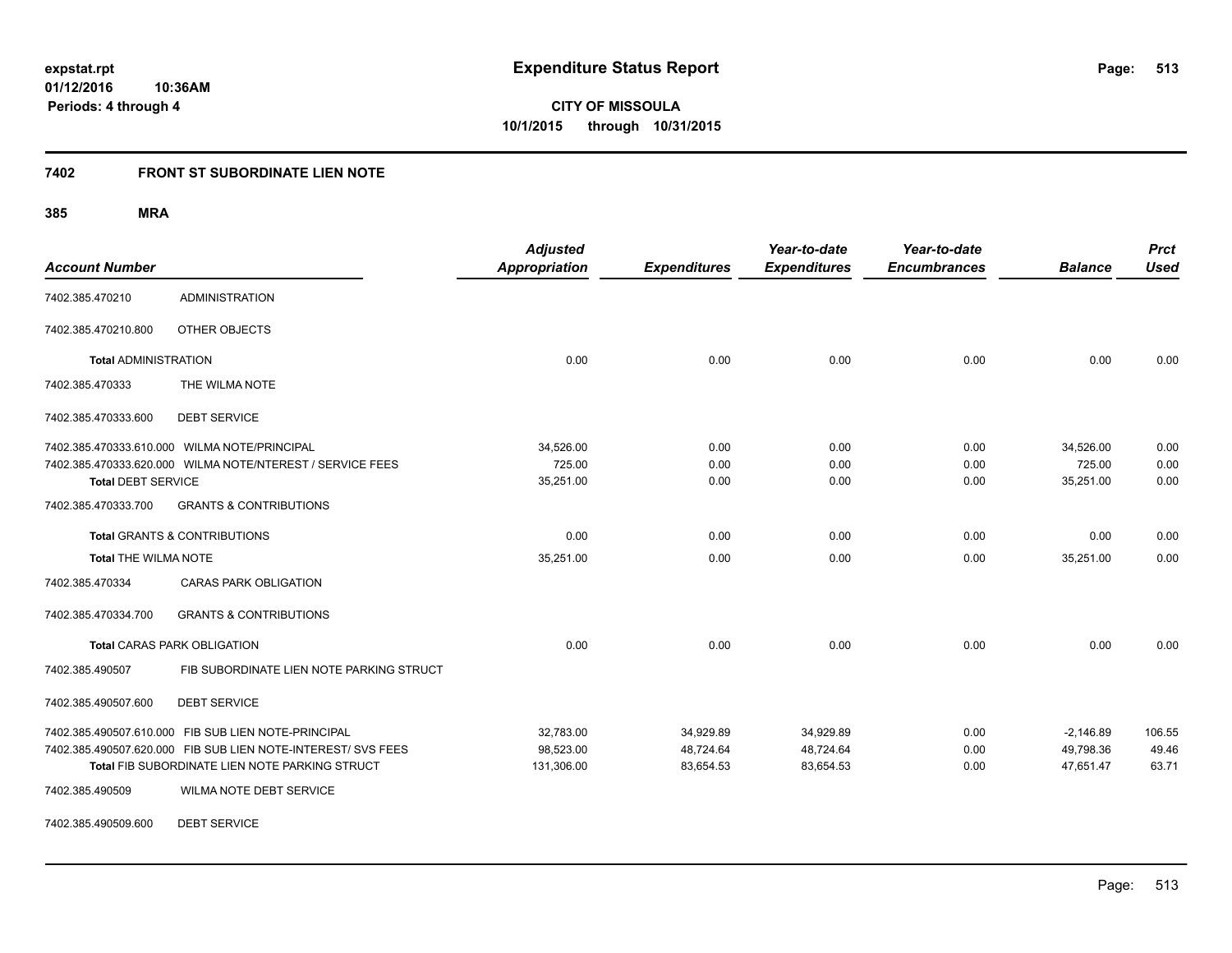**CITY OF MISSOULA 10/1/2015 through 10/31/2015**

# **7402 FRONT ST SUBORDINATE LIEN NOTE**

| <b>Account Number</b> |                                             | <b>Adjusted</b><br><b>Appropriation</b> | <b>Expenditures</b> | Year-to-date<br><b>Expenditures</b> | Year-to-date<br><b>Encumbrances</b> | <b>Balance</b> | <b>Prct</b><br>Used |
|-----------------------|---------------------------------------------|-----------------------------------------|---------------------|-------------------------------------|-------------------------------------|----------------|---------------------|
|                       | <b>Total WILMA NOTE DEBT SERVICE</b>        | 0.00                                    | 0.00                | 0.00                                | 0.00                                | 0.00           | 0.00                |
| 7402.385.510110       | <b>MERCHANT SERVICES</b>                    |                                         |                     |                                     |                                     |                |                     |
| 7402.385.510110.500   | <b>FIXED CHARGES</b>                        |                                         |                     |                                     |                                     |                |                     |
|                       | <b>Total MERCHANT SERVICES</b>              | 0.00                                    | 0.00                | 0.00                                | 0.00                                | 0.00           | 0.00                |
|                       | <b>Total FRONT ST SUBORDINATE LIEN NOTE</b> | 166,557.00                              | 83,654.53           | 83.654.53                           | 0.00                                | 82.902.47      | 50.23               |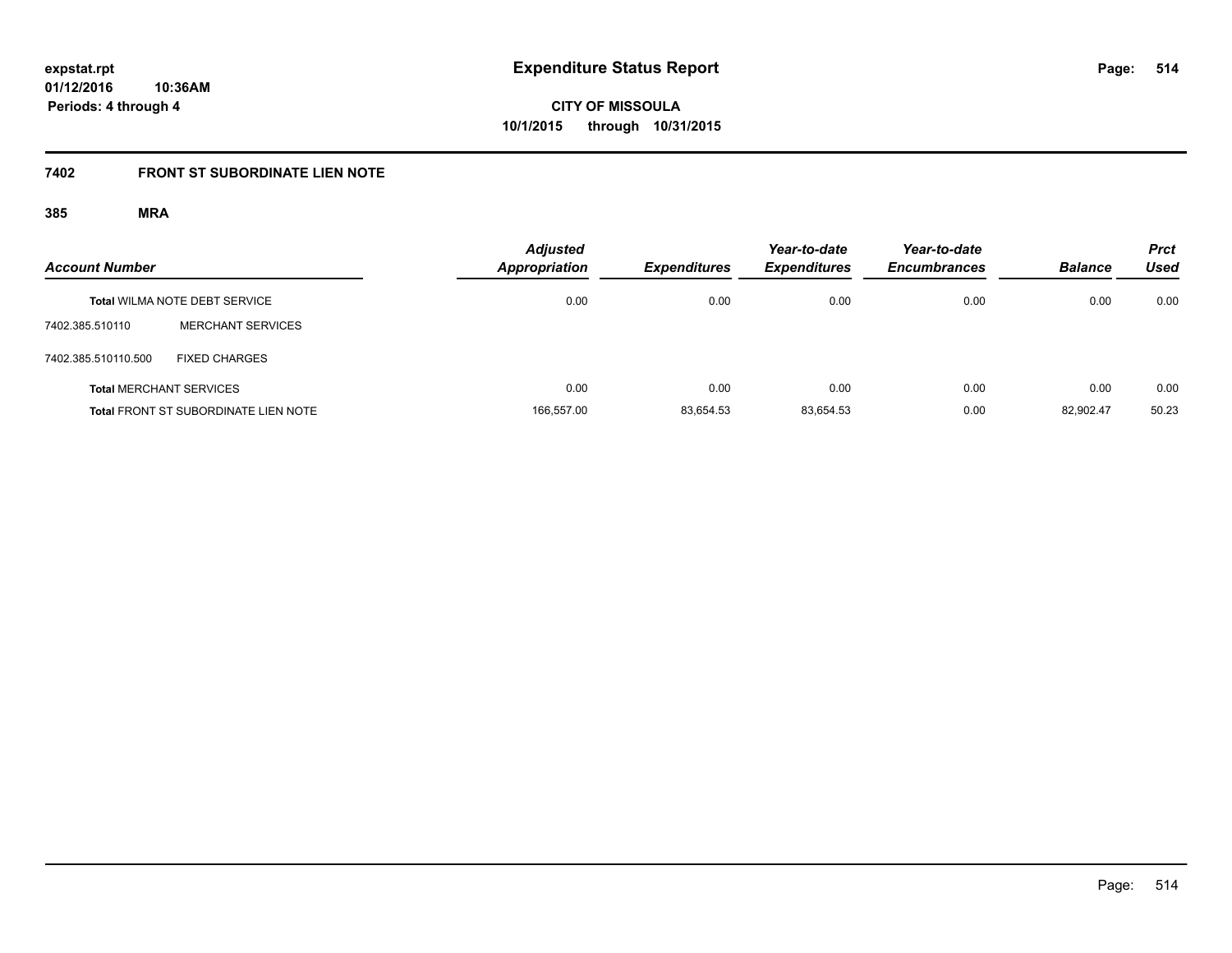#### **7447 COURT COLLECTED PARKING FINES**

#### **230 MUNICIPAL COURT**

| <b>Account Number</b> |                                            | <b>Adjusted</b><br>Appropriation | <b>Expenditures</b> | Year-to-date<br><b>Expenditures</b> | Year-to-date<br><b>Encumbrances</b> | <b>Balance</b> | <b>Prct</b><br><b>Used</b> |
|-----------------------|--------------------------------------------|----------------------------------|---------------------|-------------------------------------|-------------------------------------|----------------|----------------------------|
| 7447.230.410360       | CITY/MUNICIPAL COURT                       |                                  |                     |                                     |                                     |                |                            |
| 7447.230.410360.500   | <b>FIXED CHARGES</b>                       |                                  |                     |                                     |                                     |                |                            |
|                       | <b>Total CITY/MUNICIPAL COURT</b>          | 0.00                             | 0.00                | 0.00                                | 0.00                                | 0.00           | 0.00                       |
| 7447.230.510110       | <b>MERCHANT SERVICES</b>                   |                                  |                     |                                     |                                     |                |                            |
| 7447.230.510110.500   | <b>FIXED CHARGES</b>                       |                                  |                     |                                     |                                     |                |                            |
|                       | <b>Total MERCHANT SERVICES</b>             | 0.00                             | 0.00                | 0.00                                | 0.00                                | 0.00           | 0.00                       |
|                       | <b>Total COURT COLLECTED PARKING FINES</b> | 0.00                             | 0.00                | 0.00                                | 0.00                                | 0.00           | 0.00                       |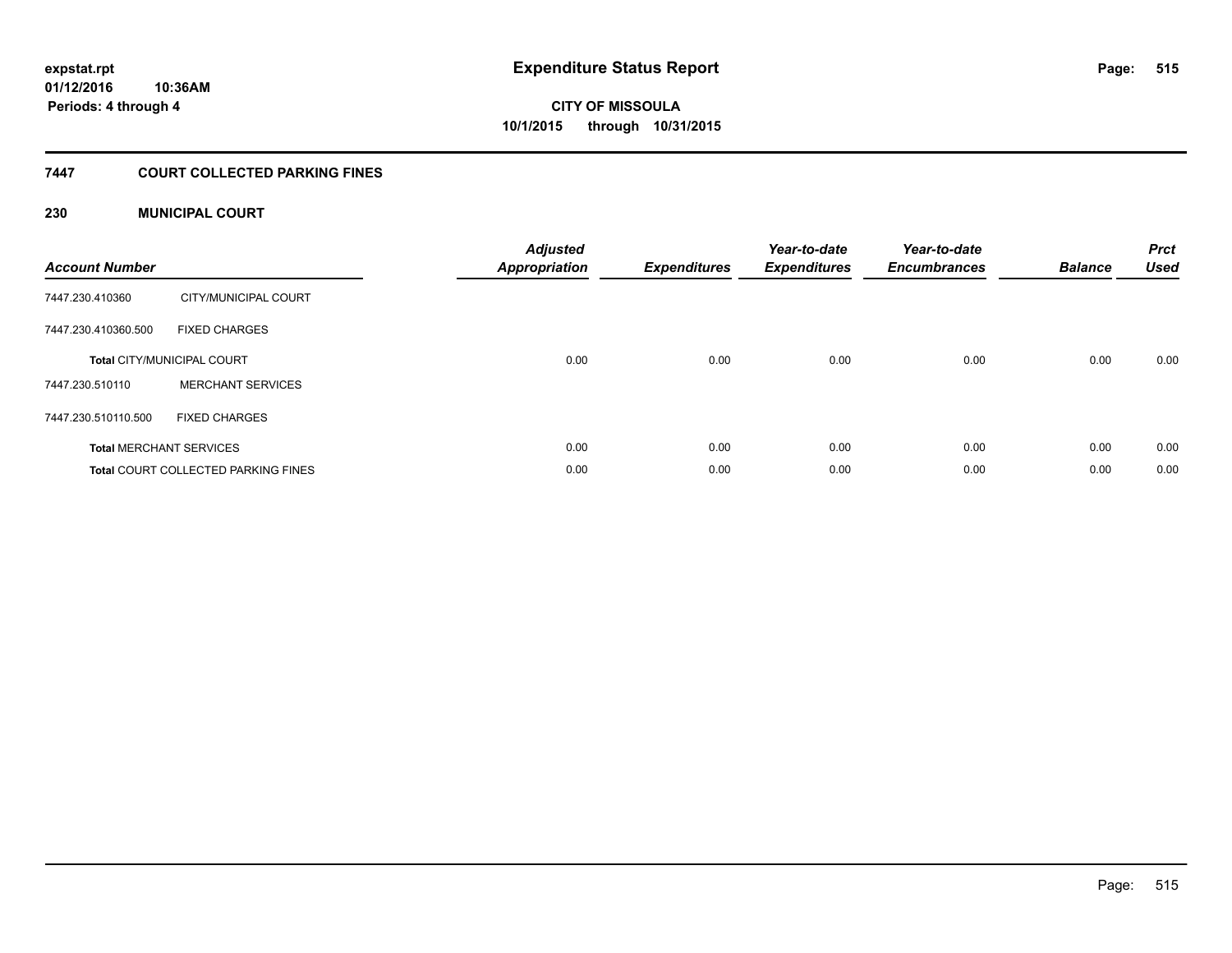### **7458 COURT SURCHARGE**

#### **230 MUNICIPAL COURT**

| <b>Account Number</b>        |                                   | <b>Adjusted</b><br>Appropriation | <b>Expenditures</b> | Year-to-date<br><b>Expenditures</b> | Year-to-date<br><b>Encumbrances</b> | <b>Balance</b> | <b>Prct</b><br><b>Used</b> |
|------------------------------|-----------------------------------|----------------------------------|---------------------|-------------------------------------|-------------------------------------|----------------|----------------------------|
| 7458.230.410360              | CITY/MUNICIPAL COURT              |                                  |                     |                                     |                                     |                |                            |
| 7458.230.410360.500          | <b>FIXED CHARGES</b>              |                                  |                     |                                     |                                     |                |                            |
|                              | <b>Total CITY/MUNICIPAL COURT</b> | 0.00                             | 0.00                | 0.00                                | 0.00                                | 0.00           | 0.00                       |
| 7458.230.510110              | <b>MERCHANT SERVICES</b>          |                                  |                     |                                     |                                     |                |                            |
| 7458.230.510110.500          | <b>FIXED CHARGES</b>              |                                  |                     |                                     |                                     |                |                            |
|                              | <b>Total MERCHANT SERVICES</b>    | 0.00                             | 0.00                | 0.00                                | 0.00                                | 0.00           | 0.00                       |
| <b>Total COURT SURCHARGE</b> |                                   | 0.00                             | 0.00                | 0.00                                | 0.00                                | 0.00           | 0.00                       |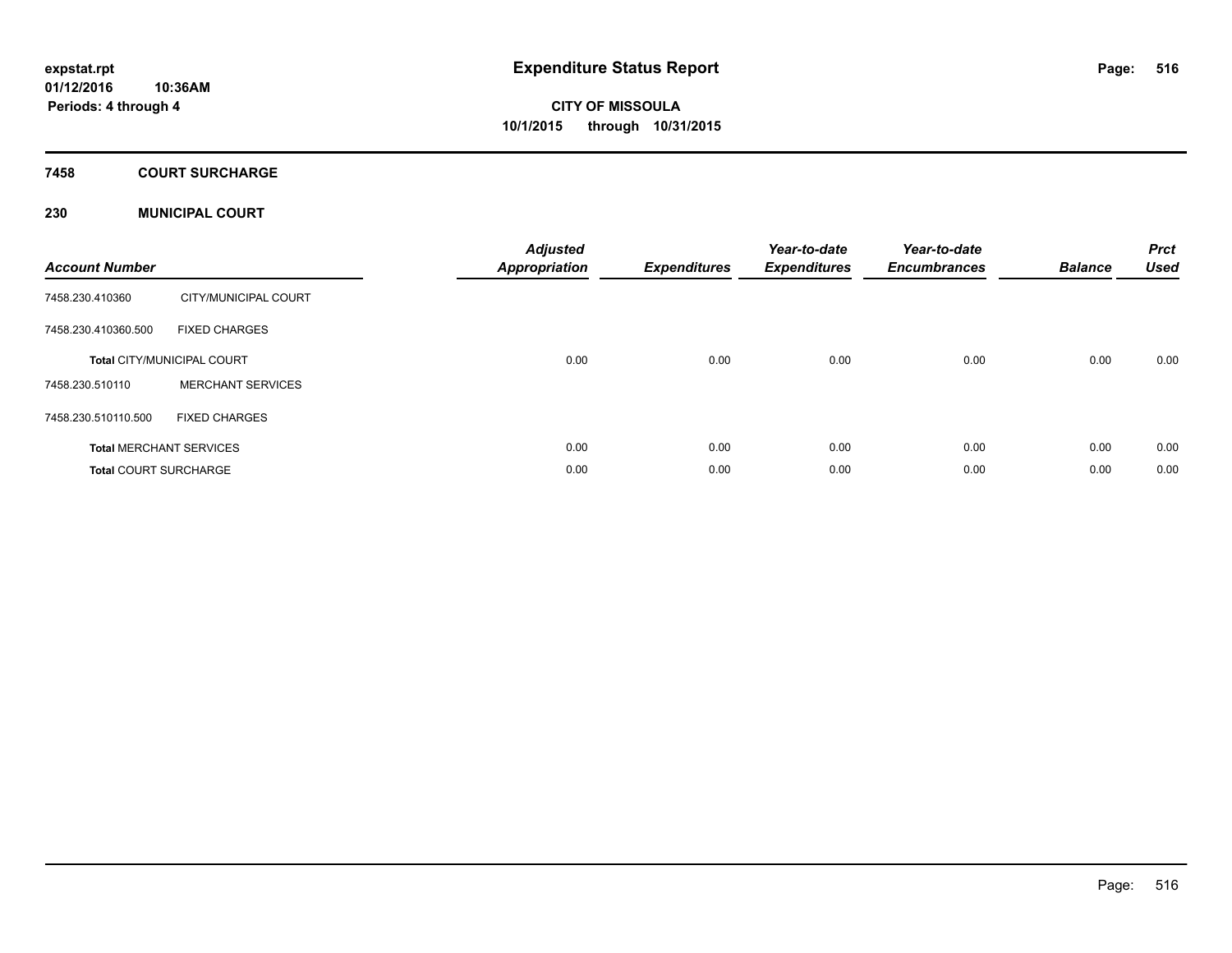#### **7469 PUBLIC DEFENDER FEES**

#### **230 MUNICIPAL COURT**

| <b>Account Number</b>             |                          | <b>Adjusted</b><br><b>Appropriation</b> | <b>Expenditures</b> | Year-to-date<br><b>Expenditures</b> | Year-to-date<br><b>Encumbrances</b> | <b>Balance</b> | <b>Prct</b><br><b>Used</b> |
|-----------------------------------|--------------------------|-----------------------------------------|---------------------|-------------------------------------|-------------------------------------|----------------|----------------------------|
| 7469.230.410360                   | CITY/MUNICIPAL COURT     |                                         |                     |                                     |                                     |                |                            |
| 7469.230.410360.500               | <b>FIXED CHARGES</b>     |                                         |                     |                                     |                                     |                |                            |
| <b>Total CITY/MUNICIPAL COURT</b> |                          | 0.00                                    | 0.00                | 0.00                                | 0.00                                | 0.00           | 0.00                       |
| 7469.230.510110                   | <b>MERCHANT SERVICES</b> |                                         |                     |                                     |                                     |                |                            |
| 7469.230.510110.500               | <b>FIXED CHARGES</b>     |                                         |                     |                                     |                                     |                |                            |
| <b>Total PUBLIC DEFENDER FEES</b> |                          | 0.00                                    | 0.00                | 0.00                                | 0.00                                | 0.00           | 0.00                       |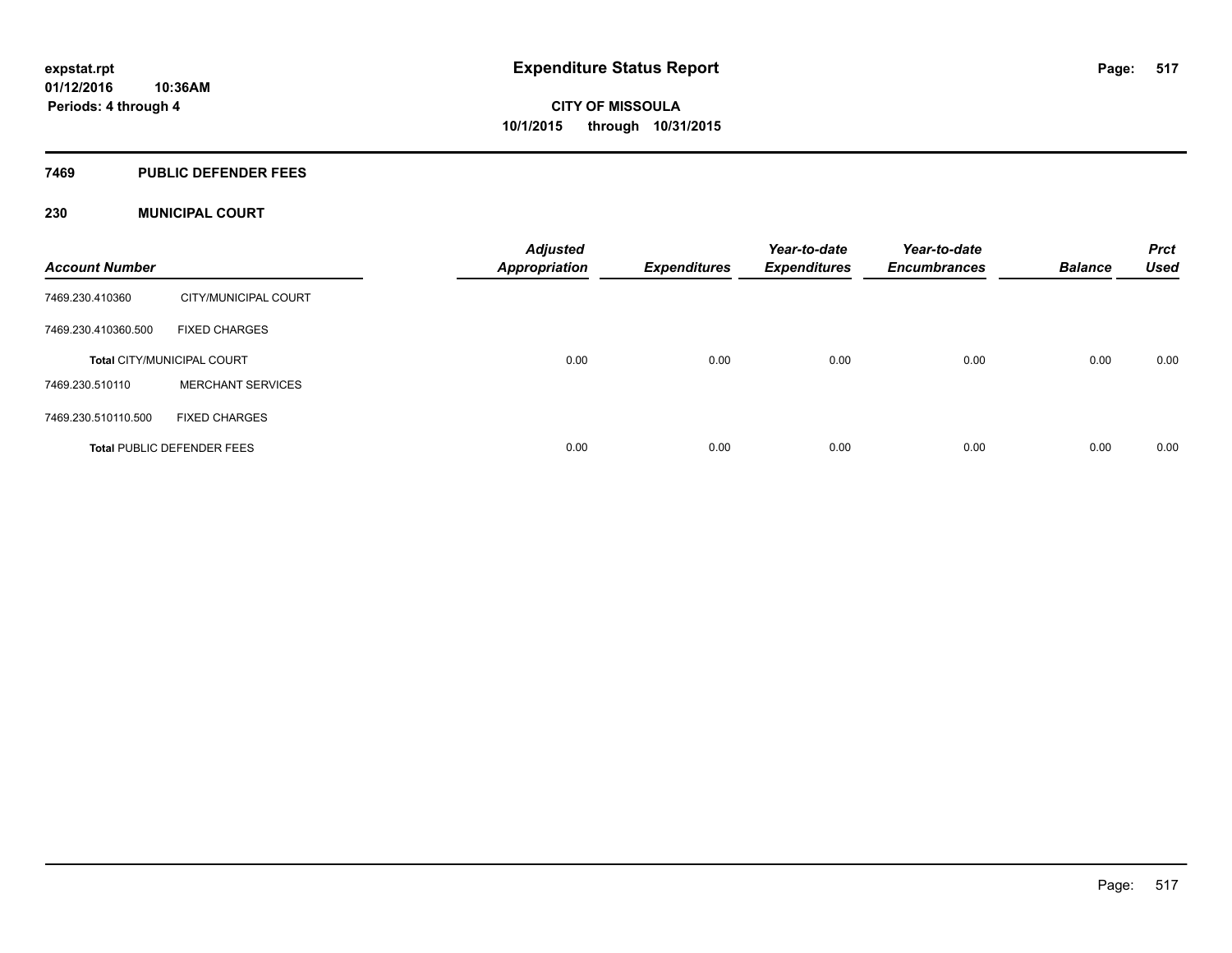### **7903 COUNTY CLEARING**

#### **390 NON-DEPARTMENTAL**

| <b>Account Number</b>                                                                      |                                | <b>Adjusted</b><br><b>Appropriation</b> | <b>Expenditures</b> | Year-to-date<br><b>Expenditures</b> | Year-to-date<br><b>Encumbrances</b> | <b>Balance</b>             | Prct<br><b>Used</b> |
|--------------------------------------------------------------------------------------------|--------------------------------|-----------------------------------------|---------------------|-------------------------------------|-------------------------------------|----------------------------|---------------------|
| 7903.390.440600                                                                            | ANIMAL CONTROL SERVICES        |                                         |                     |                                     |                                     |                            |                     |
| 7903.390.440600.800                                                                        | OTHER OBJECTS                  |                                         |                     |                                     |                                     |                            |                     |
| 7903.390.440600.845.000 CONTINGENCY - DOG LICENSES<br><b>Total ANIMAL CONTROL SERVICES</b> |                                | 0.00<br>0.00                            | 765.00<br>765.00    | 1,766.00<br>1,766.00                | 0.00<br>0.00                        | $-1,766.00$<br>$-1,766.00$ | 0.00<br>0.00        |
| 7903.390.510110                                                                            | <b>MERCHANT SERVICES</b>       |                                         |                     |                                     |                                     |                            |                     |
| 7903.390.510110.500                                                                        | <b>FIXED CHARGES</b>           |                                         |                     |                                     |                                     |                            |                     |
|                                                                                            | <b>Total MERCHANT SERVICES</b> | 0.00                                    | 0.00                | 0.00                                | 0.00                                | 0.00                       | 0.00                |
| <b>Total COUNTY CLEARING</b>                                                               |                                | 0.00                                    | 765.00              | 1,766.00                            | 0.00                                | $-1.766.00$                | 0.00                |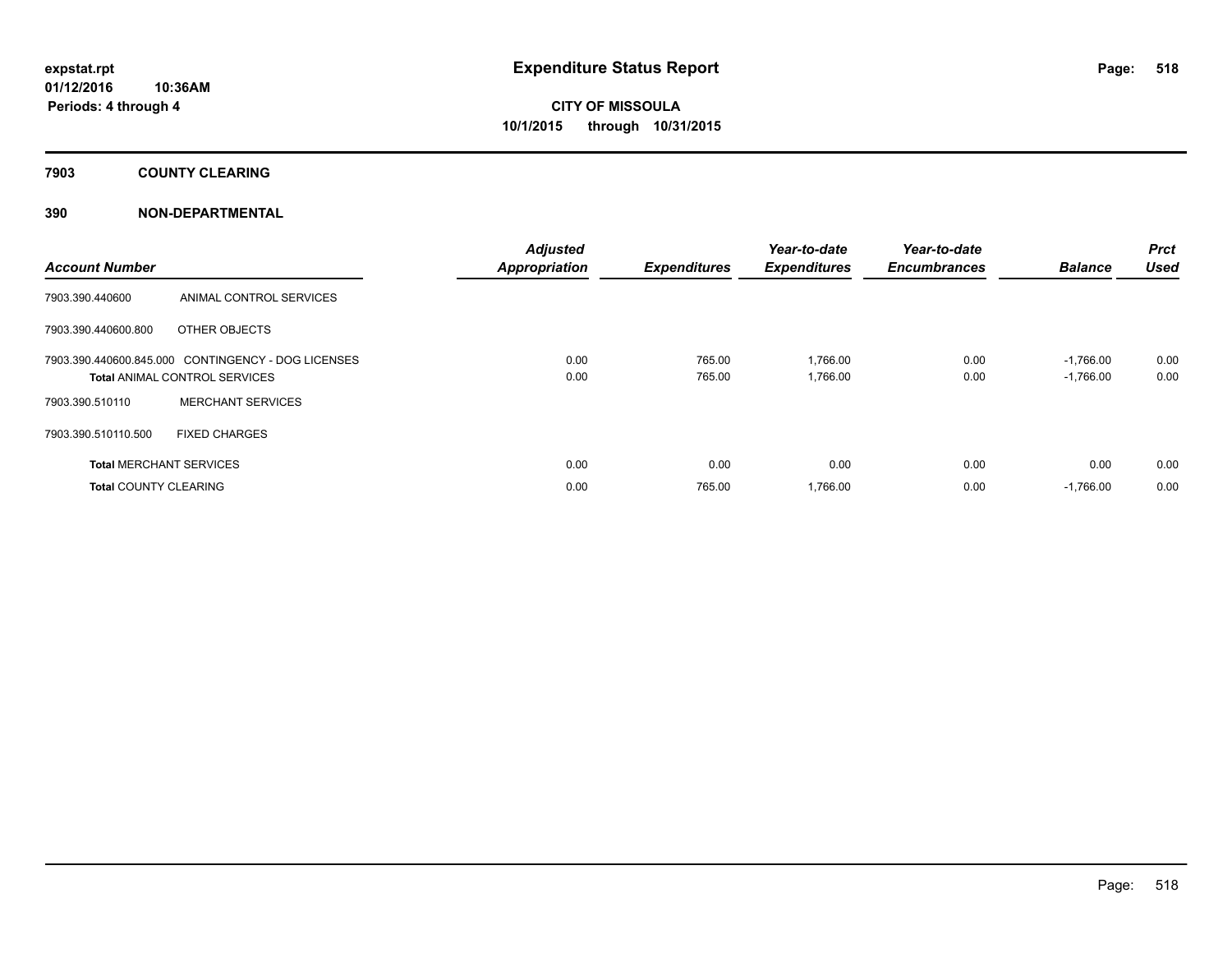#### **7904 SEWER REBATE**

#### **280 PUBLIC WORKS OPERATIONS**

| <b>Account Number</b>        |                                | <b>Adjusted</b><br><b>Appropriation</b> | <b>Expenditures</b> | Year-to-date<br><b>Expenditures</b> | Year-to-date<br><b>Encumbrances</b> | <b>Balance</b> | <b>Prct</b><br><b>Used</b> |
|------------------------------|--------------------------------|-----------------------------------------|---------------------|-------------------------------------|-------------------------------------|----------------|----------------------------|
| 7904.280.430600              | <b>SEWER UTILITIES</b>         |                                         |                     |                                     |                                     |                |                            |
| 7904.280.430600.500          | <b>FIXED CHARGES</b>           |                                         |                     |                                     |                                     |                |                            |
| <b>Total FIXED CHARGES</b>   |                                | 0.00                                    | 0.00                | 0.00                                | 0.00                                | 0.00           | 0.00                       |
| 7904.280.430600.800          | OTHER OBJECTS                  |                                         |                     |                                     |                                     |                |                            |
| <b>Total SEWER UTILITIES</b> |                                | 0.00                                    | 0.00                | 0.00                                | 0.00                                | 0.00           | 0.00                       |
| 7904.280.510110              | <b>MERCHANT SERVICES</b>       |                                         |                     |                                     |                                     |                |                            |
| 7904.280.510110.500          | <b>FIXED CHARGES</b>           |                                         |                     |                                     |                                     |                |                            |
|                              | <b>Total MERCHANT SERVICES</b> | 0.00                                    | 0.00                | 0.00                                | 0.00                                | 0.00           | 0.00                       |
| <b>Total SEWER REBATE</b>    |                                | 0.00                                    | 0.00                | 0.00                                | 0.00                                | 0.00           | 0.00                       |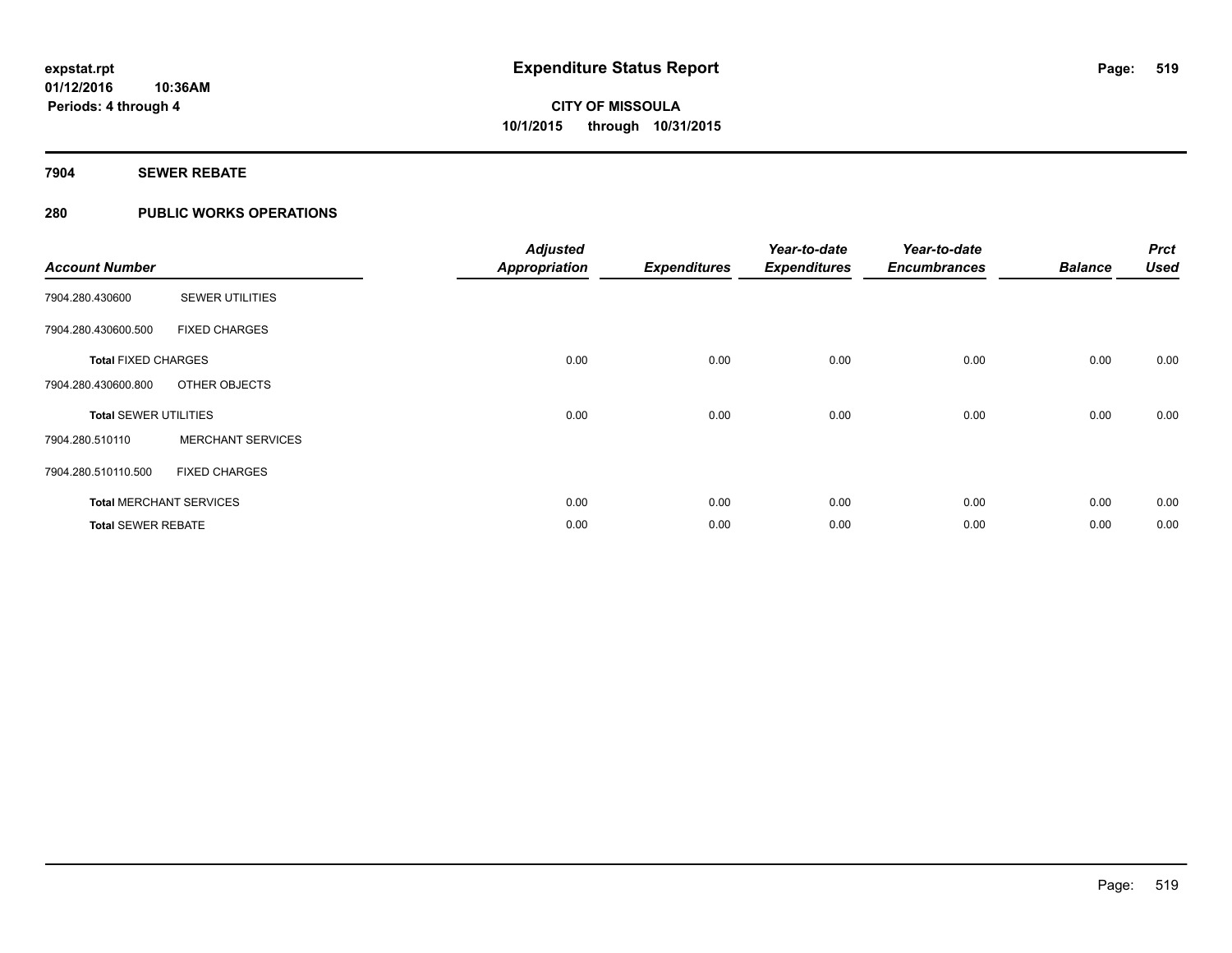#### **7905 WYE SEWER RSID 8489**

### **280 PUBLIC WORKS OPERATIONS**

| <b>Account Number</b>        |                          | <b>Adjusted</b><br><b>Appropriation</b> | <b>Expenditures</b> | Year-to-date<br><b>Expenditures</b> | Year-to-date<br><b>Encumbrances</b> | <b>Balance</b> | <b>Prct</b><br><b>Used</b> |
|------------------------------|--------------------------|-----------------------------------------|---------------------|-------------------------------------|-------------------------------------|----------------|----------------------------|
| 7905.280.430600              | <b>SEWER UTILITIES</b>   |                                         |                     |                                     |                                     |                |                            |
| 7905.280.430600.500          | <b>FIXED CHARGES</b>     |                                         |                     |                                     |                                     |                |                            |
| <b>Total SEWER UTILITIES</b> |                          | 0.00                                    | 0.00                | 0.00                                | 0.00                                | 0.00           | 0.00                       |
| 7905.280.510110              | <b>MERCHANT SERVICES</b> |                                         |                     |                                     |                                     |                |                            |
| 7905.280.510110.500          | <b>FIXED CHARGES</b>     |                                         |                     |                                     |                                     |                |                            |
| Total WYE SEWER RSID 8489    |                          | 0.00                                    | 0.00                | 0.00                                | 0.00                                | 0.00           | 0.00                       |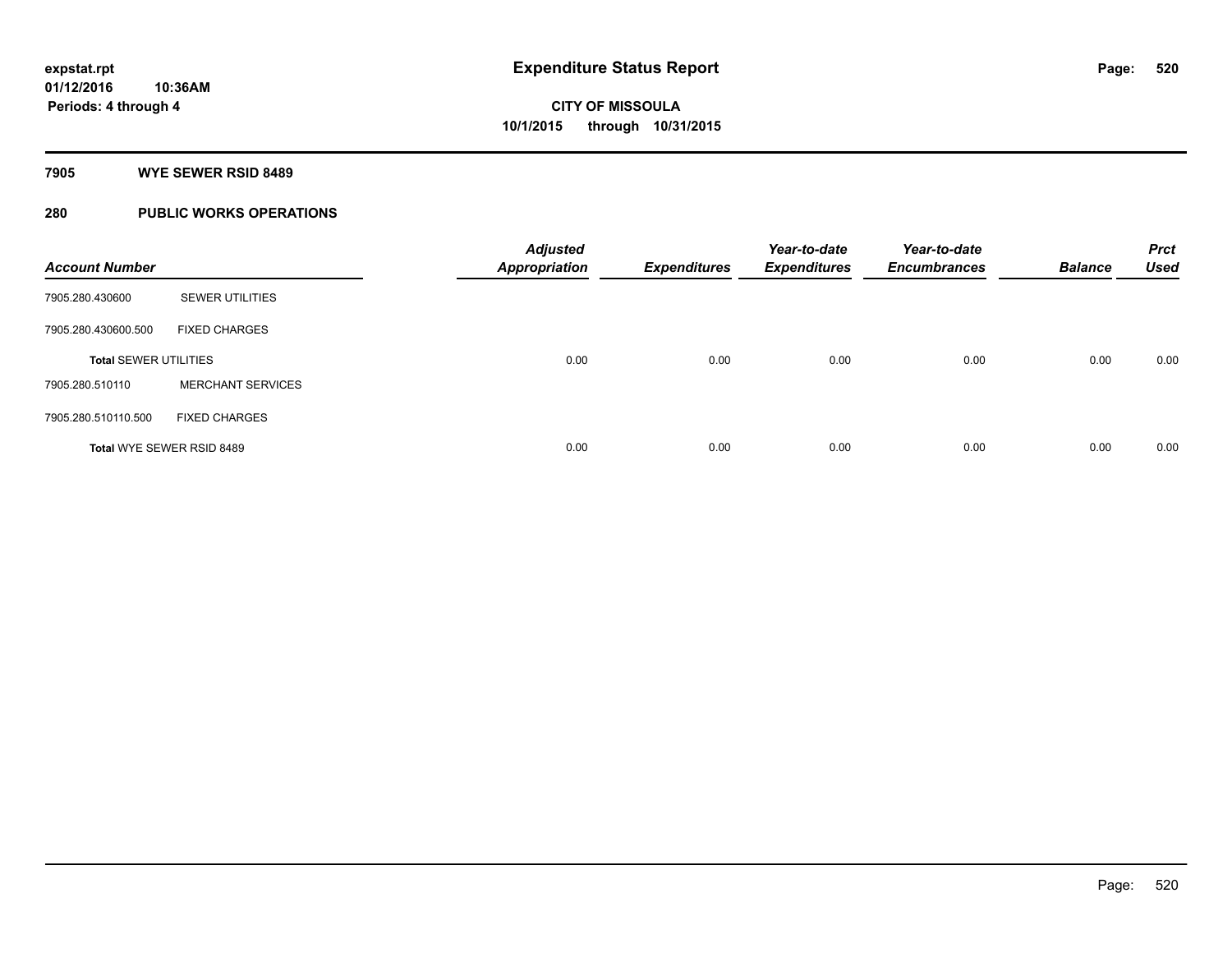#### **7911 RESIDENTIAL INSPECTION FUND**

#### **310 BUILDING INSPECTION**

| <b>Account Number</b>                        |                                        | <b>Adjusted</b><br><b>Appropriation</b> | <b>Expenditures</b> | Year-to-date<br><b>Expenditures</b> | Year-to-date<br><b>Encumbrances</b> | <b>Balance</b> | <b>Prct</b><br><b>Used</b> |
|----------------------------------------------|----------------------------------------|-----------------------------------------|---------------------|-------------------------------------|-------------------------------------|----------------|----------------------------|
| 7911.310.420501                              | CONTRACTUAL SERVICE AGRMNTS - BUILDING |                                         |                     |                                     |                                     |                |                            |
| 7911.310.420501.200                          | <b>SUPPLIES</b>                        |                                         |                     |                                     |                                     |                |                            |
| <b>Total SUPPLIES</b>                        |                                        | 0.00                                    | 0.00                | 0.00                                | 0.00                                | 0.00           | 0.00                       |
| 7911.310.420501.300                          | PURCHASED SERVICES                     |                                         |                     |                                     |                                     |                |                            |
| Total CONTRACTUAL SERVICE AGRMNTS - BUILDING |                                        | 0.00                                    | 0.00                | 0.00                                | 0.00                                | 0.00           | 0.00                       |
| 7911.310.420502                              | *** Title Not Found ***                |                                         |                     |                                     |                                     |                |                            |
| 7911.310.420502.200                          | <b>SUPPLIES</b>                        |                                         |                     |                                     |                                     |                |                            |
| Total *** Title Not Found ***                |                                        | 0.00                                    | 0.00                | 0.00                                | 0.00                                | 0.00           | 0.00                       |
| 7911.310.510110                              | <b>MERCHANT SERVICES</b>               |                                         |                     |                                     |                                     |                |                            |
| 7911.310.510110.500                          | <b>FIXED CHARGES</b>                   |                                         |                     |                                     |                                     |                |                            |
|                                              | Total RESIDENTIAL INSPECTION FUND      | 0.00                                    | 0.00                | 0.00                                | 0.00                                | 0.00           | 0.00                       |